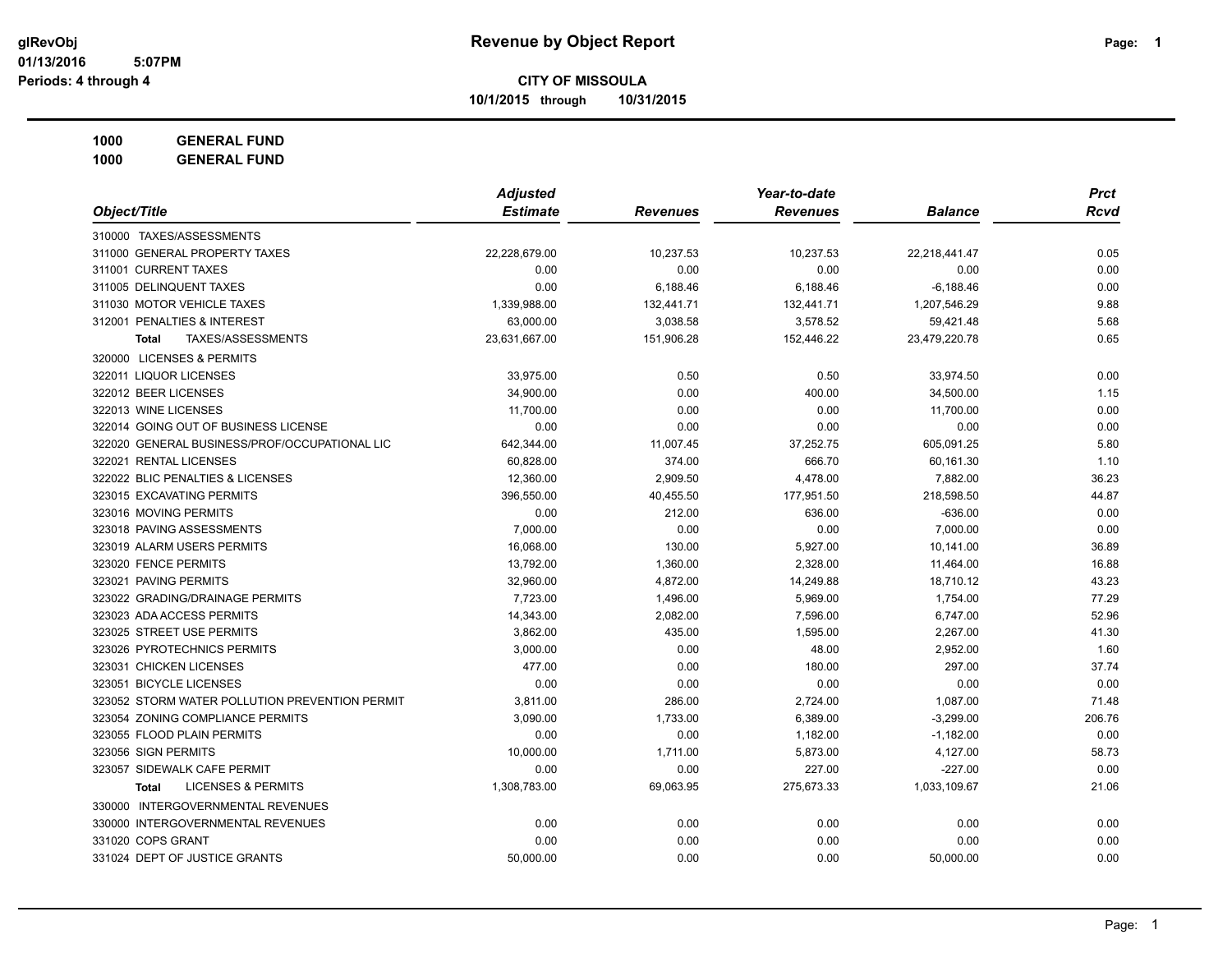**10/1/2015 through 10/31/2015**

|                                                   | <b>Adjusted</b> |                 | Year-to-date    |                | <b>Prct</b> |
|---------------------------------------------------|-----------------|-----------------|-----------------|----------------|-------------|
| Object/Title                                      | <b>Estimate</b> | <b>Revenues</b> | <b>Revenues</b> | <b>Balance</b> | Rcvd        |
| 331025 DV ACCOUNTABILITY PROJECT                  | 0.00            | 0.00            | 0.00            | 0.00           | 0.00        |
| 331050 ISTEA/CTEP GRANT                           | 0.00            | 0.00            | 0.00            | 0.00           | 0.00        |
| 331054 FHWA PL GRANT                              | 0.00            | 0.00            | 0.00            | 0.00           | 0.00        |
| 331055 FTA GRANT                                  | 0.00            | 0.00            | 0.00            | 0.00           | 0.00        |
| 331056 MDT FEDERAL CMAQ                           | 0.00            | 0.00            | 0.00            | 0.00           | 0.00        |
| 331057 TRANSIT-MUTD CMAQ                          | 0.00            | 0.00            | 0.00            | 0.00           | 0.00        |
| 331091 US DOT HMEP GRANT                          | 0.00            | 0.00            | 0.00            | 0.00           | 0.00        |
| 331112 SAFER GRANT                                | 0.00            | 0.00            | 0.00            | 0.00           | 0.00        |
| 331113 *** Title Not Found ***                    | 0.00            | 0.00            | 0.00            | 0.00           | 0.00        |
| 331114 TITLE III GRANT-MSLA CO                    | 14,500.00       | 0.00            | 0.00            | 14,500.00      | 0.00        |
| 331160 SAFE ROUTES TO SCHOOLS fY08 \$82,500       | 0.00            | 0.00            | 0.00            | 0.00           | 0.00        |
| 331170 HISTORICAL PRESERVATION GRANT              | 0.00            | 0.00            | 0.00            | 0.00           | 0.00        |
| 331178 DUI TASK FORCE                             | 0.00            | 0.00            | 0.00            | 0.00           | 0.00        |
| 334014 *** Title Not Found ***                    | 0.00            | 0.00            | 0.00            | 0.00           | 0.00        |
| 334017 SCHOOL RESOURCE OFFICER                    | 240,000.00      | 0.00            | 248,850.00      | $-8,850.00$    | 103.69      |
| 335075 STATE GAMBLING/VIDEO/KENO/BINGO FEES       | 127,650.00      | 0.00            | 0.00            | 127,650.00     | 0.00        |
| 335076 STATE GAMBLING LICENSE FEES                | 0.00            | 0.00            | 0.00            | 0.00           | 0.00        |
| 335077 STATE KENO/BINGO PROCEEDS TAX              | 0.00            | 0.00            | 0.00            | 0.00           | 0.00        |
| 335210 PERSONAL PROPERTY TAX REIMBURSEMENT        | 428,686.00      | 0.00            | 0.00            | 428,686.00     | 0.00        |
| 335230 HB 124 REVENUE                             | 7,773,820.00    | 0.00            | 2,050,626.44    | 5,723,193.56   | 26.38       |
| 336021 STATE CONTRIB - POLICE RETIREMENT          | 2,257,772.00    | 0.00            | 306,616.35      | 1,951,155.65   | 13.58       |
| 336022 STATE CONTRIB. - FIRE RETIREMENT           | 2,265,164.00    | 0.00            | 336,136.88      | 1,929,027.12   | 14.84       |
| 336023 STATE CONTRIB. - PERS                      | 9,986.00        | 0.00            | 1,698.88        | 8,287.12       | 17.01       |
| 336030 COUNTY CONTRIBUTION                        | 0.00            | 0.00            | 0.00            | 0.00           | 0.00        |
| 337009 *** Title Not Found ***                    | 0.00            | 7,525.00        | 7,525.00        | $-7,525.00$    | 0.00        |
| 337012 LEGAL SERVICES-CONTRACTED/REIMB.           | 0.00            | 0.00            | 0.00            | 0.00           | 0.00        |
| 337013 MUTD SIGN MAINTENANCE AGREEMENT            | 3,000.00        | 0.00            | 0.00            | 3,000.00       | 0.00        |
| 338000 LOCAL SHARING OF TAX INCREMENT             | 0.00            | 0.00            | 0.00            | 0.00           | 0.00        |
| 338100 PLANNING MILLS PASSED THRU COUNTY          | 0.00            | 0.00            | 0.00            | 0.00           | 0.00        |
| 339000 PAYMENT IN LIEU OF TAXES                   | 34,056.00       | 0.00            | 0.00            | 34,056.00      | 0.00        |
| <b>INTERGOVERNMENTAL REVENUES</b><br><b>Total</b> | 13,204,634.00   | 7,525.00        | 2,951,453.55    | 10,253,180.45  | 22.35       |
| 340000 CHARGES FOR SERVICES                       |                 |                 |                 |                |             |
| 341009 BLDG ADMIN FEES                            | 310,310.00      | 0.00            | 0.00            | 310,310.00     | 0.00        |
| 341010 MISCELLANEOUS COLLECTIONS                  | 350.00          | 0.00            | 0.00            | 350.00         | 0.00        |
| 341011 TRANSPORTATION ADMIN FEES                  | 24,720.00       | 0.00            | 0.00            | 24,720.00      | 0.00        |
| 341012 MAYORS PROCLAMATION FEES                   | 100.00          | 0.00            | 0.00            | 100.00         | 0.00        |
| 341013 AIR FUND FEES                              | 250.00          | 0.00            | 0.00            | 250.00         | 0.00        |
| 341015 SEWER ADMINISTRATION FEES                  | 1,227,202.00    | 0.00            | 0.00            | 1,227,202.00   | 0.00        |
| 341016 MRA ADMINISTRATION FEES                    | 138,879.00      | 0.00            | 0.00            | 138,879.00     | 0.00        |
|                                                   |                 |                 |                 |                |             |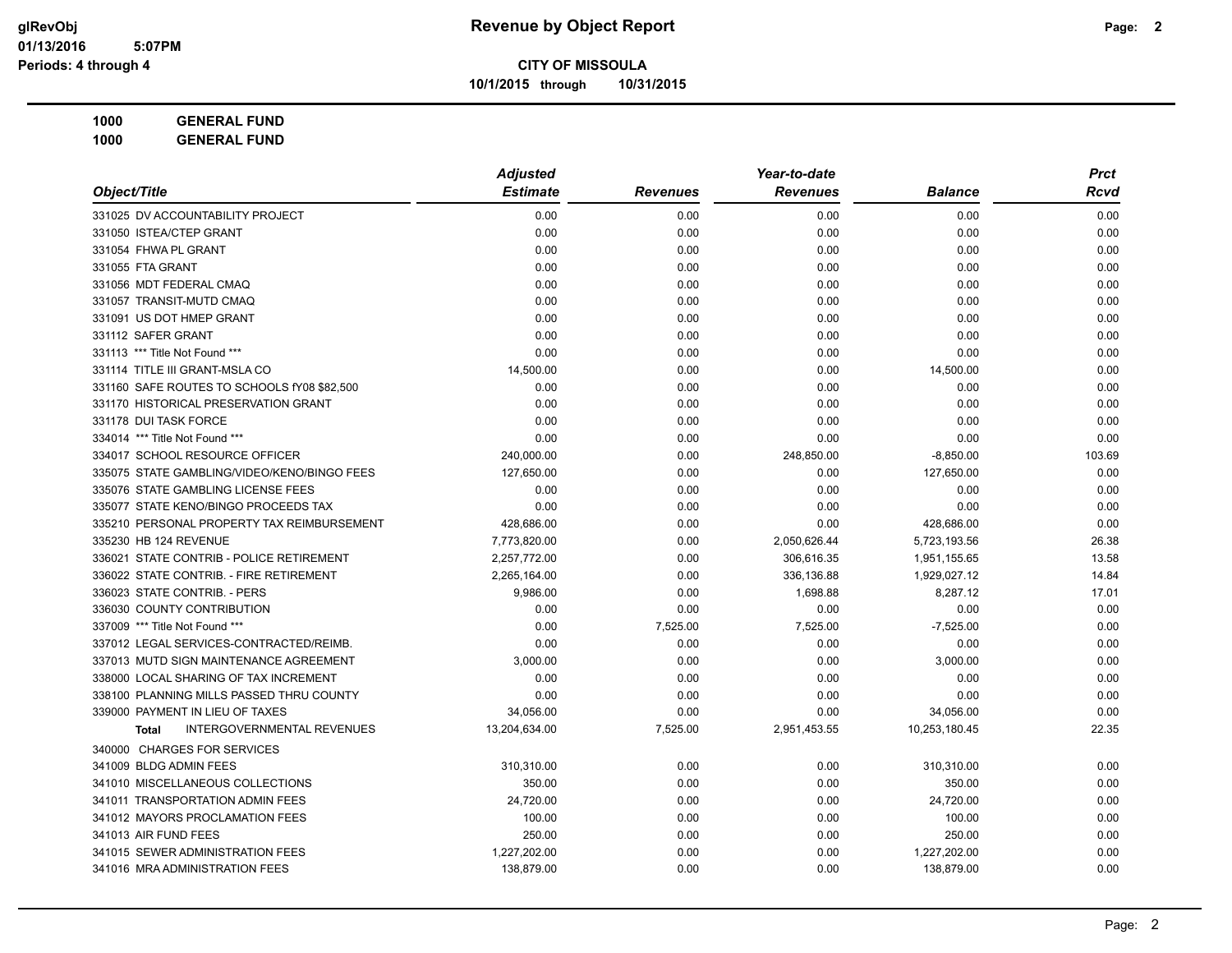**10/1/2015 through 10/31/2015**

**1000 GENERAL FUND 1000 GENERAL FUND**

|                                          | <b>Adjusted</b> | Year-to-date    |                 |                | <b>Prct</b> |
|------------------------------------------|-----------------|-----------------|-----------------|----------------|-------------|
| Object/Title                             | <b>Estimate</b> | <b>Revenues</b> | <b>Revenues</b> | <b>Balance</b> | Rcvd        |
| 341017 LIGHTING ADMINISTRATION FEES      | 15,452.00       | 0.00            | 0.00            | 15,452.00      | 0.00        |
| 341018 PARKING COMM ADMIN FEES           | 188,805.00      | 0.00            | 0.00            | 188,805.00     | 0.00        |
| 341019 *** Title Not Found ***           | 4,512.00        | 0.00            | 0.00            | 4,512.00       | 0.00        |
| 341021 SID ADMINISTRATION FEES           | 0.00            | 0.00            | 0.00            | 0.00           | 0.00        |
| 341022 PROJECT ADMIN FEES                | 0.00            | 0.00            | 0.00            | 0.00           | 0.00        |
| 341023 PLANNING ADMIN FEES               | 24,720.00       | 0.00            | 0.00            | 24,720.00      | 0.00        |
| 341031 STATE REIMB MUNI COURT            | 0.00            | 0.00            | 0.00            | 0.00           | 0.00        |
| 341041 SEWER EXTENSION RECORDING FEES    | 4,500.00        | 233.00          | 1,211.00        | 3,289.00       | 26.91       |
| 341052 MUNICIPAL COURT FILING FEES       | 283,400.00      | 68,642.50       | 103,101.85      | 180,298.15     | 36.38       |
| 341055 CRIME VICTIM SURCHARGE            | 2,500.00        | 273.00          | 397.99          | 2,102.01       | 15.92       |
| 341067 SUBDIVISION EXEMPTION AFFIDAVITS  | 0.00            | 600.00          | 2,000.00        | $-2,000.00$    | 0.00        |
| 341068 SUBDIVISON FEES                   | 5,000.00        | 0.00            | 2,426.00        | 2,574.00       | 48.52       |
| 341069 REZONING FEES                     | 5,000.00        | 0.00            | 0.00            | 5,000.00       | 0.00        |
| 341070 DESIGN REVIEW BOARD               | 15,000.00       | 3,495.86        | 7,917.75        | 7,082.25       | 52.79       |
| 341071 BOARD OF ADJUST. ZONING, SIGNS    | 0.00            | 0.00            | 0.00            | 0.00           | 0.00        |
| 341072 FLOOD PLAIN-0THER FEES            | 0.00            | 0.00            | 0.00            | 0.00           | 0.00        |
| 341073 FIRE PLAN CHECK FEES              | 27,981.00       | 2,080.00        | 10,116.00       | 17,865.00      | 36.15       |
| 341074 FIRE INSPECTION FEES              | 25,000.00       | 4,633.00        | 18,048.00       | 6,952.00       | 72.19       |
| 341076 ENGINEERING PLAN CHECK FEES       | 33,478.00       | 4,325.00        | 15,784.00       | 17,694.00      | 47.15       |
| 341077 ZONING COMPLIANCE INSPECTIONS     | 0.00            | 0.00            | 0.00            | 0.00           | 0.00        |
| 341078 ENGINEERING MAP FEES              | 120.00          | 120.00          | 155.00          | $-35.00$       | 129.17      |
| 341079 GREASE INTERCEPTOR APPEAL FEES    | 2,000.00        | 0.00            | 0.00            | 2,000.00       | 0.00        |
| 341090 STREET VACATION PETITION FEES     | 0.00            | 0.00            | 1,981.00        | $-1,981.00$    | 0.00        |
| 341091 INSPECTION CODE BOOKS & COPIES    | 0.00            | 0.00            | 0.00            | 0.00           | 0.00        |
| 341100 GRANT ADMINISTRATION SERVICE FEES | 0.00            | 0.00            | 0.00            | 0.00           | 0.00        |
| 342010 POLICE/BID AGREEMENT              | 0.00            | 0.00            | 23,842.00       | $-23,842.00$   | 0.00        |
| 342012 PD REIMBURSABLE SERVICES          | 0.00            | 0.00            | 0.00            | 0.00           | 0.00        |
| 342013 SECURITY INVEST FEES              | 11,000.00       | 712.00          | 3,763.75        | 7,236.25       | 34.22       |
| 342014 POLICE DEPARTMENT SERVICE FEES    | 15,000.00       | 1,155.00        | 5,742.00        | 9,258.00       | 38.28       |
| 342015 POLICE OVERTIME FEES              | 84,000.00       | 11,804.97       | 30,148.25       | 53,851.75      | 35.89       |
| 342016 POLICE TRAINING FEES              | 36,000.00       | 2,339.00        | 5,283.31        | 30,716.69      | 14.68       |
| 342017 CATERING FEES                     | 7,200.00        | 70.00           | 2,415.00        | 4,785.00       | 33.54       |
| 342018 DESK REPORTS                      | 20,000.00       | 3,473.00        | 12,683.00       | 7,317.00       | 63.42       |
| 342019 ABANDONED VEHICLE REVENUE FEES    | 12,500.00       | 110.00          | 600.00          | 11,900.00      | 4.80        |
| 342020 FIRE DEPARTMENT FEES              | 100.00          | 94.50           | 229.00          | $-129.00$      | 229.00      |
| 342021 CPR EDUCATION PROGRAM             | 7,435.00        | 1,130.00        | 2,390.00        | 5,045.00       | 32.15       |
| 342022 OUTSIDE HIRES                     | 524,890.00      | 1,905.95        | 21,893.61       | 502,996.39     | 4.17        |
| 342060 BIKE PROGRAM SALES & FEES         | 2,700.00        | 0.00            | 0.00            | 2,700.00       | 0.00        |
| 343000 PW REIMBURSABLE SERVICES          | 31,258.00       | 0.00            | 0.00            | 31,258.00      | 0.00        |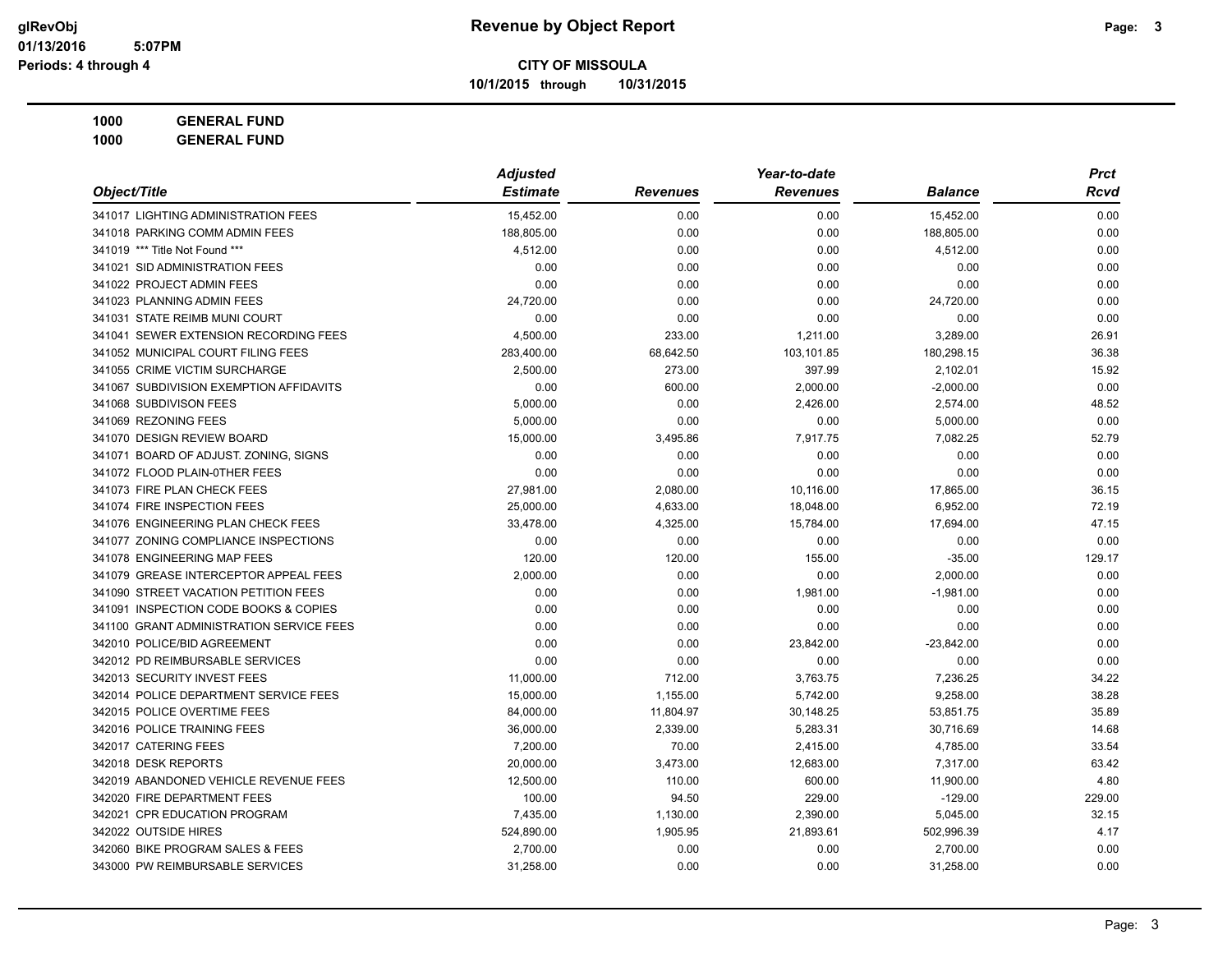**10/1/2015 through 10/31/2015**

**1000 GENERAL FUND 1000 GENERAL FUND**

|                                             | <b>Adjusted</b> |                 |                 | <b>Prct</b>    |        |
|---------------------------------------------|-----------------|-----------------|-----------------|----------------|--------|
| Object/Title                                | <b>Estimate</b> | <b>Revenues</b> | <b>Revenues</b> | <b>Balance</b> | Rcvd   |
| 343001 SIGN FABRICATION & CONTRACTS         | 500.00          | 0.00            | 0.00            | 500.00         | 0.00   |
| 343002 OTHER AGENCIES - VEH MAINT           | 48,000.00       | 56.70           | 156.60          | 47,843.40      | 0.33   |
| 343003 STATE PAYMENT - TRAFFIC COUNTS       | 4,450.00        | 0.00            | 0.00            | 4,450.00       | 0.00   |
| 343004 SPECIAL STATE CONTRACTS              | 80,000.00       | 0.00            | 129,087.13      | -49,087.13     | 161.36 |
| 343006 OTHER GOVT AGENCY-STREET PROJECTS    | 98,318.00       | 0.00            | 0.00            | 98,318.00      | 0.00   |
| 343008 PRIVATE COMPANY STREET PAYMENTS      | 0.00            | 0.00            | 0.00            | 0.00           | 0.00   |
| 343010 STREET DEPT SALES & SERVICES         | 19,195.00       | 0.00            | 0.00            | 19,195.00      | 0.00   |
| 343013 SNOW REMOVAL FEES                    | 1,500.00        | 0.00            | 0.00            | 1,500.00       | 0.00   |
| 343018 *** Title Not Found ***              | 0.00            | 823.35          | 823.35          | $-823.35$      | 0.00   |
| 343080 STATE MAINTENANCE CONTRACT           | 530,082.00      | 127,223.71      | 127,223.71      | 402,858.29     | 24.00  |
| 343082 MDT URBAN PROJECTS                   | 0.00            | 0.00            | 0.00            | 0.00           | 0.00   |
| 343083 CONTRACT SEWER APPLICATIONS          | 0.00            | 0.00            | 0.00            | 0.00           | 0.00   |
| 343084 STREET MAINTENANCE MATERIALS REIMB   | 55,500.00       | 0.00            | 0.00            | 55,500.00      | 0.00   |
| 343097 SIDEWALK AND CURB FEES               | 340,000.00      | 61,608.26       | 183,601.87      | 156,398.13     | 54.00  |
| 343311 SALE OF NICHES                       | 3,200.00        | 0.00            | 0.00            | 3,200.00       | 0.00   |
| 343320 CEMETERY - SALE OF PLOTS             | 12,870.00       | 1,400.00        | 4,700.00        | 8,170.00       | 36.52  |
| 343321 CEMETERY FOUNDATIONS                 | 1,570.00        | 450.00          | 1,240.00        | 330.00         | 78.98  |
| 343322 CEMETERY FLOWER CARE                 | 4.250.00        | 0.00            | 0.00            | 4,250.00       | 0.00   |
| 343323 CEMETERY - LINER INSTALL FEES        | 5,580.00        | 1,350.00        | 5,150.00        | 430.00         | 92.29  |
| 343324 OTHER CEMETERY FEES                  | 1,500.00        | 150.00          | 600.00          | 900.00         | 40.00  |
| 343325 2ND INTERMENT RIGHT                  | 0.00            | 400.00          | 1,000.00        | $-1,000.00$    | 0.00   |
| 343340 CEMETERY - OPENINGS & CLOSINGS       | 10,950.00       | 1,525.00        | 5,875.00        | 5,075.00       | 53.65  |
| 343350 CEMETERY CARE, FEES                  | 24,000.00       | 0.00            | 0.00            | 24,000.00      | 0.00   |
| 343360 WEED CONTROL                         | 3,000.00        | 0.00            | 0.00            | 3,000.00       | 0.00   |
| 346029 PARKS PETTY CASH FUND                | 0.00            | 0.00            | 0.00            | 0.00           | 0.00   |
| 346031 RECREATION FEES                      | 166,294.00      | 15,107.25       | 63,438.85       | 102,855.15     | 38.15  |
| 346033 PARK FEES/FACILITY RENTALS           | 170,000.00      | 2,996.39        | 25,503.28       | 144,496.72     | 15.00  |
| 346034 GROUNDS MAINTENANCE CONTRACT         | 0.00            | 0.00            | 0.00            | 0.00           | 0.00   |
| 346036 PARK CONCESSION FEES                 | 3,000.00        | 0.00            | 634.94          | 2,365.06       | 21.16  |
| 346037 YOUTH DRUG COURT CONTRACT            | 11,700.00       | 0.00            | 0.00            | 11,700.00      | 0.00   |
| 346050 COUNTY PLAYGROUND CONTRACT           | 3,150.00        | 0.00            | 0.00            | 3,150.00       | 0.00   |
| 346051 MONTANA PARKS/REC CONFERENCE 2012    | 4,500.00        | 333.40          | 666.80          | 3,833.20       | 14.82  |
| 346070 RECREATION GENERAL MERCHANDISE       | 0.00            | 0.00            | 0.00            | 0.00           | 0.00   |
| <b>CHARGES FOR SERVICES</b><br><b>Total</b> | 4,694,471.00    | 320,620.84      | 821,830.04      | 3,872,640.96   | 17.51  |
| 350000 FINES & FORFEITURES                  |                 |                 |                 |                |        |
| 351022 LAW ENFORCEMENT ACADEMY SURCHARGE #5 | 0.00            | 12,900.29       | 19,447.24       | $-19,447.24$   | 0.00   |
| 351031 TRAFFIC FINES                        | 1,325,000.00    | 241,206.45      | 350,177.86      | 974,822.14     | 26.43  |
| 351032 SURCHARGE ON FINES                   | 129,089.00      | 19,469.09       | 28,967.90       | 100,121.10     | 22.44  |
| 351034 CELLULAR PHONE FINES                 | 80,000.00       | 6,842.50        | 28,646.50       | 51,353.50      | 35.81  |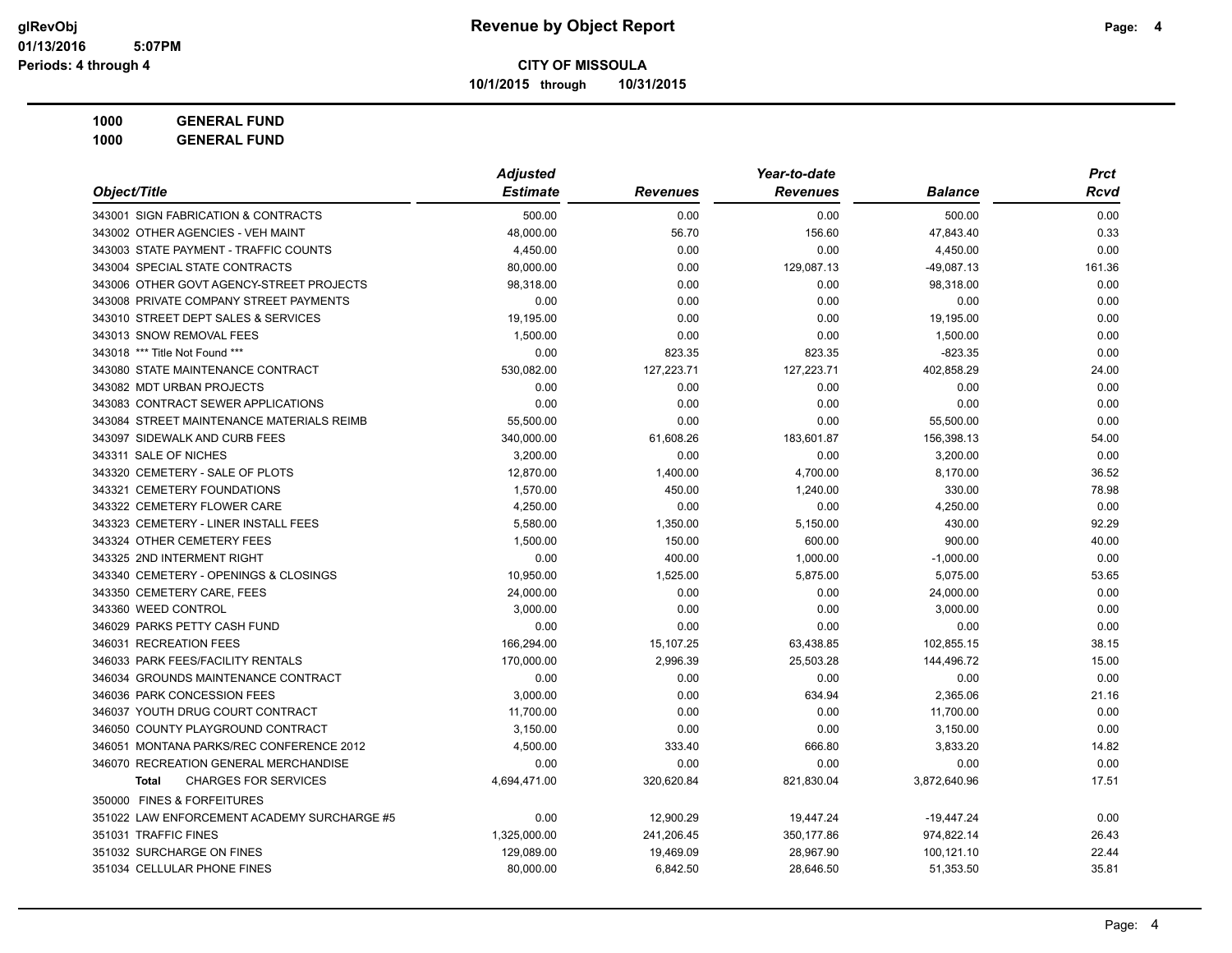**10/1/2015 through 10/31/2015**

| 1000 | <b>GENERAL FUND</b> |
|------|---------------------|
|------|---------------------|

|                                                | <b>Adjusted</b> |                 | Year-to-date    |                | <b>Prct</b> |
|------------------------------------------------|-----------------|-----------------|-----------------|----------------|-------------|
| Object/Title                                   | <b>Estimate</b> | <b>Revenues</b> | <b>Revenues</b> | <b>Balance</b> | Rcvd        |
| 351035 CELL PHONE FINES: EDUCATION             | 0.00            | 28,646.50       | 28,646.50       | $-28,646.50$   | 0.00        |
| 355000 FALSE ALARM PENALTY                     | 10.000.00       | 520.00          | 2,132.00        | 7,868.00       | 21.32       |
| <b>FINES &amp; FORFEITURES</b><br><b>Total</b> | 1,544,089.00    | 309,584.83      | 458,018.00      | 1,086,071.00   | 29.66       |
| 360000 MISCELLANEOUS REVENUES                  |                 |                 |                 |                |             |
| 360000 MISCELLANEOUS REVENUES                  | 0.00            | 0.00            | 0.00            | 0.00           | 0.00        |
| 360001 COPIES                                  | 2.200.00        | 276.25          | 749.50          | 1,450.50       | 34.07       |
| 360002 PHONES                                  | 0.00            | 0.00            | 0.00            | 0.00           | 0.00        |
| 360003 MMIA REIMBURSEMENT-ATTORNEY             | 0.00            | 0.00            | 101.42          | $-101.42$      | 0.00        |
| 360010 MISCELLANEOUS                           | 15,000.00       | 5,400.93        | 8,413.99        | 6,586.01       | 56.09       |
| 360011 ENERGY REBATES FOR COMPUTER UPGRADES    | 0.00            | 0.00            | 0.00            | 0.00           | 0.00        |
| 360050 OVER/SHORT                              | 0.00            | 0.00            | 0.00            | 0.00           | 0.00        |
| 360100 REFUNDS                                 | 200.00          | 0.00            | 0.00            | 200.00         | 0.00        |
| 362000 OTHER MISCELLANEOUS REVENUE             | 8,000.00        | 0.00            | 0.00            | 8,000.00       | 0.00        |
| 362001 MUNICIPAL COURT BAD CHECK CHARGES       | 0.00            | 0.00            | 0.00            | 0.00           | 0.00        |
| 362002 BAD CHECK CHARGES                       | 500.00          | 0.00            | 105.00          | 395.00         | 21.00       |
| 362003 US BANK FEE REIMBURSEMENT               | 0.00            | 0.00            | 0.00            | 0.00           | 0.00        |
| 362004 URD III FACADE IMPROVEMENT LOAN REC     | 0.00            | 0.00            | 0.00            | 0.00           | 0.00        |
| 362011 SALE OF UNCLAIMED PROPERTY              | 0.00            | 0.00            | 0.00            | 0.00           | 0.00        |
| 362012 REC/GREEN TAG PROGRAM                   | 300.00          | 0.00            | 0.00            | 300.00         | 0.00        |
| 364012 SALE OF SURPLUS PROPERTY                | 40,000.00       | 0.00            | 0.00            | 40,000.00      | 0.00        |
| 364040 INSURANCE AND DAMAGE RECOVERY           | 40,000.00       | 310.04          | 1,413.41        | 38,586.59      | 3.53        |
| 364041 WORKERS COMPENSATION REIMBURSEMENT      | 2,500.00        | 0.00            | 0.00            | 2,500.00       | 0.00        |
| 364042 EXPENDITURE REIMBURSEMENTS              | 1,200.00        | 0.00            | 0.00            | 1,200.00       | 0.00        |
| 364043 RATTLESNAKE CORRIDOR REIMBURSEMENT      | 10,000.00       | 572.00          | 2,860.00        | 7,140.00       | 28.60       |
| 364044 EMERGENCY RESPONSE REIMBURSEMENT        | 50,000.00       | 0.00            | 0.00            | 50,000.00      | 0.00        |
| 364047 MMIA EXPENDITURE REIMBURSEMENT          | 0.00            | 0.00            | 0.00            | 0.00           | 0.00        |
| 364051 DOT RADAR GRANT                         | 0.00            | 0.00            | 0.00            | 0.00           | 0.00        |
| 364053 EXPENDITURE REIMB-FIRE SERVICES         | 0.00            | 0.00            | 0.00            | 0.00           | 0.00        |
| 364060 REIMB LETTER OF CREDIT-709 PARKVIEW     | 0.00            | 0.00            | 0.00            | 0.00           | 0.00        |
| 364061 REIMB LETTER OF CREDIT-LINNEA LANE      | 0.00            | 0.00            | 0.00            | 0.00           | 0.00        |
| 365000 DONATIONS                               | 0.00            | 0.00            | 0.00            | 0.00           | 0.00        |
| 365003 DONATIONS - SMOKE ALARMS                | 0.00            | 0.00            | 0.00            | 0.00           | 0.00        |
| 365004 GRANT CR TRAIL ASSN DONATION            | 0.00            | 0.00            | 0.00            | 0.00           | 0.00        |
| 365015 DONATIONS - COMBAT CHALLENGE            | 0.00            | 0.00            | 0.00            | 0.00           | 0.00        |
| 365016 LOCAL MATCH MDT                         | 0.00            | 0.00            | 0.00            | 0.00           | 0.00        |
| 365017 LOCAL MATCH TRANSIT                     | 0.00            | 0.00            | 0.00            | 0.00           | 0.00        |
| 365018 DONATIONS - THERMAL IMAGING             | 0.00            | 0.00            | 0.00            | 0.00           | 0.00        |
| 365021 COMBAT CHALLENGE DONATIONS              | 0.00            | 0.00            | 0.00            | 0.00           | 0.00        |
| 365022 NEIGHBORHOOD COUNCIL DONATIONS          | 0.00            | 0.00            | 0.00            | 0.00           | 0.00        |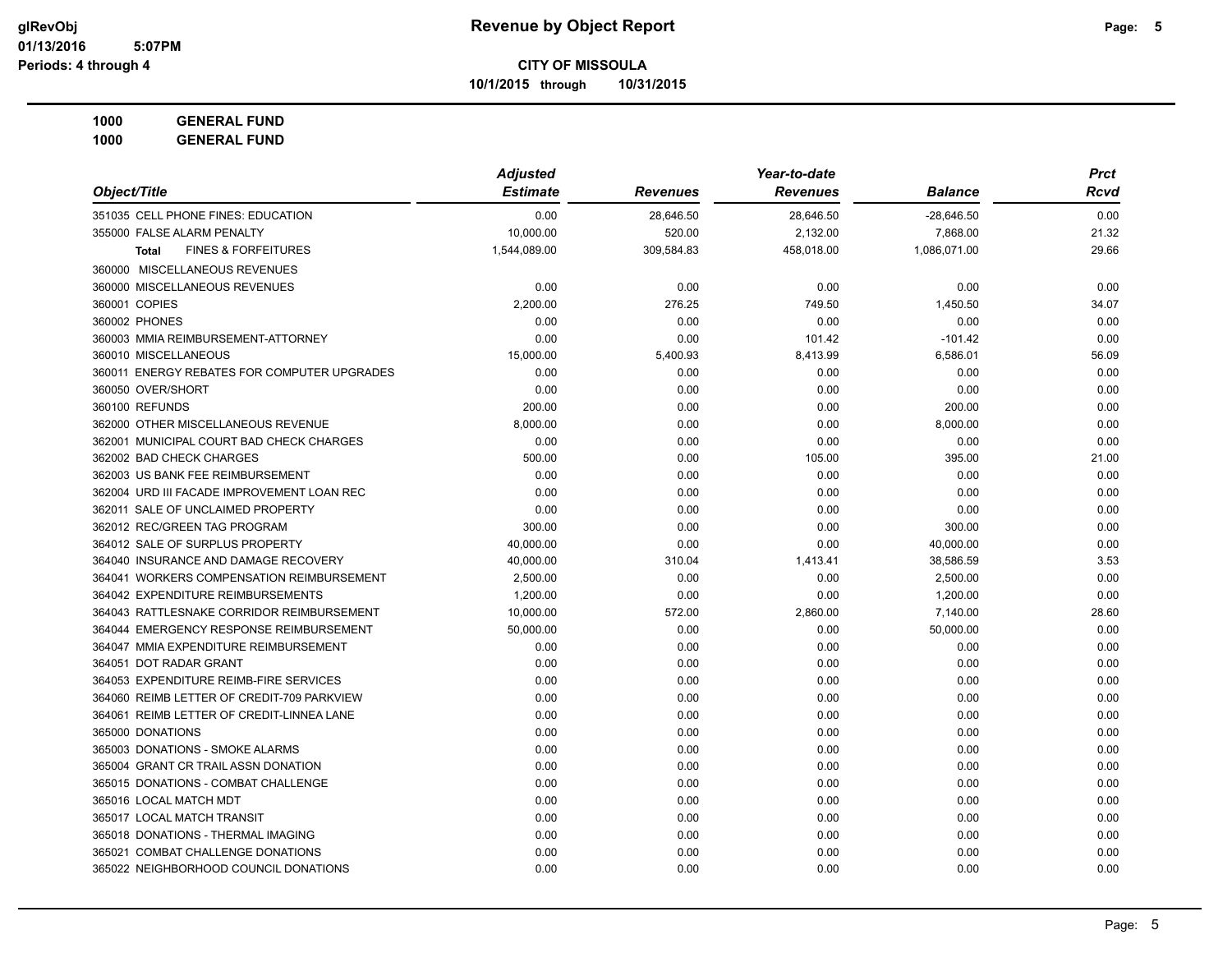**10/1/2015 through 10/31/2015**

**1000 GENERAL FUND 1000 GENERAL FUND**

|                                                           | <b>Adjusted</b> |                 | Year-to-date    | <b>Prct</b>    |       |
|-----------------------------------------------------------|-----------------|-----------------|-----------------|----------------|-------|
| Object/Title                                              | <b>Estimate</b> | <b>Revenues</b> | <b>Revenues</b> | <b>Balance</b> | Rcvd  |
| 368000 SALE OF COINS                                      | 0.00            | 0.00            | 0.00            | 0.00           | 0.00  |
| 368001 SALE OF POLICE PROMOTIONS                          | 0.00            | 0.00            | 0.00            | 0.00           | 0.00  |
| 368002 SALE OF FIRE PROMOTIONS                            | 0.00            | 0.00            | 0.00            | 0.00           | 0.00  |
| MISCELLANEOUS REVENUES<br>Total                           | 169,900.00      | 6,559.22        | 13,643.32       | 156,256.68     | 8.03  |
| 370000 INVESTMENTS & ROYALTY EARNINGS                     |                 |                 |                 |                |       |
| 371010 INTEREST ON INVESTMENTS                            | 3,500.00        | 138.63          | 413.74          | 3,086.26       | 11.82 |
| 371020 GAIN/LOSS IN MARKET VALUE OF INVESTMENTS           | 0.00            | 0.00            | 0.00            | 0.00           | 0.00  |
| <b>INVESTMENTS &amp; ROYALTY EARNINGS</b><br><b>Total</b> | 3,500.00        | 138.63          | 413.74          | 3,086.26       | 11.82 |
| 380000 OTHER FINANCING SOURCES                            |                 |                 |                 |                |       |
| 381070 PROCEEDS FROM NOTES/LOANS/INTERCAP                 | 0.00            | 0.00            | 0.00            | 0.00           | 0.00  |
| 381090 PROCEEDS FROM CAPITAL LEASE                        | 0.00            | 0.00            | 0.00            | 0.00           | 0.00  |
| 382010 SALE OF FIXED ASSETS                               | 0.00            | 0.00            | 0.00            | 0.00           | 0.00  |
| 383000 OPERATING TRANSFERS                                | 0.00            | 0.00            | 0.00            | 0.00           | 0.00  |
| 383001 TRANS FR FLUSHING DISTRICT                         | 27,281.00       | 0.00            | 0.00            | 27,281.00      | 0.00  |
| 383002 TRANS FR GAS TAX                                   | 564,000.00      | 0.00            | 0.00            | 564,000.00     | 0.00  |
| 383003 TRANS FR COMPREHENSIVE INSURANCE LEVY              | 0.00            | 0.00            | 0.00            | 0.00           | 0.00  |
| 383004 TRANS FR EMPLOYEE HEALTH INSURANCE LEVY            | 4,409,908.00    | 0.00            | 0.00            | 4,409,908.00   | 0.00  |
| 383007 TRANS FR CABLE FRANCHISE                           | 251,433.00      | 0.00            | 0.00            | 251,433.00     | 0.00  |
| 383008 TRANS FR RUSSELL PARK DISTRICT                     | 0.00            | 0.00            | 0.00            | 0.00           | 0.00  |
| 383009 TRANS FR TITLE I                                   | 0.00            | 0.00            | 0.00            | 0.00           | 0.00  |
| 383010 TRANS FR CIP                                       | 0.00            | 0.00            | 0.00            | 0.00           | 0.00  |
| 383011 TRANS FR SID REVOLVING                             | 100,000.00      | 0.00            | 0.00            | 100,000.00     | 0.00  |
| 383014 TRANS FR MRA                                       | 0.00            | 0.00            | 0.00            | 0.00           | 0.00  |
| 383015 TRANS FR MPC                                       | 0.00            | 0.00            | 0.00            | 0.00           | 0.00  |
| 383017 TRANS FR BUILDING                                  | 0.00            | 0.00            | 0.00            | 0.00           | 0.00  |
| 383018 TRANS FR WILLOWWOOD PARK DISTRICT                  | 0.00            | 0.00            | 0.00            | 0.00           | 0.00  |
| 383020 TRANS FR CEMETERY CARE                             | 9.545.00        | 0.00            | 0.00            | 9,545.00       | 0.00  |
| 383021 TRANS FR P&R TRAILS DEVLP                          | 50,000.00       | 0.00            | 0.00            | 50,000.00      | 0.00  |
| 383024 TRANS FR SEWER CLEARING                            | 0.00            | 0.00            | 0.00            | 0.00           | 0.00  |
| 383027 TRANS FR URD                                       | 0.00            | 0.00            | 0.00            | 0.00           | 0.00  |
| 383028 TRANS FROM GF FOR HEALTH RESERVE                   | 0.00            | 0.00            | 0.00            | 0.00           | 0.00  |
| 383046 TRANS FR PARKS MAINTENANCE DIST                    | 0.00            | 0.00            | 0.00            | 0.00           | 0.00  |
| 383047 TRANS FR STREET MAINTENANCE DISTRICT               | 0.00            | 0.00            | 0.00            | 0.00           | 0.00  |
| 383050 TRANSFER FROM IMPACT FEES                          | 0.00            | 0.00            | 0.00            | 0.00           | 0.00  |
| 383065 TRANSFER FROM WWTF                                 | 0.00            | 0.00            | 0.00            | 0.00           | 0.00  |
| OTHER FINANCING SOURCES<br>Total                          | 5,412,167.00    | 0.00            | 0.00            | 5,412,167.00   | 0.00  |
| 390000 INTERNAL SERVICES                                  |                 |                 |                 |                |       |
| 399999 NEW REQUESTS FUNDING                               | 0.00            | 0.00            | 0.00            | 0.00           | 0.00  |
|                                                           |                 |                 |                 |                |       |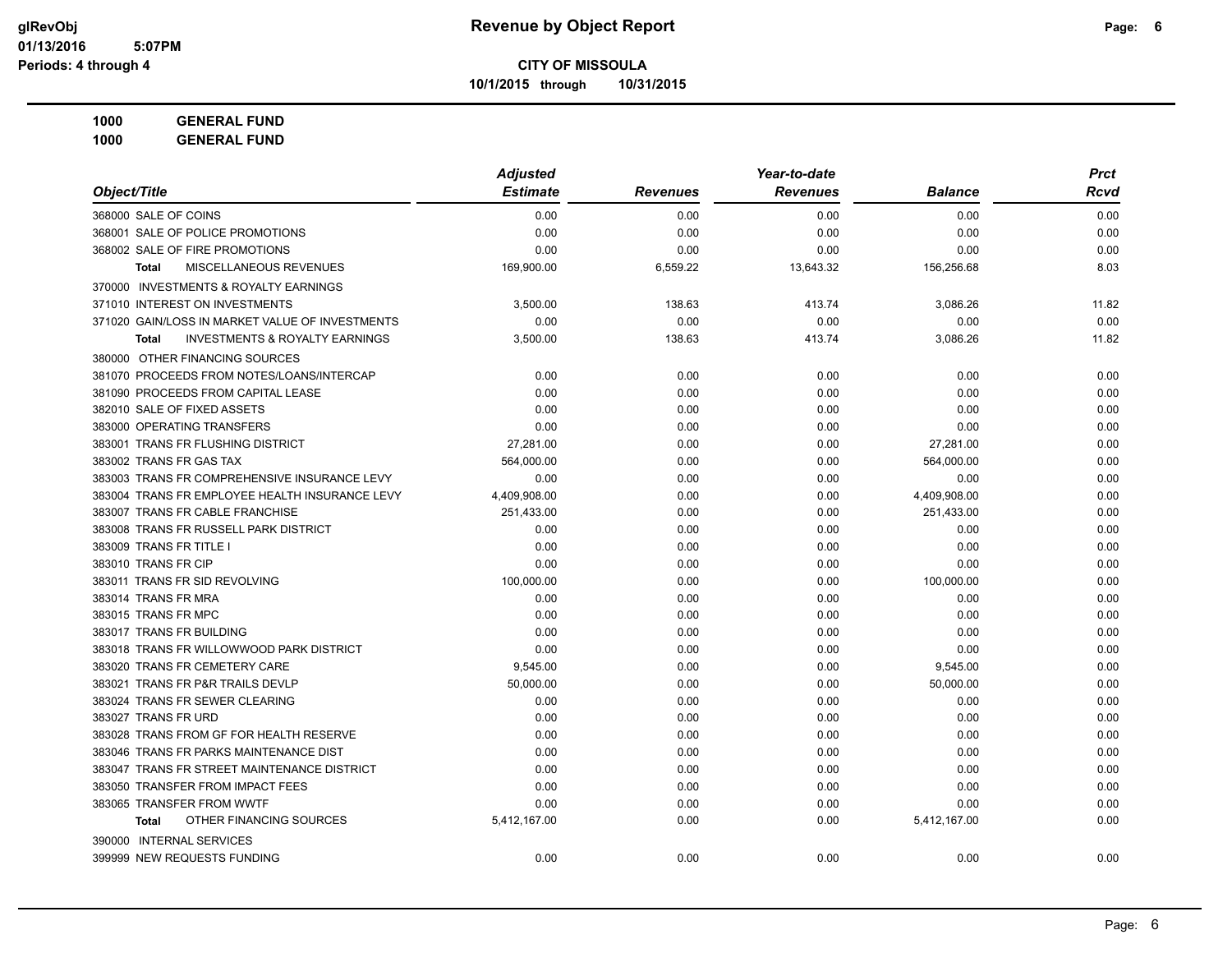### **CITY OF MISSOULA 10/1/2015 through 10/31/2015**

**1000 GENERAL FUND 1000 GENERAL FUND**

|              |                          | <b>Adjusted</b> |                 | Year-to-date    |                | Prct |
|--------------|--------------------------|-----------------|-----------------|-----------------|----------------|------|
| Object/Title |                          | <b>Estimate</b> | <b>Revenues</b> | <b>Revenues</b> | <b>Balance</b> | Rcvd |
| <b>Total</b> | <b>INTERNAL SERVICES</b> | 0.00            | 0.00            | 0.00            | 0.00           | 0.00 |
| <b>Total</b> | <b>GENERAL FUND</b>      | 49,969,211.00   | 865,398.75      | 4,673,478.20    | 45,295,732.80  | 9.35 |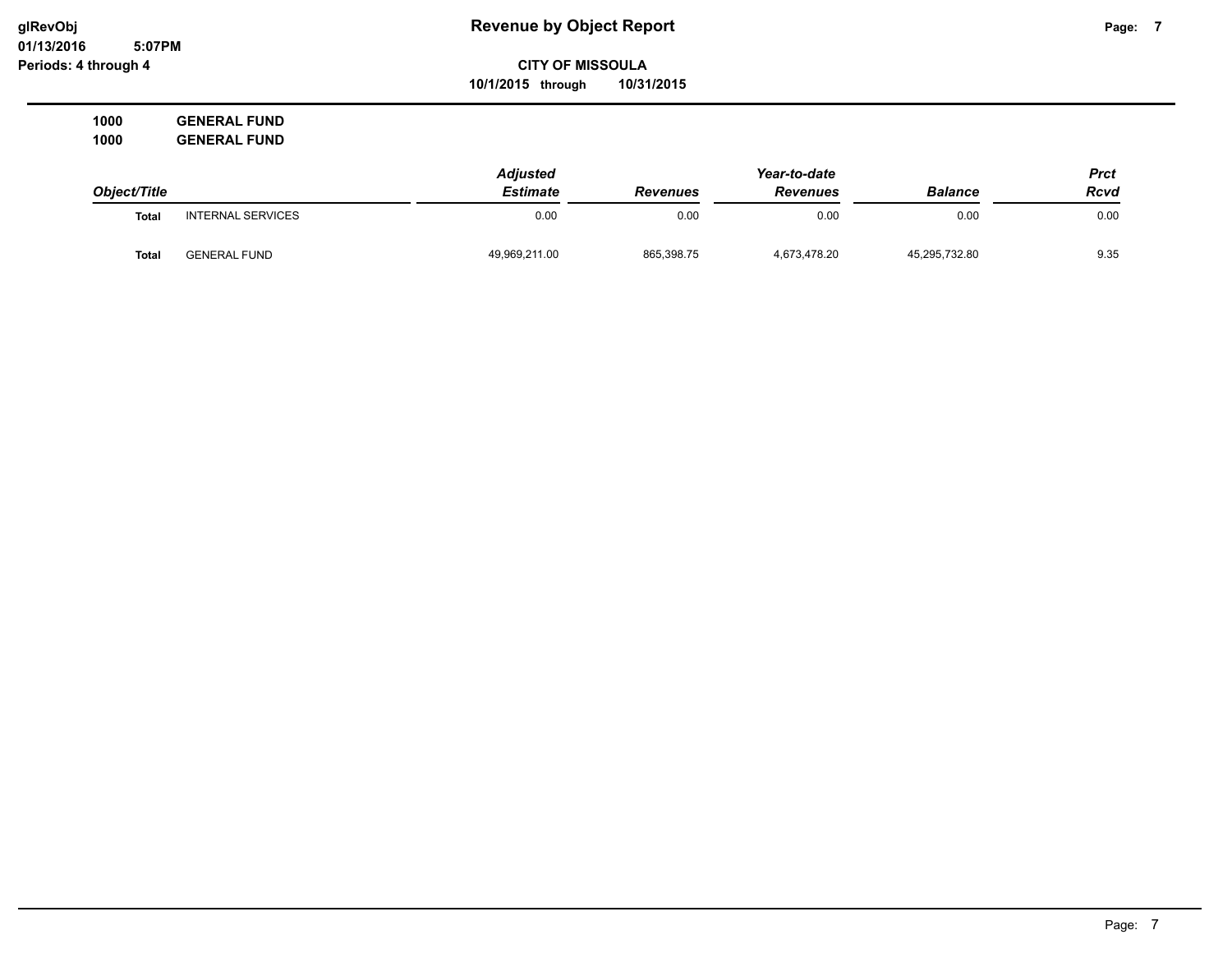**10/1/2015 through 10/31/2015**

|                                               | <b>Adjusted</b> |            | Year-to-date    |                | <b>Prct</b> |
|-----------------------------------------------|-----------------|------------|-----------------|----------------|-------------|
| Object/Title                                  | <b>Estimate</b> | Revenues   | <b>Revenues</b> | <b>Balance</b> | Rcvd        |
| 310000 TAXES/ASSESSMENTS                      |                 |            |                 |                |             |
| 311000 GENERAL PROPERTY TAXES                 | 22,228,679.00   | 10,237.53  | 10,237.53       | 22,218,441.47  | 0.05        |
| 311001 CURRENT TAXES                          | 0.00            | 0.00       | 0.00            | 0.00           | 0.00        |
| 311005 DELINQUENT TAXES                       | 0.00            | 6,188.46   | 6,188.46        | $-6,188.46$    | 0.00        |
| 311030 MOTOR VEHICLE TAXES                    | 1,339,988.00    | 132,441.71 | 132,441.71      | 1,207,546.29   | 9.88        |
| 312001 PENALTIES & INTEREST                   | 63,000.00       | 3,038.58   | 3,578.52        | 59,421.48      | 5.68        |
| TAXES/ASSESSMENTS<br><b>Total</b>             | 23,631,667.00   | 151,906.28 | 152,446.22      | 23,479,220.78  | 0.65        |
| 320000 LICENSES & PERMITS                     |                 |            |                 |                |             |
| 322011 LIQUOR LICENSES                        | 33,975.00       | 0.50       | 0.50            | 33,974.50      | 0.00        |
| 322012 BEER LICENSES                          | 34,900.00       | 0.00       | 400.00          | 34,500.00      | 1.15        |
| 322013 WINE LICENSES                          | 11,700.00       | 0.00       | 0.00            | 11,700.00      | 0.00        |
| 322014 GOING OUT OF BUSINESS LICENSE          | 0.00            | 0.00       | 0.00            | 0.00           | 0.00        |
| 322020 GENERAL BUSINESS/PROF/OCCUPATIONAL LIC | 642,344.00      | 11,007.45  | 37,252.75       | 605,091.25     | 5.80        |
| 322021 RENTAL LICENSES                        | 60,828.00       | 374.00     | 666.70          | 60,161.30      | 1.10        |
| 322022 BLIC PENALTIES & LICENSES              | 12,360.00       | 2,909.50   | 4,478.00        | 7,882.00       | 36.23       |
| 323015 EXCAVATING PERMITS                     | 396,550.00      | 40,455.50  | 177,951.50      | 218,598.50     | 44.87       |
| 323016 MOVING PERMITS                         | 0.00            | 212.00     | 636.00          | $-636.00$      | 0.00        |
| 323018 PAVING ASSESSMENTS                     | 7,000.00        | 0.00       | 0.00            | 7,000.00       | 0.00        |
| 323019 ALARM USERS PERMITS                    | 16,068.00       | 130.00     | 5,927.00        | 10,141.00      | 36.89       |
| 323020 FENCE PERMITS                          | 13,792.00       | 1,360.00   | 2,328.00        | 11,464.00      | 16.88       |
| 323021 PAVING PERMITS                         | 32,960.00       | 4,872.00   | 14,249.88       | 18,710.12      | 43.23       |
| 323022 GRADING/DRAINAGE PERMITS               | 7,723.00        | 1,496.00   | 5,969.00        | 1,754.00       | 77.29       |
| 323023 ADA ACCESS PERMITS                     | 14,343.00       | 2,082.00   | 7,596.00        | 6,747.00       | 52.96       |
| 323025 STREET USE PERMITS                     | 3,862.00        | 435.00     | 1,595.00        | 2,267.00       | 41.30       |
| 323026 PYROTECHNICS PERMITS                   | 3,000.00        | 0.00       | 48.00           | 2,952.00       | 1.60        |
| 323031 CHICKEN LICENSES                       | 477.00          | 0.00       | 180.00          | 297.00         | 37.74       |
| 323051 BICYCLE LICENSES                       | 0.00            | 0.00       | 0.00            | 0.00           | 0.00        |
| 323052 STORM WATER POLLUTION PREVENTION PERM  | 3,811.00        | 286.00     | 2,724.00        | 1,087.00       | 71.48       |
| 323054 ZONING COMPLIANCE PERMITS              | 3,090.00        | 1,733.00   | 6,389.00        | $-3,299.00$    | 206.76      |
| 323055 FLOOD PLAIN PERMITS                    | 0.00            | 0.00       | 1,182.00        | $-1,182.00$    | 0.00        |
| 323056 SIGN PERMITS                           | 10,000.00       | 1,711.00   | 5,873.00        | 4,127.00       | 58.73       |
| 323057 SIDEWALK CAFE PERMIT                   | 0.00            | 0.00       | 227.00          | $-227.00$      | 0.00        |
| <b>LICENSES &amp; PERMITS</b><br><b>Total</b> | 1,308,783.00    | 69,063.95  | 275,673.33      | 1,033,109.67   | 21.06       |
| 330000 INTERGOVERNMENTAL REVENUES             |                 |            |                 |                |             |
| 330000 INTERGOVERNMENTAL REVENUES             | 0.00            | 0.00       | 0.00            | 0.00           | 0.00        |
| 331020 COPS GRANT                             | 0.00            | 0.00       | 0.00            | 0.00           | 0.00        |
| 331024 DEPT OF JUSTICE GRANTS                 | 50,000.00       | 0.00       | 0.00            | 50,000.00      | 0.00        |
| 331025 DV ACCOUNTABILITY PROJECT              | 0.00            | 0.00       | 0.00            | 0.00           | 0.00        |
| 331050 ISTEA/CTEP GRANT                       | 0.00            | 0.00       | 0.00            | 0.00           | 0.00        |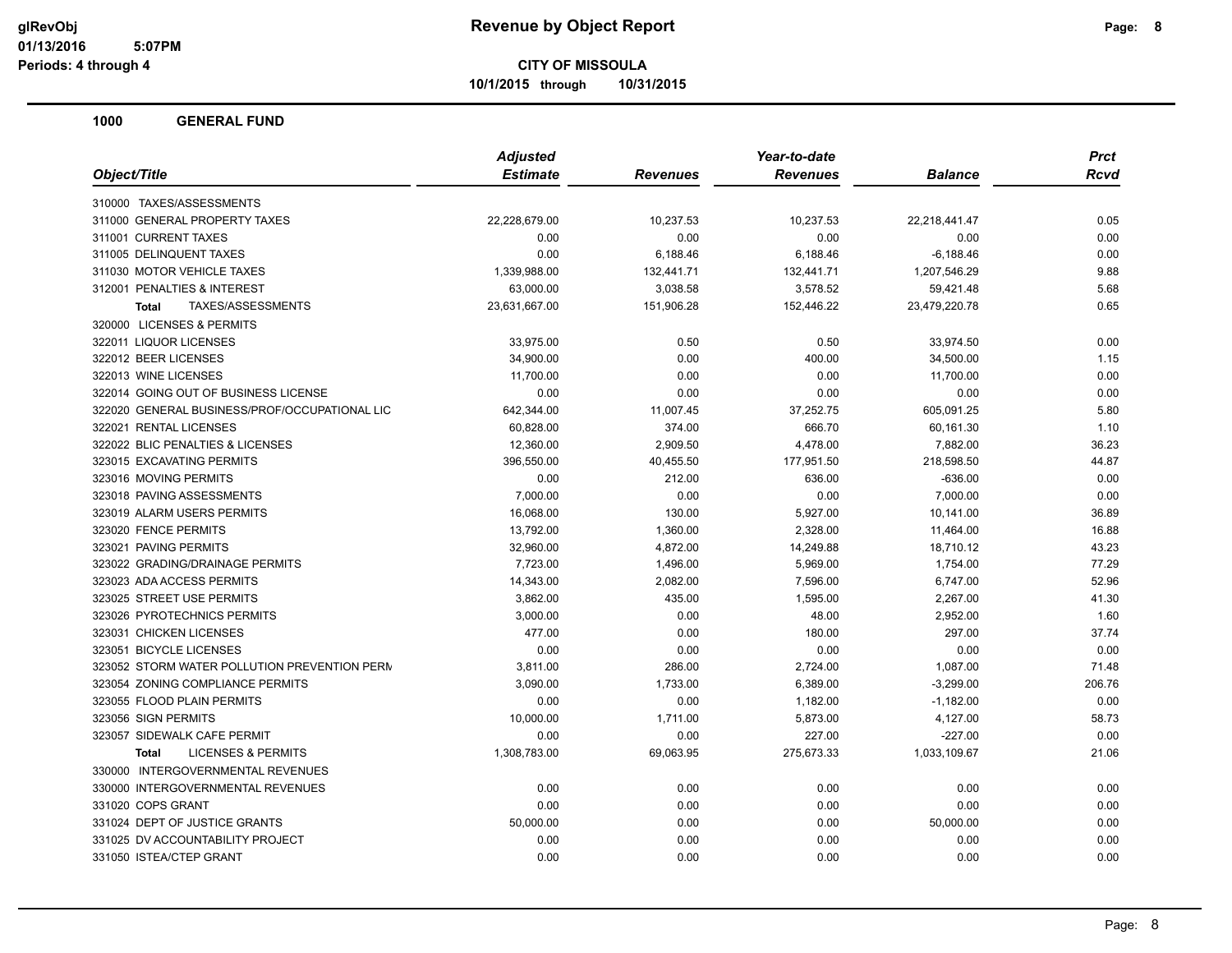**10/1/2015 through 10/31/2015**

| Object/Title                                      | <b>Adjusted</b> |                 | Year-to-date    |                | Prct   |
|---------------------------------------------------|-----------------|-----------------|-----------------|----------------|--------|
|                                                   | <b>Estimate</b> | <b>Revenues</b> | <b>Revenues</b> | <b>Balance</b> | Rcvd   |
| 331054 FHWA PL GRANT                              | 0.00            | 0.00            | 0.00            | 0.00           | 0.00   |
| 331055 FTA GRANT                                  | 0.00            | 0.00            | 0.00            | 0.00           | 0.00   |
| 331056 MDT FEDERAL CMAQ                           | 0.00            | 0.00            | 0.00            | 0.00           | 0.00   |
| 331057 TRANSIT-MUTD CMAQ                          | 0.00            | 0.00            | 0.00            | 0.00           | 0.00   |
| 331091 US DOT HMEP GRANT                          | 0.00            | 0.00            | 0.00            | 0.00           | 0.00   |
| 331112 SAFER GRANT                                | 0.00            | 0.00            | 0.00            | 0.00           | 0.00   |
| 331113 *** Title Not Found ***                    | 0.00            | 0.00            | 0.00            | 0.00           | 0.00   |
| 331114 TITLE III GRANT-MSLA CO                    | 14,500.00       | 0.00            | 0.00            | 14,500.00      | 0.00   |
| 331160 SAFE ROUTES TO SCHOOLS fY08 \$82,500       | 0.00            | 0.00            | 0.00            | 0.00           | 0.00   |
| 331170 HISTORICAL PRESERVATION GRANT              | 0.00            | 0.00            | 0.00            | 0.00           | 0.00   |
| 331178 DUI TASK FORCE                             | 0.00            | 0.00            | 0.00            | 0.00           | 0.00   |
| 334014 *** Title Not Found ***                    | 0.00            | 0.00            | 0.00            | 0.00           | 0.00   |
| 334017 SCHOOL RESOURCE OFFICER                    | 240,000.00      | 0.00            | 248,850.00      | $-8,850.00$    | 103.69 |
| 335075 STATE GAMBLING/VIDEO/KENO/BINGO FEES       | 127,650.00      | 0.00            | 0.00            | 127,650.00     | 0.00   |
| 335076 STATE GAMBLING LICENSE FEES                | 0.00            | 0.00            | 0.00            | 0.00           | 0.00   |
| 335077 STATE KENO/BINGO PROCEEDS TAX              | 0.00            | 0.00            | 0.00            | 0.00           | 0.00   |
| 335210 PERSONAL PROPERTY TAX REIMBURSEMENT        | 428,686.00      | 0.00            | 0.00            | 428,686.00     | 0.00   |
| 335230 HB 124 REVENUE                             | 7,773,820.00    | 0.00            | 2,050,626.44    | 5,723,193.56   | 26.38  |
| 336021 STATE CONTRIB - POLICE RETIREMENT          | 2,257,772.00    | 0.00            | 306,616.35      | 1,951,155.65   | 13.58  |
| 336022 STATE CONTRIB. - FIRE RETIREMENT           | 2,265,164.00    | 0.00            | 336,136.88      | 1,929,027.12   | 14.84  |
| 336023 STATE CONTRIB. - PERS                      | 9,986.00        | 0.00            | 1,698.88        | 8,287.12       | 17.01  |
| 336030 COUNTY CONTRIBUTION                        | 0.00            | 0.00            | 0.00            | 0.00           | 0.00   |
| 337009 *** Title Not Found ***                    | 0.00            | 7,525.00        | 7,525.00        | $-7,525.00$    | 0.00   |
| 337012 LEGAL SERVICES-CONTRACTED/REIMB.           | 0.00            | 0.00            | 0.00            | 0.00           | 0.00   |
| 337013 MUTD SIGN MAINTENANCE AGREEMENT            | 3,000.00        | 0.00            | 0.00            | 3,000.00       | 0.00   |
| 338000 LOCAL SHARING OF TAX INCREMENT             | 0.00            | 0.00            | 0.00            | 0.00           | 0.00   |
| 338100 PLANNING MILLS PASSED THRU COUNTY          | 0.00            | 0.00            | 0.00            | 0.00           | 0.00   |
| 339000 PAYMENT IN LIEU OF TAXES                   | 34,056.00       | 0.00            | 0.00            | 34,056.00      | 0.00   |
| <b>INTERGOVERNMENTAL REVENUES</b><br><b>Total</b> | 13,204,634.00   | 7,525.00        | 2,951,453.55    | 10,253,180.45  | 22.35  |
| 340000 CHARGES FOR SERVICES                       |                 |                 |                 |                |        |
| 341009 BLDG ADMIN FEES                            | 310,310.00      | 0.00            | 0.00            | 310,310.00     | 0.00   |
| 341010 MISCELLANEOUS COLLECTIONS                  | 350.00          | 0.00            | 0.00            | 350.00         | 0.00   |
| 341011 TRANSPORTATION ADMIN FEES                  | 24,720.00       | 0.00            | 0.00            | 24,720.00      | 0.00   |
| 341012 MAYORS PROCLAMATION FEES                   | 100.00          | 0.00            | 0.00            | 100.00         | 0.00   |
| 341013 AIR FUND FEES                              | 250.00          | 0.00            | 0.00            | 250.00         | 0.00   |
| 341015 SEWER ADMINISTRATION FEES                  | 1,227,202.00    | 0.00            | 0.00            | 1,227,202.00   | 0.00   |
| 341016 MRA ADMINISTRATION FEES                    | 138,879.00      | 0.00            | 0.00            | 138,879.00     | 0.00   |
| 341017 LIGHTING ADMINISTRATION FEES               | 15,452.00       | 0.00            | 0.00            | 15,452.00      | 0.00   |
| 341018 PARKING COMM ADMIN FEES                    | 188,805.00      | 0.00            | 0.00            | 188,805.00     | 0.00   |
| 341019 *** Title Not Found ***                    | 4,512.00        | 0.00            | 0.00            | 4,512.00       | 0.00   |
|                                                   |                 |                 |                 |                |        |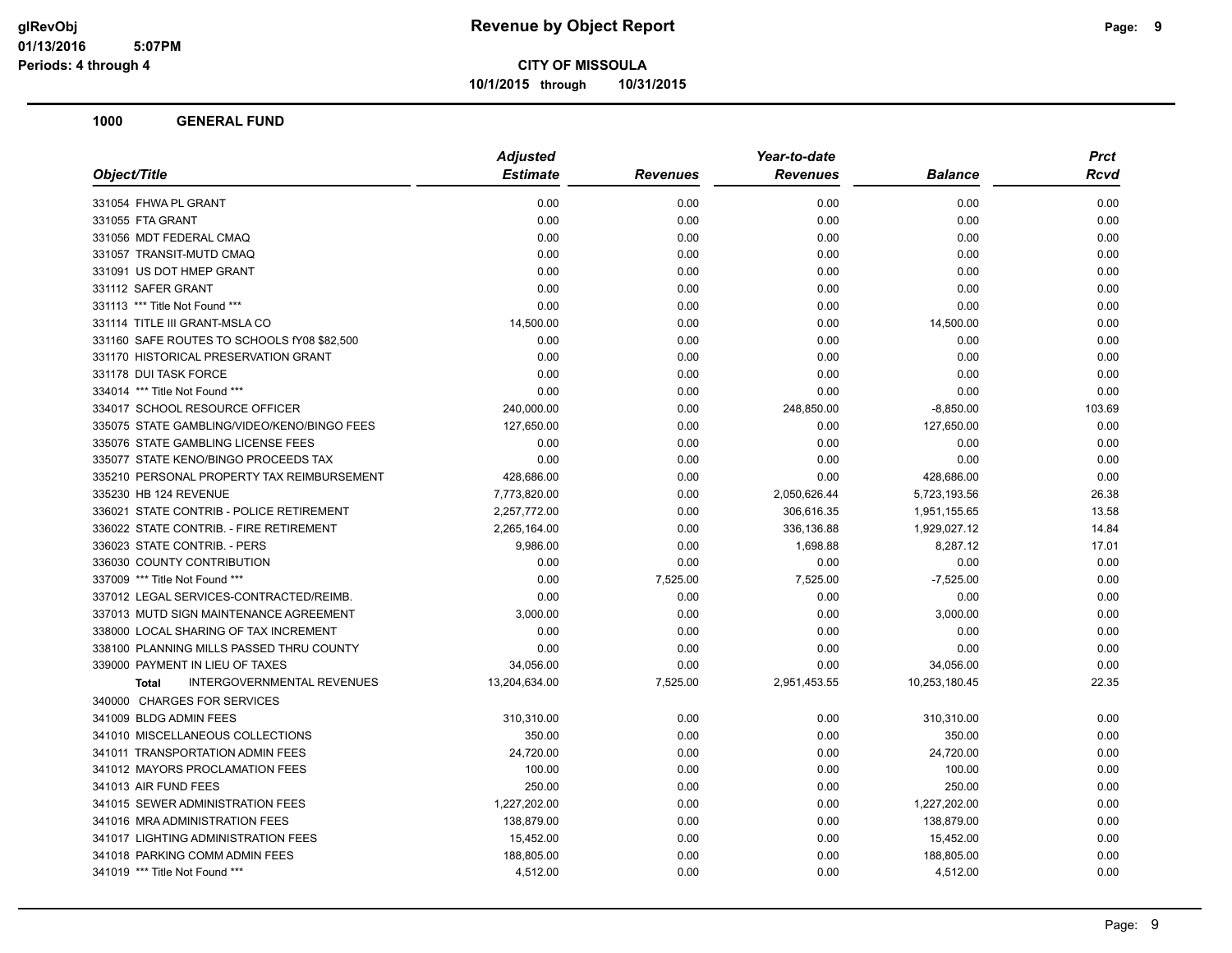**10/1/2015 through 10/31/2015**

| <b>Estimate</b><br><b>Revenues</b><br><b>Revenues</b><br><b>Balance</b><br>0.00<br>0.00<br>0.00<br>0.00<br>0.00<br>0.00<br>0.00<br>0.00<br>0.00<br>0.00<br>24,720.00<br>24,720.00<br>0.00<br>0.00<br>0.00<br>0.00<br>4,500.00<br>233.00<br>1,211.00<br>3,289.00<br>26.91<br>283,400.00<br>68,642.50<br>103,101.85<br>180,298.15<br>2,500.00<br>273.00<br>397.99<br>2,102.01<br>0.00<br>600.00<br>2,000.00<br>$-2,000.00$<br>5,000.00<br>0.00<br>2,426.00<br>2,574.00<br>5,000.00<br>0.00<br>0.00<br>5,000.00<br>15,000.00<br>3,495.86<br>7,917.75<br>7,082.25<br>0.00<br>0.00<br>0.00<br>0.00<br>0.00<br>0.00<br>0.00<br>0.00<br>27,981.00<br>2,080.00<br>10,116.00<br>17,865.00<br>25,000.00<br>4,633.00<br>18,048.00<br>6,952.00<br>33,478.00<br>4,325.00<br>15,784.00<br>17,694.00<br>0.00<br>0.00<br>0.00<br>0.00<br>120.00<br>120.00<br>155.00<br>$-35.00$<br>2,000.00<br>0.00<br>0.00<br>2,000.00<br>0.00<br>0.00<br>1,981.00<br>$-1,981.00$<br>0.00<br>0.00<br>0.00<br>0.00<br>0.00<br>0.00<br>0.00<br>0.00<br>23,842.00<br>$-23,842.00$<br>0.00<br>0.00<br>0.00<br>0.00<br>0.00<br>0.00<br>3,763.75<br>11,000.00<br>712.00<br>7,236.25<br>15,000.00<br>1,155.00<br>5,742.00<br>9,258.00<br>84,000.00<br>11,804.97<br>30,148.25<br>53,851.75<br>2,339.00<br>5,283.31<br>30,716.69<br>36,000.00<br>7,200.00<br>70.00<br>2,415.00<br>4,785.00<br>3,473.00<br>20,000.00<br>12,683.00<br>7,317.00<br>12,500.00<br>110.00<br>600.00<br>11,900.00<br>100.00<br>94.50<br>229.00<br>$-129.00$<br>7,435.00<br>1,130.00<br>2,390.00<br>5,045.00<br>524,890.00<br>1,905.95<br>21,893.61<br>502,996.39<br>2,700.00<br>0.00<br>0.00<br>2,700.00<br>0.00<br>31,258.00<br>0.00<br>31,258.00<br>500.00<br>0.00<br>0.00<br>500.00<br>48,000.00<br>56.70<br>156.60<br>47,843.40 | Object/Title                             | <b>Adjusted</b> |      | Year-to-date |          | <b>Prct</b> |
|----------------------------------------------------------------------------------------------------------------------------------------------------------------------------------------------------------------------------------------------------------------------------------------------------------------------------------------------------------------------------------------------------------------------------------------------------------------------------------------------------------------------------------------------------------------------------------------------------------------------------------------------------------------------------------------------------------------------------------------------------------------------------------------------------------------------------------------------------------------------------------------------------------------------------------------------------------------------------------------------------------------------------------------------------------------------------------------------------------------------------------------------------------------------------------------------------------------------------------------------------------------------------------------------------------------------------------------------------------------------------------------------------------------------------------------------------------------------------------------------------------------------------------------------------------------------------------------------------------------------------------------------------------------------------------------------------------------------------------------------------------------------|------------------------------------------|-----------------|------|--------------|----------|-------------|
|                                                                                                                                                                                                                                                                                                                                                                                                                                                                                                                                                                                                                                                                                                                                                                                                                                                                                                                                                                                                                                                                                                                                                                                                                                                                                                                                                                                                                                                                                                                                                                                                                                                                                                                                                                      |                                          |                 |      |              |          | <b>Rcvd</b> |
|                                                                                                                                                                                                                                                                                                                                                                                                                                                                                                                                                                                                                                                                                                                                                                                                                                                                                                                                                                                                                                                                                                                                                                                                                                                                                                                                                                                                                                                                                                                                                                                                                                                                                                                                                                      | 341021 SID ADMINISTRATION FEES           |                 |      |              |          | 0.00        |
|                                                                                                                                                                                                                                                                                                                                                                                                                                                                                                                                                                                                                                                                                                                                                                                                                                                                                                                                                                                                                                                                                                                                                                                                                                                                                                                                                                                                                                                                                                                                                                                                                                                                                                                                                                      | 341022 PROJECT ADMIN FEES                |                 |      |              |          | 0.00        |
|                                                                                                                                                                                                                                                                                                                                                                                                                                                                                                                                                                                                                                                                                                                                                                                                                                                                                                                                                                                                                                                                                                                                                                                                                                                                                                                                                                                                                                                                                                                                                                                                                                                                                                                                                                      | 341023 PLANNING ADMIN FEES               |                 |      |              |          | 0.00        |
|                                                                                                                                                                                                                                                                                                                                                                                                                                                                                                                                                                                                                                                                                                                                                                                                                                                                                                                                                                                                                                                                                                                                                                                                                                                                                                                                                                                                                                                                                                                                                                                                                                                                                                                                                                      | 341031 STATE REIMB MUNI COURT            |                 |      |              |          | 0.00        |
|                                                                                                                                                                                                                                                                                                                                                                                                                                                                                                                                                                                                                                                                                                                                                                                                                                                                                                                                                                                                                                                                                                                                                                                                                                                                                                                                                                                                                                                                                                                                                                                                                                                                                                                                                                      | 341041 SEWER EXTENSION RECORDING FEES    |                 |      |              |          |             |
|                                                                                                                                                                                                                                                                                                                                                                                                                                                                                                                                                                                                                                                                                                                                                                                                                                                                                                                                                                                                                                                                                                                                                                                                                                                                                                                                                                                                                                                                                                                                                                                                                                                                                                                                                                      | 341052 MUNICIPAL COURT FILING FEES       |                 |      |              |          | 36.38       |
|                                                                                                                                                                                                                                                                                                                                                                                                                                                                                                                                                                                                                                                                                                                                                                                                                                                                                                                                                                                                                                                                                                                                                                                                                                                                                                                                                                                                                                                                                                                                                                                                                                                                                                                                                                      | 341055 CRIME VICTIM SURCHARGE            |                 |      |              |          | 15.92       |
|                                                                                                                                                                                                                                                                                                                                                                                                                                                                                                                                                                                                                                                                                                                                                                                                                                                                                                                                                                                                                                                                                                                                                                                                                                                                                                                                                                                                                                                                                                                                                                                                                                                                                                                                                                      | 341067 SUBDIVISION EXEMPTION AFFIDAVITS  |                 |      |              |          | 0.00        |
|                                                                                                                                                                                                                                                                                                                                                                                                                                                                                                                                                                                                                                                                                                                                                                                                                                                                                                                                                                                                                                                                                                                                                                                                                                                                                                                                                                                                                                                                                                                                                                                                                                                                                                                                                                      | 341068 SUBDIVISON FEES                   |                 |      |              |          | 48.52       |
|                                                                                                                                                                                                                                                                                                                                                                                                                                                                                                                                                                                                                                                                                                                                                                                                                                                                                                                                                                                                                                                                                                                                                                                                                                                                                                                                                                                                                                                                                                                                                                                                                                                                                                                                                                      | 341069 REZONING FEES                     |                 |      |              |          | 0.00        |
|                                                                                                                                                                                                                                                                                                                                                                                                                                                                                                                                                                                                                                                                                                                                                                                                                                                                                                                                                                                                                                                                                                                                                                                                                                                                                                                                                                                                                                                                                                                                                                                                                                                                                                                                                                      | 341070 DESIGN REVIEW BOARD               |                 |      |              |          | 52.79       |
|                                                                                                                                                                                                                                                                                                                                                                                                                                                                                                                                                                                                                                                                                                                                                                                                                                                                                                                                                                                                                                                                                                                                                                                                                                                                                                                                                                                                                                                                                                                                                                                                                                                                                                                                                                      | 341071 BOARD OF ADJUST. ZONING, SIGNS    |                 |      |              |          | 0.00        |
|                                                                                                                                                                                                                                                                                                                                                                                                                                                                                                                                                                                                                                                                                                                                                                                                                                                                                                                                                                                                                                                                                                                                                                                                                                                                                                                                                                                                                                                                                                                                                                                                                                                                                                                                                                      | 341072 FLOOD PLAIN-0THER FEES            |                 |      |              |          | 0.00        |
|                                                                                                                                                                                                                                                                                                                                                                                                                                                                                                                                                                                                                                                                                                                                                                                                                                                                                                                                                                                                                                                                                                                                                                                                                                                                                                                                                                                                                                                                                                                                                                                                                                                                                                                                                                      | 341073 FIRE PLAN CHECK FEES              |                 |      |              |          | 36.15       |
|                                                                                                                                                                                                                                                                                                                                                                                                                                                                                                                                                                                                                                                                                                                                                                                                                                                                                                                                                                                                                                                                                                                                                                                                                                                                                                                                                                                                                                                                                                                                                                                                                                                                                                                                                                      | 341074 FIRE INSPECTION FEES              |                 |      |              |          | 72.19       |
|                                                                                                                                                                                                                                                                                                                                                                                                                                                                                                                                                                                                                                                                                                                                                                                                                                                                                                                                                                                                                                                                                                                                                                                                                                                                                                                                                                                                                                                                                                                                                                                                                                                                                                                                                                      | 341076 ENGINEERING PLAN CHECK FEES       |                 |      |              |          | 47.15       |
|                                                                                                                                                                                                                                                                                                                                                                                                                                                                                                                                                                                                                                                                                                                                                                                                                                                                                                                                                                                                                                                                                                                                                                                                                                                                                                                                                                                                                                                                                                                                                                                                                                                                                                                                                                      | 341077 ZONING COMPLIANCE INSPECTIONS     |                 |      |              |          | 0.00        |
|                                                                                                                                                                                                                                                                                                                                                                                                                                                                                                                                                                                                                                                                                                                                                                                                                                                                                                                                                                                                                                                                                                                                                                                                                                                                                                                                                                                                                                                                                                                                                                                                                                                                                                                                                                      | 341078 ENGINEERING MAP FEES              |                 |      |              |          | 129.17      |
|                                                                                                                                                                                                                                                                                                                                                                                                                                                                                                                                                                                                                                                                                                                                                                                                                                                                                                                                                                                                                                                                                                                                                                                                                                                                                                                                                                                                                                                                                                                                                                                                                                                                                                                                                                      | 341079 GREASE INTERCEPTOR APPEAL FEES    |                 |      |              |          | 0.00        |
|                                                                                                                                                                                                                                                                                                                                                                                                                                                                                                                                                                                                                                                                                                                                                                                                                                                                                                                                                                                                                                                                                                                                                                                                                                                                                                                                                                                                                                                                                                                                                                                                                                                                                                                                                                      | 341090 STREET VACATION PETITION FEES     |                 |      |              |          | 0.00        |
|                                                                                                                                                                                                                                                                                                                                                                                                                                                                                                                                                                                                                                                                                                                                                                                                                                                                                                                                                                                                                                                                                                                                                                                                                                                                                                                                                                                                                                                                                                                                                                                                                                                                                                                                                                      | 341091 INSPECTION CODE BOOKS & COPIES    |                 |      |              |          | 0.00        |
|                                                                                                                                                                                                                                                                                                                                                                                                                                                                                                                                                                                                                                                                                                                                                                                                                                                                                                                                                                                                                                                                                                                                                                                                                                                                                                                                                                                                                                                                                                                                                                                                                                                                                                                                                                      | 341100 GRANT ADMINISTRATION SERVICE FEES |                 |      |              |          | 0.00        |
|                                                                                                                                                                                                                                                                                                                                                                                                                                                                                                                                                                                                                                                                                                                                                                                                                                                                                                                                                                                                                                                                                                                                                                                                                                                                                                                                                                                                                                                                                                                                                                                                                                                                                                                                                                      | 342010 POLICE/BID AGREEMENT              |                 |      |              |          | 0.00        |
|                                                                                                                                                                                                                                                                                                                                                                                                                                                                                                                                                                                                                                                                                                                                                                                                                                                                                                                                                                                                                                                                                                                                                                                                                                                                                                                                                                                                                                                                                                                                                                                                                                                                                                                                                                      | 342012 PD REIMBURSABLE SERVICES          |                 |      |              |          | 0.00        |
|                                                                                                                                                                                                                                                                                                                                                                                                                                                                                                                                                                                                                                                                                                                                                                                                                                                                                                                                                                                                                                                                                                                                                                                                                                                                                                                                                                                                                                                                                                                                                                                                                                                                                                                                                                      | 342013 SECURITY INVEST FEES              |                 |      |              |          | 34.22       |
|                                                                                                                                                                                                                                                                                                                                                                                                                                                                                                                                                                                                                                                                                                                                                                                                                                                                                                                                                                                                                                                                                                                                                                                                                                                                                                                                                                                                                                                                                                                                                                                                                                                                                                                                                                      | 342014 POLICE DEPARTMENT SERVICE FEES    |                 |      |              |          | 38.28       |
|                                                                                                                                                                                                                                                                                                                                                                                                                                                                                                                                                                                                                                                                                                                                                                                                                                                                                                                                                                                                                                                                                                                                                                                                                                                                                                                                                                                                                                                                                                                                                                                                                                                                                                                                                                      | 342015 POLICE OVERTIME FEES              |                 |      |              |          | 35.89       |
|                                                                                                                                                                                                                                                                                                                                                                                                                                                                                                                                                                                                                                                                                                                                                                                                                                                                                                                                                                                                                                                                                                                                                                                                                                                                                                                                                                                                                                                                                                                                                                                                                                                                                                                                                                      | 342016 POLICE TRAINING FEES              |                 |      |              |          | 14.68       |
|                                                                                                                                                                                                                                                                                                                                                                                                                                                                                                                                                                                                                                                                                                                                                                                                                                                                                                                                                                                                                                                                                                                                                                                                                                                                                                                                                                                                                                                                                                                                                                                                                                                                                                                                                                      | 342017 CATERING FEES                     |                 |      |              |          | 33.54       |
|                                                                                                                                                                                                                                                                                                                                                                                                                                                                                                                                                                                                                                                                                                                                                                                                                                                                                                                                                                                                                                                                                                                                                                                                                                                                                                                                                                                                                                                                                                                                                                                                                                                                                                                                                                      | 342018 DESK REPORTS                      |                 |      |              |          | 63.42       |
|                                                                                                                                                                                                                                                                                                                                                                                                                                                                                                                                                                                                                                                                                                                                                                                                                                                                                                                                                                                                                                                                                                                                                                                                                                                                                                                                                                                                                                                                                                                                                                                                                                                                                                                                                                      | 342019 ABANDONED VEHICLE REVENUE FEES    |                 |      |              |          | 4.80        |
|                                                                                                                                                                                                                                                                                                                                                                                                                                                                                                                                                                                                                                                                                                                                                                                                                                                                                                                                                                                                                                                                                                                                                                                                                                                                                                                                                                                                                                                                                                                                                                                                                                                                                                                                                                      | 342020 FIRE DEPARTMENT FEES              |                 |      |              |          | 229.00      |
|                                                                                                                                                                                                                                                                                                                                                                                                                                                                                                                                                                                                                                                                                                                                                                                                                                                                                                                                                                                                                                                                                                                                                                                                                                                                                                                                                                                                                                                                                                                                                                                                                                                                                                                                                                      | 342021 CPR EDUCATION PROGRAM             |                 |      |              |          | 32.15       |
|                                                                                                                                                                                                                                                                                                                                                                                                                                                                                                                                                                                                                                                                                                                                                                                                                                                                                                                                                                                                                                                                                                                                                                                                                                                                                                                                                                                                                                                                                                                                                                                                                                                                                                                                                                      | 342022 OUTSIDE HIRES                     |                 |      |              |          | 4.17        |
|                                                                                                                                                                                                                                                                                                                                                                                                                                                                                                                                                                                                                                                                                                                                                                                                                                                                                                                                                                                                                                                                                                                                                                                                                                                                                                                                                                                                                                                                                                                                                                                                                                                                                                                                                                      | 342060 BIKE PROGRAM SALES & FEES         |                 |      |              |          | 0.00        |
|                                                                                                                                                                                                                                                                                                                                                                                                                                                                                                                                                                                                                                                                                                                                                                                                                                                                                                                                                                                                                                                                                                                                                                                                                                                                                                                                                                                                                                                                                                                                                                                                                                                                                                                                                                      | 343000 PW REIMBURSABLE SERVICES          |                 |      |              |          | 0.00        |
|                                                                                                                                                                                                                                                                                                                                                                                                                                                                                                                                                                                                                                                                                                                                                                                                                                                                                                                                                                                                                                                                                                                                                                                                                                                                                                                                                                                                                                                                                                                                                                                                                                                                                                                                                                      | 343001 SIGN FABRICATION & CONTRACTS      |                 |      |              |          | 0.00        |
|                                                                                                                                                                                                                                                                                                                                                                                                                                                                                                                                                                                                                                                                                                                                                                                                                                                                                                                                                                                                                                                                                                                                                                                                                                                                                                                                                                                                                                                                                                                                                                                                                                                                                                                                                                      | 343002 OTHER AGENCIES - VEH MAINT        |                 |      |              |          | 0.33        |
|                                                                                                                                                                                                                                                                                                                                                                                                                                                                                                                                                                                                                                                                                                                                                                                                                                                                                                                                                                                                                                                                                                                                                                                                                                                                                                                                                                                                                                                                                                                                                                                                                                                                                                                                                                      | 343003 STATE PAYMENT - TRAFFIC COUNTS    | 4,450.00        | 0.00 | 0.00         | 4,450.00 | 0.00        |
| 0.00<br>80,000.00<br>129,087.13<br>$-49,087.13$                                                                                                                                                                                                                                                                                                                                                                                                                                                                                                                                                                                                                                                                                                                                                                                                                                                                                                                                                                                                                                                                                                                                                                                                                                                                                                                                                                                                                                                                                                                                                                                                                                                                                                                      | 343004 SPECIAL STATE CONTRACTS           |                 |      |              |          | 161.36      |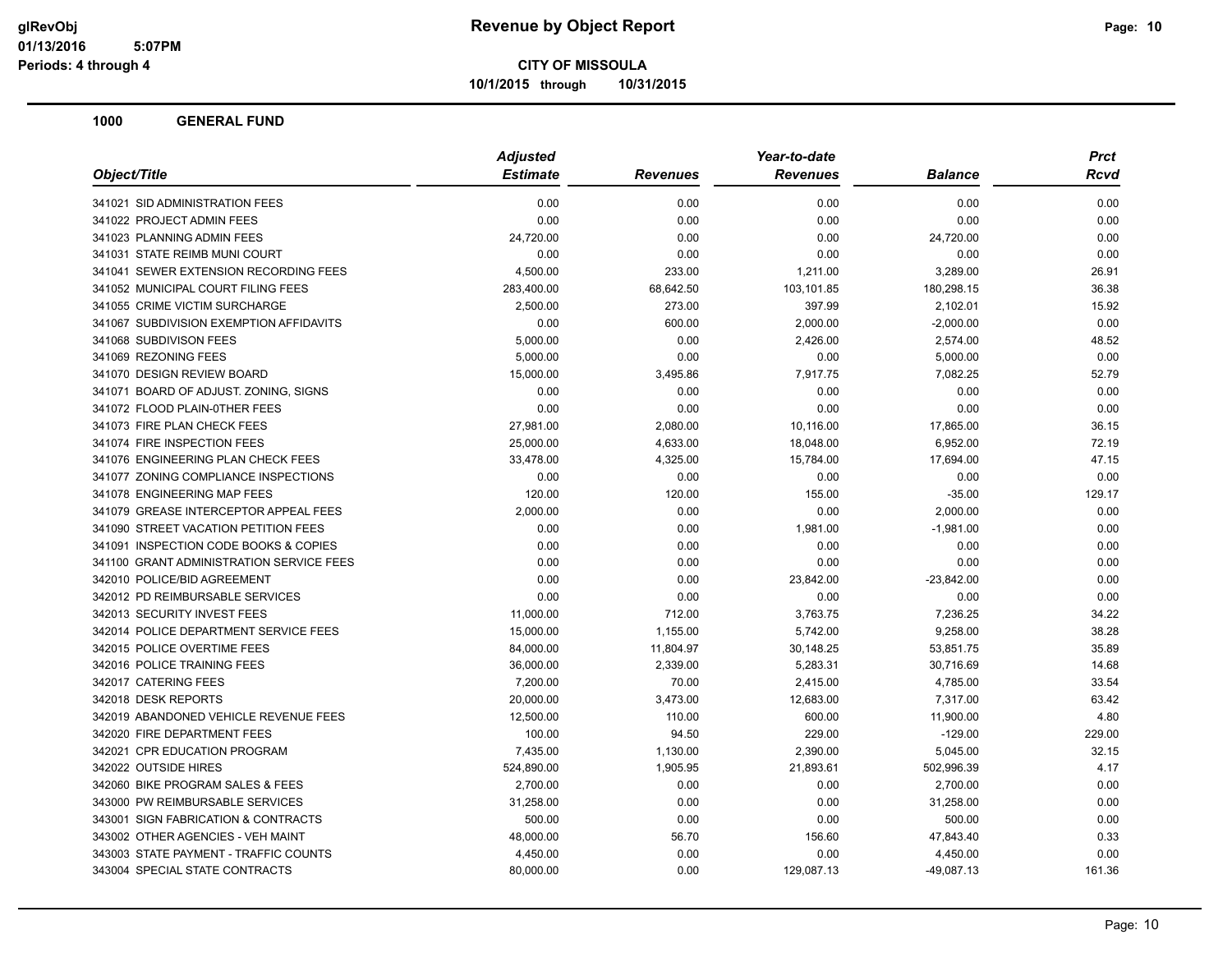**10/1/2015 through 10/31/2015**

|                                                | <b>Adjusted</b> |                 | Year-to-date    |                | <b>Prct</b> |
|------------------------------------------------|-----------------|-----------------|-----------------|----------------|-------------|
| Object/Title                                   | <b>Estimate</b> | <b>Revenues</b> | <b>Revenues</b> | <b>Balance</b> | <b>Rcvd</b> |
| 343006 OTHER GOVT AGENCY-STREET PROJECTS       | 98,318.00       | 0.00            | 0.00            | 98,318.00      | 0.00        |
| 343008 PRIVATE COMPANY STREET PAYMENTS         | 0.00            | 0.00            | 0.00            | 0.00           | 0.00        |
| 343010 STREET DEPT SALES & SERVICES            | 19,195.00       | 0.00            | 0.00            | 19,195.00      | 0.00        |
| 343013 SNOW REMOVAL FEES                       | 1,500.00        | 0.00            | 0.00            | 1,500.00       | 0.00        |
| 343018 *** Title Not Found ***                 | 0.00            | 823.35          | 823.35          | $-823.35$      | 0.00        |
| 343080 STATE MAINTENANCE CONTRACT              | 530,082.00      | 127,223.71      | 127,223.71      | 402,858.29     | 24.00       |
| 343082 MDT URBAN PROJECTS                      | 0.00            | 0.00            | 0.00            | 0.00           | 0.00        |
| 343083 CONTRACT SEWER APPLICATIONS             | 0.00            | 0.00            | 0.00            | 0.00           | 0.00        |
| 343084 STREET MAINTENANCE MATERIALS REIMB      | 55,500.00       | 0.00            | 0.00            | 55,500.00      | 0.00        |
| 343097 SIDEWALK AND CURB FEES                  | 340,000.00      | 61,608.26       | 183,601.87      | 156,398.13     | 54.00       |
| 343311 SALE OF NICHES                          | 3,200.00        | 0.00            | 0.00            | 3,200.00       | 0.00        |
| 343320 CEMETERY - SALE OF PLOTS                | 12,870.00       | 1,400.00        | 4,700.00        | 8,170.00       | 36.52       |
| 343321 CEMETERY FOUNDATIONS                    | 1,570.00        | 450.00          | 1,240.00        | 330.00         | 78.98       |
| 343322 CEMETERY FLOWER CARE                    | 4,250.00        | 0.00            | 0.00            | 4,250.00       | 0.00        |
| 343323 CEMETERY - LINER INSTALL FEES           | 5.580.00        | 1,350.00        | 5,150.00        | 430.00         | 92.29       |
| 343324 OTHER CEMETERY FEES                     | 1,500.00        | 150.00          | 600.00          | 900.00         | 40.00       |
| 343325 2ND INTERMENT RIGHT                     | 0.00            | 400.00          | 1,000.00        | $-1,000.00$    | 0.00        |
| 343340 CEMETERY - OPENINGS & CLOSINGS          | 10,950.00       | 1,525.00        | 5,875.00        | 5,075.00       | 53.65       |
| 343350 CEMETERY CARE, FEES                     | 24,000.00       | 0.00            | 0.00            | 24,000.00      | 0.00        |
| 343360 WEED CONTROL                            | 3,000.00        | 0.00            | 0.00            | 3,000.00       | 0.00        |
| 346029 PARKS PETTY CASH FUND                   | 0.00            | 0.00            | 0.00            | 0.00           | 0.00        |
| 346031 RECREATION FEES                         | 166,294.00      | 15,107.25       | 63,438.85       | 102,855.15     | 38.15       |
| 346033 PARK FEES/FACILITY RENTALS              | 170,000.00      | 2,996.39        | 25,503.28       | 144,496.72     | 15.00       |
| 346034 GROUNDS MAINTENANCE CONTRACT            | 0.00            | 0.00            | 0.00            | 0.00           | 0.00        |
| 346036 PARK CONCESSION FEES                    | 3,000.00        | 0.00            | 634.94          | 2,365.06       | 21.16       |
| 346037 YOUTH DRUG COURT CONTRACT               | 11,700.00       | 0.00            | 0.00            | 11,700.00      | 0.00        |
| 346050 COUNTY PLAYGROUND CONTRACT              | 3,150.00        | 0.00            | 0.00            | 3,150.00       | 0.00        |
| 346051 MONTANA PARKS/REC CONFERENCE 2012       | 4,500.00        | 333.40          | 666.80          | 3,833.20       | 14.82       |
| 346070 RECREATION GENERAL MERCHANDISE          | 0.00            | 0.00            | 0.00            | 0.00           | 0.00        |
| <b>CHARGES FOR SERVICES</b><br><b>Total</b>    | 4,694,471.00    | 320,620.84      | 821,830.04      | 3,872,640.96   | 17.51       |
| 350000 FINES & FORFEITURES                     |                 |                 |                 |                |             |
| 351022 LAW ENFORCEMENT ACADEMY SURCHARGE #!    | 0.00            | 12,900.29       | 19,447.24       | $-19,447.24$   | 0.00        |
| 351031 TRAFFIC FINES                           | 1,325,000.00    | 241,206.45      | 350,177.86      | 974,822.14     | 26.43       |
| 351032 SURCHARGE ON FINES                      | 129,089.00      | 19,469.09       | 28,967.90       | 100,121.10     | 22.44       |
| 351034 CELLULAR PHONE FINES                    | 80,000.00       | 6,842.50        | 28,646.50       | 51,353.50      | 35.81       |
| 351035 CELL PHONE FINES: EDUCATION             | 0.00            | 28,646.50       | 28,646.50       | $-28,646.50$   | 0.00        |
| 355000 FALSE ALARM PENALTY                     | 10,000.00       | 520.00          | 2,132.00        | 7,868.00       | 21.32       |
| <b>FINES &amp; FORFEITURES</b><br><b>Total</b> | 1,544,089.00    | 309,584.83      | 458,018.00      | 1,086,071.00   | 29.66       |
| 360000 MISCELLANEOUS REVENUES                  |                 |                 |                 |                |             |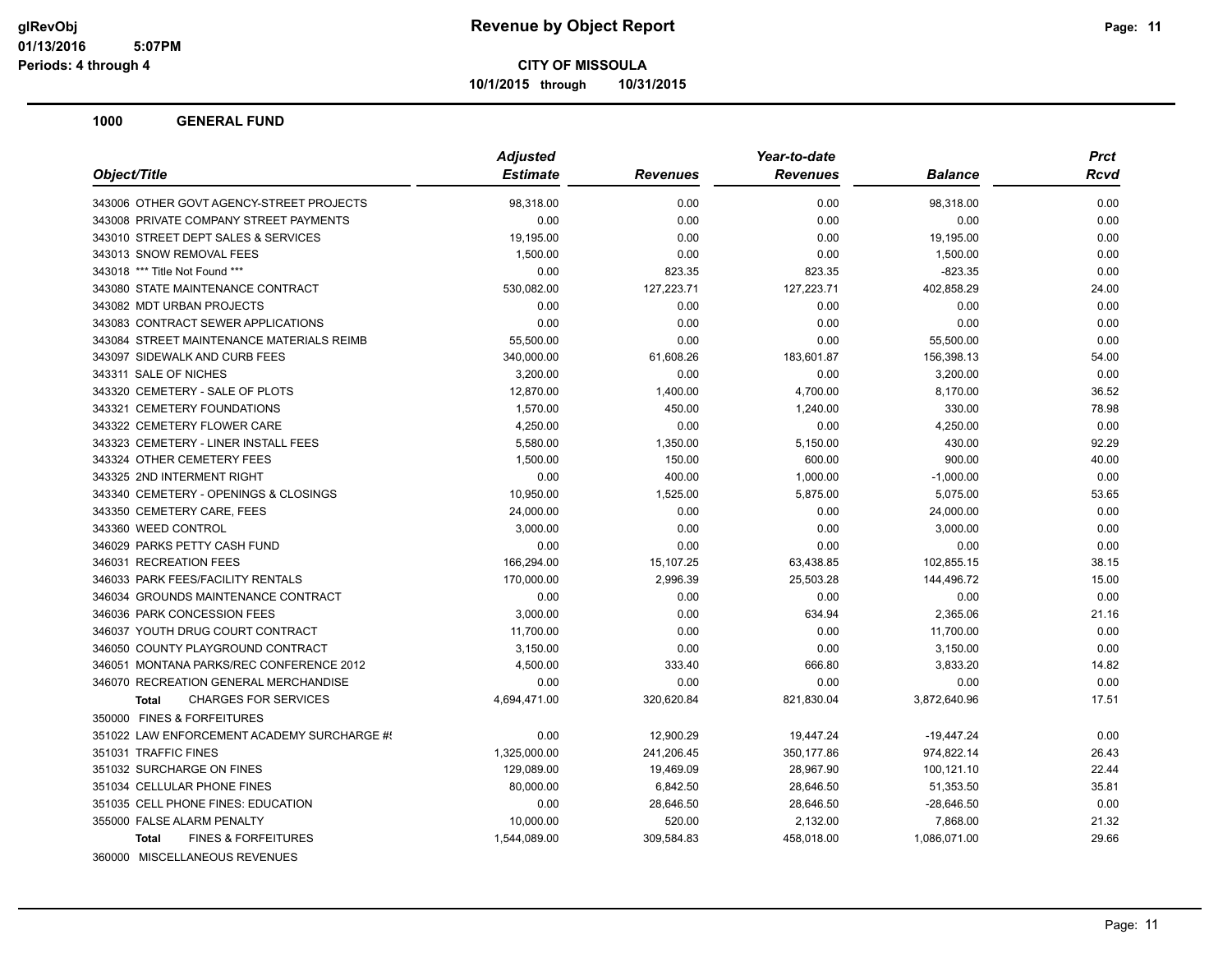**10/1/2015 through 10/31/2015**

| Object/Title                                | <b>Adjusted</b> |                 | Year-to-date    |                | <b>Prct</b> |  |
|---------------------------------------------|-----------------|-----------------|-----------------|----------------|-------------|--|
|                                             | <b>Estimate</b> | <b>Revenues</b> | <b>Revenues</b> | <b>Balance</b> | Rcvd        |  |
| 360000 MISCELLANEOUS REVENUES               | 0.00            | 0.00            | 0.00            | 0.00           | 0.00        |  |
| 360001 COPIES                               | 2,200.00        | 276.25          | 749.50          | 1,450.50       | 34.07       |  |
| 360002 PHONES                               | 0.00            | 0.00            | 0.00            | 0.00           | 0.00        |  |
| 360003 MMIA REIMBURSEMENT-ATTORNEY          | 0.00            | 0.00            | 101.42          | $-101.42$      | 0.00        |  |
| 360010 MISCELLANEOUS                        | 15,000.00       | 5,400.93        | 8,413.99        | 6,586.01       | 56.09       |  |
| 360011 ENERGY REBATES FOR COMPUTER UPGRADES | 0.00            | 0.00            | 0.00            | 0.00           | 0.00        |  |
| 360050 OVER/SHORT                           | 0.00            | 0.00            | 0.00            | 0.00           | 0.00        |  |
| 360100 REFUNDS                              | 200.00          | 0.00            | 0.00            | 200.00         | 0.00        |  |
| 362000 OTHER MISCELLANEOUS REVENUE          | 8,000.00        | 0.00            | 0.00            | 8,000.00       | 0.00        |  |
| 362001 MUNICIPAL COURT BAD CHECK CHARGES    | 0.00            | 0.00            | 0.00            | 0.00           | 0.00        |  |
| 362002 BAD CHECK CHARGES                    | 500.00          | 0.00            | 105.00          | 395.00         | 21.00       |  |
| 362003 US BANK FEE REIMBURSEMENT            | 0.00            | 0.00            | 0.00            | 0.00           | 0.00        |  |
| 362004 URD III FACADE IMPROVEMENT LOAN REC  | 0.00            | 0.00            | 0.00            | 0.00           | 0.00        |  |
| 362011 SALE OF UNCLAIMED PROPERTY           | 0.00            | 0.00            | 0.00            | 0.00           | 0.00        |  |
| 362012 REC/GREEN TAG PROGRAM                | 300.00          | 0.00            | 0.00            | 300.00         | 0.00        |  |
| 364012 SALE OF SURPLUS PROPERTY             | 40,000.00       | 0.00            | 0.00            | 40,000.00      | 0.00        |  |
| 364040 INSURANCE AND DAMAGE RECOVERY        | 40,000.00       | 310.04          | 1,413.41        | 38,586.59      | 3.53        |  |
| 364041 WORKERS COMPENSATION REIMBURSEMENT   | 2.500.00        | 0.00            | 0.00            | 2,500.00       | 0.00        |  |
| 364042 EXPENDITURE REIMBURSEMENTS           | 1,200.00        | 0.00            | 0.00            | 1,200.00       | 0.00        |  |
| 364043 RATTLESNAKE CORRIDOR REIMBURSEMENT   | 10,000.00       | 572.00          | 2,860.00        | 7,140.00       | 28.60       |  |
| 364044 EMERGENCY RESPONSE REIMBURSEMENT     | 50,000.00       | 0.00            | 0.00            | 50,000.00      | 0.00        |  |
| 364047 MMIA EXPENDITURE REIMBURSEMENT       | 0.00            | 0.00            | 0.00            | 0.00           | 0.00        |  |
| 364051 DOT RADAR GRANT                      | 0.00            | 0.00            | 0.00            | 0.00           | 0.00        |  |
| 364053 EXPENDITURE REIMB-FIRE SERVICES      | 0.00            | 0.00            | 0.00            | 0.00           | 0.00        |  |
| 364060 REIMB LETTER OF CREDIT-709 PARKVIEW  | 0.00            | 0.00            | 0.00            | 0.00           | 0.00        |  |
| 364061 REIMB LETTER OF CREDIT-LINNEA LANE   | 0.00            | 0.00            | 0.00            | 0.00           | 0.00        |  |
| 365000 DONATIONS                            | 0.00            | 0.00            | 0.00            | 0.00           | 0.00        |  |
| 365003 DONATIONS - SMOKE ALARMS             | 0.00            | 0.00            | 0.00            | 0.00           | 0.00        |  |
| 365004 GRANT CR TRAIL ASSN DONATION         | 0.00            | 0.00            | 0.00            | 0.00           | 0.00        |  |
| 365015 DONATIONS - COMBAT CHALLENGE         | 0.00            | 0.00            | 0.00            | 0.00           | 0.00        |  |
| 365016 LOCAL MATCH MDT                      | 0.00            | 0.00            | 0.00            | 0.00           | 0.00        |  |
| 365017 LOCAL MATCH TRANSIT                  | 0.00            | 0.00            | 0.00            | 0.00           | 0.00        |  |
| 365018 DONATIONS - THERMAL IMAGING          | 0.00            | 0.00            | 0.00            | 0.00           | 0.00        |  |
| 365021 COMBAT CHALLENGE DONATIONS           | 0.00            | 0.00            | 0.00            | 0.00           | 0.00        |  |
| 365022 NEIGHBORHOOD COUNCIL DONATIONS       | 0.00            | 0.00            | 0.00            | 0.00           | 0.00        |  |
| 368000 SALE OF COINS                        | 0.00            | 0.00            | 0.00            | 0.00           | 0.00        |  |
| 368001 SALE OF POLICE PROMOTIONS            | 0.00            | 0.00            | 0.00            | 0.00           | 0.00        |  |
| 368002 SALE OF FIRE PROMOTIONS              | 0.00            | 0.00            | 0.00            | 0.00           | 0.00        |  |
| MISCELLANEOUS REVENUES<br><b>Total</b>      | 169,900.00      | 6,559.22        | 13,643.32       | 156,256.68     | 8.03        |  |
| 370000 INVESTMENTS & ROYALTY EARNINGS       |                 |                 |                 |                |             |  |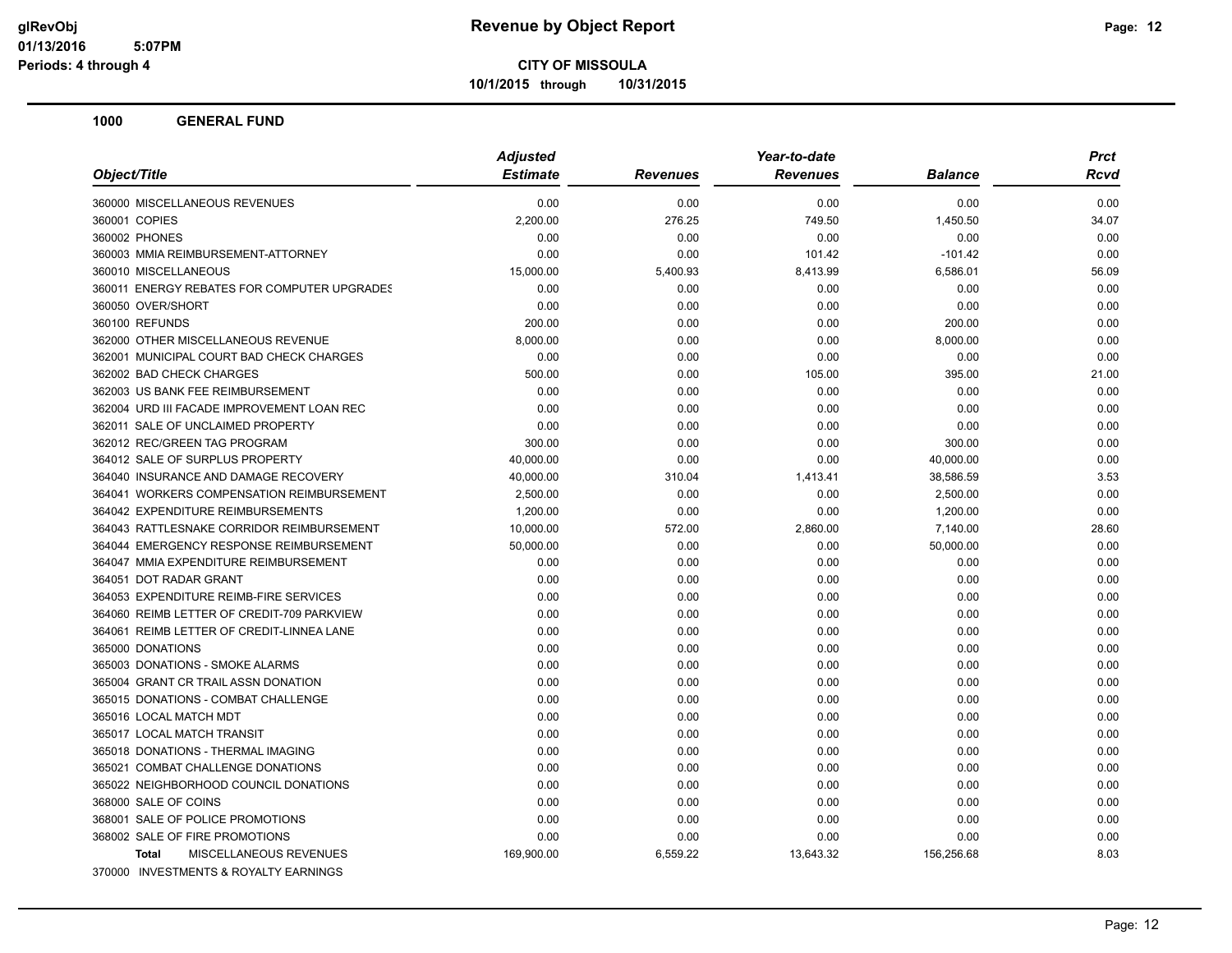**10/1/2015 through 10/31/2015**

|                                                           | <b>Adjusted</b> |                 | Year-to-date    |                | <b>Prct</b> |
|-----------------------------------------------------------|-----------------|-----------------|-----------------|----------------|-------------|
| Object/Title                                              | <b>Estimate</b> | <b>Revenues</b> | <b>Revenues</b> | <b>Balance</b> | <b>Rcvd</b> |
| 371010 INTEREST ON INVESTMENTS                            | 3,500.00        | 138.63          | 413.74          | 3,086.26       | 11.82       |
| 371020 GAIN/LOSS IN MARKET VALUE OF INVESTMENT            | 0.00            | 0.00            | 0.00            | 0.00           | 0.00        |
| <b>INVESTMENTS &amp; ROYALTY EARNINGS</b><br><b>Total</b> | 3,500.00        | 138.63          | 413.74          | 3,086.26       | 11.82       |
| 380000 OTHER FINANCING SOURCES                            |                 |                 |                 |                |             |
| 381070 PROCEEDS FROM NOTES/LOANS/INTERCAP                 | 0.00            | 0.00            | 0.00            | 0.00           | 0.00        |
| 381090 PROCEEDS FROM CAPITAL LEASE                        | 0.00            | 0.00            | 0.00            | 0.00           | 0.00        |
| 382010 SALE OF FIXED ASSETS                               | 0.00            | 0.00            | 0.00            | 0.00           | 0.00        |
| 383000 OPERATING TRANSFERS                                | 0.00            | 0.00            | 0.00            | 0.00           | 0.00        |
| 383001 TRANS FR FLUSHING DISTRICT                         | 27,281.00       | 0.00            | 0.00            | 27,281.00      | 0.00        |
| 383002 TRANS FR GAS TAX                                   | 564,000.00      | 0.00            | 0.00            | 564,000.00     | 0.00        |
| 383003 TRANS FR COMPREHENSIVE INSURANCE LEVY              | 0.00            | 0.00            | 0.00            | 0.00           | 0.00        |
| 383004 TRANS FR EMPLOYEE HEALTH INSURANCE LEV             | 4,409,908.00    | 0.00            | 0.00            | 4,409,908.00   | 0.00        |
| 383007 TRANS FR CABLE FRANCHISE                           | 251,433.00      | 0.00            | 0.00            | 251,433.00     | 0.00        |
| 383008 TRANS FR RUSSELL PARK DISTRICT                     | 0.00            | 0.00            | 0.00            | 0.00           | 0.00        |
| 383009 TRANS FR TITLE I                                   | 0.00            | 0.00            | 0.00            | 0.00           | 0.00        |
| 383010 TRANS FR CIP                                       | 0.00            | 0.00            | 0.00            | 0.00           | 0.00        |
| 383011 TRANS FR SID REVOLVING                             | 100,000.00      | 0.00            | 0.00            | 100,000.00     | 0.00        |
| 383014 TRANS FR MRA                                       | 0.00            | 0.00            | 0.00            | 0.00           | 0.00        |
| 383015 TRANS FR MPC                                       | 0.00            | 0.00            | 0.00            | 0.00           | 0.00        |
| 383017 TRANS FR BUILDING                                  | 0.00            | 0.00            | 0.00            | 0.00           | 0.00        |
| 383018 TRANS FR WILLOWWOOD PARK DISTRICT                  | 0.00            | 0.00            | 0.00            | 0.00           | 0.00        |
| 383020 TRANS FR CEMETERY CARE                             | 9,545.00        | 0.00            | 0.00            | 9,545.00       | 0.00        |
| 383021 TRANS FR P&R TRAILS DEVLP                          | 50,000.00       | 0.00            | 0.00            | 50,000.00      | 0.00        |
| 383024 TRANS FR SEWER CLEARING                            | 0.00            | 0.00            | 0.00            | 0.00           | 0.00        |
| 383027 TRANS FR URD                                       | 0.00            | 0.00            | 0.00            | 0.00           | 0.00        |
| 383028 TRANS FROM GF FOR HEALTH RESERVE                   | 0.00            | 0.00            | 0.00            | 0.00           | 0.00        |
| 383046 TRANS FR PARKS MAINTENANCE DIST                    | 0.00            | 0.00            | 0.00            | 0.00           | 0.00        |
| 383047 TRANS FR STREET MAINTENANCE DISTRICT               | 0.00            | 0.00            | 0.00            | 0.00           | 0.00        |
| 383050 TRANSFER FROM IMPACT FEES                          | 0.00            | 0.00            | 0.00            | 0.00           | 0.00        |
| 383065 TRANSFER FROM WWTF                                 | 0.00            | 0.00            | 0.00            | 0.00           | 0.00        |
| OTHER FINANCING SOURCES<br><b>Total</b>                   | 5,412,167.00    | 0.00            | 0.00            | 5,412,167.00   | 0.00        |
| 390000 INTERNAL SERVICES                                  |                 |                 |                 |                |             |
| 399999 NEW REQUESTS FUNDING                               | 0.00            | 0.00            | 0.00            | 0.00           | 0.00        |
| <b>INTERNAL SERVICES</b><br><b>Total</b>                  | 0.00            | 0.00            | 0.00            | 0.00           | 0.00        |
| <b>GENERAL FUND</b><br><b>Total</b>                       | 49,969,211.00   | 865,398.75      | 4,673,478.20    | 45,295,732.80  | 9.35        |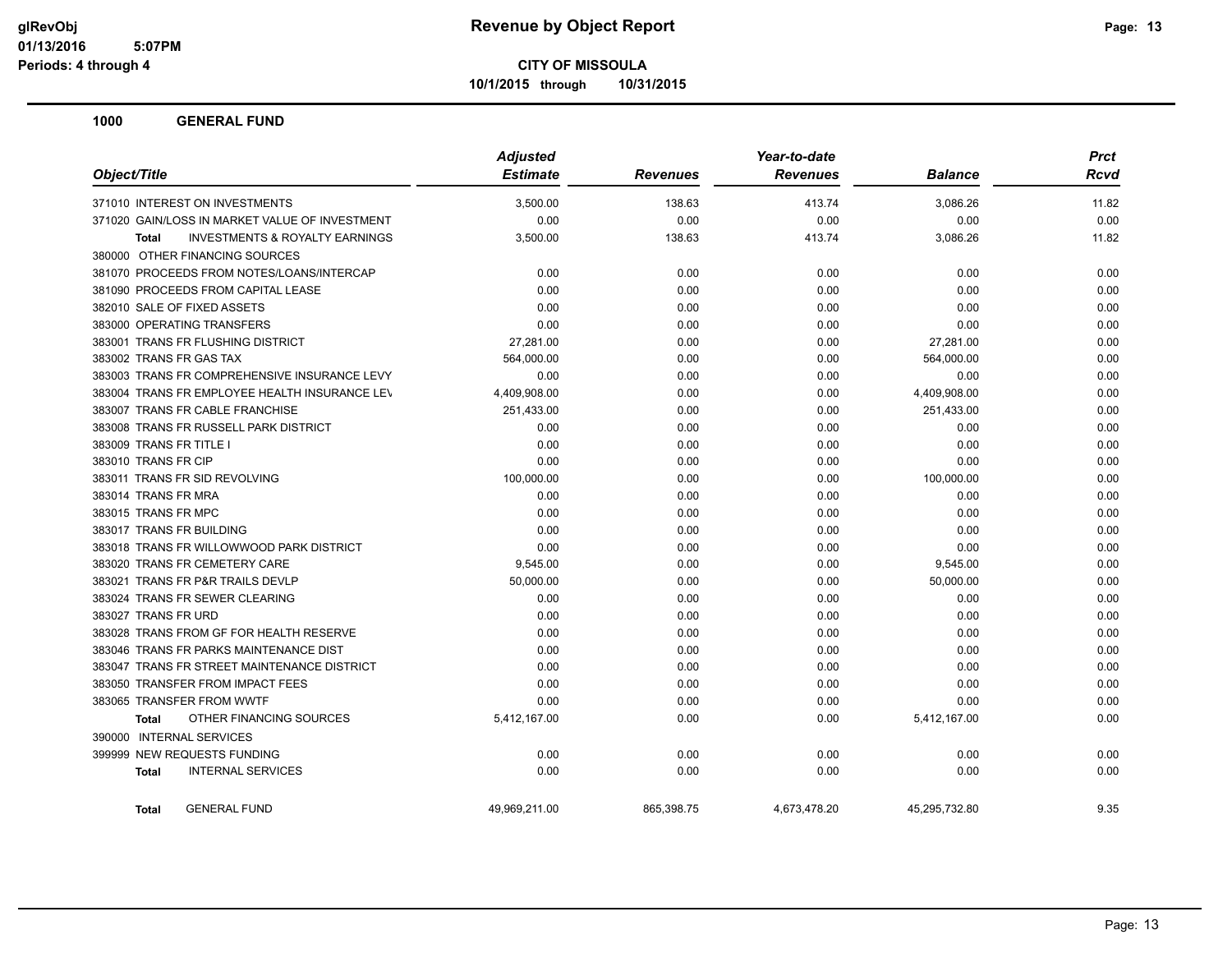**10/1/2015 through 10/31/2015**

## **1211 PARK ACQUISITION & DEVELOPMENT**

#### **1211 PARK ACQUISITION & DEVELOPMENT**

|                                                     | <b>Adjusted</b> |                 | Year-to-date    |                | <b>Prct</b> |
|-----------------------------------------------------|-----------------|-----------------|-----------------|----------------|-------------|
| Object/Title                                        | <b>Estimate</b> | <b>Revenues</b> | <b>Revenues</b> | <b>Balance</b> | <b>Rcvd</b> |
| 340000 CHARGES FOR SERVICES                         |                 |                 |                 |                |             |
| 346080 PAYMENT IN LIEU OF PARKS                     | 213,578.00      | 0.00            | 0.00            | 213,578.00     | 0.00        |
| 346082 HIGH PARK EASEMENT EXCHANGE                  | 0.00            | 0.00            | 0.00            | 0.00           | 0.00        |
| <b>CHARGES FOR SERVICES</b><br><b>Total</b>         | 213,578.00      | 0.00            | 0.00            | 213,578.00     | 0.00        |
| 360000 MISCELLANEOUS REVENUES                       |                 |                 |                 |                |             |
| 360010 MISCELLANEOUS                                | 0.00            | 0.00            | 10.00           | $-10.00$       | 0.00        |
| 360016 LAFRAY PARK DONATIONS                        | 0.00            | 0.00            | 0.00            | 0.00           | 0.00        |
| 360017 PARK PLANS FORFEITURE                        | 0.00            | 0.00            | 210.00          | $-210.00$      | 0.00        |
| 360020 GREENOUGH PARK ENCROACHMENTS                 | 0.00            | 0.00            | 0.00            | 0.00           | 0.00        |
| 365102 RECREATION YOUTH & ADULT SPORTS              | 0.00            | 0.00            | 0.00            | 0.00           | 0.00        |
| MISCELLANEOUS REVENUES<br><b>Total</b>              | 0.00            | 0.00            | 220.00          | $-220.00$      | 0.00        |
| <b>INVESTMENTS &amp; ROYALTY EARNINGS</b><br>370000 |                 |                 |                 |                |             |
| 371010 INTEREST ON INVESTMENTS                      | 0.00            | 0.00            | 0.00            | 0.00           | 0.00        |
| 371020 GAIN/LOSS IN MARKET VALUE OF INVESTMENTS     | 0.00            | 0.00            | 0.00            | 0.00           | 0.00        |
| <b>INVESTMENTS &amp; ROYALTY EARNINGS</b><br>Total  | 0.00            | 0.00            | 0.00            | 0.00           | 0.00        |
| OTHER FINANCING SOURCES<br>380000                   |                 |                 |                 |                |             |
| 383000 OPERATING TRANSFERS                          | 0.00            | 0.00            | 0.00            | 0.00           | 0.00        |
| 383029 TRANS FR GENERAL                             | 0.00            | 0.00            | 0.00            | 0.00           | 0.00        |
| OTHER FINANCING SOURCES<br><b>Total</b>             | 0.00            | 0.00            | 0.00            | 0.00           | 0.00        |
| PARK ACQUISITION & DEVELOPMENT<br><b>Total</b>      | 213.578.00      | 0.00            | 220.00          | 213.358.00     | 0.10        |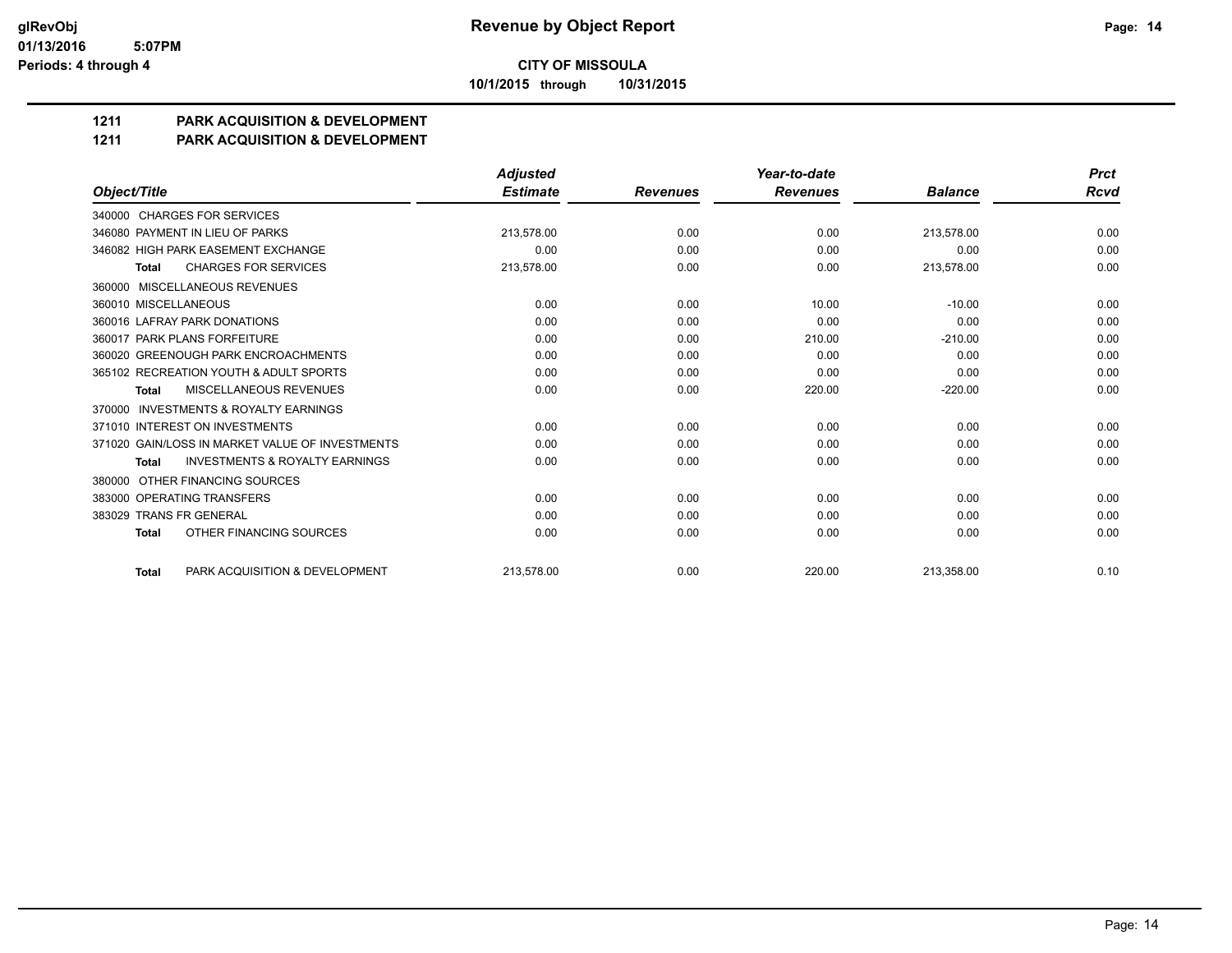**10/1/2015 through 10/31/2015**

### **1211 PARK ACQUISITION & DEVELOPMENT**

|                                                           | <b>Adjusted</b> |                 | Year-to-date    |                | <b>Prct</b> |
|-----------------------------------------------------------|-----------------|-----------------|-----------------|----------------|-------------|
| Object/Title                                              | <b>Estimate</b> | <b>Revenues</b> | <b>Revenues</b> | <b>Balance</b> | Rcvd        |
| 340000 CHARGES FOR SERVICES                               |                 |                 |                 |                |             |
| 346080 PAYMENT IN LIEU OF PARKS                           | 213,578.00      | 0.00            | 0.00            | 213,578.00     | 0.00        |
| 346082 HIGH PARK EASEMENT EXCHANGE                        | 0.00            | 0.00            | 0.00            | 0.00           | 0.00        |
| <b>CHARGES FOR SERVICES</b><br><b>Total</b>               | 213,578.00      | 0.00            | 0.00            | 213,578.00     | 0.00        |
| 360000 MISCELLANEOUS REVENUES                             |                 |                 |                 |                |             |
| 360010 MISCELLANEOUS                                      | 0.00            | 0.00            | 10.00           | $-10.00$       | 0.00        |
| 360016 LAFRAY PARK DONATIONS                              | 0.00            | 0.00            | 0.00            | 0.00           | 0.00        |
| 360017 PARK PLANS FORFEITURE                              | 0.00            | 0.00            | 210.00          | $-210.00$      | 0.00        |
| 360020 GREENOUGH PARK ENCROACHMENTS                       | 0.00            | 0.00            | 0.00            | 0.00           | 0.00        |
| 365102 RECREATION YOUTH & ADULT SPORTS                    | 0.00            | 0.00            | 0.00            | 0.00           | 0.00        |
| <b>MISCELLANEOUS REVENUES</b><br><b>Total</b>             | 0.00            | 0.00            | 220.00          | $-220.00$      | 0.00        |
| <b>INVESTMENTS &amp; ROYALTY EARNINGS</b><br>370000       |                 |                 |                 |                |             |
| 371010 INTEREST ON INVESTMENTS                            | 0.00            | 0.00            | 0.00            | 0.00           | 0.00        |
| 371020 GAIN/LOSS IN MARKET VALUE OF INVESTMENT            | 0.00            | 0.00            | 0.00            | 0.00           | 0.00        |
| <b>INVESTMENTS &amp; ROYALTY EARNINGS</b><br><b>Total</b> | 0.00            | 0.00            | 0.00            | 0.00           | 0.00        |
| OTHER FINANCING SOURCES<br>380000                         |                 |                 |                 |                |             |
| 383000 OPERATING TRANSFERS                                | 0.00            | 0.00            | 0.00            | 0.00           | 0.00        |
| 383029 TRANS FR GENERAL                                   | 0.00            | 0.00            | 0.00            | 0.00           | 0.00        |
| OTHER FINANCING SOURCES<br><b>Total</b>                   | 0.00            | 0.00            | 0.00            | 0.00           | 0.00        |
| PARK ACQUISITION & DEVELOPMENT<br><b>Total</b>            | 213,578.00      | 0.00            | 220.00          | 213,358.00     | 0.10        |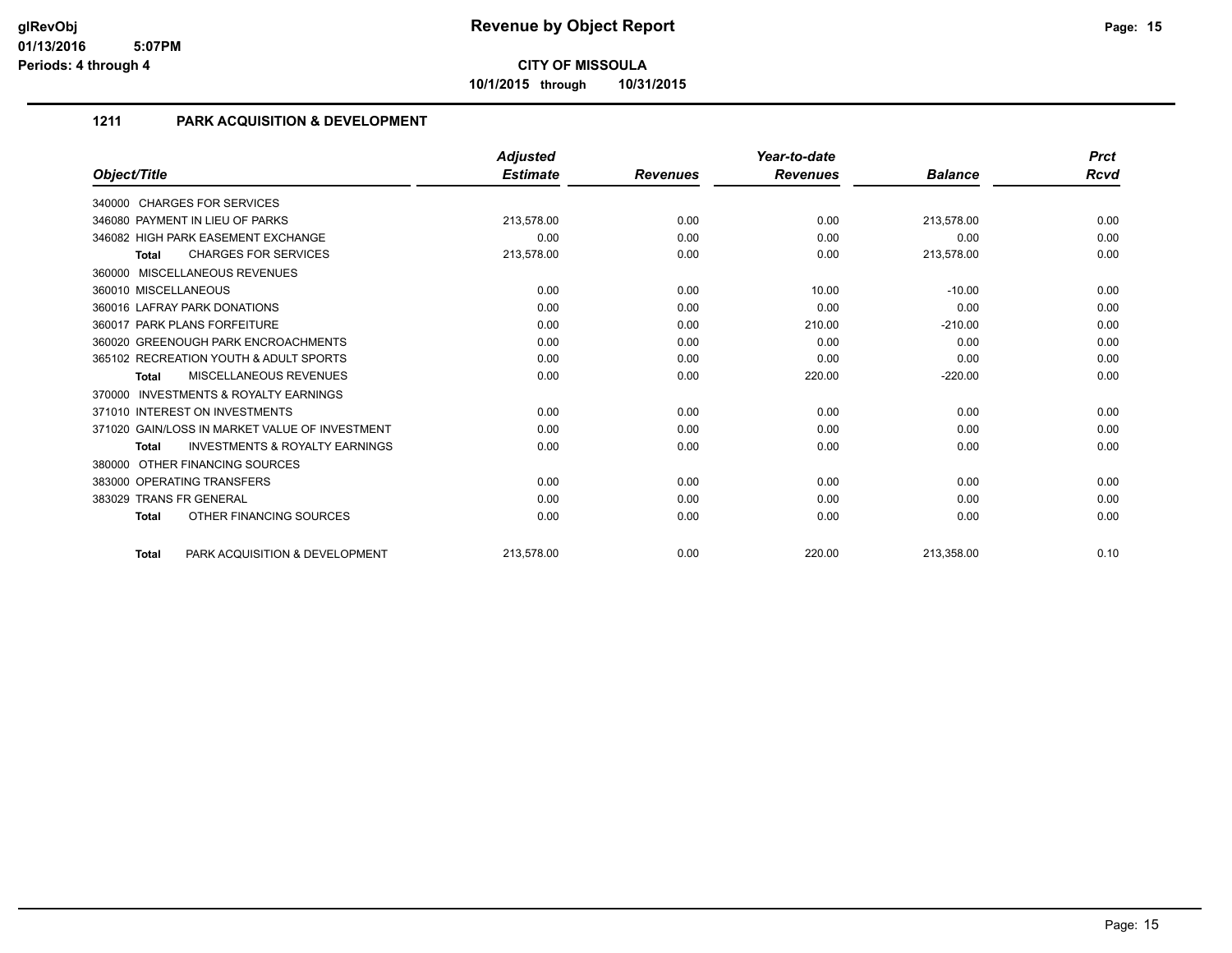**10/1/2015 through 10/31/2015**

#### **1212 PARK ENTERPRISE FUND**

**1212 PARK ENTERPRISE FUND**

|                                                           | <b>Adjusted</b> |                 | Year-to-date    |                | <b>Prct</b> |
|-----------------------------------------------------------|-----------------|-----------------|-----------------|----------------|-------------|
| Object/Title                                              | <b>Estimate</b> | <b>Revenues</b> | <b>Revenues</b> | <b>Balance</b> | Rcvd        |
| 340000 CHARGES FOR SERVICES                               |                 |                 |                 |                |             |
| 346000 FEES                                               | 220,000.00      | 1,706.06        | 18,779.77       | 201,220.23     | 8.54        |
| 346001 TENNIS FEE                                         | 0.00            | 0.00            | 1,410.00        | $-1,410.00$    | 0.00        |
| 346030 SWIMMING POOL FEES                                 | 0.00            | 0.00            | 750.00          | $-750.00$      | 0.00        |
| 346040 MCCORMICK SWIMMING POOL                            | 0.00            | 0.00            | 0.00            | 0.00           | 0.00        |
| 346056 PICNIC SITE FEES                                   | 0.00            | 0.00            | 0.00            | 0.00           | 0.00        |
| 346060 CURRENTS SWIMMING FACILITY                         | 0.00            | 0.00            | 0.00            | 0.00           | 0.00        |
| <b>CHARGES FOR SERVICES</b><br><b>Total</b>               | 220,000.00      | 1,706.06        | 20,939.77       | 199,060.23     | 9.52        |
| MISCELLANEOUS REVENUES<br>360000                          |                 |                 |                 |                |             |
| 360010 MISCELLANEOUS                                      | 0.00            | 0.00            | 0.00            | 0.00           | 0.00        |
| <b>MISCELLANEOUS REVENUES</b><br><b>Total</b>             | 0.00            | 0.00            | 0.00            | 0.00           | 0.00        |
| <b>INVESTMENTS &amp; ROYALTY EARNINGS</b><br>370000       |                 |                 |                 |                |             |
| 371010 INTEREST ON INVESTMENTS                            | 0.00            | 0.00            | 0.00            | 0.00           | 0.00        |
| 371020 GAIN/LOSS IN MARKET VALUE OF INVESTMENTS           | 0.00            | 0.00            | 0.00            | 0.00           | 0.00        |
| <b>INVESTMENTS &amp; ROYALTY EARNINGS</b><br><b>Total</b> | 0.00            | 0.00            | 0.00            | 0.00           | 0.00        |
| PARK ENTERPRISE FUND<br><b>Total</b>                      | 220,000.00      | 1,706.06        | 20,939.77       | 199,060.23     | 9.52        |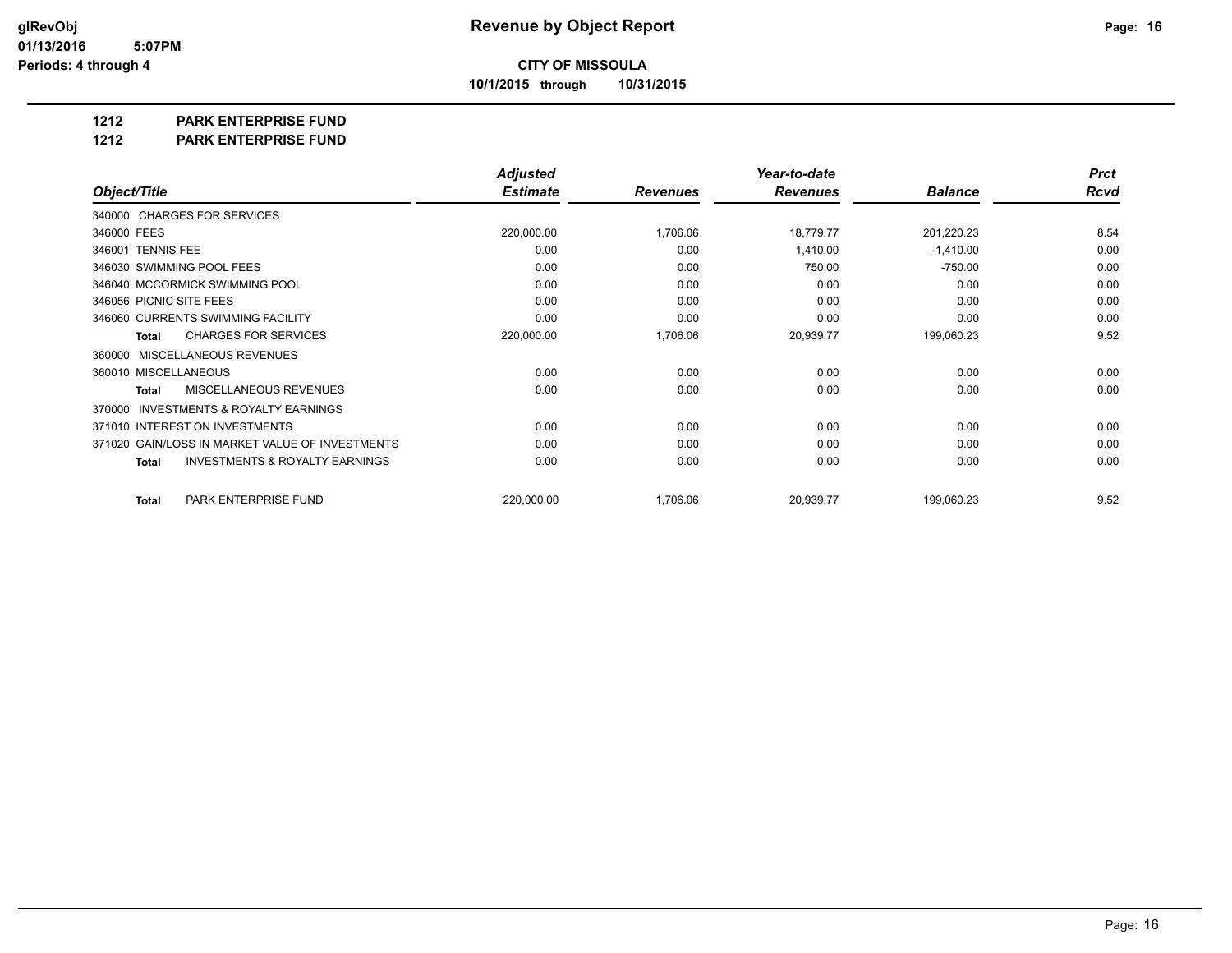**10/1/2015 through 10/31/2015**

#### **1212 PARK ENTERPRISE FUND**

|                                                           | <b>Adjusted</b> |                 | Year-to-date    |                | <b>Prct</b> |
|-----------------------------------------------------------|-----------------|-----------------|-----------------|----------------|-------------|
| Object/Title                                              | <b>Estimate</b> | <b>Revenues</b> | <b>Revenues</b> | <b>Balance</b> | <b>Rcvd</b> |
| 340000 CHARGES FOR SERVICES                               |                 |                 |                 |                |             |
| 346000 FEES                                               | 220,000.00      | 1,706.06        | 18,779.77       | 201,220.23     | 8.54        |
| 346001 TENNIS FEE                                         | 0.00            | 0.00            | 1,410.00        | $-1,410.00$    | 0.00        |
| 346030 SWIMMING POOL FEES                                 | 0.00            | 0.00            | 750.00          | $-750.00$      | 0.00        |
| 346040 MCCORMICK SWIMMING POOL                            | 0.00            | 0.00            | 0.00            | 0.00           | 0.00        |
| 346056 PICNIC SITE FEES                                   | 0.00            | 0.00            | 0.00            | 0.00           | 0.00        |
| 346060 CURRENTS SWIMMING FACILITY                         | 0.00            | 0.00            | 0.00            | 0.00           | 0.00        |
| <b>CHARGES FOR SERVICES</b><br><b>Total</b>               | 220,000.00      | 1,706.06        | 20,939.77       | 199,060.23     | 9.52        |
| MISCELLANEOUS REVENUES<br>360000                          |                 |                 |                 |                |             |
| 360010 MISCELLANEOUS                                      | 0.00            | 0.00            | 0.00            | 0.00           | 0.00        |
| <b>MISCELLANEOUS REVENUES</b><br><b>Total</b>             | 0.00            | 0.00            | 0.00            | 0.00           | 0.00        |
| INVESTMENTS & ROYALTY EARNINGS<br>370000                  |                 |                 |                 |                |             |
| 371010 INTEREST ON INVESTMENTS                            | 0.00            | 0.00            | 0.00            | 0.00           | 0.00        |
| 371020 GAIN/LOSS IN MARKET VALUE OF INVESTMENT            | 0.00            | 0.00            | 0.00            | 0.00           | 0.00        |
| <b>INVESTMENTS &amp; ROYALTY EARNINGS</b><br><b>Total</b> | 0.00            | 0.00            | 0.00            | 0.00           | 0.00        |
| PARK ENTERPRISE FUND<br><b>Total</b>                      | 220,000.00      | 1,706.06        | 20,939.77       | 199,060.23     | 9.52        |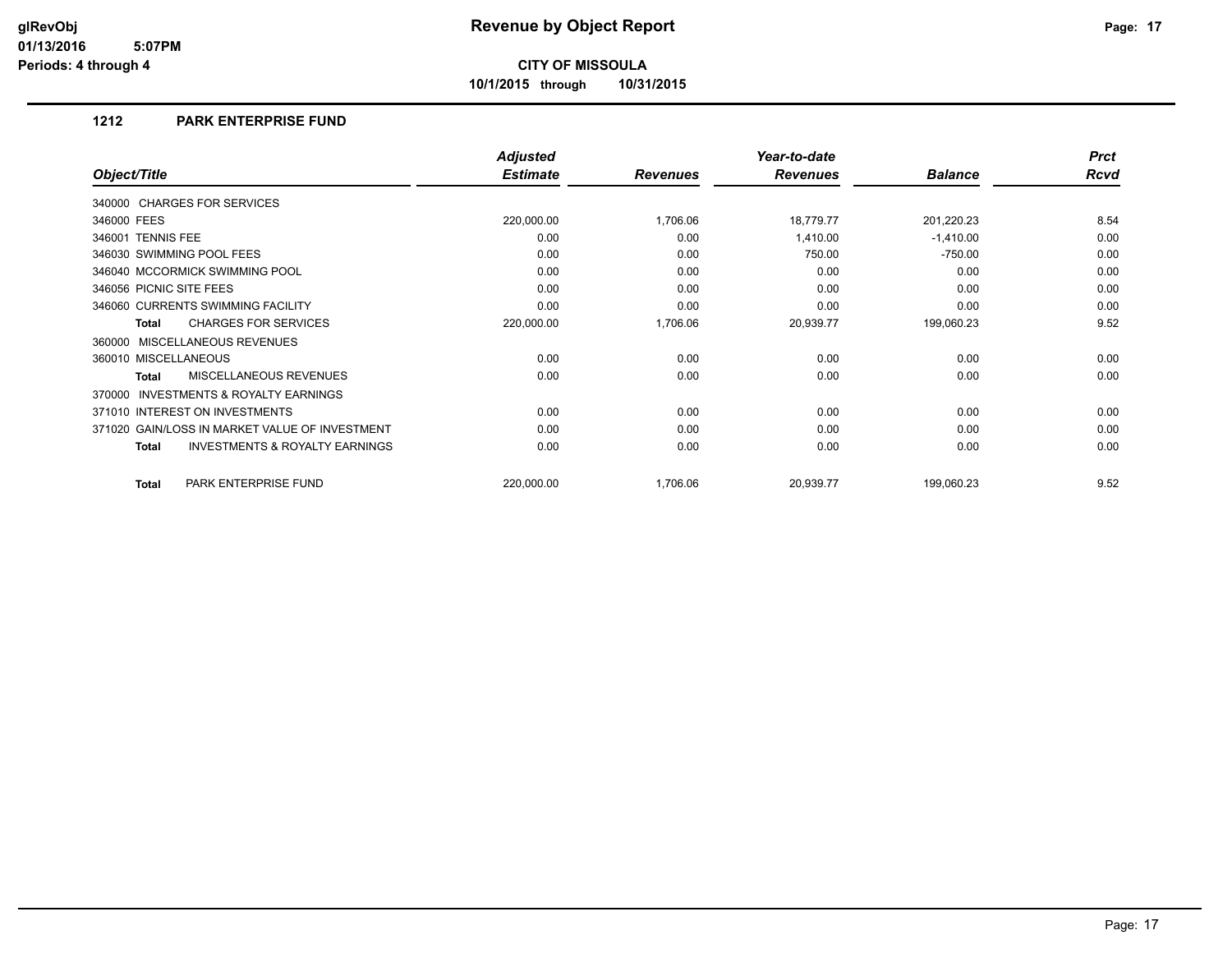**10/1/2015 through 10/31/2015**

| 1216 | <b>PARKS &amp; REC TRAILS, DEV</b> |  |
|------|------------------------------------|--|
|------|------------------------------------|--|

|                                                   | <b>Adjusted</b> |                 | Year-to-date    |                | <b>Prct</b> |
|---------------------------------------------------|-----------------|-----------------|-----------------|----------------|-------------|
| Object/Title                                      | <b>Estimate</b> | <b>Revenues</b> | <b>Revenues</b> | <b>Balance</b> | <b>Rcvd</b> |
| 330000 INTERGOVERNMENTAL REVENUES                 |                 |                 |                 |                |             |
| 331013 NORTHSIDE PED BRIDGE ARRA GRANT            | 0.00            | 0.00            | 0.00            | 0.00           | 0.00        |
| 331014 WHITE PINE PLAYGROUND-CDBG GRANT           | 158,650.00      | 0.00            | 0.00            | 158,650.00     | 0.00        |
| 334025 COUNTY WEED                                | 15,000.00       | 0.00            | 67.50           | 14,932.50      | 0.45        |
| 334026 FOREST HEALTH GRANT                        | 0.00            | 27,490.00       | 0.00            | 0.00           | 0.00        |
| 334028 DEPT OF AG INTERN GRANT                    | 0.00            | 0.00            | 0.00            | 0.00           | 0.00        |
| 334121 DNRC GRANT                                 | 59,000.00       | 0.00            | 30,000.00       | 29,000.00      | 50.85       |
| 334125 FWP GRANT                                  | 90,000.00       | 0.00            | 0.00            | 90,000.00      | 0.00        |
| 334251 RTP/TAP STATE GRANTS                       | 0.00            | 0.00            | 0.00            | 0.00           | 0.00        |
| 336023 STATE CONTRIB. - PERS                      | 0.00            | 0.00            | 3.79            | $-3.79$        | 0.00        |
| <b>INTERGOVERNMENTAL REVENUES</b><br><b>Total</b> | 322,650.00      | 27,490.00       | 30,071.29       | 292,578.71     | 9.32        |
| 340000 CHARGES FOR SERVICES                       |                 |                 |                 |                |             |
| 343036 *** Title Not Found ***                    | 0.00            | 0.00            | 0.00            | 0.00           | 0.00        |
| 343302 PARKS SOIL PROJECT                         | 0.00            | 0.00            | 0.00            | 0.00           | 0.00        |
| 346034 GROUNDS MAINTENANCE CONTRACT               | 0.00            | 0.00            | 0.00            | 0.00           | 0.00        |
| 346052 PLAYGROUND SAFETY TRAINING                 | 0.00            | 0.00            | 10,480.00       | $-10,480.00$   | 0.00        |
| 346055 COUNTY PARK SUPPORT                        | 0.00            | 0.00            | 0.00            | 0.00           | 0.00        |
| <b>Total</b><br><b>CHARGES FOR SERVICES</b>       | 0.00            | 0.00            | 10,480.00       | $-10,480.00$   | 0.00        |
| 360000 MISCELLANEOUS REVENUES                     |                 |                 |                 |                |             |
| 360000 MISCELLANEOUS REVENUES                     | 25,000.00       | 0.00            | 0.00            | 25,000.00      | 0.00        |
| 360010 MISCELLANEOUS                              | 0.00            | 0.00            | 0.00            | 0.00           | 0.00        |
| 361000 RATTLESNAKE LAND LEASES                    | 1,100.00        | 0.00            | 0.00            | 1,100.00       | 0.00        |
| 361003 CARAS PARK CONCERT REVENUE                 | 0.00            | 0.00            | 0.00            | 0.00           | 0.00        |
| 364040 INSURANCE AND DAMAGE RECOVERY              | 0.00            | 290.48          | 290.48          | $-290.48$      | 0.00        |
| 365000 DONATIONS                                  | 0.00            | 0.00            | 0.00            | 0.00           | 0.00        |
| 365001 *** Title Not Found ***                    | 0.00            | 0.00            | 0.00            | 0.00           | 0.00        |
| 365002 OTHER RECREATION DONATIONS                 | 70,000.00       | 2,970.45        | 6,416.75        | 63,583.25      | 9.17        |
| 365003 DONATIONS - SMOKE ALARMS                   | 0.00            | 0.00            | 0.00            | 0.00           | 0.00        |
| 365004 GRANT CR TRAIL ASSN DONATION               | 0.00            | 0.00            | 0.00            | 0.00           | 0.00        |
| 365005 DONATIONS - ARCO                           | 157,270.00      | 0.00            | 0.00            | 157,270.00     | 0.00        |
| 365009 DONATIONS - BASKETBALL/TENNIS COURT        | 65,000.00       | 7,000.00        | 7,000.00        | 58,000.00      | 10.77       |
| 365019 PARKS DONATIONS                            | 150,000.00      | 5,130.47        | 8,976.30        | 141,023.70     | 5.98        |
| 365020 OPEN SPACE DONATIONS                       | 10,000.00       | 0.00            | 25.00           | 9,975.00       | 0.25        |
| 365100 RECREATION OUTDOOR                         | 30,000.00       | 0.00            | 3,216.00        | 26,784.00      | 10.72       |
| 365101 RECREATION SCHOLARSHIP                     | 0.00            | 1,362.99        | 2,135.89        | $-2,135.89$    | 0.00        |
| 365102 RECREATION YOUTH & ADULT SPORTS            | 60,000.00       | 0.00            | 8.00            | 59,992.00      | 0.01        |
| 365103 URBAN FORESTRY PROGRAMS                    | 55,000.00       | 14,025.00       | 16,011.62       | 38,988.38      | 29.11       |
| 365109 CONSERVATION LANDS DONATIONS               | 0.00            | 0.00            | 0.00            | 0.00           | 0.00        |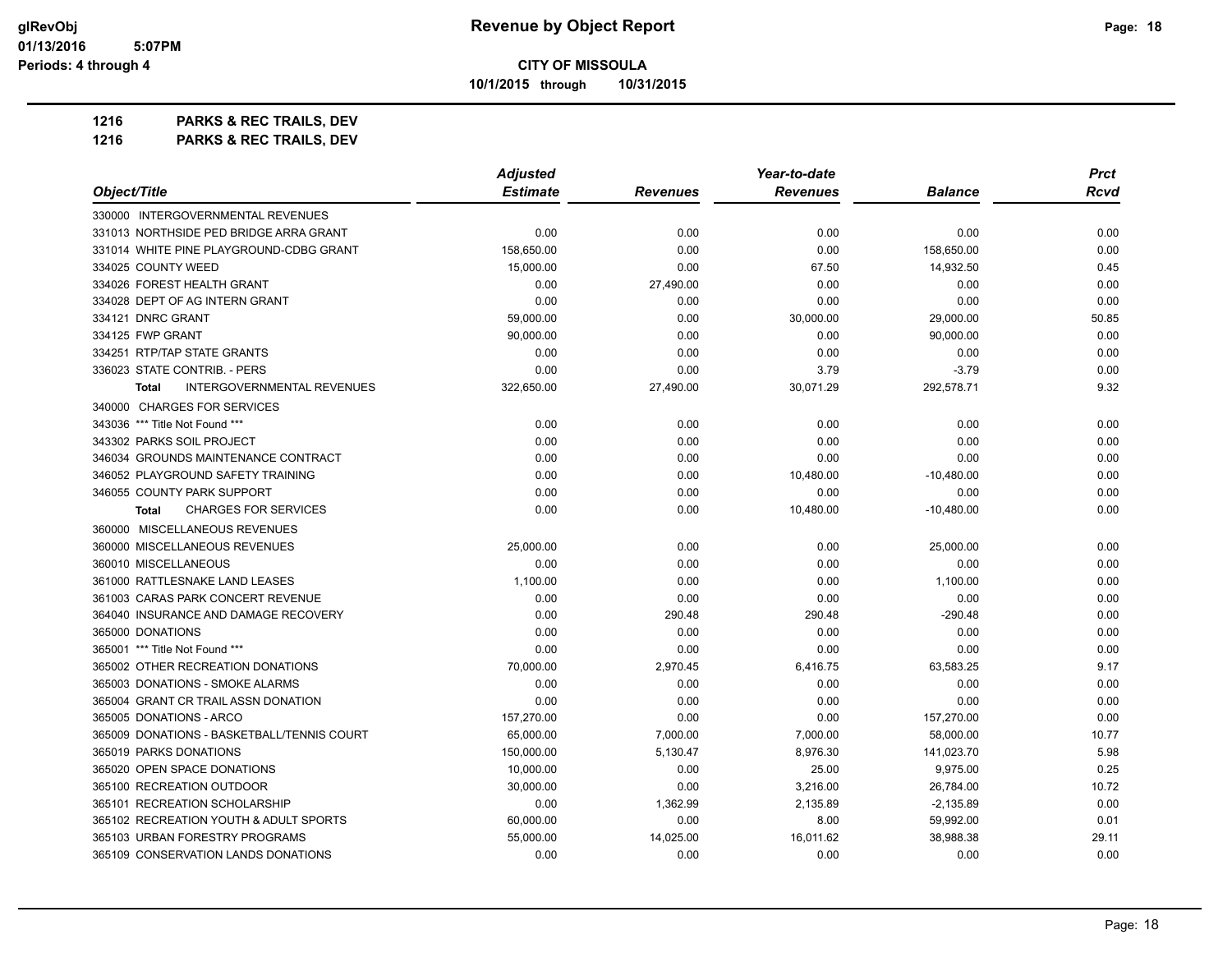### **CITY OF MISSOULA 10/1/2015 through 10/31/2015**

**1216 PARKS & REC TRAILS, DEV**

|                                                 | <b>Adjusted</b> |                 | Year-to-date    |                | <b>Prct</b> |
|-------------------------------------------------|-----------------|-----------------|-----------------|----------------|-------------|
| Object/Title                                    | <b>Estimate</b> | <b>Revenues</b> | <b>Revenues</b> | <b>Balance</b> | <b>Rcvd</b> |
| MISCELLANEOUS REVENUES<br><b>Total</b>          | 623,370.00      | 30.779.39       | 44,080.04       | 579,289.96     | 7.07        |
| 370000 INVESTMENTS & ROYALTY EARNINGS           |                 |                 |                 |                |             |
| 371010 INTEREST ON INVESTMENTS                  | 0.00            | 0.00            | 0.00            | 0.00           | 0.00        |
| 371020 GAIN/LOSS IN MARKET VALUE OF INVESTMENTS | 0.00            | 0.00            | 0.00            | 0.00           | 0.00        |
| INVESTMENTS & ROYALTY EARNINGS<br>Total         | 0.00            | 0.00            | 0.00            | 0.00           | 0.00        |
| 380000 OTHER FINANCING SOURCES                  |                 |                 |                 |                |             |
| 383000 OPERATING TRANSFERS                      | 10.000.00       | 0.00            | 0.00            | 10.000.00      | 0.00        |
| 383001 TRANS FR FLUSHING DISTRICT               | 0.00            | 0.00            | 0.00            | 0.00           | 0.00        |
| 383026 TRANS FR CDBG                            | 0.00            | 0.00            | 0.00            | 0.00           | 0.00        |
| 383043 TRANSFERS FROM IMPACT FEES               | 0.00            | 0.00            | 0.00            | 0.00           | 0.00        |
| OTHER FINANCING SOURCES<br><b>Total</b>         | 10,000.00       | 0.00            | 0.00            | 10.000.00      | 0.00        |
| <b>Total</b><br>PARKS & REC TRAILS, DEV         | 956.020.00      | 58.269.39       | 84.631.33       | 871.388.67     | 8.85        |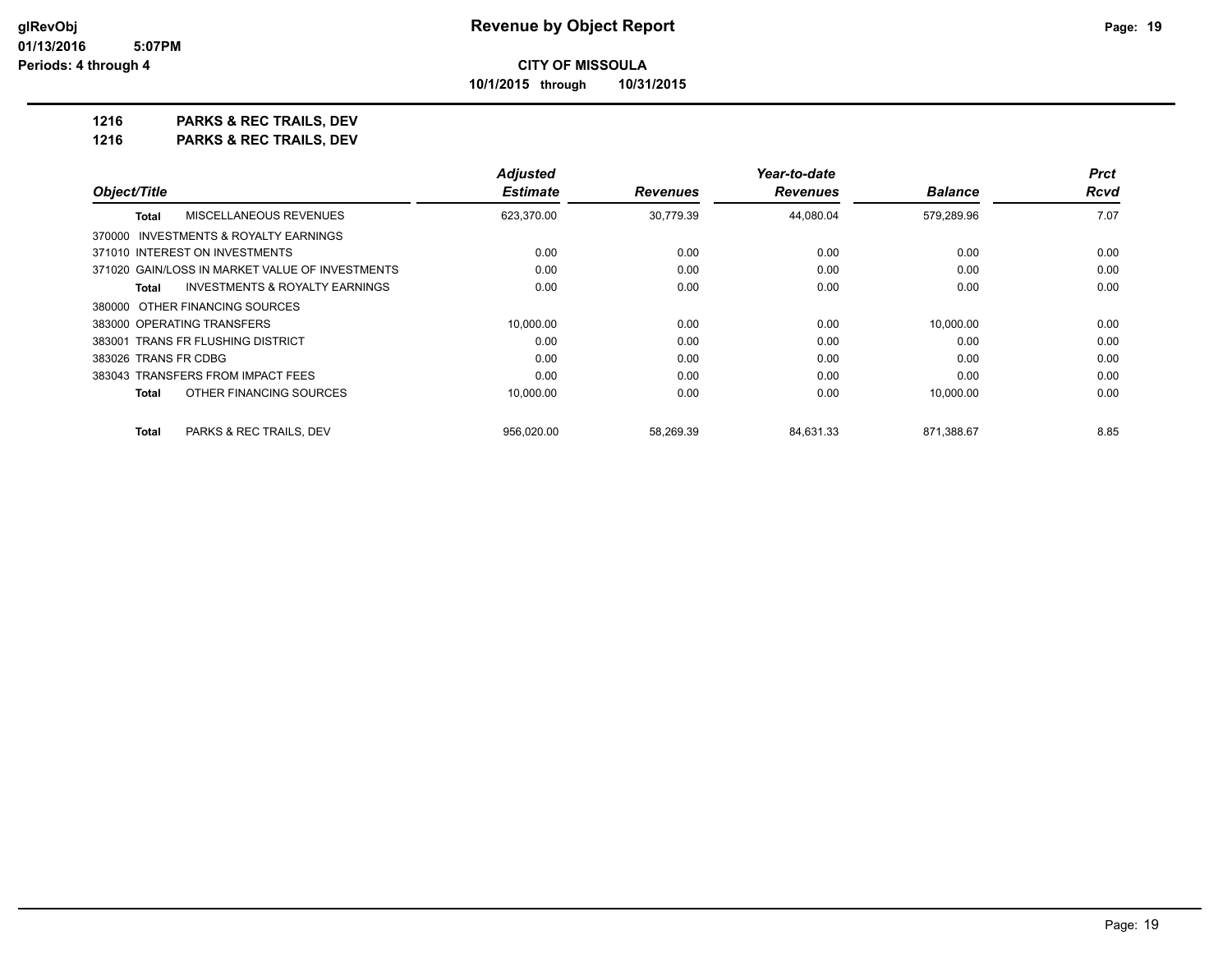**10/1/2015 through 10/31/2015**

|                                             | <b>Adjusted</b> |           | Year-to-date    | <b>Prct</b>    |       |
|---------------------------------------------|-----------------|-----------|-----------------|----------------|-------|
| Object/Title                                | <b>Estimate</b> | Revenues  | <b>Revenues</b> | <b>Balance</b> | Rcvd  |
| 330000 INTERGOVERNMENTAL REVENUES           |                 |           |                 |                |       |
| 331013 NORTHSIDE PED BRIDGE ARRA GRANT      | 0.00            | 0.00      | 0.00            | 0.00           | 0.00  |
| 331014 WHITE PINE PLAYGROUND-CDBG GRANT     | 158,650.00      | 0.00      | 0.00            | 158,650.00     | 0.00  |
| 334025 COUNTY WEED                          | 15,000.00       | 0.00      | 67.50           | 14,932.50      | 0.45  |
| 334026 FOREST HEALTH GRANT                  | 0.00            | 27,490.00 | 0.00            | 0.00           | 0.00  |
| 334028 DEPT OF AG INTERN GRANT              | 0.00            | 0.00      | 0.00            | 0.00           | 0.00  |
| 334121 DNRC GRANT                           | 59,000.00       | 0.00      | 30,000.00       | 29,000.00      | 50.85 |
| 334125 FWP GRANT                            | 90,000.00       | 0.00      | 0.00            | 90,000.00      | 0.00  |
| 334251 RTP/TAP STATE GRANTS                 | 0.00            | 0.00      | 0.00            | 0.00           | 0.00  |
| 336023 STATE CONTRIB. - PERS                | 0.00            | 0.00      | 3.79            | $-3.79$        | 0.00  |
| INTERGOVERNMENTAL REVENUES<br><b>Total</b>  | 322,650.00      | 27,490.00 | 30,071.29       | 292,578.71     | 9.32  |
| 340000 CHARGES FOR SERVICES                 |                 |           |                 |                |       |
| 343036 *** Title Not Found ***              | 0.00            | 0.00      | 0.00            | 0.00           | 0.00  |
| 343302 PARKS SOIL PROJECT                   | 0.00            | 0.00      | 0.00            | 0.00           | 0.00  |
| 346034 GROUNDS MAINTENANCE CONTRACT         | 0.00            | 0.00      | 0.00            | 0.00           | 0.00  |
| 346052 PLAYGROUND SAFETY TRAINING           | 0.00            | 0.00      | 10,480.00       | $-10,480.00$   | 0.00  |
| 346055 COUNTY PARK SUPPORT                  | 0.00            | 0.00      | 0.00            | 0.00           | 0.00  |
| <b>CHARGES FOR SERVICES</b><br><b>Total</b> | 0.00            | 0.00      | 10,480.00       | $-10,480.00$   | 0.00  |
| 360000 MISCELLANEOUS REVENUES               |                 |           |                 |                |       |
| 360000 MISCELLANEOUS REVENUES               | 25,000.00       | 0.00      | 0.00            | 25,000.00      | 0.00  |
| 360010 MISCELLANEOUS                        | 0.00            | 0.00      | 0.00            | 0.00           | 0.00  |
| 361000 RATTLESNAKE LAND LEASES              | 1,100.00        | 0.00      | 0.00            | 1,100.00       | 0.00  |
| 361003 CARAS PARK CONCERT REVENUE           | 0.00            | 0.00      | 0.00            | 0.00           | 0.00  |
| 364040 INSURANCE AND DAMAGE RECOVERY        | 0.00            | 290.48    | 290.48          | $-290.48$      | 0.00  |
| 365000 DONATIONS                            | 0.00            | 0.00      | 0.00            | 0.00           | 0.00  |
| 365001 *** Title Not Found ***              | 0.00            | 0.00      | 0.00            | 0.00           | 0.00  |
| 365002 OTHER RECREATION DONATIONS           | 70,000.00       | 2,970.45  | 6,416.75        | 63,583.25      | 9.17  |
| 365003 DONATIONS - SMOKE ALARMS             | 0.00            | 0.00      | 0.00            | 0.00           | 0.00  |
| 365004 GRANT CR TRAIL ASSN DONATION         | 0.00            | 0.00      | 0.00            | 0.00           | 0.00  |
| 365005 DONATIONS - ARCO                     | 157,270.00      | 0.00      | 0.00            | 157,270.00     | 0.00  |
| 365009 DONATIONS - BASKETBALL/TENNIS COURT  | 65,000.00       | 7,000.00  | 7,000.00        | 58,000.00      | 10.77 |
| 365019 PARKS DONATIONS                      | 150,000.00      | 5,130.47  | 8,976.30        | 141,023.70     | 5.98  |
| 365020 OPEN SPACE DONATIONS                 | 10,000.00       | 0.00      | 25.00           | 9,975.00       | 0.25  |
| 365100 RECREATION OUTDOOR                   | 30,000.00       | 0.00      | 3,216.00        | 26,784.00      | 10.72 |
| 365101 RECREATION SCHOLARSHIP               | 0.00            | 1,362.99  | 2,135.89        | $-2,135.89$    | 0.00  |
| 365102 RECREATION YOUTH & ADULT SPORTS      | 60,000.00       | 0.00      | 8.00            | 59,992.00      | 0.01  |
| 365103 URBAN FORESTRY PROGRAMS              | 55,000.00       | 14,025.00 | 16,011.62       | 38,988.38      | 29.11 |
| 365109 CONSERVATION LANDS DONATIONS         | 0.00            | 0.00      | 0.00            | 0.00           | 0.00  |
| <b>MISCELLANEOUS REVENUES</b><br>Total      | 623.370.00      | 30.779.39 | 44.080.04       | 579.289.96     | 7.07  |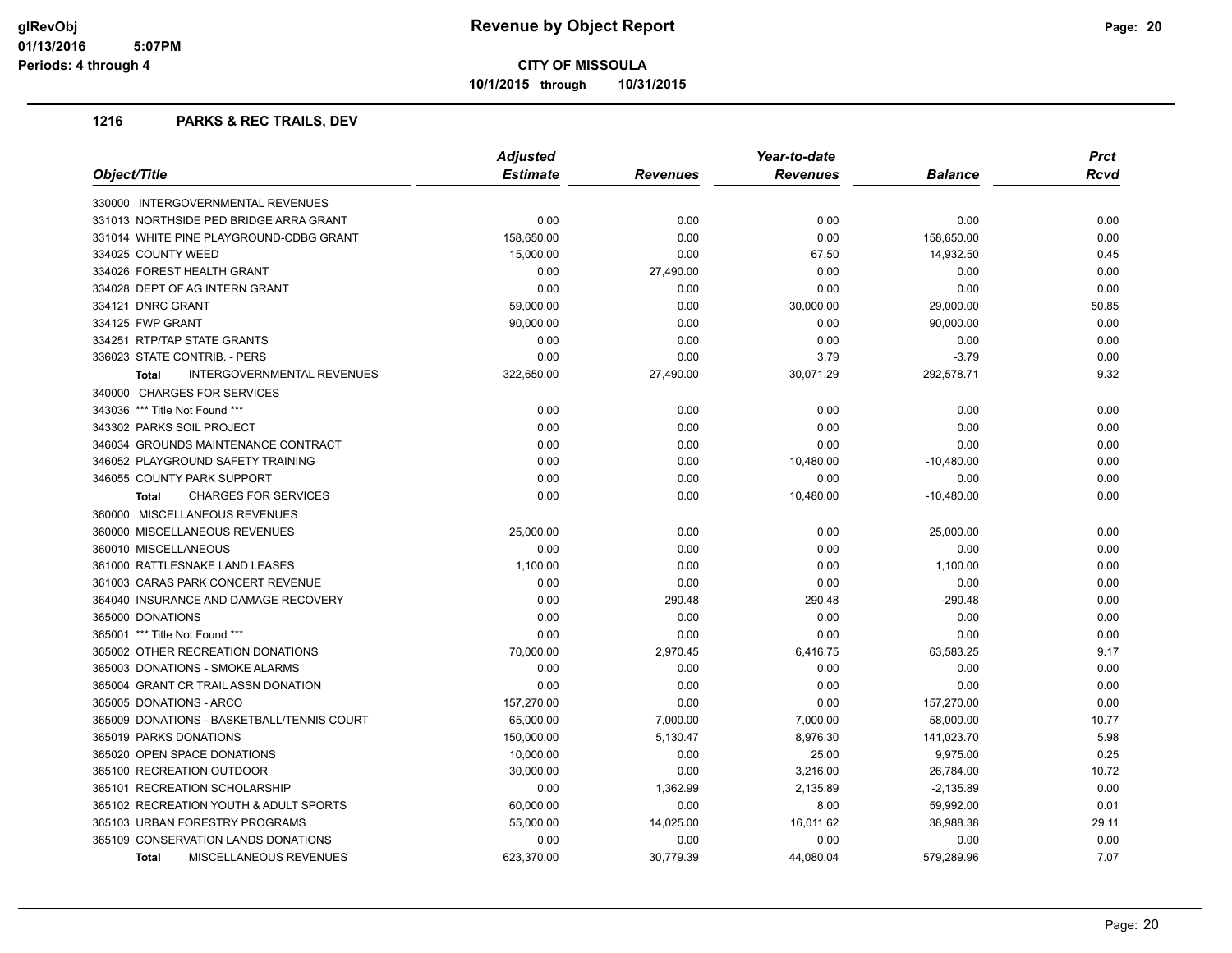**10/1/2015 through 10/31/2015**

|                                                    | <b>Adjusted</b> |                 | Year-to-date    |                | <b>Prct</b> |
|----------------------------------------------------|-----------------|-----------------|-----------------|----------------|-------------|
| Object/Title                                       | <b>Estimate</b> | <b>Revenues</b> | <b>Revenues</b> | <b>Balance</b> | <b>Rcvd</b> |
| 370000 INVESTMENTS & ROYALTY EARNINGS              |                 |                 |                 |                |             |
| 371010 INTEREST ON INVESTMENTS                     | 0.00            | 0.00            | 0.00            | 0.00           | 0.00        |
| 371020 GAIN/LOSS IN MARKET VALUE OF INVESTMENT     | 0.00            | 0.00            | 0.00            | 0.00           | 0.00        |
| <b>INVESTMENTS &amp; ROYALTY EARNINGS</b><br>Total | 0.00            | 0.00            | 0.00            | 0.00           | 0.00        |
| 380000 OTHER FINANCING SOURCES                     |                 |                 |                 |                |             |
| 383000 OPERATING TRANSFERS                         | 10.000.00       | 0.00            | 0.00            | 10.000.00      | 0.00        |
| 383001 TRANS FR FLUSHING DISTRICT                  | 0.00            | 0.00            | 0.00            | 0.00           | 0.00        |
| 383026 TRANS FR CDBG                               | 0.00            | 0.00            | 0.00            | 0.00           | 0.00        |
| 383043 TRANSFERS FROM IMPACT FEES                  | 0.00            | 0.00            | 0.00            | 0.00           | 0.00        |
| OTHER FINANCING SOURCES<br>Total                   | 10.000.00       | 0.00            | 0.00            | 10.000.00      | 0.00        |
| PARKS & REC TRAILS, DEV<br>Total                   | 956.020.00      | 58.269.39       | 84.631.33       | 871,388.67     | 8.85        |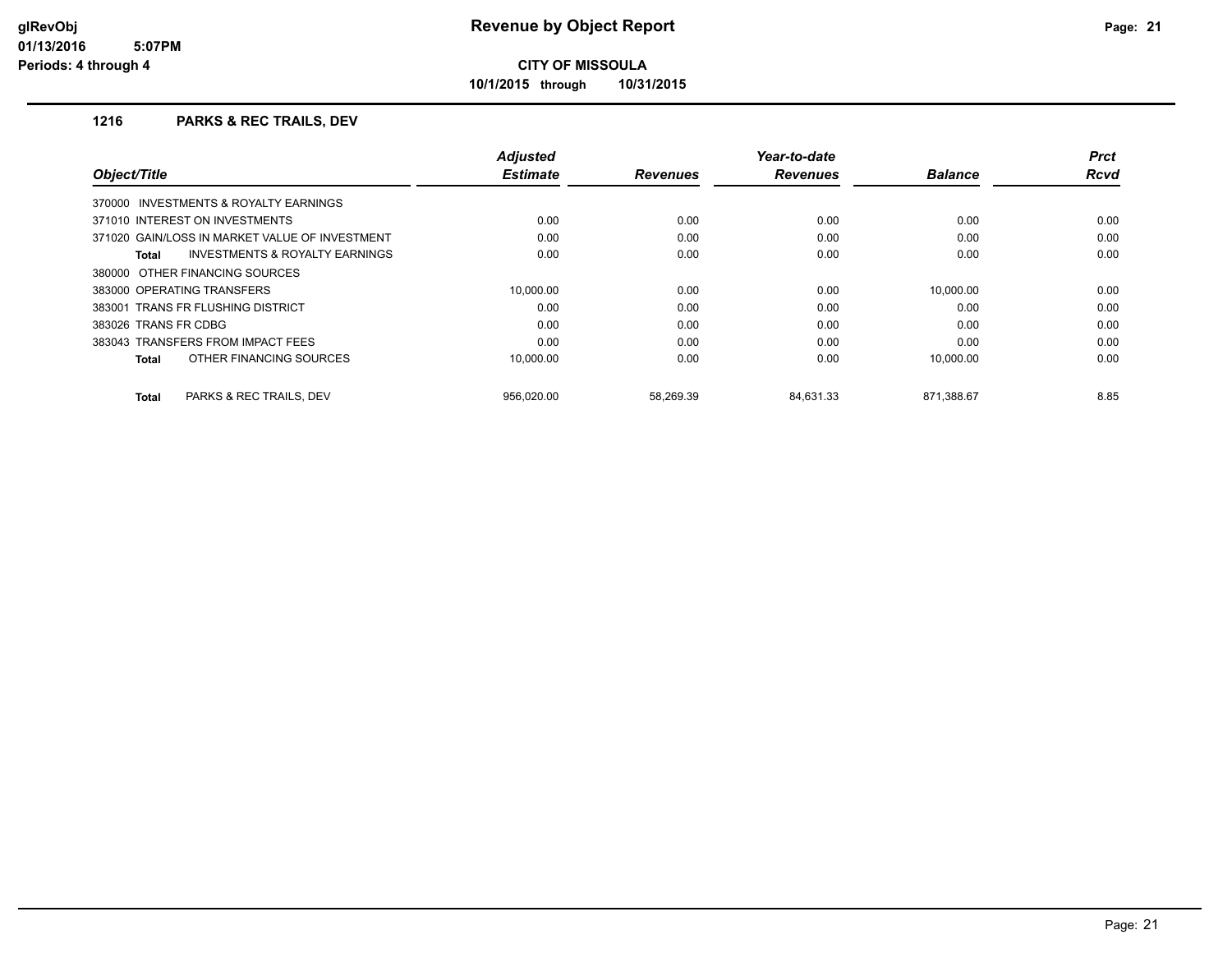**10/1/2015 through 10/31/2015**

### **1217 PARKS CITY LIFE GYM LEASE**

**1217 PARKS CITY LIFE GYM LEASE**

|                                             | <b>Adjusted</b> |                 | Year-to-date    |                | <b>Prct</b> |
|---------------------------------------------|-----------------|-----------------|-----------------|----------------|-------------|
| Object/Title                                | <b>Estimate</b> | <b>Revenues</b> | <b>Revenues</b> | <b>Balance</b> | <b>Rcvd</b> |
| 330000 INTERGOVERNMENTAL REVENUES           |                 |                 |                 |                |             |
| 336023 STATE CONTRIB. - PERS                | 0.00            | 0.00            | 0.00            | 0.00           | 0.00        |
| INTERGOVERNMENTAL REVENUES<br><b>Total</b>  | 0.00            | 0.00            | 0.00            | 0.00           | 0.00        |
| 340000 CHARGES FOR SERVICES                 |                 |                 |                 |                |             |
| 346031 RECREATION FEES                      | 30,900.00       | 9,909.00        | 19,211.50       | 11,688.50      | 62.17       |
| 346032 PRESCHOOL PROGRAMS                   | 0.00            | 0.00            | 0.00            | 0.00           | 0.00        |
| 346053 CITY LIFE PROGRAMS                   | 12,500.00       | 1,165.00        | 1,175.00        | 11,325.00      | 9.40        |
| <b>CHARGES FOR SERVICES</b><br><b>Total</b> | 43,400.00       | 11,074.00       | 20,386.50       | 23,013.50      | 46.97       |
| 360000 MISCELLANEOUS REVENUES               |                 |                 |                 |                |             |
| 365019 PARKS DONATIONS                      | 0.00            | 0.00            | 0.00            | 0.00           | 0.00        |
| MISCELLANEOUS REVENUES<br><b>Total</b>      | 0.00            | 0.00            | 0.00            | 0.00           | 0.00        |
| <b>Total</b><br>PARKS CITY LIFE GYM LEASE   | 43.400.00       | 11.074.00       | 20.386.50       | 23.013.50      | 46.97       |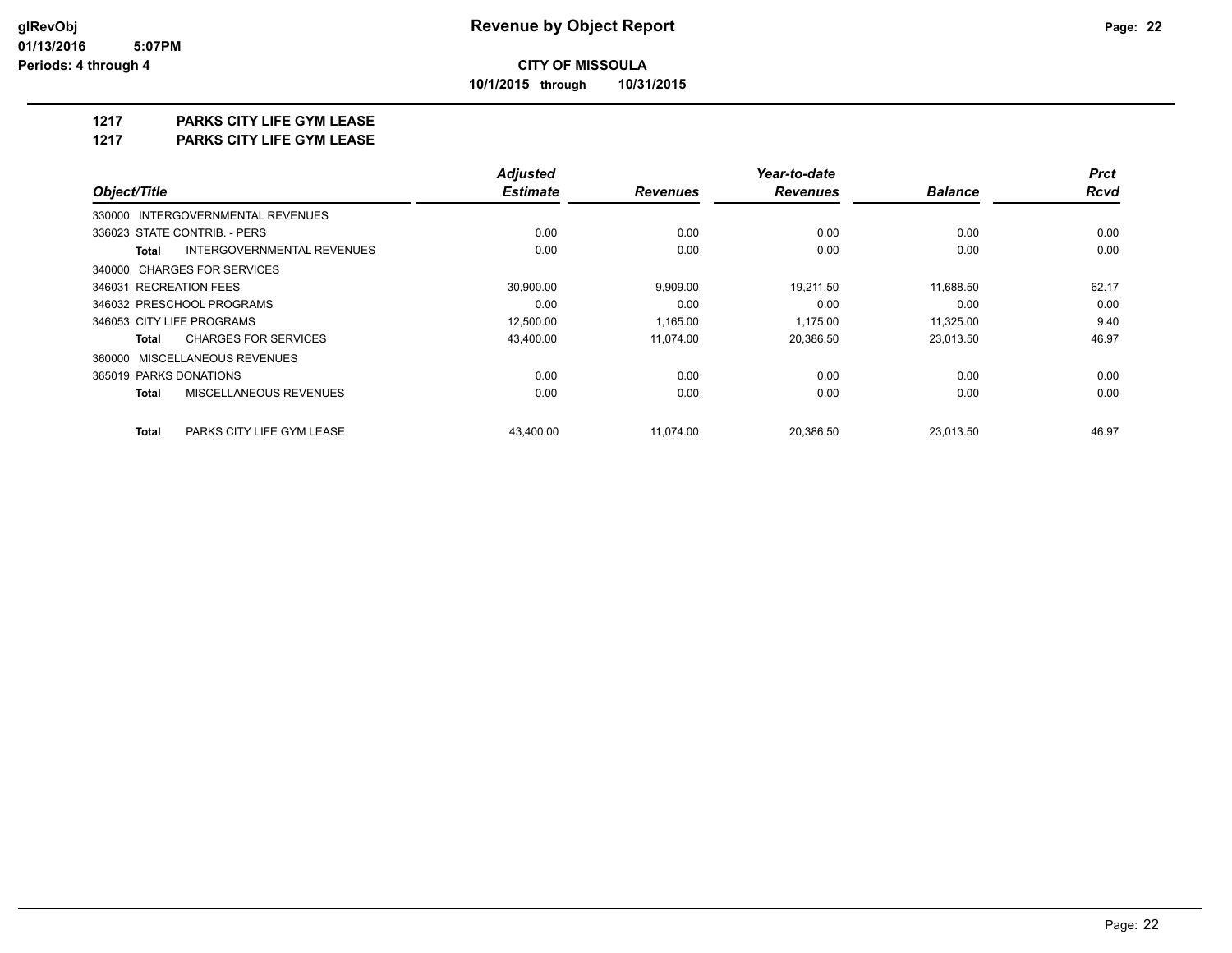**10/1/2015 through 10/31/2015**

## **1217 PARKS CITY LIFE GYM LEASE**

| Object/Title                                | <b>Adjusted</b><br><b>Estimate</b> | <b>Revenues</b> | Year-to-date<br><b>Revenues</b> | <b>Balance</b> | <b>Prct</b><br><b>Rcvd</b> |
|---------------------------------------------|------------------------------------|-----------------|---------------------------------|----------------|----------------------------|
| 330000 INTERGOVERNMENTAL REVENUES           |                                    |                 |                                 |                |                            |
| 336023 STATE CONTRIB. - PERS                | 0.00                               | 0.00            | 0.00                            | 0.00           | 0.00                       |
| INTERGOVERNMENTAL REVENUES<br><b>Total</b>  | 0.00                               | 0.00            | 0.00                            | 0.00           | 0.00                       |
| 340000 CHARGES FOR SERVICES                 |                                    |                 |                                 |                |                            |
| 346031 RECREATION FEES                      | 30.900.00                          | 9,909.00        | 19.211.50                       | 11.688.50      | 62.17                      |
| 346032 PRESCHOOL PROGRAMS                   | 0.00                               | 0.00            | 0.00                            | 0.00           | 0.00                       |
| 346053 CITY LIFE PROGRAMS                   | 12,500.00                          | 1.165.00        | 1.175.00                        | 11.325.00      | 9.40                       |
| <b>CHARGES FOR SERVICES</b><br><b>Total</b> | 43,400.00                          | 11.074.00       | 20,386.50                       | 23,013.50      | 46.97                      |
| 360000 MISCELLANEOUS REVENUES               |                                    |                 |                                 |                |                            |
| 365019 PARKS DONATIONS                      | 0.00                               | 0.00            | 0.00                            | 0.00           | 0.00                       |
| MISCELLANEOUS REVENUES<br><b>Total</b>      | 0.00                               | 0.00            | 0.00                            | 0.00           | 0.00                       |
| <b>Total</b><br>PARKS CITY LIFE GYM LEASE   | 43.400.00                          | 11.074.00       | 20.386.50                       | 23.013.50      | 46.97                      |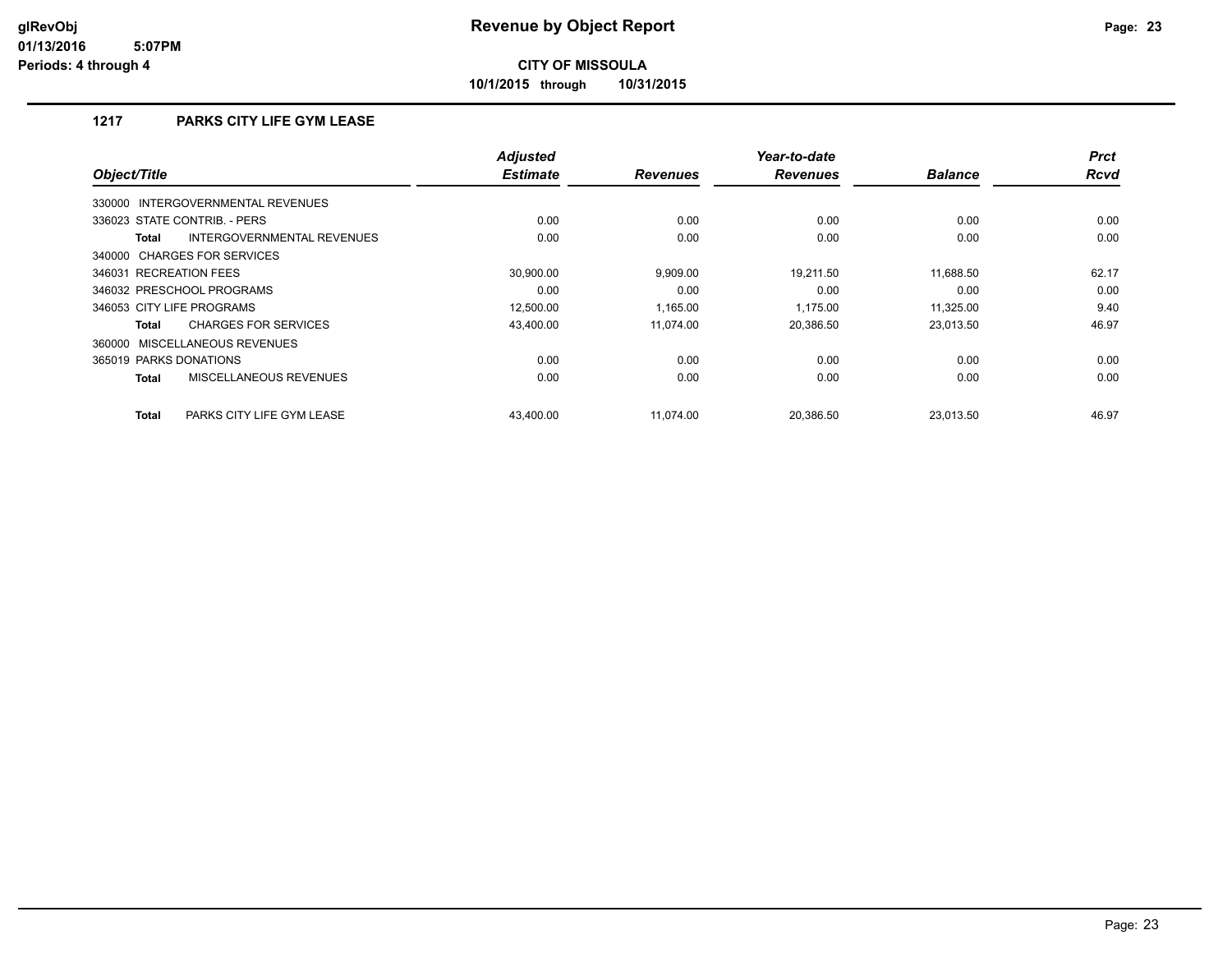#### **CITY OF MISSOULA 10/1/2015 through 10/31/2015**

**1218 ALL ABILITIES PLAYGROUND**

**1218 ALL ABILITIES PLAYGROUND**

|                                          | <b>Adjusted</b> |                 | Year-to-date    |                | <b>Prct</b> |
|------------------------------------------|-----------------|-----------------|-----------------|----------------|-------------|
| Object/Title                             | <b>Estimate</b> | <b>Revenues</b> | <b>Revenues</b> | <b>Balance</b> | <b>Rcvd</b> |
| 360000 MISCELLANEOUS REVENUES            |                 |                 |                 |                |             |
| 365019 PARKS DONATIONS                   | 490.861.00      | 0.00            | 0.00            | 490.861.00     | 0.00        |
| MISCELLANEOUS REVENUES<br><b>Total</b>   | 490,861.00      | 0.00            | 0.00            | 490,861.00     | 0.00        |
| 380000 OTHER FINANCING SOURCES           |                 |                 |                 |                |             |
| 383010 TRANS FR CIP                      | 0.00            | 0.00            | 0.00            | 0.00           | 0.00        |
| OTHER FINANCING SOURCES<br><b>Total</b>  | 0.00            | 0.00            | 0.00            | 0.00           | 0.00        |
|                                          |                 |                 |                 |                |             |
| ALL ABILITIES PLAYGROUND<br><b>Total</b> | 490.861.00      | 0.00            | 0.00            | 490.861.00     | 0.00        |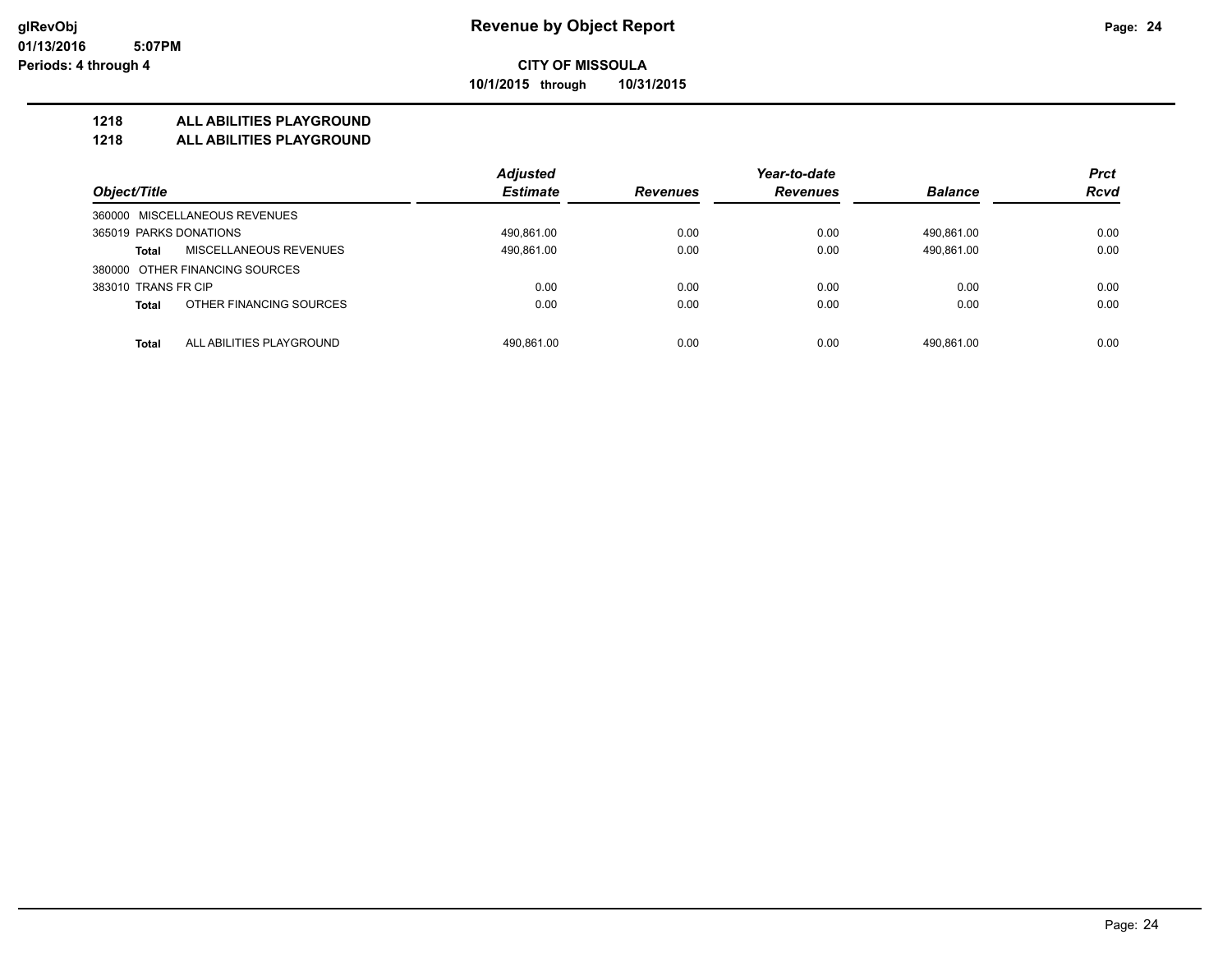**10/1/2015 through 10/31/2015**

### **1218 ALL ABILITIES PLAYGROUND**

|                        |                                | <b>Adjusted</b> |                 | Year-to-date    |                | <b>Prct</b> |
|------------------------|--------------------------------|-----------------|-----------------|-----------------|----------------|-------------|
| Object/Title           |                                | <b>Estimate</b> | <b>Revenues</b> | <b>Revenues</b> | <b>Balance</b> | <b>Rcvd</b> |
|                        | 360000 MISCELLANEOUS REVENUES  |                 |                 |                 |                |             |
| 365019 PARKS DONATIONS |                                | 490.861.00      | 0.00            | 0.00            | 490.861.00     | 0.00        |
| Total                  | MISCELLANEOUS REVENUES         | 490,861.00      | 0.00            | 0.00            | 490,861.00     | 0.00        |
|                        | 380000 OTHER FINANCING SOURCES |                 |                 |                 |                |             |
| 383010 TRANS FR CIP    |                                | 0.00            | 0.00            | 0.00            | 0.00           | 0.00        |
| <b>Total</b>           | OTHER FINANCING SOURCES        | 0.00            | 0.00            | 0.00            | 0.00           | 0.00        |
| <b>Total</b>           | ALL ABILITIES PLAYGROUND       | 490.861.00      | 0.00            | 0.00            | 490.861.00     | 0.00        |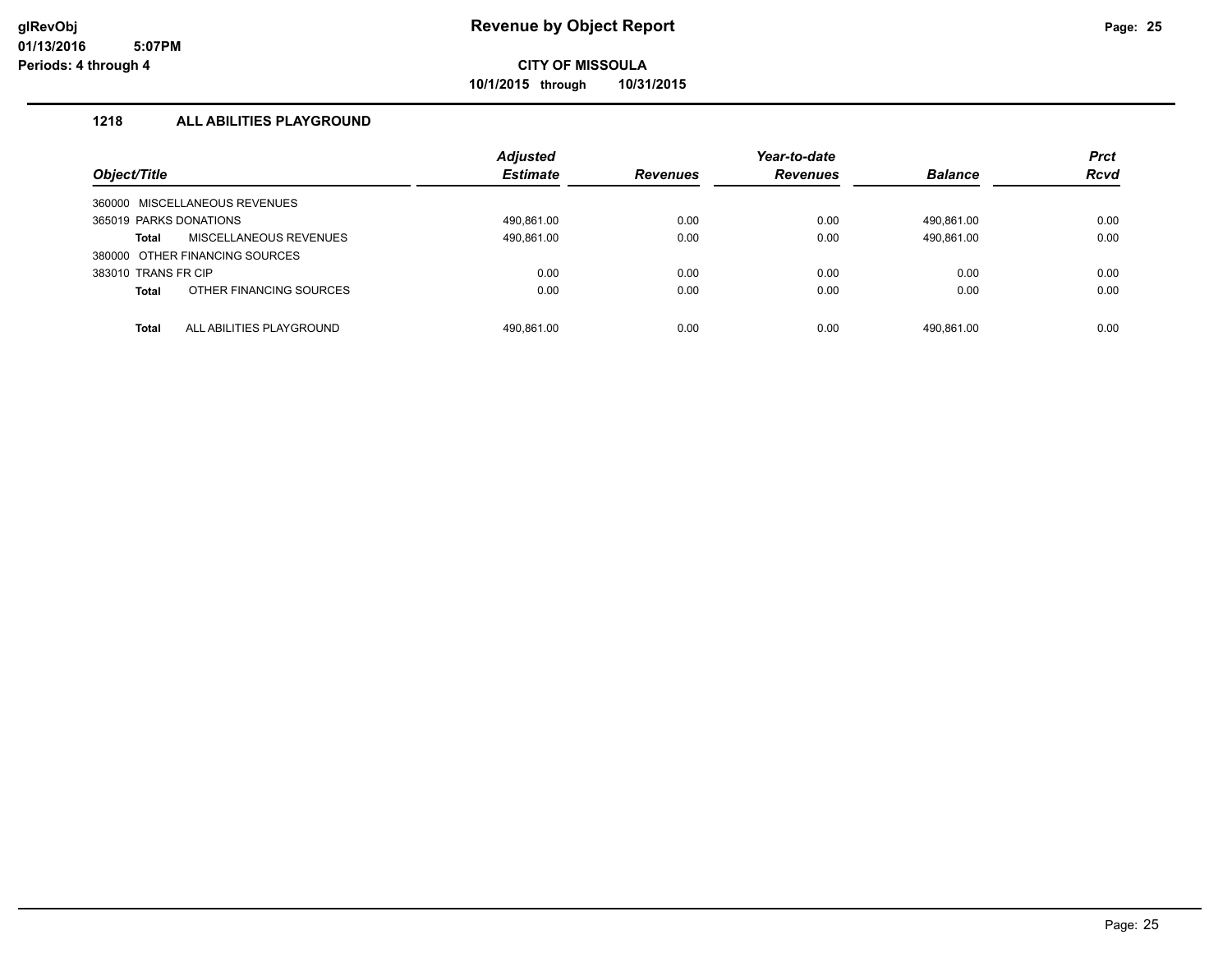**10/1/2015 through 10/31/2015**

#### **1219 FY14 PARK & TRAIL BOND**

**1219 FY14 PARK & TRAIL BOND**

|                                            | <b>Adjusted</b> |                 | Year-to-date    |                | <b>Prct</b> |
|--------------------------------------------|-----------------|-----------------|-----------------|----------------|-------------|
| Object/Title                               | <b>Estimate</b> | <b>Revenues</b> | <b>Revenues</b> | <b>Balance</b> | <b>Rcvd</b> |
| 330000 INTERGOVERNMENTAL REVENUES          |                 |                 |                 |                |             |
| 330000 INTERGOVERNMENTAL REVENUES          | 0.00            | 0.00            | 0.00            | 0.00           | 0.00        |
| INTERGOVERNMENTAL REVENUES<br>Total        | 0.00            | 0.00            | 0.00            | 0.00           | 0.00        |
| 380000 OTHER FINANCING SOURCES             |                 |                 |                 |                |             |
| 381010 BOND PROCEEDS                       | 0.00            | 0.00            | 0.00            | 0.00           | 0.00        |
| 383050 TRANSFER FROM IMPACT FEES           | 0.00            | 0.00            | 0.00            | 0.00           | 0.00        |
| OTHER FINANCING SOURCES<br>Total           | 0.00            | 0.00            | 0.00            | 0.00           | 0.00        |
|                                            |                 |                 |                 |                |             |
| <b>FY14 PARK &amp; TRAIL BOND</b><br>Total | 0.00            | 0.00            | 0.00            | 0.00           | 0.00        |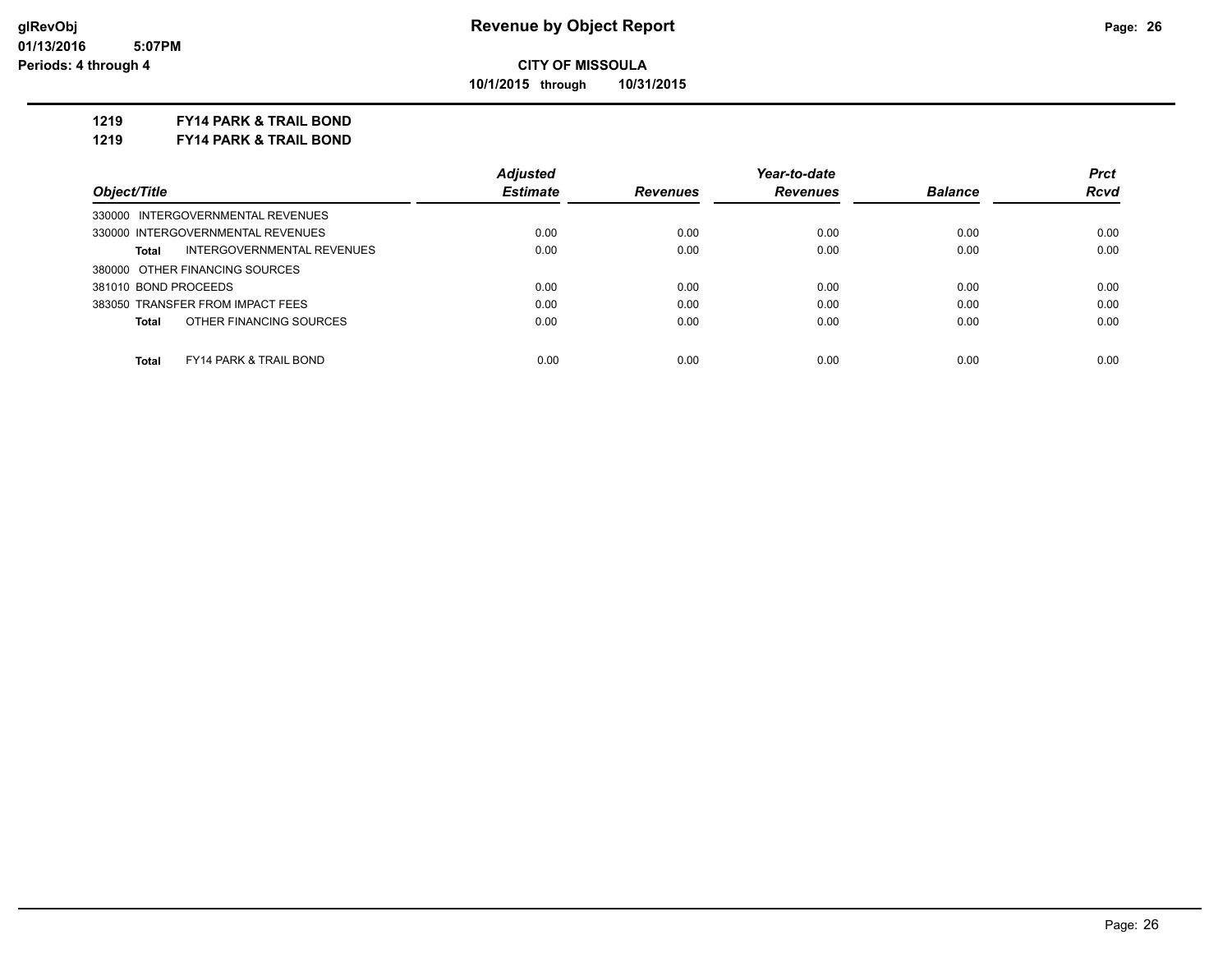**10/1/2015 through 10/31/2015**

#### **1219 FY14 PARK & TRAIL BOND**

|                                            | <b>Adjusted</b> |                 | Year-to-date    |                | <b>Prct</b> |
|--------------------------------------------|-----------------|-----------------|-----------------|----------------|-------------|
| Object/Title                               | <b>Estimate</b> | <b>Revenues</b> | <b>Revenues</b> | <b>Balance</b> | Rcvd        |
| 330000 INTERGOVERNMENTAL REVENUES          |                 |                 |                 |                |             |
| 330000 INTERGOVERNMENTAL REVENUES          | 0.00            | 0.00            | 0.00            | 0.00           | 0.00        |
| INTERGOVERNMENTAL REVENUES<br>Total        | 0.00            | 0.00            | 0.00            | 0.00           | 0.00        |
| 380000 OTHER FINANCING SOURCES             |                 |                 |                 |                |             |
| 381010 BOND PROCEEDS                       | 0.00            | 0.00            | 0.00            | 0.00           | 0.00        |
| 383050 TRANSFER FROM IMPACT FEES           | 0.00            | 0.00            | 0.00            | 0.00           | 0.00        |
| OTHER FINANCING SOURCES<br>Total           | 0.00            | 0.00            | 0.00            | 0.00           | 0.00        |
|                                            |                 |                 |                 |                |             |
| Total<br><b>FY14 PARK &amp; TRAIL BOND</b> | 0.00            | 0.00            | 0.00            | 0.00           | 0.00        |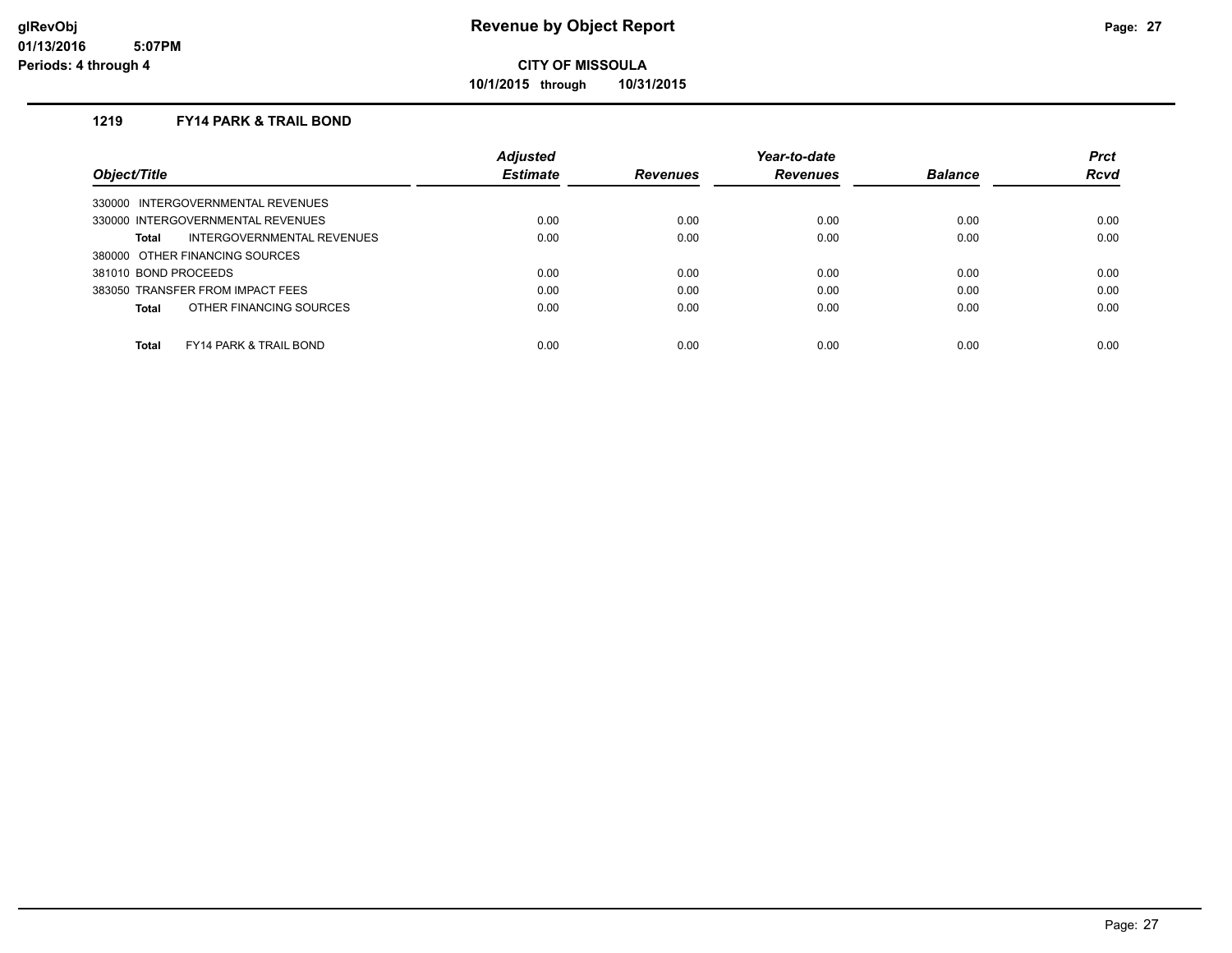**10/1/2015 through 10/31/2015**

# **1241 CREMAIN WALL & CEMETERY DONATIONS FUND**

**1241 CREMAIN WALL & CEMETERY DONATIONS FUND**

|                                                         | <b>Adjusted</b> |                 | Year-to-date    |                | <b>Prct</b> |
|---------------------------------------------------------|-----------------|-----------------|-----------------|----------------|-------------|
| Object/Title                                            | <b>Estimate</b> | <b>Revenues</b> | <b>Revenues</b> | <b>Balance</b> | <b>Rcvd</b> |
| 340000 CHARGES FOR SERVICES                             |                 |                 |                 |                |             |
| 343310 SALE OF NICHE NAMEPLATES & VASES                 | 0.00            | 1,000.00        | 4,700.00        | $-4,700.00$    | 0.00        |
| 343311 SALE OF NICHES                                   | 0.00            | 0.00            | 0.00            | 0.00           | 0.00        |
| <b>CHARGES FOR SERVICES</b><br>Total                    | 0.00            | 1,000.00        | 4,700.00        | $-4,700.00$    | 0.00        |
| 360000 MISCELLANEOUS REVENUES                           |                 |                 |                 |                |             |
| 360010 MISCELLANEOUS                                    | 0.00            | 0.00            | 0.00            | 0.00           | 0.00        |
| 365000 DONATIONS                                        | 0.00            | 0.00            | 0.00            | 0.00           | 0.00        |
| MISCELLANEOUS REVENUES<br>Total                         | 0.00            | 0.00            | 0.00            | 0.00           | 0.00        |
| INVESTMENTS & ROYALTY EARNINGS<br>370000                |                 |                 |                 |                |             |
| 371010 INTEREST ON INVESTMENTS                          | 0.00            | 0.00            | 0.00            | 0.00           | 0.00        |
| 371020 GAIN/LOSS IN MARKET VALUE OF INVESTMENTS         | 0.00            | 0.00            | 0.00            | 0.00           | 0.00        |
| <b>INVESTMENTS &amp; ROYALTY EARNINGS</b><br>Total      | 0.00            | 0.00            | 0.00            | 0.00           | 0.00        |
| <b>CREMAIN WALL &amp; CEMETERY DONATIONS F</b><br>Total | 0.00            | 1,000.00        | 4,700.00        | $-4,700.00$    | 0.00        |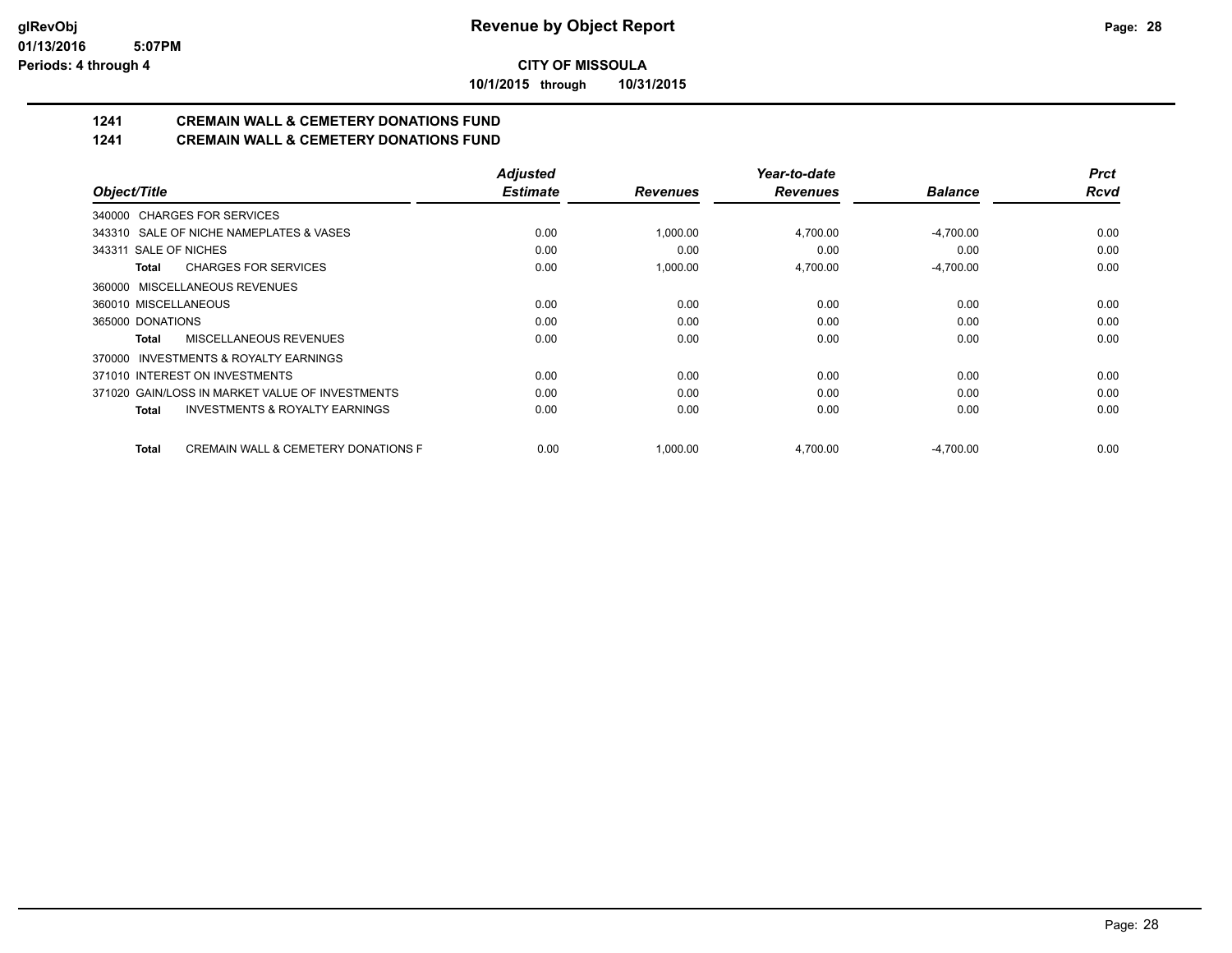**10/1/2015 through 10/31/2015**

#### **1241 CREMAIN WALL & CEMETERY DONATIONS FUND**

|                                                                | <b>Adjusted</b><br><b>Estimate</b> |                 | Year-to-date    | <b>Balance</b> | <b>Prct</b><br><b>Rcvd</b> |
|----------------------------------------------------------------|------------------------------------|-----------------|-----------------|----------------|----------------------------|
| Object/Title                                                   |                                    | <b>Revenues</b> | <b>Revenues</b> |                |                            |
| 340000 CHARGES FOR SERVICES                                    |                                    |                 |                 |                |                            |
| 343310 SALE OF NICHE NAMEPLATES & VASES                        | 0.00                               | 1,000.00        | 4,700.00        | $-4,700.00$    | 0.00                       |
| 343311 SALE OF NICHES                                          | 0.00                               | 0.00            | 0.00            | 0.00           | 0.00                       |
| <b>CHARGES FOR SERVICES</b><br><b>Total</b>                    | 0.00                               | 1,000.00        | 4,700.00        | $-4,700.00$    | 0.00                       |
| 360000 MISCELLANEOUS REVENUES                                  |                                    |                 |                 |                |                            |
| 360010 MISCELLANEOUS                                           | 0.00                               | 0.00            | 0.00            | 0.00           | 0.00                       |
| 365000 DONATIONS                                               | 0.00                               | 0.00            | 0.00            | 0.00           | 0.00                       |
| <b>MISCELLANEOUS REVENUES</b><br>Total                         | 0.00                               | 0.00            | 0.00            | 0.00           | 0.00                       |
| 370000 INVESTMENTS & ROYALTY EARNINGS                          |                                    |                 |                 |                |                            |
| 371010 INTEREST ON INVESTMENTS                                 | 0.00                               | 0.00            | 0.00            | 0.00           | 0.00                       |
| 371020 GAIN/LOSS IN MARKET VALUE OF INVESTMENT                 | 0.00                               | 0.00            | 0.00            | 0.00           | 0.00                       |
| <b>INVESTMENTS &amp; ROYALTY EARNINGS</b><br>Total             | 0.00                               | 0.00            | 0.00            | 0.00           | 0.00                       |
| <b>CREMAIN WALL &amp; CEMETERY DONATIONS F</b><br><b>Total</b> | 0.00                               | 1,000.00        | 4,700.00        | $-4,700.00$    | 0.00                       |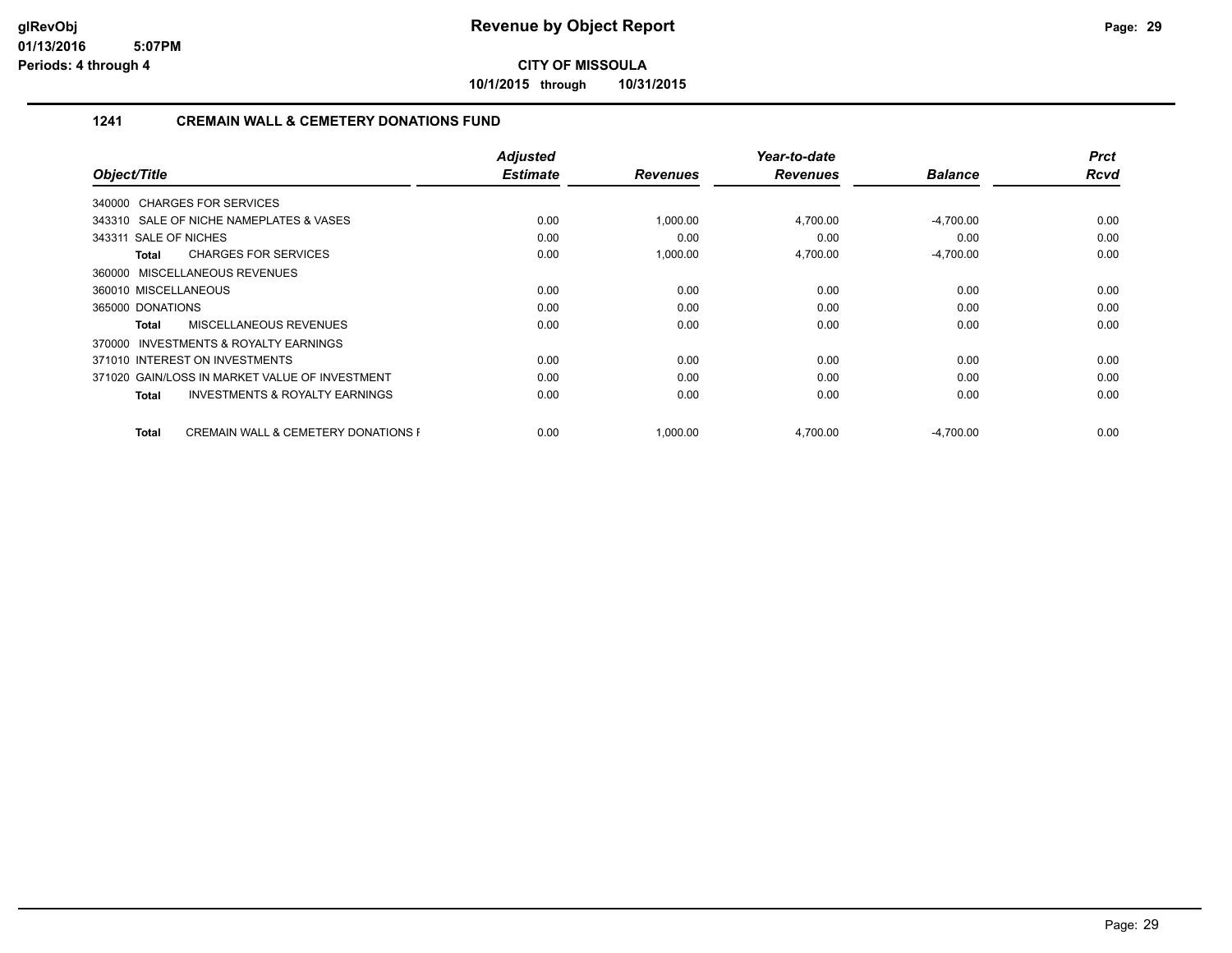**10/1/2015 through 10/31/2015**

## **1242 CEMETERY CARE FUND**

**1242 CEMETERY CARE FUND**

|                                                     | <b>Adjusted</b> |                 | Year-to-date    |                | <b>Prct</b> |
|-----------------------------------------------------|-----------------|-----------------|-----------------|----------------|-------------|
| Object/Title                                        | <b>Estimate</b> | <b>Revenues</b> | <b>Revenues</b> | <b>Balance</b> | Rcvd        |
| 340000 CHARGES FOR SERVICES                         |                 |                 |                 |                |             |
| 343320 CEMETERY - SALE OF PLOTS                     | 0.00            | 1,400.00        | 4,700.00        | $-4,700.00$    | 0.00        |
| 343321 CEMETERY FOUNDATIONS                         | 0.00            | 450.00          | 1.240.00        | $-1.240.00$    | 0.00        |
| 343322 CEMETERY FLOWER CARE                         | 0.00            | 0.00            | 0.00            | 0.00           | 0.00        |
| 343323 CEMETERY - LINER INSTALL FEES                | 0.00            | 1,350.00        | 5,150.00        | $-5,150.00$    | 0.00        |
| 343324 OTHER CEMETERY FEES                          | 0.00            | 150.00          | 600.00          | $-600.00$      | 0.00        |
| 343325 2ND INTERMENT RIGHT                          | 0.00            | 400.00          | 1.000.00        | $-1,000.00$    | 0.00        |
| 343340 CEMETERY - OPENINGS & CLOSINGS               | 0.00            | 1,525.00        | 5,875.00        | $-5,875.00$    | 0.00        |
| 343350 CEMETERY CARE, FEES                          | 75,000.00       | 0.00            | 0.00            | 75,000.00      | 0.00        |
| <b>CHARGES FOR SERVICES</b><br><b>Total</b>         | 75,000.00       | 5,275.00        | 18,565.00       | 56,435.00      | 24.75       |
| MISCELLANEOUS REVENUES<br>360000                    |                 |                 |                 |                |             |
| 360010 MISCELLANEOUS                                | 0.00            | 0.00            | 0.00            | 0.00           | 0.00        |
| MISCELLANEOUS REVENUES<br><b>Total</b>              | 0.00            | 0.00            | 0.00            | 0.00           | 0.00        |
| <b>INVESTMENTS &amp; ROYALTY EARNINGS</b><br>370000 |                 |                 |                 |                |             |
| 371010 INTEREST ON INVESTMENTS                      | 0.00            | 0.00            | 0.00            | 0.00           | 0.00        |
| 371020 GAIN/LOSS IN MARKET VALUE OF INVESTMENTS     | 0.00            | 0.00            | 0.00            | 0.00           | 0.00        |
| <b>INVESTMENTS &amp; ROYALTY EARNINGS</b><br>Total  | 0.00            | 0.00            | 0.00            | 0.00           | 0.00        |
| 380000 OTHER FINANCING SOURCES                      |                 |                 |                 |                |             |
| 382010 SALE OF FIXED ASSETS                         | 0.00            | 0.00            | 0.00            | 0.00           | 0.00        |
| OTHER FINANCING SOURCES<br><b>Total</b>             | 0.00            | 0.00            | 0.00            | 0.00           | 0.00        |
| <b>CEMETERY CARE FUND</b><br><b>Total</b>           | 75.000.00       | 5,275.00        | 18,565.00       | 56,435.00      | 24.75       |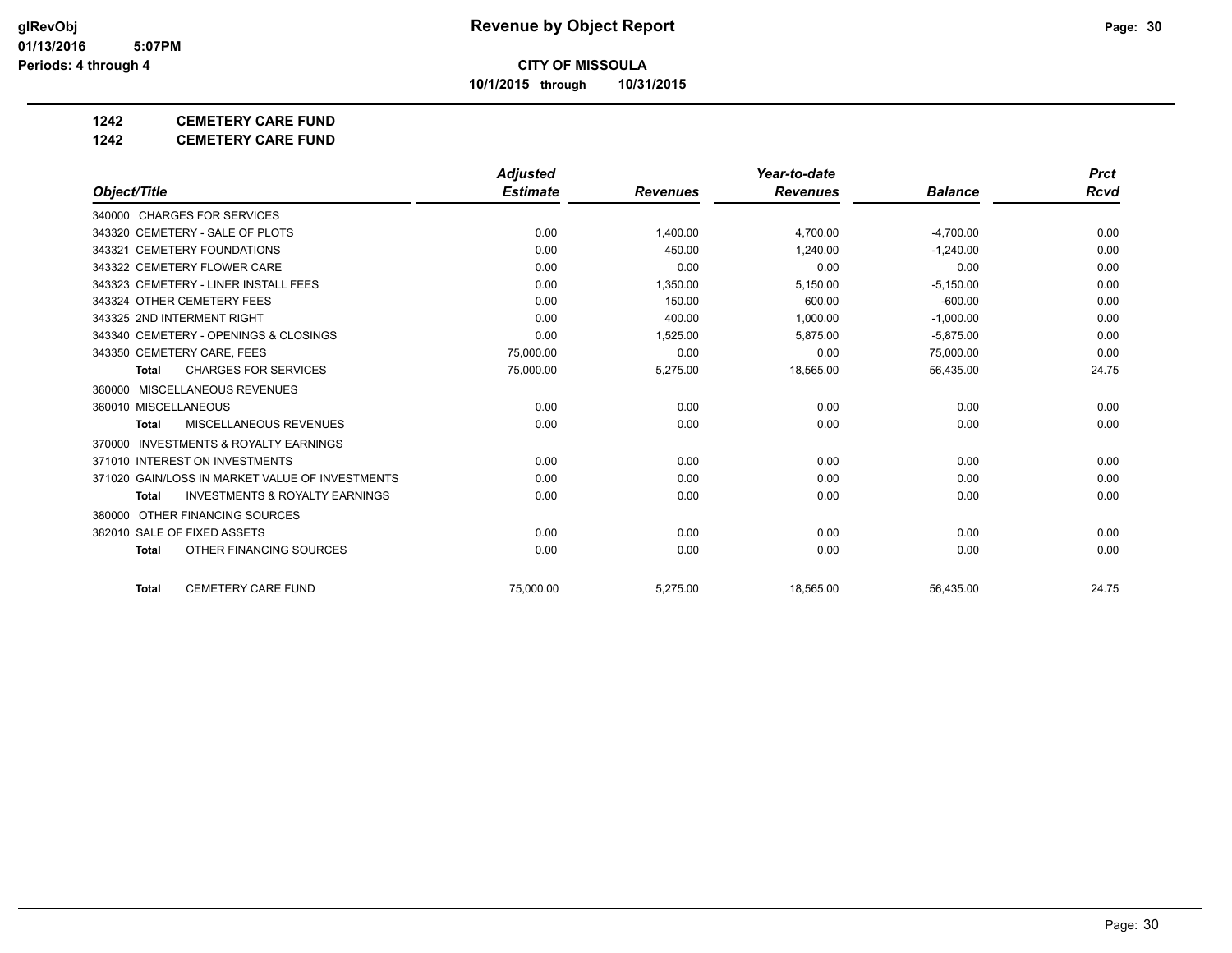**10/1/2015 through 10/31/2015**

#### **1242 CEMETERY CARE FUND**

|                                                    | <b>Adjusted</b> |                 | Year-to-date    |                | <b>Prct</b> |
|----------------------------------------------------|-----------------|-----------------|-----------------|----------------|-------------|
| Object/Title                                       | <b>Estimate</b> | <b>Revenues</b> | <b>Revenues</b> | <b>Balance</b> | Rcvd        |
| 340000 CHARGES FOR SERVICES                        |                 |                 |                 |                |             |
| 343320 CEMETERY - SALE OF PLOTS                    | 0.00            | 1.400.00        | 4,700.00        | $-4,700.00$    | 0.00        |
| 343321 CEMETERY FOUNDATIONS                        | 0.00            | 450.00          | 1.240.00        | $-1,240.00$    | 0.00        |
| 343322 CEMETERY FLOWER CARE                        | 0.00            | 0.00            | 0.00            | 0.00           | 0.00        |
| 343323 CEMETERY - LINER INSTALL FEES               | 0.00            | 1,350.00        | 5,150.00        | $-5,150.00$    | 0.00        |
| 343324 OTHER CEMETERY FEES                         | 0.00            | 150.00          | 600.00          | $-600.00$      | 0.00        |
| 343325 2ND INTERMENT RIGHT                         | 0.00            | 400.00          | 1,000.00        | $-1,000.00$    | 0.00        |
| 343340 CEMETERY - OPENINGS & CLOSINGS              | 0.00            | 1,525.00        | 5,875.00        | $-5,875.00$    | 0.00        |
| 343350 CEMETERY CARE, FEES                         | 75,000.00       | 0.00            | 0.00            | 75,000.00      | 0.00        |
| <b>CHARGES FOR SERVICES</b><br>Total               | 75,000.00       | 5,275.00        | 18,565.00       | 56,435.00      | 24.75       |
| 360000 MISCELLANEOUS REVENUES                      |                 |                 |                 |                |             |
| 360010 MISCELLANEOUS                               | 0.00            | 0.00            | 0.00            | 0.00           | 0.00        |
| <b>MISCELLANEOUS REVENUES</b><br><b>Total</b>      | 0.00            | 0.00            | 0.00            | 0.00           | 0.00        |
| 370000 INVESTMENTS & ROYALTY EARNINGS              |                 |                 |                 |                |             |
| 371010 INTEREST ON INVESTMENTS                     | 0.00            | 0.00            | 0.00            | 0.00           | 0.00        |
| 371020 GAIN/LOSS IN MARKET VALUE OF INVESTMENT     | 0.00            | 0.00            | 0.00            | 0.00           | 0.00        |
| <b>INVESTMENTS &amp; ROYALTY EARNINGS</b><br>Total | 0.00            | 0.00            | 0.00            | 0.00           | 0.00        |
| 380000 OTHER FINANCING SOURCES                     |                 |                 |                 |                |             |
| 382010 SALE OF FIXED ASSETS                        | 0.00            | 0.00            | 0.00            | 0.00           | 0.00        |
| OTHER FINANCING SOURCES<br><b>Total</b>            | 0.00            | 0.00            | 0.00            | 0.00           | 0.00        |
| <b>CEMETERY CARE FUND</b><br><b>Total</b>          | 75.000.00       | 5,275.00        | 18,565.00       | 56,435.00      | 24.75       |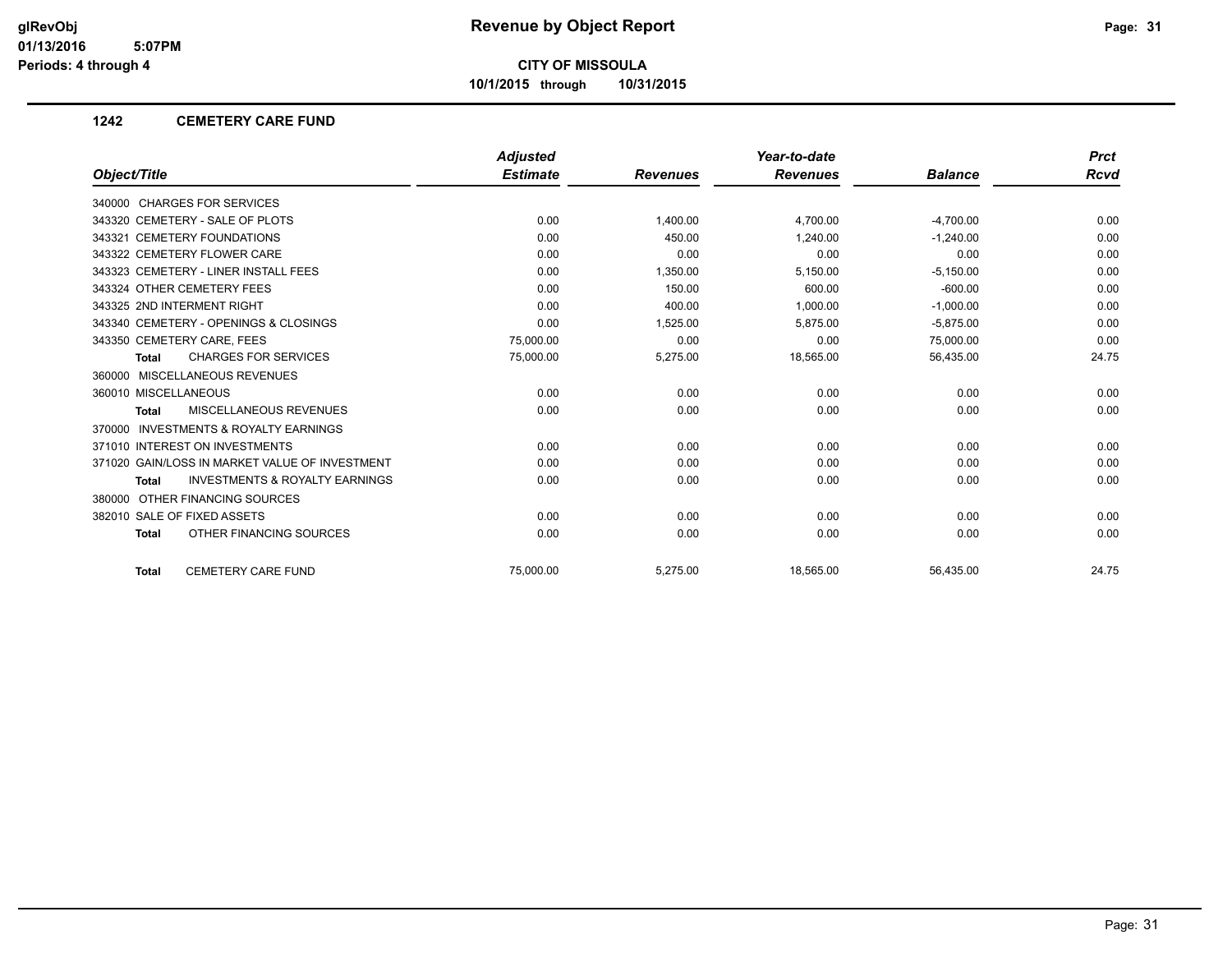**10/1/2015 through 10/31/2015**

## **1243 CEMETERY MEMORIAL FUND**

**1243 CEMETERY MEMORIAL FUND**

|                                |                                                 | <b>Adjusted</b> |                 | Year-to-date    |                | <b>Prct</b> |
|--------------------------------|-------------------------------------------------|-----------------|-----------------|-----------------|----------------|-------------|
| Object/Title                   |                                                 | <b>Estimate</b> | <b>Revenues</b> | <b>Revenues</b> | <b>Balance</b> | <b>Rcvd</b> |
| 360000 MISCELLANEOUS REVENUES  |                                                 |                 |                 |                 |                |             |
| 360010 MISCELLANEOUS           |                                                 | 0.00            | 0.00            | 0.00            | 0.00           | 0.00        |
| 365000 DONATIONS               |                                                 | 1.500.00        | 1.630.64        | 1.730.64        | $-230.64$      | 115.38      |
| Total                          | MISCELLANEOUS REVENUES                          | 1.500.00        | 1.630.64        | 1.730.64        | $-230.64$      | 115.38      |
|                                | 370000 INVESTMENTS & ROYALTY EARNINGS           |                 |                 |                 |                |             |
| 371010 INTEREST ON INVESTMENTS |                                                 | 0.00            | 0.00            | 0.00            | 0.00           | 0.00        |
|                                | 371020 GAIN/LOSS IN MARKET VALUE OF INVESTMENTS | 0.00            | 0.00            | 0.00            | 0.00           | 0.00        |
| Total                          | INVESTMENTS & ROYALTY EARNINGS                  | 0.00            | 0.00            | 0.00            | 0.00           | 0.00        |
| <b>Total</b>                   | <b>CEMETERY MEMORIAL FUND</b>                   | 1.500.00        | 1.630.64        | 1.730.64        | $-230.64$      | 115.38      |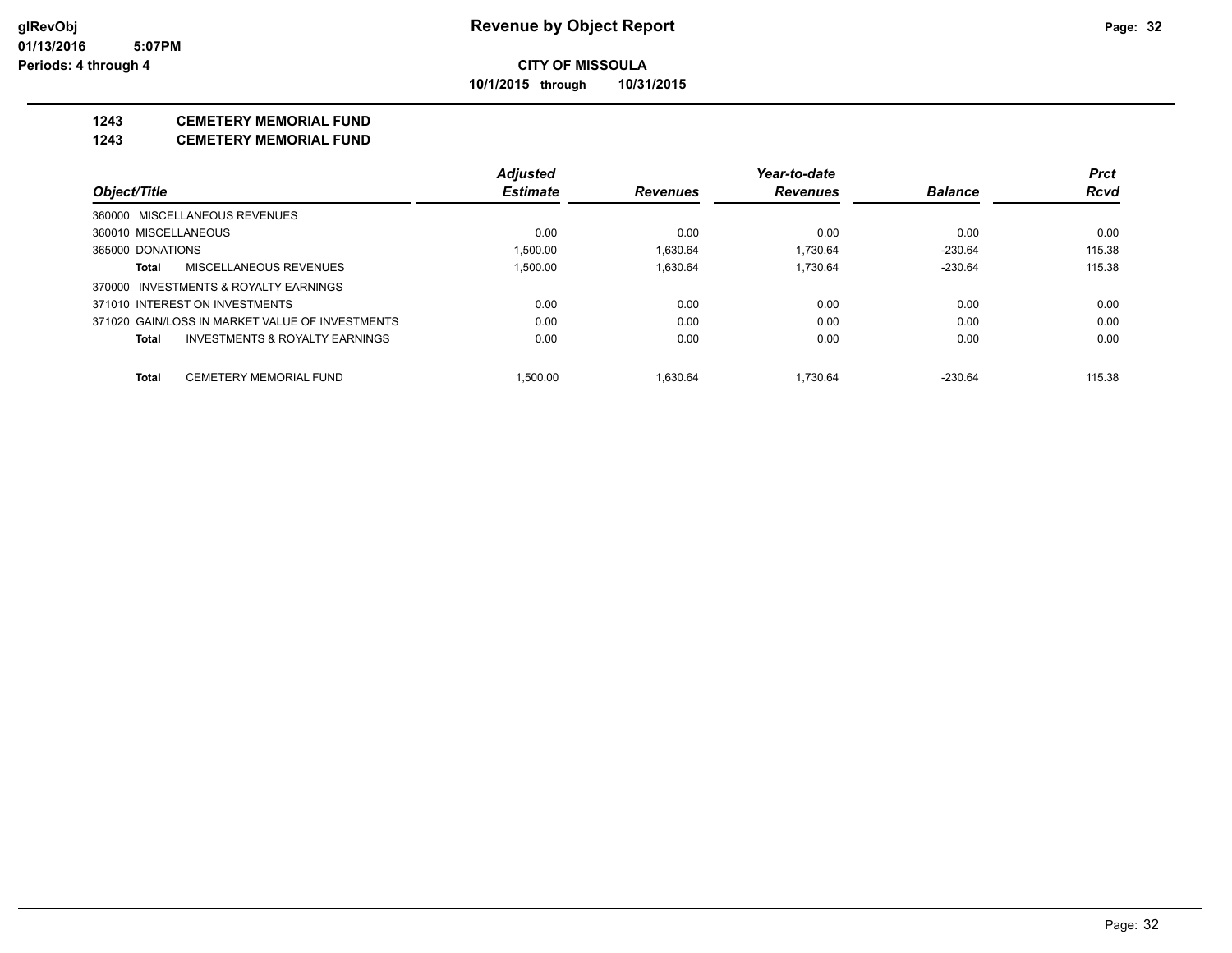**10/1/2015 through 10/31/2015**

### **1243 CEMETERY MEMORIAL FUND**

|                                                | <b>Adjusted</b> |                 | Year-to-date    |                | <b>Prct</b> |
|------------------------------------------------|-----------------|-----------------|-----------------|----------------|-------------|
| Object/Title                                   | <b>Estimate</b> | <b>Revenues</b> | <b>Revenues</b> | <b>Balance</b> | <b>Rcvd</b> |
| 360000 MISCELLANEOUS REVENUES                  |                 |                 |                 |                |             |
| 360010 MISCELLANEOUS                           | 0.00            | 0.00            | 0.00            | 0.00           | 0.00        |
| 365000 DONATIONS                               | 1.500.00        | 1.630.64        | 1.730.64        | $-230.64$      | 115.38      |
| MISCELLANEOUS REVENUES<br>Total                | 1.500.00        | 1.630.64        | 1.730.64        | $-230.64$      | 115.38      |
| INVESTMENTS & ROYALTY EARNINGS<br>370000       |                 |                 |                 |                |             |
| 371010 INTEREST ON INVESTMENTS                 | 0.00            | 0.00            | 0.00            | 0.00           | 0.00        |
| 371020 GAIN/LOSS IN MARKET VALUE OF INVESTMENT | 0.00            | 0.00            | 0.00            | 0.00           | 0.00        |
| INVESTMENTS & ROYALTY EARNINGS<br><b>Total</b> | 0.00            | 0.00            | 0.00            | 0.00           | 0.00        |
| CEMETERY MEMORIAL FUND<br><b>Total</b>         | 1.500.00        | 1.630.64        | .730.64         | $-230.64$      | 115.38      |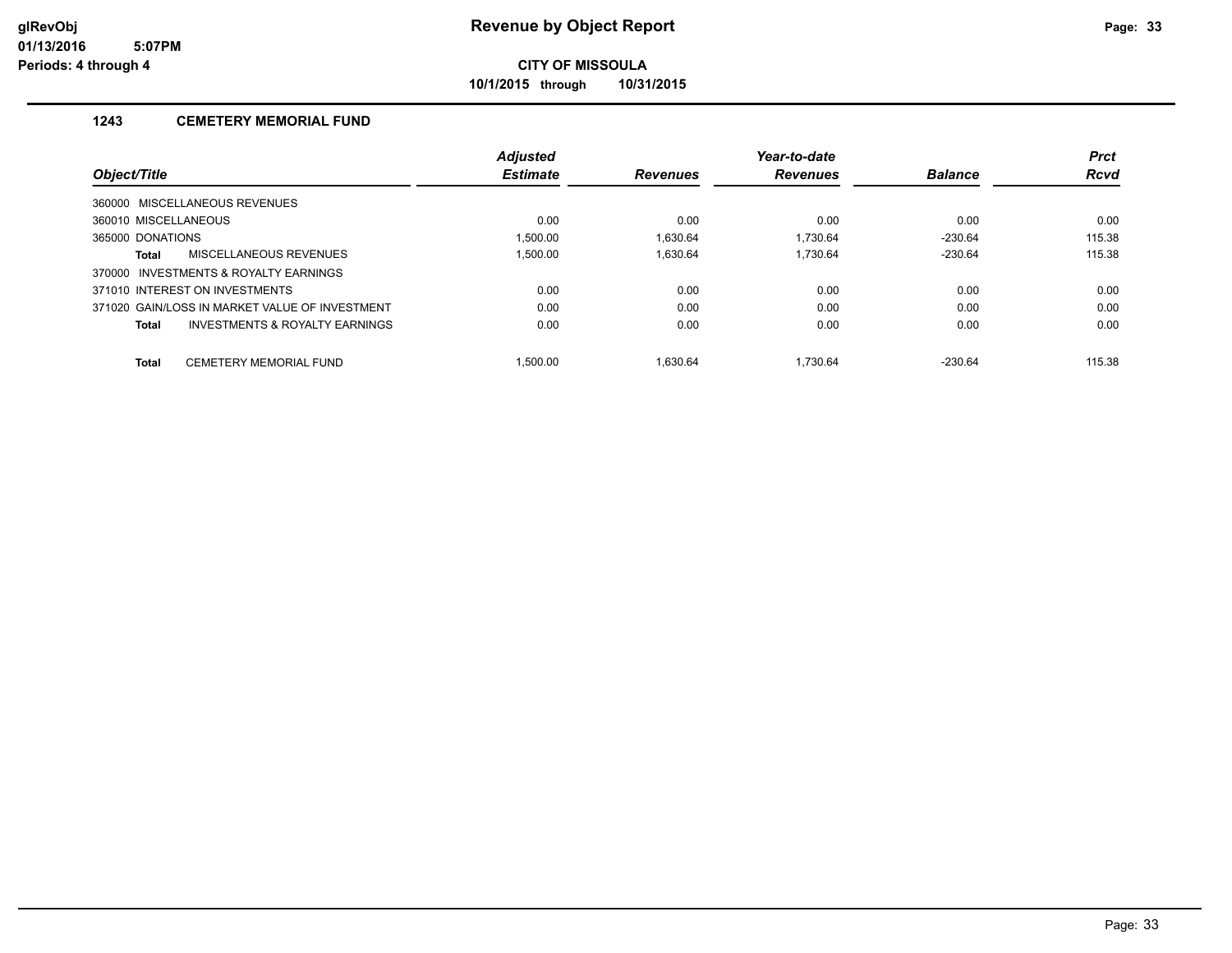**10/1/2015 through 10/31/2015**

**1265 TITLE 1 PROJECTS FUND**

**1265 TITLE 1 PROJECTS FUND**

|                                                    | <b>Adjusted</b> |                 | Year-to-date    |                | <b>Prct</b> |
|----------------------------------------------------|-----------------|-----------------|-----------------|----------------|-------------|
| Object/Title                                       | <b>Estimate</b> | <b>Revenues</b> | <b>Revenues</b> | <b>Balance</b> | <b>Rcvd</b> |
| 360000 MISCELLANEOUS REVENUES                      |                 |                 |                 |                |             |
| 360010 MISCELLANEOUS                               | 0.00            | 0.00            | 0.00            | 0.00           | 0.00        |
| MISCELLANEOUS REVENUES<br>Total                    | 0.00            | 0.00            | 0.00            | 0.00           | 0.00        |
| 370000 INVESTMENTS & ROYALTY EARNINGS              |                 |                 |                 |                |             |
| 371010 INTEREST ON INVESTMENTS                     | 0.00            | 0.00            | 0.00            | 0.00           | 0.00        |
| 373002 LOAN REPAYMENT - FAMILY SERVICES            | 70.000.00       | 0.00            | 0.00            | 70.000.00      | 0.00        |
| 373006 BURNS ST COMMONS                            | 0.00            | 0.00            | 0.00            | 0.00           | 0.00        |
| <b>INVESTMENTS &amp; ROYALTY EARNINGS</b><br>Total | 70.000.00       | 0.00            | 0.00            | 70.000.00      | 0.00        |
|                                                    |                 |                 |                 |                |             |
| TITLE 1 PROJECTS FUND<br>Total                     | 70.000.00       | 0.00            | 0.00            | 70.000.00      | 0.00        |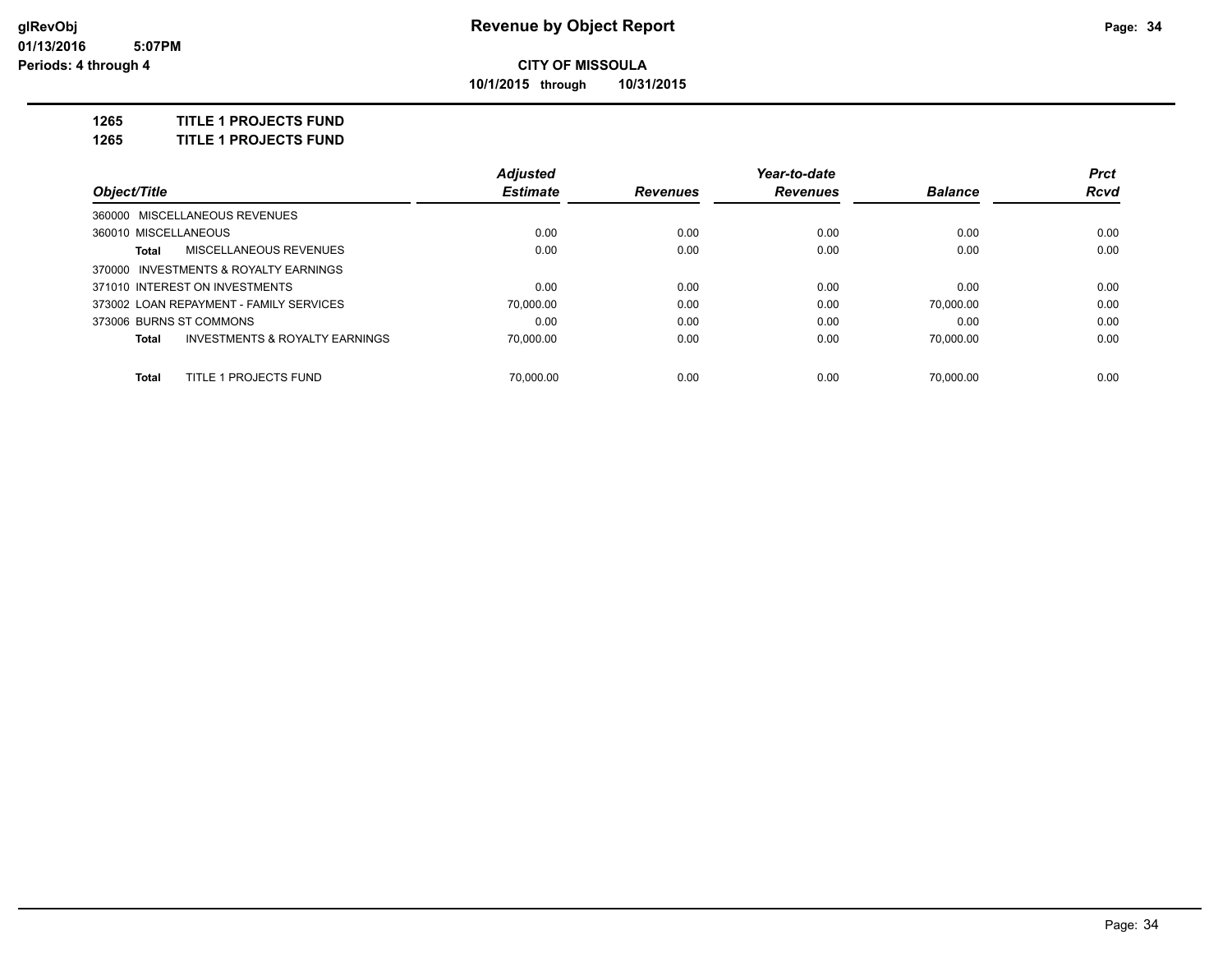**10/1/2015 through 10/31/2015**

### **1265 TITLE 1 PROJECTS FUND**

| Object/Title                            | <b>Adjusted</b> |                 | Year-to-date    |                | <b>Prct</b> |
|-----------------------------------------|-----------------|-----------------|-----------------|----------------|-------------|
|                                         | <b>Estimate</b> | <b>Revenues</b> | <b>Revenues</b> | <b>Balance</b> | <b>Rcvd</b> |
| 360000 MISCELLANEOUS REVENUES           |                 |                 |                 |                |             |
| 360010 MISCELLANEOUS                    | 0.00            | 0.00            | 0.00            | 0.00           | 0.00        |
| MISCELLANEOUS REVENUES<br>Total         | 0.00            | 0.00            | 0.00            | 0.00           | 0.00        |
| 370000 INVESTMENTS & ROYALTY EARNINGS   |                 |                 |                 |                |             |
| 371010 INTEREST ON INVESTMENTS          | 0.00            | 0.00            | 0.00            | 0.00           | 0.00        |
| 373002 LOAN REPAYMENT - FAMILY SERVICES | 70,000.00       | 0.00            | 0.00            | 70,000.00      | 0.00        |
| 373006 BURNS ST COMMONS                 | 0.00            | 0.00            | 0.00            | 0.00           | 0.00        |
| INVESTMENTS & ROYALTY EARNINGS<br>Total | 70,000.00       | 0.00            | 0.00            | 70.000.00      | 0.00        |
| TITLE 1 PROJECTS FUND<br><b>Total</b>   | 70.000.00       | 0.00            | 0.00            | 70.000.00      | 0.00        |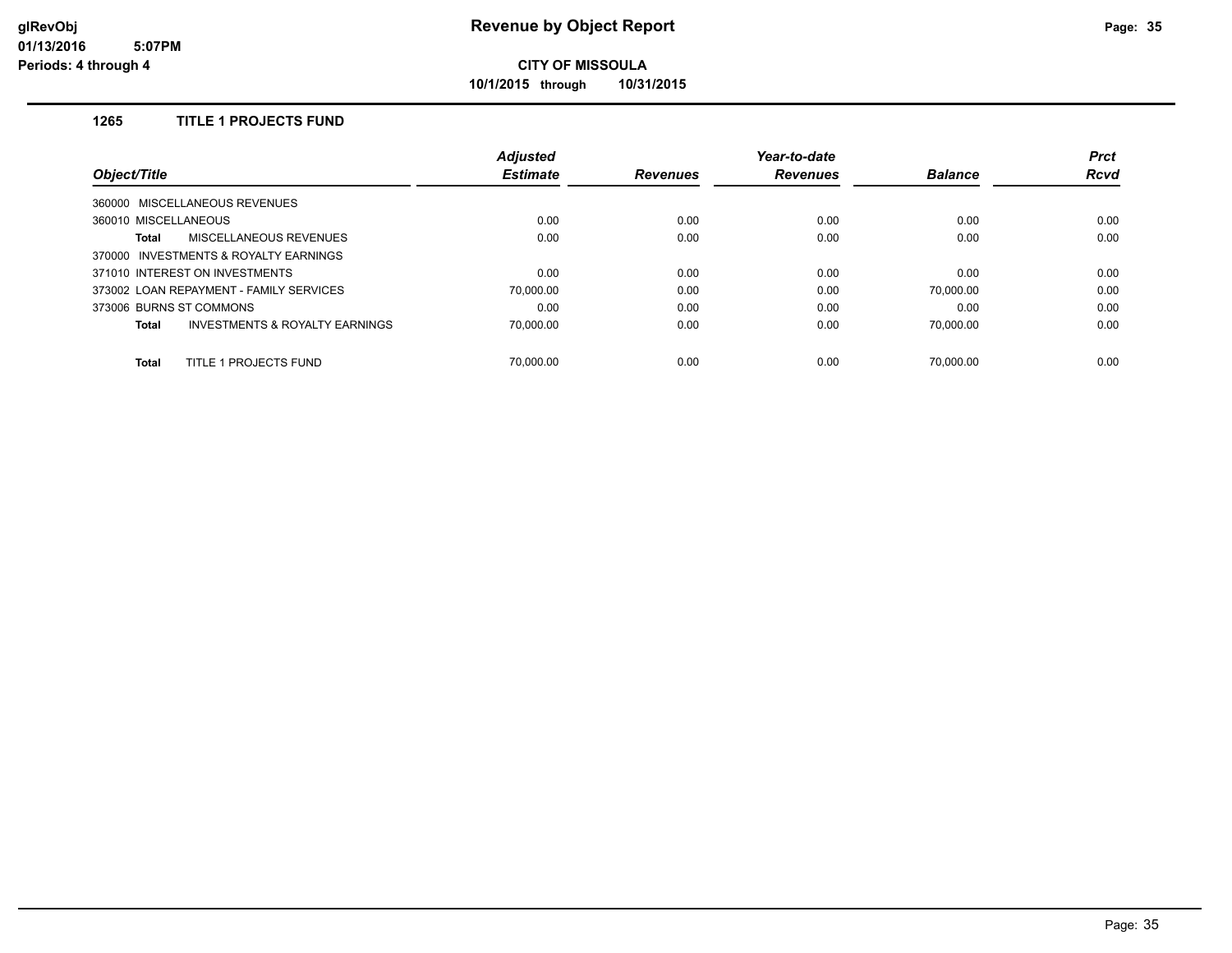**10/1/2015 through 10/31/2015**

#### **1396 PROGRAM INCOME REVOLVING LOAN PROGRAM 1396 PROGRAM INCOME REVOLVING LOAN PROGRAM**

| Object/Title                                              | <b>Adjusted</b> |                 | Year-to-date    | <b>Balance</b> | <b>Prct</b><br>Rcvd |
|-----------------------------------------------------------|-----------------|-----------------|-----------------|----------------|---------------------|
|                                                           | <b>Estimate</b> | <b>Revenues</b> | <b>Revenues</b> |                |                     |
| 330000 INTERGOVERNMENTAL REVENUES                         |                 |                 |                 |                |                     |
| 331010 ENTITLEMENT - CDBG                                 | 0.00            | 0.00            | 0.00            | 0.00           | 0.00                |
| INTERGOVERNMENTAL REVENUES<br><b>Total</b>                | 0.00            | 0.00            | 0.00            | 0.00           | 0.00                |
| MISCELLANEOUS REVENUES<br>360000                          |                 |                 |                 |                |                     |
| 360005 LOAN REPAYMENTS                                    | 0.00            | 0.00            | 0.00            | 0.00           | 0.00                |
| 360010 MISCELLANEOUS                                      | 0.00            | 0.00            | 0.00            | 0.00           | 0.00                |
| 360013 REPAYMENT OF SEWER GRANT                           | 7,000.00        | 0.00            | 5,390.00        | 1,610.00       | 77.00               |
| 360014 REPAYMENT OF LOAN/MHA                              | 0.00            | 0.00            | 0.00            | 0.00           | 0.00                |
| 361013 CLOSED GRANT REPAYMENTS                            | 0.00            | 0.00            | 0.00            | 0.00           | 0.00                |
| MISCELLANEOUS REVENUES<br><b>Total</b>                    | 7,000.00        | 0.00            | 5,390.00        | 1,610.00       | 77.00               |
| <b>INVESTMENTS &amp; ROYALTY EARNINGS</b><br>370000       |                 |                 |                 |                |                     |
| 371010 INTEREST ON INVESTMENTS                            | 0.00            | 0.00            | 0.00            | 0.00           | 0.00                |
| 371020 GAIN/LOSS IN MARKET VALUE OF INVESTMENTS           | 0.00            | 0.00            | 0.00            | 0.00           | 0.00                |
| <b>INVESTMENTS &amp; ROYALTY EARNINGS</b><br><b>Total</b> | 0.00            | 0.00            | 0.00            | 0.00           | 0.00                |
| OTHER FINANCING SOURCES<br>380000                         |                 |                 |                 |                |                     |
| 383026 TRANS FR CDBG                                      | 0.00            | 0.00            | 0.00            | 0.00           | 0.00                |
| OTHER FINANCING SOURCES<br>Total                          | 0.00            | 0.00            | 0.00            | 0.00           | 0.00                |
| PROGRAM INCOME REVOLVING LOAN PRO<br><b>Total</b>         | 7,000.00        | 0.00            | 5,390.00        | 1,610.00       | 77.00               |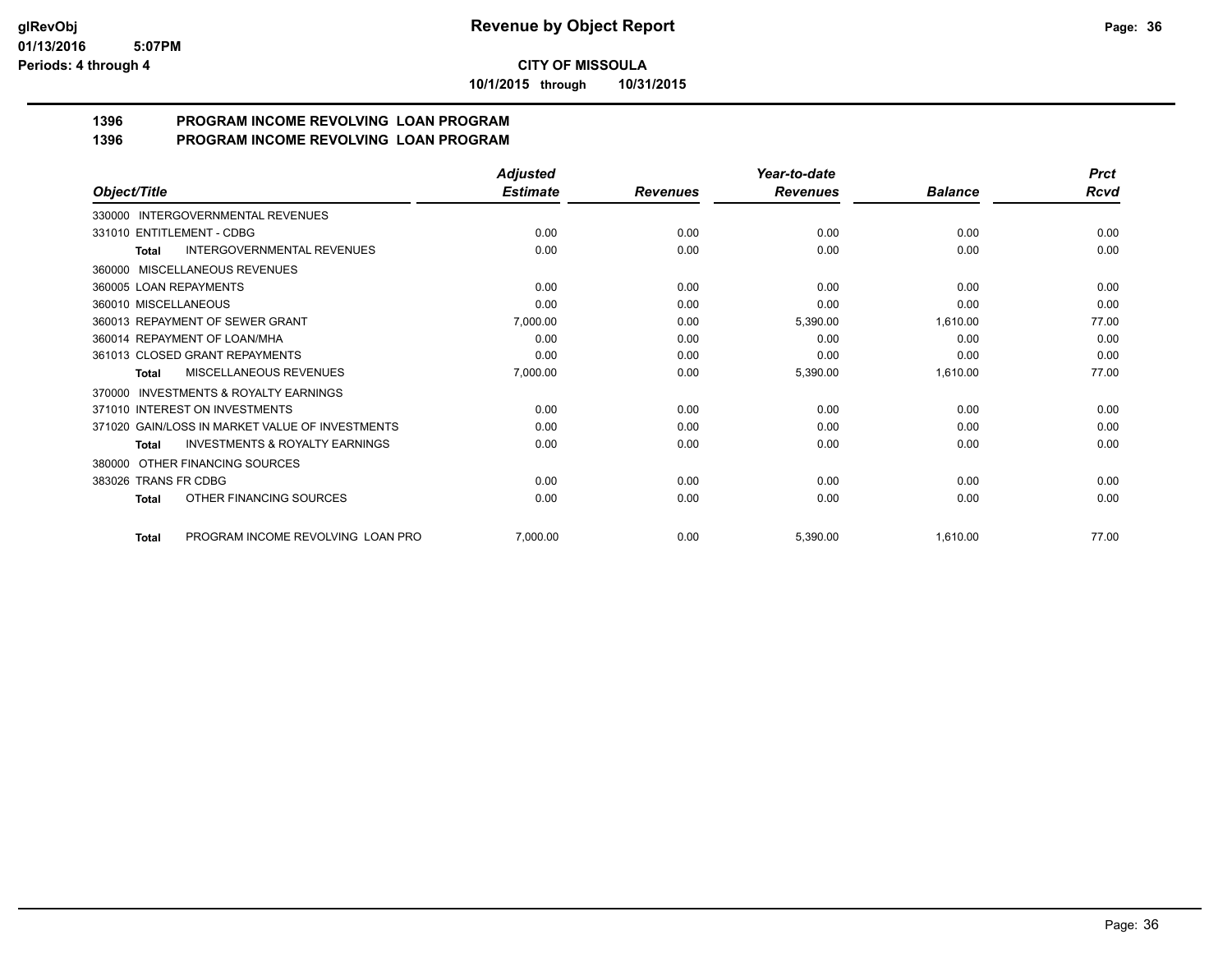**10/1/2015 through 10/31/2015**

# **1396 PROGRAM INCOME REVOLVING LOAN PROGRAM**

|                                                           | <b>Adjusted</b> |                 | Year-to-date    |                | <b>Prct</b> |
|-----------------------------------------------------------|-----------------|-----------------|-----------------|----------------|-------------|
| Object/Title                                              | <b>Estimate</b> | <b>Revenues</b> | <b>Revenues</b> | <b>Balance</b> | <b>Rcvd</b> |
| 330000 INTERGOVERNMENTAL REVENUES                         |                 |                 |                 |                |             |
| 331010 ENTITLEMENT - CDBG                                 | 0.00            | 0.00            | 0.00            | 0.00           | 0.00        |
| <b>INTERGOVERNMENTAL REVENUES</b><br>Total                | 0.00            | 0.00            | 0.00            | 0.00           | 0.00        |
| 360000 MISCELLANEOUS REVENUES                             |                 |                 |                 |                |             |
| 360005 LOAN REPAYMENTS                                    | 0.00            | 0.00            | 0.00            | 0.00           | 0.00        |
| 360010 MISCELLANEOUS                                      | 0.00            | 0.00            | 0.00            | 0.00           | 0.00        |
| 360013 REPAYMENT OF SEWER GRANT                           | 7,000.00        | 0.00            | 5,390.00        | 1,610.00       | 77.00       |
| 360014 REPAYMENT OF LOAN/MHA                              | 0.00            | 0.00            | 0.00            | 0.00           | 0.00        |
| 361013 CLOSED GRANT REPAYMENTS                            | 0.00            | 0.00            | 0.00            | 0.00           | 0.00        |
| MISCELLANEOUS REVENUES<br>Total                           | 7,000.00        | 0.00            | 5,390.00        | 1,610.00       | 77.00       |
| <b>INVESTMENTS &amp; ROYALTY EARNINGS</b><br>370000       |                 |                 |                 |                |             |
| 371010 INTEREST ON INVESTMENTS                            | 0.00            | 0.00            | 0.00            | 0.00           | 0.00        |
| 371020 GAIN/LOSS IN MARKET VALUE OF INVESTMENT            | 0.00            | 0.00            | 0.00            | 0.00           | 0.00        |
| <b>INVESTMENTS &amp; ROYALTY EARNINGS</b><br><b>Total</b> | 0.00            | 0.00            | 0.00            | 0.00           | 0.00        |
| 380000 OTHER FINANCING SOURCES                            |                 |                 |                 |                |             |
| 383026 TRANS FR CDBG                                      | 0.00            | 0.00            | 0.00            | 0.00           | 0.00        |
| OTHER FINANCING SOURCES<br>Total                          | 0.00            | 0.00            | 0.00            | 0.00           | 0.00        |
| PROGRAM INCOME REVOLVING LOAN PRC<br><b>Total</b>         | 7,000.00        | 0.00            | 5,390.00        | 1,610.00       | 77.00       |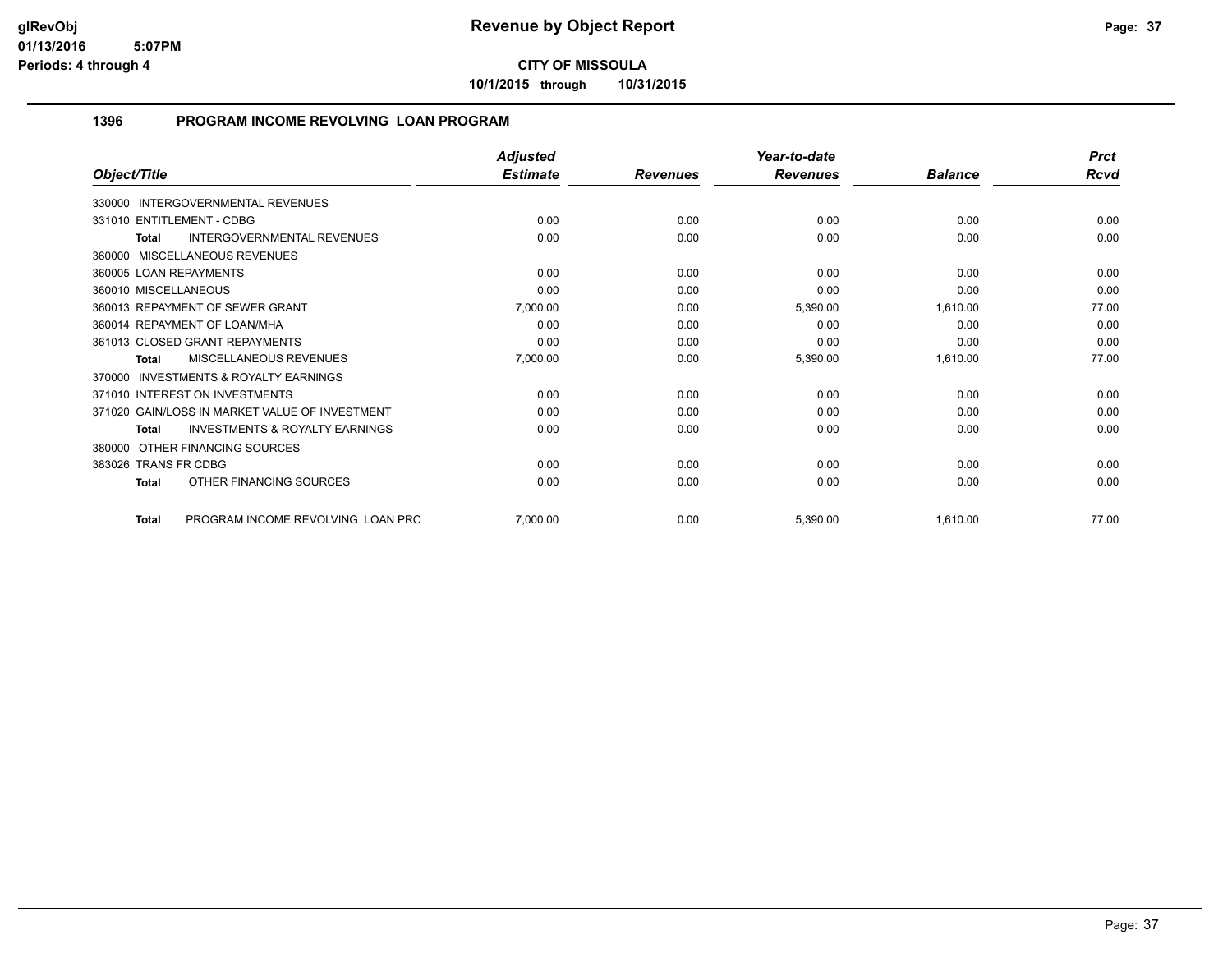## **CITY OF MISSOULA 10/1/2015 through 10/31/2015**

#### **1397 STATE HOME PROGRAM INCOME**

#### **1397 STATE HOME PROGRAM INCOME**

|                                            | <b>Adjusted</b> |                 | Year-to-date    |                | <b>Prct</b> |
|--------------------------------------------|-----------------|-----------------|-----------------|----------------|-------------|
| Object/Title                               | <b>Estimate</b> | <b>Revenues</b> | <b>Revenues</b> | <b>Balance</b> | <b>Rcvd</b> |
| 330000 INTERGOVERNMENTAL REVENUES          |                 |                 |                 |                |             |
| 331003 STATE HOME PROGRAM INCOME           | 186,935.00      | 0.00            | 0.00            | 186,935.00     | 0.00        |
| <b>INTERGOVERNMENTAL REVENUES</b><br>Total | 186,935.00      | 0.00            | 0.00            | 186,935.00     | 0.00        |
| 360000 MISCELLANEOUS REVENUES              |                 |                 |                 |                |             |
| 360005 LOAN REPAYMENTS                     | 0.00            | 20.000.00       | 20.000.00       | $-20.000.00$   | 0.00        |
| MISCELLANEOUS REVENUES<br>Total            | 0.00            | 20.000.00       | 20.000.00       | $-20,000.00$   | 0.00        |
| 370000 INVESTMENTS & ROYALTY EARNINGS      |                 |                 |                 |                |             |
| 371010 INTEREST ON INVESTMENTS             | 0.00            | 0.00            | 0.00            | 0.00           | 0.00        |
| INVESTMENTS & ROYALTY EARNINGS<br>Total    | 0.00            | 0.00            | 0.00            | 0.00           | 0.00        |
| STATE HOME PROGRAM INCOME<br>Total         | 186.935.00      | 20.000.00       | 20.000.00       | 166.935.00     | 10.70       |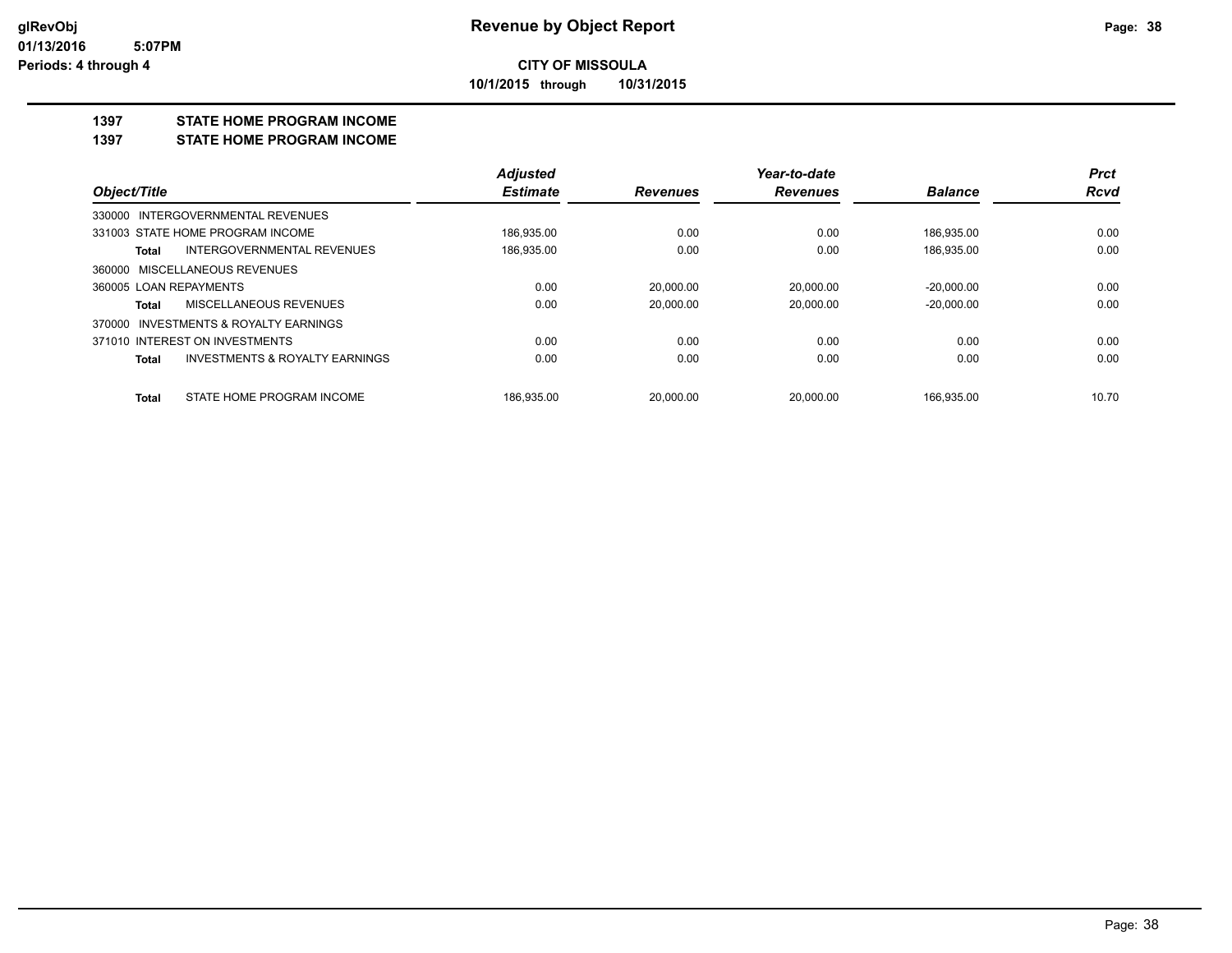**10/1/2015 through 10/31/2015**

# **1397 STATE HOME PROGRAM INCOME**

| Object/Title           |                                           | <b>Adjusted</b><br><b>Estimate</b> | <b>Revenues</b> | Year-to-date<br><b>Revenues</b> | <b>Balance</b> | <b>Prct</b><br><b>Rcvd</b> |
|------------------------|-------------------------------------------|------------------------------------|-----------------|---------------------------------|----------------|----------------------------|
|                        |                                           |                                    |                 |                                 |                |                            |
| 330000                 | INTERGOVERNMENTAL REVENUES                |                                    |                 |                                 |                |                            |
|                        | 331003 STATE HOME PROGRAM INCOME          | 186.935.00                         | 0.00            | 0.00                            | 186.935.00     | 0.00                       |
| <b>Total</b>           | INTERGOVERNMENTAL REVENUES                | 186,935.00                         | 0.00            | 0.00                            | 186,935.00     | 0.00                       |
| 360000                 | MISCELLANEOUS REVENUES                    |                                    |                 |                                 |                |                            |
| 360005 LOAN REPAYMENTS |                                           | 0.00                               | 20.000.00       | 20.000.00                       | $-20.000.00$   | 0.00                       |
| Total                  | MISCELLANEOUS REVENUES                    | 0.00                               | 20.000.00       | 20.000.00                       | $-20.000.00$   | 0.00                       |
| 370000                 | INVESTMENTS & ROYALTY EARNINGS            |                                    |                 |                                 |                |                            |
|                        | 371010 INTEREST ON INVESTMENTS            | 0.00                               | 0.00            | 0.00                            | 0.00           | 0.00                       |
| <b>Total</b>           | <b>INVESTMENTS &amp; ROYALTY EARNINGS</b> | 0.00                               | 0.00            | 0.00                            | 0.00           | 0.00                       |
| <b>Total</b>           | STATE HOME PROGRAM INCOME                 | 186.935.00                         | 20.000.00       | 20.000.00                       | 166.935.00     | 10.70                      |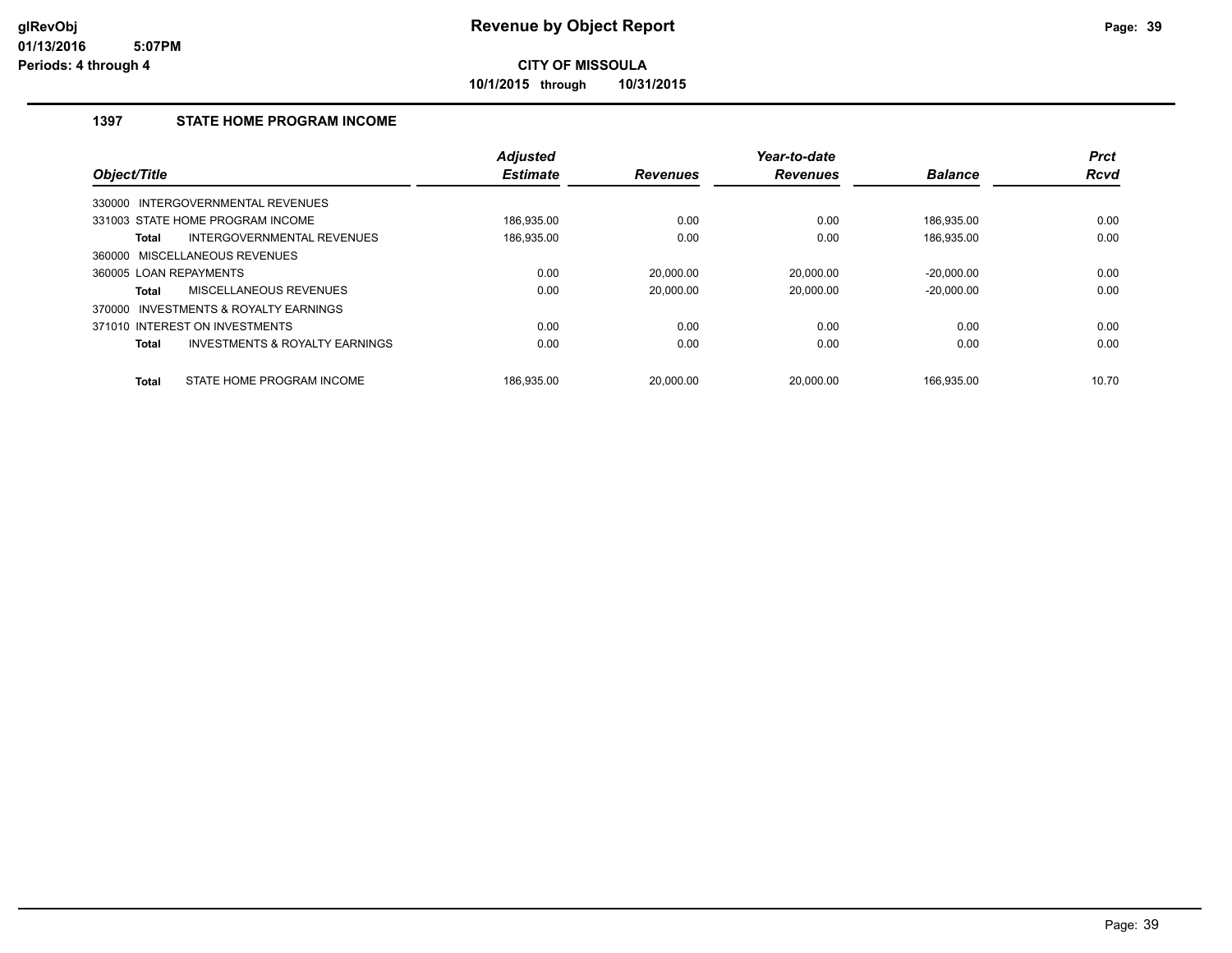**10/1/2015 through 10/31/2015**

**2250 PLANNING FUND**

**2250 PLANNING FUND**

|                          |                                           | <b>Adjusted</b> |                 | Year-to-date    |                | <b>Prct</b> |
|--------------------------|-------------------------------------------|-----------------|-----------------|-----------------|----------------|-------------|
| Object/Title             |                                           | <b>Estimate</b> | <b>Revenues</b> | <b>Revenues</b> | <b>Balance</b> | <b>Rcvd</b> |
|                          | 330000 INTERGOVERNMENTAL REVENUES         |                 |                 |                 |                |             |
| 331054 FHWA PL GRANT     |                                           | 0.00            | 0.00            | 0.00            | 0.00           | 0.00        |
| 331055 FTA GRANT         |                                           | 0.00            | 0.00            | 0.00            | 0.00           | 0.00        |
| 331056 MDT FEDERAL CMAO  |                                           | 0.00            | 0.00            | 0.00            | 0.00           | 0.00        |
| 331057 TRANSIT-MUTD CMAQ |                                           | 0.00            | 0.00            | 0.00            | 0.00           | 0.00        |
|                          | 331170 HISTORICAL PRESERVATION GRANT      | 5,500.00        | 0.00            | 0.00            | 5,500.00       | 0.00        |
|                          | 336023 STATE CONTRIB. - PERS              | 0.00            | 0.00            | 33.86           | $-33.86$       | 0.00        |
|                          | 336030 COUNTY CONTRIBUTION                | 0.00            | 0.00            | 0.00            | 0.00           | 0.00        |
|                          | 338100 PLANNING MILLS PASSED THRU COUNTY  | 329.157.00      | 0.00            | 0.00            | 329,157.00     | 0.00        |
| <b>Total</b>             | <b>INTERGOVERNMENTAL REVENUES</b>         | 334,657.00      | 0.00            | 33.86           | 334,623.14     | 0.01        |
| 360000                   | <b>MISCELLANEOUS REVENUES</b>             |                 |                 |                 |                |             |
| 365016 LOCAL MATCH MDT   |                                           | 0.00            | 0.00            | 0.00            | 0.00           | 0.00        |
|                          | 365017 LOCAL MATCH TRANSIT                | 0.00            | 0.00            | 0.00            | 0.00           | 0.00        |
| <b>Total</b>             | MISCELLANEOUS REVENUES                    | 0.00            | 0.00            | 0.00            | 0.00           | 0.00        |
| 370000                   | <b>INVESTMENTS &amp; ROYALTY EARNINGS</b> |                 |                 |                 |                |             |
|                          | 371010 INTEREST ON INVESTMENTS            | 0.00            | 0.00            | 0.00            | 0.00           | 0.00        |
| Total                    | <b>INVESTMENTS &amp; ROYALTY EARNINGS</b> | 0.00            | 0.00            | 0.00            | 0.00           | 0.00        |
| 380000                   | OTHER FINANCING SOURCES                   |                 |                 |                 |                |             |
|                          | 383000 OPERATING TRANSFERS                | 0.00            | 0.00            | 0.00            | 0.00           | 0.00        |
| 383029 TRANS FR GENERAL  |                                           | 83,734.00       | 0.00            | 0.00            | 83,734.00      | 0.00        |
| <b>Total</b>             | OTHER FINANCING SOURCES                   | 83,734.00       | 0.00            | 0.00            | 83,734.00      | 0.00        |
| <b>Total</b>             | <b>PLANNING FUND</b>                      | 418,391.00      | 0.00            | 33.86           | 418,357.14     | 0.01        |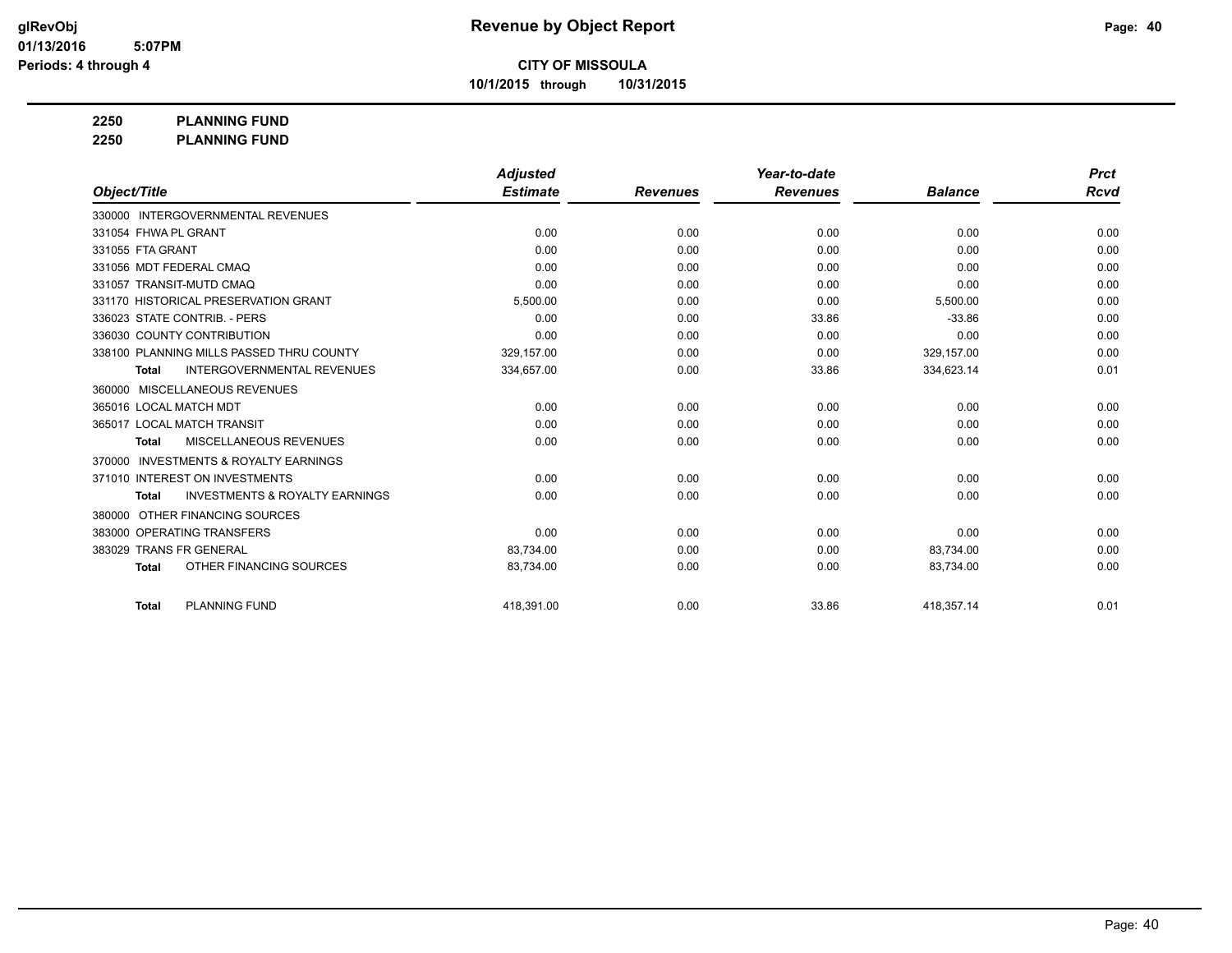**10/1/2015 through 10/31/2015**

### **2250 PLANNING FUND**

|                                                           | <b>Adjusted</b> |                 | Year-to-date    |                | <b>Prct</b> |
|-----------------------------------------------------------|-----------------|-----------------|-----------------|----------------|-------------|
| Object/Title                                              | <b>Estimate</b> | <b>Revenues</b> | <b>Revenues</b> | <b>Balance</b> | Rcvd        |
| 330000 INTERGOVERNMENTAL REVENUES                         |                 |                 |                 |                |             |
| 331054 FHWA PL GRANT                                      | 0.00            | 0.00            | 0.00            | 0.00           | 0.00        |
| 331055 FTA GRANT                                          | 0.00            | 0.00            | 0.00            | 0.00           | 0.00        |
| 331056 MDT FEDERAL CMAQ                                   | 0.00            | 0.00            | 0.00            | 0.00           | 0.00        |
| 331057 TRANSIT-MUTD CMAQ                                  | 0.00            | 0.00            | 0.00            | 0.00           | 0.00        |
| 331170 HISTORICAL PRESERVATION GRANT                      | 5,500.00        | 0.00            | 0.00            | 5,500.00       | 0.00        |
| 336023 STATE CONTRIB. - PERS                              | 0.00            | 0.00            | 33.86           | $-33.86$       | 0.00        |
| 336030 COUNTY CONTRIBUTION                                | 0.00            | 0.00            | 0.00            | 0.00           | 0.00        |
| 338100 PLANNING MILLS PASSED THRU COUNTY                  | 329,157.00      | 0.00            | 0.00            | 329,157.00     | 0.00        |
| <b>INTERGOVERNMENTAL REVENUES</b><br><b>Total</b>         | 334,657.00      | 0.00            | 33.86           | 334,623.14     | 0.01        |
| 360000 MISCELLANEOUS REVENUES                             |                 |                 |                 |                |             |
| 365016 LOCAL MATCH MDT                                    | 0.00            | 0.00            | 0.00            | 0.00           | 0.00        |
| 365017 LOCAL MATCH TRANSIT                                | 0.00            | 0.00            | 0.00            | 0.00           | 0.00        |
| <b>MISCELLANEOUS REVENUES</b><br><b>Total</b>             | 0.00            | 0.00            | 0.00            | 0.00           | 0.00        |
| 370000 INVESTMENTS & ROYALTY EARNINGS                     |                 |                 |                 |                |             |
| 371010 INTEREST ON INVESTMENTS                            | 0.00            | 0.00            | 0.00            | 0.00           | 0.00        |
| <b>INVESTMENTS &amp; ROYALTY EARNINGS</b><br><b>Total</b> | 0.00            | 0.00            | 0.00            | 0.00           | 0.00        |
| 380000 OTHER FINANCING SOURCES                            |                 |                 |                 |                |             |
| 383000 OPERATING TRANSFERS                                | 0.00            | 0.00            | 0.00            | 0.00           | 0.00        |
| 383029 TRANS FR GENERAL                                   | 83,734.00       | 0.00            | 0.00            | 83,734.00      | 0.00        |
| OTHER FINANCING SOURCES<br><b>Total</b>                   | 83,734.00       | 0.00            | 0.00            | 83,734.00      | 0.00        |
| <b>PLANNING FUND</b><br><b>Total</b>                      | 418.391.00      | 0.00            | 33.86           | 418.357.14     | 0.01        |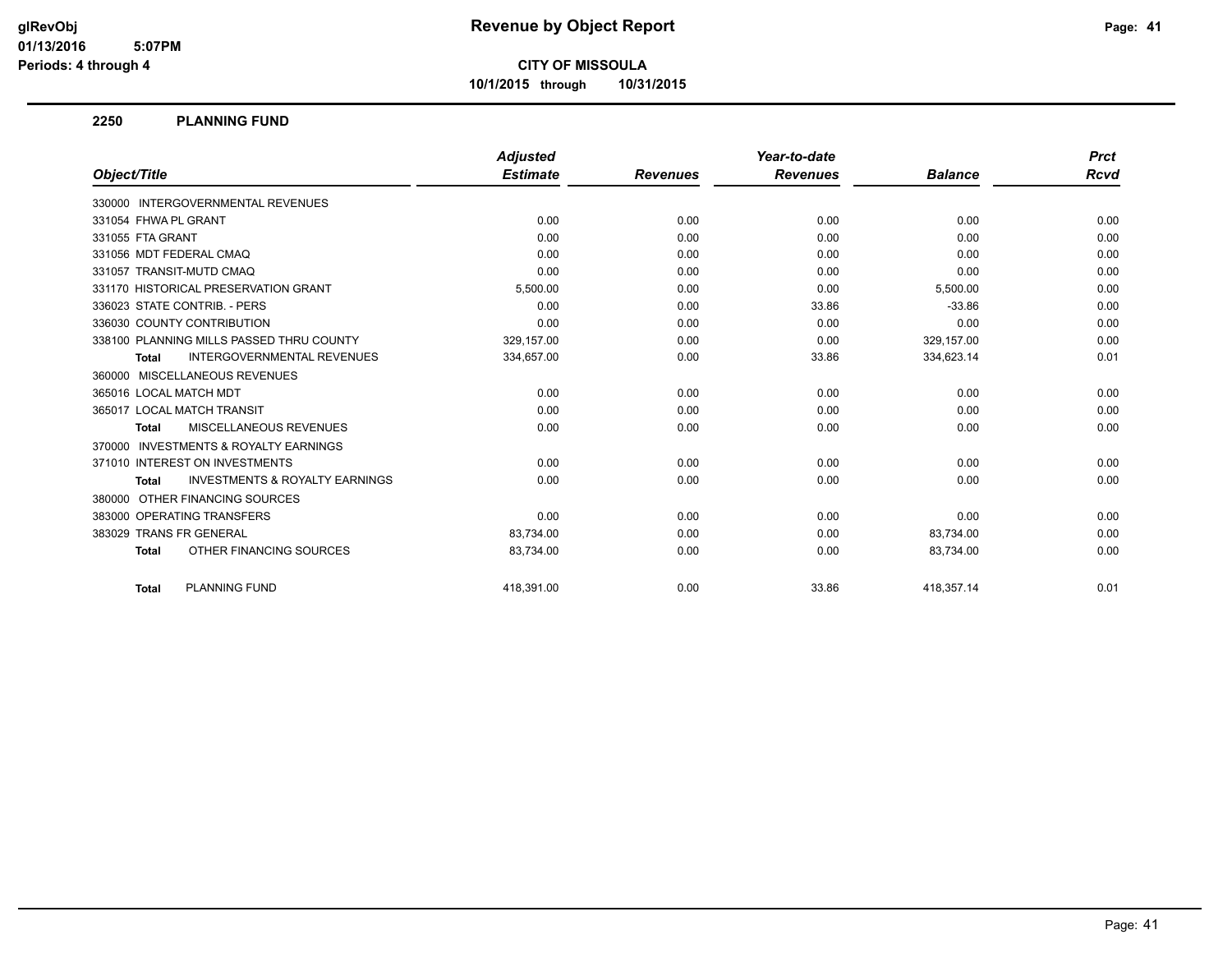**10/1/2015 through 10/31/2015**

# **2310 PUBLIC SAFETY INFORMATION SYSTEMS**

# **2310 PUBLIC SAFETY INFORMATION SYSTEMS**

|                         |                                           | <b>Adjusted</b> |                 | Year-to-date    |                | <b>Prct</b> |
|-------------------------|-------------------------------------------|-----------------|-----------------|-----------------|----------------|-------------|
| Object/Title            |                                           | <b>Estimate</b> | <b>Revenues</b> | <b>Revenues</b> | <b>Balance</b> | <b>Rcvd</b> |
|                         | 330000 INTERGOVERNMENTAL REVENUES         |                 |                 |                 |                |             |
|                         | 330000 INTERGOVERNMENTAL REVENUES         | 18,000.00       | 0.00            | 6,000.00        | 12,000.00      | 33.33       |
| <b>Total</b>            | <b>INTERGOVERNMENTAL REVENUES</b>         | 18,000.00       | 0.00            | 6,000.00        | 12,000.00      | 33.33       |
|                         | 360000 MISCELLANEOUS REVENUES             |                 |                 |                 |                |             |
| 363000 ASSESSMENTS PAID |                                           | 0.00            | 0.00            | 0.00            | 0.00           | 0.00        |
| Total                   | MISCELLANEOUS REVENUES                    | 0.00            | 0.00            | 0.00            | 0.00           | 0.00        |
| 370000                  | INVESTMENTS & ROYALTY EARNINGS            |                 |                 |                 |                |             |
|                         | 371010 INTEREST ON INVESTMENTS            | 0.00            | 0.00            | 0.00            | 0.00           | 0.00        |
| Total                   | <b>INVESTMENTS &amp; ROYALTY EARNINGS</b> | 0.00            | 0.00            | 0.00            | 0.00           | 0.00        |
| 380000                  | OTHER FINANCING SOURCES                   |                 |                 |                 |                |             |
| 383029 TRANS FR GENERAL |                                           | 6,000.00        | 0.00            | 0.00            | 6,000.00       | 0.00        |
| Total                   | OTHER FINANCING SOURCES                   | 6,000.00        | 0.00            | 0.00            | 6,000.00       | 0.00        |
| Total                   | PUBLIC SAFETY INFORMATION SYSTEMS         | 24,000.00       | 0.00            | 6,000.00        | 18,000.00      | 25.00       |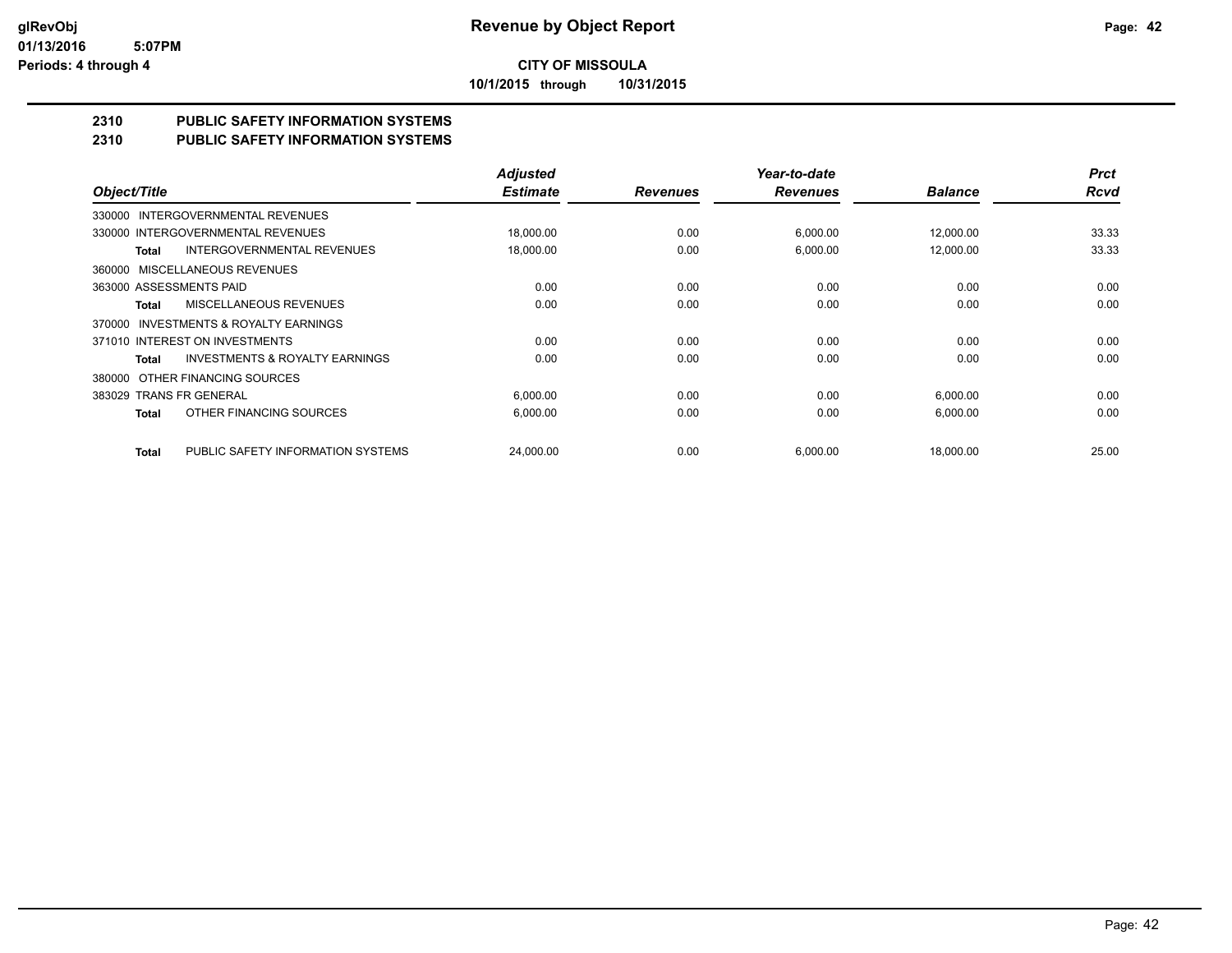**10/1/2015 through 10/31/2015**

# **2310 PUBLIC SAFETY INFORMATION SYSTEMS**

| Object/Title                                       | <b>Adjusted</b><br><b>Estimate</b> | <b>Revenues</b> | Year-to-date<br><b>Revenues</b> | <b>Balance</b> | <b>Prct</b><br><b>Rcvd</b> |
|----------------------------------------------------|------------------------------------|-----------------|---------------------------------|----------------|----------------------------|
| <b>INTERGOVERNMENTAL REVENUES</b><br>330000        |                                    |                 |                                 |                |                            |
| 330000 INTERGOVERNMENTAL REVENUES                  | 18,000.00                          | 0.00            | 6,000.00                        | 12,000.00      | 33.33                      |
| INTERGOVERNMENTAL REVENUES<br>Total                | 18,000.00                          | 0.00            | 6,000.00                        | 12,000.00      | 33.33                      |
| 360000 MISCELLANEOUS REVENUES                      |                                    |                 |                                 |                |                            |
| 363000 ASSESSMENTS PAID                            | 0.00                               | 0.00            | 0.00                            | 0.00           | 0.00                       |
| <b>MISCELLANEOUS REVENUES</b><br>Total             | 0.00                               | 0.00            | 0.00                            | 0.00           | 0.00                       |
| INVESTMENTS & ROYALTY EARNINGS<br>370000           |                                    |                 |                                 |                |                            |
| 371010 INTEREST ON INVESTMENTS                     | 0.00                               | 0.00            | 0.00                            | 0.00           | 0.00                       |
| <b>INVESTMENTS &amp; ROYALTY EARNINGS</b><br>Total | 0.00                               | 0.00            | 0.00                            | 0.00           | 0.00                       |
| 380000 OTHER FINANCING SOURCES                     |                                    |                 |                                 |                |                            |
| 383029 TRANS FR GENERAL                            | 6,000.00                           | 0.00            | 0.00                            | 6,000.00       | 0.00                       |
| OTHER FINANCING SOURCES<br>Total                   | 6.000.00                           | 0.00            | 0.00                            | 6,000.00       | 0.00                       |
| PUBLIC SAFETY INFORMATION SYSTEMS<br>Total         | 24,000.00                          | 0.00            | 6,000.00                        | 18,000.00      | 25.00                      |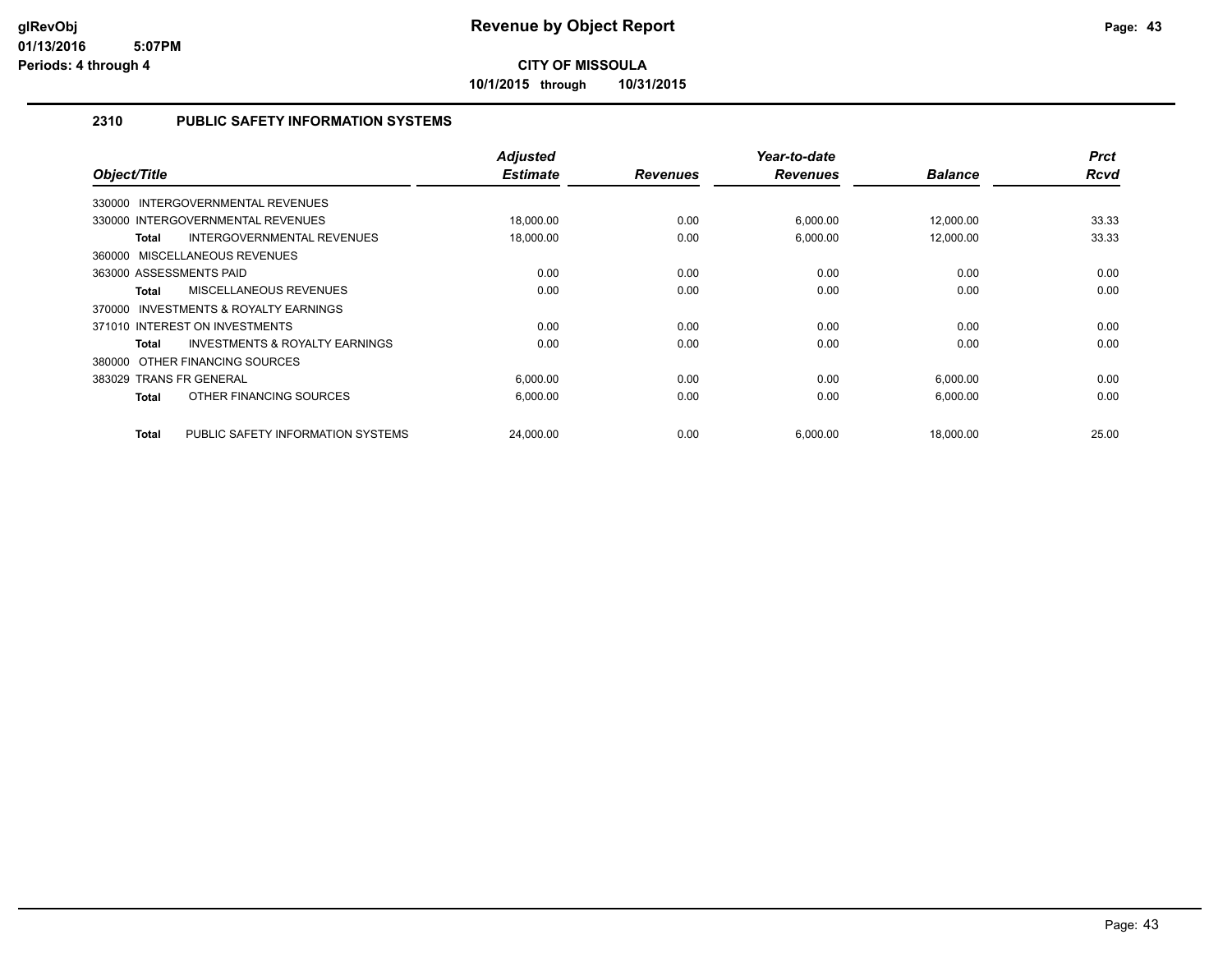**10/1/2015 through 10/31/2015**

**2321 IMPACT FEE FUND**

**2321 IMPACT FEE FUND**

|                                                | <b>Adjusted</b> |                 | Year-to-date    |                | <b>Prct</b> |
|------------------------------------------------|-----------------|-----------------|-----------------|----------------|-------------|
| Object/Title                                   | <b>Estimate</b> | <b>Revenues</b> | <b>Revenues</b> | <b>Balance</b> | Rcvd        |
| 340000 CHARGES FOR SERVICES                    |                 |                 |                 |                |             |
| 341032 IMPACT FEE CLEARING ACCOUNT             | 1.200.000.00    | 92,637.95       | 424,759.78      | 775.240.22     | 35.40       |
| 341033 IMPACT FEES-PARKS SHARE                 | 0.00            | 0.00            | 0.00            | 0.00           | 0.00        |
| 341034 IMPACT FEES-FIRE SHARE                  | 0.00            | 0.00            | 0.00            | 0.00           | 0.00        |
| 341035 IMPACT FEES-POLICE SHARE                | 0.00            | 0.00            | 0.00            | 0.00           | 0.00        |
| 341036 IMPACT FEES-COMMUNITY SERVICE SHARE     | 0.00            | 0.00            | 0.00            | 0.00           | 0.00        |
| 341037 IMPACT FEE-ROAD SHARE                   | 0.00            | 0.00            | 0.00            | 0.00           | 0.00        |
| <b>CHARGES FOR SERVICES</b><br>Total           | 1,200,000.00    | 92,637.95       | 424,759.78      | 775.240.22     | 35.40       |
| 370000 INVESTMENTS & ROYALTY EARNINGS          |                 |                 |                 |                |             |
| 371010 INTEREST ON INVESTMENTS                 | 0.00            | 0.00            | 0.00            | 0.00           | 0.00        |
| INVESTMENTS & ROYALTY EARNINGS<br><b>Total</b> | 0.00            | 0.00            | 0.00            | 0.00           | 0.00        |
| <b>IMPACT FEE FUND</b><br>Total                | .200.000.00     | 92,637.95       | 424.759.78      | 775.240.22     | 35.40       |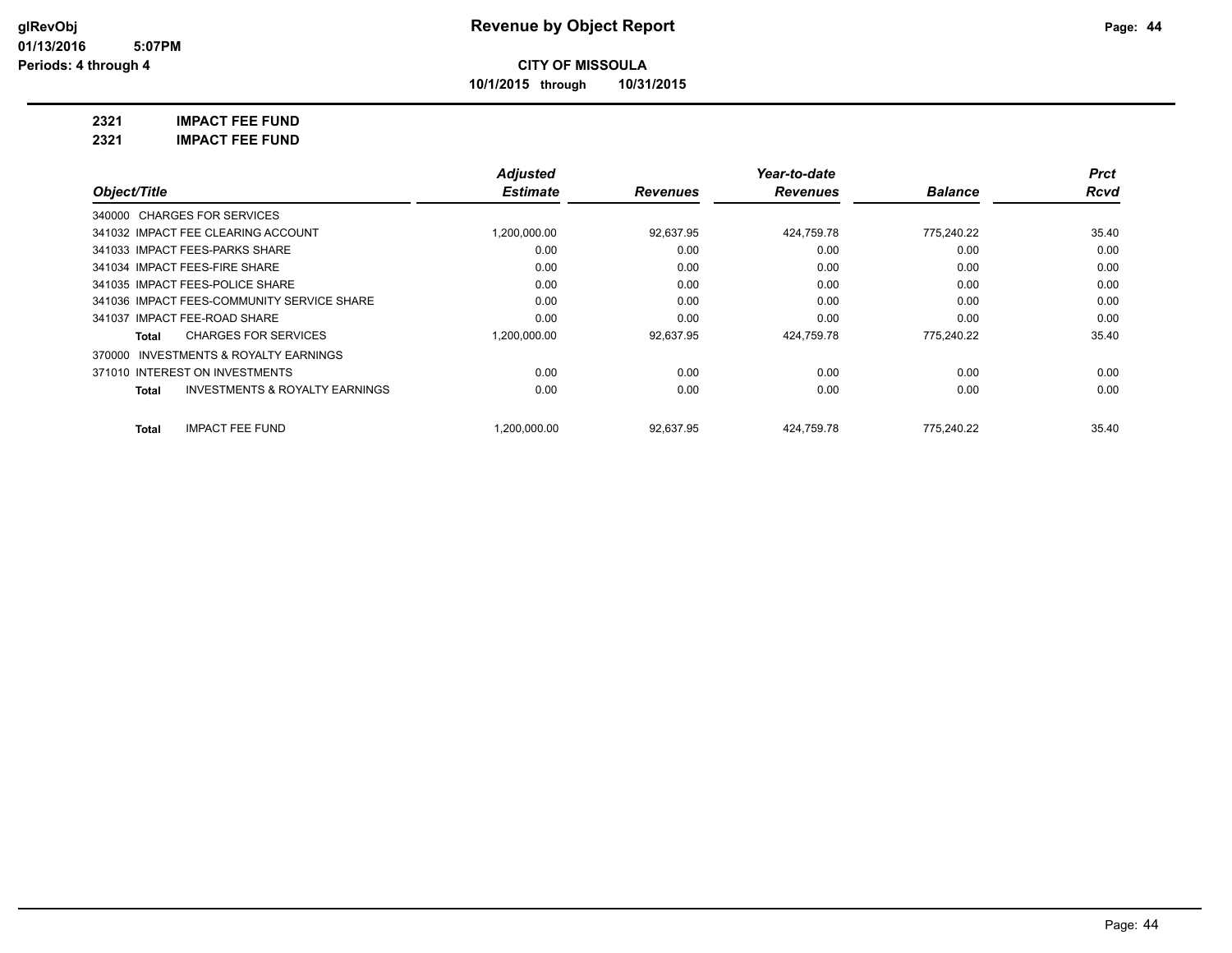**10/1/2015 through 10/31/2015**

### **2321 IMPACT FEE FUND**

|              |                                            | <b>Adjusted</b> |                 | Year-to-date    |                | <b>Prct</b> |
|--------------|--------------------------------------------|-----------------|-----------------|-----------------|----------------|-------------|
| Object/Title |                                            | <b>Estimate</b> | <b>Revenues</b> | <b>Revenues</b> | <b>Balance</b> | <b>Rcvd</b> |
|              | 340000 CHARGES FOR SERVICES                |                 |                 |                 |                |             |
|              | 341032 IMPACT FEE CLEARING ACCOUNT         | 1.200.000.00    | 92.637.95       | 424,759.78      | 775,240.22     | 35.40       |
|              | 341033 IMPACT FEES-PARKS SHARE             | 0.00            | 0.00            | 0.00            | 0.00           | 0.00        |
|              | 341034 IMPACT FEES-FIRE SHARE              | 0.00            | 0.00            | 0.00            | 0.00           | 0.00        |
|              | 341035 IMPACT FEES-POLICE SHARE            | 0.00            | 0.00            | 0.00            | 0.00           | 0.00        |
|              | 341036 IMPACT FEES-COMMUNITY SERVICE SHARE | 0.00            | 0.00            | 0.00            | 0.00           | 0.00        |
|              | 341037 IMPACT FEE-ROAD SHARE               | 0.00            | 0.00            | 0.00            | 0.00           | 0.00        |
| Total        | <b>CHARGES FOR SERVICES</b>                | 1.200.000.00    | 92.637.95       | 424.759.78      | 775,240.22     | 35.40       |
| 370000       | <b>INVESTMENTS &amp; ROYALTY EARNINGS</b>  |                 |                 |                 |                |             |
|              | 371010 INTEREST ON INVESTMENTS             | 0.00            | 0.00            | 0.00            | 0.00           | 0.00        |
| Total        | <b>INVESTMENTS &amp; ROYALTY EARNINGS</b>  | 0.00            | 0.00            | 0.00            | 0.00           | 0.00        |
| <b>Total</b> | <b>IMPACT FEE FUND</b>                     | 1.200.000.00    | 92.637.95       | 424.759.78      | 775.240.22     | 35.40       |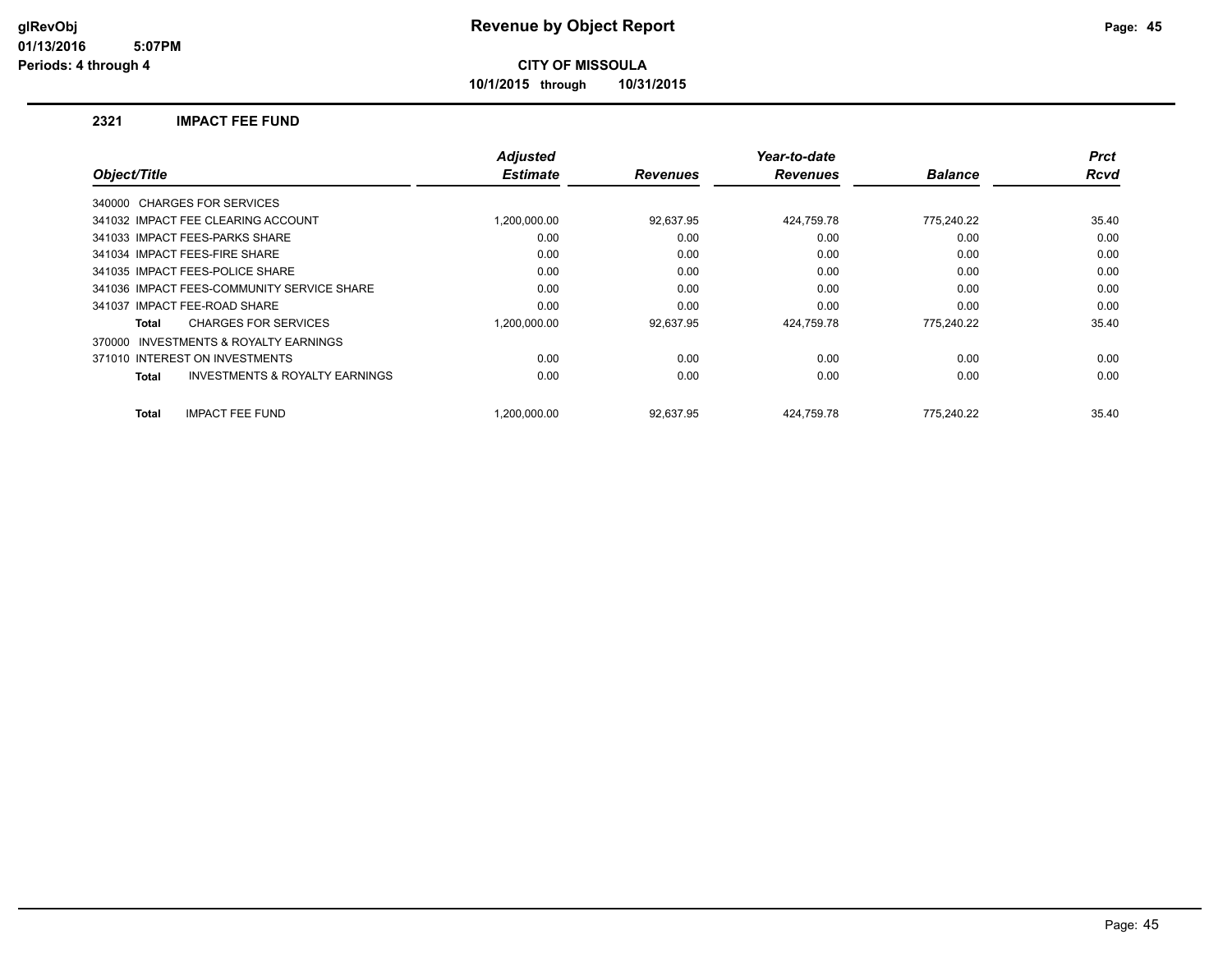**10/1/2015 through 10/31/2015**

# **2322 GEORGE ELMER/CATTLE DR INTERSECTION**

# **2322 GEORGE ELMER/CATTLE DR INTERSECTION**

|                                                            | <b>Adjusted</b> |                 | Year-to-date    |                | <b>Prct</b> |
|------------------------------------------------------------|-----------------|-----------------|-----------------|----------------|-------------|
| Object/Title                                               | <b>Estimate</b> | <b>Revenues</b> | <b>Revenues</b> | <b>Balance</b> | <b>Rcvd</b> |
| 310000 TAXES/ASSESSMENTS                                   |                 |                 |                 |                |             |
| 312001 PENALTIES & INTEREST                                | 0.00            | 0.00            | 0.00            | 0.00           | 0.00        |
| TAXES/ASSESSMENTS<br>Total                                 | 0.00            | 0.00            | 0.00            | 0.00           | 0.00        |
| 360000 MISCELLANEOUS REVENUES                              |                 |                 |                 |                |             |
| 365000 DEVELOPER CONRIBUTIONS                              | 15,000.00       | 0.00            | 0.00            | 15,000.00      | 0.00        |
| MISCELLANEOUS REVENUES<br>Total                            | 15,000.00       | 0.00            | 0.00            | 15,000.00      | 0.00        |
| 370000 INVESTMENTS & ROYALTY EARNINGS                      |                 |                 |                 |                |             |
| 371010 INTEREST ON INVESTMENTS                             | 0.00            | 0.00            | 0.00            | 0.00           | 0.00        |
| 371020 GAIN/LOSS IN MARKET VALUE OF INVESTMENTS            | 0.00            | 0.00            | 0.00            | 0.00           | 0.00        |
| <b>INVESTMENTS &amp; ROYALTY EARNINGS</b><br>Total         | 0.00            | 0.00            | 0.00            | 0.00           | 0.00        |
| <b>GEORGE ELMER/CATTLE DR INTERSECTION</b><br><b>Total</b> | 15.000.00       | 0.00            | 0.00            | 15.000.00      | 0.00        |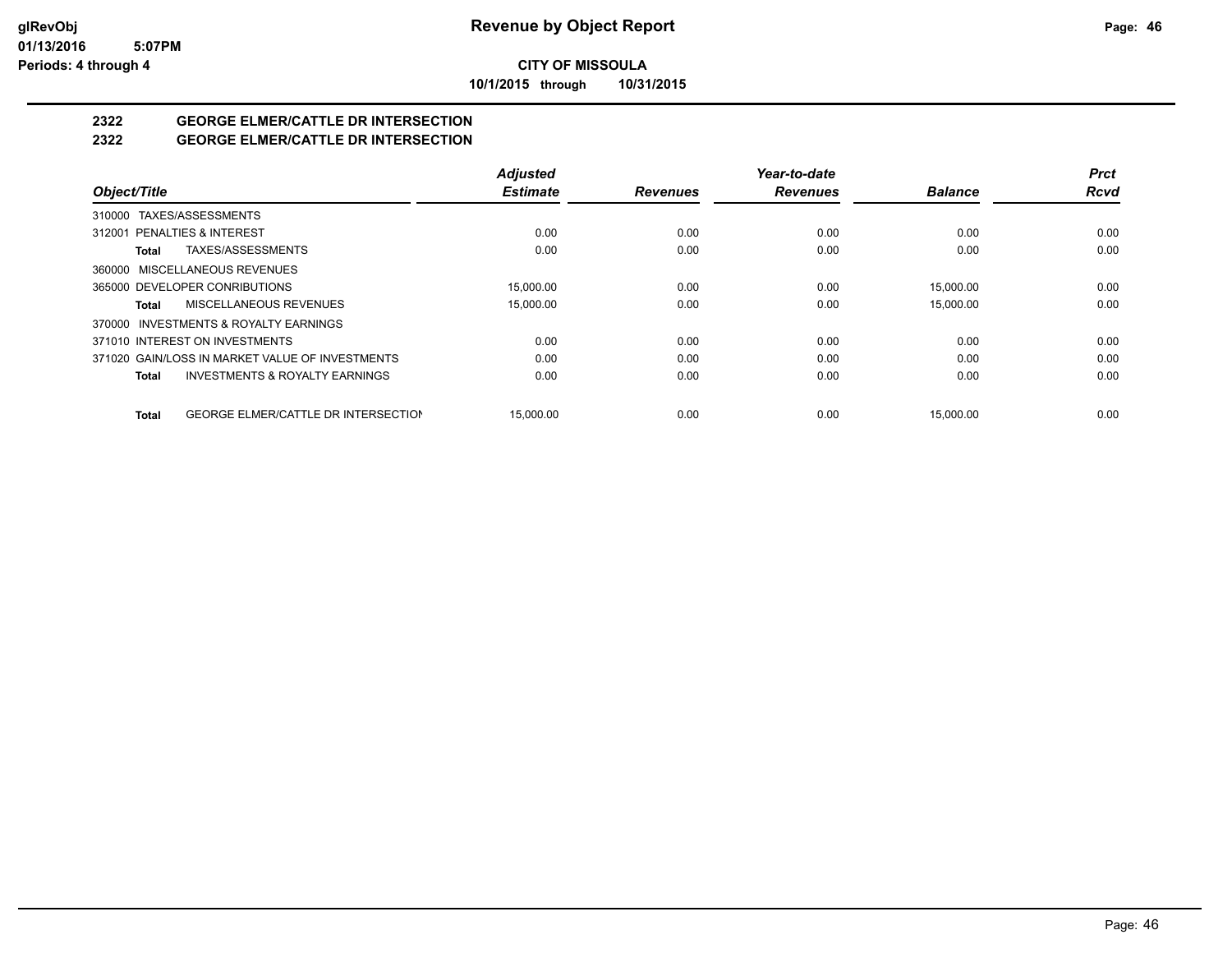**10/1/2015 through 10/31/2015**

# **2322 GEORGE ELMER/CATTLE DR INTERSECTION**

| Object/Title                |                                                | <b>Adjusted</b><br><b>Estimate</b> | <b>Revenues</b> | Year-to-date<br><b>Revenues</b> | <b>Balance</b> | <b>Prct</b><br><b>Rcvd</b> |
|-----------------------------|------------------------------------------------|------------------------------------|-----------------|---------------------------------|----------------|----------------------------|
|                             |                                                |                                    |                 |                                 |                |                            |
| 310000                      | TAXES/ASSESSMENTS                              |                                    |                 |                                 |                |                            |
| 312001 PENALTIES & INTEREST |                                                | 0.00                               | 0.00            | 0.00                            | 0.00           | 0.00                       |
| Total                       | TAXES/ASSESSMENTS                              | 0.00                               | 0.00            | 0.00                            | 0.00           | 0.00                       |
|                             | 360000 MISCELLANEOUS REVENUES                  |                                    |                 |                                 |                |                            |
|                             | 365000 DEVELOPER CONRIBUTIONS                  | 15,000.00                          | 0.00            | 0.00                            | 15.000.00      | 0.00                       |
| Total                       | MISCELLANEOUS REVENUES                         | 15,000.00                          | 0.00            | 0.00                            | 15,000.00      | 0.00                       |
|                             | 370000 INVESTMENTS & ROYALTY EARNINGS          |                                    |                 |                                 |                |                            |
|                             | 371010 INTEREST ON INVESTMENTS                 | 0.00                               | 0.00            | 0.00                            | 0.00           | 0.00                       |
|                             | 371020 GAIN/LOSS IN MARKET VALUE OF INVESTMENT | 0.00                               | 0.00            | 0.00                            | 0.00           | 0.00                       |
| Total                       | <b>INVESTMENTS &amp; ROYALTY EARNINGS</b>      | 0.00                               | 0.00            | 0.00                            | 0.00           | 0.00                       |
|                             |                                                |                                    |                 |                                 |                |                            |
| <b>Total</b>                | <b>GEORGE ELMER/CATTLE DR INTERSECTIOL</b>     | 15.000.00                          | 0.00            | 0.00                            | 15.000.00      | 0.00                       |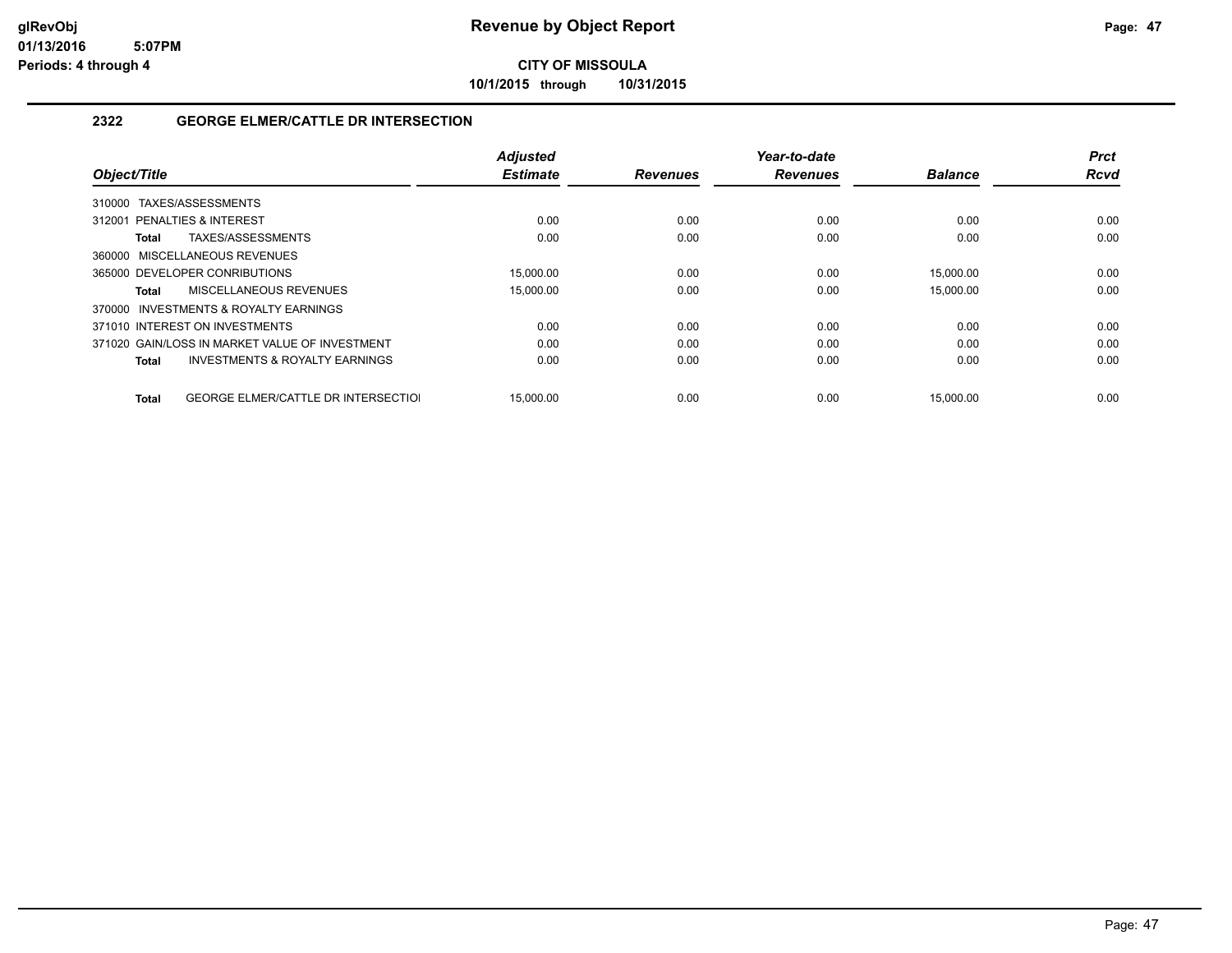**10/1/2015 through 10/31/2015**

**2365 PUBLIC ART FUND**

**2365 PUBLIC ART FUND**

|                                                           | <b>Adjusted</b> |                 | Year-to-date    |                | <b>Prct</b> |
|-----------------------------------------------------------|-----------------|-----------------|-----------------|----------------|-------------|
| Object/Title                                              | <b>Estimate</b> | <b>Revenues</b> | <b>Revenues</b> | <b>Balance</b> | <b>Rcvd</b> |
| 330000 INTERGOVERNMENTAL REVENUES                         |                 |                 |                 |                |             |
| 337000 LOCAL GRANTS                                       | 0.00            | 0.00            | 0.00            | 0.00           | 0.00        |
| 337002 MRA GRANT                                          | 0.00            | 0.00            | 0.00            | 0.00           | 0.00        |
| <b>INTERGOVERNMENTAL REVENUES</b><br><b>Total</b>         | 0.00            | 0.00            | 0.00            | 0.00           | 0.00        |
| 360000 MISCELLANEOUS REVENUES                             |                 |                 |                 |                |             |
| 360010 MISCELLANEOUS                                      | 0.00            | 0.00            | 0.00            | 0.00           | 0.00        |
| 364040 INSURANCE AND DAMAGE RECOVERY                      | 0.00            | 0.00            | 0.00            | 0.00           | 0.00        |
| 365000 DONATIONS                                          | 0.00            | 0.00            | 7,500.00        | $-7,500.00$    | 0.00        |
| 368010 SALE OF T-SHIRTS                                   | 0.00            | 0.00            | 0.00            | 0.00           | 0.00        |
| <b>MISCELLANEOUS REVENUES</b><br><b>Total</b>             | 0.00            | 0.00            | 7,500.00        | $-7,500.00$    | 0.00        |
| <b>INVESTMENTS &amp; ROYALTY EARNINGS</b><br>370000       |                 |                 |                 |                |             |
| 371010 INTEREST ON INVESTMENTS                            | 0.00            | 0.00            | 0.00            | 0.00           | 0.00        |
| 371020 GAIN/LOSS IN MARKET VALUE OF INVESTMENTS           | 0.00            | 0.00            | 0.00            | 0.00           | 0.00        |
| <b>INVESTMENTS &amp; ROYALTY EARNINGS</b><br><b>Total</b> | 0.00            | 0.00            | 0.00            | 0.00           | 0.00        |
| OTHER FINANCING SOURCES<br>380000                         |                 |                 |                 |                |             |
| 383000 OPERATING TRANSFERS                                | 0.00            | 0.00            | 0.00            | 0.00           | 0.00        |
| 383029 TRANS FR GENERAL                                   | 0.00            | 0.00            | 0.00            | 0.00           | 0.00        |
| OTHER FINANCING SOURCES<br><b>Total</b>                   | 0.00            | 0.00            | 0.00            | 0.00           | 0.00        |
| PUBLIC ART FUND<br><b>Total</b>                           | 0.00            | 0.00            | 7,500.00        | $-7,500.00$    | 0.00        |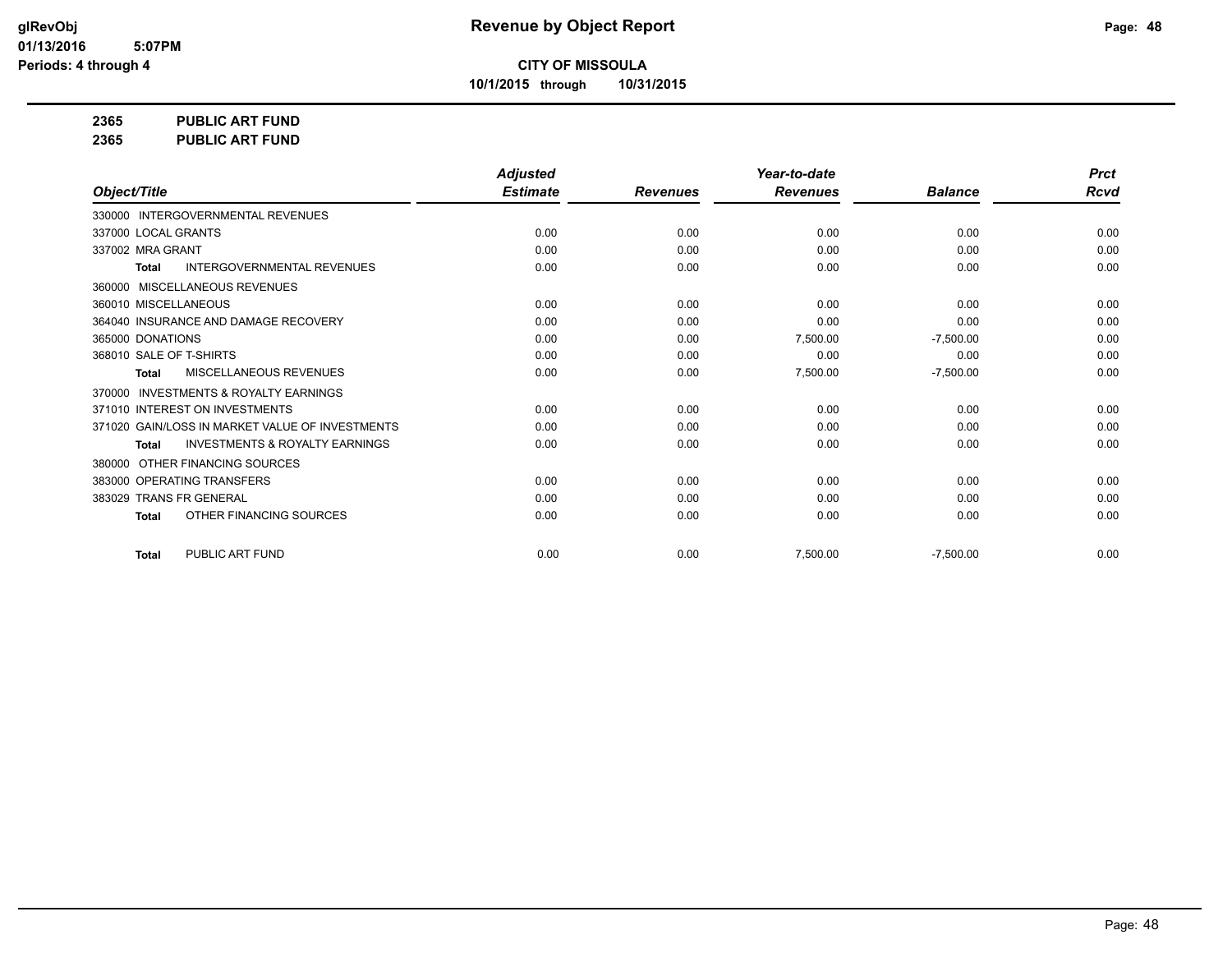**10/1/2015 through 10/31/2015**

### **2365 PUBLIC ART FUND**

|                                                           | <b>Adjusted</b> |                 | Year-to-date    |                | <b>Prct</b> |
|-----------------------------------------------------------|-----------------|-----------------|-----------------|----------------|-------------|
| Object/Title                                              | <b>Estimate</b> | <b>Revenues</b> | <b>Revenues</b> | <b>Balance</b> | <b>Rcvd</b> |
| 330000 INTERGOVERNMENTAL REVENUES                         |                 |                 |                 |                |             |
| 337000 LOCAL GRANTS                                       | 0.00            | 0.00            | 0.00            | 0.00           | 0.00        |
| 337002 MRA GRANT                                          | 0.00            | 0.00            | 0.00            | 0.00           | 0.00        |
| <b>INTERGOVERNMENTAL REVENUES</b><br><b>Total</b>         | 0.00            | 0.00            | 0.00            | 0.00           | 0.00        |
| MISCELLANEOUS REVENUES<br>360000                          |                 |                 |                 |                |             |
| 360010 MISCELLANEOUS                                      | 0.00            | 0.00            | 0.00            | 0.00           | 0.00        |
| 364040 INSURANCE AND DAMAGE RECOVERY                      | 0.00            | 0.00            | 0.00            | 0.00           | 0.00        |
| 365000 DONATIONS                                          | 0.00            | 0.00            | 7,500.00        | $-7,500.00$    | 0.00        |
| 368010 SALE OF T-SHIRTS                                   | 0.00            | 0.00            | 0.00            | 0.00           | 0.00        |
| <b>MISCELLANEOUS REVENUES</b><br><b>Total</b>             | 0.00            | 0.00            | 7,500.00        | $-7,500.00$    | 0.00        |
| <b>INVESTMENTS &amp; ROYALTY EARNINGS</b><br>370000       |                 |                 |                 |                |             |
| 371010 INTEREST ON INVESTMENTS                            | 0.00            | 0.00            | 0.00            | 0.00           | 0.00        |
| 371020 GAIN/LOSS IN MARKET VALUE OF INVESTMENT            | 0.00            | 0.00            | 0.00            | 0.00           | 0.00        |
| <b>INVESTMENTS &amp; ROYALTY EARNINGS</b><br><b>Total</b> | 0.00            | 0.00            | 0.00            | 0.00           | 0.00        |
| OTHER FINANCING SOURCES<br>380000                         |                 |                 |                 |                |             |
| 383000 OPERATING TRANSFERS                                | 0.00            | 0.00            | 0.00            | 0.00           | 0.00        |
| 383029 TRANS FR GENERAL                                   | 0.00            | 0.00            | 0.00            | 0.00           | 0.00        |
| OTHER FINANCING SOURCES<br><b>Total</b>                   | 0.00            | 0.00            | 0.00            | 0.00           | 0.00        |
| PUBLIC ART FUND<br><b>Total</b>                           | 0.00            | 0.00            | 7,500.00        | $-7,500.00$    | 0.00        |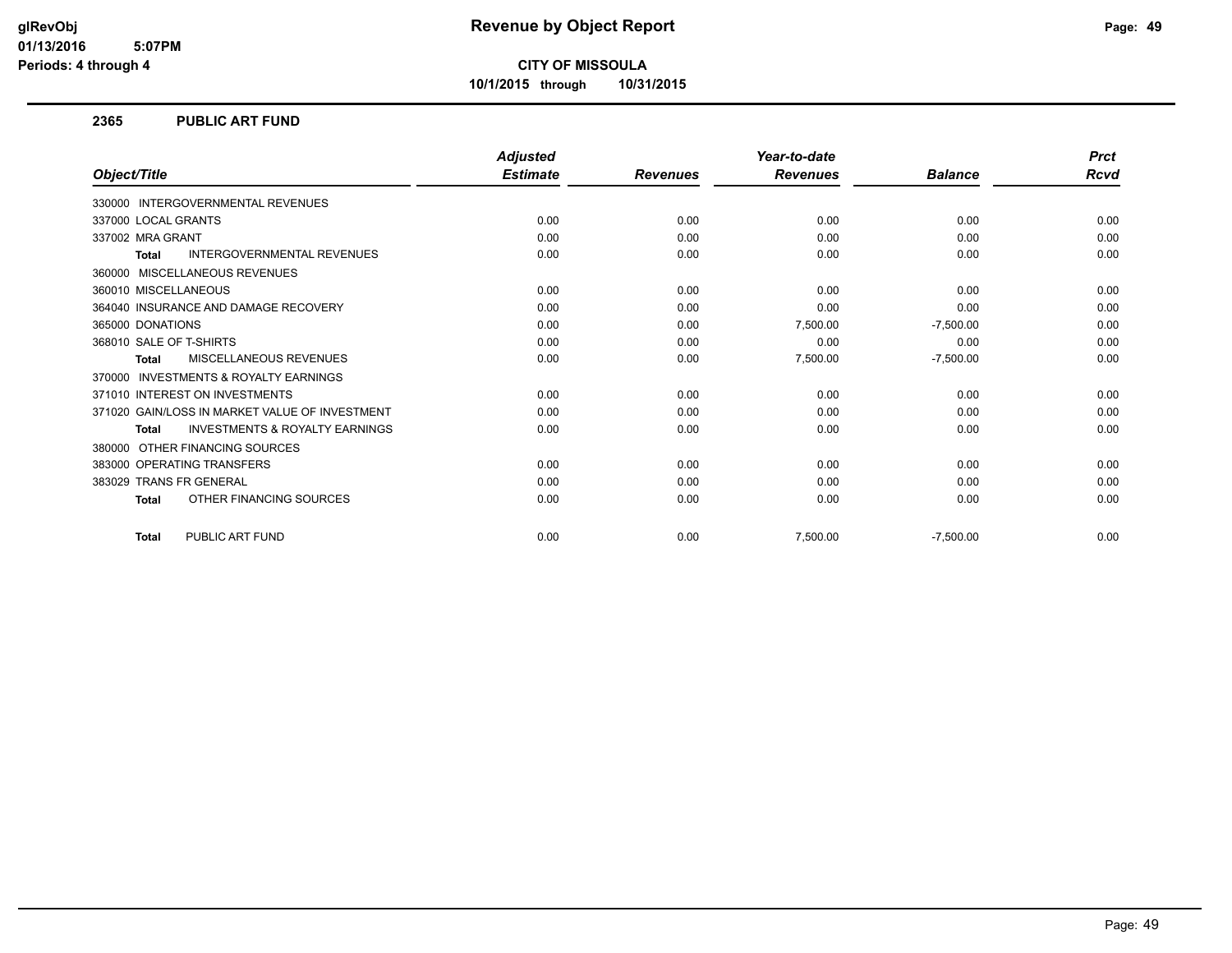**10/1/2015 through 10/31/2015**

# **2371 EMPLOYEE HEALTH INSURANCE LEVY FUND**

# **2371 EMPLOYEE HEALTH INSURANCE LEVY FUND**

|                                                     | <b>Adjusted</b> |                 | Year-to-date    |                | <b>Prct</b> |
|-----------------------------------------------------|-----------------|-----------------|-----------------|----------------|-------------|
| Object/Title                                        | <b>Estimate</b> | <b>Revenues</b> | <b>Revenues</b> | <b>Balance</b> | <b>Rcvd</b> |
| 310000 TAXES/ASSESSMENTS                            |                 |                 |                 |                |             |
| 311000 GENERAL PROPERTY TAXES                       | 4,462.00        | 854.32          | 854.32          | 3.607.68       | 19.15       |
| 312001 PENALTIES & INTEREST                         | 0.00            | 165.92          | 165.92          | $-165.92$      | 0.00        |
| TAXES/ASSESSMENTS<br>Total                          | 4.462.00        | 1.020.24        | 1.020.24        | 3.441.76       | 22.87       |
| 370000 INVESTMENTS & ROYALTY EARNINGS               |                 |                 |                 |                |             |
| 371010 INTEREST ON INVESTMENTS                      | 0.00            | 0.00            | 0.00            | 0.00           | 0.00        |
| INVESTMENTS & ROYALTY EARNINGS<br>Total             | 0.00            | 0.00            | 0.00            | 0.00           | 0.00        |
| EMPLOYEE HEALTH INSURANCE LEVY FUNI<br><b>Total</b> | 4.462.00        | 1.020.24        | 1.020.24        | 3.441.76       | 22.87       |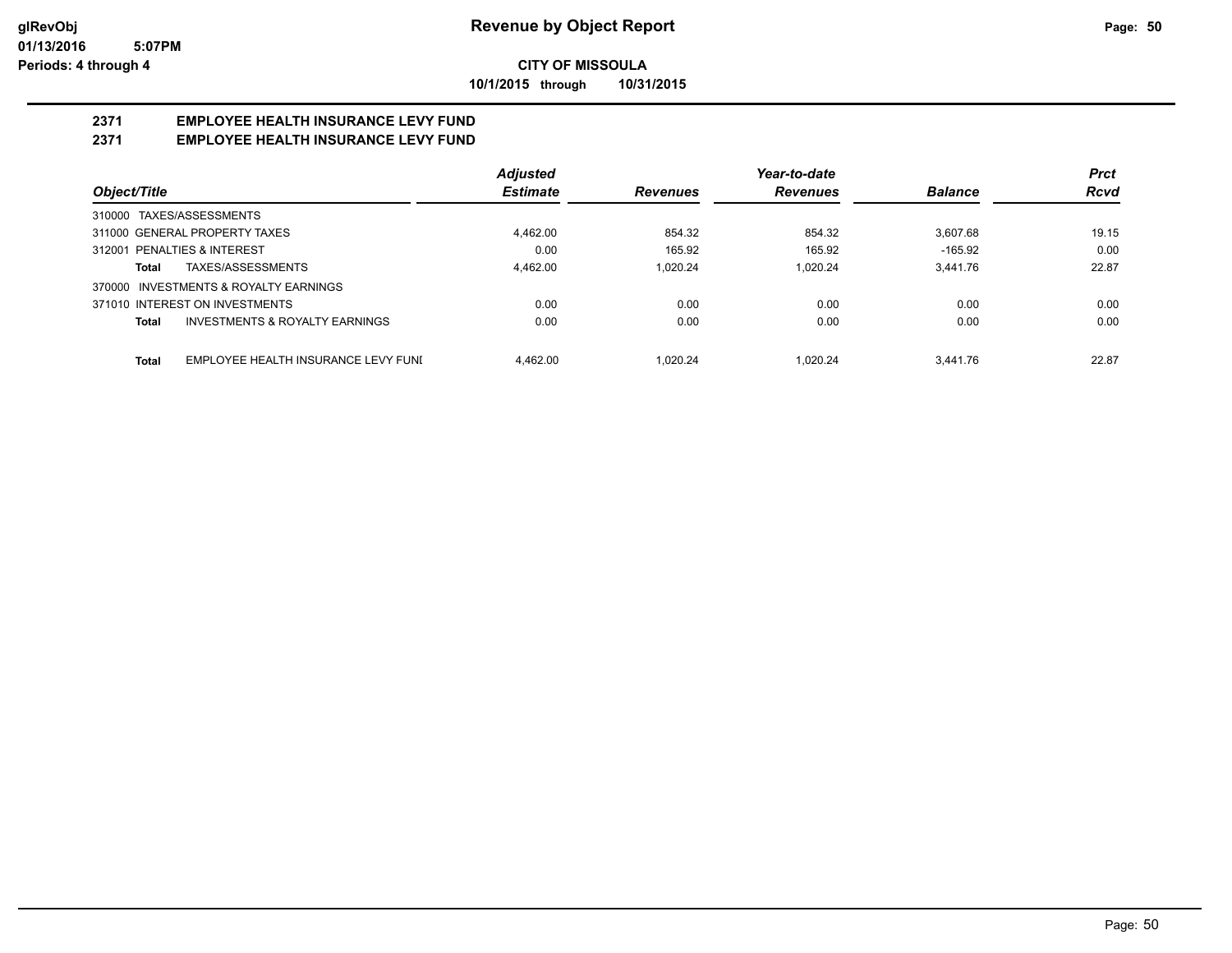**10/1/2015 through 10/31/2015**

# **2371 EMPLOYEE HEALTH INSURANCE LEVY FUND**

|                                                    | <b>Adjusted</b> |                 | Year-to-date    |                | <b>Prct</b> |
|----------------------------------------------------|-----------------|-----------------|-----------------|----------------|-------------|
| Object/Title                                       | <b>Estimate</b> | <b>Revenues</b> | <b>Revenues</b> | <b>Balance</b> | <b>Rcvd</b> |
| 310000 TAXES/ASSESSMENTS                           |                 |                 |                 |                |             |
| 311000 GENERAL PROPERTY TAXES                      | 4.462.00        | 854.32          | 854.32          | 3.607.68       | 19.15       |
| 312001 PENALTIES & INTEREST                        | 0.00            | 165.92          | 165.92          | $-165.92$      | 0.00        |
| TAXES/ASSESSMENTS<br>Total                         | 4.462.00        | 1.020.24        | 1.020.24        | 3.441.76       | 22.87       |
| 370000 INVESTMENTS & ROYALTY EARNINGS              |                 |                 |                 |                |             |
| 371010 INTEREST ON INVESTMENTS                     | 0.00            | 0.00            | 0.00            | 0.00           | 0.00        |
| INVESTMENTS & ROYALTY EARNINGS<br>Total            | 0.00            | 0.00            | 0.00            | 0.00           | 0.00        |
| <b>Total</b><br>EMPLOYEE HEALTH INSURANCE LEVY FUN | 4.462.00        | 1.020.24        | 1.020.24        | 3.441.76       | 22.87       |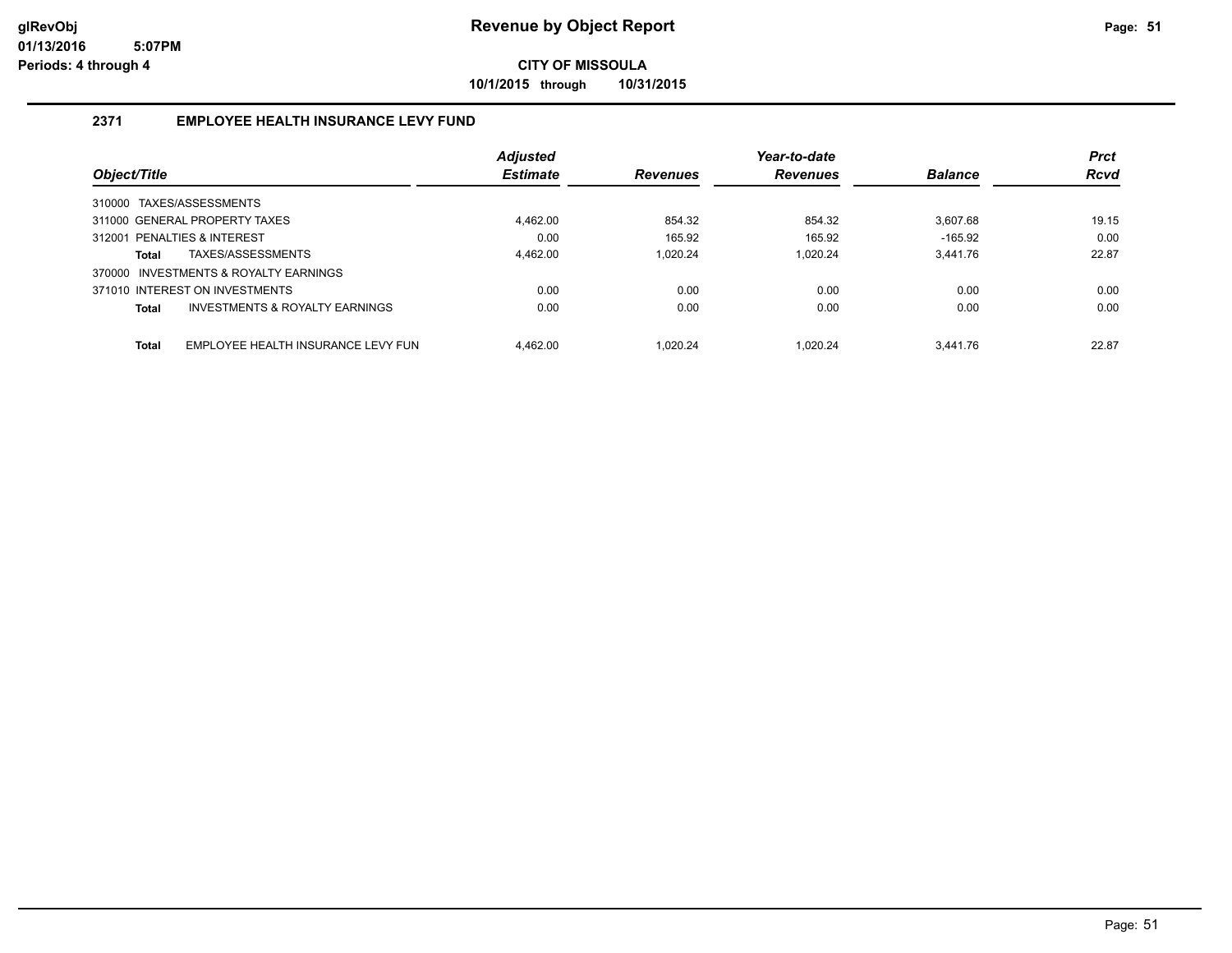**CITY OF MISSOULA 10/1/2015 through 10/31/2015**

**2372 PERMISSIVE MEDICAL LEVY**

**2372 PERMISSIVE MEDICAL LEVY**

|              |                                           | <b>Adjusted</b> |                 | Year-to-date    |                | <b>Prct</b> |
|--------------|-------------------------------------------|-----------------|-----------------|-----------------|----------------|-------------|
| Object/Title |                                           | <b>Estimate</b> | <b>Revenues</b> | <b>Revenues</b> | <b>Balance</b> | Rcvd        |
|              | 310000 TAXES/ASSESSMENTS                  |                 |                 |                 |                |             |
|              | 311000 GENERAL PROPERTY TAXES             | 4.405.445.00    | 2.320.42        | 2.320.42        | 4.403.124.58   | 0.05        |
|              | 312001 PENALTIES & INTEREST               | 0.00            | 343.33          | 343.33          | $-343.33$      | 0.00        |
| Total        | TAXES/ASSESSMENTS                         | 4.405.445.00    | 2.663.75        | 2.663.75        | 4,402,781.25   | 0.06        |
|              | 370000 INVESTMENTS & ROYALTY EARNINGS     |                 |                 |                 |                |             |
|              | 371010 INTEREST ON INVESTMENTS            | 0.00            | 0.00            | 0.00            | 0.00           | 0.00        |
| Total        | <b>INVESTMENTS &amp; ROYALTY EARNINGS</b> | 0.00            | 0.00            | 0.00            | 0.00           | 0.00        |
| Total        | PERMISSIVE MEDICAL LEVY                   | 4.405.445.00    | 2.663.75        | 2.663.75        | 4.402.781.25   | 0.06        |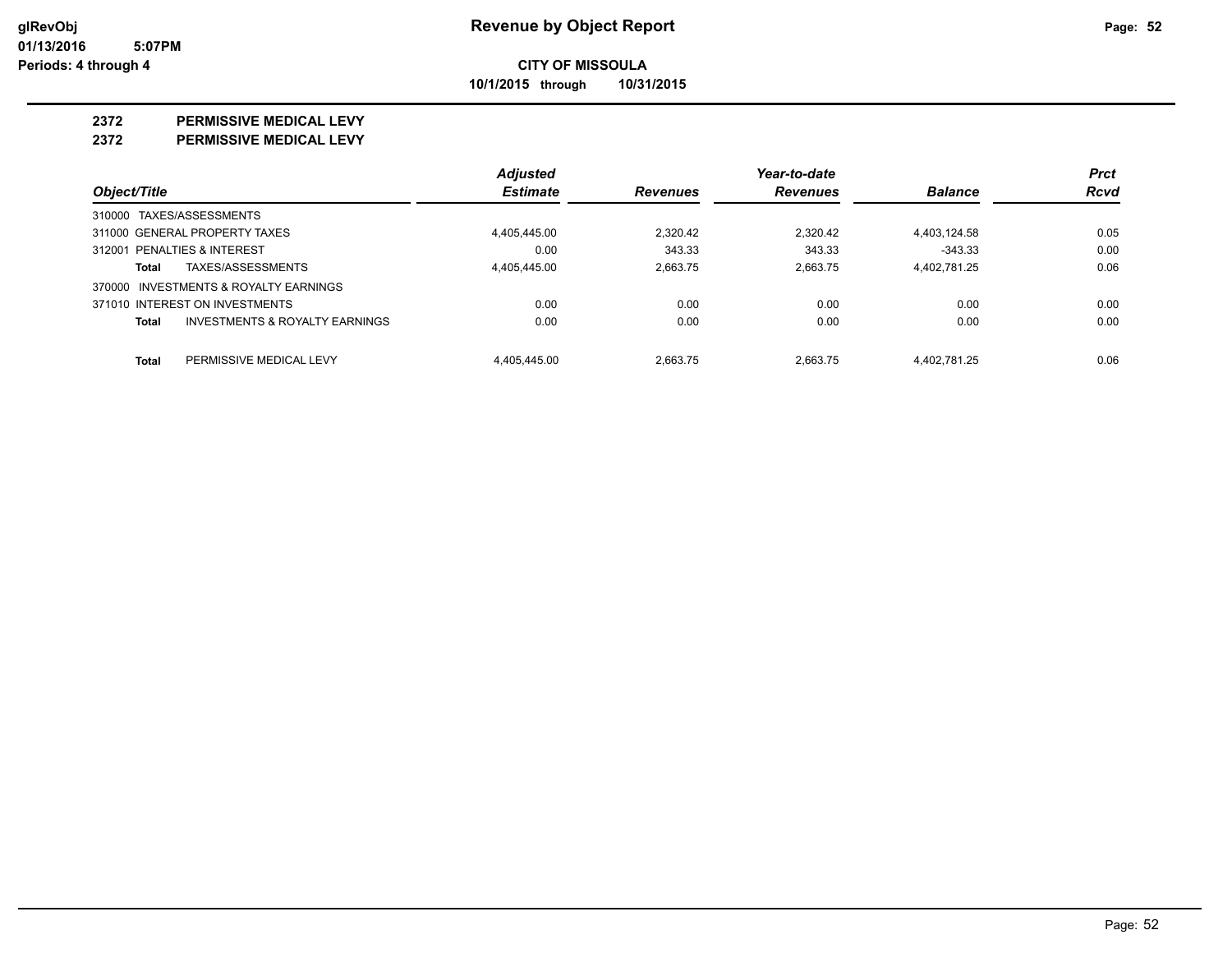**10/1/2015 through 10/31/2015**

## **2372 PERMISSIVE MEDICAL LEVY**

|              |                                           | <b>Adjusted</b> |                 | Year-to-date    |                | <b>Prct</b> |
|--------------|-------------------------------------------|-----------------|-----------------|-----------------|----------------|-------------|
| Object/Title |                                           | <b>Estimate</b> | <b>Revenues</b> | <b>Revenues</b> | <b>Balance</b> | <b>Rcvd</b> |
|              | 310000 TAXES/ASSESSMENTS                  |                 |                 |                 |                |             |
|              | 311000 GENERAL PROPERTY TAXES             | 4.405.445.00    | 2.320.42        | 2.320.42        | 4.403.124.58   | 0.05        |
|              | 312001 PENALTIES & INTEREST               | 0.00            | 343.33          | 343.33          | $-343.33$      | 0.00        |
| <b>Total</b> | TAXES/ASSESSMENTS                         | 4.405.445.00    | 2.663.75        | 2.663.75        | 4,402,781.25   | 0.06        |
|              | 370000 INVESTMENTS & ROYALTY EARNINGS     |                 |                 |                 |                |             |
|              | 371010 INTEREST ON INVESTMENTS            | 0.00            | 0.00            | 0.00            | 0.00           | 0.00        |
| <b>Total</b> | <b>INVESTMENTS &amp; ROYALTY EARNINGS</b> | 0.00            | 0.00            | 0.00            | 0.00           | 0.00        |
| <b>Total</b> | PERMISSIVE MEDICAL LEVY                   | 4.405.445.00    | 2.663.75        | 2.663.75        | 4.402.781.25   | 0.06        |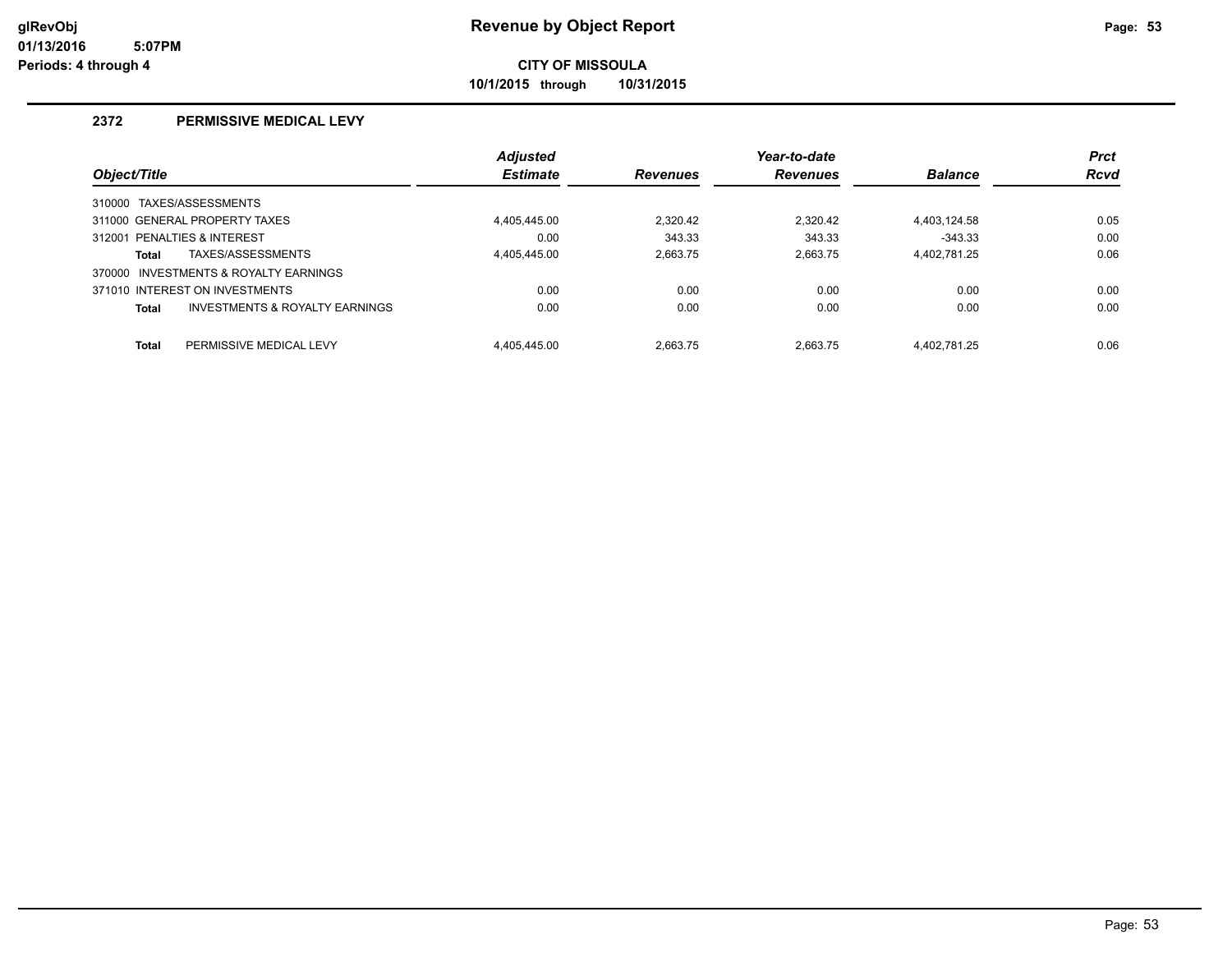**CITY OF MISSOULA 10/1/2015 through 10/31/2015**

**2389 CABLE TELEVISION FRANCHISE FUND**

## **2389 CABLE TELEVISION FRANCHISE FUND**

|                                          | <b>Adjusted</b> |                 | Year-to-date    |                | <b>Prct</b> |
|------------------------------------------|-----------------|-----------------|-----------------|----------------|-------------|
| Object/Title                             | <b>Estimate</b> | <b>Revenues</b> | <b>Revenues</b> | <b>Balance</b> | <b>Rcvd</b> |
| 320000 LICENSES & PERMITS                |                 |                 |                 |                |             |
| 322031 FRANCHISE FEE - AT&T              | 680.000.00      | 0.00            | 0.00            | 680.000.00     | 0.00        |
| 322034 PEG ACCESS                        | 56.000.00       | 0.00            | 0.00            | 56.000.00      | 0.00        |
| <b>LICENSES &amp; PERMITS</b><br>Total   | 736,000.00      | 0.00            | 0.00            | 736,000.00     | 0.00        |
| 360000 MISCELLANEOUS REVENUES            |                 |                 |                 |                |             |
| 365000 DONATIONS                         | 0.00            | 0.00            | 0.00            | 0.00           | 0.00        |
| MISCELLANEOUS REVENUES<br><b>Total</b>   | 0.00            | 0.00            | 0.00            | 0.00           | 0.00        |
|                                          |                 |                 |                 |                |             |
| CABLE TELEVISION FRANCHISE FUND<br>Total | 736.000.00      | 0.00            | 0.00            | 736.000.00     | 0.00        |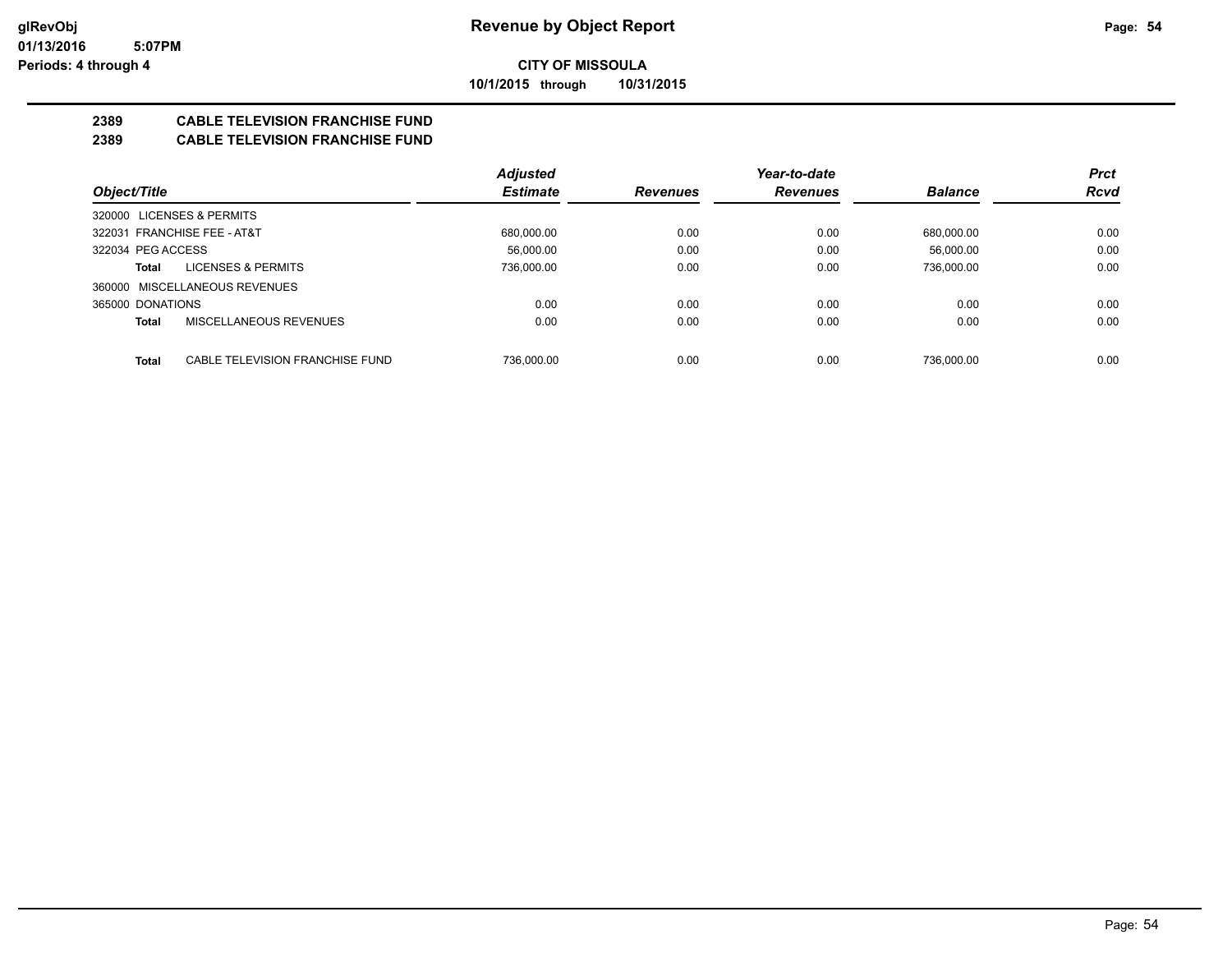**10/1/2015 through 10/31/2015**

# **2389 CABLE TELEVISION FRANCHISE FUND**

|                           |                                 | <b>Adjusted</b> |                 | Year-to-date    |                | <b>Prct</b> |
|---------------------------|---------------------------------|-----------------|-----------------|-----------------|----------------|-------------|
| Object/Title              |                                 | <b>Estimate</b> | <b>Revenues</b> | <b>Revenues</b> | <b>Balance</b> | <b>Rcvd</b> |
| 320000 LICENSES & PERMITS |                                 |                 |                 |                 |                |             |
|                           | 322031 FRANCHISE FEE - AT&T     | 680.000.00      | 0.00            | 0.00            | 680.000.00     | 0.00        |
| 322034 PEG ACCESS         |                                 | 56.000.00       | 0.00            | 0.00            | 56.000.00      | 0.00        |
| Total                     | <b>LICENSES &amp; PERMITS</b>   | 736,000.00      | 0.00            | 0.00            | 736,000.00     | 0.00        |
|                           | 360000 MISCELLANEOUS REVENUES   |                 |                 |                 |                |             |
| 365000 DONATIONS          |                                 | 0.00            | 0.00            | 0.00            | 0.00           | 0.00        |
| Total                     | MISCELLANEOUS REVENUES          | 0.00            | 0.00            | 0.00            | 0.00           | 0.00        |
|                           |                                 |                 |                 |                 |                |             |
| <b>Total</b>              | CABLE TELEVISION FRANCHISE FUND | 736.000.00      | 0.00            | 0.00            | 736.000.00     | 0.00        |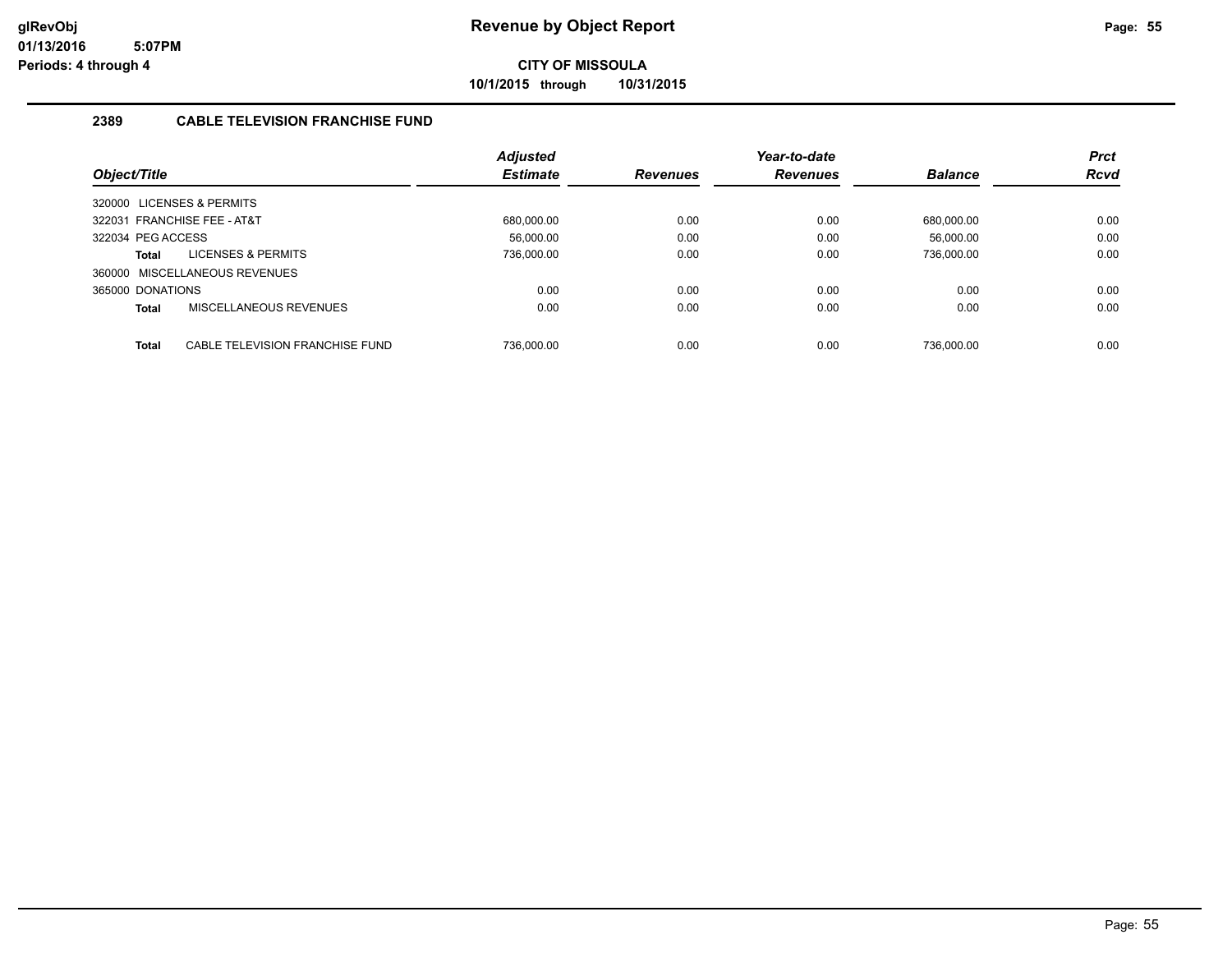**10/1/2015 through 10/31/2015**

#### **2390 DRUG FORFEITURE FUND**

#### **2390 DRUG FORFEITURE FUND**

|                                                    | <b>Adjusted</b> |                 | Year-to-date    |                | <b>Prct</b> |
|----------------------------------------------------|-----------------|-----------------|-----------------|----------------|-------------|
| Object/Title                                       | <b>Estimate</b> | <b>Revenues</b> | <b>Revenues</b> | <b>Balance</b> | <b>Rcvd</b> |
| 350000 FINES & FORFEITURES                         |                 |                 |                 |                |             |
| 351013 DRUG FORFEITURES                            | 16.800.00       | 1.565.06        | 3.030.51        | 13.769.49      | 18.04       |
| <b>FINES &amp; FORFEITURES</b><br>Total            | 16,800.00       | 1.565.06        | 3,030.51        | 13,769.49      | 18.04       |
| INVESTMENTS & ROYALTY EARNINGS<br>370000           |                 |                 |                 |                |             |
| 371010 INTEREST ON INVESTMENTS                     | 0.00            | 0.00            | 0.00            | 0.00           | 0.00        |
| <b>INVESTMENTS &amp; ROYALTY EARNINGS</b><br>Total | 0.00            | 0.00            | 0.00            | 0.00           | 0.00        |
| DRUG FORFEITURE FUND<br>Total                      | 16.800.00       | 1.565.06        | 3.030.51        | 13.769.49      | 18.04       |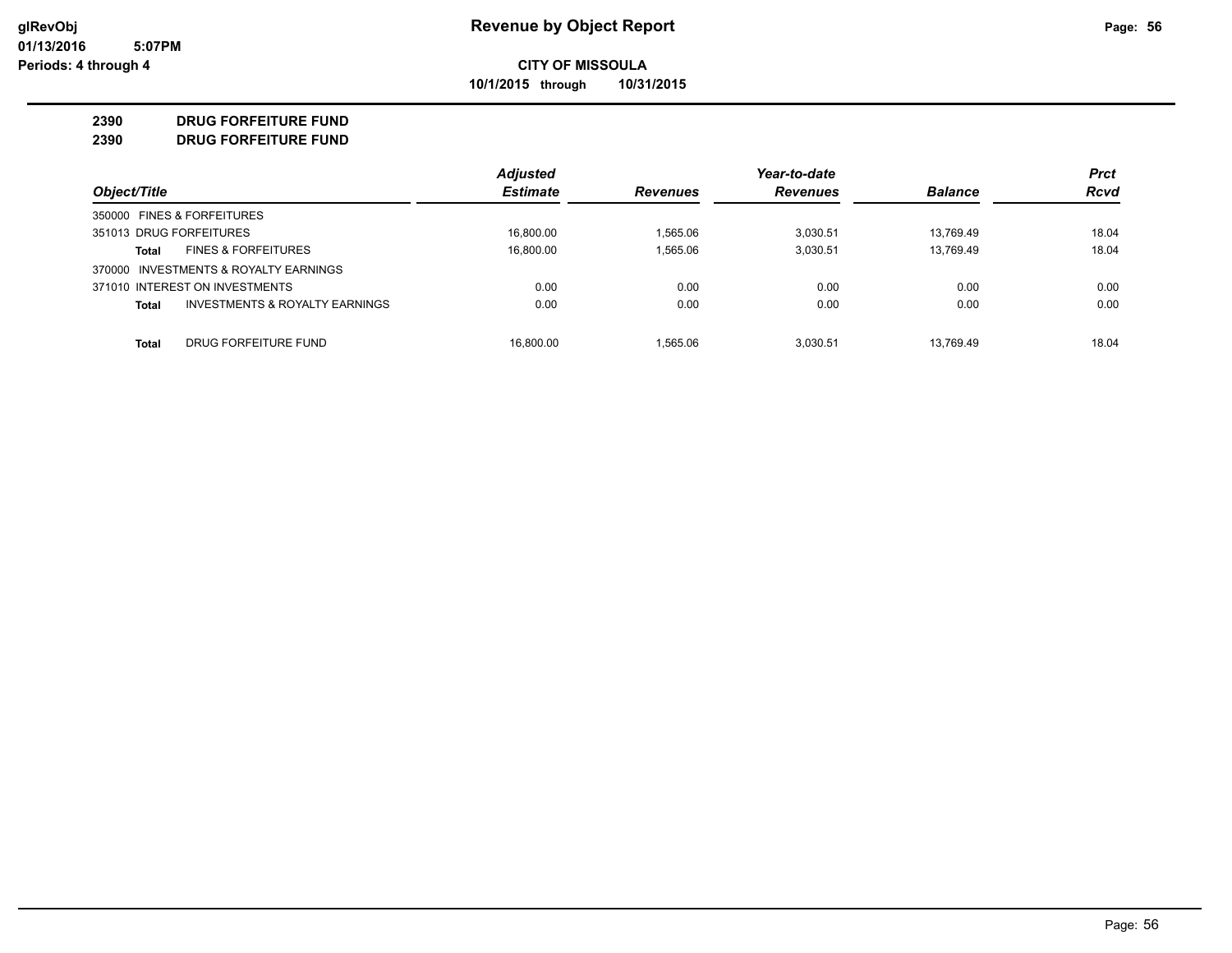**10/1/2015 through 10/31/2015**

## **2390 DRUG FORFEITURE FUND**

| Object/Title |                                       | <b>Adjusted</b><br><b>Estimate</b> | <b>Revenues</b> | Year-to-date<br><b>Revenues</b> | <b>Balance</b> | <b>Prct</b><br><b>Rcvd</b> |
|--------------|---------------------------------------|------------------------------------|-----------------|---------------------------------|----------------|----------------------------|
|              | 350000 FINES & FORFEITURES            |                                    |                 |                                 |                |                            |
|              | 351013 DRUG FORFEITURES               | 16.800.00                          | 1.565.06        | 3.030.51                        | 13.769.49      | 18.04                      |
| Total        | <b>FINES &amp; FORFEITURES</b>        | 16.800.00                          | 1,565.06        | 3.030.51                        | 13.769.49      | 18.04                      |
|              | 370000 INVESTMENTS & ROYALTY EARNINGS |                                    |                 |                                 |                |                            |
|              | 371010 INTEREST ON INVESTMENTS        | 0.00                               | 0.00            | 0.00                            | 0.00           | 0.00                       |
| Total        | INVESTMENTS & ROYALTY EARNINGS        | 0.00                               | 0.00            | 0.00                            | 0.00           | 0.00                       |
| <b>Total</b> | DRUG FORFEITURE FUND                  | 16.800.00                          | 1.565.06        | 3.030.51                        | 13.769.49      | 18.04                      |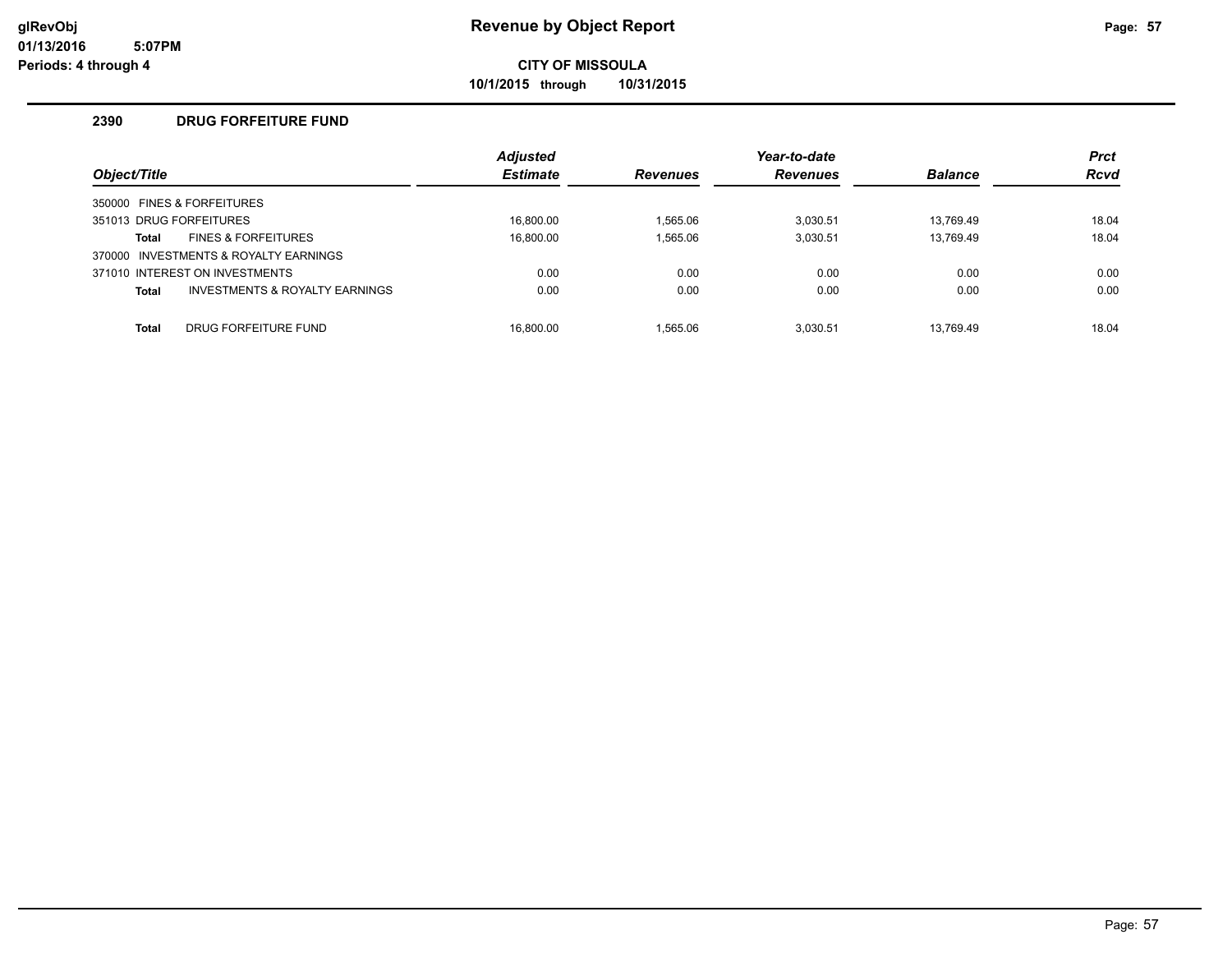**10/1/2015 through 10/31/2015**

### **2394 BUILDING INSPECTION FUND**

**2394 BUILDING INSPECTION FUND**

|                                                           | <b>Adjusted</b> |                 | Year-to-date    |                | <b>Prct</b> |
|-----------------------------------------------------------|-----------------|-----------------|-----------------|----------------|-------------|
| Object/Title                                              | <b>Estimate</b> | <b>Revenues</b> | <b>Revenues</b> | <b>Balance</b> | <b>Rcvd</b> |
| 320000 LICENSES & PERMITS                                 |                 |                 |                 |                |             |
| 323011 BUILDING PERMITS                                   | 1,074,058.00    | 114,355.79      | 424,975.15      | 649,082.85     | 39.57       |
| 323012 ELECTRICAL PERMITS                                 | 231,537.00      | 18.443.82       | 88.667.96       | 142.869.04     | 38.30       |
| 323013 PLUMBING PERMITS                                   | 132,373.00      | 8,832.00        | 46,735.00       | 85,638.00      | 35.31       |
| 323014 BLDG PERMIT REVIEW FEE                             | 0.00            | 0.00            | 0.00            | 0.00           | 0.00        |
| 323016 MOVING PERMITS                                     | 0.00            | 0.00            | 0.00            | 0.00           | 0.00        |
| 323017 MECHANICAL PERMITS                                 | 96,891.00       | 9,769.00        | 40,698.00       | 56,193.00      | 42.00       |
| <b>LICENSES &amp; PERMITS</b><br>Total                    | 1,534,859.00    | 151,400.61      | 601,076.11      | 933,782.89     | 39.16       |
| 330000 INTERGOVERNMENTAL REVENUES                         |                 |                 |                 |                |             |
| 336023 STATE CONTRIB. - PERS                              | 0.00            | 0.00            | 71.46           | $-71.46$       | 0.00        |
| <b>INTERGOVERNMENTAL REVENUES</b><br><b>Total</b>         | 0.00            | 0.00            | 71.46           | $-71.46$       | 0.00        |
| 340000 CHARGES FOR SERVICES                               |                 |                 |                 |                |             |
| 341091 INSPECTION CODE BOOKS & COPIES                     | 1,346.00        | 5.50            | 49.25           | 1,296.75       | 3.66        |
| <b>CHARGES FOR SERVICES</b><br>Total                      | 1,346.00        | 5.50            | 49.25           | 1,296.75       | 3.66        |
| 360000 MISCELLANEOUS REVENUES                             |                 |                 |                 |                |             |
| 360010 MISCELLANEOUS                                      | 0.00            | 0.00            | 0.00            | 0.00           | 0.00        |
| 360015 CONFERENCE REVENUES - BUILDING                     | 0.00            | 0.00            | 0.00            | 0.00           | 0.00        |
| MISCELLANEOUS REVENUES<br>Total                           | 0.00            | 0.00            | 0.00            | 0.00           | 0.00        |
| 370000 INVESTMENTS & ROYALTY EARNINGS                     |                 |                 |                 |                |             |
| 371010 INTEREST ON INVESTMENTS                            | 0.00            | 0.00            | 0.00            | 0.00           | 0.00        |
| 371020 GAIN/LOSS IN MARKET VALUE OF INVESTMENTS           | 0.00            | 0.00            | 0.00            | 0.00           | 0.00        |
| <b>INVESTMENTS &amp; ROYALTY EARNINGS</b><br><b>Total</b> | 0.00            | 0.00            | 0.00            | 0.00           | 0.00        |
| 380000 OTHER FINANCING SOURCES                            |                 |                 |                 |                |             |
| 382010 SALE OF FIXED ASSETS                               | 0.00            | 0.00            | 0.00            | 0.00           | 0.00        |
| 383000 OPERATING TRANSFERS                                | 0.00            | 0.00            | 0.00            | 0.00           | 0.00        |
| OTHER FINANCING SOURCES<br><b>Total</b>                   | 0.00            | 0.00            | 0.00            | 0.00           | 0.00        |
| <b>BUILDING INSPECTION FUND</b><br><b>Total</b>           | 1,536,205.00    | 151,406.11      | 601,196.82      | 935.008.18     | 39.14       |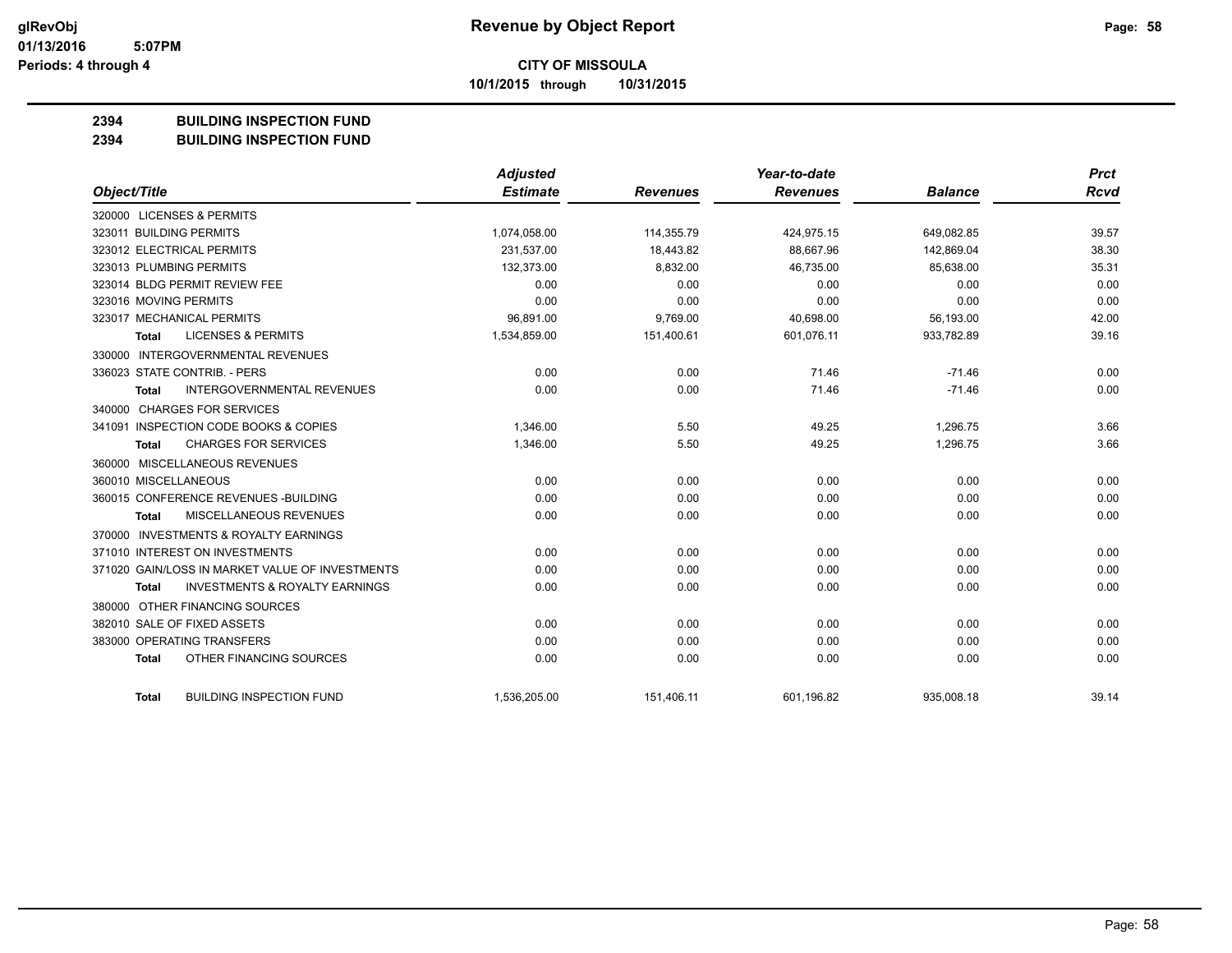**10/1/2015 through 10/31/2015**

# **2394 BUILDING INSPECTION FUND**

|                                                    | <b>Adjusted</b> |                 | Year-to-date    |                | <b>Prct</b> |
|----------------------------------------------------|-----------------|-----------------|-----------------|----------------|-------------|
| Object/Title                                       | <b>Estimate</b> | <b>Revenues</b> | <b>Revenues</b> | <b>Balance</b> | <b>Rcvd</b> |
| 320000 LICENSES & PERMITS                          |                 |                 |                 |                |             |
| 323011 BUILDING PERMITS                            | 1,074,058.00    | 114,355.79      | 424,975.15      | 649,082.85     | 39.57       |
| 323012 ELECTRICAL PERMITS                          | 231,537.00      | 18,443.82       | 88,667.96       | 142,869.04     | 38.30       |
| 323013 PLUMBING PERMITS                            | 132,373.00      | 8,832.00        | 46,735.00       | 85,638.00      | 35.31       |
| 323014 BLDG PERMIT REVIEW FEE                      | 0.00            | 0.00            | 0.00            | 0.00           | 0.00        |
| 323016 MOVING PERMITS                              | 0.00            | 0.00            | 0.00            | 0.00           | 0.00        |
| 323017 MECHANICAL PERMITS                          | 96,891.00       | 9,769.00        | 40,698.00       | 56,193.00      | 42.00       |
| <b>LICENSES &amp; PERMITS</b><br><b>Total</b>      | 1,534,859.00    | 151,400.61      | 601,076.11      | 933,782.89     | 39.16       |
| 330000 INTERGOVERNMENTAL REVENUES                  |                 |                 |                 |                |             |
| 336023 STATE CONTRIB. - PERS                       | 0.00            | 0.00            | 71.46           | $-71.46$       | 0.00        |
| <b>INTERGOVERNMENTAL REVENUES</b><br><b>Total</b>  | 0.00            | 0.00            | 71.46           | $-71.46$       | 0.00        |
| 340000 CHARGES FOR SERVICES                        |                 |                 |                 |                |             |
| 341091 INSPECTION CODE BOOKS & COPIES              | 1,346.00        | 5.50            | 49.25           | 1,296.75       | 3.66        |
| <b>CHARGES FOR SERVICES</b><br><b>Total</b>        | 1,346.00        | 5.50            | 49.25           | 1,296.75       | 3.66        |
| 360000 MISCELLANEOUS REVENUES                      |                 |                 |                 |                |             |
| 360010 MISCELLANEOUS                               | 0.00            | 0.00            | 0.00            | 0.00           | 0.00        |
| 360015 CONFERENCE REVENUES - BUILDING              | 0.00            | 0.00            | 0.00            | 0.00           | 0.00        |
| MISCELLANEOUS REVENUES<br><b>Total</b>             | 0.00            | 0.00            | 0.00            | 0.00           | 0.00        |
| 370000 INVESTMENTS & ROYALTY EARNINGS              |                 |                 |                 |                |             |
| 371010 INTEREST ON INVESTMENTS                     | 0.00            | 0.00            | 0.00            | 0.00           | 0.00        |
| 371020 GAIN/LOSS IN MARKET VALUE OF INVESTMENT     | 0.00            | 0.00            | 0.00            | 0.00           | 0.00        |
| <b>INVESTMENTS &amp; ROYALTY EARNINGS</b><br>Total | 0.00            | 0.00            | 0.00            | 0.00           | 0.00        |
| 380000 OTHER FINANCING SOURCES                     |                 |                 |                 |                |             |
| 382010 SALE OF FIXED ASSETS                        | 0.00            | 0.00            | 0.00            | 0.00           | 0.00        |
| 383000 OPERATING TRANSFERS                         | 0.00            | 0.00            | 0.00            | 0.00           | 0.00        |
| OTHER FINANCING SOURCES<br><b>Total</b>            | 0.00            | 0.00            | 0.00            | 0.00           | 0.00        |
| <b>BUILDING INSPECTION FUND</b><br><b>Total</b>    | 1,536,205.00    | 151,406.11      | 601,196.82      | 935,008.18     | 39.14       |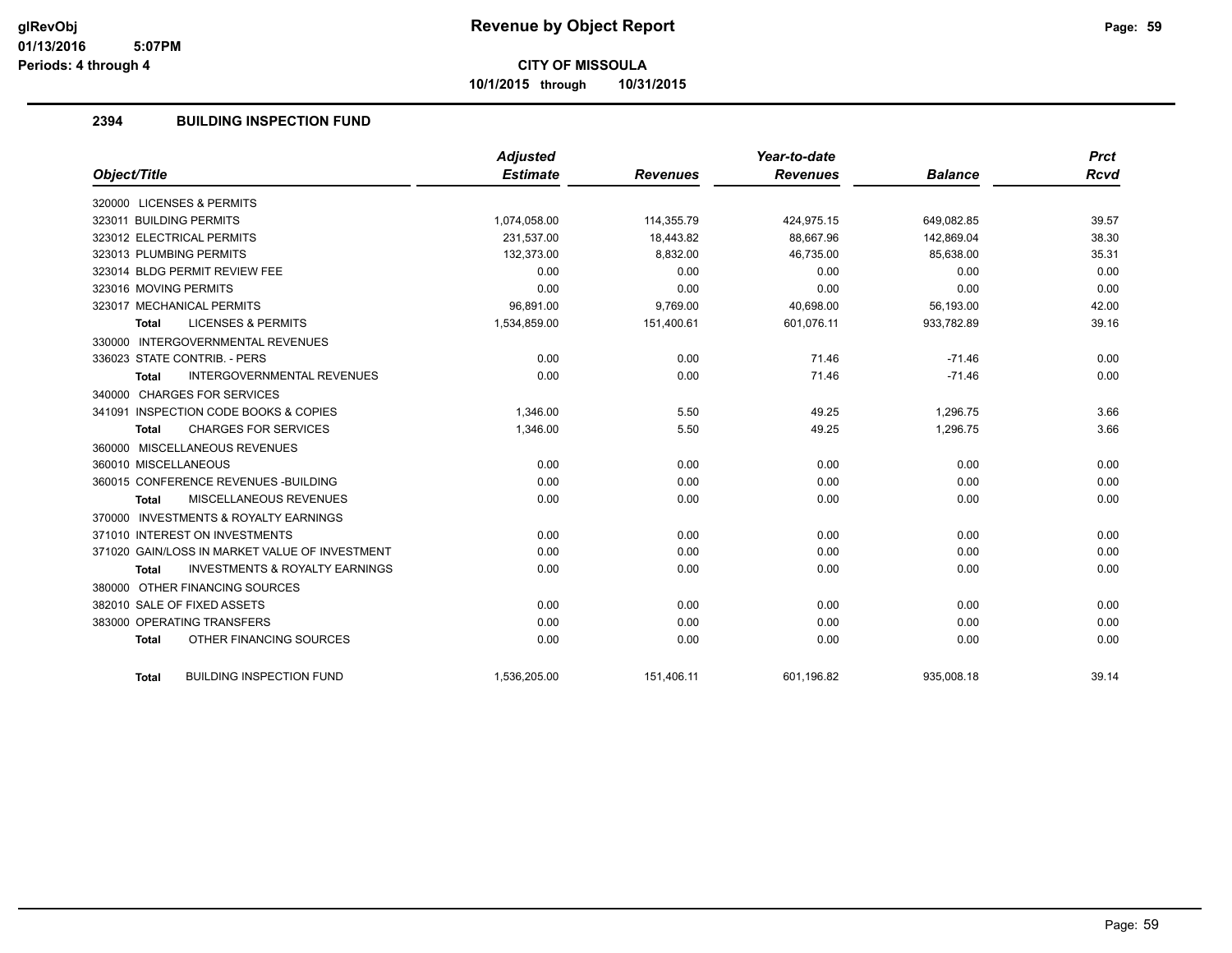**10/1/2015 through 10/31/2015**

# **2395 CITY GRANTS & PROGRAM INCOME FUND**

# **2395 CITY GRANTS & PROGRAM INCOME FUND**

|                                                           | <b>Adjusted</b> |                 | Year-to-date    |                | <b>Prct</b> |
|-----------------------------------------------------------|-----------------|-----------------|-----------------|----------------|-------------|
| Object/Title                                              | <b>Estimate</b> | <b>Revenues</b> | <b>Revenues</b> | <b>Balance</b> | <b>Rcvd</b> |
| 330000 INTERGOVERNMENTAL REVENUES                         |                 |                 |                 |                |             |
| 331010 ENTITLEMENT - CDBG                                 | 0.00            | 0.00            | 0.00            | 0.00           | 0.00        |
| <b>INTERGOVERNMENTAL REVENUES</b><br><b>Total</b>         | 0.00            | 0.00            | 0.00            | 0.00           | 0.00        |
| MISCELLANEOUS REVENUES<br>360000                          |                 |                 |                 |                |             |
| 360005 LOAN REPAYMENTS                                    | 0.00            | 0.00            | 0.00            | 0.00           | 0.00        |
| 360010 MISCELLANEOUS                                      | 0.00            | 0.00            | 0.00            | 0.00           | 0.00        |
| 360013 REPAYMENT OF SEWER GRANT                           | 0.00            | 0.00            | 0.00            | 0.00           | 0.00        |
| 360014 REPAYMENT OF LOAN/MHA                              | 0.00            | 0.00            | 0.00            | 0.00           | 0.00        |
| 362000 OTHER MISCELLANEOUS REVENUE                        | 0.00            | 0.00            | 0.00            | 0.00           | 0.00        |
| <b>MISCELLANEOUS REVENUES</b><br><b>Total</b>             | 0.00            | 0.00            | 0.00            | 0.00           | 0.00        |
| <b>INVESTMENTS &amp; ROYALTY EARNINGS</b><br>370000       |                 |                 |                 |                |             |
| 371010 INTEREST ON INVESTMENTS                            | 0.00            | 0.00            | 0.00            | 0.00           | 0.00        |
| 371020 GAIN/LOSS IN MARKET VALUE OF INVESTMENTS           | 0.00            | 0.00            | 0.00            | 0.00           | 0.00        |
| <b>INVESTMENTS &amp; ROYALTY EARNINGS</b><br><b>Total</b> | 0.00            | 0.00            | 0.00            | 0.00           | 0.00        |
| OTHER FINANCING SOURCES<br>380000                         |                 |                 |                 |                |             |
| 383026 TRANS FR CDBG                                      | 0.00            | 0.00            | 0.00            | 0.00           | 0.00        |
| OTHER FINANCING SOURCES<br>Total                          | 0.00            | 0.00            | 0.00            | 0.00           | 0.00        |
| CITY GRANTS & PROGRAM INCOME FUND<br><b>Total</b>         | 0.00            | 0.00            | 0.00            | 0.00           | 0.00        |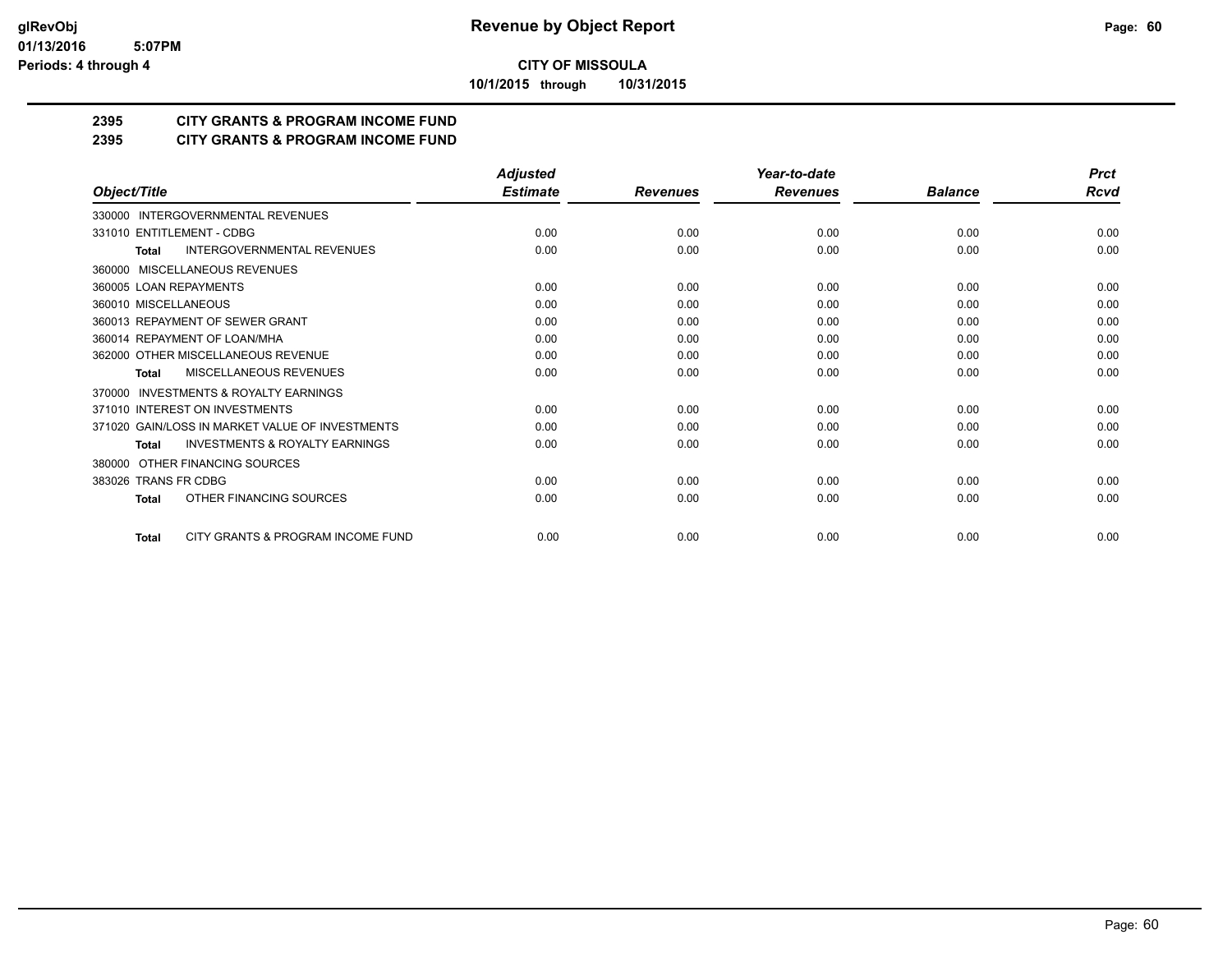**10/1/2015 through 10/31/2015**

# **2395 CITY GRANTS & PROGRAM INCOME FUND**

|                                                     | <b>Adjusted</b> |                 | Year-to-date    |                | <b>Prct</b> |
|-----------------------------------------------------|-----------------|-----------------|-----------------|----------------|-------------|
| Object/Title                                        | <b>Estimate</b> | <b>Revenues</b> | <b>Revenues</b> | <b>Balance</b> | Rcvd        |
| 330000 INTERGOVERNMENTAL REVENUES                   |                 |                 |                 |                |             |
| 331010 ENTITLEMENT - CDBG                           | 0.00            | 0.00            | 0.00            | 0.00           | 0.00        |
| INTERGOVERNMENTAL REVENUES<br><b>Total</b>          | 0.00            | 0.00            | 0.00            | 0.00           | 0.00        |
| 360000 MISCELLANEOUS REVENUES                       |                 |                 |                 |                |             |
| 360005 LOAN REPAYMENTS                              | 0.00            | 0.00            | 0.00            | 0.00           | 0.00        |
| 360010 MISCELLANEOUS                                | 0.00            | 0.00            | 0.00            | 0.00           | 0.00        |
| 360013 REPAYMENT OF SEWER GRANT                     | 0.00            | 0.00            | 0.00            | 0.00           | 0.00        |
| 360014 REPAYMENT OF LOAN/MHA                        | 0.00            | 0.00            | 0.00            | 0.00           | 0.00        |
| 362000 OTHER MISCELLANEOUS REVENUE                  | 0.00            | 0.00            | 0.00            | 0.00           | 0.00        |
| <b>MISCELLANEOUS REVENUES</b><br><b>Total</b>       | 0.00            | 0.00            | 0.00            | 0.00           | 0.00        |
| <b>INVESTMENTS &amp; ROYALTY EARNINGS</b><br>370000 |                 |                 |                 |                |             |
| 371010 INTEREST ON INVESTMENTS                      | 0.00            | 0.00            | 0.00            | 0.00           | 0.00        |
| 371020 GAIN/LOSS IN MARKET VALUE OF INVESTMENT      | 0.00            | 0.00            | 0.00            | 0.00           | 0.00        |
| <b>INVESTMENTS &amp; ROYALTY EARNINGS</b><br>Total  | 0.00            | 0.00            | 0.00            | 0.00           | 0.00        |
| 380000 OTHER FINANCING SOURCES                      |                 |                 |                 |                |             |
| 383026 TRANS FR CDBG                                | 0.00            | 0.00            | 0.00            | 0.00           | 0.00        |
| OTHER FINANCING SOURCES<br><b>Total</b>             | 0.00            | 0.00            | 0.00            | 0.00           | 0.00        |
| CITY GRANTS & PROGRAM INCOME FUND<br><b>Total</b>   | 0.00            | 0.00            | 0.00            | 0.00           | 0.00        |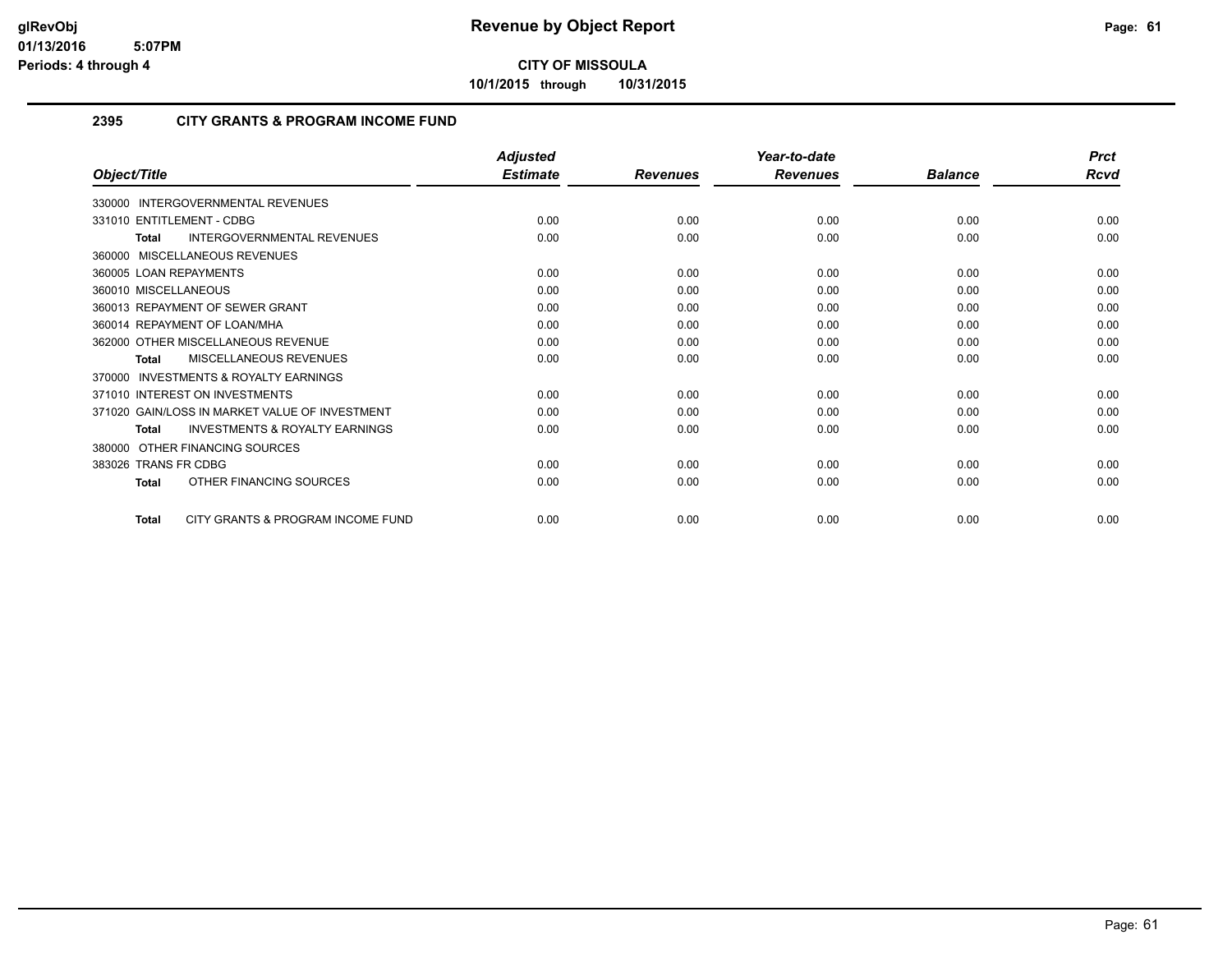**10/1/2015 through 10/31/2015**

#### **2396 ENERGY EFFICIENCY REVOLVING LOAN FUND 2396 ENERGY EFFICIENCY REVOLVING LOAN FUND**

|                                                      | <b>Adjusted</b> |                 | Year-to-date    |                | Prct        |
|------------------------------------------------------|-----------------|-----------------|-----------------|----------------|-------------|
| Object/Title                                         | <b>Estimate</b> | <b>Revenues</b> | <b>Revenues</b> | <b>Balance</b> | <b>Rcvd</b> |
| 330000 INTERGOVERNMENTAL REVENUES                    |                 |                 |                 |                |             |
| 331031 EECBG REVOLVING LOAN                          | 0.00            | 0.00            | 0.00            | 0.00           | 0.00        |
| INTERGOVERNMENTAL REVENUES<br>Total                  | 0.00            | 0.00            | 0.00            | 0.00           | 0.00        |
| 370000 INVESTMENTS & ROYALTY EARNINGS                |                 |                 |                 |                |             |
| 371010 INTEREST ON INVESTMENTS                       | 0.00            | 0.00            | 0.00            | 0.00           | 0.00        |
| <b>INVESTMENTS &amp; ROYALTY EARNINGS</b><br>Total   | 0.00            | 0.00            | 0.00            | 0.00           | 0.00        |
|                                                      |                 |                 |                 |                |             |
| ENERGY EFFICIENCY REVOLVING LOAN FUI<br><b>Total</b> | 0.00            | 0.00            | 0.00            | 0.00           | 0.00        |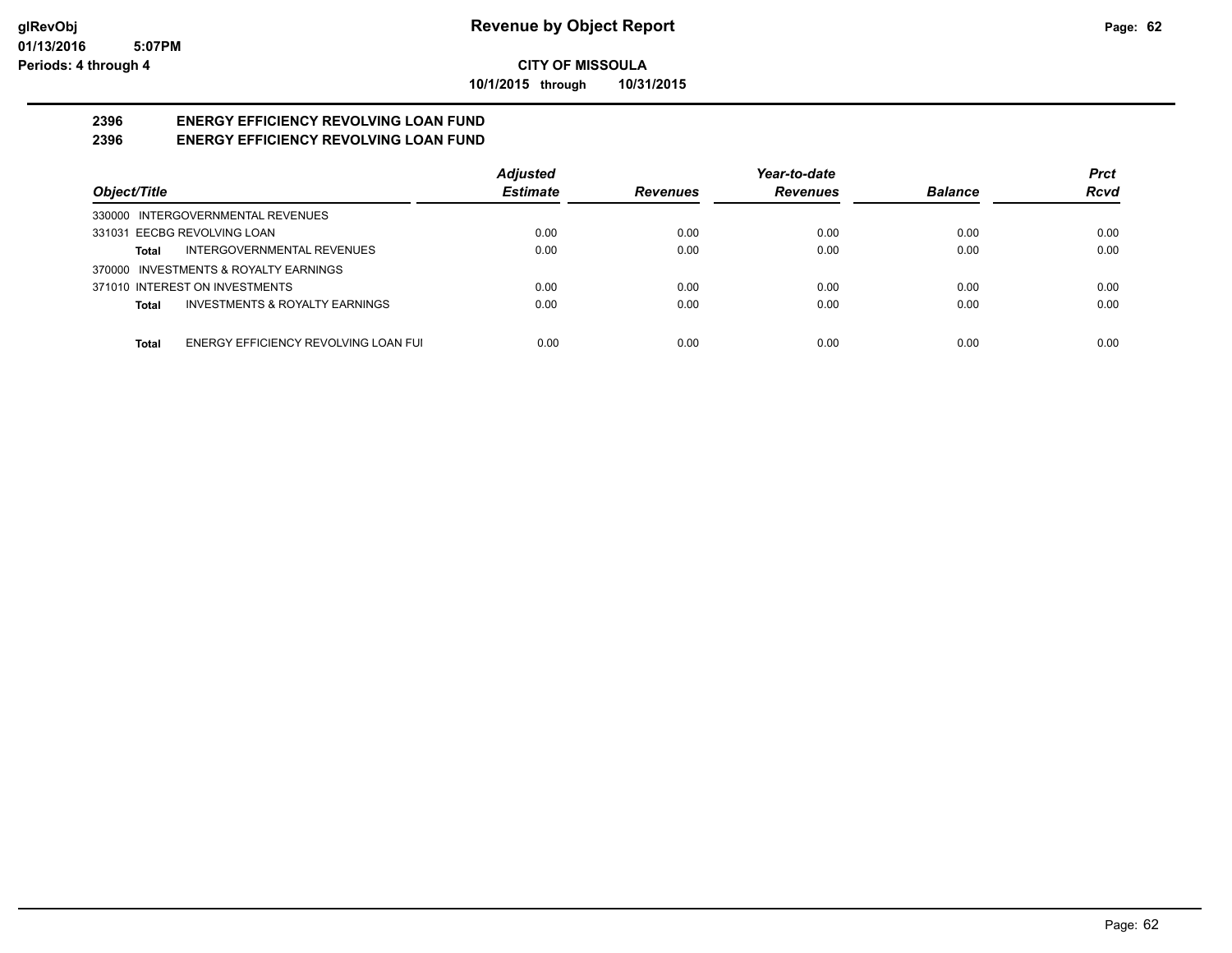**10/1/2015 through 10/31/2015**

# **2396 ENERGY EFFICIENCY REVOLVING LOAN FUND**

| Object/Title                                        | <b>Adjusted</b><br><b>Estimate</b> | <b>Revenues</b> | Year-to-date<br><b>Revenues</b> | <b>Balance</b> | <b>Prct</b><br><b>Rcvd</b> |
|-----------------------------------------------------|------------------------------------|-----------------|---------------------------------|----------------|----------------------------|
| 330000 INTERGOVERNMENTAL REVENUES                   |                                    |                 |                                 |                |                            |
| 331031 EECBG REVOLVING LOAN                         | 0.00                               | 0.00            | 0.00                            | 0.00           | 0.00                       |
| INTERGOVERNMENTAL REVENUES<br><b>Total</b>          | 0.00                               | 0.00            | 0.00                            | 0.00           | 0.00                       |
| 370000 INVESTMENTS & ROYALTY EARNINGS               |                                    |                 |                                 |                |                            |
| 371010 INTEREST ON INVESTMENTS                      | 0.00                               | 0.00            | 0.00                            | 0.00           | 0.00                       |
| INVESTMENTS & ROYALTY EARNINGS<br><b>Total</b>      | 0.00                               | 0.00            | 0.00                            | 0.00           | 0.00                       |
|                                                     |                                    |                 |                                 |                |                            |
| ENERGY EFFICIENCY REVOLVING LOAN FU<br><b>Total</b> | 0.00                               | 0.00            | 0.00                            | 0.00           | 0.00                       |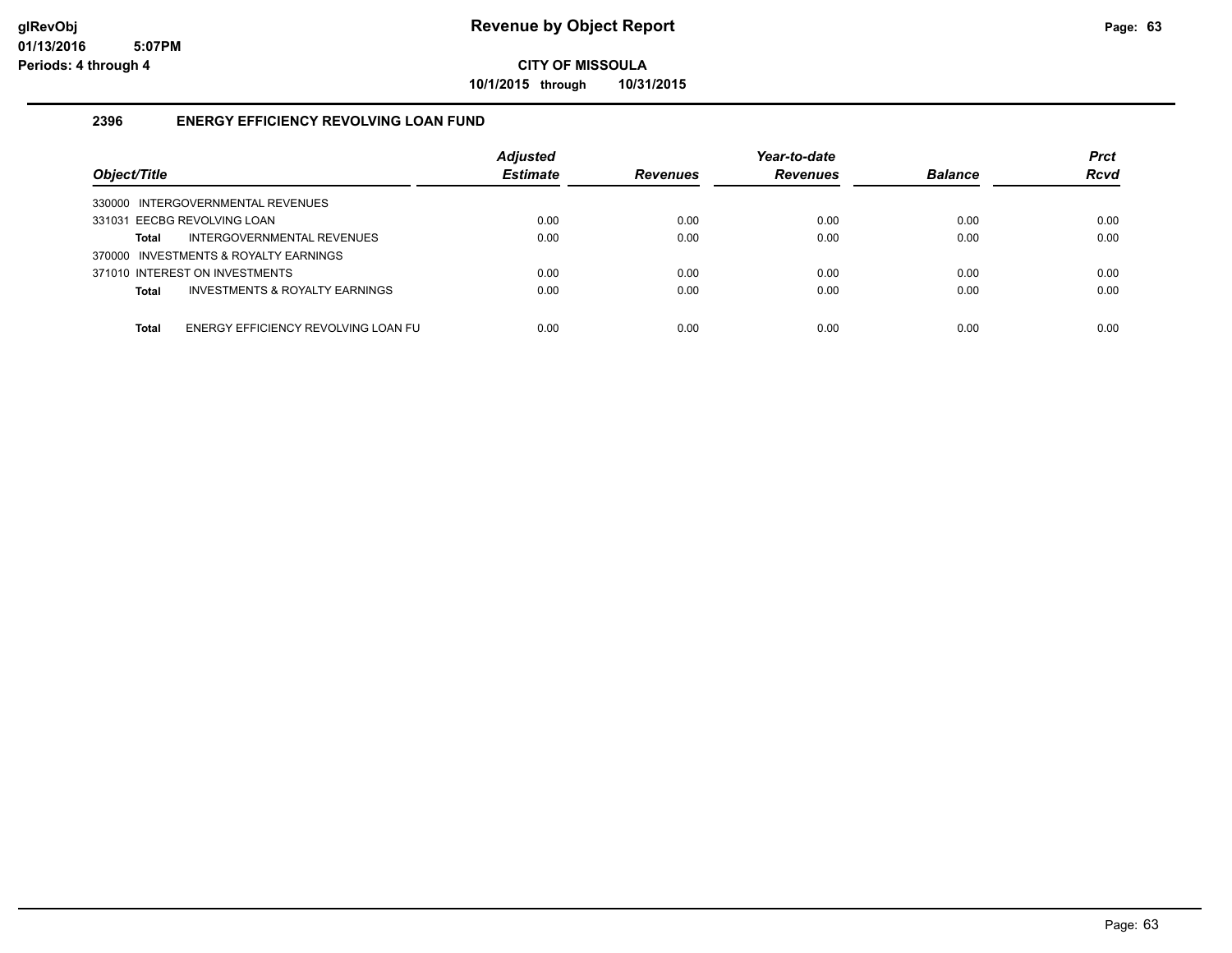**10/1/2015 through 10/31/2015**

#### **2399 DANGEROUS BUILDING DEMOLITION & REPAIR F 2399 DANGEROUS BUILDING DEMOLITION & REPAIR F**

|                         |                                      | <b>Adjusted</b> |                 | Year-to-date    |                | Prct |
|-------------------------|--------------------------------------|-----------------|-----------------|-----------------|----------------|------|
| Object/Title            |                                      | <b>Estimate</b> | <b>Revenues</b> | <b>Revenues</b> | <b>Balance</b> | Rcvd |
|                         | 360000 MISCELLANEOUS REVENUES        |                 |                 |                 |                |      |
| 363000 ASSESSMENTS PAID |                                      | 15.000.00       | 0.00            | 0.00            | 15.000.00      | 0.00 |
| Total                   | MISCELLANEOUS REVENUES               | 15,000.00       | 0.00            | 0.00            | 15.000.00      | 0.00 |
| <b>Total</b>            | DANGEROUS BUILDING DEMOLITION & REP. | 15.000.00       | 0.00            | 0.00            | 15.000.00      | 0.00 |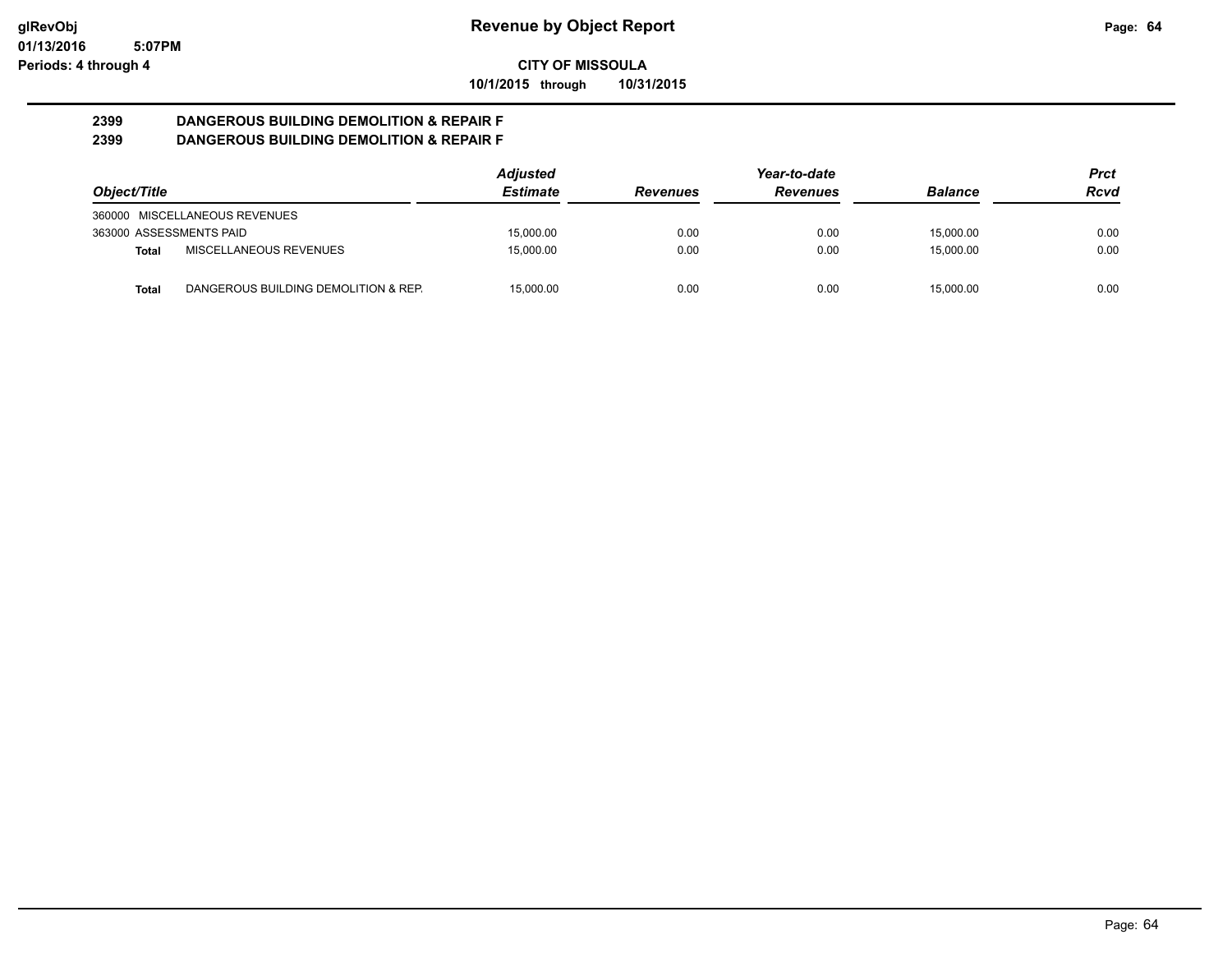**10/1/2015 through 10/31/2015**

## **2399 DANGEROUS BUILDING DEMOLITION & REPAIR F**

| Object/Title            |                                     | <b>Adjusted</b><br><b>Estimate</b> | <b>Revenues</b> | Year-to-date<br><b>Revenues</b> | <b>Balance</b> | <b>Prct</b><br><b>Rcvd</b> |
|-------------------------|-------------------------------------|------------------------------------|-----------------|---------------------------------|----------------|----------------------------|
|                         | 360000 MISCELLANEOUS REVENUES       |                                    |                 |                                 |                |                            |
| 363000 ASSESSMENTS PAID |                                     | 15.000.00                          | 0.00            | 0.00                            | 15.000.00      | 0.00                       |
| Total                   | MISCELLANEOUS REVENUES              | 15,000.00                          | 0.00            | 0.00                            | 15.000.00      | 0.00                       |
| <b>Total</b>            | DANGEROUS BUILDING DEMOLITION & REF | 15.000.00                          | 0.00            | 0.00                            | 15.000.00      | 0.00                       |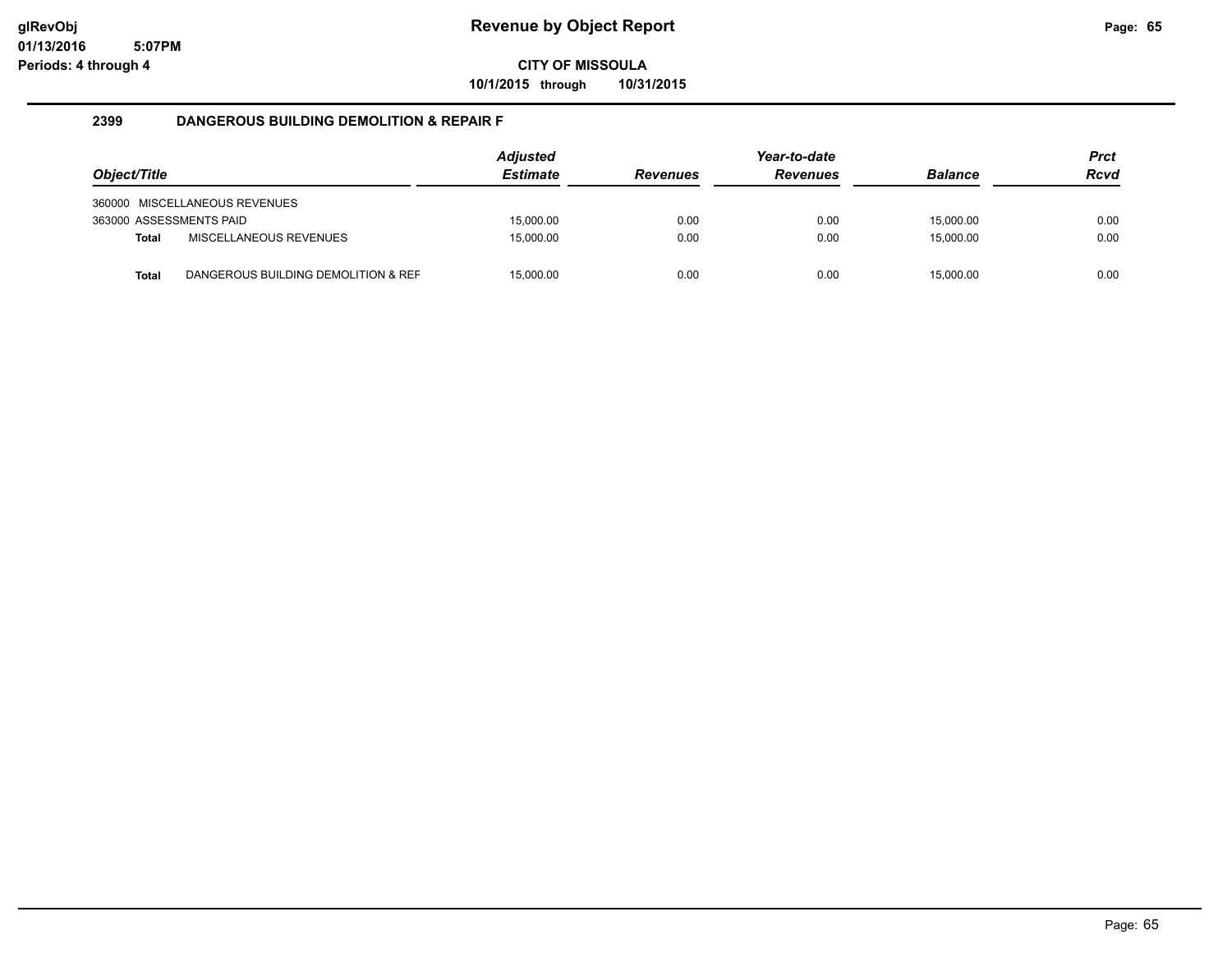**10/1/2015 through 10/31/2015**

#### **2400 STREET LIGHTING ASSESSMENTS FUND 2400 STREET LIGHTING ASSESSMENTS FUND**

|                                                    | <b>Adjusted</b> |                 | Year-to-date    |                | <b>Prct</b> |
|----------------------------------------------------|-----------------|-----------------|-----------------|----------------|-------------|
| Object/Title                                       | <b>Estimate</b> | <b>Revenues</b> | <b>Revenues</b> | <b>Balance</b> | <b>Rcvd</b> |
| 360000 MISCELLANEOUS REVENUES                      |                 |                 |                 |                |             |
| 360010 MISCELLANEOUS                               | 0.00            | 0.00            | 0.00            | 0.00           | 0.00        |
| 363010 LIGHTING ASSESSMENTS                        | 345.357.00      | 0.00            | 0.00            | 345.357.00     | 0.00        |
| 363040 PENALTY AND INTEREST                        | 0.00            | 0.00            | 0.00            | 0.00           | 0.00        |
| MISCELLANEOUS REVENUES<br>Total                    | 345.357.00      | 0.00            | 0.00            | 345.357.00     | 0.00        |
| INVESTMENTS & ROYALTY EARNINGS<br>370000           |                 |                 |                 |                |             |
| 371010 INTEREST ON INVESTMENTS                     | 0.00            | 0.00            | 0.00            | 0.00           | 0.00        |
| 371020 GAIN/LOSS IN MARKET VALUE OF INVESTMENTS    | 0.00            | 0.00            | 0.00            | 0.00           | 0.00        |
| <b>INVESTMENTS &amp; ROYALTY EARNINGS</b><br>Total | 0.00            | 0.00            | 0.00            | 0.00           | 0.00        |
| STREET LIGHTING ASSESSMENTS FUND<br><b>Total</b>   | 345.357.00      | 0.00            | 0.00            | 345.357.00     | 0.00        |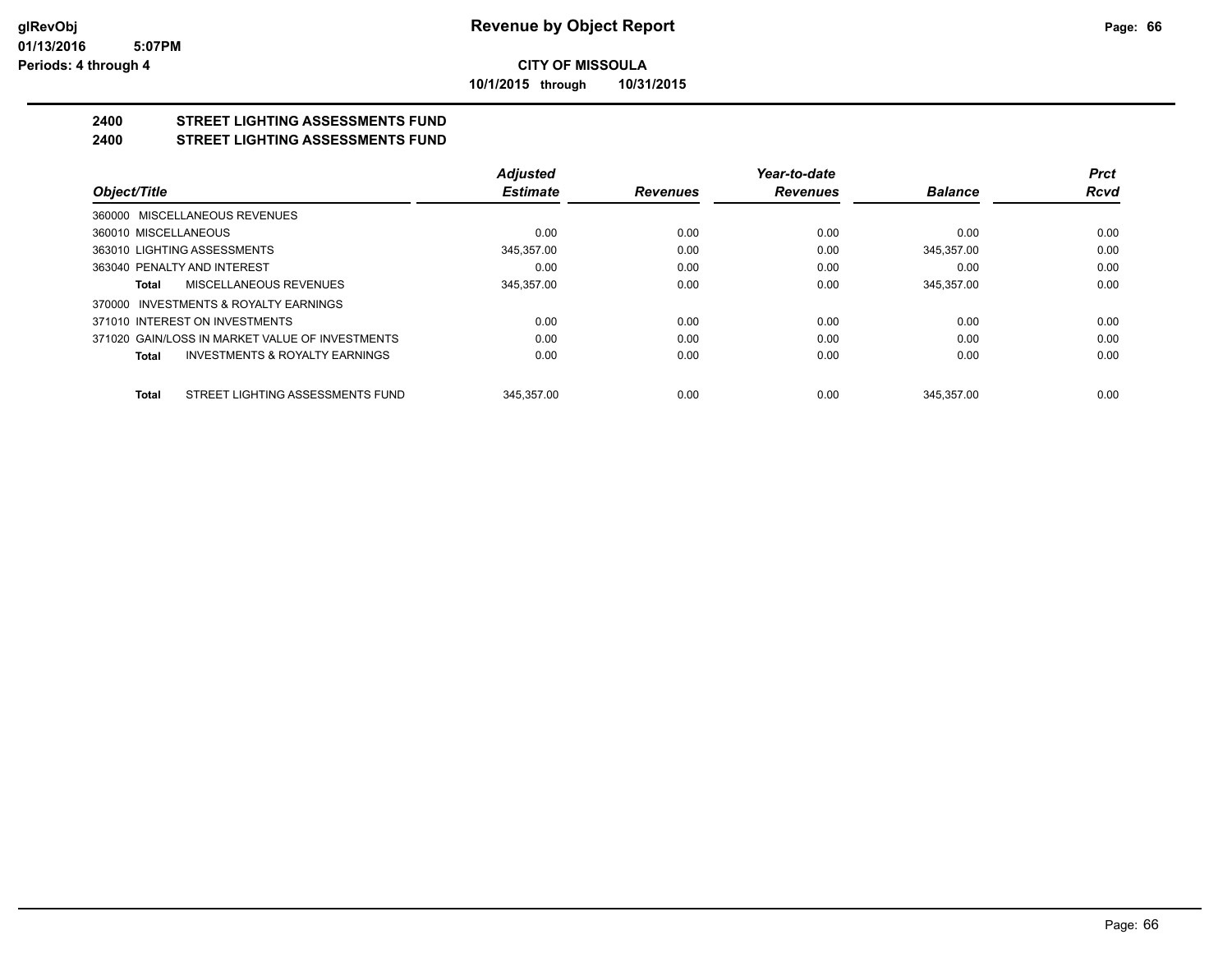**10/1/2015 through 10/31/2015**

# **2400 STREET LIGHTING ASSESSMENTS FUND**

| Object/Title                   |                                                | <b>Adjusted</b><br><b>Estimate</b> | <b>Revenues</b> | Year-to-date<br><b>Revenues</b> | <b>Balance</b> | <b>Prct</b><br><b>Rcvd</b> |
|--------------------------------|------------------------------------------------|------------------------------------|-----------------|---------------------------------|----------------|----------------------------|
| 360000 MISCELLANEOUS REVENUES  |                                                |                                    |                 |                                 |                |                            |
| 360010 MISCELLANEOUS           |                                                | 0.00                               | 0.00            | 0.00                            | 0.00           | 0.00                       |
| 363010 LIGHTING ASSESSMENTS    |                                                | 345.357.00                         | 0.00            | 0.00                            | 345.357.00     | 0.00                       |
| 363040 PENALTY AND INTEREST    |                                                | 0.00                               | 0.00            | 0.00                            | 0.00           | 0.00                       |
| Total                          | <b>MISCELLANEOUS REVENUES</b>                  | 345,357.00                         | 0.00            | 0.00                            | 345,357.00     | 0.00                       |
|                                | 370000 INVESTMENTS & ROYALTY EARNINGS          |                                    |                 |                                 |                |                            |
| 371010 INTEREST ON INVESTMENTS |                                                | 0.00                               | 0.00            | 0.00                            | 0.00           | 0.00                       |
|                                | 371020 GAIN/LOSS IN MARKET VALUE OF INVESTMENT | 0.00                               | 0.00            | 0.00                            | 0.00           | 0.00                       |
| Total                          | INVESTMENTS & ROYALTY EARNINGS                 | 0.00                               | 0.00            | 0.00                            | 0.00           | 0.00                       |
|                                |                                                |                                    |                 |                                 |                |                            |
| <b>Total</b>                   | STREET LIGHTING ASSESSMENTS FUND               | 345.357.00                         | 0.00            | 0.00                            | 345.357.00     | 0.00                       |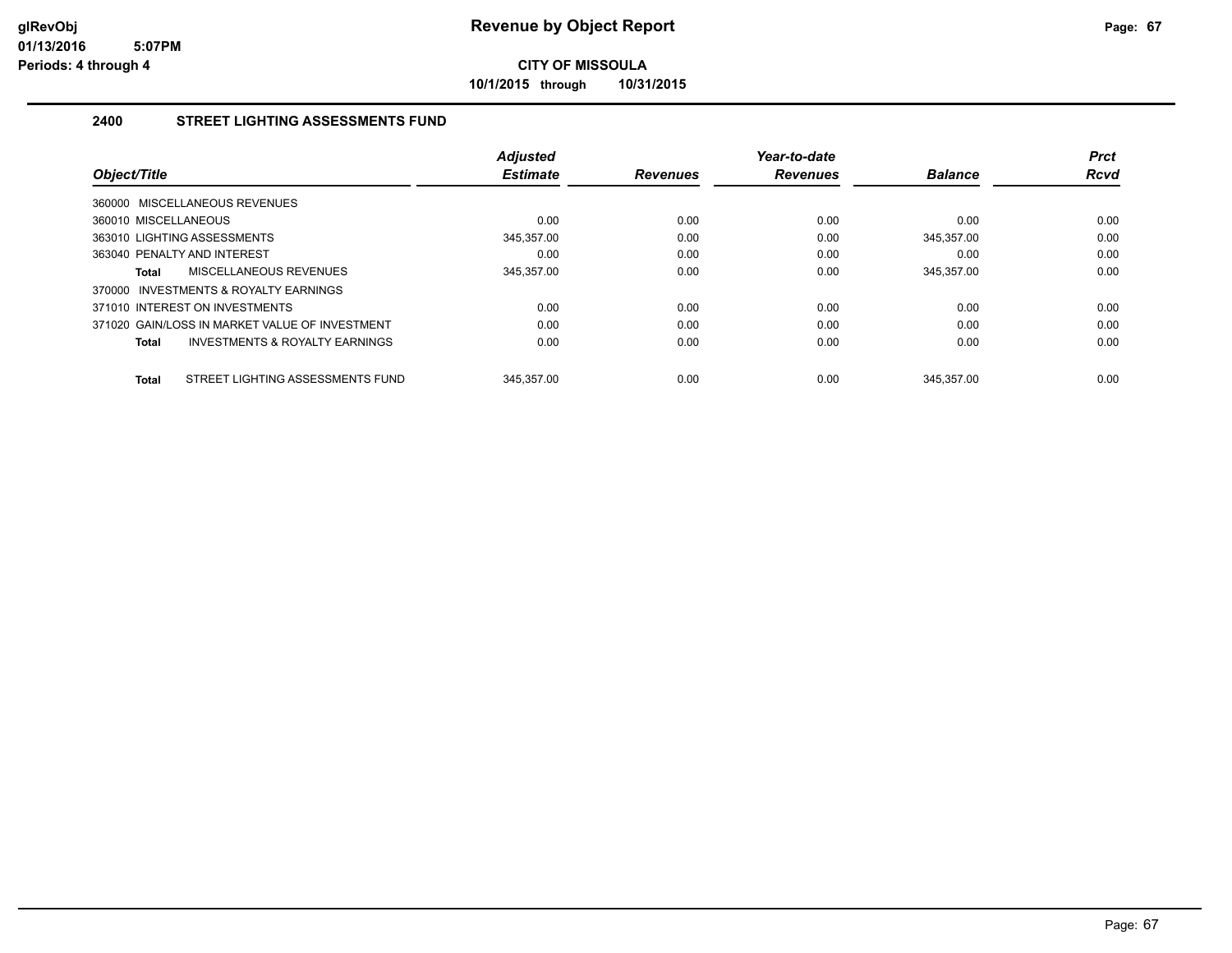**10/1/2015 through 10/31/2015**

# **2500 STREET MAINTENANCE ASSESSMENT FUND**

# **2500 STREET MAINTENANCE ASSESSMENT FUND**

|                                                           | <b>Adjusted</b> |                 | Year-to-date    |                | <b>Prct</b> |
|-----------------------------------------------------------|-----------------|-----------------|-----------------|----------------|-------------|
| Object/Title                                              | <b>Estimate</b> | <b>Revenues</b> | <b>Revenues</b> | <b>Balance</b> | <b>Rcvd</b> |
| 360000 MISCELLANEOUS REVENUES                             |                 |                 |                 |                |             |
| 363010 LIGHTING ASSESSMENTS                               | 59,295.00       | 0.00            | 0.00            | 59,295.00      | 0.00        |
| 363040 PENALTY AND INTEREST                               | 0.00            | 0.00            | 0.00            | 0.00           | 0.00        |
| MISCELLANEOUS REVENUES<br><b>Total</b>                    | 59,295.00       | 0.00            | 0.00            | 59,295.00      | 0.00        |
| 370000 INVESTMENTS & ROYALTY EARNINGS                     |                 |                 |                 |                |             |
| 371010 INTEREST ON INVESTMENTS                            | 0.00            | 0.00            | 0.00            | 0.00           | 0.00        |
| 371020 GAIN/LOSS IN MARKET VALUE OF INVESTMENTS           | 0.00            | 0.00            | 0.00            | 0.00           | 0.00        |
| <b>INVESTMENTS &amp; ROYALTY EARNINGS</b><br><b>Total</b> | 0.00            | 0.00            | 0.00            | 0.00           | 0.00        |
| OTHER FINANCING SOURCES<br>380000                         |                 |                 |                 |                |             |
| 383000 OPERATING TRANSFERS                                | 0.00            | 0.00            | 0.00            | 0.00           | 0.00        |
| OTHER FINANCING SOURCES<br><b>Total</b>                   | 0.00            | 0.00            | 0.00            | 0.00           | 0.00        |
| STREET MAINTENANCE ASSESSMENT FUNI<br><b>Total</b>        | 59.295.00       | 0.00            | 0.00            | 59.295.00      | 0.00        |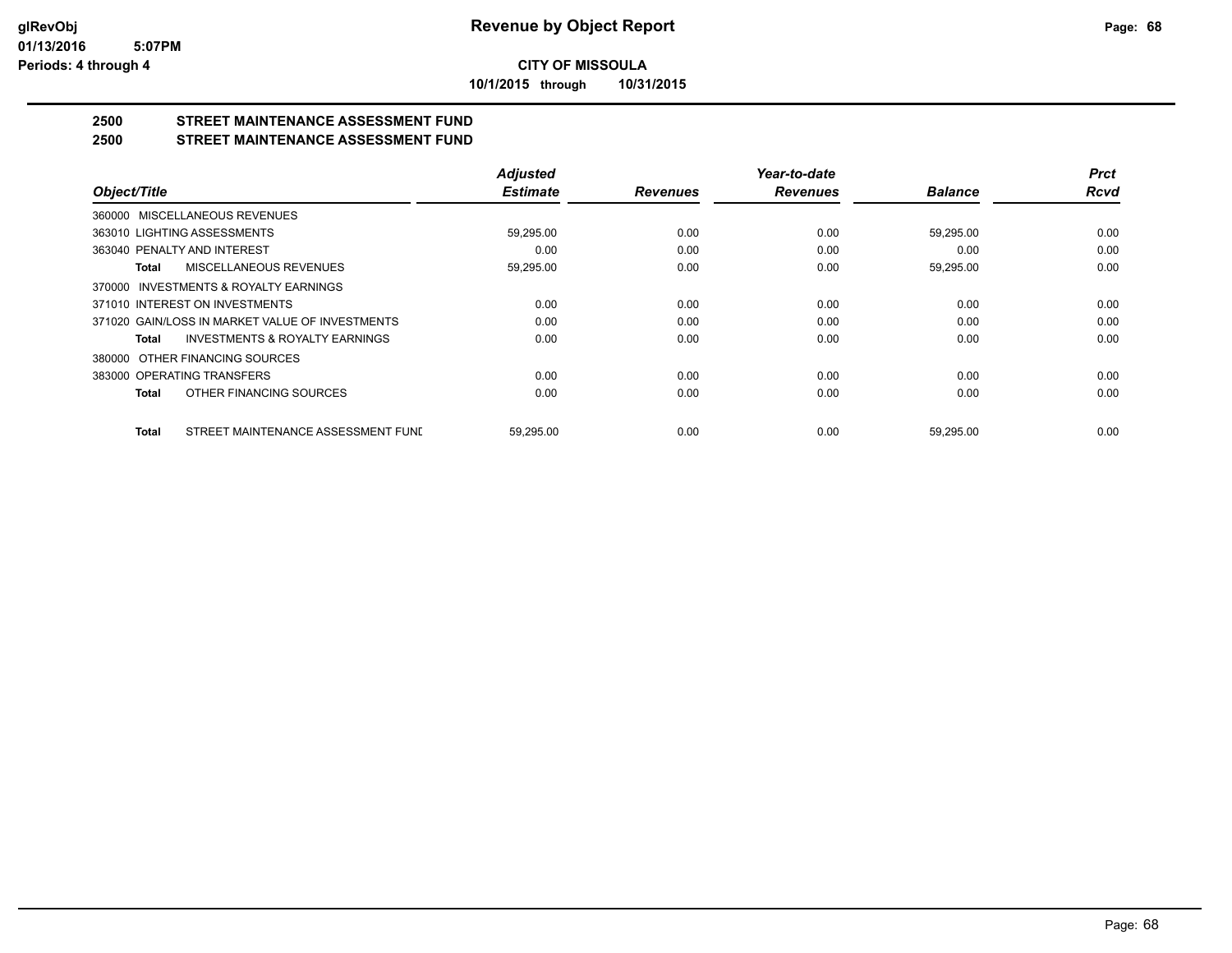**10/1/2015 through 10/31/2015**

# **2500 STREET MAINTENANCE ASSESSMENT FUND**

| Object/Title                                       | <b>Adjusted</b><br><b>Estimate</b> | <b>Revenues</b> | Year-to-date<br><b>Revenues</b> | <b>Balance</b> | <b>Prct</b><br>Rcvd |
|----------------------------------------------------|------------------------------------|-----------------|---------------------------------|----------------|---------------------|
| 360000 MISCELLANEOUS REVENUES                      |                                    |                 |                                 |                |                     |
| 363010 LIGHTING ASSESSMENTS                        | 59,295.00                          | 0.00            | 0.00                            | 59.295.00      | 0.00                |
| 363040 PENALTY AND INTEREST                        | 0.00                               | 0.00            | 0.00                            | 0.00           | 0.00                |
| MISCELLANEOUS REVENUES<br>Total                    | 59,295.00                          | 0.00            | 0.00                            | 59,295.00      | 0.00                |
| 370000 INVESTMENTS & ROYALTY EARNINGS              |                                    |                 |                                 |                |                     |
| 371010 INTEREST ON INVESTMENTS                     | 0.00                               | 0.00            | 0.00                            | 0.00           | 0.00                |
| 371020 GAIN/LOSS IN MARKET VALUE OF INVESTMENT     | 0.00                               | 0.00            | 0.00                            | 0.00           | 0.00                |
| <b>INVESTMENTS &amp; ROYALTY EARNINGS</b><br>Total | 0.00                               | 0.00            | 0.00                            | 0.00           | 0.00                |
| 380000 OTHER FINANCING SOURCES                     |                                    |                 |                                 |                |                     |
| 383000 OPERATING TRANSFERS                         | 0.00                               | 0.00            | 0.00                            | 0.00           | 0.00                |
| OTHER FINANCING SOURCES<br>Total                   | 0.00                               | 0.00            | 0.00                            | 0.00           | 0.00                |
| STREET MAINTENANCE ASSESSMENT FUNI<br>Total        | 59,295.00                          | 0.00            | 0.00                            | 59,295.00      | 0.00                |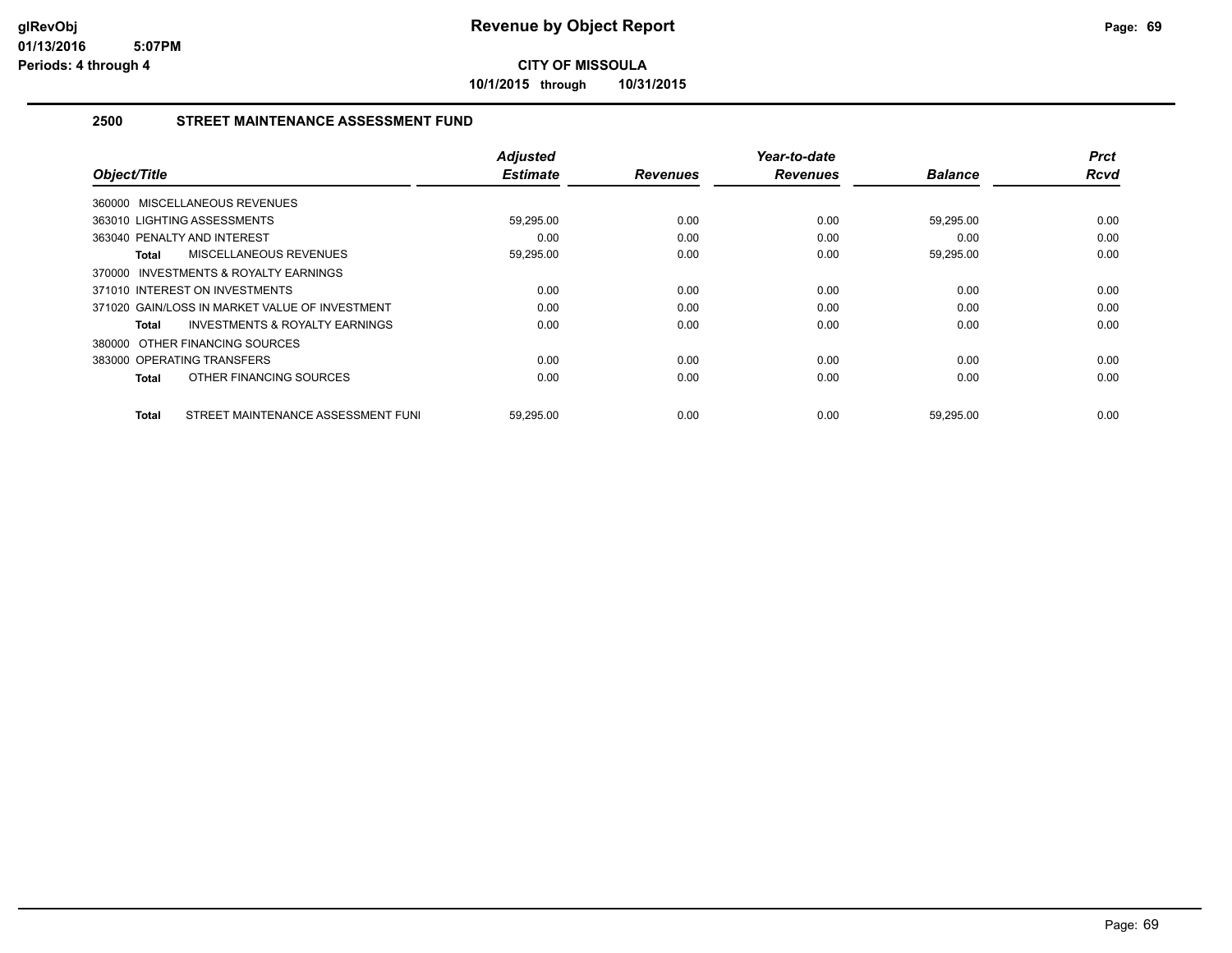*Prct Rcvd*

# **CITY OF MISSOULA**

**10/1/2015 through 10/31/2015**

#### **2510 RUSSELL PARK MAINTENANCE ASSESSMENT FUND 2510 RUSSELL PARK MAINTENANCE ASSESSMENT FUND**

|                                                           | <b>Adjusted</b> |                 | Year-to-date    |                | <b>Prct</b> |
|-----------------------------------------------------------|-----------------|-----------------|-----------------|----------------|-------------|
| Object/Title                                              | <b>Estimate</b> | <b>Revenues</b> | <b>Revenues</b> | <b>Balance</b> | Rcva        |
| MISCELLANEOUS REVENUES<br>360000                          |                 |                 |                 |                |             |
| 360010 MISCELLANEOUS                                      | 0.00            | 0.00            | 0.00            | 0.00           | 0.00        |
| 363010 LIGHTING ASSESSMENTS                               | 0.00            | 0.00            | 0.00            | 0.00           | 0.00        |
| 363020 PROPERTY ASSESSMENTS                               | 0.00            | 0.00            | 0.00            | 0.00           | 0.00        |
| 363040 PENALTY AND INTEREST                               | 0.00            | 0.00            | 0.00            | 0.00           | 0.00        |
| MISCELLANEOUS REVENUES<br><b>Total</b>                    | 0.00            | 0.00            | 0.00            | 0.00           | 0.00        |
| <b>INVESTMENTS &amp; ROYALTY EARNINGS</b><br>370000       |                 |                 |                 |                |             |
| 371010 INTEREST ON INVESTMENTS                            | 0.00            | 0.00            | 0.00            | 0.00           | 0.00        |
| 371020 GAIN/LOSS IN MARKET VALUE OF INVESTMENTS           | 0.00            | 0.00            | 0.00            | 0.00           | 0.00        |
| <b>INVESTMENTS &amp; ROYALTY EARNINGS</b><br><b>Total</b> | 0.00            | 0.00            | 0.00            | 0.00           | 0.00        |
| OTHER FINANCING SOURCES<br>380000                         |                 |                 |                 |                |             |
| 383000 OPERATING TRANSFERS                                | 0.00            | 0.00            | 0.00            | 0.00           | 0.00        |
| OTHER FINANCING SOURCES<br><b>Total</b>                   | 0.00            | 0.00            | 0.00            | 0.00           | 0.00        |
| RUSSELL PARK MAINTENANCE ASSESSMEN<br><b>Total</b>        | 0.00            | 0.00            | 0.00            | 0.00           | 0.00        |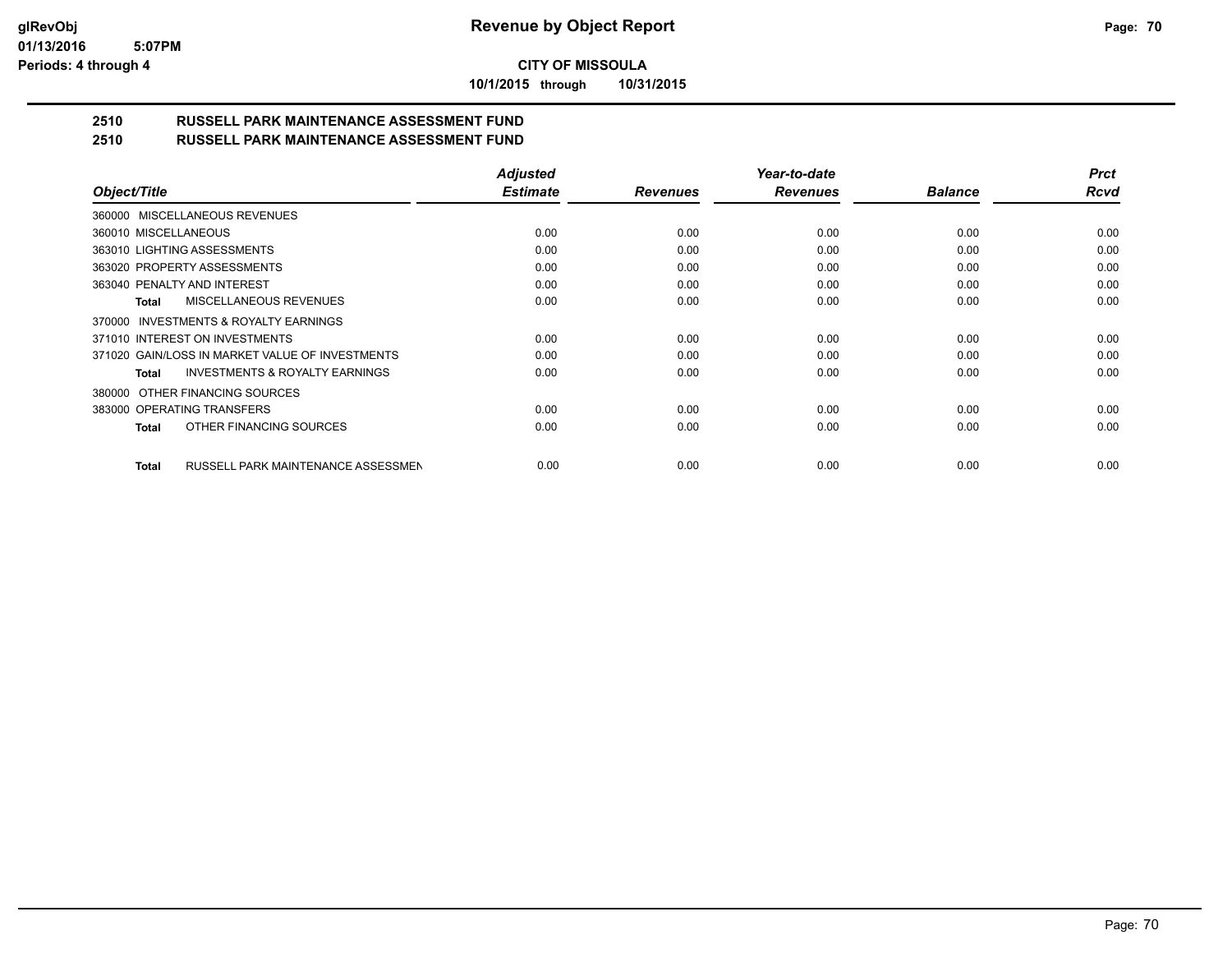**10/1/2015 through 10/31/2015**

# **2510 RUSSELL PARK MAINTENANCE ASSESSMENT FUND**

| Object/Title                                              | <b>Adjusted</b><br><b>Estimate</b> | <b>Revenues</b> | Year-to-date<br><b>Revenues</b> | <b>Balance</b> | <b>Prct</b><br><b>Rcvd</b> |
|-----------------------------------------------------------|------------------------------------|-----------------|---------------------------------|----------------|----------------------------|
| 360000 MISCELLANEOUS REVENUES                             |                                    |                 |                                 |                |                            |
| 360010 MISCELLANEOUS                                      | 0.00                               | 0.00            | 0.00                            | 0.00           | 0.00                       |
| 363010 LIGHTING ASSESSMENTS                               | 0.00                               | 0.00            | 0.00                            | 0.00           | 0.00                       |
| 363020 PROPERTY ASSESSMENTS                               | 0.00                               | 0.00            | 0.00                            | 0.00           | 0.00                       |
| 363040 PENALTY AND INTEREST                               | 0.00                               | 0.00            | 0.00                            | 0.00           | 0.00                       |
| MISCELLANEOUS REVENUES<br><b>Total</b>                    | 0.00                               | 0.00            | 0.00                            | 0.00           | 0.00                       |
| <b>INVESTMENTS &amp; ROYALTY EARNINGS</b><br>370000       |                                    |                 |                                 |                |                            |
| 371010 INTEREST ON INVESTMENTS                            | 0.00                               | 0.00            | 0.00                            | 0.00           | 0.00                       |
| 371020 GAIN/LOSS IN MARKET VALUE OF INVESTMENT            | 0.00                               | 0.00            | 0.00                            | 0.00           | 0.00                       |
| <b>INVESTMENTS &amp; ROYALTY EARNINGS</b><br>Total        | 0.00                               | 0.00            | 0.00                            | 0.00           | 0.00                       |
| 380000 OTHER FINANCING SOURCES                            |                                    |                 |                                 |                |                            |
| 383000 OPERATING TRANSFERS                                | 0.00                               | 0.00            | 0.00                            | 0.00           | 0.00                       |
| OTHER FINANCING SOURCES<br>Total                          | 0.00                               | 0.00            | 0.00                            | 0.00           | 0.00                       |
|                                                           |                                    |                 |                                 |                |                            |
| <b>RUSSELL PARK MAINTENANCE ASSESSMEN</b><br><b>Total</b> | 0.00                               | 0.00            | 0.00                            | 0.00           | 0.00                       |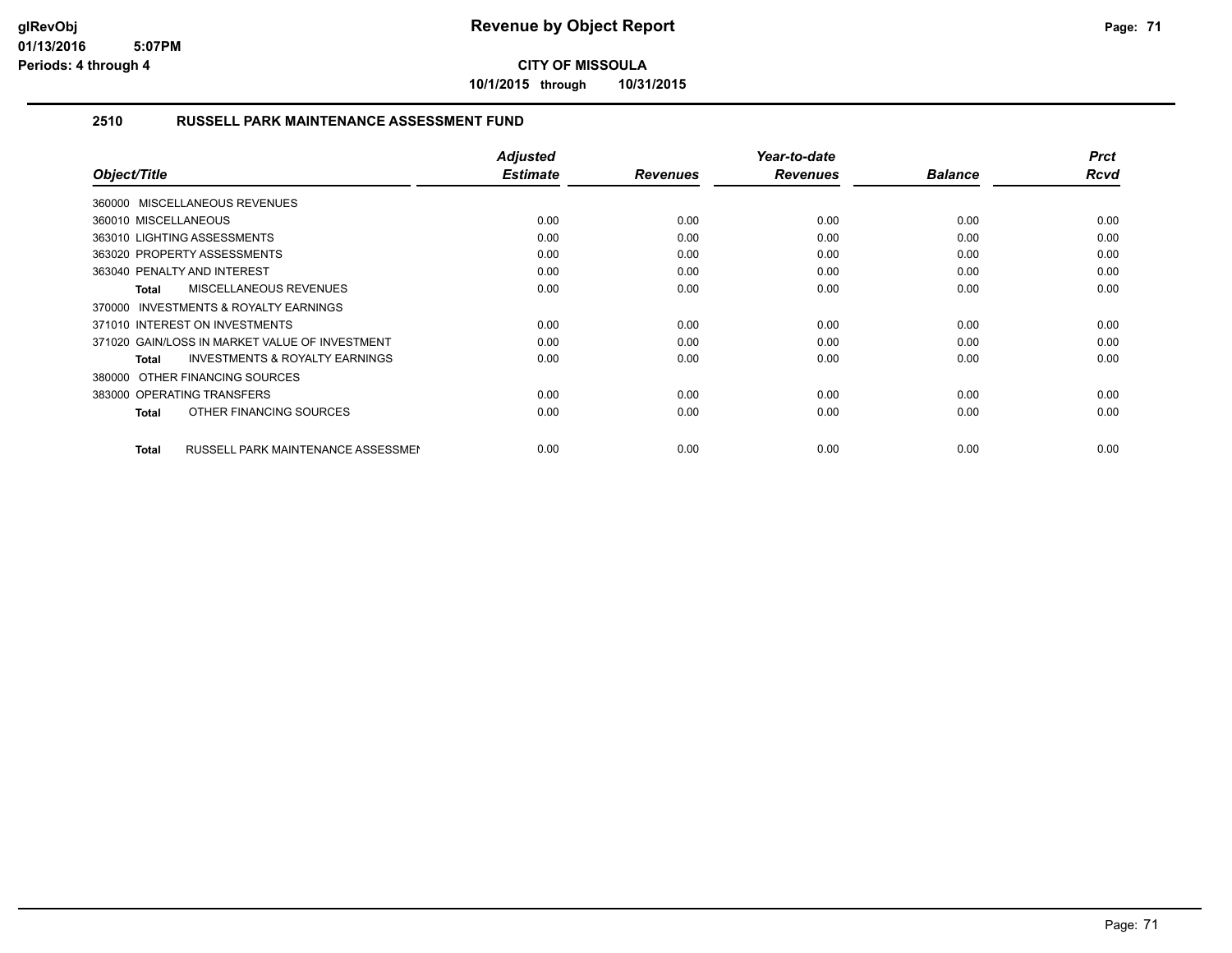**10/1/2015 through 10/31/2015**

# **2511 WILLOWWOOD PARK MAINTENANCE ASSESSMENT F**

| 2511 | <b>WILLOWWOOD PARK MAINTENANCE ASSESSMENT F</b> |
|------|-------------------------------------------------|
|      |                                                 |

| Object/Title                                              | <b>Adjusted</b> |                 | Year-to-date    |                | <b>Prct</b> |
|-----------------------------------------------------------|-----------------|-----------------|-----------------|----------------|-------------|
|                                                           | <b>Estimate</b> | <b>Revenues</b> | <b>Revenues</b> | <b>Balance</b> | <b>Rcvd</b> |
| 360000 MISCELLANEOUS REVENUES                             |                 |                 |                 |                |             |
| 360010 MISCELLANEOUS                                      | 0.00            | 0.00            | 0.00            | 0.00           | 0.00        |
| 363010 LIGHTING ASSESSMENTS                               | 0.00            | 0.00            | 0.00            | 0.00           | 0.00        |
| 363020 PROPERTY ASSESSMENTS                               | 0.00            | 0.00            | 0.00            | 0.00           | 0.00        |
| 363040 PENALTY AND INTEREST                               | 0.00            | 0.00            | 0.00            | 0.00           | 0.00        |
| MISCELLANEOUS REVENUES<br>Total                           | 0.00            | 0.00            | 0.00            | 0.00           | 0.00        |
| 370000 INVESTMENTS & ROYALTY EARNINGS                     |                 |                 |                 |                |             |
| 371010 INTEREST ON INVESTMENTS                            | 0.00            | 0.00            | 0.00            | 0.00           | 0.00        |
| 371020 GAIN/LOSS IN MARKET VALUE OF INVESTMENTS           | 0.00            | 0.00            | 0.00            | 0.00           | 0.00        |
| <b>INVESTMENTS &amp; ROYALTY EARNINGS</b><br><b>Total</b> | 0.00            | 0.00            | 0.00            | 0.00           | 0.00        |
| WILLOWWOOD PARK MAINTENANCE ASSES<br>Total                | 0.00            | 0.00            | 0.00            | 0.00           | 0.00        |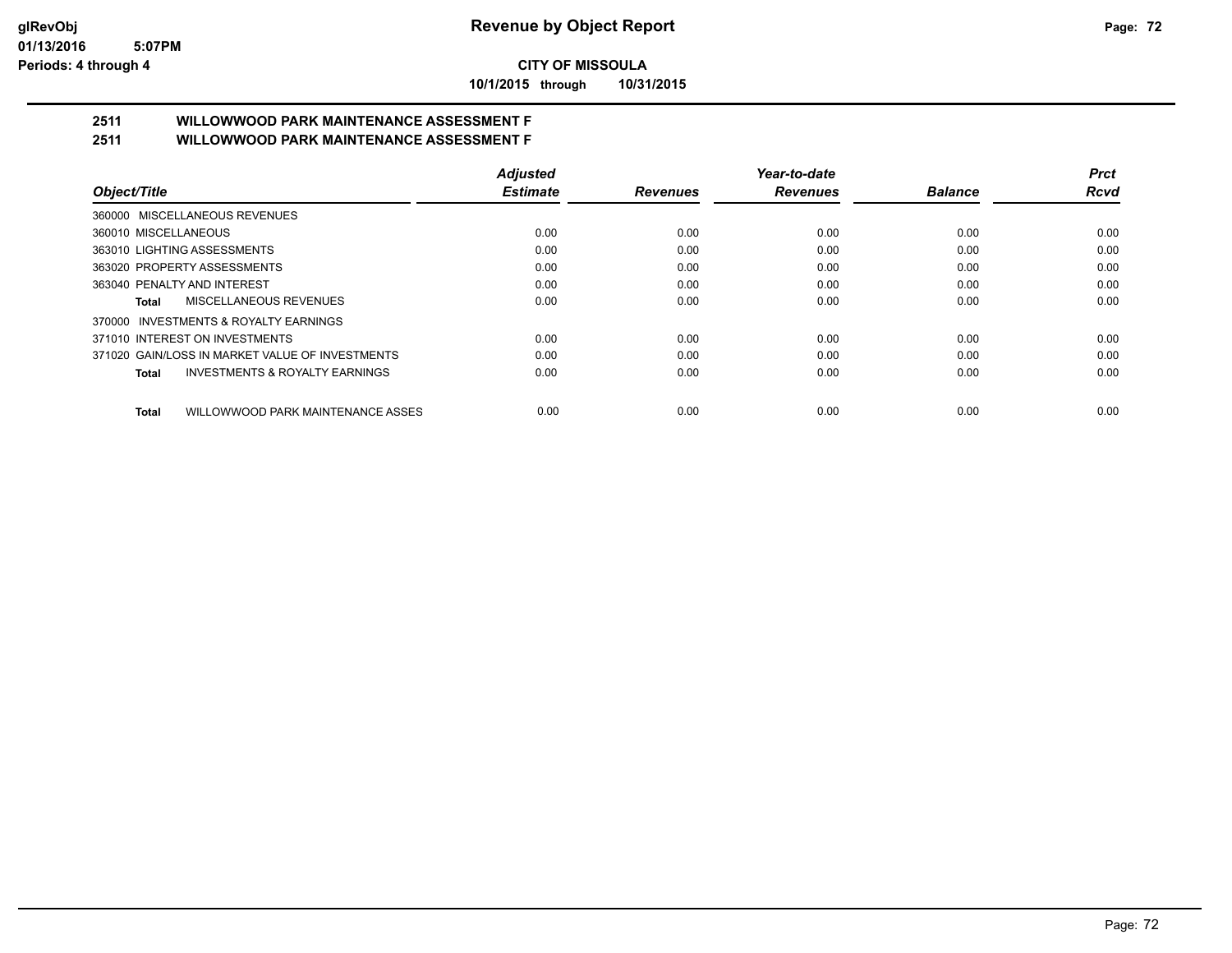**10/1/2015 through 10/31/2015**

#### **2511 WILLOWWOOD PARK MAINTENANCE ASSESSMENT F**

|                                                    | <b>Adjusted</b> |                 | Year-to-date    |                | Prct        |
|----------------------------------------------------|-----------------|-----------------|-----------------|----------------|-------------|
| Object/Title                                       | <b>Estimate</b> | <b>Revenues</b> | <b>Revenues</b> | <b>Balance</b> | <b>Rcvd</b> |
| 360000 MISCELLANEOUS REVENUES                      |                 |                 |                 |                |             |
| 360010 MISCELLANEOUS                               | 0.00            | 0.00            | 0.00            | 0.00           | 0.00        |
| 363010 LIGHTING ASSESSMENTS                        | 0.00            | 0.00            | 0.00            | 0.00           | 0.00        |
| 363020 PROPERTY ASSESSMENTS                        | 0.00            | 0.00            | 0.00            | 0.00           | 0.00        |
| 363040 PENALTY AND INTEREST                        | 0.00            | 0.00            | 0.00            | 0.00           | 0.00        |
| MISCELLANEOUS REVENUES<br>Total                    | 0.00            | 0.00            | 0.00            | 0.00           | 0.00        |
| 370000 INVESTMENTS & ROYALTY EARNINGS              |                 |                 |                 |                |             |
| 371010 INTEREST ON INVESTMENTS                     | 0.00            | 0.00            | 0.00            | 0.00           | 0.00        |
| 371020 GAIN/LOSS IN MARKET VALUE OF INVESTMENT     | 0.00            | 0.00            | 0.00            | 0.00           | 0.00        |
| <b>INVESTMENTS &amp; ROYALTY EARNINGS</b><br>Total | 0.00            | 0.00            | 0.00            | 0.00           | 0.00        |
| WILLOWWOOD PARK MAINTENANCE ASSES<br><b>Total</b>  | 0.00            | 0.00            | 0.00            | 0.00           | 0.00        |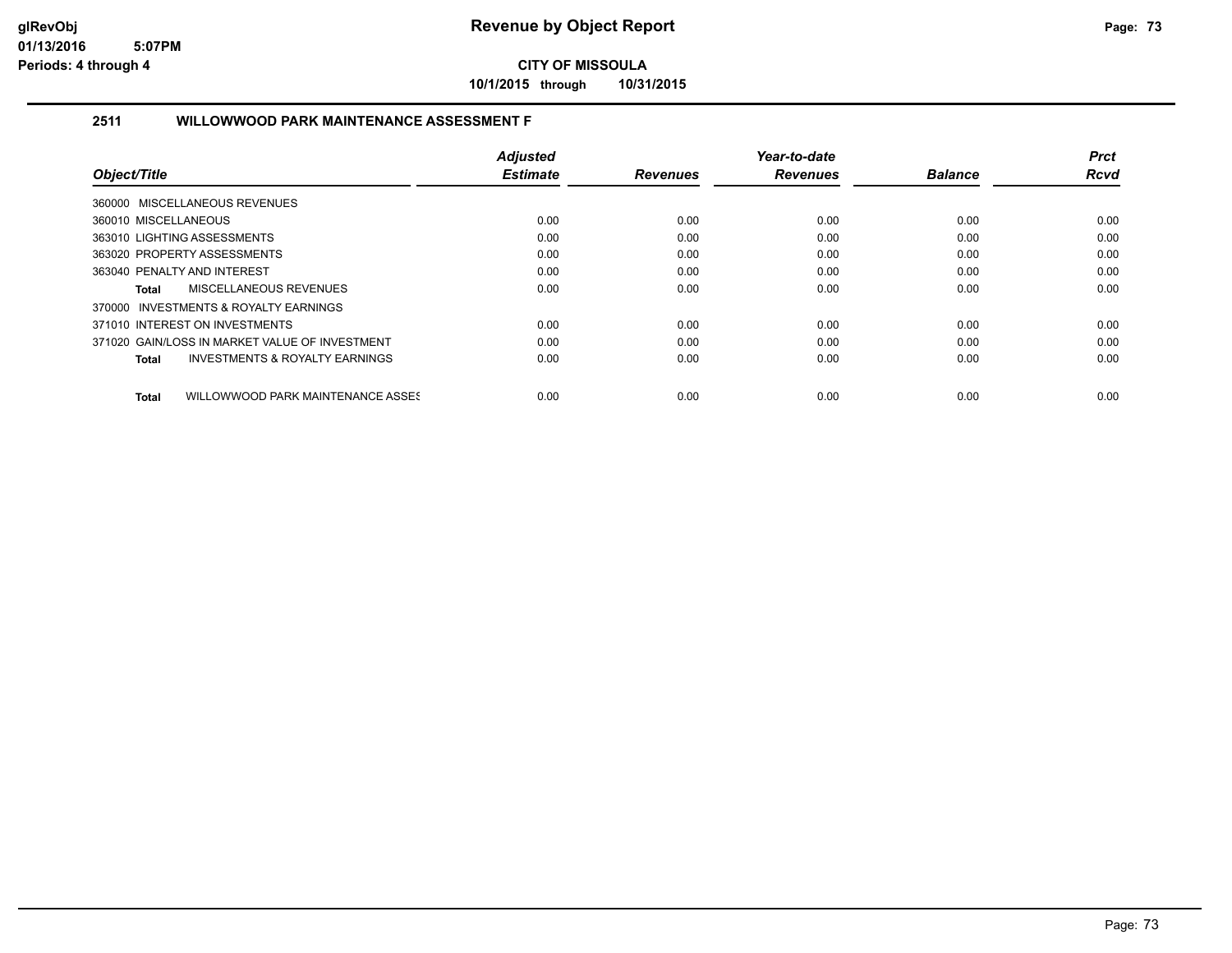**10/1/2015 through 10/31/2015**

## **2512 ROAD DISTRICT #1**

**2512 ROAD DISTRICT #1**

|                                                    | <b>Adjusted</b> |                 | Year-to-date    |                | <b>Prct</b> |
|----------------------------------------------------|-----------------|-----------------|-----------------|----------------|-------------|
| Object/Title                                       | <b>Estimate</b> | <b>Revenues</b> | <b>Revenues</b> | <b>Balance</b> | <b>Rcvd</b> |
| 330000 INTERGOVERNMENTAL REVENUES                  |                 |                 |                 |                |             |
| 336023 STATE CONTRIB. - PERS                       | 0.00            | 0.00            | 0.00            | 0.00           | 0.00        |
| <b>INTERGOVERNMENTAL REVENUES</b><br>Total         | 0.00            | 0.00            | 0.00            | 0.00           | 0.00        |
| 360000 MISCELLANEOUS REVENUES                      |                 |                 |                 |                |             |
| 363020 PROPERTY ASSESSMENTS                        | 1,604,151.00    | 414.22          | 414.22          | 1,603,736.78   | 0.03        |
| 363040 PENALTY AND INTEREST                        | 0.00            | 21.86           | 38.04           | $-38.04$       | 0.00        |
| MISCELLANEOUS REVENUES<br><b>Total</b>             | 1,604,151.00    | 436.08          | 452.26          | 1,603,698.74   | 0.03        |
| INVESTMENTS & ROYALTY EARNINGS<br>370000           |                 |                 |                 |                |             |
| 371010 INTEREST ON INVESTMENTS                     | 0.00            | 0.00            | 0.00            | 0.00           | 0.00        |
| <b>INVESTMENTS &amp; ROYALTY EARNINGS</b><br>Total | 0.00            | 0.00            | 0.00            | 0.00           | 0.00        |
| OTHER FINANCING SOURCES<br>380000                  |                 |                 |                 |                |             |
| 381090 PROCEEDS FROM CAPITAL LEASE                 | 0.00            | 0.00            | 0.00            | 0.00           | 0.00        |
| OTHER FINANCING SOURCES<br>Total                   | 0.00            | 0.00            | 0.00            | 0.00           | 0.00        |
|                                                    |                 |                 |                 |                |             |
| <b>ROAD DISTRICT #1</b><br><b>Total</b>            | 1,604,151.00    | 436.08          | 452.26          | 1,603,698.74   | 0.03        |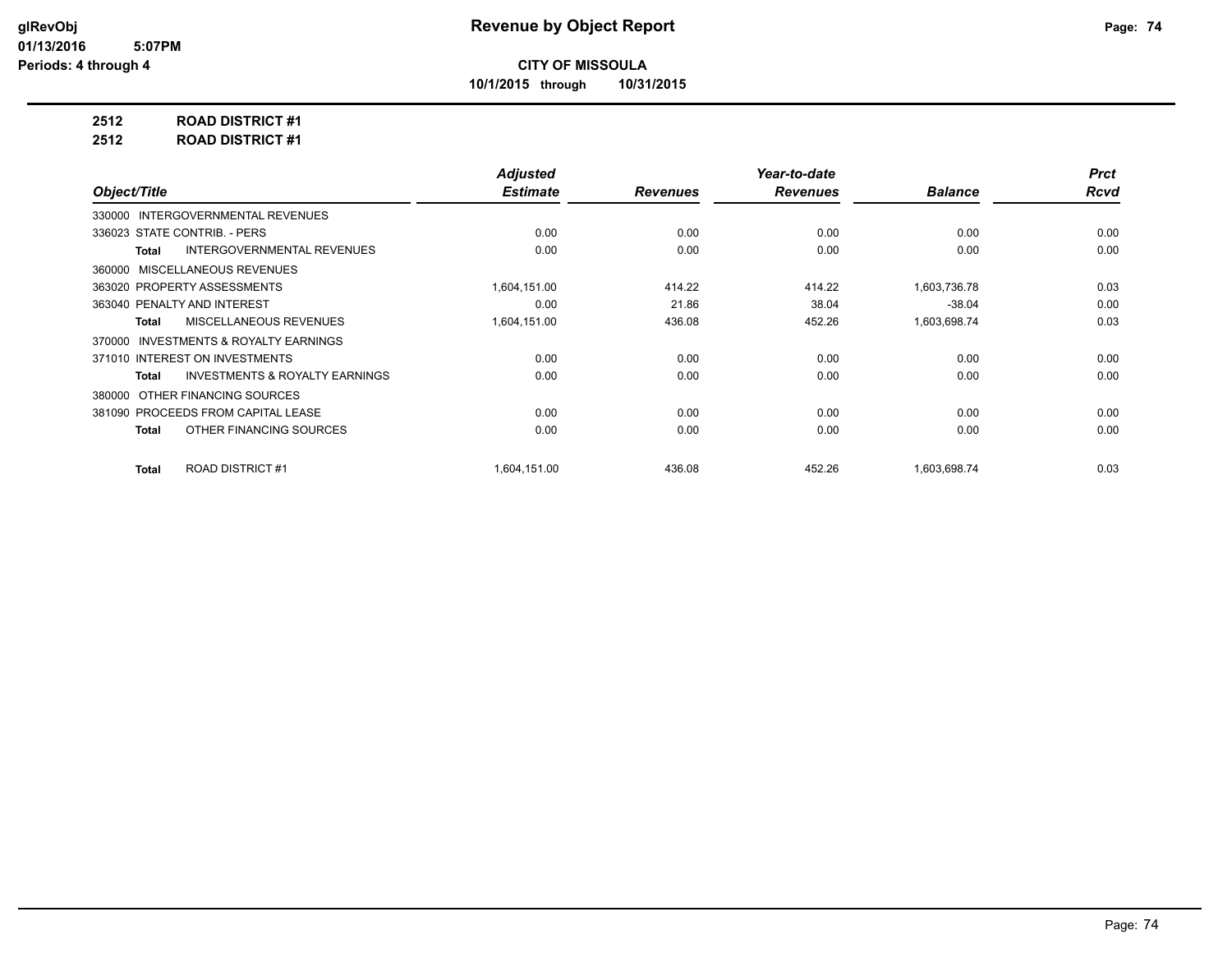**10/1/2015 through 10/31/2015**

#### **2512 ROAD DISTRICT #1**

| Object/Title |                                           | <b>Adjusted</b><br><b>Estimate</b> | <b>Revenues</b> | Year-to-date<br><b>Revenues</b> | <b>Balance</b> | <b>Prct</b><br><b>Rcvd</b> |
|--------------|-------------------------------------------|------------------------------------|-----------------|---------------------------------|----------------|----------------------------|
|              | 330000 INTERGOVERNMENTAL REVENUES         |                                    |                 |                                 |                |                            |
|              |                                           |                                    |                 |                                 |                |                            |
|              | 336023 STATE CONTRIB. - PERS              | 0.00                               | 0.00            | 0.00                            | 0.00           | 0.00                       |
| Total        | <b>INTERGOVERNMENTAL REVENUES</b>         | 0.00                               | 0.00            | 0.00                            | 0.00           | 0.00                       |
|              | 360000 MISCELLANEOUS REVENUES             |                                    |                 |                                 |                |                            |
|              | 363020 PROPERTY ASSESSMENTS               | 1,604,151.00                       | 414.22          | 414.22                          | 1,603,736.78   | 0.03                       |
|              | 363040 PENALTY AND INTEREST               | 0.00                               | 21.86           | 38.04                           | $-38.04$       | 0.00                       |
| <b>Total</b> | MISCELLANEOUS REVENUES                    | 1,604,151.00                       | 436.08          | 452.26                          | 1,603,698.74   | 0.03                       |
| 370000       | <b>INVESTMENTS &amp; ROYALTY EARNINGS</b> |                                    |                 |                                 |                |                            |
|              | 371010 INTEREST ON INVESTMENTS            | 0.00                               | 0.00            | 0.00                            | 0.00           | 0.00                       |
| Total        | <b>INVESTMENTS &amp; ROYALTY EARNINGS</b> | 0.00                               | 0.00            | 0.00                            | 0.00           | 0.00                       |
|              | 380000 OTHER FINANCING SOURCES            |                                    |                 |                                 |                |                            |
|              | 381090 PROCEEDS FROM CAPITAL LEASE        | 0.00                               | 0.00            | 0.00                            | 0.00           | 0.00                       |
| Total        | OTHER FINANCING SOURCES                   | 0.00                               | 0.00            | 0.00                            | 0.00           | 0.00                       |
| Total        | <b>ROAD DISTRICT #1</b>                   | 1,604,151.00                       | 436.08          | 452.26                          | 1.603.698.74   | 0.03                       |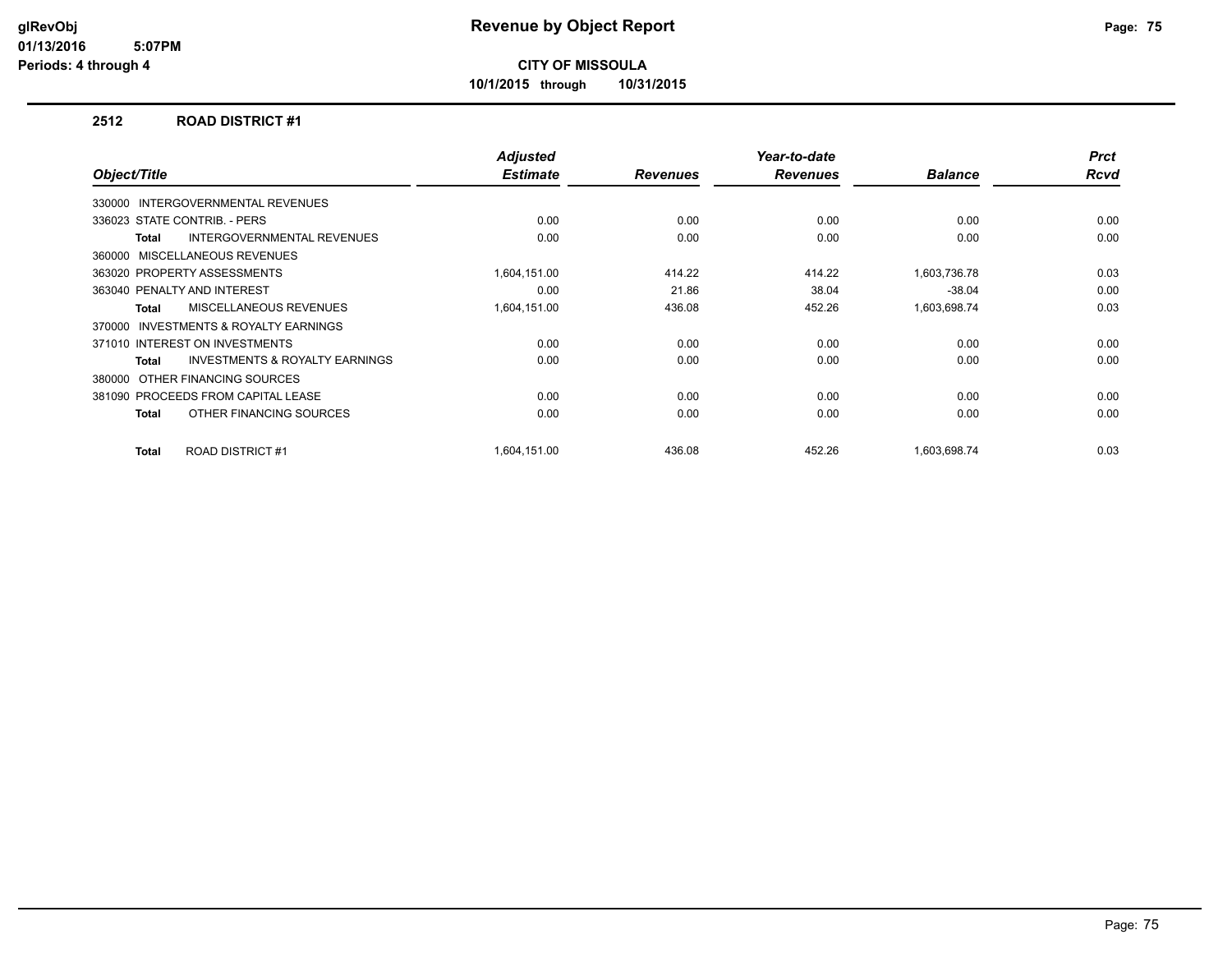**10/1/2015 through 10/31/2015**

## **2513 PARK DISTRICT #1**

**2513 PARK DISTRICT #1**

|                                                    | <b>Adjusted</b> |                 | Year-to-date    |                | <b>Prct</b> |
|----------------------------------------------------|-----------------|-----------------|-----------------|----------------|-------------|
| Object/Title                                       | <b>Estimate</b> | <b>Revenues</b> | <b>Revenues</b> | <b>Balance</b> | <b>Rcvd</b> |
| 330000 INTERGOVERNMENTAL REVENUES                  |                 |                 |                 |                |             |
| 336023 STATE CONTRIB. - PERS                       | 0.00            | 0.00            | 12.41           | $-12.41$       | 0.00        |
| <b>INTERGOVERNMENTAL REVENUES</b><br>Total         | 0.00            | 0.00            | 12.41           | $-12.41$       | 0.00        |
| 360000 MISCELLANEOUS REVENUES                      |                 |                 |                 |                |             |
| 363020 PROPERTY ASSESSMENTS                        | 931,280.00      | 226.98          | 226.98          | 931,053.02     | 0.02        |
| 363040 PENALTY AND INTEREST                        | 0.00            | 12.13           | 20.68           | $-20.68$       | 0.00        |
| MISCELLANEOUS REVENUES<br>Total                    | 931,280.00      | 239.11          | 247.66          | 931,032.34     | 0.03        |
| 370000 INVESTMENTS & ROYALTY EARNINGS              |                 |                 |                 |                |             |
| 371010 INTEREST ON INVESTMENTS                     | 0.00            | 0.00            | 0.00            | 0.00           | 0.00        |
| <b>INVESTMENTS &amp; ROYALTY EARNINGS</b><br>Total | 0.00            | 0.00            | 0.00            | 0.00           | 0.00        |
| 380000 OTHER FINANCING SOURCES                     |                 |                 |                 |                |             |
| 381090 PROCEEDS FROM CAPITAL LEASE                 | 0.00            | 0.00            | 0.00            | 0.00           | 0.00        |
| OTHER FINANCING SOURCES<br>Total                   | 0.00            | 0.00            | 0.00            | 0.00           | 0.00        |
|                                                    |                 |                 |                 |                |             |
| <b>PARK DISTRICT #1</b><br>Total                   | 931,280.00      | 239.11          | 260.07          | 931,019.93     | 0.03        |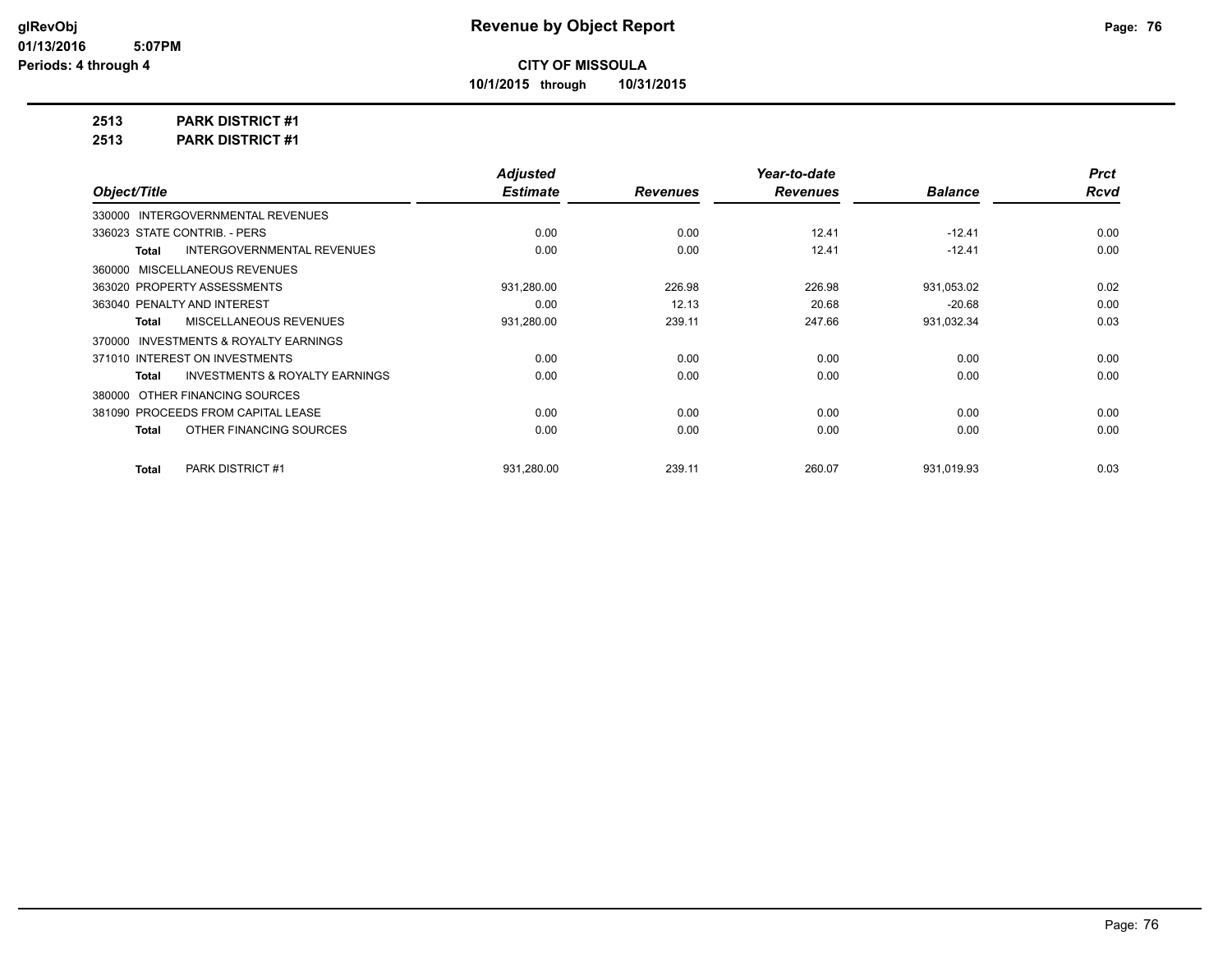**10/1/2015 through 10/31/2015**

#### **2513 PARK DISTRICT #1**

| Object/Title                                        | <b>Adjusted</b><br><b>Estimate</b> | <b>Revenues</b> | Year-to-date<br><b>Revenues</b> | <b>Balance</b> | <b>Prct</b><br><b>Rcvd</b> |
|-----------------------------------------------------|------------------------------------|-----------------|---------------------------------|----------------|----------------------------|
|                                                     |                                    |                 |                                 |                |                            |
| 330000 INTERGOVERNMENTAL REVENUES                   |                                    |                 |                                 |                |                            |
| 336023 STATE CONTRIB. - PERS                        | 0.00                               | 0.00            | 12.41                           | $-12.41$       | 0.00                       |
| <b>INTERGOVERNMENTAL REVENUES</b><br>Total          | 0.00                               | 0.00            | 12.41                           | $-12.41$       | 0.00                       |
| 360000 MISCELLANEOUS REVENUES                       |                                    |                 |                                 |                |                            |
| 363020 PROPERTY ASSESSMENTS                         | 931,280.00                         | 226.98          | 226.98                          | 931,053.02     | 0.02                       |
| 363040 PENALTY AND INTEREST                         | 0.00                               | 12.13           | 20.68                           | $-20.68$       | 0.00                       |
| MISCELLANEOUS REVENUES<br><b>Total</b>              | 931,280.00                         | 239.11          | 247.66                          | 931,032.34     | 0.03                       |
| <b>INVESTMENTS &amp; ROYALTY EARNINGS</b><br>370000 |                                    |                 |                                 |                |                            |
| 371010 INTEREST ON INVESTMENTS                      | 0.00                               | 0.00            | 0.00                            | 0.00           | 0.00                       |
| <b>INVESTMENTS &amp; ROYALTY EARNINGS</b><br>Total  | 0.00                               | 0.00            | 0.00                            | 0.00           | 0.00                       |
| 380000 OTHER FINANCING SOURCES                      |                                    |                 |                                 |                |                            |
| 381090 PROCEEDS FROM CAPITAL LEASE                  | 0.00                               | 0.00            | 0.00                            | 0.00           | 0.00                       |
| OTHER FINANCING SOURCES<br>Total                    | 0.00                               | 0.00            | 0.00                            | 0.00           | 0.00                       |
|                                                     |                                    |                 |                                 |                |                            |
| <b>PARK DISTRICT #1</b><br>Total                    | 931.280.00                         | 239.11          | 260.07                          | 931,019.93     | 0.03                       |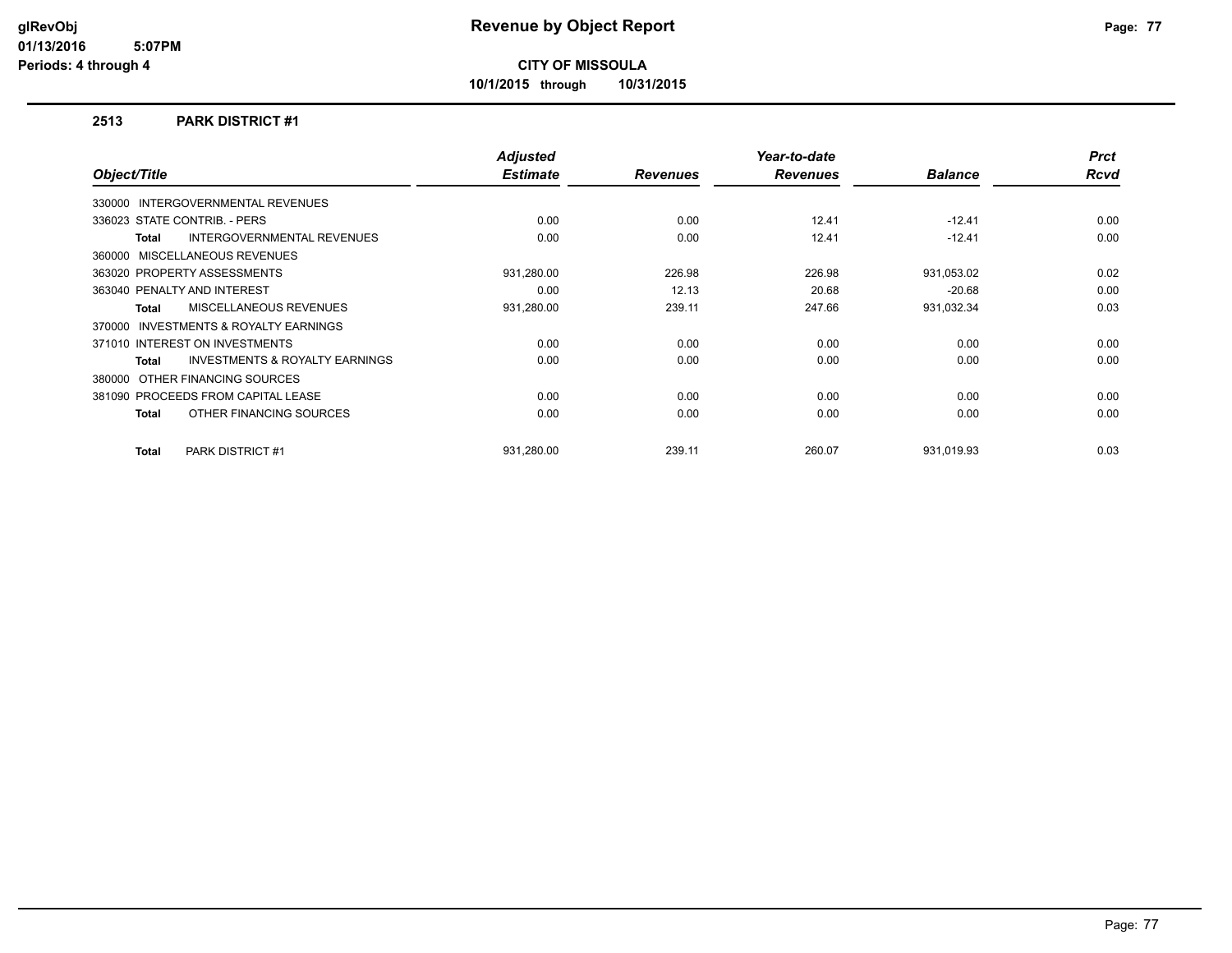**10/1/2015 through 10/31/2015**

## **2820 STATE GAS TAX FUND**

**2820 STATE GAS TAX FUND**

|                                         | <b>Adjusted</b> |                 | Year-to-date    |                | <b>Prct</b> |
|-----------------------------------------|-----------------|-----------------|-----------------|----------------|-------------|
| Object/Title                            | <b>Estimate</b> | <b>Revenues</b> | <b>Revenues</b> | <b>Balance</b> | <b>Rcvd</b> |
| 330000 INTERGOVERNMENTAL REVENUES       |                 |                 |                 |                |             |
| 331052 MDT CMAQ STRIPING GRANT          | 0.00            | 0.00            | 0.00            | 0.00           | 0.00        |
| 334040 GAS TAX APPORTIONMENT            | 1.080.419.00    | 90.034.88       | 360.139.53      | 720.279.47     | 33.33       |
| INTERGOVERNMENTAL REVENUES<br>Total     | 1.080.419.00    | 90,034.88       | 360,139.53      | 720.279.47     | 33.33       |
| 380000 OTHER FINANCING SOURCES          |                 |                 |                 |                |             |
| 383000 OPERATING TRANSFERS              | 0.00            | 0.00            | 0.00            | 0.00           | 0.00        |
| OTHER FINANCING SOURCES<br><b>Total</b> | 0.00            | 0.00            | 0.00            | 0.00           | 0.00        |
| STATE GAS TAX FUND<br><b>Total</b>      | 1.080.419.00    | 90.034.88       | 360.139.53      | 720.279.47     | 33.33       |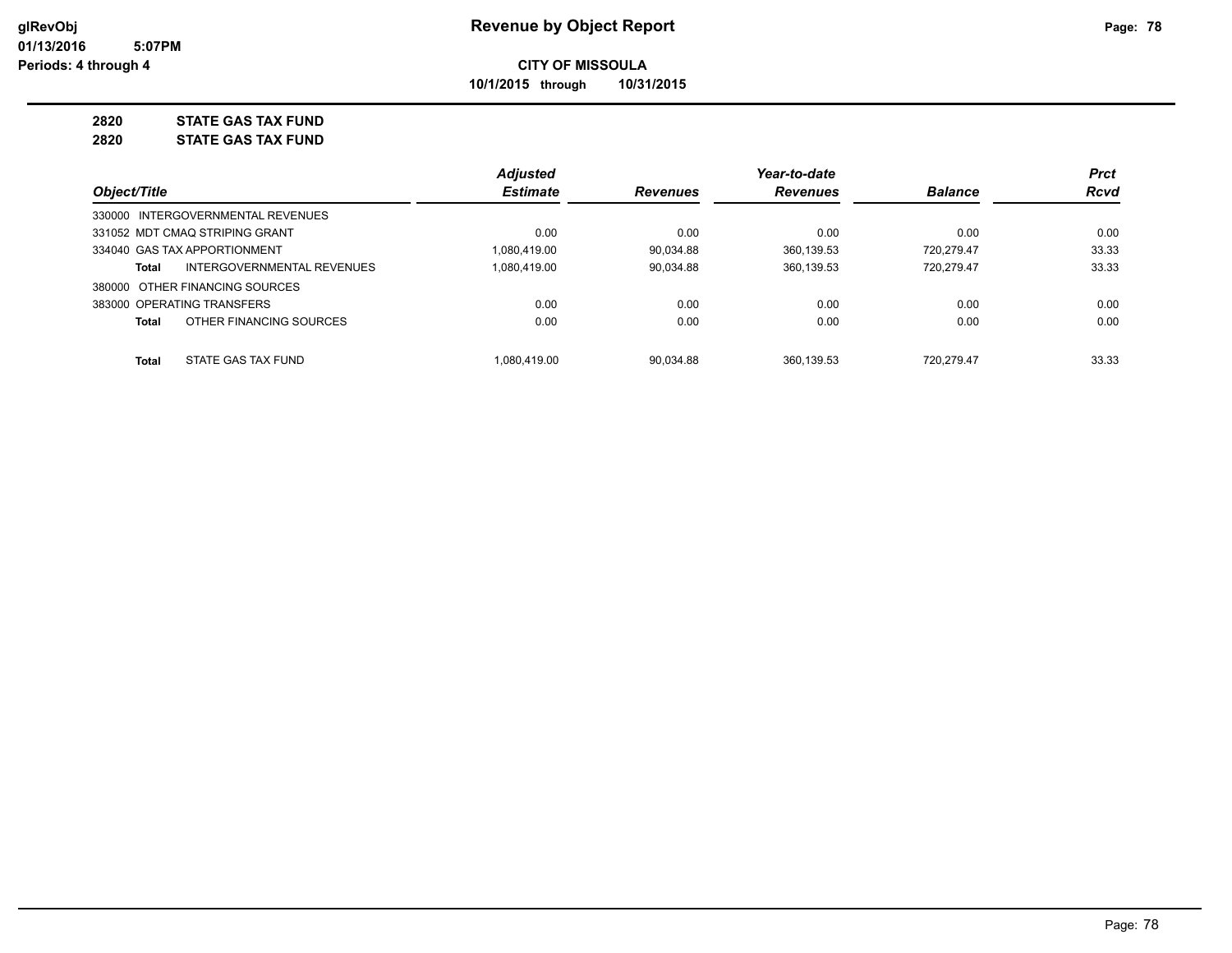**10/1/2015 through 10/31/2015**

#### **2820 STATE GAS TAX FUND**

|              |                                   | <b>Adjusted</b> |                 | Year-to-date    |                | <b>Prct</b> |
|--------------|-----------------------------------|-----------------|-----------------|-----------------|----------------|-------------|
| Object/Title |                                   | <b>Estimate</b> | <b>Revenues</b> | <b>Revenues</b> | <b>Balance</b> | <b>Rcvd</b> |
|              | 330000 INTERGOVERNMENTAL REVENUES |                 |                 |                 |                |             |
|              | 331052 MDT CMAQ STRIPING GRANT    | 0.00            | 0.00            | 0.00            | 0.00           | 0.00        |
|              | 334040 GAS TAX APPORTIONMENT      | 1.080.419.00    | 90.034.88       | 360.139.53      | 720.279.47     | 33.33       |
| <b>Total</b> | INTERGOVERNMENTAL REVENUES        | 1,080,419.00    | 90,034.88       | 360,139.53      | 720.279.47     | 33.33       |
|              | 380000 OTHER FINANCING SOURCES    |                 |                 |                 |                |             |
|              | 383000 OPERATING TRANSFERS        | 0.00            | 0.00            | 0.00            | 0.00           | 0.00        |
| <b>Total</b> | OTHER FINANCING SOURCES           | 0.00            | 0.00            | 0.00            | 0.00           | 0.00        |
| <b>Total</b> | STATE GAS TAX FUND                | 1.080.419.00    | 90.034.88       | 360.139.53      | 720.279.47     | 33.33       |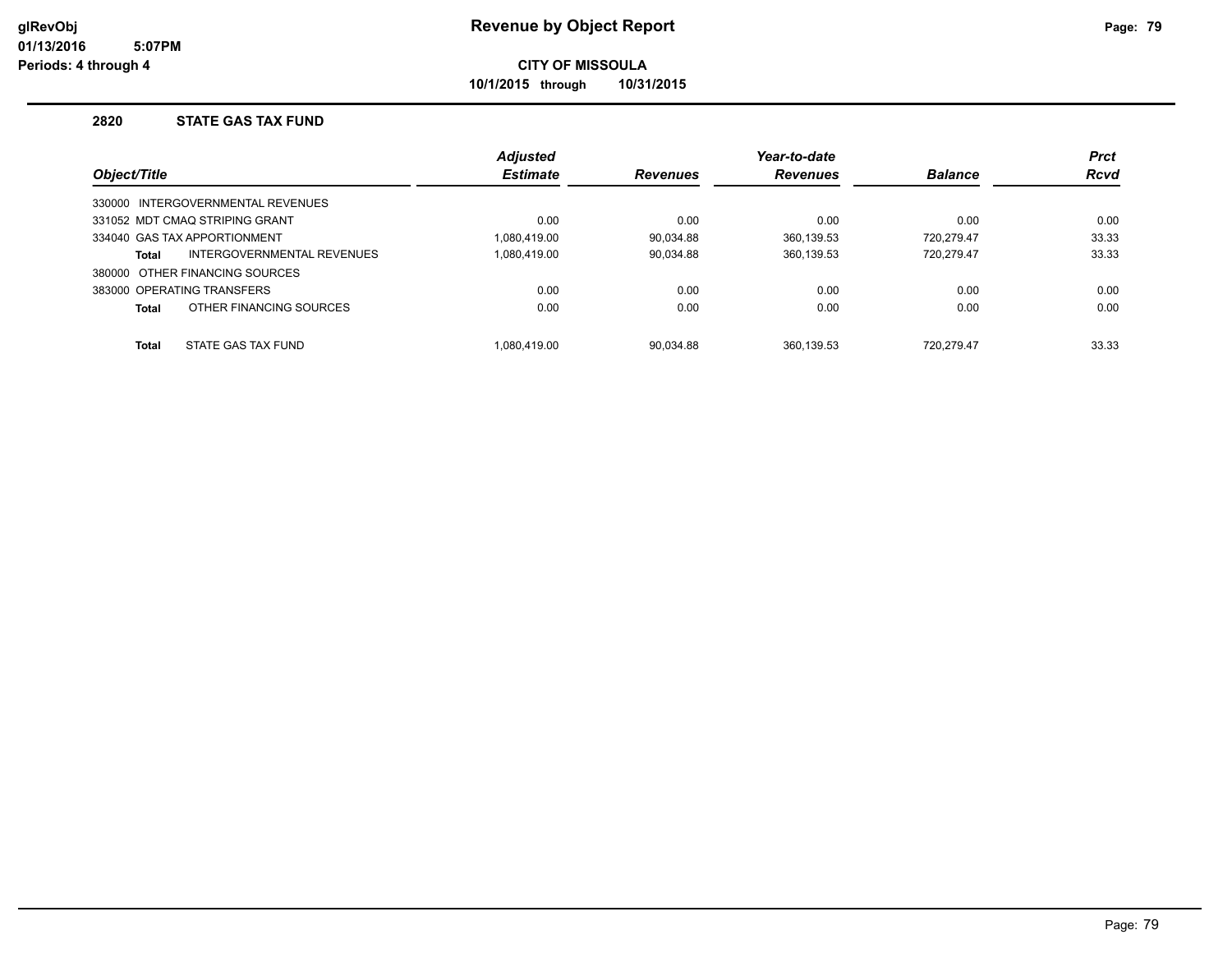**10/1/2015 through 10/31/2015**

#### **2917 CRIME VICTIM SURCHARGE**

**2917 CRIME VICTIM SURCHARGE**

|                                                 | <b>Adjusted</b> |                 | Year-to-date    |                | <b>Prct</b> |
|-------------------------------------------------|-----------------|-----------------|-----------------|----------------|-------------|
| Object/Title                                    | <b>Estimate</b> | <b>Revenues</b> | <b>Revenues</b> | <b>Balance</b> | <b>Rcvd</b> |
| 350000 FINES & FORFEITURES                      |                 |                 |                 |                |             |
| 351032 SURCHARGE ON FINES                       | 0.00            | 13.317.92       | 19.233.12       | $-19.233.12$   | 0.00        |
| <b>FINES &amp; FORFEITURES</b><br>Total         | 0.00            | 13.317.92       | 19.233.12       | $-19.233.12$   | 0.00        |
| 370000 INVESTMENTS & ROYALTY EARNINGS           |                 |                 |                 |                |             |
| 371010 INTEREST ON INVESTMENTS                  | 0.00            | 0.00            | 0.00            | 0.00           | 0.00        |
| 371020 GAIN/LOSS IN MARKET VALUE OF INVESTMENTS | 0.00            | 0.00            | 0.00            | 0.00           | 0.00        |
| INVESTMENTS & ROYALTY EARNINGS<br>Total         | 0.00            | 0.00            | 0.00            | 0.00           | 0.00        |
| Total<br><b>CRIME VICTIM SURCHARGE</b>          | 0.00            | 13.317.92       | 19.233.12       | $-19.233.12$   | 0.00        |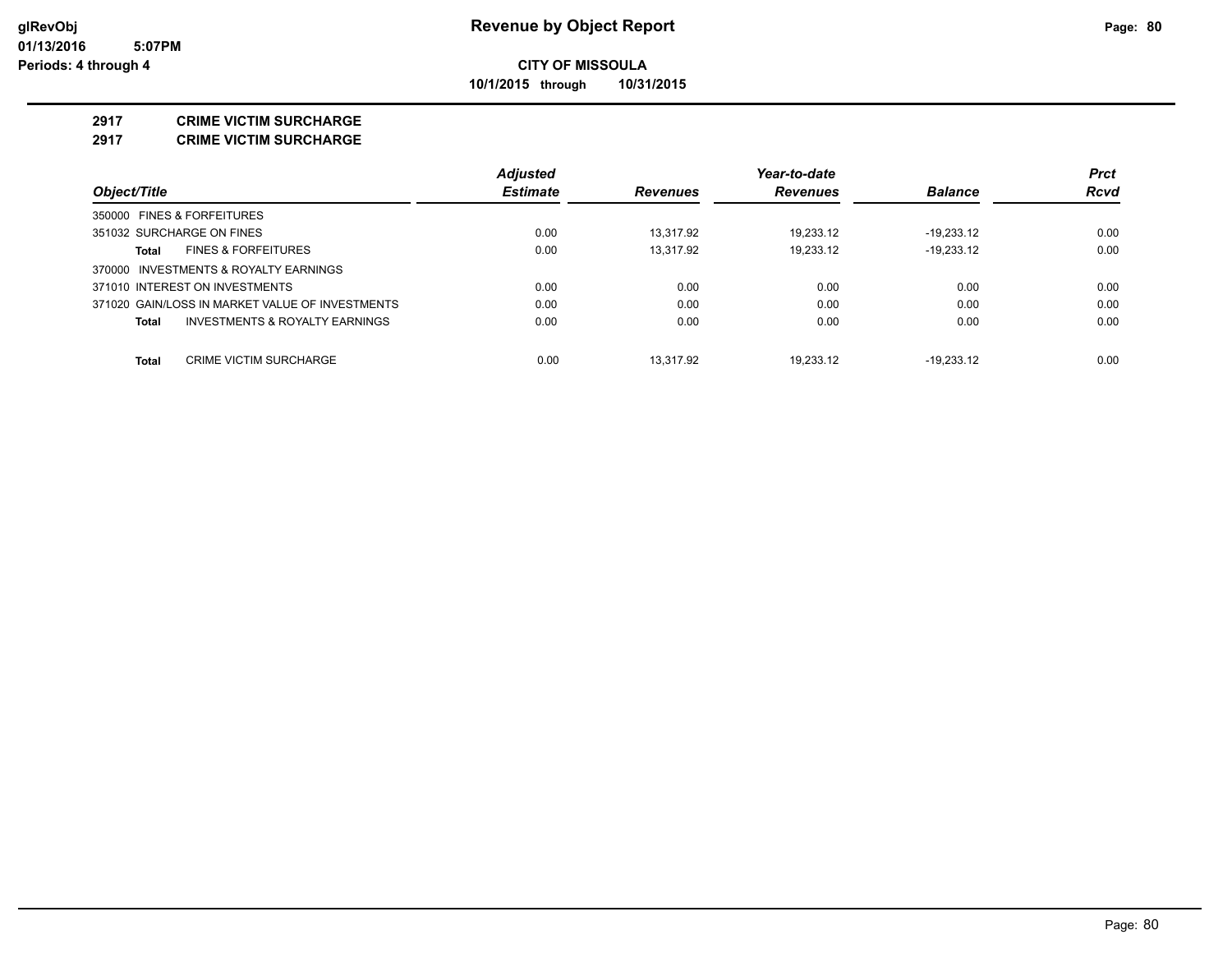**10/1/2015 through 10/31/2015**

#### **2917 CRIME VICTIM SURCHARGE**

|                                                    | <b>Adjusted</b> |                 | Year-to-date    |                | <b>Prct</b> |
|----------------------------------------------------|-----------------|-----------------|-----------------|----------------|-------------|
| Object/Title                                       | <b>Estimate</b> | <b>Revenues</b> | <b>Revenues</b> | <b>Balance</b> | Rcvd        |
| 350000 FINES & FORFEITURES                         |                 |                 |                 |                |             |
| 351032 SURCHARGE ON FINES                          | 0.00            | 13.317.92       | 19.233.12       | $-19.233.12$   | 0.00        |
| <b>FINES &amp; FORFEITURES</b><br>Total            | 0.00            | 13.317.92       | 19.233.12       | $-19,233.12$   | 0.00        |
| 370000 INVESTMENTS & ROYALTY EARNINGS              |                 |                 |                 |                |             |
| 371010 INTEREST ON INVESTMENTS                     | 0.00            | 0.00            | 0.00            | 0.00           | 0.00        |
| 371020 GAIN/LOSS IN MARKET VALUE OF INVESTMENT     | 0.00            | 0.00            | 0.00            | 0.00           | 0.00        |
| <b>INVESTMENTS &amp; ROYALTY EARNINGS</b><br>Total | 0.00            | 0.00            | 0.00            | 0.00           | 0.00        |
|                                                    |                 |                 |                 |                |             |
| <b>Total</b><br><b>CRIME VICTIM SURCHARGE</b>      | 0.00            | 13.317.92       | 19.233.12       | $-19.233.12$   | 0.00        |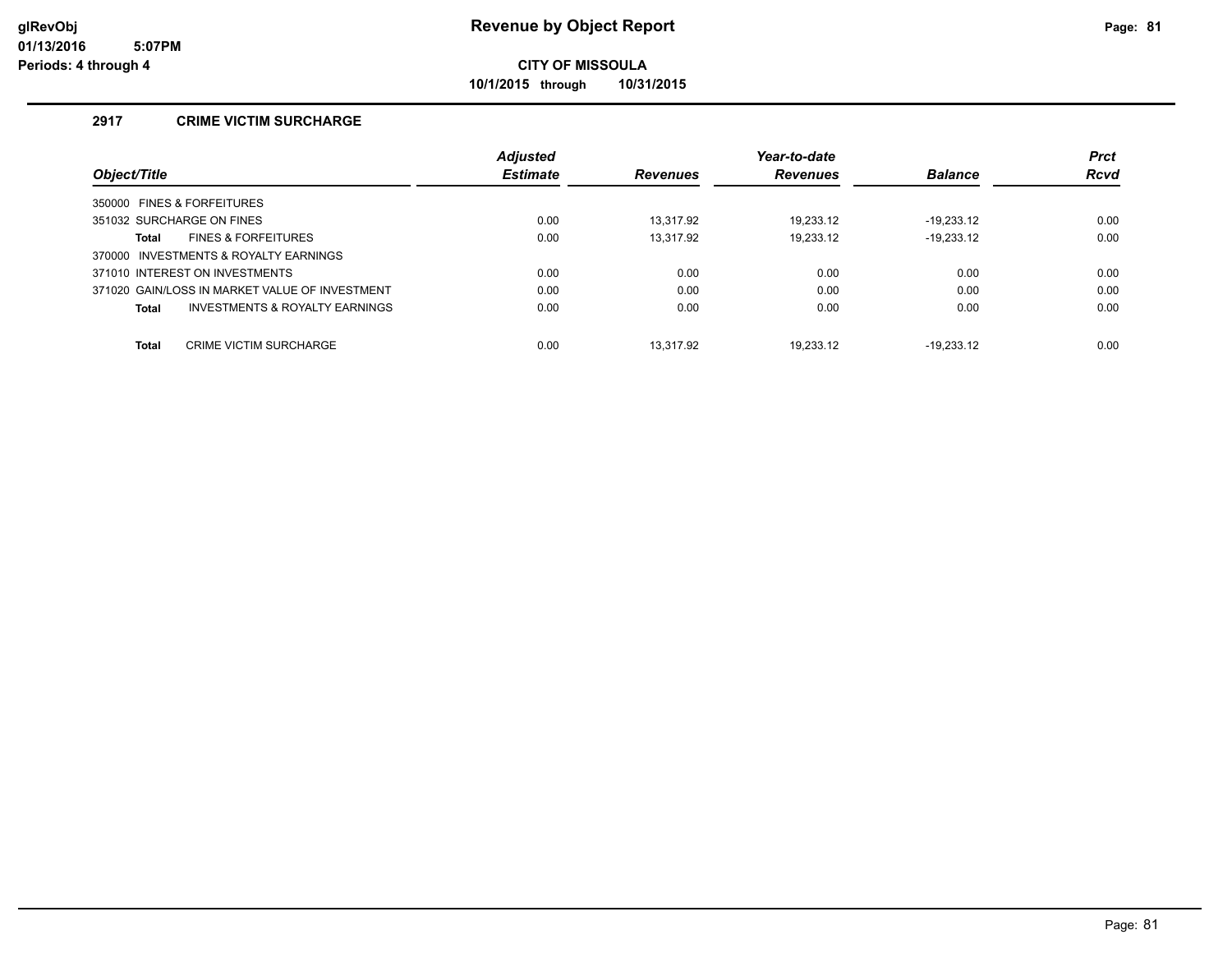**10/1/2015 through 10/31/2015**

## **2918 LAW ENFORCEMENT BLOCK GRANT FUND**

### **2918 LAW ENFORCEMENT BLOCK GRANT FUND**

|                                                           | <b>Adjusted</b> |                 | Year-to-date    |                | <b>Prct</b> |
|-----------------------------------------------------------|-----------------|-----------------|-----------------|----------------|-------------|
| Object/Title                                              | <b>Estimate</b> | <b>Revenues</b> | <b>Revenues</b> | <b>Balance</b> | <b>Rcvd</b> |
| 330000 INTERGOVERNMENTAL REVENUES                         |                 |                 |                 |                |             |
| 331000 FEDERAL GRANTS                                     | 24,590.00       | 0.00            | 0.00            | 24,590.00      | 0.00        |
| 331001 BYRNE DISCRETIONARY                                | 0.00            | 0.00            | 0.00            | 0.00           | 0.00        |
| 331022 EQUIPMENT GRANT                                    | 0.00            | 0.00            | 0.00            | 0.00           | 0.00        |
| 331023 COPS HIRING GRANT 2011                             | 42,000.00       | 0.00            | 0.00            | 42,000.00      | 0.00        |
| 331024 DEPT OF JUSTICE GRANTS                             | 0.00            | 0.00            | 0.00            | 0.00           | 0.00        |
| 331026 ICAC GRANT                                         | 0.00            | 0.00            | 0.00            | 0.00           | 0.00        |
| 331027 JAG GRANTS REVENUE                                 | 0.00            | 904.61          | 0.00            | 0.00           | 0.00        |
| 331028 JAG VII                                            | 0.00            | 0.00            | 0.00            | 0.00           | 0.00        |
| 336021 STATE CONTRIB - POLICE RETIREMENT                  | 0.00            | 0.00            | 0.00            | 0.00           | 0.00        |
| <b>INTERGOVERNMENTAL REVENUES</b><br><b>Total</b>         | 66,590.00       | 904.61          | 0.00            | 66,590.00      | 0.00        |
| 340000 CHARGES FOR SERVICES                               |                 |                 |                 |                |             |
| 342010 POLICE/BID AGREEMENT                               | 0.00            | 0.00            | 0.00            | 0.00           | 0.00        |
| <b>CHARGES FOR SERVICES</b><br>Total                      | 0.00            | 0.00            | 0.00            | 0.00           | 0.00        |
| 360000 MISCELLANEOUS REVENUES                             |                 |                 |                 |                |             |
| 360010 MISCELLANEOUS                                      | 0.00            | 0.00            | 0.00            | 0.00           | 0.00        |
| MISCELLANEOUS REVENUES<br><b>Total</b>                    | 0.00            | 0.00            | 0.00            | 0.00           | 0.00        |
| <b>INVESTMENTS &amp; ROYALTY EARNINGS</b><br>370000       |                 |                 |                 |                |             |
| 371010 INTEREST ON INVESTMENTS                            | 0.00            | 0.00            | 0.00            | 0.00           | 0.00        |
| 371020 GAIN/LOSS IN MARKET VALUE OF INVESTMENTS           | 0.00            | 0.00            | 0.00            | 0.00           | 0.00        |
| <b>INVESTMENTS &amp; ROYALTY EARNINGS</b><br><b>Total</b> | 0.00            | 0.00            | 0.00            | 0.00           | 0.00        |
| OTHER FINANCING SOURCES<br>380000                         |                 |                 |                 |                |             |
| 383023 TRANS FR DRUG FORFEITURE                           | 0.00            | 0.00            | 0.00            | 0.00           | 0.00        |
| 383036 TRANSFER - GRANT                                   | 0.00            | 0.00            | 0.00            | 0.00           | 0.00        |
| OTHER FINANCING SOURCES<br><b>Total</b>                   | 0.00            | 0.00            | 0.00            | 0.00           | 0.00        |
| LAW ENFORCEMENT BLOCK GRANT FUND<br><b>Total</b>          | 66,590.00       | 904.61          | 0.00            | 66,590.00      | 0.00        |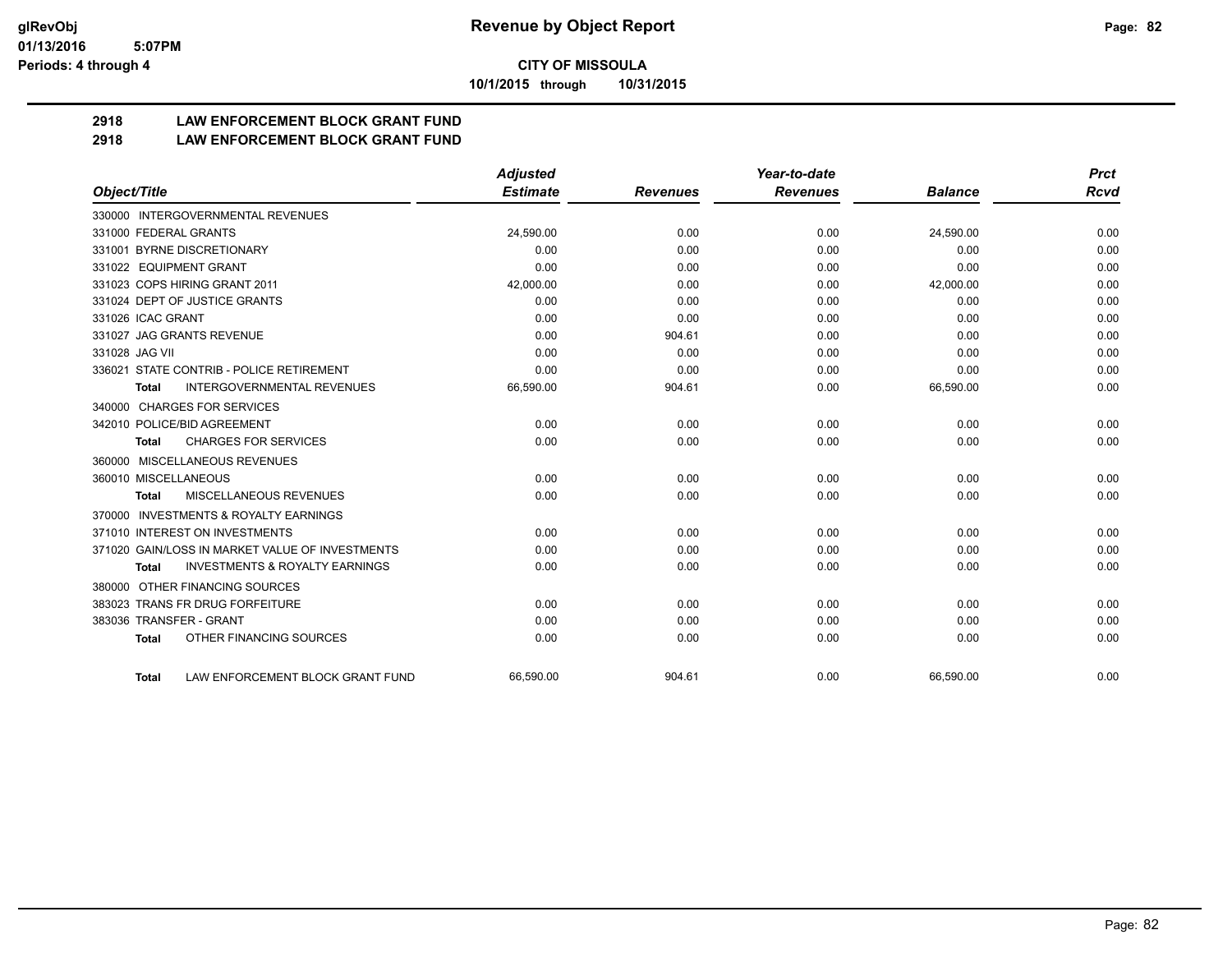**10/1/2015 through 10/31/2015**

### **2918 LAW ENFORCEMENT BLOCK GRANT FUND**

|                                                           | <b>Adjusted</b> |                 | Year-to-date    |                | <b>Prct</b> |
|-----------------------------------------------------------|-----------------|-----------------|-----------------|----------------|-------------|
| Object/Title                                              | <b>Estimate</b> | <b>Revenues</b> | <b>Revenues</b> | <b>Balance</b> | <b>Rcvd</b> |
| 330000 INTERGOVERNMENTAL REVENUES                         |                 |                 |                 |                |             |
| 331000 FEDERAL GRANTS                                     | 24,590.00       | 0.00            | 0.00            | 24.590.00      | 0.00        |
| 331001 BYRNE DISCRETIONARY                                | 0.00            | 0.00            | 0.00            | 0.00           | 0.00        |
| 331022 EQUIPMENT GRANT                                    | 0.00            | 0.00            | 0.00            | 0.00           | 0.00        |
| 331023 COPS HIRING GRANT 2011                             | 42,000.00       | 0.00            | 0.00            | 42,000.00      | 0.00        |
| 331024 DEPT OF JUSTICE GRANTS                             | 0.00            | 0.00            | 0.00            | 0.00           | 0.00        |
| 331026 ICAC GRANT                                         | 0.00            | 0.00            | 0.00            | 0.00           | 0.00        |
| 331027 JAG GRANTS REVENUE                                 | 0.00            | 904.61          | 0.00            | 0.00           | 0.00        |
| 331028 JAG VII                                            | 0.00            | 0.00            | 0.00            | 0.00           | 0.00        |
| 336021 STATE CONTRIB - POLICE RETIREMENT                  | 0.00            | 0.00            | 0.00            | 0.00           | 0.00        |
| <b>INTERGOVERNMENTAL REVENUES</b><br><b>Total</b>         | 66,590.00       | 904.61          | 0.00            | 66,590.00      | 0.00        |
| 340000 CHARGES FOR SERVICES                               |                 |                 |                 |                |             |
| 342010 POLICE/BID AGREEMENT                               | 0.00            | 0.00            | 0.00            | 0.00           | 0.00        |
| <b>CHARGES FOR SERVICES</b><br><b>Total</b>               | 0.00            | 0.00            | 0.00            | 0.00           | 0.00        |
| 360000 MISCELLANEOUS REVENUES                             |                 |                 |                 |                |             |
| 360010 MISCELLANEOUS                                      | 0.00            | 0.00            | 0.00            | 0.00           | 0.00        |
| MISCELLANEOUS REVENUES<br><b>Total</b>                    | 0.00            | 0.00            | 0.00            | 0.00           | 0.00        |
| 370000 INVESTMENTS & ROYALTY EARNINGS                     |                 |                 |                 |                |             |
| 371010 INTEREST ON INVESTMENTS                            | 0.00            | 0.00            | 0.00            | 0.00           | 0.00        |
| 371020 GAIN/LOSS IN MARKET VALUE OF INVESTMENT            | 0.00            | 0.00            | 0.00            | 0.00           | 0.00        |
| <b>INVESTMENTS &amp; ROYALTY EARNINGS</b><br><b>Total</b> | 0.00            | 0.00            | 0.00            | 0.00           | 0.00        |
| 380000 OTHER FINANCING SOURCES                            |                 |                 |                 |                |             |
| 383023 TRANS FR DRUG FORFEITURE                           | 0.00            | 0.00            | 0.00            | 0.00           | 0.00        |
| 383036 TRANSFER - GRANT                                   | 0.00            | 0.00            | 0.00            | 0.00           | 0.00        |
| OTHER FINANCING SOURCES<br><b>Total</b>                   | 0.00            | 0.00            | 0.00            | 0.00           | 0.00        |
| LAW ENFORCEMENT BLOCK GRANT FUND<br><b>Total</b>          | 66.590.00       | 904.61          | 0.00            | 66.590.00      | 0.00        |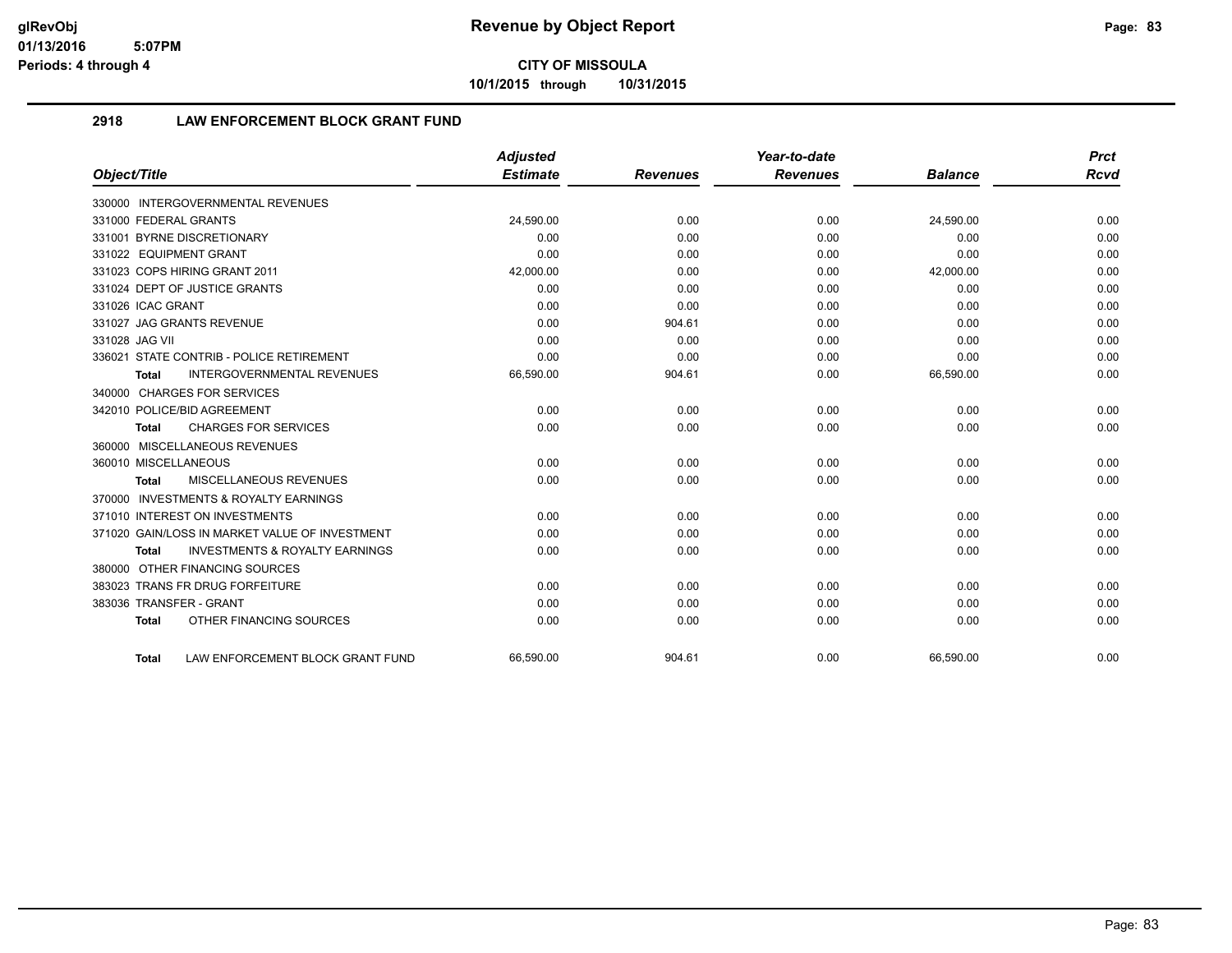**10/1/2015 through 10/31/2015**

## **2919 HIDTA FUND**

**2919 HIDTA FUND**

|                                                    | <b>Adjusted</b> |                 | Year-to-date    |                | <b>Prct</b> |
|----------------------------------------------------|-----------------|-----------------|-----------------|----------------|-------------|
| Object/Title                                       | <b>Estimate</b> | <b>Revenues</b> | <b>Revenues</b> | <b>Balance</b> | <b>Rcvd</b> |
| 340000 CHARGES FOR SERVICES                        |                 |                 |                 |                |             |
| 342013 SECURITY INVEST FEES                        | 50,000.00       | 322.50          | 3.390.44        | 46,609.56      | 6.78        |
| 342014 POLICE DEPARTMENT SERVICE FEES              | 142.300.00      | 0.00            | 0.00            | 142.300.00     | 0.00        |
| <b>CHARGES FOR SERVICES</b><br>Total               | 192,300.00      | 322.50          | 3.390.44        | 188,909.56     | 1.76        |
| 360000 MISCELLANEOUS REVENUES                      |                 |                 |                 |                |             |
| 360010 MISCELLANEOUS                               | 0.00            | 0.00            | 0.00            | 0.00           | 0.00        |
| <b>MISCELLANEOUS REVENUES</b><br>Total             | 0.00            | 0.00            | 0.00            | 0.00           | 0.00        |
| 370000 INVESTMENTS & ROYALTY EARNINGS              |                 |                 |                 |                |             |
| 371010 INTEREST ON INVESTMENTS                     | 0.00            | 0.00            | 0.00            | 0.00           | 0.00        |
| <b>INVESTMENTS &amp; ROYALTY EARNINGS</b><br>Total | 0.00            | 0.00            | 0.00            | 0.00           | 0.00        |
| <b>HIDTA FUND</b><br><b>Total</b>                  | 192.300.00      | 322.50          | 3.390.44        | 188.909.56     | 1.76        |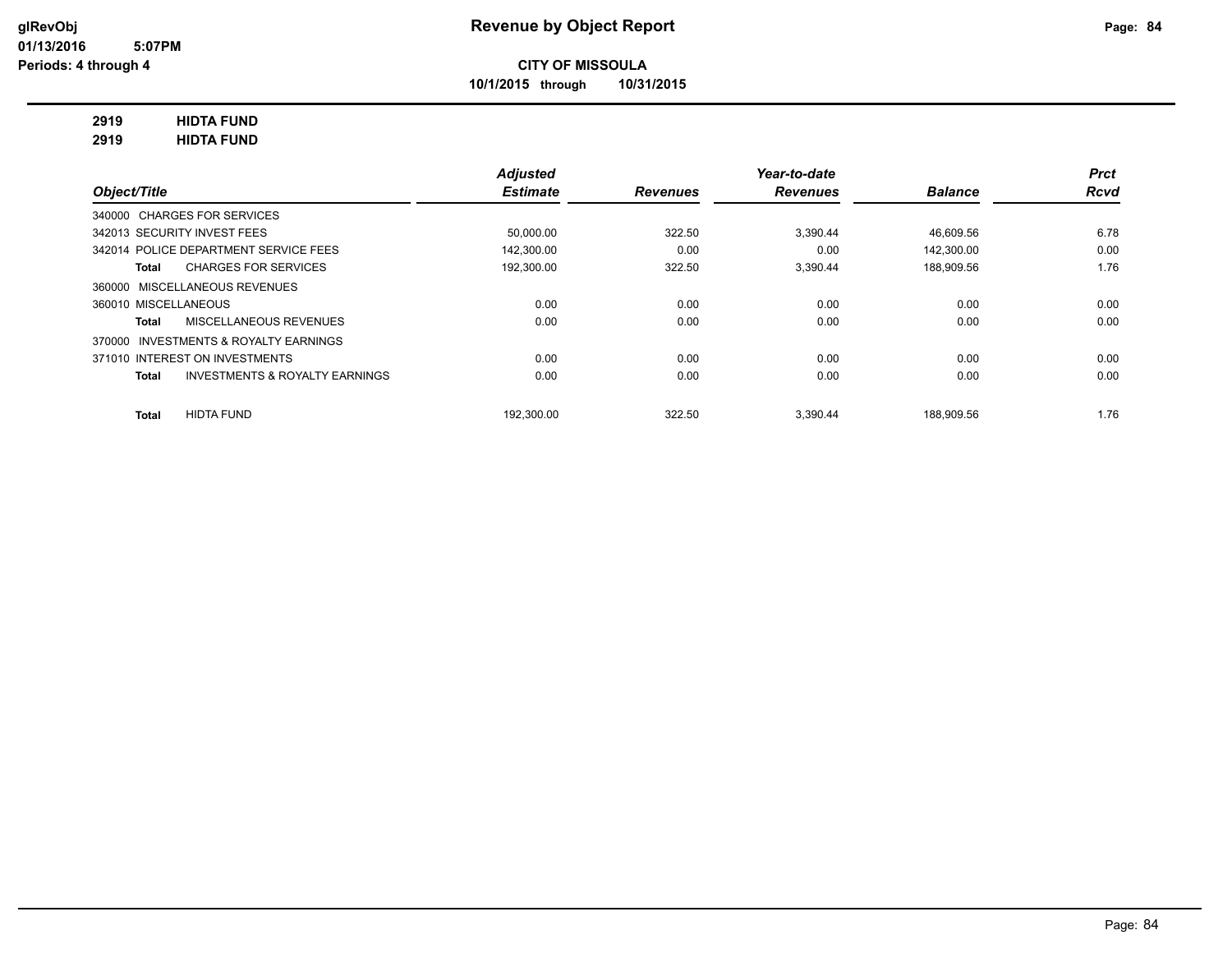**10/1/2015 through 10/31/2015**

#### **2919 HIDTA FUND**

|                                                    | <b>Adjusted</b> |                 | Year-to-date    |                | <b>Prct</b> |
|----------------------------------------------------|-----------------|-----------------|-----------------|----------------|-------------|
| Object/Title                                       | <b>Estimate</b> | <b>Revenues</b> | <b>Revenues</b> | <b>Balance</b> | Rcvd        |
| 340000 CHARGES FOR SERVICES                        |                 |                 |                 |                |             |
| 342013 SECURITY INVEST FEES                        | 50,000.00       | 322.50          | 3,390.44        | 46,609.56      | 6.78        |
| 342014 POLICE DEPARTMENT SERVICE FEES              | 142,300.00      | 0.00            | 0.00            | 142,300.00     | 0.00        |
| <b>CHARGES FOR SERVICES</b><br>Total               | 192,300.00      | 322.50          | 3,390.44        | 188,909.56     | 1.76        |
| 360000 MISCELLANEOUS REVENUES                      |                 |                 |                 |                |             |
| 360010 MISCELLANEOUS                               | 0.00            | 0.00            | 0.00            | 0.00           | 0.00        |
| MISCELLANEOUS REVENUES<br><b>Total</b>             | 0.00            | 0.00            | 0.00            | 0.00           | 0.00        |
| 370000 INVESTMENTS & ROYALTY EARNINGS              |                 |                 |                 |                |             |
| 371010 INTEREST ON INVESTMENTS                     | 0.00            | 0.00            | 0.00            | 0.00           | 0.00        |
| <b>INVESTMENTS &amp; ROYALTY EARNINGS</b><br>Total | 0.00            | 0.00            | 0.00            | 0.00           | 0.00        |
| <b>HIDTA FUND</b><br><b>Total</b>                  | 192.300.00      | 322.50          | 3.390.44        | 188.909.56     | 1.76        |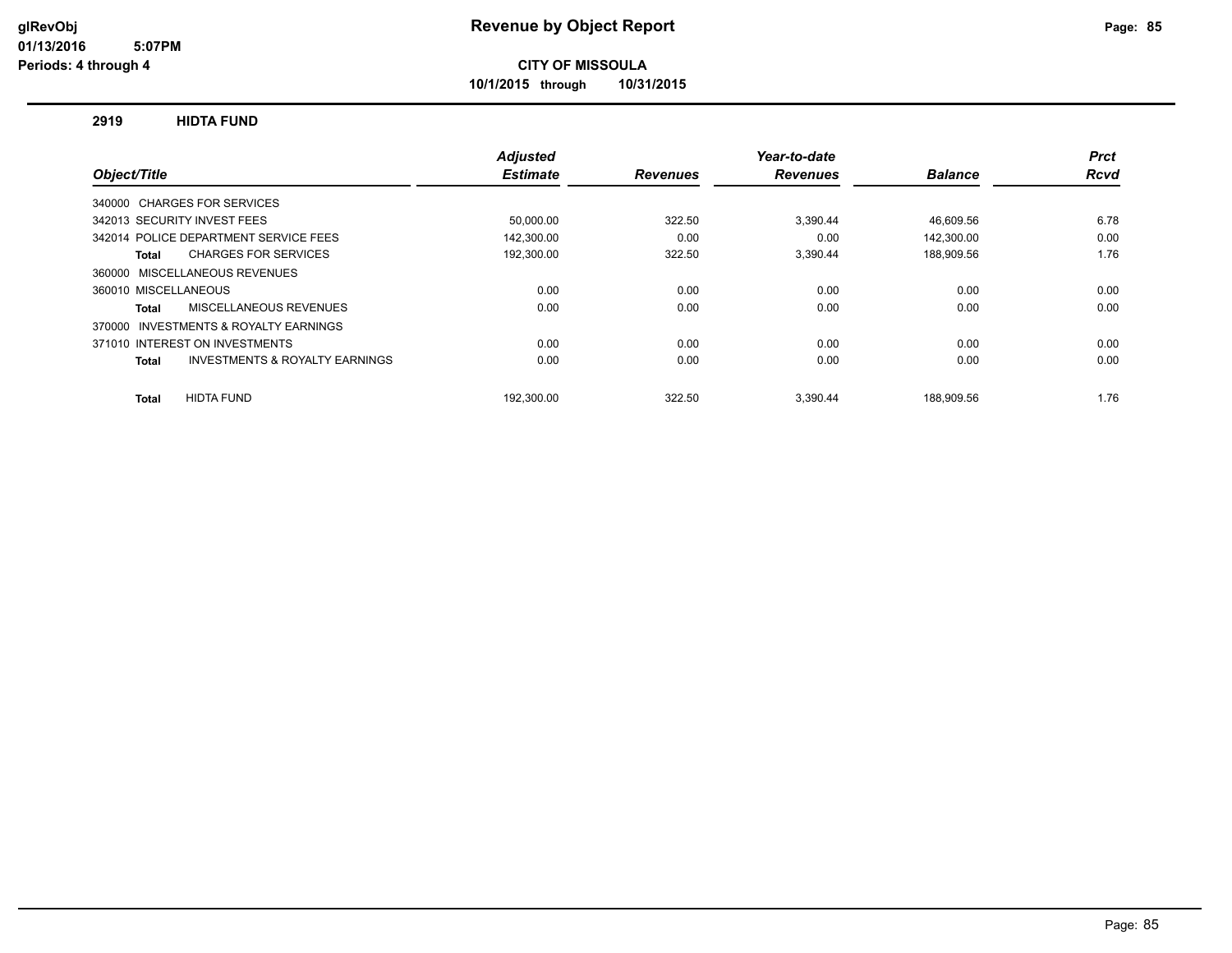**10/1/2015 through 10/31/2015**

## **2939 CDBG PROGRAM INCOME ACCOUNT**

**2939 CDBG PROGRAM INCOME ACCOUNT**

|                                                           | <b>Adjusted</b> |                 | Year-to-date    |                | <b>Prct</b> |
|-----------------------------------------------------------|-----------------|-----------------|-----------------|----------------|-------------|
| Object/Title                                              | <b>Estimate</b> | <b>Revenues</b> | <b>Revenues</b> | <b>Balance</b> | <b>Rcvd</b> |
| 330000 INTERGOVERNMENTAL REVENUES                         |                 |                 |                 |                |             |
| 331000 FEDERAL GRANTS                                     | 14,383.00       | 0.00            | 11,083.06       | 3,299.94       | 77.06       |
| INTERGOVERNMENTAL REVENUES<br>Total                       | 14,383.00       | 0.00            | 11,083.06       | 3,299.94       | 77.06       |
| 360000 MISCELLANEOUS REVENUES                             |                 |                 |                 |                |             |
| 360010 MISCELLANEOUS                                      | 0.00            | 0.00            | 0.00            | 0.00           | 0.00        |
| MISCELLANEOUS REVENUES<br>Total                           | 0.00            | 0.00            | 0.00            | 0.00           | 0.00        |
| 370000 INVESTMENTS & ROYALTY EARNINGS                     |                 |                 |                 |                |             |
| 371010 INTEREST ON INVESTMENTS                            | 0.00            | 0.00            | 0.00            | 0.00           | 0.00        |
| 371020 GAIN/LOSS IN MARKET VALUE OF INVESTMENTS           | 0.00            | 0.00            | 0.00            | 0.00           | 0.00        |
| <b>INVESTMENTS &amp; ROYALTY EARNINGS</b><br><b>Total</b> | 0.00            | 0.00            | 0.00            | 0.00           | 0.00        |
| 380000 OTHER FINANCING SOURCES                            |                 |                 |                 |                |             |
| 383000 OPERATING TRANSFERS                                | 0.00            | 0.00            | 0.00            | 0.00           | 0.00        |
| 383009 TRANS FR TITLE I                                   | 0.00            | 0.00            | 0.00            | 0.00           | 0.00        |
| OTHER FINANCING SOURCES<br>Total                          | 0.00            | 0.00            | 0.00            | 0.00           | 0.00        |
| CDBG PROGRAM INCOME ACCOUNT<br><b>Total</b>               | 14,383.00       | 0.00            | 11,083.06       | 3,299.94       | 77.06       |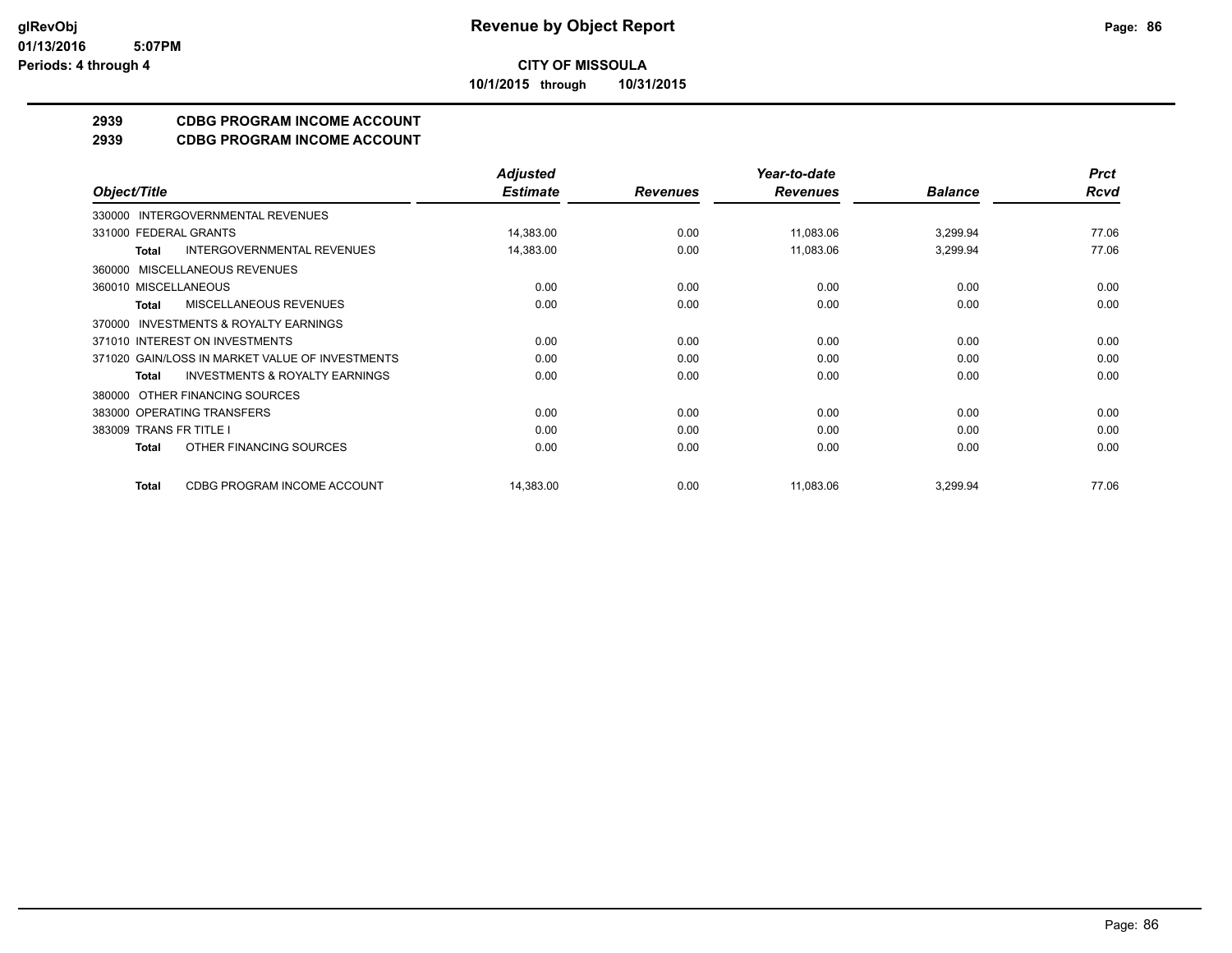**10/1/2015 through 10/31/2015**

### **2939 CDBG PROGRAM INCOME ACCOUNT**

| Object/Title                                              | <b>Adjusted</b><br><b>Estimate</b> | <b>Revenues</b> | Year-to-date<br><b>Revenues</b> | <b>Balance</b> | <b>Prct</b><br><b>Rcvd</b> |
|-----------------------------------------------------------|------------------------------------|-----------------|---------------------------------|----------------|----------------------------|
|                                                           |                                    |                 |                                 |                |                            |
| 330000 INTERGOVERNMENTAL REVENUES                         |                                    |                 |                                 |                |                            |
| 331000 FEDERAL GRANTS                                     | 14,383.00                          | 0.00            | 11,083.06                       | 3,299.94       | 77.06                      |
| <b>INTERGOVERNMENTAL REVENUES</b><br><b>Total</b>         | 14,383.00                          | 0.00            | 11,083.06                       | 3,299.94       | 77.06                      |
| 360000 MISCELLANEOUS REVENUES                             |                                    |                 |                                 |                |                            |
| 360010 MISCELLANEOUS                                      | 0.00                               | 0.00            | 0.00                            | 0.00           | 0.00                       |
| <b>MISCELLANEOUS REVENUES</b><br>Total                    | 0.00                               | 0.00            | 0.00                            | 0.00           | 0.00                       |
| <b>INVESTMENTS &amp; ROYALTY EARNINGS</b><br>370000       |                                    |                 |                                 |                |                            |
| 371010 INTEREST ON INVESTMENTS                            | 0.00                               | 0.00            | 0.00                            | 0.00           | 0.00                       |
| 371020 GAIN/LOSS IN MARKET VALUE OF INVESTMENT            | 0.00                               | 0.00            | 0.00                            | 0.00           | 0.00                       |
| <b>INVESTMENTS &amp; ROYALTY EARNINGS</b><br><b>Total</b> | 0.00                               | 0.00            | 0.00                            | 0.00           | 0.00                       |
| 380000 OTHER FINANCING SOURCES                            |                                    |                 |                                 |                |                            |
| 383000 OPERATING TRANSFERS                                | 0.00                               | 0.00            | 0.00                            | 0.00           | 0.00                       |
| 383009 TRANS FR TITLE I                                   | 0.00                               | 0.00            | 0.00                            | 0.00           | 0.00                       |
| OTHER FINANCING SOURCES<br><b>Total</b>                   | 0.00                               | 0.00            | 0.00                            | 0.00           | 0.00                       |
| CDBG PROGRAM INCOME ACCOUNT<br><b>Total</b>               | 14,383.00                          | 0.00            | 11,083.06                       | 3,299.94       | 77.06                      |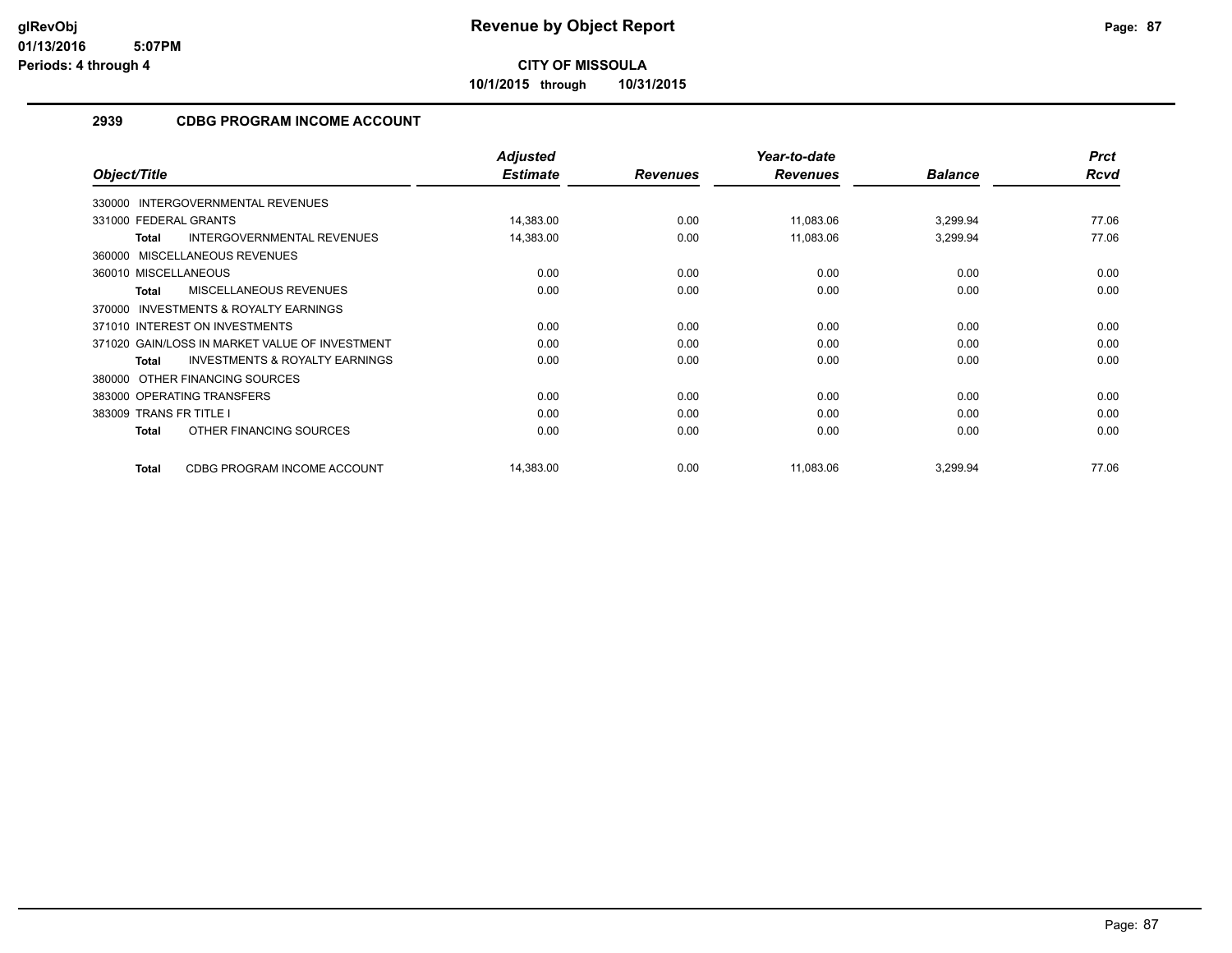**10/1/2015 through 10/31/2015**

### **2940 CDBG FUND**

**2940 CDBG FUND**

|                                                           | <b>Adjusted</b> |                 | Year-to-date    |                | <b>Prct</b> |
|-----------------------------------------------------------|-----------------|-----------------|-----------------|----------------|-------------|
| Object/Title                                              | <b>Estimate</b> | <b>Revenues</b> | <b>Revenues</b> | <b>Balance</b> | <b>Rcvd</b> |
| 330000 INTERGOVERNMENTAL REVENUES                         |                 |                 |                 |                |             |
| 331010 ENTITLEMENT - CDBG                                 | 405,605.00      | 36,257.30       | 12,569.82       | 393,035.18     | 3.10        |
| 331012 ARRA/CDBG STIMULUS REVENUE                         | 0.00            | 0.00            | 0.00            | 0.00           | 0.00        |
| <b>INTERGOVERNMENTAL REVENUES</b><br>Total                | 405,605.00      | 36,257.30       | 12,569.82       | 393,035.18     | 3.10        |
| MISCELLANEOUS REVENUES<br>360000                          |                 |                 |                 |                |             |
| 360010 MISCELLANEOUS                                      | 0.00            | 0.00            | 0.00            | 0.00           | 0.00        |
| MISCELLANEOUS REVENUES<br>Total                           | 0.00            | 0.00            | 0.00            | 0.00           | 0.00        |
| <b>INVESTMENTS &amp; ROYALTY EARNINGS</b><br>370000       |                 |                 |                 |                |             |
| 371010 INTEREST ON INVESTMENTS                            | 0.00            | 0.00            | 0.00            | 0.00           | 0.00        |
| <b>INVESTMENTS &amp; ROYALTY EARNINGS</b><br><b>Total</b> | 0.00            | 0.00            | 0.00            | 0.00           | 0.00        |
| OTHER FINANCING SOURCES<br>380000                         |                 |                 |                 |                |             |
| 383000 OPERATING TRANSFERS                                | 158,650.00      | 0.00            | 0.00            | 158,650.00     | 0.00        |
| 383009 TRANS FR TITLE I                                   | 0.00            | 0.00            | 0.00            | 0.00           | 0.00        |
| OTHER FINANCING SOURCES<br><b>Total</b>                   | 158,650.00      | 0.00            | 0.00            | 158,650.00     | 0.00        |
| <b>CDBG FUND</b><br><b>Total</b>                          | 564,255.00      | 36,257.30       | 12,569.82       | 551,685.18     | 2.23        |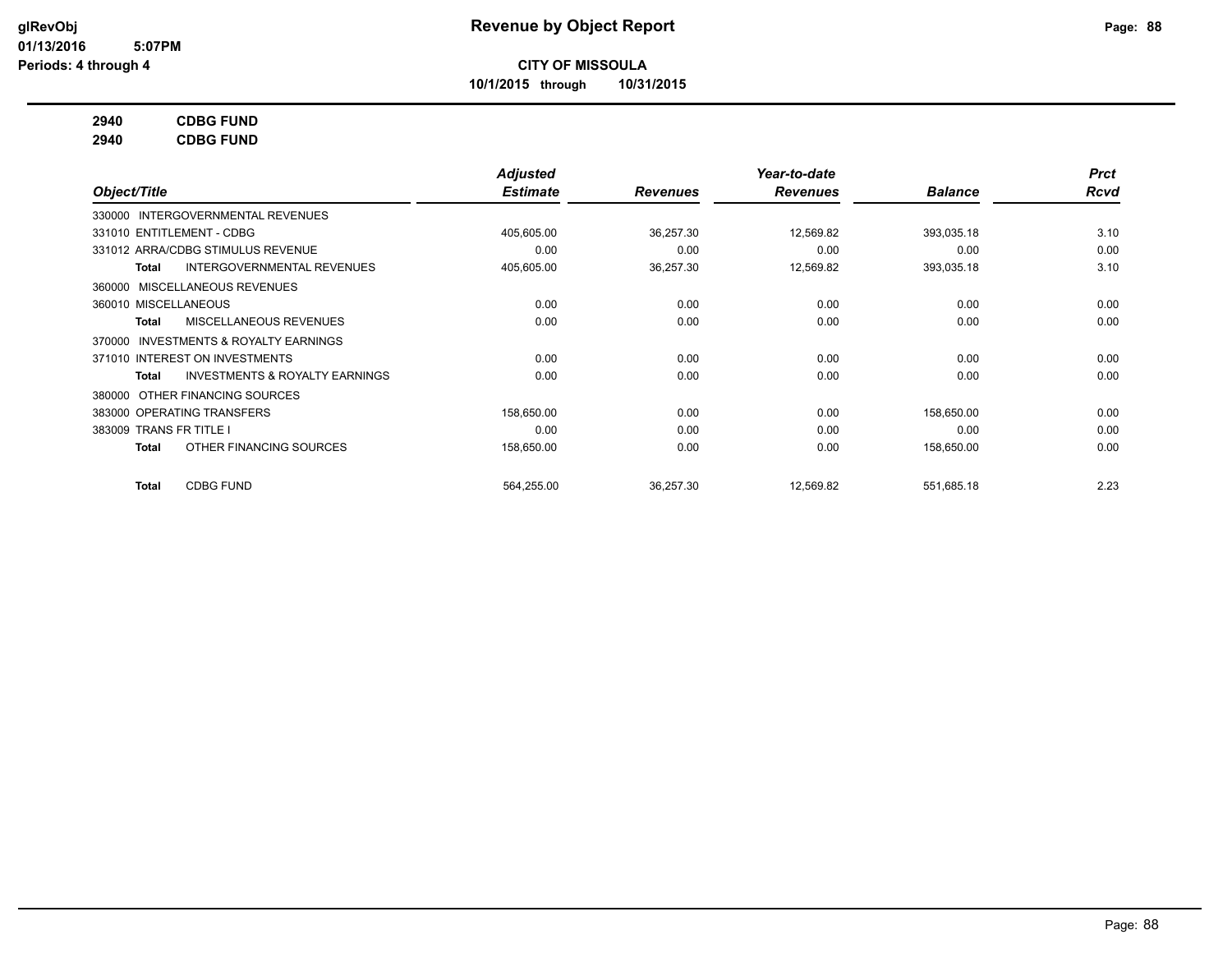**10/1/2015 through 10/31/2015**

#### **2940 CDBG FUND**

|                                                           | <b>Adjusted</b> |                 | Year-to-date    |                | <b>Prct</b> |
|-----------------------------------------------------------|-----------------|-----------------|-----------------|----------------|-------------|
| Object/Title                                              | <b>Estimate</b> | <b>Revenues</b> | <b>Revenues</b> | <b>Balance</b> | <b>Rcvd</b> |
| 330000 INTERGOVERNMENTAL REVENUES                         |                 |                 |                 |                |             |
| 331010 ENTITLEMENT - CDBG                                 | 405,605.00      | 36,257.30       | 12,569.82       | 393,035.18     | 3.10        |
| 331012 ARRA/CDBG STIMULUS REVENUE                         | 0.00            | 0.00            | 0.00            | 0.00           | 0.00        |
| INTERGOVERNMENTAL REVENUES<br><b>Total</b>                | 405,605.00      | 36,257.30       | 12,569.82       | 393,035.18     | 3.10        |
| MISCELLANEOUS REVENUES<br>360000                          |                 |                 |                 |                |             |
| 360010 MISCELLANEOUS                                      | 0.00            | 0.00            | 0.00            | 0.00           | 0.00        |
| <b>MISCELLANEOUS REVENUES</b><br><b>Total</b>             | 0.00            | 0.00            | 0.00            | 0.00           | 0.00        |
| <b>INVESTMENTS &amp; ROYALTY EARNINGS</b><br>370000       |                 |                 |                 |                |             |
| 371010 INTEREST ON INVESTMENTS                            | 0.00            | 0.00            | 0.00            | 0.00           | 0.00        |
| <b>INVESTMENTS &amp; ROYALTY EARNINGS</b><br><b>Total</b> | 0.00            | 0.00            | 0.00            | 0.00           | 0.00        |
| OTHER FINANCING SOURCES<br>380000                         |                 |                 |                 |                |             |
| 383000 OPERATING TRANSFERS                                | 158,650.00      | 0.00            | 0.00            | 158,650.00     | 0.00        |
| 383009 TRANS FR TITLE I                                   | 0.00            | 0.00            | 0.00            | 0.00           | 0.00        |
| OTHER FINANCING SOURCES<br><b>Total</b>                   | 158,650.00      | 0.00            | 0.00            | 158,650.00     | 0.00        |
|                                                           |                 |                 |                 |                |             |
| <b>CDBG FUND</b><br><b>Total</b>                          | 564,255.00      | 36,257.30       | 12,569.82       | 551,685.18     | 2.23        |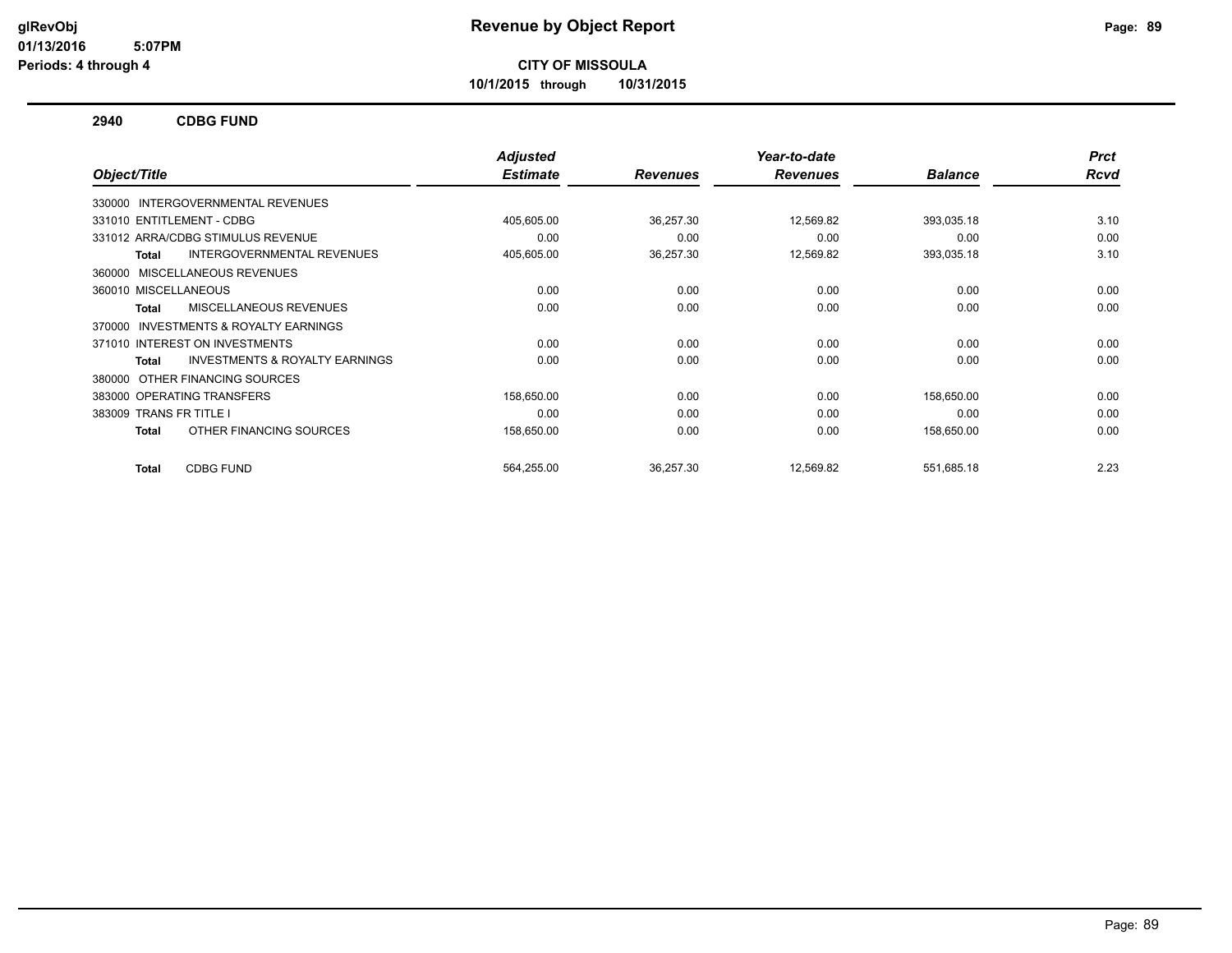**10/1/2015 through 10/31/2015**

#### **2941 HOME FUND**

**2941 HOME FUND**

|                      |                                                 | <b>Adjusted</b> |                 | Year-to-date    |                | <b>Prct</b> |
|----------------------|-------------------------------------------------|-----------------|-----------------|-----------------|----------------|-------------|
| Object/Title         |                                                 | <b>Estimate</b> | <b>Revenues</b> | <b>Revenues</b> | <b>Balance</b> | <b>Rcvd</b> |
|                      | 330000 INTERGOVERNMENTAL REVENUES               |                 |                 |                 |                |             |
|                      | 330000 INTERGOVERNMENTAL REVENUES               | 57,921.00       | 0.00            | $-21,760.99$    | 79,681.99      | $-37.57$    |
|                      | 331016 HOMEWORD 1800 PHILLIPS                   | 0.00            | 0.00            | 0.00            | 0.00           | 0.00        |
| 331033 WORD          |                                                 | 0.00            | 590.00          | $-409.91$       | 409.91         | 0.00        |
|                      | 334145 WESTERN MT MENTAL HEALTH CTR             | 0.00            | 0.00            | 0.00            | 0.00           | 0.00        |
|                      | 334149 MISSOULA HOMEOWNERSHIP PROGRAM           | 335,666.00      | 0.00            | 0.00            | 335,666.00     | 0.00        |
|                      | 334153 FY14 DISTRICT XI HRC TBRA                | 0.00            | 0.00            | 0.00            | 0.00           | 0.00        |
| 334154 FY08 homeWORD |                                                 | 0.00            | 0.00            | 0.00            | 0.00           | 0.00        |
| 334155 FY08 NMCDC    |                                                 | 0.00            | 0.00            | 0.00            | 0.00           | 0.00        |
|                      | 334156 HOME PROGRAM INCOME                      | 0.00            | 0.00            | 0.00            | 0.00           | 0.00        |
| 334157 FY09 MHA      |                                                 | 0.00            | 0.00            | 0.00            | 0.00           | 0.00        |
| 334159 FY09 HOMEWORD |                                                 | 0.00            | 0.00            | 0.00            | 0.00           | 0.00        |
| 334160 FY09 NMCDC    |                                                 | 0.00            | 0.00            | 0.00            | 0.00           | 0.00        |
|                      | 334161 FY10 DISTRICT XI HRC                     | 0.00            | 0.00            | 0.00            | 0.00           | 0.00        |
|                      | 334163 FY10 homeWORD/SOLSTICE APT               | 0.00            | 0.00            | 0.00            | 0.00           | 0.00        |
| Total                | <b>INTERGOVERNMENTAL REVENUES</b>               | 393,587.00      | 590.00          | $-22,170.90$    | 415,757.90     | $-5.63$     |
|                      | 340000 CHARGES FOR SERVICES                     |                 |                 |                 |                |             |
| 341450               | *** Title Not Found ***                         | 0.00            | 0.00            | 0.00            | 0.00           | 0.00        |
| <b>Total</b>         | <b>CHARGES FOR SERVICES</b>                     | 0.00            | 0.00            | 0.00            | 0.00           | 0.00        |
|                      | 360000 MISCELLANEOUS REVENUES                   |                 |                 |                 |                |             |
| 360010 MISCELLANEOUS |                                                 | 0.00            | 0.00            | 0.00            | 0.00           | 0.00        |
| <b>Total</b>         | MISCELLANEOUS REVENUES                          | 0.00            | 0.00            | 0.00            | 0.00           | 0.00        |
| 370000               | <b>INVESTMENTS &amp; ROYALTY EARNINGS</b>       |                 |                 |                 |                |             |
|                      | 371020 GAIN/LOSS IN MARKET VALUE OF INVESTMENTS | 0.00            | 0.00            | 0.00            | 0.00           | 0.00        |
| <b>Total</b>         | <b>INVESTMENTS &amp; ROYALTY EARNINGS</b>       | 0.00            | 0.00            | 0.00            | 0.00           | 0.00        |
|                      |                                                 |                 |                 |                 |                |             |
| <b>Total</b>         | <b>HOME FUND</b>                                | 393,587.00      | 590.00          | $-22.170.90$    | 415,757.90     | $-5.63$     |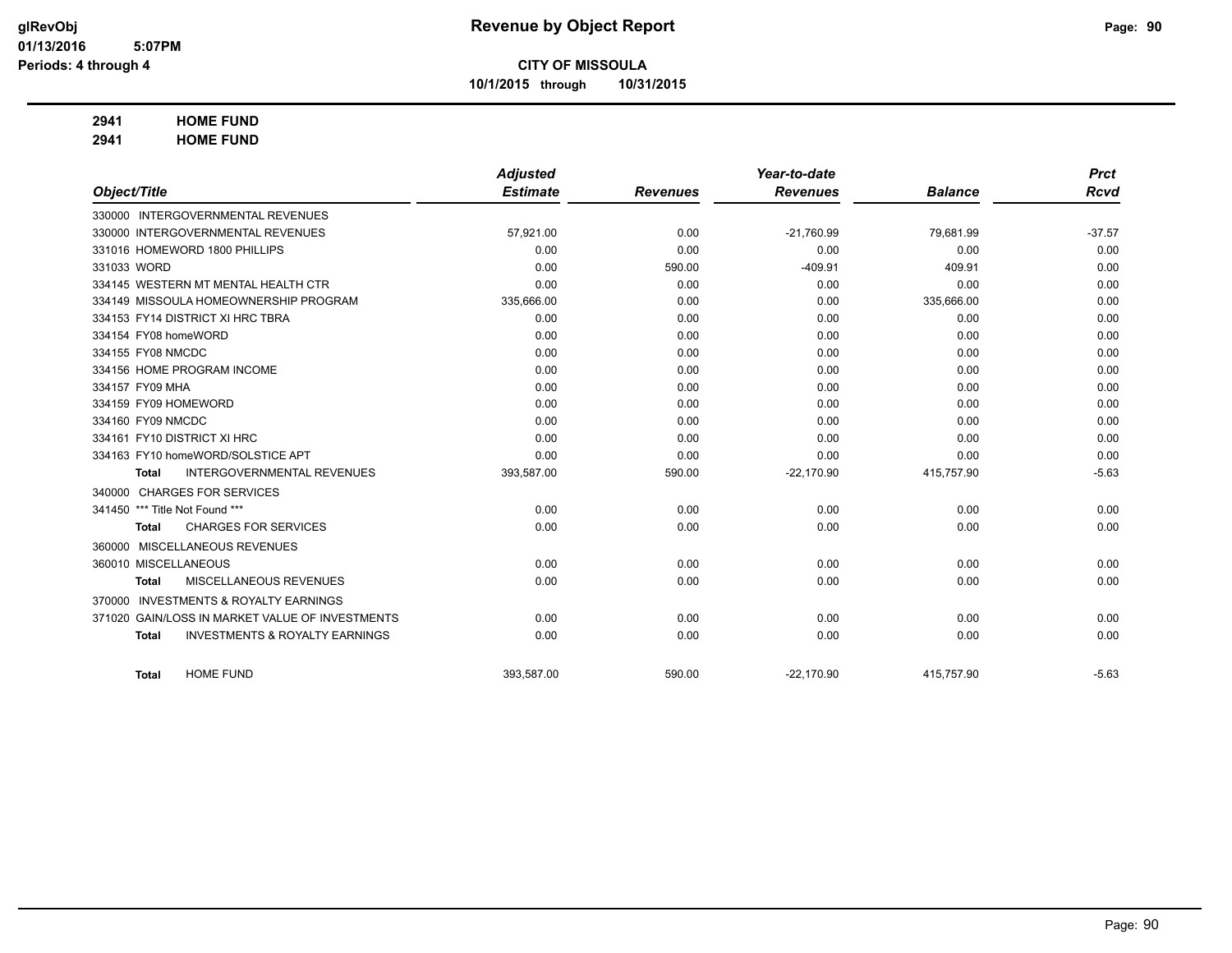**10/1/2015 through 10/31/2015**

**2941 HOME FUND**

|                                                           | <b>Adjusted</b> |                 | Year-to-date    |                | <b>Prct</b> |
|-----------------------------------------------------------|-----------------|-----------------|-----------------|----------------|-------------|
| Object/Title                                              | <b>Estimate</b> | <b>Revenues</b> | <b>Revenues</b> | <b>Balance</b> | <b>Rcvd</b> |
| 330000 INTERGOVERNMENTAL REVENUES                         |                 |                 |                 |                |             |
| 330000 INTERGOVERNMENTAL REVENUES                         | 57,921.00       | 0.00            | $-21,760.99$    | 79,681.99      | $-37.57$    |
| 331016 HOMEWORD 1800 PHILLIPS                             | 0.00            | 0.00            | 0.00            | 0.00           | 0.00        |
| 331033 WORD                                               | 0.00            | 590.00          | $-409.91$       | 409.91         | 0.00        |
| 334145 WESTERN MT MENTAL HEALTH CTR                       | 0.00            | 0.00            | 0.00            | 0.00           | 0.00        |
| 334149 MISSOULA HOMEOWNERSHIP PROGRAM                     | 335,666.00      | 0.00            | 0.00            | 335,666.00     | 0.00        |
| 334153 FY14 DISTRICT XI HRC TBRA                          | 0.00            | 0.00            | 0.00            | 0.00           | 0.00        |
| 334154 FY08 homeWORD                                      | 0.00            | 0.00            | 0.00            | 0.00           | 0.00        |
| 334155 FY08 NMCDC                                         | 0.00            | 0.00            | 0.00            | 0.00           | 0.00        |
| 334156 HOME PROGRAM INCOME                                | 0.00            | 0.00            | 0.00            | 0.00           | 0.00        |
| 334157 FY09 MHA                                           | 0.00            | 0.00            | 0.00            | 0.00           | 0.00        |
| 334159 FY09 HOMEWORD                                      | 0.00            | 0.00            | 0.00            | 0.00           | 0.00        |
| 334160 FY09 NMCDC                                         | 0.00            | 0.00            | 0.00            | 0.00           | 0.00        |
| 334161 FY10 DISTRICT XI HRC                               | 0.00            | 0.00            | 0.00            | 0.00           | 0.00        |
| 334163 FY10 homeWORD/SOLSTICE APT                         | 0.00            | 0.00            | 0.00            | 0.00           | 0.00        |
| INTERGOVERNMENTAL REVENUES<br>Total                       | 393,587.00      | 590.00          | $-22,170.90$    | 415,757.90     | $-5.63$     |
| 340000 CHARGES FOR SERVICES                               |                 |                 |                 |                |             |
| 341450 *** Title Not Found ***                            | 0.00            | 0.00            | 0.00            | 0.00           | 0.00        |
| <b>CHARGES FOR SERVICES</b><br>Total                      | 0.00            | 0.00            | 0.00            | 0.00           | 0.00        |
| 360000 MISCELLANEOUS REVENUES                             |                 |                 |                 |                |             |
| 360010 MISCELLANEOUS                                      | 0.00            | 0.00            | 0.00            | 0.00           | 0.00        |
| MISCELLANEOUS REVENUES<br><b>Total</b>                    | 0.00            | 0.00            | 0.00            | 0.00           | 0.00        |
| 370000 INVESTMENTS & ROYALTY EARNINGS                     |                 |                 |                 |                |             |
| 371020 GAIN/LOSS IN MARKET VALUE OF INVESTMENT            | 0.00            | 0.00            | 0.00            | 0.00           | 0.00        |
| <b>INVESTMENTS &amp; ROYALTY EARNINGS</b><br><b>Total</b> | 0.00            | 0.00            | 0.00            | 0.00           | 0.00        |
| <b>HOME FUND</b><br><b>Total</b>                          | 393,587.00      | 590.00          | $-22,170.90$    | 415,757.90     | $-5.63$     |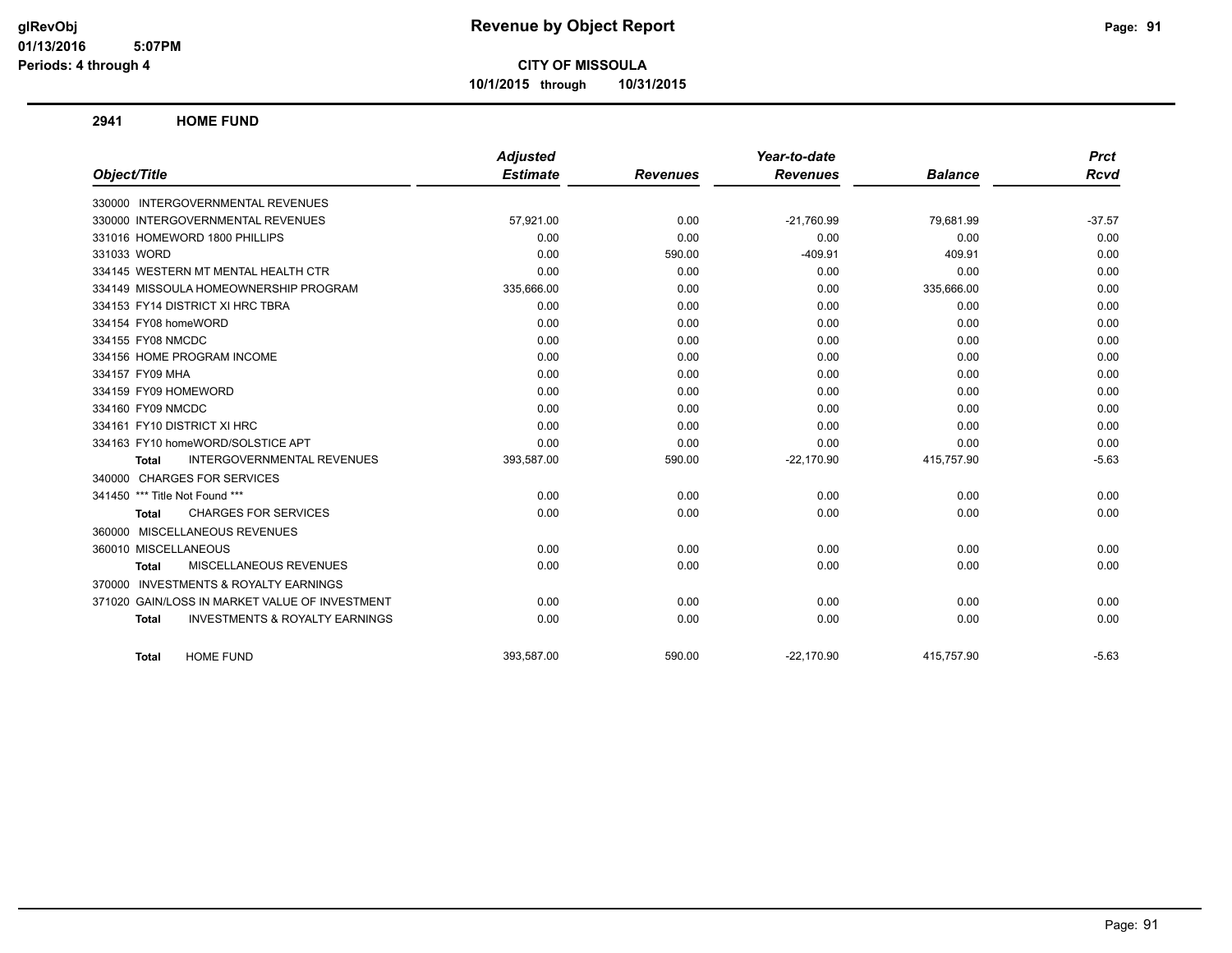**10/1/2015 through 10/31/2015**

## **2942 ADDI PROGRAM**

**2942 ADDI PROGRAM**

|                                                    | <b>Adjusted</b> |                 | Year-to-date    |                | Prct        |
|----------------------------------------------------|-----------------|-----------------|-----------------|----------------|-------------|
| Object/Title                                       | <b>Estimate</b> | <b>Revenues</b> | <b>Revenues</b> | <b>Balance</b> | <b>Rcvd</b> |
| 330000 INTERGOVERNMENTAL REVENUES                  |                 |                 |                 |                |             |
| 330000 INTERGOVERNMENTAL REVENUES                  | 0.00            | 0.00            | 0.00            | 0.00           | 0.00        |
| 334146 ADDI FUNDS-1ST TIME HOMEBUYERS              | 12.846.00       | 0.00            | 0.00            | 12.846.00      | 0.00        |
| INTERGOVERNMENTAL REVENUES<br>Total                | 12.846.00       | 0.00            | 0.00            | 12.846.00      | 0.00        |
| INVESTMENTS & ROYALTY EARNINGS<br>370000           |                 |                 |                 |                |             |
| 371010 INTEREST ON INVESTMENTS                     | 0.00            | 0.00            | 0.00            | 0.00           | 0.00        |
| 371020 GAIN/LOSS IN MARKET VALUE OF INVESTMENTS    | 0.00            | 0.00            | 0.00            | 0.00           | 0.00        |
| <b>INVESTMENTS &amp; ROYALTY EARNINGS</b><br>Total | 0.00            | 0.00            | 0.00            | 0.00           | 0.00        |
| <b>ADDI PROGRAM</b><br><b>Total</b>                | 12.846.00       | 0.00            | 0.00            | 12.846.00      | 0.00        |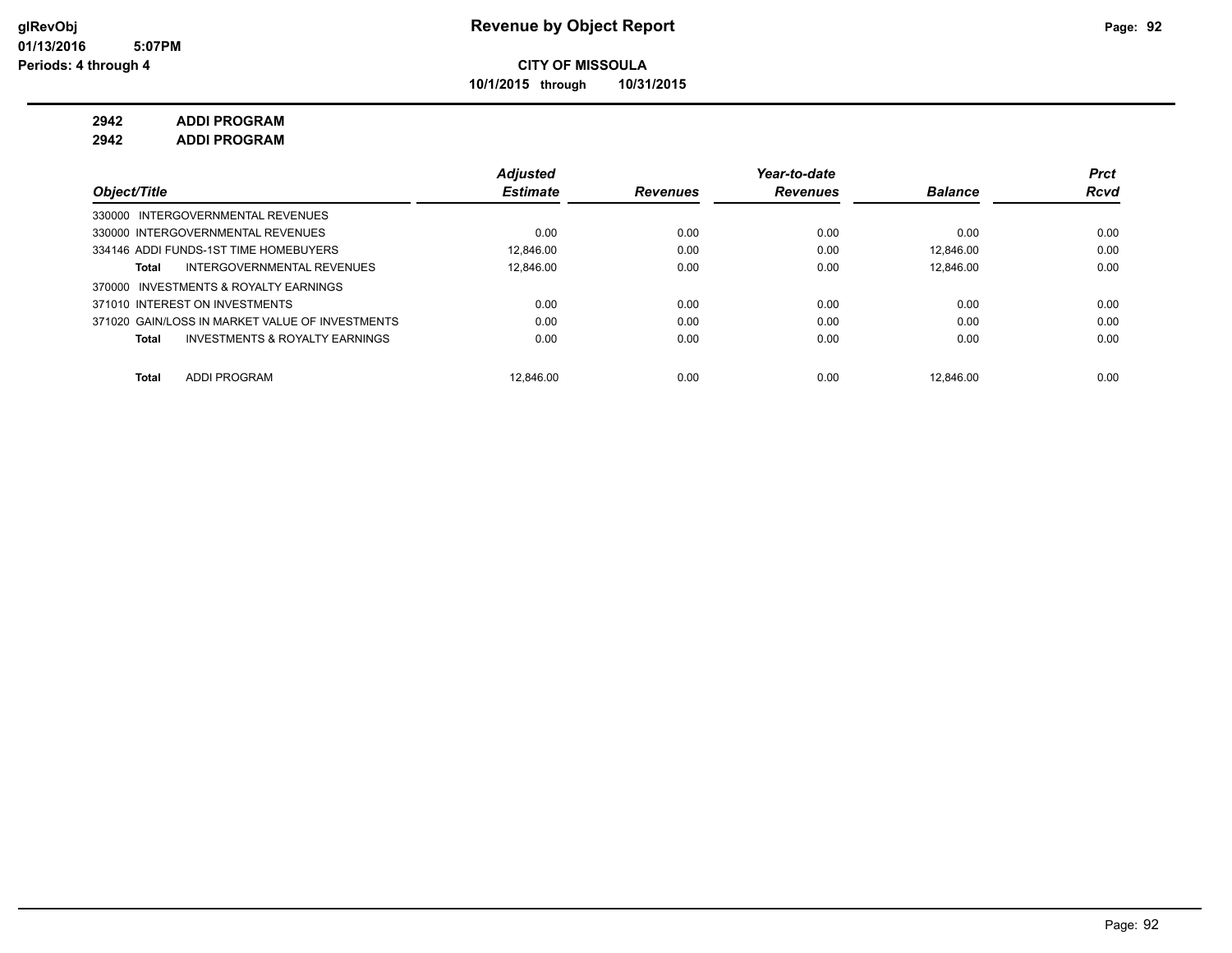**10/1/2015 through 10/31/2015**

#### **2942 ADDI PROGRAM**

|                                                | <b>Adiusted</b> |                 | Year-to-date    |                | <b>Prct</b> |
|------------------------------------------------|-----------------|-----------------|-----------------|----------------|-------------|
| Object/Title                                   | <b>Estimate</b> | <b>Revenues</b> | <b>Revenues</b> | <b>Balance</b> | <b>Rcvd</b> |
| 330000 INTERGOVERNMENTAL REVENUES              |                 |                 |                 |                |             |
| 330000 INTERGOVERNMENTAL REVENUES              | 0.00            | 0.00            | 0.00            | 0.00           | 0.00        |
| 334146 ADDI FUNDS-1ST TIME HOMEBUYERS          | 12.846.00       | 0.00            | 0.00            | 12.846.00      | 0.00        |
| INTERGOVERNMENTAL REVENUES<br>Total            | 12.846.00       | 0.00            | 0.00            | 12.846.00      | 0.00        |
| 370000 INVESTMENTS & ROYALTY EARNINGS          |                 |                 |                 |                |             |
| 371010 INTEREST ON INVESTMENTS                 | 0.00            | 0.00            | 0.00            | 0.00           | 0.00        |
| 371020 GAIN/LOSS IN MARKET VALUE OF INVESTMENT | 0.00            | 0.00            | 0.00            | 0.00           | 0.00        |
| INVESTMENTS & ROYALTY EARNINGS<br>Total        | 0.00            | 0.00            | 0.00            | 0.00           | 0.00        |
|                                                |                 |                 |                 |                |             |
| <b>ADDI PROGRAM</b><br><b>Total</b>            | 12.846.00       | 0.00            | 0.00            | 12.846.00      | 0.00        |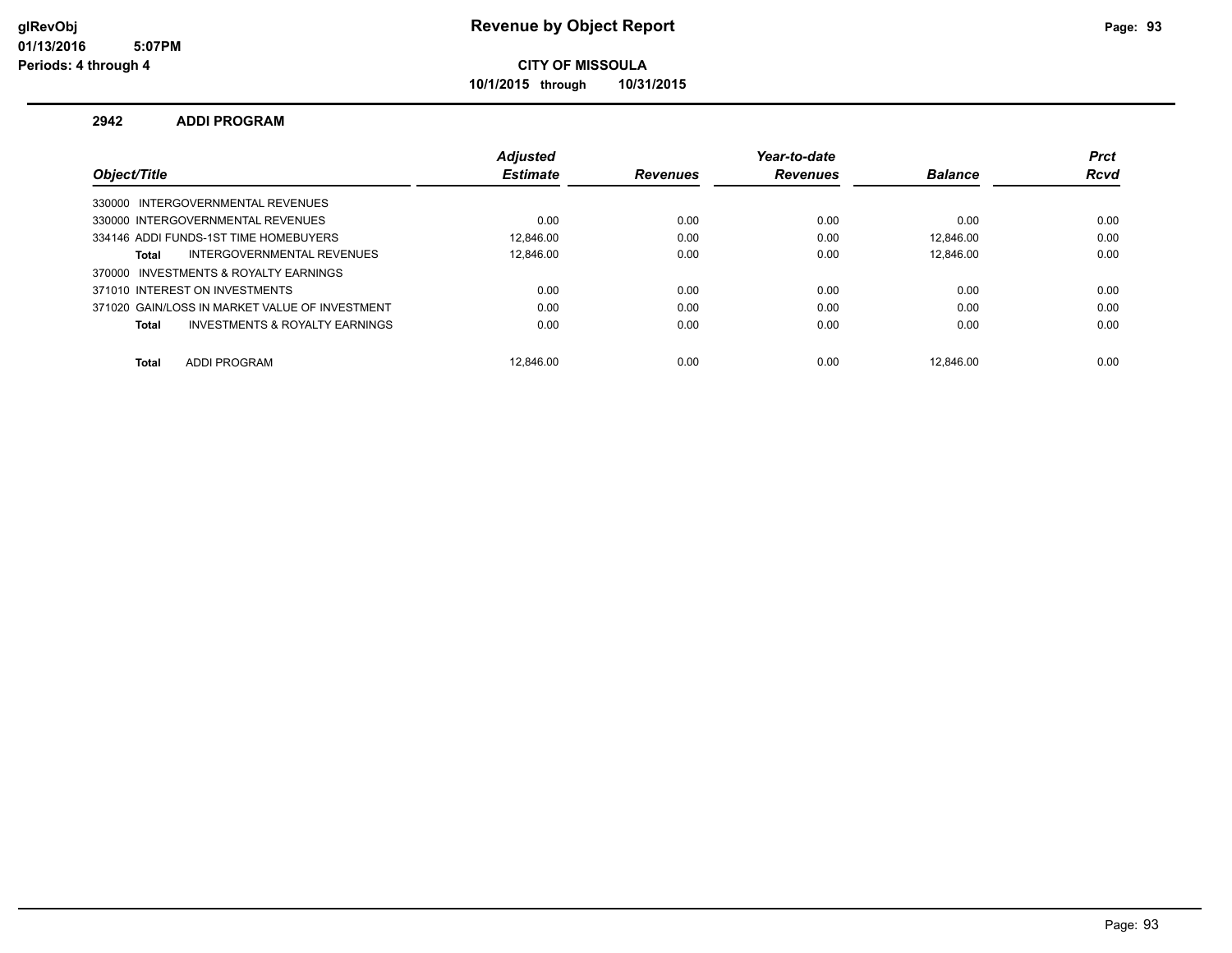**10/1/2015 through 10/31/2015**

#### **2943 CITY HOME PROGRAM INCOME**

#### **2943 CITY HOME PROGRAM INCOME**

|                                          | <b>Adjusted</b> |                 | Year-to-date    |                | <b>Prct</b> |
|------------------------------------------|-----------------|-----------------|-----------------|----------------|-------------|
| Object/Title                             | <b>Estimate</b> | <b>Revenues</b> | <b>Revenues</b> | <b>Balance</b> | <b>Rcvd</b> |
| 330000 INTERGOVERNMENTAL REVENUES        |                 |                 |                 |                |             |
| 334156 *** Title Not Found ***           | 31,500.00       | 0.00            | 0.00            | 31,500.00      | 0.00        |
| INTERGOVERNMENTAL REVENUES<br>Total      | 31,500.00       | 0.00            | 0.00            | 31,500.00      | 0.00        |
| 360000 MISCELLANEOUS REVENUES            |                 |                 |                 |                |             |
| 360005 LOAN REPAYMENTS                   | 0.00            | 25.242.50       | 25.242.50       | $-25.242.50$   | 0.00        |
| 360010 MISCELLANEOUS                     | 0.00            | 133.34          | 200.01          | $-200.01$      | 0.00        |
| MISCELLANEOUS REVENUES<br><b>Total</b>   | 0.00            | 25.375.84       | 25.442.51       | $-25.442.51$   | 0.00        |
| 380000 OTHER FINANCING SOURCES           |                 |                 |                 |                |             |
| 383000 OPERATING TRANSFERS               | 0.00            | 0.00            | 66.67           | $-66.67$       | 0.00        |
| OTHER FINANCING SOURCES<br><b>Total</b>  | 0.00            | 0.00            | 66.67           | $-66.67$       | 0.00        |
| CITY HOME PROGRAM INCOME<br><b>Total</b> | 31.500.00       | 25.375.84       | 25.509.18       | 5.990.82       | 80.98       |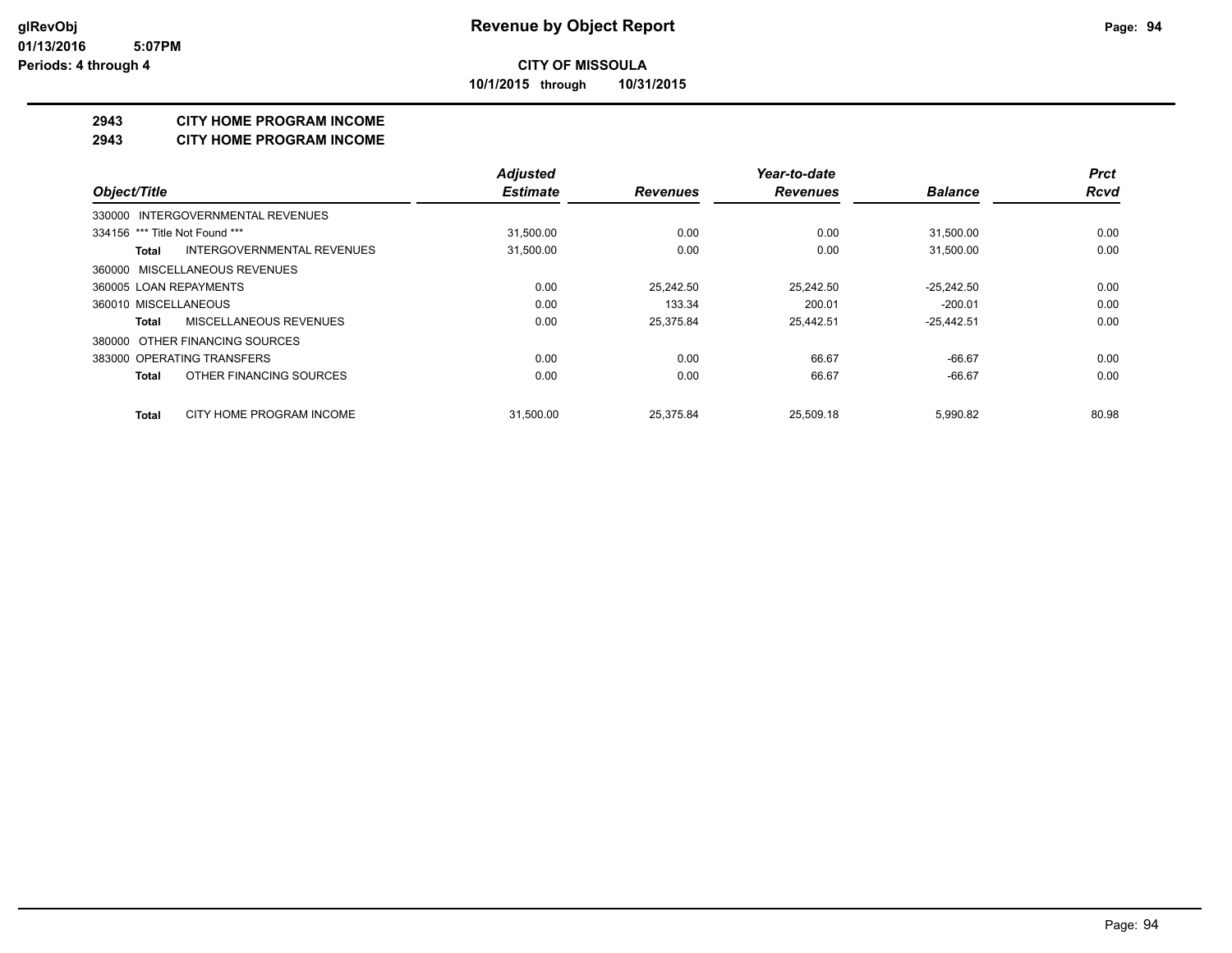**10/1/2015 through 10/31/2015**

### **2943 CITY HOME PROGRAM INCOME**

|                                               | <b>Adjusted</b> |                 | Year-to-date    |                | <b>Prct</b> |
|-----------------------------------------------|-----------------|-----------------|-----------------|----------------|-------------|
| Object/Title                                  | <b>Estimate</b> | <b>Revenues</b> | <b>Revenues</b> | <b>Balance</b> | <b>Rcvd</b> |
| 330000 INTERGOVERNMENTAL REVENUES             |                 |                 |                 |                |             |
| 334156 *** Title Not Found ***                | 31.500.00       | 0.00            | 0.00            | 31.500.00      | 0.00        |
| INTERGOVERNMENTAL REVENUES<br><b>Total</b>    | 31,500.00       | 0.00            | 0.00            | 31.500.00      | 0.00        |
| 360000 MISCELLANEOUS REVENUES                 |                 |                 |                 |                |             |
| 360005 LOAN REPAYMENTS                        | 0.00            | 25.242.50       | 25.242.50       | $-25.242.50$   | 0.00        |
| 360010 MISCELLANEOUS                          | 0.00            | 133.34          | 200.01          | $-200.01$      | 0.00        |
| <b>MISCELLANEOUS REVENUES</b><br><b>Total</b> | 0.00            | 25,375.84       | 25,442.51       | $-25,442.51$   | 0.00        |
| 380000 OTHER FINANCING SOURCES                |                 |                 |                 |                |             |
| 383000 OPERATING TRANSFERS                    | 0.00            | 0.00            | 66.67           | $-66.67$       | 0.00        |
| OTHER FINANCING SOURCES<br><b>Total</b>       | 0.00            | 0.00            | 66.67           | $-66.67$       | 0.00        |
| CITY HOME PROGRAM INCOME<br><b>Total</b>      | 31.500.00       | 25.375.84       | 25.509.18       | 5.990.82       | 80.98       |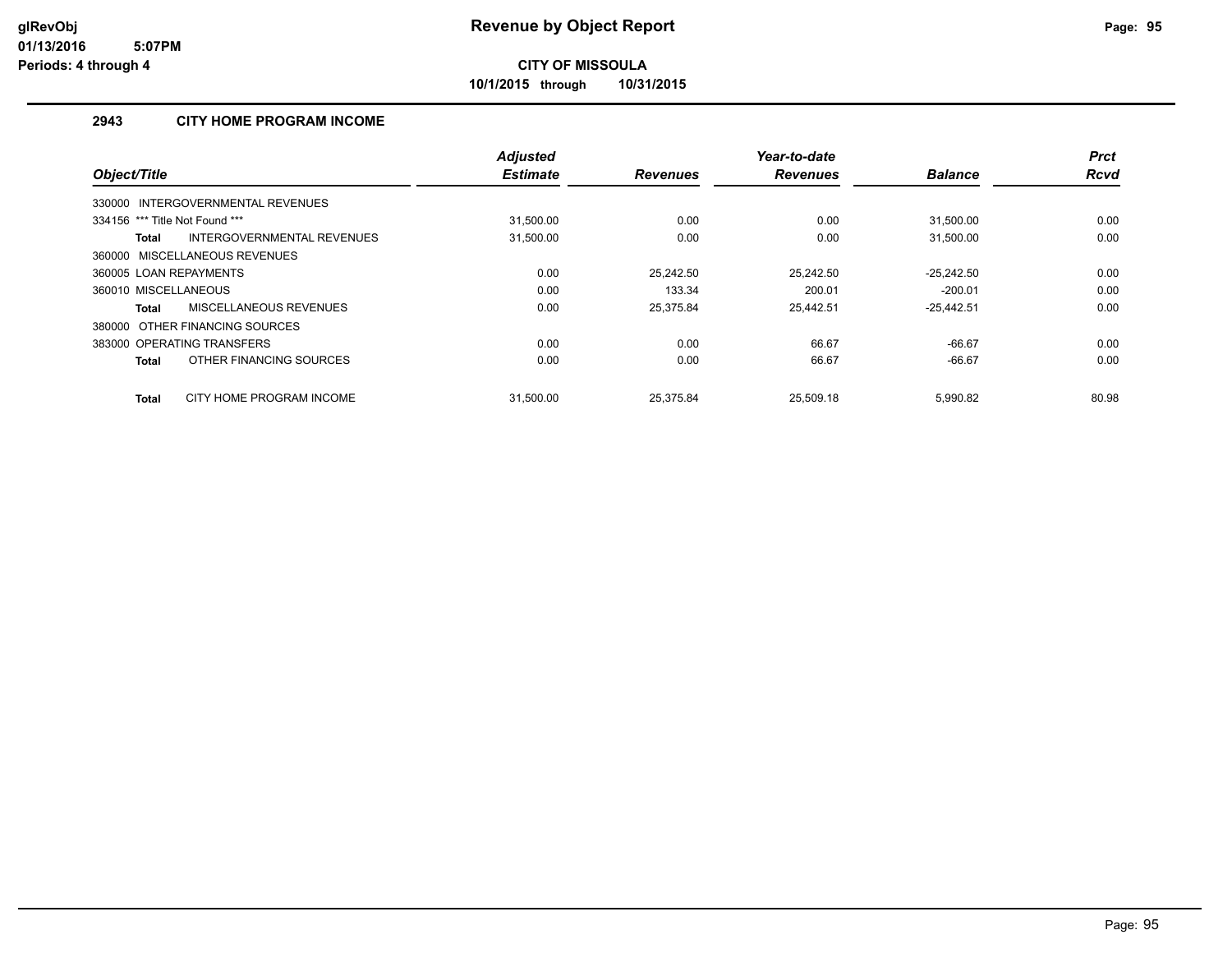**10/1/2015 through 10/31/2015**

# **2944 NEIGHBORHOOD STABILIZATION PROGRAM**

## **2944 NEIGHBORHOOD STABILIZATION PROGRAM**

|                                                    | <b>Adjusted</b> |                 | Year-to-date    |                | <b>Prct</b> |
|----------------------------------------------------|-----------------|-----------------|-----------------|----------------|-------------|
| Object/Title                                       | <b>Estimate</b> | <b>Revenues</b> | <b>Revenues</b> | <b>Balance</b> | Rcvd        |
| 330000 INTERGOVERNMENTAL REVENUES                  |                 |                 |                 |                |             |
| 331011 NSP GRANT/SILVERTIP PROJECT                 | 0.00            | 0.00            | 0.00            | 0.00           | 0.00        |
| 331017 HUD 6.7M/SILVERTIP APTS                     | 0.00            | 0.00            | 0.00            | 0.00           | 0.00        |
| 331018 MHA 1M/SILVERTIP APTS                       | 0.00            | 0.00            | 0.00            | 0.00           | 0.00        |
| <b>INTERGOVERNMENTAL REVENUES</b><br>Total         | 0.00            | 0.00            | 0.00            | 0.00           | 0.00        |
|                                                    |                 |                 |                 |                |             |
| NEIGHBORHOOD STABILIZATION PROGRAM<br><b>Total</b> | 0.00            | 0.00            | 0.00            | 0.00           | 0.00        |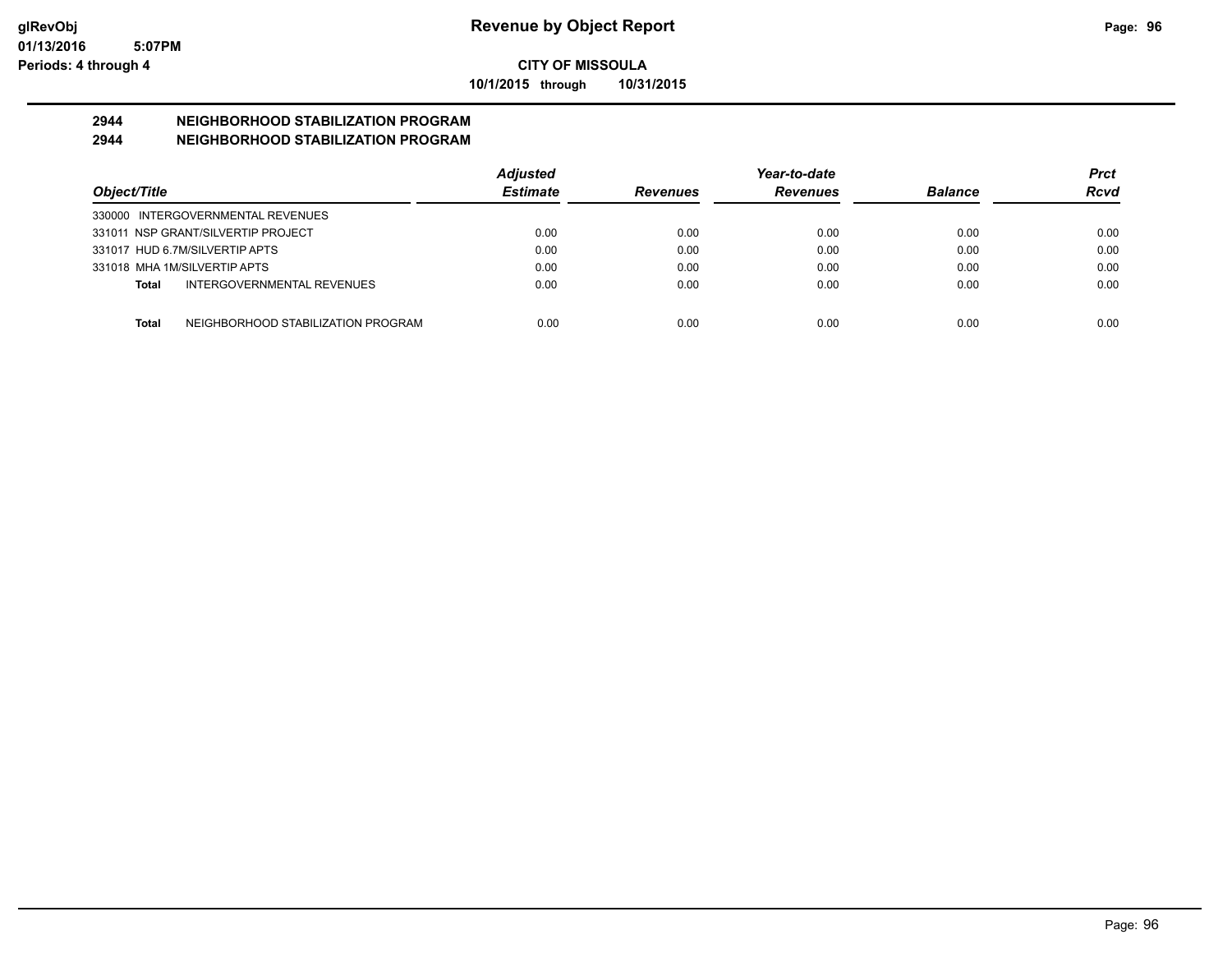**10/1/2015 through 10/31/2015**

#### **2944 NEIGHBORHOOD STABILIZATION PROGRAM**

| Object/Title |                                    | <b>Adiusted</b><br><b>Estimate</b> | <b>Revenues</b> | Year-to-date<br><b>Revenues</b> | <b>Balance</b> | <b>Prct</b><br><b>Rcvd</b> |
|--------------|------------------------------------|------------------------------------|-----------------|---------------------------------|----------------|----------------------------|
|              | 330000 INTERGOVERNMENTAL REVENUES  |                                    |                 |                                 |                |                            |
|              | 331011 NSP GRANT/SILVERTIP PROJECT | 0.00                               | 0.00            | 0.00                            | 0.00           | 0.00                       |
|              | 331017 HUD 6.7M/SILVERTIP APTS     | 0.00                               | 0.00            | 0.00                            | 0.00           | 0.00                       |
|              | 331018 MHA 1M/SILVERTIP APTS       | 0.00                               | 0.00            | 0.00                            | 0.00           | 0.00                       |
| <b>Total</b> | INTERGOVERNMENTAL REVENUES         | 0.00                               | 0.00            | 0.00                            | 0.00           | 0.00                       |
| <b>Total</b> | NEIGHBORHOOD STABILIZATION PROGRAM | 0.00                               | 0.00            | 0.00                            | 0.00           | 0.00                       |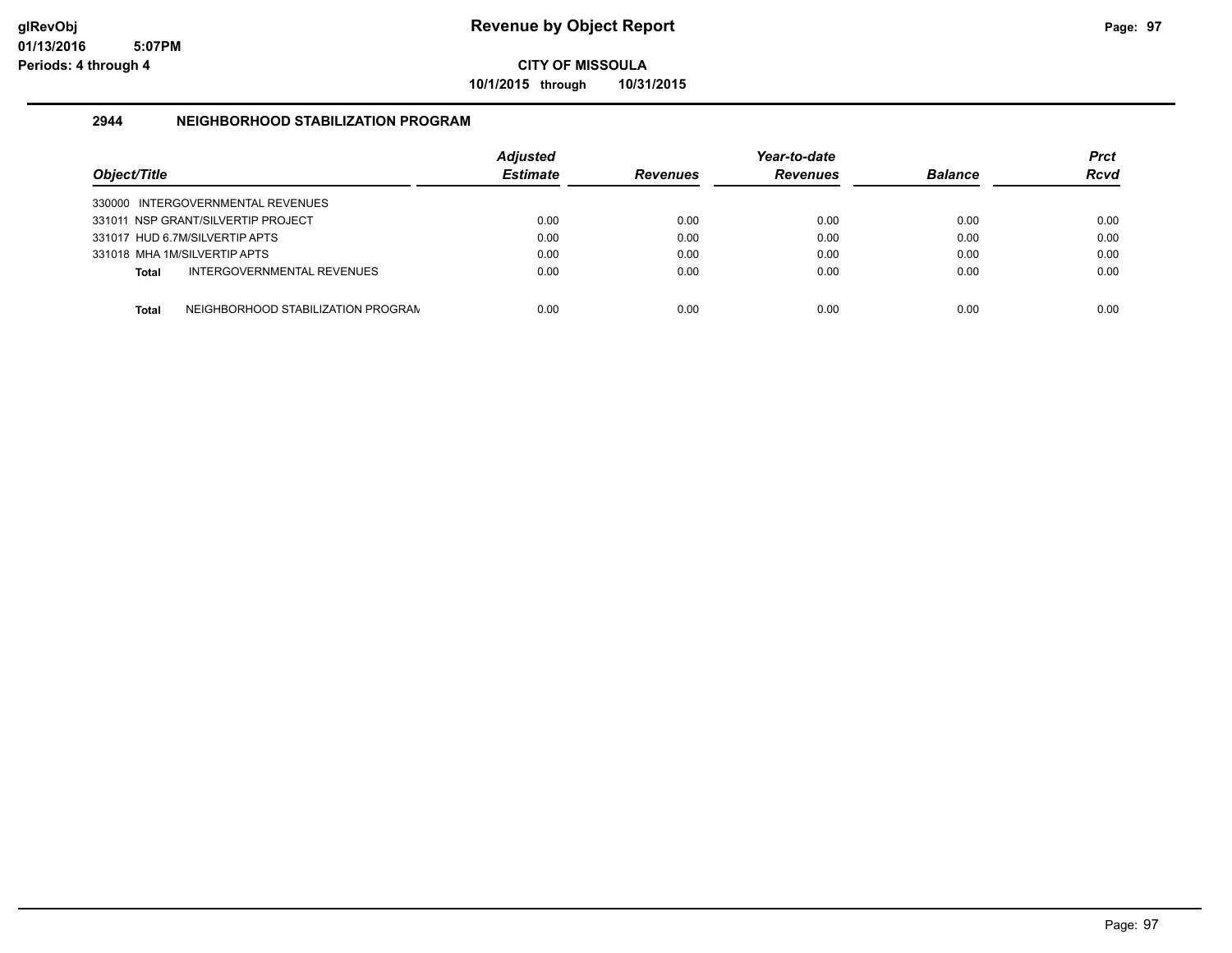**10/1/2015 through 10/31/2015**

**2955 TRANSPORTATION**

|                                |                                           | <b>Adjusted</b> |                 | Year-to-date    |                | <b>Prct</b> |
|--------------------------------|-------------------------------------------|-----------------|-----------------|-----------------|----------------|-------------|
| Object/Title                   |                                           | <b>Estimate</b> | <b>Revenues</b> | <b>Revenues</b> | <b>Balance</b> | Rcvd        |
|                                | 330000 INTERGOVERNMENTAL REVENUES         |                 |                 |                 |                |             |
|                                | 330000 INTERGOVERNMENTAL REVENUES         | 0.00            | 0.00            | 0.00            | 0.00           | 0.00        |
|                                | 330005 MUTD GRANT ADMIN FEE               | 0.00            | 0.00            | 0.00            | 0.00           | 0.00        |
| 331054 FHWA PL GRANT           |                                           | 650,194.00      | 0.00            | 0.00            | 650.194.00     | 0.00        |
| 331055 FTA GRANT               |                                           | 164,937.00      | 0.00            | 0.00            | 164,937.00     | 0.00        |
| 331056 MDT FEDERAL CMAQ        |                                           | 285.698.00      | 0.00            | 9,915.79        | 275.782.21     | 3.47        |
|                                | 336023 STATE CONTRIB. - PERS              | 0.00            | 0.00            | 63.86           | $-63.86$       | 0.00        |
|                                | 336030 COUNTY CONTRIBUTION                | 9,900.00        | 9,900.00        | 9,900.00        | 0.00           | 100.00      |
| <b>Total</b>                   | <b>INTERGOVERNMENTAL REVENUES</b>         | 1,110,729.00    | 9,900.00        | 19,879.65       | 1,090,849.35   | 1.79        |
| 360000                         | MISCELLANEOUS REVENUES                    |                 |                 |                 |                |             |
|                                | 362000 OTHER MISCELLANEOUS REVENUE        | 10,000.00       | 0.00            | 0.00            | 10,000.00      | 0.00        |
| 362007 *** Title Not Found *** |                                           | 0.00            | 0.00            | 420.00          | $-420.00$      | 0.00        |
| 365016 LOCAL MATCH MDT         |                                           | 30,000.00       | 598.73          | 5,592.60        | 24,407.40      | 18.64       |
| <b>Total</b>                   | <b>MISCELLANEOUS REVENUES</b>             | 40,000.00       | 598.73          | 6,012.60        | 33,987.40      | 15.03       |
| 370000                         | <b>INVESTMENTS &amp; ROYALTY EARNINGS</b> |                 |                 |                 |                |             |
|                                | 371010 INTEREST ON INVESTMENTS            | 0.00            | 0.00            | 0.00            | 0.00           | 0.00        |
| <b>Total</b>                   | <b>INVESTMENTS &amp; ROYALTY EARNINGS</b> | 0.00            | 0.00            | 0.00            | 0.00           | 0.00        |
| 380000                         | OTHER FINANCING SOURCES                   |                 |                 |                 |                |             |
|                                | 383000 OPERATING TRANSFERS                | 9.900.00        | 9,900.00        | 9,900.00        | 0.00           | 100.00      |
| 383029                         | <b>TRANS FR GENERAL</b>                   | 82.086.00       | 0.00            | 0.00            | 82.086.00      | 0.00        |
| <b>Total</b>                   | OTHER FINANCING SOURCES                   | 91,986.00       | 9,900.00        | 9,900.00        | 82,086.00      | 10.76       |
| <b>Total</b>                   | <b>TRANSPORTATION</b>                     | 1.242.715.00    | 20,398.73       | 35,792.25       | 1,206,922.75   | 2.88        |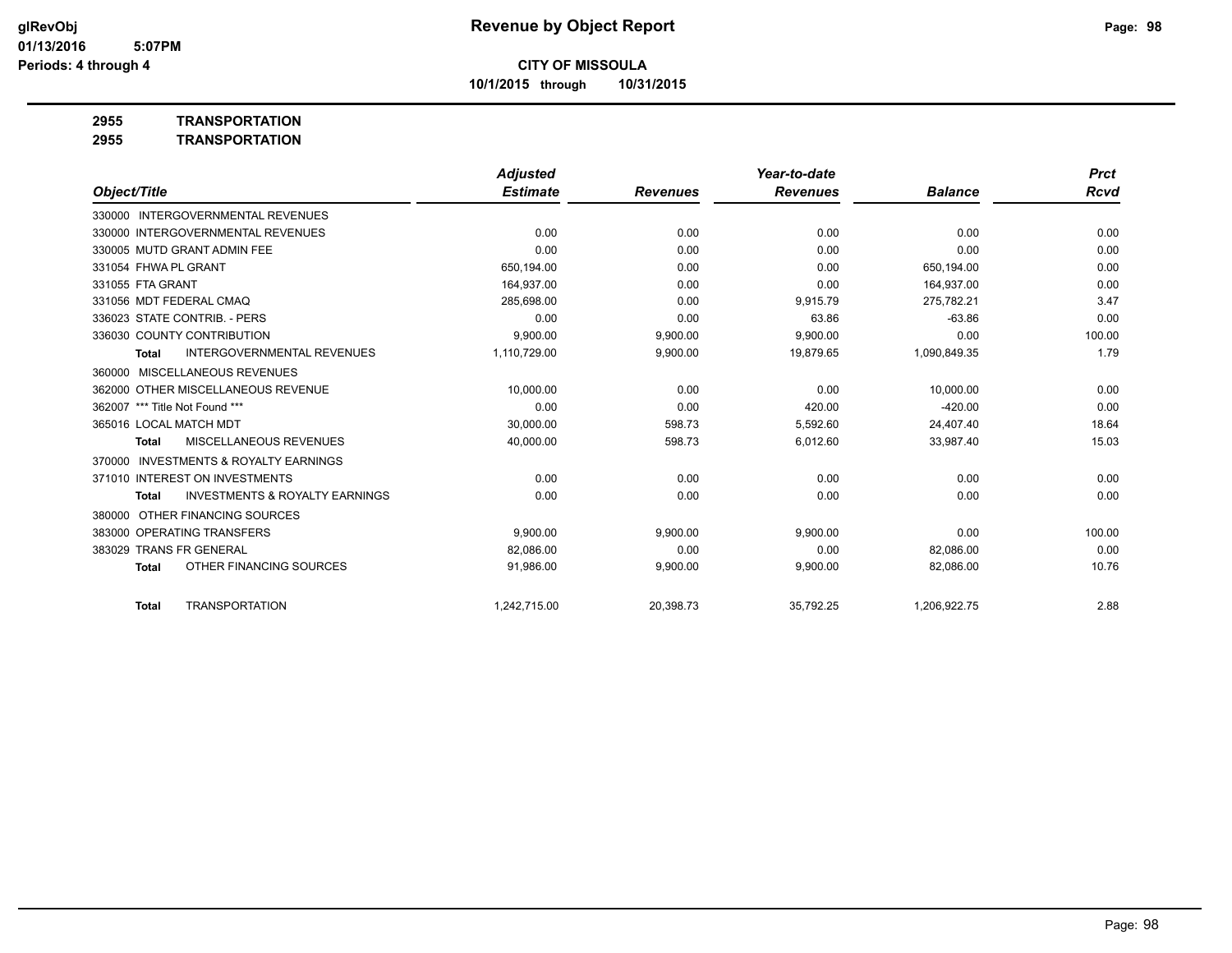**10/1/2015 through 10/31/2015**

#### **2955 TRANSPORTATION**

|                                                           | <b>Adjusted</b> |                 | Year-to-date    |                | <b>Prct</b> |
|-----------------------------------------------------------|-----------------|-----------------|-----------------|----------------|-------------|
| Object/Title                                              | <b>Estimate</b> | <b>Revenues</b> | <b>Revenues</b> | <b>Balance</b> | Rcvd        |
| 330000 INTERGOVERNMENTAL REVENUES                         |                 |                 |                 |                |             |
| 330000 INTERGOVERNMENTAL REVENUES                         | 0.00            | 0.00            | 0.00            | 0.00           | 0.00        |
| 330005 MUTD GRANT ADMIN FEE                               | 0.00            | 0.00            | 0.00            | 0.00           | 0.00        |
| 331054 FHWA PL GRANT                                      | 650,194.00      | 0.00            | 0.00            | 650,194.00     | 0.00        |
| 331055 FTA GRANT                                          | 164,937.00      | 0.00            | 0.00            | 164,937.00     | 0.00        |
| 331056 MDT FEDERAL CMAQ                                   | 285,698.00      | 0.00            | 9,915.79        | 275,782.21     | 3.47        |
| 336023 STATE CONTRIB. - PERS                              | 0.00            | 0.00            | 63.86           | $-63.86$       | 0.00        |
| 336030 COUNTY CONTRIBUTION                                | 9,900.00        | 9,900.00        | 9,900.00        | 0.00           | 100.00      |
| <b>INTERGOVERNMENTAL REVENUES</b><br><b>Total</b>         | 1,110,729.00    | 9,900.00        | 19,879.65       | 1,090,849.35   | 1.79        |
| 360000 MISCELLANEOUS REVENUES                             |                 |                 |                 |                |             |
| 362000 OTHER MISCELLANEOUS REVENUE                        | 10.000.00       | 0.00            | 0.00            | 10.000.00      | 0.00        |
| 362007 *** Title Not Found ***                            | 0.00            | 0.00            | 420.00          | $-420.00$      | 0.00        |
| 365016 LOCAL MATCH MDT                                    | 30,000.00       | 598.73          | 5,592.60        | 24,407.40      | 18.64       |
| MISCELLANEOUS REVENUES<br><b>Total</b>                    | 40,000.00       | 598.73          | 6,012.60        | 33,987.40      | 15.03       |
| <b>INVESTMENTS &amp; ROYALTY EARNINGS</b><br>370000       |                 |                 |                 |                |             |
| 371010 INTEREST ON INVESTMENTS                            | 0.00            | 0.00            | 0.00            | 0.00           | 0.00        |
| <b>INVESTMENTS &amp; ROYALTY EARNINGS</b><br><b>Total</b> | 0.00            | 0.00            | 0.00            | 0.00           | 0.00        |
| OTHER FINANCING SOURCES<br>380000                         |                 |                 |                 |                |             |
| 383000 OPERATING TRANSFERS                                | 9,900.00        | 9,900.00        | 9,900.00        | 0.00           | 100.00      |
| 383029 TRANS FR GENERAL                                   | 82,086.00       | 0.00            | 0.00            | 82,086.00      | 0.00        |
| OTHER FINANCING SOURCES<br><b>Total</b>                   | 91,986.00       | 9,900.00        | 9,900.00        | 82,086.00      | 10.76       |
| <b>TRANSPORTATION</b><br><b>Total</b>                     | 1.242.715.00    | 20.398.73       | 35.792.25       | 1.206.922.75   | 2.88        |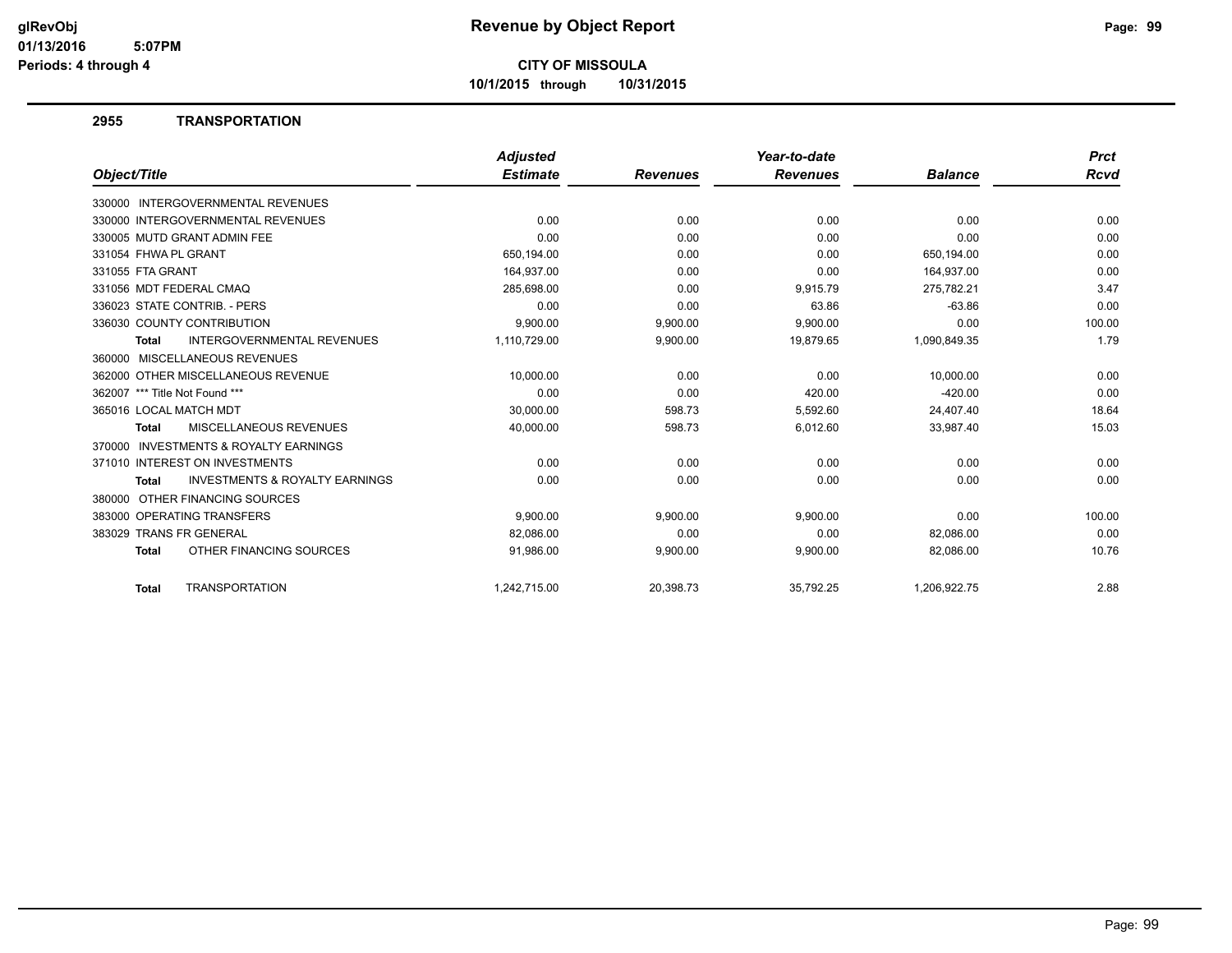**10/1/2015 through 10/31/2015**

## **2987 FEDERAL TRANSPORTATION FUND**

|                                                           | <b>Adjusted</b> |                 | Year-to-date    |                | <b>Prct</b> |
|-----------------------------------------------------------|-----------------|-----------------|-----------------|----------------|-------------|
| Object/Title                                              | <b>Estimate</b> | <b>Revenues</b> | <b>Revenues</b> | <b>Balance</b> | <b>Rcvd</b> |
| 310000 TAXES/ASSESSMENTS                                  |                 |                 |                 |                |             |
| 311011 TAX INCREMENT                                      | 0.00            | 0.00            | 0.00            | 0.00           | 0.00        |
| TAXES/ASSESSMENTS<br><b>Total</b>                         | 0.00            | 0.00            | 0.00            | 0.00           | 0.00        |
| 330000 INTERGOVERNMENTAL REVENUES                         |                 |                 |                 |                |             |
| 331050 ISTEA/CTEP GRANT                                   | 0.00            | 0.00            | 0.00            | 0.00           | 0.00        |
| 331051 ISTEA/CTEP-HIGGINS HILL/BECKWITH                   | 0.00            | 0.00            | 0.00            | 0.00           | 0.00        |
| 331052 MDT CMAQ STRIPING GRANT                            | 0.00            | 0.00            | 0.00            | 0.00           | 0.00        |
| 331053 CTEP PLAYFAIR                                      | 0.00            | 0.00            | $-16,579.25$    | 16,579.25      | 0.00        |
| 331153 RUSSELL S 3RD IMPROVEMENTS                         | 0.00            | 0.00            | 0.00            | 0.00           | 0.00        |
| 331154 CTEP-MILWAUKEE RR TRAIL                            | 0.00            | 0.00            | 0.00            | 0.00           | 0.00        |
| 331155 CTEP/GRANT CREEK TRAIL BCN                         | 0.00            | 0.00            | $-39,721.52$    | 39,721.52      | 0.00        |
| 331156 CTEP GRANT - S HILLS TRAILS SYSTEM                 | 375,500.00      | 0.00            | 0.00            | 375,500.00     | 0.00        |
| 331159 CTEP-U OF M CROSSWALK PROJECT                      | 0.00            | 0.00            | 0.00            | 0.00           | 0.00        |
| 331161 CTEP-LOLO ST/BRIDGE TO DUNCAN S/C                  | 0.00            | 0.00            | 0.00            | 0.00           | 0.00        |
| 331180 LIBRARY LITERACY GRANT                             | 0.00            | 0.00            | 0.00            | 0.00           | 0.00        |
| 331181 CTEP/CMAQ MADISON ST TO U CONNECTOR                | 0.00            | 0.00            | 0.00            | 0.00           | 0.00        |
| 334045 MONTANA DEPARTMENT TRANSPORTATION                  | 0.00            | 0.00            | 0.00            | 0.00           | 0.00        |
| 336023 STATE CONTRIB. - PERS                              | 0.00            | 0.00            | 0.48            | $-0.48$        | 0.00        |
| INTERGOVERNMENTAL REVENUES<br><b>Total</b>                | 375,500.00      | 0.00            | $-56,300.29$    | 431,800.29     | $-14.99$    |
| 340000 CHARGES FOR SERVICES                               |                 |                 |                 |                |             |
| 343011 STREET AND ROADWAY REPAIR CHARGES                  | 0.00            | 0.00            | 0.00            | 0.00           | 0.00        |
| <b>CHARGES FOR SERVICES</b><br>Total                      | 0.00            | 0.00            | 0.00            | 0.00           | 0.00        |
| 360000 MISCELLANEOUS REVENUES                             |                 |                 |                 |                |             |
| 360010 MISCELLANEOUS                                      | 0.00            | 0.00            | 0.00            | 0.00           | 0.00        |
| 363020 PROPERTY ASSESSMENTS                               | 0.00            | 0.00            | 0.00            | 0.00           | 0.00        |
| 365000 DONATIONS                                          | 386,689.00      | 0.00            | 0.00            | 386,689.00     | 0.00        |
| 365004 GRANT CR TRAIL ASSN DONATION                       | 0.00            | 0.00            | 0.00            | 0.00           | 0.00        |
| MISCELLANEOUS REVENUES<br>Total                           | 386,689.00      | 0.00            | 0.00            | 386,689.00     | 0.00        |
| 370000 INVESTMENTS & ROYALTY EARNINGS                     |                 |                 |                 |                |             |
| 371010 INTEREST ON INVESTMENTS                            | 0.00            | 0.00            | 0.00            | 0.00           | 0.00        |
| 371020 GAIN/LOSS IN MARKET VALUE OF INVESTMENTS           | 0.00            | 0.00            | 0.00            | 0.00           | 0.00        |
| <b>INVESTMENTS &amp; ROYALTY EARNINGS</b><br><b>Total</b> | 0.00            | 0.00            | 0.00            | 0.00           | 0.00        |
| 380000 OTHER FINANCING SOURCES                            |                 |                 |                 |                |             |
| 381009 TRANSFERS IN-OPEN SPACE BOND                       | 0.00            | 0.00            | 0.00            | 0.00           | 0.00        |
| 381010 BOND PROCEEDS                                      | 0.00            | 0.00            | 0.00            | 0.00           | 0.00        |
| 381011 OPEN SPACE REVENUE                                 | 0.00            | 0.00            | 0.00            | 0.00           | 0.00        |
| 383000 OPERATING TRANSFERS                                | 0.00            | 0.00            | 0.00            | 0.00           | 0.00        |
| 383002 TRANS FR GAS TAX                                   | 0.00            | 0.00            | 0.00            | 0.00           | 0.00        |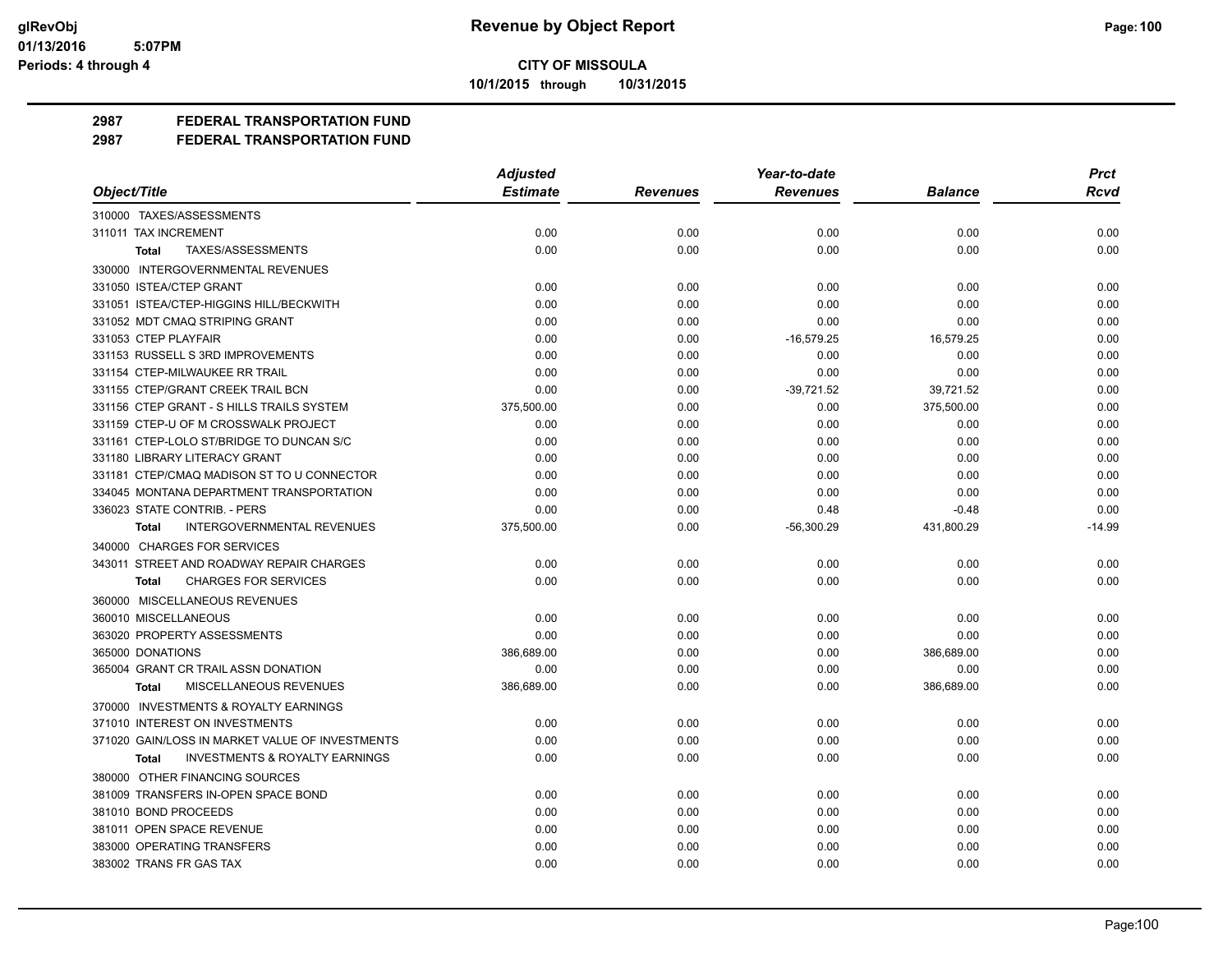**10/1/2015 through 10/31/2015**

## **2987 FEDERAL TRANSPORTATION FUND**

|                                      | <b>Adjusted</b> |                 | Year-to-date    |                | <b>Prct</b> |
|--------------------------------------|-----------------|-----------------|-----------------|----------------|-------------|
| Object/Title                         | <b>Estimate</b> | <b>Revenues</b> | <b>Revenues</b> | <b>Balance</b> | <b>Rcvd</b> |
| 383010 TRANS FR CIP                  | 0.00            | 0.00            | 0.00            | 0.00           | 0.00        |
| 383014 TRANS FR MRA                  | 0.00            | 0.00            | 0.00            | 0.00           | 0.00        |
| 383021 TRANS FR P&R TRAILS DEVLP     | 0.00            | 0.00            | 0.00            | 0.00           | 0.00        |
| 383043 TRANSFERS FROM IMPACT FEES    | 0.00            | 0.00            | 0.00            | 0.00           | 0.00        |
| OTHER FINANCING SOURCES<br>Total     | 0.00            | 0.00            | 0.00            | 0.00           | 0.00        |
| FEDERAL TRANSPORTATION FUND<br>Total | 762.189.00      | 0.00            | $-56.300.29$    | 818.489.29     | $-7.39$     |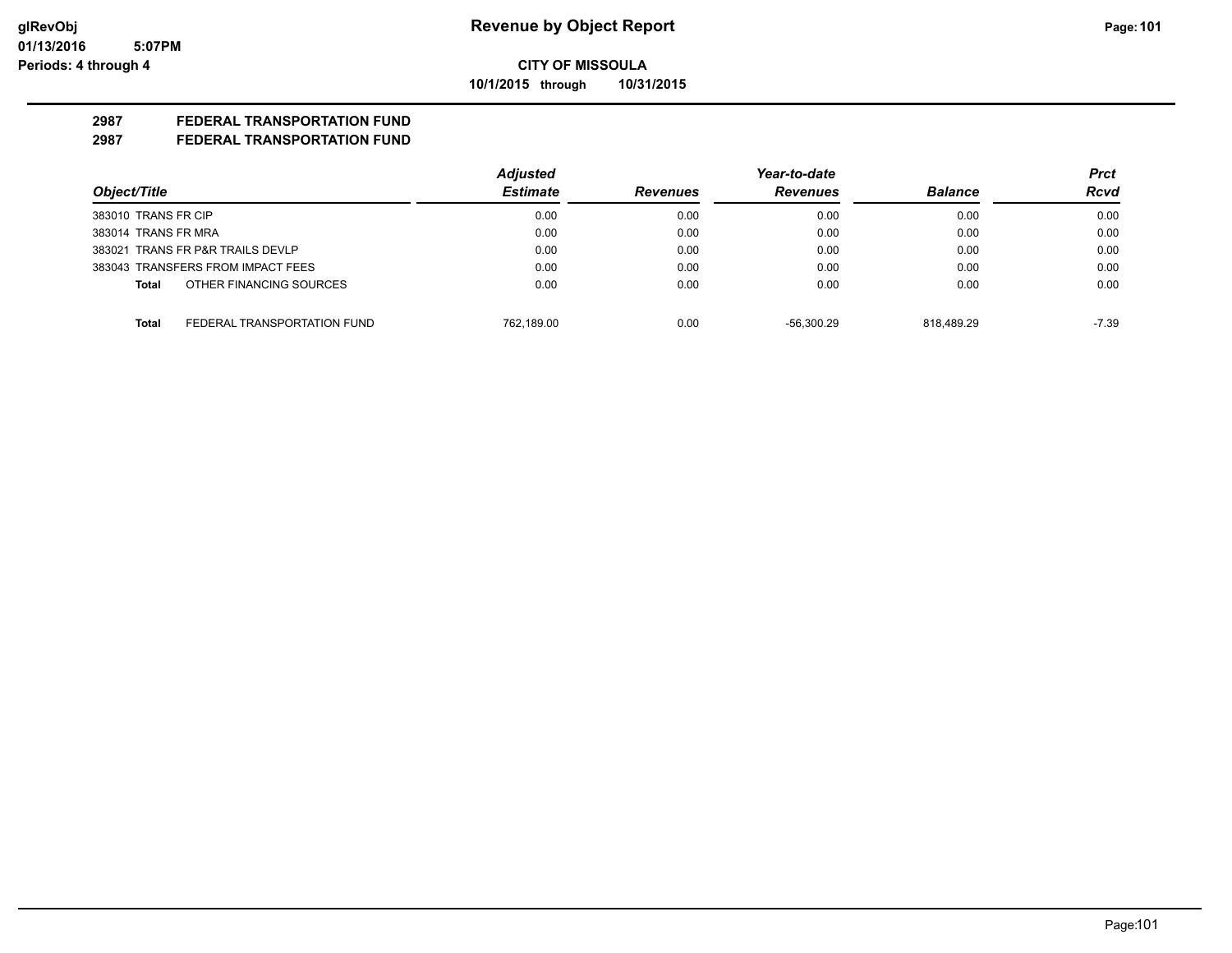**10/1/2015 through 10/31/2015**

|                                                           | <b>Adjusted</b> |                 | Year-to-date    |                | <b>Prct</b> |
|-----------------------------------------------------------|-----------------|-----------------|-----------------|----------------|-------------|
| Object/Title                                              | <b>Estimate</b> | <b>Revenues</b> | <b>Revenues</b> | <b>Balance</b> | <b>Rcvd</b> |
| 310000 TAXES/ASSESSMENTS                                  |                 |                 |                 |                |             |
| 311011 TAX INCREMENT                                      | 0.00            | 0.00            | 0.00            | 0.00           | 0.00        |
| TAXES/ASSESSMENTS<br><b>Total</b>                         | 0.00            | 0.00            | 0.00            | 0.00           | 0.00        |
| 330000 INTERGOVERNMENTAL REVENUES                         |                 |                 |                 |                |             |
| 331050 ISTEA/CTEP GRANT                                   | 0.00            | 0.00            | 0.00            | 0.00           | 0.00        |
| 331051 ISTEA/CTEP-HIGGINS HILL/BECKWITH                   | 0.00            | 0.00            | 0.00            | 0.00           | 0.00        |
| 331052 MDT CMAQ STRIPING GRANT                            | 0.00            | 0.00            | 0.00            | 0.00           | 0.00        |
| 331053 CTEP PLAYFAIR                                      | 0.00            | 0.00            | $-16,579.25$    | 16,579.25      | 0.00        |
| 331153 RUSSELL S 3RD IMPROVEMENTS                         | 0.00            | 0.00            | 0.00            | 0.00           | 0.00        |
| 331154 CTEP-MILWAUKEE RR TRAIL                            | 0.00            | 0.00            | 0.00            | 0.00           | 0.00        |
| 331155 CTEP/GRANT CREEK TRAIL BCN                         | 0.00            | 0.00            | $-39,721.52$    | 39,721.52      | 0.00        |
| 331156 CTEP GRANT - S HILLS TRAILS SYSTEM                 | 375,500.00      | 0.00            | 0.00            | 375,500.00     | 0.00        |
| 331159 CTEP-U OF M CROSSWALK PROJECT                      | 0.00            | 0.00            | 0.00            | 0.00           | 0.00        |
| 331161 CTEP-LOLO ST/BRIDGE TO DUNCAN S/C                  | 0.00            | 0.00            | 0.00            | 0.00           | 0.00        |
| 331180 LIBRARY LITERACY GRANT                             | 0.00            | 0.00            | 0.00            | 0.00           | 0.00        |
| 331181 CTEP/CMAQ MADISON ST TO U CONNECTOR                | 0.00            | 0.00            | 0.00            | 0.00           | 0.00        |
| 334045 MONTANA DEPARTMENT TRANSPORTATION                  | 0.00            | 0.00            | 0.00            | 0.00           | 0.00        |
| 336023 STATE CONTRIB. - PERS                              | 0.00            | 0.00            | 0.48            | $-0.48$        | 0.00        |
| INTERGOVERNMENTAL REVENUES<br>Total                       | 375,500.00      | 0.00            | $-56,300.29$    | 431,800.29     | $-14.99$    |
| 340000 CHARGES FOR SERVICES                               |                 |                 |                 |                |             |
| 343011 STREET AND ROADWAY REPAIR CHARGES                  | 0.00            | 0.00            | 0.00            | 0.00           | 0.00        |
| <b>CHARGES FOR SERVICES</b><br><b>Total</b>               | 0.00            | 0.00            | 0.00            | 0.00           | 0.00        |
| 360000 MISCELLANEOUS REVENUES                             |                 |                 |                 |                |             |
| 360010 MISCELLANEOUS                                      | 0.00            | 0.00            | 0.00            | 0.00           | 0.00        |
| 363020 PROPERTY ASSESSMENTS                               | 0.00            | 0.00            | 0.00            | 0.00           | 0.00        |
| 365000 DONATIONS                                          | 386,689.00      | 0.00            | 0.00            | 386,689.00     | 0.00        |
| 365004 GRANT CR TRAIL ASSN DONATION                       | 0.00            | 0.00            | 0.00            | 0.00           | 0.00        |
| MISCELLANEOUS REVENUES<br><b>Total</b>                    | 386,689.00      | 0.00            | 0.00            | 386,689.00     | 0.00        |
| 370000 INVESTMENTS & ROYALTY EARNINGS                     |                 |                 |                 |                |             |
| 371010 INTEREST ON INVESTMENTS                            | 0.00            | 0.00            | 0.00            | 0.00           | 0.00        |
| 371020 GAIN/LOSS IN MARKET VALUE OF INVESTMENT            | 0.00            | 0.00            | 0.00            | 0.00           | 0.00        |
| <b>INVESTMENTS &amp; ROYALTY EARNINGS</b><br><b>Total</b> | 0.00            | 0.00            | 0.00            | 0.00           | 0.00        |
| 380000 OTHER FINANCING SOURCES                            |                 |                 |                 |                |             |
| 381009 TRANSFERS IN-OPEN SPACE BOND                       | 0.00            | 0.00            | 0.00            | 0.00           | 0.00        |
| 381010 BOND PROCEEDS                                      | 0.00            | 0.00            | 0.00            | 0.00           | 0.00        |
| 381011 OPEN SPACE REVENUE                                 | 0.00            | 0.00            | 0.00            | 0.00           | 0.00        |
| 383000 OPERATING TRANSFERS                                | 0.00            | 0.00            | 0.00            | 0.00           | 0.00        |
| 383002 TRANS FR GAS TAX                                   | 0.00            | 0.00            | 0.00            | 0.00           | 0.00        |
| 383010 TRANS FR CIP                                       | 0.00            | 0.00            | 0.00            | 0.00           | 0.00        |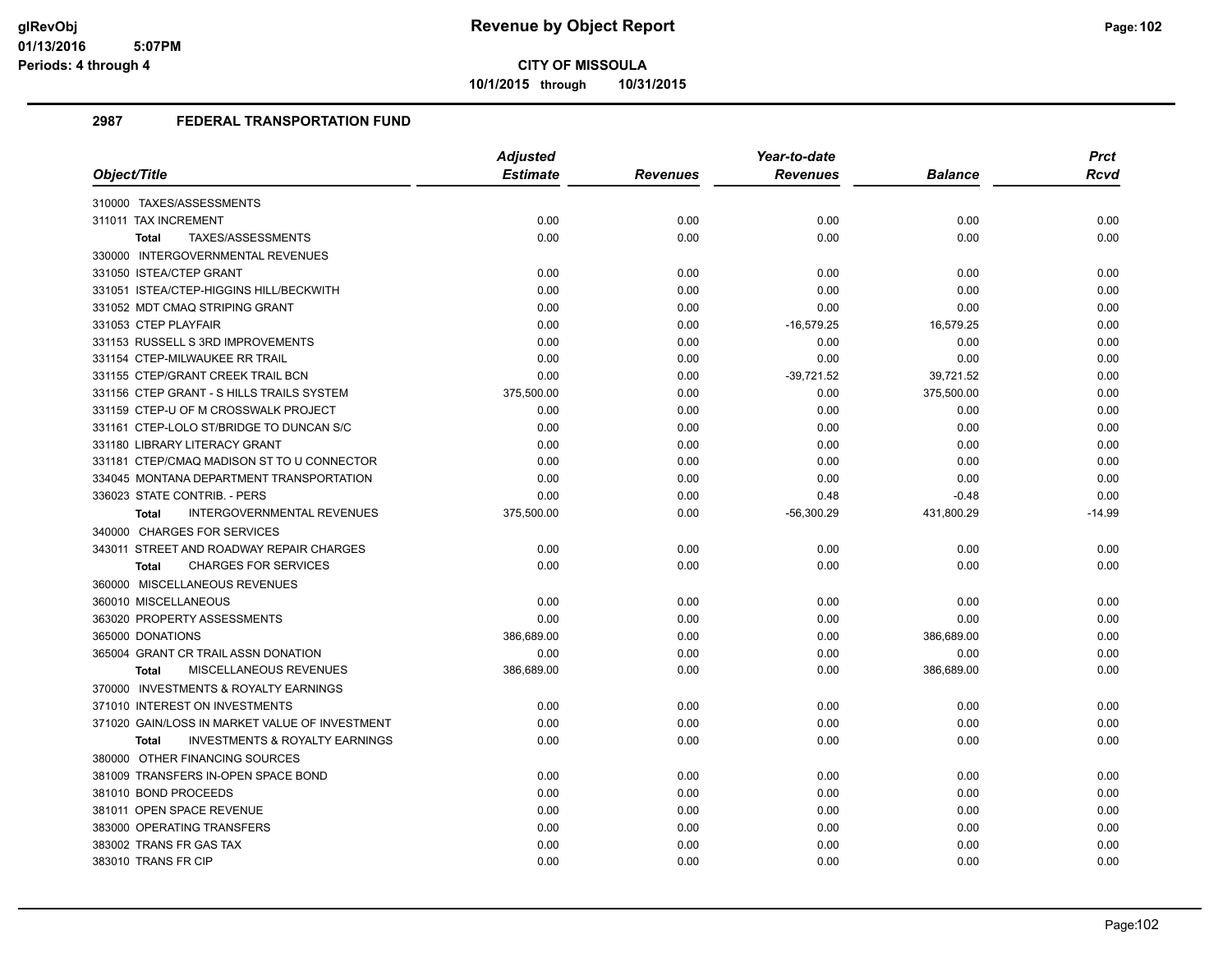**10/1/2015 through 10/31/2015**

| Object/Title                      |                             | <b>Adjusted</b><br><b>Estimate</b> | <b>Revenues</b> | Year-to-date<br><b>Revenues</b> | <b>Balance</b> | <b>Prct</b><br><b>Rcvd</b> |
|-----------------------------------|-----------------------------|------------------------------------|-----------------|---------------------------------|----------------|----------------------------|
| 383014 TRANS FR MRA               |                             | 0.00                               | 0.00            | 0.00                            | 0.00           | 0.00                       |
| 383021 TRANS FR P&R TRAILS DEVLP  |                             | 0.00                               | 0.00            | 0.00                            | 0.00           | 0.00                       |
| 383043 TRANSFERS FROM IMPACT FEES |                             | 0.00                               | 0.00            | 0.00                            | 0.00           | 0.00                       |
| Total                             | OTHER FINANCING SOURCES     | 0.00                               | 0.00            | 0.00                            | 0.00           | 0.00                       |
| <b>Total</b>                      | FEDERAL TRANSPORTATION FUND | 762.189.00                         | 0.00            | $-56.300.29$                    | 818.489.29     | -7.39                      |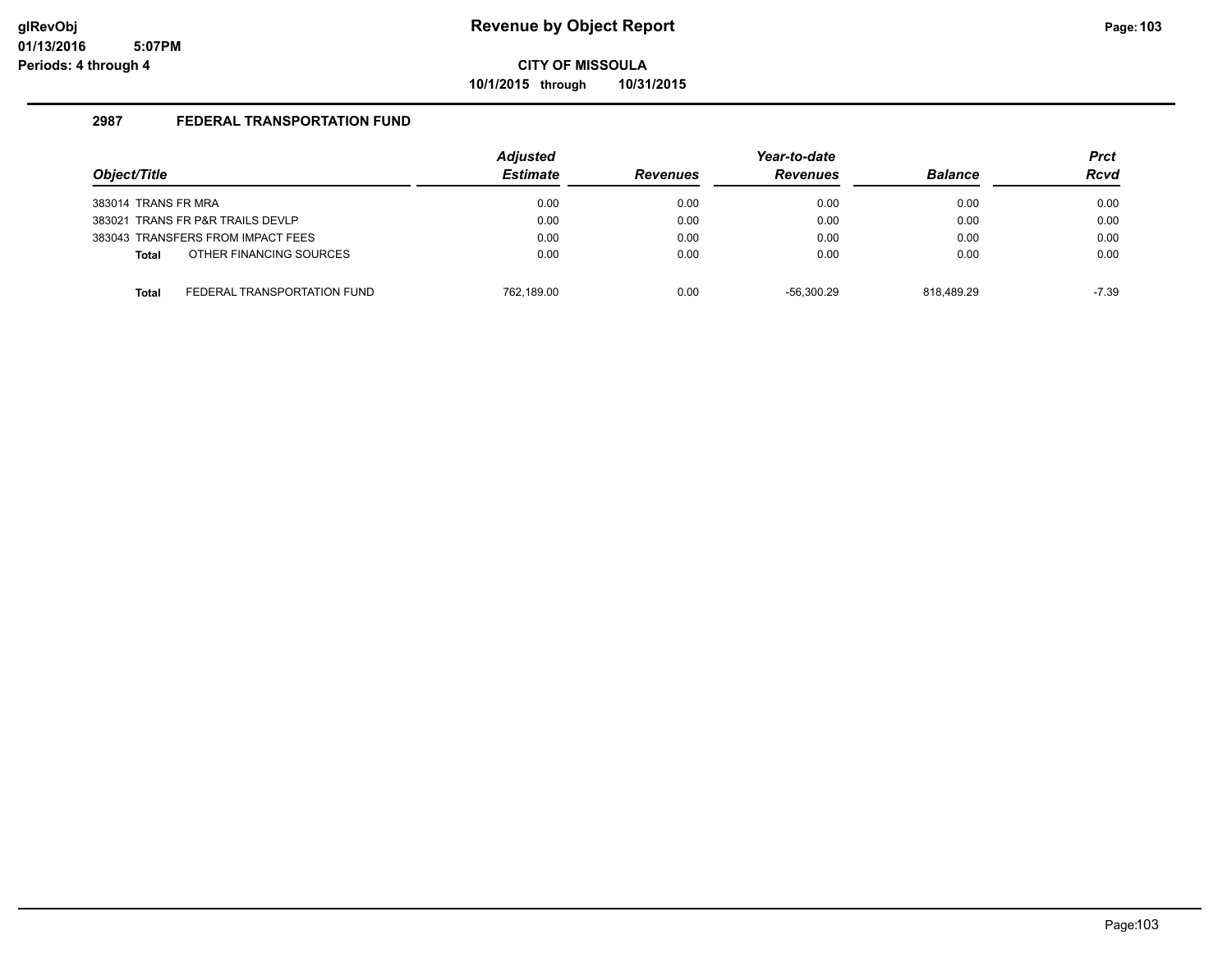**10/1/2015 through 10/31/2015**

#### **2988 GRANTS & DONATIONS FUND**

|                                                   | <b>Adjusted</b> |                 | Year-to-date    |                | <b>Prct</b> |
|---------------------------------------------------|-----------------|-----------------|-----------------|----------------|-------------|
| Object/Title                                      | <b>Estimate</b> | <b>Revenues</b> | <b>Revenues</b> | <b>Balance</b> | <b>Rcvd</b> |
| 330000 INTERGOVERNMENTAL REVENUES                 |                 |                 |                 |                |             |
| 331013 NORTHSIDE PED BRIDGE/ARRA-CDBG GRANT       | 0.00            | 0.00            | 0.00            | 0.00           | 0.00        |
| 331014 EECBG GRANT                                | 0.00            | 0.00            | 0.00            | 0.00           | 0.00        |
| 331022 EQUIPMENT GRANT                            | 0.00            | 0.00            | 0.00            | 0.00           | 0.00        |
| 331025 COPS TECH GRANTS                           | 993,592.00      | 0.00            | 0.00            | 993,592.00     | 0.00        |
| 331026 FY09 POLICE ICAC FEDERAL GRANT             | 0.00            | 0.00            | $-68,317.90$    | 68,317.90      | 0.00        |
| 331028 DUI-COPS IN SHOPS                          | 5,000.00        | 0.00            | 0.00            | 5,000.00       | 0.00        |
| 331029 CHRP GRANT                                 | 0.00            | 0.00            | 0.00            | 0.00           | 0.00        |
| 331030 COMMUNITY RESOURCE OFFICER/MCPS            | 0.00            | 0.00            | 0.00            | 0.00           | 0.00        |
| 331081 GRANTS/DONATIONS - FORT MISSOULA           | 0.00            | 0.00            | 0.00            | 0.00           | 0.00        |
| 331090 EPA GRANT                                  | 587,106.00      | 0.00            | $-361.50$       | 587,467.50     | $-0.06$     |
| 331113 *** Title Not Found ***                    | 0.00            | 0.00            | 0.00            | 0.00           | 0.00        |
| 331178 DUI TASK FORCE GRANT                       | 0.00            | 0.00            | 0.00            | 0.00           | 0.00        |
| 331181 GRANTS/DONATIONS - FORT MISSOULA           | 0.00            | 0.00            | 0.00            | 0.00           | 0.00        |
| 334013 STATE GRANT - OT SEATBELT                  | 60,000.00       | 0.00            | 10,338.00       | 49,662.00      | 17.23       |
| 334014 *** Title Not Found ***                    | 0.00            | 0.00            | 0.00            | 0.00           | 0.00        |
| 334015 COPS TECHNOLOGY GRANT                      | 299,498.00      | 0.00            | 0.00            | 299,498.00     | 0.00        |
| 334016 BULLETPROOF VEST GRANT                     | 10,500.00       | 0.00            | 0.00            | 10,500.00      | 0.00        |
| 334018 STATE GRANT - CAPITAL                      | 0.00            | 0.00            | 0.00            | 0.00           | 0.00        |
| 334020 UNDERAGE DRINKING GRANT                    | 0.00            | 0.00            | 0.00            | 0.00           | 0.00        |
| 334025 COUNTY WEED                                | 0.00            | 0.00            | 0.00            | 0.00           | 0.00        |
| 334028 DEPT OF AG INTERN GRANT                    | 0.00            | 0.00            | 0.00            | 0.00           | 0.00        |
| 334076 BIG SKY TRUST FUND GRANTS                  | 0.00            | 0.00            | 0.00            | 0.00           | 0.00        |
| 334121 DNRC-EPA AREA WIDE ASSESSMENT GRANT        | 0.00            | 0.00            | 0.00            | 0.00           | 0.00        |
| 336021 STATE CONTRIB - POLICE RETIREMENT          | 0.00            | 0.00            | 2,669.86        | $-2,669.86$    | 0.00        |
| 336023 STATE CONTRIB. - PERS                      | 0.00            | 0.00            | 4.37            | $-4.37$        | 0.00        |
| <b>INTERGOVERNMENTAL REVENUES</b><br><b>Total</b> | 1,955,696.00    | 0.00            | $-55,667.17$    | 2,011,363.17   | $-2.85$     |
| 340000 CHARGES FOR SERVICES                       |                 |                 |                 |                |             |
| 342000 ANTI-GRAFFITI PROJECT                      | 5,000.00        | 0.00            | 0.00            | 5,000.00       | 0.00        |
| 342013 SECURITY INVEST FEES                       | 0.00            | 0.00            | 0.00            | 0.00           | 0.00        |
| <b>CHARGES FOR SERVICES</b><br><b>Total</b>       | 5.000.00        | 0.00            | 0.00            | 5,000.00       | 0.00        |
| 360000 MISCELLANEOUS REVENUES                     |                 |                 |                 |                |             |
| 360010 MISCELLANEOUS                              | 0.00            | 0.00            | 0.00            | 0.00           | 0.00        |
| 365000 DONATIONS                                  | 50,338.00       | 0.00            | 50.00           | 50,288.00      | 0.10        |
| 365015 GREEN BLOCK PILOT PROJECT                  | 0.00            | 0.00            | 0.00            | 0.00           | 0.00        |
| 365021 COMBAT CHALLENGE DONATIONS                 | 0.00            | 0.00            | 0.00            | 0.00           | 0.00        |
| MISCELLANEOUS REVENUES<br><b>Total</b>            | 50,338.00       | 0.00            | 50.00           | 50,288.00      | 0.10        |
| 380000 OTHER FINANCING SOURCES                    |                 |                 |                 |                |             |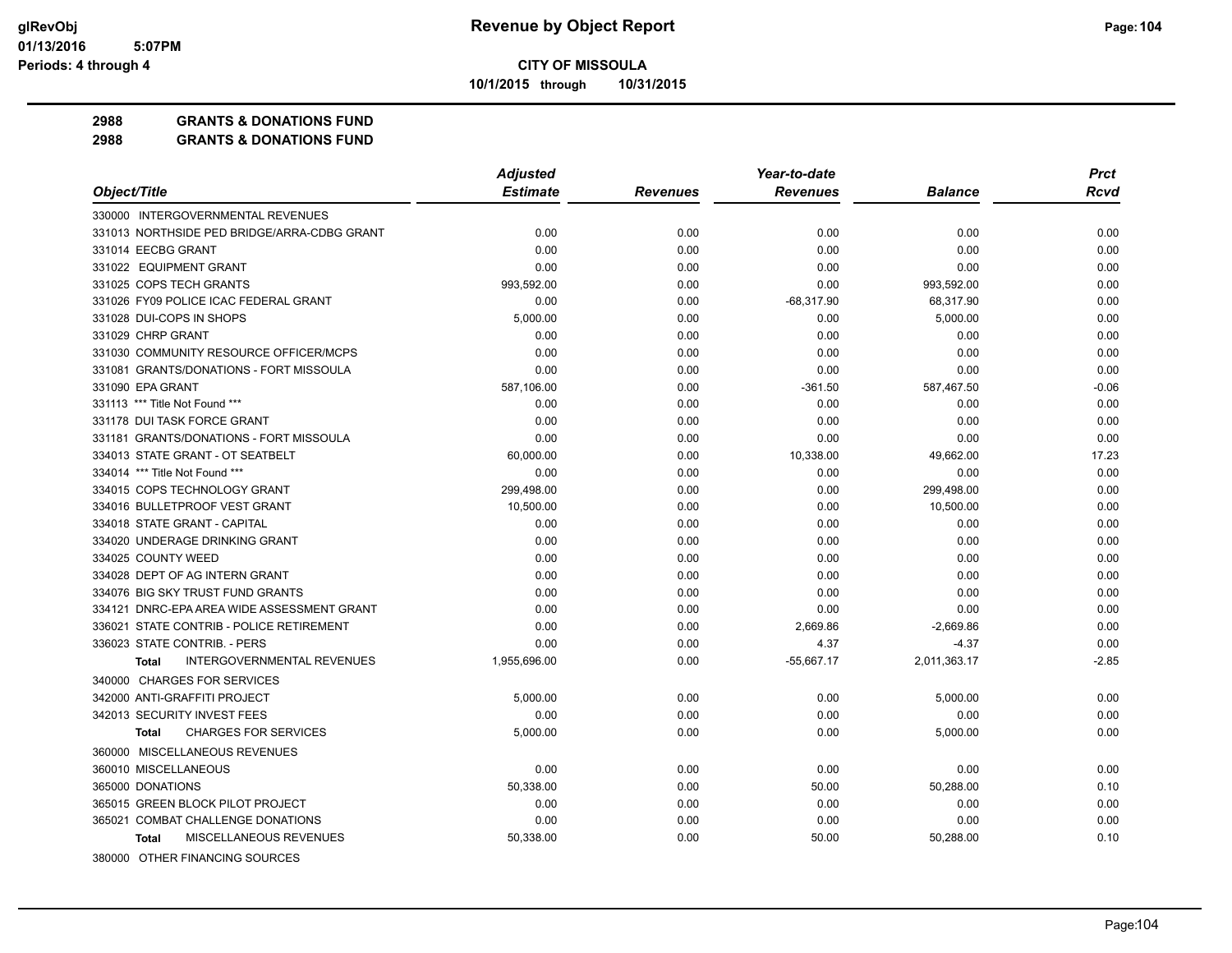**10/1/2015 through 10/31/2015**

#### **2988 GRANTS & DONATIONS FUND**

|                                               | <b>Adjusted</b> |                 | Year-to-date    |                | Prct    |
|-----------------------------------------------|-----------------|-----------------|-----------------|----------------|---------|
| Object/Title                                  | <b>Estimate</b> | <b>Revenues</b> | <b>Revenues</b> | <b>Balance</b> | Rcvd    |
| 381023 DOMESTIC VIOLENCE ACCOUNTABILITY GRANT | 0.00            | 0.00            | 0.00            | 0.00           | 0.00    |
| 383002 TRANS FR GAS TAX                       | 0.00            | 0.00            | 0.00            | 0.00           | 0.00    |
| 383022 TRANS FR OPEN SPACE BOND               | 0.00            | 0.00            | 0.00            | 0.00           | 0.00    |
| 383042 TRANSFERS FROM OTHER FUNDS             | 0.00            | 0.00            | 0.00            | 0.00           | 0.00    |
| OTHER FINANCING SOURCES<br>Total              | 0.00            | 0.00            | 0.00            | 0.00           | 0.00    |
| <b>GRANTS &amp; DONATIONS FUND</b><br>Total   | 2.011.034.00    | 0.00            | $-55.617.17$    | 2.066.651.17   | $-2.77$ |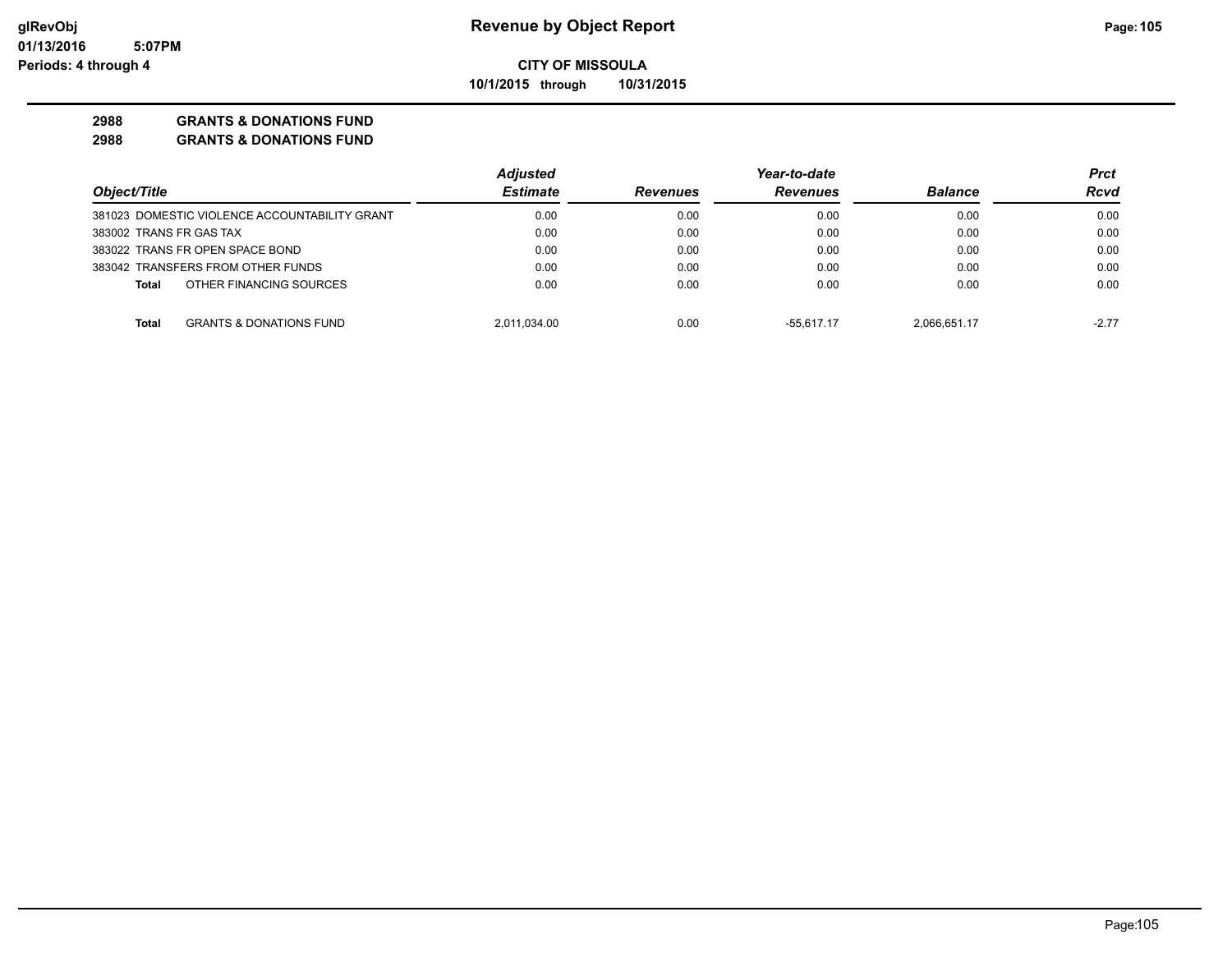**10/1/2015 through 10/31/2015**

|                                                   | <b>Adjusted</b> | Year-to-date |                 |                | <b>Prct</b> |
|---------------------------------------------------|-----------------|--------------|-----------------|----------------|-------------|
| Object/Title                                      | <b>Estimate</b> | Revenues     | <b>Revenues</b> | <b>Balance</b> | <b>Rcvd</b> |
| 330000 INTERGOVERNMENTAL REVENUES                 |                 |              |                 |                |             |
| 331013 NORTHSIDE PED BRIDGE/ARRA-CDBG GRANT       | 0.00            | 0.00         | 0.00            | 0.00           | 0.00        |
| 331014 EECBG GRANT                                | 0.00            | 0.00         | 0.00            | 0.00           | 0.00        |
| 331022 EQUIPMENT GRANT                            | 0.00            | 0.00         | 0.00            | 0.00           | 0.00        |
| 331025 DV ACCOUNTABILITY PROJECT                  | 993,592.00      | 0.00         | 0.00            | 993,592.00     | 0.00        |
| 331026 FY09 POLICE ICAC FEDERAL GRANT             | 0.00            | 0.00         | $-68,317.90$    | 68,317.90      | 0.00        |
| 331028 DUI-COPS IN SHOPS                          | 5,000.00        | 0.00         | 0.00            | 5,000.00       | 0.00        |
| 331029 CHRP GRANT                                 | 0.00            | 0.00         | 0.00            | 0.00           | 0.00        |
| 331030 COMMUNITY RESOURCE OFFICER/MCPS            | 0.00            | 0.00         | 0.00            | 0.00           | 0.00        |
| 331081 GRANTS/DONATIONS - FORT MISSOULA           | 0.00            | 0.00         | 0.00            | 0.00           | 0.00        |
| 331090 EPA GRANT                                  | 587,106.00      | 0.00         | $-361.50$       | 587,467.50     | $-0.06$     |
| 331113 *** Title Not Found ***                    | 0.00            | 0.00         | 0.00            | 0.00           | 0.00        |
| 331178 DUI TASK FORCE GRANT                       | 0.00            | 0.00         | 0.00            | 0.00           | 0.00        |
| 331181 GRANTS/DONATIONS - FORT MISSOULA           | 0.00            | 0.00         | 0.00            | 0.00           | 0.00        |
| 334013 STATE GRANT - OT SEATBELT                  | 60,000.00       | 0.00         | 10,338.00       | 49,662.00      | 17.23       |
| 334014 *** Title Not Found ***                    | 0.00            | 0.00         | 0.00            | 0.00           | 0.00        |
| 334015 COPS TECHNOLOGY GRANT                      | 299,498.00      | 0.00         | 0.00            | 299,498.00     | 0.00        |
| 334016 BULLETPROOF VEST GRANT                     | 10,500.00       | 0.00         | 0.00            | 10,500.00      | 0.00        |
| 334018 STATE GRANT - CAPITAL                      | 0.00            | 0.00         | 0.00            | 0.00           | 0.00        |
| 334020 UNDERAGE DRINKING GRANT                    | 0.00            | 0.00         | 0.00            | 0.00           | 0.00        |
| 334025 COUNTY WEED                                | 0.00            | 0.00         | 0.00            | 0.00           | 0.00        |
| 334028 DEPT OF AG INTERN GRANT                    | 0.00            | 0.00         | 0.00            | 0.00           | 0.00        |
| 334076 BIG SKY TRUST FUND GRANTS                  | 0.00            | 0.00         | 0.00            | 0.00           | 0.00        |
| 334121 DNRC-EPA AREA WIDE ASSESSMENT GRANT        | 0.00            | 0.00         | 0.00            | 0.00           | 0.00        |
| 336021 STATE CONTRIB - POLICE RETIREMENT          | 0.00            | 0.00         | 2,669.86        | $-2,669.86$    | 0.00        |
| 336023 STATE CONTRIB. - PERS                      | 0.00            | 0.00         | 4.37            | $-4.37$        | 0.00        |
| <b>INTERGOVERNMENTAL REVENUES</b><br><b>Total</b> | 1,955,696.00    | 0.00         | $-55,667.17$    | 2,011,363.17   | $-2.85$     |
| 340000 CHARGES FOR SERVICES                       |                 |              |                 |                |             |
| 342000 ANTI-GRAFFITI PROJECT                      | 5,000.00        | 0.00         | 0.00            | 5,000.00       | 0.00        |
| 342013 SECURITY INVEST FEES                       | 0.00            | 0.00         | 0.00            | 0.00           | 0.00        |
| <b>CHARGES FOR SERVICES</b><br><b>Total</b>       | 5,000.00        | 0.00         | 0.00            | 5,000.00       | 0.00        |
| 360000 MISCELLANEOUS REVENUES                     |                 |              |                 |                |             |
| 360010 MISCELLANEOUS                              | 0.00            | 0.00         | 0.00            | 0.00           | 0.00        |
| 365000 DONATIONS                                  | 50,338.00       | 0.00         | 50.00           | 50,288.00      | 0.10        |
| 365015 GREEN BLOCK PILOT PROJECT                  | 0.00            | 0.00         | 0.00            | 0.00           | 0.00        |
| 365021 COMBAT CHALLENGE DONATIONS                 | 0.00            | 0.00         | 0.00            | 0.00           | 0.00        |
| MISCELLANEOUS REVENUES<br><b>Total</b>            | 50,338.00       | 0.00         | 50.00           | 50,288.00      | 0.10        |
| 380000 OTHER FINANCING SOURCES                    |                 |              |                 |                |             |
| 381023 DOMESTIC VIOLENCE ACCOUNTABILITY GRANT     | 0.00            | 0.00         | 0.00            | 0.00           | 0.00        |
|                                                   |                 |              |                 |                |             |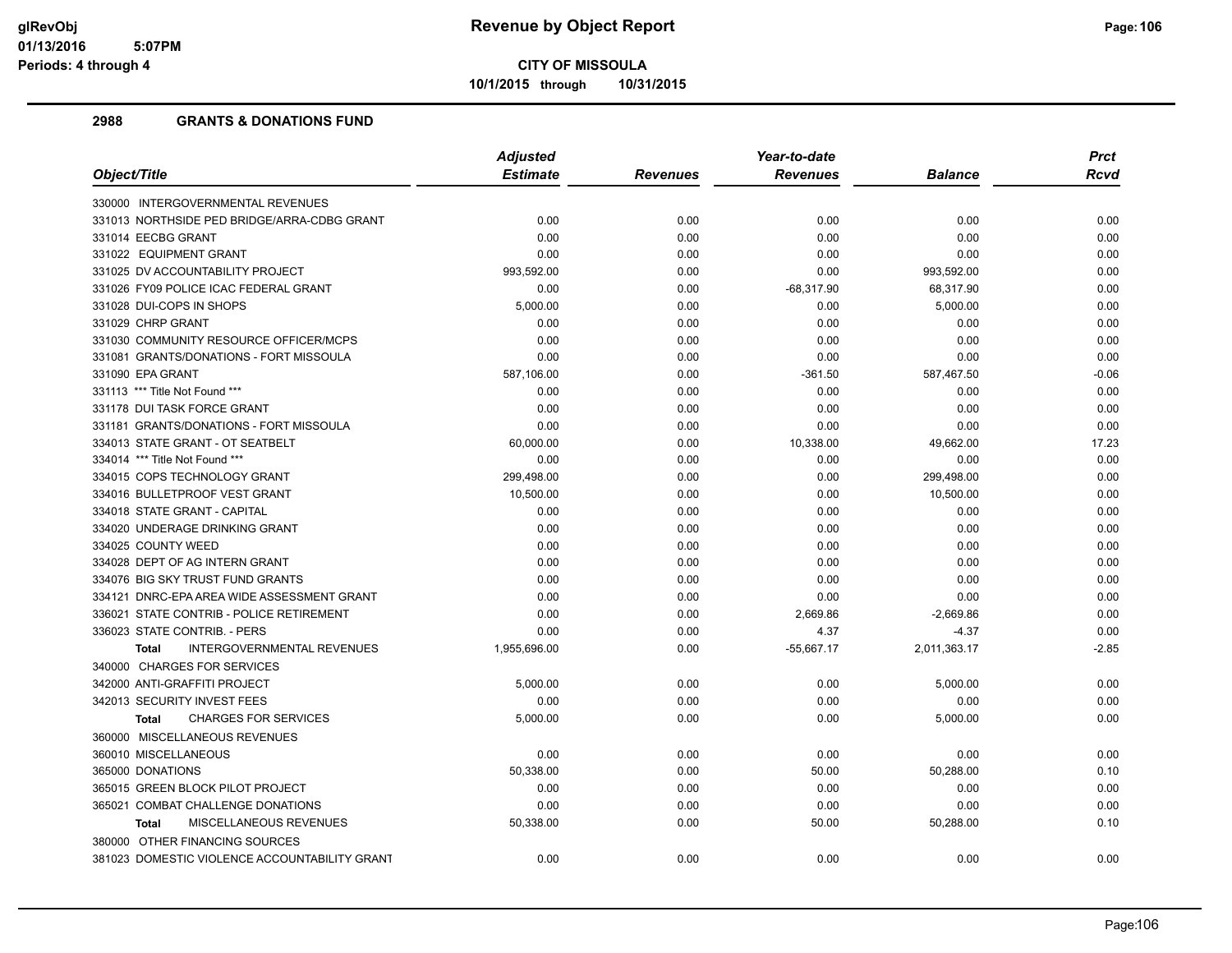**10/1/2015 through 10/31/2015**

| Object/Title            |                                    | <b>Adjusted</b><br><b>Estimate</b> | <b>Revenues</b> | Year-to-date<br><b>Revenues</b> | <b>Balance</b> | <b>Prct</b><br><b>Rcvd</b> |
|-------------------------|------------------------------------|------------------------------------|-----------------|---------------------------------|----------------|----------------------------|
| 383002 TRANS FR GAS TAX |                                    | 0.00                               | 0.00            | 0.00                            | 0.00           | 0.00                       |
|                         | 383022 TRANS FR OPEN SPACE BOND    | 0.00                               | 0.00            | 0.00                            | 0.00           | 0.00                       |
|                         | 383042 TRANSFERS FROM OTHER FUNDS  | 0.00                               | 0.00            | 0.00                            | 0.00           | 0.00                       |
| <b>Total</b>            | OTHER FINANCING SOURCES            | 0.00                               | 0.00            | 0.00                            | 0.00           | 0.00                       |
| <b>Total</b>            | <b>GRANTS &amp; DONATIONS FUND</b> | 2.011.034.00                       | 0.00            | $-55.617.17$                    | 2.066.651.17   | $-2.77$                    |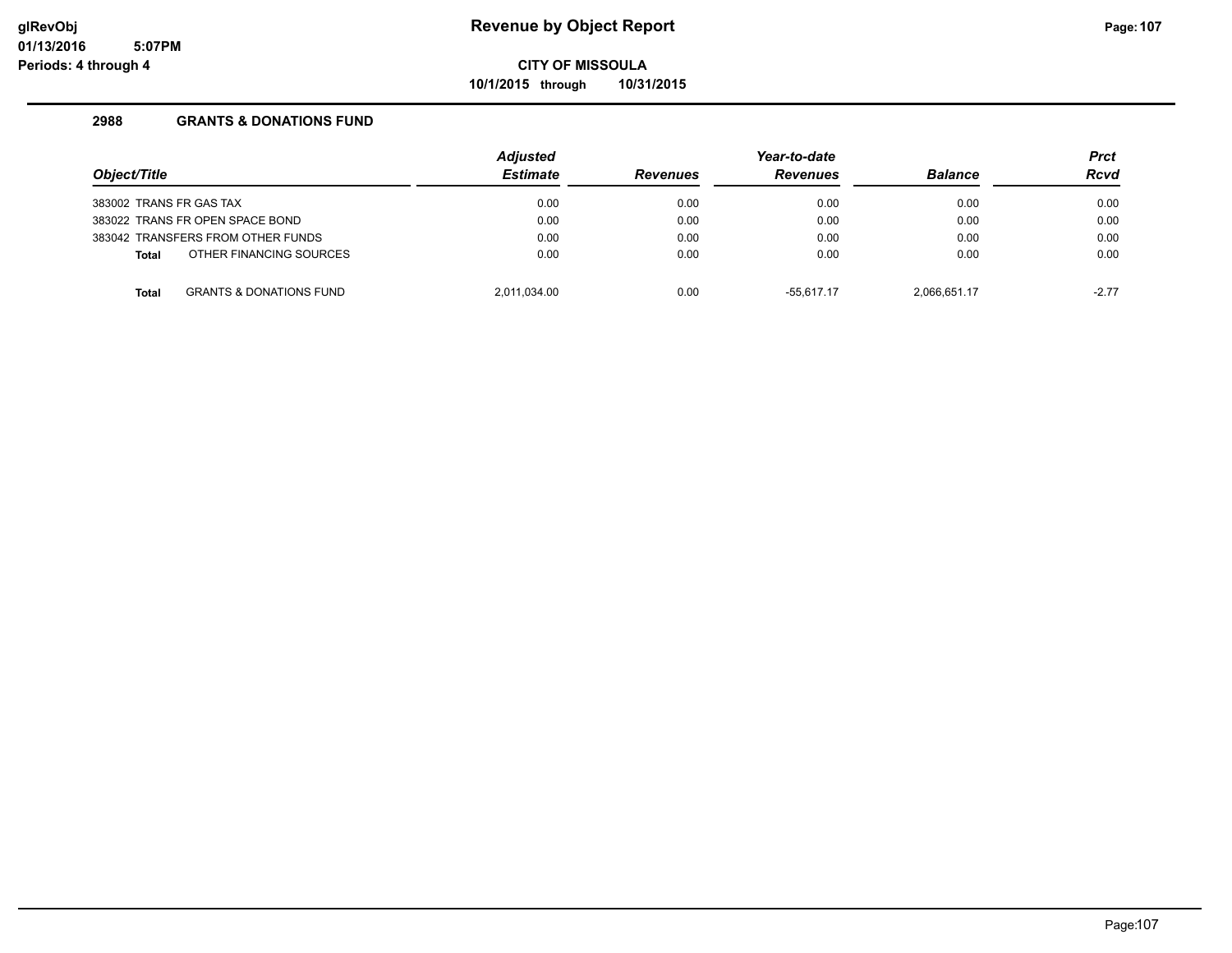**10/1/2015 through 10/31/2015**

**3000 SID REVOLVING FUND**

| 3000 | <b>SID REVOLVING FUND</b> |
|------|---------------------------|
|------|---------------------------|

|                                                           | <b>Adjusted</b> |                 | Year-to-date    |                | <b>Prct</b> |
|-----------------------------------------------------------|-----------------|-----------------|-----------------|----------------|-------------|
| Object/Title                                              | <b>Estimate</b> | <b>Revenues</b> | <b>Revenues</b> | <b>Balance</b> | Rcvd        |
| 360000 MISCELLANEOUS REVENUES                             |                 |                 |                 |                |             |
| 360000 MISCELLANEOUS REVENUES                             | 0.00            | 0.00            | 0.00            | 0.00           | 0.00        |
| 360010 MISCELLANEOUS                                      | 0.00            | 0.00            | 0.00            | 0.00           | 0.00        |
| 362000 OTHER MISCELLANEOUS REVENUE                        | 0.00            | 0.00            | 0.00            | 0.00           | 0.00        |
| MISCELLANEOUS REVENUES<br>Total                           | 0.00            | 0.00            | 0.00            | 0.00           | 0.00        |
| INVESTMENTS & ROYALTY EARNINGS<br>370000                  |                 |                 |                 |                |             |
| 371010 INTEREST ON INVESTMENTS                            | 0.00            | 0.00            | 0.00            | 0.00           | 0.00        |
| 371020 GAIN/LOSS IN MARKET VALUE OF INVESTMENTS           | 0.00            | 0.00            | 0.00            | 0.00           | 0.00        |
| <b>INVESTMENTS &amp; ROYALTY EARNINGS</b><br><b>Total</b> | 0.00            | 0.00            | 0.00            | 0.00           | 0.00        |
| OTHER FINANCING SOURCES<br>380000                         |                 |                 |                 |                |             |
| 380000 OTHER FINANCING SOURCES                            | 0.00            | 0.00            | 0.00            | 0.00           | 0.00        |
| 381002 SRF LOAN                                           | 0.00            | 0.00            | 0.00            | 0.00           | 0.00        |
| 381009 TRANSFERS IN                                       | 0.00            | 0.00            | 0.00            | 0.00           | 0.00        |
| 381030 SID BONDS PROCEEDS                                 | 0.00            | 0.00            | 29,930.00       | $-29,930.00$   | 0.00        |
| 383000 OPERATING TRANSFERS                                | 0.00            | 0.00            | 0.00            | 0.00           | 0.00        |
| 383039 FROM SID TRANSFERS                                 | 0.00            | 0.00            | 0.00            | 0.00           | 0.00        |
| OTHER FINANCING SOURCES<br><b>Total</b>                   | 0.00            | 0.00            | 29,930.00       | $-29,930.00$   | 0.00        |
| SID REVOLVING FUND<br><b>Total</b>                        | 0.00            | 0.00            | 29,930.00       | $-29,930.00$   | 0.00        |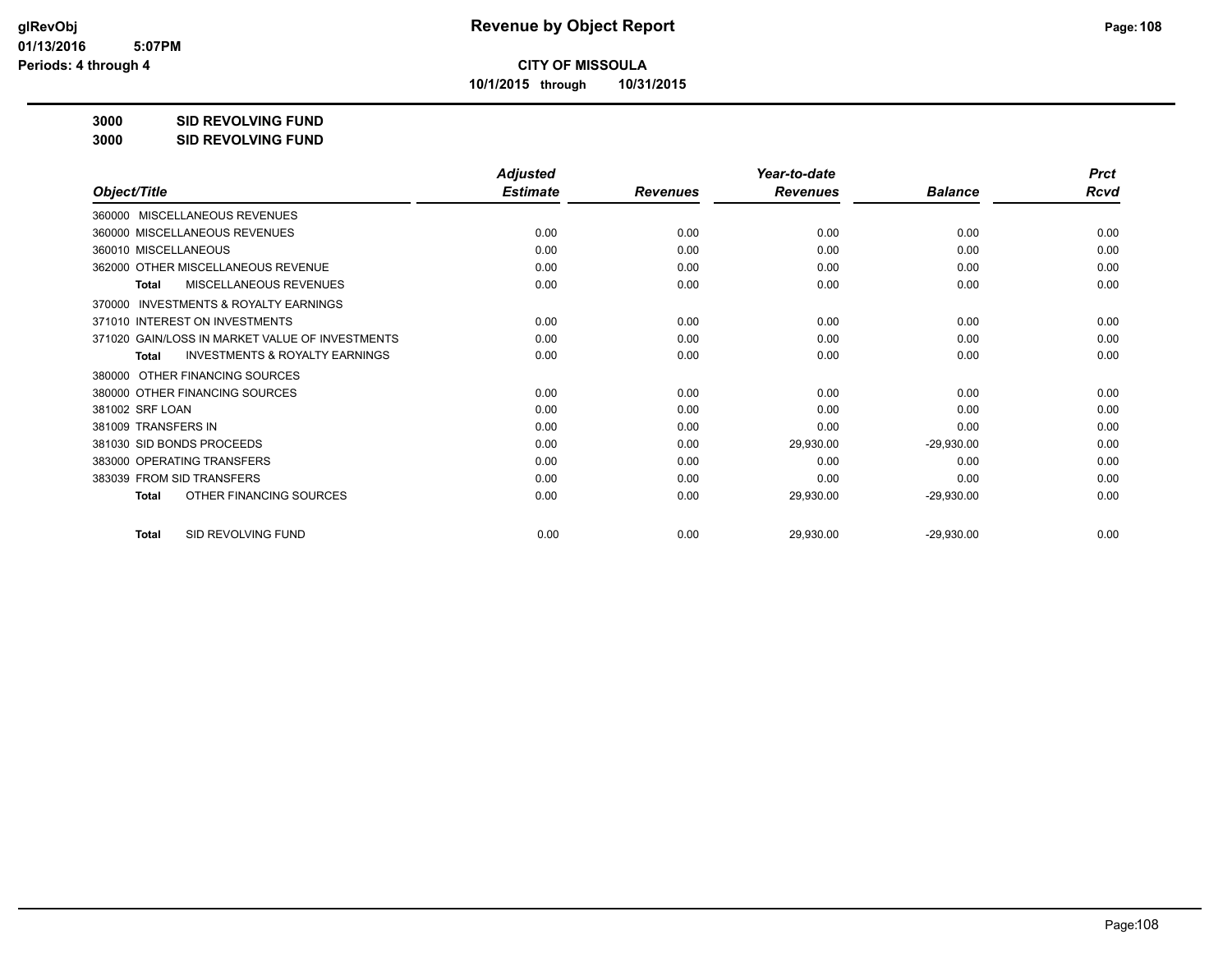**10/1/2015 through 10/31/2015**

#### **3000 SID REVOLVING FUND**

|                                                    | <b>Adjusted</b> |                 | Year-to-date    |                | <b>Prct</b> |
|----------------------------------------------------|-----------------|-----------------|-----------------|----------------|-------------|
| Object/Title                                       | <b>Estimate</b> | <b>Revenues</b> | <b>Revenues</b> | <b>Balance</b> | Rcvd        |
| 360000 MISCELLANEOUS REVENUES                      |                 |                 |                 |                |             |
| 360000 MISCELLANEOUS REVENUES                      | 0.00            | 0.00            | 0.00            | 0.00           | 0.00        |
| 360010 MISCELLANEOUS                               | 0.00            | 0.00            | 0.00            | 0.00           | 0.00        |
| 362000 OTHER MISCELLANEOUS REVENUE                 | 0.00            | 0.00            | 0.00            | 0.00           | 0.00        |
| <b>MISCELLANEOUS REVENUES</b><br>Total             | 0.00            | 0.00            | 0.00            | 0.00           | 0.00        |
| INVESTMENTS & ROYALTY EARNINGS<br>370000           |                 |                 |                 |                |             |
| 371010 INTEREST ON INVESTMENTS                     | 0.00            | 0.00            | 0.00            | 0.00           | 0.00        |
| 371020 GAIN/LOSS IN MARKET VALUE OF INVESTMENT     | 0.00            | 0.00            | 0.00            | 0.00           | 0.00        |
| <b>INVESTMENTS &amp; ROYALTY EARNINGS</b><br>Total | 0.00            | 0.00            | 0.00            | 0.00           | 0.00        |
| 380000 OTHER FINANCING SOURCES                     |                 |                 |                 |                |             |
| 380000 OTHER FINANCING SOURCES                     | 0.00            | 0.00            | 0.00            | 0.00           | 0.00        |
| 381002 SRF LOAN                                    | 0.00            | 0.00            | 0.00            | 0.00           | 0.00        |
| 381009 TRANSFERS IN                                | 0.00            | 0.00            | 0.00            | 0.00           | 0.00        |
| 381030 SID BONDS PROCEEDS                          | 0.00            | 0.00            | 29,930.00       | $-29,930.00$   | 0.00        |
| 383000 OPERATING TRANSFERS                         | 0.00            | 0.00            | 0.00            | 0.00           | 0.00        |
| 383039 FROM SID TRANSFERS                          | 0.00            | 0.00            | 0.00            | 0.00           | 0.00        |
| OTHER FINANCING SOURCES<br><b>Total</b>            | 0.00            | 0.00            | 29,930.00       | $-29,930.00$   | 0.00        |
| SID REVOLVING FUND<br><b>Total</b>                 | 0.00            | 0.00            | 29,930.00       | $-29,930.00$   | 0.00        |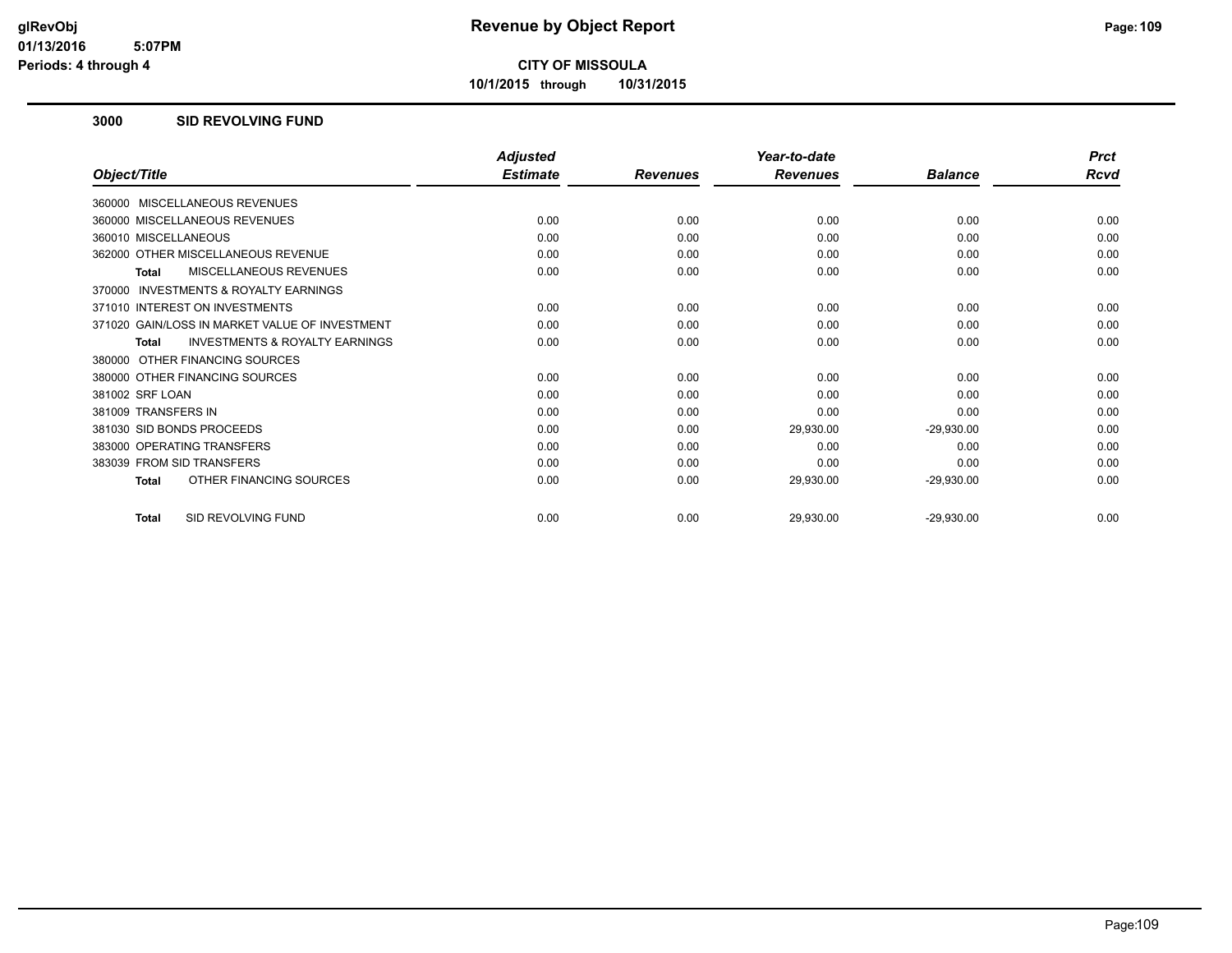**10/1/2015 through 10/31/2015**

## **3065 1998 PUBLIC SAFETY G O BONDS FUND**

**3065 1998 PUBLIC SAFETY G O BONDS FUND**

|                                                     | <b>Adjusted</b> |                 | Year-to-date    |                | <b>Prct</b> |
|-----------------------------------------------------|-----------------|-----------------|-----------------|----------------|-------------|
| Object/Title                                        | <b>Estimate</b> | <b>Revenues</b> | <b>Revenues</b> | <b>Balance</b> | <b>Rcvd</b> |
| 310000 TAXES/ASSESSMENTS                            |                 |                 |                 |                |             |
| 310000 TAXES/ASSESSMENTS                            | 0.00            | 0.00            | 0.00            | 0.00           | 0.00        |
| 311000 GENERAL PROPERTY TAXES                       | 0.00            | 0.00            | 0.00            | 0.00           | 0.00        |
| 311001 CURRENT TAXES                                | 0.00            | 0.00            | 0.00            | 0.00           | 0.00        |
| 311030 MOTOR VEHICLE TAXES                          | 0.00            | 0.00            | 0.00            | 0.00           | 0.00        |
| 312000 PENALTIES & INTEREST - DELINQUENT TAXES      | 0.00            | 0.00            | 0.00            | 0.00           | 0.00        |
| 312001 PENALTIES & INTEREST                         | 0.00            | 0.00            | 0.00            | 0.00           | 0.00        |
| 314000 PROP TAX - OTHER THAN ASSESSED VAL           | 0.00            | 0.00            | 0.00            | 0.00           | 0.00        |
| 314001 LIGHT VEHICLE TAX                            | 0.00            | 0.00            | 0.00            | 0.00           | 0.00        |
| TAXES/ASSESSMENTS<br>Total                          | 0.00            | 0.00            | 0.00            | 0.00           | 0.00        |
| 330000 INTERGOVERNMENTAL REVENUES                   |                 |                 |                 |                |             |
| 334056 BANK CORP. LIC. TAX - (PREVIOUS YEARS)       | 0.00            | 0.00            | 0.00            | 0.00           | 0.00        |
| 335210 PERSONAL PROPERTY TAX REIMBURSEMENT          | 0.00            | 0.00            | 0.00            | 0.00           | 0.00        |
| 335230 HB 124 REVENUE                               | 0.00            | 0.00            | 0.00            | 0.00           | 0.00        |
| 335250 STATE REIMB - SB #184                        | 0.00            | 0.00            | 0.00            | 0.00           | 0.00        |
| <b>INTERGOVERNMENTAL REVENUES</b><br><b>Total</b>   | 0.00            | 0.00            | 0.00            | 0.00           | 0.00        |
| 360000 MISCELLANEOUS REVENUES                       |                 |                 |                 |                |             |
| 360010 MISCELLANEOUS                                | 0.00            | 0.00            | 0.00            | 0.00           | 0.00        |
| <b>MISCELLANEOUS REVENUES</b><br>Total              | 0.00            | 0.00            | 0.00            | 0.00           | 0.00        |
| <b>INVESTMENTS &amp; ROYALTY EARNINGS</b><br>370000 |                 |                 |                 |                |             |
| 371010 INTEREST ON INVESTMENTS                      | 0.00            | 0.00            | 0.00            | 0.00           | 0.00        |
| 371020 GAIN/LOSS IN MARKET VALUE OF INVESTMENTS     | 0.00            | 0.00            | 0.00            | 0.00           | 0.00        |
| <b>INVESTMENTS &amp; ROYALTY EARNINGS</b><br>Total  | 0.00            | 0.00            | 0.00            | 0.00           | 0.00        |
| 380000 OTHER FINANCING SOURCES                      |                 |                 |                 |                |             |
| 381010 BOND PROCEEDS                                | 0.00            | 0.00            | 0.00            | 0.00           | 0.00        |
| 383042 TRANSFERS FROM OTHER FUNDS                   | 0.00            | 0.00            | 0.00            | 0.00           | 0.00        |
| OTHER FINANCING SOURCES<br><b>Total</b>             | 0.00            | 0.00            | 0.00            | 0.00           | 0.00        |
|                                                     |                 |                 |                 |                |             |
| 1998 PUBLIC SAFETY G O BONDS FUND<br>Total          | 0.00            | 0.00            | 0.00            | 0.00           | 0.00        |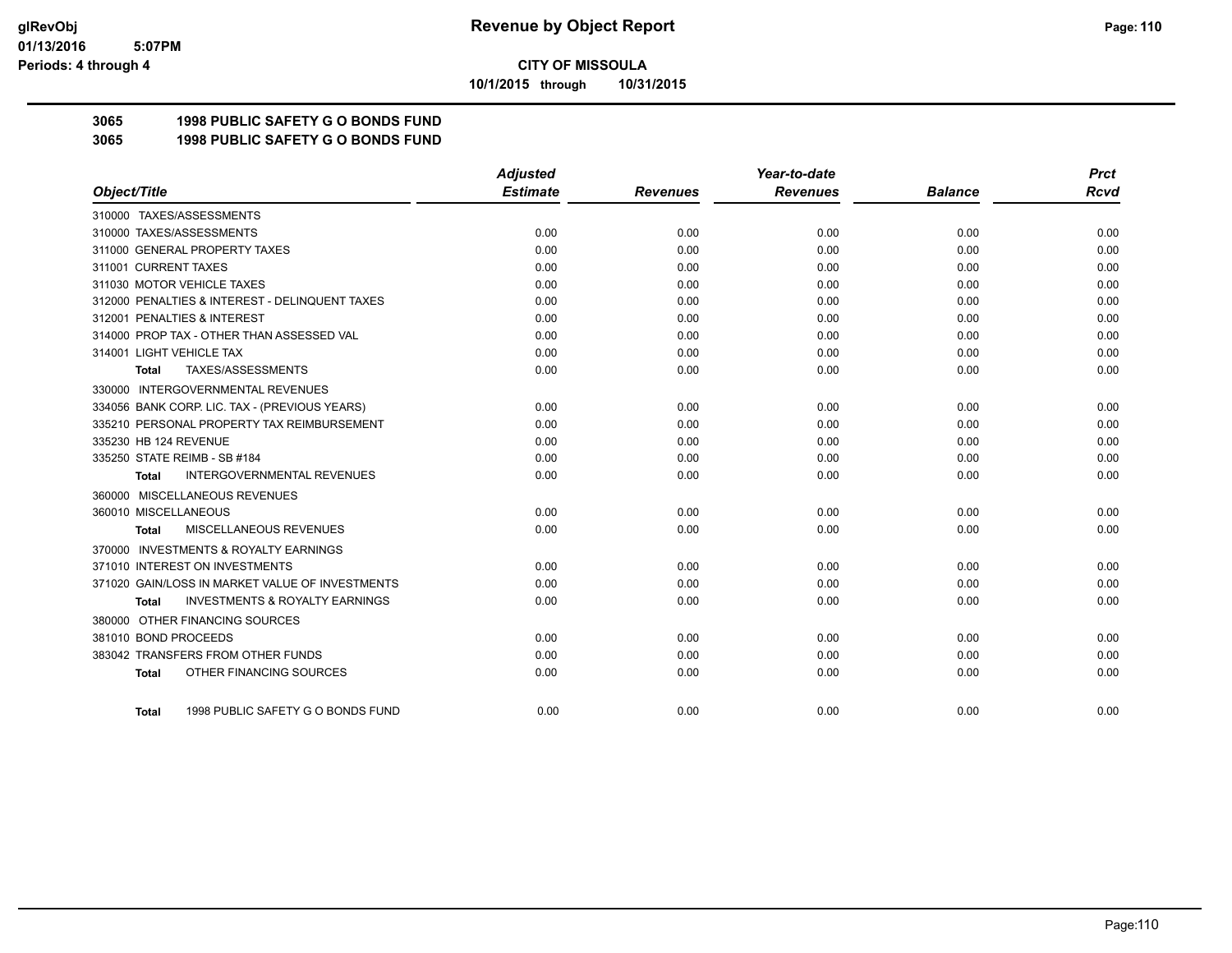**10/1/2015 through 10/31/2015**

## **3065 1998 PUBLIC SAFETY G O BONDS FUND**

|                                                    | <b>Adjusted</b> |                 | Year-to-date    |                | <b>Prct</b> |
|----------------------------------------------------|-----------------|-----------------|-----------------|----------------|-------------|
| Object/Title                                       | <b>Estimate</b> | <b>Revenues</b> | <b>Revenues</b> | <b>Balance</b> | <b>Rcvd</b> |
| 310000 TAXES/ASSESSMENTS                           |                 |                 |                 |                |             |
| 310000 TAXES/ASSESSMENTS                           | 0.00            | 0.00            | 0.00            | 0.00           | 0.00        |
| 311000 GENERAL PROPERTY TAXES                      | 0.00            | 0.00            | 0.00            | 0.00           | 0.00        |
| 311001 CURRENT TAXES                               | 0.00            | 0.00            | 0.00            | 0.00           | 0.00        |
| 311030 MOTOR VEHICLE TAXES                         | 0.00            | 0.00            | 0.00            | 0.00           | 0.00        |
| 312000 PENALTIES & INTEREST - DELINQUENT TAXES     | 0.00            | 0.00            | 0.00            | 0.00           | 0.00        |
| 312001 PENALTIES & INTEREST                        | 0.00            | 0.00            | 0.00            | 0.00           | 0.00        |
| 314000 PROP TAX - OTHER THAN ASSESSED VAL          | 0.00            | 0.00            | 0.00            | 0.00           | 0.00        |
| 314001 LIGHT VEHICLE TAX                           | 0.00            | 0.00            | 0.00            | 0.00           | 0.00        |
| TAXES/ASSESSMENTS<br><b>Total</b>                  | 0.00            | 0.00            | 0.00            | 0.00           | 0.00        |
| 330000 INTERGOVERNMENTAL REVENUES                  |                 |                 |                 |                |             |
| 334056 BANK CORP. LIC. TAX - (PREVIOUS YEARS)      | 0.00            | 0.00            | 0.00            | 0.00           | 0.00        |
| 335210 PERSONAL PROPERTY TAX REIMBURSEMENT         | 0.00            | 0.00            | 0.00            | 0.00           | 0.00        |
| 335230 HB 124 REVENUE                              | 0.00            | 0.00            | 0.00            | 0.00           | 0.00        |
| 335250 STATE REIMB - SB #184                       | 0.00            | 0.00            | 0.00            | 0.00           | 0.00        |
| <b>INTERGOVERNMENTAL REVENUES</b><br>Total         | 0.00            | 0.00            | 0.00            | 0.00           | 0.00        |
| 360000 MISCELLANEOUS REVENUES                      |                 |                 |                 |                |             |
| 360010 MISCELLANEOUS                               | 0.00            | 0.00            | 0.00            | 0.00           | 0.00        |
| MISCELLANEOUS REVENUES<br><b>Total</b>             | 0.00            | 0.00            | 0.00            | 0.00           | 0.00        |
| 370000 INVESTMENTS & ROYALTY EARNINGS              |                 |                 |                 |                |             |
| 371010 INTEREST ON INVESTMENTS                     | 0.00            | 0.00            | 0.00            | 0.00           | 0.00        |
| 371020 GAIN/LOSS IN MARKET VALUE OF INVESTMENT     | 0.00            | 0.00            | 0.00            | 0.00           | 0.00        |
| <b>INVESTMENTS &amp; ROYALTY EARNINGS</b><br>Total | 0.00            | 0.00            | 0.00            | 0.00           | 0.00        |
| 380000 OTHER FINANCING SOURCES                     |                 |                 |                 |                |             |
| 381010 BOND PROCEEDS                               | 0.00            | 0.00            | 0.00            | 0.00           | 0.00        |
| 383042 TRANSFERS FROM OTHER FUNDS                  | 0.00            | 0.00            | 0.00            | 0.00           | 0.00        |
| OTHER FINANCING SOURCES<br><b>Total</b>            | 0.00            | 0.00            | 0.00            | 0.00           | 0.00        |
| 1998 PUBLIC SAFETY G O BONDS FUND<br>Total         | 0.00            | 0.00            | 0.00            | 0.00           | 0.00        |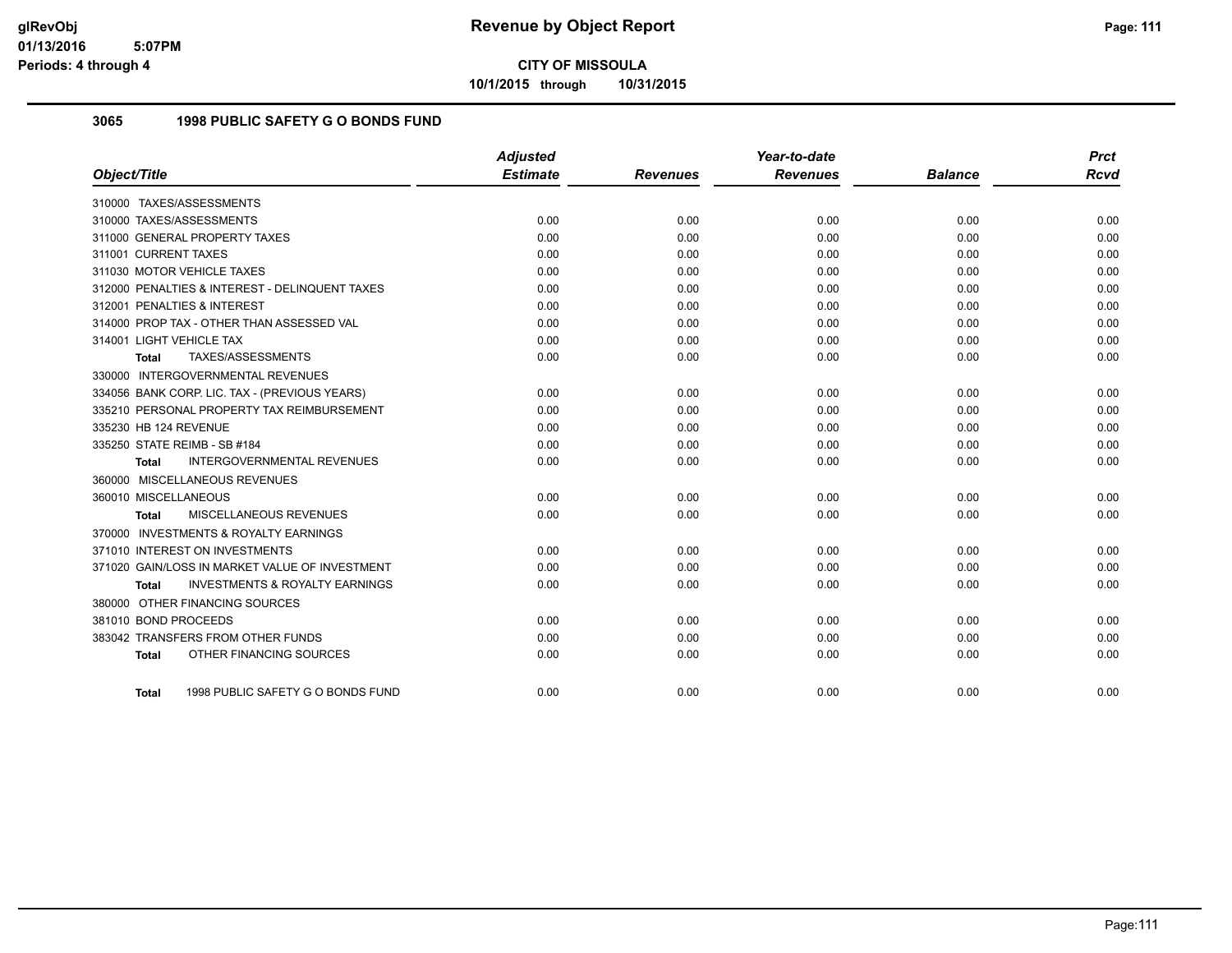**10/1/2015 through 10/31/2015**

**3070 1996 OPEN SPACE GO BONDS**

**3070 1996 OPEN SPACE GO BONDS**

|                                                           | <b>Adjusted</b> |                 | Year-to-date    |                | <b>Prct</b> |
|-----------------------------------------------------------|-----------------|-----------------|-----------------|----------------|-------------|
| Object/Title                                              | <b>Estimate</b> | <b>Revenues</b> | <b>Revenues</b> | <b>Balance</b> | <b>Rcvd</b> |
| 310000 TAXES/ASSESSMENTS                                  |                 |                 |                 |                |             |
| 310000 TAXES/ASSESSMENTS                                  | 0.00            | 0.00            | 0.00            | 0.00           | 0.00        |
| 311000 GENERAL PROPERTY TAXES                             | 0.00            | 0.00            | 0.00            | 0.00           | 0.00        |
| 311030 MOTOR VEHICLE TAXES                                | 0.00            | 0.00            | 0.00            | 0.00           | 0.00        |
| 312000 PENALTIES & INTEREST - DELINQUENT TAXES            | 0.00            | 0.00            | 0.00            | 0.00           | 0.00        |
| 312001 PENALTIES & INTEREST                               | 0.00            | 0.00            | 0.00            | 0.00           | 0.00        |
| 314000 PROP TAX - OTHER THAN ASSESSED VAL                 | 0.00            | 0.00            | 0.00            | 0.00           | 0.00        |
| 314001 LIGHT VEHICLE TAX                                  | 0.00            | 0.00            | 0.00            | 0.00           | 0.00        |
| TAXES/ASSESSMENTS<br><b>Total</b>                         | 0.00            | 0.00            | 0.00            | 0.00           | 0.00        |
| 330000 INTERGOVERNMENTAL REVENUES                         |                 |                 |                 |                |             |
| 334056 BANK CORP. LIC. TAX - (PREVIOUS YEARS)             | 0.00            | 0.00            | 0.00            | 0.00           | 0.00        |
| 335210 PERSONAL PROPERTY TAX REIMBURSEMENT                | 0.00            | 0.00            | 0.00            | 0.00           | 0.00        |
| 335230 HB 124 REVENUE                                     | 0.00            | 0.00            | 0.00            | 0.00           | 0.00        |
| 335250 STATE REIMB - SB #184                              | 0.00            | 0.00            | 0.00            | 0.00           | 0.00        |
| <b>INTERGOVERNMENTAL REVENUES</b><br><b>Total</b>         | 0.00            | 0.00            | 0.00            | 0.00           | 0.00        |
| <b>INVESTMENTS &amp; ROYALTY EARNINGS</b><br>370000       |                 |                 |                 |                |             |
| 371010 INTEREST ON INVESTMENTS                            | 0.00            | 0.00            | 0.00            | 0.00           | 0.00        |
| 371020 GAIN/LOSS IN MARKET VALUE OF INVESTMENTS           | 0.00            | 0.00            | 0.00            | 0.00           | 0.00        |
| <b>INVESTMENTS &amp; ROYALTY EARNINGS</b><br><b>Total</b> | 0.00            | 0.00            | 0.00            | 0.00           | 0.00        |
| OTHER FINANCING SOURCES<br>380000                         |                 |                 |                 |                |             |
| 381010 BOND PROCEEDS                                      | 0.00            | 0.00            | 0.00            | 0.00           | 0.00        |
| OTHER FINANCING SOURCES<br><b>Total</b>                   | 0.00            | 0.00            | 0.00            | 0.00           | 0.00        |
| 1996 OPEN SPACE GO BONDS<br><b>Total</b>                  | 0.00            | 0.00            | 0.00            | 0.00           | 0.00        |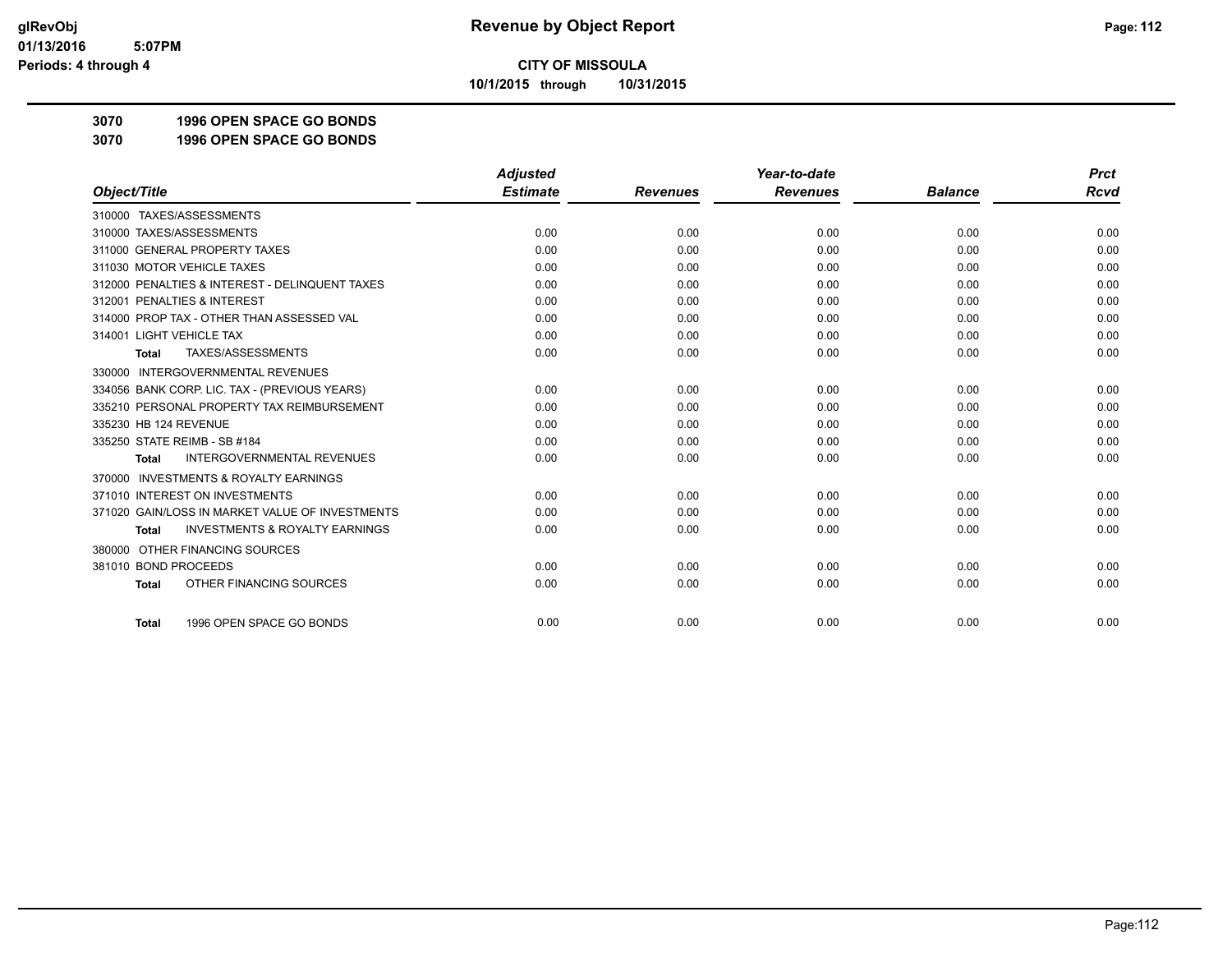**10/1/2015 through 10/31/2015**

## **3070 1996 OPEN SPACE GO BONDS**

|                                                           | <b>Adjusted</b> |                 | Year-to-date    |                | <b>Prct</b> |
|-----------------------------------------------------------|-----------------|-----------------|-----------------|----------------|-------------|
| Object/Title                                              | <b>Estimate</b> | <b>Revenues</b> | <b>Revenues</b> | <b>Balance</b> | <b>Rcvd</b> |
| 310000 TAXES/ASSESSMENTS                                  |                 |                 |                 |                |             |
| 310000 TAXES/ASSESSMENTS                                  | 0.00            | 0.00            | 0.00            | 0.00           | 0.00        |
| 311000 GENERAL PROPERTY TAXES                             | 0.00            | 0.00            | 0.00            | 0.00           | 0.00        |
| 311030 MOTOR VEHICLE TAXES                                | 0.00            | 0.00            | 0.00            | 0.00           | 0.00        |
| 312000 PENALTIES & INTEREST - DELINQUENT TAXES            | 0.00            | 0.00            | 0.00            | 0.00           | 0.00        |
| 312001 PENALTIES & INTEREST                               | 0.00            | 0.00            | 0.00            | 0.00           | 0.00        |
| 314000 PROP TAX - OTHER THAN ASSESSED VAL                 | 0.00            | 0.00            | 0.00            | 0.00           | 0.00        |
| 314001 LIGHT VEHICLE TAX                                  | 0.00            | 0.00            | 0.00            | 0.00           | 0.00        |
| TAXES/ASSESSMENTS<br><b>Total</b>                         | 0.00            | 0.00            | 0.00            | 0.00           | 0.00        |
| 330000 INTERGOVERNMENTAL REVENUES                         |                 |                 |                 |                |             |
| 334056 BANK CORP. LIC. TAX - (PREVIOUS YEARS)             | 0.00            | 0.00            | 0.00            | 0.00           | 0.00        |
| 335210 PERSONAL PROPERTY TAX REIMBURSEMENT                | 0.00            | 0.00            | 0.00            | 0.00           | 0.00        |
| 335230 HB 124 REVENUE                                     | 0.00            | 0.00            | 0.00            | 0.00           | 0.00        |
| 335250 STATE REIMB - SB #184                              | 0.00            | 0.00            | 0.00            | 0.00           | 0.00        |
| <b>INTERGOVERNMENTAL REVENUES</b><br><b>Total</b>         | 0.00            | 0.00            | 0.00            | 0.00           | 0.00        |
| <b>INVESTMENTS &amp; ROYALTY EARNINGS</b><br>370000       |                 |                 |                 |                |             |
| 371010 INTEREST ON INVESTMENTS                            | 0.00            | 0.00            | 0.00            | 0.00           | 0.00        |
| 371020 GAIN/LOSS IN MARKET VALUE OF INVESTMENT            | 0.00            | 0.00            | 0.00            | 0.00           | 0.00        |
| <b>INVESTMENTS &amp; ROYALTY EARNINGS</b><br><b>Total</b> | 0.00            | 0.00            | 0.00            | 0.00           | 0.00        |
| 380000 OTHER FINANCING SOURCES                            |                 |                 |                 |                |             |
| 381010 BOND PROCEEDS                                      | 0.00            | 0.00            | 0.00            | 0.00           | 0.00        |
| OTHER FINANCING SOURCES<br><b>Total</b>                   | 0.00            | 0.00            | 0.00            | 0.00           | 0.00        |
| 1996 OPEN SPACE GO BONDS<br><b>Total</b>                  | 0.00            | 0.00            | 0.00            | 0.00           | 0.00        |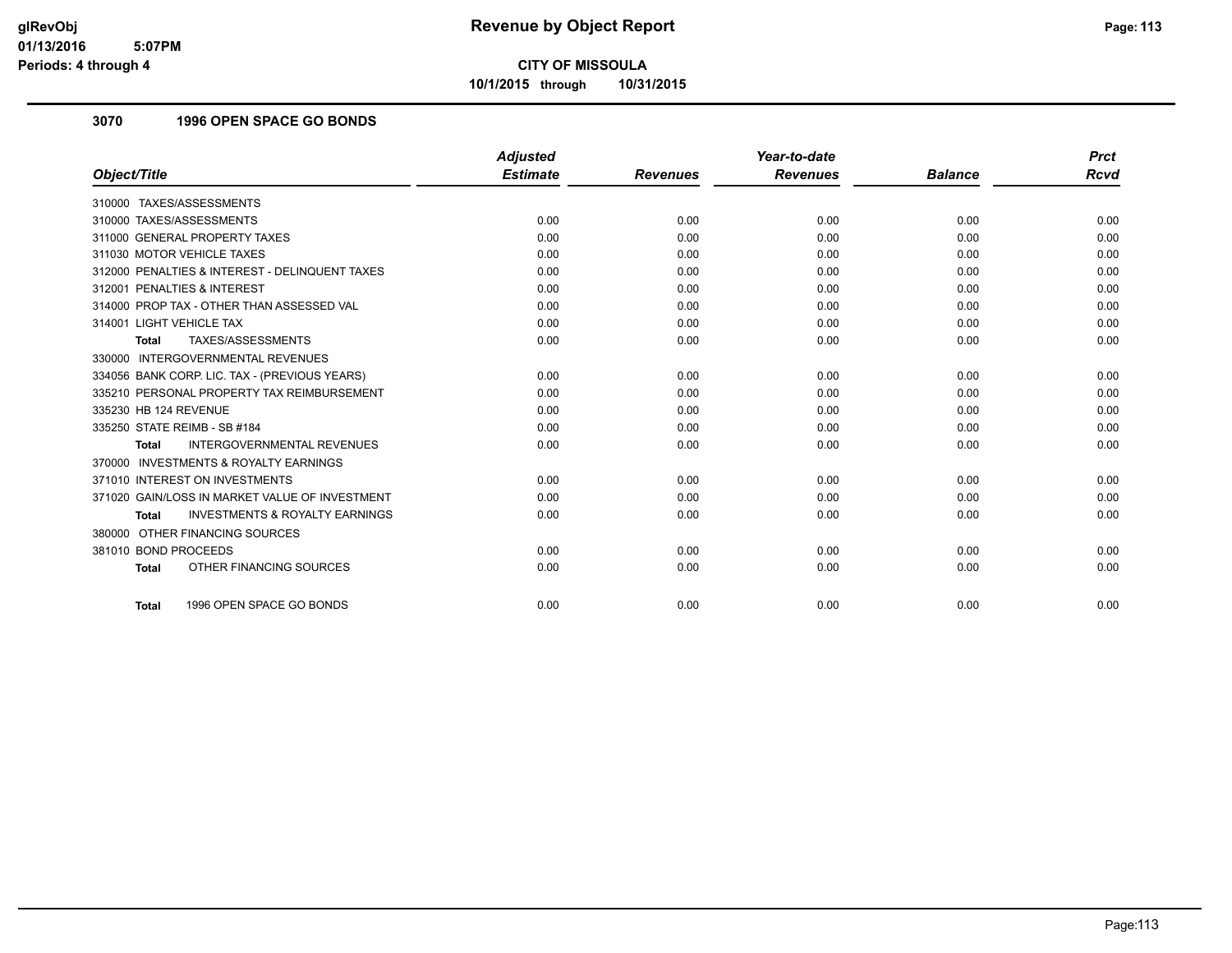**10/1/2015 through 10/31/2015**

## **3075 1997 OPEN SPACE G O BOND FUND**

**3075 1997 OPEN SPACE G O BOND FUND**

|                                                           | <b>Adjusted</b> |                 | Year-to-date    |                | <b>Prct</b> |
|-----------------------------------------------------------|-----------------|-----------------|-----------------|----------------|-------------|
| Object/Title                                              | <b>Estimate</b> | <b>Revenues</b> | <b>Revenues</b> | <b>Balance</b> | <b>Rcvd</b> |
| 310000 TAXES/ASSESSMENTS                                  |                 |                 |                 |                |             |
| 310000 TAXES/ASSESSMENTS                                  | 0.00            | 0.00            | 0.00            | 0.00           | 0.00        |
| 311000 GENERAL PROPERTY TAXES                             | 0.00            | 0.00            | 0.00            | 0.00           | 0.00        |
| 311030 MOTOR VEHICLE TAXES                                | 0.00            | 0.00            | 0.00            | 0.00           | 0.00        |
| 312000 PENALTIES & INTEREST - DELINQUENT TAXES            | 0.00            | 0.00            | 0.00            | 0.00           | 0.00        |
| 312001 PENALTIES & INTEREST                               | 0.00            | 0.00            | 0.00            | 0.00           | 0.00        |
| 314000 PROP TAX - OTHER THAN ASSESSED VAL                 | 0.00            | 0.00            | 0.00            | 0.00           | 0.00        |
| 314001 LIGHT VEHICLE TAX                                  | 0.00            | 0.00            | 0.00            | 0.00           | 0.00        |
| TAXES/ASSESSMENTS<br>Total                                | 0.00            | 0.00            | 0.00            | 0.00           | 0.00        |
| 330000 INTERGOVERNMENTAL REVENUES                         |                 |                 |                 |                |             |
| 334056 BANK CORP. LIC. TAX - (PREVIOUS YEARS)             | 0.00            | 0.00            | 0.00            | 0.00           | 0.00        |
| 335210 PERSONAL PROPERTY TAX REIMBURSEMENT                | 0.00            | 0.00            | 0.00            | 0.00           | 0.00        |
| 335230 HB 124 REVENUE                                     | 0.00            | 0.00            | 0.00            | 0.00           | 0.00        |
| 335250 STATE REIMB - SB #184                              | 0.00            | 0.00            | 0.00            | 0.00           | 0.00        |
| <b>INTERGOVERNMENTAL REVENUES</b><br><b>Total</b>         | 0.00            | 0.00            | 0.00            | 0.00           | 0.00        |
| 360000 MISCELLANEOUS REVENUES                             |                 |                 |                 |                |             |
| 360010 MISCELLANEOUS                                      | 0.00            | 0.00            | 0.00            | 0.00           | 0.00        |
| MISCELLANEOUS REVENUES<br><b>Total</b>                    | 0.00            | 0.00            | 0.00            | 0.00           | 0.00        |
| 370000 INVESTMENTS & ROYALTY EARNINGS                     |                 |                 |                 |                |             |
| 371010 INTEREST ON INVESTMENTS                            | 0.00            | 0.00            | 0.00            | 0.00           | 0.00        |
| 371020 GAIN/LOSS IN MARKET VALUE OF INVESTMENTS           | 0.00            | 0.00            | 0.00            | 0.00           | 0.00        |
| <b>INVESTMENTS &amp; ROYALTY EARNINGS</b><br><b>Total</b> | 0.00            | 0.00            | 0.00            | 0.00           | 0.00        |
| 380000 OTHER FINANCING SOURCES                            |                 |                 |                 |                |             |
| 380000 OTHER FINANCING SOURCES                            | 0.00            | 0.00            | 0.00            | 0.00           | 0.00        |
| 381010 BOND PROCEEDS                                      | 0.00            | 0.00            | 0.00            | 0.00           | 0.00        |
| OTHER FINANCING SOURCES<br><b>Total</b>                   | 0.00            | 0.00            | 0.00            | 0.00           | 0.00        |
|                                                           |                 |                 |                 |                |             |
| 1997 OPEN SPACE G O BOND FUND<br><b>Total</b>             | 0.00            | 0.00            | 0.00            | 0.00           | 0.00        |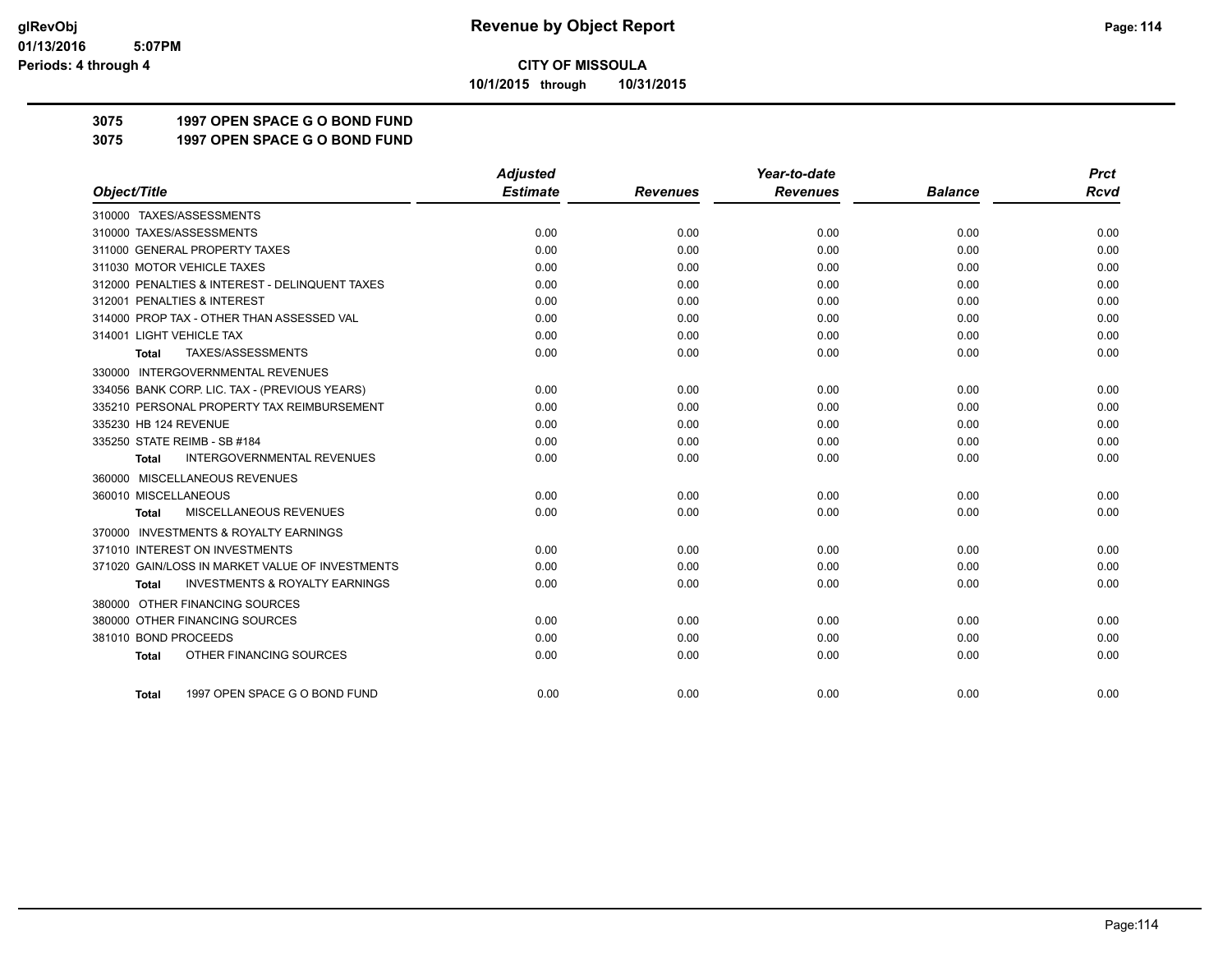**10/1/2015 through 10/31/2015**

## **3075 1997 OPEN SPACE G O BOND FUND**

|                                                           | <b>Adjusted</b> |                 | Year-to-date    |                | <b>Prct</b> |
|-----------------------------------------------------------|-----------------|-----------------|-----------------|----------------|-------------|
| Object/Title                                              | <b>Estimate</b> | <b>Revenues</b> | <b>Revenues</b> | <b>Balance</b> | <b>Rcvd</b> |
| 310000 TAXES/ASSESSMENTS                                  |                 |                 |                 |                |             |
| 310000 TAXES/ASSESSMENTS                                  | 0.00            | 0.00            | 0.00            | 0.00           | 0.00        |
| 311000 GENERAL PROPERTY TAXES                             | 0.00            | 0.00            | 0.00            | 0.00           | 0.00        |
| 311030 MOTOR VEHICLE TAXES                                | 0.00            | 0.00            | 0.00            | 0.00           | 0.00        |
| 312000 PENALTIES & INTEREST - DELINQUENT TAXES            | 0.00            | 0.00            | 0.00            | 0.00           | 0.00        |
| 312001 PENALTIES & INTEREST                               | 0.00            | 0.00            | 0.00            | 0.00           | 0.00        |
| 314000 PROP TAX - OTHER THAN ASSESSED VAL                 | 0.00            | 0.00            | 0.00            | 0.00           | 0.00        |
| 314001 LIGHT VEHICLE TAX                                  | 0.00            | 0.00            | 0.00            | 0.00           | 0.00        |
| TAXES/ASSESSMENTS<br><b>Total</b>                         | 0.00            | 0.00            | 0.00            | 0.00           | 0.00        |
| 330000 INTERGOVERNMENTAL REVENUES                         |                 |                 |                 |                |             |
| 334056 BANK CORP. LIC. TAX - (PREVIOUS YEARS)             | 0.00            | 0.00            | 0.00            | 0.00           | 0.00        |
| 335210 PERSONAL PROPERTY TAX REIMBURSEMENT                | 0.00            | 0.00            | 0.00            | 0.00           | 0.00        |
| 335230 HB 124 REVENUE                                     | 0.00            | 0.00            | 0.00            | 0.00           | 0.00        |
| 335250 STATE REIMB - SB #184                              | 0.00            | 0.00            | 0.00            | 0.00           | 0.00        |
| INTERGOVERNMENTAL REVENUES<br><b>Total</b>                | 0.00            | 0.00            | 0.00            | 0.00           | 0.00        |
| 360000 MISCELLANEOUS REVENUES                             |                 |                 |                 |                |             |
| 360010 MISCELLANEOUS                                      | 0.00            | 0.00            | 0.00            | 0.00           | 0.00        |
| <b>MISCELLANEOUS REVENUES</b><br><b>Total</b>             | 0.00            | 0.00            | 0.00            | 0.00           | 0.00        |
| 370000 INVESTMENTS & ROYALTY EARNINGS                     |                 |                 |                 |                |             |
| 371010 INTEREST ON INVESTMENTS                            | 0.00            | 0.00            | 0.00            | 0.00           | 0.00        |
| 371020 GAIN/LOSS IN MARKET VALUE OF INVESTMENT            | 0.00            | 0.00            | 0.00            | 0.00           | 0.00        |
| <b>INVESTMENTS &amp; ROYALTY EARNINGS</b><br><b>Total</b> | 0.00            | 0.00            | 0.00            | 0.00           | 0.00        |
| 380000 OTHER FINANCING SOURCES                            |                 |                 |                 |                |             |
| 380000 OTHER FINANCING SOURCES                            | 0.00            | 0.00            | 0.00            | 0.00           | 0.00        |
| 381010 BOND PROCEEDS                                      | 0.00            | 0.00            | 0.00            | 0.00           | 0.00        |
| OTHER FINANCING SOURCES<br><b>Total</b>                   | 0.00            | 0.00            | 0.00            | 0.00           | 0.00        |
| 1997 OPEN SPACE G O BOND FUND<br>Total                    | 0.00            | 0.00            | 0.00            | 0.00           | 0.00        |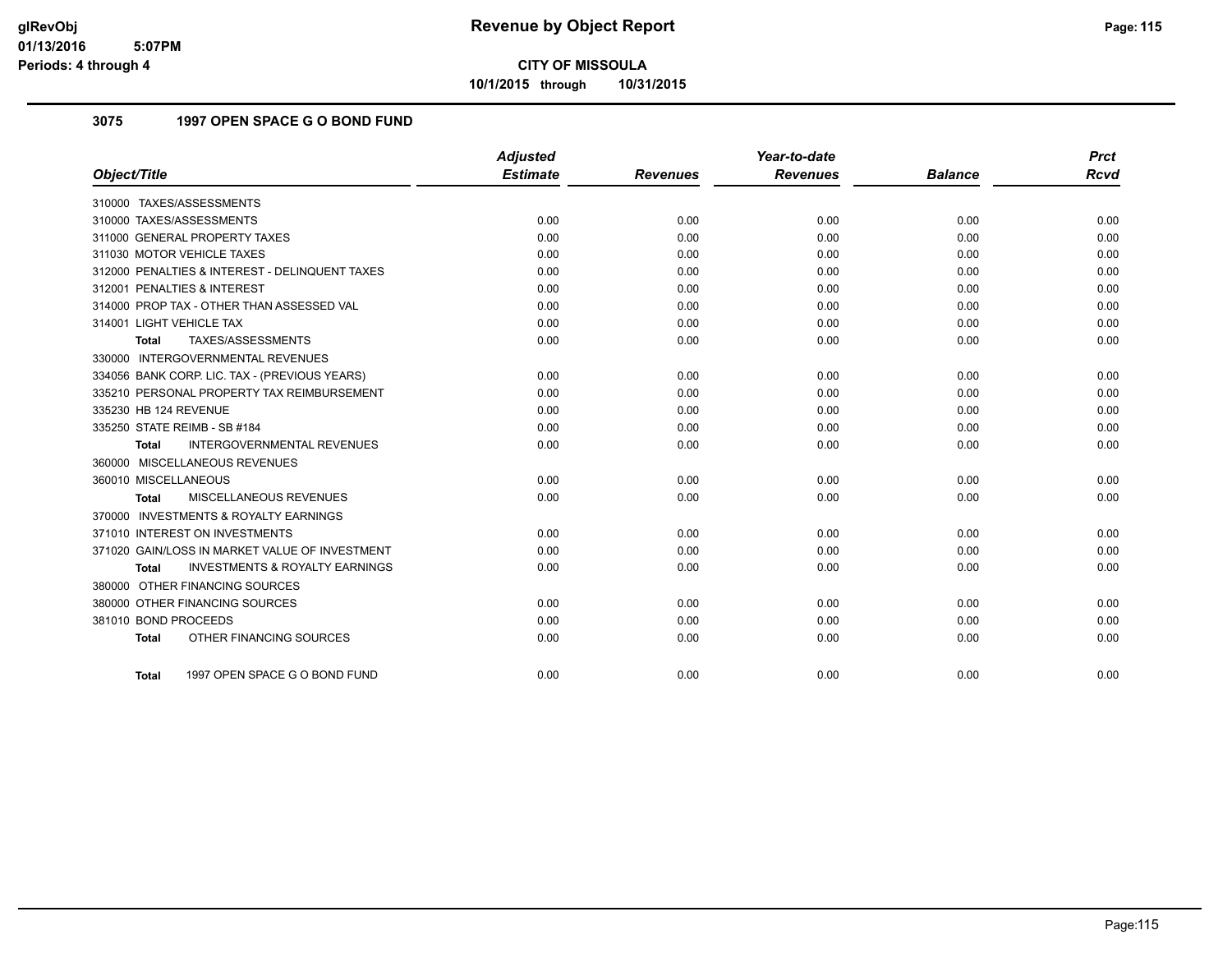#### **01/13/2016 5:07PM Periods: 4 through 4**

**CITY OF MISSOULA**

**10/1/2015 through 10/31/2015**

## **3080 1994 FIRE EQUIP/CITY HALLS REFUND BOND F**

**3080 1994 FIRE EQUIP/CITY HALLS REFUND BOND F**

|                                                           | <b>Adjusted</b> |                 | Year-to-date    |                | <b>Prct</b> |
|-----------------------------------------------------------|-----------------|-----------------|-----------------|----------------|-------------|
| Object/Title                                              | <b>Estimate</b> | <b>Revenues</b> | <b>Revenues</b> | <b>Balance</b> | Rcvd        |
| 310000 TAXES/ASSESSMENTS                                  |                 |                 |                 |                |             |
| 310000 TAXES/ASSESSMENTS                                  | 0.00            | 0.00            | 0.00            | 0.00           | 0.00        |
| 311000 GENERAL PROPERTY TAXES                             | 0.00            | 0.00            | 0.00            | 0.00           | 0.00        |
| 311030 MOTOR VEHICLE TAXES                                | 0.00            | 0.00            | 0.00            | 0.00           | 0.00        |
| 312000 PENALTIES & INTEREST - DELINQUENT TAXES            | 0.00            | 0.00            | 0.00            | 0.00           | 0.00        |
| 312001 PENALTIES & INTEREST                               | 0.00            | 0.00            | 0.00            | 0.00           | 0.00        |
| 314000 PROP TAX - OTHER THAN ASSESSED VAL                 | 0.00            | 0.00            | 0.00            | 0.00           | 0.00        |
| 314001 LIGHT VEHICLE TAX                                  | 0.00            | 0.00            | 0.00            | 0.00           | 0.00        |
| TAXES/ASSESSMENTS<br><b>Total</b>                         | 0.00            | 0.00            | 0.00            | 0.00           | 0.00        |
| 330000 INTERGOVERNMENTAL REVENUES                         |                 |                 |                 |                |             |
| 334056 BANK CORP. LIC. TAX - (PREVIOUS YEARS)             | 0.00            | 0.00            | 0.00            | 0.00           | 0.00        |
| 335210 PERSONAL PROPERTY TAX REIMBURSEMENT                | 0.00            | 0.00            | 0.00            | 0.00           | 0.00        |
| 335230 HB 124 REVENUE                                     | 0.00            | 0.00            | 0.00            | 0.00           | 0.00        |
| 335250 STATE REIMB - SB #184                              | 0.00            | 0.00            | 0.00            | 0.00           | 0.00        |
| <b>INTERGOVERNMENTAL REVENUES</b><br>Total                | 0.00            | 0.00            | 0.00            | 0.00           | 0.00        |
| 360000 MISCELLANEOUS REVENUES                             |                 |                 |                 |                |             |
| 360010 MISCELLANEOUS                                      | 0.00            | 0.00            | 0.00            | 0.00           | 0.00        |
| MISCELLANEOUS REVENUES<br><b>Total</b>                    | 0.00            | 0.00            | 0.00            | 0.00           | 0.00        |
| 370000 INVESTMENTS & ROYALTY EARNINGS                     |                 |                 |                 |                |             |
| 371010 INTEREST ON INVESTMENTS                            | 0.00            | 0.00            | 0.00            | 0.00           | 0.00        |
| 371020 GAIN/LOSS IN MARKET VALUE OF INVESTMENTS           | 0.00            | 0.00            | 0.00            | 0.00           | 0.00        |
| <b>INVESTMENTS &amp; ROYALTY EARNINGS</b><br><b>Total</b> | 0.00            | 0.00            | 0.00            | 0.00           | 0.00        |
| 380000 OTHER FINANCING SOURCES                            |                 |                 |                 |                |             |
| 380000 OTHER FINANCING SOURCES                            | 0.00            | 0.00            | 0.00            | 0.00           | 0.00        |
| 381010 BOND PROCEEDS                                      | 0.00            | 0.00            | 0.00            | 0.00           | 0.00        |
| OTHER FINANCING SOURCES<br><b>Total</b>                   | 0.00            | 0.00            | 0.00            | 0.00           | 0.00        |
| 1994 FIRE EQUIP/CITY HALLS REFUND BONI<br>Total           | 0.00            | 0.00            | 0.00            | 0.00           | 0.00        |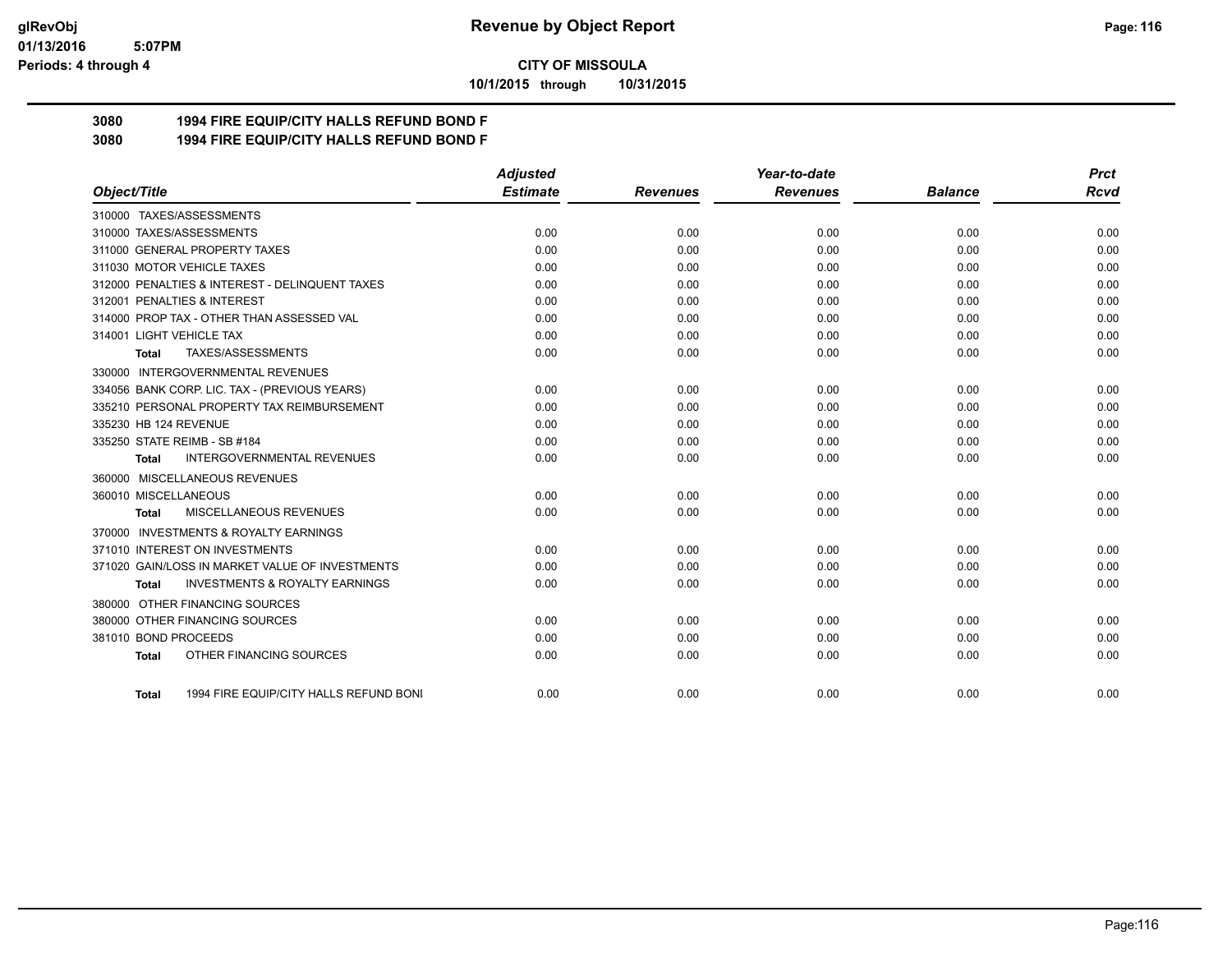**10/1/2015 through 10/31/2015**

### **3080 1994 FIRE EQUIP/CITY HALLS REFUND BOND F**

|                          |                                                | <b>Adjusted</b> |                 | Year-to-date    |                | <b>Prct</b> |
|--------------------------|------------------------------------------------|-----------------|-----------------|-----------------|----------------|-------------|
| Object/Title             |                                                | <b>Estimate</b> | <b>Revenues</b> | <b>Revenues</b> | <b>Balance</b> | <b>Rcvd</b> |
|                          | 310000 TAXES/ASSESSMENTS                       |                 |                 |                 |                |             |
|                          | 310000 TAXES/ASSESSMENTS                       | 0.00            | 0.00            | 0.00            | 0.00           | 0.00        |
|                          | 311000 GENERAL PROPERTY TAXES                  | 0.00            | 0.00            | 0.00            | 0.00           | 0.00        |
|                          | 311030 MOTOR VEHICLE TAXES                     | 0.00            | 0.00            | 0.00            | 0.00           | 0.00        |
|                          | 312000 PENALTIES & INTEREST - DELINQUENT TAXES | 0.00            | 0.00            | 0.00            | 0.00           | 0.00        |
|                          | 312001 PENALTIES & INTEREST                    | 0.00            | 0.00            | 0.00            | 0.00           | 0.00        |
|                          | 314000 PROP TAX - OTHER THAN ASSESSED VAL      | 0.00            | 0.00            | 0.00            | 0.00           | 0.00        |
| 314001 LIGHT VEHICLE TAX |                                                | 0.00            | 0.00            | 0.00            | 0.00           | 0.00        |
| Total                    | TAXES/ASSESSMENTS                              | 0.00            | 0.00            | 0.00            | 0.00           | 0.00        |
|                          | 330000 INTERGOVERNMENTAL REVENUES              |                 |                 |                 |                |             |
|                          | 334056 BANK CORP. LIC. TAX - (PREVIOUS YEARS)  | 0.00            | 0.00            | 0.00            | 0.00           | 0.00        |
|                          | 335210 PERSONAL PROPERTY TAX REIMBURSEMENT     | 0.00            | 0.00            | 0.00            | 0.00           | 0.00        |
| 335230 HB 124 REVENUE    |                                                | 0.00            | 0.00            | 0.00            | 0.00           | 0.00        |
|                          | 335250 STATE REIMB - SB #184                   | 0.00            | 0.00            | 0.00            | 0.00           | 0.00        |
| <b>Total</b>             | <b>INTERGOVERNMENTAL REVENUES</b>              | 0.00            | 0.00            | 0.00            | 0.00           | 0.00        |
|                          | 360000 MISCELLANEOUS REVENUES                  |                 |                 |                 |                |             |
| 360010 MISCELLANEOUS     |                                                | 0.00            | 0.00            | 0.00            | 0.00           | 0.00        |
| <b>Total</b>             | MISCELLANEOUS REVENUES                         | 0.00            | 0.00            | 0.00            | 0.00           | 0.00        |
|                          | 370000 INVESTMENTS & ROYALTY EARNINGS          |                 |                 |                 |                |             |
|                          | 371010 INTEREST ON INVESTMENTS                 | 0.00            | 0.00            | 0.00            | 0.00           | 0.00        |
|                          | 371020 GAIN/LOSS IN MARKET VALUE OF INVESTMENT | 0.00            | 0.00            | 0.00            | 0.00           | 0.00        |
| Total                    | <b>INVESTMENTS &amp; ROYALTY EARNINGS</b>      | 0.00            | 0.00            | 0.00            | 0.00           | 0.00        |
|                          | 380000 OTHER FINANCING SOURCES                 |                 |                 |                 |                |             |
|                          | 380000 OTHER FINANCING SOURCES                 | 0.00            | 0.00            | 0.00            | 0.00           | 0.00        |
| 381010 BOND PROCEEDS     |                                                | 0.00            | 0.00            | 0.00            | 0.00           | 0.00        |
| <b>Total</b>             | OTHER FINANCING SOURCES                        | 0.00            | 0.00            | 0.00            | 0.00           | 0.00        |
|                          |                                                |                 |                 |                 |                |             |
| Total                    | 1994 FIRE EQUIP/CITY HALLS REFUND BON          | 0.00            | 0.00            | 0.00            | 0.00           | 0.00        |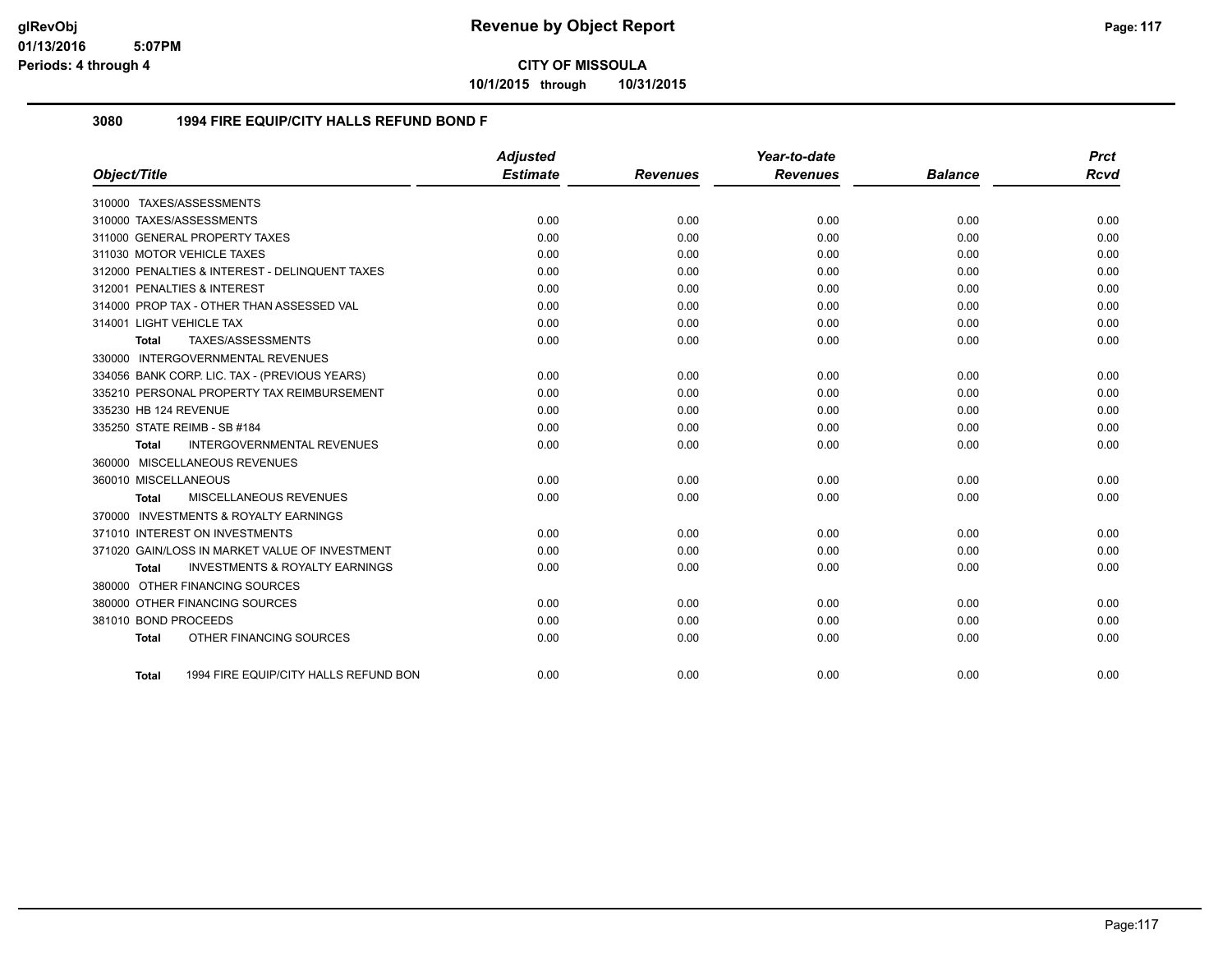**10/1/2015 through 10/31/2015**

## **3085 1993 FIRE STATION G O BOND FUND**

**3085 1993 FIRE STATION G O BOND FUND**

|                                                           | <b>Adjusted</b> |                 | Year-to-date    |                | <b>Prct</b> |
|-----------------------------------------------------------|-----------------|-----------------|-----------------|----------------|-------------|
| Object/Title                                              | <b>Estimate</b> | <b>Revenues</b> | <b>Revenues</b> | <b>Balance</b> | <b>Rcvd</b> |
| 310000 TAXES/ASSESSMENTS                                  |                 |                 |                 |                |             |
| 310000 TAXES/ASSESSMENTS                                  | 0.00            | 0.00            | 0.00            | 0.00           | 0.00        |
| 311000 GENERAL PROPERTY TAXES                             | 0.00            | 0.00            | 0.00            | 0.00           | 0.00        |
| 311030 MOTOR VEHICLE TAXES                                | 0.00            | 0.00            | 0.00            | 0.00           | 0.00        |
| 312000 PENALTIES & INTEREST - DELINQUENT TAXES            | 0.00            | 0.00            | 0.00            | 0.00           | 0.00        |
| 312001 PENALTIES & INTEREST                               | 0.00            | 0.00            | 0.00            | 0.00           | 0.00        |
| 314000 PROP TAX - OTHER THAN ASSESSED VAL                 | 0.00            | 0.00            | 0.00            | 0.00           | 0.00        |
| 314001 LIGHT VEHICLE TAX                                  | 0.00            | 0.00            | 0.00            | 0.00           | 0.00        |
| TAXES/ASSESSMENTS<br><b>Total</b>                         | 0.00            | 0.00            | 0.00            | 0.00           | 0.00        |
| <b>INTERGOVERNMENTAL REVENUES</b><br>330000               |                 |                 |                 |                |             |
| 334056 BANK CORP. LIC. TAX - (PREVIOUS YEARS)             | 0.00            | 0.00            | 0.00            | 0.00           | 0.00        |
| 335210 PERSONAL PROPERTY TAX REIMBURSEMENT                | 0.00            | 0.00            | 0.00            | 0.00           | 0.00        |
| 335230 HB 124 REVENUE                                     | 0.00            | 0.00            | 0.00            | 0.00           | 0.00        |
| 335250 STATE REIMB - SB #184                              | 0.00            | 0.00            | 0.00            | 0.00           | 0.00        |
| <b>INTERGOVERNMENTAL REVENUES</b><br><b>Total</b>         | 0.00            | 0.00            | 0.00            | 0.00           | 0.00        |
| MISCELLANEOUS REVENUES<br>360000                          |                 |                 |                 |                |             |
| 360010 MISCELLANEOUS                                      | 0.00            | 0.00            | 0.00            | 0.00           | 0.00        |
| <b>MISCELLANEOUS REVENUES</b><br><b>Total</b>             | 0.00            | 0.00            | 0.00            | 0.00           | 0.00        |
| <b>INVESTMENTS &amp; ROYALTY EARNINGS</b><br>370000       |                 |                 |                 |                |             |
| 371010 INTEREST ON INVESTMENTS                            | 0.00            | 0.00            | 0.00            | 0.00           | 0.00        |
| 371020 GAIN/LOSS IN MARKET VALUE OF INVESTMENTS           | 0.00            | 0.00            | 0.00            | 0.00           | 0.00        |
| <b>INVESTMENTS &amp; ROYALTY EARNINGS</b><br><b>Total</b> | 0.00            | 0.00            | 0.00            | 0.00           | 0.00        |
|                                                           |                 |                 |                 |                |             |
| 1993 FIRE STATION G O BOND FUND<br><b>Total</b>           | 0.00            | 0.00            | 0.00            | 0.00           | 0.00        |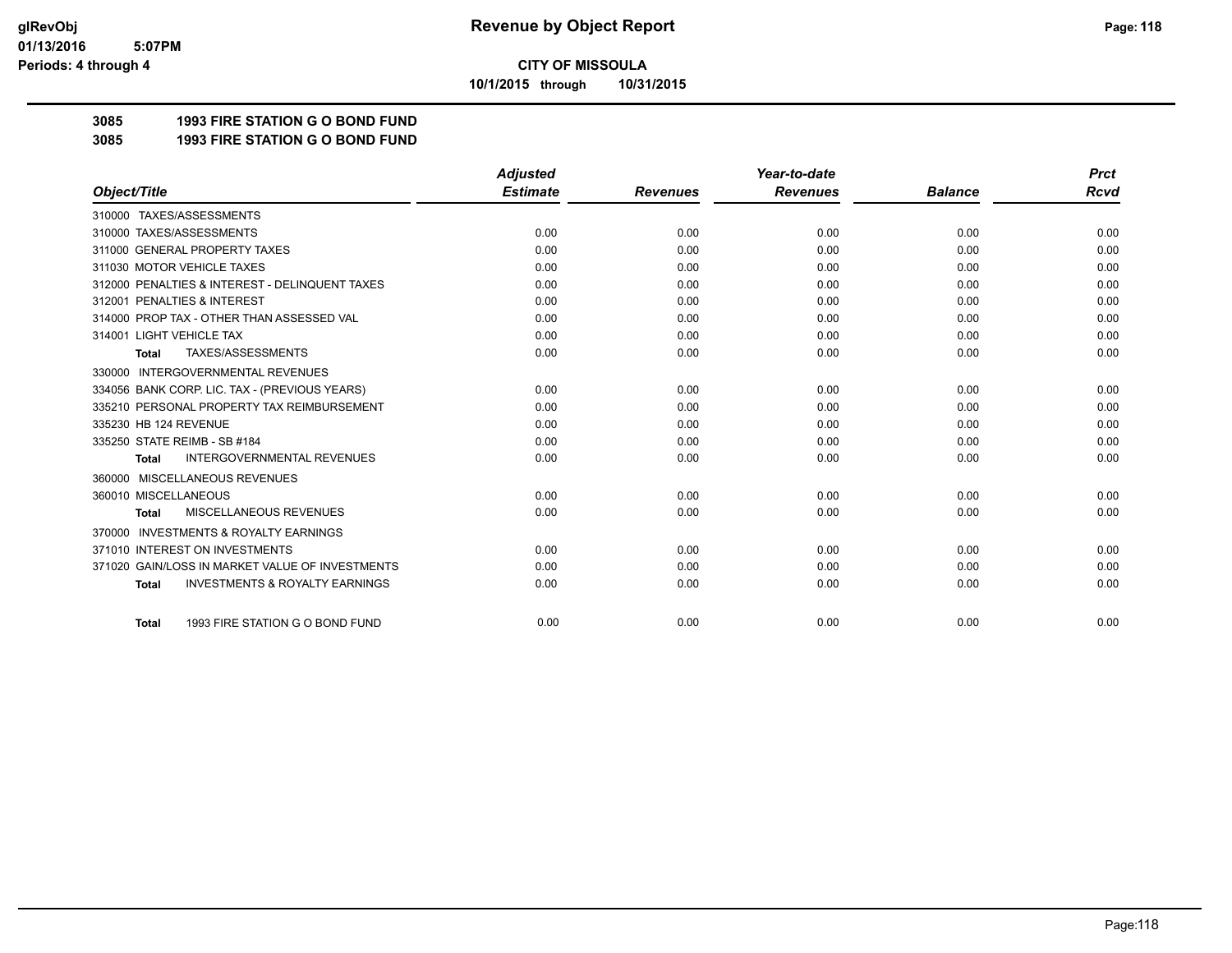**10/1/2015 through 10/31/2015**

## **3085 1993 FIRE STATION G O BOND FUND**

|                                                           | <b>Adjusted</b> |                 | Year-to-date    |                | <b>Prct</b> |
|-----------------------------------------------------------|-----------------|-----------------|-----------------|----------------|-------------|
| Object/Title                                              | <b>Estimate</b> | <b>Revenues</b> | <b>Revenues</b> | <b>Balance</b> | Rcvd        |
| 310000 TAXES/ASSESSMENTS                                  |                 |                 |                 |                |             |
| 310000 TAXES/ASSESSMENTS                                  | 0.00            | 0.00            | 0.00            | 0.00           | 0.00        |
| 311000 GENERAL PROPERTY TAXES                             | 0.00            | 0.00            | 0.00            | 0.00           | 0.00        |
| 311030 MOTOR VEHICLE TAXES                                | 0.00            | 0.00            | 0.00            | 0.00           | 0.00        |
| 312000 PENALTIES & INTEREST - DELINQUENT TAXES            | 0.00            | 0.00            | 0.00            | 0.00           | 0.00        |
| 312001 PENALTIES & INTEREST                               | 0.00            | 0.00            | 0.00            | 0.00           | 0.00        |
| 314000 PROP TAX - OTHER THAN ASSESSED VAL                 | 0.00            | 0.00            | 0.00            | 0.00           | 0.00        |
| 314001 LIGHT VEHICLE TAX                                  | 0.00            | 0.00            | 0.00            | 0.00           | 0.00        |
| TAXES/ASSESSMENTS<br><b>Total</b>                         | 0.00            | 0.00            | 0.00            | 0.00           | 0.00        |
| 330000 INTERGOVERNMENTAL REVENUES                         |                 |                 |                 |                |             |
| 334056 BANK CORP. LIC. TAX - (PREVIOUS YEARS)             | 0.00            | 0.00            | 0.00            | 0.00           | 0.00        |
| 335210 PERSONAL PROPERTY TAX REIMBURSEMENT                | 0.00            | 0.00            | 0.00            | 0.00           | 0.00        |
| 335230 HB 124 REVENUE                                     | 0.00            | 0.00            | 0.00            | 0.00           | 0.00        |
| 335250 STATE REIMB - SB #184                              | 0.00            | 0.00            | 0.00            | 0.00           | 0.00        |
| <b>INTERGOVERNMENTAL REVENUES</b><br><b>Total</b>         | 0.00            | 0.00            | 0.00            | 0.00           | 0.00        |
| 360000 MISCELLANEOUS REVENUES                             |                 |                 |                 |                |             |
| 360010 MISCELLANEOUS                                      | 0.00            | 0.00            | 0.00            | 0.00           | 0.00        |
| MISCELLANEOUS REVENUES<br><b>Total</b>                    | 0.00            | 0.00            | 0.00            | 0.00           | 0.00        |
| 370000 INVESTMENTS & ROYALTY EARNINGS                     |                 |                 |                 |                |             |
| 371010 INTEREST ON INVESTMENTS                            | 0.00            | 0.00            | 0.00            | 0.00           | 0.00        |
| 371020 GAIN/LOSS IN MARKET VALUE OF INVESTMENT            | 0.00            | 0.00            | 0.00            | 0.00           | 0.00        |
| <b>INVESTMENTS &amp; ROYALTY EARNINGS</b><br><b>Total</b> | 0.00            | 0.00            | 0.00            | 0.00           | 0.00        |
| 1993 FIRE STATION G O BOND FUND<br><b>Total</b>           | 0.00            | 0.00            | 0.00            | 0.00           | 0.00        |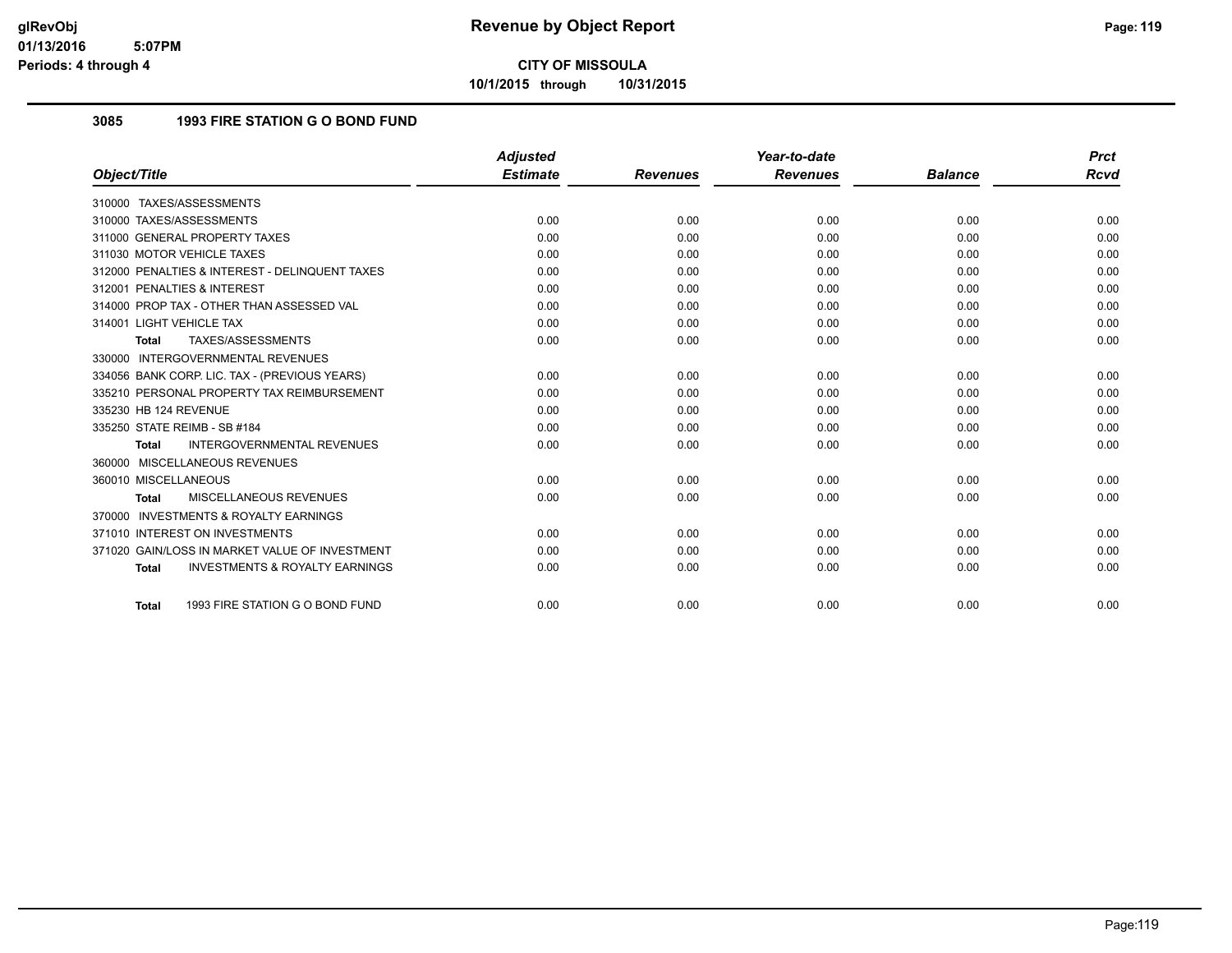**10/1/2015 through 10/31/2015**

**3090 2004 AQUATICS BOND**

**3090 2004 AQUATICS BOND**

|                                                           | <b>Adjusted</b> |                 | Year-to-date    |                | <b>Prct</b> |
|-----------------------------------------------------------|-----------------|-----------------|-----------------|----------------|-------------|
| Object/Title                                              | <b>Estimate</b> | <b>Revenues</b> | <b>Revenues</b> | <b>Balance</b> | <b>Rcvd</b> |
| 310000 TAXES/ASSESSMENTS                                  |                 |                 |                 |                |             |
| 310000 TAXES/ASSESSMENTS                                  | 0.00            | 0.00            | 0.00            | 0.00           | 0.00        |
| 311000 GENERAL PROPERTY TAXES                             | 0.00            | 0.00            | 0.00            | 0.00           | 0.00        |
| 311030 MOTOR VEHICLE TAXES                                | 0.00            | 0.00            | 0.00            | 0.00           | 0.00        |
| 312000 PENALTIES & INTEREST - DELINQUENT TAXES            | 0.00            | 0.00            | 0.00            | 0.00           | 0.00        |
| 312001 PENALTIES & INTEREST                               | 0.00            | 0.00            | 0.00            | 0.00           | 0.00        |
| 314000 PROP TAX - OTHER THAN ASSESSED VAL                 | 0.00            | 0.00            | 0.00            | 0.00           | 0.00        |
| 314001 LIGHT VEHICLE TAX                                  | 0.00            | 0.00            | 0.00            | 0.00           | 0.00        |
| TAXES/ASSESSMENTS<br><b>Total</b>                         | 0.00            | 0.00            | 0.00            | 0.00           | 0.00        |
| INTERGOVERNMENTAL REVENUES<br>330000                      |                 |                 |                 |                |             |
| 334056 BANK CORP. LIC. TAX - (PREVIOUS YEARS)             | 0.00            | 0.00            | 0.00            | 0.00           | 0.00        |
| 335210 PERSONAL PROPERTY TAX REIMBURSEMENT                | 0.00            | 0.00            | 0.00            | 0.00           | 0.00        |
| 335230 HB 124 REVENUE                                     | 0.00            | 0.00            | 0.00            | 0.00           | 0.00        |
| 335250 STATE REIMB - SB #184                              | 0.00            | 0.00            | 0.00            | 0.00           | 0.00        |
| <b>INTERGOVERNMENTAL REVENUES</b><br><b>Total</b>         | 0.00            | 0.00            | 0.00            | 0.00           | 0.00        |
| 360000 MISCELLANEOUS REVENUES                             |                 |                 |                 |                |             |
| 360010 MISCELLANEOUS                                      | 0.00            | 0.00            | 0.00            | 0.00           | 0.00        |
| MISCELLANEOUS REVENUES<br>Total                           | 0.00            | 0.00            | 0.00            | 0.00           | 0.00        |
| <b>INVESTMENTS &amp; ROYALTY EARNINGS</b><br>370000       |                 |                 |                 |                |             |
| 371010 INTEREST ON INVESTMENTS                            | 0.00            | 0.00            | 0.00            | 0.00           | 0.00        |
| 371020 GAIN/LOSS IN MARKET VALUE OF INVESTMENTS           | 0.00            | 0.00            | 0.00            | 0.00           | 0.00        |
| <b>INVESTMENTS &amp; ROYALTY EARNINGS</b><br><b>Total</b> | 0.00            | 0.00            | 0.00            | 0.00           | 0.00        |
| 380000 OTHER FINANCING SOURCES                            |                 |                 |                 |                |             |
| 383043 TRANSFERS FROM IMPACT FEES                         | 0.00            | 0.00            | 0.00            | 0.00           | 0.00        |
| OTHER FINANCING SOURCES<br><b>Total</b>                   | 0.00            | 0.00            | 0.00            | 0.00           | 0.00        |
|                                                           |                 |                 |                 |                |             |
| 2004 AQUATICS BOND<br><b>Total</b>                        | 0.00            | 0.00            | 0.00            | 0.00           | 0.00        |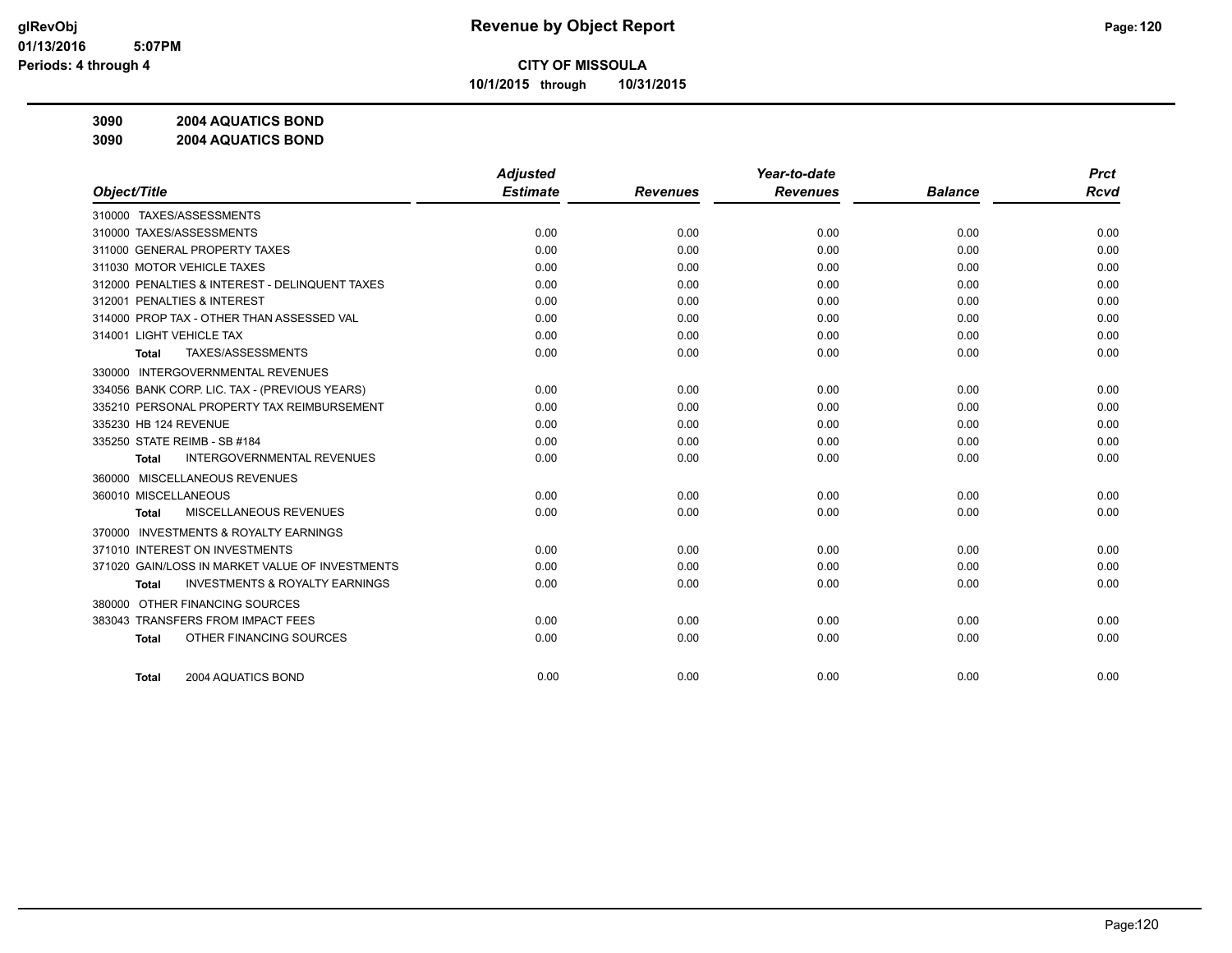**10/1/2015 through 10/31/2015**

#### **3090 2004 AQUATICS BOND**

|                                                           | <b>Adjusted</b> |                 | Year-to-date    |                | <b>Prct</b> |
|-----------------------------------------------------------|-----------------|-----------------|-----------------|----------------|-------------|
| Object/Title                                              | <b>Estimate</b> | <b>Revenues</b> | <b>Revenues</b> | <b>Balance</b> | <b>Rcvd</b> |
| 310000 TAXES/ASSESSMENTS                                  |                 |                 |                 |                |             |
| 310000 TAXES/ASSESSMENTS                                  | 0.00            | 0.00            | 0.00            | 0.00           | 0.00        |
| 311000 GENERAL PROPERTY TAXES                             | 0.00            | 0.00            | 0.00            | 0.00           | 0.00        |
| 311030 MOTOR VEHICLE TAXES                                | 0.00            | 0.00            | 0.00            | 0.00           | 0.00        |
| 312000 PENALTIES & INTEREST - DELINQUENT TAXES            | 0.00            | 0.00            | 0.00            | 0.00           | 0.00        |
| 312001 PENALTIES & INTEREST                               | 0.00            | 0.00            | 0.00            | 0.00           | 0.00        |
| 314000 PROP TAX - OTHER THAN ASSESSED VAL                 | 0.00            | 0.00            | 0.00            | 0.00           | 0.00        |
| 314001 LIGHT VEHICLE TAX                                  | 0.00            | 0.00            | 0.00            | 0.00           | 0.00        |
| TAXES/ASSESSMENTS<br><b>Total</b>                         | 0.00            | 0.00            | 0.00            | 0.00           | 0.00        |
| 330000 INTERGOVERNMENTAL REVENUES                         |                 |                 |                 |                |             |
| 334056 BANK CORP. LIC. TAX - (PREVIOUS YEARS)             | 0.00            | 0.00            | 0.00            | 0.00           | 0.00        |
| 335210 PERSONAL PROPERTY TAX REIMBURSEMENT                | 0.00            | 0.00            | 0.00            | 0.00           | 0.00        |
| 335230 HB 124 REVENUE                                     | 0.00            | 0.00            | 0.00            | 0.00           | 0.00        |
| 335250 STATE REIMB - SB #184                              | 0.00            | 0.00            | 0.00            | 0.00           | 0.00        |
| INTERGOVERNMENTAL REVENUES<br><b>Total</b>                | 0.00            | 0.00            | 0.00            | 0.00           | 0.00        |
| 360000 MISCELLANEOUS REVENUES                             |                 |                 |                 |                |             |
| 360010 MISCELLANEOUS                                      | 0.00            | 0.00            | 0.00            | 0.00           | 0.00        |
| MISCELLANEOUS REVENUES<br>Total                           | 0.00            | 0.00            | 0.00            | 0.00           | 0.00        |
| 370000 INVESTMENTS & ROYALTY EARNINGS                     |                 |                 |                 |                |             |
| 371010 INTEREST ON INVESTMENTS                            | 0.00            | 0.00            | 0.00            | 0.00           | 0.00        |
| 371020 GAIN/LOSS IN MARKET VALUE OF INVESTMENT            | 0.00            | 0.00            | 0.00            | 0.00           | 0.00        |
| <b>INVESTMENTS &amp; ROYALTY EARNINGS</b><br><b>Total</b> | 0.00            | 0.00            | 0.00            | 0.00           | 0.00        |
| 380000 OTHER FINANCING SOURCES                            |                 |                 |                 |                |             |
| 383043 TRANSFERS FROM IMPACT FEES                         | 0.00            | 0.00            | 0.00            | 0.00           | 0.00        |
| OTHER FINANCING SOURCES<br><b>Total</b>                   | 0.00            | 0.00            | 0.00            | 0.00           | 0.00        |
| 2004 AQUATICS BOND<br><b>Total</b>                        | 0.00            | 0.00            | 0.00            | 0.00           | 0.00        |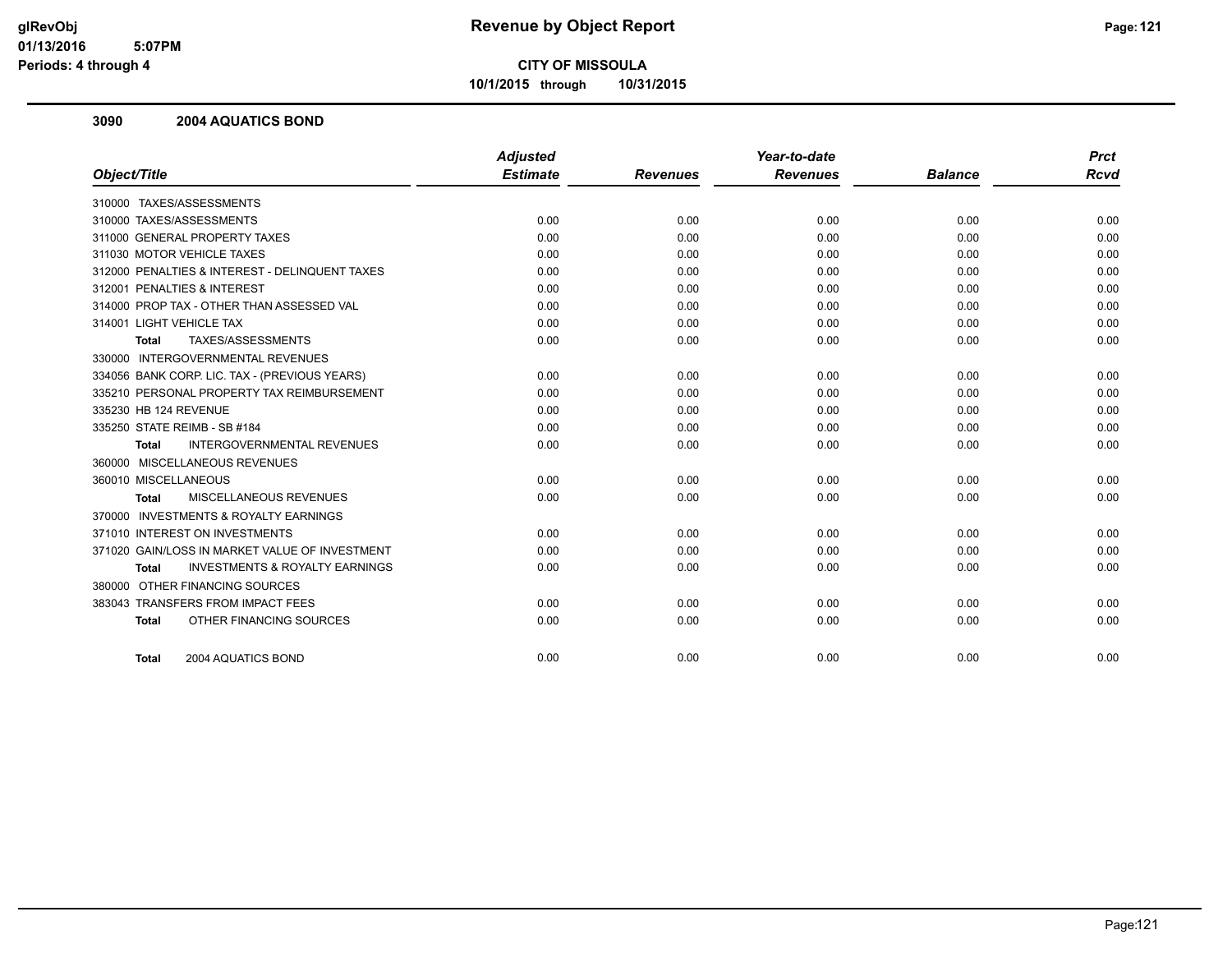**10/1/2015 through 10/31/2015**

## **3091 SERIES 2012A AQUATICS REFUNDING BOND**

**3091 SERIES 2012A AQUATICS REFUNDING BOND**

|                                                           | <b>Adjusted</b> |                 | Year-to-date    |                | <b>Prct</b> |
|-----------------------------------------------------------|-----------------|-----------------|-----------------|----------------|-------------|
| Object/Title                                              | <b>Estimate</b> | <b>Revenues</b> | <b>Revenues</b> | <b>Balance</b> | Rcvd        |
| 310000 TAXES/ASSESSMENTS                                  |                 |                 |                 |                |             |
| 310000 TAXES/ASSESSMENTS                                  | 0.00            | 0.00            | 0.00            | 0.00           | 0.00        |
| 311000 GENERAL PROPERTY TAXES                             | 595,148.00      | 448.52          | 448.52          | 594,699.48     | 0.08        |
| 312000 PENALTIES & INTEREST - DELINQUENT TAXES            | 0.00            | 0.00            | 0.00            | 0.00           | 0.00        |
| 312001 PENALTIES & INTEREST                               | 0.00            | 88.12           | 88.12           | $-88.12$       | 0.00        |
| 314000 PROP TAX - OTHER THAN ASSESSED VAL                 | 0.00            | 0.00            | 0.00            | 0.00           | 0.00        |
| TAXES/ASSESSMENTS<br><b>Total</b>                         | 595,148.00      | 536.64          | 536.64          | 594,611.36     | 0.09        |
| 360000 MISCELLANEOUS REVENUES                             |                 |                 |                 |                |             |
| 360010 MISCELLANEOUS                                      | 0.00            | 0.00            | 0.00            | 0.00           | 0.00        |
| MISCELLANEOUS REVENUES<br>Total                           | 0.00            | 0.00            | 0.00            | 0.00           | 0.00        |
| <b>INVESTMENTS &amp; ROYALTY EARNINGS</b><br>370000       |                 |                 |                 |                |             |
| 371010 INTEREST ON INVESTMENTS                            | 0.00            | 0.00            | 0.00            | 0.00           | 0.00        |
| 371020 GAIN/LOSS IN MARKET VALUE OF INVESTMENTS           | 0.00            | 0.00            | 0.00            | 0.00           | 0.00        |
| <b>INVESTMENTS &amp; ROYALTY EARNINGS</b><br><b>Total</b> | 0.00            | 0.00            | 0.00            | 0.00           | 0.00        |
| OTHER FINANCING SOURCES<br>380000                         |                 |                 |                 |                |             |
| 381010 BOND PROCEEDS                                      | 0.00            | 0.00            | 0.00            | 0.00           | 0.00        |
| OTHER FINANCING SOURCES<br>Total                          | 0.00            | 0.00            | 0.00            | 0.00           | 0.00        |
| SERIES 2012A AQUATICS REFUNDING BONI<br><b>Total</b>      | 595,148.00      | 536.64          | 536.64          | 594,611.36     | 0.09        |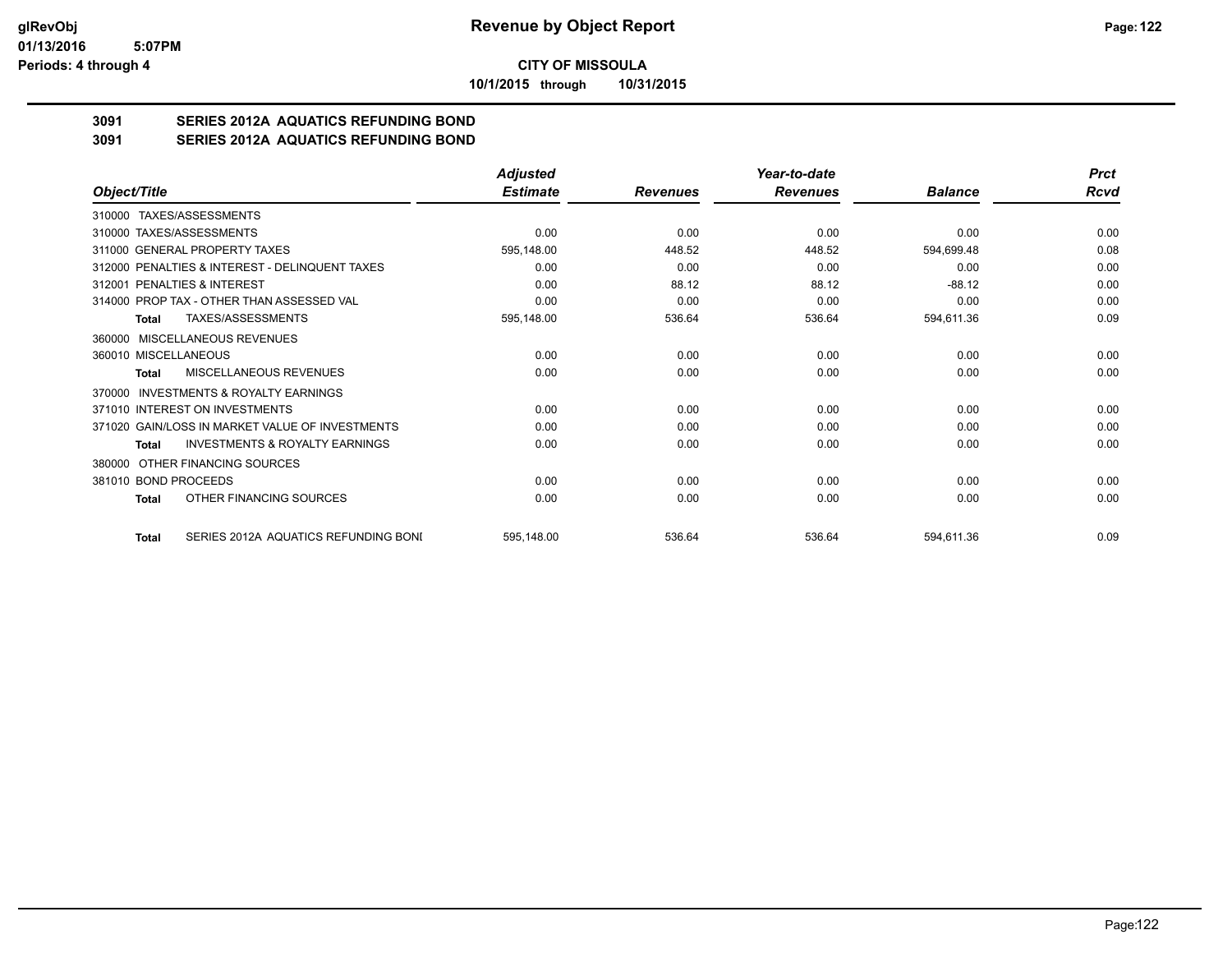**10/1/2015 through 10/31/2015**

### **3091 SERIES 2012A AQUATICS REFUNDING BOND**

|                                                     | <b>Adjusted</b> |                 | Year-to-date    |                | <b>Prct</b> |
|-----------------------------------------------------|-----------------|-----------------|-----------------|----------------|-------------|
| Object/Title                                        | <b>Estimate</b> | <b>Revenues</b> | <b>Revenues</b> | <b>Balance</b> | Rcvd        |
| 310000 TAXES/ASSESSMENTS                            |                 |                 |                 |                |             |
| 310000 TAXES/ASSESSMENTS                            | 0.00            | 0.00            | 0.00            | 0.00           | 0.00        |
| 311000 GENERAL PROPERTY TAXES                       | 595,148.00      | 448.52          | 448.52          | 594,699.48     | 0.08        |
| 312000 PENALTIES & INTEREST - DELINQUENT TAXES      | 0.00            | 0.00            | 0.00            | 0.00           | 0.00        |
| 312001 PENALTIES & INTEREST                         | 0.00            | 88.12           | 88.12           | $-88.12$       | 0.00        |
| 314000 PROP TAX - OTHER THAN ASSESSED VAL           | 0.00            | 0.00            | 0.00            | 0.00           | 0.00        |
| TAXES/ASSESSMENTS<br><b>Total</b>                   | 595,148.00      | 536.64          | 536.64          | 594,611.36     | 0.09        |
| 360000 MISCELLANEOUS REVENUES                       |                 |                 |                 |                |             |
| 360010 MISCELLANEOUS                                | 0.00            | 0.00            | 0.00            | 0.00           | 0.00        |
| MISCELLANEOUS REVENUES<br>Total                     | 0.00            | 0.00            | 0.00            | 0.00           | 0.00        |
| <b>INVESTMENTS &amp; ROYALTY EARNINGS</b><br>370000 |                 |                 |                 |                |             |
| 371010 INTEREST ON INVESTMENTS                      | 0.00            | 0.00            | 0.00            | 0.00           | 0.00        |
| 371020 GAIN/LOSS IN MARKET VALUE OF INVESTMENT      | 0.00            | 0.00            | 0.00            | 0.00           | 0.00        |
| <b>INVESTMENTS &amp; ROYALTY EARNINGS</b><br>Total  | 0.00            | 0.00            | 0.00            | 0.00           | 0.00        |
| OTHER FINANCING SOURCES<br>380000                   |                 |                 |                 |                |             |
| 381010 BOND PROCEEDS                                | 0.00            | 0.00            | 0.00            | 0.00           | 0.00        |
| OTHER FINANCING SOURCES<br>Total                    | 0.00            | 0.00            | 0.00            | 0.00           | 0.00        |
| SERIES 2012A AQUATICS REFUNDING BON<br><b>Total</b> | 595,148.00      | 536.64          | 536.64          | 594,611.36     | 0.09        |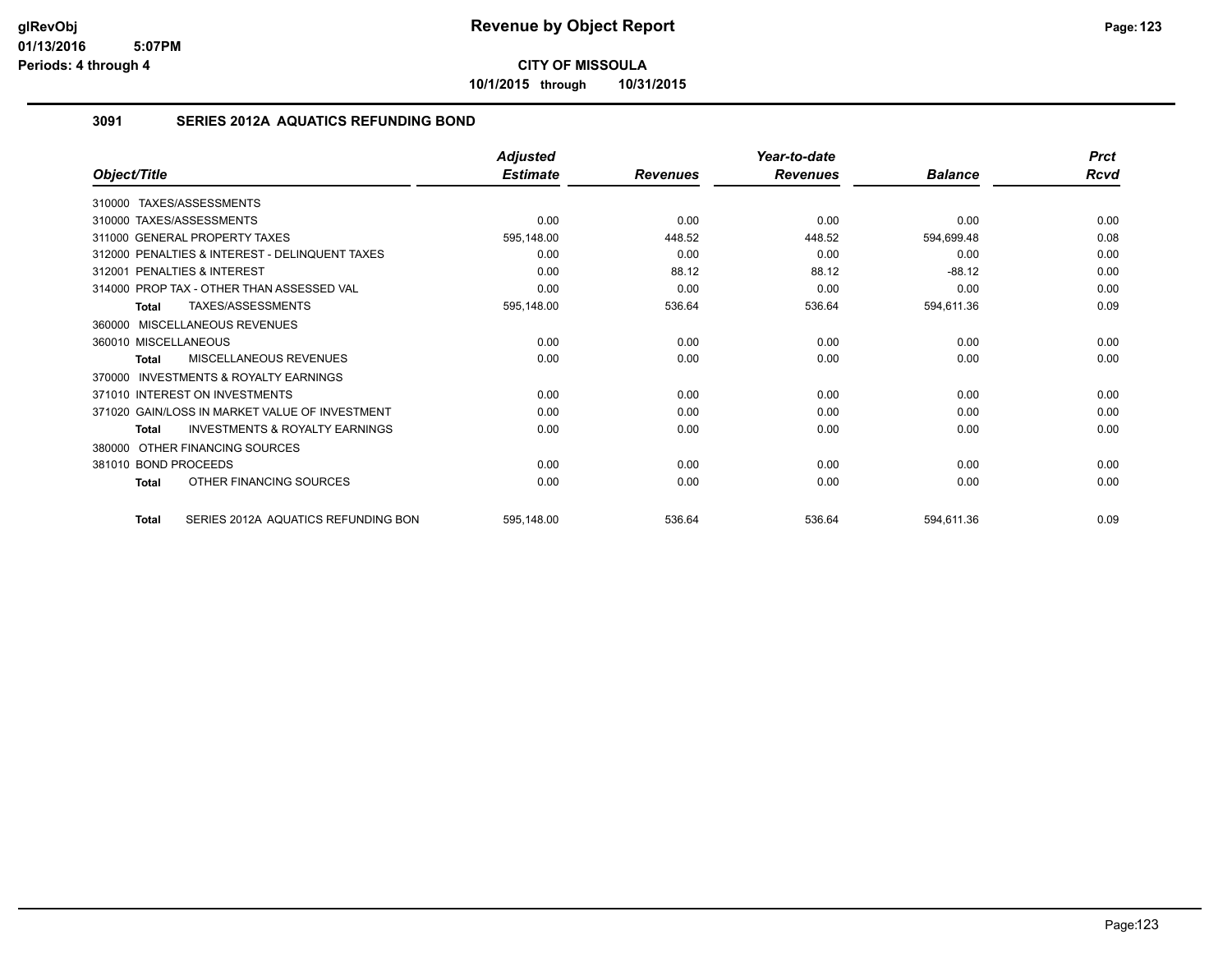**10/1/2015 through 10/31/2015**

## **3092 Series 2013A GO REFUNDING BONDS**

**3092 Series 2013A GO REFUNDING BONDS**

|                                                     | <b>Adjusted</b> |                 | Year-to-date    |                | <b>Prct</b> |
|-----------------------------------------------------|-----------------|-----------------|-----------------|----------------|-------------|
| Object/Title                                        | <b>Estimate</b> | <b>Revenues</b> | <b>Revenues</b> | <b>Balance</b> | <b>Rcvd</b> |
| 310000 TAXES/ASSESSMENTS                            |                 |                 |                 |                |             |
| 310000 TAXES/ASSESSMENTS                            | 0.00            | 0.00            | 0.00            | 0.00           | 0.00        |
| 311000 GENERAL PROPERTY TAXES                       | 688,926.00      | 506.52          | 506.52          | 688,419.48     | 0.07        |
| 312000 PENALTIES & INTEREST - DELINQUENT TAXES      | 0.00            | 0.00            | 0.00            | 0.00           | 0.00        |
| 312001 PENALTIES & INTEREST                         | 0.00            | 82.84           | 82.84           | $-82.84$       | 0.00        |
| TAXES/ASSESSMENTS<br>Total                          | 688,926.00      | 589.36          | 589.36          | 688,336.64     | 0.09        |
| <b>INVESTMENTS &amp; ROYALTY EARNINGS</b><br>370000 |                 |                 |                 |                |             |
| 371010 INTEREST ON INVESTMENTS                      | 0.00            | 0.00            | 0.00            | 0.00           | 0.00        |
| 371020 GAIN/LOSS IN MARKET VALUE OF INVESTMENTS     | 0.00            | 0.00            | 0.00            | 0.00           | 0.00        |
| <b>INVESTMENTS &amp; ROYALTY EARNINGS</b><br>Total  | 0.00            | 0.00            | 0.00            | 0.00           | 0.00        |
| OTHER FINANCING SOURCES<br>380000                   |                 |                 |                 |                |             |
| 381010 BOND PROCEEDS                                | 0.00            | 0.00            | 0.00            | 0.00           | 0.00        |
| OTHER FINANCING SOURCES<br>Total                    | 0.00            | 0.00            | 0.00            | 0.00           | 0.00        |
| Series 2013A GO REFUNDING BONDS<br><b>Total</b>     | 688,926.00      | 589.36          | 589.36          | 688,336.64     | 0.09        |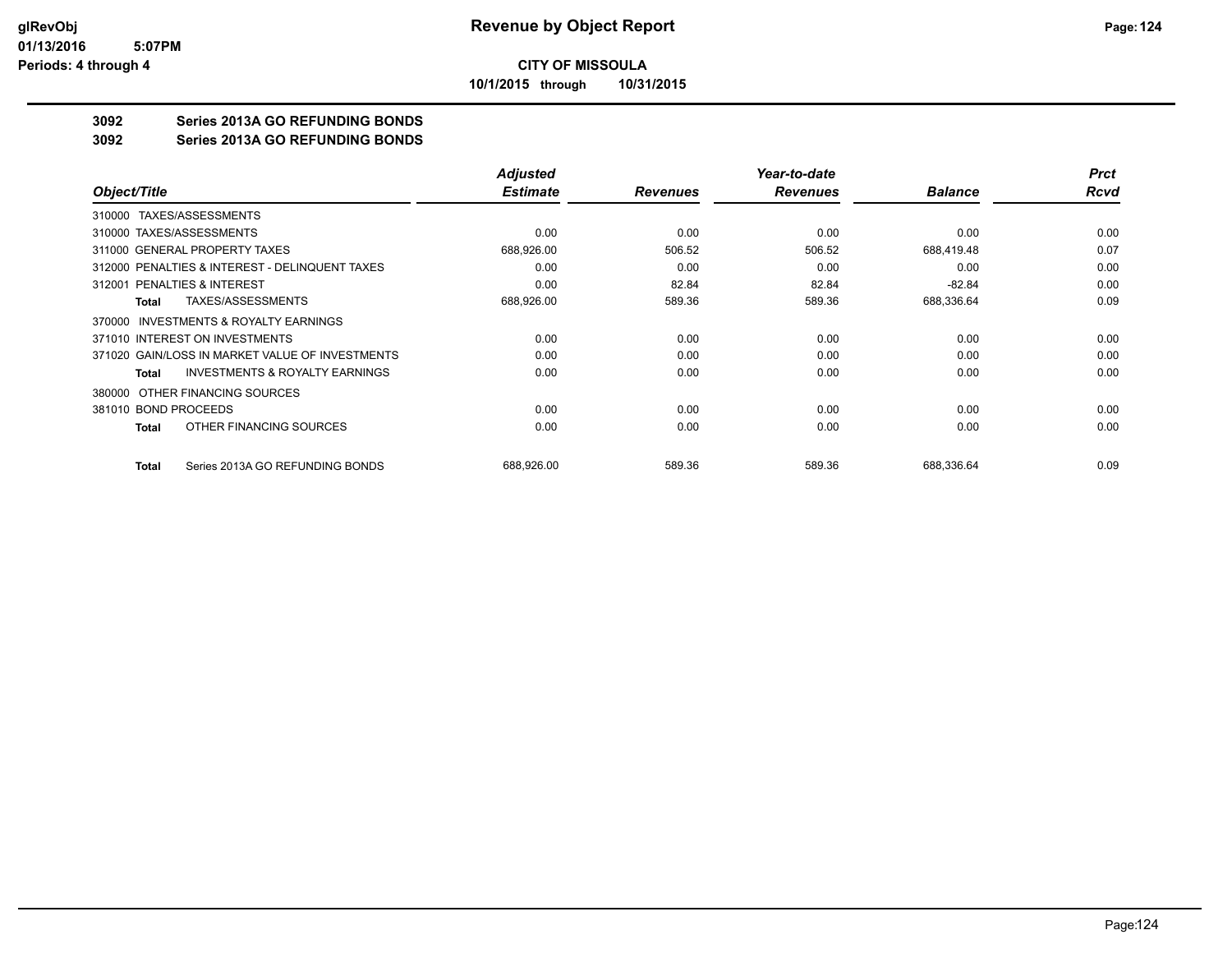**10/1/2015 through 10/31/2015**

## **3092 Series 2013A GO REFUNDING BONDS**

| Object/Title                                              | <b>Adjusted</b><br><b>Estimate</b> | <b>Revenues</b> | Year-to-date<br><b>Revenues</b> | <b>Balance</b> | <b>Prct</b><br><b>Rcvd</b> |
|-----------------------------------------------------------|------------------------------------|-----------------|---------------------------------|----------------|----------------------------|
| TAXES/ASSESSMENTS<br>310000                               |                                    |                 |                                 |                |                            |
| 310000 TAXES/ASSESSMENTS                                  | 0.00                               | 0.00            | 0.00                            | 0.00           | 0.00                       |
| 311000 GENERAL PROPERTY TAXES                             | 688,926.00                         | 506.52          | 506.52                          | 688,419.48     | 0.07                       |
| 312000 PENALTIES & INTEREST - DELINQUENT TAXES            | 0.00                               | 0.00            | 0.00                            | 0.00           | 0.00                       |
| 312001 PENALTIES & INTEREST                               | 0.00                               | 82.84           | 82.84                           | $-82.84$       | 0.00                       |
| TAXES/ASSESSMENTS<br><b>Total</b>                         | 688,926.00                         | 589.36          | 589.36                          | 688,336.64     | 0.09                       |
| <b>INVESTMENTS &amp; ROYALTY EARNINGS</b><br>370000       |                                    |                 |                                 |                |                            |
| 371010 INTEREST ON INVESTMENTS                            | 0.00                               | 0.00            | 0.00                            | 0.00           | 0.00                       |
| 371020 GAIN/LOSS IN MARKET VALUE OF INVESTMENT            | 0.00                               | 0.00            | 0.00                            | 0.00           | 0.00                       |
| <b>INVESTMENTS &amp; ROYALTY EARNINGS</b><br><b>Total</b> | 0.00                               | 0.00            | 0.00                            | 0.00           | 0.00                       |
| 380000 OTHER FINANCING SOURCES                            |                                    |                 |                                 |                |                            |
| 381010 BOND PROCEEDS                                      | 0.00                               | 0.00            | 0.00                            | 0.00           | 0.00                       |
| OTHER FINANCING SOURCES<br><b>Total</b>                   | 0.00                               | 0.00            | 0.00                            | 0.00           | 0.00                       |
| Series 2013A GO REFUNDING BONDS<br><b>Total</b>           | 688,926.00                         | 589.36          | 589.36                          | 688,336.64     | 0.09                       |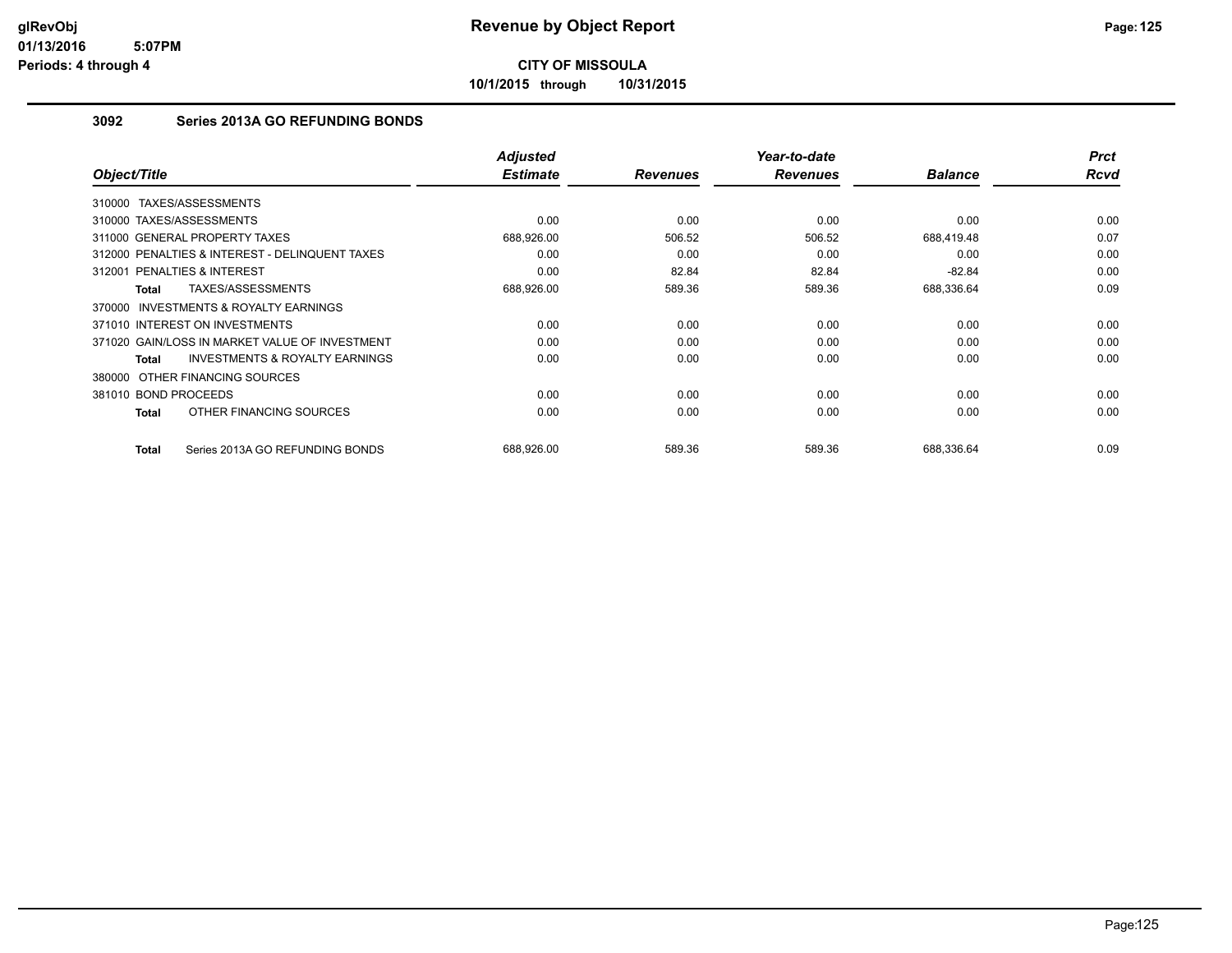**10/1/2015 through 10/31/2015**

## **3095 2004 REFUNDING BONDS DEBT SERVICE**

**3095 2004 REFUNDING BONDS DEBT SERVICE**

|                                                           | <b>Adjusted</b> |                 | Year-to-date    |                | <b>Prct</b> |
|-----------------------------------------------------------|-----------------|-----------------|-----------------|----------------|-------------|
| Object/Title                                              | <b>Estimate</b> | <b>Revenues</b> | <b>Revenues</b> | <b>Balance</b> | <b>Rcvd</b> |
| 310000 TAXES/ASSESSMENTS                                  |                 |                 |                 |                |             |
| 310000 TAXES/ASSESSMENTS                                  | 0.00            | 0.00            | 0.00            | 0.00           | 0.00        |
| 311000 GENERAL PROPERTY TAXES                             | 0.00            | 77.87           | 77.87           | $-77.87$       | 0.00        |
| 311030 MOTOR VEHICLE TAXES                                | 0.00            | 0.00            | 0.00            | 0.00           | 0.00        |
| 312000 PENALTIES & INTEREST - DELINQUENT TAXES            | 0.00            | 0.00            | 0.00            | 0.00           | 0.00        |
| 312001 PENALTIES & INTEREST                               | 0.00            | 32.91           | 32.91           | $-32.91$       | 0.00        |
| 314000 PROP TAX - OTHER THAN ASSESSED VAL                 | 0.00            | 0.00            | 0.00            | 0.00           | 0.00        |
| 314001 LIGHT VEHICLE TAX                                  | 0.00            | 0.00            | 0.00            | 0.00           | 0.00        |
| TAXES/ASSESSMENTS<br>Total                                | 0.00            | 110.78          | 110.78          | $-110.78$      | 0.00        |
| 330000 INTERGOVERNMENTAL REVENUES                         |                 |                 |                 |                |             |
| 334056 BANK CORP. LIC. TAX - (PREVIOUS YEARS)             | 0.00            | 0.00            | 0.00            | 0.00           | 0.00        |
| 335210 PERSONAL PROPERTY TAX REIMBURSEMENT                | 0.00            | 0.00            | 0.00            | 0.00           | 0.00        |
| 335230 HB 124 REVENUE                                     | 0.00            | 0.00            | 0.00            | 0.00           | 0.00        |
| 335250 STATE REIMB - SB #184                              | 0.00            | 0.00            | 0.00            | 0.00           | 0.00        |
| <b>INTERGOVERNMENTAL REVENUES</b><br>Total                | 0.00            | 0.00            | 0.00            | 0.00           | 0.00        |
| 360000 MISCELLANEOUS REVENUES                             |                 |                 |                 |                |             |
| 360010 MISCELLANEOUS                                      | 0.00            | 0.00            | 0.00            | 0.00           | 0.00        |
| MISCELLANEOUS REVENUES<br>Total                           | 0.00            | 0.00            | 0.00            | 0.00           | 0.00        |
| 370000 INVESTMENTS & ROYALTY EARNINGS                     |                 |                 |                 |                |             |
| 371010 INTEREST ON INVESTMENTS                            | 0.00            | 0.00            | 0.00            | 0.00           | 0.00        |
| 371020 GAIN/LOSS IN MARKET VALUE OF INVESTMENTS           | 0.00            | 0.00            | 0.00            | 0.00           | 0.00        |
| <b>INVESTMENTS &amp; ROYALTY EARNINGS</b><br><b>Total</b> | 0.00            | 0.00            | 0.00            | 0.00           | 0.00        |
| 380000 OTHER FINANCING SOURCES                            |                 |                 |                 |                |             |
| 380000 OTHER FINANCING SOURCES                            | 0.00            | 0.00            | 0.00            | 0.00           | 0.00        |
| 381009 TRANSFERS IN                                       | 0.00            | 0.00            | 0.00            | 0.00           | 0.00        |
| 381010 BOND PROCEEDS                                      | 0.00            | 0.00            | 0.00            | 0.00           | 0.00        |
| 383043 TRANSFERS FROM IMPACT FEES                         | 0.00            | 0.00            | 0.00            | 0.00           | 0.00        |
| OTHER FINANCING SOURCES<br><b>Total</b>                   | 0.00            | 0.00            | 0.00            | 0.00           | 0.00        |
| 2004 REFUNDING BONDS DEBT SERVICE<br><b>Total</b>         | 0.00            | 110.78          | 110.78          | $-110.78$      | 0.00        |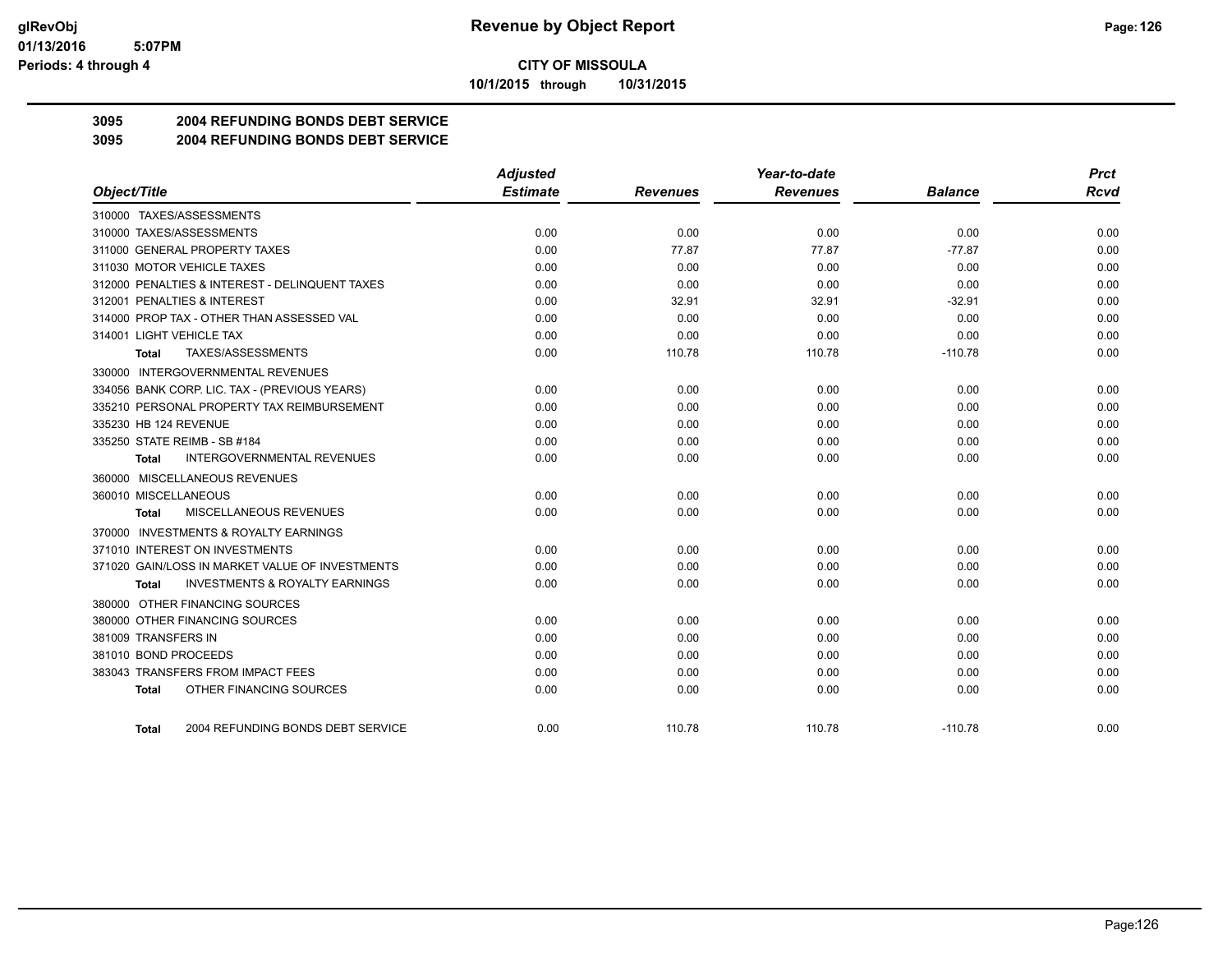**10/1/2015 through 10/31/2015**

## **3095 2004 REFUNDING BONDS DEBT SERVICE**

| Object/Title                                       | <b>Adjusted</b><br><b>Estimate</b> | <b>Revenues</b> | Year-to-date<br><b>Revenues</b> | <b>Balance</b> | <b>Prct</b><br><b>Rcvd</b> |
|----------------------------------------------------|------------------------------------|-----------------|---------------------------------|----------------|----------------------------|
| 310000 TAXES/ASSESSMENTS                           |                                    |                 |                                 |                |                            |
| 310000 TAXES/ASSESSMENTS                           | 0.00                               | 0.00            | 0.00                            | 0.00           | 0.00                       |
| 311000 GENERAL PROPERTY TAXES                      | 0.00                               | 77.87           | 77.87                           | $-77.87$       | 0.00                       |
| 311030 MOTOR VEHICLE TAXES                         | 0.00                               | 0.00            | 0.00                            | 0.00           | 0.00                       |
| 312000 PENALTIES & INTEREST - DELINQUENT TAXES     | 0.00                               | 0.00            | 0.00                            | 0.00           | 0.00                       |
| 312001 PENALTIES & INTEREST                        | 0.00                               | 32.91           | 32.91                           | $-32.91$       | 0.00                       |
| 314000 PROP TAX - OTHER THAN ASSESSED VAL          | 0.00                               | 0.00            | 0.00                            | 0.00           | 0.00                       |
| 314001 LIGHT VEHICLE TAX                           | 0.00                               | 0.00            | 0.00                            | 0.00           | 0.00                       |
| TAXES/ASSESSMENTS<br>Total                         | 0.00                               | 110.78          | 110.78                          | $-110.78$      | 0.00                       |
| 330000 INTERGOVERNMENTAL REVENUES                  |                                    |                 |                                 |                |                            |
| 334056 BANK CORP. LIC. TAX - (PREVIOUS YEARS)      | 0.00                               | 0.00            | 0.00                            | 0.00           | 0.00                       |
| 335210 PERSONAL PROPERTY TAX REIMBURSEMENT         | 0.00                               | 0.00            | 0.00                            | 0.00           | 0.00                       |
| 335230 HB 124 REVENUE                              | 0.00                               | 0.00            | 0.00                            | 0.00           | 0.00                       |
| 335250 STATE REIMB - SB #184                       | 0.00                               | 0.00            | 0.00                            | 0.00           | 0.00                       |
| <b>INTERGOVERNMENTAL REVENUES</b><br>Total         | 0.00                               | 0.00            | 0.00                            | 0.00           | 0.00                       |
| 360000 MISCELLANEOUS REVENUES                      |                                    |                 |                                 |                |                            |
| 360010 MISCELLANEOUS                               | 0.00                               | 0.00            | 0.00                            | 0.00           | 0.00                       |
| <b>MISCELLANEOUS REVENUES</b><br>Total             | 0.00                               | 0.00            | 0.00                            | 0.00           | 0.00                       |
| 370000 INVESTMENTS & ROYALTY EARNINGS              |                                    |                 |                                 |                |                            |
| 371010 INTEREST ON INVESTMENTS                     | 0.00                               | 0.00            | 0.00                            | 0.00           | 0.00                       |
| 371020 GAIN/LOSS IN MARKET VALUE OF INVESTMENT     | 0.00                               | 0.00            | 0.00                            | 0.00           | 0.00                       |
| <b>INVESTMENTS &amp; ROYALTY EARNINGS</b><br>Total | 0.00                               | 0.00            | 0.00                            | 0.00           | 0.00                       |
| 380000 OTHER FINANCING SOURCES                     |                                    |                 |                                 |                |                            |
| 380000 OTHER FINANCING SOURCES                     | 0.00                               | 0.00            | 0.00                            | 0.00           | 0.00                       |
| 381009 TRANSFERS IN                                | 0.00                               | 0.00            | 0.00                            | 0.00           | 0.00                       |
| 381010 BOND PROCEEDS                               | 0.00                               | 0.00            | 0.00                            | 0.00           | 0.00                       |
| 383043 TRANSFERS FROM IMPACT FEES                  | 0.00                               | 0.00            | 0.00                            | 0.00           | 0.00                       |
| OTHER FINANCING SOURCES<br><b>Total</b>            | 0.00                               | 0.00            | 0.00                            | 0.00           | 0.00                       |
| 2004 REFUNDING BONDS DEBT SERVICE<br><b>Total</b>  | 0.00                               | 110.78          | 110.78                          | $-110.78$      | 0.00                       |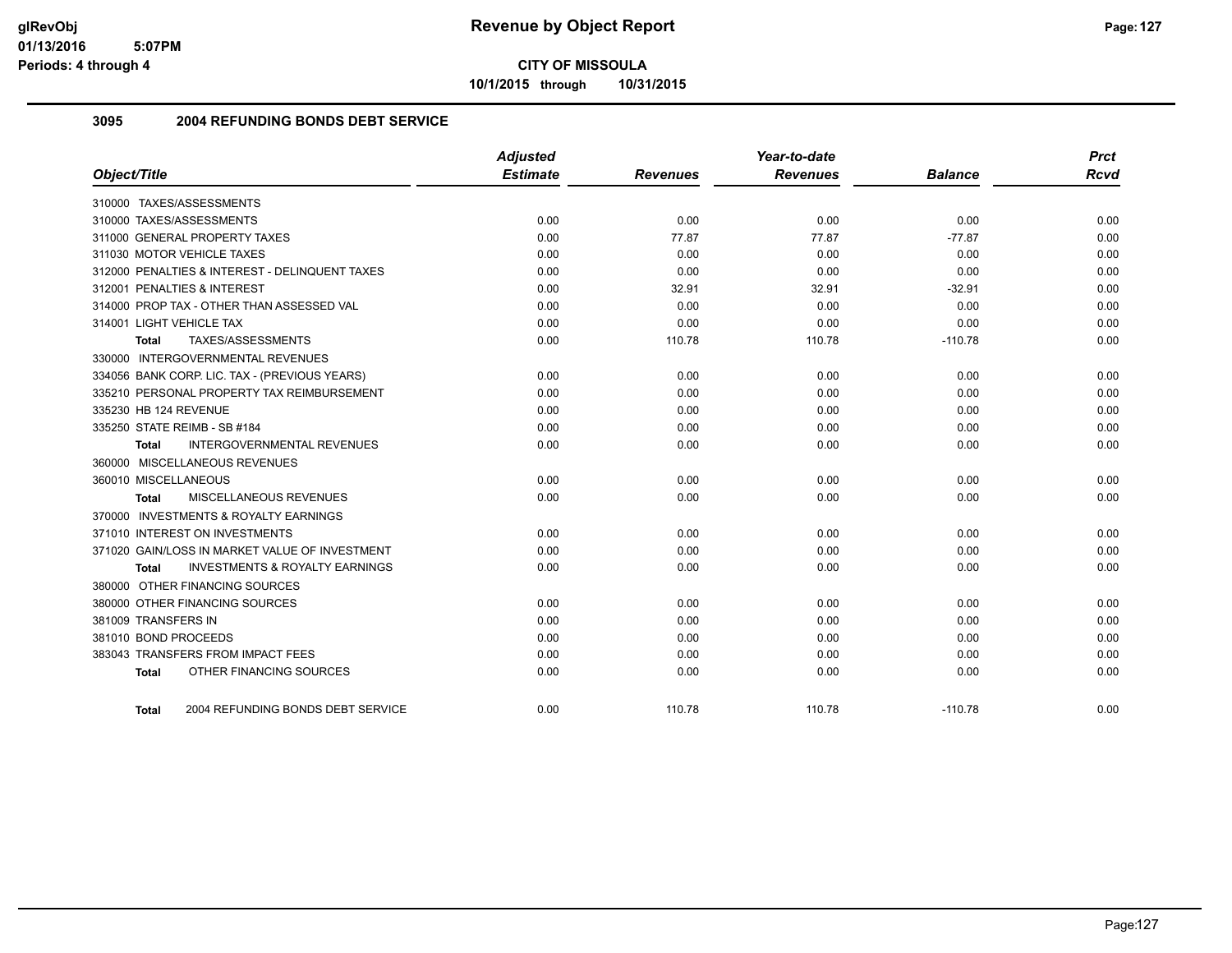**10/1/2015 through 10/31/2015**

#### **3096 NEW FIRE STATION GO BOND**

**3096 NEW FIRE STATION GO BOND**

|                                                     | <b>Adjusted</b> |                 | Year-to-date    |                | <b>Prct</b> |
|-----------------------------------------------------|-----------------|-----------------|-----------------|----------------|-------------|
| Object/Title                                        | <b>Estimate</b> | <b>Revenues</b> | <b>Revenues</b> | <b>Balance</b> | <b>Rcvd</b> |
| 310000 TAXES/ASSESSMENTS                            |                 |                 |                 |                |             |
| 310000 TAXES/ASSESSMENTS                            | 0.00            | 0.00            | 0.00            | 0.00           | 0.00        |
| 311000 GENERAL PROPERTY TAXES                       | 280,151.00      | 135.53          | 135.53          | 280,015.47     | 0.05        |
| 311030 MOTOR VEHICLE TAXES                          | 0.00            | 0.00            | 0.00            | 0.00           | 0.00        |
| 312001 PENALTIES & INTEREST                         | 0.00            | 55.73           | 55.73           | $-55.73$       | 0.00        |
| TAXES/ASSESSMENTS<br>Total                          | 280,151.00      | 191.26          | 191.26          | 279,959.74     | 0.07        |
| <b>INVESTMENTS &amp; ROYALTY EARNINGS</b><br>370000 |                 |                 |                 |                |             |
| 371010 INTEREST ON INVESTMENTS                      | 0.00            | 0.00            | 0.00            | 0.00           | 0.00        |
| 371020 GAIN/LOSS IN MARKET VALUE OF INVESTMENTS     | 0.00            | 0.00            | 0.00            | 0.00           | 0.00        |
| <b>INVESTMENTS &amp; ROYALTY EARNINGS</b><br>Total  | 0.00            | 0.00            | 0.00            | 0.00           | 0.00        |
| OTHER FINANCING SOURCES<br>380000                   |                 |                 |                 |                |             |
| 383000 OPERATING TRANSFERS                          | 0.00            | 0.00            | 0.00            | 0.00           | 0.00        |
| OTHER FINANCING SOURCES<br>Total                    | 0.00            | 0.00            | 0.00            | 0.00           | 0.00        |
| NEW FIRE STATION GO BOND<br><b>Total</b>            | 280,151.00      | 191.26          | 191.26          | 279,959.74     | 0.07        |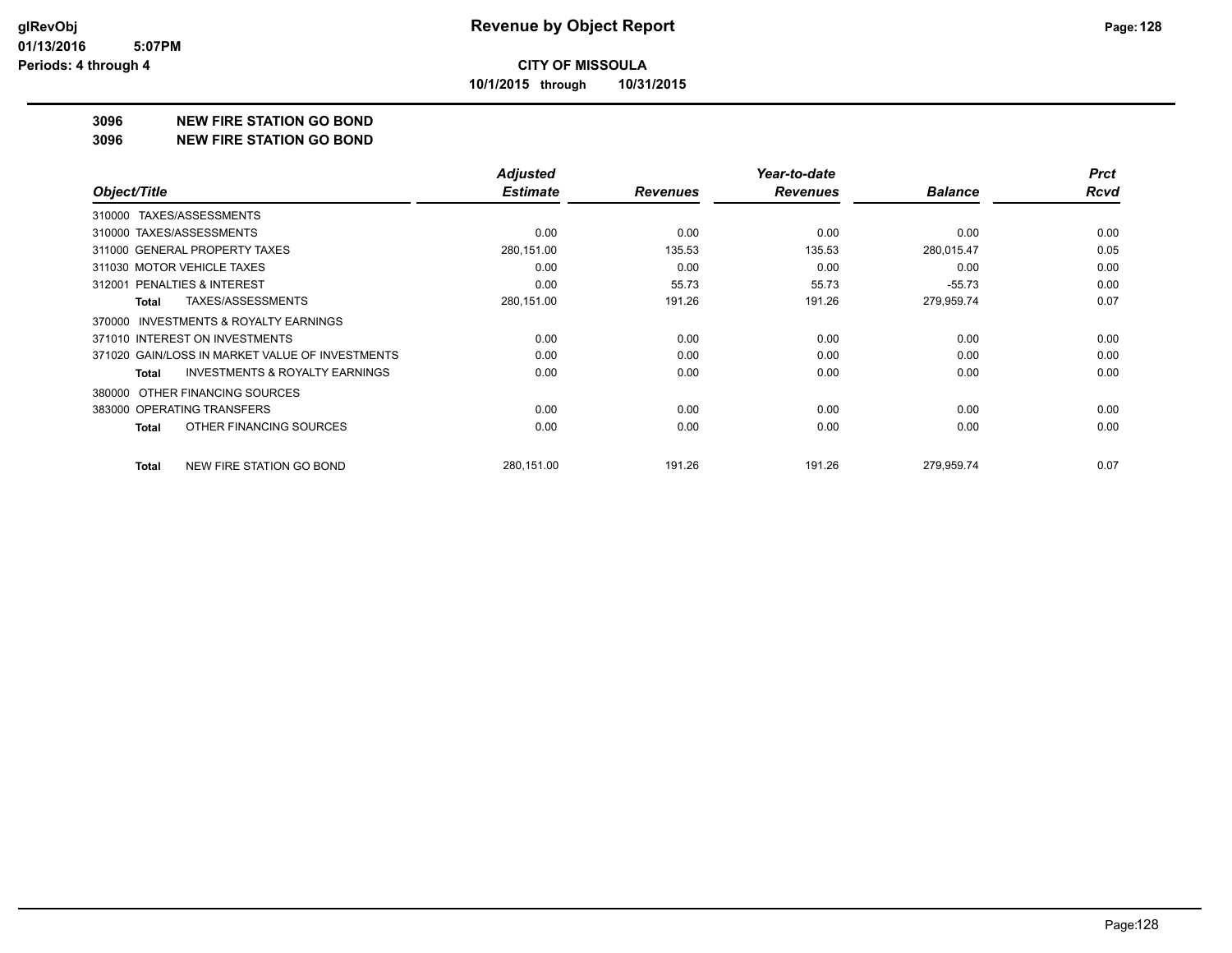**10/1/2015 through 10/31/2015**

## **3096 NEW FIRE STATION GO BOND**

| Object/Title                                              | <b>Adjusted</b><br><b>Estimate</b> | <b>Revenues</b> | Year-to-date<br><b>Revenues</b> | <b>Balance</b> | <b>Prct</b><br><b>Rcvd</b> |
|-----------------------------------------------------------|------------------------------------|-----------------|---------------------------------|----------------|----------------------------|
|                                                           |                                    |                 |                                 |                |                            |
| 310000 TAXES/ASSESSMENTS                                  |                                    |                 |                                 |                |                            |
| 310000 TAXES/ASSESSMENTS                                  | 0.00                               | 0.00            | 0.00                            | 0.00           | 0.00                       |
| 311000 GENERAL PROPERTY TAXES                             | 280,151.00                         | 135.53          | 135.53                          | 280,015.47     | 0.05                       |
| 311030 MOTOR VEHICLE TAXES                                | 0.00                               | 0.00            | 0.00                            | 0.00           | 0.00                       |
| PENALTIES & INTEREST<br>312001                            | 0.00                               | 55.73           | 55.73                           | $-55.73$       | 0.00                       |
| TAXES/ASSESSMENTS<br><b>Total</b>                         | 280,151.00                         | 191.26          | 191.26                          | 279,959.74     | 0.07                       |
| <b>INVESTMENTS &amp; ROYALTY EARNINGS</b><br>370000       |                                    |                 |                                 |                |                            |
| 371010 INTEREST ON INVESTMENTS                            | 0.00                               | 0.00            | 0.00                            | 0.00           | 0.00                       |
| 371020 GAIN/LOSS IN MARKET VALUE OF INVESTMENT            | 0.00                               | 0.00            | 0.00                            | 0.00           | 0.00                       |
| <b>INVESTMENTS &amp; ROYALTY EARNINGS</b><br><b>Total</b> | 0.00                               | 0.00            | 0.00                            | 0.00           | 0.00                       |
| 380000 OTHER FINANCING SOURCES                            |                                    |                 |                                 |                |                            |
| 383000 OPERATING TRANSFERS                                | 0.00                               | 0.00            | 0.00                            | 0.00           | 0.00                       |
| OTHER FINANCING SOURCES<br><b>Total</b>                   | 0.00                               | 0.00            | 0.00                            | 0.00           | 0.00                       |
| NEW FIRE STATION GO BOND<br><b>Total</b>                  | 280,151.00                         | 191.26          | 191.26                          | 279,959.74     | 0.07                       |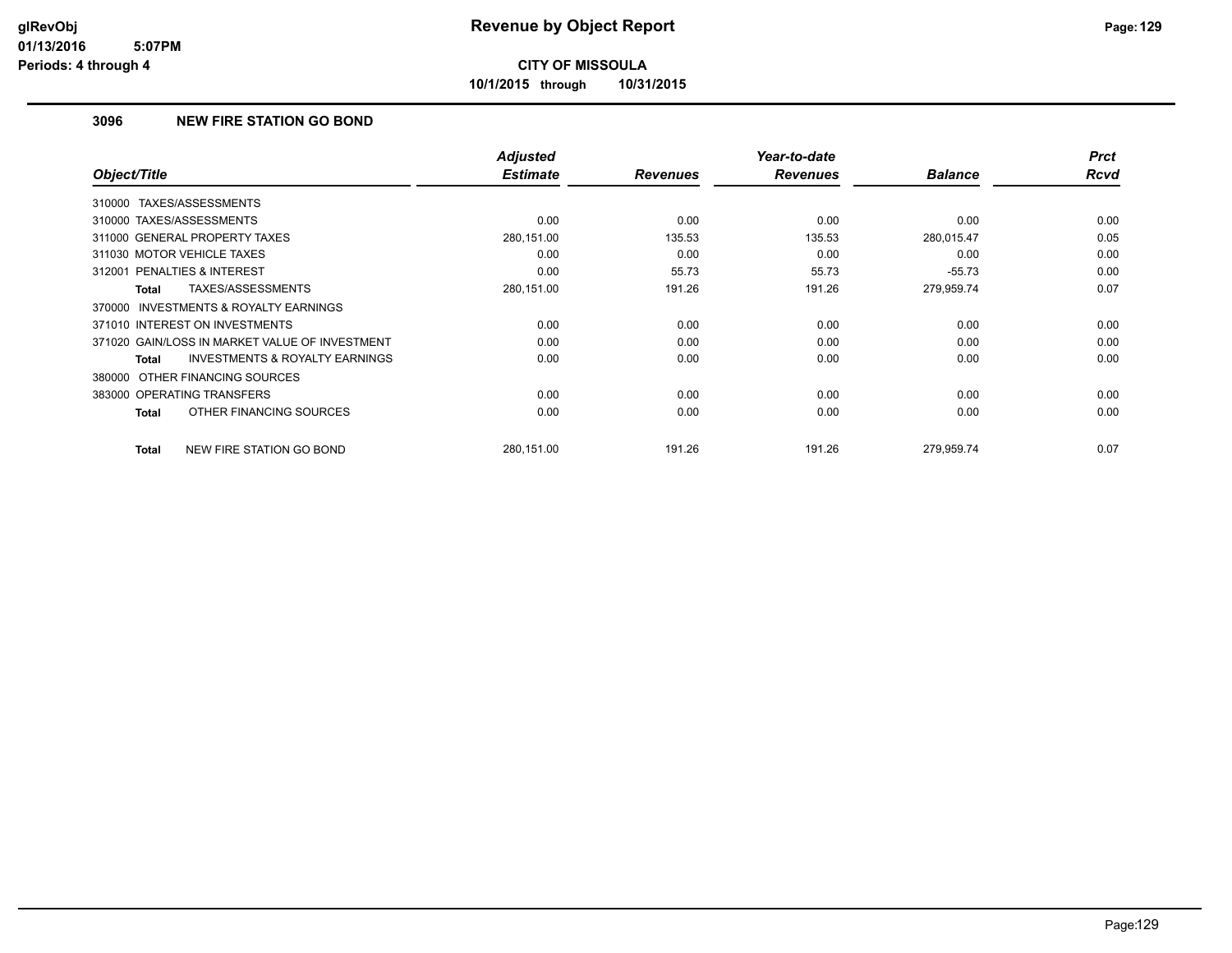**10/1/2015 through 10/31/2015**

#### **3097 2007 REFUNDING BONDS**

**3097 2007 REFUNDING BONDS**

|                                                     | <b>Adjusted</b> |                 | Year-to-date    |                | <b>Prct</b> |
|-----------------------------------------------------|-----------------|-----------------|-----------------|----------------|-------------|
| Object/Title                                        | <b>Estimate</b> | <b>Revenues</b> | <b>Revenues</b> | <b>Balance</b> | <b>Rcvd</b> |
| 310000 TAXES/ASSESSMENTS                            |                 |                 |                 |                |             |
| 310000 TAXES/ASSESSMENTS                            | 0.00            | 0.00            | 0.00            | 0.00           | 0.00        |
| 311000 GENERAL PROPERTY TAXES                       | 0.00            | 0.00            | 0.00            | 0.00           | 0.00        |
| 311030 MOTOR VEHICLE TAXES                          | 0.00            | 0.00            | 0.00            | 0.00           | 0.00        |
| 312001 PENALTIES & INTEREST                         | 0.00            | 0.00            | 0.00            | 0.00           | 0.00        |
| <b>TAXES/ASSESSMENTS</b><br><b>Total</b>            | 0.00            | 0.00            | 0.00            | 0.00           | 0.00        |
| <b>INVESTMENTS &amp; ROYALTY EARNINGS</b><br>370000 |                 |                 |                 |                |             |
| 371010 INTEREST ON INVESTMENTS                      | 0.00            | 0.00            | 0.00            | 0.00           | 0.00        |
| 371020 GAIN/LOSS IN MARKET VALUE OF INVESTMENTS     | 0.00            | 0.00            | 0.00            | 0.00           | 0.00        |
| <b>INVESTMENTS &amp; ROYALTY EARNINGS</b><br>Total  | 0.00            | 0.00            | 0.00            | 0.00           | 0.00        |
| OTHER FINANCING SOURCES<br>380000                   |                 |                 |                 |                |             |
| 381010 BOND PROCEEDS                                | 0.00            | 0.00            | 0.00            | 0.00           | 0.00        |
| 383042 TRANSFERS FROM OTHER FUNDS                   | 0.00            | 0.00            | 0.00            | 0.00           | 0.00        |
| 383043 TRANSFERS FROM IMPACT FEES                   | 0.00            | 0.00            | 0.00            | 0.00           | 0.00        |
| OTHER FINANCING SOURCES<br><b>Total</b>             | 0.00            | 0.00            | 0.00            | 0.00           | 0.00        |
| 2007 REFUNDING BONDS<br><b>Total</b>                | 0.00            | 0.00            | 0.00            | 0.00           | 0.00        |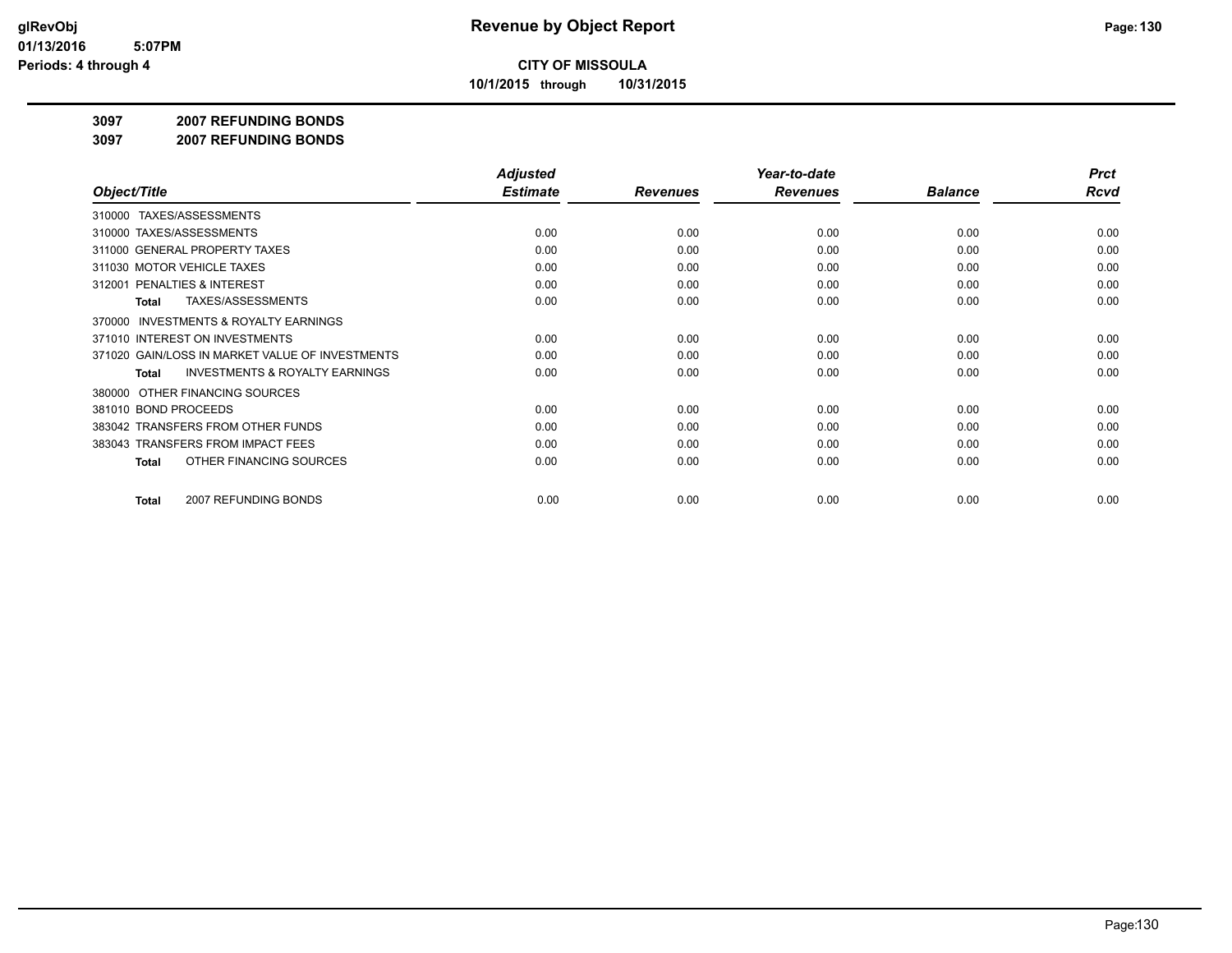**10/1/2015 through 10/31/2015**

### **3097 2007 REFUNDING BONDS**

|                                                           | <b>Adjusted</b> |                 | Year-to-date    |                | <b>Prct</b> |
|-----------------------------------------------------------|-----------------|-----------------|-----------------|----------------|-------------|
| Object/Title                                              | <b>Estimate</b> | <b>Revenues</b> | <b>Revenues</b> | <b>Balance</b> | Rcvd        |
| 310000 TAXES/ASSESSMENTS                                  |                 |                 |                 |                |             |
| 310000 TAXES/ASSESSMENTS                                  | 0.00            | 0.00            | 0.00            | 0.00           | 0.00        |
| 311000 GENERAL PROPERTY TAXES                             | 0.00            | 0.00            | 0.00            | 0.00           | 0.00        |
| 311030 MOTOR VEHICLE TAXES                                | 0.00            | 0.00            | 0.00            | 0.00           | 0.00        |
| PENALTIES & INTEREST<br>312001                            | 0.00            | 0.00            | 0.00            | 0.00           | 0.00        |
| TAXES/ASSESSMENTS<br>Total                                | 0.00            | 0.00            | 0.00            | 0.00           | 0.00        |
| 370000 INVESTMENTS & ROYALTY EARNINGS                     |                 |                 |                 |                |             |
| 371010 INTEREST ON INVESTMENTS                            | 0.00            | 0.00            | 0.00            | 0.00           | 0.00        |
| 371020 GAIN/LOSS IN MARKET VALUE OF INVESTMENT            | 0.00            | 0.00            | 0.00            | 0.00           | 0.00        |
| <b>INVESTMENTS &amp; ROYALTY EARNINGS</b><br><b>Total</b> | 0.00            | 0.00            | 0.00            | 0.00           | 0.00        |
| 380000 OTHER FINANCING SOURCES                            |                 |                 |                 |                |             |
| 381010 BOND PROCEEDS                                      | 0.00            | 0.00            | 0.00            | 0.00           | 0.00        |
| 383042 TRANSFERS FROM OTHER FUNDS                         | 0.00            | 0.00            | 0.00            | 0.00           | 0.00        |
| 383043 TRANSFERS FROM IMPACT FEES                         | 0.00            | 0.00            | 0.00            | 0.00           | 0.00        |
| OTHER FINANCING SOURCES<br><b>Total</b>                   | 0.00            | 0.00            | 0.00            | 0.00           | 0.00        |
| 2007 REFUNDING BONDS<br><b>Total</b>                      | 0.00            | 0.00            | 0.00            | 0.00           | 0.00        |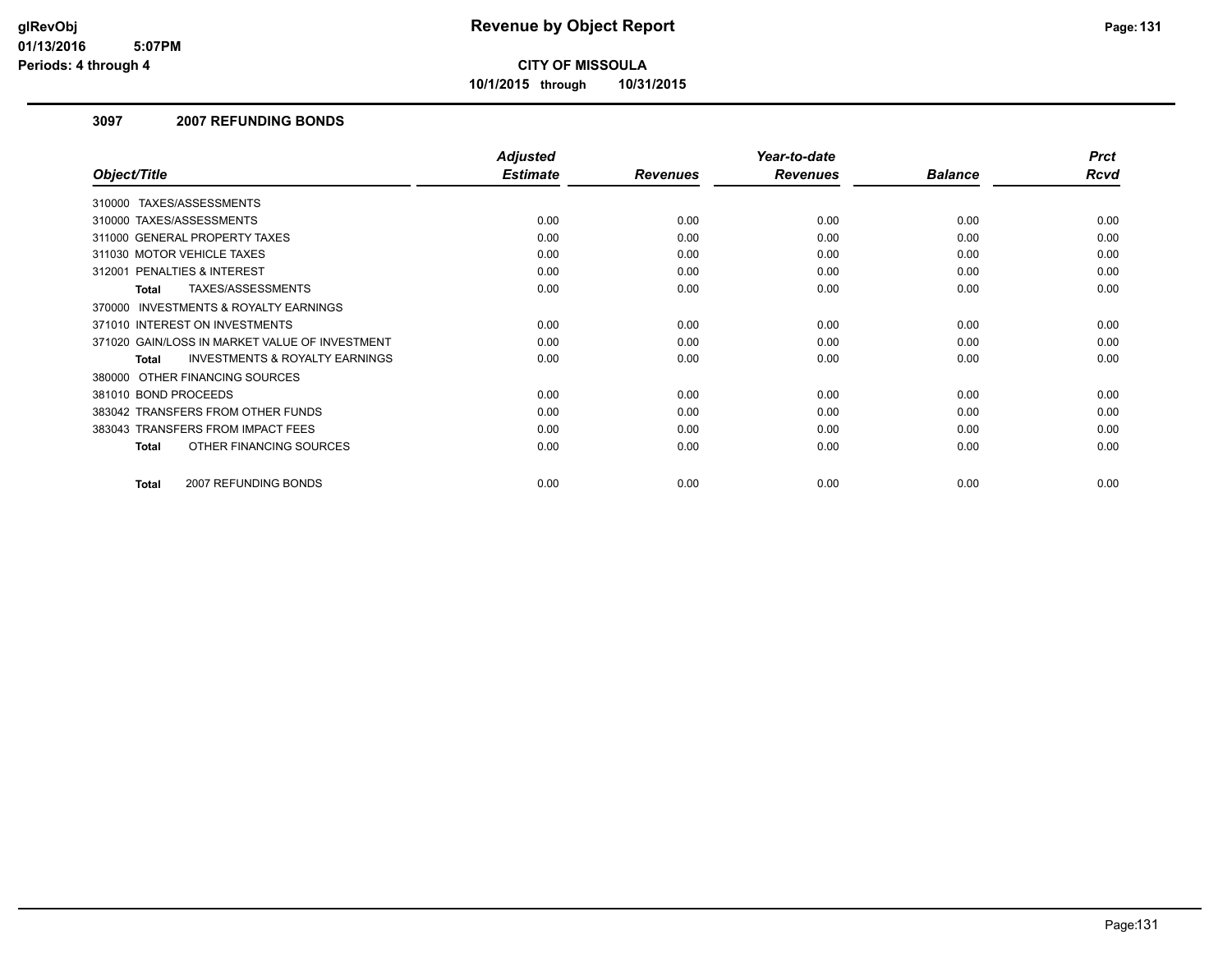**10/1/2015 through 10/31/2015**

## **3100 SIDEWALK & CURB WARRANTS FUND**

#### **3100 SIDEWALK & CURB WARRANTS FUND**

|                                                           | <b>Adjusted</b> |                 | Year-to-date    |                | <b>Prct</b> |
|-----------------------------------------------------------|-----------------|-----------------|-----------------|----------------|-------------|
| Object/Title                                              | <b>Estimate</b> | <b>Revenues</b> | <b>Revenues</b> | <b>Balance</b> | Rcvd        |
| TAXES/ASSESSMENTS<br>310000                               |                 |                 |                 |                |             |
| 312001 PENALTIES & INTEREST                               | 0.00            | 0.00            | 0.00            | 0.00           | 0.00        |
| TAXES/ASSESSMENTS<br><b>Total</b>                         | 0.00            | 0.00            | 0.00            | 0.00           | 0.00        |
| MISCELLANEOUS REVENUES<br>360000                          |                 |                 |                 |                |             |
| 360010 MISCELLANEOUS                                      | 0.00            | 0.00            | 0.00            | 0.00           | 0.00        |
| 363020 PROPERTY ASSESSMENTS                               | 0.00            | 0.00            | 0.00            | 0.00           | 0.00        |
| PAYOFF PRINCIPAL ASSESSMENTS<br>363021                    | 0.00            | 0.00            | 0.00            | 0.00           | 0.00        |
| 363022 BOND INTEREST ASSESSMENTS                          | 0.00            | 0.00            | 0.00            | 0.00           | 0.00        |
| 363030 SIDEWALK AND CURB ASSESSMENTS                      | 0.00            | 0.00            | 0.00            | 0.00           | 0.00        |
| 363040 PENALTY AND INTEREST                               | 0.00            | 0.00            | 0.00            | 0.00           | 0.00        |
| MISCELLANEOUS REVENUES<br>Total                           | 0.00            | 0.00            | 0.00            | 0.00           | 0.00        |
| <b>INVESTMENTS &amp; ROYALTY EARNINGS</b><br>370000       |                 |                 |                 |                |             |
| 371010 INTEREST ON INVESTMENTS                            | 0.00            | 0.00            | 0.00            | 0.00           | 0.00        |
| 371020 GAIN/LOSS IN MARKET VALUE OF INVESTMENTS           | 0.00            | 0.00            | 0.00            | 0.00           | 0.00        |
| <b>INVESTMENTS &amp; ROYALTY EARNINGS</b><br><b>Total</b> | 0.00            | 0.00            | 0.00            | 0.00           | 0.00        |
| OTHER FINANCING SOURCES<br>380000                         |                 |                 |                 |                |             |
| 383042 TRANSFERS FROM OTHER FUNDS                         | 0.00            | 0.00            | 0.00            | 0.00           | 0.00        |
| OTHER FINANCING SOURCES<br>Total                          | 0.00            | 0.00            | 0.00            | 0.00           | 0.00        |
| SIDEWALK & CURB WARRANTS FUND<br><b>Total</b>             | 0.00            | 0.00            | 0.00            | 0.00           | 0.00        |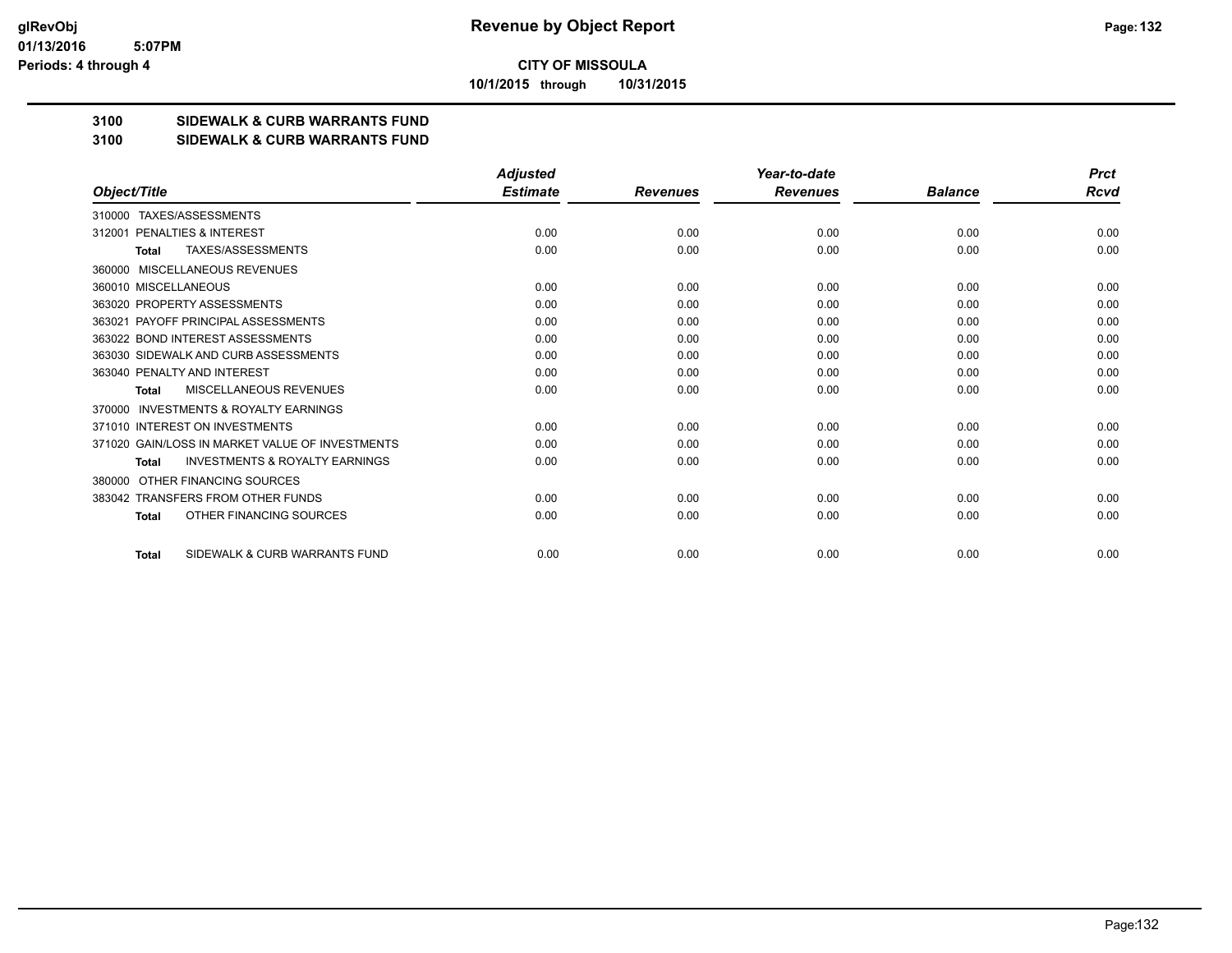**10/1/2015 through 10/31/2015**

## **3100 SIDEWALK & CURB WARRANTS FUND**

|                                                           | <b>Adjusted</b> |                 | Year-to-date    |                | <b>Prct</b> |
|-----------------------------------------------------------|-----------------|-----------------|-----------------|----------------|-------------|
| Object/Title                                              | <b>Estimate</b> | <b>Revenues</b> | <b>Revenues</b> | <b>Balance</b> | Rcvd        |
| TAXES/ASSESSMENTS<br>310000                               |                 |                 |                 |                |             |
| <b>PENALTIES &amp; INTEREST</b><br>312001                 | 0.00            | 0.00            | 0.00            | 0.00           | 0.00        |
| TAXES/ASSESSMENTS<br>Total                                | 0.00            | 0.00            | 0.00            | 0.00           | 0.00        |
| 360000 MISCELLANEOUS REVENUES                             |                 |                 |                 |                |             |
| 360010 MISCELLANEOUS                                      | 0.00            | 0.00            | 0.00            | 0.00           | 0.00        |
| 363020 PROPERTY ASSESSMENTS                               | 0.00            | 0.00            | 0.00            | 0.00           | 0.00        |
| 363021 PAYOFF PRINCIPAL ASSESSMENTS                       | 0.00            | 0.00            | 0.00            | 0.00           | 0.00        |
| 363022 BOND INTEREST ASSESSMENTS                          | 0.00            | 0.00            | 0.00            | 0.00           | 0.00        |
| 363030 SIDEWALK AND CURB ASSESSMENTS                      | 0.00            | 0.00            | 0.00            | 0.00           | 0.00        |
| 363040 PENALTY AND INTEREST                               | 0.00            | 0.00            | 0.00            | 0.00           | 0.00        |
| MISCELLANEOUS REVENUES<br>Total                           | 0.00            | 0.00            | 0.00            | 0.00           | 0.00        |
| <b>INVESTMENTS &amp; ROYALTY EARNINGS</b><br>370000       |                 |                 |                 |                |             |
| 371010 INTEREST ON INVESTMENTS                            | 0.00            | 0.00            | 0.00            | 0.00           | 0.00        |
| 371020 GAIN/LOSS IN MARKET VALUE OF INVESTMENT            | 0.00            | 0.00            | 0.00            | 0.00           | 0.00        |
| <b>INVESTMENTS &amp; ROYALTY EARNINGS</b><br><b>Total</b> | 0.00            | 0.00            | 0.00            | 0.00           | 0.00        |
| OTHER FINANCING SOURCES<br>380000                         |                 |                 |                 |                |             |
| 383042 TRANSFERS FROM OTHER FUNDS                         | 0.00            | 0.00            | 0.00            | 0.00           | 0.00        |
| OTHER FINANCING SOURCES<br><b>Total</b>                   | 0.00            | 0.00            | 0.00            | 0.00           | 0.00        |
| SIDEWALK & CURB WARRANTS FUND<br><b>Total</b>             | 0.00            | 0.00            | 0.00            | 0.00           | 0.00        |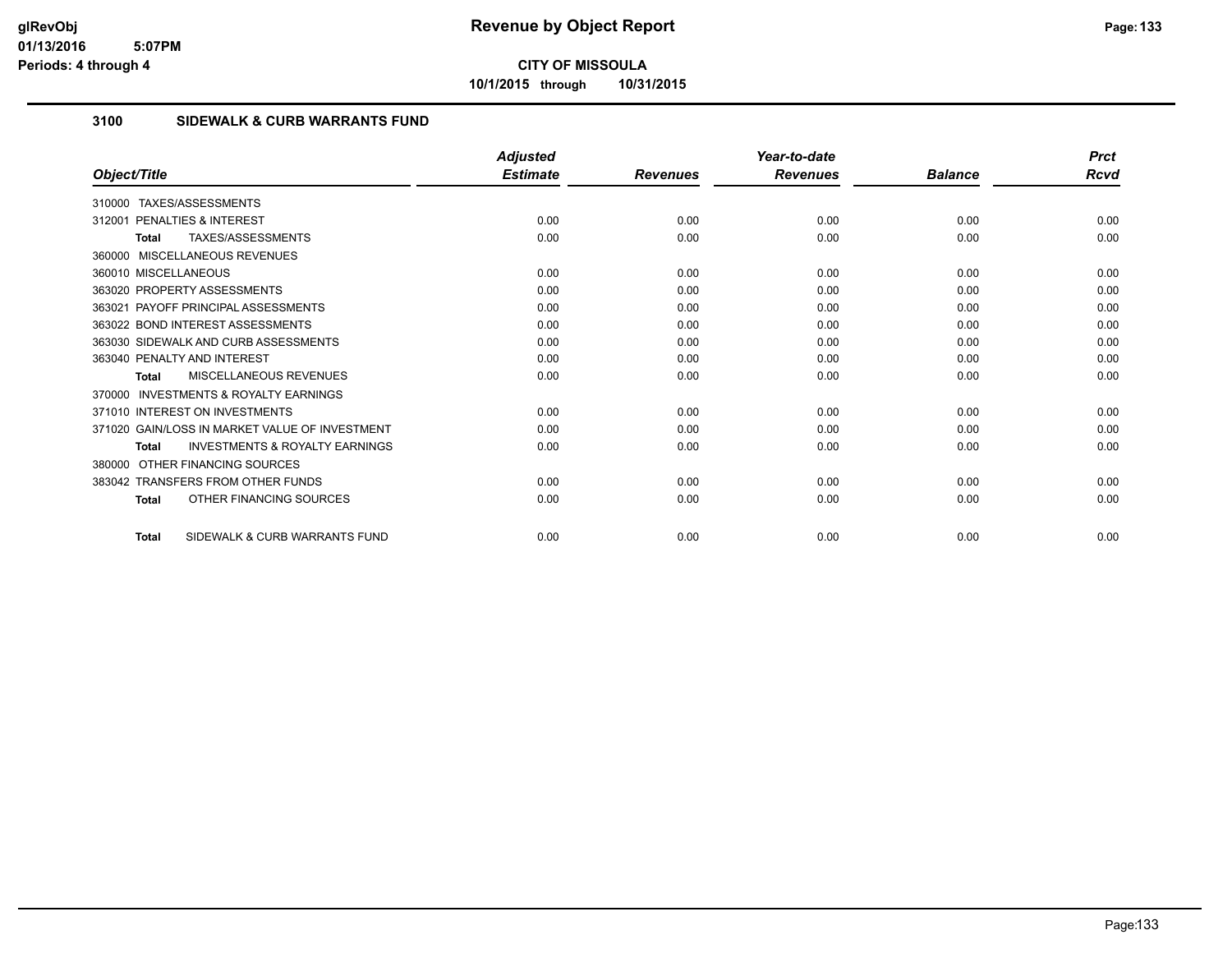**10/1/2015 through 10/31/2015**

## **3200 FY99 SIDEWALK & CURB DEBT SERVICE FUND**

**3200 FY99 SIDEWALK & CURB DEBT SERVICE FUND**

|                                                                  | <b>Adjusted</b> |                 | Year-to-date    |                | <b>Prct</b> |
|------------------------------------------------------------------|-----------------|-----------------|-----------------|----------------|-------------|
| Object/Title                                                     | <b>Estimate</b> | <b>Revenues</b> | <b>Revenues</b> | <b>Balance</b> | <b>Rcvd</b> |
| TAXES/ASSESSMENTS<br>310000                                      |                 |                 |                 |                |             |
| PENALTIES & INTEREST<br>312001                                   | 0.00            | 0.00            | 0.00            | 0.00           | 0.00        |
| TAXES/ASSESSMENTS<br>Total                                       | 0.00            | 0.00            | 0.00            | 0.00           | 0.00        |
| <b>MISCELLANEOUS REVENUES</b><br>360000                          |                 |                 |                 |                |             |
| 363020 PROPERTY ASSESSMENTS                                      | 0.00            | 0.00            | 0.00            | 0.00           | 0.00        |
| 363021 PAYOFF PRINCIPAL ASSESSMENTS                              | 0.00            | 0.00            | 0.00            | 0.00           | 0.00        |
| 363022 BOND INTEREST ASSESSMENTS                                 | 0.00            | 0.00            | 0.00            | 0.00           | 0.00        |
| 363040 PENALTY AND INTEREST                                      | 0.00            | 0.00            | 0.00            | 0.00           | 0.00        |
| MISCELLANEOUS REVENUES<br>Total                                  | 0.00            | 0.00            | 0.00            | 0.00           | 0.00        |
| <b>INVESTMENTS &amp; ROYALTY EARNINGS</b><br>370000              |                 |                 |                 |                |             |
| 371010 INTEREST ON INVESTMENTS                                   | 0.00            | 0.00            | 0.00            | 0.00           | 0.00        |
| 371020 GAIN/LOSS IN MARKET VALUE OF INVESTMENTS                  | 0.00            | 0.00            | 0.00            | 0.00           | 0.00        |
| <b>INVESTMENTS &amp; ROYALTY EARNINGS</b><br><b>Total</b>        | 0.00            | 0.00            | 0.00            | 0.00           | 0.00        |
| OTHER FINANCING SOURCES<br>380000                                |                 |                 |                 |                |             |
| 381009 TRANSFERS IN                                              | 0.00            | 0.00            | 0.00            | 0.00           | 0.00        |
| OTHER FINANCING SOURCES<br><b>Total</b>                          | 0.00            | 0.00            | 0.00            | 0.00           | 0.00        |
| <b>FY99 SIDEWALK &amp; CURB DEBT SERVICE FUI</b><br><b>Total</b> | 0.00            | 0.00            | 0.00            | 0.00           | 0.00        |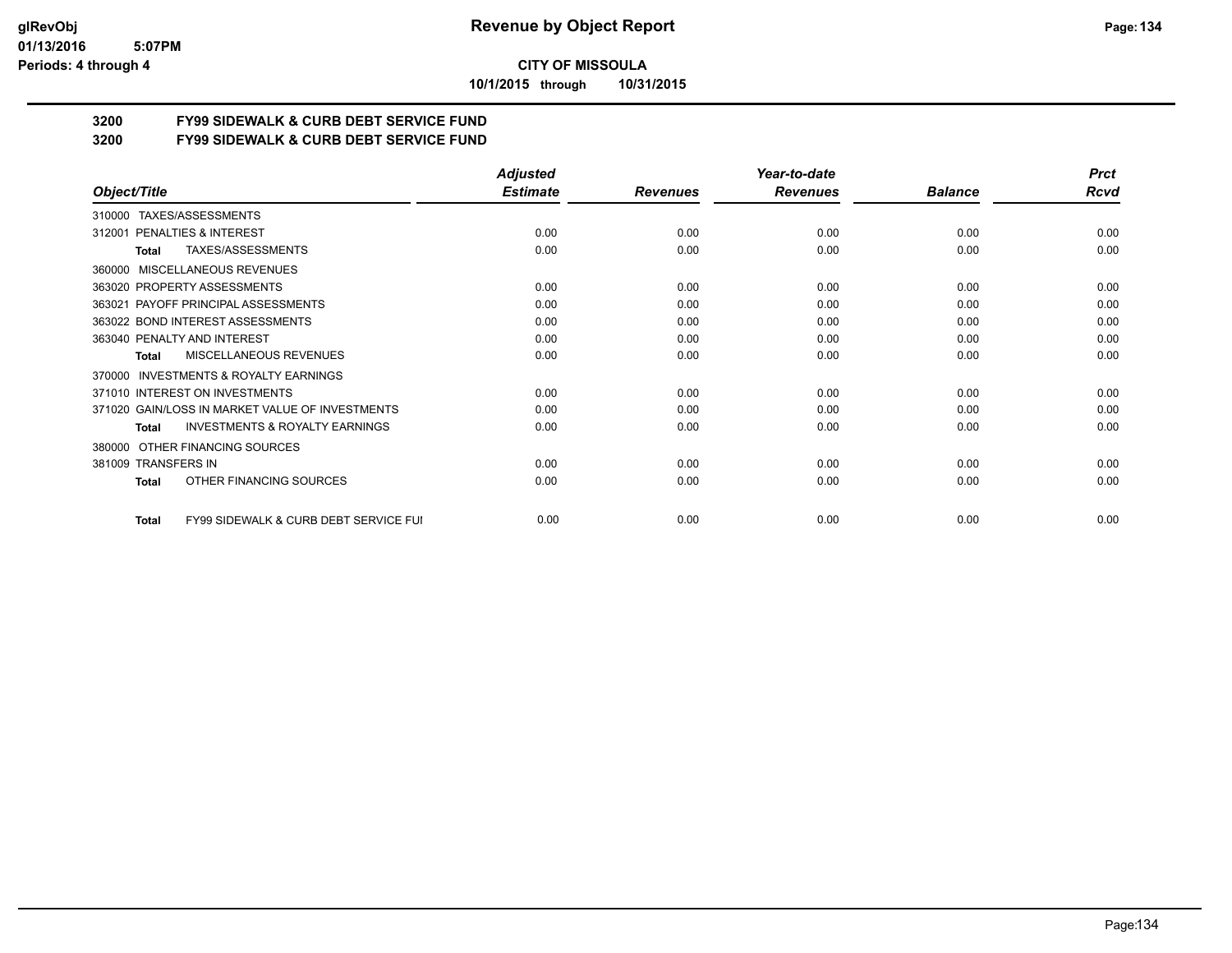**10/1/2015 through 10/31/2015**

## **3200 FY99 SIDEWALK & CURB DEBT SERVICE FUND**

|                                                                 | <b>Adjusted</b> |                 | Year-to-date    |                | <b>Prct</b> |
|-----------------------------------------------------------------|-----------------|-----------------|-----------------|----------------|-------------|
| Object/Title                                                    | <b>Estimate</b> | <b>Revenues</b> | <b>Revenues</b> | <b>Balance</b> | <b>Rcvd</b> |
| TAXES/ASSESSMENTS<br>310000                                     |                 |                 |                 |                |             |
| <b>PENALTIES &amp; INTEREST</b><br>312001                       | 0.00            | 0.00            | 0.00            | 0.00           | 0.00        |
| TAXES/ASSESSMENTS<br>Total                                      | 0.00            | 0.00            | 0.00            | 0.00           | 0.00        |
| <b>MISCELLANEOUS REVENUES</b><br>360000                         |                 |                 |                 |                |             |
| 363020 PROPERTY ASSESSMENTS                                     | 0.00            | 0.00            | 0.00            | 0.00           | 0.00        |
| PAYOFF PRINCIPAL ASSESSMENTS<br>363021                          | 0.00            | 0.00            | 0.00            | 0.00           | 0.00        |
| 363022 BOND INTEREST ASSESSMENTS                                | 0.00            | 0.00            | 0.00            | 0.00           | 0.00        |
| 363040 PENALTY AND INTEREST                                     | 0.00            | 0.00            | 0.00            | 0.00           | 0.00        |
| MISCELLANEOUS REVENUES<br><b>Total</b>                          | 0.00            | 0.00            | 0.00            | 0.00           | 0.00        |
| <b>INVESTMENTS &amp; ROYALTY EARNINGS</b><br>370000             |                 |                 |                 |                |             |
| 371010 INTEREST ON INVESTMENTS                                  | 0.00            | 0.00            | 0.00            | 0.00           | 0.00        |
| 371020 GAIN/LOSS IN MARKET VALUE OF INVESTMENT                  | 0.00            | 0.00            | 0.00            | 0.00           | 0.00        |
| <b>INVESTMENTS &amp; ROYALTY EARNINGS</b><br><b>Total</b>       | 0.00            | 0.00            | 0.00            | 0.00           | 0.00        |
| OTHER FINANCING SOURCES<br>380000                               |                 |                 |                 |                |             |
| 381009 TRANSFERS IN                                             | 0.00            | 0.00            | 0.00            | 0.00           | 0.00        |
| OTHER FINANCING SOURCES<br><b>Total</b>                         | 0.00            | 0.00            | 0.00            | 0.00           | 0.00        |
| <b>FY99 SIDEWALK &amp; CURB DEBT SERVICE FU</b><br><b>Total</b> | 0.00            | 0.00            | 0.00            | 0.00           | 0.00        |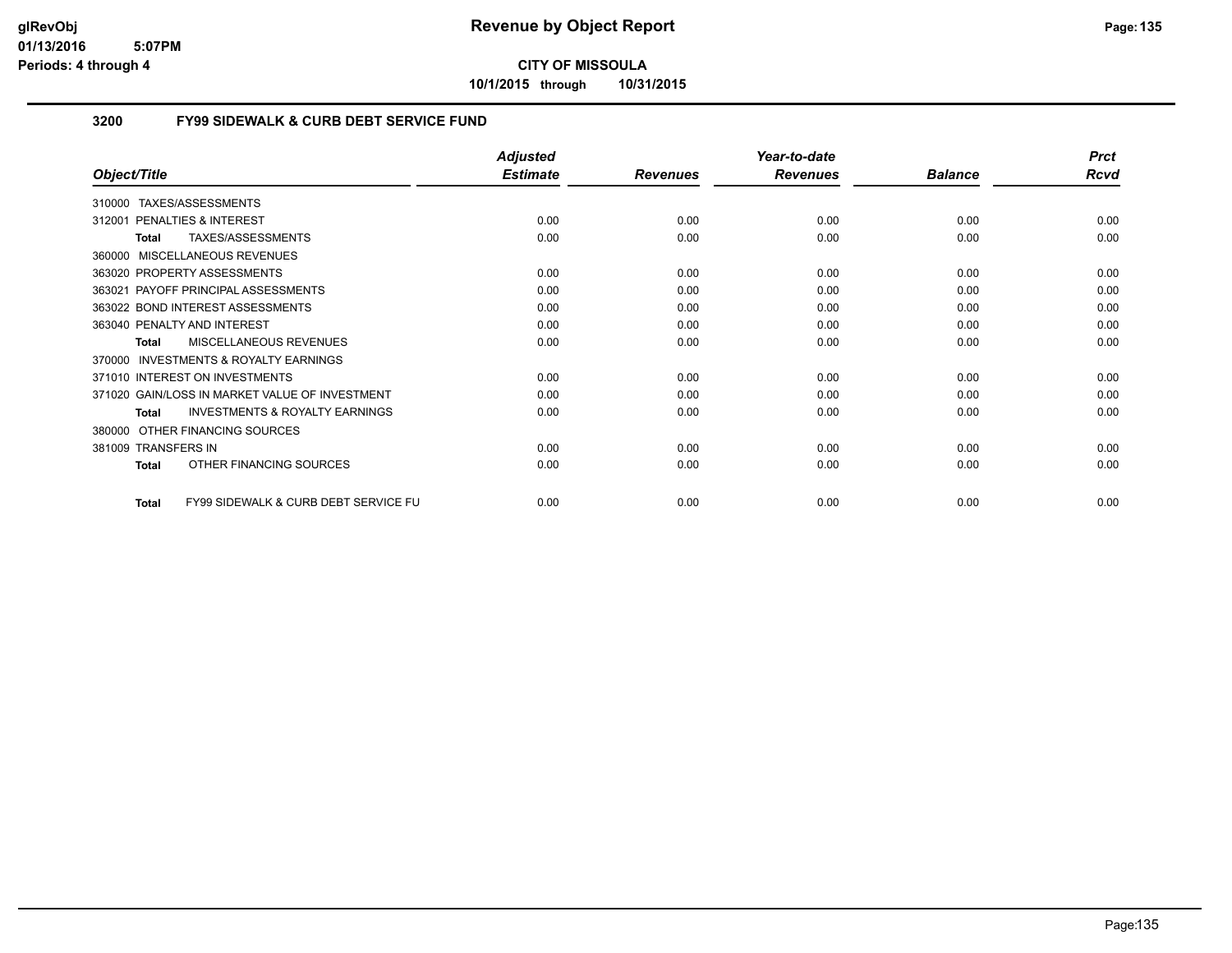**10/1/2015 through 10/31/2015**

# **3300 FY00 SIDEWALK & CURB DEBT SERVICE FUND**

**3300 FY00 SIDEWALK & CURB DEBT SERVICE FUND**

|                                                       | <b>Adjusted</b> |                 | Year-to-date    |                | <b>Prct</b> |
|-------------------------------------------------------|-----------------|-----------------|-----------------|----------------|-------------|
| Object/Title                                          | <b>Estimate</b> | <b>Revenues</b> | <b>Revenues</b> | <b>Balance</b> | <b>Rcvd</b> |
| 360000 MISCELLANEOUS REVENUES                         |                 |                 |                 |                |             |
| 363020 PROPERTY ASSESSMENTS                           | 0.00            | 0.00            | 0.00            | 0.00           | 0.00        |
| 363021 PAYOFF PRINCIPAL ASSESSMENTS                   | 0.00            | 0.00            | 0.00            | 0.00           | 0.00        |
| 363022 BOND INTEREST ASSESSMENTS                      | 0.00            | 0.00            | 0.00            | 0.00           | 0.00        |
| 363040 PENALTY AND INTEREST                           | 0.00            | 0.00            | 0.00            | 0.00           | 0.00        |
| MISCELLANEOUS REVENUES<br>Total                       | 0.00            | 0.00            | 0.00            | 0.00           | 0.00        |
| 370000 INVESTMENTS & ROYALTY EARNINGS                 |                 |                 |                 |                |             |
| 371010 INTEREST ON INVESTMENTS                        | 0.00            | 0.00            | 0.00            | 0.00           | 0.00        |
| 371020 GAIN/LOSS IN MARKET VALUE OF INVESTMENTS       | 0.00            | 0.00            | 0.00            | 0.00           | 0.00        |
| <b>INVESTMENTS &amp; ROYALTY EARNINGS</b><br>Total    | 0.00            | 0.00            | 0.00            | 0.00           | 0.00        |
| FY00 SIDEWALK & CURB DEBT SERVICE FUI<br><b>Total</b> | 0.00            | 0.00            | 0.00            | 0.00           | 0.00        |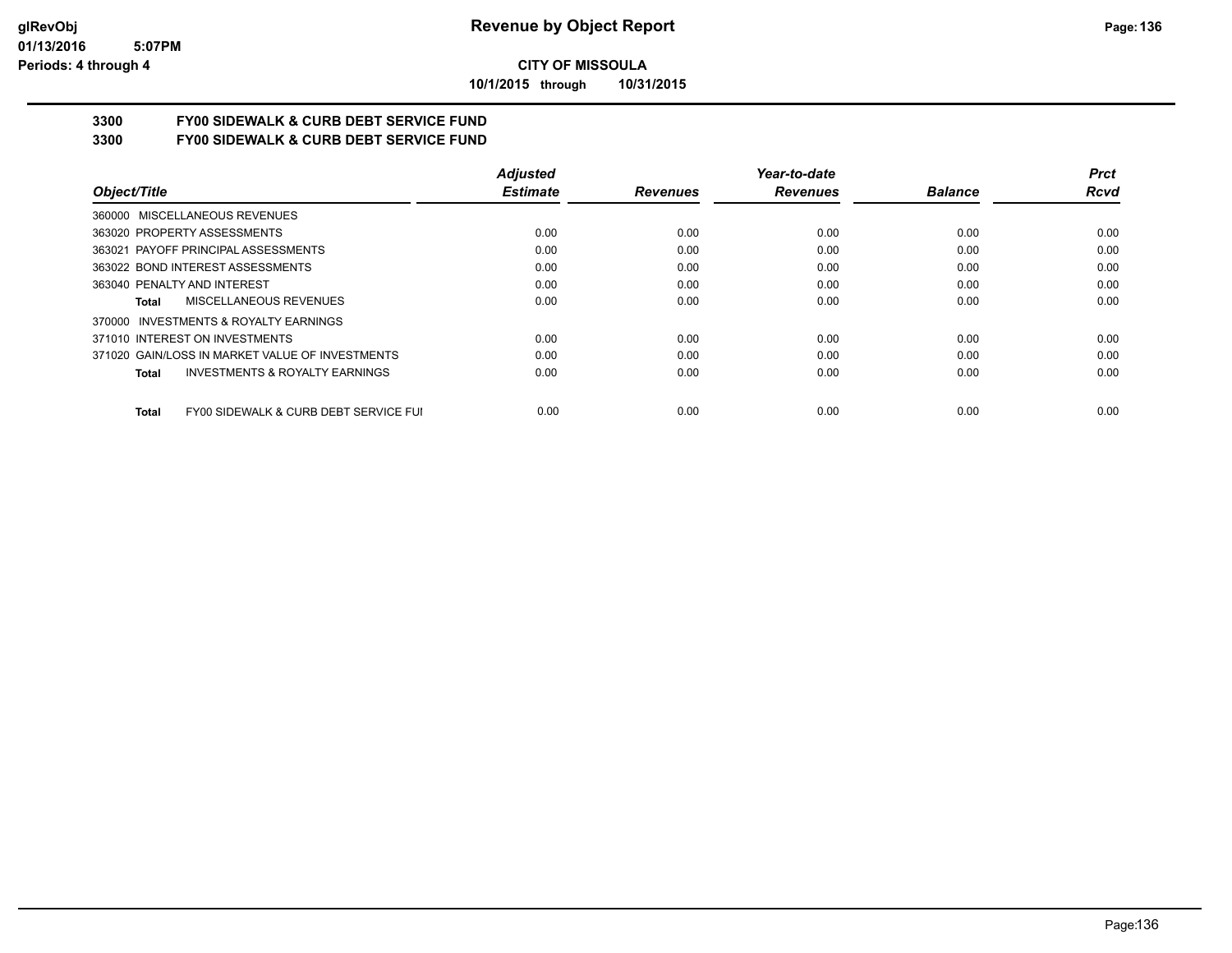**10/1/2015 through 10/31/2015**

## **3300 FY00 SIDEWALK & CURB DEBT SERVICE FUND**

|                                                    | <b>Adjusted</b> |                 | Year-to-date    |                | <b>Prct</b> |
|----------------------------------------------------|-----------------|-----------------|-----------------|----------------|-------------|
| Object/Title                                       | <b>Estimate</b> | <b>Revenues</b> | <b>Revenues</b> | <b>Balance</b> | <b>Rcvd</b> |
| 360000 MISCELLANEOUS REVENUES                      |                 |                 |                 |                |             |
| 363020 PROPERTY ASSESSMENTS                        | 0.00            | 0.00            | 0.00            | 0.00           | 0.00        |
| 363021 PAYOFF PRINCIPAL ASSESSMENTS                | 0.00            | 0.00            | 0.00            | 0.00           | 0.00        |
| 363022 BOND INTEREST ASSESSMENTS                   | 0.00            | 0.00            | 0.00            | 0.00           | 0.00        |
| 363040 PENALTY AND INTEREST                        | 0.00            | 0.00            | 0.00            | 0.00           | 0.00        |
| MISCELLANEOUS REVENUES<br>Total                    | 0.00            | 0.00            | 0.00            | 0.00           | 0.00        |
| 370000 INVESTMENTS & ROYALTY EARNINGS              |                 |                 |                 |                |             |
| 371010 INTEREST ON INVESTMENTS                     | 0.00            | 0.00            | 0.00            | 0.00           | 0.00        |
| 371020 GAIN/LOSS IN MARKET VALUE OF INVESTMENT     | 0.00            | 0.00            | 0.00            | 0.00           | 0.00        |
| <b>INVESTMENTS &amp; ROYALTY EARNINGS</b><br>Total | 0.00            | 0.00            | 0.00            | 0.00           | 0.00        |
| FY00 SIDEWALK & CURB DEBT SERVICE FU<br>Total      | 0.00            | 0.00            | 0.00            | 0.00           | 0.00        |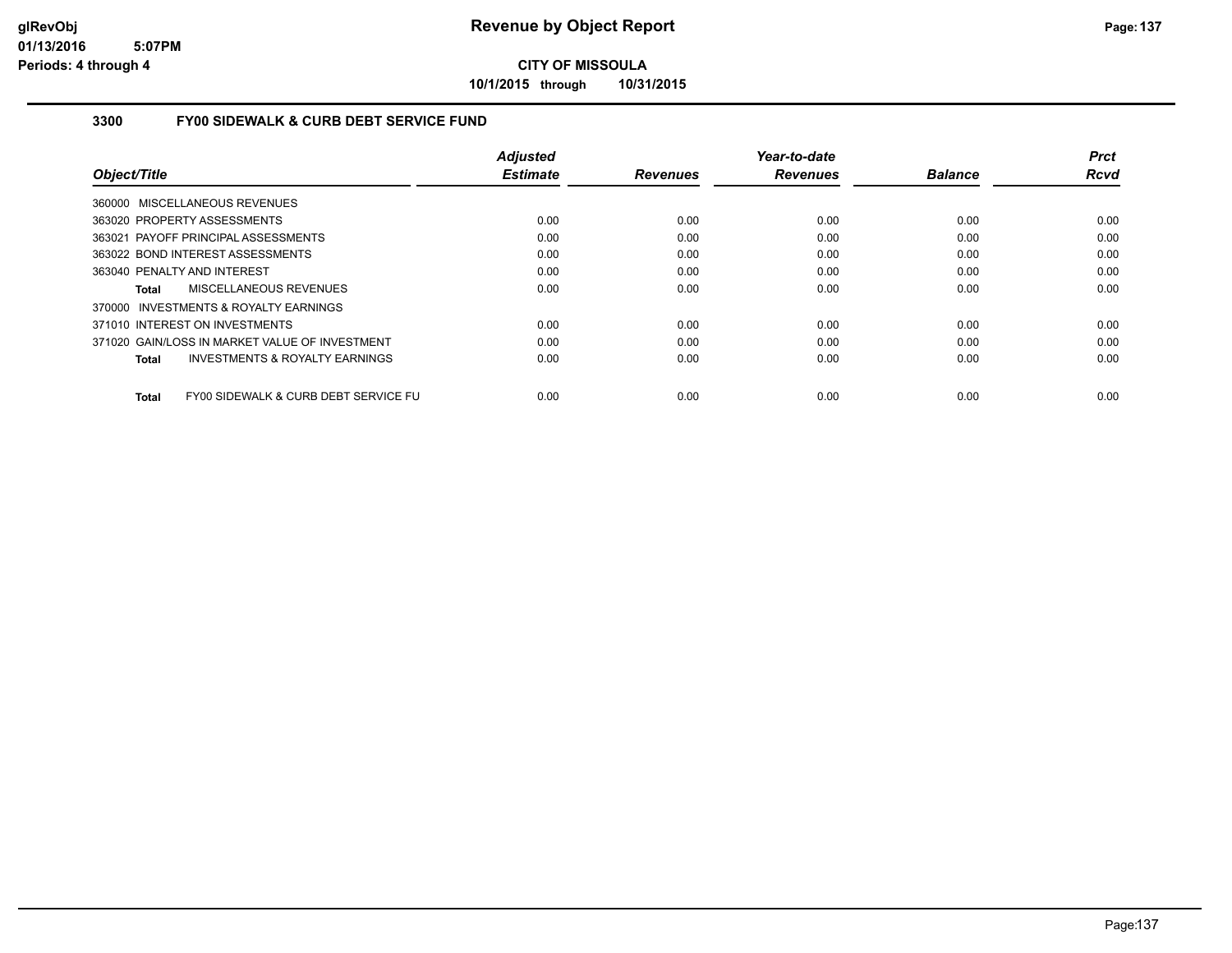**10/1/2015 through 10/31/2015**

**3305 JUDGMENT LEVIES 3305 JUDGMENT LEVIES**

|                             |                               | <b>Adjusted</b> |                 |                 | <b>Prct</b>    |             |
|-----------------------------|-------------------------------|-----------------|-----------------|-----------------|----------------|-------------|
| Object/Title                |                               | <b>Estimate</b> | <b>Revenues</b> | <b>Revenues</b> | <b>Balance</b> | <b>Rcvd</b> |
| 310000 TAXES/ASSESSMENTS    |                               |                 |                 |                 |                |             |
|                             | 311000 GENERAL PROPERTY TAXES | 0.00            | 39.05           | 39.05           | $-39.05$       | 0.00        |
| 312001 PENALTIES & INTEREST |                               | 0.00            | 1.53            | 1.53            | $-1.53$        | 0.00        |
| <b>Total</b>                | TAXES/ASSESSMENTS             | 0.00            | 40.58           | 40.58           | $-40.58$       | 0.00        |
|                             |                               |                 |                 |                 |                |             |
| <b>Total</b>                | <b>JUDGMENT LEVIES</b>        | 0.00            | 40.58           | 40.58           | $-40.58$       | 0.00        |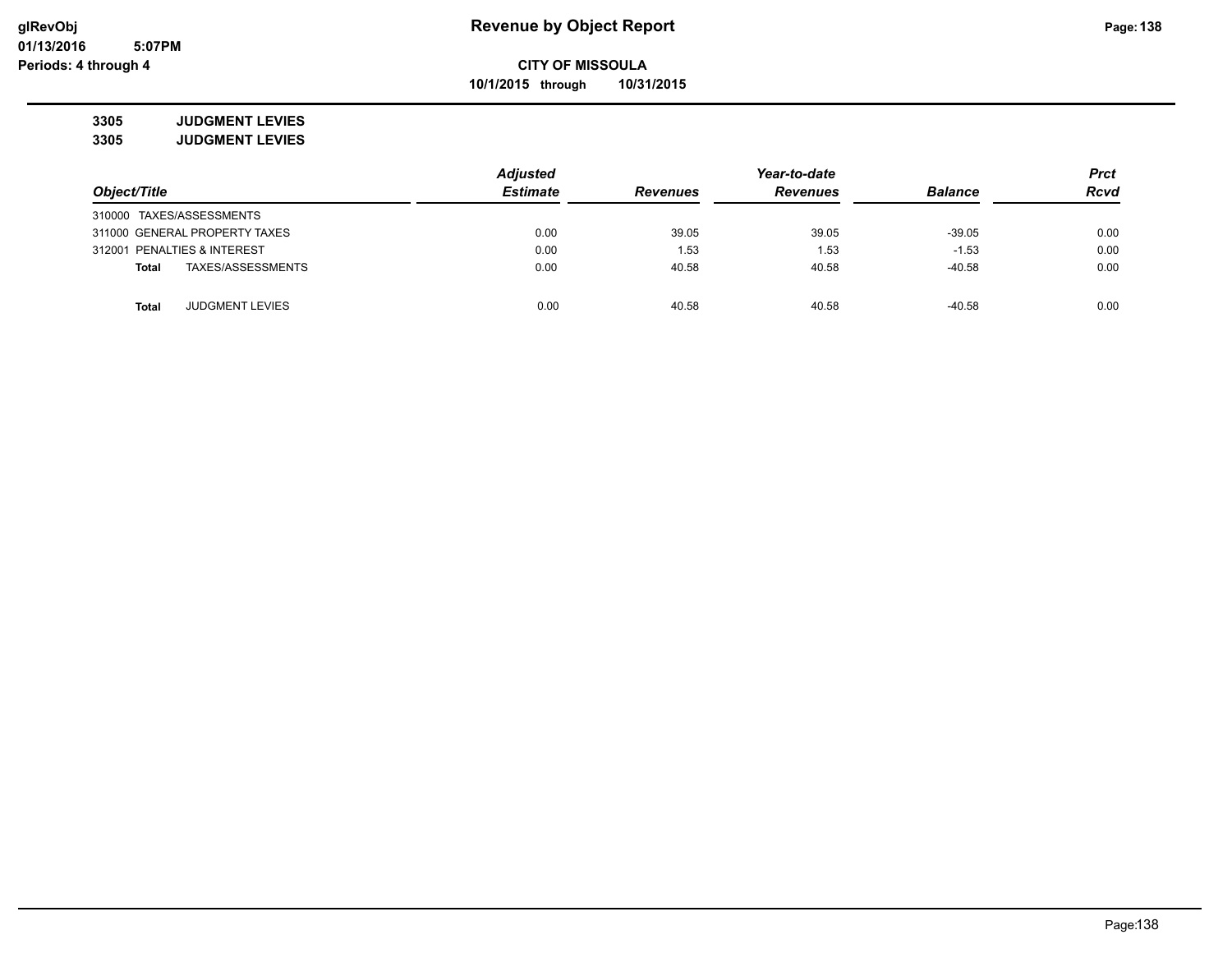**10/1/2015 through 10/31/2015**

#### **3305 JUDGMENT LEVIES**

| Object/Title                           | <b>Adjusted</b><br><b>Estimate</b> | <b>Revenues</b> | Year-to-date<br><b>Revenues</b> | <b>Balance</b> | <b>Prct</b><br><b>Rcvd</b> |
|----------------------------------------|------------------------------------|-----------------|---------------------------------|----------------|----------------------------|
|                                        |                                    |                 |                                 |                |                            |
| 310000 TAXES/ASSESSMENTS               |                                    |                 |                                 |                |                            |
| 311000 GENERAL PROPERTY TAXES          | 0.00                               | 39.05           | 39.05                           | $-39.05$       | 0.00                       |
| 312001 PENALTIES & INTEREST            | 0.00                               | 1.53            | 1.53                            | $-1.53$        | 0.00                       |
| TAXES/ASSESSMENTS<br><b>Total</b>      | 0.00                               | 40.58           | 40.58                           | $-40.58$       | 0.00                       |
|                                        |                                    |                 |                                 |                |                            |
| <b>JUDGMENT LEVIES</b><br><b>Total</b> | 0.00                               | 40.58           | 40.58                           | -40.58         | 0.00                       |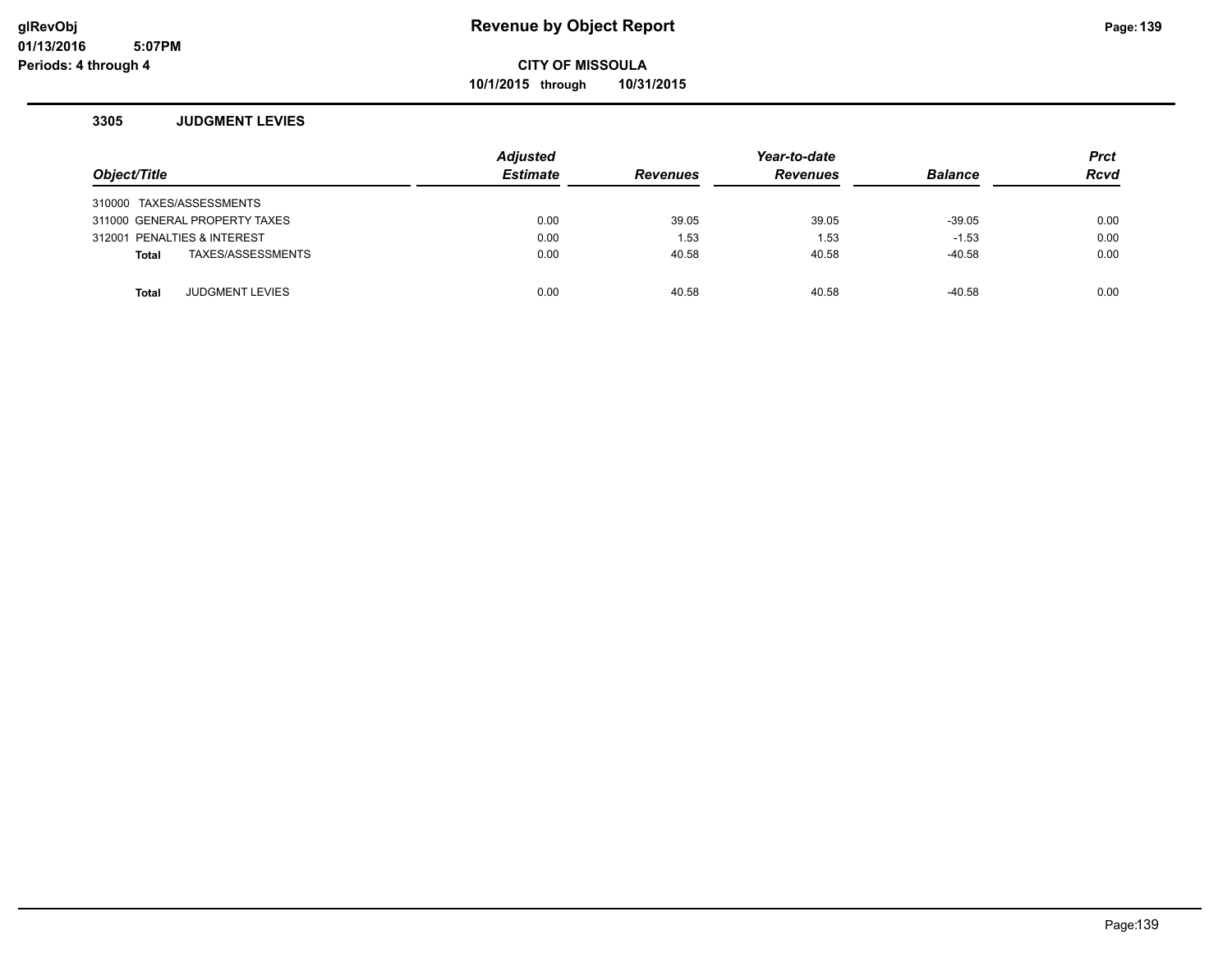#### **01/13/2016 5:07PM Periods: 4 through 4**

## **CITY OF MISSOULA**

**10/1/2015 through 10/31/2015**

# **3400 FY01 SIDEWALK & CURB DEBT SERVICE FUND**

**3400 FY01 SIDEWALK & CURB DEBT SERVICE FUND**

|                                                           | <b>Adjusted</b> |                 | Year-to-date    |                | <b>Prct</b> |
|-----------------------------------------------------------|-----------------|-----------------|-----------------|----------------|-------------|
| Object/Title                                              | <b>Estimate</b> | <b>Revenues</b> | <b>Revenues</b> | <b>Balance</b> | Rcvd        |
| TAXES/ASSESSMENTS<br>310000                               |                 |                 |                 |                |             |
| 312001 PENALTIES & INTEREST                               | 0.00            | 0.00            | 0.00            | 0.00           | 0.00        |
| TAXES/ASSESSMENTS<br>Total                                | 0.00            | 0.00            | 0.00            | 0.00           | 0.00        |
| <b>MISCELLANEOUS REVENUES</b><br>360000                   |                 |                 |                 |                |             |
| 360010 MISCELLANEOUS                                      | 0.00            | 0.00            | 0.00            | 0.00           | 0.00        |
| 363020 PROPERTY ASSESSMENTS                               | 0.00            | 0.00            | 0.00            | 0.00           | 0.00        |
| 363021 PAYOFF PRINCIPAL ASSESSMENTS                       | 0.00            | 0.00            | 0.00            | 0.00           | 0.00        |
| 363022 BOND INTEREST ASSESSMENTS                          | 0.00            | 0.00            | 0.00            | 0.00           | 0.00        |
| 363040 PENALTY AND INTEREST                               | 0.00            | 0.00            | 0.00            | 0.00           | 0.00        |
| MISCELLANEOUS REVENUES<br>Total                           | 0.00            | 0.00            | 0.00            | 0.00           | 0.00        |
| <b>INVESTMENTS &amp; ROYALTY EARNINGS</b><br>370000       |                 |                 |                 |                |             |
| 371010 INTEREST ON INVESTMENTS                            | 0.00            | 0.00            | 0.00            | 0.00           | 0.00        |
| 371020 GAIN/LOSS IN MARKET VALUE OF INVESTMENTS           | 0.00            | 0.00            | 0.00            | 0.00           | 0.00        |
| <b>INVESTMENTS &amp; ROYALTY EARNINGS</b><br>Total        | 0.00            | 0.00            | 0.00            | 0.00           | 0.00        |
| <b>FY01 SIDEWALK &amp; CURB DEBT SERVICE FUI</b><br>Total | 0.00            | 0.00            | 0.00            | 0.00           | 0.00        |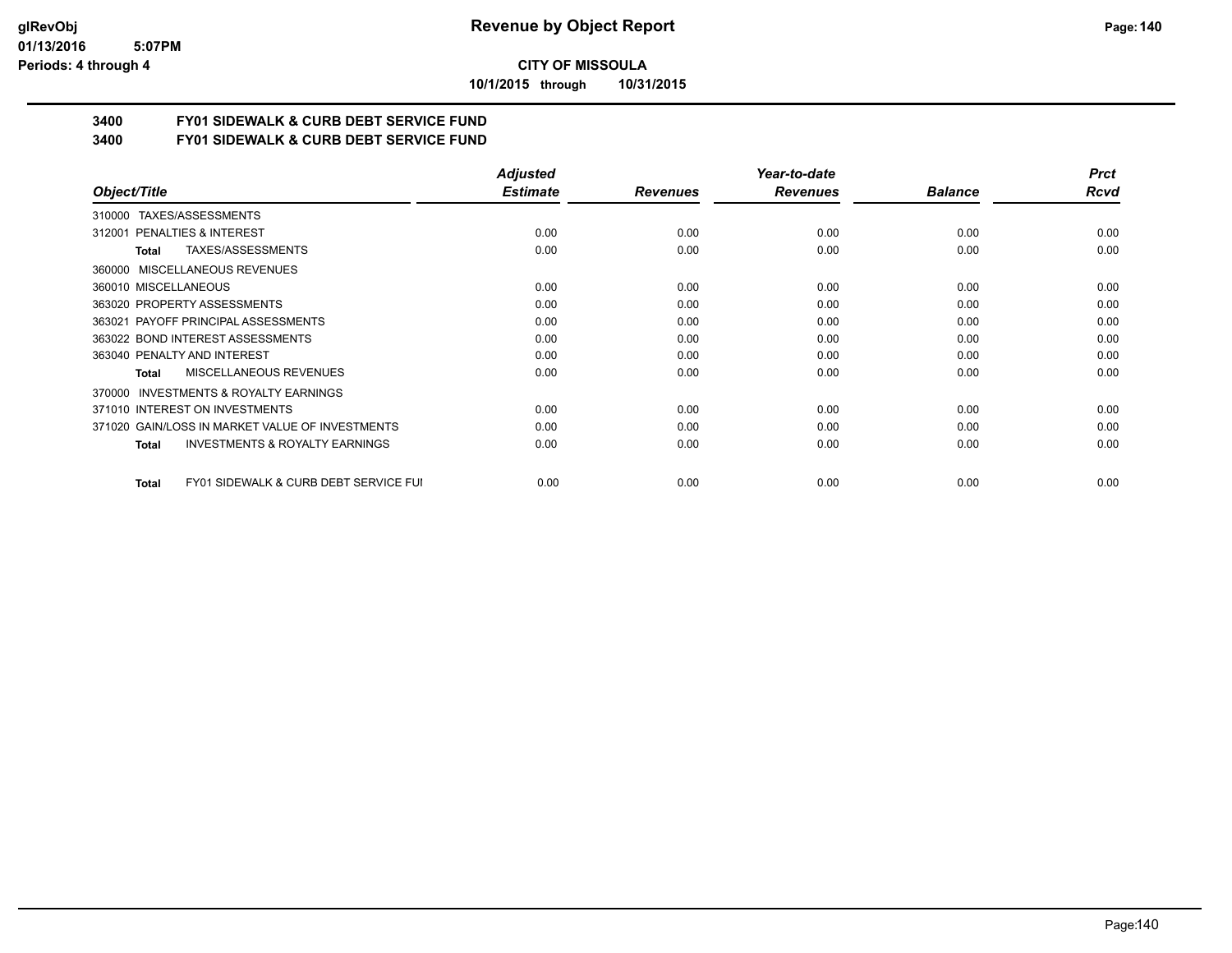**10/1/2015 through 10/31/2015**

## **3400 FY01 SIDEWALK & CURB DEBT SERVICE FUND**

|                                                                 | <b>Adjusted</b> |                 | Year-to-date    |                | <b>Prct</b> |
|-----------------------------------------------------------------|-----------------|-----------------|-----------------|----------------|-------------|
| Object/Title                                                    | <b>Estimate</b> | <b>Revenues</b> | <b>Revenues</b> | <b>Balance</b> | Rcvd        |
| 310000 TAXES/ASSESSMENTS                                        |                 |                 |                 |                |             |
| 312001 PENALTIES & INTEREST                                     | 0.00            | 0.00            | 0.00            | 0.00           | 0.00        |
| TAXES/ASSESSMENTS<br><b>Total</b>                               | 0.00            | 0.00            | 0.00            | 0.00           | 0.00        |
| 360000 MISCELLANEOUS REVENUES                                   |                 |                 |                 |                |             |
| 360010 MISCELLANEOUS                                            | 0.00            | 0.00            | 0.00            | 0.00           | 0.00        |
| 363020 PROPERTY ASSESSMENTS                                     | 0.00            | 0.00            | 0.00            | 0.00           | 0.00        |
| 363021 PAYOFF PRINCIPAL ASSESSMENTS                             | 0.00            | 0.00            | 0.00            | 0.00           | 0.00        |
| 363022 BOND INTEREST ASSESSMENTS                                | 0.00            | 0.00            | 0.00            | 0.00           | 0.00        |
| 363040 PENALTY AND INTEREST                                     | 0.00            | 0.00            | 0.00            | 0.00           | 0.00        |
| <b>MISCELLANEOUS REVENUES</b><br><b>Total</b>                   | 0.00            | 0.00            | 0.00            | 0.00           | 0.00        |
| <b>INVESTMENTS &amp; ROYALTY EARNINGS</b><br>370000             |                 |                 |                 |                |             |
| 371010 INTEREST ON INVESTMENTS                                  | 0.00            | 0.00            | 0.00            | 0.00           | 0.00        |
| 371020 GAIN/LOSS IN MARKET VALUE OF INVESTMENT                  | 0.00            | 0.00            | 0.00            | 0.00           | 0.00        |
| <b>INVESTMENTS &amp; ROYALTY EARNINGS</b><br><b>Total</b>       | 0.00            | 0.00            | 0.00            | 0.00           | 0.00        |
| <b>FY01 SIDEWALK &amp; CURB DEBT SERVICE FU</b><br><b>Total</b> | 0.00            | 0.00            | 0.00            | 0.00           | 0.00        |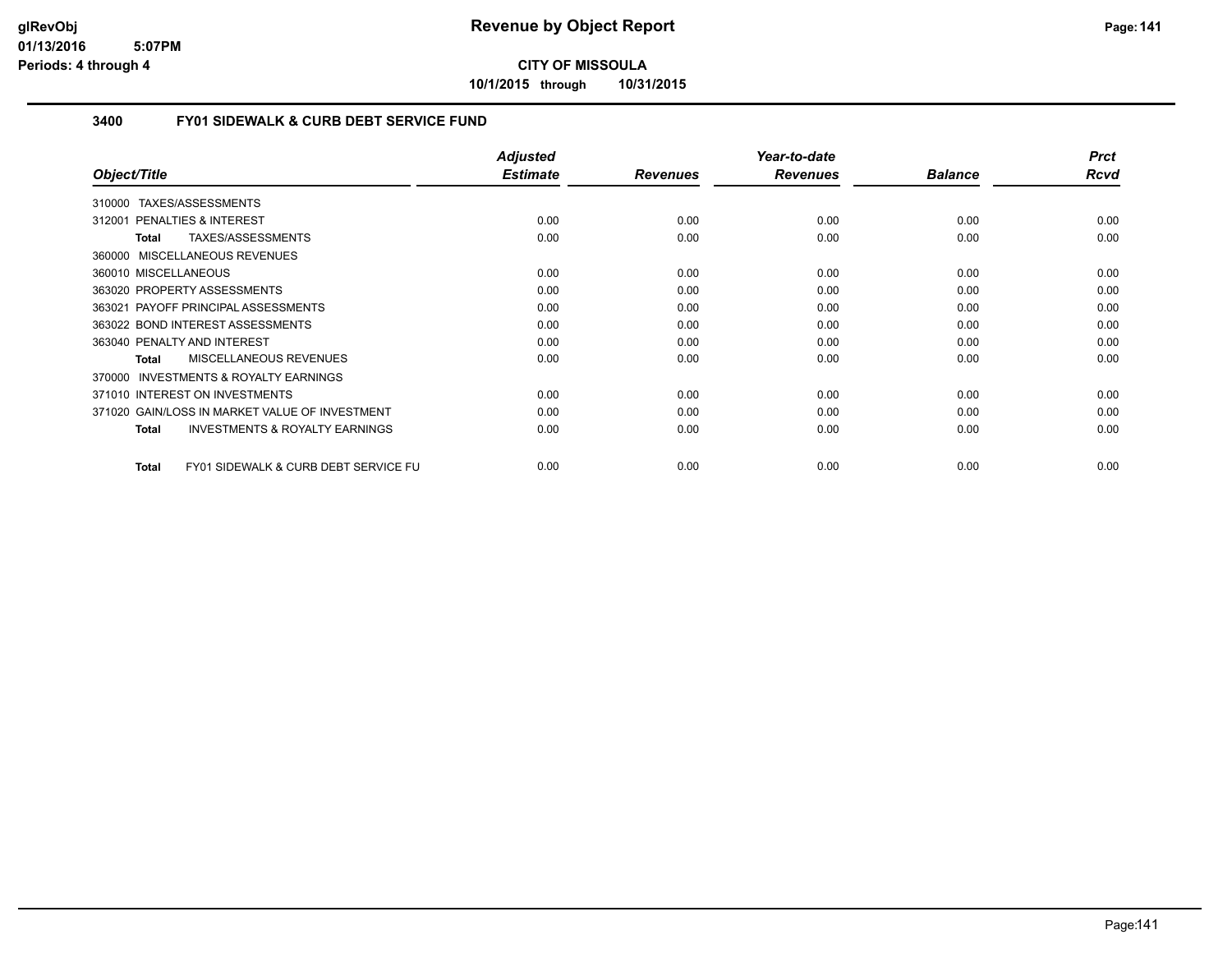**10/1/2015 through 10/31/2015**

# **3410 FY02 SIDEWALK & CURB DEBT SERVICE FUND**

**3410 FY02 SIDEWALK & CURB DEBT SERVICE FUND**

|                                                                  | <b>Adjusted</b> |                 | Year-to-date    |                | <b>Prct</b> |
|------------------------------------------------------------------|-----------------|-----------------|-----------------|----------------|-------------|
| Object/Title                                                     | <b>Estimate</b> | <b>Revenues</b> | <b>Revenues</b> | <b>Balance</b> | Rcvd        |
| 360000 MISCELLANEOUS REVENUES                                    |                 |                 |                 |                |             |
| 363020 PROPERTY ASSESSMENTS                                      | 0.00            | 0.00            | 0.00            | 0.00           | 0.00        |
| 363021 PAYOFF PRINCIPAL ASSESSMENTS                              | 0.00            | 0.00            | 0.00            | 0.00           | 0.00        |
| 363022 BOND INTEREST ASSESSMENTS                                 | 0.00            | 0.00            | 0.00            | 0.00           | 0.00        |
| 363040 PENALTY AND INTEREST                                      | 0.00            | 0.00            | 0.00            | 0.00           | 0.00        |
| MISCELLANEOUS REVENUES<br>Total                                  | 0.00            | 0.00            | 0.00            | 0.00           | 0.00        |
| INVESTMENTS & ROYALTY EARNINGS<br>370000                         |                 |                 |                 |                |             |
| 371010 INTEREST ON INVESTMENTS                                   | 0.00            | 0.00            | 0.00            | 0.00           | 0.00        |
| 371020 GAIN/LOSS IN MARKET VALUE OF INVESTMENTS                  | 0.00            | 0.00            | 0.00            | 0.00           | 0.00        |
| <b>INVESTMENTS &amp; ROYALTY EARNINGS</b><br><b>Total</b>        | 0.00            | 0.00            | 0.00            | 0.00           | 0.00        |
| <b>FY02 SIDEWALK &amp; CURB DEBT SERVICE FUI</b><br><b>Total</b> | 0.00            | 0.00            | 0.00            | 0.00           | 0.00        |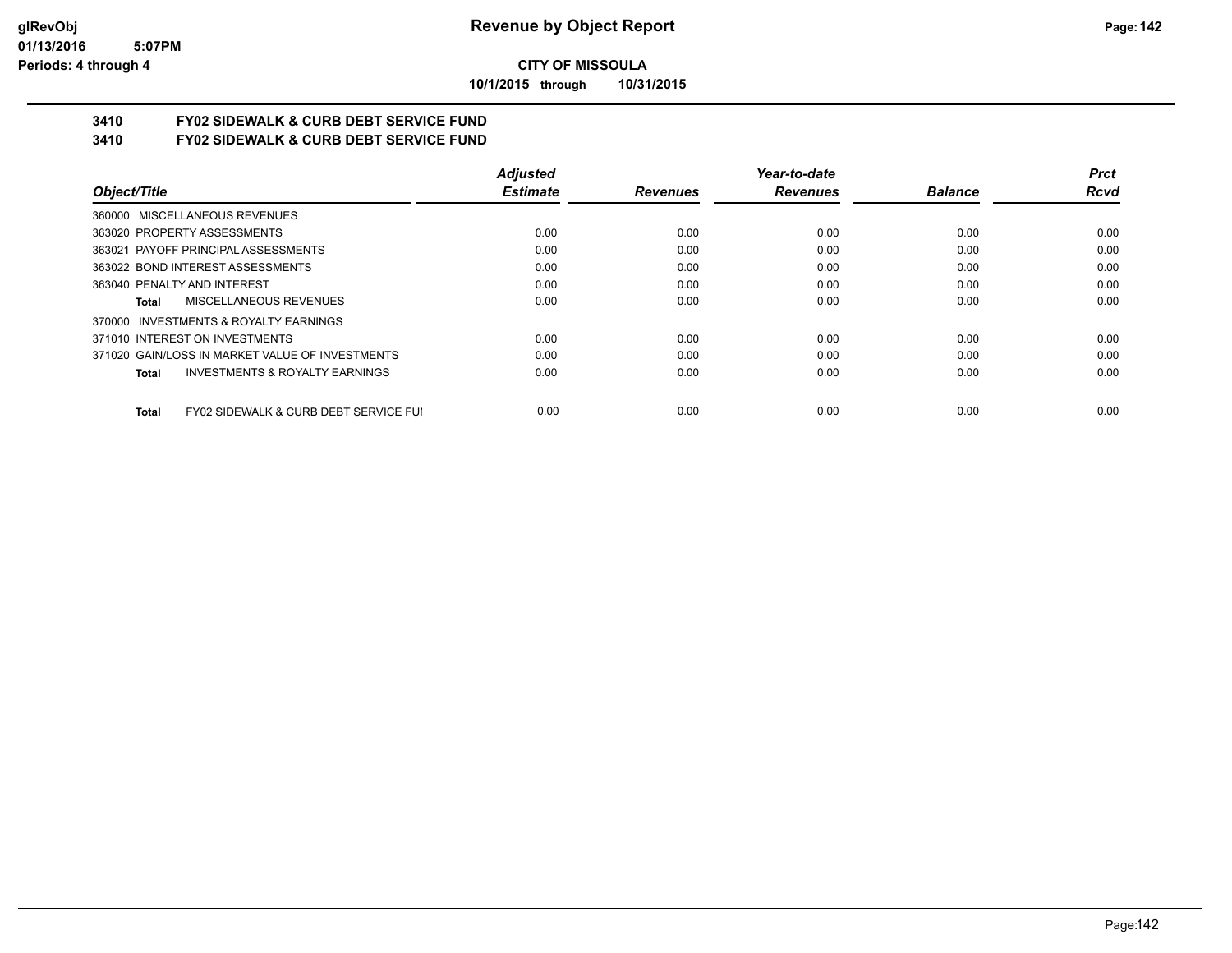**10/1/2015 through 10/31/2015**

### **3410 FY02 SIDEWALK & CURB DEBT SERVICE FUND**

|                                                      | <b>Adjusted</b> |                 | Year-to-date    |                | <b>Prct</b> |
|------------------------------------------------------|-----------------|-----------------|-----------------|----------------|-------------|
| Object/Title                                         | <b>Estimate</b> | <b>Revenues</b> | <b>Revenues</b> | <b>Balance</b> | <b>Rcvd</b> |
| 360000 MISCELLANEOUS REVENUES                        |                 |                 |                 |                |             |
| 363020 PROPERTY ASSESSMENTS                          | 0.00            | 0.00            | 0.00            | 0.00           | 0.00        |
| 363021 PAYOFF PRINCIPAL ASSESSMENTS                  | 0.00            | 0.00            | 0.00            | 0.00           | 0.00        |
| 363022 BOND INTEREST ASSESSMENTS                     | 0.00            | 0.00            | 0.00            | 0.00           | 0.00        |
| 363040 PENALTY AND INTEREST                          | 0.00            | 0.00            | 0.00            | 0.00           | 0.00        |
| MISCELLANEOUS REVENUES<br>Total                      | 0.00            | 0.00            | 0.00            | 0.00           | 0.00        |
| 370000 INVESTMENTS & ROYALTY EARNINGS                |                 |                 |                 |                |             |
| 371010 INTEREST ON INVESTMENTS                       | 0.00            | 0.00            | 0.00            | 0.00           | 0.00        |
| 371020 GAIN/LOSS IN MARKET VALUE OF INVESTMENT       | 0.00            | 0.00            | 0.00            | 0.00           | 0.00        |
| <b>INVESTMENTS &amp; ROYALTY EARNINGS</b><br>Total   | 0.00            | 0.00            | 0.00            | 0.00           | 0.00        |
| FY02 SIDEWALK & CURB DEBT SERVICE FU<br><b>Total</b> | 0.00            | 0.00            | 0.00            | 0.00           | 0.00        |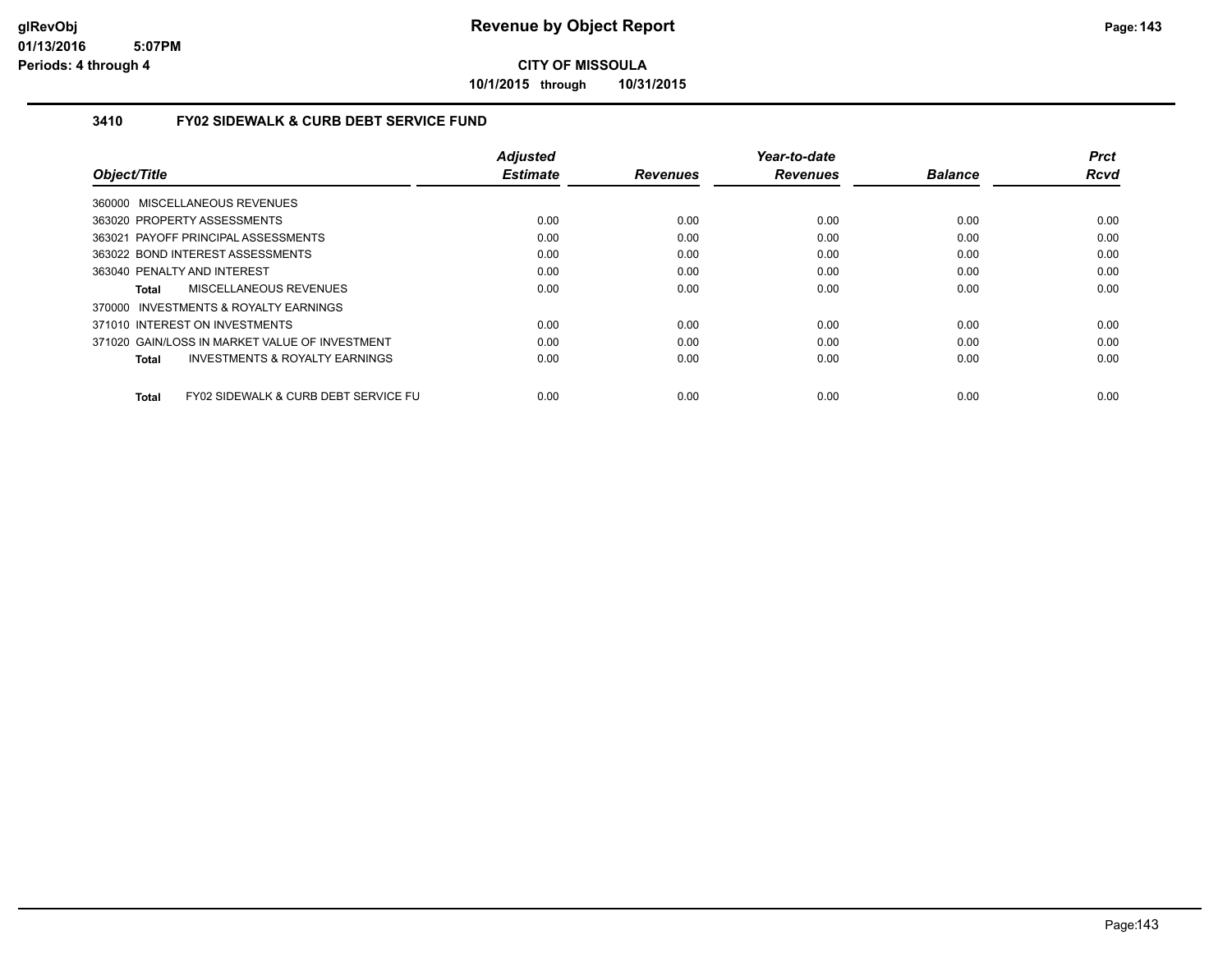**10/1/2015 through 10/31/2015**

## **3420 FY03 SIDEWALK & CURB DEBT SERVICE**

**3420 FY03 SIDEWALK & CURB DEBT SERVICE**

|                                                    | <b>Adjusted</b> |                 | Year-to-date    |                | <b>Prct</b> |
|----------------------------------------------------|-----------------|-----------------|-----------------|----------------|-------------|
| Object/Title                                       | <b>Estimate</b> | <b>Revenues</b> | <b>Revenues</b> | <b>Balance</b> | Rcvd        |
| 360000 MISCELLANEOUS REVENUES                      |                 |                 |                 |                |             |
| 363020 PROPERTY ASSESSMENTS                        | 0.00            | 0.00            | 0.00            | 0.00           | 0.00        |
| 363021 PAYOFF PRINCIPAL ASSESSMENTS                | 0.00            | 0.00            | 0.00            | 0.00           | 0.00        |
| 363022 BOND INTEREST ASSESSMENTS                   | 0.00            | 0.00            | 0.00            | 0.00           | 0.00        |
| 363040 PENALTY AND INTEREST                        | 0.00            | 0.00            | 0.00            | 0.00           | 0.00        |
| <b>MISCELLANEOUS REVENUES</b><br><b>Total</b>      | 0.00            | 0.00            | 0.00            | 0.00           | 0.00        |
| INVESTMENTS & ROYALTY EARNINGS<br>370000           |                 |                 |                 |                |             |
| 371010 INTEREST ON INVESTMENTS                     | 0.00            | 0.00            | 0.00            | 0.00           | 0.00        |
| 371020 GAIN/LOSS IN MARKET VALUE OF INVESTMENTS    | 0.00            | 0.00            | 0.00            | 0.00           | 0.00        |
| <b>INVESTMENTS &amp; ROYALTY EARNINGS</b><br>Total | 0.00            | 0.00            | 0.00            | 0.00           | 0.00        |
| OTHER FINANCING SOURCES<br>380000                  |                 |                 |                 |                |             |
| 381009 TRANSFERS IN                                | 0.00            | 0.00            | 0.00            | 0.00           | 0.00        |
| OTHER FINANCING SOURCES<br><b>Total</b>            | 0.00            | 0.00            | 0.00            | 0.00           | 0.00        |
|                                                    |                 |                 |                 |                |             |
| FY03 SIDEWALK & CURB DEBT SERVICE<br><b>Total</b>  | 0.00            | 0.00            | 0.00            | 0.00           | 0.00        |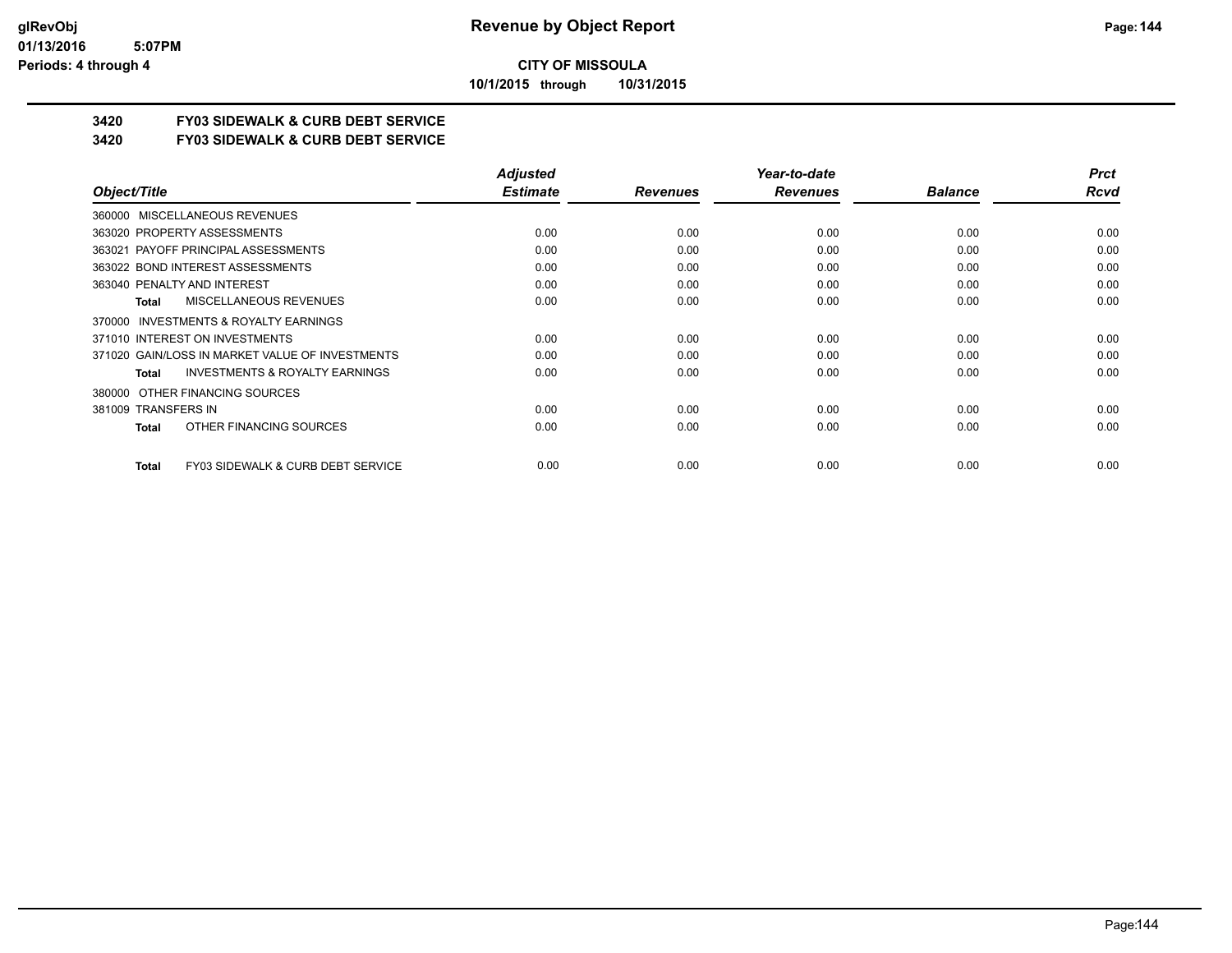**10/1/2015 through 10/31/2015**

### **3420 FY03 SIDEWALK & CURB DEBT SERVICE**

| Object/Title                                       | <b>Adjusted</b><br><b>Estimate</b> | <b>Revenues</b> | Year-to-date<br><b>Revenues</b> | <b>Balance</b> | <b>Prct</b><br>Rcvd |
|----------------------------------------------------|------------------------------------|-----------------|---------------------------------|----------------|---------------------|
| 360000 MISCELLANEOUS REVENUES                      |                                    |                 |                                 |                |                     |
|                                                    |                                    |                 |                                 |                |                     |
| 363020 PROPERTY ASSESSMENTS                        | 0.00                               | 0.00            | 0.00                            | 0.00           | 0.00                |
| 363021 PAYOFF PRINCIPAL ASSESSMENTS                | 0.00                               | 0.00            | 0.00                            | 0.00           | 0.00                |
| 363022 BOND INTEREST ASSESSMENTS                   | 0.00                               | 0.00            | 0.00                            | 0.00           | 0.00                |
| 363040 PENALTY AND INTEREST                        | 0.00                               | 0.00            | 0.00                            | 0.00           | 0.00                |
| MISCELLANEOUS REVENUES<br>Total                    | 0.00                               | 0.00            | 0.00                            | 0.00           | 0.00                |
| 370000 INVESTMENTS & ROYALTY EARNINGS              |                                    |                 |                                 |                |                     |
| 371010 INTEREST ON INVESTMENTS                     | 0.00                               | 0.00            | 0.00                            | 0.00           | 0.00                |
| 371020 GAIN/LOSS IN MARKET VALUE OF INVESTMENT     | 0.00                               | 0.00            | 0.00                            | 0.00           | 0.00                |
| <b>INVESTMENTS &amp; ROYALTY EARNINGS</b><br>Total | 0.00                               | 0.00            | 0.00                            | 0.00           | 0.00                |
| 380000 OTHER FINANCING SOURCES                     |                                    |                 |                                 |                |                     |
| 381009 TRANSFERS IN                                | 0.00                               | 0.00            | 0.00                            | 0.00           | 0.00                |
| OTHER FINANCING SOURCES<br>Total                   | 0.00                               | 0.00            | 0.00                            | 0.00           | 0.00                |
| FY03 SIDEWALK & CURB DEBT SERVICE<br>Total         | 0.00                               | 0.00            | 0.00                            | 0.00           | 0.00                |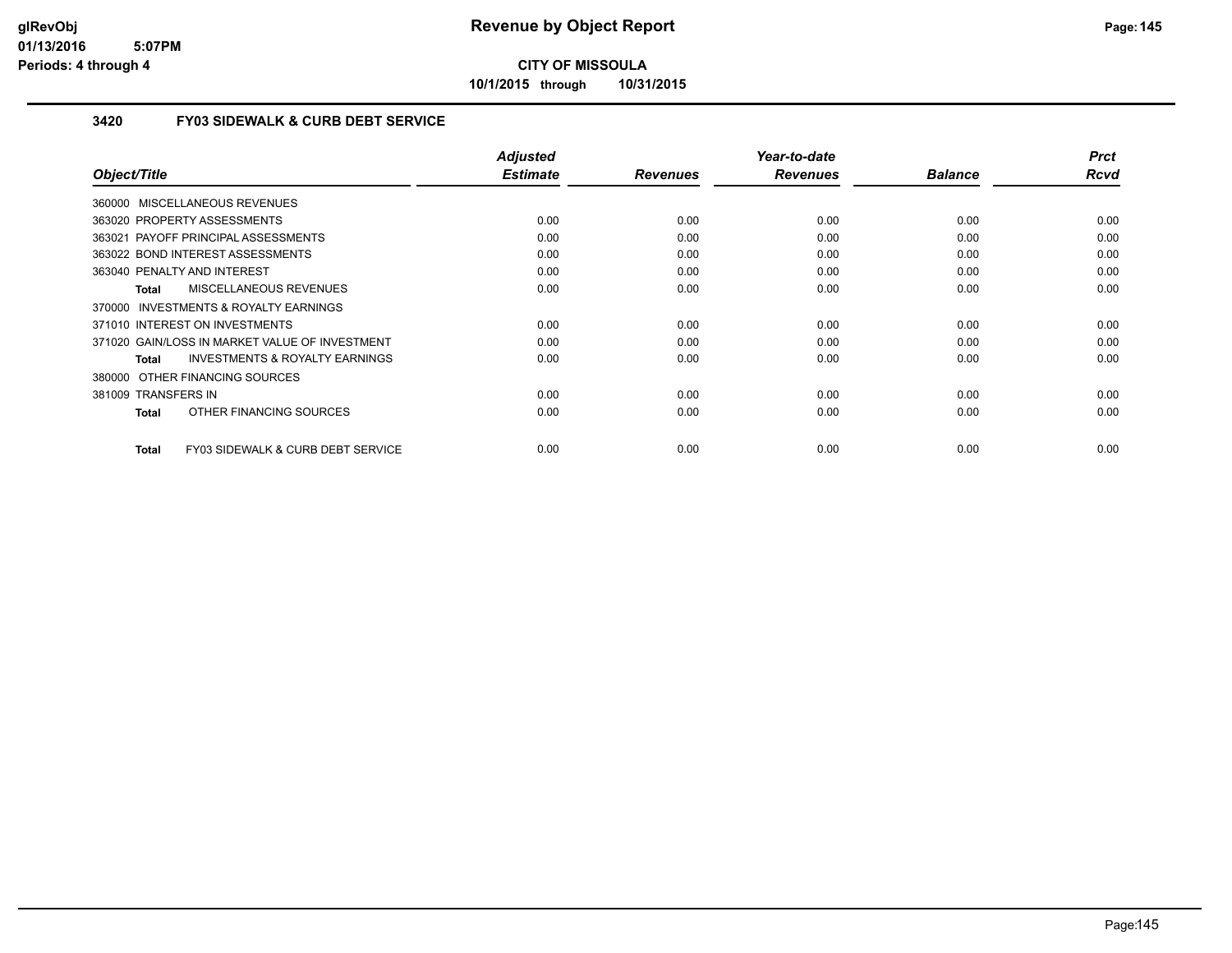**10/1/2015 through 10/31/2015**

### **3430 FY04 SIDEWALK CURB DEBT SERVICE**

### **3430 FY04 SIDEWALK CURB DEBT SERVICE**

|                                                           | <b>Adjusted</b> |                 | Year-to-date    |                | <b>Prct</b> |
|-----------------------------------------------------------|-----------------|-----------------|-----------------|----------------|-------------|
| Object/Title                                              | <b>Estimate</b> | <b>Revenues</b> | <b>Revenues</b> | <b>Balance</b> | Rcvd        |
| MISCELLANEOUS REVENUES<br>360000                          |                 |                 |                 |                |             |
| 363020 PROPERTY ASSESSMENTS                               | 10,825.00       | 0.00            | 0.00            | 10,825.00      | 0.00        |
| 363021 PAYOFF PRINCIPAL ASSESSMENTS                       | 0.00            | 0.00            | 0.00            | 0.00           | 0.00        |
| 363022 BOND INTEREST ASSESSMENTS                          | 0.00            | 0.00            | 0.00            | 0.00           | 0.00        |
| 363040 PENALTY AND INTEREST                               | 0.00            | 0.00            | 0.00            | 0.00           | 0.00        |
| MISCELLANEOUS REVENUES<br><b>Total</b>                    | 10,825.00       | 0.00            | 0.00            | 10,825.00      | 0.00        |
| INVESTMENTS & ROYALTY EARNINGS<br>370000                  |                 |                 |                 |                |             |
| 371010 INTEREST ON INVESTMENTS                            | 0.00            | 0.00            | 0.00            | 0.00           | 0.00        |
| 371020 GAIN/LOSS IN MARKET VALUE OF INVESTMENTS           | 0.00            | 0.00            | 0.00            | 0.00           | 0.00        |
| <b>INVESTMENTS &amp; ROYALTY EARNINGS</b><br><b>Total</b> | 0.00            | 0.00            | 0.00            | 0.00           | 0.00        |
| OTHER FINANCING SOURCES<br>380000                         |                 |                 |                 |                |             |
| 381030 SID BOND PROCEEDS                                  | 0.00            | 0.00            | 0.00            | 0.00           | 0.00        |
| OTHER FINANCING SOURCES<br><b>Total</b>                   | 0.00            | 0.00            | 0.00            | 0.00           | 0.00        |
| <b>FY04 SIDEWALK CURB DEBT SERVICE</b><br><b>Total</b>    | 10,825.00       | 0.00            | 0.00            | 10,825.00      | 0.00        |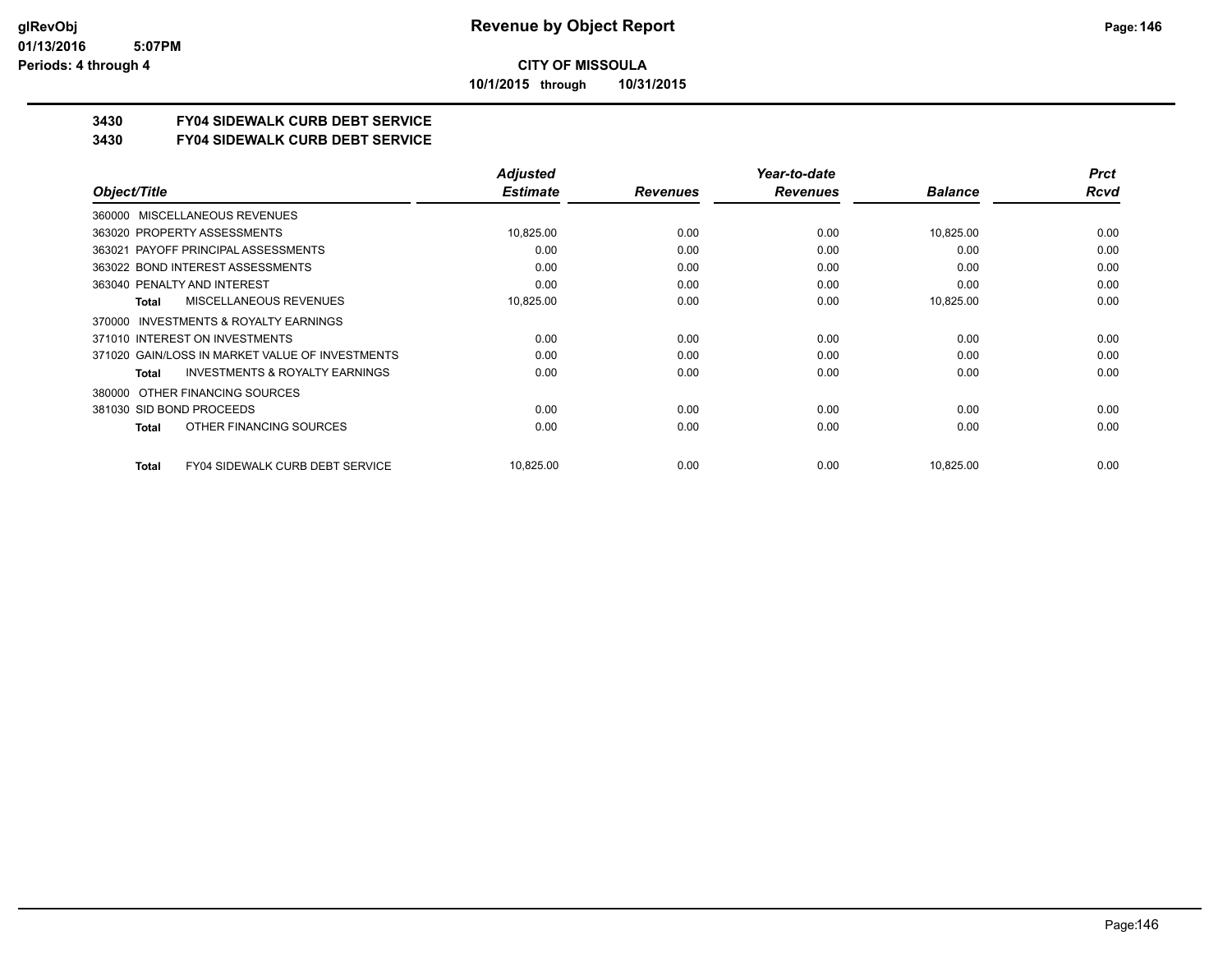**10/1/2015 through 10/31/2015**

### **3430 FY04 SIDEWALK CURB DEBT SERVICE**

| Object/Title                                        | <b>Adjusted</b><br><b>Estimate</b> | <b>Revenues</b> | Year-to-date<br><b>Revenues</b> | <b>Balance</b> | <b>Prct</b><br><b>Rcvd</b> |
|-----------------------------------------------------|------------------------------------|-----------------|---------------------------------|----------------|----------------------------|
|                                                     |                                    |                 |                                 |                |                            |
| 360000 MISCELLANEOUS REVENUES                       |                                    |                 |                                 |                |                            |
| 363020 PROPERTY ASSESSMENTS                         | 10,825.00                          | 0.00            | 0.00                            | 10,825.00      | 0.00                       |
| 363021 PAYOFF PRINCIPAL ASSESSMENTS                 | 0.00                               | 0.00            | 0.00                            | 0.00           | 0.00                       |
| 363022 BOND INTEREST ASSESSMENTS                    | 0.00                               | 0.00            | 0.00                            | 0.00           | 0.00                       |
| 363040 PENALTY AND INTEREST                         | 0.00                               | 0.00            | 0.00                            | 0.00           | 0.00                       |
| MISCELLANEOUS REVENUES<br>Total                     | 10,825.00                          | 0.00            | 0.00                            | 10,825.00      | 0.00                       |
| <b>INVESTMENTS &amp; ROYALTY EARNINGS</b><br>370000 |                                    |                 |                                 |                |                            |
| 371010 INTEREST ON INVESTMENTS                      | 0.00                               | 0.00            | 0.00                            | 0.00           | 0.00                       |
| 371020 GAIN/LOSS IN MARKET VALUE OF INVESTMENT      | 0.00                               | 0.00            | 0.00                            | 0.00           | 0.00                       |
| <b>INVESTMENTS &amp; ROYALTY EARNINGS</b><br>Total  | 0.00                               | 0.00            | 0.00                            | 0.00           | 0.00                       |
| 380000 OTHER FINANCING SOURCES                      |                                    |                 |                                 |                |                            |
| 381030 SID BOND PROCEEDS                            | 0.00                               | 0.00            | 0.00                            | 0.00           | 0.00                       |
| OTHER FINANCING SOURCES<br>Total                    | 0.00                               | 0.00            | 0.00                            | 0.00           | 0.00                       |
|                                                     |                                    |                 |                                 |                |                            |
| FY04 SIDEWALK CURB DEBT SERVICE<br><b>Total</b>     | 10,825.00                          | 0.00            | 0.00                            | 10,825.00      | 0.00                       |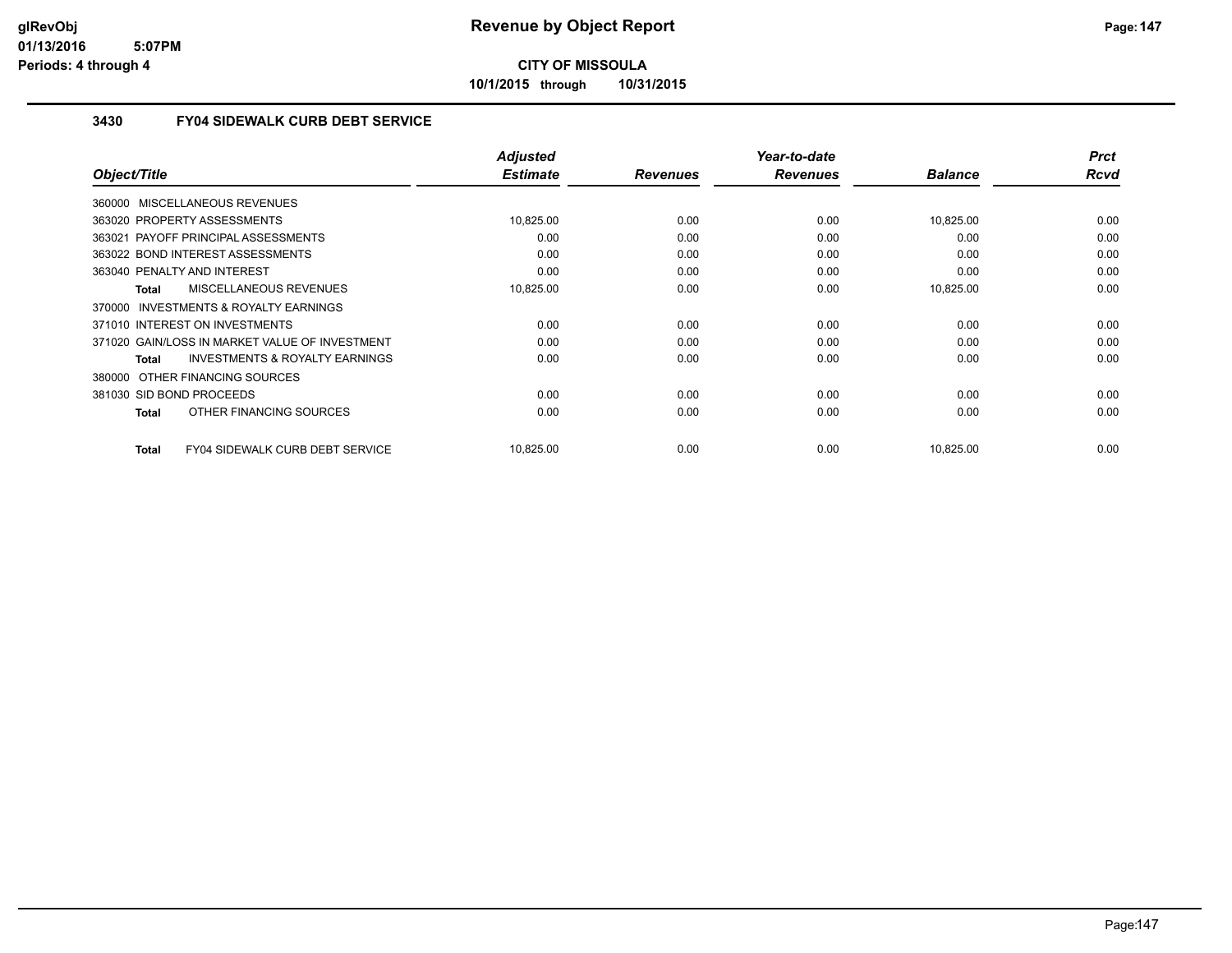**10/1/2015 through 10/31/2015**

### **3433 SID 433 DEBT SERVICE**

**3433 SID 433 DEBT SERVICE**

|                                                    | <b>Adjusted</b> |                 | Year-to-date    |                | <b>Prct</b> |
|----------------------------------------------------|-----------------|-----------------|-----------------|----------------|-------------|
| Object/Title                                       | <b>Estimate</b> | <b>Revenues</b> | <b>Revenues</b> | <b>Balance</b> | <b>Rcvd</b> |
| 360000 MISCELLANEOUS REVENUES                      |                 |                 |                 |                |             |
| 363020 PROPERTY ASSESSMENTS                        | 0.00            | 0.00            | 0.00            | 0.00           | 0.00        |
| 363021 PAYOFF PRINCIPAL ASSESSMENTS                | 0.00            | 0.00            | 0.00            | 0.00           | 0.00        |
| 363022 BOND INTEREST ASSESSMENTS                   | 0.00            | 0.00            | 0.00            | 0.00           | 0.00        |
| 363040 PENALTY AND INTEREST                        | 0.00            | 0.00            | 0.00            | 0.00           | 0.00        |
| MISCELLANEOUS REVENUES<br>Total                    | 0.00            | 0.00            | 0.00            | 0.00           | 0.00        |
| INVESTMENTS & ROYALTY EARNINGS<br>370000           |                 |                 |                 |                |             |
| 371010 INTEREST ON INVESTMENTS                     | 0.00            | 0.00            | 0.00            | 0.00           | 0.00        |
| 371020 GAIN/LOSS IN MARKET VALUE OF INVESTMENTS    | 0.00            | 0.00            | 0.00            | 0.00           | 0.00        |
| <b>INVESTMENTS &amp; ROYALTY EARNINGS</b><br>Total | 0.00            | 0.00            | 0.00            | 0.00           | 0.00        |
| SID 433 DEBT SERVICE<br><b>Total</b>               | 0.00            | 0.00            | 0.00            | 0.00           | 0.00        |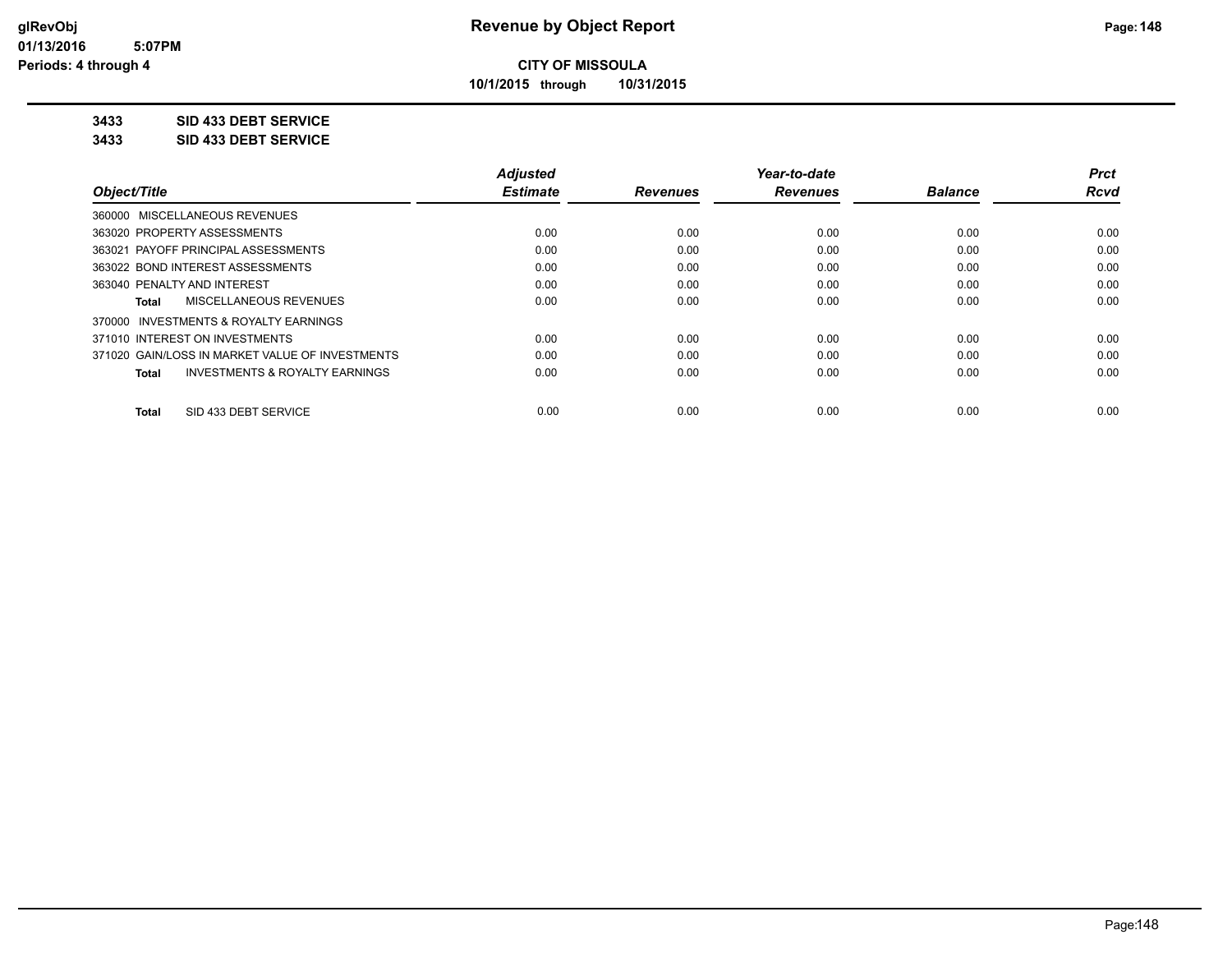**10/1/2015 through 10/31/2015**

### **3433 SID 433 DEBT SERVICE**

|                                                    | <b>Adjusted</b> |                 | Year-to-date    |                | Prct        |
|----------------------------------------------------|-----------------|-----------------|-----------------|----------------|-------------|
| Object/Title                                       | <b>Estimate</b> | <b>Revenues</b> | <b>Revenues</b> | <b>Balance</b> | <b>Rcvd</b> |
| 360000 MISCELLANEOUS REVENUES                      |                 |                 |                 |                |             |
| 363020 PROPERTY ASSESSMENTS                        | 0.00            | 0.00            | 0.00            | 0.00           | 0.00        |
| 363021 PAYOFF PRINCIPAL ASSESSMENTS                | 0.00            | 0.00            | 0.00            | 0.00           | 0.00        |
| 363022 BOND INTEREST ASSESSMENTS                   | 0.00            | 0.00            | 0.00            | 0.00           | 0.00        |
| 363040 PENALTY AND INTEREST                        | 0.00            | 0.00            | 0.00            | 0.00           | 0.00        |
| <b>MISCELLANEOUS REVENUES</b><br>Total             | 0.00            | 0.00            | 0.00            | 0.00           | 0.00        |
| 370000 INVESTMENTS & ROYALTY EARNINGS              |                 |                 |                 |                |             |
| 371010 INTEREST ON INVESTMENTS                     | 0.00            | 0.00            | 0.00            | 0.00           | 0.00        |
| 371020 GAIN/LOSS IN MARKET VALUE OF INVESTMENT     | 0.00            | 0.00            | 0.00            | 0.00           | 0.00        |
| <b>INVESTMENTS &amp; ROYALTY EARNINGS</b><br>Total | 0.00            | 0.00            | 0.00            | 0.00           | 0.00        |
|                                                    |                 |                 |                 |                |             |
| SID 433 DEBT SERVICE<br>Total                      | 0.00            | 0.00            | 0.00            | 0.00           | 0.00        |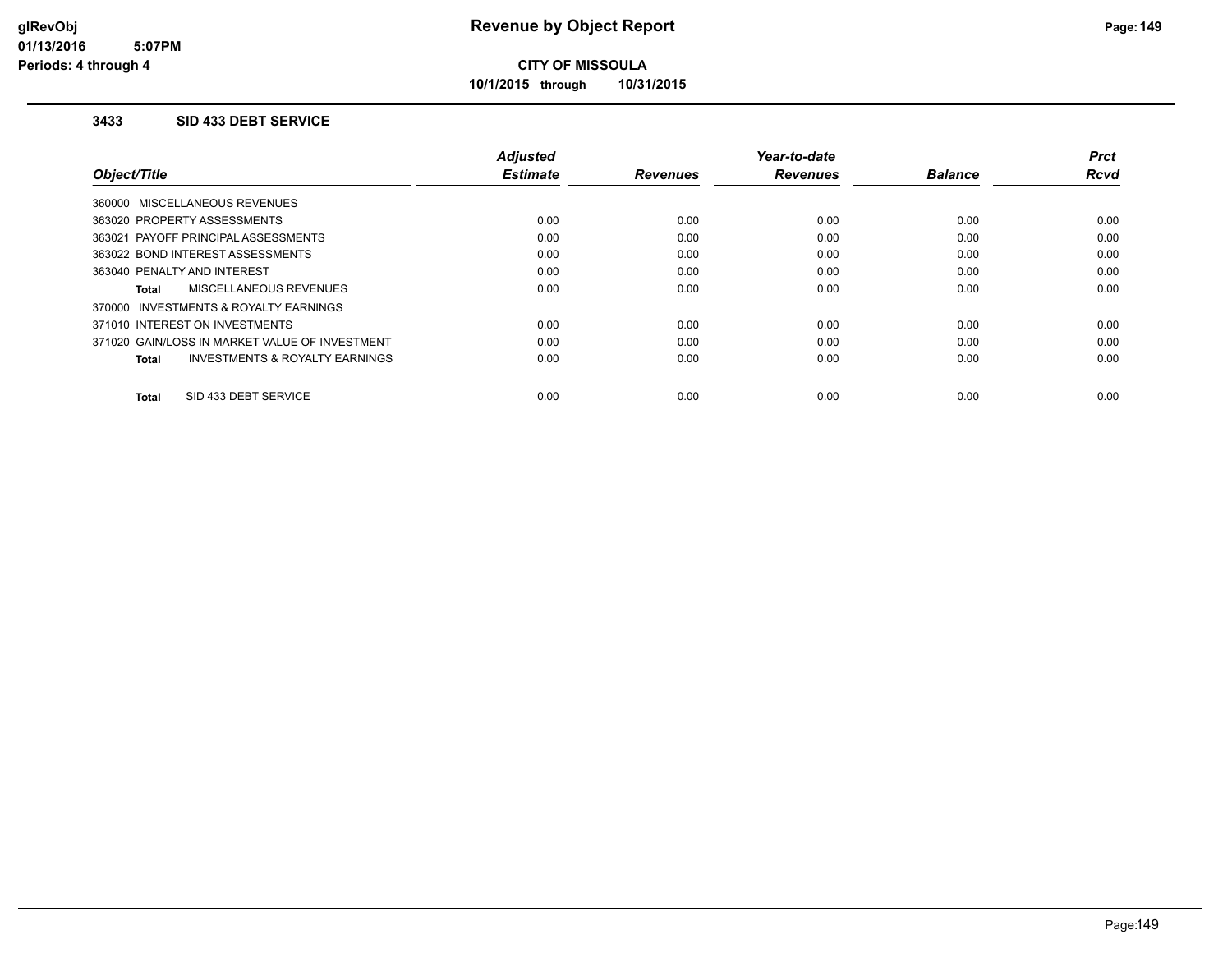**10/1/2015 through 10/31/2015**

### **3440 FY 05 SIDEWALK AND CURB**

**3440 FY 05 SIDEWALK AND CURB**

|                             |                                                 | <b>Adjusted</b> |                 | Year-to-date    |                | <b>Prct</b> |
|-----------------------------|-------------------------------------------------|-----------------|-----------------|-----------------|----------------|-------------|
| Object/Title                |                                                 | <b>Estimate</b> | <b>Revenues</b> | <b>Revenues</b> | <b>Balance</b> | Rcvd        |
|                             | 360000 MISCELLANEOUS REVENUES                   |                 |                 |                 |                |             |
| 363020 PROPERTY ASSESSMENTS |                                                 | 38,588.00       | 0.00            | 0.00            | 38,588.00      | 0.00        |
|                             | 363021 PAYOFF PRINCIPAL ASSESSMENTS             | 0.00            | 0.00            | 0.00            | 0.00           | 0.00        |
|                             | 363022 BOND INTEREST ASSESSMENTS                | 0.00            | 0.00            | 0.00            | 0.00           | 0.00        |
| 363040 PENALTY AND INTEREST |                                                 | 0.00            | 0.00            | 0.00            | 0.00           | 0.00        |
| Total                       | <b>MISCELLANEOUS REVENUES</b>                   | 38,588.00       | 0.00            | 0.00            | 38,588.00      | 0.00        |
| 370000                      | INVESTMENTS & ROYALTY EARNINGS                  |                 |                 |                 |                |             |
|                             | 371010 INTEREST ON INVESTMENTS                  | 0.00            | 0.00            | 0.00            | 0.00           | 0.00        |
|                             | 371020 GAIN/LOSS IN MARKET VALUE OF INVESTMENTS | 0.00            | 0.00            | 0.00            | 0.00           | 0.00        |
|                             | 371500 INTEREST ON INTERFUND LOAN               | 0.00            | 0.00            | 0.00            | 0.00           | 0.00        |
| Total                       | <b>INVESTMENTS &amp; ROYALTY EARNINGS</b>       | 0.00            | 0.00            | 0.00            | 0.00           | 0.00        |
| 380000                      | OTHER FINANCING SOURCES                         |                 |                 |                 |                |             |
| 381030 SID BONDS PROCEEDS   |                                                 | 0.00            | 0.00            | 0.00            | 0.00           | 0.00        |
| <b>Total</b>                | OTHER FINANCING SOURCES                         | 0.00            | 0.00            | 0.00            | 0.00           | 0.00        |
| <b>Total</b>                | FY 05 SIDEWALK AND CURB                         | 38,588.00       | 0.00            | 0.00            | 38,588.00      | 0.00        |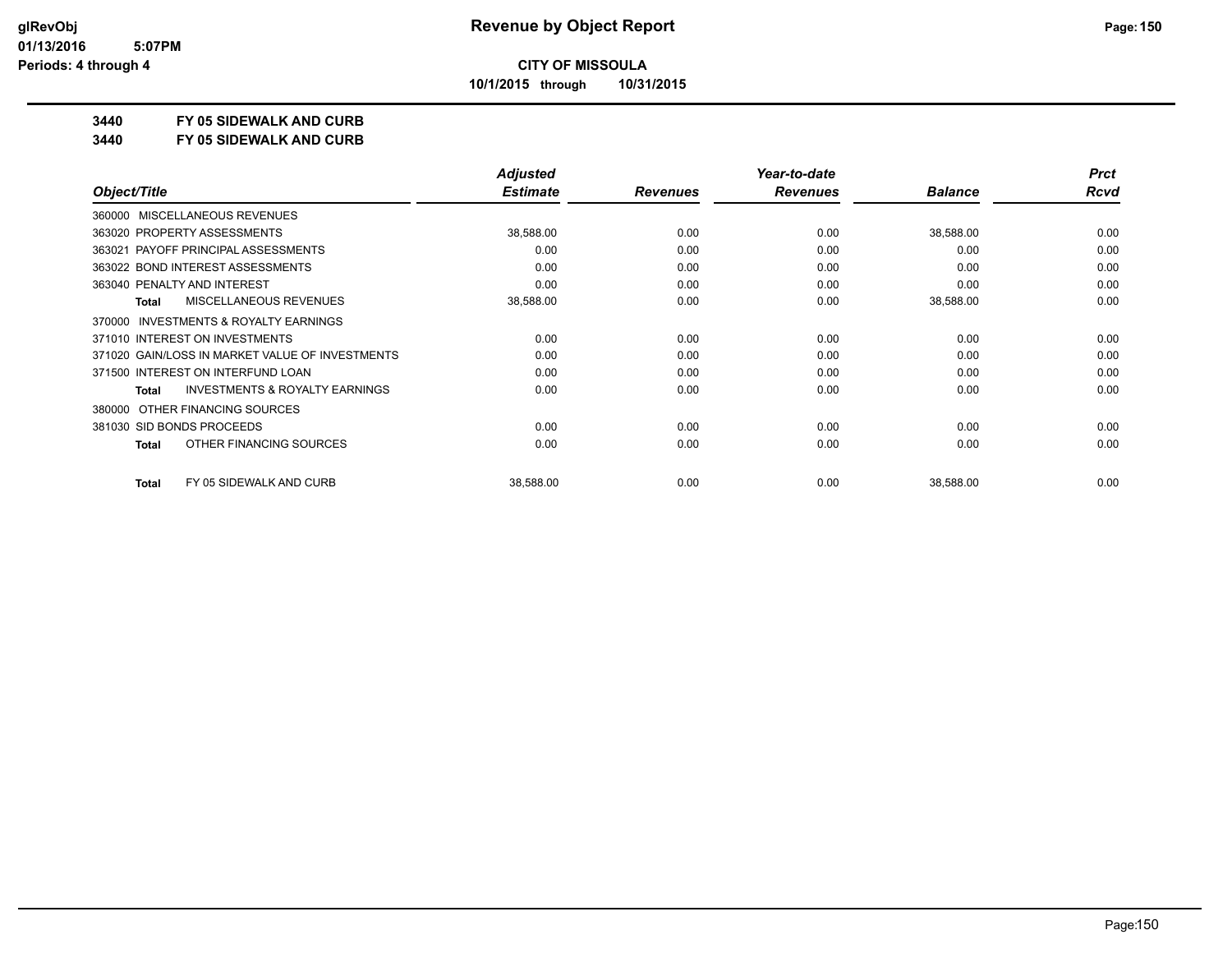**10/1/2015 through 10/31/2015**

### **3440 FY 05 SIDEWALK AND CURB**

|                                                           | <b>Adjusted</b> |                 | Year-to-date    |                | <b>Prct</b> |
|-----------------------------------------------------------|-----------------|-----------------|-----------------|----------------|-------------|
| Object/Title                                              | <b>Estimate</b> | <b>Revenues</b> | <b>Revenues</b> | <b>Balance</b> | Rcvd        |
| 360000 MISCELLANEOUS REVENUES                             |                 |                 |                 |                |             |
| 363020 PROPERTY ASSESSMENTS                               | 38,588.00       | 0.00            | 0.00            | 38,588.00      | 0.00        |
| 363021 PAYOFF PRINCIPAL ASSESSMENTS                       | 0.00            | 0.00            | 0.00            | 0.00           | 0.00        |
| 363022 BOND INTEREST ASSESSMENTS                          | 0.00            | 0.00            | 0.00            | 0.00           | 0.00        |
| 363040 PENALTY AND INTEREST                               | 0.00            | 0.00            | 0.00            | 0.00           | 0.00        |
| <b>MISCELLANEOUS REVENUES</b><br><b>Total</b>             | 38,588.00       | 0.00            | 0.00            | 38,588.00      | 0.00        |
| 370000 INVESTMENTS & ROYALTY EARNINGS                     |                 |                 |                 |                |             |
| 371010 INTEREST ON INVESTMENTS                            | 0.00            | 0.00            | 0.00            | 0.00           | 0.00        |
| 371020 GAIN/LOSS IN MARKET VALUE OF INVESTMENT            | 0.00            | 0.00            | 0.00            | 0.00           | 0.00        |
| 371500 INTEREST ON INTERFUND LOAN                         | 0.00            | 0.00            | 0.00            | 0.00           | 0.00        |
| <b>INVESTMENTS &amp; ROYALTY EARNINGS</b><br><b>Total</b> | 0.00            | 0.00            | 0.00            | 0.00           | 0.00        |
| 380000 OTHER FINANCING SOURCES                            |                 |                 |                 |                |             |
| 381030 SID BONDS PROCEEDS                                 | 0.00            | 0.00            | 0.00            | 0.00           | 0.00        |
| OTHER FINANCING SOURCES<br><b>Total</b>                   | 0.00            | 0.00            | 0.00            | 0.00           | 0.00        |
|                                                           |                 |                 |                 |                |             |
| FY 05 SIDEWALK AND CURB<br><b>Total</b>                   | 38,588.00       | 0.00            | 0.00            | 38,588.00      | 0.00        |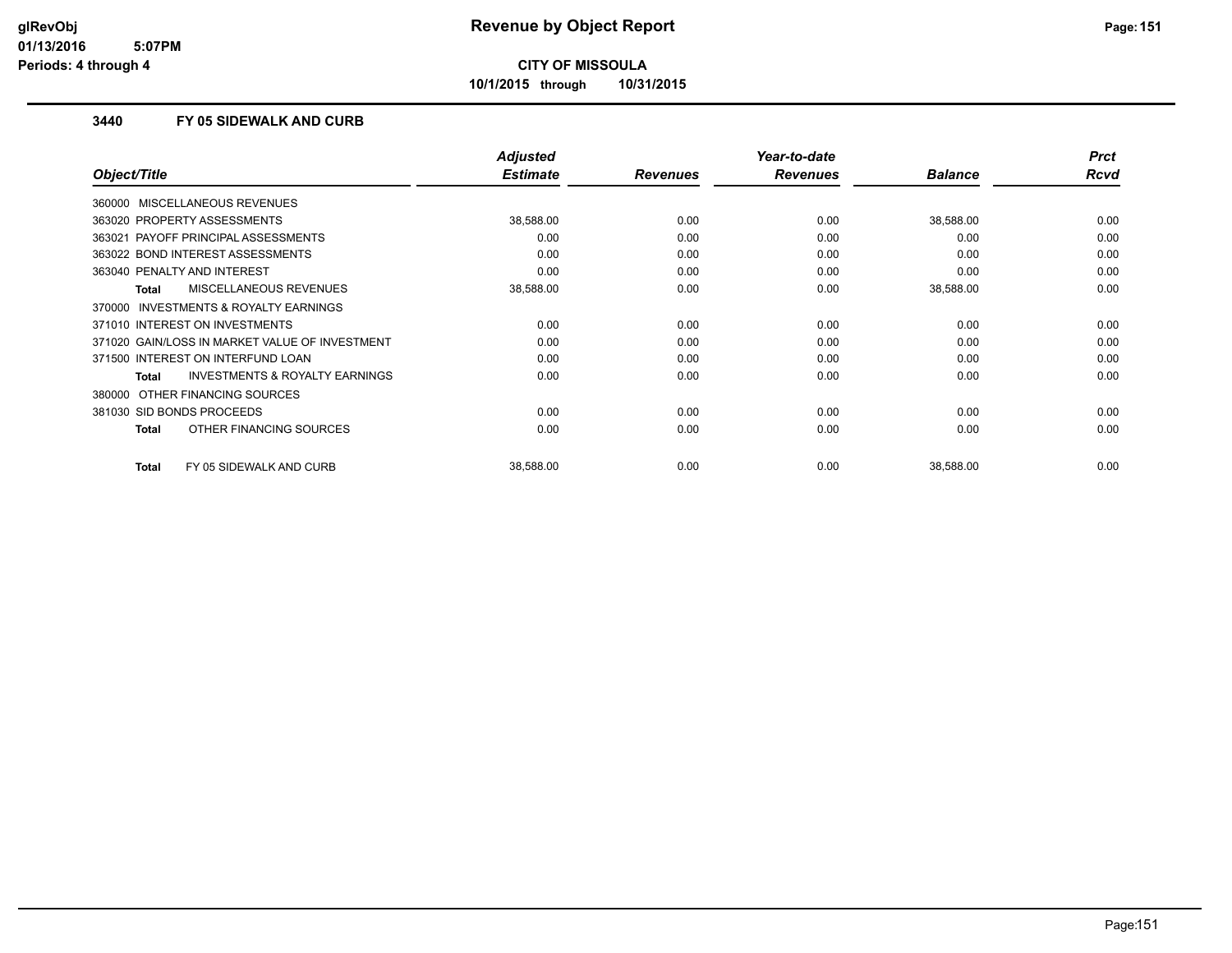**10/1/2015 through 10/31/2015**

### **3441 FY 06 SIDEWALK & CURB DEBT**

**3441 FY 06 SIDEWALK & CURB DEBT**

|                                                 | <b>Adjusted</b> |                 | Year-to-date    |                | <b>Prct</b> |
|-------------------------------------------------|-----------------|-----------------|-----------------|----------------|-------------|
| Object/Title                                    | <b>Estimate</b> | <b>Revenues</b> | <b>Revenues</b> | <b>Balance</b> | <b>Rcvd</b> |
| 360000 MISCELLANEOUS REVENUES                   |                 |                 |                 |                |             |
| 363020 PROPERTY ASSESSMENTS                     | 0.00            | 0.00            | 0.00            | 0.00           | 0.00        |
| MISCELLANEOUS REVENUES<br>Total                 | 0.00            | 0.00            | 0.00            | 0.00           | 0.00        |
| 370000 INVESTMENTS & ROYALTY EARNINGS           |                 |                 |                 |                |             |
| 371010 INTEREST ON INVESTMENTS                  | 0.00            | 0.00            | 0.00            | 0.00           | 0.00        |
| 371020 GAIN/LOSS IN MARKET VALUE OF INVESTMENTS | 0.00            | 0.00            | 0.00            | 0.00           | 0.00        |
| INVESTMENTS & ROYALTY EARNINGS<br>Total         | 0.00            | 0.00            | 0.00            | 0.00           | 0.00        |
| FY 06 SIDEWALK & CURB DEBT<br><b>Total</b>      | 0.00            | 0.00            | 0.00            | 0.00           | 0.00        |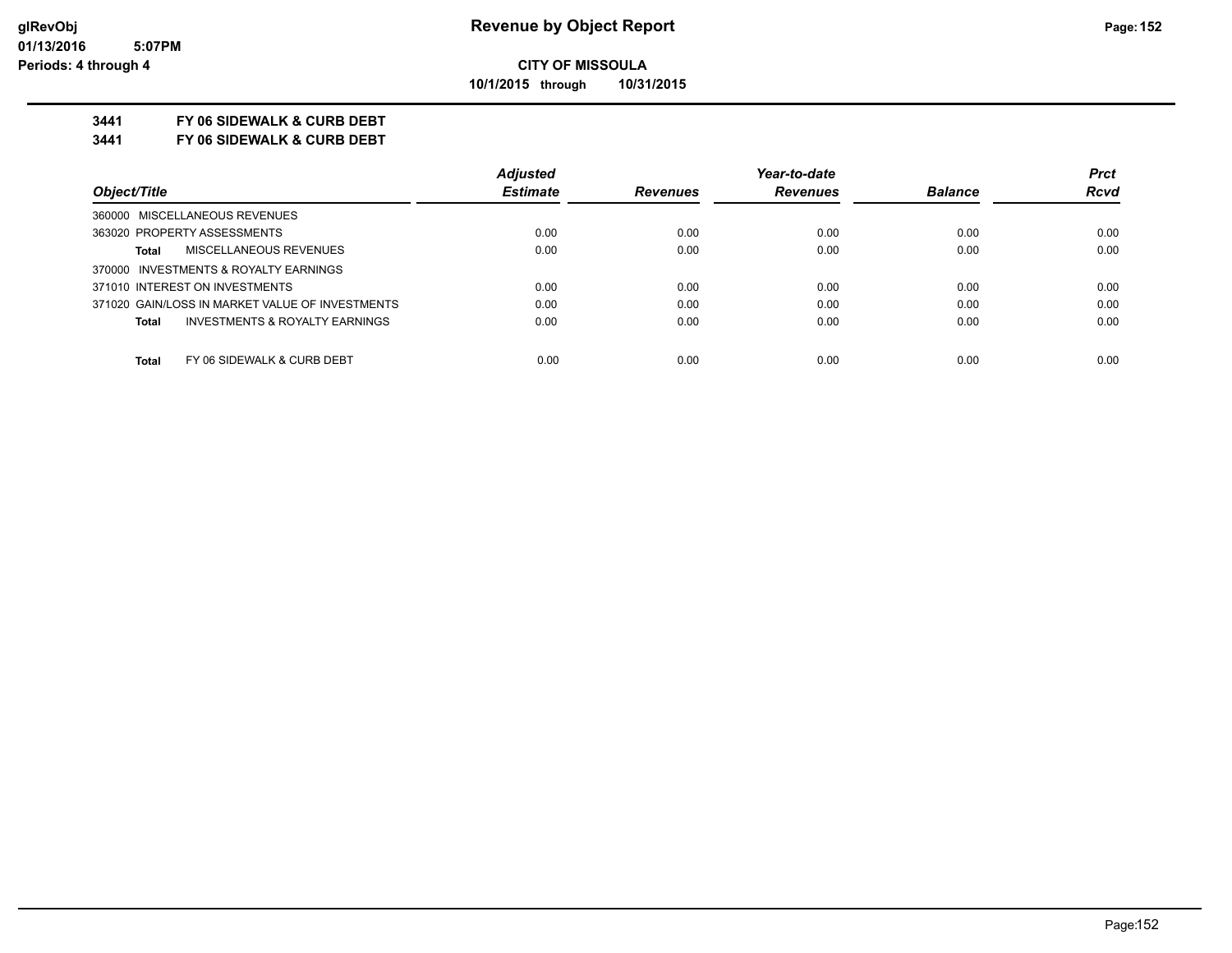**10/1/2015 through 10/31/2015**

### **3441 FY 06 SIDEWALK & CURB DEBT**

|                                                    | <b>Adjusted</b> |                 | Year-to-date    |                | <b>Prct</b> |
|----------------------------------------------------|-----------------|-----------------|-----------------|----------------|-------------|
| Object/Title                                       | <b>Estimate</b> | <b>Revenues</b> | <b>Revenues</b> | <b>Balance</b> | <b>Rcvd</b> |
| 360000 MISCELLANEOUS REVENUES                      |                 |                 |                 |                |             |
| 363020 PROPERTY ASSESSMENTS                        | 0.00            | 0.00            | 0.00            | 0.00           | 0.00        |
| MISCELLANEOUS REVENUES<br>Total                    | 0.00            | 0.00            | 0.00            | 0.00           | 0.00        |
| 370000 INVESTMENTS & ROYALTY EARNINGS              |                 |                 |                 |                |             |
| 371010 INTEREST ON INVESTMENTS                     | 0.00            | 0.00            | 0.00            | 0.00           | 0.00        |
| 371020 GAIN/LOSS IN MARKET VALUE OF INVESTMENT     | 0.00            | 0.00            | 0.00            | 0.00           | 0.00        |
| <b>INVESTMENTS &amp; ROYALTY EARNINGS</b><br>Total | 0.00            | 0.00            | 0.00            | 0.00           | 0.00        |
| Total<br>FY 06 SIDEWALK & CURB DEBT                | 0.00            | 0.00            | 0.00            | 0.00           | 0.00        |
|                                                    |                 |                 |                 |                |             |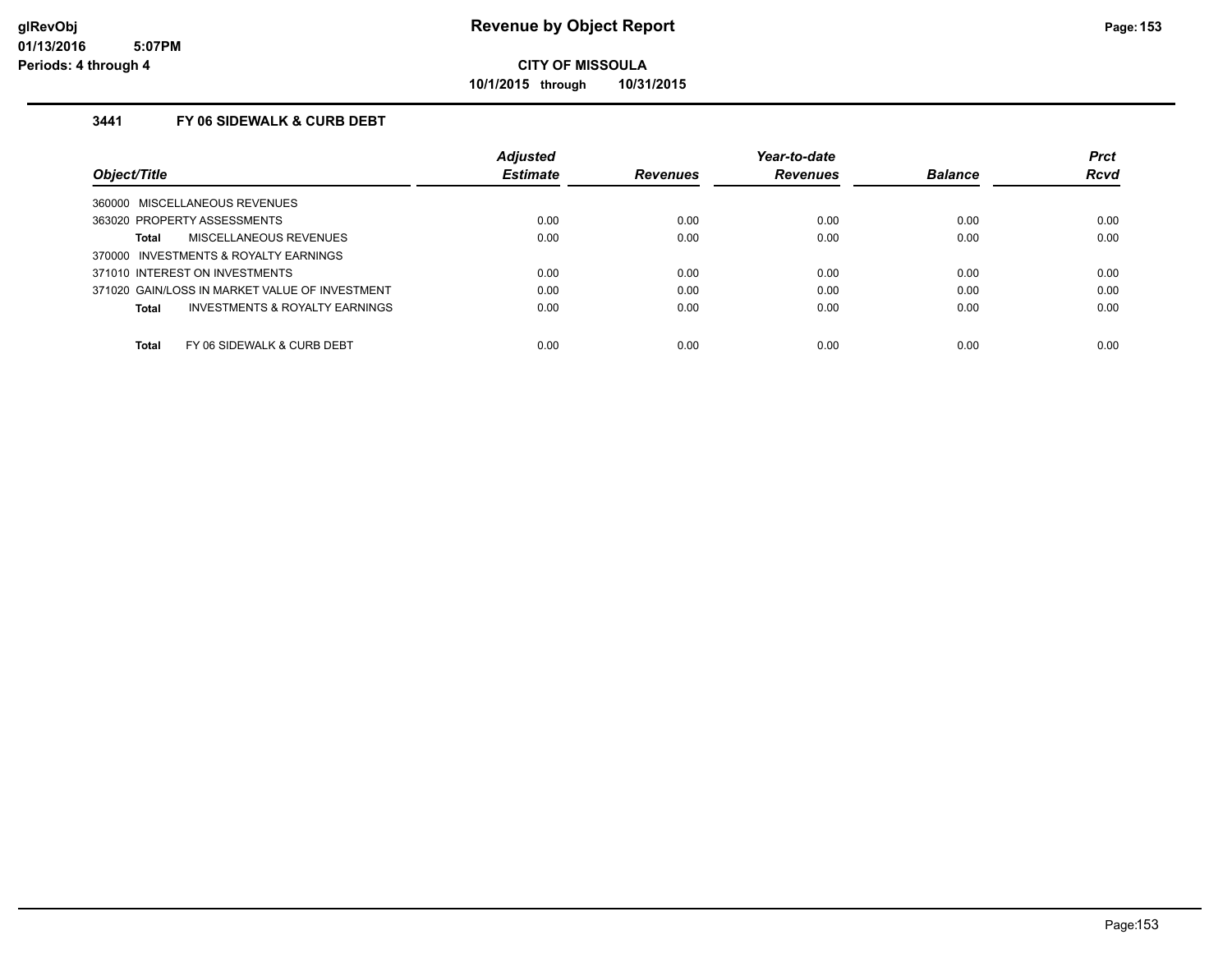**10/1/2015 through 10/31/2015**

### **3449 SID 449 DEBT SERVICE**

**3449 SID 449 DEBT SERVICE**

|                                                    | <b>Adjusted</b> |                 | Year-to-date    |                | <b>Prct</b> |
|----------------------------------------------------|-----------------|-----------------|-----------------|----------------|-------------|
| Object/Title                                       | <b>Estimate</b> | <b>Revenues</b> | <b>Revenues</b> | <b>Balance</b> | <b>Rcvd</b> |
| 360000 MISCELLANEOUS REVENUES                      |                 |                 |                 |                |             |
| 363020 PROPERTY ASSESSMENTS                        | 0.00            | 0.00            | 0.00            | 0.00           | 0.00        |
| PAYOFF PRINCIPAL ASSESSMENTS<br>363021             | 0.00            | 0.00            | 0.00            | 0.00           | 0.00        |
| 363022 BOND INTEREST ASSESSMENTS                   | 0.00            | 0.00            | 0.00            | 0.00           | 0.00        |
| 363040 PENALTY AND INTEREST                        | 0.00            | 0.00            | 0.00            | 0.00           | 0.00        |
| MISCELLANEOUS REVENUES<br>Total                    | 0.00            | 0.00            | 0.00            | 0.00           | 0.00        |
| 370000 INVESTMENTS & ROYALTY EARNINGS              |                 |                 |                 |                |             |
| 371010 INTEREST ON INVESTMENTS                     | 0.00            | 0.00            | 0.00            | 0.00           | 0.00        |
| 371020 GAIN/LOSS IN MARKET VALUE OF INVESTMENTS    | 0.00            | 0.00            | 0.00            | 0.00           | 0.00        |
| <b>INVESTMENTS &amp; ROYALTY EARNINGS</b><br>Total | 0.00            | 0.00            | 0.00            | 0.00           | 0.00        |
| SID 449 DEBT SERVICE<br><b>Total</b>               | 0.00            | 0.00            | 0.00            | 0.00           | 0.00        |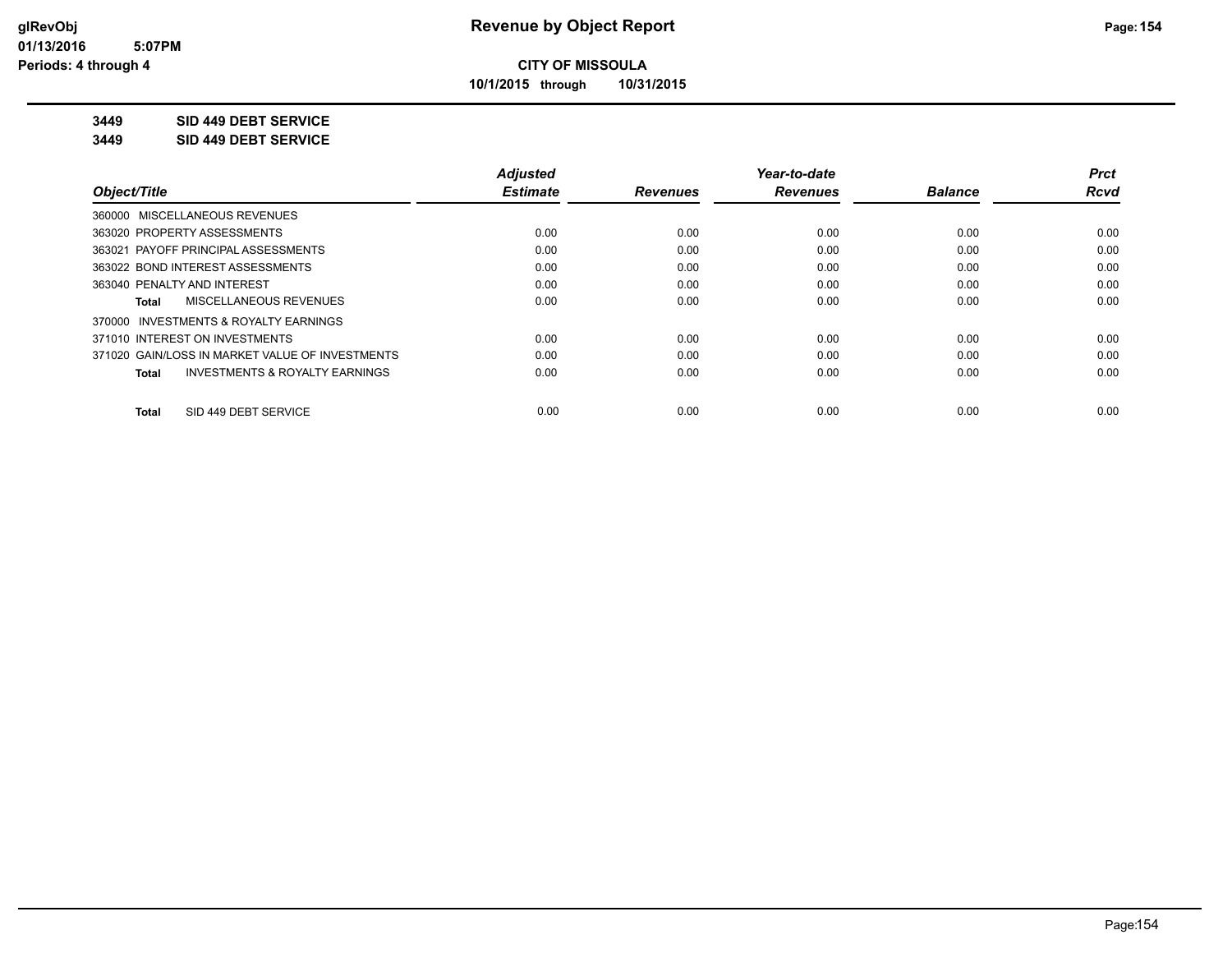**10/1/2015 through 10/31/2015**

### **3449 SID 449 DEBT SERVICE**

|                                                    | <b>Adjusted</b> |                 | Year-to-date    |                | <b>Prct</b> |
|----------------------------------------------------|-----------------|-----------------|-----------------|----------------|-------------|
| Object/Title                                       | <b>Estimate</b> | <b>Revenues</b> | <b>Revenues</b> | <b>Balance</b> | <b>Rcvd</b> |
| 360000 MISCELLANEOUS REVENUES                      |                 |                 |                 |                |             |
| 363020 PROPERTY ASSESSMENTS                        | 0.00            | 0.00            | 0.00            | 0.00           | 0.00        |
| 363021 PAYOFF PRINCIPAL ASSESSMENTS                | 0.00            | 0.00            | 0.00            | 0.00           | 0.00        |
| 363022 BOND INTEREST ASSESSMENTS                   | 0.00            | 0.00            | 0.00            | 0.00           | 0.00        |
| 363040 PENALTY AND INTEREST                        | 0.00            | 0.00            | 0.00            | 0.00           | 0.00        |
| MISCELLANEOUS REVENUES<br>Total                    | 0.00            | 0.00            | 0.00            | 0.00           | 0.00        |
| INVESTMENTS & ROYALTY EARNINGS<br>370000           |                 |                 |                 |                |             |
| 371010 INTEREST ON INVESTMENTS                     | 0.00            | 0.00            | 0.00            | 0.00           | 0.00        |
| 371020 GAIN/LOSS IN MARKET VALUE OF INVESTMENT     | 0.00            | 0.00            | 0.00            | 0.00           | 0.00        |
| <b>INVESTMENTS &amp; ROYALTY EARNINGS</b><br>Total | 0.00            | 0.00            | 0.00            | 0.00           | 0.00        |
|                                                    |                 |                 |                 |                |             |
| SID 449 DEBT SERVICE<br>Total                      | 0.00            | 0.00            | 0.00            | 0.00           | 0.00        |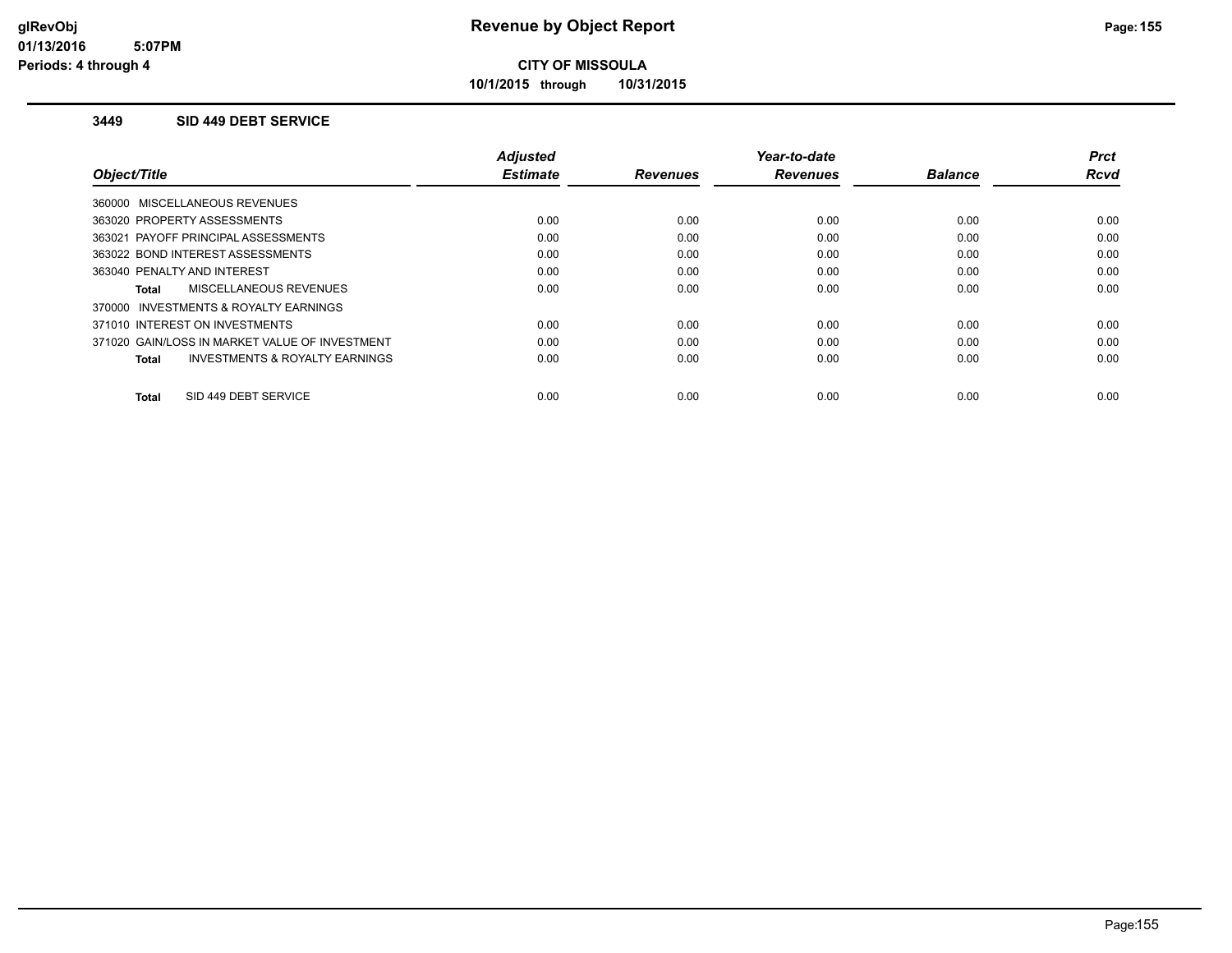**10/1/2015 through 10/31/2015**

### **3450 FY 06 SIDEWALK AND CURB**

**3450 FY 06 SIDEWALK AND CURB**

|                                                     | <b>Adjusted</b> |                 | Year-to-date    |                | <b>Prct</b> |
|-----------------------------------------------------|-----------------|-----------------|-----------------|----------------|-------------|
| Object/Title                                        | <b>Estimate</b> | <b>Revenues</b> | <b>Revenues</b> | <b>Balance</b> | <b>Rcvd</b> |
| MISCELLANEOUS REVENUES<br>360000                    |                 |                 |                 |                |             |
| 363020 PROPERTY ASSESSMENTS                         | 28,537.00       | 0.00            | 0.00            | 28,537.00      | 0.00        |
| 363021 PAYOFF PRINCIPAL ASSESSMENTS                 | 0.00            | 0.00            | 0.00            | 0.00           | 0.00        |
| 363022 BOND INTEREST ASSESSMENTS                    | 0.00            | 0.00            | 0.00            | 0.00           | 0.00        |
| 363040 PENALTY AND INTEREST                         | 0.00            | 0.00            | 0.00            | 0.00           | 0.00        |
| MISCELLANEOUS REVENUES<br>Total                     | 28,537.00       | 0.00            | 0.00            | 28,537.00      | 0.00        |
| <b>INVESTMENTS &amp; ROYALTY EARNINGS</b><br>370000 |                 |                 |                 |                |             |
| 371010 INTEREST ON INVESTMENTS                      | 0.00            | 0.00            | 0.00            | 0.00           | 0.00        |
| 371020 GAIN/LOSS IN MARKET VALUE OF INVESTMENTS     | 0.00            | 0.00            | 0.00            | 0.00           | 0.00        |
| 371500 INTEREST ON INTERFUND LOAN                   | 0.00            | 0.00            | 0.00            | 0.00           | 0.00        |
| <b>INVESTMENTS &amp; ROYALTY EARNINGS</b><br>Total  | 0.00            | 0.00            | 0.00            | 0.00           | 0.00        |
| OTHER FINANCING SOURCES<br>380000                   |                 |                 |                 |                |             |
| 381030 SID BONDS PROCEEDS                           | 0.00            | 0.00            | 0.00            | 0.00           | 0.00        |
| 383042 TRANSFERS FROM OTHER FUNDS                   | 0.00            | 0.00            | 0.00            | 0.00           | 0.00        |
| OTHER FINANCING SOURCES<br>Total                    | 0.00            | 0.00            | 0.00            | 0.00           | 0.00        |
| FY 06 SIDEWALK AND CURB<br><b>Total</b>             | 28,537.00       | 0.00            | 0.00            | 28,537.00      | 0.00        |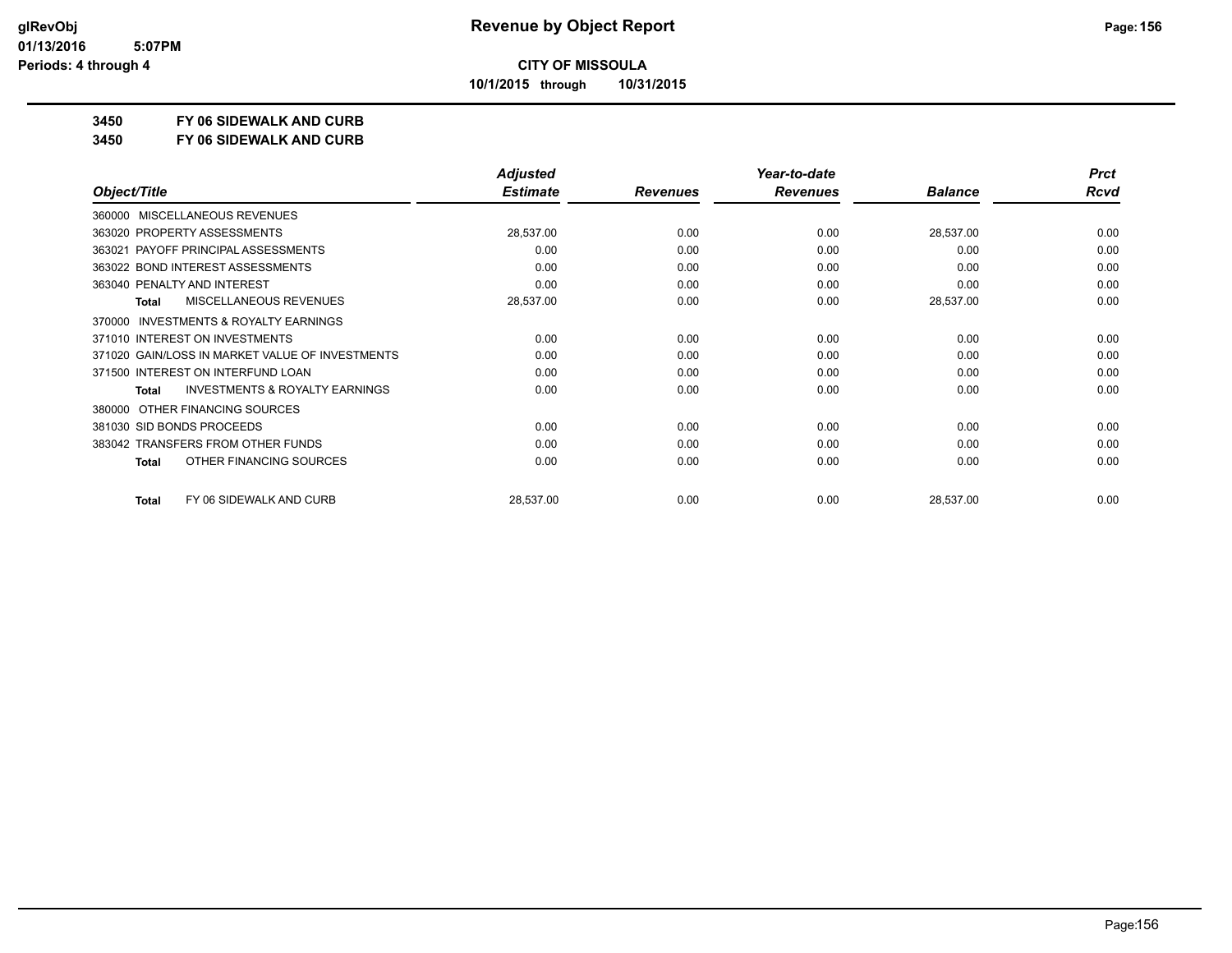**10/1/2015 through 10/31/2015**

### **3450 FY 06 SIDEWALK AND CURB**

|                                                    | <b>Adjusted</b> |                 | Year-to-date    |                | <b>Prct</b> |
|----------------------------------------------------|-----------------|-----------------|-----------------|----------------|-------------|
| Object/Title                                       | <b>Estimate</b> | <b>Revenues</b> | <b>Revenues</b> | <b>Balance</b> | <b>Rcvd</b> |
| 360000 MISCELLANEOUS REVENUES                      |                 |                 |                 |                |             |
| 363020 PROPERTY ASSESSMENTS                        | 28,537.00       | 0.00            | 0.00            | 28,537.00      | 0.00        |
| PAYOFF PRINCIPAL ASSESSMENTS<br>363021             | 0.00            | 0.00            | 0.00            | 0.00           | 0.00        |
| 363022 BOND INTEREST ASSESSMENTS                   | 0.00            | 0.00            | 0.00            | 0.00           | 0.00        |
| 363040 PENALTY AND INTEREST                        | 0.00            | 0.00            | 0.00            | 0.00           | 0.00        |
| <b>MISCELLANEOUS REVENUES</b><br>Total             | 28,537.00       | 0.00            | 0.00            | 28,537.00      | 0.00        |
| 370000 INVESTMENTS & ROYALTY EARNINGS              |                 |                 |                 |                |             |
| 371010 INTEREST ON INVESTMENTS                     | 0.00            | 0.00            | 0.00            | 0.00           | 0.00        |
| 371020 GAIN/LOSS IN MARKET VALUE OF INVESTMENT     | 0.00            | 0.00            | 0.00            | 0.00           | 0.00        |
| 371500 INTEREST ON INTERFUND LOAN                  | 0.00            | 0.00            | 0.00            | 0.00           | 0.00        |
| <b>INVESTMENTS &amp; ROYALTY EARNINGS</b><br>Total | 0.00            | 0.00            | 0.00            | 0.00           | 0.00        |
| 380000 OTHER FINANCING SOURCES                     |                 |                 |                 |                |             |
| 381030 SID BONDS PROCEEDS                          | 0.00            | 0.00            | 0.00            | 0.00           | 0.00        |
| 383042 TRANSFERS FROM OTHER FUNDS                  | 0.00            | 0.00            | 0.00            | 0.00           | 0.00        |
| OTHER FINANCING SOURCES<br><b>Total</b>            | 0.00            | 0.00            | 0.00            | 0.00           | 0.00        |
| FY 06 SIDEWALK AND CURB<br><b>Total</b>            | 28,537.00       | 0.00            | 0.00            | 28,537.00      | 0.00        |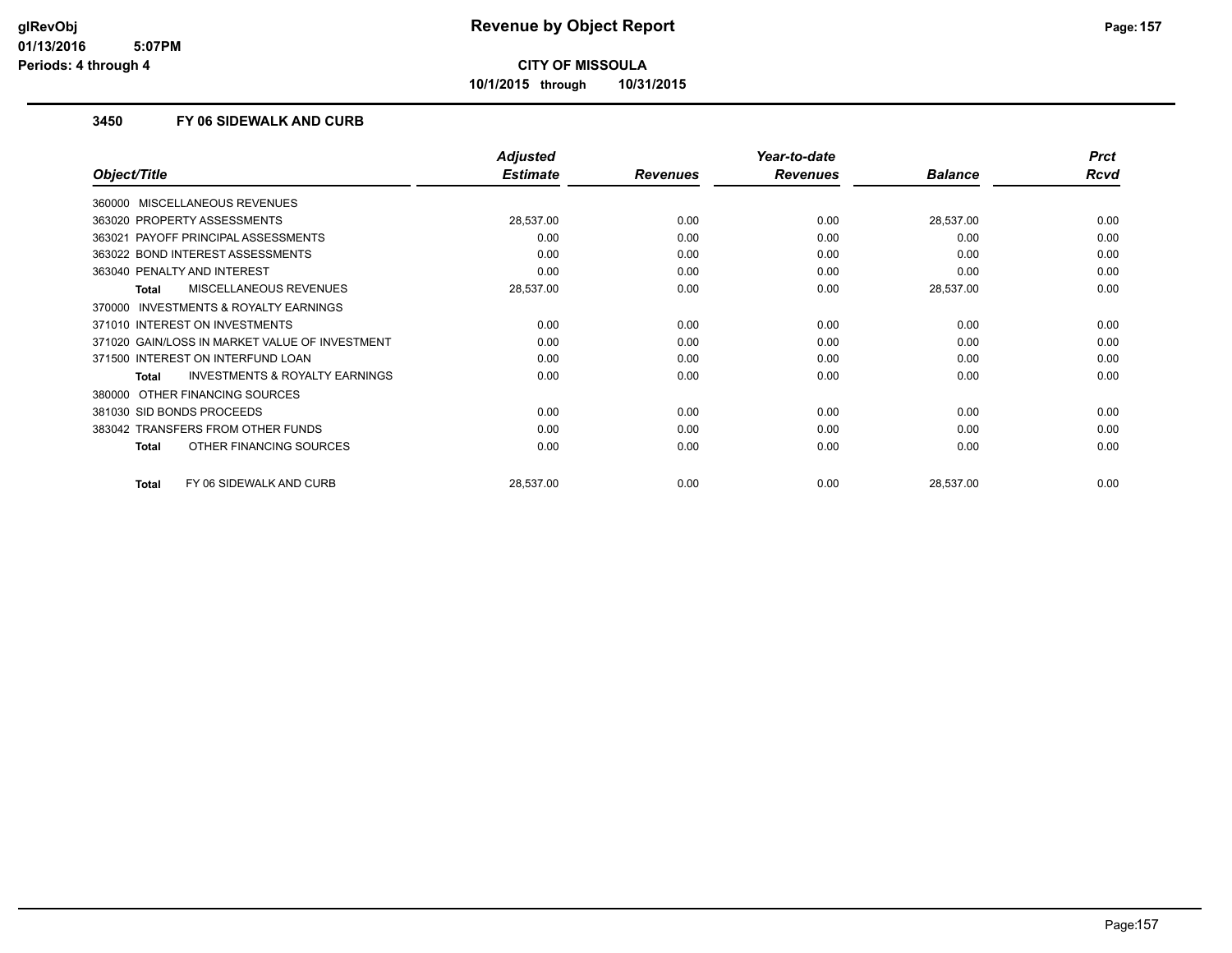**10/1/2015 through 10/31/2015**

### **3460 FY07 SIDEWALK AND CURB DEBT**

**3460 FY07 SIDEWALK AND CURB DEBT**

|                                                     | <b>Adjusted</b> |                 | Year-to-date    |                | <b>Prct</b> |
|-----------------------------------------------------|-----------------|-----------------|-----------------|----------------|-------------|
| Object/Title                                        | <b>Estimate</b> | <b>Revenues</b> | <b>Revenues</b> | <b>Balance</b> | <b>Rcvd</b> |
| MISCELLANEOUS REVENUES<br>360000                    |                 |                 |                 |                |             |
| 363020 PROPERTY ASSESSMENTS                         | 58,810.00       | 0.00            | 0.00            | 58,810.00      | 0.00        |
| 363021 PAYOFF PRINCIPAL ASSESSMENTS                 | 0.00            | 0.00            | 0.00            | 0.00           | 0.00        |
| 363022 BOND INTEREST ASSESSMENTS                    | 0.00            | 0.00            | 0.00            | 0.00           | 0.00        |
| 363040 PENALTY AND INTEREST                         | 0.00            | 0.00            | 0.00            | 0.00           | 0.00        |
| MISCELLANEOUS REVENUES<br>Total                     | 58,810.00       | 0.00            | 0.00            | 58,810.00      | 0.00        |
| <b>INVESTMENTS &amp; ROYALTY EARNINGS</b><br>370000 |                 |                 |                 |                |             |
| 371010 INTEREST ON INVESTMENTS                      | 0.00            | 0.00            | 0.00            | 0.00           | 0.00        |
| 371020 GAIN/LOSS IN MARKET VALUE OF INVESTMENTS     | 0.00            | 0.00            | 0.00            | 0.00           | 0.00        |
| 371500 INTEREST ON INTERFUND LOAN                   | 0.00            | 0.00            | 0.00            | 0.00           | 0.00        |
| <b>INVESTMENTS &amp; ROYALTY EARNINGS</b><br>Total  | 0.00            | 0.00            | 0.00            | 0.00           | 0.00        |
| OTHER FINANCING SOURCES<br>380000                   |                 |                 |                 |                |             |
| 381030 SID BONDS PROCEEDS                           | 0.00            | 0.00            | 0.00            | 0.00           | 0.00        |
| 383042 TRANSFERS FROM OTHER FUNDS                   | 0.00            | 0.00            | 0.00            | 0.00           | 0.00        |
| OTHER FINANCING SOURCES<br><b>Total</b>             | 0.00            | 0.00            | 0.00            | 0.00           | 0.00        |
| <b>FY07 SIDEWALK AND CURB DEBT</b><br>Total         | 58,810.00       | 0.00            | 0.00            | 58,810.00      | 0.00        |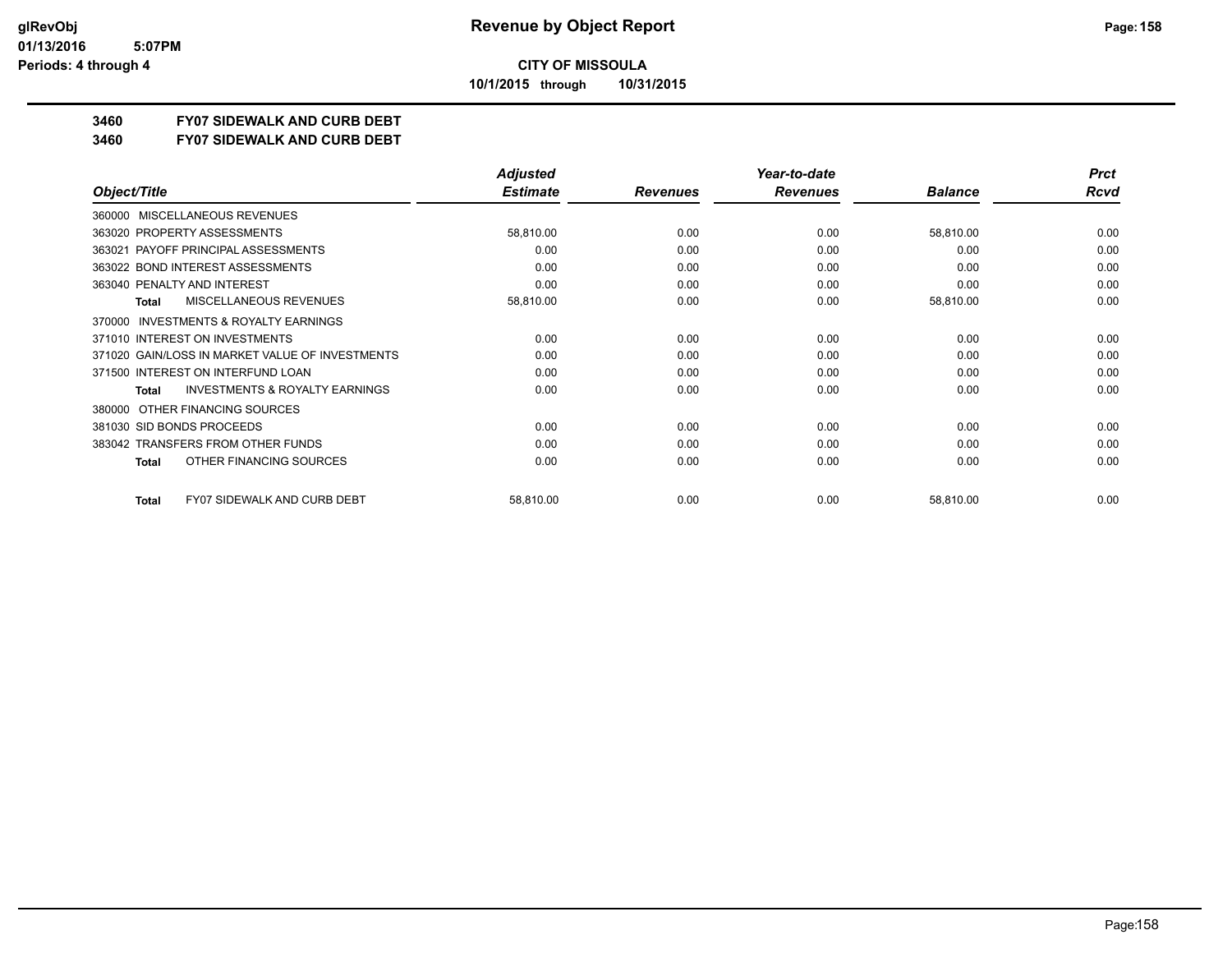**10/1/2015 through 10/31/2015**

### **3460 FY07 SIDEWALK AND CURB DEBT**

|                                                    | <b>Adjusted</b> |                 | Year-to-date    |                | <b>Prct</b> |
|----------------------------------------------------|-----------------|-----------------|-----------------|----------------|-------------|
| Object/Title                                       | <b>Estimate</b> | <b>Revenues</b> | <b>Revenues</b> | <b>Balance</b> | Rcvd        |
| 360000 MISCELLANEOUS REVENUES                      |                 |                 |                 |                |             |
| 363020 PROPERTY ASSESSMENTS                        | 58,810.00       | 0.00            | 0.00            | 58,810.00      | 0.00        |
| PAYOFF PRINCIPAL ASSESSMENTS<br>363021             | 0.00            | 0.00            | 0.00            | 0.00           | 0.00        |
| 363022 BOND INTEREST ASSESSMENTS                   | 0.00            | 0.00            | 0.00            | 0.00           | 0.00        |
| 363040 PENALTY AND INTEREST                        | 0.00            | 0.00            | 0.00            | 0.00           | 0.00        |
| MISCELLANEOUS REVENUES<br>Total                    | 58,810.00       | 0.00            | 0.00            | 58,810.00      | 0.00        |
| 370000 INVESTMENTS & ROYALTY EARNINGS              |                 |                 |                 |                |             |
| 371010 INTEREST ON INVESTMENTS                     | 0.00            | 0.00            | 0.00            | 0.00           | 0.00        |
| 371020 GAIN/LOSS IN MARKET VALUE OF INVESTMENT     | 0.00            | 0.00            | 0.00            | 0.00           | 0.00        |
| 371500 INTEREST ON INTERFUND LOAN                  | 0.00            | 0.00            | 0.00            | 0.00           | 0.00        |
| <b>INVESTMENTS &amp; ROYALTY EARNINGS</b><br>Total | 0.00            | 0.00            | 0.00            | 0.00           | 0.00        |
| OTHER FINANCING SOURCES<br>380000                  |                 |                 |                 |                |             |
| 381030 SID BONDS PROCEEDS                          | 0.00            | 0.00            | 0.00            | 0.00           | 0.00        |
| 383042 TRANSFERS FROM OTHER FUNDS                  | 0.00            | 0.00            | 0.00            | 0.00           | 0.00        |
| OTHER FINANCING SOURCES<br><b>Total</b>            | 0.00            | 0.00            | 0.00            | 0.00           | 0.00        |
|                                                    |                 |                 |                 |                |             |
| FY07 SIDEWALK AND CURB DEBT<br><b>Total</b>        | 58,810.00       | 0.00            | 0.00            | 58,810.00      | 0.00        |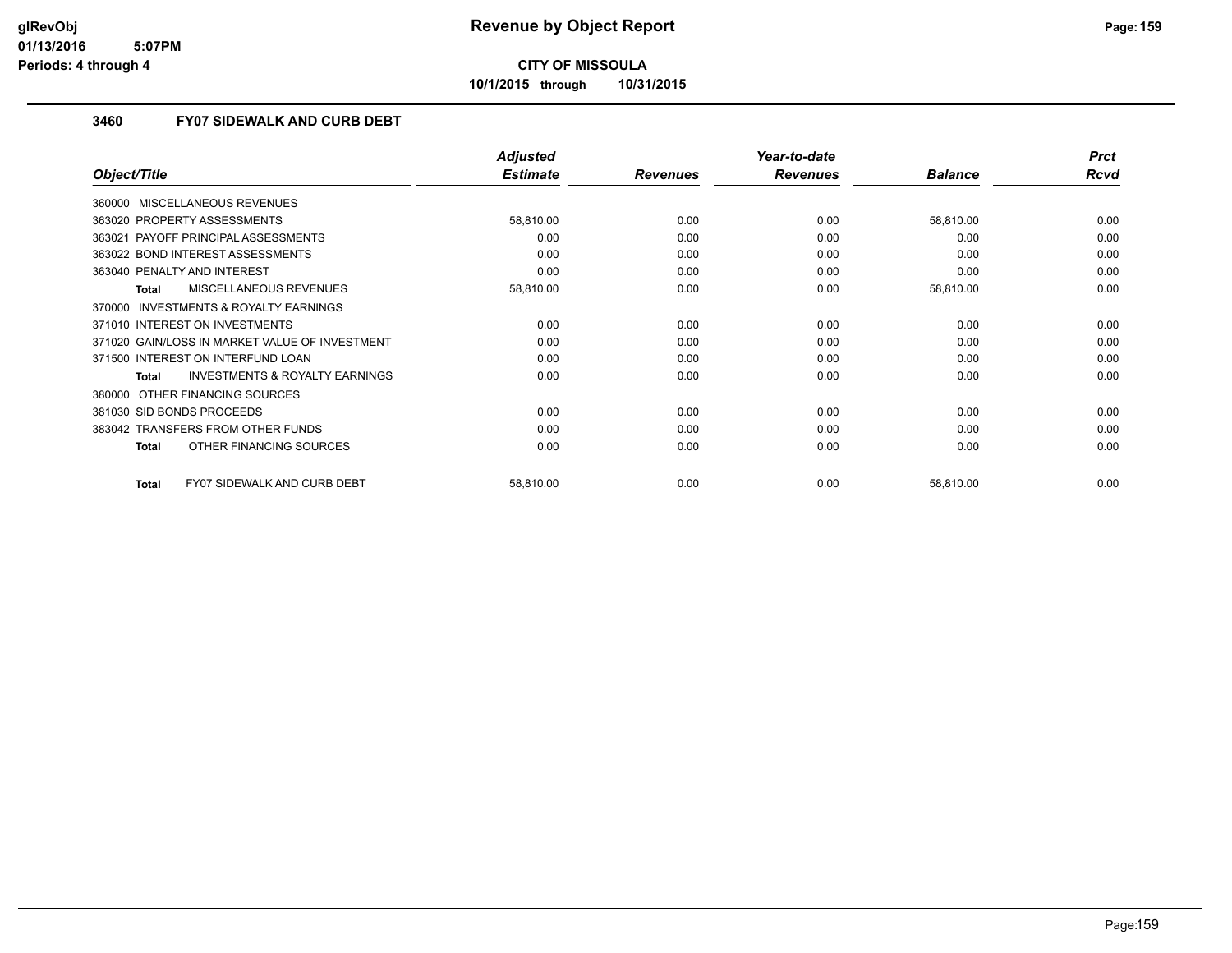**10/1/2015 through 10/31/2015**

### **3461 SERIES 2008A SIDEWALK AND CURB**

**3461 SERIES 2008A SIDEWALK AND CURB**

|                                                    | <b>Adjusted</b> |                 | Year-to-date    |                | <b>Prct</b> |
|----------------------------------------------------|-----------------|-----------------|-----------------|----------------|-------------|
| Object/Title                                       | <b>Estimate</b> | <b>Revenues</b> | <b>Revenues</b> | <b>Balance</b> | Rcvd        |
| 360000 MISCELLANEOUS REVENUES                      |                 |                 |                 |                |             |
| 363020 PROPERTY ASSESSMENTS                        | 60,213.00       | 0.00            | 0.00            | 60,213.00      | 0.00        |
| 363021 PAYOFF PRINCIPAL ASSESSMENTS                | 0.00            | 0.00            | 595.68          | $-595.68$      | 0.00        |
| 363022 BOND INTEREST ASSESSMENTS                   | 0.00            | 0.00            | 0.00            | 0.00           | 0.00        |
| 363040 PENALTY AND INTEREST                        | 0.00            | 0.00            | 0.00            | 0.00           | 0.00        |
| MISCELLANEOUS REVENUES<br>Total                    | 60,213.00       | 0.00            | 595.68          | 59,617.32      | 0.99        |
| INVESTMENTS & ROYALTY EARNINGS<br>370000           |                 |                 |                 |                |             |
| 371010 INTEREST ON INVESTMENTS                     | 0.00            | 0.00            | 0.00            | 0.00           | 0.00        |
| 371020 GAIN/LOSS IN MARKET VALUE OF INVESTMENTS    | 0.00            | 0.00            | 0.00            | 0.00           | 0.00        |
| <b>INVESTMENTS &amp; ROYALTY EARNINGS</b><br>Total | 0.00            | 0.00            | 0.00            | 0.00           | 0.00        |
| OTHER FINANCING SOURCES<br>380000                  |                 |                 |                 |                |             |
| 381030 SID BONDS PROCEEDS                          | 0.00            | 0.00            | 0.00            | 0.00           | 0.00        |
| OTHER FINANCING SOURCES<br>Total                   | 0.00            | 0.00            | 0.00            | 0.00           | 0.00        |
| SERIES 2008A SIDEWALK AND CURB<br><b>Total</b>     | 60,213.00       | 0.00            | 595.68          | 59,617.32      | 0.99        |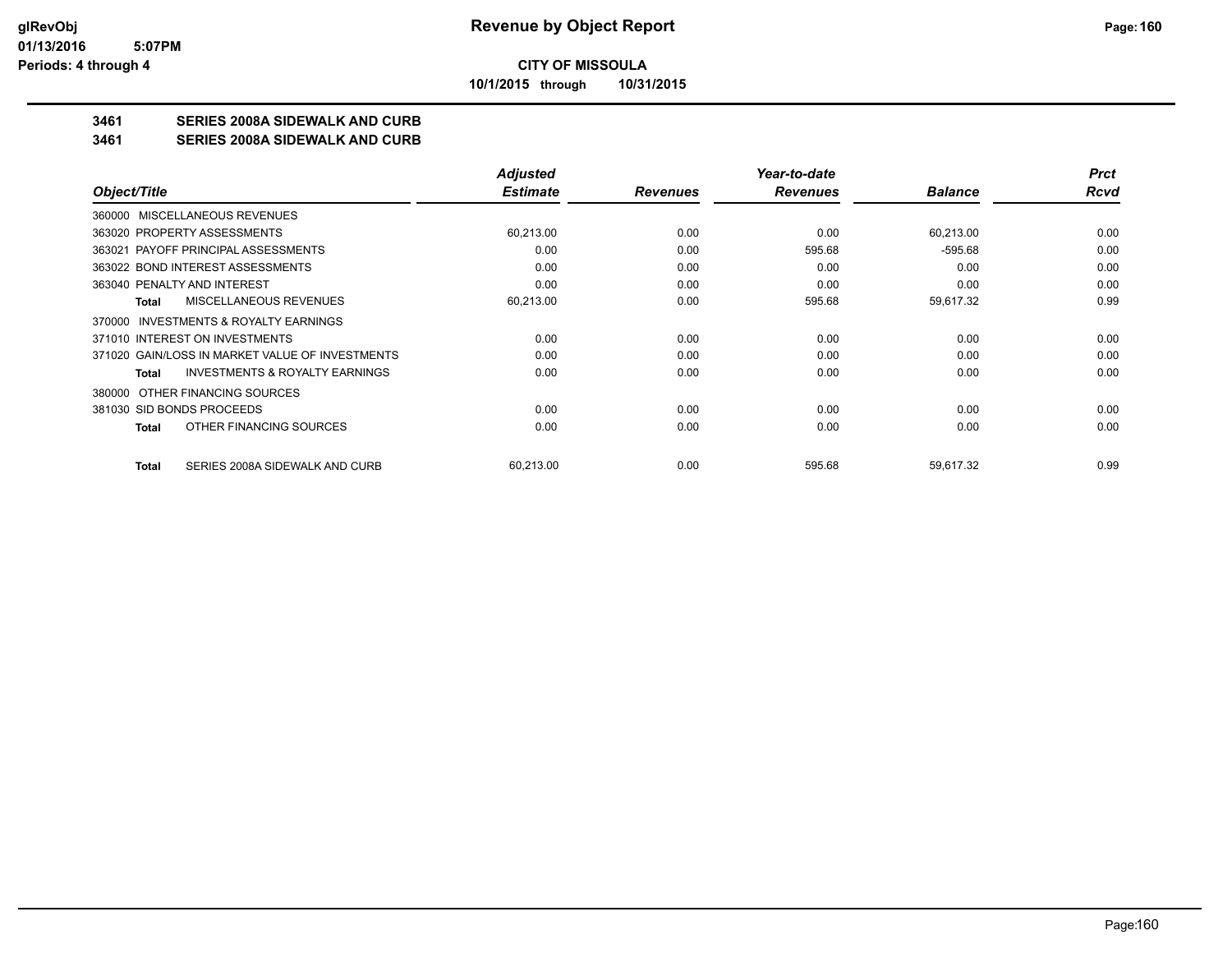**10/1/2015 through 10/31/2015**

### **3461 SERIES 2008A SIDEWALK AND CURB**

| Object/Title                                        | <b>Adjusted</b><br><b>Estimate</b> | <b>Revenues</b> | Year-to-date<br><b>Revenues</b> | <b>Balance</b> | <b>Prct</b><br><b>Rcvd</b> |
|-----------------------------------------------------|------------------------------------|-----------------|---------------------------------|----------------|----------------------------|
|                                                     |                                    |                 |                                 |                |                            |
| 360000 MISCELLANEOUS REVENUES                       |                                    |                 |                                 |                |                            |
| 363020 PROPERTY ASSESSMENTS                         | 60,213.00                          | 0.00            | 0.00                            | 60,213.00      | 0.00                       |
| 363021 PAYOFF PRINCIPAL ASSESSMENTS                 | 0.00                               | 0.00            | 595.68                          | $-595.68$      | 0.00                       |
| 363022 BOND INTEREST ASSESSMENTS                    | 0.00                               | 0.00            | 0.00                            | 0.00           | 0.00                       |
| 363040 PENALTY AND INTEREST                         | 0.00                               | 0.00            | 0.00                            | 0.00           | 0.00                       |
| <b>MISCELLANEOUS REVENUES</b><br>Total              | 60,213.00                          | 0.00            | 595.68                          | 59,617.32      | 0.99                       |
| <b>INVESTMENTS &amp; ROYALTY EARNINGS</b><br>370000 |                                    |                 |                                 |                |                            |
| 371010 INTEREST ON INVESTMENTS                      | 0.00                               | 0.00            | 0.00                            | 0.00           | 0.00                       |
| 371020 GAIN/LOSS IN MARKET VALUE OF INVESTMENT      | 0.00                               | 0.00            | 0.00                            | 0.00           | 0.00                       |
| <b>INVESTMENTS &amp; ROYALTY EARNINGS</b><br>Total  | 0.00                               | 0.00            | 0.00                            | 0.00           | 0.00                       |
| 380000 OTHER FINANCING SOURCES                      |                                    |                 |                                 |                |                            |
| 381030 SID BONDS PROCEEDS                           | 0.00                               | 0.00            | 0.00                            | 0.00           | 0.00                       |
| OTHER FINANCING SOURCES<br>Total                    | 0.00                               | 0.00            | 0.00                            | 0.00           | 0.00                       |
|                                                     |                                    |                 |                                 |                |                            |
| SERIES 2008A SIDEWALK AND CURB<br><b>Total</b>      | 60,213.00                          | 0.00            | 595.68                          | 59,617.32      | 0.99                       |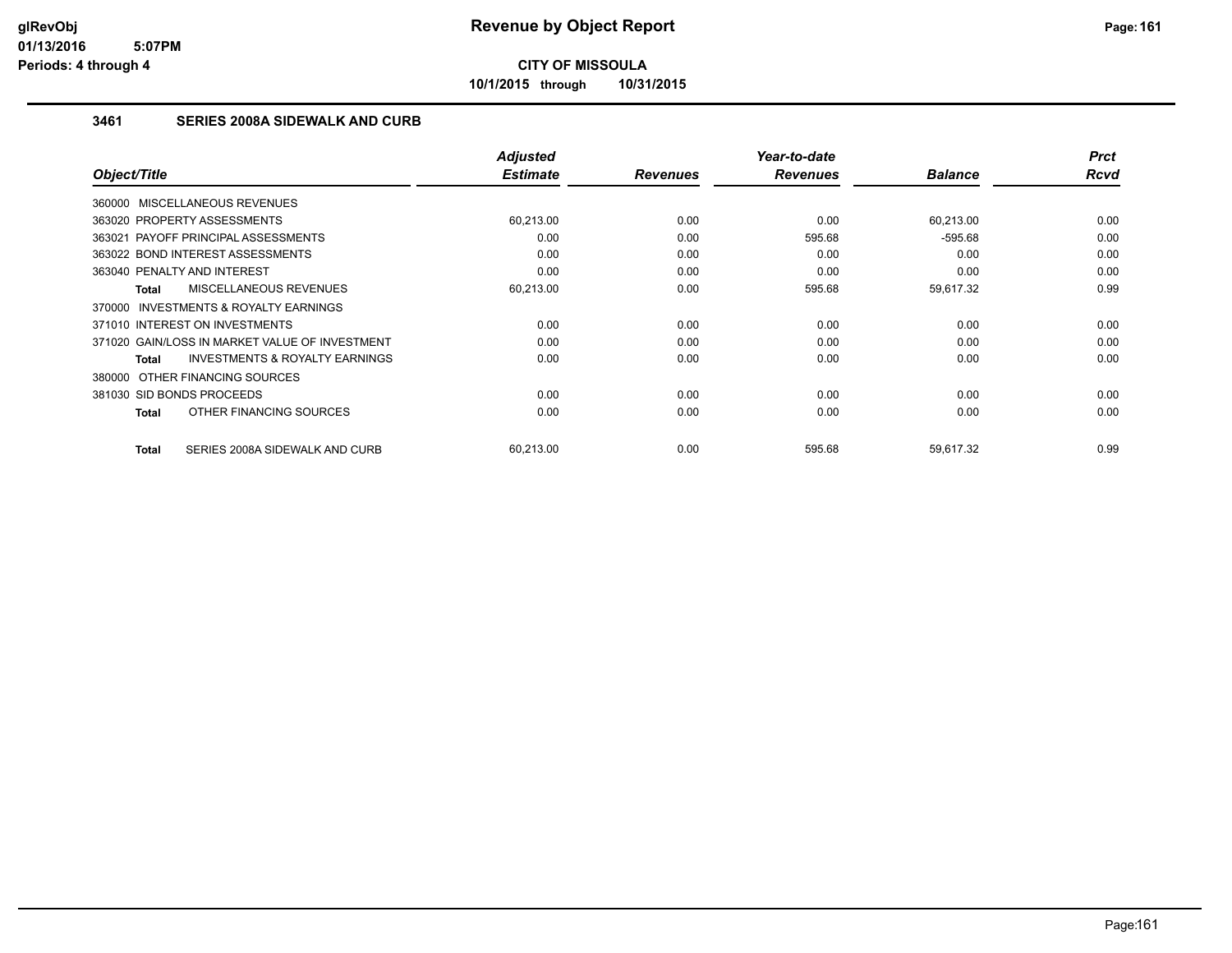**10/1/2015 through 10/31/2015**

### **3462 SERIES 2009 SIDEWALK AND CURB**

#### **3462 SERIES 2009 SIDEWALK AND CURB**

|                                                     | <b>Adjusted</b> |                 | Year-to-date    |                | <b>Prct</b> |
|-----------------------------------------------------|-----------------|-----------------|-----------------|----------------|-------------|
| Object/Title                                        | <b>Estimate</b> | <b>Revenues</b> | <b>Revenues</b> | <b>Balance</b> | Rcvd        |
| MISCELLANEOUS REVENUES<br>360000                    |                 |                 |                 |                |             |
| 363020 PROPERTY ASSESSMENTS                         | 65,342.00       | 0.00            | 0.00            | 65,342.00      | 0.00        |
| 363021 PAYOFF PRINCIPAL ASSESSMENTS                 | 0.00            | 0.00            | 0.00            | 0.00           | 0.00        |
| 363022 BOND INTEREST ASSESSMENTS                    | 0.00            | 0.00            | 0.00            | 0.00           | 0.00        |
| 363040 PENALTY AND INTEREST                         | 0.00            | 0.00            | 0.00            | 0.00           | 0.00        |
| MISCELLANEOUS REVENUES<br>Total                     | 65,342.00       | 0.00            | 0.00            | 65,342.00      | 0.00        |
| <b>INVESTMENTS &amp; ROYALTY EARNINGS</b><br>370000 |                 |                 |                 |                |             |
| 371010 INTEREST ON INVESTMENTS                      | 0.00            | 0.00            | 0.00            | 0.00           | 0.00        |
| 371020 GAIN/LOSS IN MARKET VALUE OF INVESTMENTS     | 0.00            | 0.00            | 0.00            | 0.00           | 0.00        |
| <b>INVESTMENTS &amp; ROYALTY EARNINGS</b><br>Total  | 0.00            | 0.00            | 0.00            | 0.00           | 0.00        |
| OTHER FINANCING SOURCES<br>380000                   |                 |                 |                 |                |             |
| 381030 SID BONDS PROCEEDS                           | 0.00            | 0.00            | 0.00            | 0.00           | 0.00        |
| 383042 TRANSFERS FROM OTHER FUNDS                   | 0.00            | 0.00            | 0.00            | 0.00           | 0.00        |
| OTHER FINANCING SOURCES<br>Total                    | 0.00            | 0.00            | 0.00            | 0.00           | 0.00        |
| SERIES 2009 SIDEWALK AND CURB<br>Total              | 65,342.00       | 0.00            | 0.00            | 65,342.00      | 0.00        |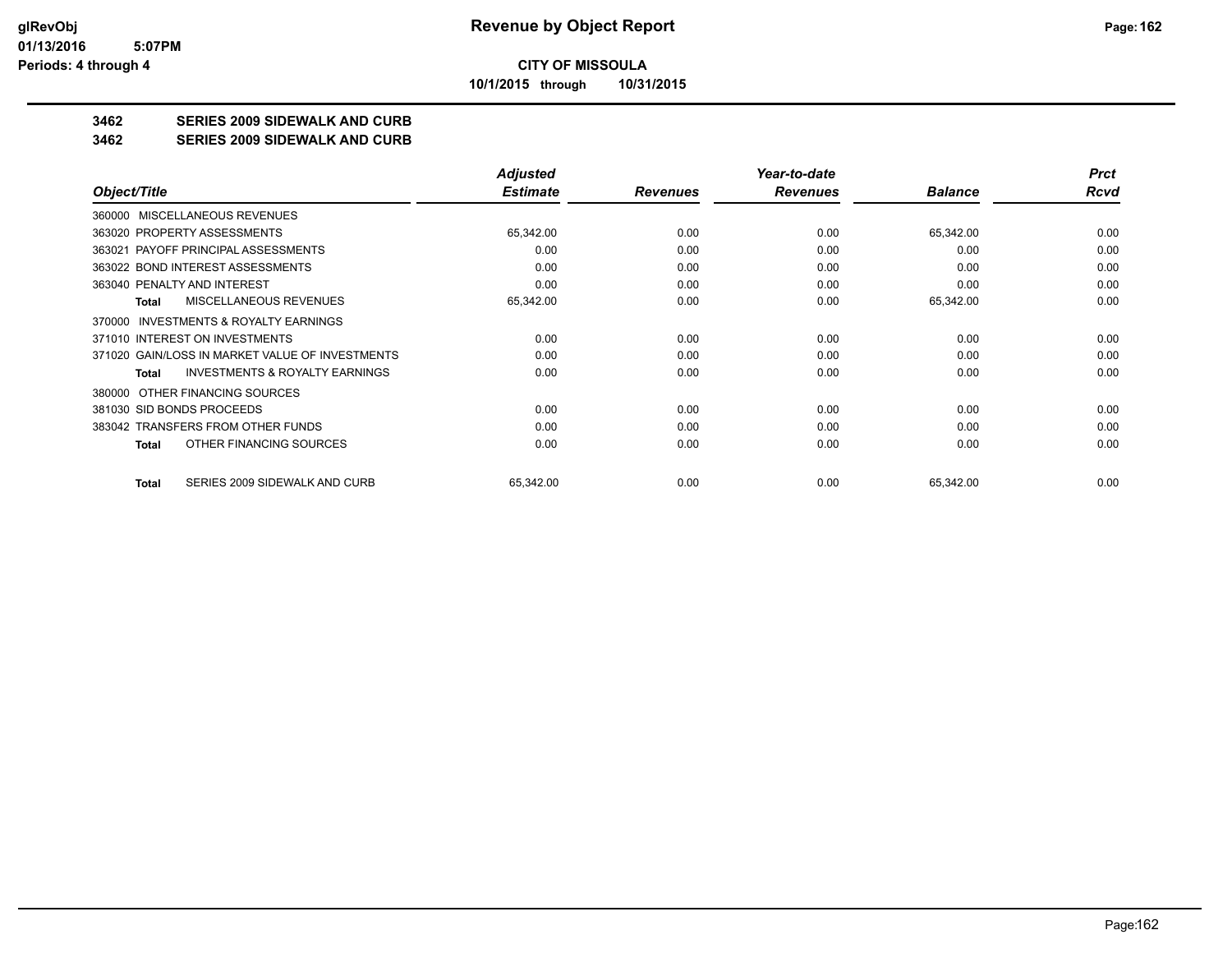**10/1/2015 through 10/31/2015**

### **3462 SERIES 2009 SIDEWALK AND CURB**

|                                                     | <b>Adjusted</b> |                 | Year-to-date    |                | <b>Prct</b> |
|-----------------------------------------------------|-----------------|-----------------|-----------------|----------------|-------------|
| Object/Title                                        | <b>Estimate</b> | <b>Revenues</b> | <b>Revenues</b> | <b>Balance</b> | <b>Rcvd</b> |
| 360000 MISCELLANEOUS REVENUES                       |                 |                 |                 |                |             |
| 363020 PROPERTY ASSESSMENTS                         | 65,342.00       | 0.00            | 0.00            | 65,342.00      | 0.00        |
| 363021 PAYOFF PRINCIPAL ASSESSMENTS                 | 0.00            | 0.00            | 0.00            | 0.00           | 0.00        |
| 363022 BOND INTEREST ASSESSMENTS                    | 0.00            | 0.00            | 0.00            | 0.00           | 0.00        |
| 363040 PENALTY AND INTEREST                         | 0.00            | 0.00            | 0.00            | 0.00           | 0.00        |
| MISCELLANEOUS REVENUES<br>Total                     | 65,342.00       | 0.00            | 0.00            | 65,342.00      | 0.00        |
| <b>INVESTMENTS &amp; ROYALTY EARNINGS</b><br>370000 |                 |                 |                 |                |             |
| 371010 INTEREST ON INVESTMENTS                      | 0.00            | 0.00            | 0.00            | 0.00           | 0.00        |
| 371020 GAIN/LOSS IN MARKET VALUE OF INVESTMENT      | 0.00            | 0.00            | 0.00            | 0.00           | 0.00        |
| <b>INVESTMENTS &amp; ROYALTY EARNINGS</b><br>Total  | 0.00            | 0.00            | 0.00            | 0.00           | 0.00        |
| 380000 OTHER FINANCING SOURCES                      |                 |                 |                 |                |             |
| 381030 SID BONDS PROCEEDS                           | 0.00            | 0.00            | 0.00            | 0.00           | 0.00        |
| 383042 TRANSFERS FROM OTHER FUNDS                   | 0.00            | 0.00            | 0.00            | 0.00           | 0.00        |
| OTHER FINANCING SOURCES<br>Total                    | 0.00            | 0.00            | 0.00            | 0.00           | 0.00        |
|                                                     |                 |                 |                 |                |             |
| SERIES 2009 SIDEWALK AND CURB<br>Total              | 65,342.00       | 0.00            | 0.00            | 65,342.00      | 0.00        |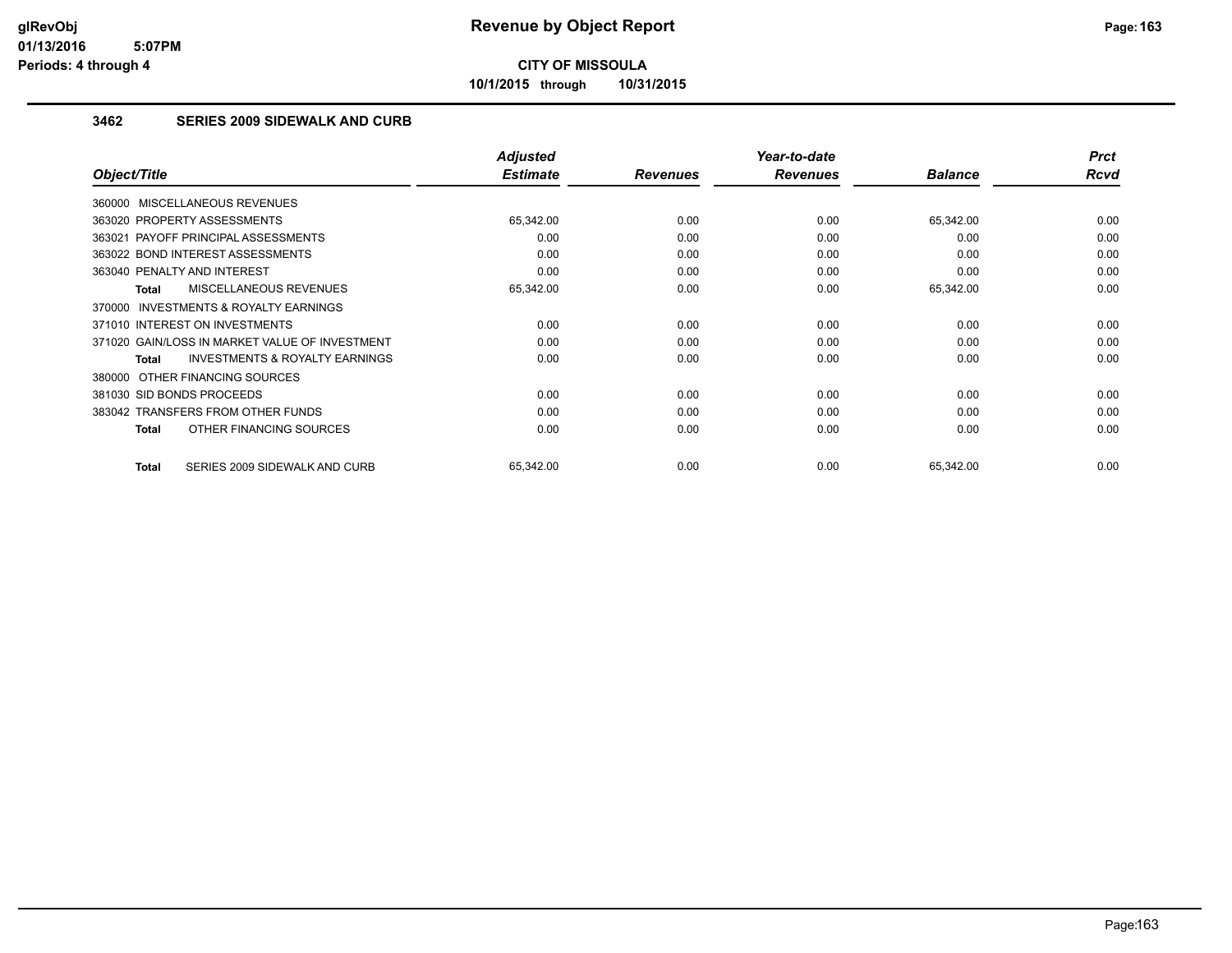**10/1/2015 through 10/31/2015**

### **3463 SERIES 2010 SIDEWALK AND CURB**

**3463 SERIES 2010 SIDEWALK AND CURB**

|                                                    | <b>Adjusted</b> |                 | Year-to-date    |                | <b>Prct</b> |
|----------------------------------------------------|-----------------|-----------------|-----------------|----------------|-------------|
| Object/Title                                       | <b>Estimate</b> | <b>Revenues</b> | <b>Revenues</b> | <b>Balance</b> | Rcvd        |
| MISCELLANEOUS REVENUES<br>360000                   |                 |                 |                 |                |             |
| 363020 PROPERTY ASSESSMENTS                        | 100,413.00      | 422.12          | 422.12          | 99,990.88      | 0.42        |
| 363021 PAYOFF PRINCIPAL ASSESSMENTS                | 0.00            | 0.00            | 0.00            | 0.00           | 0.00        |
| 363022 BOND INTEREST ASSESSMENTS                   | 0.00            | 0.00            | 0.00            | 0.00           | 0.00        |
| 363040 PENALTY AND INTEREST                        | 0.00            | 19.20           | 19.20           | $-19.20$       | 0.00        |
| MISCELLANEOUS REVENUES<br>Total                    | 100,413.00      | 441.32          | 441.32          | 99,971.68      | 0.44        |
| INVESTMENTS & ROYALTY EARNINGS<br>370000           |                 |                 |                 |                |             |
| 371010 INTEREST ON INVESTMENTS                     | 0.00            | 0.00            | 0.00            | 0.00           | 0.00        |
| 371020 GAIN/LOSS IN MARKET VALUE OF INVESTMENTS    | 0.00            | 0.00            | 0.00            | 0.00           | 0.00        |
| <b>INVESTMENTS &amp; ROYALTY EARNINGS</b><br>Total | 0.00            | 0.00            | 0.00            | 0.00           | 0.00        |
| OTHER FINANCING SOURCES<br>380000                  |                 |                 |                 |                |             |
| 381030 SID BONDS PROCEEDS                          | 0.00            | 0.00            | 0.00            | 0.00           | 0.00        |
| 383042 TRANSFERS FROM OTHER FUNDS                  | 0.00            | 0.00            | 0.00            | 0.00           | 0.00        |
| OTHER FINANCING SOURCES<br>Total                   | 0.00            | 0.00            | 0.00            | 0.00           | 0.00        |
|                                                    |                 |                 |                 |                |             |
| SERIES 2010 SIDEWALK AND CURB<br><b>Total</b>      | 100,413.00      | 441.32          | 441.32          | 99,971.68      | 0.44        |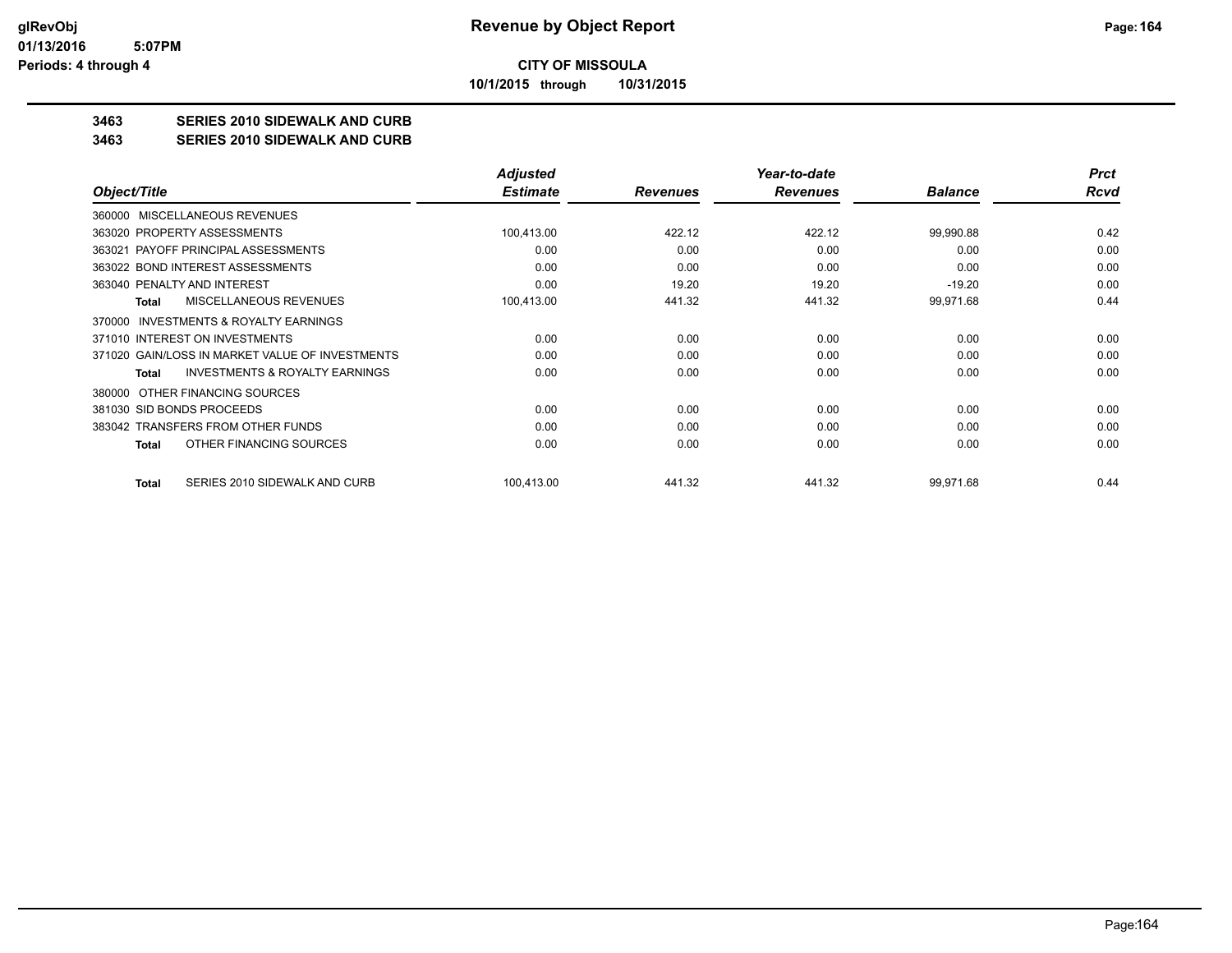**10/1/2015 through 10/31/2015**

### **3463 SERIES 2010 SIDEWALK AND CURB**

|                                                     | <b>Adjusted</b> |                 | Year-to-date    |                | <b>Prct</b> |
|-----------------------------------------------------|-----------------|-----------------|-----------------|----------------|-------------|
| Object/Title                                        | <b>Estimate</b> | <b>Revenues</b> | <b>Revenues</b> | <b>Balance</b> | <b>Rcvd</b> |
| 360000 MISCELLANEOUS REVENUES                       |                 |                 |                 |                |             |
| 363020 PROPERTY ASSESSMENTS                         | 100,413.00      | 422.12          | 422.12          | 99,990.88      | 0.42        |
| 363021 PAYOFF PRINCIPAL ASSESSMENTS                 | 0.00            | 0.00            | 0.00            | 0.00           | 0.00        |
| 363022 BOND INTEREST ASSESSMENTS                    | 0.00            | 0.00            | 0.00            | 0.00           | 0.00        |
| 363040 PENALTY AND INTEREST                         | 0.00            | 19.20           | 19.20           | $-19.20$       | 0.00        |
| MISCELLANEOUS REVENUES<br>Total                     | 100,413.00      | 441.32          | 441.32          | 99,971.68      | 0.44        |
| <b>INVESTMENTS &amp; ROYALTY EARNINGS</b><br>370000 |                 |                 |                 |                |             |
| 371010 INTEREST ON INVESTMENTS                      | 0.00            | 0.00            | 0.00            | 0.00           | 0.00        |
| 371020 GAIN/LOSS IN MARKET VALUE OF INVESTMENT      | 0.00            | 0.00            | 0.00            | 0.00           | 0.00        |
| <b>INVESTMENTS &amp; ROYALTY EARNINGS</b><br>Total  | 0.00            | 0.00            | 0.00            | 0.00           | 0.00        |
| 380000 OTHER FINANCING SOURCES                      |                 |                 |                 |                |             |
| 381030 SID BONDS PROCEEDS                           | 0.00            | 0.00            | 0.00            | 0.00           | 0.00        |
| 383042 TRANSFERS FROM OTHER FUNDS                   | 0.00            | 0.00            | 0.00            | 0.00           | 0.00        |
| OTHER FINANCING SOURCES<br>Total                    | 0.00            | 0.00            | 0.00            | 0.00           | 0.00        |
| SERIES 2010 SIDEWALK AND CURB<br><b>Total</b>       | 100.413.00      | 441.32          | 441.32          | 99,971.68      | 0.44        |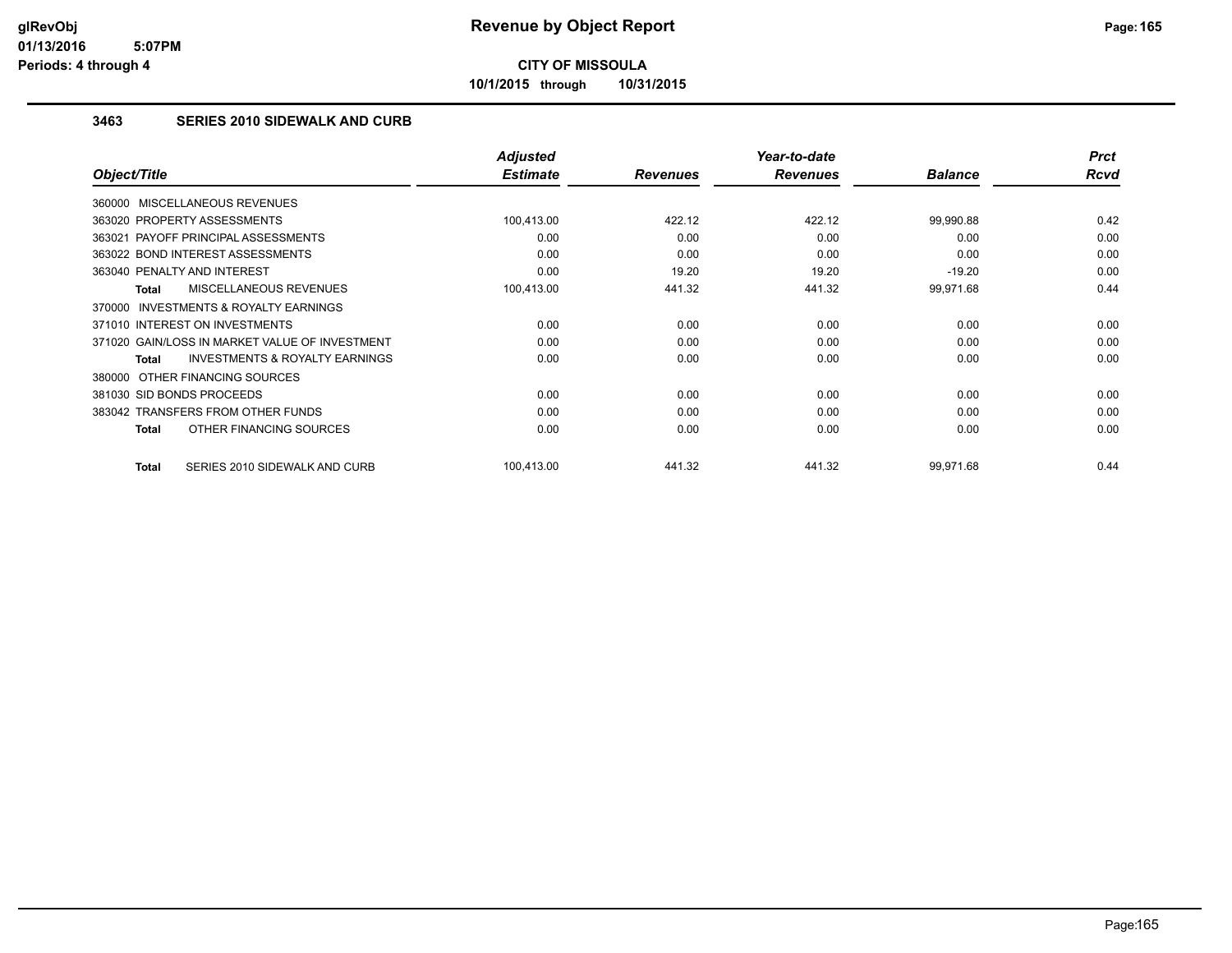**10/1/2015 through 10/31/2015**

### **3464 FY12 S/C DEBT SERVICE**

**3464 FY12 S/C DEBT SERVICE**

|                                                    | <b>Adjusted</b> |                 | Year-to-date    |                | <b>Prct</b> |
|----------------------------------------------------|-----------------|-----------------|-----------------|----------------|-------------|
| Object/Title                                       | <b>Estimate</b> | <b>Revenues</b> | <b>Revenues</b> | <b>Balance</b> | Rcvd        |
| MISCELLANEOUS REVENUES<br>360000                   |                 |                 |                 |                |             |
| 363020 PROPERTY ASSESSMENTS                        | 71,785.00       | 0.00            | 0.00            | 71,785.00      | 0.00        |
| 363021 PAYOFF PRINCIPAL ASSESSMENTS                | 0.00            | 0.00            | 0.00            | 0.00           | 0.00        |
| 363022 BOND INTEREST ASSESSMENTS                   | 0.00            | 0.00            | 0.00            | 0.00           | 0.00        |
| 363040 PENALTY AND INTEREST                        | 0.00            | 0.00            | 0.00            | 0.00           | 0.00        |
| <b>MISCELLANEOUS REVENUES</b><br>Total             | 71,785.00       | 0.00            | 0.00            | 71,785.00      | 0.00        |
| INVESTMENTS & ROYALTY EARNINGS<br>370000           |                 |                 |                 |                |             |
| 371010 INTEREST ON INVESTMENTS                     | 0.00            | 0.00            | 0.00            | 0.00           | 0.00        |
| 371020 GAIN/LOSS IN MARKET VALUE OF INVESTMENTS    | 0.00            | 0.00            | 0.00            | 0.00           | 0.00        |
| <b>INVESTMENTS &amp; ROYALTY EARNINGS</b><br>Total | 0.00            | 0.00            | 0.00            | 0.00           | 0.00        |
| OTHER FINANCING SOURCES<br>380000                  |                 |                 |                 |                |             |
| 381030 SID BONDS PROCEEDS                          | 0.00            | 0.00            | 0.00            | 0.00           | 0.00        |
| 383042 TRANSFERS FROM OTHER FUNDS                  | 0.00            | 0.00            | 0.00            | 0.00           | 0.00        |
| OTHER FINANCING SOURCES<br>Total                   | 0.00            | 0.00            | 0.00            | 0.00           | 0.00        |
| FY12 S/C DEBT SERVICE<br>Total                     | 71,785.00       | 0.00            | 0.00            | 71,785.00      | 0.00        |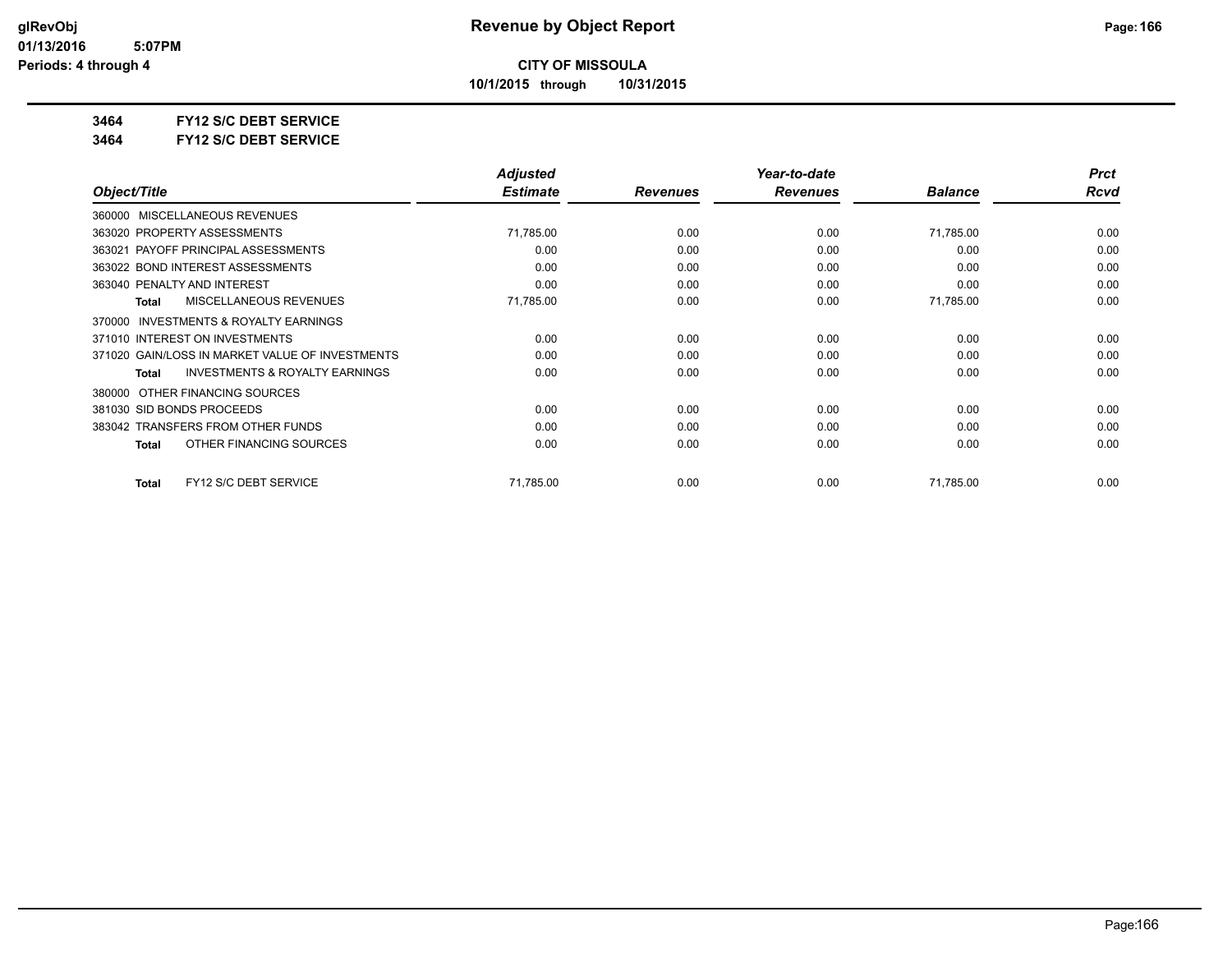**10/1/2015 through 10/31/2015**

### **3464 FY12 S/C DEBT SERVICE**

|                                                           | <b>Adjusted</b> |                 | Year-to-date    |                | <b>Prct</b> |
|-----------------------------------------------------------|-----------------|-----------------|-----------------|----------------|-------------|
| Object/Title                                              | <b>Estimate</b> | <b>Revenues</b> | <b>Revenues</b> | <b>Balance</b> | Rcvd        |
| 360000 MISCELLANEOUS REVENUES                             |                 |                 |                 |                |             |
| 363020 PROPERTY ASSESSMENTS                               | 71,785.00       | 0.00            | 0.00            | 71,785.00      | 0.00        |
| 363021 PAYOFF PRINCIPAL ASSESSMENTS                       | 0.00            | 0.00            | 0.00            | 0.00           | 0.00        |
| 363022 BOND INTEREST ASSESSMENTS                          | 0.00            | 0.00            | 0.00            | 0.00           | 0.00        |
| 363040 PENALTY AND INTEREST                               | 0.00            | 0.00            | 0.00            | 0.00           | 0.00        |
| MISCELLANEOUS REVENUES<br><b>Total</b>                    | 71,785.00       | 0.00            | 0.00            | 71,785.00      | 0.00        |
| INVESTMENTS & ROYALTY EARNINGS<br>370000                  |                 |                 |                 |                |             |
| 371010 INTEREST ON INVESTMENTS                            | 0.00            | 0.00            | 0.00            | 0.00           | 0.00        |
| 371020 GAIN/LOSS IN MARKET VALUE OF INVESTMENT            | 0.00            | 0.00            | 0.00            | 0.00           | 0.00        |
| <b>INVESTMENTS &amp; ROYALTY EARNINGS</b><br><b>Total</b> | 0.00            | 0.00            | 0.00            | 0.00           | 0.00        |
| 380000 OTHER FINANCING SOURCES                            |                 |                 |                 |                |             |
| 381030 SID BONDS PROCEEDS                                 | 0.00            | 0.00            | 0.00            | 0.00           | 0.00        |
| 383042 TRANSFERS FROM OTHER FUNDS                         | 0.00            | 0.00            | 0.00            | 0.00           | 0.00        |
| OTHER FINANCING SOURCES<br><b>Total</b>                   | 0.00            | 0.00            | 0.00            | 0.00           | 0.00        |
|                                                           |                 |                 |                 |                |             |
| FY12 S/C DEBT SERVICE<br><b>Total</b>                     | 71.785.00       | 0.00            | 0.00            | 71.785.00      | 0.00        |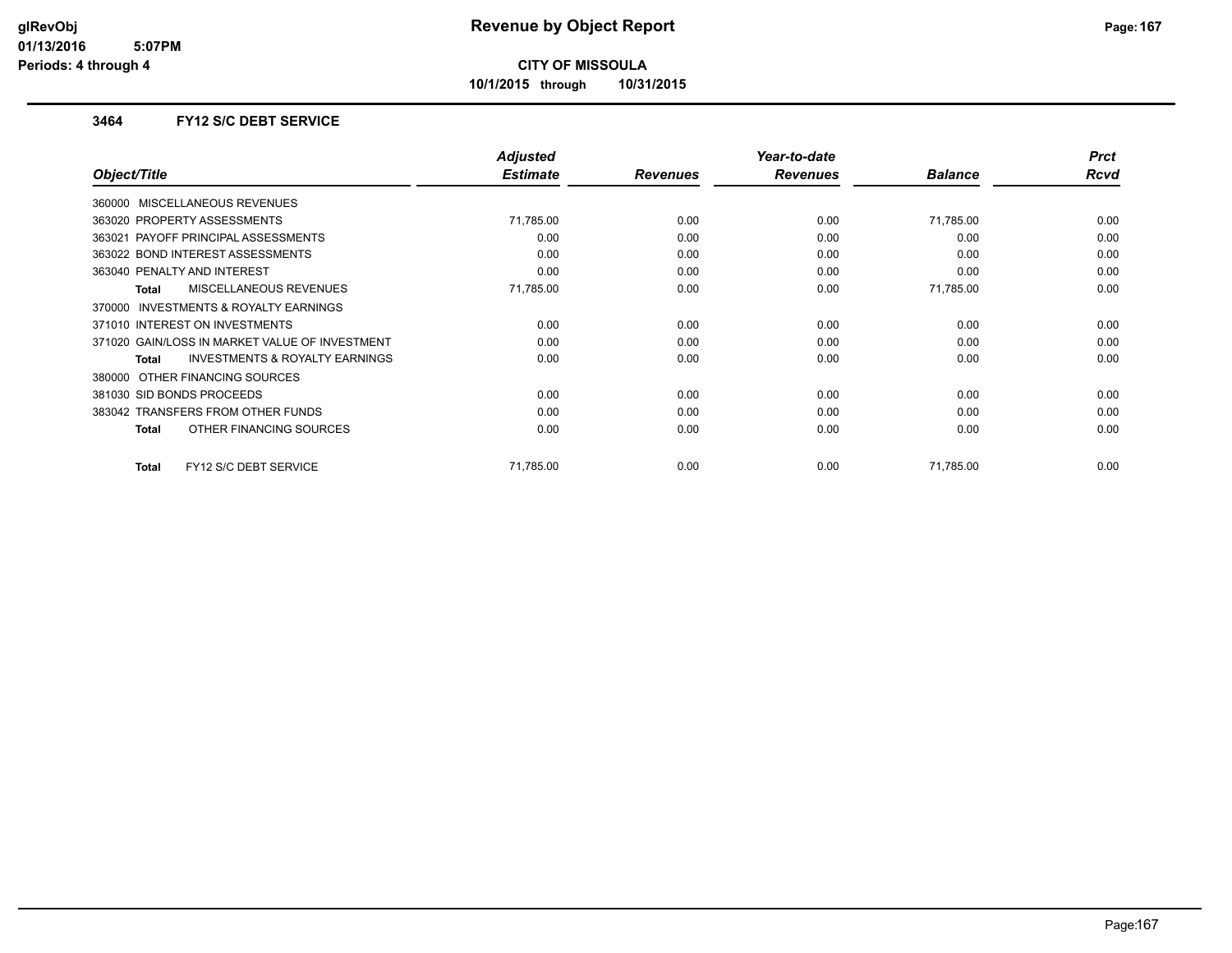**10/1/2015 through 10/31/2015**

### **3465 FY13 SIDEWALK/CURB DEBT SERVICE**

### **3465 FY13 SIDEWALK/CURB DEBT SERVICE**

|                                                           | <b>Adjusted</b> |                 | Year-to-date    |                | <b>Prct</b> |
|-----------------------------------------------------------|-----------------|-----------------|-----------------|----------------|-------------|
| Object/Title                                              | <b>Estimate</b> | <b>Revenues</b> | <b>Revenues</b> | <b>Balance</b> | Rcvd        |
| 360000 MISCELLANEOUS REVENUES                             |                 |                 |                 |                |             |
| 363020 PROPERTY ASSESSMENTS                               | 40,021.00       | 0.00            | 0.00            | 40,021.00      | 0.00        |
| PAYOFF PRINCIPAL ASSESSMENTS<br>363021                    | 0.00            | 0.00            | 0.00            | 0.00           | 0.00        |
| 363022 BOND INTEREST ASSESSMENTS                          | 0.00            | 0.00            | 0.00            | 0.00           | 0.00        |
| 363040 PENALTY AND INTEREST                               | 0.00            | 0.00            | 0.00            | 0.00           | 0.00        |
| <b>MISCELLANEOUS REVENUES</b><br>Total                    | 40,021.00       | 0.00            | 0.00            | 40,021.00      | 0.00        |
| <b>INVESTMENTS &amp; ROYALTY EARNINGS</b><br>370000       |                 |                 |                 |                |             |
| 371010 INTEREST ON INVESTMENTS                            | 0.00            | 0.00            | 0.00            | 0.00           | 0.00        |
| 371020 GAIN/LOSS IN MARKET VALUE OF INVESTMENTS           | 0.00            | 0.00            | 0.00            | 0.00           | 0.00        |
| <b>INVESTMENTS &amp; ROYALTY EARNINGS</b><br><b>Total</b> | 0.00            | 0.00            | 0.00            | 0.00           | 0.00        |
| 380000 OTHER FINANCING SOURCES                            |                 |                 |                 |                |             |
| 381030 SID BONDS PROCEEDS                                 | 0.00            | 0.00            | 0.00            | 0.00           | 0.00        |
| 383042 TRANSFERS FROM OTHER FUNDS                         | 0.00            | 0.00            | 0.00            | 0.00           | 0.00        |
| OTHER FINANCING SOURCES<br>Total                          | 0.00            | 0.00            | 0.00            | 0.00           | 0.00        |
| FY13 SIDEWALK/CURB DEBT SERVICE<br>Total                  | 40,021.00       | 0.00            | 0.00            | 40,021.00      | 0.00        |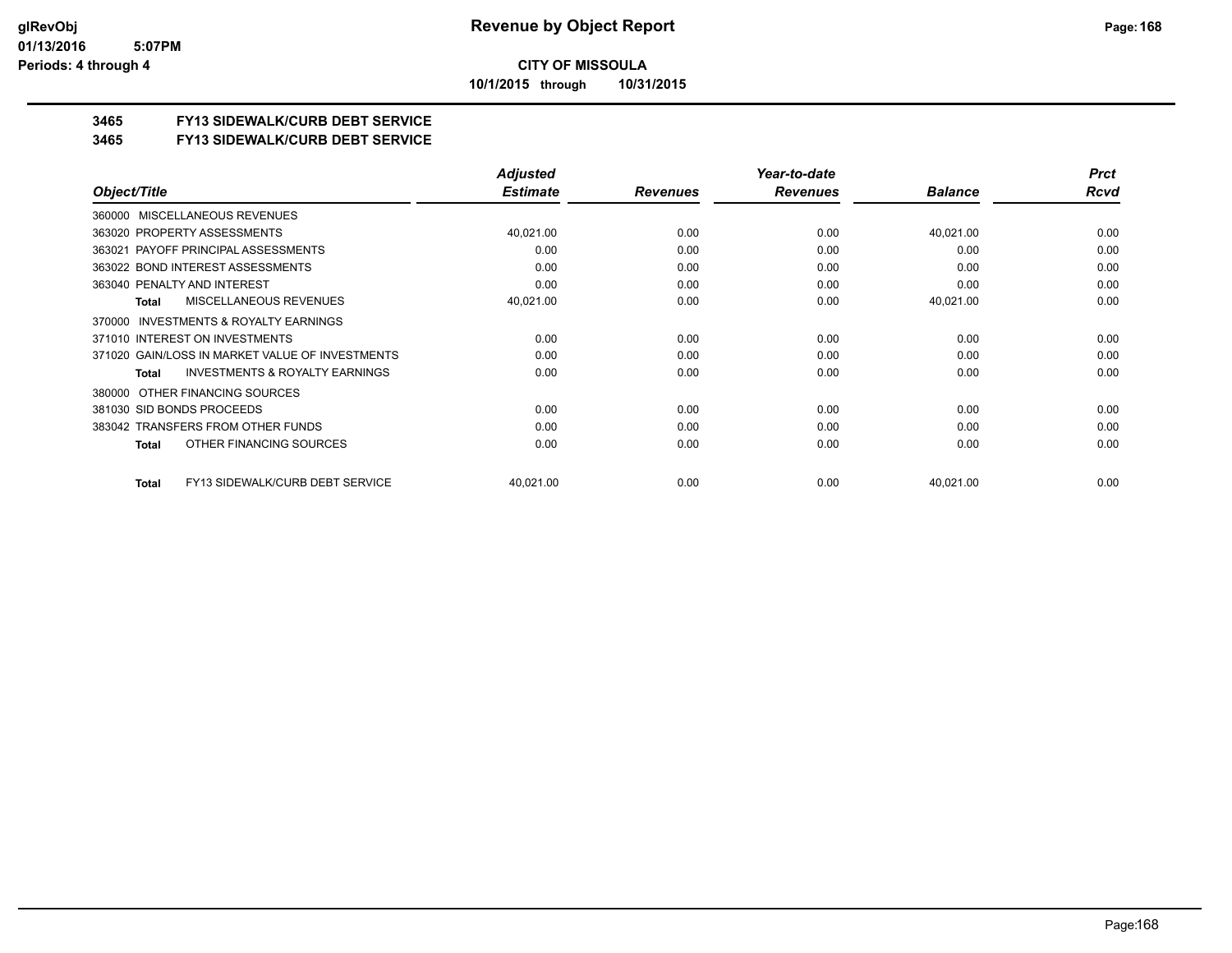**10/1/2015 through 10/31/2015**

### **3465 FY13 SIDEWALK/CURB DEBT SERVICE**

|                                                           | <b>Adjusted</b> |                 | Year-to-date    |                | <b>Prct</b> |
|-----------------------------------------------------------|-----------------|-----------------|-----------------|----------------|-------------|
| Object/Title                                              | <b>Estimate</b> | <b>Revenues</b> | <b>Revenues</b> | <b>Balance</b> | Rcvd        |
| 360000 MISCELLANEOUS REVENUES                             |                 |                 |                 |                |             |
| 363020 PROPERTY ASSESSMENTS                               | 40,021.00       | 0.00            | 0.00            | 40,021.00      | 0.00        |
| 363021 PAYOFF PRINCIPAL ASSESSMENTS                       | 0.00            | 0.00            | 0.00            | 0.00           | 0.00        |
| 363022 BOND INTEREST ASSESSMENTS                          | 0.00            | 0.00            | 0.00            | 0.00           | 0.00        |
| 363040 PENALTY AND INTEREST                               | 0.00            | 0.00            | 0.00            | 0.00           | 0.00        |
| MISCELLANEOUS REVENUES<br><b>Total</b>                    | 40,021.00       | 0.00            | 0.00            | 40,021.00      | 0.00        |
| INVESTMENTS & ROYALTY EARNINGS<br>370000                  |                 |                 |                 |                |             |
| 371010 INTEREST ON INVESTMENTS                            | 0.00            | 0.00            | 0.00            | 0.00           | 0.00        |
| 371020 GAIN/LOSS IN MARKET VALUE OF INVESTMENT            | 0.00            | 0.00            | 0.00            | 0.00           | 0.00        |
| <b>INVESTMENTS &amp; ROYALTY EARNINGS</b><br><b>Total</b> | 0.00            | 0.00            | 0.00            | 0.00           | 0.00        |
| 380000 OTHER FINANCING SOURCES                            |                 |                 |                 |                |             |
| 381030 SID BONDS PROCEEDS                                 | 0.00            | 0.00            | 0.00            | 0.00           | 0.00        |
| 383042 TRANSFERS FROM OTHER FUNDS                         | 0.00            | 0.00            | 0.00            | 0.00           | 0.00        |
| OTHER FINANCING SOURCES<br><b>Total</b>                   | 0.00            | 0.00            | 0.00            | 0.00           | 0.00        |
| FY13 SIDEWALK/CURB DEBT SERVICE<br><b>Total</b>           | 40,021.00       | 0.00            | 0.00            | 40,021.00      | 0.00        |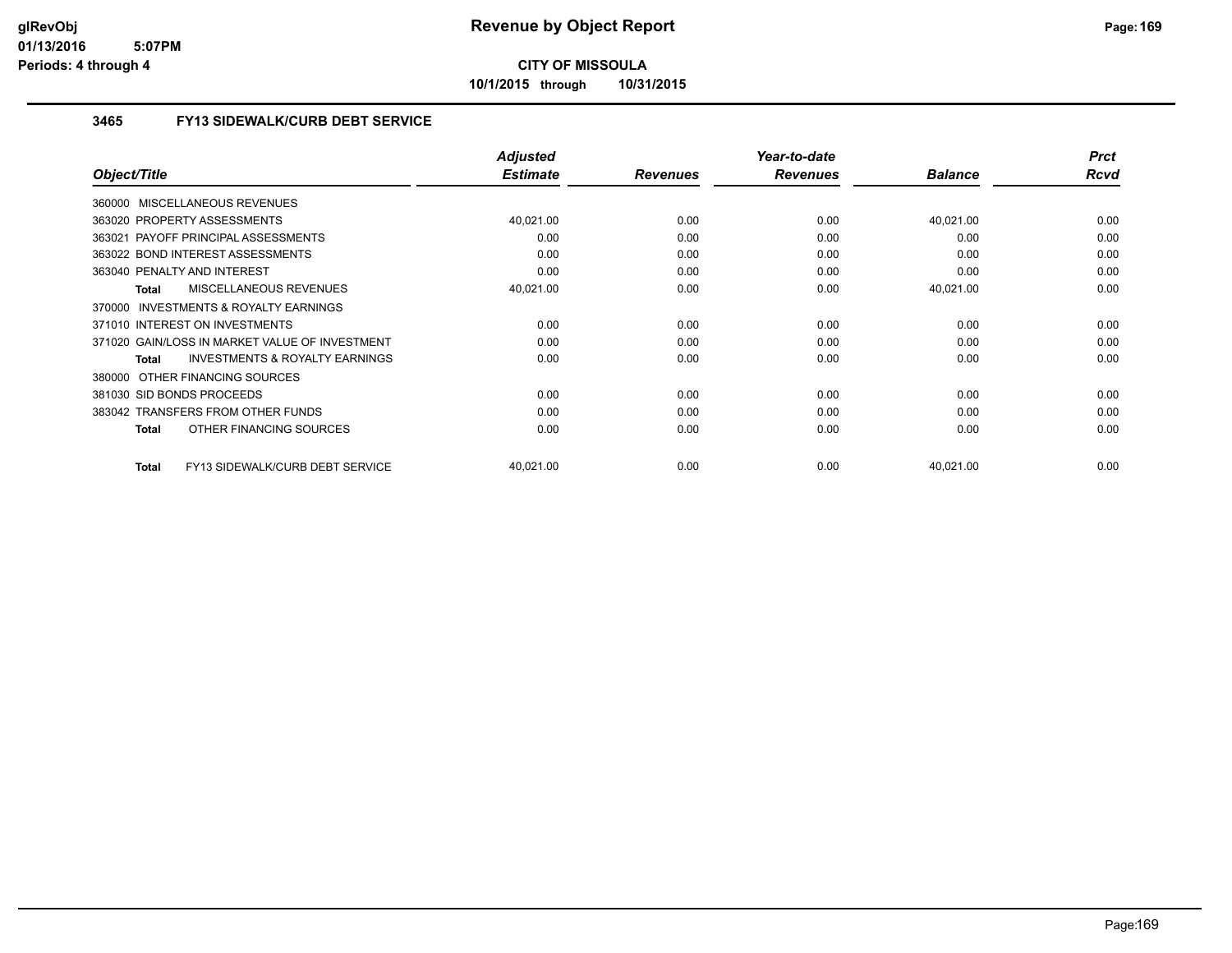**10/1/2015 through 10/31/2015**

### **3466 FY15 SIDEWALK/CURB DEBT SERVICE**

**3466 FY15 SIDEWALK/CURB DEBT SERVICE**

|                                                           | <b>Adjusted</b> |                 | Year-to-date    |                | <b>Prct</b> |
|-----------------------------------------------------------|-----------------|-----------------|-----------------|----------------|-------------|
| Object/Title                                              | <b>Estimate</b> | <b>Revenues</b> | <b>Revenues</b> | <b>Balance</b> | Rcvd        |
| MISCELLANEOUS REVENUES<br>360000                          |                 |                 |                 |                |             |
| 363020 PROPERTY ASSESSMENTS                               | 0.00            | 0.00            | 0.00            | 0.00           | 0.00        |
| 363021 PAYOFF PRINCIPAL ASSESSMENTS                       | 0.00            | 0.00            | 0.00            | 0.00           | 0.00        |
| 363022 BOND INTEREST ASSESSMENTS                          | 0.00            | 0.00            | 0.00            | 0.00           | 0.00        |
| 363040 PENALTY AND INTEREST                               | 0.00            | 0.00            | 0.00            | 0.00           | 0.00        |
| MISCELLANEOUS REVENUES<br><b>Total</b>                    | 0.00            | 0.00            | 0.00            | 0.00           | 0.00        |
| INVESTMENTS & ROYALTY EARNINGS<br>370000                  |                 |                 |                 |                |             |
| 371010 INTEREST ON INVESTMENTS                            | 0.00            | 0.00            | 0.00            | 0.00           | 0.00        |
| 371020 GAIN/LOSS IN MARKET VALUE OF INVESTMENTS           | 0.00            | 0.00            | 0.00            | 0.00           | 0.00        |
| <b>INVESTMENTS &amp; ROYALTY EARNINGS</b><br><b>Total</b> | 0.00            | 0.00            | 0.00            | 0.00           | 0.00        |
| OTHER FINANCING SOURCES<br>380000                         |                 |                 |                 |                |             |
| 381030 SID BONDS PROCEEDS                                 | 0.00            | 0.00            | 0.00            | 0.00           | 0.00        |
| 383042 TRANSFERS FROM OTHER FUNDS                         | 0.00            | 0.00            | 0.00            | 0.00           | 0.00        |
| OTHER FINANCING SOURCES<br><b>Total</b>                   | 0.00            | 0.00            | 0.00            | 0.00           | 0.00        |
| FY15 SIDEWALK/CURB DEBT SERVICE<br><b>Total</b>           | 0.00            | 0.00            | 0.00            | 0.00           | 0.00        |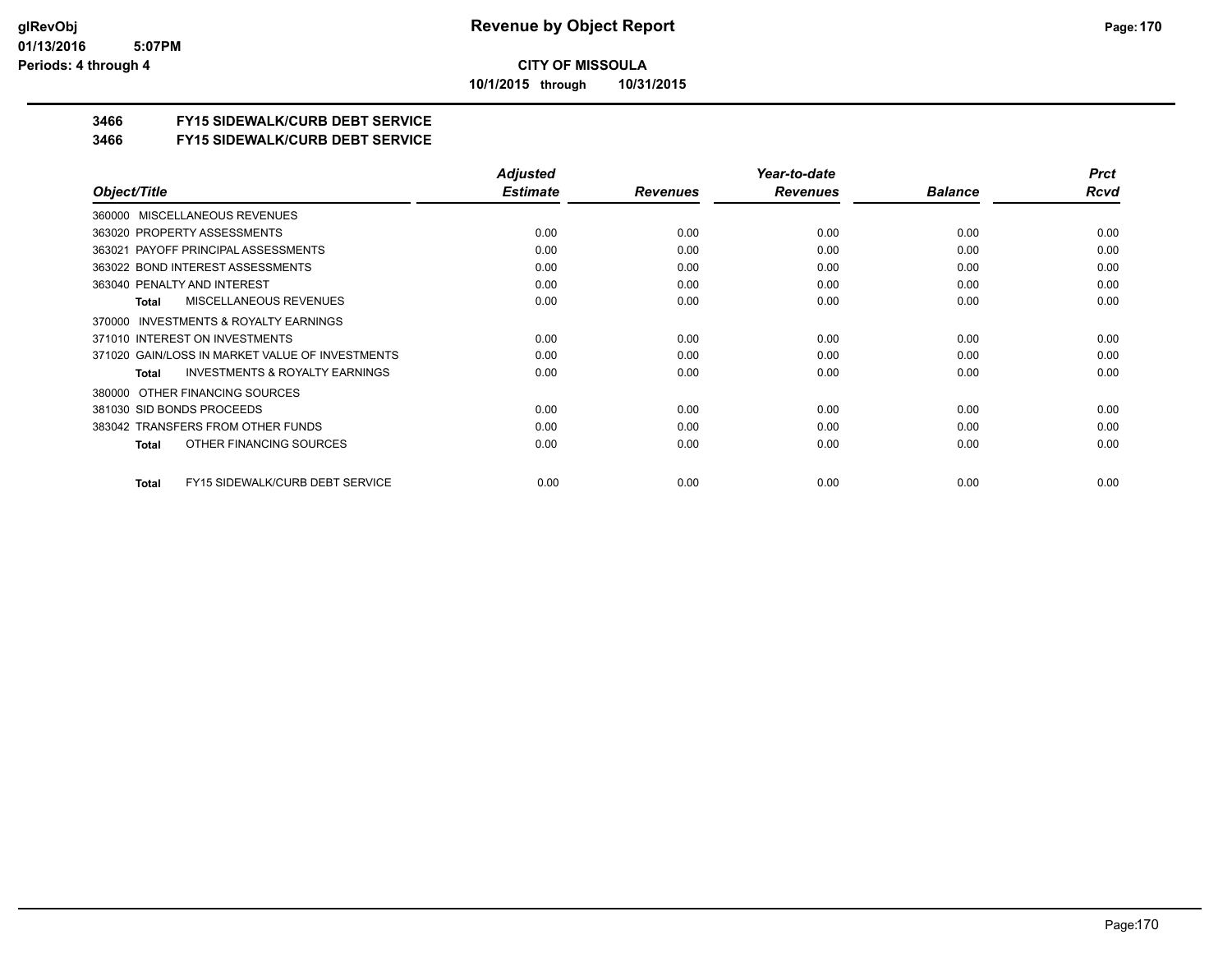**10/1/2015 through 10/31/2015**

### **3466 FY15 SIDEWALK/CURB DEBT SERVICE**

|                                                    | <b>Adjusted</b> |                 | Year-to-date    |                | <b>Prct</b> |
|----------------------------------------------------|-----------------|-----------------|-----------------|----------------|-------------|
| Object/Title                                       | <b>Estimate</b> | <b>Revenues</b> | <b>Revenues</b> | <b>Balance</b> | Rcvd        |
| 360000 MISCELLANEOUS REVENUES                      |                 |                 |                 |                |             |
| 363020 PROPERTY ASSESSMENTS                        | 0.00            | 0.00            | 0.00            | 0.00           | 0.00        |
| 363021 PAYOFF PRINCIPAL ASSESSMENTS                | 0.00            | 0.00            | 0.00            | 0.00           | 0.00        |
| 363022 BOND INTEREST ASSESSMENTS                   | 0.00            | 0.00            | 0.00            | 0.00           | 0.00        |
| 363040 PENALTY AND INTEREST                        | 0.00            | 0.00            | 0.00            | 0.00           | 0.00        |
| MISCELLANEOUS REVENUES<br><b>Total</b>             | 0.00            | 0.00            | 0.00            | 0.00           | 0.00        |
| INVESTMENTS & ROYALTY EARNINGS<br>370000           |                 |                 |                 |                |             |
| 371010 INTEREST ON INVESTMENTS                     | 0.00            | 0.00            | 0.00            | 0.00           | 0.00        |
| 371020 GAIN/LOSS IN MARKET VALUE OF INVESTMENT     | 0.00            | 0.00            | 0.00            | 0.00           | 0.00        |
| <b>INVESTMENTS &amp; ROYALTY EARNINGS</b><br>Total | 0.00            | 0.00            | 0.00            | 0.00           | 0.00        |
| OTHER FINANCING SOURCES<br>380000                  |                 |                 |                 |                |             |
| 381030 SID BONDS PROCEEDS                          | 0.00            | 0.00            | 0.00            | 0.00           | 0.00        |
| 383042 TRANSFERS FROM OTHER FUNDS                  | 0.00            | 0.00            | 0.00            | 0.00           | 0.00        |
| OTHER FINANCING SOURCES<br><b>Total</b>            | 0.00            | 0.00            | 0.00            | 0.00           | 0.00        |
|                                                    |                 |                 |                 |                |             |
| FY15 SIDEWALK/CURB DEBT SERVICE<br><b>Total</b>    | 0.00            | 0.00            | 0.00            | 0.00           | 0.00        |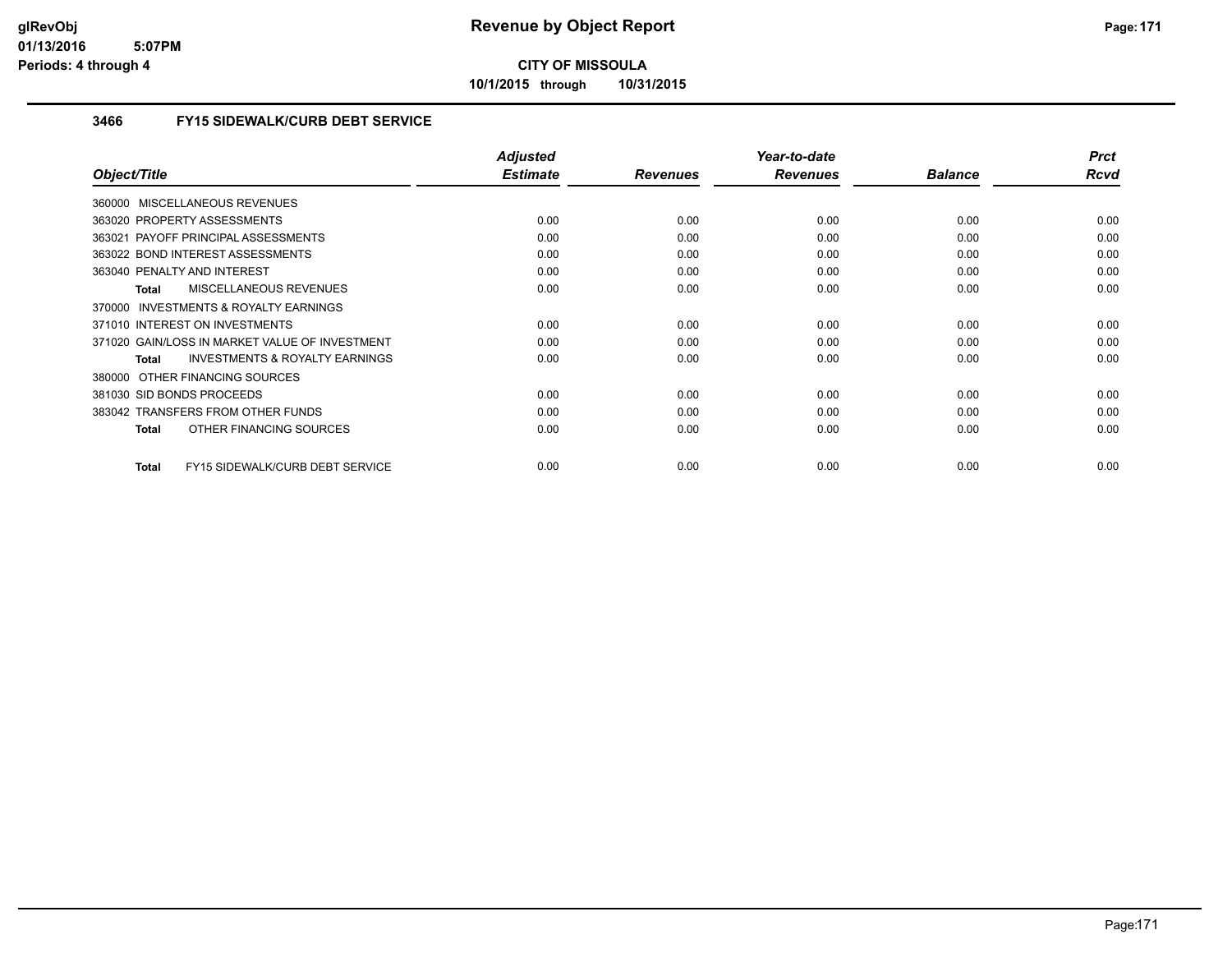**10/1/2015 through 10/31/2015**

### **3470 SID 470 DEBT SERVICE FUND**

**3470 SID 470 DEBT SERVICE FUND**

|                                                           | <b>Adjusted</b> |                 | Year-to-date    |                | <b>Prct</b> |
|-----------------------------------------------------------|-----------------|-----------------|-----------------|----------------|-------------|
| Object/Title                                              | <b>Estimate</b> | <b>Revenues</b> | <b>Revenues</b> | <b>Balance</b> | Rcvd        |
| TAXES/ASSESSMENTS<br>310000                               |                 |                 |                 |                |             |
| PENALTIES & INTEREST<br>312001                            | 0.00            | 0.00            | 0.00            | 0.00           | 0.00        |
| TAXES/ASSESSMENTS<br>Total                                | 0.00            | 0.00            | 0.00            | 0.00           | 0.00        |
| MISCELLANEOUS REVENUES<br>360000                          |                 |                 |                 |                |             |
| 363020 PROPERTY ASSESSMENTS                               | 0.00            | 0.00            | 0.00            | 0.00           | 0.00        |
| PAYOFF PRINCIPAL ASSESSMENTS<br>363021                    | 0.00            | 0.00            | 0.00            | 0.00           | 0.00        |
| 363022 BOND INTEREST ASSESSMENTS                          | 0.00            | 0.00            | 0.00            | 0.00           | 0.00        |
| 363040 PENALTY AND INTEREST                               | 0.00            | 0.00            | 0.00            | 0.00           | 0.00        |
| MISCELLANEOUS REVENUES<br><b>Total</b>                    | 0.00            | 0.00            | 0.00            | 0.00           | 0.00        |
| <b>INVESTMENTS &amp; ROYALTY EARNINGS</b><br>370000       |                 |                 |                 |                |             |
| 371010 INTEREST ON INVESTMENTS                            | 0.00            | 0.00            | 0.00            | 0.00           | 0.00        |
| 371020 GAIN/LOSS IN MARKET VALUE OF INVESTMENTS           | 0.00            | 0.00            | 0.00            | 0.00           | 0.00        |
| <b>INVESTMENTS &amp; ROYALTY EARNINGS</b><br><b>Total</b> | 0.00            | 0.00            | 0.00            | 0.00           | 0.00        |
| OTHER FINANCING SOURCES<br>380000                         |                 |                 |                 |                |             |
| 381009 TRANSFERS IN                                       | 0.00            | 0.00            | 0.00            | 0.00           | 0.00        |
| OTHER FINANCING SOURCES<br><b>Total</b>                   | 0.00            | 0.00            | 0.00            | 0.00           | 0.00        |
| SID 470 DEBT SERVICE FUND<br><b>Total</b>                 | 0.00            | 0.00            | 0.00            | 0.00           | 0.00        |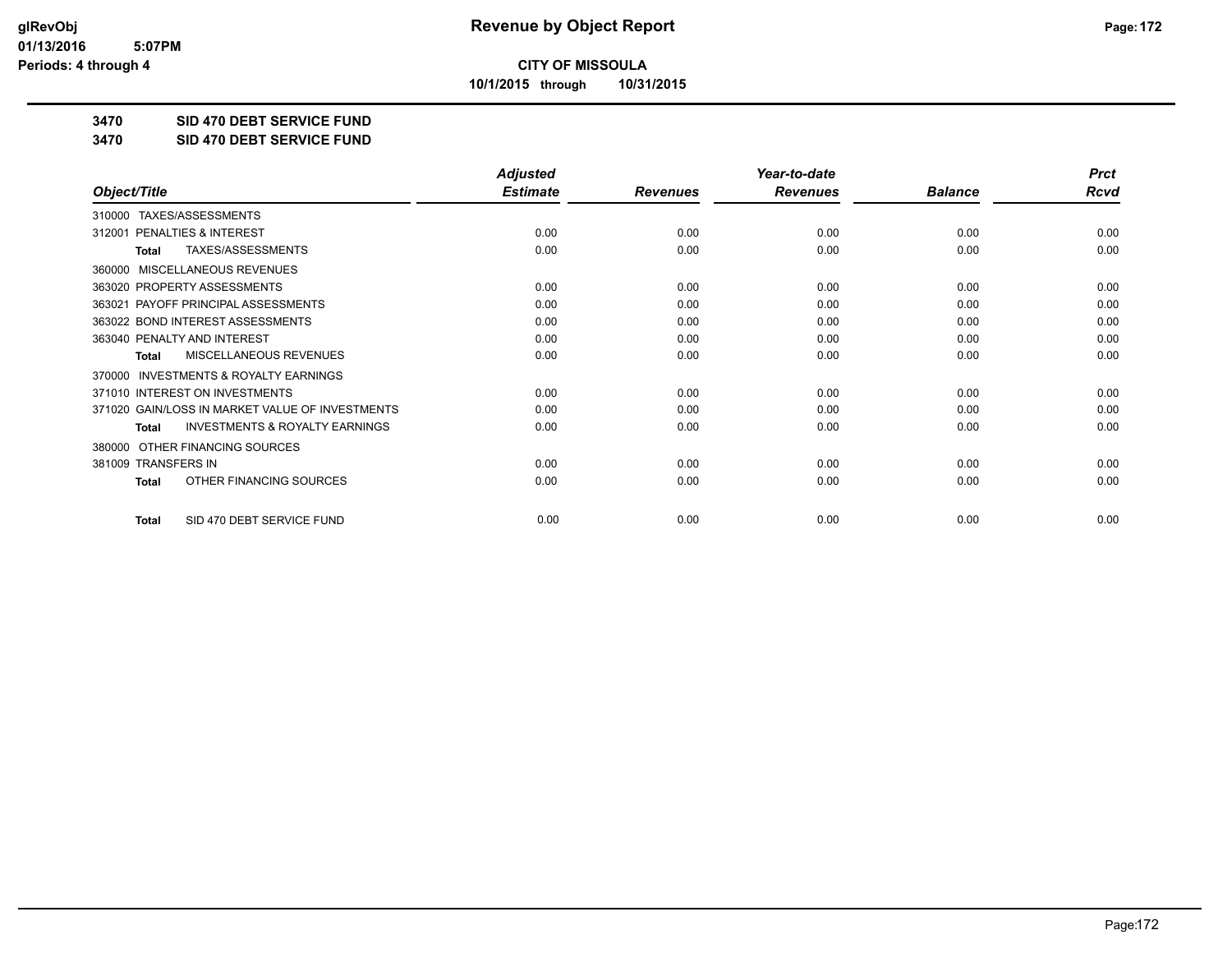**10/1/2015 through 10/31/2015**

### **3470 SID 470 DEBT SERVICE FUND**

|                                                           | <b>Adjusted</b> |                 | Year-to-date    |                | <b>Prct</b> |
|-----------------------------------------------------------|-----------------|-----------------|-----------------|----------------|-------------|
| Object/Title                                              | <b>Estimate</b> | <b>Revenues</b> | <b>Revenues</b> | <b>Balance</b> | <b>Rcvd</b> |
| TAXES/ASSESSMENTS<br>310000                               |                 |                 |                 |                |             |
| PENALTIES & INTEREST<br>312001                            | 0.00            | 0.00            | 0.00            | 0.00           | 0.00        |
| TAXES/ASSESSMENTS<br>Total                                | 0.00            | 0.00            | 0.00            | 0.00           | 0.00        |
| MISCELLANEOUS REVENUES<br>360000                          |                 |                 |                 |                |             |
| 363020 PROPERTY ASSESSMENTS                               | 0.00            | 0.00            | 0.00            | 0.00           | 0.00        |
| 363021 PAYOFF PRINCIPAL ASSESSMENTS                       | 0.00            | 0.00            | 0.00            | 0.00           | 0.00        |
| 363022 BOND INTEREST ASSESSMENTS                          | 0.00            | 0.00            | 0.00            | 0.00           | 0.00        |
| 363040 PENALTY AND INTEREST                               | 0.00            | 0.00            | 0.00            | 0.00           | 0.00        |
| <b>MISCELLANEOUS REVENUES</b><br><b>Total</b>             | 0.00            | 0.00            | 0.00            | 0.00           | 0.00        |
| <b>INVESTMENTS &amp; ROYALTY EARNINGS</b><br>370000       |                 |                 |                 |                |             |
| 371010 INTEREST ON INVESTMENTS                            | 0.00            | 0.00            | 0.00            | 0.00           | 0.00        |
| 371020 GAIN/LOSS IN MARKET VALUE OF INVESTMENT            | 0.00            | 0.00            | 0.00            | 0.00           | 0.00        |
| <b>INVESTMENTS &amp; ROYALTY EARNINGS</b><br><b>Total</b> | 0.00            | 0.00            | 0.00            | 0.00           | 0.00        |
| OTHER FINANCING SOURCES<br>380000                         |                 |                 |                 |                |             |
| 381009 TRANSFERS IN                                       | 0.00            | 0.00            | 0.00            | 0.00           | 0.00        |
| OTHER FINANCING SOURCES<br><b>Total</b>                   | 0.00            | 0.00            | 0.00            | 0.00           | 0.00        |
| SID 470 DEBT SERVICE FUND<br><b>Total</b>                 | 0.00            | 0.00            | 0.00            | 0.00           | 0.00        |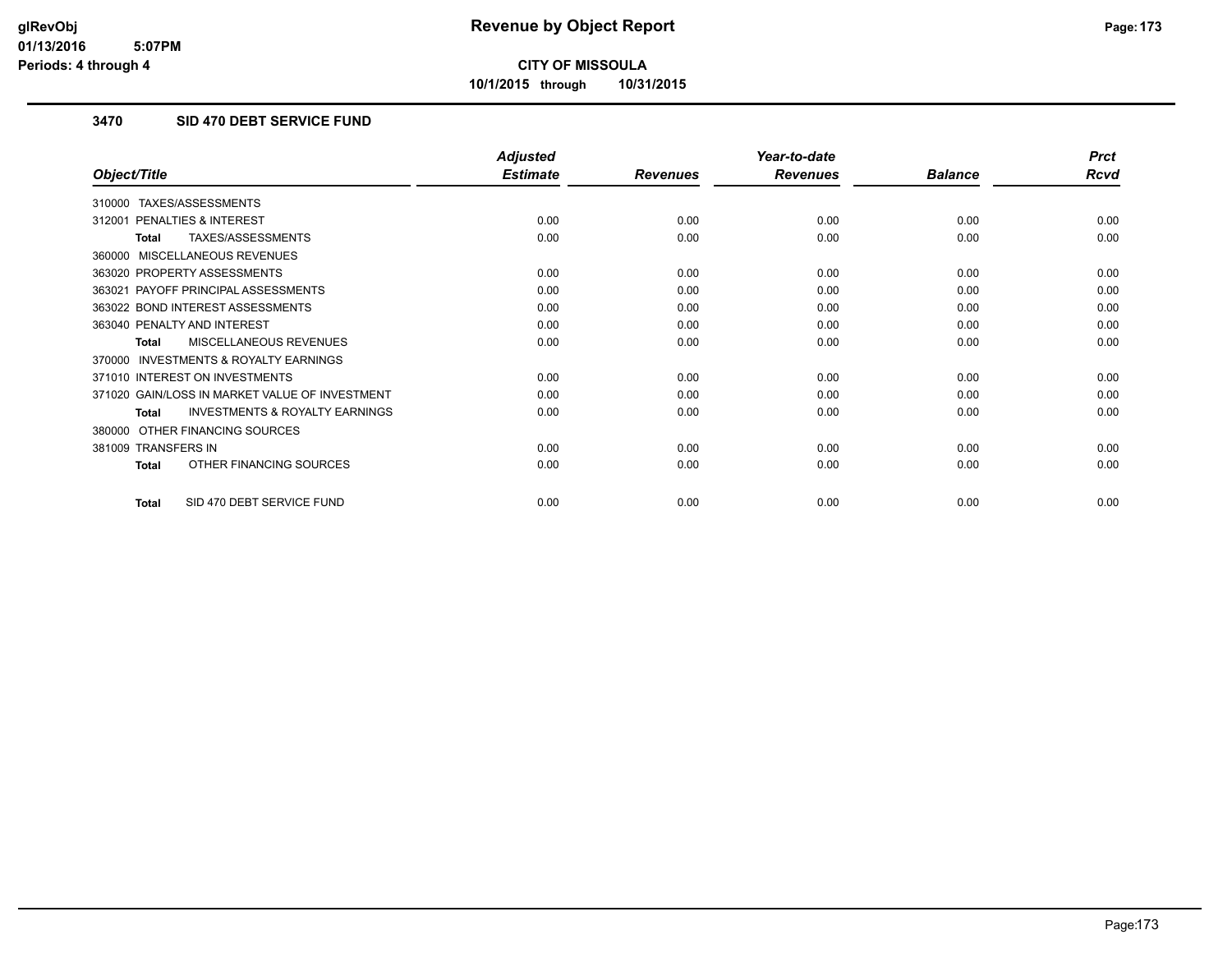**10/1/2015 through 10/31/2015**

### **3491 SID 491 DEBT SERVICE FUND**

**3491 SID 491 DEBT SERVICE FUND**

|                                                           | <b>Adjusted</b> |                 | Year-to-date    |                | <b>Prct</b> |
|-----------------------------------------------------------|-----------------|-----------------|-----------------|----------------|-------------|
| Object/Title                                              | <b>Estimate</b> | <b>Revenues</b> | <b>Revenues</b> | <b>Balance</b> | <b>Rcvd</b> |
| 310000 TAXES/ASSESSMENTS                                  |                 |                 |                 |                |             |
| 312001 PENALTIES & INTEREST                               | 0.00            | 0.00            | 0.00            | 0.00           | 0.00        |
| TAXES/ASSESSMENTS<br><b>Total</b>                         | 0.00            | 0.00            | 0.00            | 0.00           | 0.00        |
| MISCELLANEOUS REVENUES<br>360000                          |                 |                 |                 |                |             |
| 360010 MISCELLANEOUS                                      | 0.00            | 0.00            | 0.00            | 0.00           | 0.00        |
| 363020 PROPERTY ASSESSMENTS                               | 0.00            | 0.00            | 0.00            | 0.00           | 0.00        |
| 363021 PAYOFF PRINCIPAL ASSESSMENTS                       | 0.00            | 0.00            | 0.00            | 0.00           | 0.00        |
| 363022 BOND INTEREST ASSESSMENTS                          | 0.00            | 0.00            | 0.00            | 0.00           | 0.00        |
| 363040 PENALTY AND INTEREST                               | 0.00            | 0.00            | 0.00            | 0.00           | 0.00        |
| MISCELLANEOUS REVENUES<br><b>Total</b>                    | 0.00            | 0.00            | 0.00            | 0.00           | 0.00        |
| <b>INVESTMENTS &amp; ROYALTY EARNINGS</b><br>370000       |                 |                 |                 |                |             |
| 371010 INTEREST ON INVESTMENTS                            | 0.00            | 0.00            | 0.00            | 0.00           | 0.00        |
| 371020 GAIN/LOSS IN MARKET VALUE OF INVESTMENTS           | 0.00            | 0.00            | 0.00            | 0.00           | 0.00        |
| <b>INVESTMENTS &amp; ROYALTY EARNINGS</b><br><b>Total</b> | 0.00            | 0.00            | 0.00            | 0.00           | 0.00        |
| OTHER FINANCING SOURCES<br>380000                         |                 |                 |                 |                |             |
| 381009 TRANSFERS IN                                       | 0.00            | 0.00            | 0.00            | 0.00           | 0.00        |
| OTHER FINANCING SOURCES<br><b>Total</b>                   | 0.00            | 0.00            | 0.00            | 0.00           | 0.00        |
| SID 491 DEBT SERVICE FUND<br><b>Total</b>                 | 0.00            | 0.00            | 0.00            | 0.00           | 0.00        |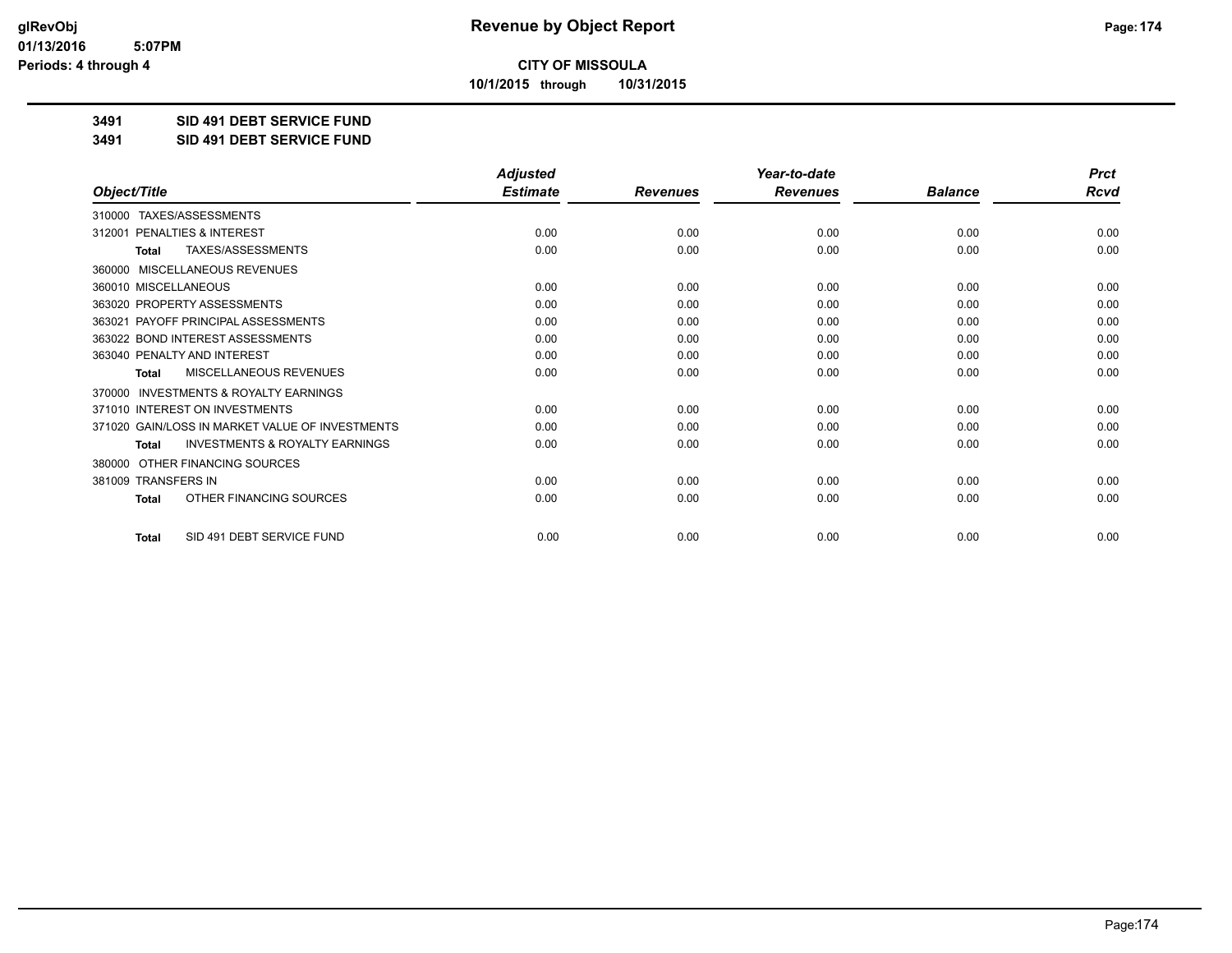**10/1/2015 through 10/31/2015**

### **3491 SID 491 DEBT SERVICE FUND**

|                                                           | <b>Adjusted</b> |                 | Year-to-date    |                | <b>Prct</b> |
|-----------------------------------------------------------|-----------------|-----------------|-----------------|----------------|-------------|
| Object/Title                                              | <b>Estimate</b> | <b>Revenues</b> | <b>Revenues</b> | <b>Balance</b> | <b>Rcvd</b> |
| 310000 TAXES/ASSESSMENTS                                  |                 |                 |                 |                |             |
| PENALTIES & INTEREST<br>312001                            | 0.00            | 0.00            | 0.00            | 0.00           | 0.00        |
| TAXES/ASSESSMENTS<br><b>Total</b>                         | 0.00            | 0.00            | 0.00            | 0.00           | 0.00        |
| 360000 MISCELLANEOUS REVENUES                             |                 |                 |                 |                |             |
| 360010 MISCELLANEOUS                                      | 0.00            | 0.00            | 0.00            | 0.00           | 0.00        |
| 363020 PROPERTY ASSESSMENTS                               | 0.00            | 0.00            | 0.00            | 0.00           | 0.00        |
| 363021 PAYOFF PRINCIPAL ASSESSMENTS                       | 0.00            | 0.00            | 0.00            | 0.00           | 0.00        |
| 363022 BOND INTEREST ASSESSMENTS                          | 0.00            | 0.00            | 0.00            | 0.00           | 0.00        |
| 363040 PENALTY AND INTEREST                               | 0.00            | 0.00            | 0.00            | 0.00           | 0.00        |
| MISCELLANEOUS REVENUES<br><b>Total</b>                    | 0.00            | 0.00            | 0.00            | 0.00           | 0.00        |
| <b>INVESTMENTS &amp; ROYALTY EARNINGS</b><br>370000       |                 |                 |                 |                |             |
| 371010 INTEREST ON INVESTMENTS                            | 0.00            | 0.00            | 0.00            | 0.00           | 0.00        |
| 371020 GAIN/LOSS IN MARKET VALUE OF INVESTMENT            | 0.00            | 0.00            | 0.00            | 0.00           | 0.00        |
| <b>INVESTMENTS &amp; ROYALTY EARNINGS</b><br><b>Total</b> | 0.00            | 0.00            | 0.00            | 0.00           | 0.00        |
| 380000 OTHER FINANCING SOURCES                            |                 |                 |                 |                |             |
| 381009 TRANSFERS IN                                       | 0.00            | 0.00            | 0.00            | 0.00           | 0.00        |
| OTHER FINANCING SOURCES<br><b>Total</b>                   | 0.00            | 0.00            | 0.00            | 0.00           | 0.00        |
| SID 491 DEBT SERVICE FUND<br><b>Total</b>                 | 0.00            | 0.00            | 0.00            | 0.00           | 0.00        |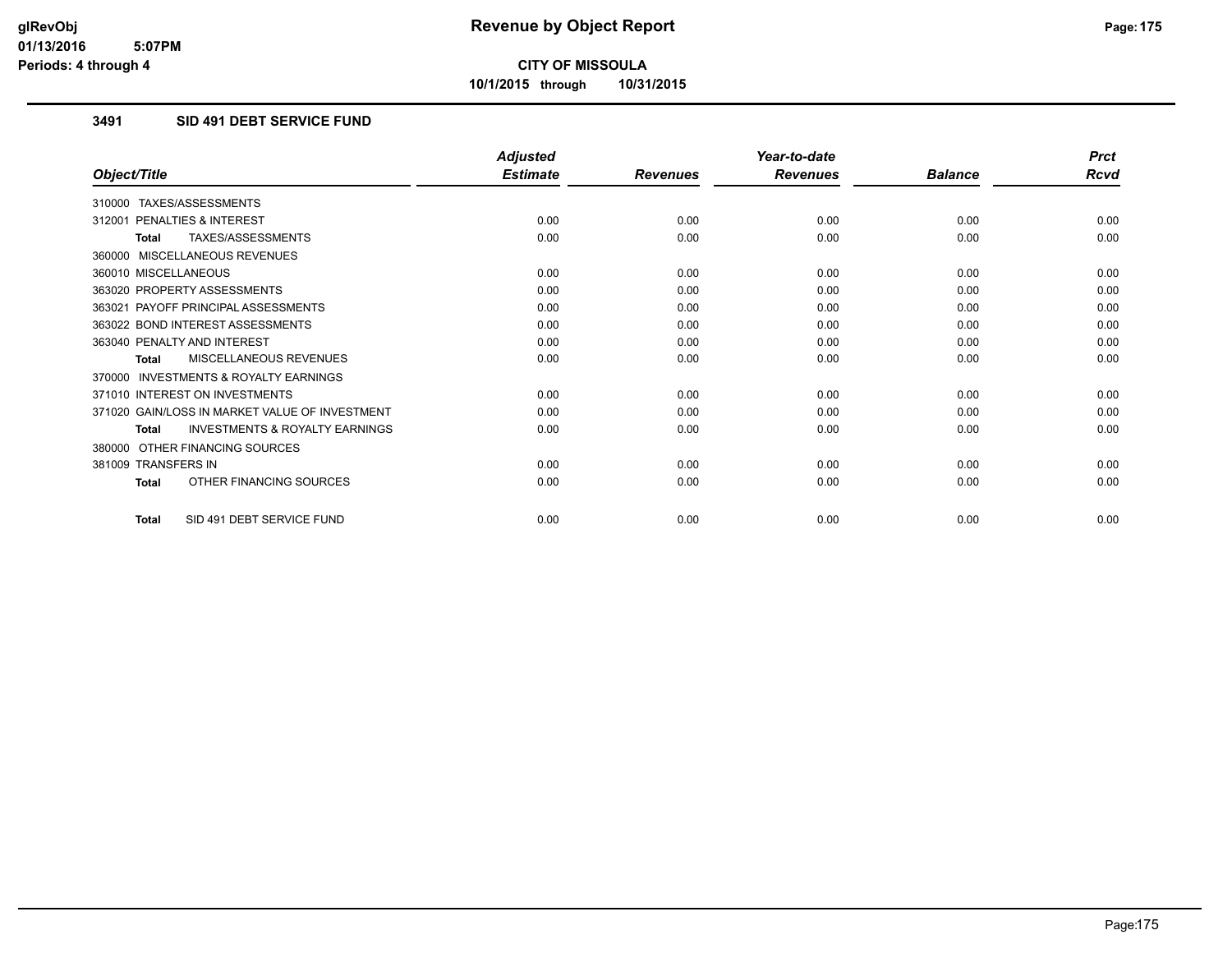**10/1/2015 through 10/31/2015**

### **3492 SID 492/499 DEBT SERVICE FUND**

**3492 SID 492/499 DEBT SERVICE FUND**

|                                                    | <b>Adjusted</b> |                 | Year-to-date    |                | <b>Prct</b> |
|----------------------------------------------------|-----------------|-----------------|-----------------|----------------|-------------|
| Object/Title                                       | <b>Estimate</b> | <b>Revenues</b> | <b>Revenues</b> | <b>Balance</b> | <b>Rcvd</b> |
| 360000 MISCELLANEOUS REVENUES                      |                 |                 |                 |                |             |
| 360010 MISCELLANEOUS                               | 0.00            | 0.00            | 0.00            | 0.00           | 0.00        |
| 363040 PENALTY AND INTEREST                        | 0.00            | 0.00            | 0.00            | 0.00           | 0.00        |
| <b>MISCELLANEOUS REVENUES</b><br>Total             | 0.00            | 0.00            | 0.00            | 0.00           | 0.00        |
| 370000 INVESTMENTS & ROYALTY EARNINGS              |                 |                 |                 |                |             |
| 371010 INTEREST ON INVESTMENTS                     | 0.00            | 0.00            | 0.00            | 0.00           | 0.00        |
| 371020 GAIN/LOSS IN MARKET VALUE OF INVESTMENTS    | 0.00            | 0.00            | 0.00            | 0.00           | 0.00        |
| <b>INVESTMENTS &amp; ROYALTY EARNINGS</b><br>Total | 0.00            | 0.00            | 0.00            | 0.00           | 0.00        |
| 380000 OTHER FINANCING SOURCES                     |                 |                 |                 |                |             |
| 381009 TRANSFERS IN                                | 0.00            | 0.00            | 0.00            | 0.00           | 0.00        |
| OTHER FINANCING SOURCES<br>Total                   | 0.00            | 0.00            | 0.00            | 0.00           | 0.00        |
| SID 492/499 DEBT SERVICE FUND<br>Total             | 0.00            | 0.00            | 0.00            | 0.00           | 0.00        |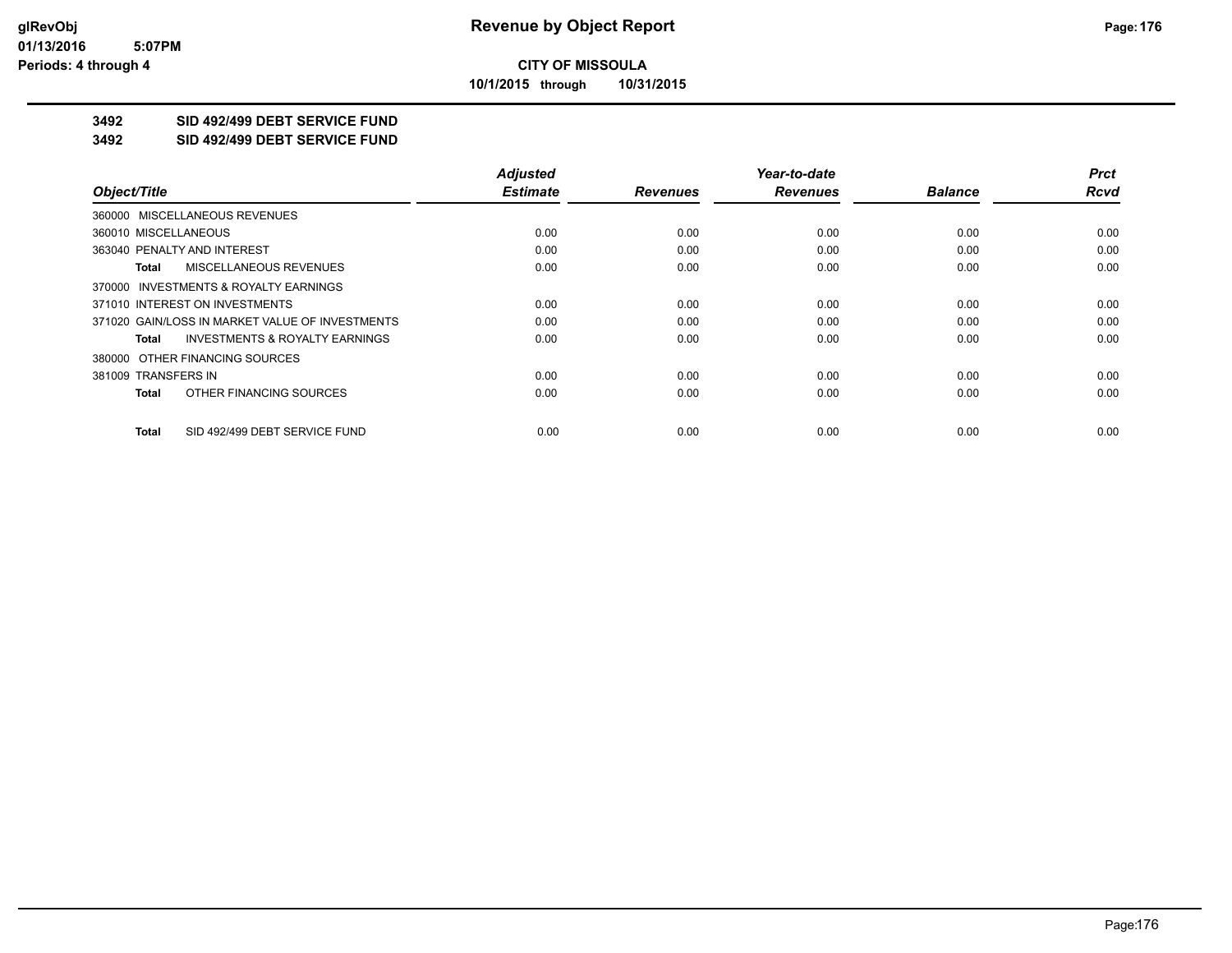**10/1/2015 through 10/31/2015**

### **3492 SID 492/499 DEBT SERVICE FUND**

| Object/Title                                              | <b>Adjusted</b><br><b>Estimate</b> | <b>Revenues</b> | Year-to-date<br><b>Revenues</b> | <b>Balance</b> | <b>Prct</b><br><b>Rcvd</b> |
|-----------------------------------------------------------|------------------------------------|-----------------|---------------------------------|----------------|----------------------------|
| 360000 MISCELLANEOUS REVENUES                             |                                    |                 |                                 |                |                            |
| 360010 MISCELLANEOUS                                      | 0.00                               | 0.00            | 0.00                            | 0.00           | 0.00                       |
| 363040 PENALTY AND INTEREST                               | 0.00                               | 0.00            | 0.00                            | 0.00           | 0.00                       |
| MISCELLANEOUS REVENUES<br><b>Total</b>                    | 0.00                               | 0.00            | 0.00                            | 0.00           | 0.00                       |
| 370000 INVESTMENTS & ROYALTY EARNINGS                     |                                    |                 |                                 |                |                            |
| 371010 INTEREST ON INVESTMENTS                            | 0.00                               | 0.00            | 0.00                            | 0.00           | 0.00                       |
| 371020 GAIN/LOSS IN MARKET VALUE OF INVESTMENT            | 0.00                               | 0.00            | 0.00                            | 0.00           | 0.00                       |
| <b>INVESTMENTS &amp; ROYALTY EARNINGS</b><br><b>Total</b> | 0.00                               | 0.00            | 0.00                            | 0.00           | 0.00                       |
| 380000 OTHER FINANCING SOURCES                            |                                    |                 |                                 |                |                            |
| 381009 TRANSFERS IN                                       | 0.00                               | 0.00            | 0.00                            | 0.00           | 0.00                       |
| OTHER FINANCING SOURCES<br><b>Total</b>                   | 0.00                               | 0.00            | 0.00                            | 0.00           | 0.00                       |
| SID 492/499 DEBT SERVICE FUND<br><b>Total</b>             | 0.00                               | 0.00            | 0.00                            | 0.00           | 0.00                       |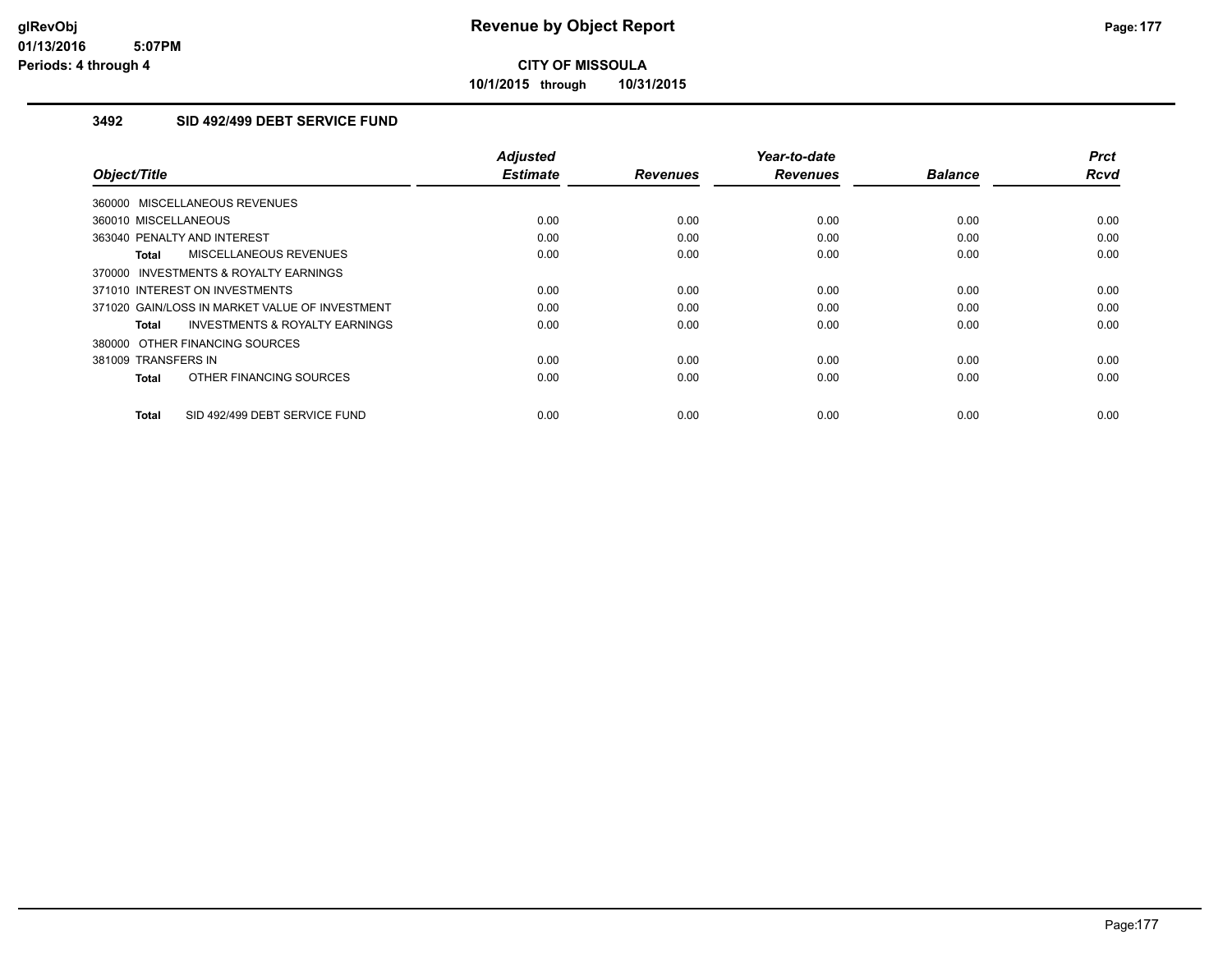**10/1/2015 through 10/31/2015**

### **3494 SID 494 DEBT SERVICE**

**3494 SID 494 DEBT SERVICE**

|                                                           | <b>Adjusted</b> |                 | Year-to-date    |                | <b>Prct</b> |
|-----------------------------------------------------------|-----------------|-----------------|-----------------|----------------|-------------|
| Object/Title                                              | <b>Estimate</b> | <b>Revenues</b> | <b>Revenues</b> | <b>Balance</b> | <b>Rcvd</b> |
| TAXES/ASSESSMENTS<br>310000                               |                 |                 |                 |                |             |
| PENALTIES & INTEREST<br>312001                            | 0.00            | 0.00            | 0.00            | 0.00           | 0.00        |
| TAXES/ASSESSMENTS<br><b>Total</b>                         | 0.00            | 0.00            | 0.00            | 0.00           | 0.00        |
| MISCELLANEOUS REVENUES<br>360000                          |                 |                 |                 |                |             |
| 360010 MISCELLANEOUS                                      | 0.00            | 0.00            | 0.00            | 0.00           | 0.00        |
| 363020 PROPERTY ASSESSMENTS                               | 0.00            | 0.00            | 0.00            | 0.00           | 0.00        |
| 363021 PAYOFF PRINCIPAL ASSESSMENTS                       | 0.00            | 0.00            | 0.00            | 0.00           | 0.00        |
| 363022 BOND INTEREST ASSESSMENTS                          | 0.00            | 0.00            | 0.00            | 0.00           | 0.00        |
| 363040 PENALTY AND INTEREST                               | 0.00            | 0.00            | 0.00            | 0.00           | 0.00        |
| MISCELLANEOUS REVENUES<br>Total                           | 0.00            | 0.00            | 0.00            | 0.00           | 0.00        |
| <b>INVESTMENTS &amp; ROYALTY EARNINGS</b><br>370000       |                 |                 |                 |                |             |
| 371010 INTEREST ON INVESTMENTS                            | 0.00            | 0.00            | 0.00            | 0.00           | 0.00        |
| 371020 GAIN/LOSS IN MARKET VALUE OF INVESTMENTS           | 0.00            | 0.00            | 0.00            | 0.00           | 0.00        |
| <b>INVESTMENTS &amp; ROYALTY EARNINGS</b><br><b>Total</b> | 0.00            | 0.00            | 0.00            | 0.00           | 0.00        |
| OTHER FINANCING SOURCES<br>380000                         |                 |                 |                 |                |             |
| <b>TRANSFERS IN</b><br>381009                             | 0.00            | 0.00            | 0.00            | 0.00           | 0.00        |
| OTHER FINANCING SOURCES<br>Total                          | 0.00            | 0.00            | 0.00            | 0.00           | 0.00        |
| SID 494 DEBT SERVICE<br><b>Total</b>                      | 0.00            | 0.00            | 0.00            | 0.00           | 0.00        |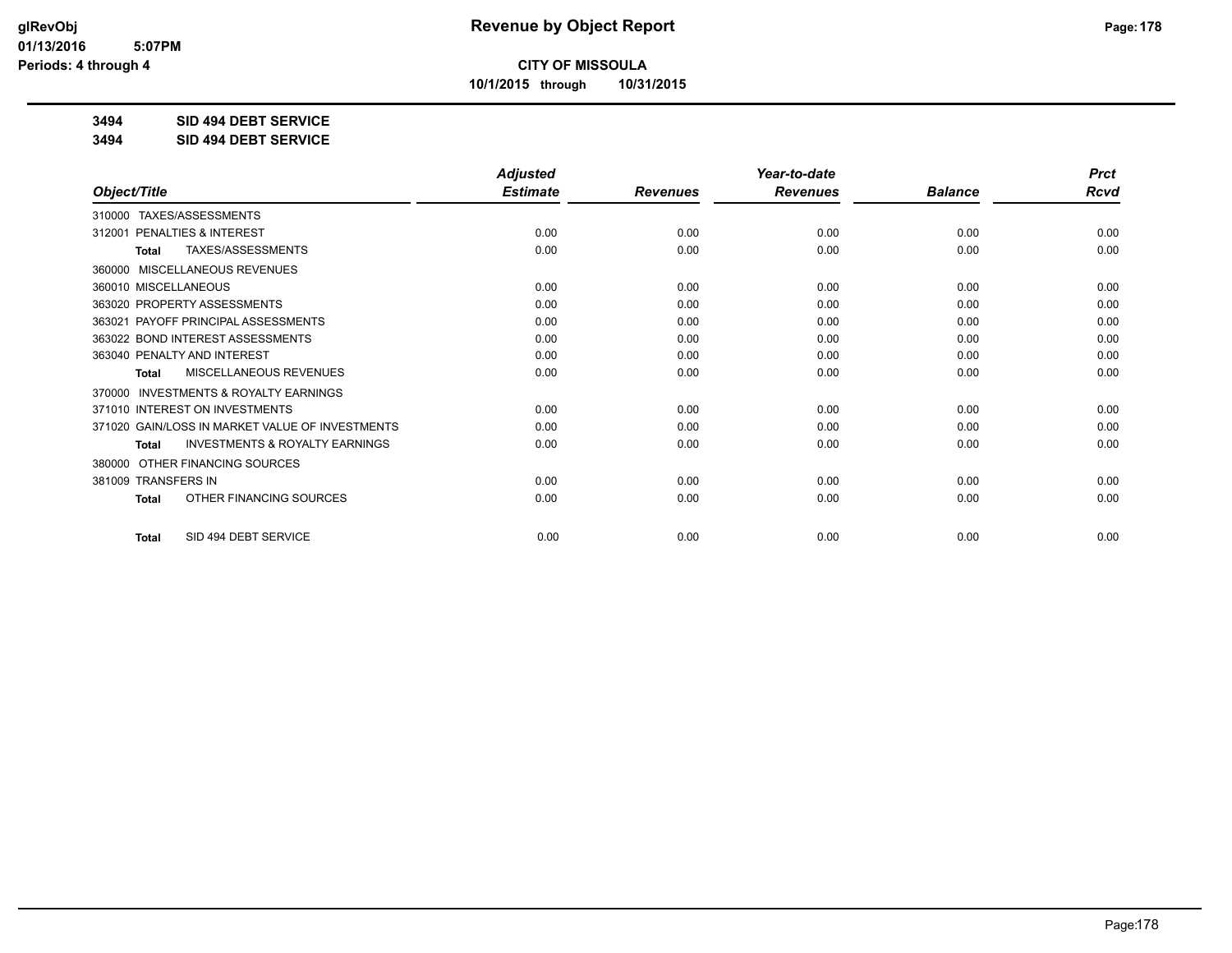**10/1/2015 through 10/31/2015**

### **3494 SID 494 DEBT SERVICE**

|                                                           | <b>Adjusted</b> |                 | Year-to-date    |                | <b>Prct</b> |
|-----------------------------------------------------------|-----------------|-----------------|-----------------|----------------|-------------|
| Object/Title                                              | <b>Estimate</b> | <b>Revenues</b> | <b>Revenues</b> | <b>Balance</b> | Rcvd        |
| 310000 TAXES/ASSESSMENTS                                  |                 |                 |                 |                |             |
| PENALTIES & INTEREST<br>312001                            | 0.00            | 0.00            | 0.00            | 0.00           | 0.00        |
| TAXES/ASSESSMENTS<br>Total                                | 0.00            | 0.00            | 0.00            | 0.00           | 0.00        |
| 360000 MISCELLANEOUS REVENUES                             |                 |                 |                 |                |             |
| 360010 MISCELLANEOUS                                      | 0.00            | 0.00            | 0.00            | 0.00           | 0.00        |
| 363020 PROPERTY ASSESSMENTS                               | 0.00            | 0.00            | 0.00            | 0.00           | 0.00        |
| 363021 PAYOFF PRINCIPAL ASSESSMENTS                       | 0.00            | 0.00            | 0.00            | 0.00           | 0.00        |
| 363022 BOND INTEREST ASSESSMENTS                          | 0.00            | 0.00            | 0.00            | 0.00           | 0.00        |
| 363040 PENALTY AND INTEREST                               | 0.00            | 0.00            | 0.00            | 0.00           | 0.00        |
| MISCELLANEOUS REVENUES<br>Total                           | 0.00            | 0.00            | 0.00            | 0.00           | 0.00        |
| 370000 INVESTMENTS & ROYALTY EARNINGS                     |                 |                 |                 |                |             |
| 371010 INTEREST ON INVESTMENTS                            | 0.00            | 0.00            | 0.00            | 0.00           | 0.00        |
| 371020 GAIN/LOSS IN MARKET VALUE OF INVESTMENT            | 0.00            | 0.00            | 0.00            | 0.00           | 0.00        |
| <b>INVESTMENTS &amp; ROYALTY EARNINGS</b><br><b>Total</b> | 0.00            | 0.00            | 0.00            | 0.00           | 0.00        |
| 380000 OTHER FINANCING SOURCES                            |                 |                 |                 |                |             |
| 381009 TRANSFERS IN                                       | 0.00            | 0.00            | 0.00            | 0.00           | 0.00        |
| OTHER FINANCING SOURCES<br><b>Total</b>                   | 0.00            | 0.00            | 0.00            | 0.00           | 0.00        |
|                                                           |                 |                 |                 |                |             |
| SID 494 DEBT SERVICE<br><b>Total</b>                      | 0.00            | 0.00            | 0.00            | 0.00           | 0.00        |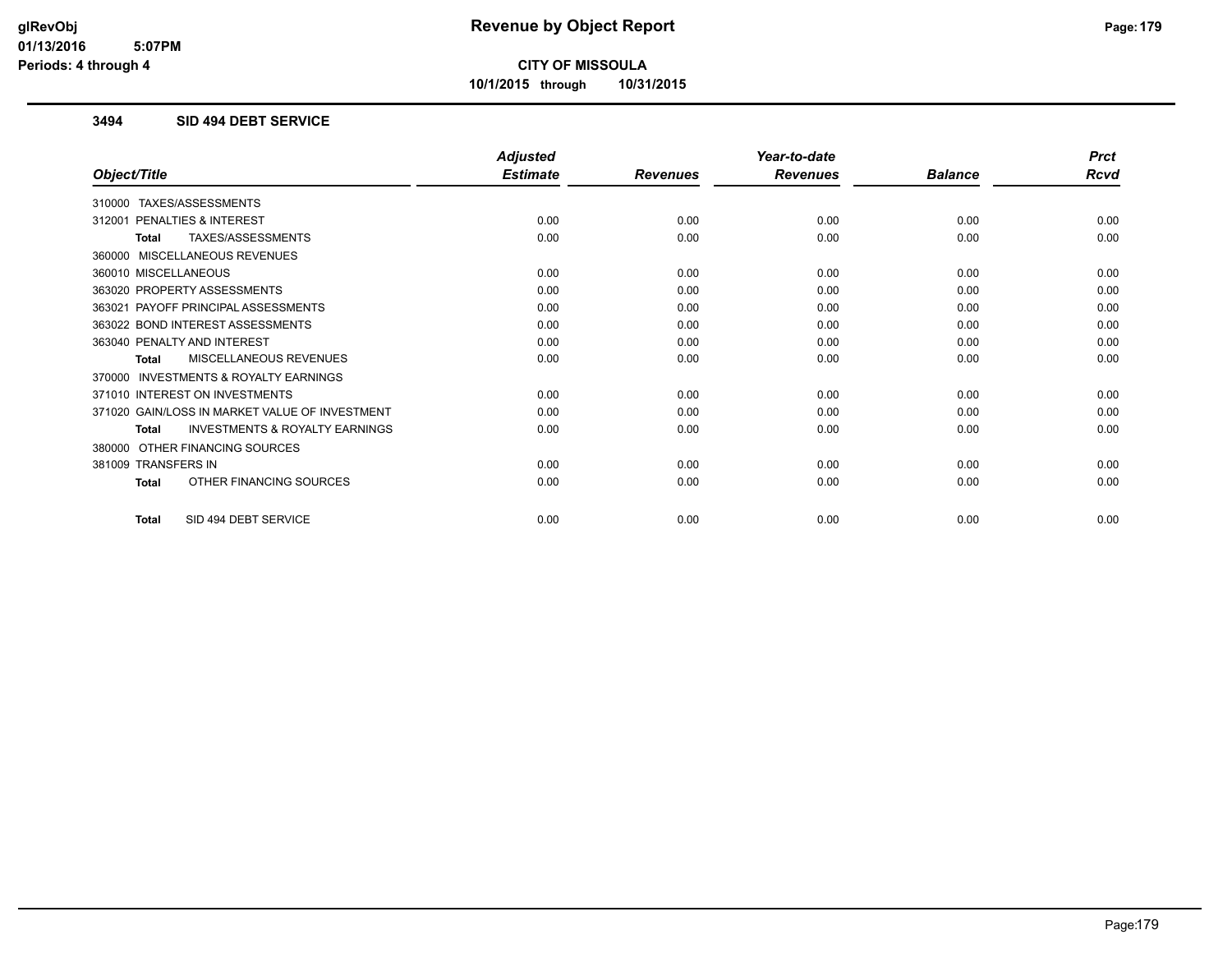**10/1/2015 through 10/31/2015**

### **3495 SID 495 DEBT SERVICE FUND**

**3495 SID 495 DEBT SERVICE FUND**

|                                                     | <b>Adjusted</b> |                 | Year-to-date    |                | <b>Prct</b> |
|-----------------------------------------------------|-----------------|-----------------|-----------------|----------------|-------------|
| Object/Title                                        | <b>Estimate</b> | <b>Revenues</b> | <b>Revenues</b> | <b>Balance</b> | <b>Rcvd</b> |
| 310000 TAXES/ASSESSMENTS                            |                 |                 |                 |                |             |
| <b>PENALTIES &amp; INTEREST</b><br>312001           | 0.00            | 0.00            | 0.00            | 0.00           | 0.00        |
| TAXES/ASSESSMENTS<br><b>Total</b>                   | 0.00            | 0.00            | 0.00            | 0.00           | 0.00        |
| MISCELLANEOUS REVENUES<br>360000                    |                 |                 |                 |                |             |
| 360010 MISCELLANEOUS                                | 0.00            | 0.00            | 0.00            | 0.00           | 0.00        |
| 363020 PROPERTY ASSESSMENTS                         | 0.00            | 0.00            | 0.00            | 0.00           | 0.00        |
| 363021 PAYOFF PRINCIPAL ASSESSMENTS                 | 0.00            | 0.00            | 0.00            | 0.00           | 0.00        |
| 363022 BOND INTEREST ASSESSMENTS                    | 0.00            | 0.00            | 0.00            | 0.00           | 0.00        |
| 363040 PENALTY AND INTEREST                         | 0.00            | 0.00            | 0.00            | 0.00           | 0.00        |
| MISCELLANEOUS REVENUES<br><b>Total</b>              | 0.00            | 0.00            | 0.00            | 0.00           | 0.00        |
| <b>INVESTMENTS &amp; ROYALTY EARNINGS</b><br>370000 |                 |                 |                 |                |             |
| 371010 INTEREST ON INVESTMENTS                      | 0.00            | 0.00            | 0.00            | 0.00           | 0.00        |
| 371020 GAIN/LOSS IN MARKET VALUE OF INVESTMENTS     | 0.00            | 0.00            | 0.00            | 0.00           | 0.00        |
| <b>INVESTMENTS &amp; ROYALTY EARNINGS</b><br>Total  | 0.00            | 0.00            | 0.00            | 0.00           | 0.00        |
| OTHER FINANCING SOURCES<br>380000                   |                 |                 |                 |                |             |
| 381009 TRANSFERS IN                                 | 0.00            | 0.00            | 0.00            | 0.00           | 0.00        |
| OTHER FINANCING SOURCES<br>Total                    | 0.00            | 0.00            | 0.00            | 0.00           | 0.00        |
| SID 495 DEBT SERVICE FUND<br><b>Total</b>           | 0.00            | 0.00            | 0.00            | 0.00           | 0.00        |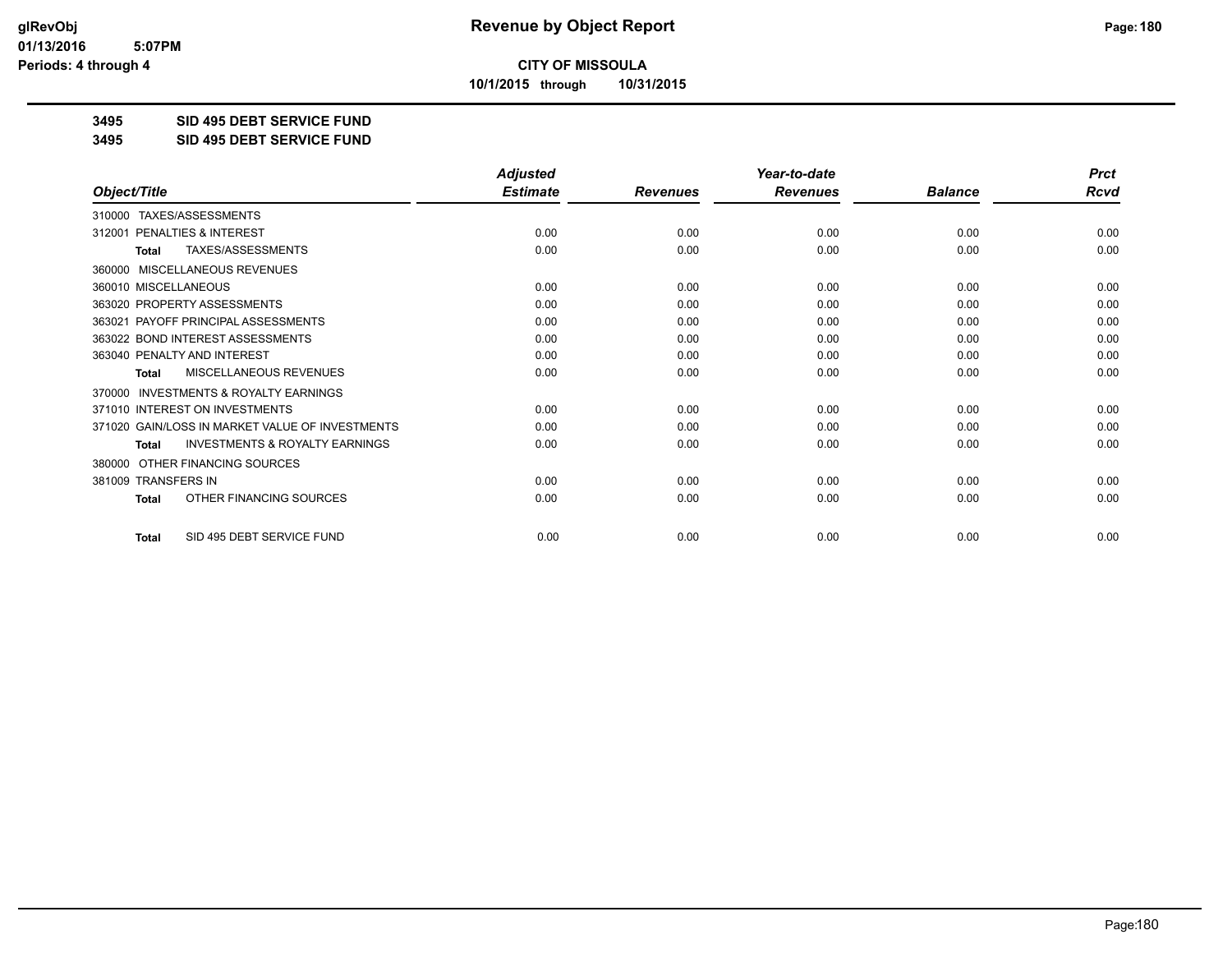**10/1/2015 through 10/31/2015**

## **3495 SID 495 DEBT SERVICE FUND**

|                                                           | <b>Adjusted</b> |                 | Year-to-date    |                | <b>Prct</b> |
|-----------------------------------------------------------|-----------------|-----------------|-----------------|----------------|-------------|
| Object/Title                                              | <b>Estimate</b> | <b>Revenues</b> | <b>Revenues</b> | <b>Balance</b> | <b>Rcvd</b> |
| 310000 TAXES/ASSESSMENTS                                  |                 |                 |                 |                |             |
| PENALTIES & INTEREST<br>312001                            | 0.00            | 0.00            | 0.00            | 0.00           | 0.00        |
| TAXES/ASSESSMENTS<br><b>Total</b>                         | 0.00            | 0.00            | 0.00            | 0.00           | 0.00        |
| 360000 MISCELLANEOUS REVENUES                             |                 |                 |                 |                |             |
| 360010 MISCELLANEOUS                                      | 0.00            | 0.00            | 0.00            | 0.00           | 0.00        |
| 363020 PROPERTY ASSESSMENTS                               | 0.00            | 0.00            | 0.00            | 0.00           | 0.00        |
| 363021 PAYOFF PRINCIPAL ASSESSMENTS                       | 0.00            | 0.00            | 0.00            | 0.00           | 0.00        |
| 363022 BOND INTEREST ASSESSMENTS                          | 0.00            | 0.00            | 0.00            | 0.00           | 0.00        |
| 363040 PENALTY AND INTEREST                               | 0.00            | 0.00            | 0.00            | 0.00           | 0.00        |
| MISCELLANEOUS REVENUES<br><b>Total</b>                    | 0.00            | 0.00            | 0.00            | 0.00           | 0.00        |
| <b>INVESTMENTS &amp; ROYALTY EARNINGS</b><br>370000       |                 |                 |                 |                |             |
| 371010 INTEREST ON INVESTMENTS                            | 0.00            | 0.00            | 0.00            | 0.00           | 0.00        |
| 371020 GAIN/LOSS IN MARKET VALUE OF INVESTMENT            | 0.00            | 0.00            | 0.00            | 0.00           | 0.00        |
| <b>INVESTMENTS &amp; ROYALTY EARNINGS</b><br><b>Total</b> | 0.00            | 0.00            | 0.00            | 0.00           | 0.00        |
| OTHER FINANCING SOURCES<br>380000                         |                 |                 |                 |                |             |
| 381009 TRANSFERS IN                                       | 0.00            | 0.00            | 0.00            | 0.00           | 0.00        |
| OTHER FINANCING SOURCES<br><b>Total</b>                   | 0.00            | 0.00            | 0.00            | 0.00           | 0.00        |
| SID 495 DEBT SERVICE FUND<br><b>Total</b>                 | 0.00            | 0.00            | 0.00            | 0.00           | 0.00        |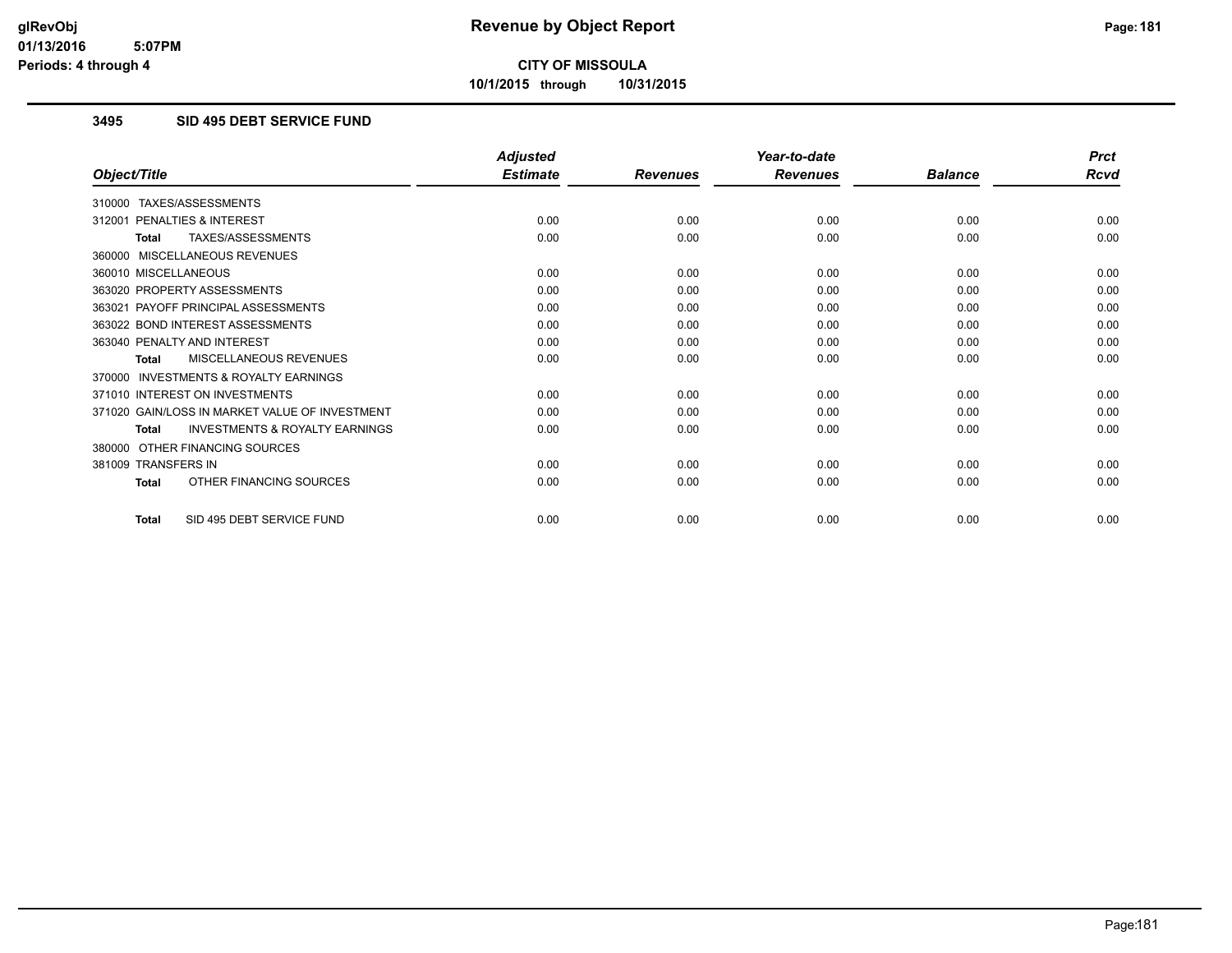**10/1/2015 through 10/31/2015**

#### **3496 SID 496 DEBT SERVICE FUND**

**3496 SID 496 DEBT SERVICE FUND**

|                                                     | <b>Adjusted</b> |                 | Year-to-date    |                | <b>Prct</b> |
|-----------------------------------------------------|-----------------|-----------------|-----------------|----------------|-------------|
| Object/Title                                        | <b>Estimate</b> | <b>Revenues</b> | <b>Revenues</b> | <b>Balance</b> | <b>Rcvd</b> |
| 310000 TAXES/ASSESSMENTS                            |                 |                 |                 |                |             |
| <b>PENALTIES &amp; INTEREST</b><br>312001           | 0.00            | 0.00            | 0.00            | 0.00           | 0.00        |
| TAXES/ASSESSMENTS<br><b>Total</b>                   | 0.00            | 0.00            | 0.00            | 0.00           | 0.00        |
| MISCELLANEOUS REVENUES<br>360000                    |                 |                 |                 |                |             |
| 360010 MISCELLANEOUS                                | 0.00            | 0.00            | 0.00            | 0.00           | 0.00        |
| 363020 PROPERTY ASSESSMENTS                         | 0.00            | 0.00            | 0.00            | 0.00           | 0.00        |
| 363021 PAYOFF PRINCIPAL ASSESSMENTS                 | 0.00            | 0.00            | 0.00            | 0.00           | 0.00        |
| 363022 BOND INTEREST ASSESSMENTS                    | 0.00            | 0.00            | 0.00            | 0.00           | 0.00        |
| 363040 PENALTY AND INTEREST                         | 0.00            | 0.00            | 0.00            | 0.00           | 0.00        |
| MISCELLANEOUS REVENUES<br><b>Total</b>              | 0.00            | 0.00            | 0.00            | 0.00           | 0.00        |
| <b>INVESTMENTS &amp; ROYALTY EARNINGS</b><br>370000 |                 |                 |                 |                |             |
| 371010 INTEREST ON INVESTMENTS                      | 0.00            | 0.00            | 0.00            | 0.00           | 0.00        |
| 371020 GAIN/LOSS IN MARKET VALUE OF INVESTMENTS     | 0.00            | 0.00            | 0.00            | 0.00           | 0.00        |
| <b>INVESTMENTS &amp; ROYALTY EARNINGS</b><br>Total  | 0.00            | 0.00            | 0.00            | 0.00           | 0.00        |
| OTHER FINANCING SOURCES<br>380000                   |                 |                 |                 |                |             |
| 381009 TRANSFERS IN                                 | 0.00            | 0.00            | 0.00            | 0.00           | 0.00        |
| OTHER FINANCING SOURCES<br>Total                    | 0.00            | 0.00            | 0.00            | 0.00           | 0.00        |
| SID 496 DEBT SERVICE FUND<br><b>Total</b>           | 0.00            | 0.00            | 0.00            | 0.00           | 0.00        |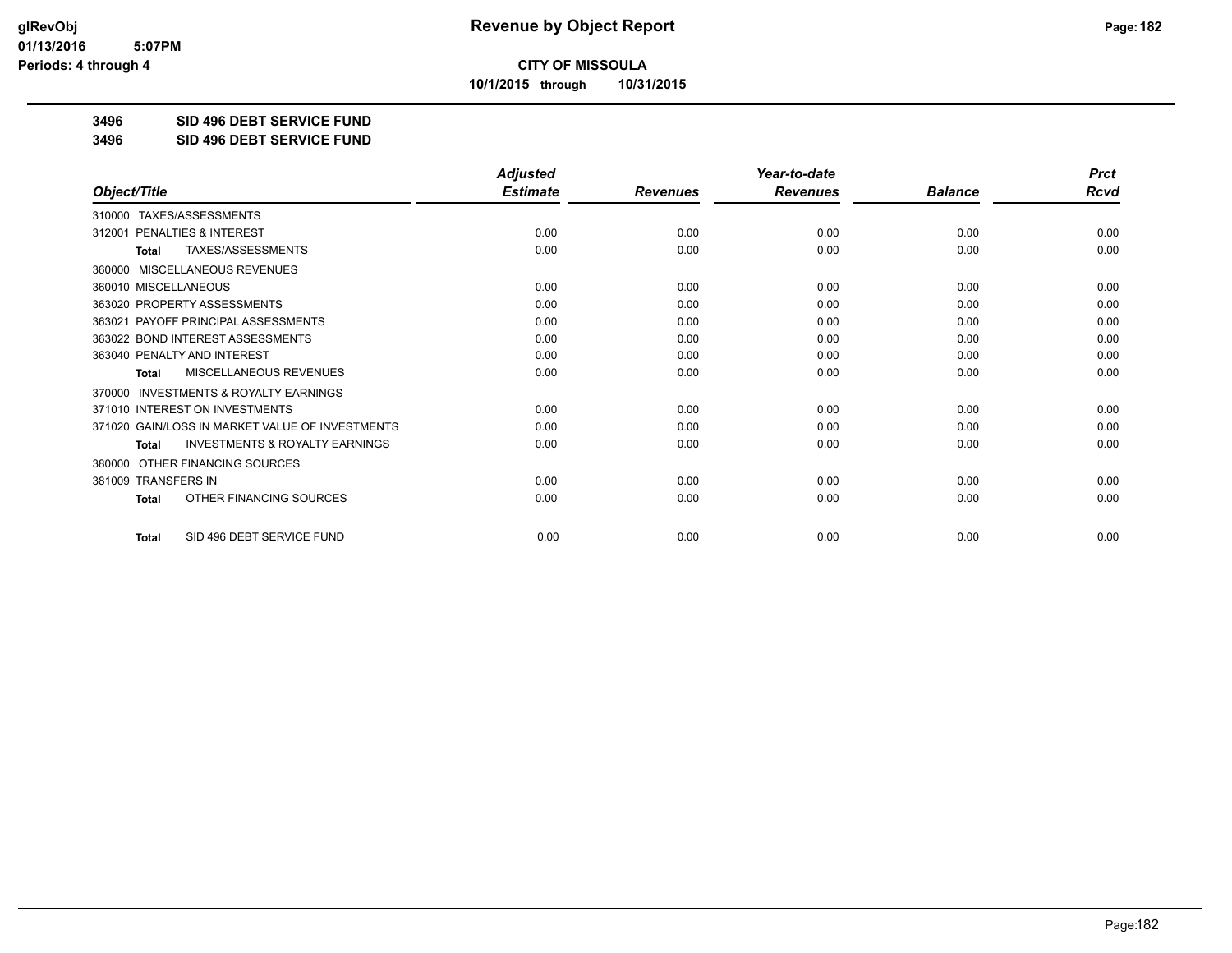**10/1/2015 through 10/31/2015**

## **3496 SID 496 DEBT SERVICE FUND**

|                                                           | <b>Adjusted</b> |                 | Year-to-date    |                | <b>Prct</b> |
|-----------------------------------------------------------|-----------------|-----------------|-----------------|----------------|-------------|
| Object/Title                                              | <b>Estimate</b> | <b>Revenues</b> | <b>Revenues</b> | <b>Balance</b> | <b>Rcvd</b> |
| 310000 TAXES/ASSESSMENTS                                  |                 |                 |                 |                |             |
| PENALTIES & INTEREST<br>312001                            | 0.00            | 0.00            | 0.00            | 0.00           | 0.00        |
| TAXES/ASSESSMENTS<br><b>Total</b>                         | 0.00            | 0.00            | 0.00            | 0.00           | 0.00        |
| 360000 MISCELLANEOUS REVENUES                             |                 |                 |                 |                |             |
| 360010 MISCELLANEOUS                                      | 0.00            | 0.00            | 0.00            | 0.00           | 0.00        |
| 363020 PROPERTY ASSESSMENTS                               | 0.00            | 0.00            | 0.00            | 0.00           | 0.00        |
| 363021 PAYOFF PRINCIPAL ASSESSMENTS                       | 0.00            | 0.00            | 0.00            | 0.00           | 0.00        |
| 363022 BOND INTEREST ASSESSMENTS                          | 0.00            | 0.00            | 0.00            | 0.00           | 0.00        |
| 363040 PENALTY AND INTEREST                               | 0.00            | 0.00            | 0.00            | 0.00           | 0.00        |
| MISCELLANEOUS REVENUES<br><b>Total</b>                    | 0.00            | 0.00            | 0.00            | 0.00           | 0.00        |
| <b>INVESTMENTS &amp; ROYALTY EARNINGS</b><br>370000       |                 |                 |                 |                |             |
| 371010 INTEREST ON INVESTMENTS                            | 0.00            | 0.00            | 0.00            | 0.00           | 0.00        |
| 371020 GAIN/LOSS IN MARKET VALUE OF INVESTMENT            | 0.00            | 0.00            | 0.00            | 0.00           | 0.00        |
| <b>INVESTMENTS &amp; ROYALTY EARNINGS</b><br><b>Total</b> | 0.00            | 0.00            | 0.00            | 0.00           | 0.00        |
| OTHER FINANCING SOURCES<br>380000                         |                 |                 |                 |                |             |
| 381009 TRANSFERS IN                                       | 0.00            | 0.00            | 0.00            | 0.00           | 0.00        |
| OTHER FINANCING SOURCES<br><b>Total</b>                   | 0.00            | 0.00            | 0.00            | 0.00           | 0.00        |
| SID 496 DEBT SERVICE FUND<br><b>Total</b>                 | 0.00            | 0.00            | 0.00            | 0.00           | 0.00        |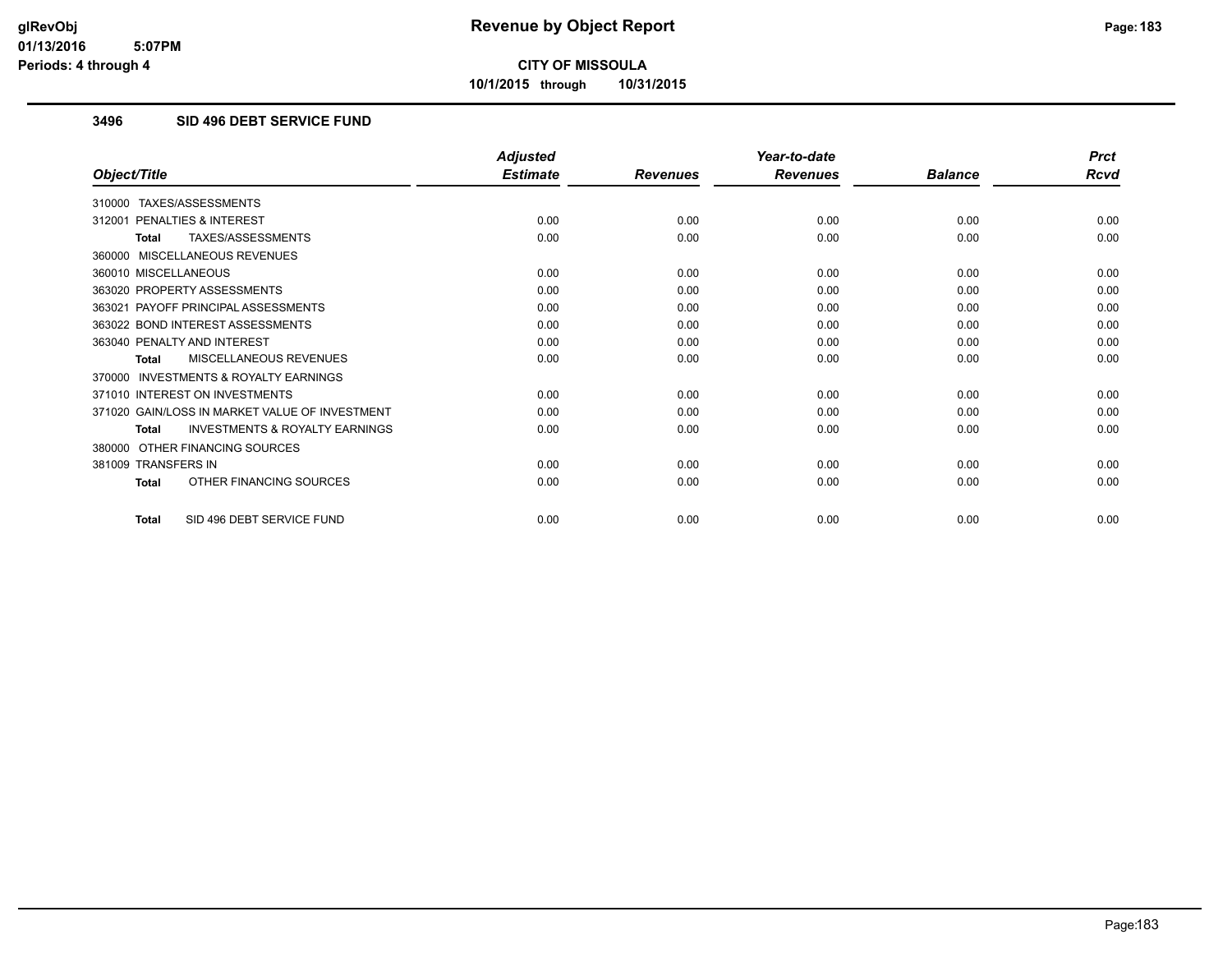**10/1/2015 through 10/31/2015**

#### **3497 SID 497 DEBT SERVICE FUND**

**3497 SID 497 DEBT SERVICE FUND**

|                                                           | <b>Adjusted</b> |                 | Year-to-date    |                | <b>Prct</b> |
|-----------------------------------------------------------|-----------------|-----------------|-----------------|----------------|-------------|
| Object/Title                                              | <b>Estimate</b> | <b>Revenues</b> | <b>Revenues</b> | <b>Balance</b> | Rcvd        |
| TAXES/ASSESSMENTS<br>310000                               |                 |                 |                 |                |             |
| 312001 PENALTIES & INTEREST                               | 0.00            | 0.00            | 0.00            | 0.00           | 0.00        |
| TAXES/ASSESSMENTS<br><b>Total</b>                         | 0.00            | 0.00            | 0.00            | 0.00           | 0.00        |
| MISCELLANEOUS REVENUES<br>360000                          |                 |                 |                 |                |             |
| 360010 MISCELLANEOUS                                      | 0.00            | 0.00            | 0.00            | 0.00           | 0.00        |
| 363020 PROPERTY ASSESSMENTS                               | 0.00            | 0.00            | 0.00            | 0.00           | 0.00        |
| 363021 PAYOFF PRINCIPAL ASSESSMENTS                       | 0.00            | 0.00            | 0.00            | 0.00           | 0.00        |
| 363022 BOND INTEREST ASSESSMENTS                          | 0.00            | 0.00            | 0.00            | 0.00           | 0.00        |
| 363040 PENALTY AND INTEREST                               | 0.00            | 0.00            | 0.00            | 0.00           | 0.00        |
| MISCELLANEOUS REVENUES<br><b>Total</b>                    | 0.00            | 0.00            | 0.00            | 0.00           | 0.00        |
| <b>INVESTMENTS &amp; ROYALTY EARNINGS</b><br>370000       |                 |                 |                 |                |             |
| 371010 INTEREST ON INVESTMENTS                            | 0.00            | 0.00            | 0.00            | 0.00           | 0.00        |
| 371020 GAIN/LOSS IN MARKET VALUE OF INVESTMENTS           | 0.00            | 0.00            | 0.00            | 0.00           | 0.00        |
| <b>INVESTMENTS &amp; ROYALTY EARNINGS</b><br><b>Total</b> | 0.00            | 0.00            | 0.00            | 0.00           | 0.00        |
| SID 497 DEBT SERVICE FUND<br><b>Total</b>                 | 0.00            | 0.00            | 0.00            | 0.00           | 0.00        |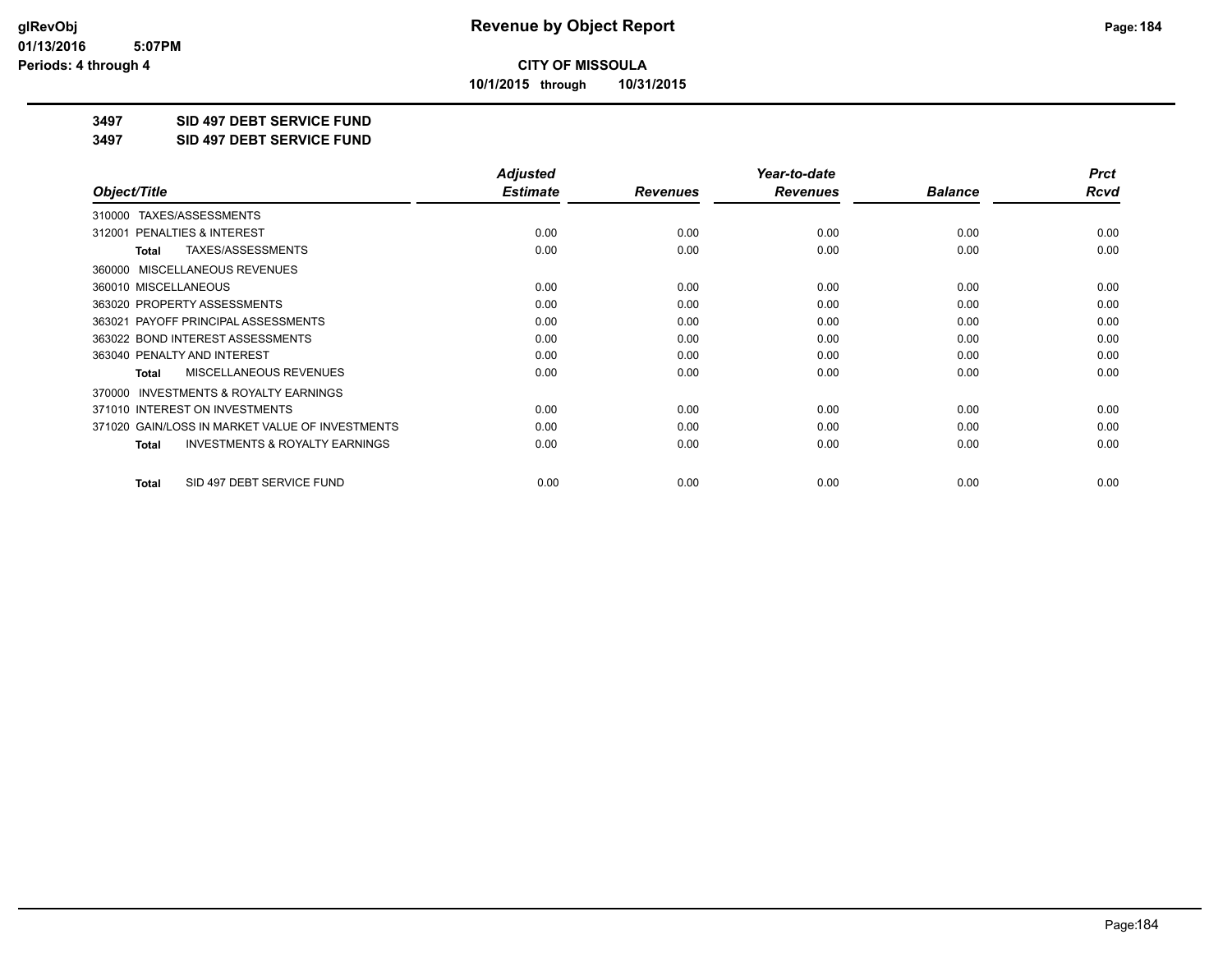**10/1/2015 through 10/31/2015**

## **3497 SID 497 DEBT SERVICE FUND**

| Object/Title                                       | <b>Adjusted</b><br><b>Estimate</b> |                 | Year-to-date    | <b>Balance</b> | <b>Prct</b><br>Rcvd |
|----------------------------------------------------|------------------------------------|-----------------|-----------------|----------------|---------------------|
|                                                    |                                    | <b>Revenues</b> | <b>Revenues</b> |                |                     |
| 310000 TAXES/ASSESSMENTS                           |                                    |                 |                 |                |                     |
| 312001 PENALTIES & INTEREST                        | 0.00                               | 0.00            | 0.00            | 0.00           | 0.00                |
| TAXES/ASSESSMENTS<br>Total                         | 0.00                               | 0.00            | 0.00            | 0.00           | 0.00                |
| 360000 MISCELLANEOUS REVENUES                      |                                    |                 |                 |                |                     |
| 360010 MISCELLANEOUS                               | 0.00                               | 0.00            | 0.00            | 0.00           | 0.00                |
| 363020 PROPERTY ASSESSMENTS                        | 0.00                               | 0.00            | 0.00            | 0.00           | 0.00                |
| 363021 PAYOFF PRINCIPAL ASSESSMENTS                | 0.00                               | 0.00            | 0.00            | 0.00           | 0.00                |
| 363022 BOND INTEREST ASSESSMENTS                   | 0.00                               | 0.00            | 0.00            | 0.00           | 0.00                |
| 363040 PENALTY AND INTEREST                        | 0.00                               | 0.00            | 0.00            | 0.00           | 0.00                |
| MISCELLANEOUS REVENUES<br>Total                    | 0.00                               | 0.00            | 0.00            | 0.00           | 0.00                |
| INVESTMENTS & ROYALTY EARNINGS<br>370000           |                                    |                 |                 |                |                     |
| 371010 INTEREST ON INVESTMENTS                     | 0.00                               | 0.00            | 0.00            | 0.00           | 0.00                |
| 371020 GAIN/LOSS IN MARKET VALUE OF INVESTMENT     | 0.00                               | 0.00            | 0.00            | 0.00           | 0.00                |
| <b>INVESTMENTS &amp; ROYALTY EARNINGS</b><br>Total | 0.00                               | 0.00            | 0.00            | 0.00           | 0.00                |
|                                                    |                                    |                 |                 |                |                     |
| SID 497 DEBT SERVICE FUND<br>Total                 | 0.00                               | 0.00            | 0.00            | 0.00           | 0.00                |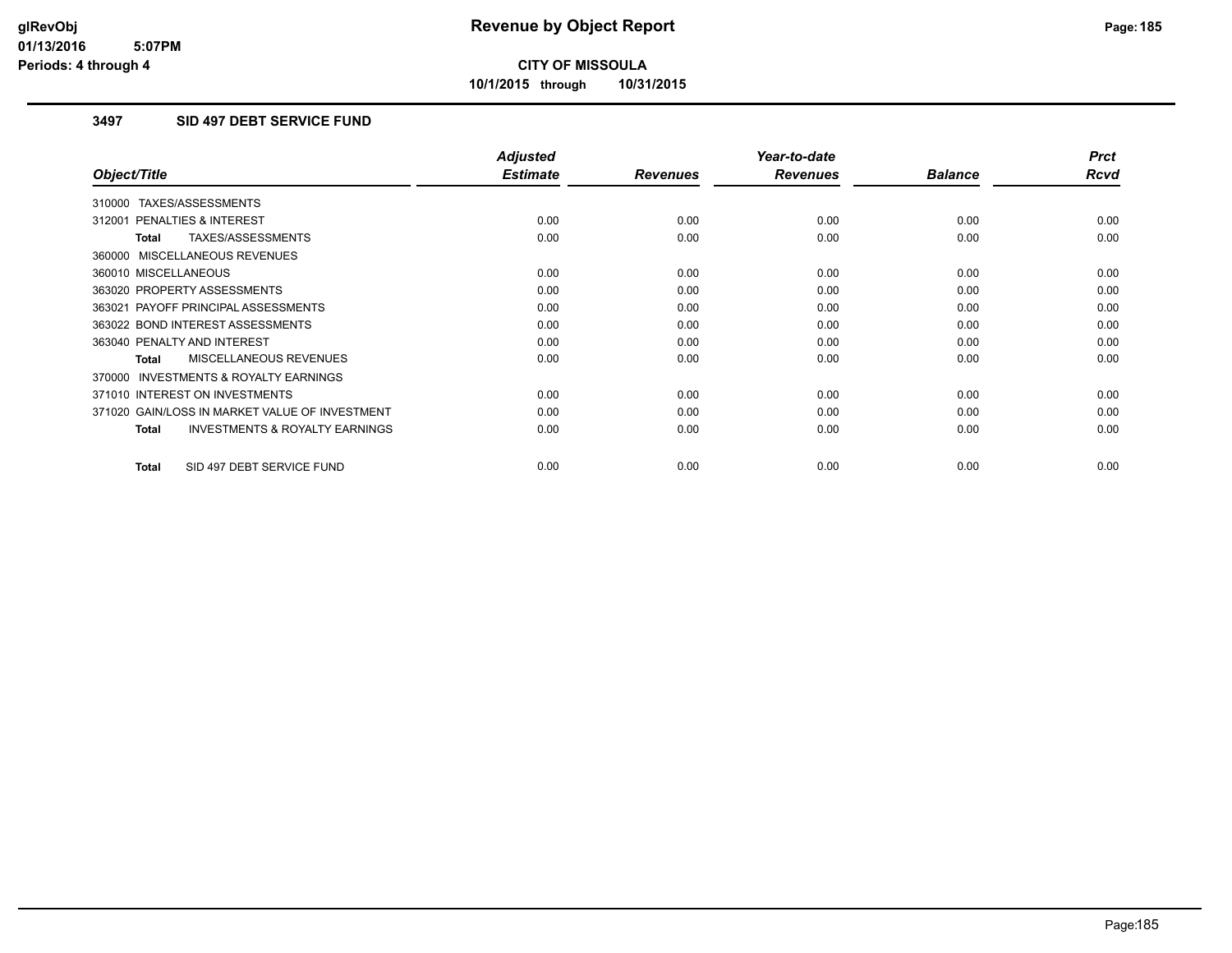**10/1/2015 through 10/31/2015**

**3498 SID 498 DEBT SERVICE FUND**

**3498 SID 498 DEBT SERVICE FUND**

|                                                           | <b>Adjusted</b> |                 | Year-to-date    |                | <b>Prct</b> |
|-----------------------------------------------------------|-----------------|-----------------|-----------------|----------------|-------------|
| Object/Title                                              | <b>Estimate</b> | <b>Revenues</b> | <b>Revenues</b> | <b>Balance</b> | <b>Rcvd</b> |
| TAXES/ASSESSMENTS<br>310000                               |                 |                 |                 |                |             |
| 312001 PENALTIES & INTEREST                               | 0.00            | 0.00            | 0.00            | 0.00           | 0.00        |
| <b>TAXES/ASSESSMENTS</b><br><b>Total</b>                  | 0.00            | 0.00            | 0.00            | 0.00           | 0.00        |
| MISCELLANEOUS REVENUES<br>360000                          |                 |                 |                 |                |             |
| 360010 MISCELLANEOUS                                      | 0.00            | 0.00            | 0.00            | 0.00           | 0.00        |
| 363020 PROPERTY ASSESSMENTS                               | 0.00            | 0.00            | 0.00            | 0.00           | 0.00        |
| 363021 PAYOFF PRINCIPAL ASSESSMENTS                       | 0.00            | 0.00            | 0.00            | 0.00           | 0.00        |
| 363022 BOND INTEREST ASSESSMENTS                          | 0.00            | 0.00            | 0.00            | 0.00           | 0.00        |
| 363040 PENALTY AND INTEREST                               | 0.00            | 0.00            | 0.00            | 0.00           | 0.00        |
| MISCELLANEOUS REVENUES<br><b>Total</b>                    | 0.00            | 0.00            | 0.00            | 0.00           | 0.00        |
| INVESTMENTS & ROYALTY EARNINGS<br>370000                  |                 |                 |                 |                |             |
| 371010 INTEREST ON INVESTMENTS                            | 0.00            | 0.00            | 0.00            | 0.00           | 0.00        |
| 371020 GAIN/LOSS IN MARKET VALUE OF INVESTMENTS           | 0.00            | 0.00            | 0.00            | 0.00           | 0.00        |
| 371500 INTEREST ON INTERFUND LOAN                         | 0.00            | 0.00            | 0.00            | 0.00           | 0.00        |
| <b>INVESTMENTS &amp; ROYALTY EARNINGS</b><br><b>Total</b> | 0.00            | 0.00            | 0.00            | 0.00           | 0.00        |
| OTHER FINANCING SOURCES<br>380000                         |                 |                 |                 |                |             |
| 381009 TRANSFERS IN                                       | 0.00            | 0.00            | 0.00            | 0.00           | 0.00        |
| OTHER FINANCING SOURCES<br><b>Total</b>                   | 0.00            | 0.00            | 0.00            | 0.00           | 0.00        |
| SID 498 DEBT SERVICE FUND<br><b>Total</b>                 | 0.00            | 0.00            | 0.00            | 0.00           | 0.00        |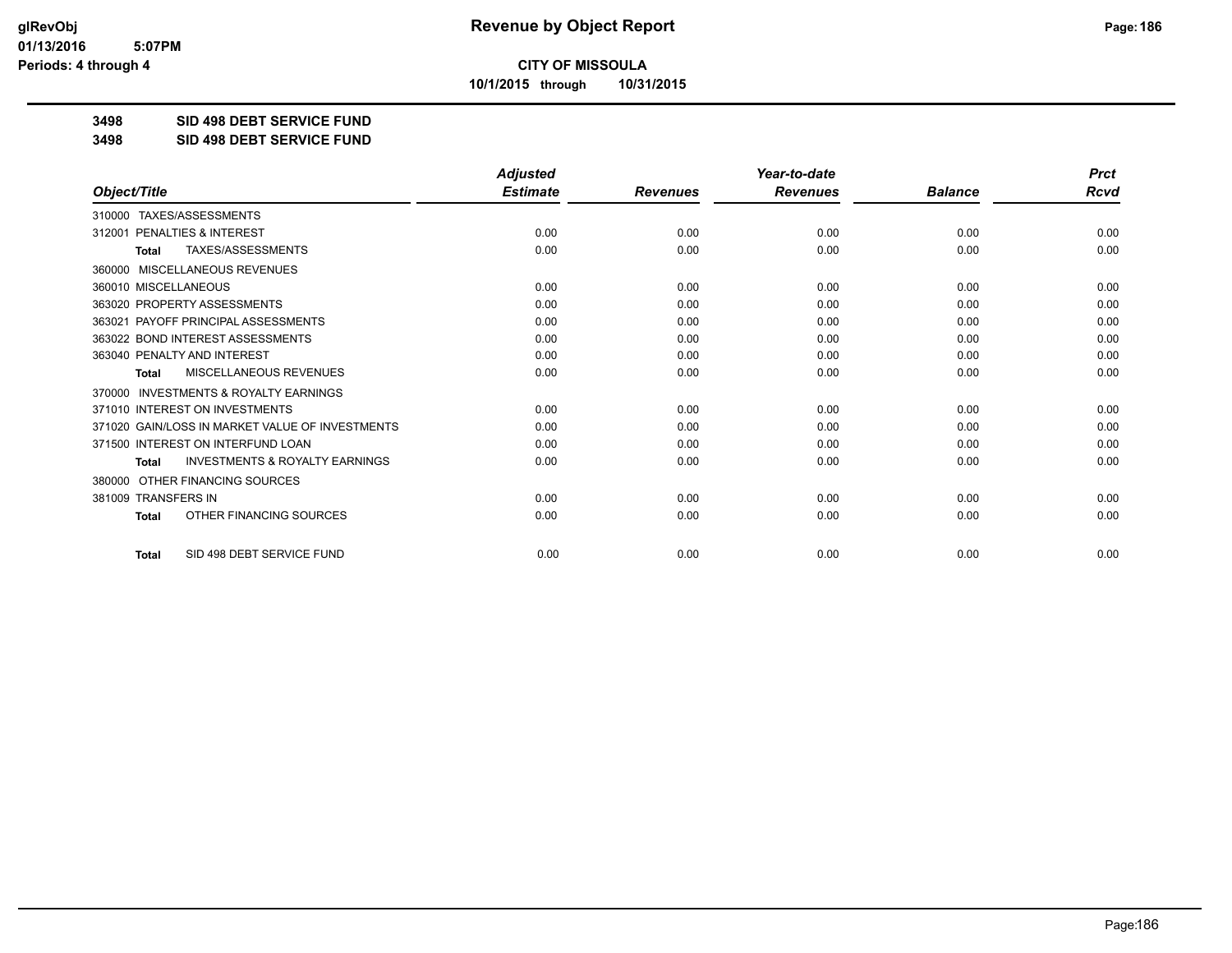**10/1/2015 through 10/31/2015**

## **3498 SID 498 DEBT SERVICE FUND**

|                                                           | <b>Adjusted</b> |                 | Year-to-date    |                | <b>Prct</b> |
|-----------------------------------------------------------|-----------------|-----------------|-----------------|----------------|-------------|
| Object/Title                                              | <b>Estimate</b> | <b>Revenues</b> | <b>Revenues</b> | <b>Balance</b> | Rcvd        |
| TAXES/ASSESSMENTS<br>310000                               |                 |                 |                 |                |             |
| <b>PENALTIES &amp; INTEREST</b><br>312001                 | 0.00            | 0.00            | 0.00            | 0.00           | 0.00        |
| <b>TAXES/ASSESSMENTS</b><br><b>Total</b>                  | 0.00            | 0.00            | 0.00            | 0.00           | 0.00        |
| 360000 MISCELLANEOUS REVENUES                             |                 |                 |                 |                |             |
| 360010 MISCELLANEOUS                                      | 0.00            | 0.00            | 0.00            | 0.00           | 0.00        |
| 363020 PROPERTY ASSESSMENTS                               | 0.00            | 0.00            | 0.00            | 0.00           | 0.00        |
| 363021 PAYOFF PRINCIPAL ASSESSMENTS                       | 0.00            | 0.00            | 0.00            | 0.00           | 0.00        |
| 363022 BOND INTEREST ASSESSMENTS                          | 0.00            | 0.00            | 0.00            | 0.00           | 0.00        |
| 363040 PENALTY AND INTEREST                               | 0.00            | 0.00            | 0.00            | 0.00           | 0.00        |
| MISCELLANEOUS REVENUES<br><b>Total</b>                    | 0.00            | 0.00            | 0.00            | 0.00           | 0.00        |
| <b>INVESTMENTS &amp; ROYALTY EARNINGS</b><br>370000       |                 |                 |                 |                |             |
| 371010 INTEREST ON INVESTMENTS                            | 0.00            | 0.00            | 0.00            | 0.00           | 0.00        |
| 371020 GAIN/LOSS IN MARKET VALUE OF INVESTMENT            | 0.00            | 0.00            | 0.00            | 0.00           | 0.00        |
| 371500 INTEREST ON INTERFUND LOAN                         | 0.00            | 0.00            | 0.00            | 0.00           | 0.00        |
| <b>INVESTMENTS &amp; ROYALTY EARNINGS</b><br><b>Total</b> | 0.00            | 0.00            | 0.00            | 0.00           | 0.00        |
| OTHER FINANCING SOURCES<br>380000                         |                 |                 |                 |                |             |
| 381009 TRANSFERS IN                                       | 0.00            | 0.00            | 0.00            | 0.00           | 0.00        |
| OTHER FINANCING SOURCES<br><b>Total</b>                   | 0.00            | 0.00            | 0.00            | 0.00           | 0.00        |
| SID 498 DEBT SERVICE FUND<br><b>Total</b>                 | 0.00            | 0.00            | 0.00            | 0.00           | 0.00        |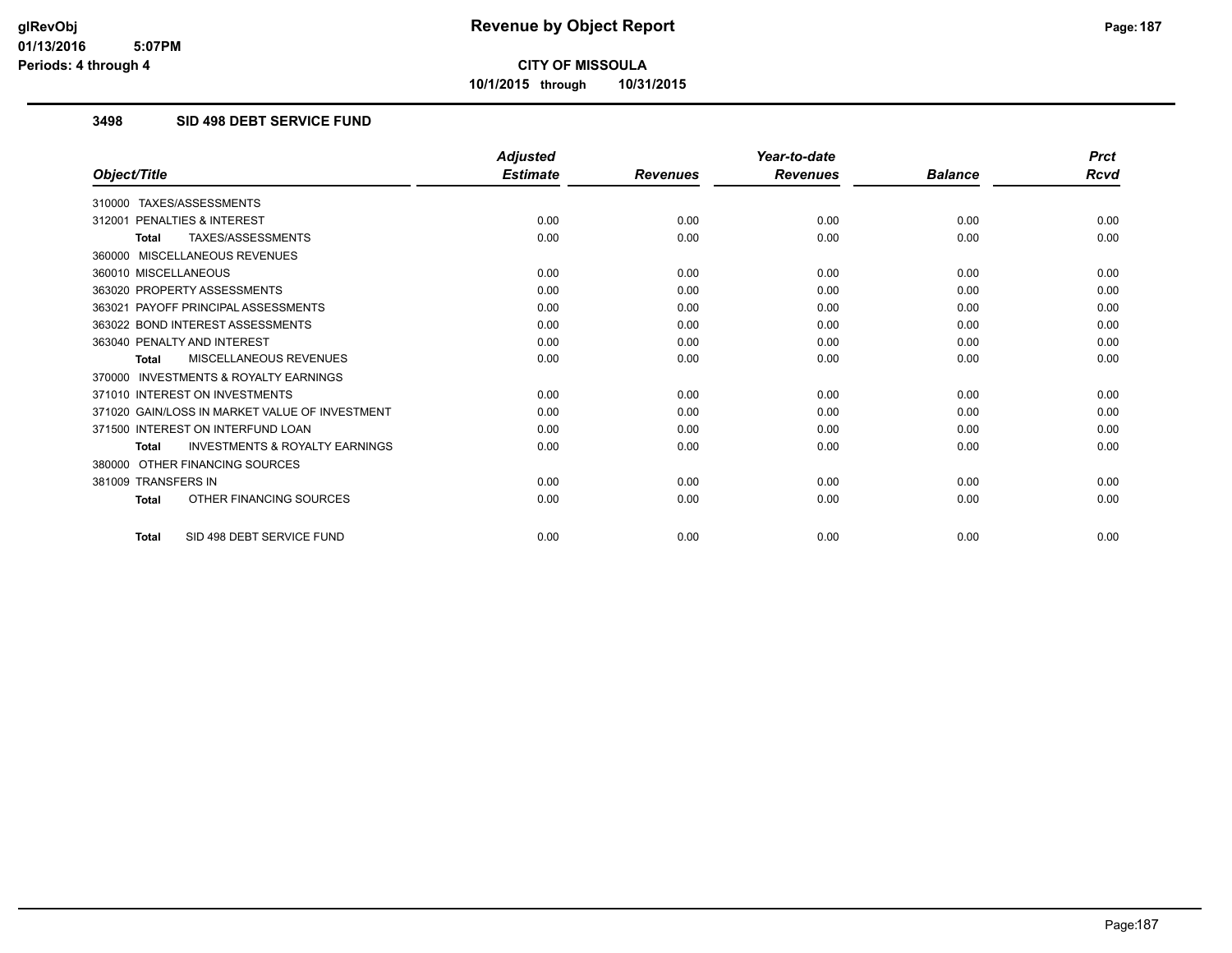**10/1/2015 through 10/31/2015**

#### **3500 SID 500 DEBT SERVICE FUND**

**3500 SID 500 DEBT SERVICE FUND**

|                                                           | <b>Adjusted</b> |                 | Year-to-date    |                | <b>Prct</b> |
|-----------------------------------------------------------|-----------------|-----------------|-----------------|----------------|-------------|
| Object/Title                                              | <b>Estimate</b> | <b>Revenues</b> | <b>Revenues</b> | <b>Balance</b> | Rcvd        |
| TAXES/ASSESSMENTS<br>310000                               |                 |                 |                 |                |             |
| 312001 PENALTIES & INTEREST                               | 0.00            | 0.00            | 0.00            | 0.00           | 0.00        |
| TAXES/ASSESSMENTS<br>Total                                | 0.00            | 0.00            | 0.00            | 0.00           | 0.00        |
| MISCELLANEOUS REVENUES<br>360000                          |                 |                 |                 |                |             |
| 360010 MISCELLANEOUS                                      | 0.00            | 0.00            | 0.00            | 0.00           | 0.00        |
| 363020 PROPERTY ASSESSMENTS                               | 0.00            | 0.00            | 0.00            | 0.00           | 0.00        |
| 363021 PAYOFF PRINCIPAL ASSESSMENTS                       | 0.00            | 0.00            | 0.00            | 0.00           | 0.00        |
| 363022 BOND INTEREST ASSESSMENTS                          | 0.00            | 0.00            | 0.00            | 0.00           | 0.00        |
| 363040 PENALTY AND INTEREST                               | 0.00            | 0.00            | 0.00            | 0.00           | 0.00        |
| MISCELLANEOUS REVENUES<br><b>Total</b>                    | 0.00            | 0.00            | 0.00            | 0.00           | 0.00        |
| <b>INVESTMENTS &amp; ROYALTY EARNINGS</b><br>370000       |                 |                 |                 |                |             |
| 371010 INTEREST ON INVESTMENTS                            | 0.00            | 0.00            | 0.00            | 0.00           | 0.00        |
| 371020 GAIN/LOSS IN MARKET VALUE OF INVESTMENTS           | 0.00            | 0.00            | 0.00            | 0.00           | 0.00        |
| <b>INVESTMENTS &amp; ROYALTY EARNINGS</b><br><b>Total</b> | 0.00            | 0.00            | 0.00            | 0.00           | 0.00        |
| SID 500 DEBT SERVICE FUND<br><b>Total</b>                 | 0.00            | 0.00            | 0.00            | 0.00           | 0.00        |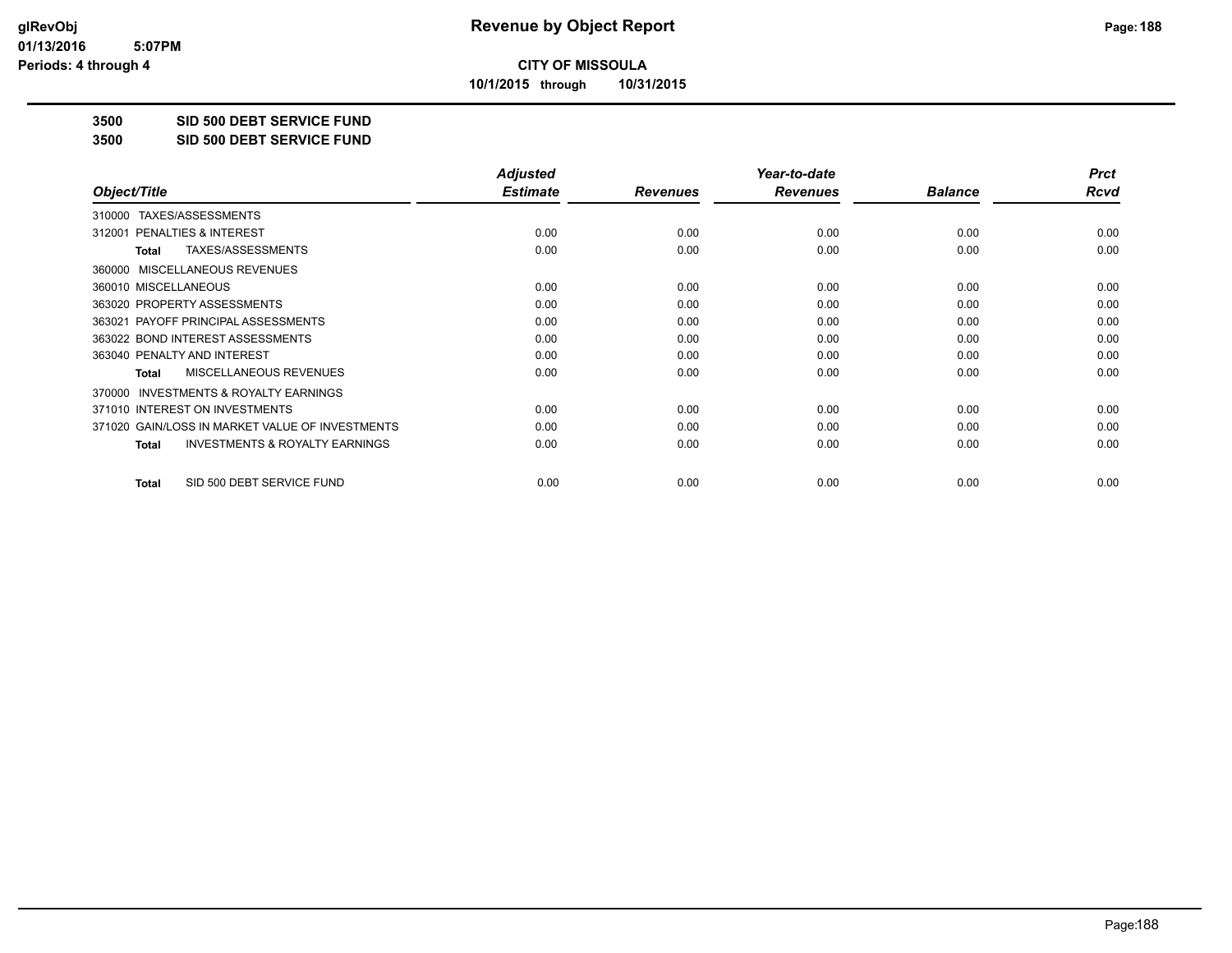**10/1/2015 through 10/31/2015**

## **3500 SID 500 DEBT SERVICE FUND**

|                                                     | <b>Adjusted</b> |                 | Year-to-date    |                | <b>Prct</b> |
|-----------------------------------------------------|-----------------|-----------------|-----------------|----------------|-------------|
| Object/Title                                        | <b>Estimate</b> | <b>Revenues</b> | <b>Revenues</b> | <b>Balance</b> | <b>Rcvd</b> |
| 310000 TAXES/ASSESSMENTS                            |                 |                 |                 |                |             |
| 312001 PENALTIES & INTEREST                         | 0.00            | 0.00            | 0.00            | 0.00           | 0.00        |
| <b>TAXES/ASSESSMENTS</b><br><b>Total</b>            | 0.00            | 0.00            | 0.00            | 0.00           | 0.00        |
| 360000 MISCELLANEOUS REVENUES                       |                 |                 |                 |                |             |
| 360010 MISCELLANEOUS                                | 0.00            | 0.00            | 0.00            | 0.00           | 0.00        |
| 363020 PROPERTY ASSESSMENTS                         | 0.00            | 0.00            | 0.00            | 0.00           | 0.00        |
| 363021 PAYOFF PRINCIPAL ASSESSMENTS                 | 0.00            | 0.00            | 0.00            | 0.00           | 0.00        |
| 363022 BOND INTEREST ASSESSMENTS                    | 0.00            | 0.00            | 0.00            | 0.00           | 0.00        |
| 363040 PENALTY AND INTEREST                         | 0.00            | 0.00            | 0.00            | 0.00           | 0.00        |
| <b>MISCELLANEOUS REVENUES</b><br>Total              | 0.00            | 0.00            | 0.00            | 0.00           | 0.00        |
| <b>INVESTMENTS &amp; ROYALTY EARNINGS</b><br>370000 |                 |                 |                 |                |             |
| 371010 INTEREST ON INVESTMENTS                      | 0.00            | 0.00            | 0.00            | 0.00           | 0.00        |
| 371020 GAIN/LOSS IN MARKET VALUE OF INVESTMENT      | 0.00            | 0.00            | 0.00            | 0.00           | 0.00        |
| <b>INVESTMENTS &amp; ROYALTY EARNINGS</b><br>Total  | 0.00            | 0.00            | 0.00            | 0.00           | 0.00        |
| SID 500 DEBT SERVICE FUND<br><b>Total</b>           | 0.00            | 0.00            | 0.00            | 0.00           | 0.00        |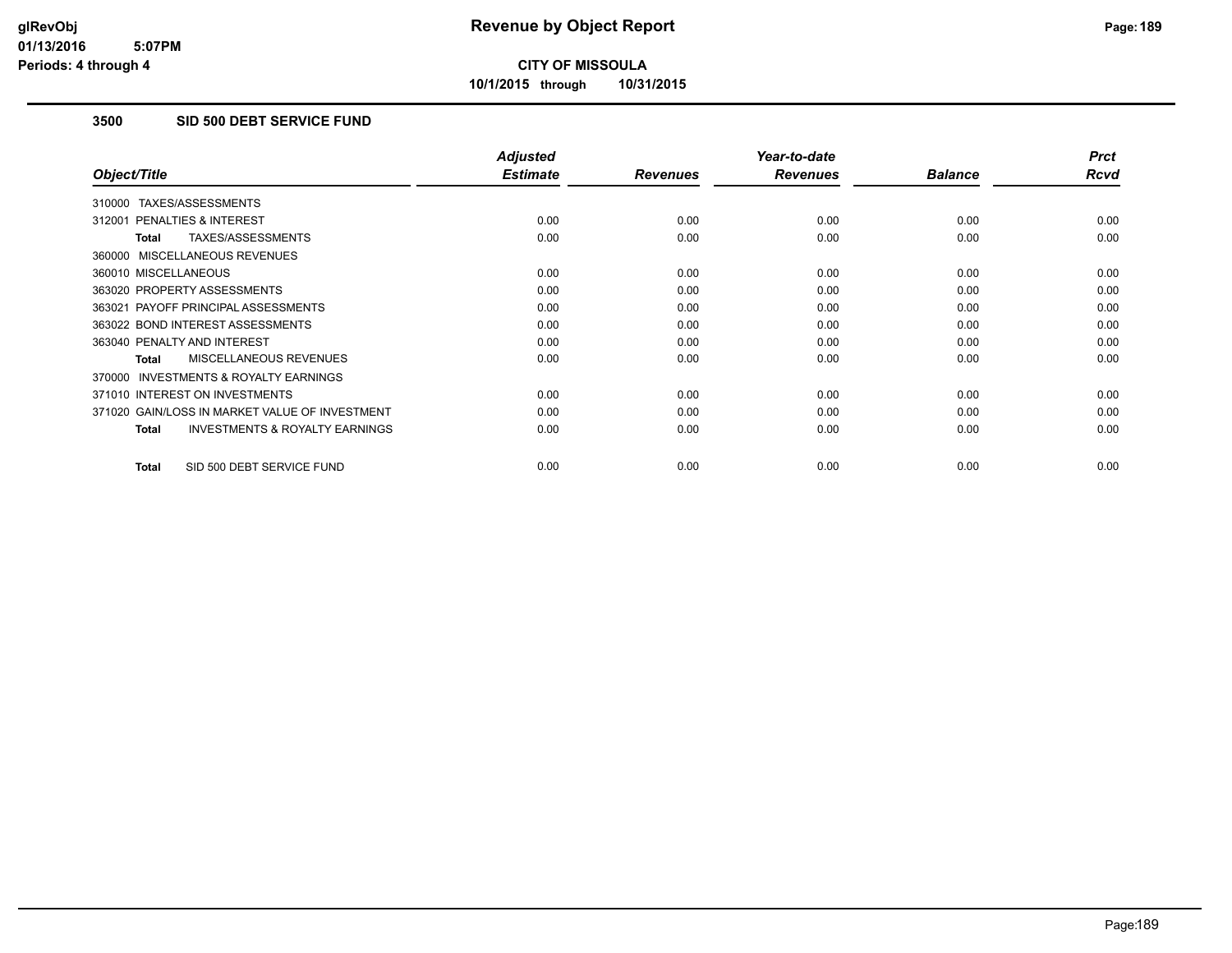**10/1/2015 through 10/31/2015**

#### **3501 SID 501 DEBT SERVICE FUND**

**3501 SID 501 DEBT SERVICE FUND**

|                                                           | <b>Adjusted</b> |                 | Year-to-date    |                | <b>Prct</b> |
|-----------------------------------------------------------|-----------------|-----------------|-----------------|----------------|-------------|
| Object/Title                                              | <b>Estimate</b> | <b>Revenues</b> | <b>Revenues</b> | <b>Balance</b> | Rcvd        |
| TAXES/ASSESSMENTS<br>310000                               |                 |                 |                 |                |             |
| 312001 PENALTIES & INTEREST                               | 0.00            | 0.00            | 0.00            | 0.00           | 0.00        |
| TAXES/ASSESSMENTS<br><b>Total</b>                         | 0.00            | 0.00            | 0.00            | 0.00           | 0.00        |
| MISCELLANEOUS REVENUES<br>360000                          |                 |                 |                 |                |             |
| 360010 MISCELLANEOUS                                      | 0.00            | 0.00            | 0.00            | 0.00           | 0.00        |
| 363020 PROPERTY ASSESSMENTS                               | 0.00            | 0.00            | 0.00            | 0.00           | 0.00        |
| 363021 PAYOFF PRINCIPAL ASSESSMENTS                       | 0.00            | 0.00            | 0.00            | 0.00           | 0.00        |
| 363022 BOND INTEREST ASSESSMENTS                          | 0.00            | 0.00            | 0.00            | 0.00           | 0.00        |
| 363040 PENALTY AND INTEREST                               | 0.00            | 0.00            | 0.00            | 0.00           | 0.00        |
| MISCELLANEOUS REVENUES<br><b>Total</b>                    | 0.00            | 0.00            | 0.00            | 0.00           | 0.00        |
| <b>INVESTMENTS &amp; ROYALTY EARNINGS</b><br>370000       |                 |                 |                 |                |             |
| 371010 INTEREST ON INVESTMENTS                            | 0.00            | 0.00            | 0.00            | 0.00           | 0.00        |
| 371020 GAIN/LOSS IN MARKET VALUE OF INVESTMENTS           | 0.00            | 0.00            | 0.00            | 0.00           | 0.00        |
| <b>INVESTMENTS &amp; ROYALTY EARNINGS</b><br><b>Total</b> | 0.00            | 0.00            | 0.00            | 0.00           | 0.00        |
| SID 501 DEBT SERVICE FUND<br><b>Total</b>                 | 0.00            | 0.00            | 0.00            | 0.00           | 0.00        |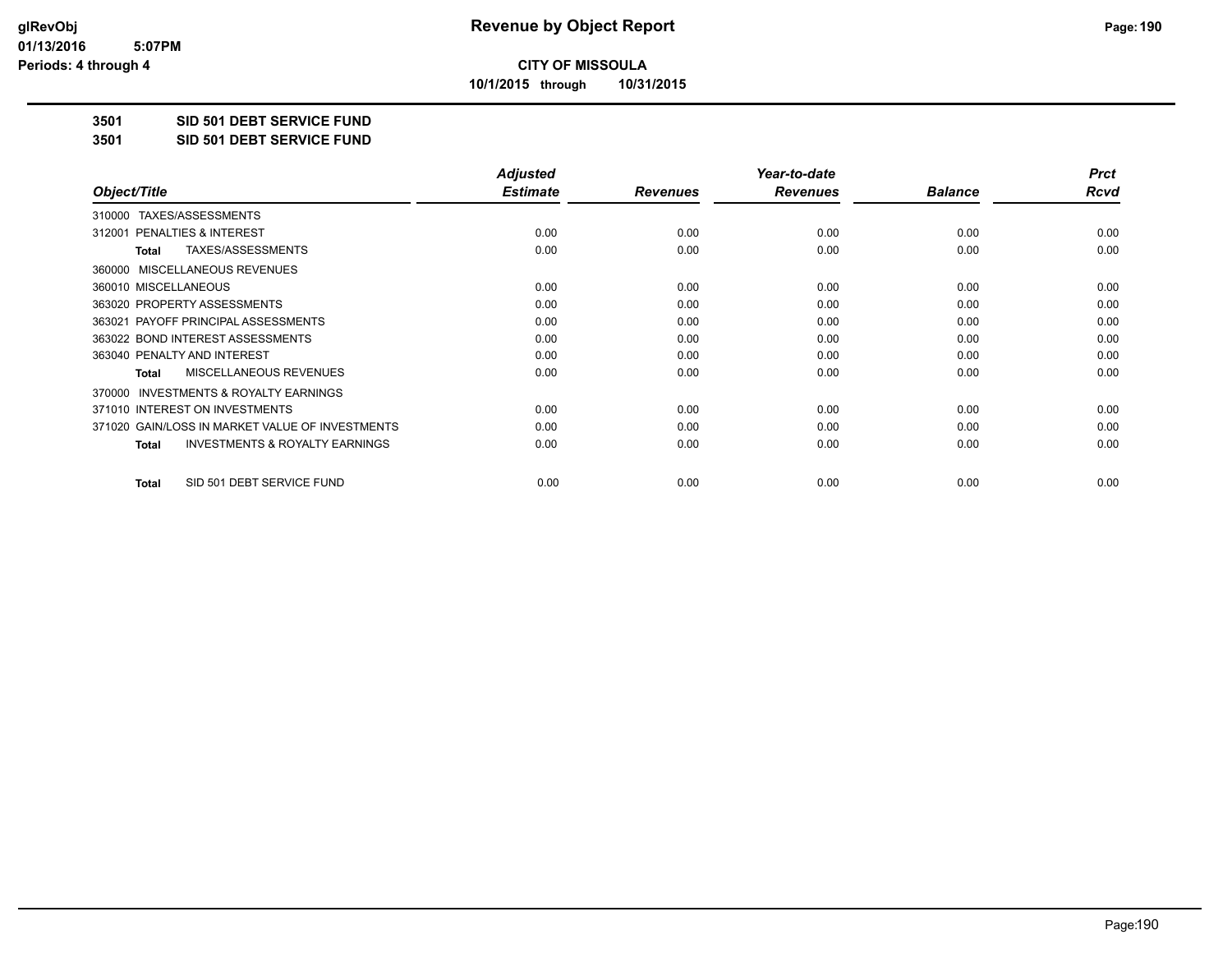**10/1/2015 through 10/31/2015**

## **3501 SID 501 DEBT SERVICE FUND**

|                                                           | <b>Adjusted</b> |                 | Year-to-date    |                | <b>Prct</b> |
|-----------------------------------------------------------|-----------------|-----------------|-----------------|----------------|-------------|
| Object/Title                                              | <b>Estimate</b> | <b>Revenues</b> | <b>Revenues</b> | <b>Balance</b> | <b>Rcvd</b> |
| 310000 TAXES/ASSESSMENTS                                  |                 |                 |                 |                |             |
| 312001 PENALTIES & INTEREST                               | 0.00            | 0.00            | 0.00            | 0.00           | 0.00        |
| <b>TAXES/ASSESSMENTS</b><br><b>Total</b>                  | 0.00            | 0.00            | 0.00            | 0.00           | 0.00        |
| 360000 MISCELLANEOUS REVENUES                             |                 |                 |                 |                |             |
| 360010 MISCELLANEOUS                                      | 0.00            | 0.00            | 0.00            | 0.00           | 0.00        |
| 363020 PROPERTY ASSESSMENTS                               | 0.00            | 0.00            | 0.00            | 0.00           | 0.00        |
| 363021 PAYOFF PRINCIPAL ASSESSMENTS                       | 0.00            | 0.00            | 0.00            | 0.00           | 0.00        |
| 363022 BOND INTEREST ASSESSMENTS                          | 0.00            | 0.00            | 0.00            | 0.00           | 0.00        |
| 363040 PENALTY AND INTEREST                               | 0.00            | 0.00            | 0.00            | 0.00           | 0.00        |
| <b>MISCELLANEOUS REVENUES</b><br><b>Total</b>             | 0.00            | 0.00            | 0.00            | 0.00           | 0.00        |
| <b>INVESTMENTS &amp; ROYALTY EARNINGS</b><br>370000       |                 |                 |                 |                |             |
| 371010 INTEREST ON INVESTMENTS                            | 0.00            | 0.00            | 0.00            | 0.00           | 0.00        |
| 371020 GAIN/LOSS IN MARKET VALUE OF INVESTMENT            | 0.00            | 0.00            | 0.00            | 0.00           | 0.00        |
| <b>INVESTMENTS &amp; ROYALTY EARNINGS</b><br><b>Total</b> | 0.00            | 0.00            | 0.00            | 0.00           | 0.00        |
| SID 501 DEBT SERVICE FUND<br><b>Total</b>                 | 0.00            | 0.00            | 0.00            | 0.00           | 0.00        |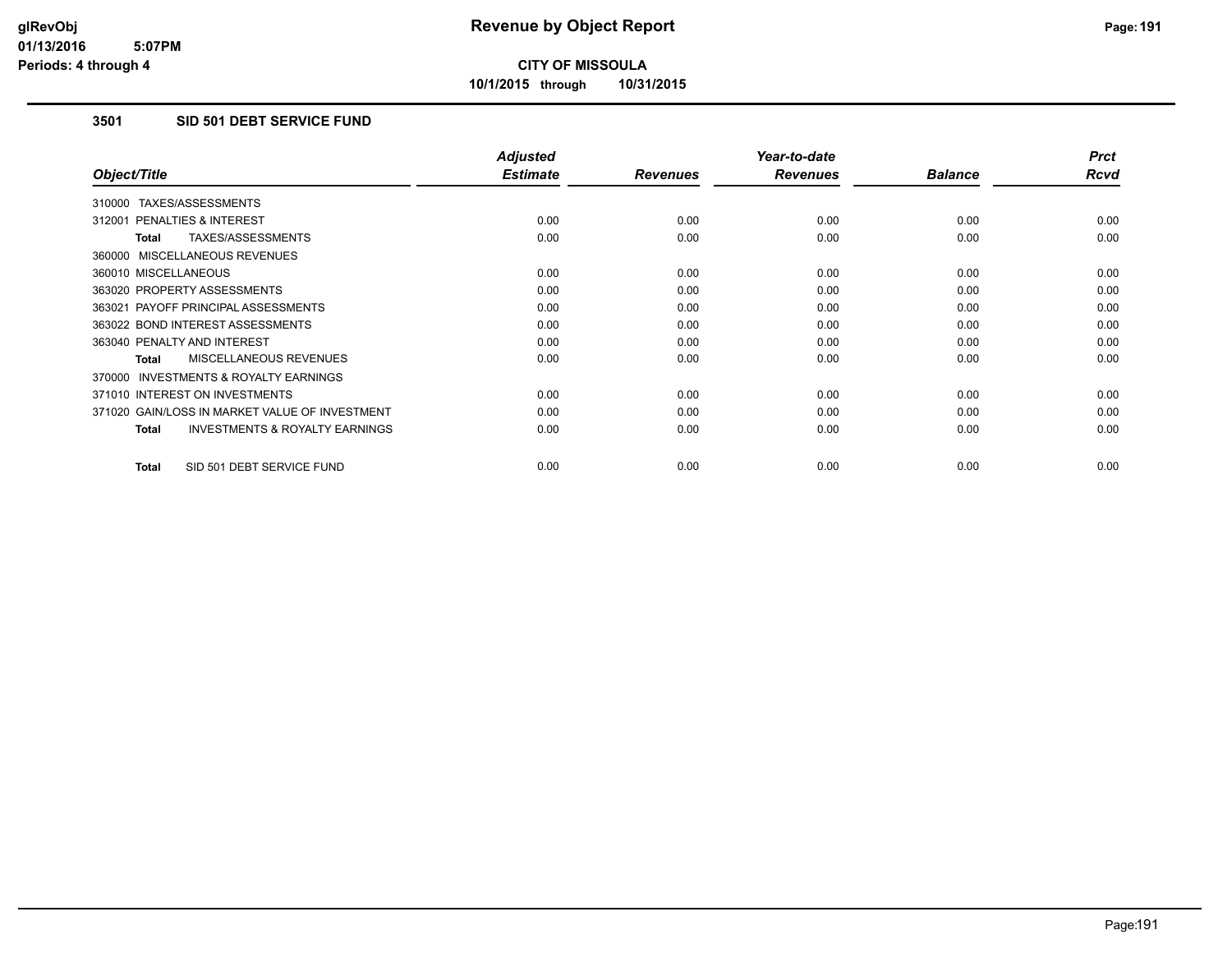**10/1/2015 through 10/31/2015**

#### **3502 SID 502 DEBT SERVICE FUND**

**3502 SID 502 DEBT SERVICE FUND**

|                                                           | <b>Adjusted</b> |                 | Year-to-date    |                | <b>Prct</b> |
|-----------------------------------------------------------|-----------------|-----------------|-----------------|----------------|-------------|
| Object/Title                                              | <b>Estimate</b> | <b>Revenues</b> | <b>Revenues</b> | <b>Balance</b> | Rcvd        |
| TAXES/ASSESSMENTS<br>310000                               |                 |                 |                 |                |             |
| 312001 PENALTIES & INTEREST                               | 0.00            | 0.00            | 0.00            | 0.00           | 0.00        |
| TAXES/ASSESSMENTS<br><b>Total</b>                         | 0.00            | 0.00            | 0.00            | 0.00           | 0.00        |
| MISCELLANEOUS REVENUES<br>360000                          |                 |                 |                 |                |             |
| 360010 MISCELLANEOUS                                      | 0.00            | 0.00            | 0.00            | 0.00           | 0.00        |
| 363020 PROPERTY ASSESSMENTS                               | 0.00            | 0.00            | 0.00            | 0.00           | 0.00        |
| 363021 PAYOFF PRINCIPAL ASSESSMENTS                       | 0.00            | 0.00            | 0.00            | 0.00           | 0.00        |
| 363022 BOND INTEREST ASSESSMENTS                          | 0.00            | 0.00            | 0.00            | 0.00           | 0.00        |
| 363040 PENALTY AND INTEREST                               | 0.00            | 0.00            | 0.00            | 0.00           | 0.00        |
| MISCELLANEOUS REVENUES<br><b>Total</b>                    | 0.00            | 0.00            | 0.00            | 0.00           | 0.00        |
| <b>INVESTMENTS &amp; ROYALTY EARNINGS</b><br>370000       |                 |                 |                 |                |             |
| 371010 INTEREST ON INVESTMENTS                            | 0.00            | 0.00            | 0.00            | 0.00           | 0.00        |
| 371020 GAIN/LOSS IN MARKET VALUE OF INVESTMENTS           | 0.00            | 0.00            | 0.00            | 0.00           | 0.00        |
| <b>INVESTMENTS &amp; ROYALTY EARNINGS</b><br><b>Total</b> | 0.00            | 0.00            | 0.00            | 0.00           | 0.00        |
| SID 502 DEBT SERVICE FUND<br><b>Total</b>                 | 0.00            | 0.00            | 0.00            | 0.00           | 0.00        |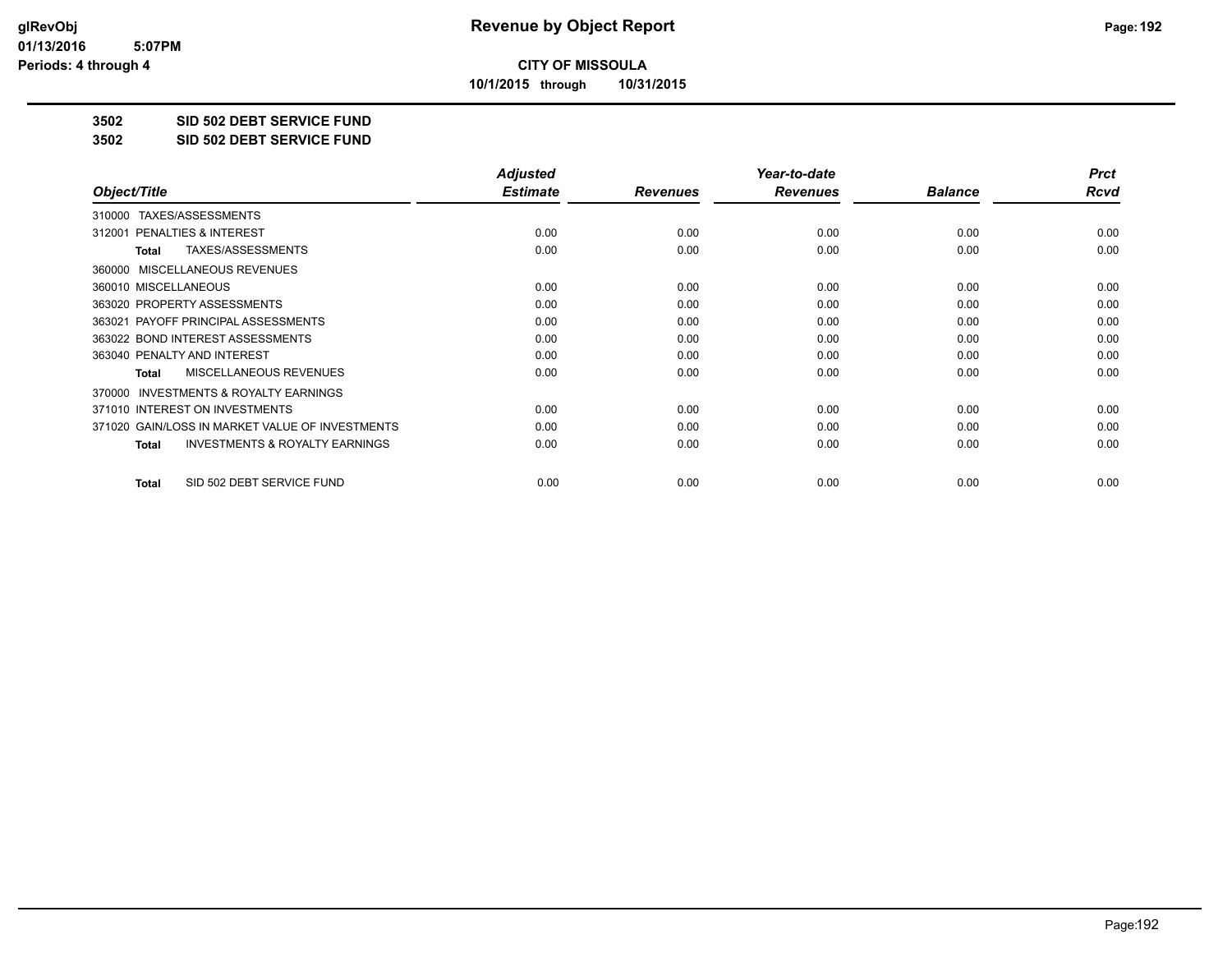**10/1/2015 through 10/31/2015**

## **3502 SID 502 DEBT SERVICE FUND**

|                                                     | <b>Adjusted</b> |                 | Year-to-date    |                | <b>Prct</b> |
|-----------------------------------------------------|-----------------|-----------------|-----------------|----------------|-------------|
| Object/Title                                        | <b>Estimate</b> | <b>Revenues</b> | <b>Revenues</b> | <b>Balance</b> | <b>Rcvd</b> |
| 310000 TAXES/ASSESSMENTS                            |                 |                 |                 |                |             |
| 312001 PENALTIES & INTEREST                         | 0.00            | 0.00            | 0.00            | 0.00           | 0.00        |
| TAXES/ASSESSMENTS<br><b>Total</b>                   | 0.00            | 0.00            | 0.00            | 0.00           | 0.00        |
| 360000 MISCELLANEOUS REVENUES                       |                 |                 |                 |                |             |
| 360010 MISCELLANEOUS                                | 0.00            | 0.00            | 0.00            | 0.00           | 0.00        |
| 363020 PROPERTY ASSESSMENTS                         | 0.00            | 0.00            | 0.00            | 0.00           | 0.00        |
| 363021 PAYOFF PRINCIPAL ASSESSMENTS                 | 0.00            | 0.00            | 0.00            | 0.00           | 0.00        |
| 363022 BOND INTEREST ASSESSMENTS                    | 0.00            | 0.00            | 0.00            | 0.00           | 0.00        |
| 363040 PENALTY AND INTEREST                         | 0.00            | 0.00            | 0.00            | 0.00           | 0.00        |
| <b>MISCELLANEOUS REVENUES</b><br>Total              | 0.00            | 0.00            | 0.00            | 0.00           | 0.00        |
| <b>INVESTMENTS &amp; ROYALTY EARNINGS</b><br>370000 |                 |                 |                 |                |             |
| 371010 INTEREST ON INVESTMENTS                      | 0.00            | 0.00            | 0.00            | 0.00           | 0.00        |
| 371020 GAIN/LOSS IN MARKET VALUE OF INVESTMENT      | 0.00            | 0.00            | 0.00            | 0.00           | 0.00        |
| <b>INVESTMENTS &amp; ROYALTY EARNINGS</b><br>Total  | 0.00            | 0.00            | 0.00            | 0.00           | 0.00        |
| SID 502 DEBT SERVICE FUND<br><b>Total</b>           | 0.00            | 0.00            | 0.00            | 0.00           | 0.00        |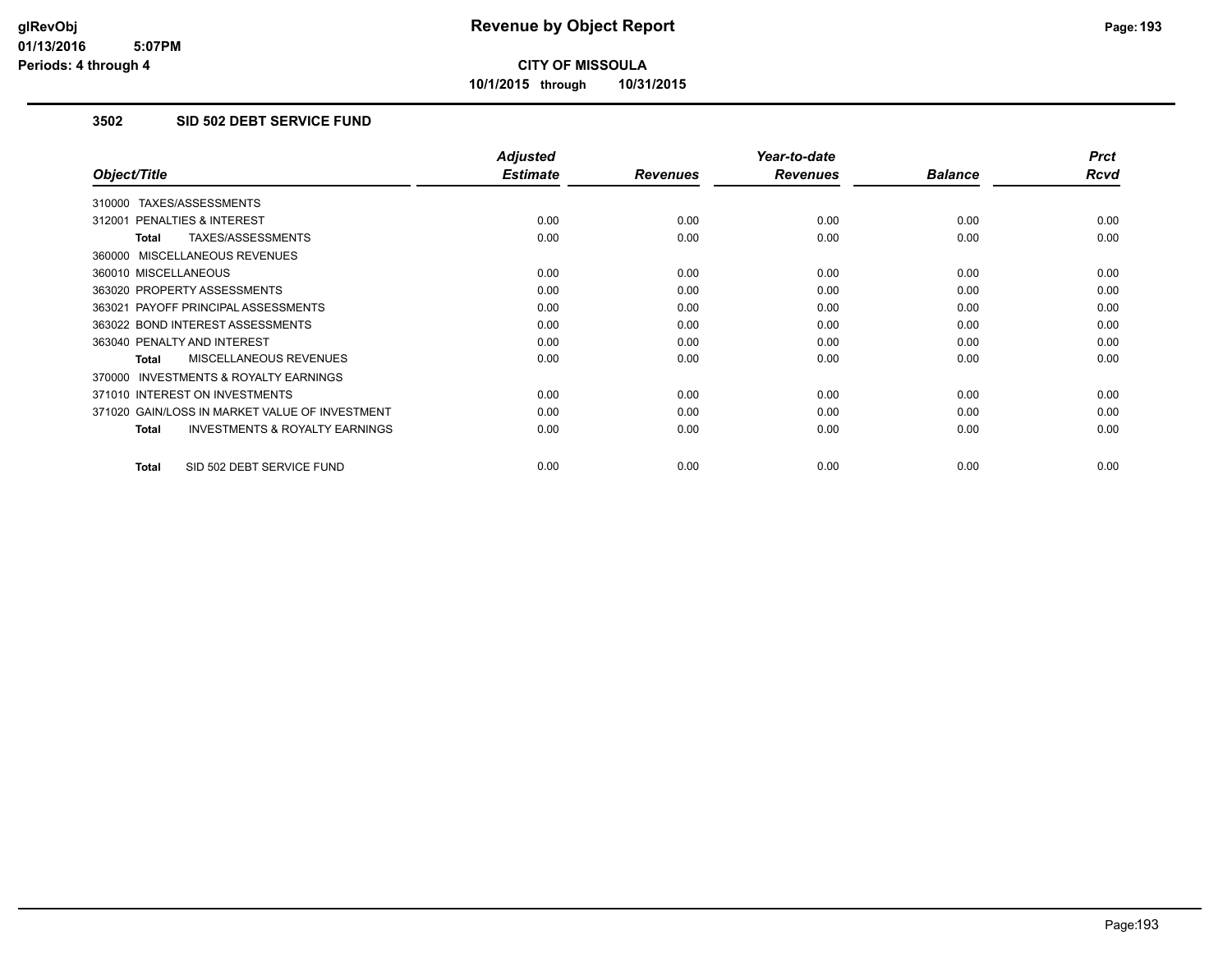**10/1/2015 through 10/31/2015**

## **3503 SID 503 DEBT SERVICE FUND**

**3503 SID 503 DEBT SERVICE FUND**

|                                                           | <b>Adjusted</b> |                 | Year-to-date    |                | <b>Prct</b> |
|-----------------------------------------------------------|-----------------|-----------------|-----------------|----------------|-------------|
| Object/Title                                              | <b>Estimate</b> | <b>Revenues</b> | <b>Revenues</b> | <b>Balance</b> | Rcvd        |
| TAXES/ASSESSMENTS<br>310000                               |                 |                 |                 |                |             |
| 312001 PENALTIES & INTEREST                               | 0.00            | 0.00            | 0.00            | 0.00           | 0.00        |
| TAXES/ASSESSMENTS<br><b>Total</b>                         | 0.00            | 0.00            | 0.00            | 0.00           | 0.00        |
| MISCELLANEOUS REVENUES<br>360000                          |                 |                 |                 |                |             |
| 360010 MISCELLANEOUS                                      | 0.00            | 0.00            | 0.00            | 0.00           | 0.00        |
| 363020 PROPERTY ASSESSMENTS                               | 0.00            | 0.00            | 0.00            | 0.00           | 0.00        |
| 363021 PAYOFF PRINCIPAL ASSESSMENTS                       | 0.00            | 0.00            | 0.00            | 0.00           | 0.00        |
| 363022 BOND INTEREST ASSESSMENTS                          | 0.00            | 0.00            | 0.00            | 0.00           | 0.00        |
| 363040 PENALTY AND INTEREST                               | 0.00            | 0.00            | 0.00            | 0.00           | 0.00        |
| MISCELLANEOUS REVENUES<br><b>Total</b>                    | 0.00            | 0.00            | 0.00            | 0.00           | 0.00        |
| <b>INVESTMENTS &amp; ROYALTY EARNINGS</b><br>370000       |                 |                 |                 |                |             |
| 371010 INTEREST ON INVESTMENTS                            | 0.00            | 0.00            | 0.00            | 0.00           | 0.00        |
| 371020 GAIN/LOSS IN MARKET VALUE OF INVESTMENTS           | 0.00            | 0.00            | 0.00            | 0.00           | 0.00        |
| <b>INVESTMENTS &amp; ROYALTY EARNINGS</b><br><b>Total</b> | 0.00            | 0.00            | 0.00            | 0.00           | 0.00        |
| SID 503 DEBT SERVICE FUND<br><b>Total</b>                 | 0.00            | 0.00            | 0.00            | 0.00           | 0.00        |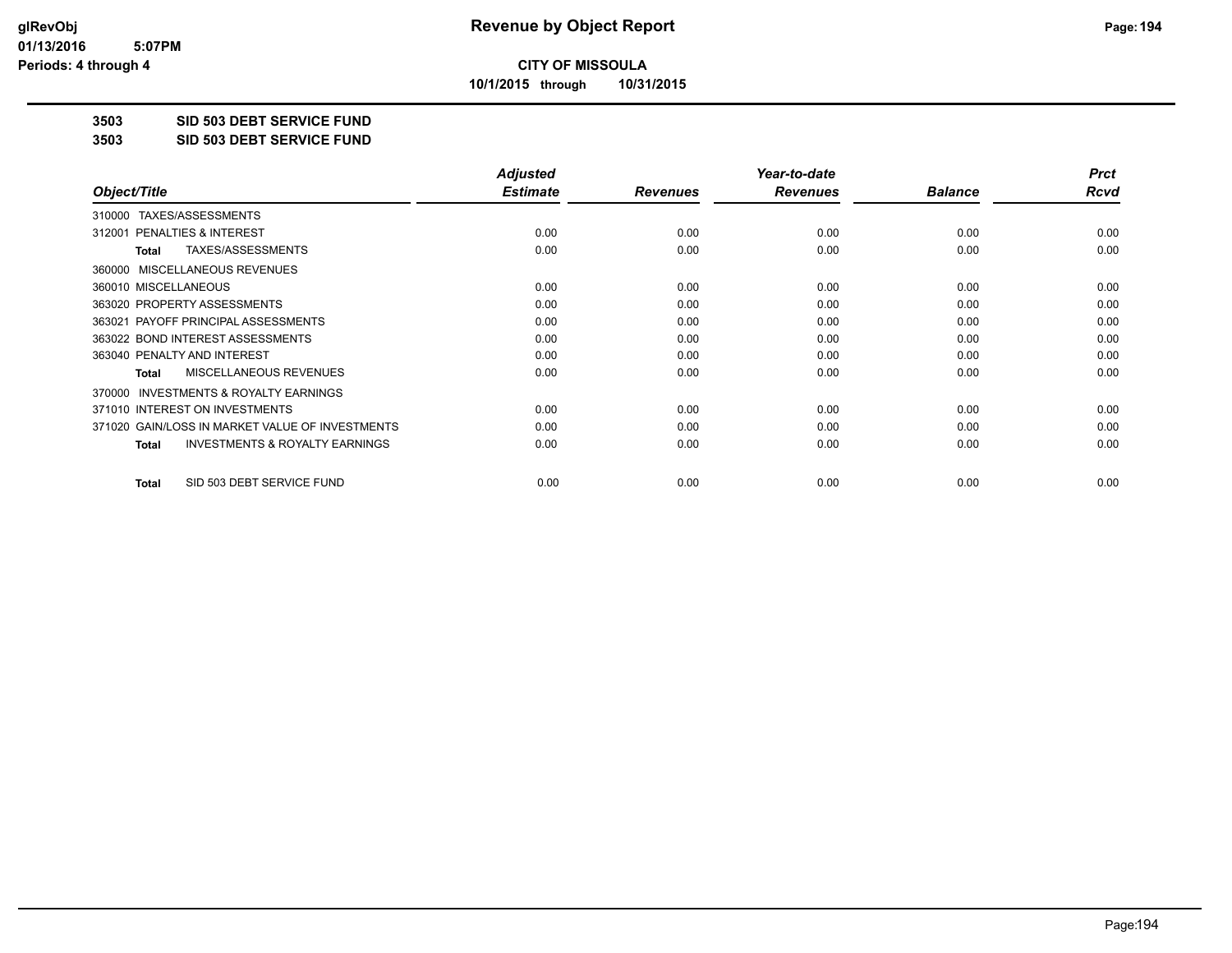**10/1/2015 through 10/31/2015**

## **3503 SID 503 DEBT SERVICE FUND**

|                                                           | <b>Adjusted</b> |                 | Year-to-date    |                | <b>Prct</b> |
|-----------------------------------------------------------|-----------------|-----------------|-----------------|----------------|-------------|
| Object/Title                                              | <b>Estimate</b> | <b>Revenues</b> | <b>Revenues</b> | <b>Balance</b> | <b>Rcvd</b> |
| 310000 TAXES/ASSESSMENTS                                  |                 |                 |                 |                |             |
| 312001 PENALTIES & INTEREST                               | 0.00            | 0.00            | 0.00            | 0.00           | 0.00        |
| <b>TAXES/ASSESSMENTS</b><br><b>Total</b>                  | 0.00            | 0.00            | 0.00            | 0.00           | 0.00        |
| 360000 MISCELLANEOUS REVENUES                             |                 |                 |                 |                |             |
| 360010 MISCELLANEOUS                                      | 0.00            | 0.00            | 0.00            | 0.00           | 0.00        |
| 363020 PROPERTY ASSESSMENTS                               | 0.00            | 0.00            | 0.00            | 0.00           | 0.00        |
| 363021 PAYOFF PRINCIPAL ASSESSMENTS                       | 0.00            | 0.00            | 0.00            | 0.00           | 0.00        |
| 363022 BOND INTEREST ASSESSMENTS                          | 0.00            | 0.00            | 0.00            | 0.00           | 0.00        |
| 363040 PENALTY AND INTEREST                               | 0.00            | 0.00            | 0.00            | 0.00           | 0.00        |
| <b>MISCELLANEOUS REVENUES</b><br><b>Total</b>             | 0.00            | 0.00            | 0.00            | 0.00           | 0.00        |
| <b>INVESTMENTS &amp; ROYALTY EARNINGS</b><br>370000       |                 |                 |                 |                |             |
| 371010 INTEREST ON INVESTMENTS                            | 0.00            | 0.00            | 0.00            | 0.00           | 0.00        |
| 371020 GAIN/LOSS IN MARKET VALUE OF INVESTMENT            | 0.00            | 0.00            | 0.00            | 0.00           | 0.00        |
| <b>INVESTMENTS &amp; ROYALTY EARNINGS</b><br><b>Total</b> | 0.00            | 0.00            | 0.00            | 0.00           | 0.00        |
| SID 503 DEBT SERVICE FUND<br><b>Total</b>                 | 0.00            | 0.00            | 0.00            | 0.00           | 0.00        |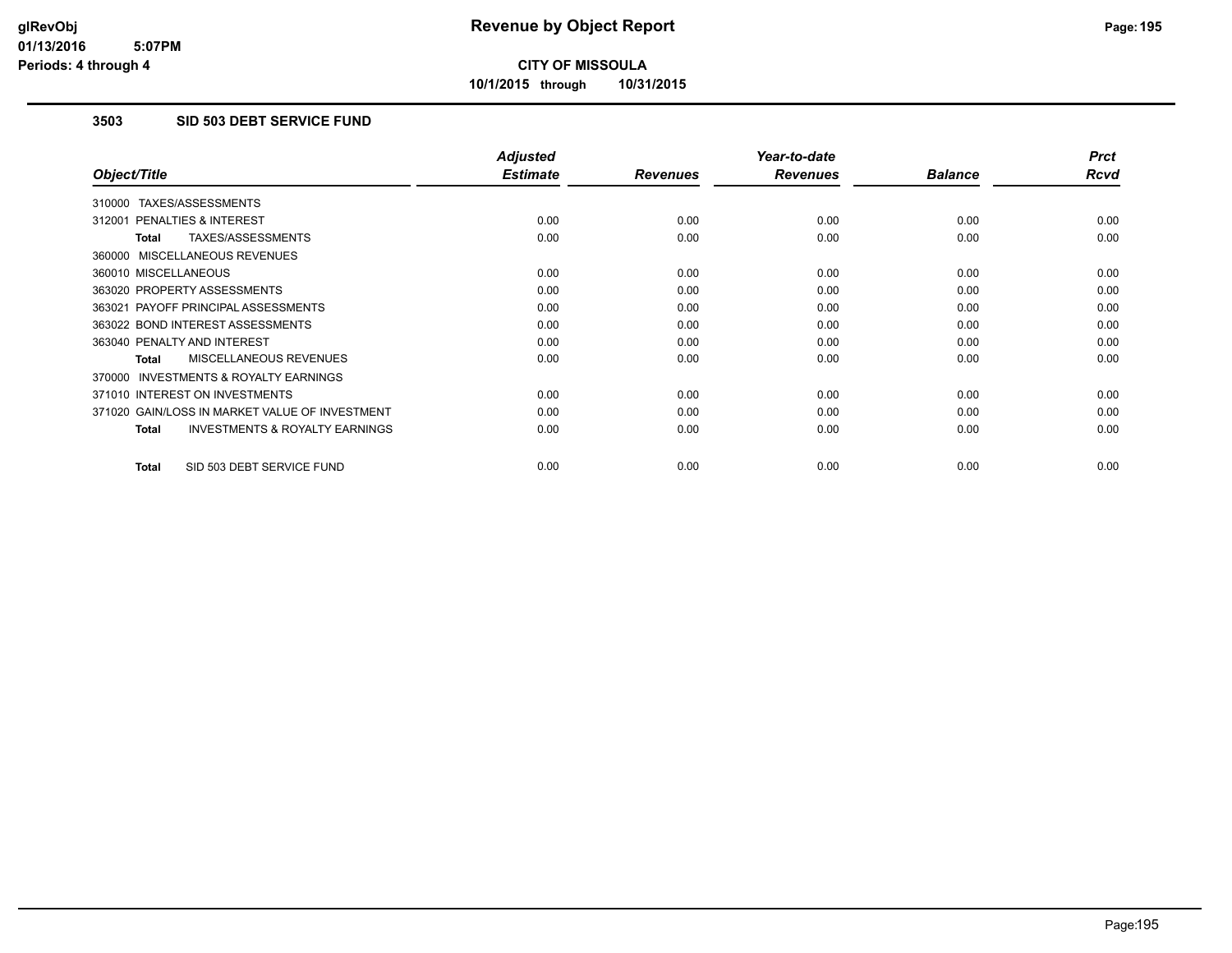**10/1/2015 through 10/31/2015**

## **3504 SID 504 DEBT SERVICE FUND**

**3504 SID 504 DEBT SERVICE FUND**

|                                                           | <b>Adjusted</b> |                 | Year-to-date    |                | <b>Prct</b> |
|-----------------------------------------------------------|-----------------|-----------------|-----------------|----------------|-------------|
| Object/Title                                              | <b>Estimate</b> | <b>Revenues</b> | <b>Revenues</b> | <b>Balance</b> | <b>Rcvd</b> |
| TAXES/ASSESSMENTS<br>310000                               |                 |                 |                 |                |             |
| 312001 PENALTIES & INTEREST                               | 0.00            | 0.00            | 0.00            | 0.00           | 0.00        |
| TAXES/ASSESSMENTS<br><b>Total</b>                         | 0.00            | 0.00            | 0.00            | 0.00           | 0.00        |
| <b>MISCELLANEOUS REVENUES</b><br>360000                   |                 |                 |                 |                |             |
| 360010 MISCELLANEOUS                                      | 0.00            | 0.00            | 0.00            | 0.00           | 0.00        |
| 363020 PROPERTY ASSESSMENTS                               | 0.00            | 0.00            | 0.00            | 0.00           | 0.00        |
| 363021 PAYOFF PRINCIPAL ASSESSMENTS                       | 0.00            | 0.00            | 0.00            | 0.00           | 0.00        |
| 363022 BOND INTEREST ASSESSMENTS                          | 0.00            | 0.00            | 0.00            | 0.00           | 0.00        |
| 363040 PENALTY AND INTEREST                               | 0.00            | 0.00            | 0.00            | 0.00           | 0.00        |
| <b>MISCELLANEOUS REVENUES</b><br><b>Total</b>             | 0.00            | 0.00            | 0.00            | 0.00           | 0.00        |
| <b>INVESTMENTS &amp; ROYALTY EARNINGS</b><br>370000       |                 |                 |                 |                |             |
| 371010 INTEREST ON INVESTMENTS                            | 0.00            | 0.00            | 0.00            | 0.00           | 0.00        |
| 371020 GAIN/LOSS IN MARKET VALUE OF INVESTMENTS           | 0.00            | 0.00            | 0.00            | 0.00           | 0.00        |
| <b>INVESTMENTS &amp; ROYALTY EARNINGS</b><br><b>Total</b> | 0.00            | 0.00            | 0.00            | 0.00           | 0.00        |
| OTHER FINANCING SOURCES<br>380000                         |                 |                 |                 |                |             |
| 381009 TRANSFERS IN                                       | 0.00            | 0.00            | 0.00            | 0.00           | 0.00        |
| OTHER FINANCING SOURCES<br><b>Total</b>                   | 0.00            | 0.00            | 0.00            | 0.00           | 0.00        |
| SID 504 DEBT SERVICE FUND<br><b>Total</b>                 | 0.00            | 0.00            | 0.00            | 0.00           | 0.00        |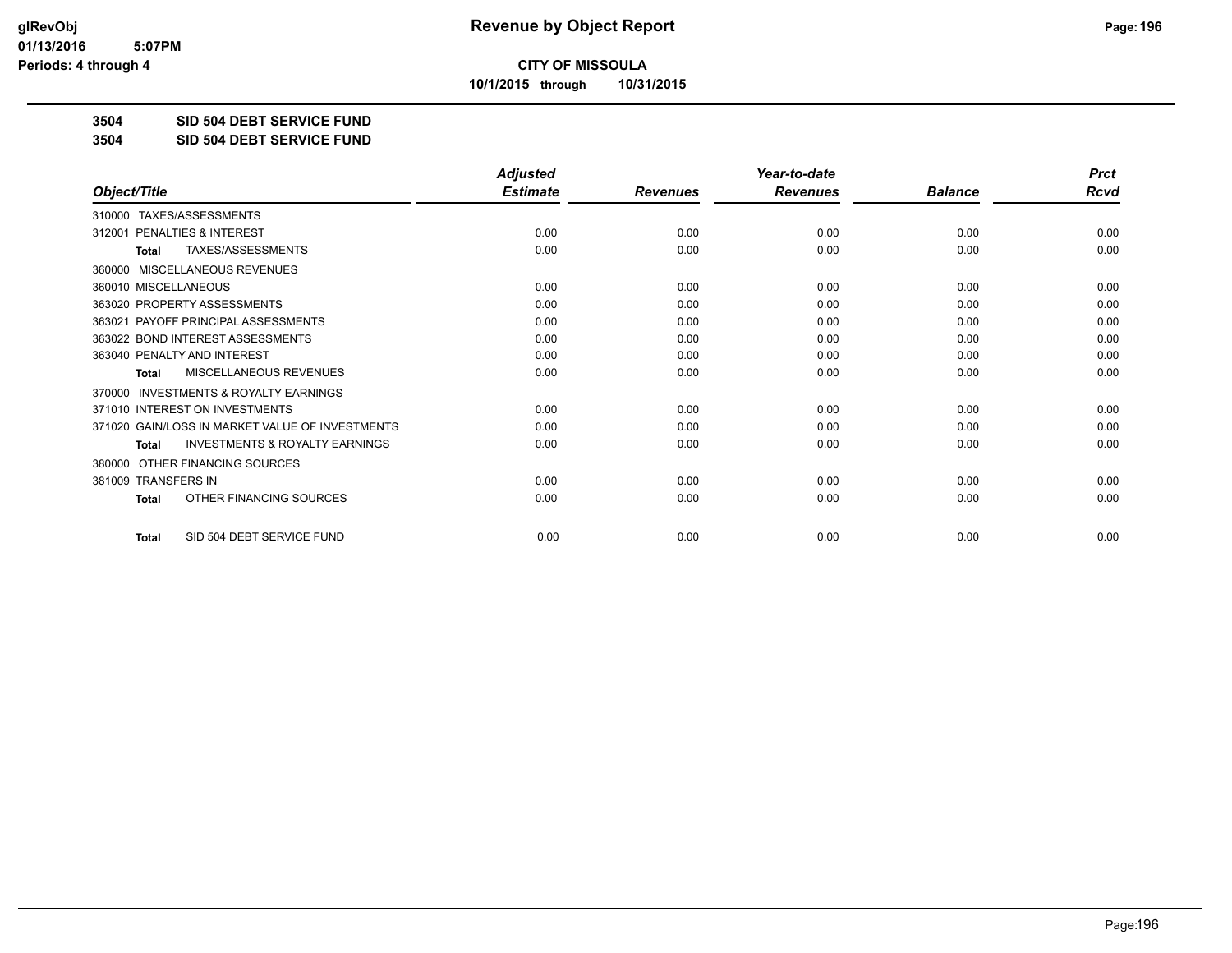**10/1/2015 through 10/31/2015**

## **3504 SID 504 DEBT SERVICE FUND**

|                                                           | <b>Adjusted</b> |                 | Year-to-date    |                | <b>Prct</b> |
|-----------------------------------------------------------|-----------------|-----------------|-----------------|----------------|-------------|
| Object/Title                                              | <b>Estimate</b> | <b>Revenues</b> | <b>Revenues</b> | <b>Balance</b> | <b>Rcvd</b> |
| 310000 TAXES/ASSESSMENTS                                  |                 |                 |                 |                |             |
| PENALTIES & INTEREST<br>312001                            | 0.00            | 0.00            | 0.00            | 0.00           | 0.00        |
| TAXES/ASSESSMENTS<br><b>Total</b>                         | 0.00            | 0.00            | 0.00            | 0.00           | 0.00        |
| 360000 MISCELLANEOUS REVENUES                             |                 |                 |                 |                |             |
| 360010 MISCELLANEOUS                                      | 0.00            | 0.00            | 0.00            | 0.00           | 0.00        |
| 363020 PROPERTY ASSESSMENTS                               | 0.00            | 0.00            | 0.00            | 0.00           | 0.00        |
| 363021 PAYOFF PRINCIPAL ASSESSMENTS                       | 0.00            | 0.00            | 0.00            | 0.00           | 0.00        |
| 363022 BOND INTEREST ASSESSMENTS                          | 0.00            | 0.00            | 0.00            | 0.00           | 0.00        |
| 363040 PENALTY AND INTEREST                               | 0.00            | 0.00            | 0.00            | 0.00           | 0.00        |
| MISCELLANEOUS REVENUES<br><b>Total</b>                    | 0.00            | 0.00            | 0.00            | 0.00           | 0.00        |
| <b>INVESTMENTS &amp; ROYALTY EARNINGS</b><br>370000       |                 |                 |                 |                |             |
| 371010 INTEREST ON INVESTMENTS                            | 0.00            | 0.00            | 0.00            | 0.00           | 0.00        |
| 371020 GAIN/LOSS IN MARKET VALUE OF INVESTMENT            | 0.00            | 0.00            | 0.00            | 0.00           | 0.00        |
| <b>INVESTMENTS &amp; ROYALTY EARNINGS</b><br><b>Total</b> | 0.00            | 0.00            | 0.00            | 0.00           | 0.00        |
| OTHER FINANCING SOURCES<br>380000                         |                 |                 |                 |                |             |
| 381009 TRANSFERS IN                                       | 0.00            | 0.00            | 0.00            | 0.00           | 0.00        |
| OTHER FINANCING SOURCES<br><b>Total</b>                   | 0.00            | 0.00            | 0.00            | 0.00           | 0.00        |
| SID 504 DEBT SERVICE FUND<br><b>Total</b>                 | 0.00            | 0.00            | 0.00            | 0.00           | 0.00        |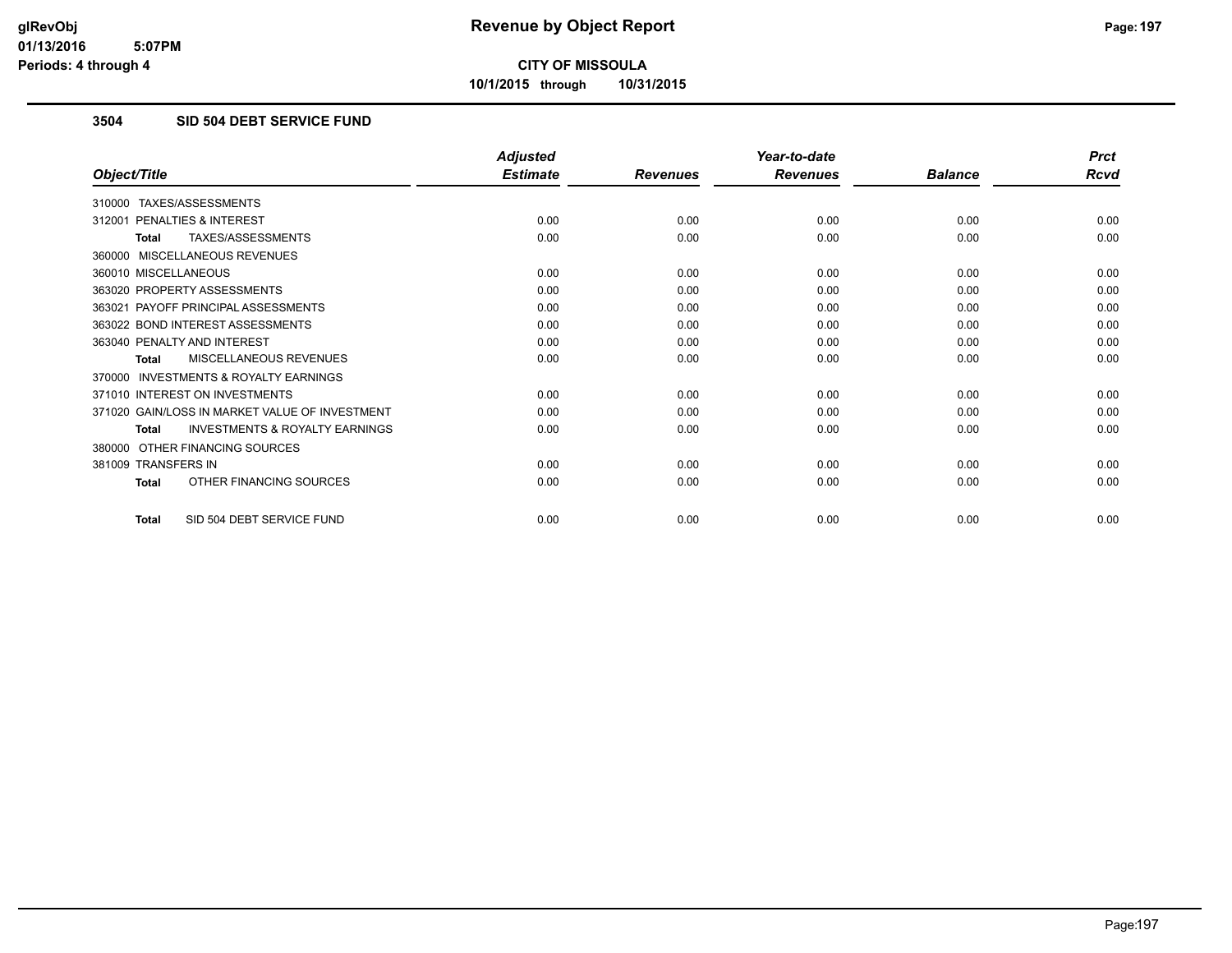**10/1/2015 through 10/31/2015**

#### **3505 SID 505 DEBT SERVICE FUND**

**3505 SID 505 DEBT SERVICE FUND**

|                                                           | <b>Adjusted</b> |                 | Year-to-date    |                | <b>Prct</b> |
|-----------------------------------------------------------|-----------------|-----------------|-----------------|----------------|-------------|
| Object/Title                                              | <b>Estimate</b> | <b>Revenues</b> | <b>Revenues</b> | <b>Balance</b> | Rcvd        |
| TAXES/ASSESSMENTS<br>310000                               |                 |                 |                 |                |             |
| 312001 PENALTIES & INTEREST                               | 0.00            | 0.00            | 0.00            | 0.00           | 0.00        |
| TAXES/ASSESSMENTS<br><b>Total</b>                         | 0.00            | 0.00            | 0.00            | 0.00           | 0.00        |
| MISCELLANEOUS REVENUES<br>360000                          |                 |                 |                 |                |             |
| 360010 MISCELLANEOUS                                      | 0.00            | 0.00            | 0.00            | 0.00           | 0.00        |
| 363020 PROPERTY ASSESSMENTS                               | 0.00            | 0.00            | 0.00            | 0.00           | 0.00        |
| 363021 PAYOFF PRINCIPAL ASSESSMENTS                       | 0.00            | 0.00            | 0.00            | 0.00           | 0.00        |
| 363022 BOND INTEREST ASSESSMENTS                          | 0.00            | 0.00            | 0.00            | 0.00           | 0.00        |
| 363040 PENALTY AND INTEREST                               | 0.00            | 0.00            | 0.00            | 0.00           | 0.00        |
| MISCELLANEOUS REVENUES<br><b>Total</b>                    | 0.00            | 0.00            | 0.00            | 0.00           | 0.00        |
| <b>INVESTMENTS &amp; ROYALTY EARNINGS</b><br>370000       |                 |                 |                 |                |             |
| 371010 INTEREST ON INVESTMENTS                            | 0.00            | 0.00            | 0.00            | 0.00           | 0.00        |
| 371020 GAIN/LOSS IN MARKET VALUE OF INVESTMENTS           | 0.00            | 0.00            | 0.00            | 0.00           | 0.00        |
| <b>INVESTMENTS &amp; ROYALTY EARNINGS</b><br><b>Total</b> | 0.00            | 0.00            | 0.00            | 0.00           | 0.00        |
| SID 505 DEBT SERVICE FUND<br><b>Total</b>                 | 0.00            | 0.00            | 0.00            | 0.00           | 0.00        |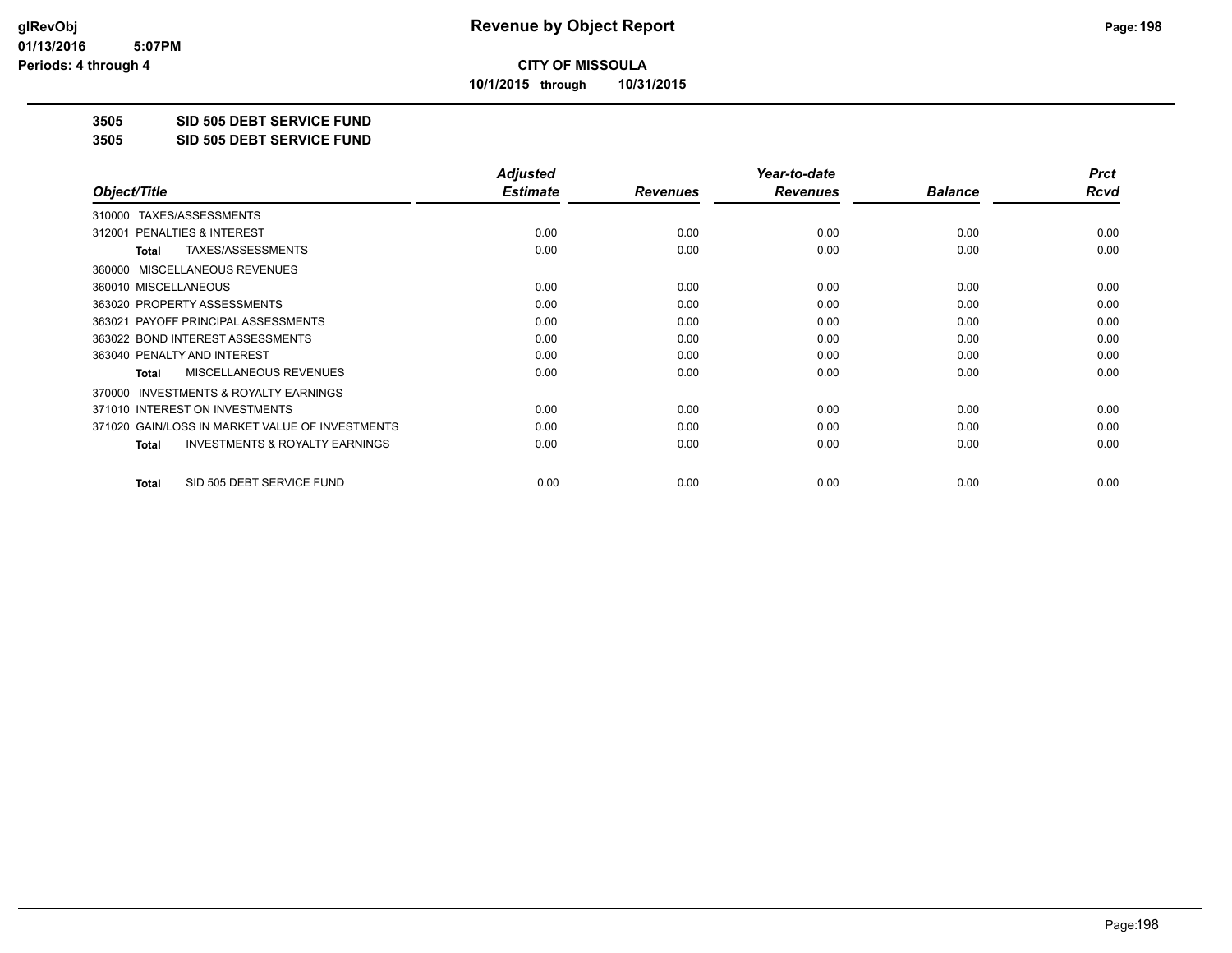**10/1/2015 through 10/31/2015**

## **3505 SID 505 DEBT SERVICE FUND**

|                                                     | <b>Adjusted</b> |                 | Year-to-date    |                | <b>Prct</b> |
|-----------------------------------------------------|-----------------|-----------------|-----------------|----------------|-------------|
| Object/Title                                        | <b>Estimate</b> | <b>Revenues</b> | <b>Revenues</b> | <b>Balance</b> | <b>Rcvd</b> |
| 310000 TAXES/ASSESSMENTS                            |                 |                 |                 |                |             |
| 312001 PENALTIES & INTEREST                         | 0.00            | 0.00            | 0.00            | 0.00           | 0.00        |
| TAXES/ASSESSMENTS<br><b>Total</b>                   | 0.00            | 0.00            | 0.00            | 0.00           | 0.00        |
| 360000 MISCELLANEOUS REVENUES                       |                 |                 |                 |                |             |
| 360010 MISCELLANEOUS                                | 0.00            | 0.00            | 0.00            | 0.00           | 0.00        |
| 363020 PROPERTY ASSESSMENTS                         | 0.00            | 0.00            | 0.00            | 0.00           | 0.00        |
| 363021 PAYOFF PRINCIPAL ASSESSMENTS                 | 0.00            | 0.00            | 0.00            | 0.00           | 0.00        |
| 363022 BOND INTEREST ASSESSMENTS                    | 0.00            | 0.00            | 0.00            | 0.00           | 0.00        |
| 363040 PENALTY AND INTEREST                         | 0.00            | 0.00            | 0.00            | 0.00           | 0.00        |
| <b>MISCELLANEOUS REVENUES</b><br>Total              | 0.00            | 0.00            | 0.00            | 0.00           | 0.00        |
| <b>INVESTMENTS &amp; ROYALTY EARNINGS</b><br>370000 |                 |                 |                 |                |             |
| 371010 INTEREST ON INVESTMENTS                      | 0.00            | 0.00            | 0.00            | 0.00           | 0.00        |
| 371020 GAIN/LOSS IN MARKET VALUE OF INVESTMENT      | 0.00            | 0.00            | 0.00            | 0.00           | 0.00        |
| <b>INVESTMENTS &amp; ROYALTY EARNINGS</b><br>Total  | 0.00            | 0.00            | 0.00            | 0.00           | 0.00        |
| SID 505 DEBT SERVICE FUND<br><b>Total</b>           | 0.00            | 0.00            | 0.00            | 0.00           | 0.00        |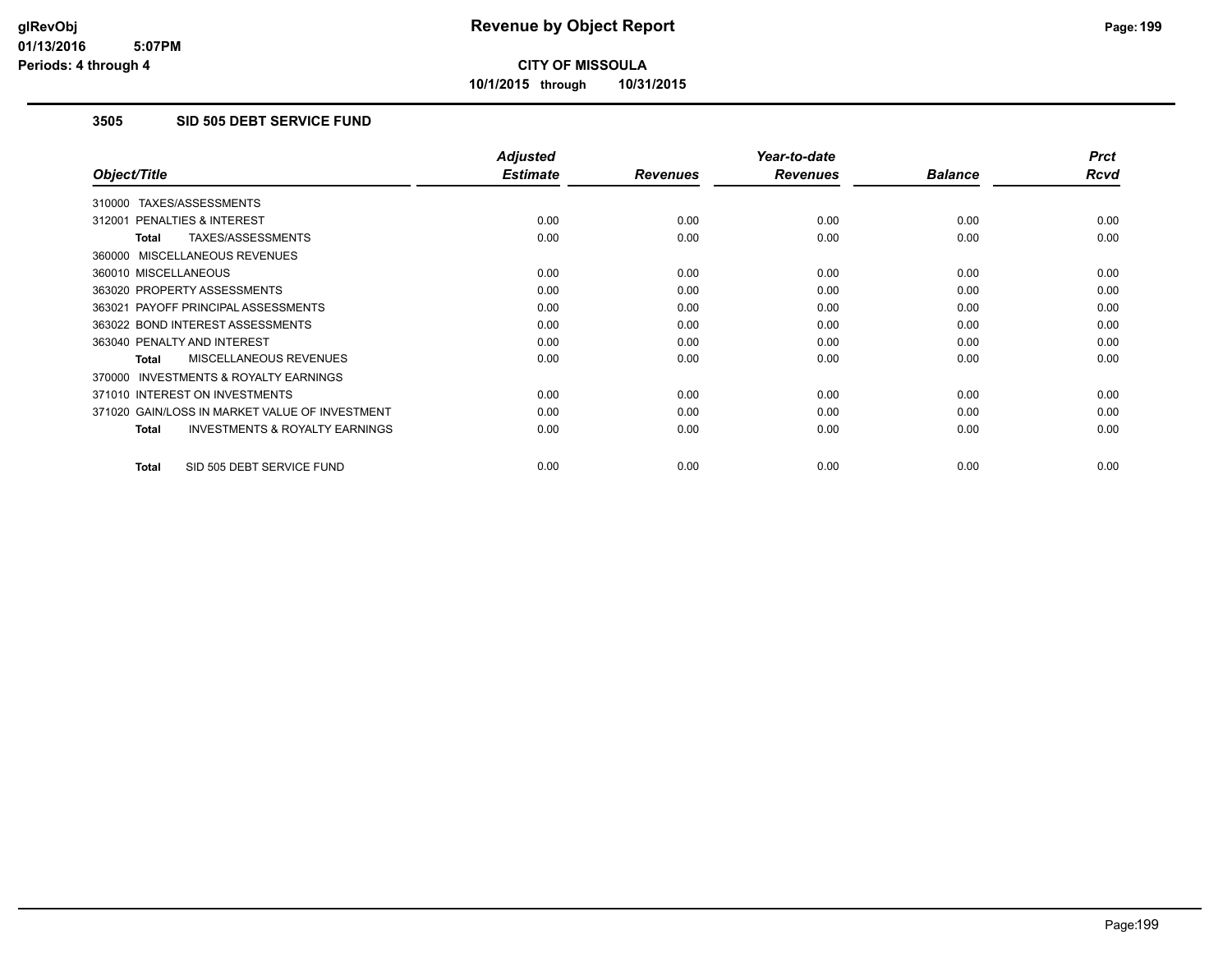**10/1/2015 through 10/31/2015**

#### **3506 SID 506 DEBT SERVICE FUND**

**3506 SID 506 DEBT SERVICE FUND**

|                                                     | <b>Adjusted</b> |                 | Year-to-date    |                | <b>Prct</b> |
|-----------------------------------------------------|-----------------|-----------------|-----------------|----------------|-------------|
| Object/Title                                        | <b>Estimate</b> | <b>Revenues</b> | <b>Revenues</b> | <b>Balance</b> | <b>Rcvd</b> |
| TAXES/ASSESSMENTS<br>310000                         |                 |                 |                 |                |             |
| PENALTIES & INTEREST<br>312001                      | 0.00            | 0.00            | 0.00            | 0.00           | 0.00        |
| TAXES/ASSESSMENTS<br><b>Total</b>                   | 0.00            | 0.00            | 0.00            | 0.00           | 0.00        |
| MISCELLANEOUS REVENUES<br>360000                    |                 |                 |                 |                |             |
| 360010 MISCELLANEOUS                                | 0.00            | 0.00            | 0.00            | 0.00           | 0.00        |
| 363020 PROPERTY ASSESSMENTS                         | 0.00            | 0.00            | 0.00            | 0.00           | 0.00        |
| 363021 PAYOFF PRINCIPAL ASSESSMENTS                 | 0.00            | 0.00            | 0.00            | 0.00           | 0.00        |
| 363022 BOND INTEREST ASSESSMENTS                    | 0.00            | 0.00            | 0.00            | 0.00           | 0.00        |
| 363040 PENALTY AND INTEREST                         | 0.00            | 0.00            | 0.00            | 0.00           | 0.00        |
| MISCELLANEOUS REVENUES<br>Total                     | 0.00            | 0.00            | 0.00            | 0.00           | 0.00        |
| <b>INVESTMENTS &amp; ROYALTY EARNINGS</b><br>370000 |                 |                 |                 |                |             |
| 371010 INTEREST ON INVESTMENTS                      | 0.00            | 0.00            | 0.00            | 0.00           | 0.00        |
| 371020 GAIN/LOSS IN MARKET VALUE OF INVESTMENTS     | 0.00            | 0.00            | 0.00            | 0.00           | 0.00        |
| <b>INVESTMENTS &amp; ROYALTY EARNINGS</b><br>Total  | 0.00            | 0.00            | 0.00            | 0.00           | 0.00        |
| OTHER FINANCING SOURCES<br>380000                   |                 |                 |                 |                |             |
| 381009 TRANSFERS IN                                 | 0.00            | 0.00            | 0.00            | 0.00           | 0.00        |
| OTHER FINANCING SOURCES<br><b>Total</b>             | 0.00            | 0.00            | 0.00            | 0.00           | 0.00        |
| SID 506 DEBT SERVICE FUND<br><b>Total</b>           | 0.00            | 0.00            | 0.00            | 0.00           | 0.00        |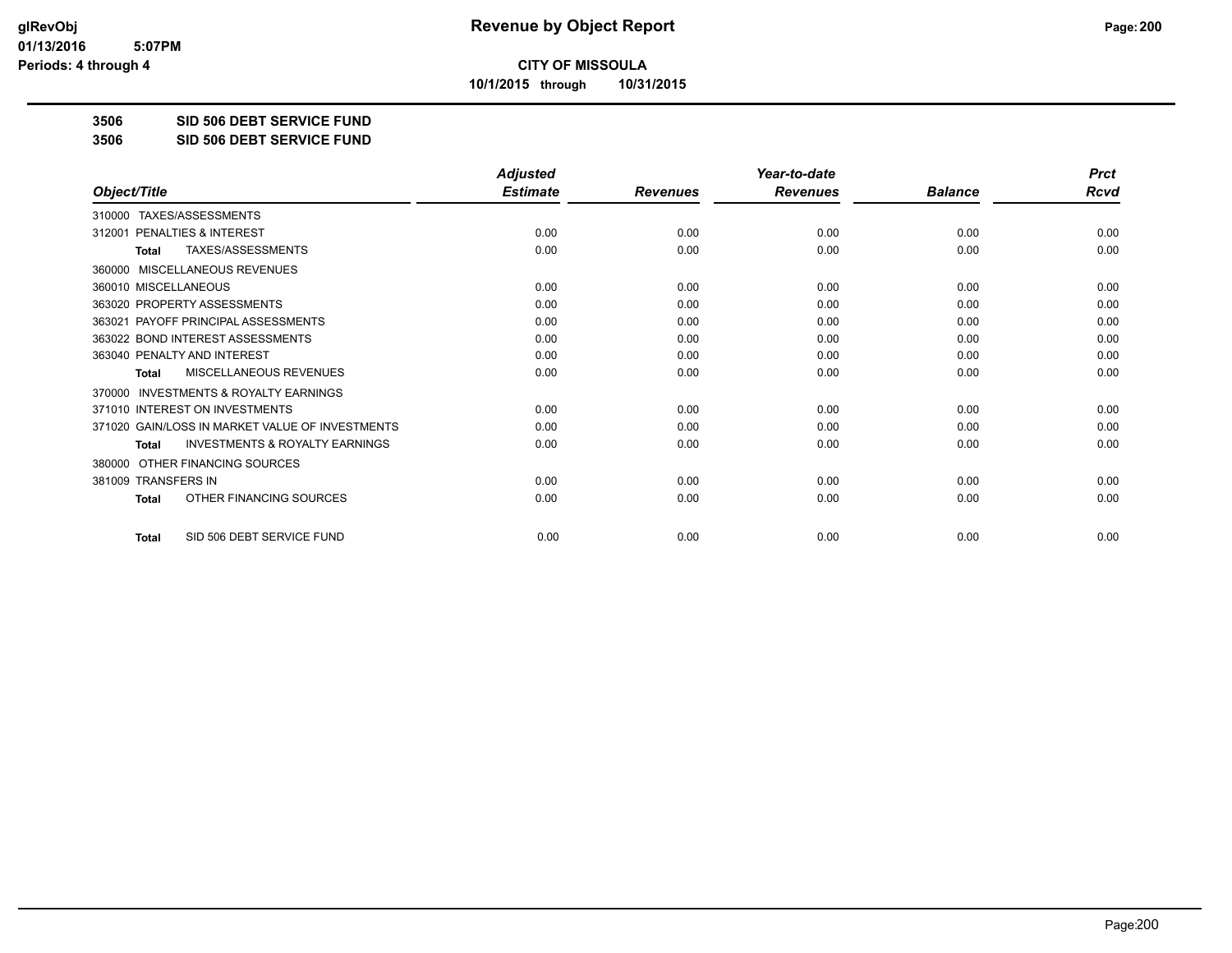**10/1/2015 through 10/31/2015**

## **3506 SID 506 DEBT SERVICE FUND**

|                                                           | <b>Adjusted</b> |                 | Year-to-date    |                | <b>Prct</b> |
|-----------------------------------------------------------|-----------------|-----------------|-----------------|----------------|-------------|
| Object/Title                                              | <b>Estimate</b> | <b>Revenues</b> | <b>Revenues</b> | <b>Balance</b> | <b>Rcvd</b> |
| 310000 TAXES/ASSESSMENTS                                  |                 |                 |                 |                |             |
| PENALTIES & INTEREST<br>312001                            | 0.00            | 0.00            | 0.00            | 0.00           | 0.00        |
| TAXES/ASSESSMENTS<br><b>Total</b>                         | 0.00            | 0.00            | 0.00            | 0.00           | 0.00        |
| 360000 MISCELLANEOUS REVENUES                             |                 |                 |                 |                |             |
| 360010 MISCELLANEOUS                                      | 0.00            | 0.00            | 0.00            | 0.00           | 0.00        |
| 363020 PROPERTY ASSESSMENTS                               | 0.00            | 0.00            | 0.00            | 0.00           | 0.00        |
| 363021 PAYOFF PRINCIPAL ASSESSMENTS                       | 0.00            | 0.00            | 0.00            | 0.00           | 0.00        |
| 363022 BOND INTEREST ASSESSMENTS                          | 0.00            | 0.00            | 0.00            | 0.00           | 0.00        |
| 363040 PENALTY AND INTEREST                               | 0.00            | 0.00            | 0.00            | 0.00           | 0.00        |
| MISCELLANEOUS REVENUES<br><b>Total</b>                    | 0.00            | 0.00            | 0.00            | 0.00           | 0.00        |
| <b>INVESTMENTS &amp; ROYALTY EARNINGS</b><br>370000       |                 |                 |                 |                |             |
| 371010 INTEREST ON INVESTMENTS                            | 0.00            | 0.00            | 0.00            | 0.00           | 0.00        |
| 371020 GAIN/LOSS IN MARKET VALUE OF INVESTMENT            | 0.00            | 0.00            | 0.00            | 0.00           | 0.00        |
| <b>INVESTMENTS &amp; ROYALTY EARNINGS</b><br><b>Total</b> | 0.00            | 0.00            | 0.00            | 0.00           | 0.00        |
| OTHER FINANCING SOURCES<br>380000                         |                 |                 |                 |                |             |
| 381009 TRANSFERS IN                                       | 0.00            | 0.00            | 0.00            | 0.00           | 0.00        |
| OTHER FINANCING SOURCES<br><b>Total</b>                   | 0.00            | 0.00            | 0.00            | 0.00           | 0.00        |
| SID 506 DEBT SERVICE FUND<br><b>Total</b>                 | 0.00            | 0.00            | 0.00            | 0.00           | 0.00        |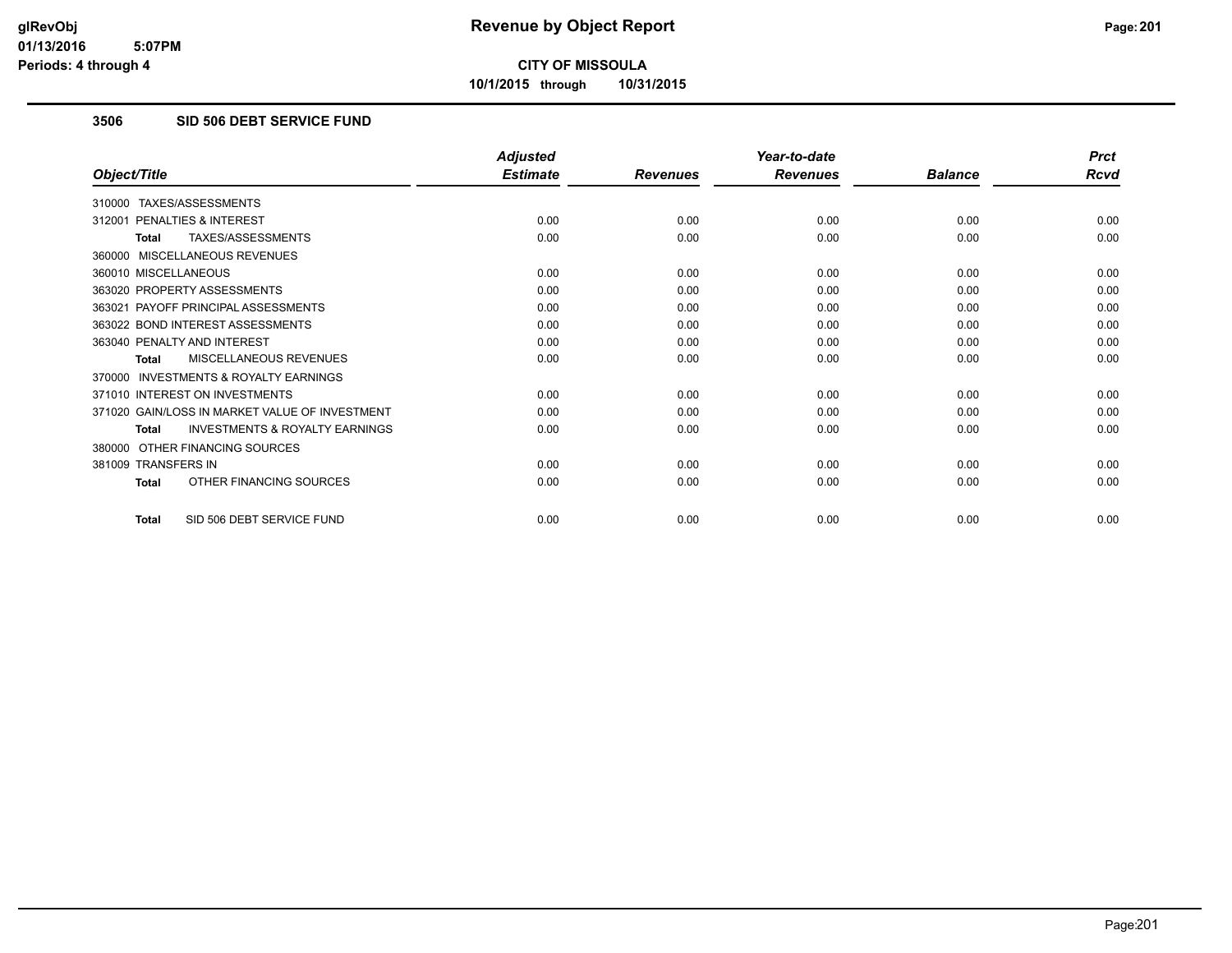**10/1/2015 through 10/31/2015**

#### **3507 SID 507 DEBT SERVICE FUND**

**3507 SID 507 DEBT SERVICE FUND**

|                                                           | <b>Adjusted</b> |                 | Year-to-date    |                | <b>Prct</b> |
|-----------------------------------------------------------|-----------------|-----------------|-----------------|----------------|-------------|
| Object/Title                                              | <b>Estimate</b> | <b>Revenues</b> | <b>Revenues</b> | <b>Balance</b> | <b>Rcvd</b> |
| TAXES/ASSESSMENTS<br>310000                               |                 |                 |                 |                |             |
| 312001 PENALTIES & INTEREST                               | 0.00            | 0.00            | 0.00            | 0.00           | 0.00        |
| TAXES/ASSESSMENTS<br><b>Total</b>                         | 0.00            | 0.00            | 0.00            | 0.00           | 0.00        |
| <b>MISCELLANEOUS REVENUES</b><br>360000                   |                 |                 |                 |                |             |
| 360010 MISCELLANEOUS                                      | 0.00            | 0.00            | 0.00            | 0.00           | 0.00        |
| 363020 PROPERTY ASSESSMENTS                               | 0.00            | 0.00            | 0.00            | 0.00           | 0.00        |
| 363021 PAYOFF PRINCIPAL ASSESSMENTS                       | 0.00            | 0.00            | 0.00            | 0.00           | 0.00        |
| 363022 BOND INTEREST ASSESSMENTS                          | 0.00            | 0.00            | 0.00            | 0.00           | 0.00        |
| 363040 PENALTY AND INTEREST                               | 0.00            | 0.00            | 0.00            | 0.00           | 0.00        |
| <b>MISCELLANEOUS REVENUES</b><br><b>Total</b>             | 0.00            | 0.00            | 0.00            | 0.00           | 0.00        |
| <b>INVESTMENTS &amp; ROYALTY EARNINGS</b><br>370000       |                 |                 |                 |                |             |
| 371010 INTEREST ON INVESTMENTS                            | 0.00            | 0.00            | 0.00            | 0.00           | 0.00        |
| 371020 GAIN/LOSS IN MARKET VALUE OF INVESTMENTS           | 0.00            | 0.00            | 0.00            | 0.00           | 0.00        |
| <b>INVESTMENTS &amp; ROYALTY EARNINGS</b><br><b>Total</b> | 0.00            | 0.00            | 0.00            | 0.00           | 0.00        |
| OTHER FINANCING SOURCES<br>380000                         |                 |                 |                 |                |             |
| 381009 TRANSFERS IN                                       | 0.00            | 0.00            | 0.00            | 0.00           | 0.00        |
| OTHER FINANCING SOURCES<br>Total                          | 0.00            | 0.00            | 0.00            | 0.00           | 0.00        |
| SID 507 DEBT SERVICE FUND<br><b>Total</b>                 | 0.00            | 0.00            | 0.00            | 0.00           | 0.00        |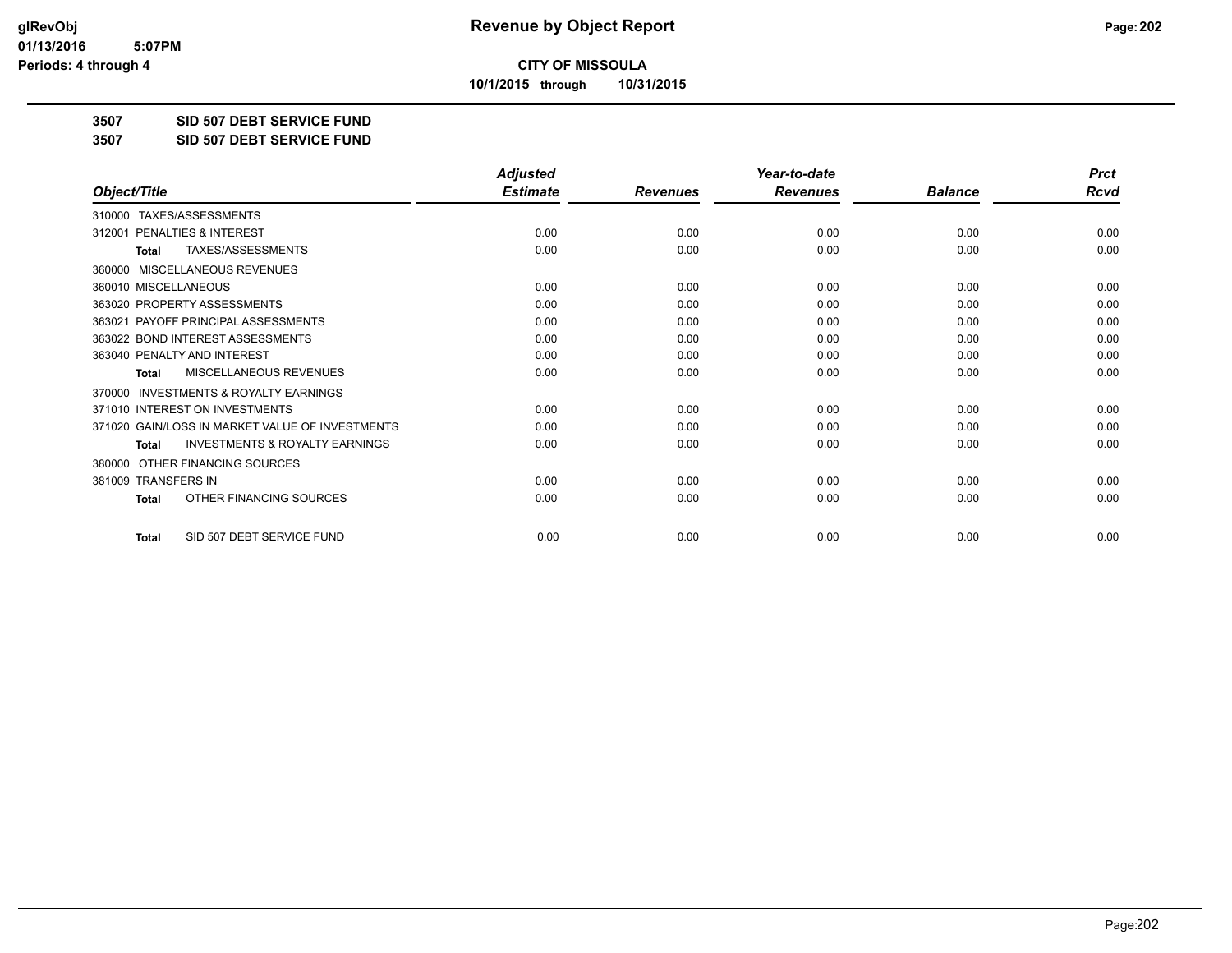**10/1/2015 through 10/31/2015**

## **3507 SID 507 DEBT SERVICE FUND**

|                                                           | <b>Adjusted</b> |                 | Year-to-date    |                | <b>Prct</b> |
|-----------------------------------------------------------|-----------------|-----------------|-----------------|----------------|-------------|
| Object/Title                                              | <b>Estimate</b> | <b>Revenues</b> | <b>Revenues</b> | <b>Balance</b> | <b>Rcvd</b> |
| 310000 TAXES/ASSESSMENTS                                  |                 |                 |                 |                |             |
| PENALTIES & INTEREST<br>312001                            | 0.00            | 0.00            | 0.00            | 0.00           | 0.00        |
| TAXES/ASSESSMENTS<br><b>Total</b>                         | 0.00            | 0.00            | 0.00            | 0.00           | 0.00        |
| 360000 MISCELLANEOUS REVENUES                             |                 |                 |                 |                |             |
| 360010 MISCELLANEOUS                                      | 0.00            | 0.00            | 0.00            | 0.00           | 0.00        |
| 363020 PROPERTY ASSESSMENTS                               | 0.00            | 0.00            | 0.00            | 0.00           | 0.00        |
| 363021 PAYOFF PRINCIPAL ASSESSMENTS                       | 0.00            | 0.00            | 0.00            | 0.00           | 0.00        |
| 363022 BOND INTEREST ASSESSMENTS                          | 0.00            | 0.00            | 0.00            | 0.00           | 0.00        |
| 363040 PENALTY AND INTEREST                               | 0.00            | 0.00            | 0.00            | 0.00           | 0.00        |
| MISCELLANEOUS REVENUES<br><b>Total</b>                    | 0.00            | 0.00            | 0.00            | 0.00           | 0.00        |
| <b>INVESTMENTS &amp; ROYALTY EARNINGS</b><br>370000       |                 |                 |                 |                |             |
| 371010 INTEREST ON INVESTMENTS                            | 0.00            | 0.00            | 0.00            | 0.00           | 0.00        |
| 371020 GAIN/LOSS IN MARKET VALUE OF INVESTMENT            | 0.00            | 0.00            | 0.00            | 0.00           | 0.00        |
| <b>INVESTMENTS &amp; ROYALTY EARNINGS</b><br><b>Total</b> | 0.00            | 0.00            | 0.00            | 0.00           | 0.00        |
| 380000 OTHER FINANCING SOURCES                            |                 |                 |                 |                |             |
| 381009 TRANSFERS IN                                       | 0.00            | 0.00            | 0.00            | 0.00           | 0.00        |
| OTHER FINANCING SOURCES<br><b>Total</b>                   | 0.00            | 0.00            | 0.00            | 0.00           | 0.00        |
| SID 507 DEBT SERVICE FUND<br><b>Total</b>                 | 0.00            | 0.00            | 0.00            | 0.00           | 0.00        |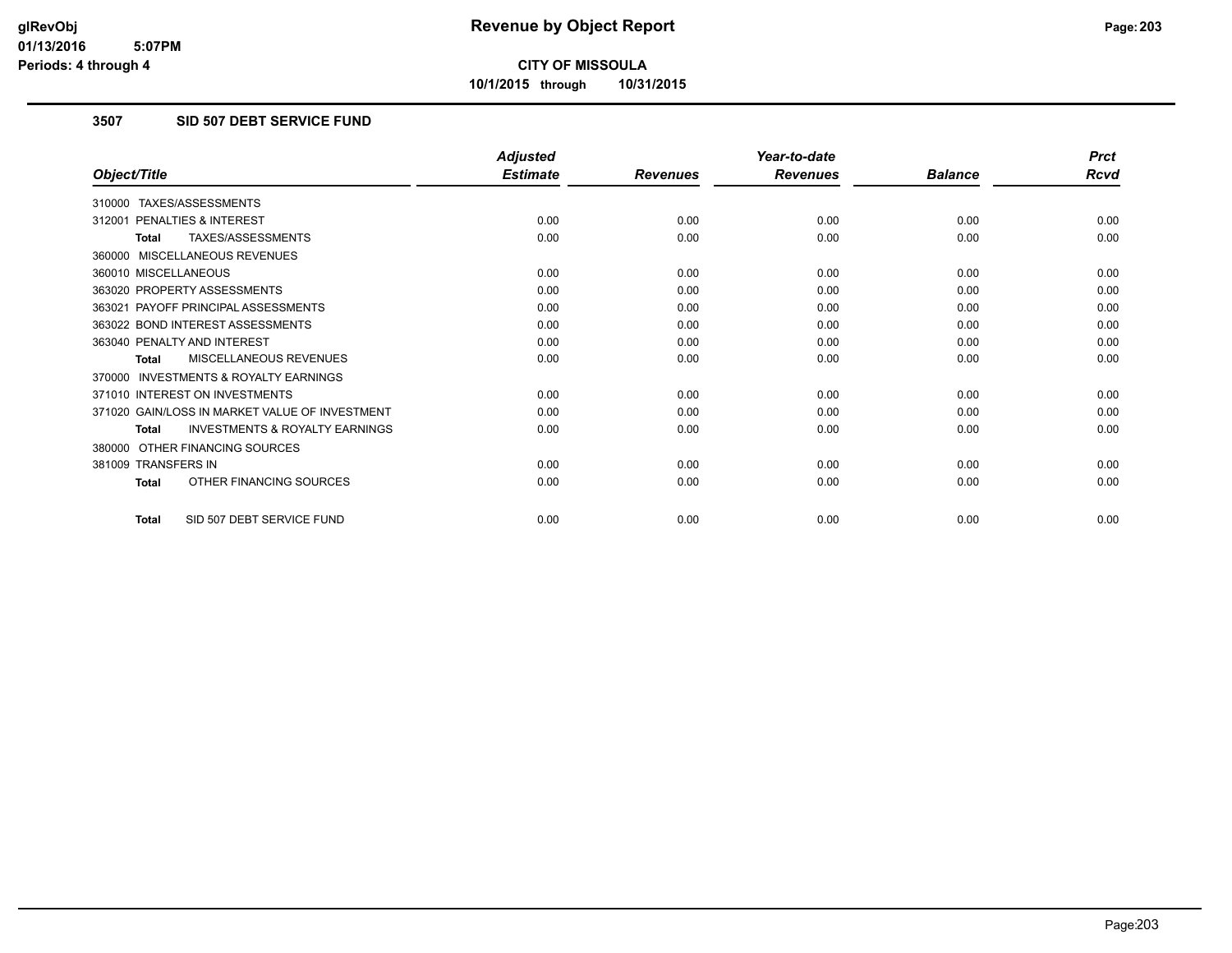**10/1/2015 through 10/31/2015**

**3508 SID 508 DEBT SERVICE FUND**

**3508 SID 508 DEBT SERVICE FUND**

|                                                           | <b>Adjusted</b> |                 | Year-to-date    |                | <b>Prct</b> |
|-----------------------------------------------------------|-----------------|-----------------|-----------------|----------------|-------------|
| Object/Title                                              | <b>Estimate</b> | <b>Revenues</b> | <b>Revenues</b> | <b>Balance</b> | <b>Rcvd</b> |
| 310000 TAXES/ASSESSMENTS                                  |                 |                 |                 |                |             |
| PENALTIES & INTEREST<br>312001                            | 0.00            | 0.00            | 0.00            | 0.00           | 0.00        |
| <b>TAXES/ASSESSMENTS</b><br><b>Total</b>                  | 0.00            | 0.00            | 0.00            | 0.00           | 0.00        |
| MISCELLANEOUS REVENUES<br>360000                          |                 |                 |                 |                |             |
| 360010 MISCELLANEOUS                                      | 0.00            | 0.00            | 0.00            | 0.00           | 0.00        |
| 363020 PROPERTY ASSESSMENTS                               | 0.00            | 0.00            | 0.00            | 0.00           | 0.00        |
| 363021 PAYOFF PRINCIPAL ASSESSMENTS                       | 0.00            | 0.00            | 0.00            | 0.00           | 0.00        |
| 363022 BOND INTEREST ASSESSMENTS                          | 0.00            | 0.00            | 0.00            | 0.00           | 0.00        |
| 363040 PENALTY AND INTEREST                               | 0.00            | 0.00            | 0.00            | 0.00           | 0.00        |
| MISCELLANEOUS REVENUES<br>Total                           | 0.00            | 0.00            | 0.00            | 0.00           | 0.00        |
| INVESTMENTS & ROYALTY EARNINGS<br>370000                  |                 |                 |                 |                |             |
| 371010 INTEREST ON INVESTMENTS                            | 0.00            | 0.00            | 0.00            | 0.00           | 0.00        |
| 371020 GAIN/LOSS IN MARKET VALUE OF INVESTMENTS           | 0.00            | 0.00            | 0.00            | 0.00           | 0.00        |
| <b>INVESTMENTS &amp; ROYALTY EARNINGS</b><br><b>Total</b> | 0.00            | 0.00            | 0.00            | 0.00           | 0.00        |
| OTHER FINANCING SOURCES<br>380000                         |                 |                 |                 |                |             |
| 381009 TRANSFERS IN                                       | 0.00            | 0.00            | 0.00            | 0.00           | 0.00        |
| OTHER FINANCING SOURCES<br><b>Total</b>                   | 0.00            | 0.00            | 0.00            | 0.00           | 0.00        |
| SID 508 DEBT SERVICE FUND<br><b>Total</b>                 | 0.00            | 0.00            | 0.00            | 0.00           | 0.00        |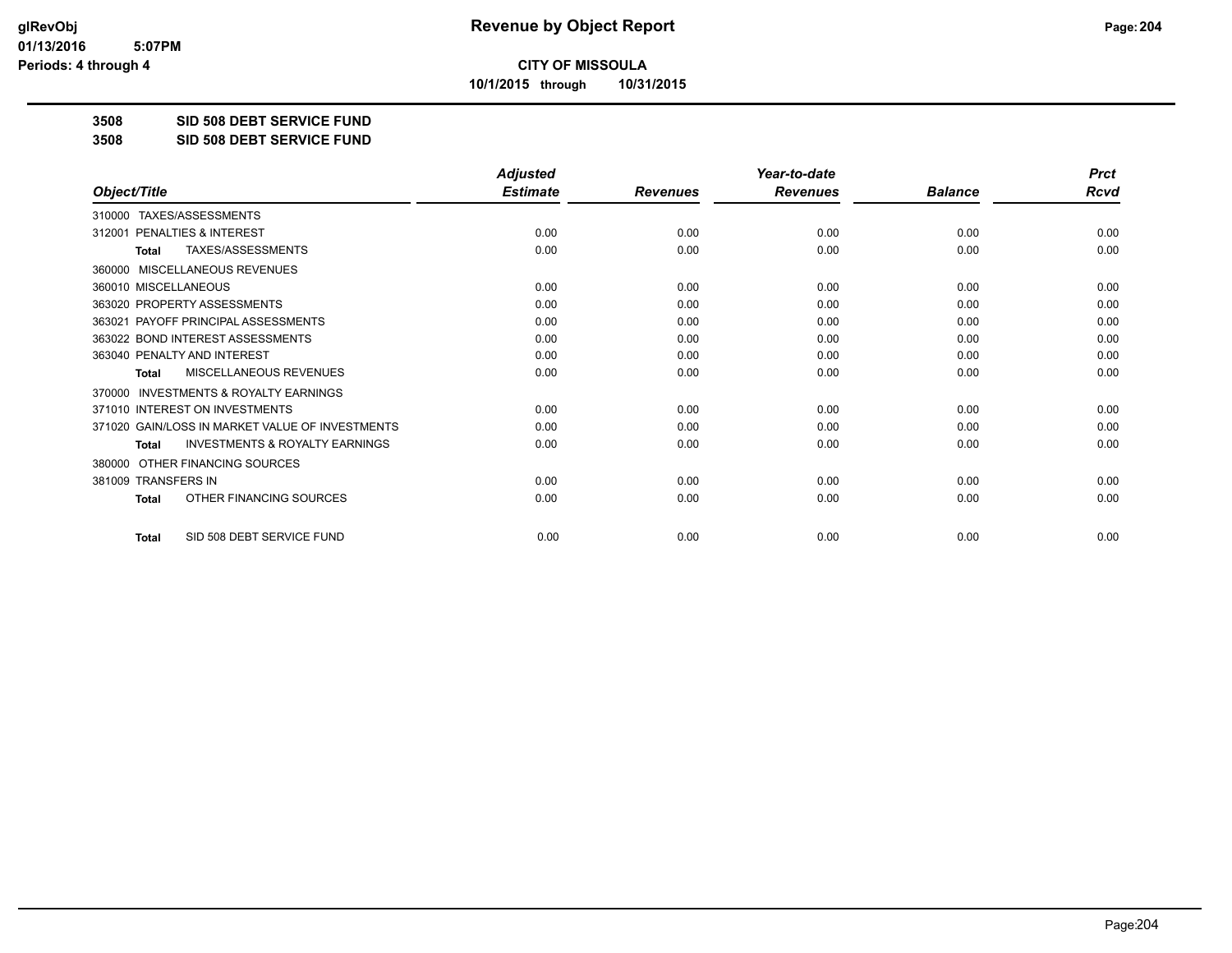**10/1/2015 through 10/31/2015**

## **3508 SID 508 DEBT SERVICE FUND**

|                                                           | <b>Adjusted</b> |                 | Year-to-date    |                | <b>Prct</b> |
|-----------------------------------------------------------|-----------------|-----------------|-----------------|----------------|-------------|
| Object/Title                                              | <b>Estimate</b> | <b>Revenues</b> | <b>Revenues</b> | <b>Balance</b> | <b>Rcvd</b> |
| 310000 TAXES/ASSESSMENTS                                  |                 |                 |                 |                |             |
| PENALTIES & INTEREST<br>312001                            | 0.00            | 0.00            | 0.00            | 0.00           | 0.00        |
| TAXES/ASSESSMENTS<br><b>Total</b>                         | 0.00            | 0.00            | 0.00            | 0.00           | 0.00        |
| 360000 MISCELLANEOUS REVENUES                             |                 |                 |                 |                |             |
| 360010 MISCELLANEOUS                                      | 0.00            | 0.00            | 0.00            | 0.00           | 0.00        |
| 363020 PROPERTY ASSESSMENTS                               | 0.00            | 0.00            | 0.00            | 0.00           | 0.00        |
| 363021 PAYOFF PRINCIPAL ASSESSMENTS                       | 0.00            | 0.00            | 0.00            | 0.00           | 0.00        |
| 363022 BOND INTEREST ASSESSMENTS                          | 0.00            | 0.00            | 0.00            | 0.00           | 0.00        |
| 363040 PENALTY AND INTEREST                               | 0.00            | 0.00            | 0.00            | 0.00           | 0.00        |
| MISCELLANEOUS REVENUES<br><b>Total</b>                    | 0.00            | 0.00            | 0.00            | 0.00           | 0.00        |
| <b>INVESTMENTS &amp; ROYALTY EARNINGS</b><br>370000       |                 |                 |                 |                |             |
| 371010 INTEREST ON INVESTMENTS                            | 0.00            | 0.00            | 0.00            | 0.00           | 0.00        |
| 371020 GAIN/LOSS IN MARKET VALUE OF INVESTMENT            | 0.00            | 0.00            | 0.00            | 0.00           | 0.00        |
| <b>INVESTMENTS &amp; ROYALTY EARNINGS</b><br><b>Total</b> | 0.00            | 0.00            | 0.00            | 0.00           | 0.00        |
| 380000 OTHER FINANCING SOURCES                            |                 |                 |                 |                |             |
| 381009 TRANSFERS IN                                       | 0.00            | 0.00            | 0.00            | 0.00           | 0.00        |
| OTHER FINANCING SOURCES<br><b>Total</b>                   | 0.00            | 0.00            | 0.00            | 0.00           | 0.00        |
| SID 508 DEBT SERVICE FUND<br><b>Total</b>                 | 0.00            | 0.00            | 0.00            | 0.00           | 0.00        |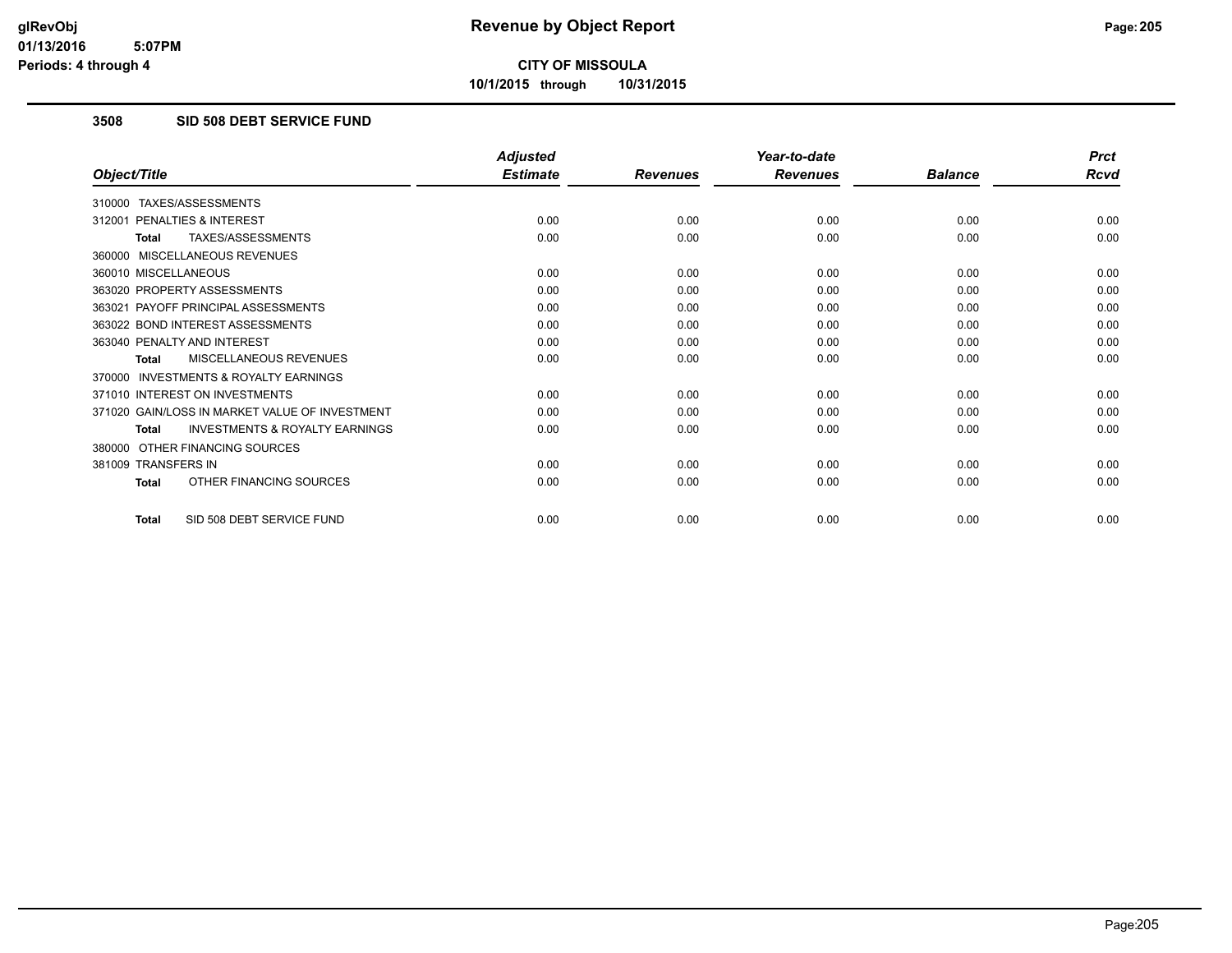**10/1/2015 through 10/31/2015**

#### **3510 SID 510 DEBT SERVICE FUND**

**3510 SID 510 DEBT SERVICE FUND**

|                                                           | <b>Adjusted</b> |                 | Year-to-date    |                | <b>Prct</b> |
|-----------------------------------------------------------|-----------------|-----------------|-----------------|----------------|-------------|
| Object/Title                                              | <b>Estimate</b> | <b>Revenues</b> | <b>Revenues</b> | <b>Balance</b> | <b>Rcvd</b> |
| TAXES/ASSESSMENTS<br>310000                               |                 |                 |                 |                |             |
| 312001 PENALTIES & INTEREST                               | 0.00            | 0.00            | 0.00            | 0.00           | 0.00        |
| TAXES/ASSESSMENTS<br>Total                                | 0.00            | 0.00            | 0.00            | 0.00           | 0.00        |
| <b>MISCELLANEOUS REVENUES</b><br>360000                   |                 |                 |                 |                |             |
| 360010 MISCELLANEOUS                                      | 0.00            | 0.00            | 0.00            | 0.00           | 0.00        |
| 363020 PROPERTY ASSESSMENTS                               | 0.00            | 0.00            | 0.00            | 0.00           | 0.00        |
| 363021 PAYOFF PRINCIPAL ASSESSMENTS                       | 0.00            | 0.00            | 0.00            | 0.00           | 0.00        |
| 363022 BOND INTEREST ASSESSMENTS                          | 0.00            | 0.00            | 0.00            | 0.00           | 0.00        |
| 363040 PENALTY AND INTEREST                               | 0.00            | 0.00            | 0.00            | 0.00           | 0.00        |
| MISCELLANEOUS REVENUES<br><b>Total</b>                    | 0.00            | 0.00            | 0.00            | 0.00           | 0.00        |
| <b>INVESTMENTS &amp; ROYALTY EARNINGS</b><br>370000       |                 |                 |                 |                |             |
| 371010 INTEREST ON INVESTMENTS                            | 0.00            | 0.00            | 0.00            | 0.00           | 0.00        |
| 371020 GAIN/LOSS IN MARKET VALUE OF INVESTMENTS           | 0.00            | 0.00            | 0.00            | 0.00           | 0.00        |
| 371500 INTEREST ON INTERFUND LOAN                         | 0.00            | 0.00            | 0.00            | 0.00           | 0.00        |
| <b>INVESTMENTS &amp; ROYALTY EARNINGS</b><br><b>Total</b> | 0.00            | 0.00            | 0.00            | 0.00           | 0.00        |
| SID 510 DEBT SERVICE FUND<br>Total                        | 0.00            | 0.00            | 0.00            | 0.00           | 0.00        |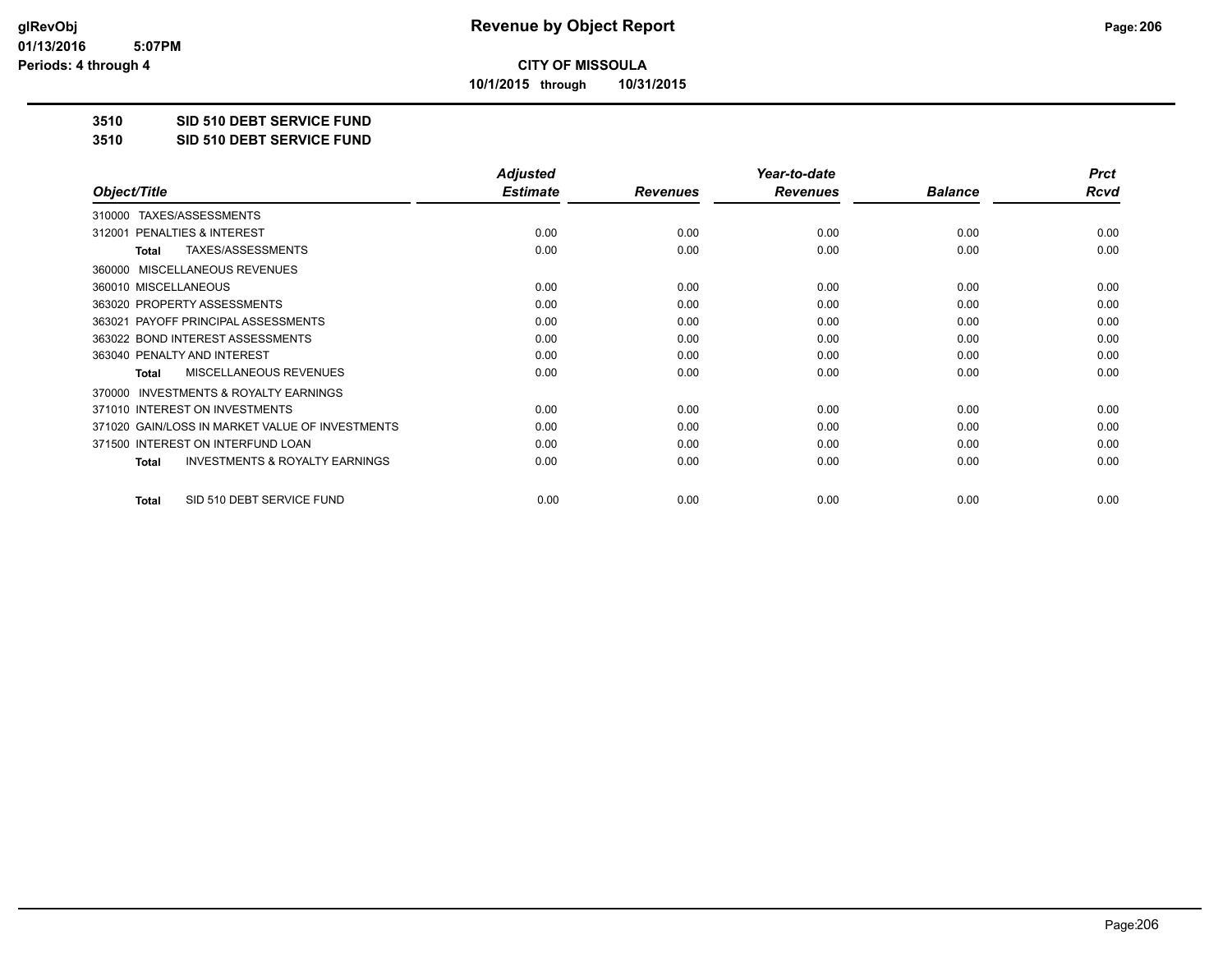**10/1/2015 through 10/31/2015**

## **3510 SID 510 DEBT SERVICE FUND**

|                                                    | <b>Adjusted</b> |                 | Year-to-date    |                | <b>Prct</b> |
|----------------------------------------------------|-----------------|-----------------|-----------------|----------------|-------------|
| Object/Title                                       | <b>Estimate</b> | <b>Revenues</b> | <b>Revenues</b> | <b>Balance</b> | Rcvd        |
| TAXES/ASSESSMENTS<br>310000                        |                 |                 |                 |                |             |
| 312001 PENALTIES & INTEREST                        | 0.00            | 0.00            | 0.00            | 0.00           | 0.00        |
| TAXES/ASSESSMENTS<br>Total                         | 0.00            | 0.00            | 0.00            | 0.00           | 0.00        |
| 360000 MISCELLANEOUS REVENUES                      |                 |                 |                 |                |             |
| 360010 MISCELLANEOUS                               | 0.00            | 0.00            | 0.00            | 0.00           | 0.00        |
| 363020 PROPERTY ASSESSMENTS                        | 0.00            | 0.00            | 0.00            | 0.00           | 0.00        |
| 363021 PAYOFF PRINCIPAL ASSESSMENTS                | 0.00            | 0.00            | 0.00            | 0.00           | 0.00        |
| 363022 BOND INTEREST ASSESSMENTS                   | 0.00            | 0.00            | 0.00            | 0.00           | 0.00        |
| 363040 PENALTY AND INTEREST                        | 0.00            | 0.00            | 0.00            | 0.00           | 0.00        |
| MISCELLANEOUS REVENUES<br>Total                    | 0.00            | 0.00            | 0.00            | 0.00           | 0.00        |
| 370000 INVESTMENTS & ROYALTY EARNINGS              |                 |                 |                 |                |             |
| 371010 INTEREST ON INVESTMENTS                     | 0.00            | 0.00            | 0.00            | 0.00           | 0.00        |
| 371020 GAIN/LOSS IN MARKET VALUE OF INVESTMENT     | 0.00            | 0.00            | 0.00            | 0.00           | 0.00        |
| 371500 INTEREST ON INTERFUND LOAN                  | 0.00            | 0.00            | 0.00            | 0.00           | 0.00        |
| <b>INVESTMENTS &amp; ROYALTY EARNINGS</b><br>Total | 0.00            | 0.00            | 0.00            | 0.00           | 0.00        |
| SID 510 DEBT SERVICE FUND<br>Total                 | 0.00            | 0.00            | 0.00            | 0.00           | 0.00        |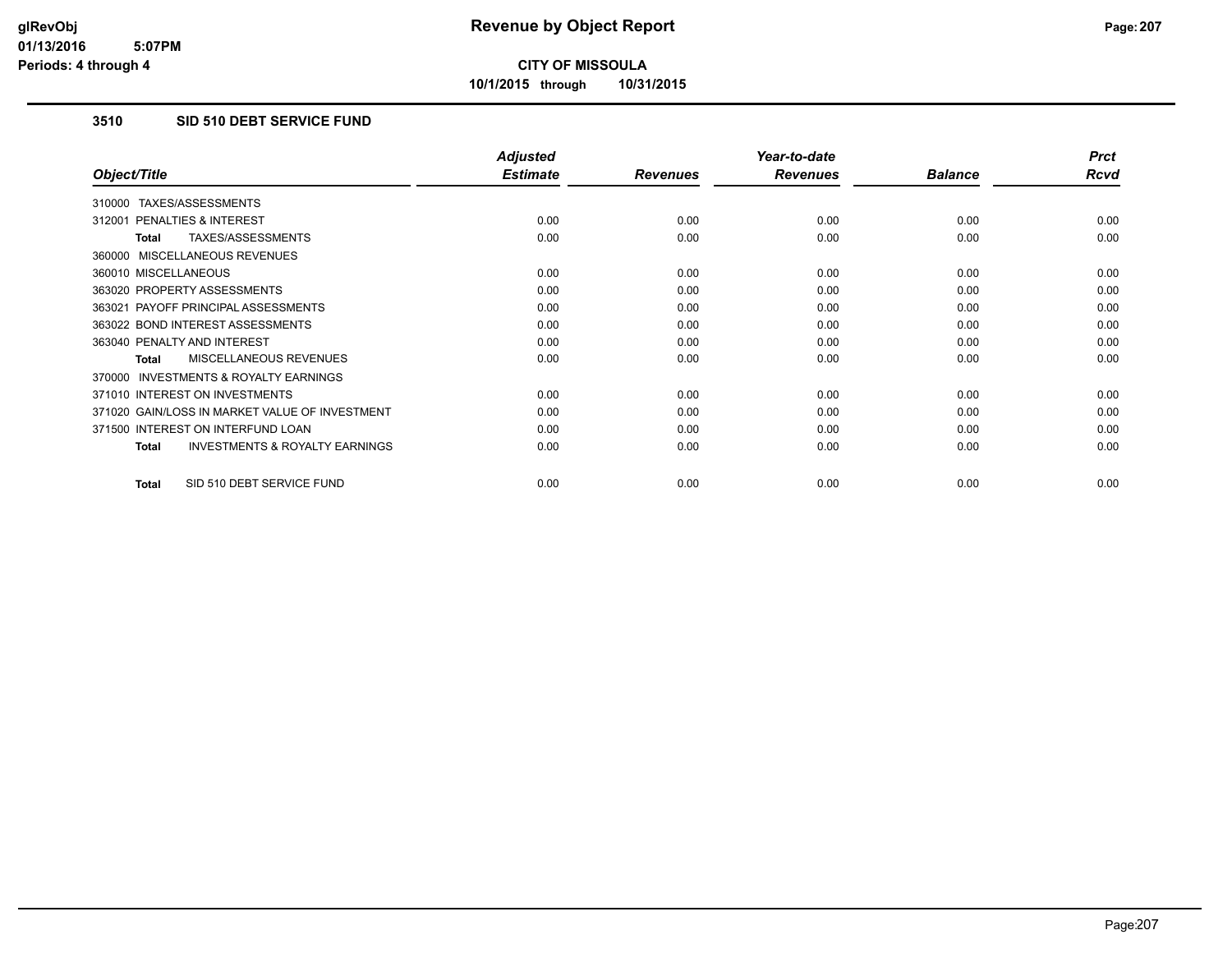**10/1/2015 through 10/31/2015**

#### **3511 SID 511 DEBT SERVICE FUND**

**3511 SID 511 DEBT SERVICE FUND**

|                                                           | <b>Adjusted</b> |                 | Year-to-date    |                | <b>Prct</b> |
|-----------------------------------------------------------|-----------------|-----------------|-----------------|----------------|-------------|
| Object/Title                                              | <b>Estimate</b> | <b>Revenues</b> | <b>Revenues</b> | <b>Balance</b> | Rcvd        |
| TAXES/ASSESSMENTS<br>310000                               |                 |                 |                 |                |             |
| 312001 PENALTIES & INTEREST                               | 0.00            | 0.00            | 0.00            | 0.00           | 0.00        |
| TAXES/ASSESSMENTS<br>Total                                | 0.00            | 0.00            | 0.00            | 0.00           | 0.00        |
| MISCELLANEOUS REVENUES<br>360000                          |                 |                 |                 |                |             |
| 360010 MISCELLANEOUS                                      | 0.00            | 0.00            | 0.00            | 0.00           | 0.00        |
| 363020 PROPERTY ASSESSMENTS                               | 0.00            | 0.00            | 0.00            | 0.00           | 0.00        |
| 363021 PAYOFF PRINCIPAL ASSESSMENTS                       | 0.00            | 0.00            | 0.00            | 0.00           | 0.00        |
| 363022 BOND INTEREST ASSESSMENTS                          | 0.00            | 0.00            | 0.00            | 0.00           | 0.00        |
| 363040 PENALTY AND INTEREST                               | 0.00            | 0.00            | 0.00            | 0.00           | 0.00        |
| MISCELLANEOUS REVENUES<br><b>Total</b>                    | 0.00            | 0.00            | 0.00            | 0.00           | 0.00        |
| <b>INVESTMENTS &amp; ROYALTY EARNINGS</b><br>370000       |                 |                 |                 |                |             |
| 371010 INTEREST ON INVESTMENTS                            | 0.00            | 0.00            | 0.00            | 0.00           | 0.00        |
| 371020 GAIN/LOSS IN MARKET VALUE OF INVESTMENTS           | 0.00            | 0.00            | 0.00            | 0.00           | 0.00        |
| <b>INVESTMENTS &amp; ROYALTY EARNINGS</b><br><b>Total</b> | 0.00            | 0.00            | 0.00            | 0.00           | 0.00        |
| SID 511 DEBT SERVICE FUND<br>Total                        | 0.00            | 0.00            | 0.00            | 0.00           | 0.00        |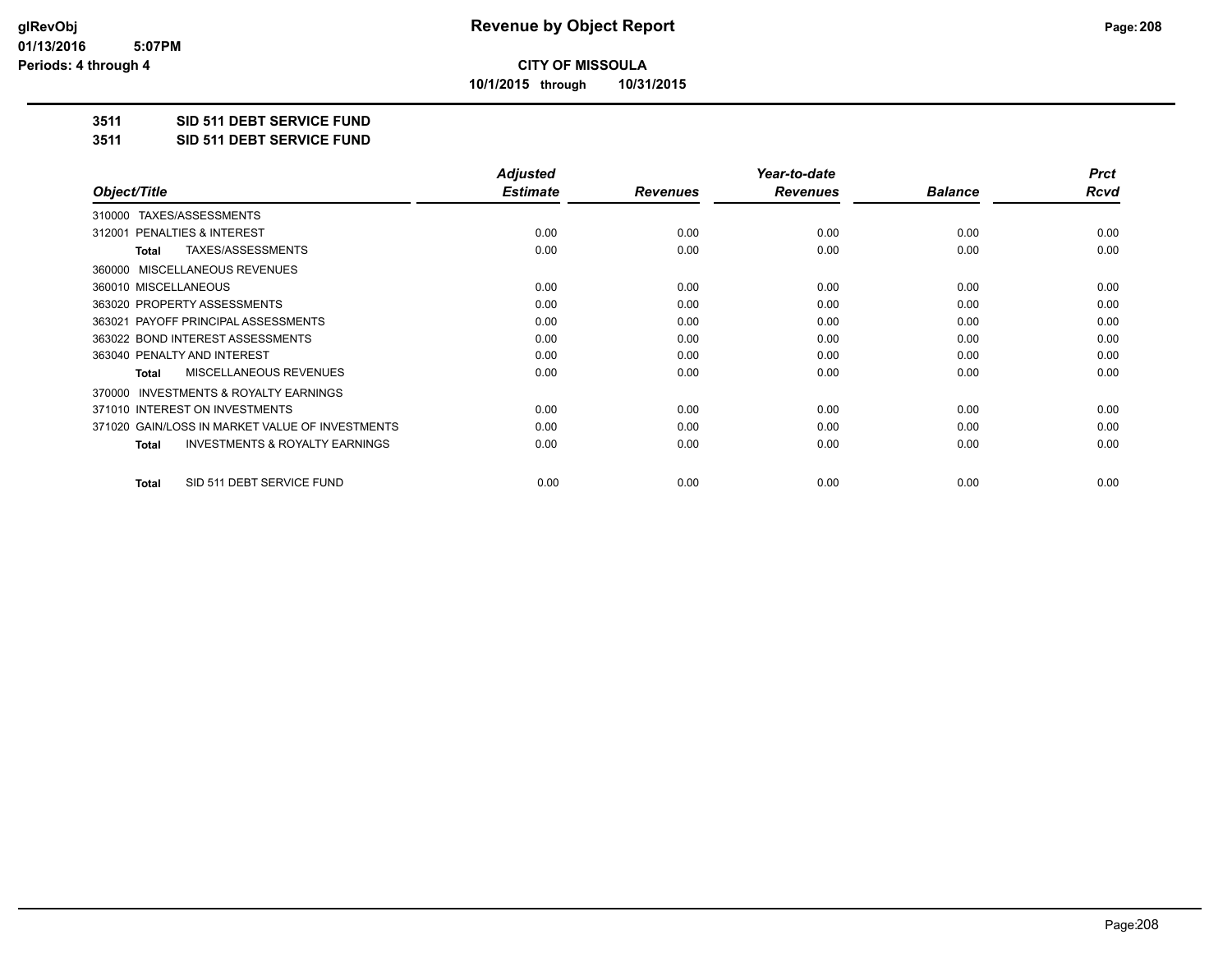**10/1/2015 through 10/31/2015**

## **3511 SID 511 DEBT SERVICE FUND**

|                                                     | <b>Adjusted</b> |                 | Year-to-date    |                | <b>Prct</b> |
|-----------------------------------------------------|-----------------|-----------------|-----------------|----------------|-------------|
| Object/Title                                        | <b>Estimate</b> | <b>Revenues</b> | <b>Revenues</b> | <b>Balance</b> | <b>Rcvd</b> |
| 310000 TAXES/ASSESSMENTS                            |                 |                 |                 |                |             |
| 312001 PENALTIES & INTEREST                         | 0.00            | 0.00            | 0.00            | 0.00           | 0.00        |
| TAXES/ASSESSMENTS<br><b>Total</b>                   | 0.00            | 0.00            | 0.00            | 0.00           | 0.00        |
| 360000 MISCELLANEOUS REVENUES                       |                 |                 |                 |                |             |
| 360010 MISCELLANEOUS                                | 0.00            | 0.00            | 0.00            | 0.00           | 0.00        |
| 363020 PROPERTY ASSESSMENTS                         | 0.00            | 0.00            | 0.00            | 0.00           | 0.00        |
| 363021 PAYOFF PRINCIPAL ASSESSMENTS                 | 0.00            | 0.00            | 0.00            | 0.00           | 0.00        |
| 363022 BOND INTEREST ASSESSMENTS                    | 0.00            | 0.00            | 0.00            | 0.00           | 0.00        |
| 363040 PENALTY AND INTEREST                         | 0.00            | 0.00            | 0.00            | 0.00           | 0.00        |
| <b>MISCELLANEOUS REVENUES</b><br>Total              | 0.00            | 0.00            | 0.00            | 0.00           | 0.00        |
| <b>INVESTMENTS &amp; ROYALTY EARNINGS</b><br>370000 |                 |                 |                 |                |             |
| 371010 INTEREST ON INVESTMENTS                      | 0.00            | 0.00            | 0.00            | 0.00           | 0.00        |
| 371020 GAIN/LOSS IN MARKET VALUE OF INVESTMENT      | 0.00            | 0.00            | 0.00            | 0.00           | 0.00        |
| <b>INVESTMENTS &amp; ROYALTY EARNINGS</b><br>Total  | 0.00            | 0.00            | 0.00            | 0.00           | 0.00        |
| SID 511 DEBT SERVICE FUND<br><b>Total</b>           | 0.00            | 0.00            | 0.00            | 0.00           | 0.00        |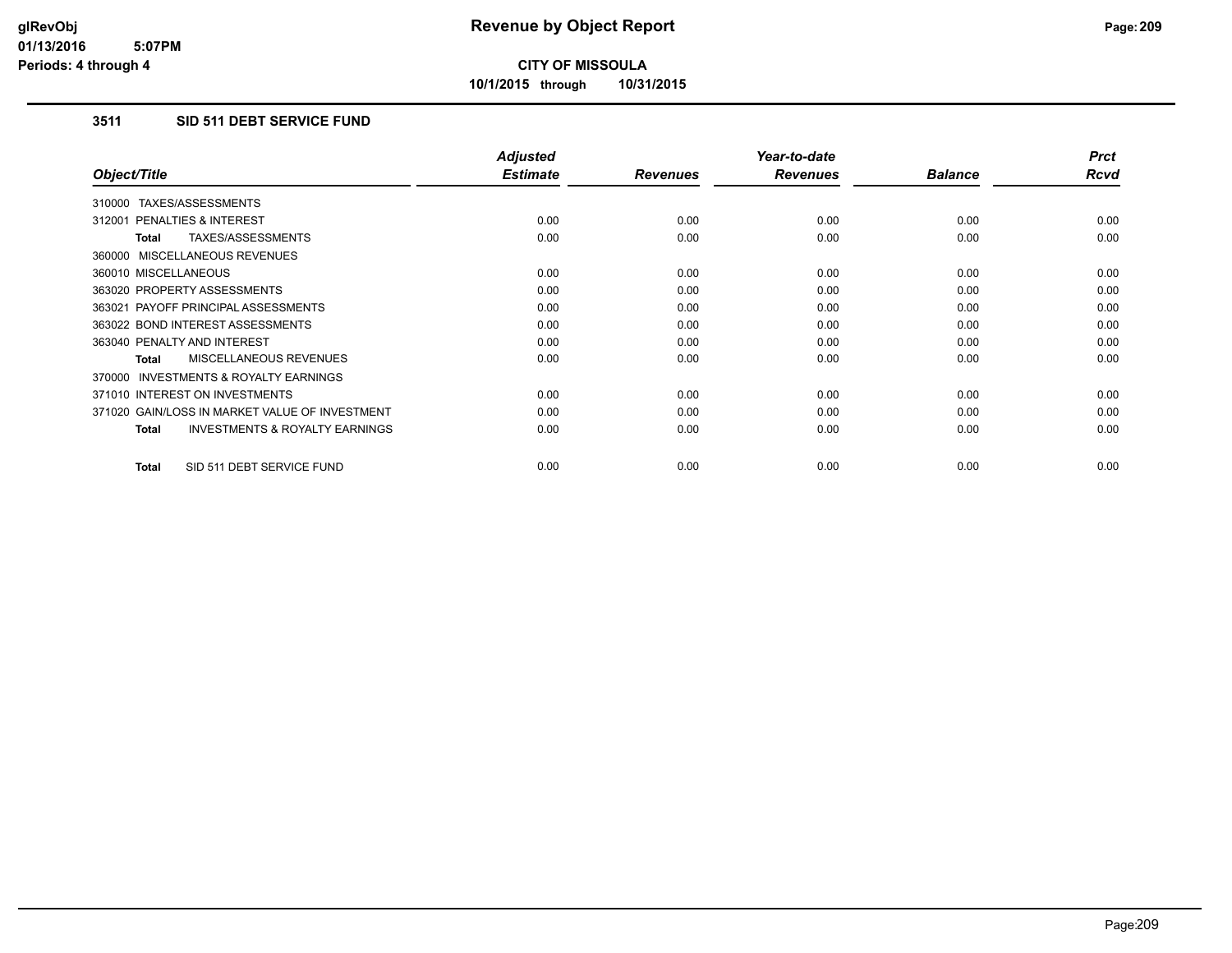**10/1/2015 through 10/31/2015**

#### **3512 SID 512 DEBT SERVICE FUND**

**3512 SID 512 DEBT SERVICE FUND**

|                                                           | <b>Adjusted</b> |                 | Year-to-date    |                | <b>Prct</b> |
|-----------------------------------------------------------|-----------------|-----------------|-----------------|----------------|-------------|
| Object/Title                                              | <b>Estimate</b> | <b>Revenues</b> | <b>Revenues</b> | <b>Balance</b> | Rcvd        |
| TAXES/ASSESSMENTS<br>310000                               |                 |                 |                 |                |             |
| 312001 PENALTIES & INTEREST                               | 0.00            | 0.00            | 0.00            | 0.00           | 0.00        |
| TAXES/ASSESSMENTS<br><b>Total</b>                         | 0.00            | 0.00            | 0.00            | 0.00           | 0.00        |
| MISCELLANEOUS REVENUES<br>360000                          |                 |                 |                 |                |             |
| 360010 MISCELLANEOUS                                      | 0.00            | 0.00            | 0.00            | 0.00           | 0.00        |
| 363020 PROPERTY ASSESSMENTS                               | 33,355.00       | 0.00            | $-31.73$        | 33,386.73      | $-0.10$     |
| 363021 PAYOFF PRINCIPAL ASSESSMENTS                       | 0.00            | 0.00            | 241.07          | $-241.07$      | 0.00        |
| 363022 BOND INTEREST ASSESSMENTS                          | 0.00            | 0.00            | 0.00            | 0.00           | 0.00        |
| 363040 PENALTY AND INTEREST                               | 0.00            | 0.00            | 31.73           | $-31.73$       | 0.00        |
| MISCELLANEOUS REVENUES<br><b>Total</b>                    | 33,355.00       | 0.00            | 241.07          | 33,113.93      | 0.72        |
| <b>INVESTMENTS &amp; ROYALTY EARNINGS</b><br>370000       |                 |                 |                 |                |             |
| 371010 INTEREST ON INVESTMENTS                            | 0.00            | 0.00            | 0.00            | 0.00           | 0.00        |
| 371020 GAIN/LOSS IN MARKET VALUE OF INVESTMENTS           | 0.00            | 0.00            | 0.00            | 0.00           | 0.00        |
| 371500 INTEREST ON INTERFUND LOAN                         | 0.00            | 0.00            | 0.00            | 0.00           | 0.00        |
| <b>INVESTMENTS &amp; ROYALTY EARNINGS</b><br><b>Total</b> | 0.00            | 0.00            | 0.00            | 0.00           | 0.00        |
| SID 512 DEBT SERVICE FUND<br><b>Total</b>                 | 33,355.00       | 0.00            | 241.07          | 33,113.93      | 0.72        |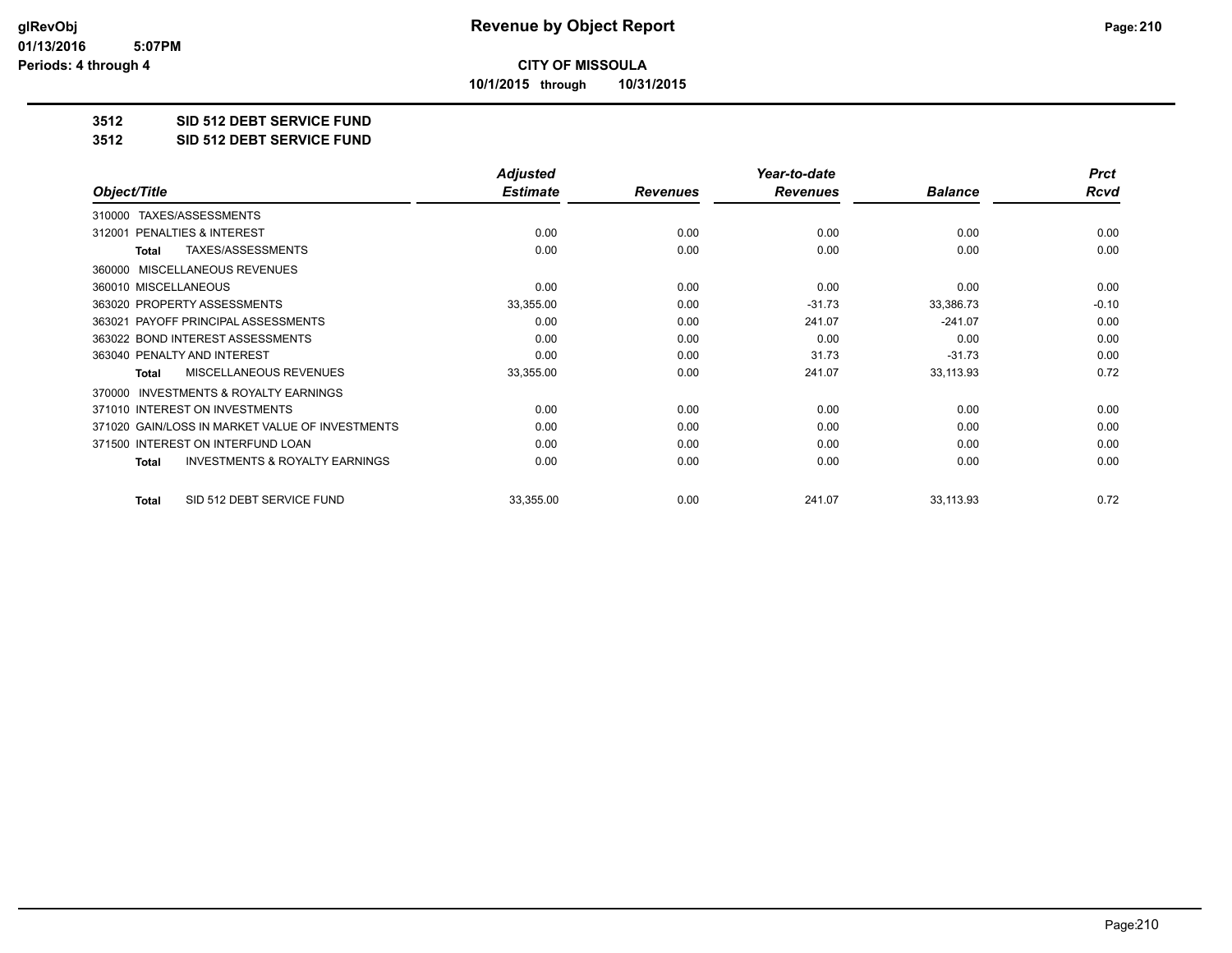**10/1/2015 through 10/31/2015**

## **3512 SID 512 DEBT SERVICE FUND**

|                                                           | <b>Adjusted</b> |                 | Year-to-date    |                | <b>Prct</b> |
|-----------------------------------------------------------|-----------------|-----------------|-----------------|----------------|-------------|
| Object/Title                                              | <b>Estimate</b> | <b>Revenues</b> | <b>Revenues</b> | <b>Balance</b> | Rcvd        |
| TAXES/ASSESSMENTS<br>310000                               |                 |                 |                 |                |             |
| <b>PENALTIES &amp; INTEREST</b><br>312001                 | 0.00            | 0.00            | 0.00            | 0.00           | 0.00        |
| TAXES/ASSESSMENTS<br>Total                                | 0.00            | 0.00            | 0.00            | 0.00           | 0.00        |
| 360000 MISCELLANEOUS REVENUES                             |                 |                 |                 |                |             |
| 360010 MISCELLANEOUS                                      | 0.00            | 0.00            | 0.00            | 0.00           | 0.00        |
| 363020 PROPERTY ASSESSMENTS                               | 33,355.00       | 0.00            | $-31.73$        | 33,386.73      | $-0.10$     |
| 363021 PAYOFF PRINCIPAL ASSESSMENTS                       | 0.00            | 0.00            | 241.07          | $-241.07$      | 0.00        |
| 363022 BOND INTEREST ASSESSMENTS                          | 0.00            | 0.00            | 0.00            | 0.00           | 0.00        |
| 363040 PENALTY AND INTEREST                               | 0.00            | 0.00            | 31.73           | $-31.73$       | 0.00        |
| <b>MISCELLANEOUS REVENUES</b><br><b>Total</b>             | 33,355.00       | 0.00            | 241.07          | 33,113.93      | 0.72        |
| <b>INVESTMENTS &amp; ROYALTY EARNINGS</b><br>370000       |                 |                 |                 |                |             |
| 371010 INTEREST ON INVESTMENTS                            | 0.00            | 0.00            | 0.00            | 0.00           | 0.00        |
| 371020 GAIN/LOSS IN MARKET VALUE OF INVESTMENT            | 0.00            | 0.00            | 0.00            | 0.00           | 0.00        |
| 371500 INTEREST ON INTERFUND LOAN                         | 0.00            | 0.00            | 0.00            | 0.00           | 0.00        |
| <b>INVESTMENTS &amp; ROYALTY EARNINGS</b><br><b>Total</b> | 0.00            | 0.00            | 0.00            | 0.00           | 0.00        |
| SID 512 DEBT SERVICE FUND<br><b>Total</b>                 | 33,355.00       | 0.00            | 241.07          | 33,113.93      | 0.72        |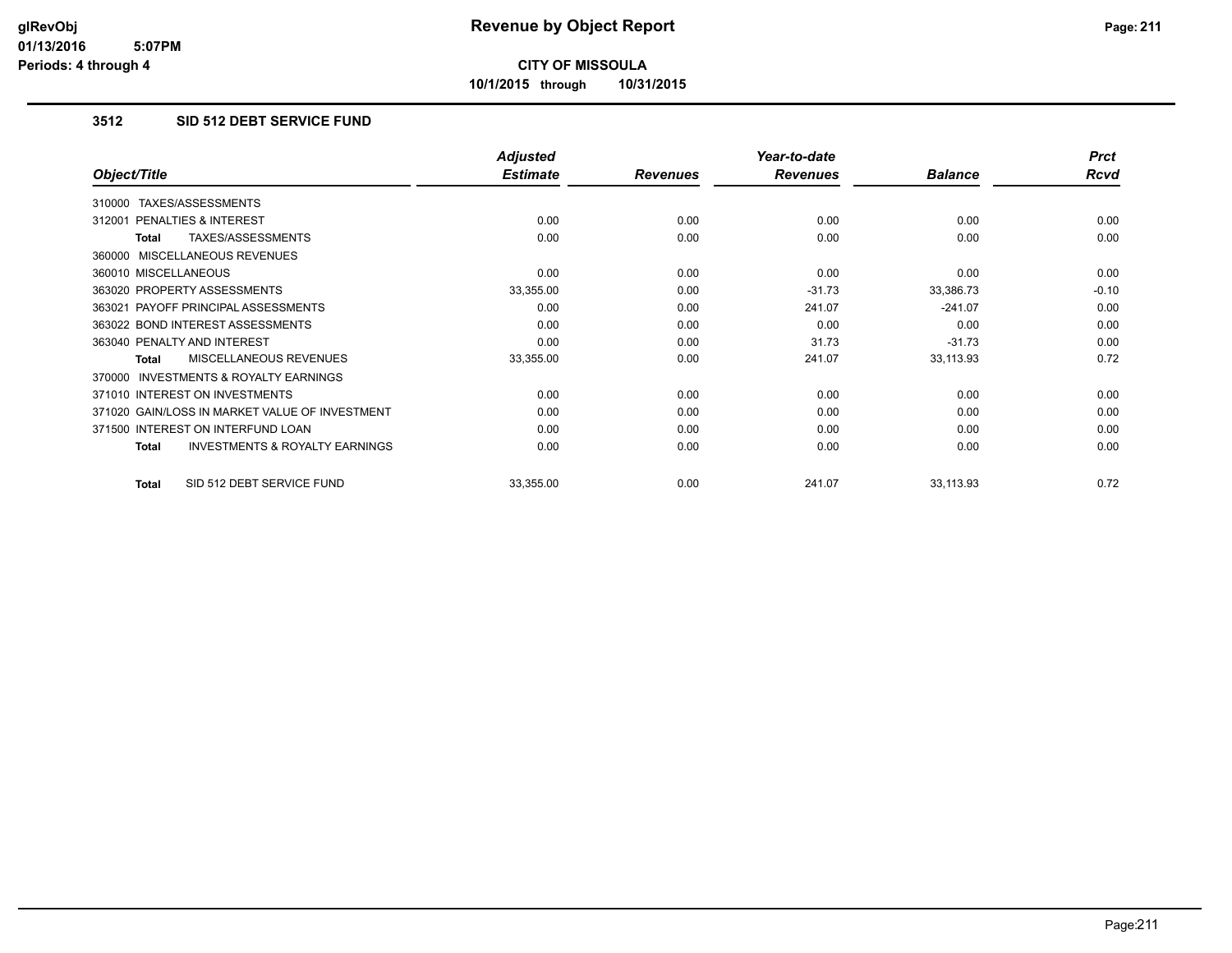**10/1/2015 through 10/31/2015**

#### **3513 SID 513 DEBT SERVICE FUND**

**3513 SID 513 DEBT SERVICE FUND**

|                                                           | <b>Adjusted</b> |                 | Year-to-date    |                | <b>Prct</b> |
|-----------------------------------------------------------|-----------------|-----------------|-----------------|----------------|-------------|
| Object/Title                                              | <b>Estimate</b> | <b>Revenues</b> | <b>Revenues</b> | <b>Balance</b> | <b>Rcvd</b> |
| TAXES/ASSESSMENTS<br>310000                               |                 |                 |                 |                |             |
| 312001 PENALTIES & INTEREST                               | 0.00            | 0.00            | 0.00            | 0.00           | 0.00        |
| TAXES/ASSESSMENTS<br><b>Total</b>                         | 0.00            | 0.00            | 0.00            | 0.00           | 0.00        |
| <b>MISCELLANEOUS REVENUES</b><br>360000                   |                 |                 |                 |                |             |
| 360010 MISCELLANEOUS                                      | 0.00            | 0.00            | 0.00            | 0.00           | 0.00        |
| 363020 PROPERTY ASSESSMENTS                               | 0.00            | 0.00            | 0.00            | 0.00           | 0.00        |
| 363021 PAYOFF PRINCIPAL ASSESSMENTS                       | 0.00            | 0.00            | 0.00            | 0.00           | 0.00        |
| 363022 BOND INTEREST ASSESSMENTS                          | 0.00            | 0.00            | 0.00            | 0.00           | 0.00        |
| 363040 PENALTY AND INTEREST                               | 0.00            | 0.00            | 0.00            | 0.00           | 0.00        |
| <b>MISCELLANEOUS REVENUES</b><br><b>Total</b>             | 0.00            | 0.00            | 0.00            | 0.00           | 0.00        |
| <b>INVESTMENTS &amp; ROYALTY EARNINGS</b><br>370000       |                 |                 |                 |                |             |
| 371010 INTEREST ON INVESTMENTS                            | 0.00            | 0.00            | 0.00            | 0.00           | 0.00        |
| 371020 GAIN/LOSS IN MARKET VALUE OF INVESTMENTS           | 0.00            | 0.00            | 0.00            | 0.00           | 0.00        |
| <b>INVESTMENTS &amp; ROYALTY EARNINGS</b><br><b>Total</b> | 0.00            | 0.00            | 0.00            | 0.00           | 0.00        |
| OTHER FINANCING SOURCES<br>380000                         |                 |                 |                 |                |             |
| 381009 TRANSFERS IN                                       | 0.00            | 0.00            | 0.00            | 0.00           | 0.00        |
| OTHER FINANCING SOURCES<br>Total                          | 0.00            | 0.00            | 0.00            | 0.00           | 0.00        |
| SID 513 DEBT SERVICE FUND<br><b>Total</b>                 | 0.00            | 0.00            | 0.00            | 0.00           | 0.00        |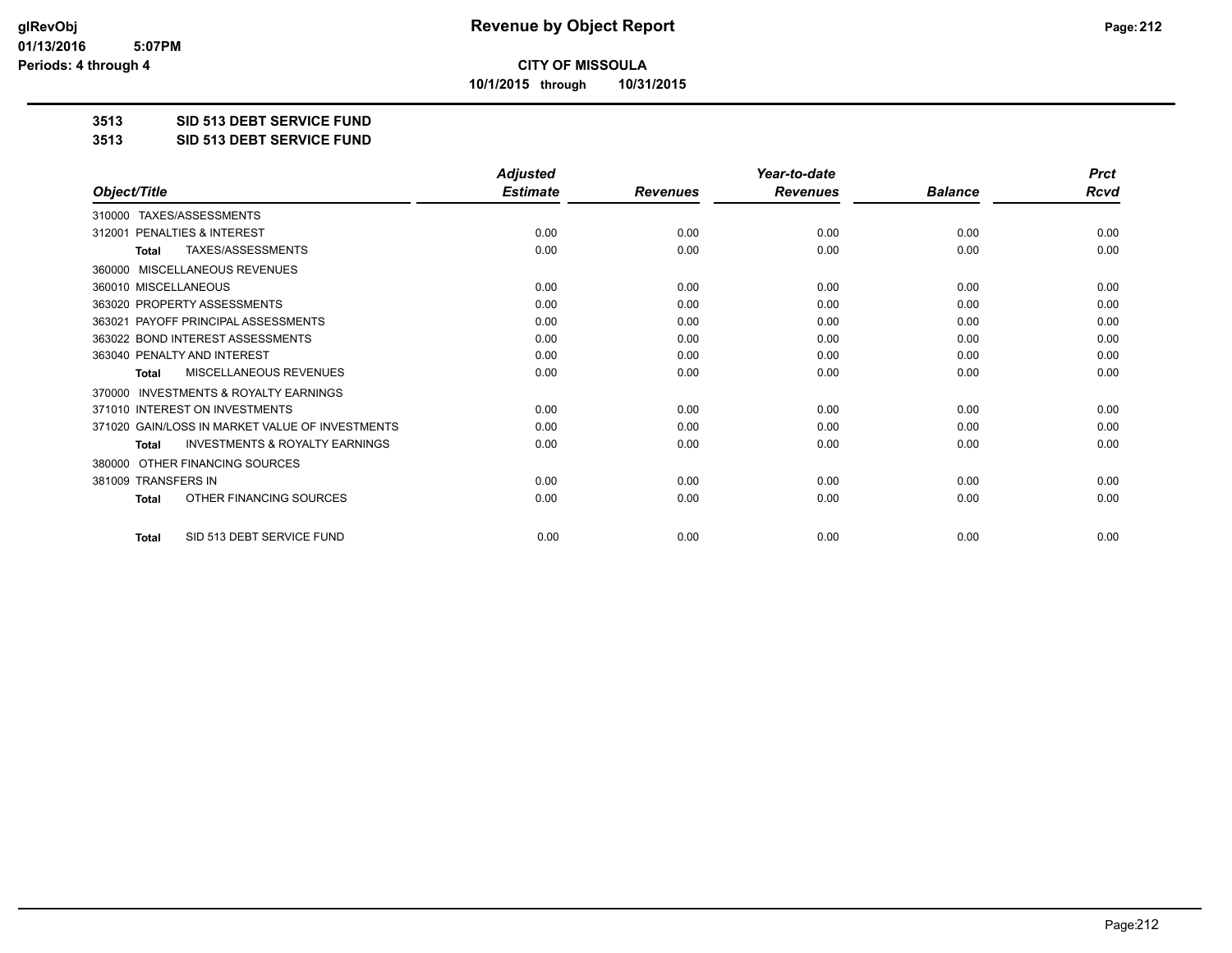**10/1/2015 through 10/31/2015**

## **3513 SID 513 DEBT SERVICE FUND**

|                                                           | <b>Adjusted</b> |                 | Year-to-date    |                | <b>Prct</b> |
|-----------------------------------------------------------|-----------------|-----------------|-----------------|----------------|-------------|
| Object/Title                                              | <b>Estimate</b> | <b>Revenues</b> | <b>Revenues</b> | <b>Balance</b> | <b>Rcvd</b> |
| 310000 TAXES/ASSESSMENTS                                  |                 |                 |                 |                |             |
| PENALTIES & INTEREST<br>312001                            | 0.00            | 0.00            | 0.00            | 0.00           | 0.00        |
| TAXES/ASSESSMENTS<br><b>Total</b>                         | 0.00            | 0.00            | 0.00            | 0.00           | 0.00        |
| 360000 MISCELLANEOUS REVENUES                             |                 |                 |                 |                |             |
| 360010 MISCELLANEOUS                                      | 0.00            | 0.00            | 0.00            | 0.00           | 0.00        |
| 363020 PROPERTY ASSESSMENTS                               | 0.00            | 0.00            | 0.00            | 0.00           | 0.00        |
| 363021 PAYOFF PRINCIPAL ASSESSMENTS                       | 0.00            | 0.00            | 0.00            | 0.00           | 0.00        |
| 363022 BOND INTEREST ASSESSMENTS                          | 0.00            | 0.00            | 0.00            | 0.00           | 0.00        |
| 363040 PENALTY AND INTEREST                               | 0.00            | 0.00            | 0.00            | 0.00           | 0.00        |
| MISCELLANEOUS REVENUES<br><b>Total</b>                    | 0.00            | 0.00            | 0.00            | 0.00           | 0.00        |
| <b>INVESTMENTS &amp; ROYALTY EARNINGS</b><br>370000       |                 |                 |                 |                |             |
| 371010 INTEREST ON INVESTMENTS                            | 0.00            | 0.00            | 0.00            | 0.00           | 0.00        |
| 371020 GAIN/LOSS IN MARKET VALUE OF INVESTMENT            | 0.00            | 0.00            | 0.00            | 0.00           | 0.00        |
| <b>INVESTMENTS &amp; ROYALTY EARNINGS</b><br><b>Total</b> | 0.00            | 0.00            | 0.00            | 0.00           | 0.00        |
| 380000 OTHER FINANCING SOURCES                            |                 |                 |                 |                |             |
| 381009 TRANSFERS IN                                       | 0.00            | 0.00            | 0.00            | 0.00           | 0.00        |
| OTHER FINANCING SOURCES<br><b>Total</b>                   | 0.00            | 0.00            | 0.00            | 0.00           | 0.00        |
| SID 513 DEBT SERVICE FUND<br><b>Total</b>                 | 0.00            | 0.00            | 0.00            | 0.00           | 0.00        |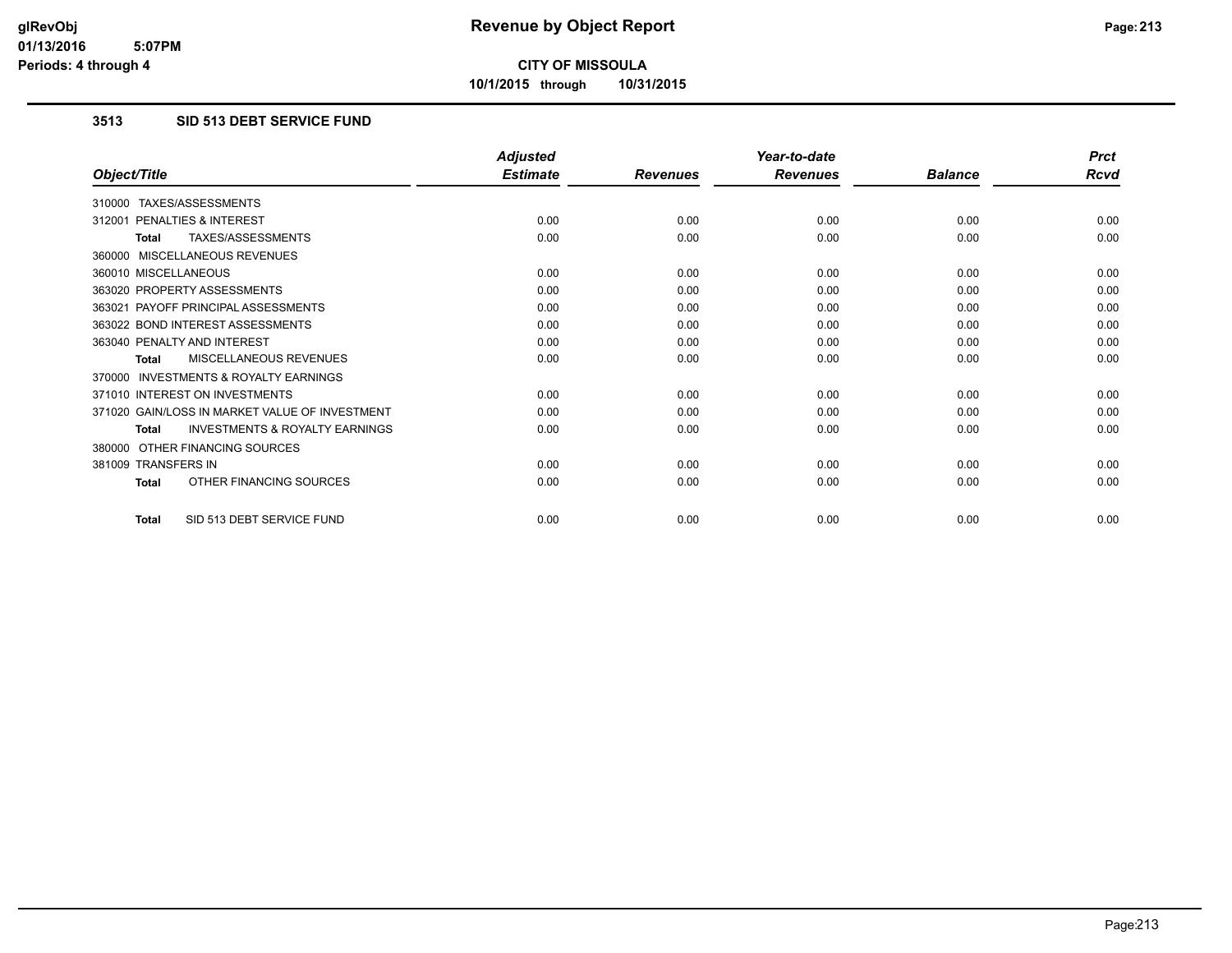**10/1/2015 through 10/31/2015**

#### **3514 SID 514 DEBT SERVICE FUND**

**3514 SID 514 DEBT SERVICE FUND**

|                                                           | <b>Adjusted</b> |                 | Year-to-date    |                | <b>Prct</b> |
|-----------------------------------------------------------|-----------------|-----------------|-----------------|----------------|-------------|
| Object/Title                                              | <b>Estimate</b> | <b>Revenues</b> | <b>Revenues</b> | <b>Balance</b> | <b>Rcvd</b> |
| 310000 TAXES/ASSESSMENTS                                  |                 |                 |                 |                |             |
| PENALTIES & INTEREST<br>312001                            | 0.00            | 0.00            | 0.00            | 0.00           | 0.00        |
| <b>TAXES/ASSESSMENTS</b><br><b>Total</b>                  | 0.00            | 0.00            | 0.00            | 0.00           | 0.00        |
| <b>MISCELLANEOUS REVENUES</b><br>360000                   |                 |                 |                 |                |             |
| 360010 MISCELLANEOUS                                      | 0.00            | 0.00            | 0.00            | 0.00           | 0.00        |
| 363020 PROPERTY ASSESSMENTS                               | 0.00            | 0.00            | 0.00            | 0.00           | 0.00        |
| 363021 PAYOFF PRINCIPAL ASSESSMENTS                       | 0.00            | 0.00            | 0.00            | 0.00           | 0.00        |
| 363022 BOND INTEREST ASSESSMENTS                          | 0.00            | 0.00            | 0.00            | 0.00           | 0.00        |
| 363040 PENALTY AND INTEREST                               | 0.00            | 0.00            | 0.00            | 0.00           | 0.00        |
| MISCELLANEOUS REVENUES<br>Total                           | 0.00            | 0.00            | 0.00            | 0.00           | 0.00        |
| INVESTMENTS & ROYALTY EARNINGS<br>370000                  |                 |                 |                 |                |             |
| 371010 INTEREST ON INVESTMENTS                            | 0.00            | 0.00            | 0.00            | 0.00           | 0.00        |
| 371020 GAIN/LOSS IN MARKET VALUE OF INVESTMENTS           | 0.00            | 0.00            | 0.00            | 0.00           | 0.00        |
| <b>INVESTMENTS &amp; ROYALTY EARNINGS</b><br><b>Total</b> | 0.00            | 0.00            | 0.00            | 0.00           | 0.00        |
| OTHER FINANCING SOURCES<br>380000                         |                 |                 |                 |                |             |
| 383042 TRANSFERS FROM OTHER FUNDS                         | 0.00            | 0.00            | 0.00            | 0.00           | 0.00        |
| OTHER FINANCING SOURCES<br><b>Total</b>                   | 0.00            | 0.00            | 0.00            | 0.00           | 0.00        |
| SID 514 DEBT SERVICE FUND<br><b>Total</b>                 | 0.00            | 0.00            | 0.00            | 0.00           | 0.00        |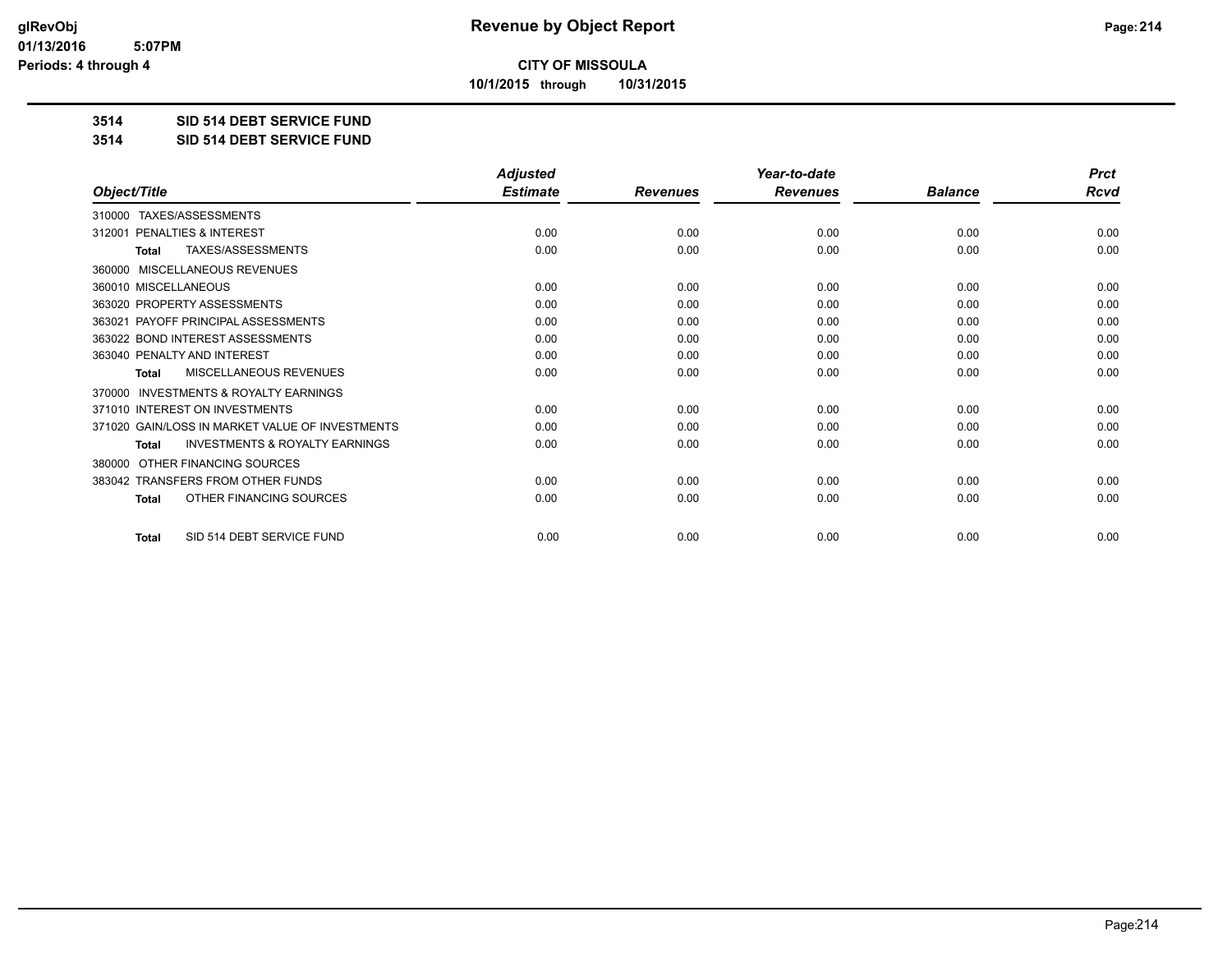**10/1/2015 through 10/31/2015**

## **3514 SID 514 DEBT SERVICE FUND**

|                                                           | <b>Adjusted</b> |                 | Year-to-date    |                | <b>Prct</b> |
|-----------------------------------------------------------|-----------------|-----------------|-----------------|----------------|-------------|
| Object/Title                                              | <b>Estimate</b> | <b>Revenues</b> | <b>Revenues</b> | <b>Balance</b> | Rcvd        |
| 310000 TAXES/ASSESSMENTS                                  |                 |                 |                 |                |             |
| PENALTIES & INTEREST<br>312001                            | 0.00            | 0.00            | 0.00            | 0.00           | 0.00        |
| TAXES/ASSESSMENTS<br><b>Total</b>                         | 0.00            | 0.00            | 0.00            | 0.00           | 0.00        |
| 360000 MISCELLANEOUS REVENUES                             |                 |                 |                 |                |             |
| 360010 MISCELLANEOUS                                      | 0.00            | 0.00            | 0.00            | 0.00           | 0.00        |
| 363020 PROPERTY ASSESSMENTS                               | 0.00            | 0.00            | 0.00            | 0.00           | 0.00        |
| 363021 PAYOFF PRINCIPAL ASSESSMENTS                       | 0.00            | 0.00            | 0.00            | 0.00           | 0.00        |
| 363022 BOND INTEREST ASSESSMENTS                          | 0.00            | 0.00            | 0.00            | 0.00           | 0.00        |
| 363040 PENALTY AND INTEREST                               | 0.00            | 0.00            | 0.00            | 0.00           | 0.00        |
| MISCELLANEOUS REVENUES<br><b>Total</b>                    | 0.00            | 0.00            | 0.00            | 0.00           | 0.00        |
| <b>INVESTMENTS &amp; ROYALTY EARNINGS</b><br>370000       |                 |                 |                 |                |             |
| 371010 INTEREST ON INVESTMENTS                            | 0.00            | 0.00            | 0.00            | 0.00           | 0.00        |
| 371020 GAIN/LOSS IN MARKET VALUE OF INVESTMENT            | 0.00            | 0.00            | 0.00            | 0.00           | 0.00        |
| <b>INVESTMENTS &amp; ROYALTY EARNINGS</b><br><b>Total</b> | 0.00            | 0.00            | 0.00            | 0.00           | 0.00        |
| OTHER FINANCING SOURCES<br>380000                         |                 |                 |                 |                |             |
| 383042 TRANSFERS FROM OTHER FUNDS                         | 0.00            | 0.00            | 0.00            | 0.00           | 0.00        |
| OTHER FINANCING SOURCES<br><b>Total</b>                   | 0.00            | 0.00            | 0.00            | 0.00           | 0.00        |
| SID 514 DEBT SERVICE FUND<br><b>Total</b>                 | 0.00            | 0.00            | 0.00            | 0.00           | 0.00        |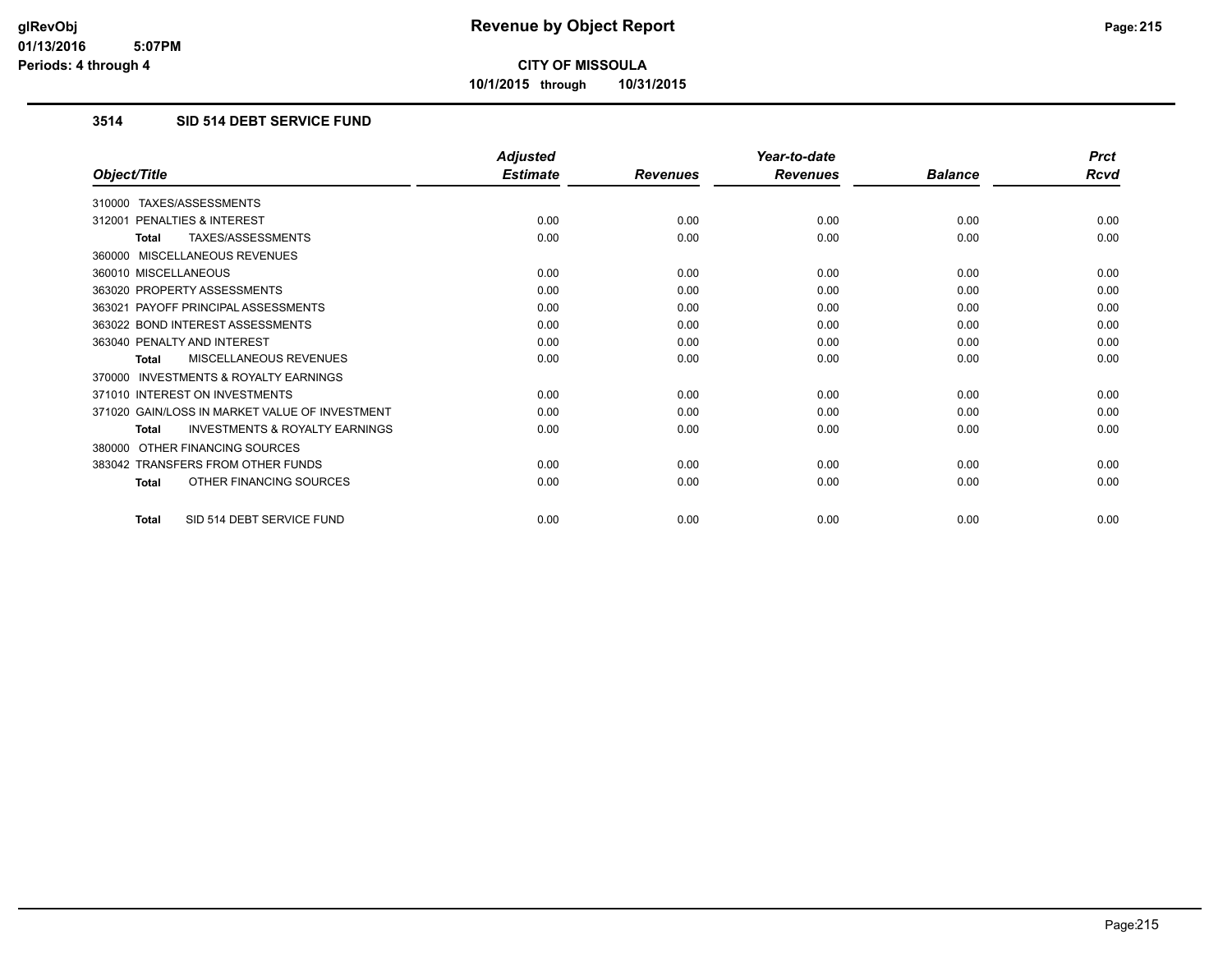**10/1/2015 through 10/31/2015**

#### **3515 SID 515 DEBT SERVICE FUND**

**3515 SID 515 DEBT SERVICE FUND**

|                                                           | <b>Adjusted</b> |                 | Year-to-date    |                | <b>Prct</b> |
|-----------------------------------------------------------|-----------------|-----------------|-----------------|----------------|-------------|
| Object/Title                                              | <b>Estimate</b> | <b>Revenues</b> | <b>Revenues</b> | <b>Balance</b> | <b>Rcvd</b> |
| TAXES/ASSESSMENTS<br>310000                               |                 |                 |                 |                |             |
| PENALTIES & INTEREST<br>312001                            | 0.00            | 0.00            | 0.00            | 0.00           | 0.00        |
| TAXES/ASSESSMENTS<br>Total                                | 0.00            | 0.00            | 0.00            | 0.00           | 0.00        |
| MISCELLANEOUS REVENUES<br>360000                          |                 |                 |                 |                |             |
| 363020 PROPERTY ASSESSMENTS                               | 0.00            | 0.00            | 0.00            | 0.00           | 0.00        |
| 363021 PAYOFF PRINCIPAL ASSESSMENTS                       | 0.00            | 0.00            | 0.00            | 0.00           | 0.00        |
| 363022 BOND INTEREST ASSESSMENTS                          | 0.00            | 0.00            | 0.00            | 0.00           | 0.00        |
| 363040 PENALTY AND INTEREST                               | 0.00            | 0.00            | 0.00            | 0.00           | 0.00        |
| MISCELLANEOUS REVENUES<br><b>Total</b>                    | 0.00            | 0.00            | 0.00            | 0.00           | 0.00        |
| <b>INVESTMENTS &amp; ROYALTY EARNINGS</b><br>370000       |                 |                 |                 |                |             |
| 371010 INTEREST ON INVESTMENTS                            | 0.00            | 0.00            | 0.00            | 0.00           | 0.00        |
| 371020 GAIN/LOSS IN MARKET VALUE OF INVESTMENTS           | 0.00            | 0.00            | 0.00            | 0.00           | 0.00        |
| <b>INVESTMENTS &amp; ROYALTY EARNINGS</b><br><b>Total</b> | 0.00            | 0.00            | 0.00            | 0.00           | 0.00        |
| OTHER FINANCING SOURCES<br>380000                         |                 |                 |                 |                |             |
| 383042 TRANSFERS FROM OTHER FUNDS                         | 0.00            | 0.00            | 0.00            | 0.00           | 0.00        |
| OTHER FINANCING SOURCES<br><b>Total</b>                   | 0.00            | 0.00            | 0.00            | 0.00           | 0.00        |
|                                                           |                 |                 |                 |                |             |
| SID 515 DEBT SERVICE FUND<br><b>Total</b>                 | 0.00            | 0.00            | 0.00            | 0.00           | 0.00        |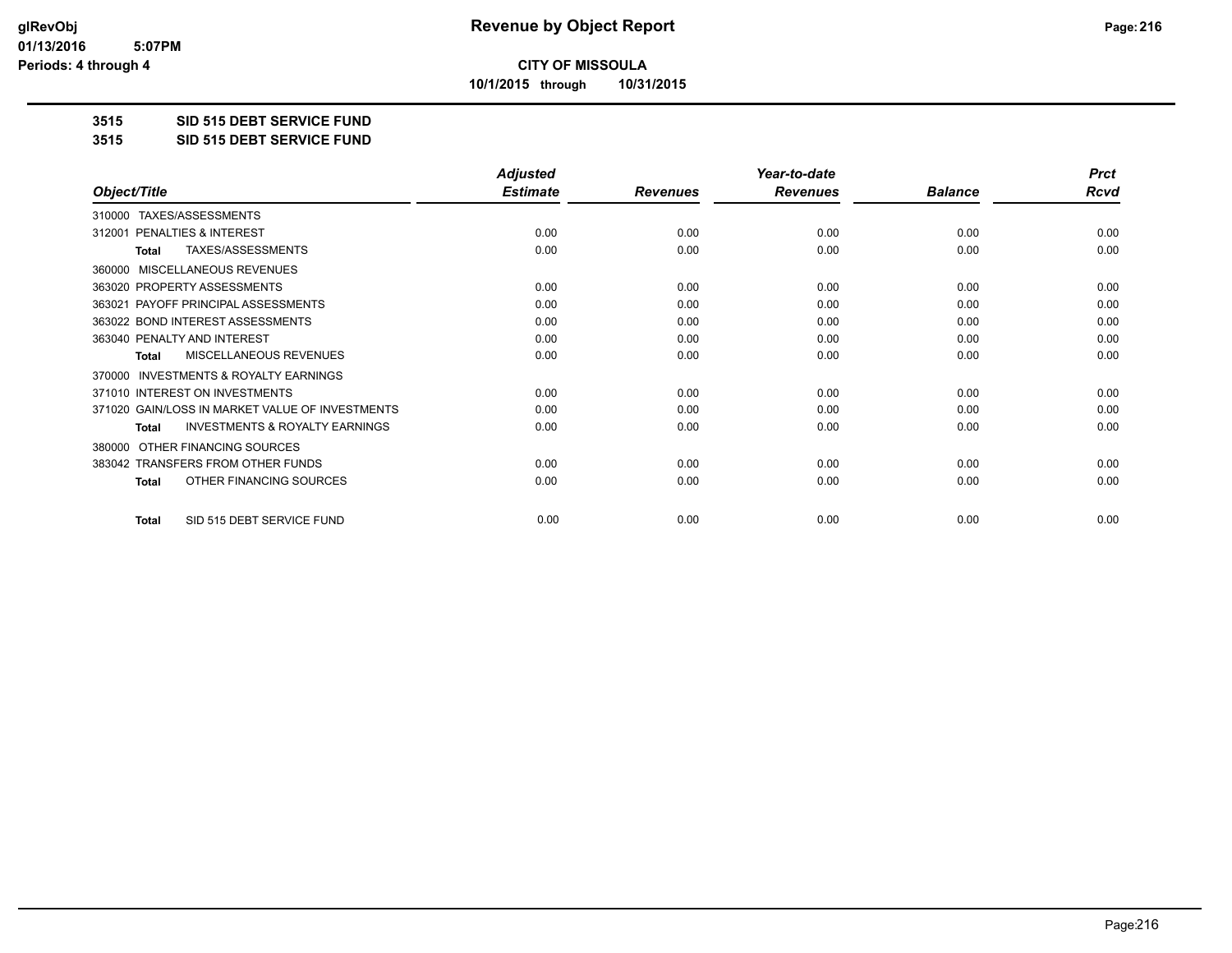**10/1/2015 through 10/31/2015**

#### **3515 SID 515 DEBT SERVICE FUND**

|                                                    | <b>Adjusted</b> |                 | Year-to-date    |                | <b>Prct</b> |
|----------------------------------------------------|-----------------|-----------------|-----------------|----------------|-------------|
| Object/Title                                       | <b>Estimate</b> | <b>Revenues</b> | <b>Revenues</b> | <b>Balance</b> | <b>Rcvd</b> |
| TAXES/ASSESSMENTS<br>310000                        |                 |                 |                 |                |             |
| <b>PENALTIES &amp; INTEREST</b><br>312001          | 0.00            | 0.00            | 0.00            | 0.00           | 0.00        |
| TAXES/ASSESSMENTS<br>Total                         | 0.00            | 0.00            | 0.00            | 0.00           | 0.00        |
| MISCELLANEOUS REVENUES<br>360000                   |                 |                 |                 |                |             |
| 363020 PROPERTY ASSESSMENTS                        | 0.00            | 0.00            | 0.00            | 0.00           | 0.00        |
| 363021 PAYOFF PRINCIPAL ASSESSMENTS                | 0.00            | 0.00            | 0.00            | 0.00           | 0.00        |
| 363022 BOND INTEREST ASSESSMENTS                   | 0.00            | 0.00            | 0.00            | 0.00           | 0.00        |
| 363040 PENALTY AND INTEREST                        | 0.00            | 0.00            | 0.00            | 0.00           | 0.00        |
| <b>MISCELLANEOUS REVENUES</b><br><b>Total</b>      | 0.00            | 0.00            | 0.00            | 0.00           | 0.00        |
| INVESTMENTS & ROYALTY EARNINGS<br>370000           |                 |                 |                 |                |             |
| 371010 INTEREST ON INVESTMENTS                     | 0.00            | 0.00            | 0.00            | 0.00           | 0.00        |
| 371020 GAIN/LOSS IN MARKET VALUE OF INVESTMENT     | 0.00            | 0.00            | 0.00            | 0.00           | 0.00        |
| <b>INVESTMENTS &amp; ROYALTY EARNINGS</b><br>Total | 0.00            | 0.00            | 0.00            | 0.00           | 0.00        |
| OTHER FINANCING SOURCES<br>380000                  |                 |                 |                 |                |             |
| 383042 TRANSFERS FROM OTHER FUNDS                  | 0.00            | 0.00            | 0.00            | 0.00           | 0.00        |
| OTHER FINANCING SOURCES<br><b>Total</b>            | 0.00            | 0.00            | 0.00            | 0.00           | 0.00        |
| SID 515 DEBT SERVICE FUND<br>Total                 | 0.00            | 0.00            | 0.00            | 0.00           | 0.00        |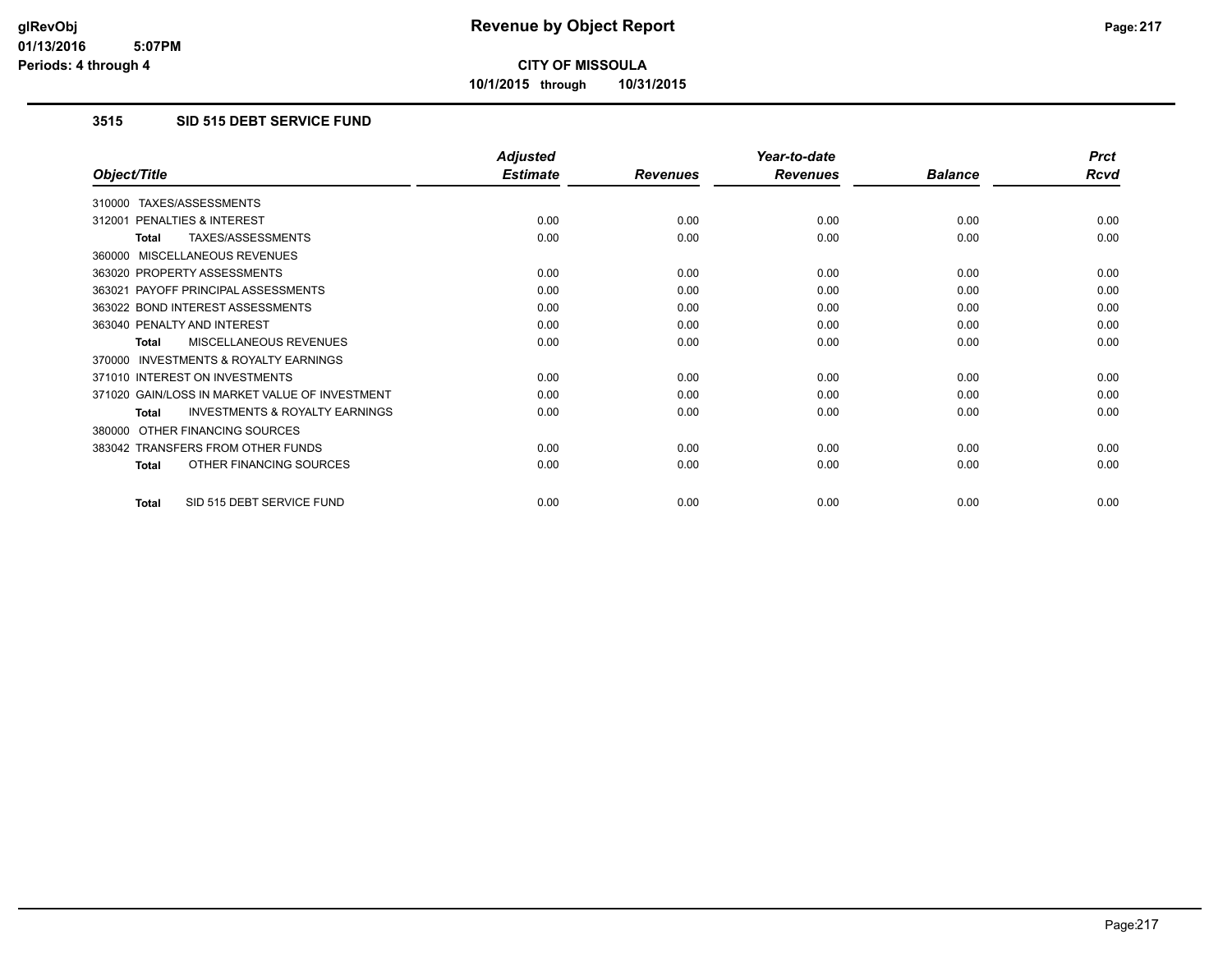**10/1/2015 through 10/31/2015**

#### **3517 SID 517 DEBT SERVICE FUND**

**3517 SID 517 DEBT SERVICE FUND**

|                                                           | <b>Adjusted</b> |                 | Year-to-date    |                | <b>Prct</b> |
|-----------------------------------------------------------|-----------------|-----------------|-----------------|----------------|-------------|
| Object/Title                                              | <b>Estimate</b> | <b>Revenues</b> | <b>Revenues</b> | <b>Balance</b> | <b>Rcvd</b> |
| 310000 TAXES/ASSESSMENTS                                  |                 |                 |                 |                |             |
| 312001 PENALTIES & INTEREST                               | 0.00            | 0.00            | 0.00            | 0.00           | 0.00        |
| <b>TAXES/ASSESSMENTS</b><br><b>Total</b>                  | 0.00            | 0.00            | 0.00            | 0.00           | 0.00        |
| MISCELLANEOUS REVENUES<br>360000                          |                 |                 |                 |                |             |
| 360010 MISCELLANEOUS                                      | 0.00            | 0.00            | 0.00            | 0.00           | 0.00        |
| 363020 PROPERTY ASSESSMENTS                               | 0.00            | 0.00            | 0.00            | 0.00           | 0.00        |
| 363021 PAYOFF PRINCIPAL ASSESSMENTS                       | 0.00            | 0.00            | 0.00            | 0.00           | 0.00        |
| 363022 BOND INTEREST ASSESSMENTS                          | 0.00            | 0.00            | 0.00            | 0.00           | 0.00        |
| 363040 PENALTY AND INTEREST                               | 0.00            | 0.00            | 0.00            | 0.00           | 0.00        |
| <b>MISCELLANEOUS REVENUES</b><br><b>Total</b>             | 0.00            | 0.00            | 0.00            | 0.00           | 0.00        |
| <b>INVESTMENTS &amp; ROYALTY EARNINGS</b><br>370000       |                 |                 |                 |                |             |
| 371010 INTEREST ON INVESTMENTS                            | 0.00            | 0.00            | 0.00            | 0.00           | 0.00        |
| 371020 GAIN/LOSS IN MARKET VALUE OF INVESTMENTS           | 0.00            | 0.00            | 0.00            | 0.00           | 0.00        |
| <b>INVESTMENTS &amp; ROYALTY EARNINGS</b><br><b>Total</b> | 0.00            | 0.00            | 0.00            | 0.00           | 0.00        |
| OTHER FINANCING SOURCES<br>380000                         |                 |                 |                 |                |             |
| 381009 TRANSFERS IN                                       | 0.00            | 0.00            | 0.00            | 0.00           | 0.00        |
| OTHER FINANCING SOURCES<br><b>Total</b>                   | 0.00            | 0.00            | 0.00            | 0.00           | 0.00        |
| SID 517 DEBT SERVICE FUND<br><b>Total</b>                 | 0.00            | 0.00            | 0.00            | 0.00           | 0.00        |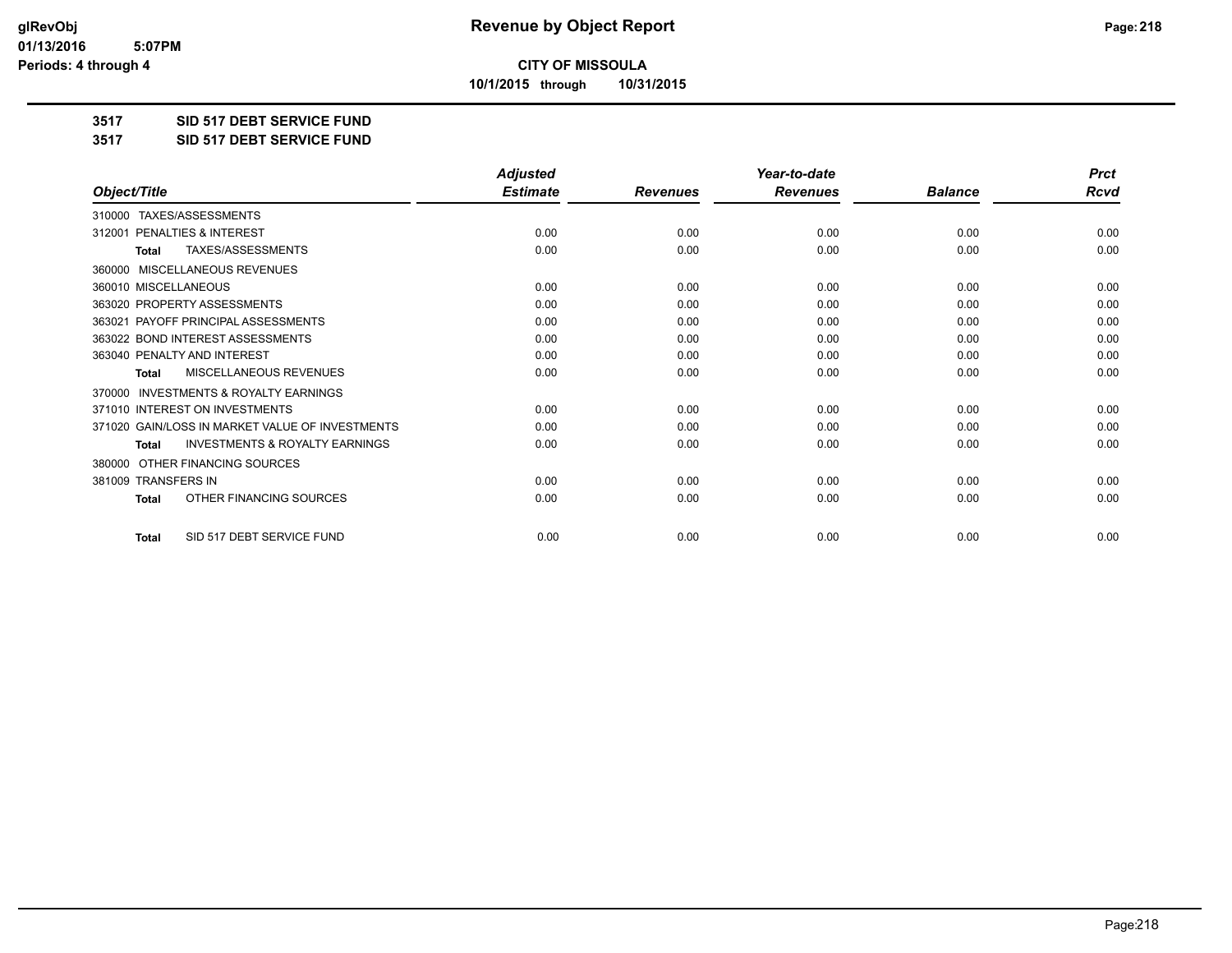**10/1/2015 through 10/31/2015**

#### **3517 SID 517 DEBT SERVICE FUND**

|                                                           | <b>Adjusted</b> |                 | Year-to-date    |                | <b>Prct</b> |
|-----------------------------------------------------------|-----------------|-----------------|-----------------|----------------|-------------|
| Object/Title                                              | <b>Estimate</b> | <b>Revenues</b> | <b>Revenues</b> | <b>Balance</b> | <b>Rcvd</b> |
| 310000 TAXES/ASSESSMENTS                                  |                 |                 |                 |                |             |
| PENALTIES & INTEREST<br>312001                            | 0.00            | 0.00            | 0.00            | 0.00           | 0.00        |
| TAXES/ASSESSMENTS<br><b>Total</b>                         | 0.00            | 0.00            | 0.00            | 0.00           | 0.00        |
| 360000 MISCELLANEOUS REVENUES                             |                 |                 |                 |                |             |
| 360010 MISCELLANEOUS                                      | 0.00            | 0.00            | 0.00            | 0.00           | 0.00        |
| 363020 PROPERTY ASSESSMENTS                               | 0.00            | 0.00            | 0.00            | 0.00           | 0.00        |
| 363021 PAYOFF PRINCIPAL ASSESSMENTS                       | 0.00            | 0.00            | 0.00            | 0.00           | 0.00        |
| 363022 BOND INTEREST ASSESSMENTS                          | 0.00            | 0.00            | 0.00            | 0.00           | 0.00        |
| 363040 PENALTY AND INTEREST                               | 0.00            | 0.00            | 0.00            | 0.00           | 0.00        |
| MISCELLANEOUS REVENUES<br><b>Total</b>                    | 0.00            | 0.00            | 0.00            | 0.00           | 0.00        |
| <b>INVESTMENTS &amp; ROYALTY EARNINGS</b><br>370000       |                 |                 |                 |                |             |
| 371010 INTEREST ON INVESTMENTS                            | 0.00            | 0.00            | 0.00            | 0.00           | 0.00        |
| 371020 GAIN/LOSS IN MARKET VALUE OF INVESTMENT            | 0.00            | 0.00            | 0.00            | 0.00           | 0.00        |
| <b>INVESTMENTS &amp; ROYALTY EARNINGS</b><br><b>Total</b> | 0.00            | 0.00            | 0.00            | 0.00           | 0.00        |
| 380000 OTHER FINANCING SOURCES                            |                 |                 |                 |                |             |
| 381009 TRANSFERS IN                                       | 0.00            | 0.00            | 0.00            | 0.00           | 0.00        |
| OTHER FINANCING SOURCES<br><b>Total</b>                   | 0.00            | 0.00            | 0.00            | 0.00           | 0.00        |
| SID 517 DEBT SERVICE FUND<br><b>Total</b>                 | 0.00            | 0.00            | 0.00            | 0.00           | 0.00        |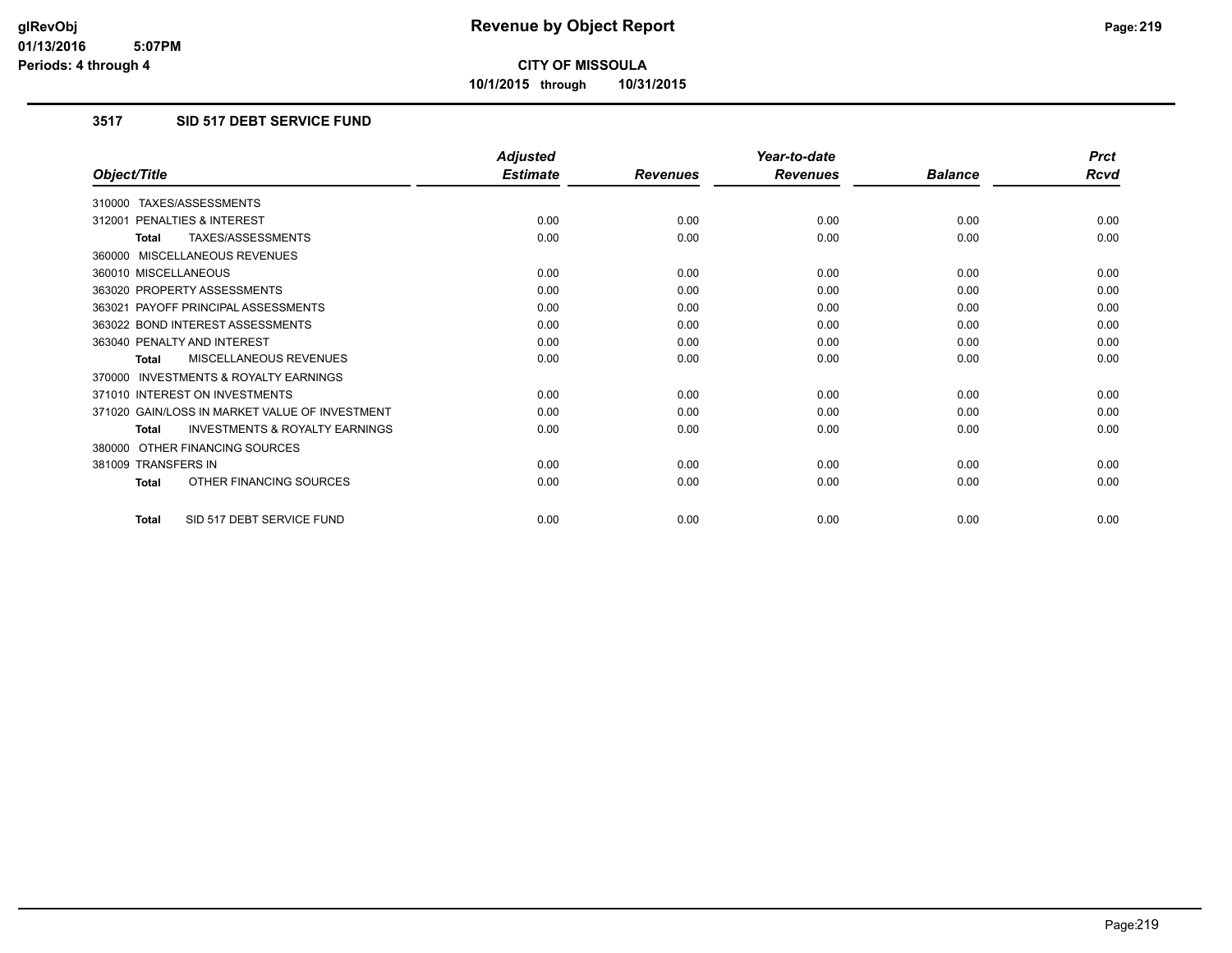**10/1/2015 through 10/31/2015**

#### **3518 SID 518 DEBT SERVICE FUND**

**3518 SID 518 DEBT SERVICE FUND**

|                                                           | <b>Adjusted</b> |                 | Year-to-date    |                | <b>Prct</b> |
|-----------------------------------------------------------|-----------------|-----------------|-----------------|----------------|-------------|
| Object/Title                                              | <b>Estimate</b> | <b>Revenues</b> | <b>Revenues</b> | <b>Balance</b> | <b>Rcvd</b> |
| 310000 TAXES/ASSESSMENTS                                  |                 |                 |                 |                |             |
| PENALTIES & INTEREST<br>312001                            | 0.00            | 0.00            | 0.00            | 0.00           | 0.00        |
| TAXES/ASSESSMENTS<br><b>Total</b>                         | 0.00            | 0.00            | 0.00            | 0.00           | 0.00        |
| <b>MISCELLANEOUS REVENUES</b><br>360000                   |                 |                 |                 |                |             |
| 363020 PROPERTY ASSESSMENTS                               | 0.00            | 0.00            | 0.00            | 0.00           | 0.00        |
| 363021 PAYOFF PRINCIPAL ASSESSMENTS                       | 0.00            | 0.00            | 0.00            | 0.00           | 0.00        |
| 363022 BOND INTEREST ASSESSMENTS                          | 0.00            | 0.00            | 0.00            | 0.00           | 0.00        |
| 363040 PENALTY AND INTEREST                               | 0.00            | 0.00            | 0.00            | 0.00           | 0.00        |
| <b>MISCELLANEOUS REVENUES</b><br><b>Total</b>             | 0.00            | 0.00            | 0.00            | 0.00           | 0.00        |
| <b>INVESTMENTS &amp; ROYALTY EARNINGS</b><br>370000       |                 |                 |                 |                |             |
| 371010 INTEREST ON INVESTMENTS                            | 0.00            | 0.00            | 0.00            | 0.00           | 0.00        |
| 371020 GAIN/LOSS IN MARKET VALUE OF INVESTMENTS           | 0.00            | 0.00            | 0.00            | 0.00           | 0.00        |
| <b>INVESTMENTS &amp; ROYALTY EARNINGS</b><br><b>Total</b> | 0.00            | 0.00            | 0.00            | 0.00           | 0.00        |
| OTHER FINANCING SOURCES<br>380000                         |                 |                 |                 |                |             |
| 381009 TRANSFERS IN                                       | 0.00            | 0.00            | 0.00            | 0.00           | 0.00        |
| 383000 OPERATING TRANSFERS                                | 0.00            | 0.00            | 0.00            | 0.00           | 0.00        |
| OTHER FINANCING SOURCES<br><b>Total</b>                   | 0.00            | 0.00            | 0.00            | 0.00           | 0.00        |
| SID 518 DEBT SERVICE FUND<br><b>Total</b>                 | 0.00            | 0.00            | 0.00            | 0.00           | 0.00        |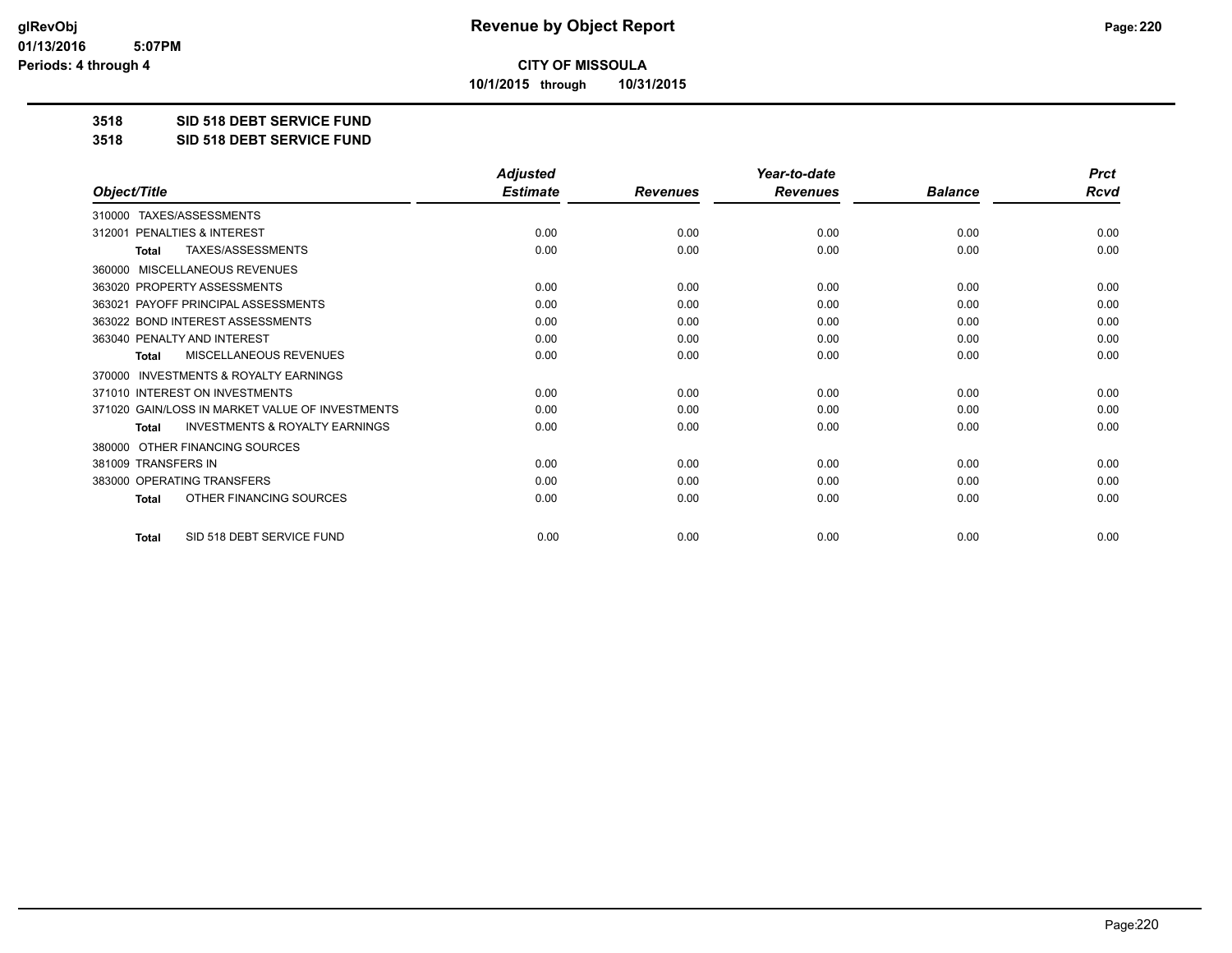**10/1/2015 through 10/31/2015**

#### **3518 SID 518 DEBT SERVICE FUND**

|                                                           | <b>Adjusted</b> |                 | Year-to-date    |                | <b>Prct</b> |
|-----------------------------------------------------------|-----------------|-----------------|-----------------|----------------|-------------|
| Object/Title                                              | <b>Estimate</b> | <b>Revenues</b> | <b>Revenues</b> | <b>Balance</b> | <b>Rcvd</b> |
| 310000 TAXES/ASSESSMENTS                                  |                 |                 |                 |                |             |
| PENALTIES & INTEREST<br>312001                            | 0.00            | 0.00            | 0.00            | 0.00           | 0.00        |
| TAXES/ASSESSMENTS<br><b>Total</b>                         | 0.00            | 0.00            | 0.00            | 0.00           | 0.00        |
| 360000 MISCELLANEOUS REVENUES                             |                 |                 |                 |                |             |
| 363020 PROPERTY ASSESSMENTS                               | 0.00            | 0.00            | 0.00            | 0.00           | 0.00        |
| 363021 PAYOFF PRINCIPAL ASSESSMENTS                       | 0.00            | 0.00            | 0.00            | 0.00           | 0.00        |
| 363022 BOND INTEREST ASSESSMENTS                          | 0.00            | 0.00            | 0.00            | 0.00           | 0.00        |
| 363040 PENALTY AND INTEREST                               | 0.00            | 0.00            | 0.00            | 0.00           | 0.00        |
| MISCELLANEOUS REVENUES<br><b>Total</b>                    | 0.00            | 0.00            | 0.00            | 0.00           | 0.00        |
| <b>INVESTMENTS &amp; ROYALTY EARNINGS</b><br>370000       |                 |                 |                 |                |             |
| 371010 INTEREST ON INVESTMENTS                            | 0.00            | 0.00            | 0.00            | 0.00           | 0.00        |
| 371020 GAIN/LOSS IN MARKET VALUE OF INVESTMENT            | 0.00            | 0.00            | 0.00            | 0.00           | 0.00        |
| <b>INVESTMENTS &amp; ROYALTY EARNINGS</b><br><b>Total</b> | 0.00            | 0.00            | 0.00            | 0.00           | 0.00        |
| 380000 OTHER FINANCING SOURCES                            |                 |                 |                 |                |             |
| 381009 TRANSFERS IN                                       | 0.00            | 0.00            | 0.00            | 0.00           | 0.00        |
| 383000 OPERATING TRANSFERS                                | 0.00            | 0.00            | 0.00            | 0.00           | 0.00        |
| OTHER FINANCING SOURCES<br><b>Total</b>                   | 0.00            | 0.00            | 0.00            | 0.00           | 0.00        |
| SID 518 DEBT SERVICE FUND<br><b>Total</b>                 | 0.00            | 0.00            | 0.00            | 0.00           | 0.00        |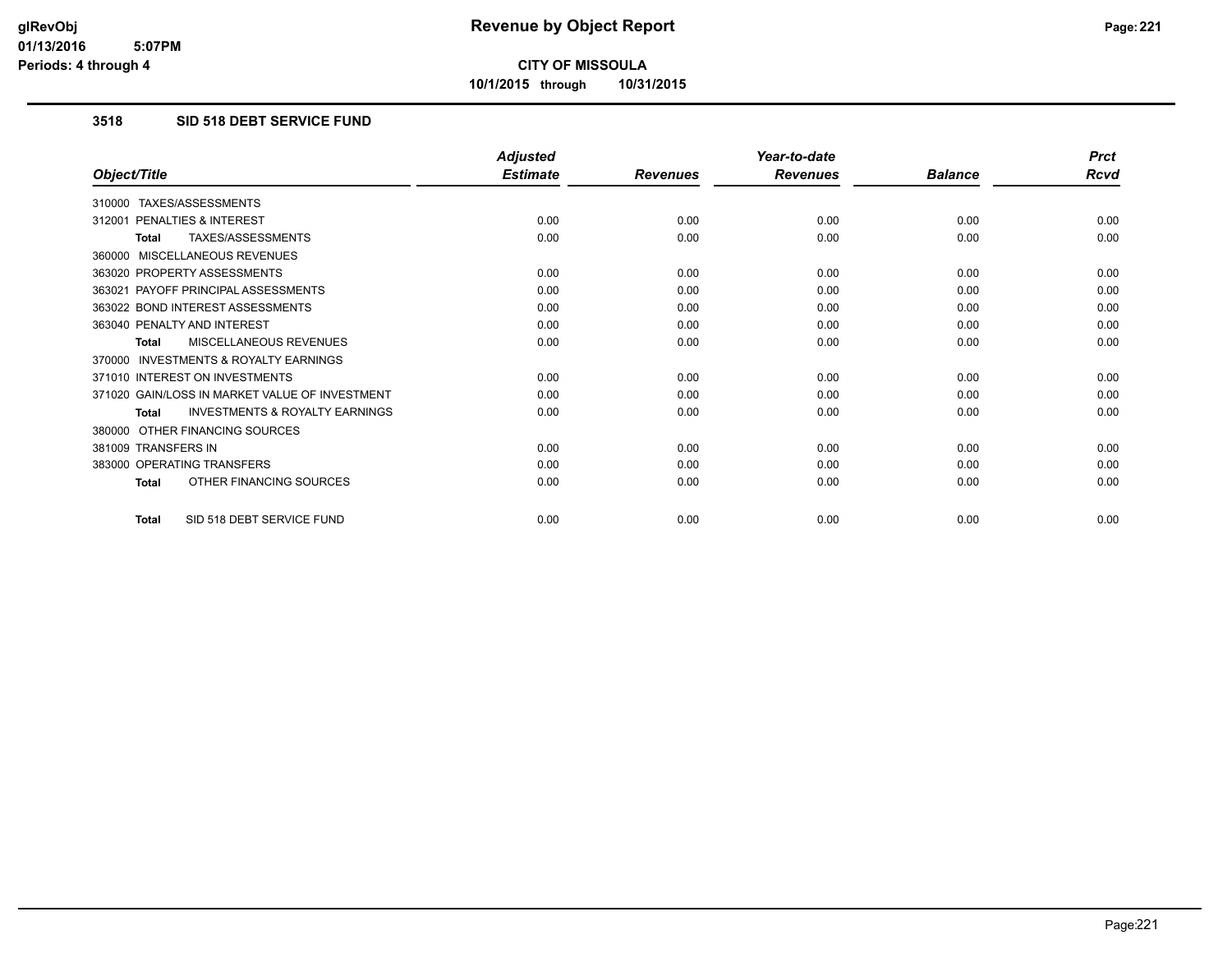**10/1/2015 through 10/31/2015**

#### **3519 SID 519 DEBT SERVICE FUND**

**3519 SID 519 DEBT SERVICE FUND**

|                                                     | <b>Adjusted</b> |                 | Year-to-date    |                | <b>Prct</b> |
|-----------------------------------------------------|-----------------|-----------------|-----------------|----------------|-------------|
| Object/Title                                        | <b>Estimate</b> | <b>Revenues</b> | <b>Revenues</b> | <b>Balance</b> | <b>Rcvd</b> |
| 310000 TAXES/ASSESSMENTS                            |                 |                 |                 |                |             |
| <b>PENALTIES &amp; INTEREST</b><br>312001           | 0.00            | 0.00            | 0.00            | 0.00           | 0.00        |
| TAXES/ASSESSMENTS<br><b>Total</b>                   | 0.00            | 0.00            | 0.00            | 0.00           | 0.00        |
| MISCELLANEOUS REVENUES<br>360000                    |                 |                 |                 |                |             |
| 360010 MISCELLANEOUS                                | 0.00            | 0.00            | 0.00            | 0.00           | 0.00        |
| 363020 PROPERTY ASSESSMENTS                         | 0.00            | 0.00            | 0.00            | 0.00           | 0.00        |
| 363021 PAYOFF PRINCIPAL ASSESSMENTS                 | 0.00            | 0.00            | 0.00            | 0.00           | 0.00        |
| 363022 BOND INTEREST ASSESSMENTS                    | 0.00            | 0.00            | 0.00            | 0.00           | 0.00        |
| 363040 PENALTY AND INTEREST                         | 0.00            | 0.00            | 0.00            | 0.00           | 0.00        |
| MISCELLANEOUS REVENUES<br><b>Total</b>              | 0.00            | 0.00            | 0.00            | 0.00           | 0.00        |
| <b>INVESTMENTS &amp; ROYALTY EARNINGS</b><br>370000 |                 |                 |                 |                |             |
| 371010 INTEREST ON INVESTMENTS                      | 0.00            | 0.00            | 0.00            | 0.00           | 0.00        |
| 371020 GAIN/LOSS IN MARKET VALUE OF INVESTMENTS     | 0.00            | 0.00            | 0.00            | 0.00           | 0.00        |
| <b>INVESTMENTS &amp; ROYALTY EARNINGS</b><br>Total  | 0.00            | 0.00            | 0.00            | 0.00           | 0.00        |
| OTHER FINANCING SOURCES<br>380000                   |                 |                 |                 |                |             |
| 381009 TRANSFERS IN                                 | 0.00            | 0.00            | 0.00            | 0.00           | 0.00        |
| OTHER FINANCING SOURCES<br>Total                    | 0.00            | 0.00            | 0.00            | 0.00           | 0.00        |
| SID 519 DEBT SERVICE FUND<br><b>Total</b>           | 0.00            | 0.00            | 0.00            | 0.00           | 0.00        |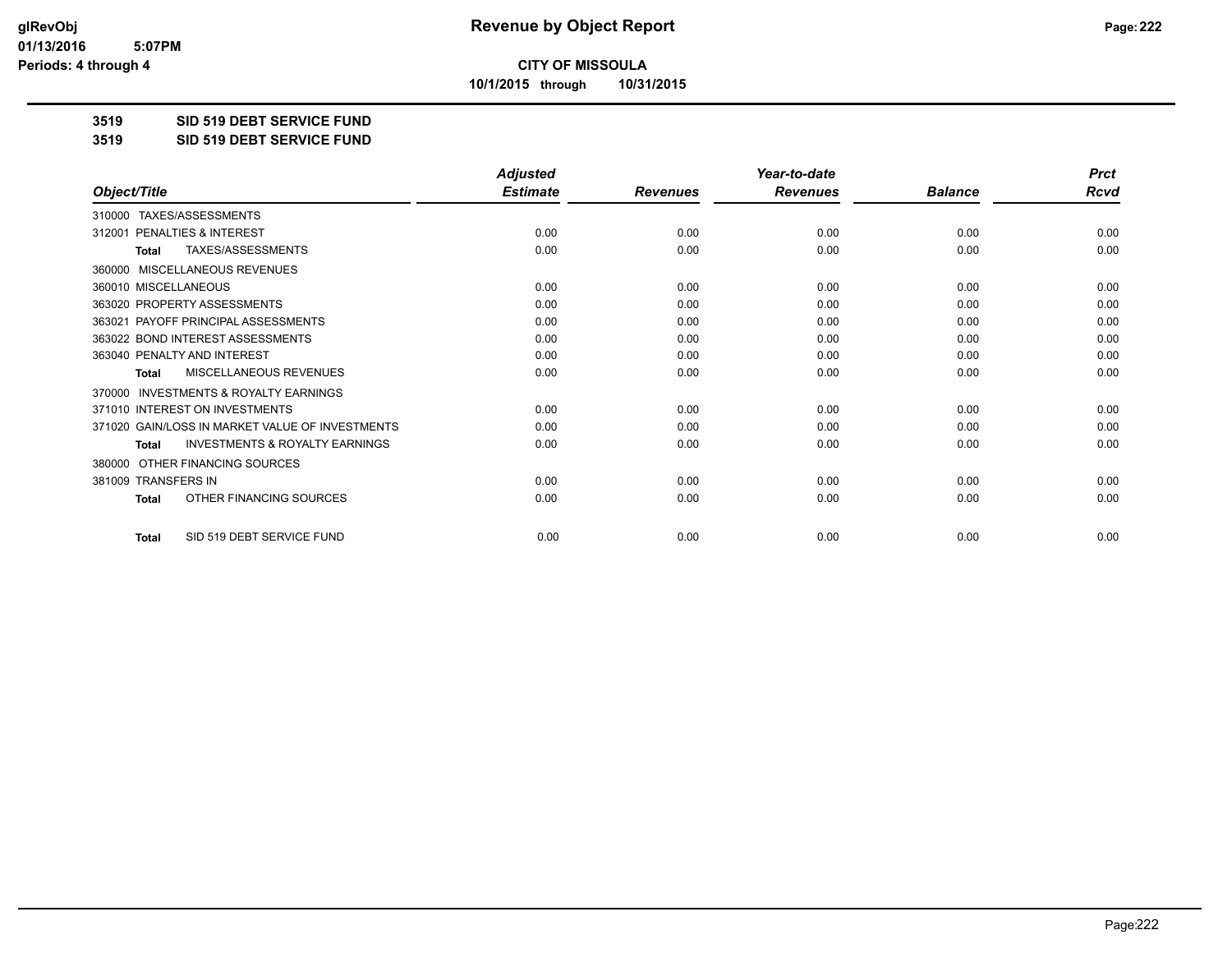**10/1/2015 through 10/31/2015**

#### **3519 SID 519 DEBT SERVICE FUND**

|                                                           | <b>Adjusted</b> |                 | Year-to-date    |                | <b>Prct</b> |
|-----------------------------------------------------------|-----------------|-----------------|-----------------|----------------|-------------|
| Object/Title                                              | <b>Estimate</b> | <b>Revenues</b> | <b>Revenues</b> | <b>Balance</b> | <b>Rcvd</b> |
| 310000 TAXES/ASSESSMENTS                                  |                 |                 |                 |                |             |
| PENALTIES & INTEREST<br>312001                            | 0.00            | 0.00            | 0.00            | 0.00           | 0.00        |
| TAXES/ASSESSMENTS<br><b>Total</b>                         | 0.00            | 0.00            | 0.00            | 0.00           | 0.00        |
| 360000 MISCELLANEOUS REVENUES                             |                 |                 |                 |                |             |
| 360010 MISCELLANEOUS                                      | 0.00            | 0.00            | 0.00            | 0.00           | 0.00        |
| 363020 PROPERTY ASSESSMENTS                               | 0.00            | 0.00            | 0.00            | 0.00           | 0.00        |
| 363021 PAYOFF PRINCIPAL ASSESSMENTS                       | 0.00            | 0.00            | 0.00            | 0.00           | 0.00        |
| 363022 BOND INTEREST ASSESSMENTS                          | 0.00            | 0.00            | 0.00            | 0.00           | 0.00        |
| 363040 PENALTY AND INTEREST                               | 0.00            | 0.00            | 0.00            | 0.00           | 0.00        |
| MISCELLANEOUS REVENUES<br><b>Total</b>                    | 0.00            | 0.00            | 0.00            | 0.00           | 0.00        |
| <b>INVESTMENTS &amp; ROYALTY EARNINGS</b><br>370000       |                 |                 |                 |                |             |
| 371010 INTEREST ON INVESTMENTS                            | 0.00            | 0.00            | 0.00            | 0.00           | 0.00        |
| 371020 GAIN/LOSS IN MARKET VALUE OF INVESTMENT            | 0.00            | 0.00            | 0.00            | 0.00           | 0.00        |
| <b>INVESTMENTS &amp; ROYALTY EARNINGS</b><br><b>Total</b> | 0.00            | 0.00            | 0.00            | 0.00           | 0.00        |
| OTHER FINANCING SOURCES<br>380000                         |                 |                 |                 |                |             |
| 381009 TRANSFERS IN                                       | 0.00            | 0.00            | 0.00            | 0.00           | 0.00        |
| OTHER FINANCING SOURCES<br><b>Total</b>                   | 0.00            | 0.00            | 0.00            | 0.00           | 0.00        |
| SID 519 DEBT SERVICE FUND<br><b>Total</b>                 | 0.00            | 0.00            | 0.00            | 0.00           | 0.00        |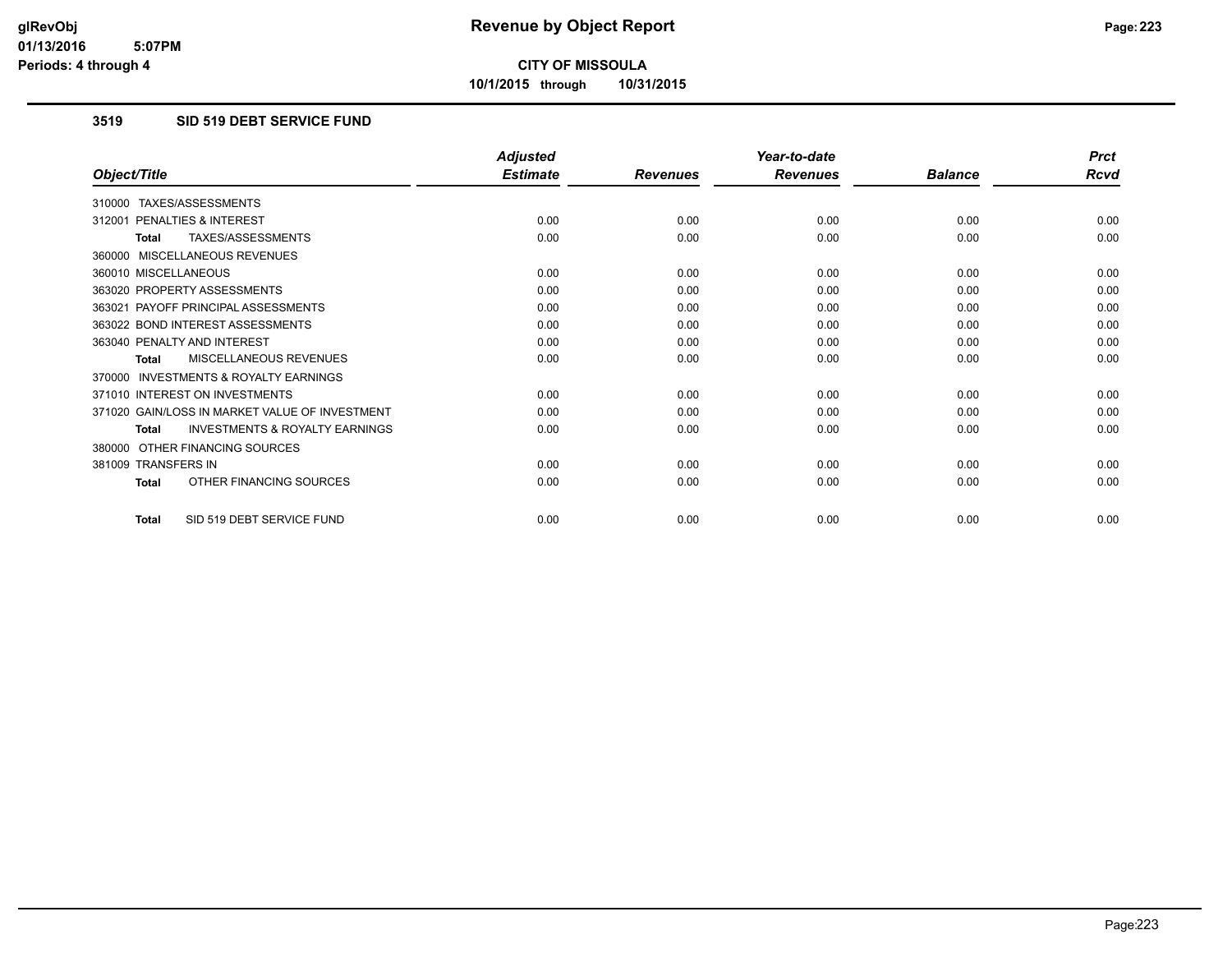**10/1/2015 through 10/31/2015**

#### **3520 SID 520 DEBT SERVICE FUND**

**3520 SID 520 DEBT SERVICE FUND**

|                                                           | <b>Adjusted</b> |                 | Year-to-date    |                | <b>Prct</b> |
|-----------------------------------------------------------|-----------------|-----------------|-----------------|----------------|-------------|
| Object/Title                                              | <b>Estimate</b> | <b>Revenues</b> | <b>Revenues</b> | <b>Balance</b> | <b>Rcvd</b> |
| TAXES/ASSESSMENTS<br>310000                               |                 |                 |                 |                |             |
| 312001 PENALTIES & INTEREST                               | 0.00            | 0.00            | 0.00            | 0.00           | 0.00        |
| TAXES/ASSESSMENTS<br><b>Total</b>                         | 0.00            | 0.00            | 0.00            | 0.00           | 0.00        |
| MISCELLANEOUS REVENUES<br>360000                          |                 |                 |                 |                |             |
| 360010 MISCELLANEOUS                                      | 0.00            | 0.00            | 0.00            | 0.00           | 0.00        |
| 363020 PROPERTY ASSESSMENTS                               | 159,920.00      | 397.40          | 397.40          | 159,522.60     | 0.25        |
| 363021 PAYOFF PRINCIPAL ASSESSMENTS                       | 0.00            | 0.00            | 595.70          | $-595.70$      | 0.00        |
| 363022 BOND INTEREST ASSESSMENTS                          | 0.00            | 0.00            | 0.00            | 0.00           | 0.00        |
| 363040 PENALTY AND INTEREST                               | 0.00            | 19.76           | 19.76           | $-19.76$       | 0.00        |
| <b>MISCELLANEOUS REVENUES</b><br><b>Total</b>             | 159,920.00      | 417.16          | 1,012.86        | 158,907.14     | 0.63        |
| <b>INVESTMENTS &amp; ROYALTY EARNINGS</b><br>370000       |                 |                 |                 |                |             |
| 371010 INTEREST ON INVESTMENTS                            | 0.00            | 0.00            | 0.00            | 0.00           | 0.00        |
| 371020 GAIN/LOSS IN MARKET VALUE OF INVESTMENTS           | 0.00            | 0.00            | 0.00            | 0.00           | 0.00        |
| <b>INVESTMENTS &amp; ROYALTY EARNINGS</b><br><b>Total</b> | 0.00            | 0.00            | 0.00            | 0.00           | 0.00        |
| OTHER FINANCING SOURCES<br>380000                         |                 |                 |                 |                |             |
| 383000 OPERATING TRANSFERS                                | 0.00            | 0.00            | 0.00            | 0.00           | 0.00        |
| OTHER FINANCING SOURCES<br><b>Total</b>                   | 0.00            | 0.00            | 0.00            | 0.00           | 0.00        |
| SID 520 DEBT SERVICE FUND<br><b>Total</b>                 | 159,920.00      | 417.16          | 1,012.86        | 158,907.14     | 0.63        |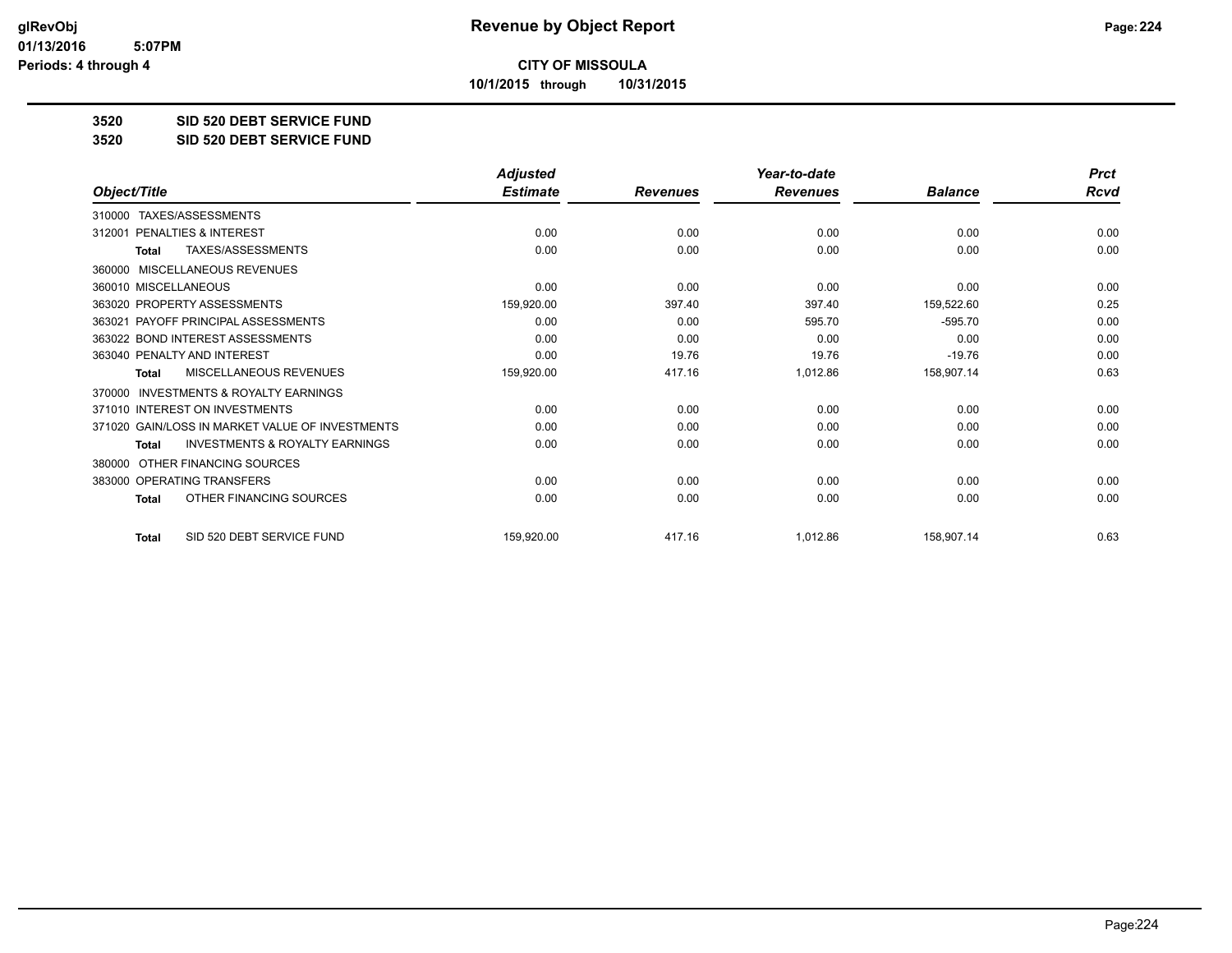**10/1/2015 through 10/31/2015**

#### **3520 SID 520 DEBT SERVICE FUND**

|                                                    | <b>Adjusted</b> |                 | Year-to-date    |                | <b>Prct</b> |
|----------------------------------------------------|-----------------|-----------------|-----------------|----------------|-------------|
| Object/Title                                       | <b>Estimate</b> | <b>Revenues</b> | <b>Revenues</b> | <b>Balance</b> | Rcvd        |
| 310000 TAXES/ASSESSMENTS                           |                 |                 |                 |                |             |
| PENALTIES & INTEREST<br>312001                     | 0.00            | 0.00            | 0.00            | 0.00           | 0.00        |
| TAXES/ASSESSMENTS<br><b>Total</b>                  | 0.00            | 0.00            | 0.00            | 0.00           | 0.00        |
| 360000 MISCELLANEOUS REVENUES                      |                 |                 |                 |                |             |
| 360010 MISCELLANEOUS                               | 0.00            | 0.00            | 0.00            | 0.00           | 0.00        |
| 363020 PROPERTY ASSESSMENTS                        | 159,920.00      | 397.40          | 397.40          | 159,522.60     | 0.25        |
| 363021 PAYOFF PRINCIPAL ASSESSMENTS                | 0.00            | 0.00            | 595.70          | $-595.70$      | 0.00        |
| 363022 BOND INTEREST ASSESSMENTS                   | 0.00            | 0.00            | 0.00            | 0.00           | 0.00        |
| 363040 PENALTY AND INTEREST                        | 0.00            | 19.76           | 19.76           | $-19.76$       | 0.00        |
| MISCELLANEOUS REVENUES<br><b>Total</b>             | 159,920.00      | 417.16          | 1,012.86        | 158,907.14     | 0.63        |
| 370000 INVESTMENTS & ROYALTY EARNINGS              |                 |                 |                 |                |             |
| 371010 INTEREST ON INVESTMENTS                     | 0.00            | 0.00            | 0.00            | 0.00           | 0.00        |
| 371020 GAIN/LOSS IN MARKET VALUE OF INVESTMENT     | 0.00            | 0.00            | 0.00            | 0.00           | 0.00        |
| <b>INVESTMENTS &amp; ROYALTY EARNINGS</b><br>Total | 0.00            | 0.00            | 0.00            | 0.00           | 0.00        |
| 380000 OTHER FINANCING SOURCES                     |                 |                 |                 |                |             |
| 383000 OPERATING TRANSFERS                         | 0.00            | 0.00            | 0.00            | 0.00           | 0.00        |
| OTHER FINANCING SOURCES<br>Total                   | 0.00            | 0.00            | 0.00            | 0.00           | 0.00        |
| SID 520 DEBT SERVICE FUND<br><b>Total</b>          | 159,920.00      | 417.16          | 1,012.86        | 158,907.14     | 0.63        |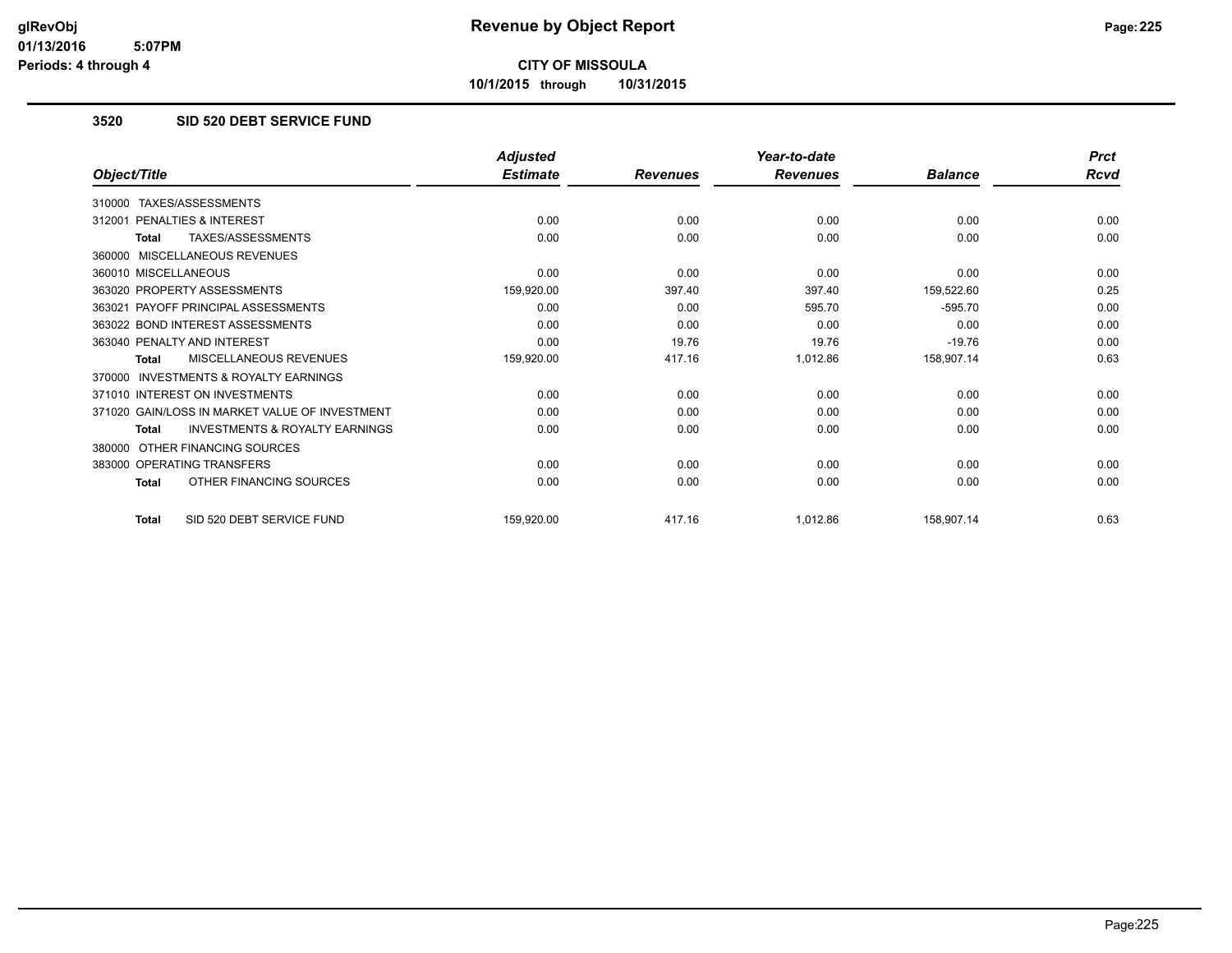**10/1/2015 through 10/31/2015**

#### **3521 SID 521 DEBT SERVICE FUND**

**3521 SID 521 DEBT SERVICE FUND**

|                                                           | <b>Adjusted</b> |                 | Year-to-date    |                | <b>Prct</b> |
|-----------------------------------------------------------|-----------------|-----------------|-----------------|----------------|-------------|
| Object/Title                                              | <b>Estimate</b> | <b>Revenues</b> | <b>Revenues</b> | <b>Balance</b> | <b>Rcvd</b> |
| TAXES/ASSESSMENTS<br>310000                               |                 |                 |                 |                |             |
| 312001 PENALTIES & INTEREST                               | 0.00            | 0.00            | 0.00            | 0.00           | 0.00        |
| TAXES/ASSESSMENTS<br><b>Total</b>                         | 0.00            | 0.00            | 0.00            | 0.00           | 0.00        |
| MISCELLANEOUS REVENUES<br>360000                          |                 |                 |                 |                |             |
| 360010 MISCELLANEOUS                                      | 0.00            | 0.00            | 0.00            | 0.00           | 0.00        |
| 363020 PROPERTY ASSESSMENTS                               | 150.00          | 0.00            | 0.00            | 150.00         | 0.00        |
| 363021 PAYOFF PRINCIPAL ASSESSMENTS                       | 0.00            | 0.00            | 0.00            | 0.00           | 0.00        |
| 363022 BOND INTEREST ASSESSMENTS                          | 0.00            | 0.00            | 0.00            | 0.00           | 0.00        |
| 363040 PENALTY AND INTEREST                               | 0.00            | 0.00            | 0.00            | 0.00           | 0.00        |
| <b>MISCELLANEOUS REVENUES</b><br><b>Total</b>             | 150.00          | 0.00            | 0.00            | 150.00         | 0.00        |
| <b>INVESTMENTS &amp; ROYALTY EARNINGS</b><br>370000       |                 |                 |                 |                |             |
| 371010 INTEREST ON INVESTMENTS                            | 0.00            | 0.00            | 0.00            | 0.00           | 0.00        |
| 371020 GAIN/LOSS IN MARKET VALUE OF INVESTMENTS           | 0.00            | 0.00            | 0.00            | 0.00           | 0.00        |
| <b>INVESTMENTS &amp; ROYALTY EARNINGS</b><br><b>Total</b> | 0.00            | 0.00            | 0.00            | 0.00           | 0.00        |
| OTHER FINANCING SOURCES<br>380000                         |                 |                 |                 |                |             |
| 381009 TRANSFERS IN                                       | 0.00            | 0.00            | 0.00            | 0.00           | 0.00        |
| OTHER FINANCING SOURCES<br>Total                          | 0.00            | 0.00            | 0.00            | 0.00           | 0.00        |
| SID 521 DEBT SERVICE FUND<br><b>Total</b>                 | 150.00          | 0.00            | 0.00            | 150.00         | 0.00        |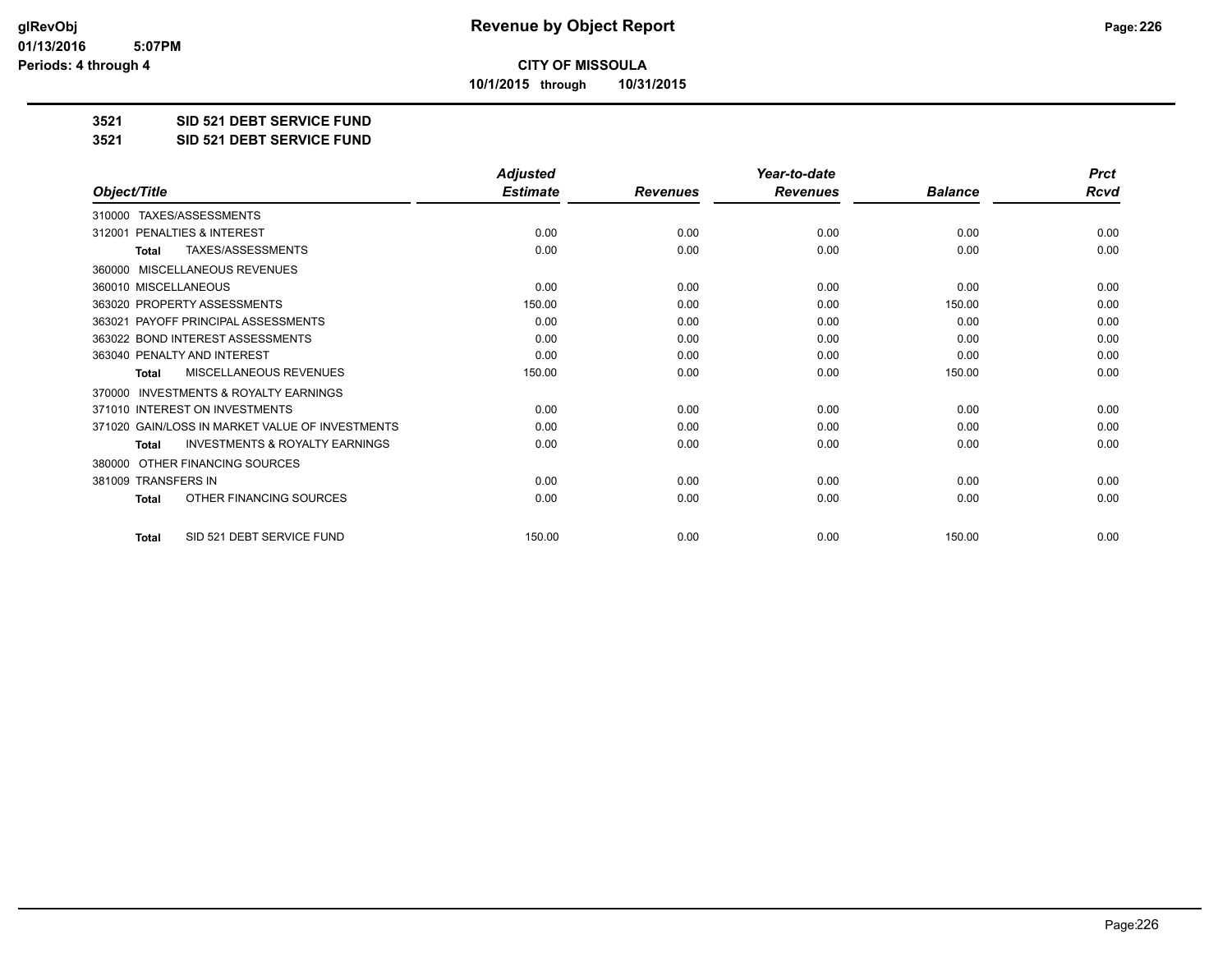**10/1/2015 through 10/31/2015**

#### **3521 SID 521 DEBT SERVICE FUND**

|                                                           | <b>Adjusted</b> |                 | Year-to-date    |                | <b>Prct</b> |
|-----------------------------------------------------------|-----------------|-----------------|-----------------|----------------|-------------|
| Object/Title                                              | <b>Estimate</b> | <b>Revenues</b> | <b>Revenues</b> | <b>Balance</b> | <b>Rcvd</b> |
| 310000 TAXES/ASSESSMENTS                                  |                 |                 |                 |                |             |
| PENALTIES & INTEREST<br>312001                            | 0.00            | 0.00            | 0.00            | 0.00           | 0.00        |
| TAXES/ASSESSMENTS<br><b>Total</b>                         | 0.00            | 0.00            | 0.00            | 0.00           | 0.00        |
| 360000 MISCELLANEOUS REVENUES                             |                 |                 |                 |                |             |
| 360010 MISCELLANEOUS                                      | 0.00            | 0.00            | 0.00            | 0.00           | 0.00        |
| 363020 PROPERTY ASSESSMENTS                               | 150.00          | 0.00            | 0.00            | 150.00         | 0.00        |
| 363021 PAYOFF PRINCIPAL ASSESSMENTS                       | 0.00            | 0.00            | 0.00            | 0.00           | 0.00        |
| 363022 BOND INTEREST ASSESSMENTS                          | 0.00            | 0.00            | 0.00            | 0.00           | 0.00        |
| 363040 PENALTY AND INTEREST                               | 0.00            | 0.00            | 0.00            | 0.00           | 0.00        |
| MISCELLANEOUS REVENUES<br><b>Total</b>                    | 150.00          | 0.00            | 0.00            | 150.00         | 0.00        |
| <b>INVESTMENTS &amp; ROYALTY EARNINGS</b><br>370000       |                 |                 |                 |                |             |
| 371010 INTEREST ON INVESTMENTS                            | 0.00            | 0.00            | 0.00            | 0.00           | 0.00        |
| 371020 GAIN/LOSS IN MARKET VALUE OF INVESTMENT            | 0.00            | 0.00            | 0.00            | 0.00           | 0.00        |
| <b>INVESTMENTS &amp; ROYALTY EARNINGS</b><br><b>Total</b> | 0.00            | 0.00            | 0.00            | 0.00           | 0.00        |
| OTHER FINANCING SOURCES<br>380000                         |                 |                 |                 |                |             |
| 381009 TRANSFERS IN                                       | 0.00            | 0.00            | 0.00            | 0.00           | 0.00        |
| OTHER FINANCING SOURCES<br><b>Total</b>                   | 0.00            | 0.00            | 0.00            | 0.00           | 0.00        |
| SID 521 DEBT SERVICE FUND<br><b>Total</b>                 | 150.00          | 0.00            | 0.00            | 150.00         | 0.00        |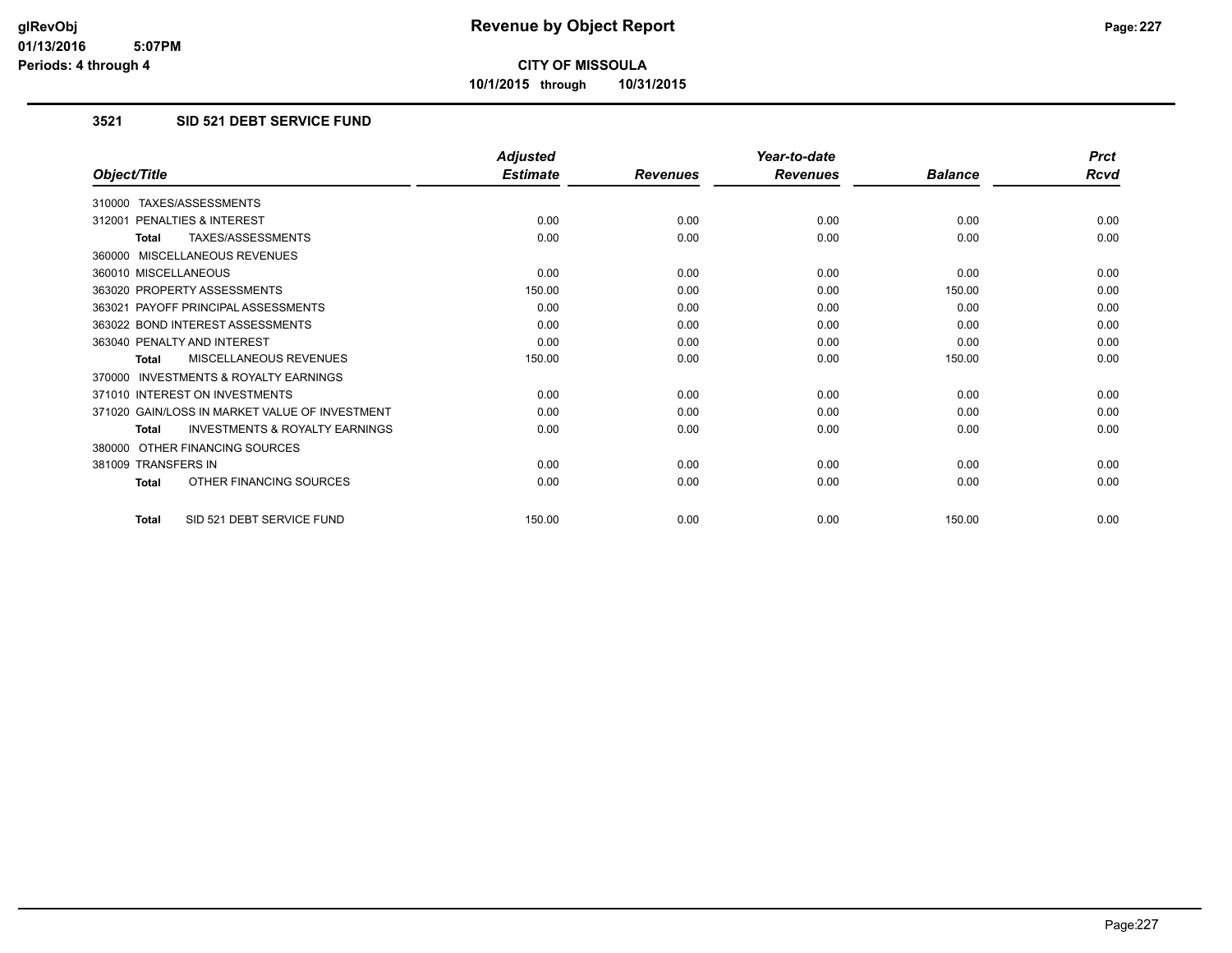**10/1/2015 through 10/31/2015**

#### **3522 SID 522 DEBT SERVICE FUND**

**3522 SID 522 DEBT SERVICE FUND**

|                                                           | <b>Adjusted</b> |                 | Year-to-date    |                | <b>Prct</b> |
|-----------------------------------------------------------|-----------------|-----------------|-----------------|----------------|-------------|
| Object/Title                                              | <b>Estimate</b> | <b>Revenues</b> | <b>Revenues</b> | <b>Balance</b> | Rcvd        |
| TAXES/ASSESSMENTS<br>310000                               |                 |                 |                 |                |             |
| 312001 PENALTIES & INTEREST                               | 0.00            | 0.00            | 0.00            | 0.00           | 0.00        |
| TAXES/ASSESSMENTS<br>Total                                | 0.00            | 0.00            | 0.00            | 0.00           | 0.00        |
| MISCELLANEOUS REVENUES<br>360000                          |                 |                 |                 |                |             |
| 360010 MISCELLANEOUS                                      | 0.00            | 0.00            | 0.00            | 0.00           | 0.00        |
| 363020 PROPERTY ASSESSMENTS                               | 217.00          | 0.00            | 0.00            | 217.00         | 0.00        |
| 363021 PAYOFF PRINCIPAL ASSESSMENTS                       | 0.00            | 0.00            | 0.00            | 0.00           | 0.00        |
| 363022 BOND INTEREST ASSESSMENTS                          | 0.00            | 0.00            | 0.00            | 0.00           | 0.00        |
| 363040 PENALTY AND INTEREST                               | 0.00            | 0.00            | 0.00            | 0.00           | 0.00        |
| <b>MISCELLANEOUS REVENUES</b><br><b>Total</b>             | 217.00          | 0.00            | 0.00            | 217.00         | 0.00        |
| 370000 INVESTMENTS & ROYALTY EARNINGS                     |                 |                 |                 |                |             |
| 371010 INTEREST ON INVESTMENTS                            | 0.00            | 0.00            | 0.00            | 0.00           | 0.00        |
| 371020 GAIN/LOSS IN MARKET VALUE OF INVESTMENTS           | 0.00            | 0.00            | 0.00            | 0.00           | 0.00        |
| <b>INVESTMENTS &amp; ROYALTY EARNINGS</b><br><b>Total</b> | 0.00            | 0.00            | 0.00            | 0.00           | 0.00        |
| SID 522 DEBT SERVICE FUND<br><b>Total</b>                 | 217.00          | 0.00            | 0.00            | 217.00         | 0.00        |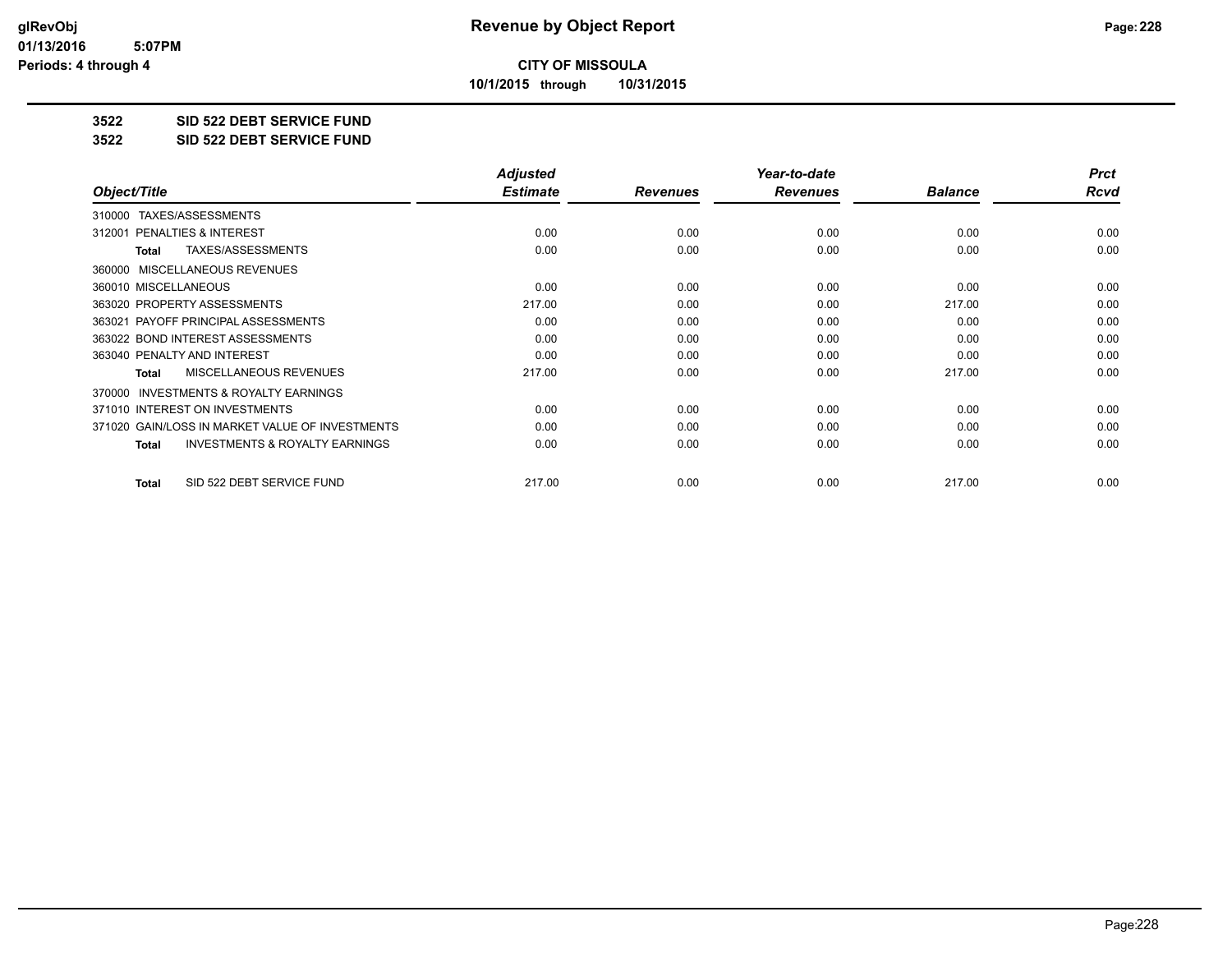**10/1/2015 through 10/31/2015**

#### **3522 SID 522 DEBT SERVICE FUND**

|                                                    | <b>Adjusted</b> |                 | Year-to-date    |                | <b>Prct</b> |
|----------------------------------------------------|-----------------|-----------------|-----------------|----------------|-------------|
| Object/Title                                       | <b>Estimate</b> | <b>Revenues</b> | <b>Revenues</b> | <b>Balance</b> | Rcvd        |
| 310000 TAXES/ASSESSMENTS                           |                 |                 |                 |                |             |
| 312001 PENALTIES & INTEREST                        | 0.00            | 0.00            | 0.00            | 0.00           | 0.00        |
| TAXES/ASSESSMENTS<br>Total                         | 0.00            | 0.00            | 0.00            | 0.00           | 0.00        |
| 360000 MISCELLANEOUS REVENUES                      |                 |                 |                 |                |             |
| 360010 MISCELLANEOUS                               | 0.00            | 0.00            | 0.00            | 0.00           | 0.00        |
| 363020 PROPERTY ASSESSMENTS                        | 217.00          | 0.00            | 0.00            | 217.00         | 0.00        |
| 363021 PAYOFF PRINCIPAL ASSESSMENTS                | 0.00            | 0.00            | 0.00            | 0.00           | 0.00        |
| 363022 BOND INTEREST ASSESSMENTS                   | 0.00            | 0.00            | 0.00            | 0.00           | 0.00        |
| 363040 PENALTY AND INTEREST                        | 0.00            | 0.00            | 0.00            | 0.00           | 0.00        |
| <b>MISCELLANEOUS REVENUES</b><br>Total             | 217.00          | 0.00            | 0.00            | 217.00         | 0.00        |
| INVESTMENTS & ROYALTY EARNINGS<br>370000           |                 |                 |                 |                |             |
| 371010 INTEREST ON INVESTMENTS                     | 0.00            | 0.00            | 0.00            | 0.00           | 0.00        |
| 371020 GAIN/LOSS IN MARKET VALUE OF INVESTMENT     | 0.00            | 0.00            | 0.00            | 0.00           | 0.00        |
| <b>INVESTMENTS &amp; ROYALTY EARNINGS</b><br>Total | 0.00            | 0.00            | 0.00            | 0.00           | 0.00        |
| SID 522 DEBT SERVICE FUND<br><b>Total</b>          | 217.00          | 0.00            | 0.00            | 217.00         | 0.00        |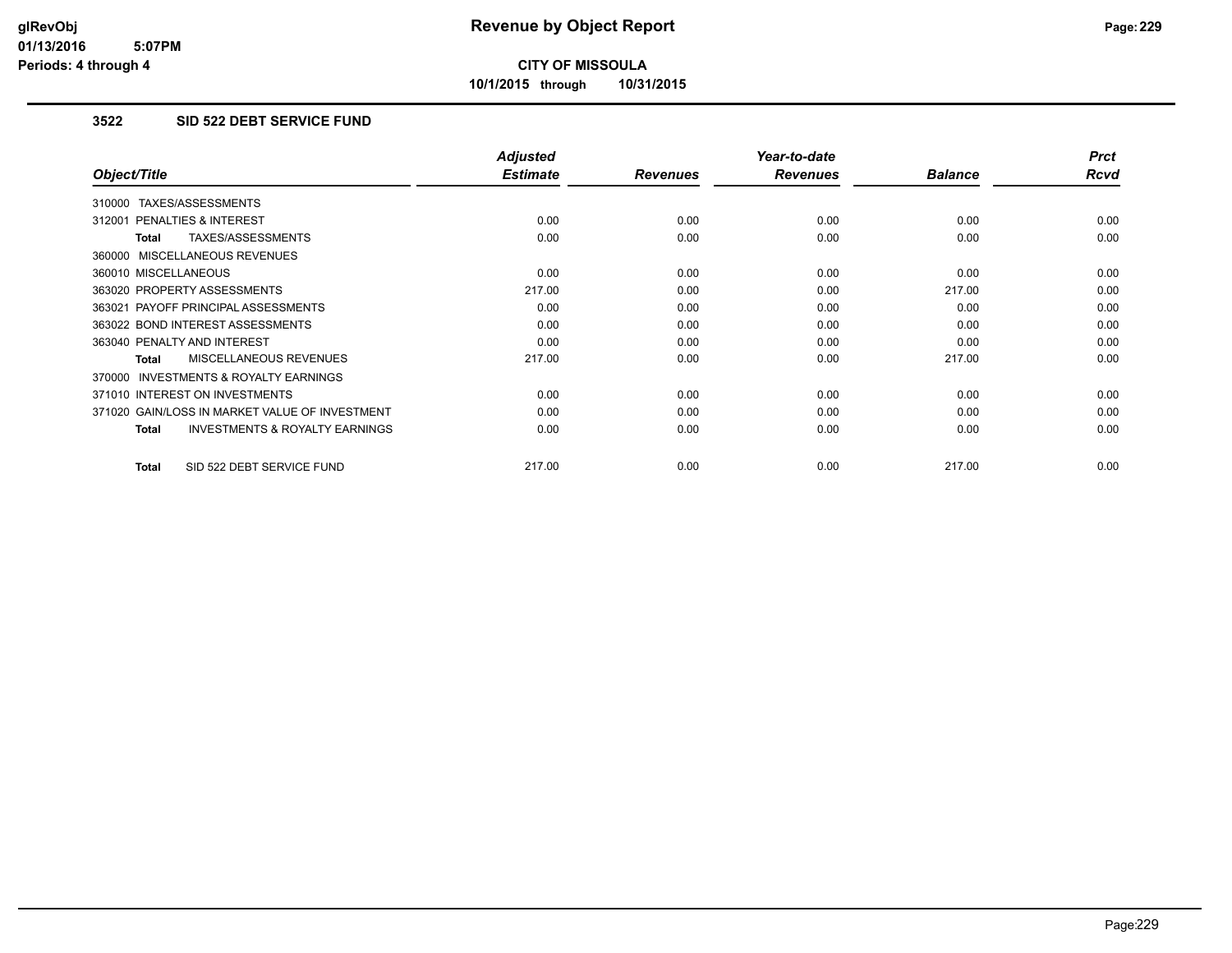**10/1/2015 through 10/31/2015**

#### **3524 SID 524 DEBT SERVICE FUND**

**3524 SID 524 DEBT SERVICE FUND**

|                                                           | <b>Adjusted</b> |                 | Year-to-date    |                | <b>Prct</b> |
|-----------------------------------------------------------|-----------------|-----------------|-----------------|----------------|-------------|
| Object/Title                                              | <b>Estimate</b> | <b>Revenues</b> | <b>Revenues</b> | <b>Balance</b> | Rcvd        |
| TAXES/ASSESSMENTS<br>310000                               |                 |                 |                 |                |             |
| 312001 PENALTIES & INTEREST                               | 0.00            | 0.00            | 0.00            | 0.00           | 0.00        |
| TAXES/ASSESSMENTS<br>Total                                | 0.00            | 0.00            | 0.00            | 0.00           | 0.00        |
| MISCELLANEOUS REVENUES<br>360000                          |                 |                 |                 |                |             |
| 363020 PROPERTY ASSESSMENTS                               | 304,660.00      | 0.00            | 0.00            | 304,660.00     | 0.00        |
| 363021 PAYOFF PRINCIPAL ASSESSMENTS                       | 0.00            | 0.00            | 1,396.76        | $-1,396.76$    | 0.00        |
| 363022 BOND INTEREST ASSESSMENTS                          | 0.00            | 0.00            | 0.00            | 0.00           | 0.00        |
| 363040 PENALTY AND INTEREST                               | 0.00            | 0.00            | 0.00            | 0.00           | 0.00        |
| MISCELLANEOUS REVENUES<br>Total                           | 304,660.00      | 0.00            | 1,396.76        | 303,263.24     | 0.46        |
| <b>INVESTMENTS &amp; ROYALTY EARNINGS</b><br>370000       |                 |                 |                 |                |             |
| 371010 INTEREST ON INVESTMENTS                            | 0.00            | 0.00            | 0.00            | 0.00           | 0.00        |
| 371020 GAIN/LOSS IN MARKET VALUE OF INVESTMENTS           | 0.00            | 0.00            | 0.00            | 0.00           | 0.00        |
| 371500 INTEREST ON INTERFUND LOAN                         | 0.00            | 0.00            | 0.00            | 0.00           | 0.00        |
| <b>INVESTMENTS &amp; ROYALTY EARNINGS</b><br><b>Total</b> | 0.00            | 0.00            | 0.00            | 0.00           | 0.00        |
| SID 524 DEBT SERVICE FUND<br>Total                        | 304,660.00      | 0.00            | 1,396.76        | 303,263.24     | 0.46        |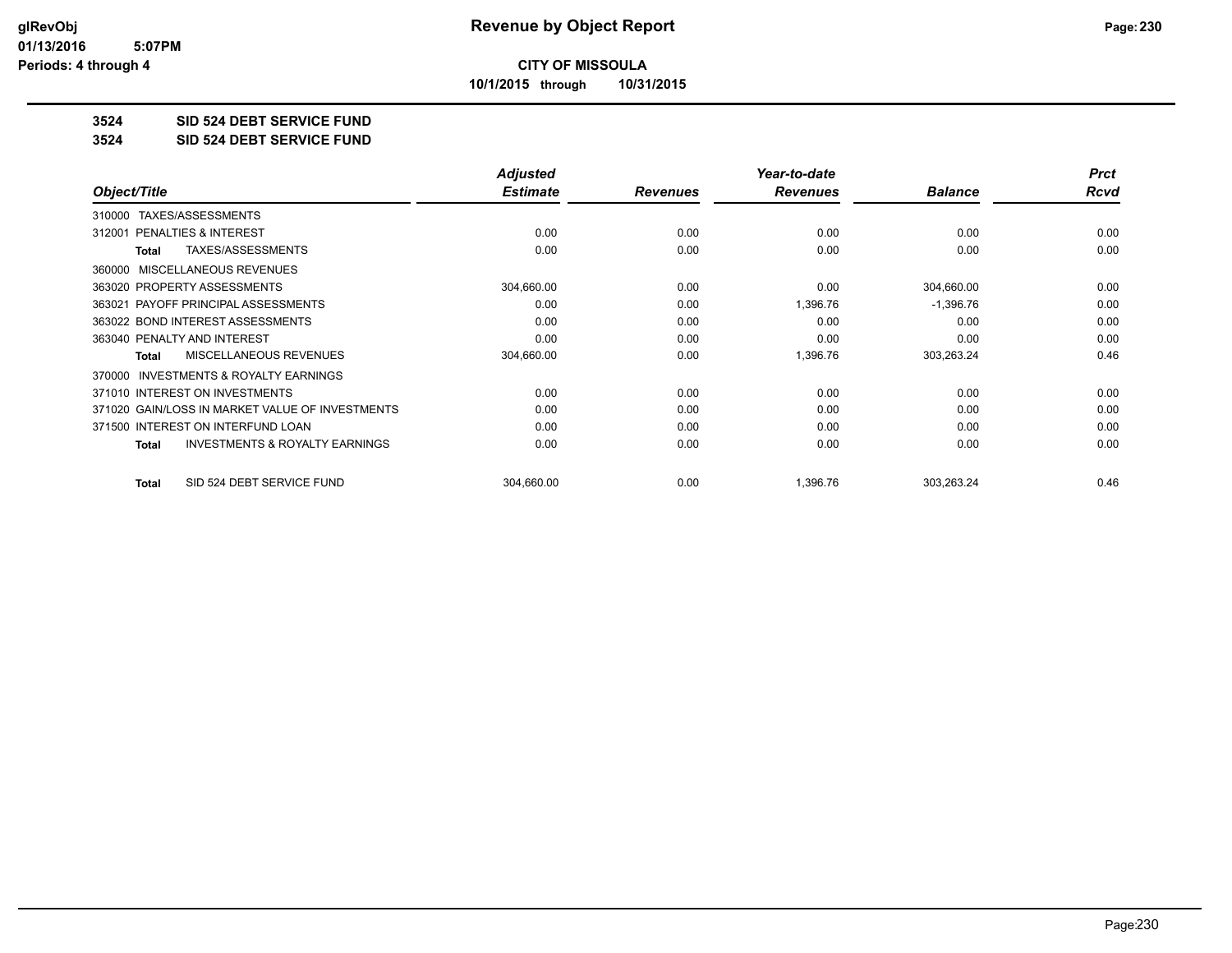**10/1/2015 through 10/31/2015**

#### **3524 SID 524 DEBT SERVICE FUND**

|                                                     | <b>Adjusted</b> |                 | Year-to-date    |                | <b>Prct</b> |
|-----------------------------------------------------|-----------------|-----------------|-----------------|----------------|-------------|
| Object/Title                                        | <b>Estimate</b> | <b>Revenues</b> | <b>Revenues</b> | <b>Balance</b> | <b>Rcvd</b> |
| TAXES/ASSESSMENTS<br>310000                         |                 |                 |                 |                |             |
| 312001 PENALTIES & INTEREST                         | 0.00            | 0.00            | 0.00            | 0.00           | 0.00        |
| TAXES/ASSESSMENTS<br>Total                          | 0.00            | 0.00            | 0.00            | 0.00           | 0.00        |
| 360000 MISCELLANEOUS REVENUES                       |                 |                 |                 |                |             |
| 363020 PROPERTY ASSESSMENTS                         | 304,660.00      | 0.00            | 0.00            | 304,660.00     | 0.00        |
| 363021 PAYOFF PRINCIPAL ASSESSMENTS                 | 0.00            | 0.00            | 1,396.76        | $-1,396.76$    | 0.00        |
| 363022 BOND INTEREST ASSESSMENTS                    | 0.00            | 0.00            | 0.00            | 0.00           | 0.00        |
| 363040 PENALTY AND INTEREST                         | 0.00            | 0.00            | 0.00            | 0.00           | 0.00        |
| <b>MISCELLANEOUS REVENUES</b><br><b>Total</b>       | 304,660.00      | 0.00            | 1,396.76        | 303,263.24     | 0.46        |
| <b>INVESTMENTS &amp; ROYALTY EARNINGS</b><br>370000 |                 |                 |                 |                |             |
| 371010 INTEREST ON INVESTMENTS                      | 0.00            | 0.00            | 0.00            | 0.00           | 0.00        |
| 371020 GAIN/LOSS IN MARKET VALUE OF INVESTMENT      | 0.00            | 0.00            | 0.00            | 0.00           | 0.00        |
| 371500 INTEREST ON INTERFUND LOAN                   | 0.00            | 0.00            | 0.00            | 0.00           | 0.00        |
| <b>INVESTMENTS &amp; ROYALTY EARNINGS</b><br>Total  | 0.00            | 0.00            | 0.00            | 0.00           | 0.00        |
| SID 524 DEBT SERVICE FUND<br>Total                  | 304,660.00      | 0.00            | 1.396.76        | 303,263.24     | 0.46        |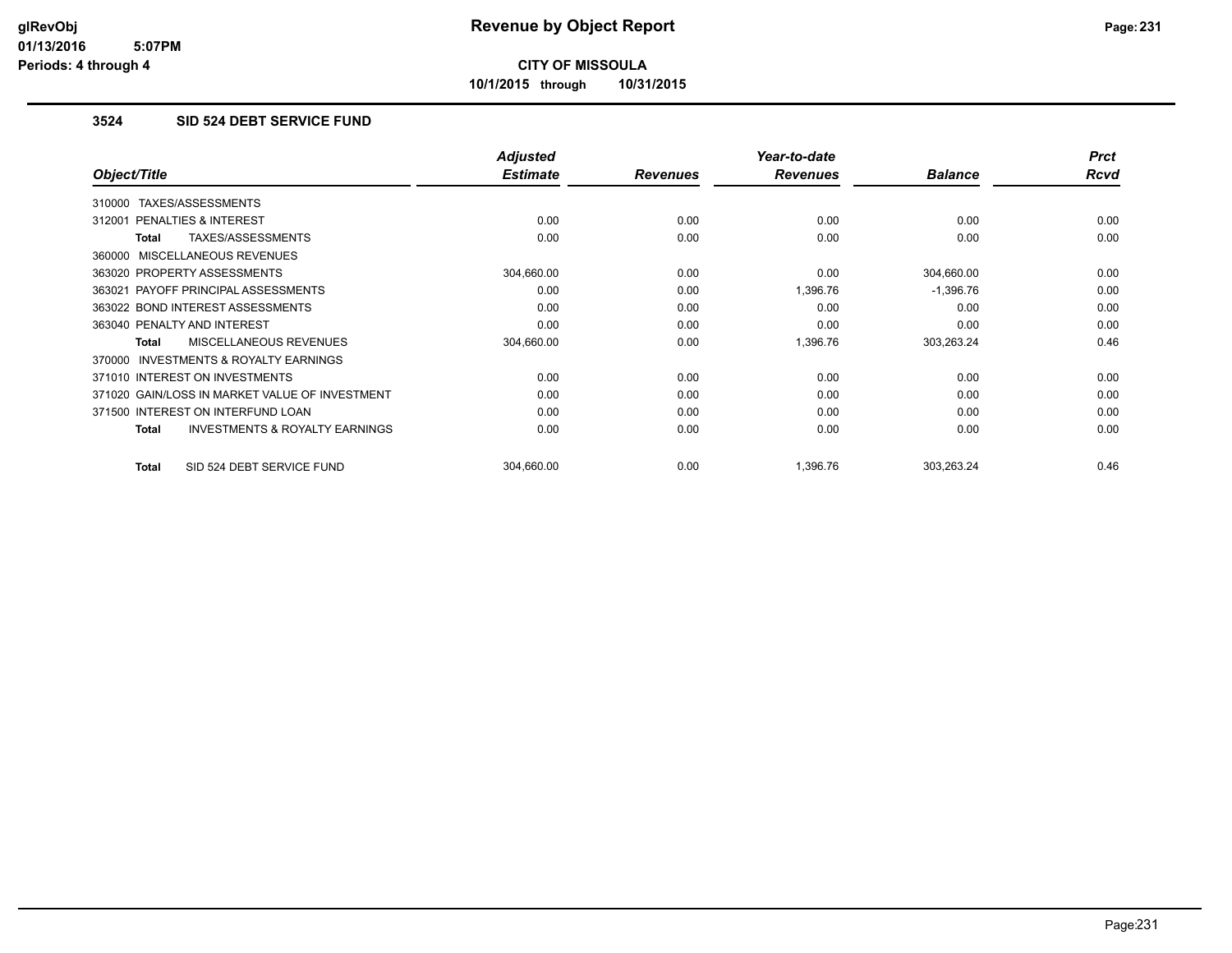**10/1/2015 through 10/31/2015**

#### **3525 SID 525 DEBT SERVICE FUND**

**3525 SID 525 DEBT SERVICE FUND**

|                                                           | <b>Adjusted</b> |                 | Year-to-date    |                | <b>Prct</b> |
|-----------------------------------------------------------|-----------------|-----------------|-----------------|----------------|-------------|
| Object/Title                                              | <b>Estimate</b> | <b>Revenues</b> | <b>Revenues</b> | <b>Balance</b> | Rcvd        |
| TAXES/ASSESSMENTS<br>310000                               |                 |                 |                 |                |             |
| PENALTIES & INTEREST<br>312001                            | 0.00            | 0.00            | 0.00            | 0.00           | 0.00        |
| TAXES/ASSESSMENTS<br><b>Total</b>                         | 0.00            | 0.00            | 0.00            | 0.00           | 0.00        |
| MISCELLANEOUS REVENUES<br>360000                          |                 |                 |                 |                |             |
| 360010 MISCELLANEOUS                                      | 0.00            | 0.00            | 0.00            | 0.00           | 0.00        |
| 363020 PROPERTY ASSESSMENTS                               | 31,500.00       | 0.00            | 0.00            | 31,500.00      | 0.00        |
| 363021 PAYOFF PRINCIPAL ASSESSMENTS                       | 0.00            | 0.00            | 0.00            | 0.00           | 0.00        |
| 363022 BOND INTEREST ASSESSMENTS                          | 0.00            | 0.00            | 0.00            | 0.00           | 0.00        |
| 363040 PENALTY AND INTEREST                               | 0.00            | 0.00            | 0.00            | 0.00           | 0.00        |
| <b>MISCELLANEOUS REVENUES</b><br><b>Total</b>             | 31,500.00       | 0.00            | 0.00            | 31,500.00      | 0.00        |
| <b>INVESTMENTS &amp; ROYALTY EARNINGS</b><br>370000       |                 |                 |                 |                |             |
| 371010 INTEREST ON INVESTMENTS                            | 0.00            | 0.00            | 0.00            | 0.00           | 0.00        |
| 371020 GAIN/LOSS IN MARKET VALUE OF INVESTMENTS           | 0.00            | 0.00            | 0.00            | 0.00           | 0.00        |
| 371500 INTEREST ON INTERFUND LOAN                         | 0.00            | 0.00            | 0.00            | 0.00           | 0.00        |
| <b>INVESTMENTS &amp; ROYALTY EARNINGS</b><br><b>Total</b> | 0.00            | 0.00            | 0.00            | 0.00           | 0.00        |
| SID 525 DEBT SERVICE FUND<br><b>Total</b>                 | 31,500.00       | 0.00            | 0.00            | 31,500.00      | 0.00        |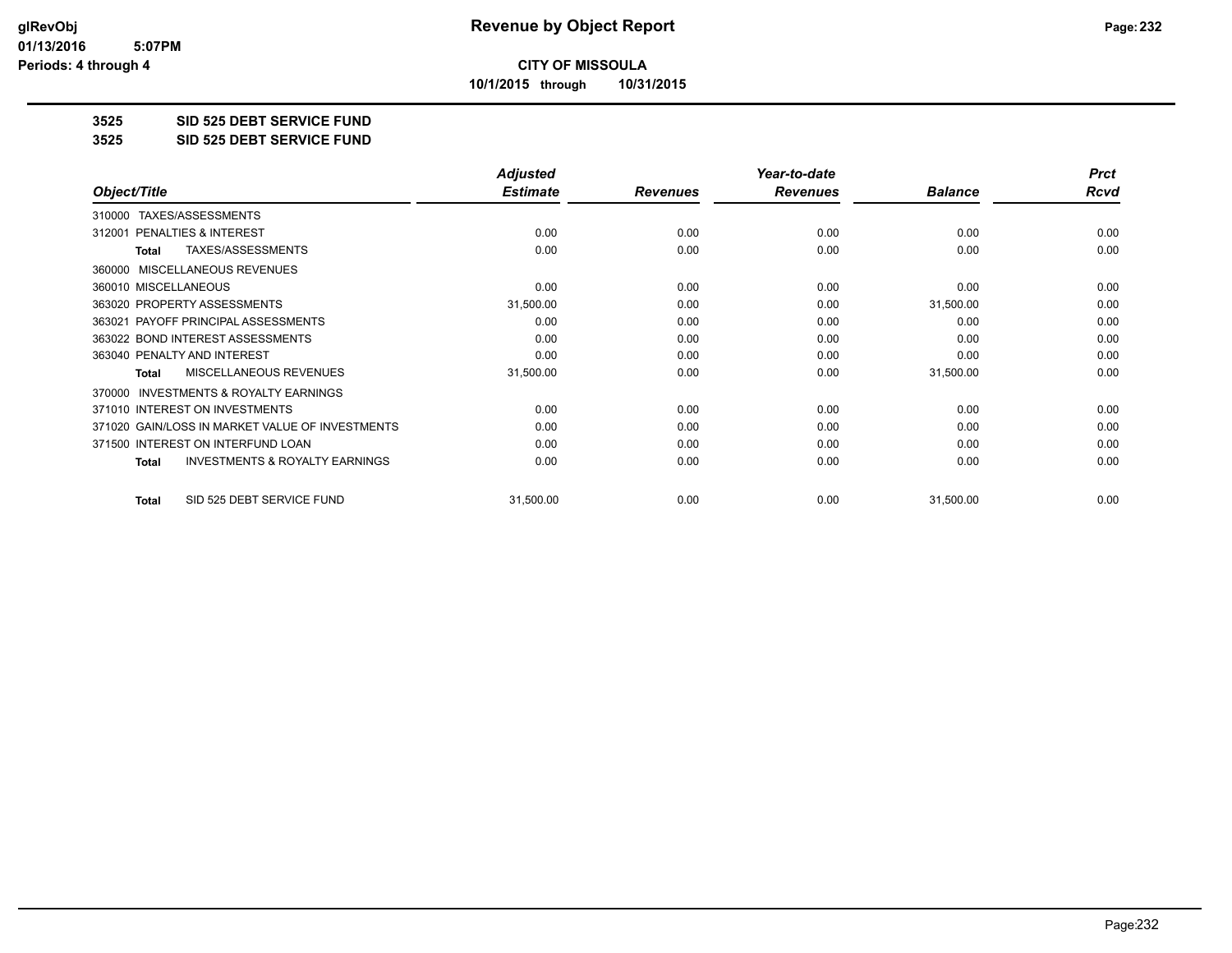**10/1/2015 through 10/31/2015**

#### **3525 SID 525 DEBT SERVICE FUND**

|                                                           | <b>Adjusted</b> |                 | Year-to-date    |                | <b>Prct</b> |
|-----------------------------------------------------------|-----------------|-----------------|-----------------|----------------|-------------|
| Object/Title                                              | <b>Estimate</b> | <b>Revenues</b> | <b>Revenues</b> | <b>Balance</b> | Rcvd        |
| TAXES/ASSESSMENTS<br>310000                               |                 |                 |                 |                |             |
| 312001 PENALTIES & INTEREST                               | 0.00            | 0.00            | 0.00            | 0.00           | 0.00        |
| TAXES/ASSESSMENTS<br>Total                                | 0.00            | 0.00            | 0.00            | 0.00           | 0.00        |
| 360000 MISCELLANEOUS REVENUES                             |                 |                 |                 |                |             |
| 360010 MISCELLANEOUS                                      | 0.00            | 0.00            | 0.00            | 0.00           | 0.00        |
| 363020 PROPERTY ASSESSMENTS                               | 31,500.00       | 0.00            | 0.00            | 31,500.00      | 0.00        |
| 363021 PAYOFF PRINCIPAL ASSESSMENTS                       | 0.00            | 0.00            | 0.00            | 0.00           | 0.00        |
| 363022 BOND INTEREST ASSESSMENTS                          | 0.00            | 0.00            | 0.00            | 0.00           | 0.00        |
| 363040 PENALTY AND INTEREST                               | 0.00            | 0.00            | 0.00            | 0.00           | 0.00        |
| MISCELLANEOUS REVENUES<br>Total                           | 31,500.00       | 0.00            | 0.00            | 31,500.00      | 0.00        |
| 370000 INVESTMENTS & ROYALTY EARNINGS                     |                 |                 |                 |                |             |
| 371010 INTEREST ON INVESTMENTS                            | 0.00            | 0.00            | 0.00            | 0.00           | 0.00        |
| 371020 GAIN/LOSS IN MARKET VALUE OF INVESTMENT            | 0.00            | 0.00            | 0.00            | 0.00           | 0.00        |
| 371500 INTEREST ON INTERFUND LOAN                         | 0.00            | 0.00            | 0.00            | 0.00           | 0.00        |
| <b>INVESTMENTS &amp; ROYALTY EARNINGS</b><br><b>Total</b> | 0.00            | 0.00            | 0.00            | 0.00           | 0.00        |
|                                                           |                 |                 |                 |                |             |
| SID 525 DEBT SERVICE FUND<br><b>Total</b>                 | 31,500.00       | 0.00            | 0.00            | 31,500.00      | 0.00        |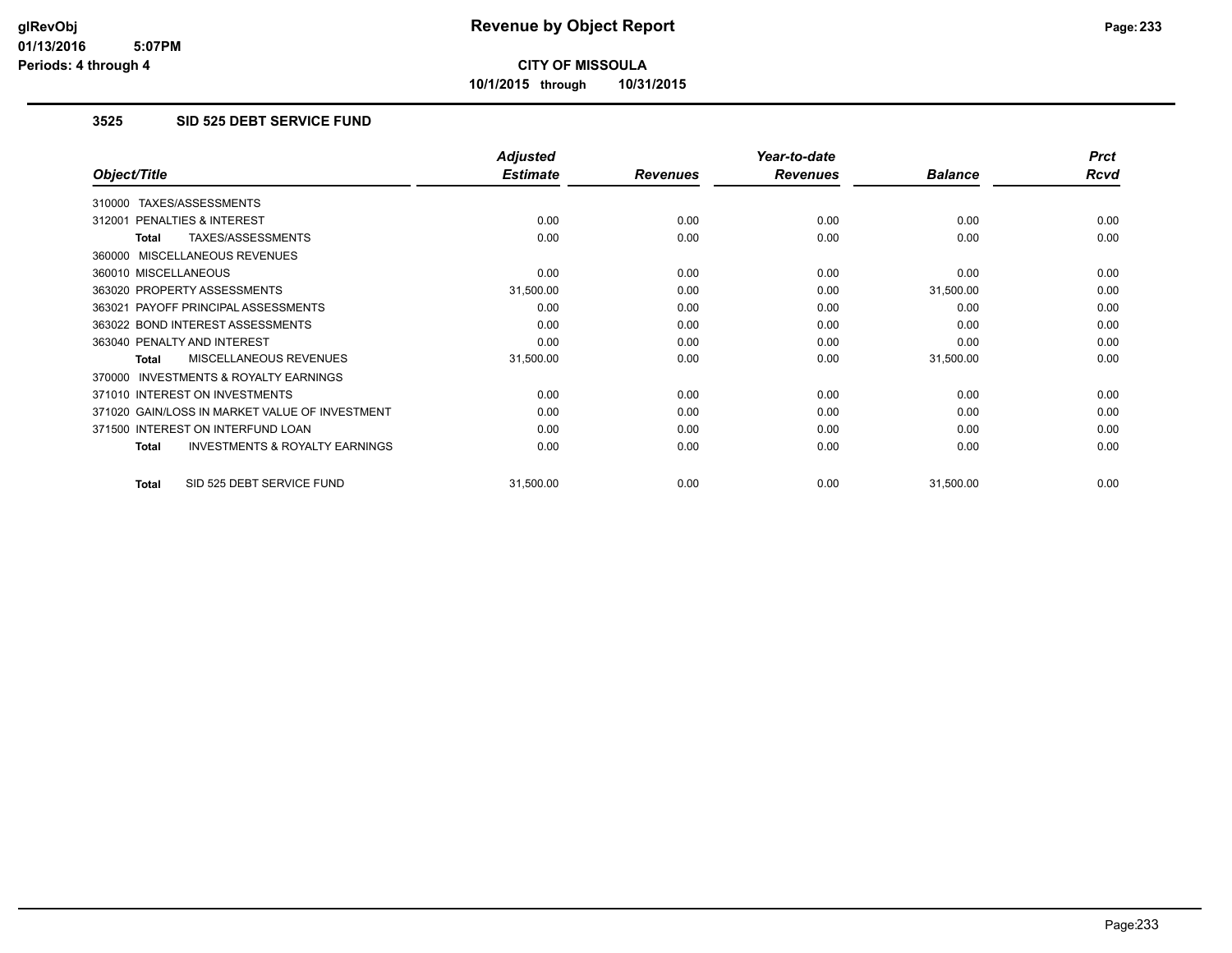**10/1/2015 through 10/31/2015**

#### **3526 SID 526 DEBT SERVICE FUND**

**3526 SID 526 DEBT SERVICE FUND**

|                                                           | <b>Adjusted</b> |                 | Year-to-date    |                | <b>Prct</b> |
|-----------------------------------------------------------|-----------------|-----------------|-----------------|----------------|-------------|
| Object/Title                                              | <b>Estimate</b> | <b>Revenues</b> | <b>Revenues</b> | <b>Balance</b> | <b>Rcvd</b> |
| TAXES/ASSESSMENTS<br>310000                               |                 |                 |                 |                |             |
| <b>PENALTIES &amp; INTEREST</b><br>312001                 | 0.00            | 0.00            | 0.00            | 0.00           | 0.00        |
| TAXES/ASSESSMENTS<br><b>Total</b>                         | 0.00            | 0.00            | 0.00            | 0.00           | 0.00        |
| MISCELLANEOUS REVENUES<br>360000                          |                 |                 |                 |                |             |
| 360010 MISCELLANEOUS                                      | 0.00            | 0.00            | 0.00            | 0.00           | 0.00        |
| 363020 PROPERTY ASSESSMENTS                               | 193,320.00      | 134.01          | 134.01          | 193,185.99     | 0.07        |
| 363021 PAYOFF PRINCIPAL ASSESSMENTS                       | 0.00            | 0.00            | 0.00            | 0.00           | 0.00        |
| 363022 BOND INTEREST ASSESSMENTS                          | 0.00            | 0.00            | 0.00            | 0.00           | 0.00        |
| 363040 PENALTY AND INTEREST                               | 0.00            | 6.87            | 6.87            | $-6.87$        | 0.00        |
| <b>MISCELLANEOUS REVENUES</b><br><b>Total</b>             | 193,320.00      | 140.88          | 140.88          | 193,179.12     | 0.07        |
| <b>INVESTMENTS &amp; ROYALTY EARNINGS</b><br>370000       |                 |                 |                 |                |             |
| 371010 INTEREST ON INVESTMENTS                            | 0.00            | 0.00            | 0.00            | 0.00           | 0.00        |
| 371020 GAIN/LOSS IN MARKET VALUE OF INVESTMENTS           | 0.00            | 0.00            | 0.00            | 0.00           | 0.00        |
| 371500 INTEREST ON INTERFUND LOAN                         | 0.00            | 0.00            | 0.00            | 0.00           | 0.00        |
| <b>INVESTMENTS &amp; ROYALTY EARNINGS</b><br><b>Total</b> | 0.00            | 0.00            | 0.00            | 0.00           | 0.00        |
| SID 526 DEBT SERVICE FUND<br><b>Total</b>                 | 193,320.00      | 140.88          | 140.88          | 193,179.12     | 0.07        |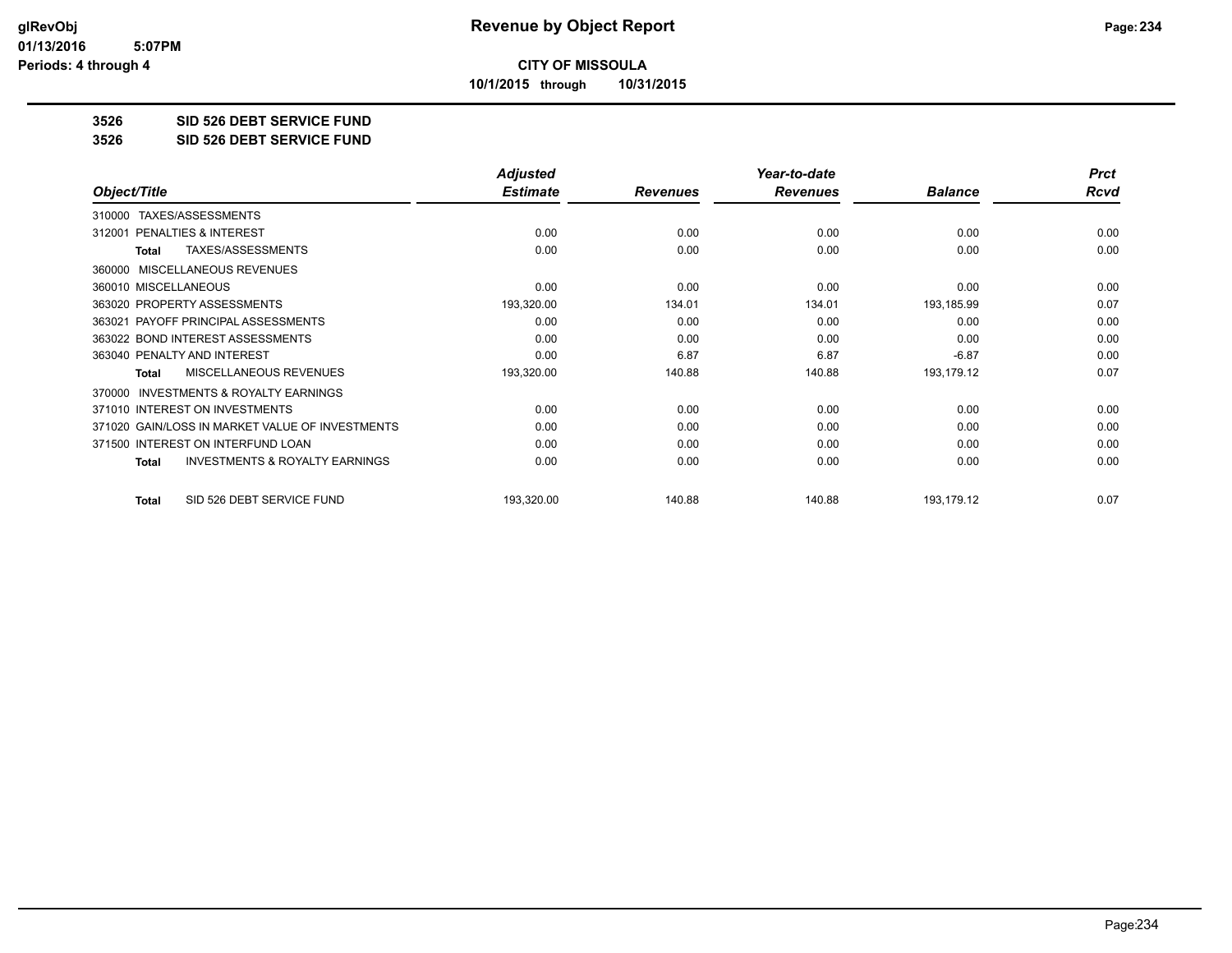**10/1/2015 through 10/31/2015**

#### **3526 SID 526 DEBT SERVICE FUND**

|                                                           | <b>Adjusted</b> |                 | Year-to-date    |                | <b>Prct</b> |
|-----------------------------------------------------------|-----------------|-----------------|-----------------|----------------|-------------|
| Object/Title                                              | <b>Estimate</b> | <b>Revenues</b> | <b>Revenues</b> | <b>Balance</b> | Rcvd        |
| TAXES/ASSESSMENTS<br>310000                               |                 |                 |                 |                |             |
| PENALTIES & INTEREST<br>312001                            | 0.00            | 0.00            | 0.00            | 0.00           | 0.00        |
| TAXES/ASSESSMENTS<br>Total                                | 0.00            | 0.00            | 0.00            | 0.00           | 0.00        |
| 360000 MISCELLANEOUS REVENUES                             |                 |                 |                 |                |             |
| 360010 MISCELLANEOUS                                      | 0.00            | 0.00            | 0.00            | 0.00           | 0.00        |
| 363020 PROPERTY ASSESSMENTS                               | 193,320.00      | 134.01          | 134.01          | 193,185.99     | 0.07        |
| 363021 PAYOFF PRINCIPAL ASSESSMENTS                       | 0.00            | 0.00            | 0.00            | 0.00           | 0.00        |
| 363022 BOND INTEREST ASSESSMENTS                          | 0.00            | 0.00            | 0.00            | 0.00           | 0.00        |
| 363040 PENALTY AND INTEREST                               | 0.00            | 6.87            | 6.87            | $-6.87$        | 0.00        |
| MISCELLANEOUS REVENUES<br><b>Total</b>                    | 193,320.00      | 140.88          | 140.88          | 193,179.12     | 0.07        |
| 370000 INVESTMENTS & ROYALTY EARNINGS                     |                 |                 |                 |                |             |
| 371010 INTEREST ON INVESTMENTS                            | 0.00            | 0.00            | 0.00            | 0.00           | 0.00        |
| 371020 GAIN/LOSS IN MARKET VALUE OF INVESTMENT            | 0.00            | 0.00            | 0.00            | 0.00           | 0.00        |
| 371500 INTEREST ON INTERFUND LOAN                         | 0.00            | 0.00            | 0.00            | 0.00           | 0.00        |
| <b>INVESTMENTS &amp; ROYALTY EARNINGS</b><br><b>Total</b> | 0.00            | 0.00            | 0.00            | 0.00           | 0.00        |
| SID 526 DEBT SERVICE FUND<br><b>Total</b>                 | 193,320.00      | 140.88          | 140.88          | 193,179.12     | 0.07        |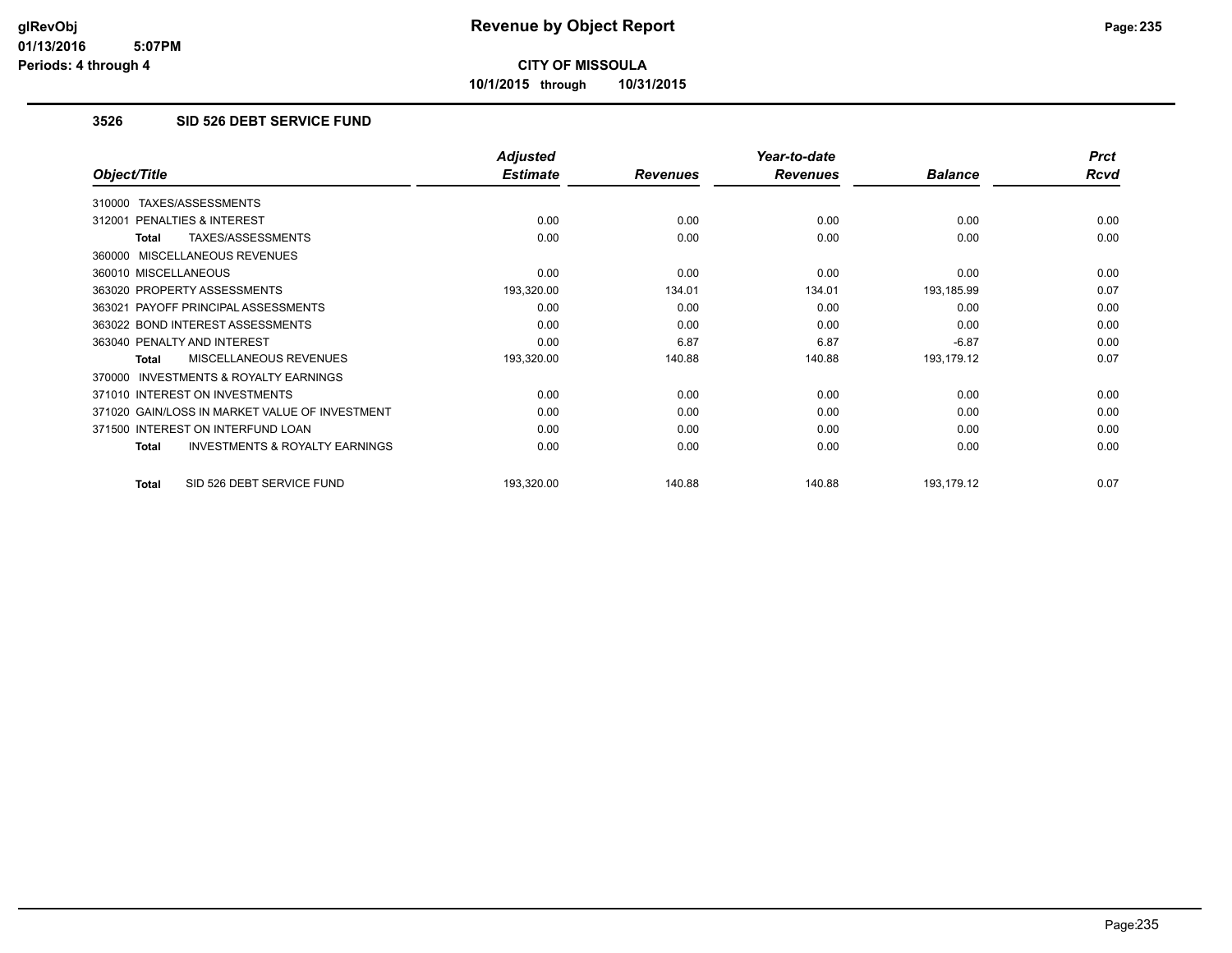**10/1/2015 through 10/31/2015**

#### **3527 SID 527 DEBT SERVICE FUND**

**3527 SID 527 DEBT SERVICE FUND**

|                                                     | <b>Adjusted</b> |                 | Year-to-date    |                | <b>Prct</b> |
|-----------------------------------------------------|-----------------|-----------------|-----------------|----------------|-------------|
| Object/Title                                        | <b>Estimate</b> | <b>Revenues</b> | <b>Revenues</b> | <b>Balance</b> | <b>Rcvd</b> |
| 310000 TAXES/ASSESSMENTS                            |                 |                 |                 |                |             |
| <b>PENALTIES &amp; INTEREST</b><br>312001           | 0.00            | 0.00            | 0.00            | 0.00           | 0.00        |
| TAXES/ASSESSMENTS<br><b>Total</b>                   | 0.00            | 0.00            | 0.00            | 0.00           | 0.00        |
| <b>MISCELLANEOUS REVENUES</b><br>360000             |                 |                 |                 |                |             |
| 360010 MISCELLANEOUS                                | 0.00            | 0.00            | 0.00            | 0.00           | 0.00        |
| 363020 PROPERTY ASSESSMENTS                         | 0.00            | 0.00            | 0.00            | 0.00           | 0.00        |
| 363021 PAYOFF PRINCIPAL ASSESSMENTS                 | 0.00            | 0.00            | 0.00            | 0.00           | 0.00        |
| 363022 BOND INTEREST ASSESSMENTS                    | 0.00            | 0.00            | 0.00            | 0.00           | 0.00        |
| 363040 PENALTY AND INTEREST                         | 0.00            | 0.00            | 0.00            | 0.00           | 0.00        |
| MISCELLANEOUS REVENUES<br><b>Total</b>              | 0.00            | 0.00            | 0.00            | 0.00           | 0.00        |
| <b>INVESTMENTS &amp; ROYALTY EARNINGS</b><br>370000 |                 |                 |                 |                |             |
| 371010 INTEREST ON INVESTMENTS                      | 0.00            | 0.00            | 0.00            | 0.00           | 0.00        |
| 371020 GAIN/LOSS IN MARKET VALUE OF INVESTMENTS     | 0.00            | 0.00            | 0.00            | 0.00           | 0.00        |
| <b>INVESTMENTS &amp; ROYALTY EARNINGS</b><br>Total  | 0.00            | 0.00            | 0.00            | 0.00           | 0.00        |
| OTHER FINANCING SOURCES<br>380000                   |                 |                 |                 |                |             |
| 381030 SID BONDS PROCEEDS                           | 0.00            | 0.00            | 0.00            | 0.00           | 0.00        |
| OTHER FINANCING SOURCES<br><b>Total</b>             | 0.00            | 0.00            | 0.00            | 0.00           | 0.00        |
| SID 527 DEBT SERVICE FUND<br><b>Total</b>           | 0.00            | 0.00            | 0.00            | 0.00           | 0.00        |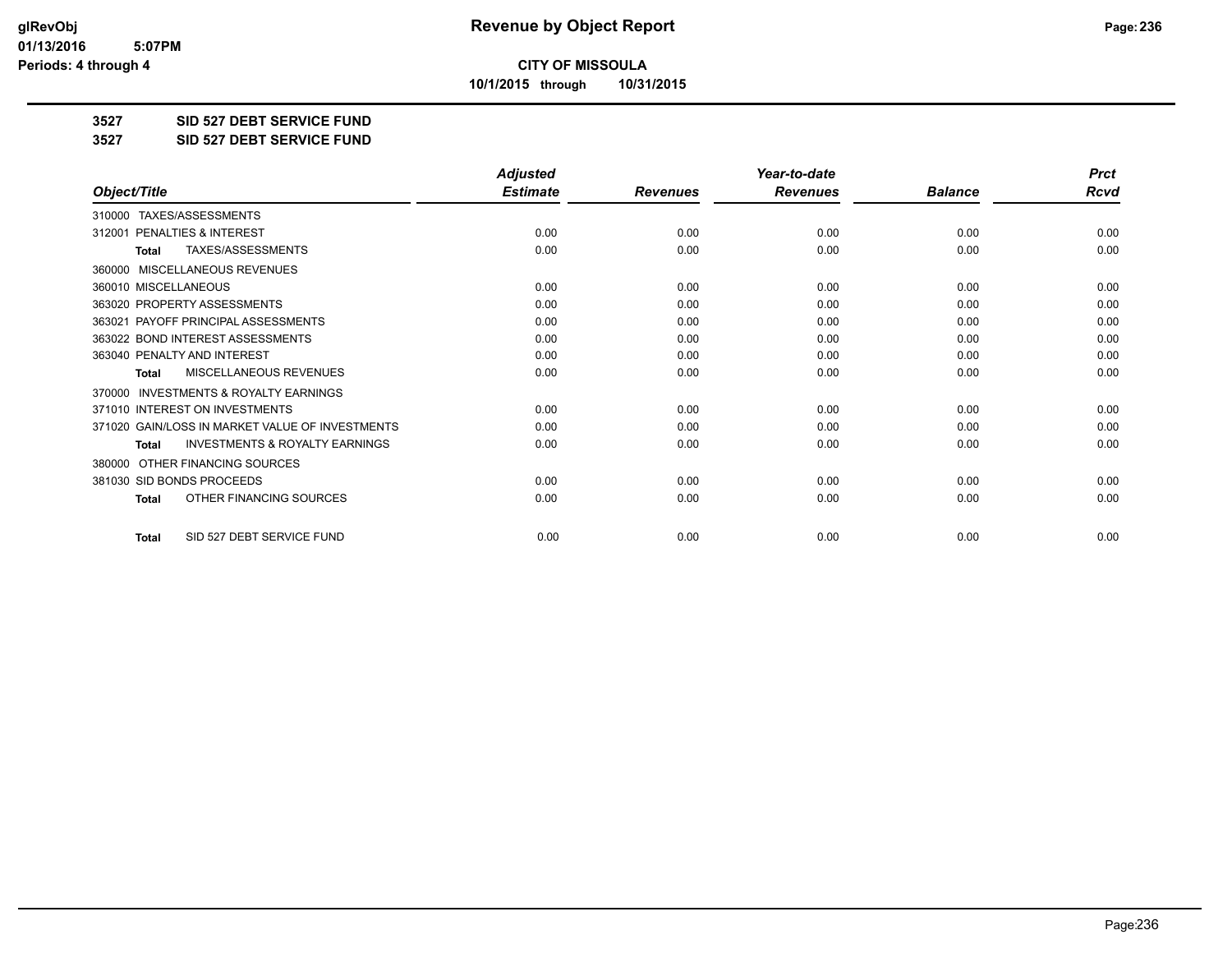**10/1/2015 through 10/31/2015**

#### **3527 SID 527 DEBT SERVICE FUND**

|                                                           | <b>Adjusted</b> |                 | Year-to-date    |                | <b>Prct</b> |
|-----------------------------------------------------------|-----------------|-----------------|-----------------|----------------|-------------|
| Object/Title                                              | <b>Estimate</b> | <b>Revenues</b> | <b>Revenues</b> | <b>Balance</b> | Rcvd        |
| 310000 TAXES/ASSESSMENTS                                  |                 |                 |                 |                |             |
| 312001 PENALTIES & INTEREST                               | 0.00            | 0.00            | 0.00            | 0.00           | 0.00        |
| TAXES/ASSESSMENTS<br><b>Total</b>                         | 0.00            | 0.00            | 0.00            | 0.00           | 0.00        |
| 360000 MISCELLANEOUS REVENUES                             |                 |                 |                 |                |             |
| 360010 MISCELLANEOUS                                      | 0.00            | 0.00            | 0.00            | 0.00           | 0.00        |
| 363020 PROPERTY ASSESSMENTS                               | 0.00            | 0.00            | 0.00            | 0.00           | 0.00        |
| 363021 PAYOFF PRINCIPAL ASSESSMENTS                       | 0.00            | 0.00            | 0.00            | 0.00           | 0.00        |
| 363022 BOND INTEREST ASSESSMENTS                          | 0.00            | 0.00            | 0.00            | 0.00           | 0.00        |
| 363040 PENALTY AND INTEREST                               | 0.00            | 0.00            | 0.00            | 0.00           | 0.00        |
| MISCELLANEOUS REVENUES<br><b>Total</b>                    | 0.00            | 0.00            | 0.00            | 0.00           | 0.00        |
| <b>INVESTMENTS &amp; ROYALTY EARNINGS</b><br>370000       |                 |                 |                 |                |             |
| 371010 INTEREST ON INVESTMENTS                            | 0.00            | 0.00            | 0.00            | 0.00           | 0.00        |
| 371020 GAIN/LOSS IN MARKET VALUE OF INVESTMENT            | 0.00            | 0.00            | 0.00            | 0.00           | 0.00        |
| <b>INVESTMENTS &amp; ROYALTY EARNINGS</b><br><b>Total</b> | 0.00            | 0.00            | 0.00            | 0.00           | 0.00        |
| 380000 OTHER FINANCING SOURCES                            |                 |                 |                 |                |             |
| 381030 SID BONDS PROCEEDS                                 | 0.00            | 0.00            | 0.00            | 0.00           | 0.00        |
| OTHER FINANCING SOURCES<br><b>Total</b>                   | 0.00            | 0.00            | 0.00            | 0.00           | 0.00        |
| SID 527 DEBT SERVICE FUND<br>Total                        | 0.00            | 0.00            | 0.00            | 0.00           | 0.00        |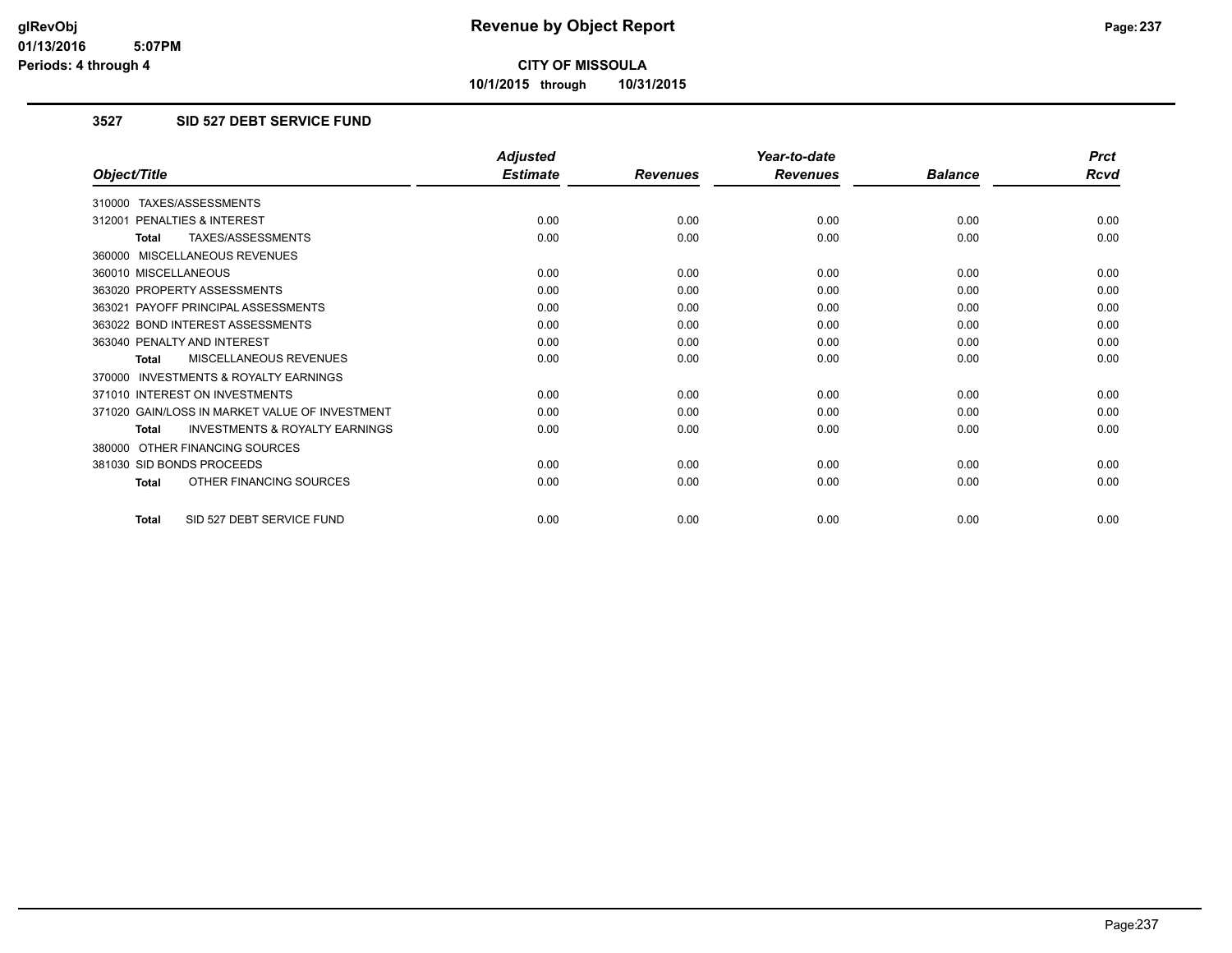**10/1/2015 through 10/31/2015**

#### **3530 SID 530 DEBT SERVICE FUND**

**3530 SID 530 DEBT SERVICE FUND**

|                                                           | <b>Adjusted</b> |                 | Year-to-date    |                | <b>Prct</b> |
|-----------------------------------------------------------|-----------------|-----------------|-----------------|----------------|-------------|
| Object/Title                                              | <b>Estimate</b> | <b>Revenues</b> | <b>Revenues</b> | <b>Balance</b> | Rcvd        |
| TAXES/ASSESSMENTS<br>310000                               |                 |                 |                 |                |             |
| 312001 PENALTIES & INTEREST                               | 0.00            | 0.00            | 0.00            | 0.00           | 0.00        |
| TAXES/ASSESSMENTS<br><b>Total</b>                         | 0.00            | 0.00            | 0.00            | 0.00           | 0.00        |
| MISCELLANEOUS REVENUES<br>360000                          |                 |                 |                 |                |             |
| 360010 MISCELLANEOUS                                      | 0.00            | 0.00            | 0.00            | 0.00           | 0.00        |
| 363020 PROPERTY ASSESSMENTS                               | 681.00          | 0.00            | 0.00            | 681.00         | 0.00        |
| 363021 PAYOFF PRINCIPAL ASSESSMENTS                       | 0.00            | 0.00            | 0.00            | 0.00           | 0.00        |
| 363022 BOND INTEREST ASSESSMENTS                          | 0.00            | 0.00            | 0.00            | 0.00           | 0.00        |
| 363040 PENALTY AND INTEREST                               | 0.00            | 0.00            | 0.00            | 0.00           | 0.00        |
| MISCELLANEOUS REVENUES<br><b>Total</b>                    | 681.00          | 0.00            | 0.00            | 681.00         | 0.00        |
| INVESTMENTS & ROYALTY EARNINGS<br>370000                  |                 |                 |                 |                |             |
| 371010 INTEREST ON INVESTMENTS                            | 0.00            | 0.00            | 0.00            | 0.00           | 0.00        |
| 371020 GAIN/LOSS IN MARKET VALUE OF INVESTMENTS           | 0.00            | 0.00            | 0.00            | 0.00           | 0.00        |
| <b>INVESTMENTS &amp; ROYALTY EARNINGS</b><br><b>Total</b> | 0.00            | 0.00            | 0.00            | 0.00           | 0.00        |
| SID 530 DEBT SERVICE FUND<br><b>Total</b>                 | 681.00          | 0.00            | 0.00            | 681.00         | 0.00        |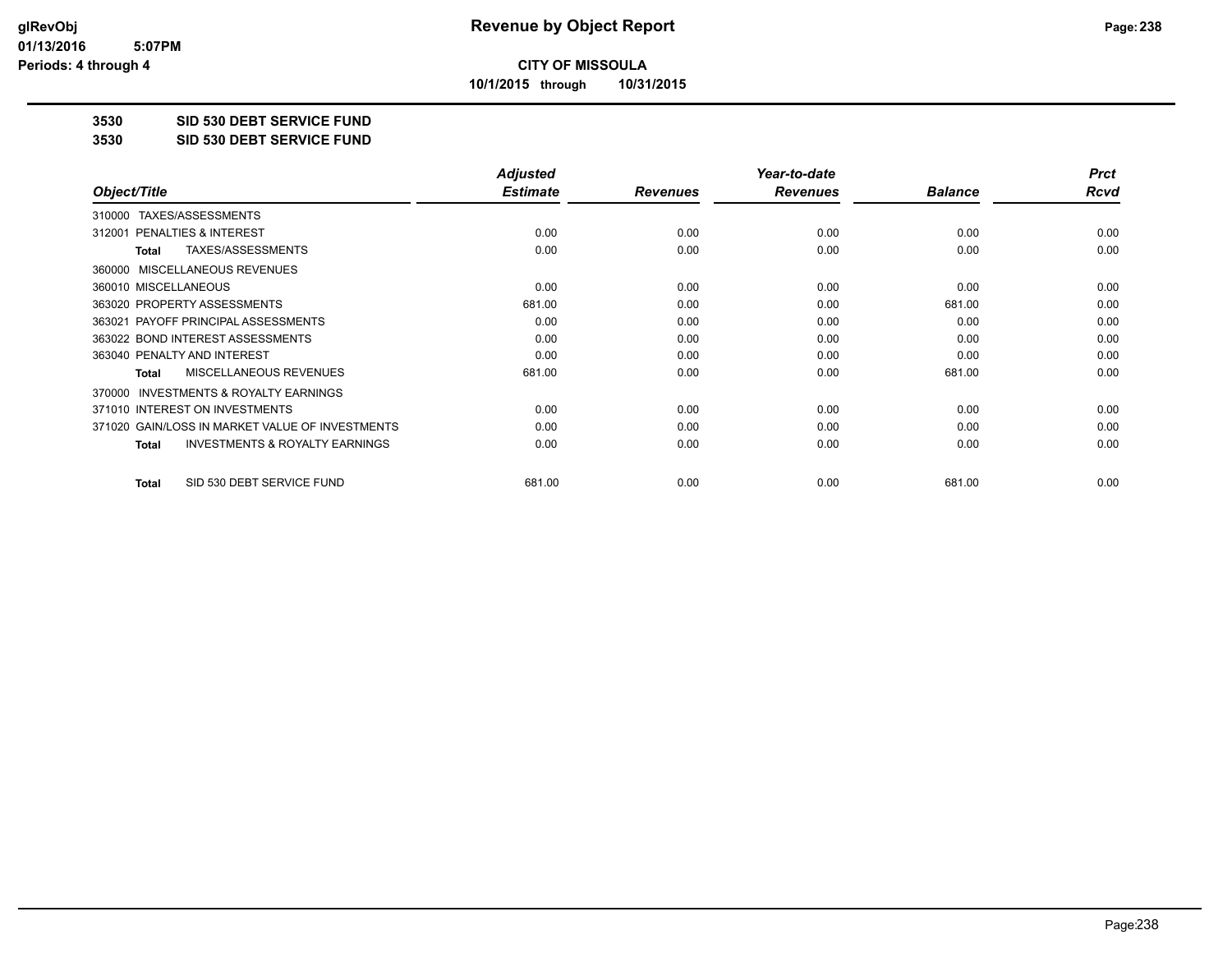**10/1/2015 through 10/31/2015**

#### **3530 SID 530 DEBT SERVICE FUND**

|                                                           | <b>Adjusted</b> |                 | Year-to-date    |                | <b>Prct</b> |
|-----------------------------------------------------------|-----------------|-----------------|-----------------|----------------|-------------|
| Object/Title                                              | <b>Estimate</b> | <b>Revenues</b> | <b>Revenues</b> | <b>Balance</b> | <b>Rcvd</b> |
| 310000 TAXES/ASSESSMENTS                                  |                 |                 |                 |                |             |
| PENALTIES & INTEREST<br>312001                            | 0.00            | 0.00            | 0.00            | 0.00           | 0.00        |
| TAXES/ASSESSMENTS<br>Total                                | 0.00            | 0.00            | 0.00            | 0.00           | 0.00        |
| 360000 MISCELLANEOUS REVENUES                             |                 |                 |                 |                |             |
| 360010 MISCELLANEOUS                                      | 0.00            | 0.00            | 0.00            | 0.00           | 0.00        |
| 363020 PROPERTY ASSESSMENTS                               | 681.00          | 0.00            | 0.00            | 681.00         | 0.00        |
| 363021 PAYOFF PRINCIPAL ASSESSMENTS                       | 0.00            | 0.00            | 0.00            | 0.00           | 0.00        |
| 363022 BOND INTEREST ASSESSMENTS                          | 0.00            | 0.00            | 0.00            | 0.00           | 0.00        |
| 363040 PENALTY AND INTEREST                               | 0.00            | 0.00            | 0.00            | 0.00           | 0.00        |
| <b>MISCELLANEOUS REVENUES</b><br>Total                    | 681.00          | 0.00            | 0.00            | 681.00         | 0.00        |
| <b>INVESTMENTS &amp; ROYALTY EARNINGS</b><br>370000       |                 |                 |                 |                |             |
| 371010 INTEREST ON INVESTMENTS                            | 0.00            | 0.00            | 0.00            | 0.00           | 0.00        |
| 371020 GAIN/LOSS IN MARKET VALUE OF INVESTMENT            | 0.00            | 0.00            | 0.00            | 0.00           | 0.00        |
| <b>INVESTMENTS &amp; ROYALTY EARNINGS</b><br><b>Total</b> | 0.00            | 0.00            | 0.00            | 0.00           | 0.00        |
| SID 530 DEBT SERVICE FUND<br><b>Total</b>                 | 681.00          | 0.00            | 0.00            | 681.00         | 0.00        |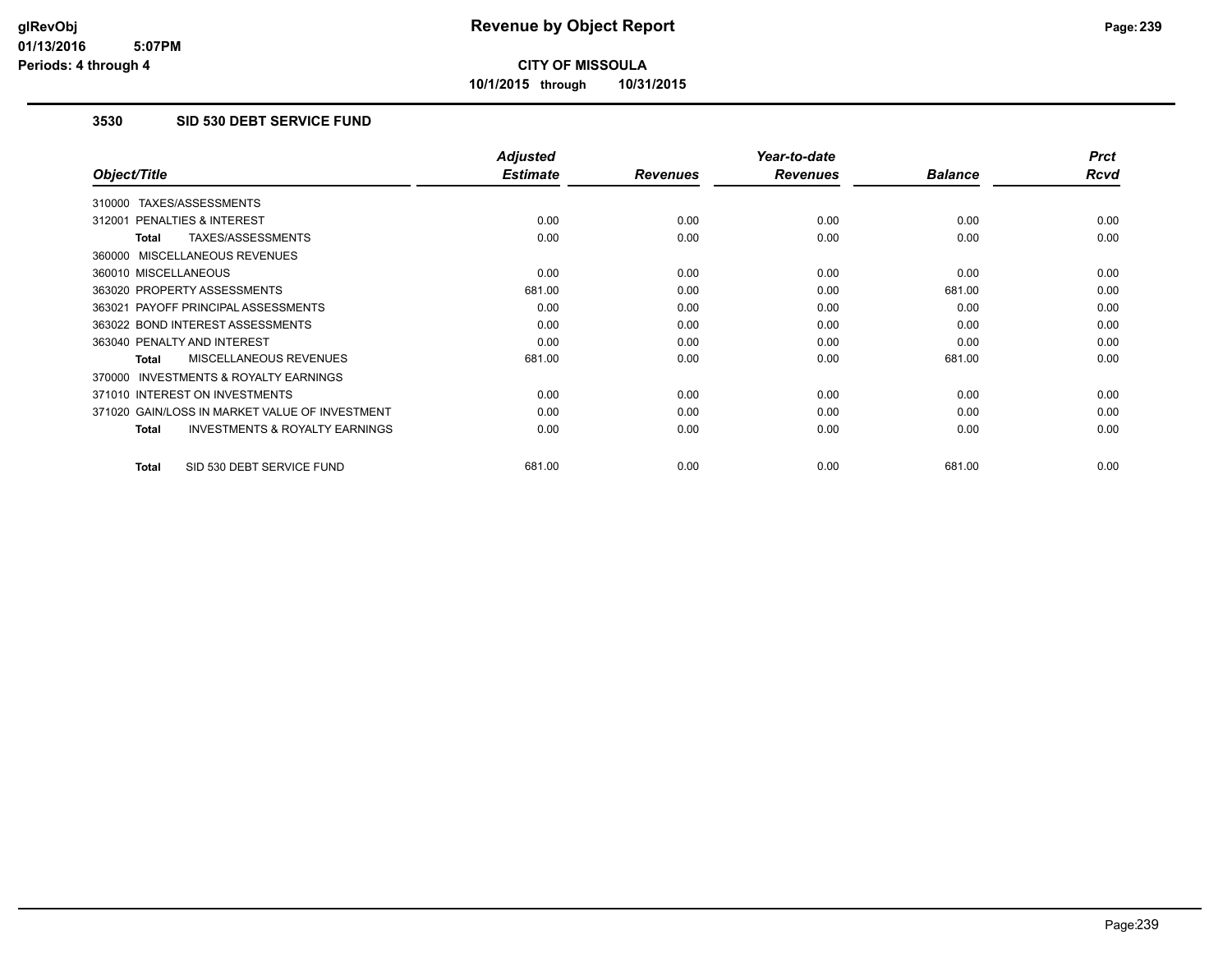**10/1/2015 through 10/31/2015**

#### **3531 SID 531 HICKORY ST CALMING**

#### **3531 SID 531 HICKORY ST CALMING**

|                                                           | <b>Adjusted</b> |                 | Year-to-date    |                | <b>Prct</b> |
|-----------------------------------------------------------|-----------------|-----------------|-----------------|----------------|-------------|
| Object/Title                                              | <b>Estimate</b> | <b>Revenues</b> | <b>Revenues</b> | <b>Balance</b> | Rcvd        |
| TAXES/ASSESSMENTS<br>310000                               |                 |                 |                 |                |             |
| PENALTIES & INTEREST<br>312001                            | 0.00            | 0.00            | 0.00            | 0.00           | 0.00        |
| <b>TAXES/ASSESSMENTS</b><br>Total                         | 0.00            | 0.00            | 0.00            | 0.00           | 0.00        |
| <b>MISCELLANEOUS REVENUES</b><br>360000                   |                 |                 |                 |                |             |
| 360010 MISCELLANEOUS                                      | 0.00            | 0.00            | 0.00            | 0.00           | 0.00        |
| 363020 PROPERTY ASSESSMENTS                               | 0.00            | 0.00            | 0.00            | 0.00           | 0.00        |
| 363021 PAYOFF PRINCIPAL ASSESSMENTS                       | 0.00            | 0.00            | 0.00            | 0.00           | 0.00        |
| 363022 BOND INTEREST ASSESSMENTS                          | 0.00            | 0.00            | 0.00            | 0.00           | 0.00        |
| 363040 PENALTY AND INTEREST                               | 0.00            | 0.00            | 0.00            | 0.00           | 0.00        |
| MISCELLANEOUS REVENUES<br>Total                           | 0.00            | 0.00            | 0.00            | 0.00           | 0.00        |
| <b>INVESTMENTS &amp; ROYALTY EARNINGS</b><br>370000       |                 |                 |                 |                |             |
| 371010 INTEREST ON INVESTMENTS                            | 0.00            | 0.00            | 0.00            | 0.00           | 0.00        |
| 371020 GAIN/LOSS IN MARKET VALUE OF INVESTMENTS           | 0.00            | 0.00            | 0.00            | 0.00           | 0.00        |
| <b>INVESTMENTS &amp; ROYALTY EARNINGS</b><br><b>Total</b> | 0.00            | 0.00            | 0.00            | 0.00           | 0.00        |
| OTHER FINANCING SOURCES<br>380000                         |                 |                 |                 |                |             |
| 383000 OPERATING TRANSFERS                                | 0.00            | 0.00            | 0.00            | 0.00           | 0.00        |
| OTHER FINANCING SOURCES<br><b>Total</b>                   | 0.00            | 0.00            | 0.00            | 0.00           | 0.00        |
| SID 531 HICKORY ST CALMING<br><b>Total</b>                | 0.00            | 0.00            | 0.00            | 0.00           | 0.00        |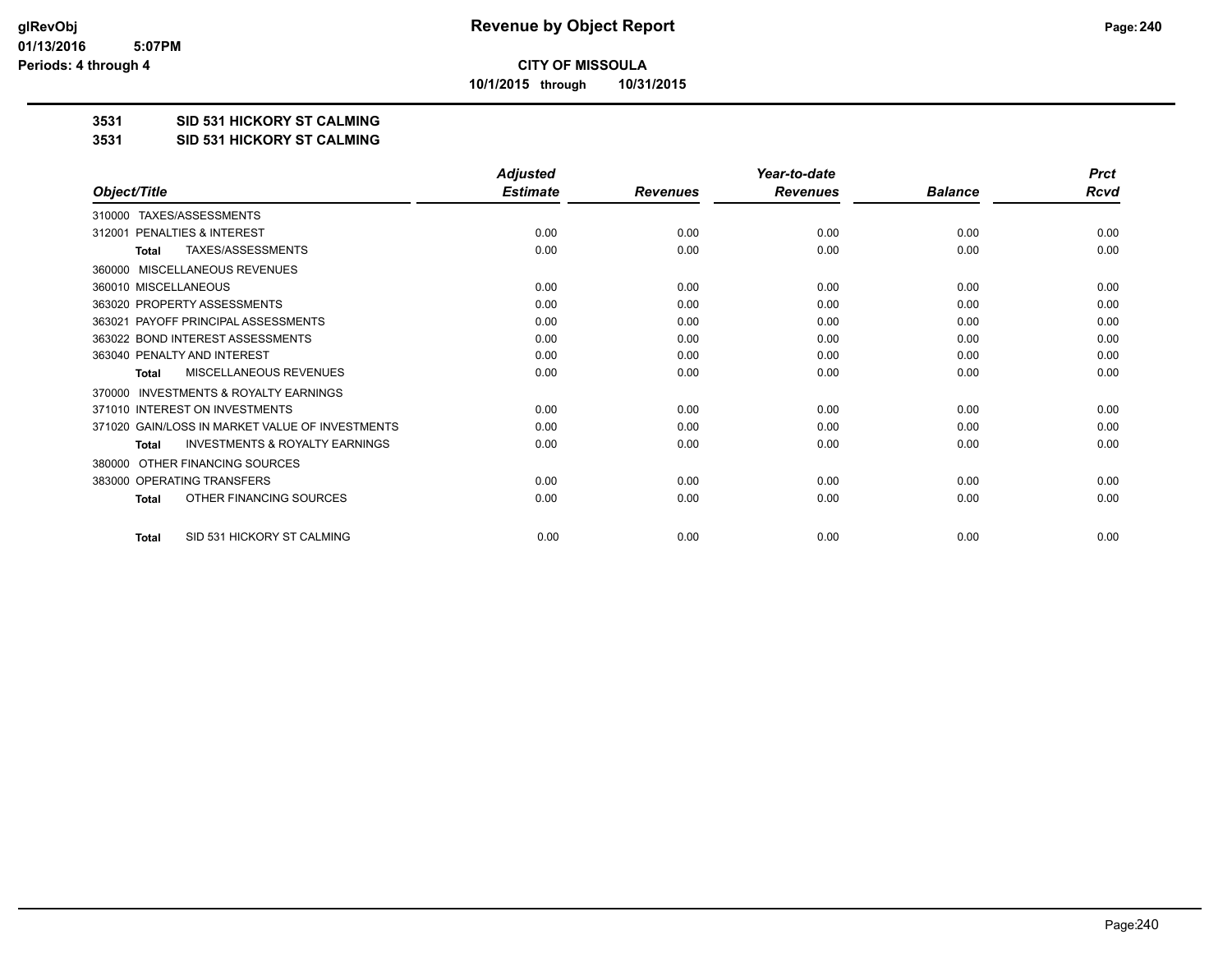**10/1/2015 through 10/31/2015**

### **3531 SID 531 HICKORY ST CALMING**

|                                                           | <b>Adjusted</b> |                 | Year-to-date    |                | <b>Prct</b> |
|-----------------------------------------------------------|-----------------|-----------------|-----------------|----------------|-------------|
| Object/Title                                              | <b>Estimate</b> | <b>Revenues</b> | <b>Revenues</b> | <b>Balance</b> | <b>Rcvd</b> |
| 310000 TAXES/ASSESSMENTS                                  |                 |                 |                 |                |             |
| PENALTIES & INTEREST<br>312001                            | 0.00            | 0.00            | 0.00            | 0.00           | 0.00        |
| TAXES/ASSESSMENTS<br><b>Total</b>                         | 0.00            | 0.00            | 0.00            | 0.00           | 0.00        |
| 360000 MISCELLANEOUS REVENUES                             |                 |                 |                 |                |             |
| 360010 MISCELLANEOUS                                      | 0.00            | 0.00            | 0.00            | 0.00           | 0.00        |
| 363020 PROPERTY ASSESSMENTS                               | 0.00            | 0.00            | 0.00            | 0.00           | 0.00        |
| 363021 PAYOFF PRINCIPAL ASSESSMENTS                       | 0.00            | 0.00            | 0.00            | 0.00           | 0.00        |
| 363022 BOND INTEREST ASSESSMENTS                          | 0.00            | 0.00            | 0.00            | 0.00           | 0.00        |
| 363040 PENALTY AND INTEREST                               | 0.00            | 0.00            | 0.00            | 0.00           | 0.00        |
| MISCELLANEOUS REVENUES<br><b>Total</b>                    | 0.00            | 0.00            | 0.00            | 0.00           | 0.00        |
| <b>INVESTMENTS &amp; ROYALTY EARNINGS</b><br>370000       |                 |                 |                 |                |             |
| 371010 INTEREST ON INVESTMENTS                            | 0.00            | 0.00            | 0.00            | 0.00           | 0.00        |
| 371020 GAIN/LOSS IN MARKET VALUE OF INVESTMENT            | 0.00            | 0.00            | 0.00            | 0.00           | 0.00        |
| <b>INVESTMENTS &amp; ROYALTY EARNINGS</b><br><b>Total</b> | 0.00            | 0.00            | 0.00            | 0.00           | 0.00        |
| OTHER FINANCING SOURCES<br>380000                         |                 |                 |                 |                |             |
| 383000 OPERATING TRANSFERS                                | 0.00            | 0.00            | 0.00            | 0.00           | 0.00        |
| OTHER FINANCING SOURCES<br><b>Total</b>                   | 0.00            | 0.00            | 0.00            | 0.00           | 0.00        |
| SID 531 HICKORY ST CALMING<br><b>Total</b>                | 0.00            | 0.00            | 0.00            | 0.00           | 0.00        |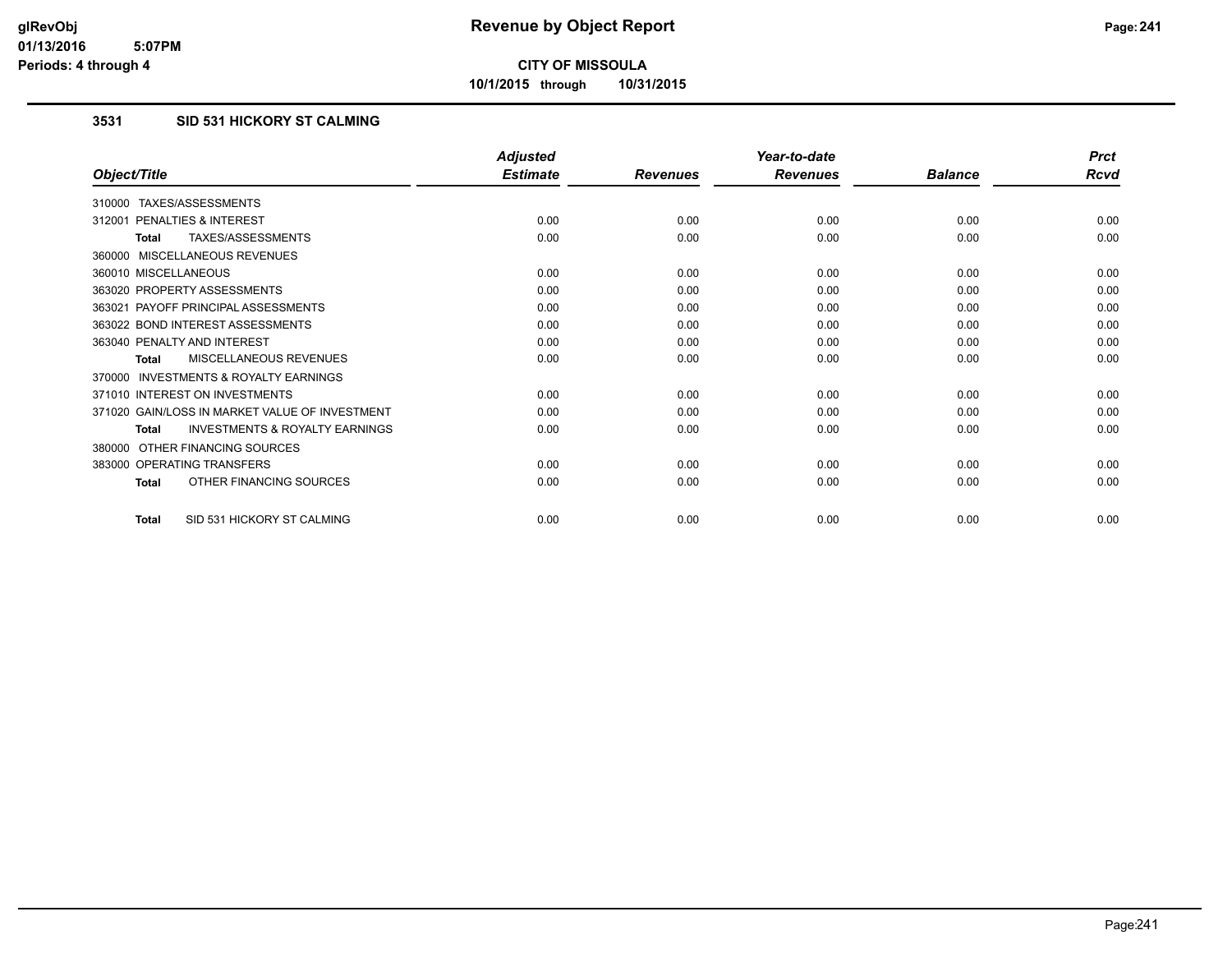**10/1/2015 through 10/31/2015**

### **3532 SID 532 DEBT SERVICE FUND**

**3532 SID 532 DEBT SERVICE FUND**

|                                                 | <b>Adjusted</b> |                 | Year-to-date    |                | <b>Prct</b> |
|-------------------------------------------------|-----------------|-----------------|-----------------|----------------|-------------|
| Object/Title                                    | <b>Estimate</b> | <b>Revenues</b> | <b>Revenues</b> | <b>Balance</b> | Rcvd        |
| 360000 MISCELLANEOUS REVENUES                   |                 |                 |                 |                |             |
| 363020 PROPERTY ASSESSMENTS                     | 42,362.00       | 0.00            | 0.00            | 42,362.00      | 0.00        |
| 363021 PAYOFF PRINCIPAL ASSESSMENTS             | 0.00            | 0.00            | 0.00            | 0.00           | 0.00        |
| 363022 BOND INTEREST ASSESSMENTS                | 0.00            | 0.00            | 0.00            | 0.00           | 0.00        |
| 363040 PENALTY AND INTEREST                     | 0.00            | 0.00            | 0.00            | 0.00           | 0.00        |
| MISCELLANEOUS REVENUES<br>Total                 | 42,362.00       | 0.00            | 0.00            | 42,362.00      | 0.00        |
| 370000 INVESTMENTS & ROYALTY EARNINGS           |                 |                 |                 |                |             |
| 371010 INTEREST ON INVESTMENTS                  | 0.00            | 0.00            | 0.00            | 0.00           | 0.00        |
| 371020 GAIN/LOSS IN MARKET VALUE OF INVESTMENTS | 0.00            | 0.00            | 0.00            | 0.00           | 0.00        |
| INVESTMENTS & ROYALTY EARNINGS<br>Total         | 0.00            | 0.00            | 0.00            | 0.00           | 0.00        |
| SID 532 DEBT SERVICE FUND<br>Total              | 42.362.00       | 0.00            | 0.00            | 42.362.00      | 0.00        |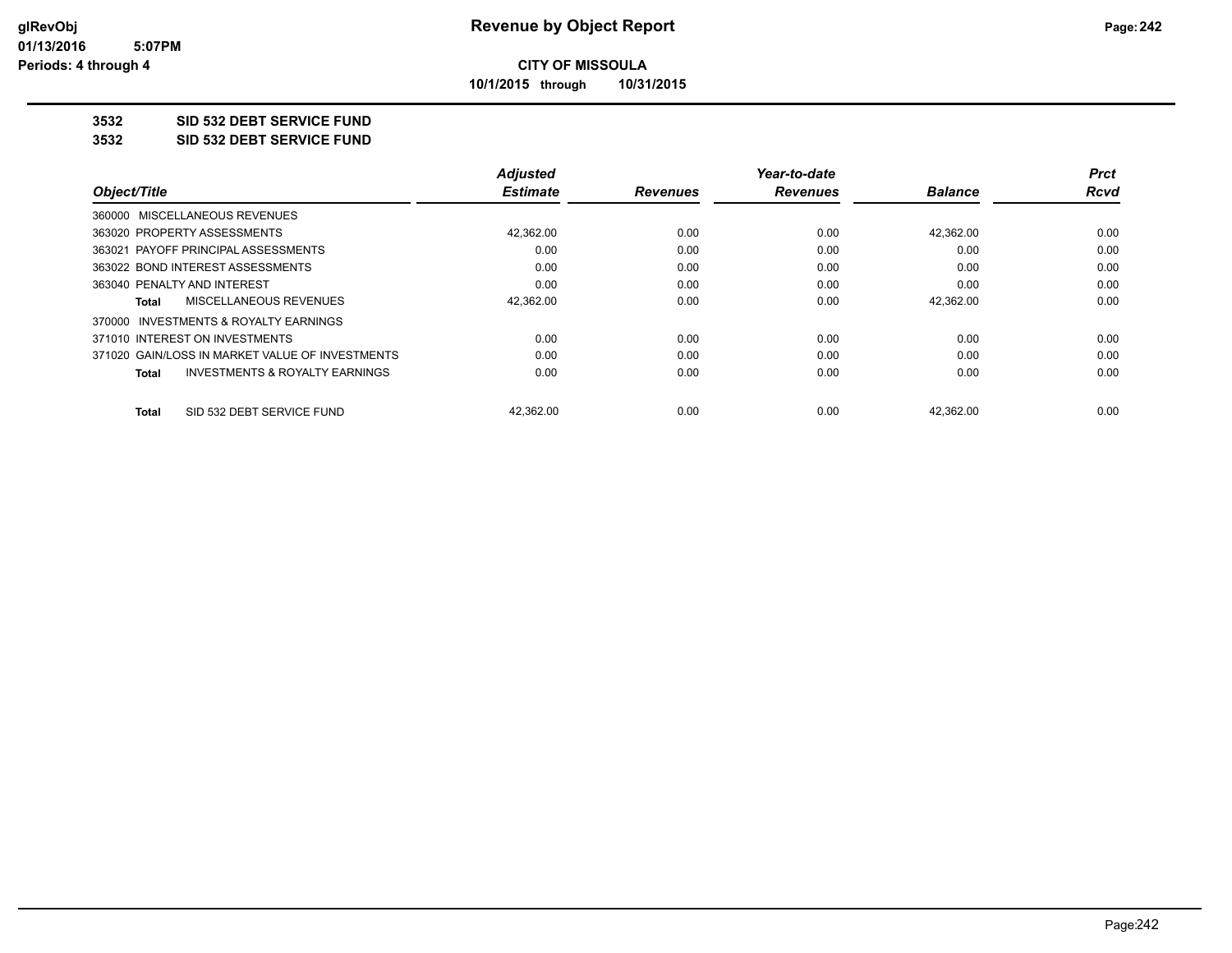**10/1/2015 through 10/31/2015**

#### **3532 SID 532 DEBT SERVICE FUND**

|                                                           | <b>Adjusted</b> |                 | Year-to-date    |                | Prct        |
|-----------------------------------------------------------|-----------------|-----------------|-----------------|----------------|-------------|
| Object/Title                                              | <b>Estimate</b> | <b>Revenues</b> | <b>Revenues</b> | <b>Balance</b> | <b>Rcvd</b> |
| 360000 MISCELLANEOUS REVENUES                             |                 |                 |                 |                |             |
| 363020 PROPERTY ASSESSMENTS                               | 42.362.00       | 0.00            | 0.00            | 42.362.00      | 0.00        |
| 363021 PAYOFF PRINCIPAL ASSESSMENTS                       | 0.00            | 0.00            | 0.00            | 0.00           | 0.00        |
| 363022 BOND INTEREST ASSESSMENTS                          | 0.00            | 0.00            | 0.00            | 0.00           | 0.00        |
| 363040 PENALTY AND INTEREST                               | 0.00            | 0.00            | 0.00            | 0.00           | 0.00        |
| MISCELLANEOUS REVENUES<br><b>Total</b>                    | 42,362.00       | 0.00            | 0.00            | 42,362.00      | 0.00        |
| INVESTMENTS & ROYALTY EARNINGS<br>370000                  |                 |                 |                 |                |             |
| 371010 INTEREST ON INVESTMENTS                            | 0.00            | 0.00            | 0.00            | 0.00           | 0.00        |
| 371020 GAIN/LOSS IN MARKET VALUE OF INVESTMENT            | 0.00            | 0.00            | 0.00            | 0.00           | 0.00        |
| <b>INVESTMENTS &amp; ROYALTY EARNINGS</b><br><b>Total</b> | 0.00            | 0.00            | 0.00            | 0.00           | 0.00        |
| SID 532 DEBT SERVICE FUND<br><b>Total</b>                 | 42.362.00       | 0.00            | 0.00            | 42.362.00      | 0.00        |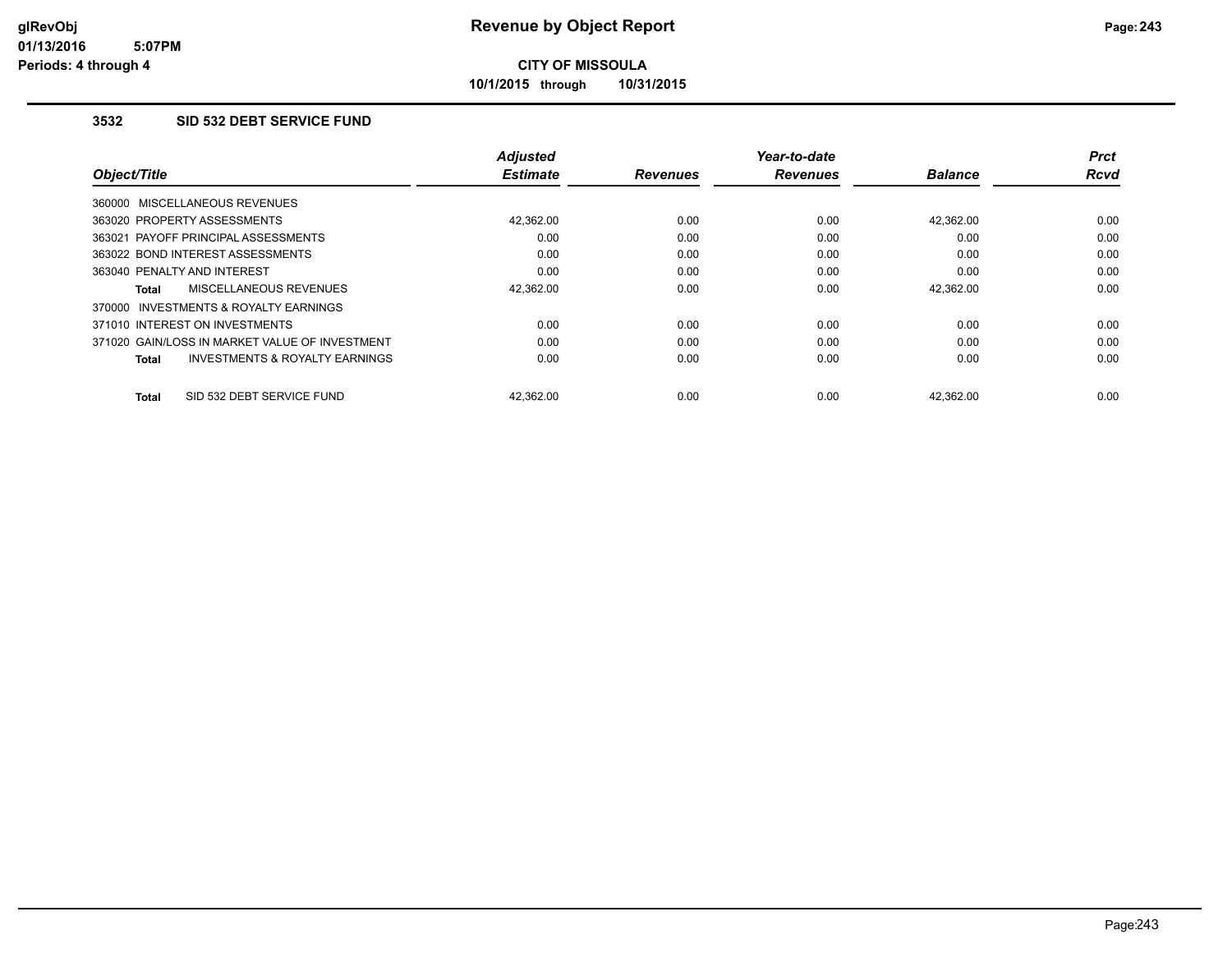**CITY OF MISSOULA 10/1/2015 through 10/31/2015**

**3533 GILBERT ST SEWER SID DEBT FUND**

**3533 GILBERT ST SEWER SID DEBT FUND**

|                                                           | <b>Adjusted</b> |                 | Year-to-date    |                | <b>Prct</b> |
|-----------------------------------------------------------|-----------------|-----------------|-----------------|----------------|-------------|
| Object/Title                                              | <b>Estimate</b> | <b>Revenues</b> | <b>Revenues</b> | <b>Balance</b> | <b>Rcvd</b> |
| TAXES/ASSESSMENTS<br>310000                               |                 |                 |                 |                |             |
| PENALTIES & INTEREST<br>312001                            | 0.00            | 0.00            | 0.00            | 0.00           | 0.00        |
| TAXES/ASSESSMENTS<br>Total                                | 0.00            | 0.00            | 0.00            | 0.00           | 0.00        |
| <b>MISCELLANEOUS REVENUES</b><br>360000                   |                 |                 |                 |                |             |
| 363020 PROPERTY ASSESSMENTS                               | 17,325.00       | 0.00            | 0.00            | 17,325.00      | 0.00        |
| 363021 PAYOFF PRINCIPAL ASSESSMENTS                       | 0.00            | 0.00            | 979.82          | $-979.82$      | 0.00        |
| 363022 BOND INTEREST ASSESSMENTS                          | 0.00            | 0.00            | 0.00            | 0.00           | 0.00        |
| 363040 PENALTY AND INTEREST                               | 0.00            | 0.00            | 0.00            | 0.00           | 0.00        |
| MISCELLANEOUS REVENUES<br>Total                           | 17,325.00       | 0.00            | 979.82          | 16,345.18      | 5.66        |
| INVESTMENTS & ROYALTY EARNINGS<br>370000                  |                 |                 |                 |                |             |
| 371010 INTEREST ON INVESTMENTS                            | 0.00            | 0.00            | 0.00            | 0.00           | 0.00        |
| 371020 GAIN/LOSS IN MARKET VALUE OF INVESTMENTS           | 0.00            | 0.00            | 0.00            | 0.00           | 0.00        |
| <b>INVESTMENTS &amp; ROYALTY EARNINGS</b><br><b>Total</b> | 0.00            | 0.00            | 0.00            | 0.00           | 0.00        |
| OTHER FINANCING SOURCES<br>380000                         |                 |                 |                 |                |             |
| 381009 TRANSFERS IN                                       | 0.00            | 0.00            | 0.00            | 0.00           | 0.00        |
| OTHER FINANCING SOURCES<br><b>Total</b>                   | 0.00            | 0.00            | 0.00            | 0.00           | 0.00        |
| GILBERT ST SEWER SID DEBT FUND<br><b>Total</b>            | 17,325.00       | 0.00            | 979.82          | 16,345.18      | 5.66        |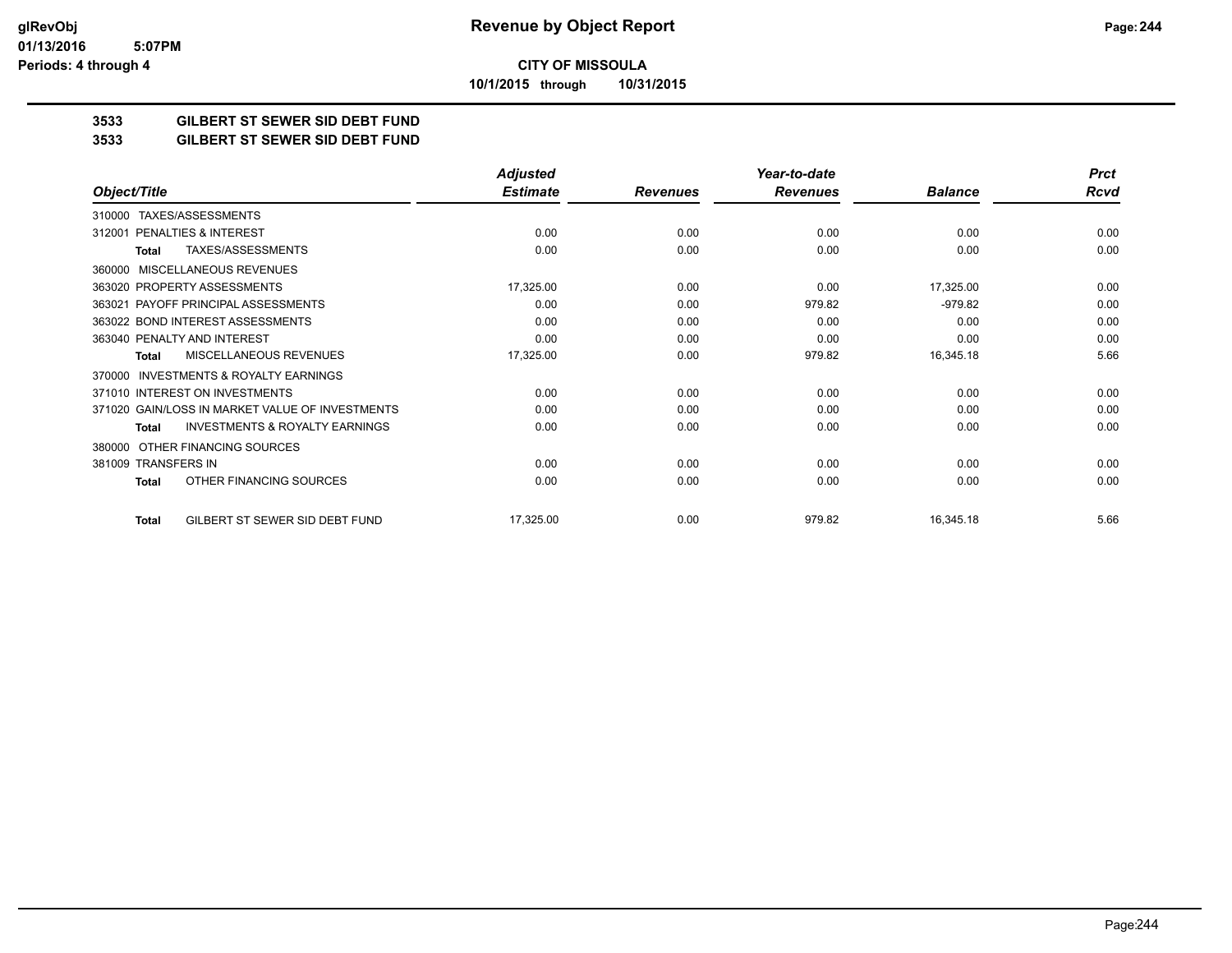**10/1/2015 through 10/31/2015**

#### **3533 GILBERT ST SEWER SID DEBT FUND**

|                                                           | <b>Adjusted</b> |                 | Year-to-date    |                | <b>Prct</b> |
|-----------------------------------------------------------|-----------------|-----------------|-----------------|----------------|-------------|
| Object/Title                                              | <b>Estimate</b> | <b>Revenues</b> | <b>Revenues</b> | <b>Balance</b> | <b>Rcvd</b> |
| TAXES/ASSESSMENTS<br>310000                               |                 |                 |                 |                |             |
| 312001 PENALTIES & INTEREST                               | 0.00            | 0.00            | 0.00            | 0.00           | 0.00        |
| TAXES/ASSESSMENTS<br><b>Total</b>                         | 0.00            | 0.00            | 0.00            | 0.00           | 0.00        |
| MISCELLANEOUS REVENUES<br>360000                          |                 |                 |                 |                |             |
| 363020 PROPERTY ASSESSMENTS                               | 17,325.00       | 0.00            | 0.00            | 17,325.00      | 0.00        |
| 363021 PAYOFF PRINCIPAL ASSESSMENTS                       | 0.00            | 0.00            | 979.82          | $-979.82$      | 0.00        |
| 363022 BOND INTEREST ASSESSMENTS                          | 0.00            | 0.00            | 0.00            | 0.00           | 0.00        |
| 363040 PENALTY AND INTEREST                               | 0.00            | 0.00            | 0.00            | 0.00           | 0.00        |
| MISCELLANEOUS REVENUES<br>Total                           | 17,325.00       | 0.00            | 979.82          | 16,345.18      | 5.66        |
| 370000 INVESTMENTS & ROYALTY EARNINGS                     |                 |                 |                 |                |             |
| 371010 INTEREST ON INVESTMENTS                            | 0.00            | 0.00            | 0.00            | 0.00           | 0.00        |
| 371020 GAIN/LOSS IN MARKET VALUE OF INVESTMENT            | 0.00            | 0.00            | 0.00            | 0.00           | 0.00        |
| <b>INVESTMENTS &amp; ROYALTY EARNINGS</b><br><b>Total</b> | 0.00            | 0.00            | 0.00            | 0.00           | 0.00        |
| 380000 OTHER FINANCING SOURCES                            |                 |                 |                 |                |             |
| 381009 TRANSFERS IN                                       | 0.00            | 0.00            | 0.00            | 0.00           | 0.00        |
| OTHER FINANCING SOURCES<br>Total                          | 0.00            | 0.00            | 0.00            | 0.00           | 0.00        |
| GILBERT ST SEWER SID DEBT FUND<br>Total                   | 17,325.00       | 0.00            | 979.82          | 16,345.18      | 5.66        |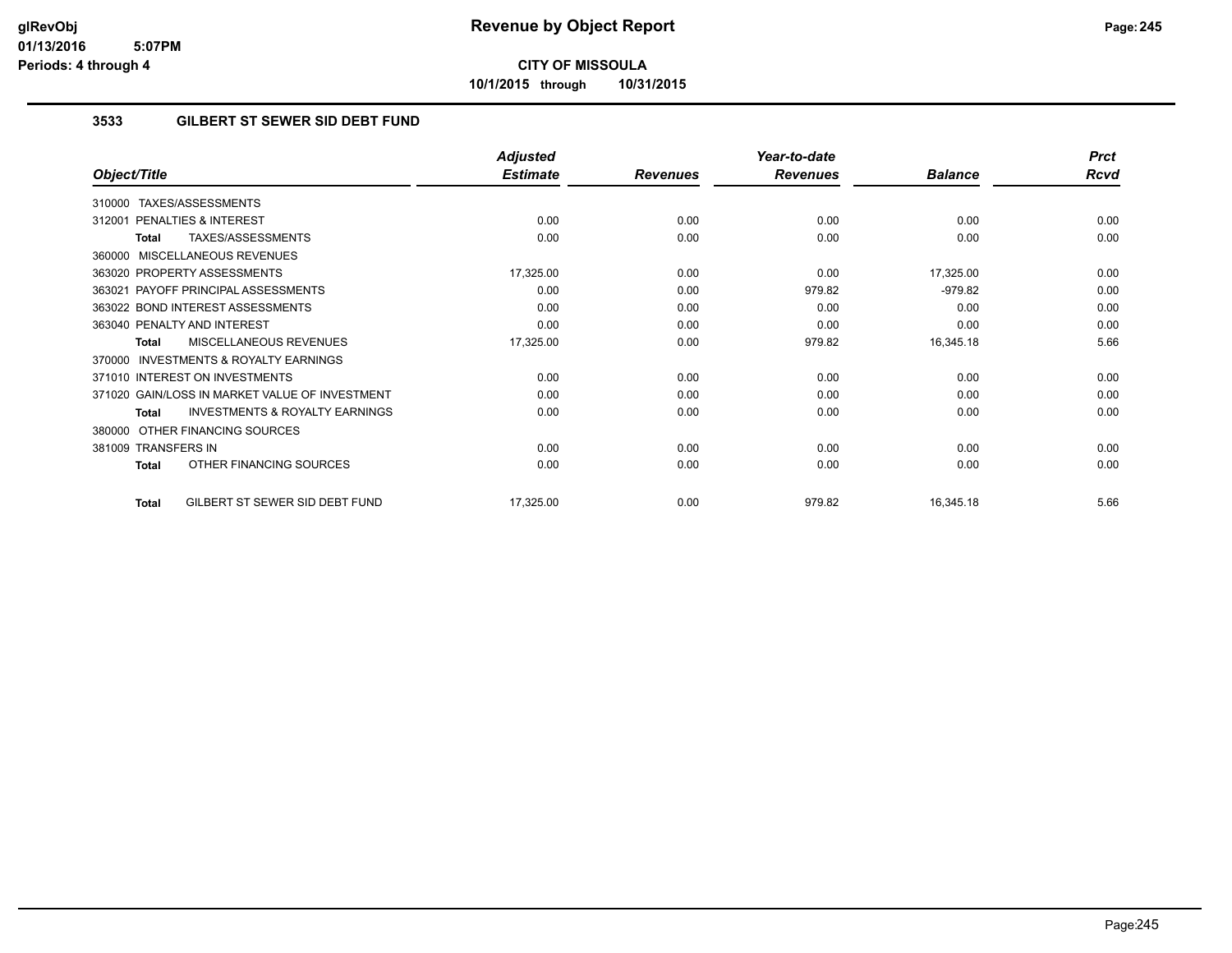**10/1/2015 through 10/31/2015**

## **3534 LINCOLNWOOD SEWER PHASE I**

#### **3534 LINCOLNWOOD SEWER PHASE I**

|                                                    | <b>Adjusted</b> |                 | Year-to-date    |                | <b>Prct</b> |
|----------------------------------------------------|-----------------|-----------------|-----------------|----------------|-------------|
| Object/Title                                       | <b>Estimate</b> | <b>Revenues</b> | <b>Revenues</b> | <b>Balance</b> | <b>Rcvd</b> |
| TAXES/ASSESSMENTS<br>310000                        |                 |                 |                 |                |             |
| PENALTIES & INTEREST<br>312001                     | 0.00            | 0.00            | 0.00            | 0.00           | 0.00        |
| TAXES/ASSESSMENTS<br>Total                         | 0.00            | 0.00            | 0.00            | 0.00           | 0.00        |
| MISCELLANEOUS REVENUES<br>360000                   |                 |                 |                 |                |             |
| 363020 PROPERTY ASSESSMENTS                        | 17,963.00       | 0.00            | 0.00            | 17,963.00      | 0.00        |
| 363021 PAYOFF PRINCIPAL ASSESSMENTS                | 0.00            | 0.00            | 0.00            | 0.00           | 0.00        |
| 363022 BOND INTEREST ASSESSMENTS                   | 0.00            | 0.00            | 0.00            | 0.00           | 0.00        |
| 363040 PENALTY AND INTEREST                        | 0.00            | 0.00            | 0.00            | 0.00           | 0.00        |
| MISCELLANEOUS REVENUES<br>Total                    | 17,963.00       | 0.00            | 0.00            | 17,963.00      | 0.00        |
| INVESTMENTS & ROYALTY EARNINGS<br>370000           |                 |                 |                 |                |             |
| 371010 INTEREST ON INVESTMENTS                     | 0.00            | 0.00            | 0.00            | 0.00           | 0.00        |
| 371020 GAIN/LOSS IN MARKET VALUE OF INVESTMENTS    | 0.00            | 0.00            | 0.00            | 0.00           | 0.00        |
| <b>INVESTMENTS &amp; ROYALTY EARNINGS</b><br>Total | 0.00            | 0.00            | 0.00            | 0.00           | 0.00        |
| LINCOLNWOOD SEWER PHASE I<br><b>Total</b>          | 17,963.00       | 0.00            | 0.00            | 17,963.00      | 0.00        |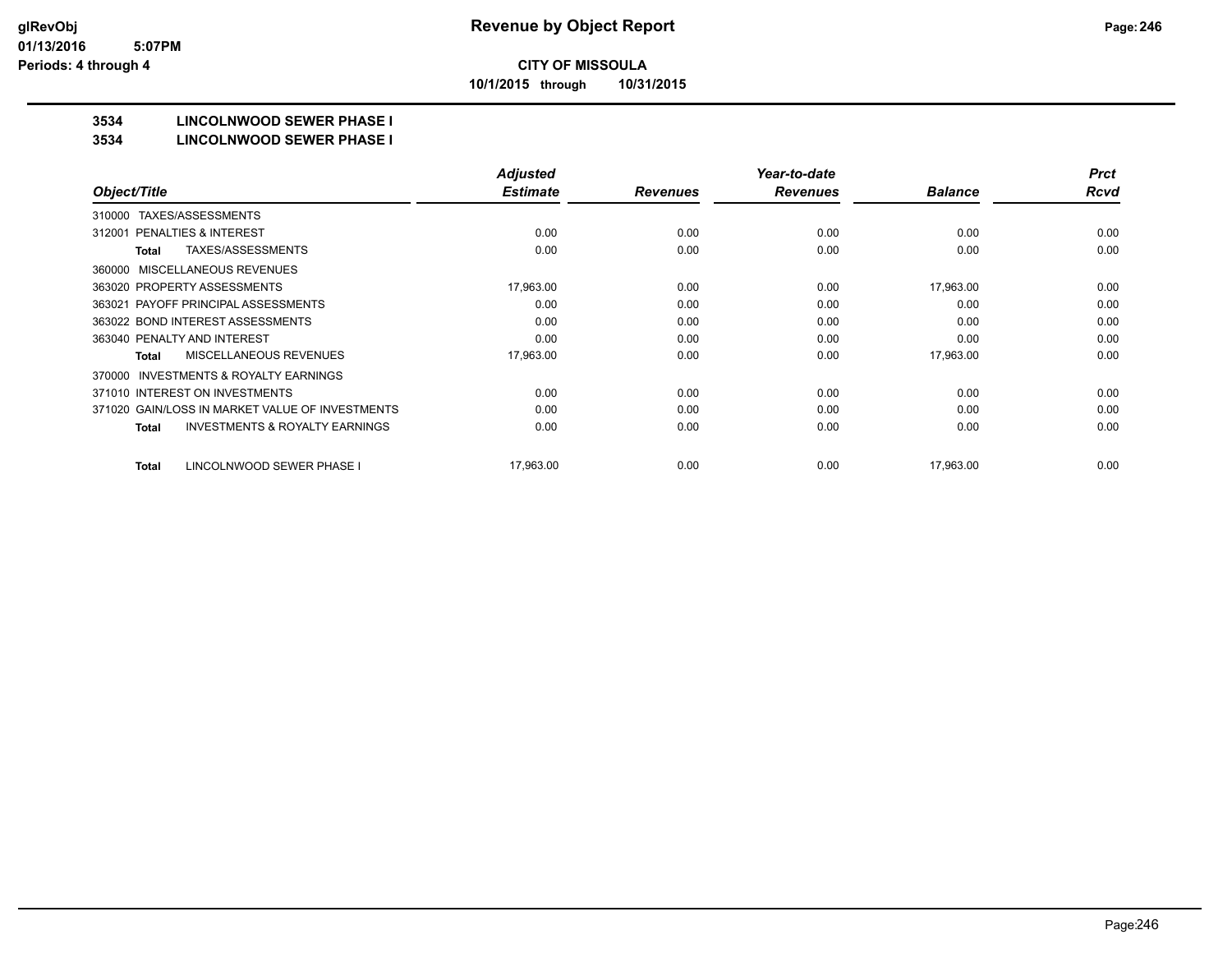**10/1/2015 through 10/31/2015**

#### **3534 LINCOLNWOOD SEWER PHASE I**

|                                                    | <b>Adjusted</b> |                 | Year-to-date    |                | <b>Prct</b> |
|----------------------------------------------------|-----------------|-----------------|-----------------|----------------|-------------|
| Object/Title                                       | <b>Estimate</b> | <b>Revenues</b> | <b>Revenues</b> | <b>Balance</b> | <b>Rcvd</b> |
| TAXES/ASSESSMENTS<br>310000                        |                 |                 |                 |                |             |
| PENALTIES & INTEREST<br>312001                     | 0.00            | 0.00            | 0.00            | 0.00           | 0.00        |
| TAXES/ASSESSMENTS<br>Total                         | 0.00            | 0.00            | 0.00            | 0.00           | 0.00        |
| 360000 MISCELLANEOUS REVENUES                      |                 |                 |                 |                |             |
| 363020 PROPERTY ASSESSMENTS                        | 17,963.00       | 0.00            | 0.00            | 17,963.00      | 0.00        |
| 363021 PAYOFF PRINCIPAL ASSESSMENTS                | 0.00            | 0.00            | 0.00            | 0.00           | 0.00        |
| 363022 BOND INTEREST ASSESSMENTS                   | 0.00            | 0.00            | 0.00            | 0.00           | 0.00        |
| 363040 PENALTY AND INTEREST                        | 0.00            | 0.00            | 0.00            | 0.00           | 0.00        |
| <b>MISCELLANEOUS REVENUES</b><br>Total             | 17,963.00       | 0.00            | 0.00            | 17,963.00      | 0.00        |
| INVESTMENTS & ROYALTY EARNINGS<br>370000           |                 |                 |                 |                |             |
| 371010 INTEREST ON INVESTMENTS                     | 0.00            | 0.00            | 0.00            | 0.00           | 0.00        |
| 371020 GAIN/LOSS IN MARKET VALUE OF INVESTMENT     | 0.00            | 0.00            | 0.00            | 0.00           | 0.00        |
| <b>INVESTMENTS &amp; ROYALTY EARNINGS</b><br>Total | 0.00            | 0.00            | 0.00            | 0.00           | 0.00        |
| LINCOLNWOOD SEWER PHASE I<br><b>Total</b>          | 17,963.00       | 0.00            | 0.00            | 17,963.00      | 0.00        |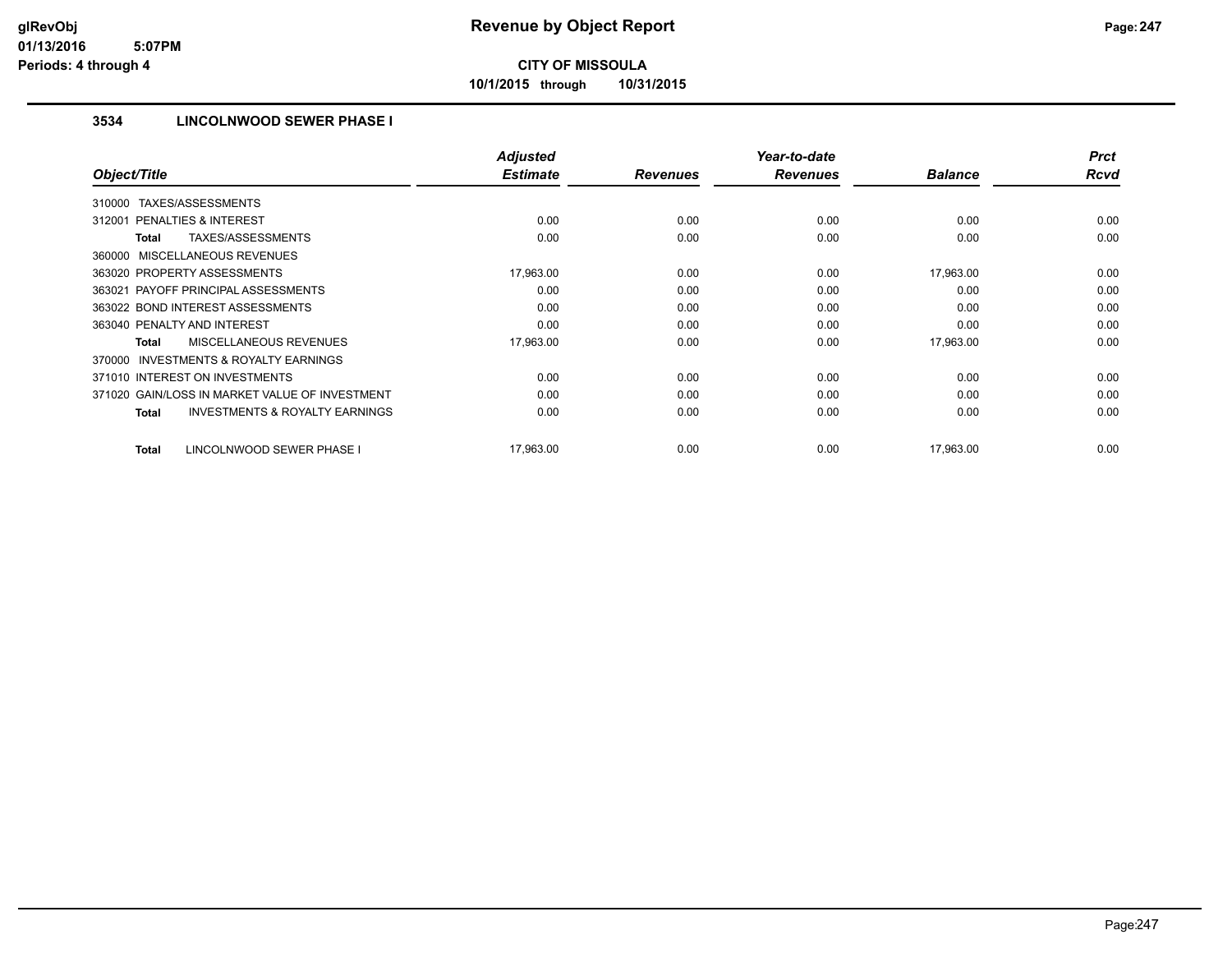**10/1/2015 through 10/31/2015**

### **3535 SLANT STREET TRAFFIC CALMING**

#### **3535 SLANT STREET TRAFFIC CALMING**

|                                                           | <b>Adjusted</b> |                 | Year-to-date    |                | <b>Prct</b> |
|-----------------------------------------------------------|-----------------|-----------------|-----------------|----------------|-------------|
| Object/Title                                              | <b>Estimate</b> | <b>Revenues</b> | <b>Revenues</b> | <b>Balance</b> | Rcvd        |
| TAXES/ASSESSMENTS<br>310000                               |                 |                 |                 |                |             |
| PENALTIES & INTEREST<br>312001                            | 0.00            | 0.00            | 0.00            | 0.00           | 0.00        |
| <b>TAXES/ASSESSMENTS</b><br><b>Total</b>                  | 0.00            | 0.00            | 0.00            | 0.00           | 0.00        |
| MISCELLANEOUS REVENUES<br>360000                          |                 |                 |                 |                |             |
| 360010 MISCELLANEOUS                                      | 0.00            | 0.00            | 0.00            | 0.00           | 0.00        |
| 363020 PROPERTY ASSESSMENTS                               | 0.00            | 0.00            | 0.00            | 0.00           | 0.00        |
| PAYOFF PRINCIPAL ASSESSMENTS<br>363021                    | 0.00            | 0.00            | 19.87           | $-19.87$       | 0.00        |
| 363022 BOND INTEREST ASSESSMENTS                          | 0.00            | 0.00            | 0.00            | 0.00           | 0.00        |
| 363040 PENALTY AND INTEREST                               | 0.00            | 0.00            | 0.00            | 0.00           | 0.00        |
| MISCELLANEOUS REVENUES<br>Total                           | 0.00            | 0.00            | 19.87           | $-19.87$       | 0.00        |
| <b>INVESTMENTS &amp; ROYALTY EARNINGS</b><br>370000       |                 |                 |                 |                |             |
| 371010 INTEREST ON INVESTMENTS                            | 0.00            | 0.00            | 0.00            | 0.00           | 0.00        |
| 371020 GAIN/LOSS IN MARKET VALUE OF INVESTMENTS           | 0.00            | 0.00            | 0.00            | 0.00           | 0.00        |
| <b>INVESTMENTS &amp; ROYALTY EARNINGS</b><br><b>Total</b> | 0.00            | 0.00            | 0.00            | 0.00           | 0.00        |
| OTHER FINANCING SOURCES<br>380000                         |                 |                 |                 |                |             |
| 383000 OPERATING TRANSFERS                                | 0.00            | 0.00            | 0.00            | 0.00           | 0.00        |
| OTHER FINANCING SOURCES<br>Total                          | 0.00            | 0.00            | 0.00            | 0.00           | 0.00        |
| SLANT STREET TRAFFIC CALMING<br><b>Total</b>              | 0.00            | 0.00            | 19.87           | $-19.87$       | 0.00        |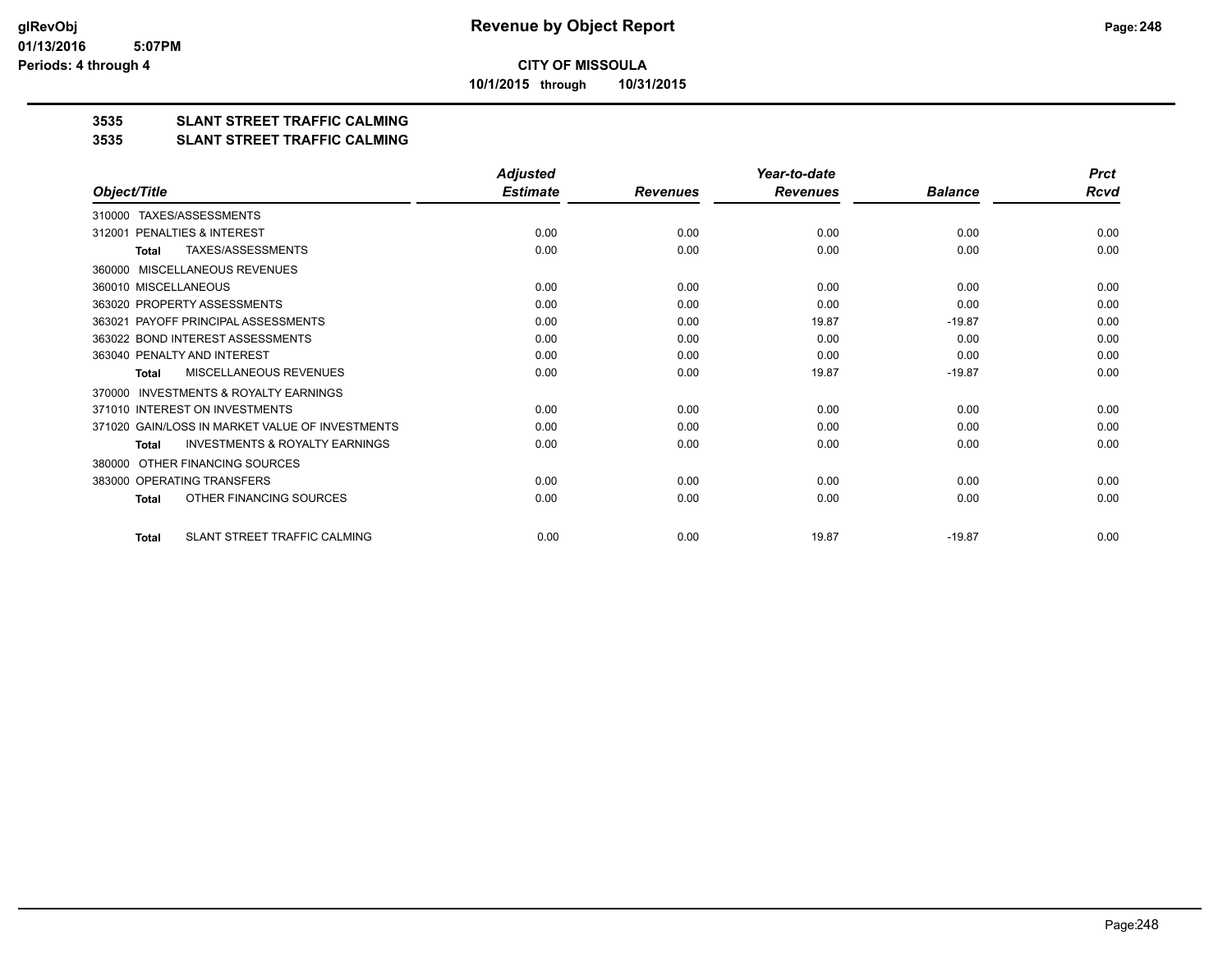**10/1/2015 through 10/31/2015**

#### **3535 SLANT STREET TRAFFIC CALMING**

|                                                    | <b>Adjusted</b> |                 | Year-to-date    |                | <b>Prct</b> |
|----------------------------------------------------|-----------------|-----------------|-----------------|----------------|-------------|
| Object/Title                                       | <b>Estimate</b> | <b>Revenues</b> | <b>Revenues</b> | <b>Balance</b> | Rcvd        |
| 310000 TAXES/ASSESSMENTS                           |                 |                 |                 |                |             |
| PENALTIES & INTEREST<br>312001                     | 0.00            | 0.00            | 0.00            | 0.00           | 0.00        |
| TAXES/ASSESSMENTS<br>Total                         | 0.00            | 0.00            | 0.00            | 0.00           | 0.00        |
| 360000 MISCELLANEOUS REVENUES                      |                 |                 |                 |                |             |
| 360010 MISCELLANEOUS                               | 0.00            | 0.00            | 0.00            | 0.00           | 0.00        |
| 363020 PROPERTY ASSESSMENTS                        | 0.00            | 0.00            | 0.00            | 0.00           | 0.00        |
| 363021 PAYOFF PRINCIPAL ASSESSMENTS                | 0.00            | 0.00            | 19.87           | $-19.87$       | 0.00        |
| 363022 BOND INTEREST ASSESSMENTS                   | 0.00            | 0.00            | 0.00            | 0.00           | 0.00        |
| 363040 PENALTY AND INTEREST                        | 0.00            | 0.00            | 0.00            | 0.00           | 0.00        |
| MISCELLANEOUS REVENUES<br>Total                    | 0.00            | 0.00            | 19.87           | $-19.87$       | 0.00        |
| 370000 INVESTMENTS & ROYALTY EARNINGS              |                 |                 |                 |                |             |
| 371010 INTEREST ON INVESTMENTS                     | 0.00            | 0.00            | 0.00            | 0.00           | 0.00        |
| 371020 GAIN/LOSS IN MARKET VALUE OF INVESTMENT     | 0.00            | 0.00            | 0.00            | 0.00           | 0.00        |
| <b>INVESTMENTS &amp; ROYALTY EARNINGS</b><br>Total | 0.00            | 0.00            | 0.00            | 0.00           | 0.00        |
| 380000 OTHER FINANCING SOURCES                     |                 |                 |                 |                |             |
| 383000 OPERATING TRANSFERS                         | 0.00            | 0.00            | 0.00            | 0.00           | 0.00        |
| OTHER FINANCING SOURCES<br>Total                   | 0.00            | 0.00            | 0.00            | 0.00           | 0.00        |
| SLANT STREET TRAFFIC CALMING<br><b>Total</b>       | 0.00            | 0.00            | 19.87           | $-19.87$       | 0.00        |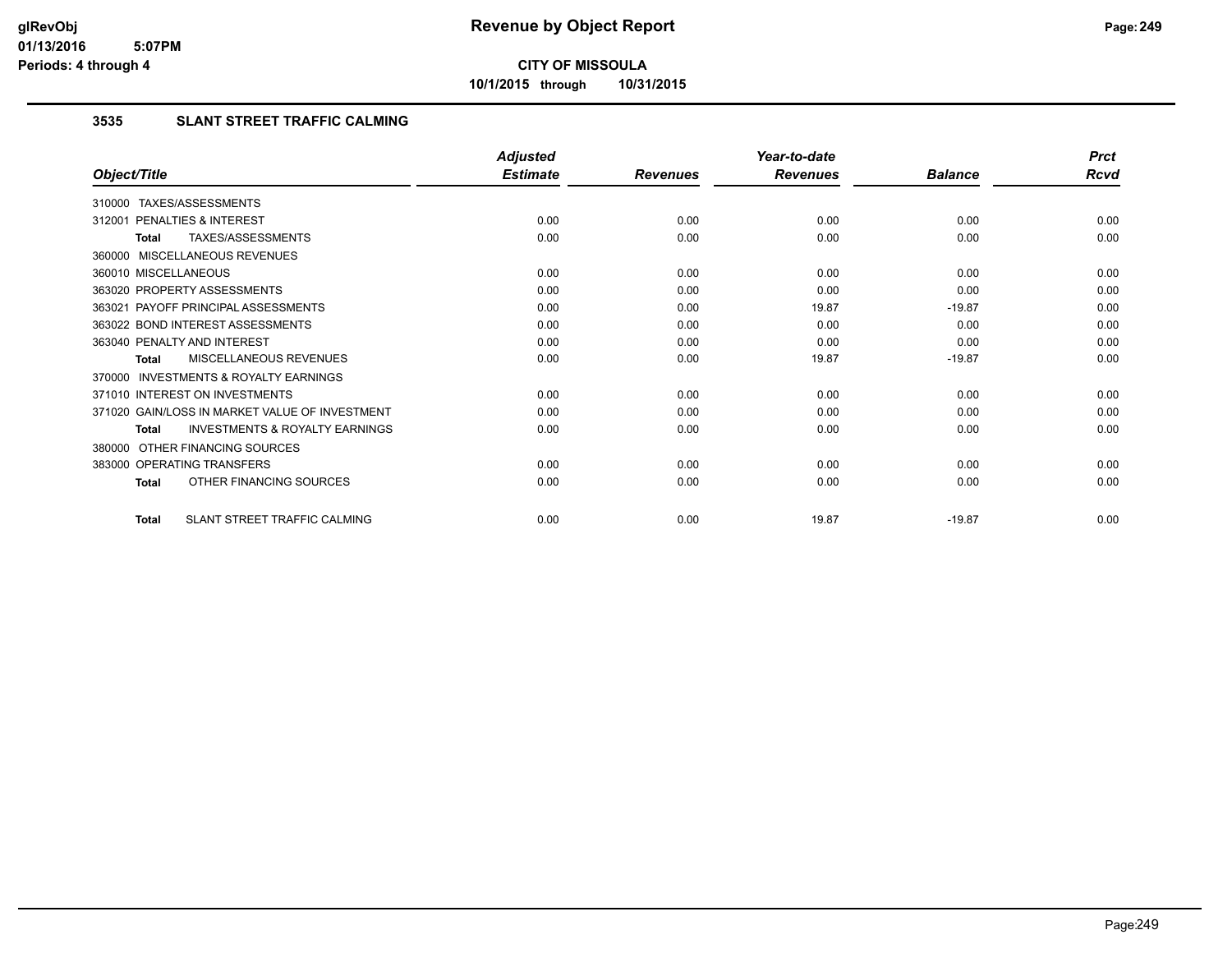**10/1/2015 through 10/31/2015**

## **3536 LINCOLNWOOD SEWER PHASE II**

#### **3536 LINCOLNWOOD SEWER PHASE II**

|                                                    | <b>Adjusted</b> |                 | Year-to-date    |                | <b>Prct</b> |
|----------------------------------------------------|-----------------|-----------------|-----------------|----------------|-------------|
| Object/Title                                       | <b>Estimate</b> | <b>Revenues</b> | <b>Revenues</b> | <b>Balance</b> | <b>Rcvd</b> |
| TAXES/ASSESSMENTS<br>310000                        |                 |                 |                 |                |             |
| PENALTIES & INTEREST<br>312001                     | 0.00            | 0.00            | 0.00            | 0.00           | 0.00        |
| TAXES/ASSESSMENTS<br>Total                         | 0.00            | 0.00            | 0.00            | 0.00           | 0.00        |
| MISCELLANEOUS REVENUES<br>360000                   |                 |                 |                 |                |             |
| 363020 PROPERTY ASSESSMENTS                        | 31,350.00       | 0.00            | 0.00            | 31,350.00      | 0.00        |
| 363021 PAYOFF PRINCIPAL ASSESSMENTS                | 0.00            | 0.00            | 0.00            | 0.00           | 0.00        |
| 363022 BOND INTEREST ASSESSMENTS                   | 0.00            | 0.00            | 0.00            | 0.00           | 0.00        |
| 363040 PENALTY AND INTEREST                        | 0.00            | 0.00            | 0.00            | 0.00           | 0.00        |
| MISCELLANEOUS REVENUES<br>Total                    | 31,350.00       | 0.00            | 0.00            | 31,350.00      | 0.00        |
| INVESTMENTS & ROYALTY EARNINGS<br>370000           |                 |                 |                 |                |             |
| 371010 INTEREST ON INVESTMENTS                     | 0.00            | 0.00            | 0.00            | 0.00           | 0.00        |
| 371020 GAIN/LOSS IN MARKET VALUE OF INVESTMENTS    | 0.00            | 0.00            | 0.00            | 0.00           | 0.00        |
| <b>INVESTMENTS &amp; ROYALTY EARNINGS</b><br>Total | 0.00            | 0.00            | 0.00            | 0.00           | 0.00        |
|                                                    |                 |                 |                 |                |             |
| LINCOLNWOOD SEWER PHASE II<br><b>Total</b>         | 31,350.00       | 0.00            | 0.00            | 31,350.00      | 0.00        |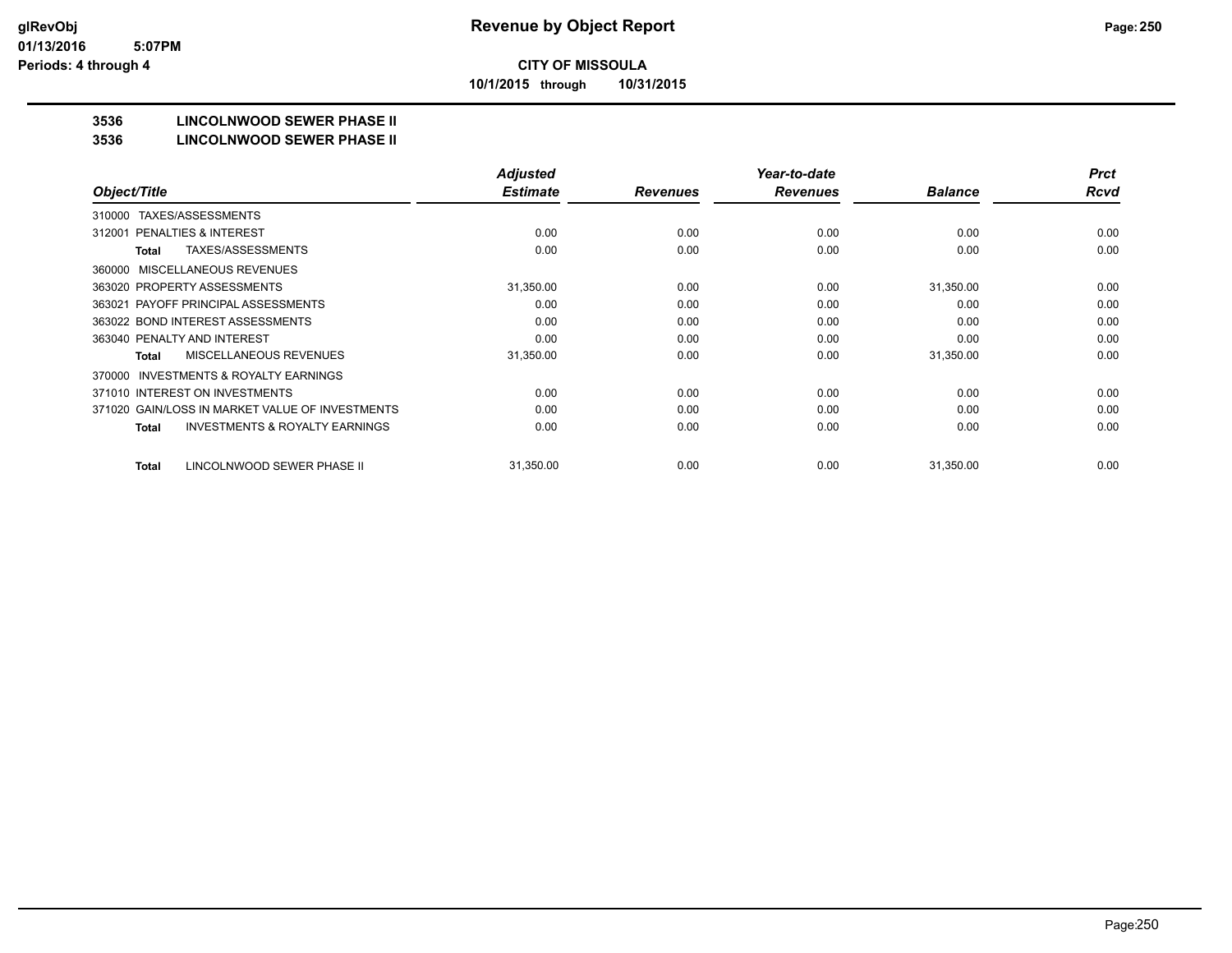**10/1/2015 through 10/31/2015**

#### **3536 LINCOLNWOOD SEWER PHASE II**

|                                                           | <b>Adjusted</b><br><b>Estimate</b> |                 | Year-to-date    |                | <b>Prct</b><br><b>Rcvd</b> |
|-----------------------------------------------------------|------------------------------------|-----------------|-----------------|----------------|----------------------------|
| Object/Title                                              |                                    | <b>Revenues</b> | <b>Revenues</b> | <b>Balance</b> |                            |
| TAXES/ASSESSMENTS<br>310000                               |                                    |                 |                 |                |                            |
| 312001 PENALTIES & INTEREST                               | 0.00                               | 0.00            | 0.00            | 0.00           | 0.00                       |
| <b>TAXES/ASSESSMENTS</b><br><b>Total</b>                  | 0.00                               | 0.00            | 0.00            | 0.00           | 0.00                       |
| 360000 MISCELLANEOUS REVENUES                             |                                    |                 |                 |                |                            |
| 363020 PROPERTY ASSESSMENTS                               | 31,350.00                          | 0.00            | 0.00            | 31,350.00      | 0.00                       |
| 363021 PAYOFF PRINCIPAL ASSESSMENTS                       | 0.00                               | 0.00            | 0.00            | 0.00           | 0.00                       |
| 363022 BOND INTEREST ASSESSMENTS                          | 0.00                               | 0.00            | 0.00            | 0.00           | 0.00                       |
| 363040 PENALTY AND INTEREST                               | 0.00                               | 0.00            | 0.00            | 0.00           | 0.00                       |
| MISCELLANEOUS REVENUES<br><b>Total</b>                    | 31,350.00                          | 0.00            | 0.00            | 31,350.00      | 0.00                       |
| <b>INVESTMENTS &amp; ROYALTY EARNINGS</b><br>370000       |                                    |                 |                 |                |                            |
| 371010 INTEREST ON INVESTMENTS                            | 0.00                               | 0.00            | 0.00            | 0.00           | 0.00                       |
| 371020 GAIN/LOSS IN MARKET VALUE OF INVESTMENT            | 0.00                               | 0.00            | 0.00            | 0.00           | 0.00                       |
| <b>INVESTMENTS &amp; ROYALTY EARNINGS</b><br><b>Total</b> | 0.00                               | 0.00            | 0.00            | 0.00           | 0.00                       |
|                                                           |                                    |                 |                 |                |                            |
| LINCOLNWOOD SEWER PHASE II<br><b>Total</b>                | 31,350.00                          | 0.00            | 0.00            | 31,350.00      | 0.00                       |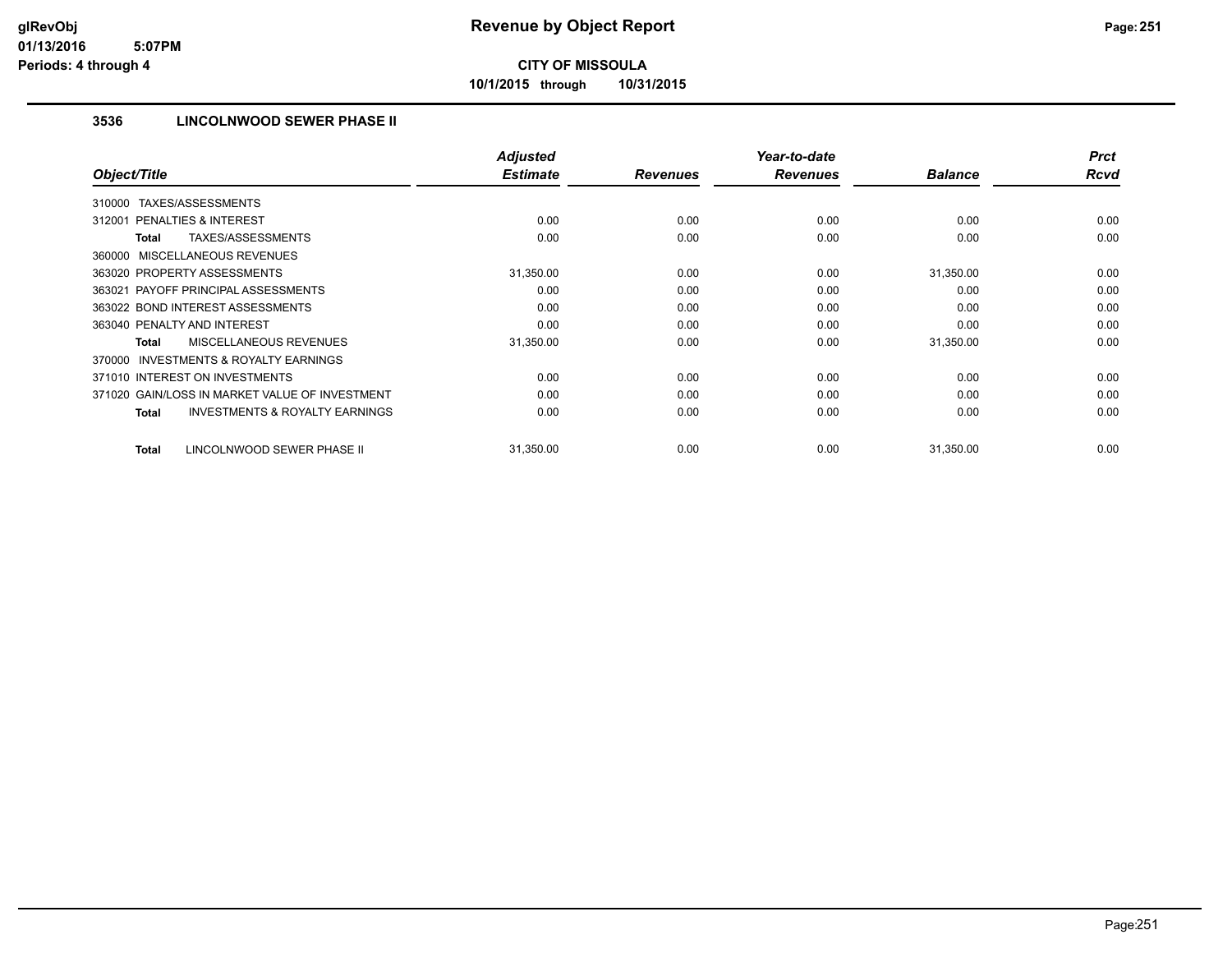**10/1/2015 through 10/31/2015**

#### **3539 SOUTH 4TH STREET W TRAFFIC**

#### **3539 SOUTH 4TH STREET W TRAFFIC**

|                                                           | <b>Adjusted</b> |                 | Year-to-date    |                | <b>Prct</b> |
|-----------------------------------------------------------|-----------------|-----------------|-----------------|----------------|-------------|
| Object/Title                                              | <b>Estimate</b> | <b>Revenues</b> | <b>Revenues</b> | <b>Balance</b> | <b>Rcvd</b> |
| TAXES/ASSESSMENTS<br>310000                               |                 |                 |                 |                |             |
| PENALTIES & INTEREST<br>312001                            | 0.00            | 0.00            | 0.00            | 0.00           | 0.00        |
| <b>TAXES/ASSESSMENTS</b><br><b>Total</b>                  | 0.00            | 0.00            | 0.00            | 0.00           | 0.00        |
| MISCELLANEOUS REVENUES<br>360000                          |                 |                 |                 |                |             |
| 360010 MISCELLANEOUS                                      | 0.00            | 0.00            | 0.00            | 0.00           | 0.00        |
| 363020 PROPERTY ASSESSMENTS                               | 0.00            | 0.00            | 0.00            | 0.00           | 0.00        |
| PAYOFF PRINCIPAL ASSESSMENTS<br>363021                    | 0.00            | 0.00            | 0.00            | 0.00           | 0.00        |
| 363022 BOND INTEREST ASSESSMENTS                          | 0.00            | 0.00            | 0.00            | 0.00           | 0.00        |
| 363040 PENALTY AND INTEREST                               | 0.00            | 0.00            | 0.00            | 0.00           | 0.00        |
| <b>MISCELLANEOUS REVENUES</b><br><b>Total</b>             | 0.00            | 0.00            | 0.00            | 0.00           | 0.00        |
| <b>INVESTMENTS &amp; ROYALTY EARNINGS</b><br>370000       |                 |                 |                 |                |             |
| 371010 INTEREST ON INVESTMENTS                            | 0.00            | 0.00            | 0.00            | 0.00           | 0.00        |
| 371020 GAIN/LOSS IN MARKET VALUE OF INVESTMENTS           | 0.00            | 0.00            | 0.00            | 0.00           | 0.00        |
| <b>INVESTMENTS &amp; ROYALTY EARNINGS</b><br><b>Total</b> | 0.00            | 0.00            | 0.00            | 0.00           | 0.00        |
| OTHER FINANCING SOURCES<br>380000                         |                 |                 |                 |                |             |
| 383000 OPERATING TRANSFERS                                | 0.00            | 0.00            | 0.00            | 0.00           | 0.00        |
| OTHER FINANCING SOURCES<br><b>Total</b>                   | 0.00            | 0.00            | 0.00            | 0.00           | 0.00        |
| SOUTH 4TH STREET W TRAFFIC<br><b>Total</b>                | 0.00            | 0.00            | 0.00            | 0.00           | 0.00        |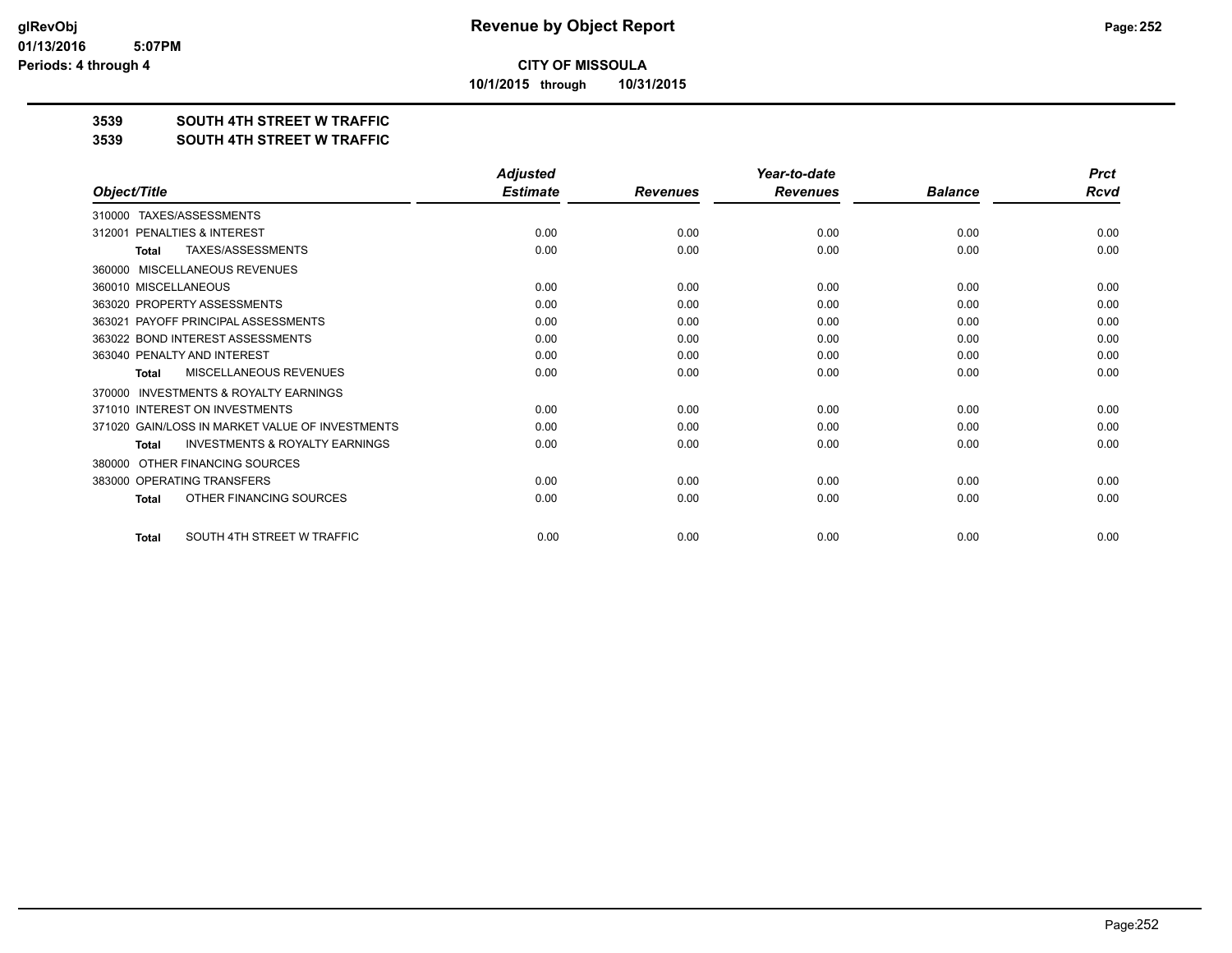**10/1/2015 through 10/31/2015**

## **3539 SOUTH 4TH STREET W TRAFFIC**

|                                                    | <b>Adjusted</b> |                 | Year-to-date    |                | <b>Prct</b> |
|----------------------------------------------------|-----------------|-----------------|-----------------|----------------|-------------|
| Object/Title                                       | <b>Estimate</b> | <b>Revenues</b> | <b>Revenues</b> | <b>Balance</b> | <b>Rcvd</b> |
| 310000 TAXES/ASSESSMENTS                           |                 |                 |                 |                |             |
| PENALTIES & INTEREST<br>312001                     | 0.00            | 0.00            | 0.00            | 0.00           | 0.00        |
| TAXES/ASSESSMENTS<br>Total                         | 0.00            | 0.00            | 0.00            | 0.00           | 0.00        |
| 360000 MISCELLANEOUS REVENUES                      |                 |                 |                 |                |             |
| 360010 MISCELLANEOUS                               | 0.00            | 0.00            | 0.00            | 0.00           | 0.00        |
| 363020 PROPERTY ASSESSMENTS                        | 0.00            | 0.00            | 0.00            | 0.00           | 0.00        |
| 363021 PAYOFF PRINCIPAL ASSESSMENTS                | 0.00            | 0.00            | 0.00            | 0.00           | 0.00        |
| 363022 BOND INTEREST ASSESSMENTS                   | 0.00            | 0.00            | 0.00            | 0.00           | 0.00        |
| 363040 PENALTY AND INTEREST                        | 0.00            | 0.00            | 0.00            | 0.00           | 0.00        |
| MISCELLANEOUS REVENUES<br><b>Total</b>             | 0.00            | 0.00            | 0.00            | 0.00           | 0.00        |
| 370000 INVESTMENTS & ROYALTY EARNINGS              |                 |                 |                 |                |             |
| 371010 INTEREST ON INVESTMENTS                     | 0.00            | 0.00            | 0.00            | 0.00           | 0.00        |
| 371020 GAIN/LOSS IN MARKET VALUE OF INVESTMENT     | 0.00            | 0.00            | 0.00            | 0.00           | 0.00        |
| <b>INVESTMENTS &amp; ROYALTY EARNINGS</b><br>Total | 0.00            | 0.00            | 0.00            | 0.00           | 0.00        |
| 380000 OTHER FINANCING SOURCES                     |                 |                 |                 |                |             |
| 383000 OPERATING TRANSFERS                         | 0.00            | 0.00            | 0.00            | 0.00           | 0.00        |
| OTHER FINANCING SOURCES<br>Total                   | 0.00            | 0.00            | 0.00            | 0.00           | 0.00        |
| SOUTH 4TH STREET W TRAFFIC<br><b>Total</b>         | 0.00            | 0.00            | 0.00            | 0.00           | 0.00        |
|                                                    |                 |                 |                 |                |             |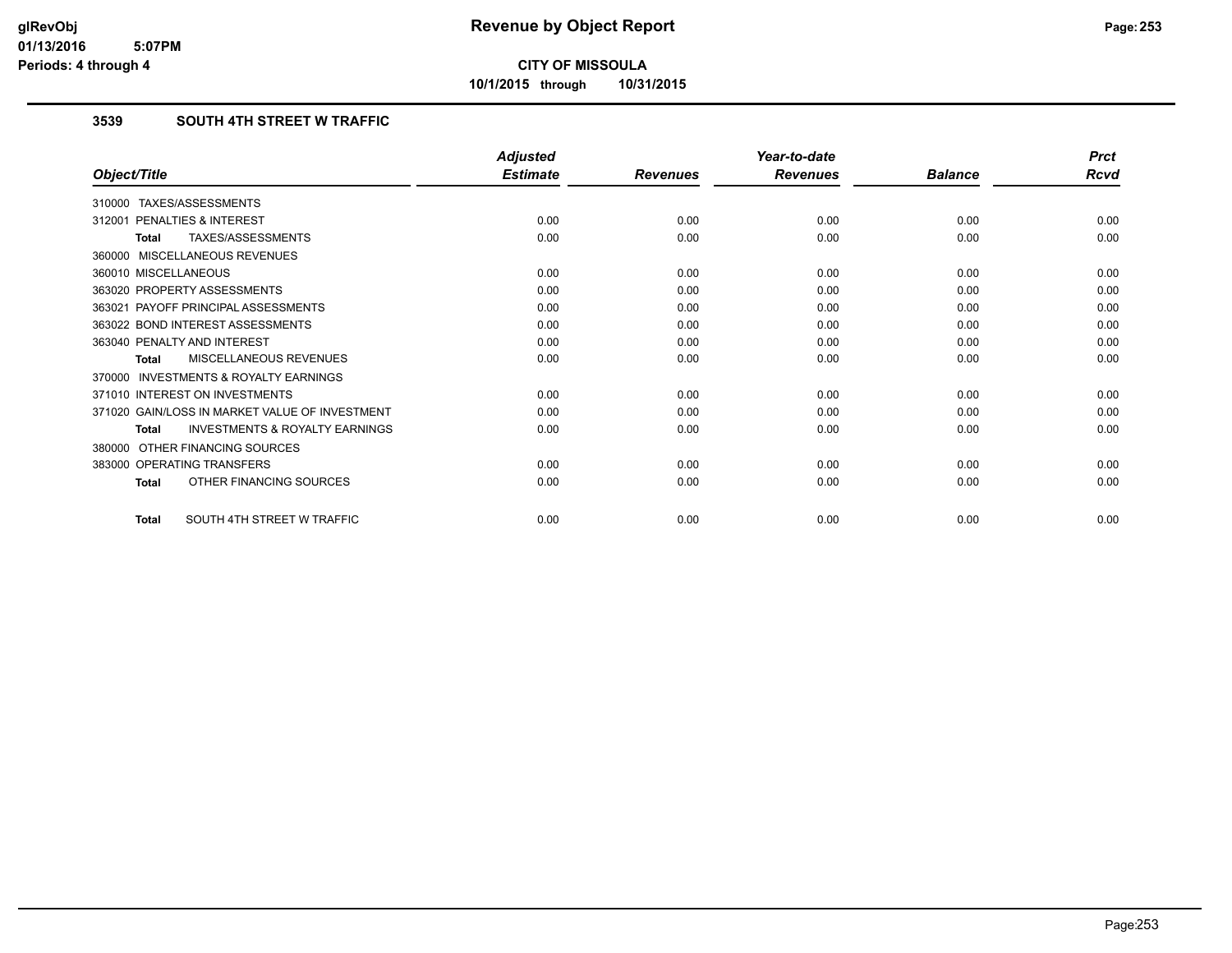**10/1/2015 through 10/31/2015**

### **3540 SID 540 DEBT SERVICE FUND**

**3540 SID 540 DEBT SERVICE FUND**

|                                         | <b>Adjusted</b> |                 | Year-to-date    |                | <b>Prct</b> |
|-----------------------------------------|-----------------|-----------------|-----------------|----------------|-------------|
| Object/Title                            | <b>Estimate</b> | <b>Revenues</b> | <b>Revenues</b> | <b>Balance</b> | Rcvd        |
| 360000 MISCELLANEOUS REVENUES           |                 |                 |                 |                |             |
| 363020 PROPERTY ASSESSMENTS             | 119.192.00      | 0.00            | 0.00            | 119.192.00     | 0.00        |
| 363021 PAYOFF PRINCIPAL ASSESSMENTS     | 0.00            | 0.00            | 4.221.18        | $-4.221.18$    | 0.00        |
| 363040 PENALTY AND INTEREST             | 0.00            | 0.00            | 0.00            | 0.00           | 0.00        |
| MISCELLANEOUS REVENUES<br>Total         | 119,192.00      | 0.00            | 4.221.18        | 114,970.82     | 3.54        |
| 370000 INVESTMENTS & ROYALTY EARNINGS   |                 |                 |                 |                |             |
| 371010 INTEREST ON INVESTMENTS          | 0.00            | 0.00            | 0.00            | 0.00           | 0.00        |
| 371500 INTEREST ON INTERFUND LOAN       | 0.00            | 0.00            | 0.00            | 0.00           | 0.00        |
| INVESTMENTS & ROYALTY EARNINGS<br>Total | 0.00            | 0.00            | 0.00            | 0.00           | 0.00        |
| SID 540 DEBT SERVICE FUND<br>Total      | 119.192.00      | 0.00            | 4.221.18        | 114.970.82     | 3.54        |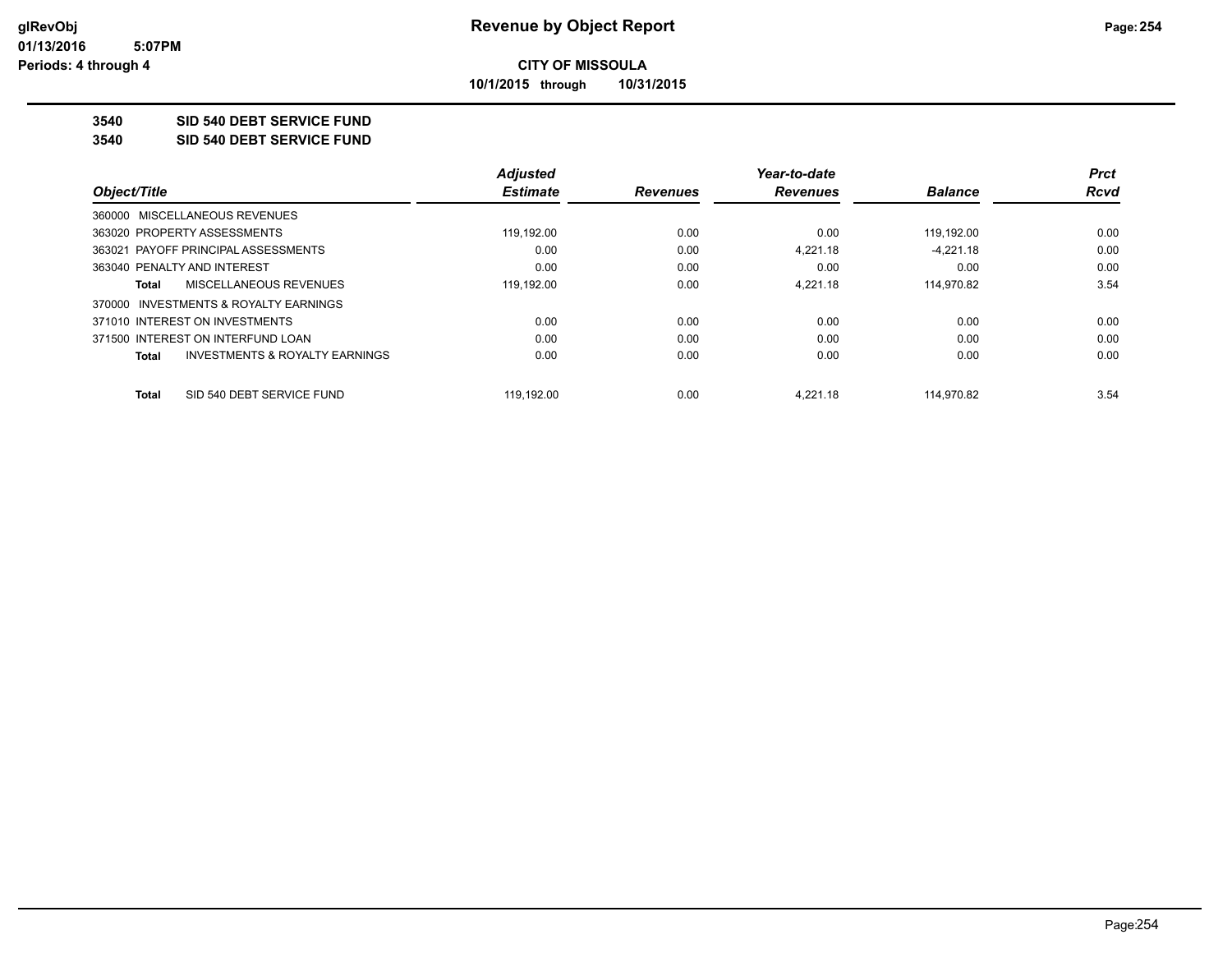**10/1/2015 through 10/31/2015**

### **3540 SID 540 DEBT SERVICE FUND**

| Object/Title                                       | <b>Adjusted</b><br><b>Estimate</b> | <b>Revenues</b> | Year-to-date<br><b>Revenues</b> | <b>Balance</b> | <b>Prct</b><br><b>Rcvd</b> |
|----------------------------------------------------|------------------------------------|-----------------|---------------------------------|----------------|----------------------------|
| 360000 MISCELLANEOUS REVENUES                      |                                    |                 |                                 |                |                            |
| 363020 PROPERTY ASSESSMENTS                        | 119.192.00                         | 0.00            | 0.00                            | 119.192.00     | 0.00                       |
| 363021 PAYOFF PRINCIPAL ASSESSMENTS                | 0.00                               | 0.00            | 4.221.18                        | $-4.221.18$    | 0.00                       |
| 363040 PENALTY AND INTEREST                        | 0.00                               | 0.00            | 0.00                            | 0.00           | 0.00                       |
| MISCELLANEOUS REVENUES<br>Total                    | 119.192.00                         | 0.00            | 4.221.18                        | 114,970.82     | 3.54                       |
| INVESTMENTS & ROYALTY EARNINGS<br>370000           |                                    |                 |                                 |                |                            |
| 371010 INTEREST ON INVESTMENTS                     | 0.00                               | 0.00            | 0.00                            | 0.00           | 0.00                       |
| 371500 INTEREST ON INTERFUND LOAN                  | 0.00                               | 0.00            | 0.00                            | 0.00           | 0.00                       |
| <b>INVESTMENTS &amp; ROYALTY EARNINGS</b><br>Total | 0.00                               | 0.00            | 0.00                            | 0.00           | 0.00                       |
|                                                    |                                    |                 |                                 |                |                            |
| SID 540 DEBT SERVICE FUND<br>Total                 | 119.192.00                         | 0.00            | 4.221.18                        | 114.970.82     | 3.54                       |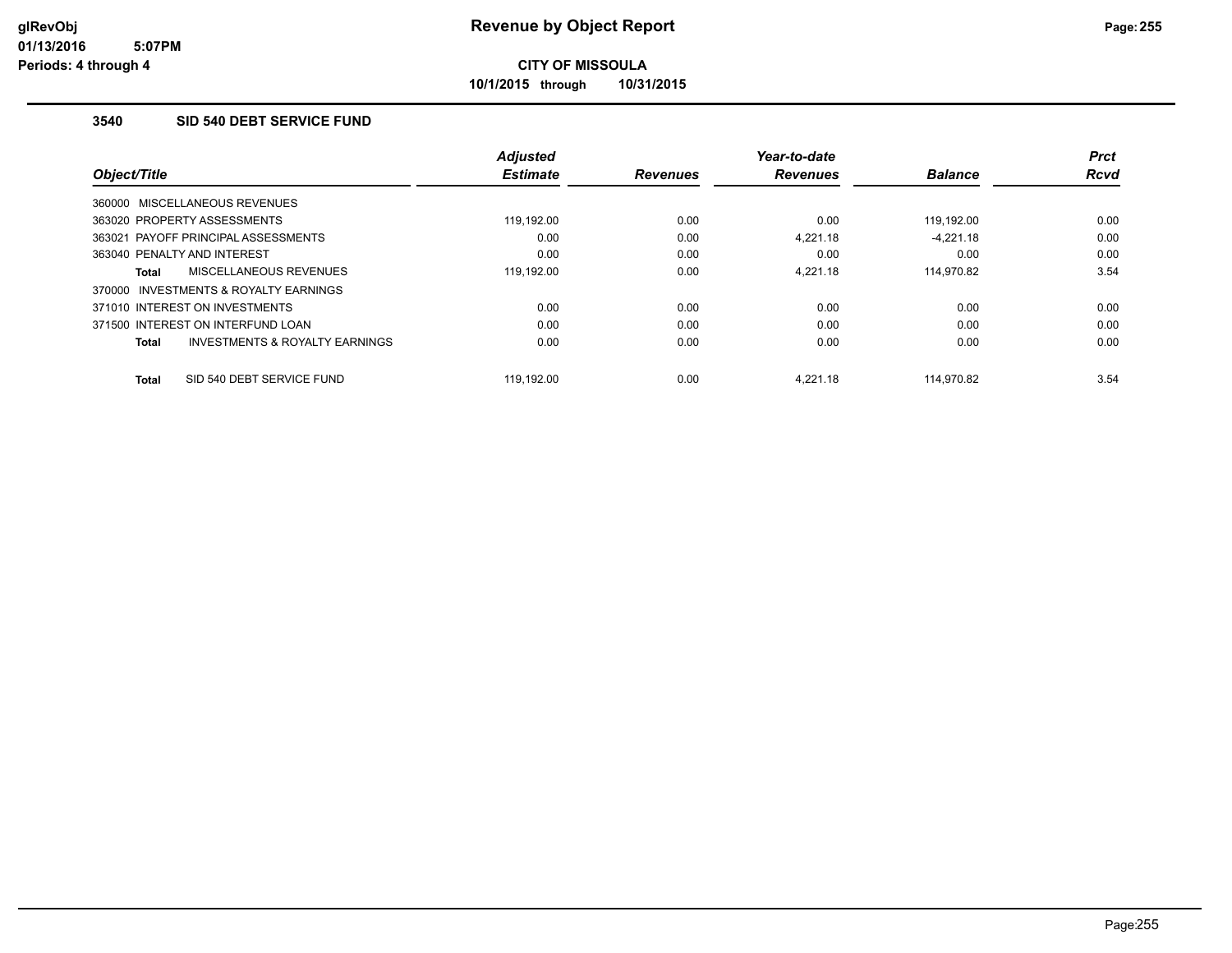**10/1/2015 through 10/31/2015**

### **3541 SID 541 DEBT SERVICE**

**3541 SID 541 DEBT SERVICE**

|                                         | <b>Adjusted</b> |                 | Year-to-date    |                | <b>Prct</b> |
|-----------------------------------------|-----------------|-----------------|-----------------|----------------|-------------|
| Object/Title                            | <b>Estimate</b> | <b>Revenues</b> | <b>Revenues</b> | <b>Balance</b> | <b>Rcvd</b> |
| 360000 MISCELLANEOUS REVENUES           |                 |                 |                 |                |             |
| 363020 PROPERTY ASSESSMENTS             | 59,303.00       | 0.00            | 0.00            | 59,303.00      | 0.00        |
| 363021 PAYOFF PRINCIPAL ASSESSMENTS     | 0.00            | 0.00            | 1,765.45        | $-1,765.45$    | 0.00        |
| 363040 PENALTY AND INTEREST             | 0.00            | 0.00            | 0.00            | 0.00           | 0.00        |
| MISCELLANEOUS REVENUES<br>Total         | 59,303.00       | 0.00            | 1,765.45        | 57,537.55      | 2.98        |
| 370000 INVESTMENTS & ROYALTY EARNINGS   |                 |                 |                 |                |             |
| 371010 INTEREST ON INVESTMENTS          | 0.00            | 0.00            | 0.00            | 0.00           | 0.00        |
| INVESTMENTS & ROYALTY EARNINGS<br>Total | 0.00            | 0.00            | 0.00            | 0.00           | 0.00        |
| 380000 OTHER FINANCING SOURCES          |                 |                 |                 |                |             |
| 381030 SID BONDS PROCEEDS               | 0.00            | 0.00            | 0.00            | 0.00           | 0.00        |
| OTHER FINANCING SOURCES<br><b>Total</b> | 0.00            | 0.00            | 0.00            | 0.00           | 0.00        |
| SID 541 DEBT SERVICE<br><b>Total</b>    | 59.303.00       | 0.00            | 1.765.45        | 57.537.55      | 2.98        |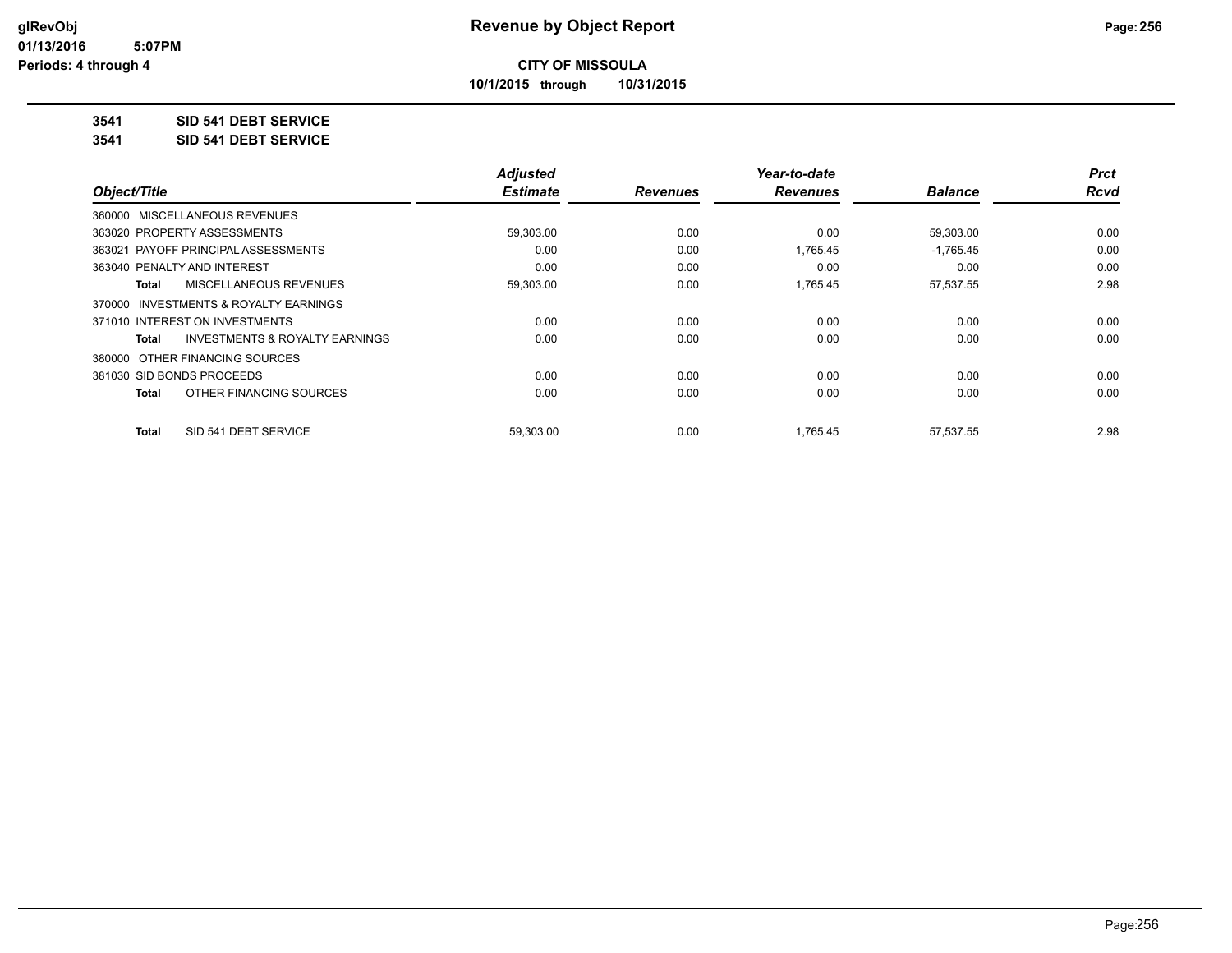**10/1/2015 through 10/31/2015**

#### **3541 SID 541 DEBT SERVICE**

| Object/Title                                        | <b>Adjusted</b><br><b>Estimate</b> | <b>Revenues</b> | Year-to-date<br><b>Revenues</b> | <b>Balance</b> | <b>Prct</b><br>Rcvd |
|-----------------------------------------------------|------------------------------------|-----------------|---------------------------------|----------------|---------------------|
| 360000 MISCELLANEOUS REVENUES                       |                                    |                 |                                 |                |                     |
| 363020 PROPERTY ASSESSMENTS                         | 59,303.00                          | 0.00            | 0.00                            | 59,303.00      | 0.00                |
| 363021 PAYOFF PRINCIPAL ASSESSMENTS                 | 0.00                               | 0.00            | 1,765.45                        | $-1,765.45$    | 0.00                |
| 363040 PENALTY AND INTEREST                         | 0.00                               | 0.00            | 0.00                            | 0.00           | 0.00                |
| <b>MISCELLANEOUS REVENUES</b><br>Total              | 59,303.00                          | 0.00            | 1,765.45                        | 57,537.55      | 2.98                |
| <b>INVESTMENTS &amp; ROYALTY EARNINGS</b><br>370000 |                                    |                 |                                 |                |                     |
| 371010 INTEREST ON INVESTMENTS                      | 0.00                               | 0.00            | 0.00                            | 0.00           | 0.00                |
| INVESTMENTS & ROYALTY EARNINGS<br>Total             | 0.00                               | 0.00            | 0.00                            | 0.00           | 0.00                |
| 380000 OTHER FINANCING SOURCES                      |                                    |                 |                                 |                |                     |
| 381030 SID BONDS PROCEEDS                           | 0.00                               | 0.00            | 0.00                            | 0.00           | 0.00                |
| OTHER FINANCING SOURCES<br>Total                    | 0.00                               | 0.00            | 0.00                            | 0.00           | 0.00                |
|                                                     |                                    |                 |                                 |                |                     |
| SID 541 DEBT SERVICE<br><b>Total</b>                | 59,303.00                          | 0.00            | 1.765.45                        | 57,537.55      | 2.98                |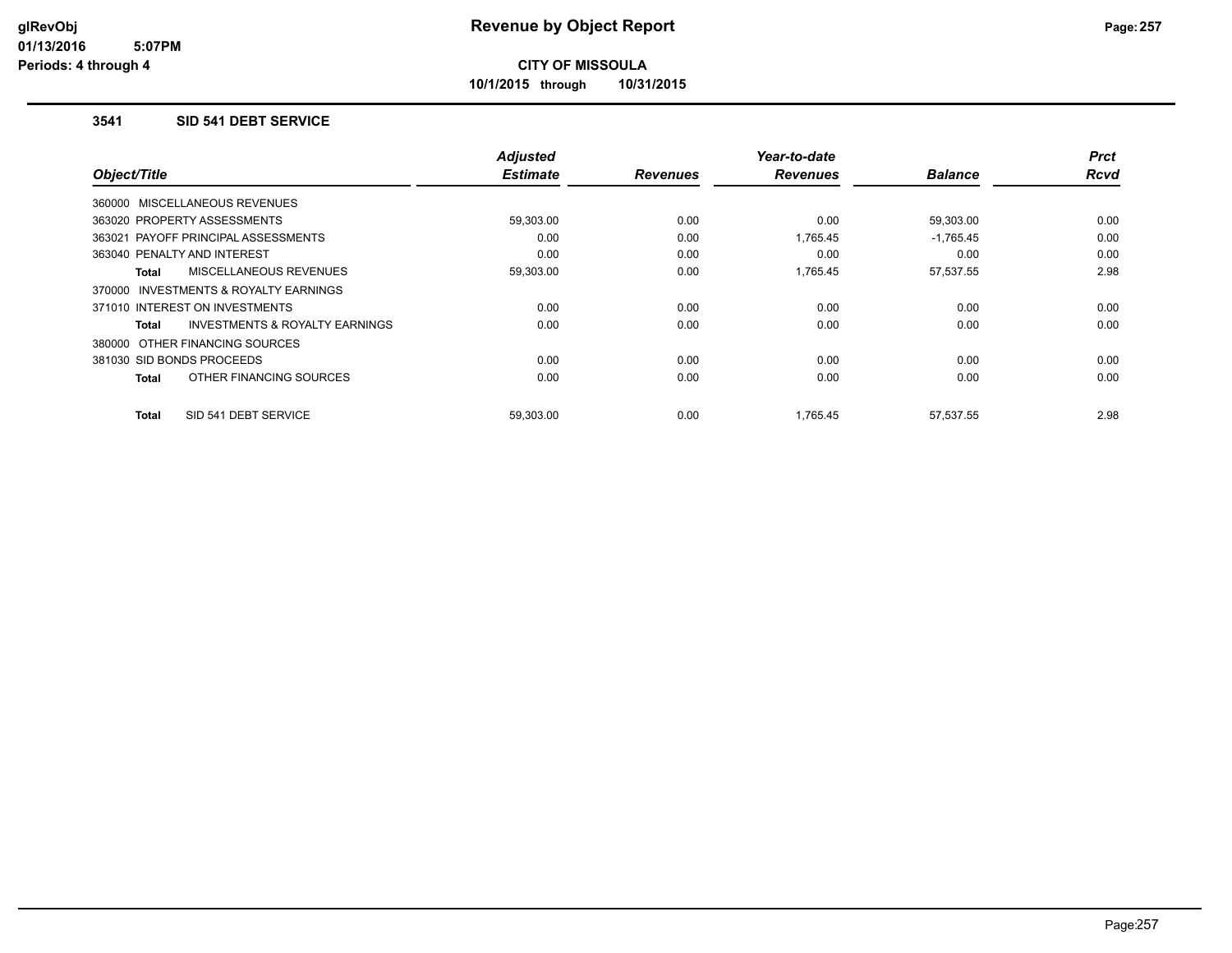**10/1/2015 through 10/31/2015**

**3543 SID 543 DEBT SERVICE**

**3543 SID 543 DEBT SERVICE**

|                                                    | <b>Adjusted</b> |                 | Year-to-date    |                | <b>Prct</b> |
|----------------------------------------------------|-----------------|-----------------|-----------------|----------------|-------------|
| Object/Title                                       | <b>Estimate</b> | <b>Revenues</b> | <b>Revenues</b> | <b>Balance</b> | <b>Rcvd</b> |
| 360000 MISCELLANEOUS REVENUES                      |                 |                 |                 |                |             |
| 363020 PROPERTY ASSESSMENTS                        | 0.00            | 0.00            | 0.00            | 0.00           | 0.00        |
| 363021 PAYOFF PRINCIPAL ASSESSMENTS                | 0.00            | 0.00            | 101.91          | $-101.91$      | 0.00        |
| 363040 PENALTY AND INTEREST                        | 0.00            | 0.00            | 0.00            | 0.00           | 0.00        |
| MISCELLANEOUS REVENUES<br>Total                    | 0.00            | 0.00            | 101.91          | $-101.91$      | 0.00        |
| 370000 INVESTMENTS & ROYALTY EARNINGS              |                 |                 |                 |                |             |
| 371010 INTEREST ON INVESTMENTS                     | 0.00            | 0.00            | 0.00            | 0.00           | 0.00        |
| <b>INVESTMENTS &amp; ROYALTY EARNINGS</b><br>Total | 0.00            | 0.00            | 0.00            | 0.00           | 0.00        |
| SID 543 DEBT SERVICE<br><b>Total</b>               | 0.00            | 0.00            | 101.91          | $-101.91$      | 0.00        |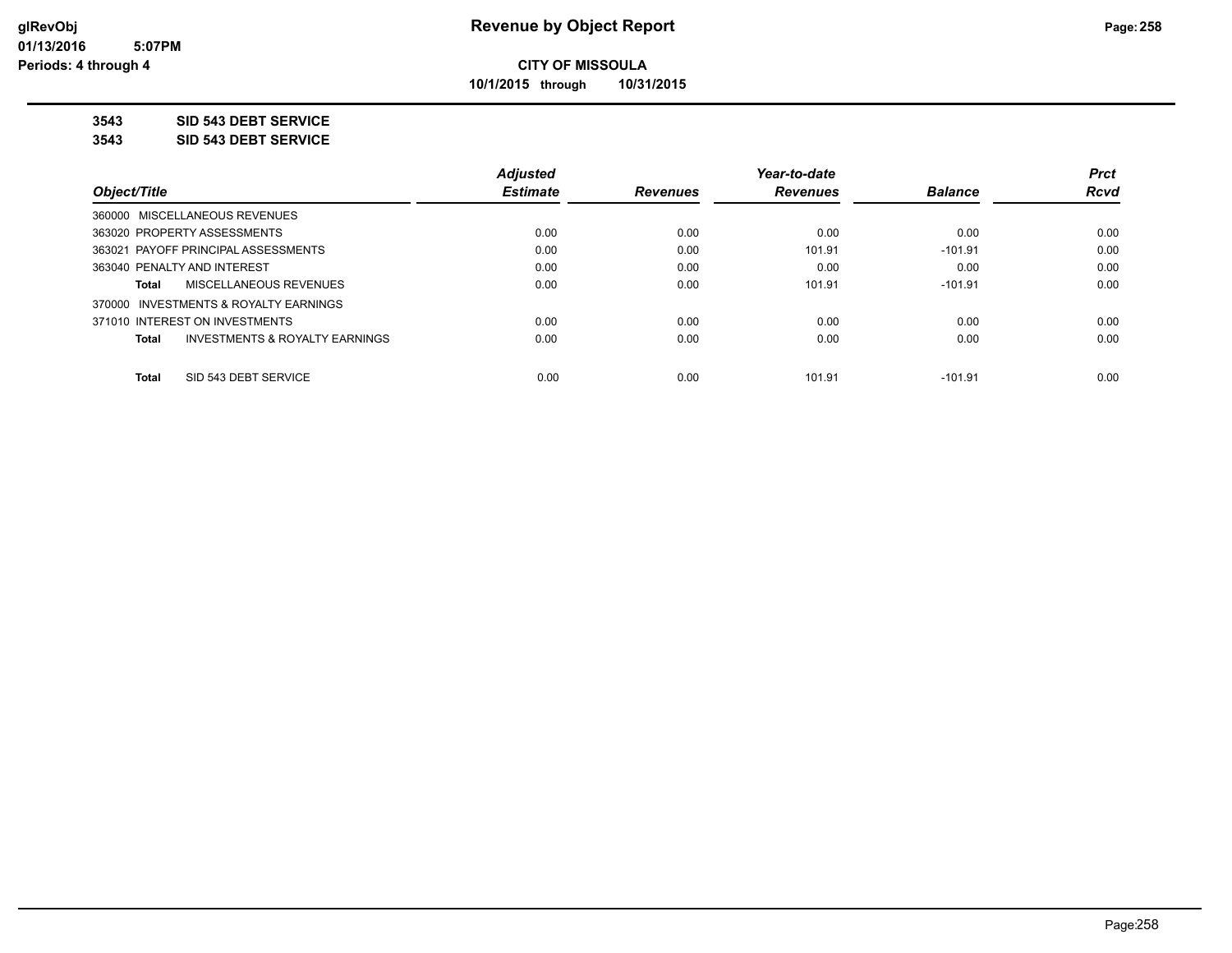**10/1/2015 through 10/31/2015**

#### **3543 SID 543 DEBT SERVICE**

|                                          | <b>Adjusted</b> |                 | Year-to-date    |                | <b>Prct</b> |
|------------------------------------------|-----------------|-----------------|-----------------|----------------|-------------|
| Object/Title                             | <b>Estimate</b> | <b>Revenues</b> | <b>Revenues</b> | <b>Balance</b> | <b>Rcvd</b> |
| 360000 MISCELLANEOUS REVENUES            |                 |                 |                 |                |             |
| 363020 PROPERTY ASSESSMENTS              | 0.00            | 0.00            | 0.00            | 0.00           | 0.00        |
| 363021 PAYOFF PRINCIPAL ASSESSMENTS      | 0.00            | 0.00            | 101.91          | $-101.91$      | 0.00        |
| 363040 PENALTY AND INTEREST              | 0.00            | 0.00            | 0.00            | 0.00           | 0.00        |
| MISCELLANEOUS REVENUES<br>Total          | 0.00            | 0.00            | 101.91          | $-101.91$      | 0.00        |
| INVESTMENTS & ROYALTY EARNINGS<br>370000 |                 |                 |                 |                |             |
| 371010 INTEREST ON INVESTMENTS           | 0.00            | 0.00            | 0.00            | 0.00           | 0.00        |
| INVESTMENTS & ROYALTY EARNINGS<br>Total  | 0.00            | 0.00            | 0.00            | 0.00           | 0.00        |
| SID 543 DEBT SERVICE<br><b>Total</b>     | 0.00            | 0.00            | 101.91          | $-101.91$      | 0.00        |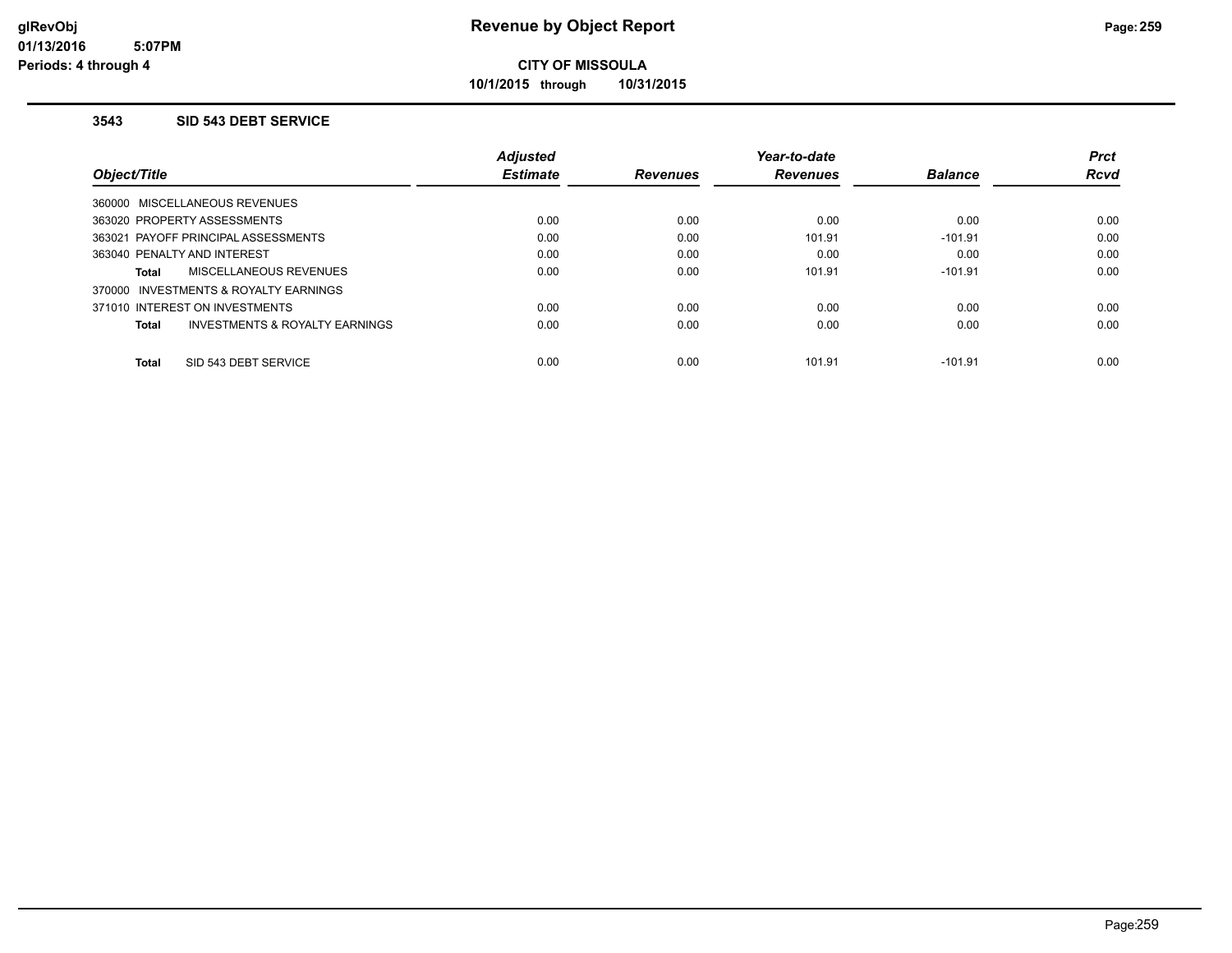**10/1/2015 through 10/31/2015**

## **3544 SID 544 RATTLESNAKE DEBT SERVICE**

### **3544 SID 544 RATTLESNAKE DEBT SERVICE**

|                                       |                                           | <b>Adjusted</b> |                 | Year-to-date    |                | <b>Prct</b> |
|---------------------------------------|-------------------------------------------|-----------------|-----------------|-----------------|----------------|-------------|
| Object/Title                          |                                           | <b>Estimate</b> | <b>Revenues</b> | <b>Revenues</b> | <b>Balance</b> | Rcvd        |
| 360000 MISCELLANEOUS REVENUES         |                                           |                 |                 |                 |                |             |
| 363020 PROPERTY ASSESSMENTS           |                                           | 139,383.00      | 0.00            | 0.00            | 139.383.00     | 0.00        |
| 363021 PAYOFF PRINCIPAL ASSESSMENTS   |                                           | 0.00            | 0.00            | 0.00            | 0.00           | 0.00        |
| 363040 PENALTY AND INTEREST           |                                           | 0.00            | 0.00            | 0.00            | 0.00           | 0.00        |
| Total                                 | MISCELLANEOUS REVENUES                    | 139.383.00      | 0.00            | 0.00            | 139.383.00     | 0.00        |
| 370000 INVESTMENTS & ROYALTY EARNINGS |                                           |                 |                 |                 |                |             |
| 371010 INTEREST ON INVESTMENTS        |                                           | 0.00            | 0.00            | 0.00            | 0.00           | 0.00        |
| <b>Total</b>                          | <b>INVESTMENTS &amp; ROYALTY EARNINGS</b> | 0.00            | 0.00            | 0.00            | 0.00           | 0.00        |
| <b>Total</b>                          | SID 544 RATTLESNAKE DEBT SERVICE          | 139.383.00      | 0.00            | 0.00            | 139.383.00     | 0.00        |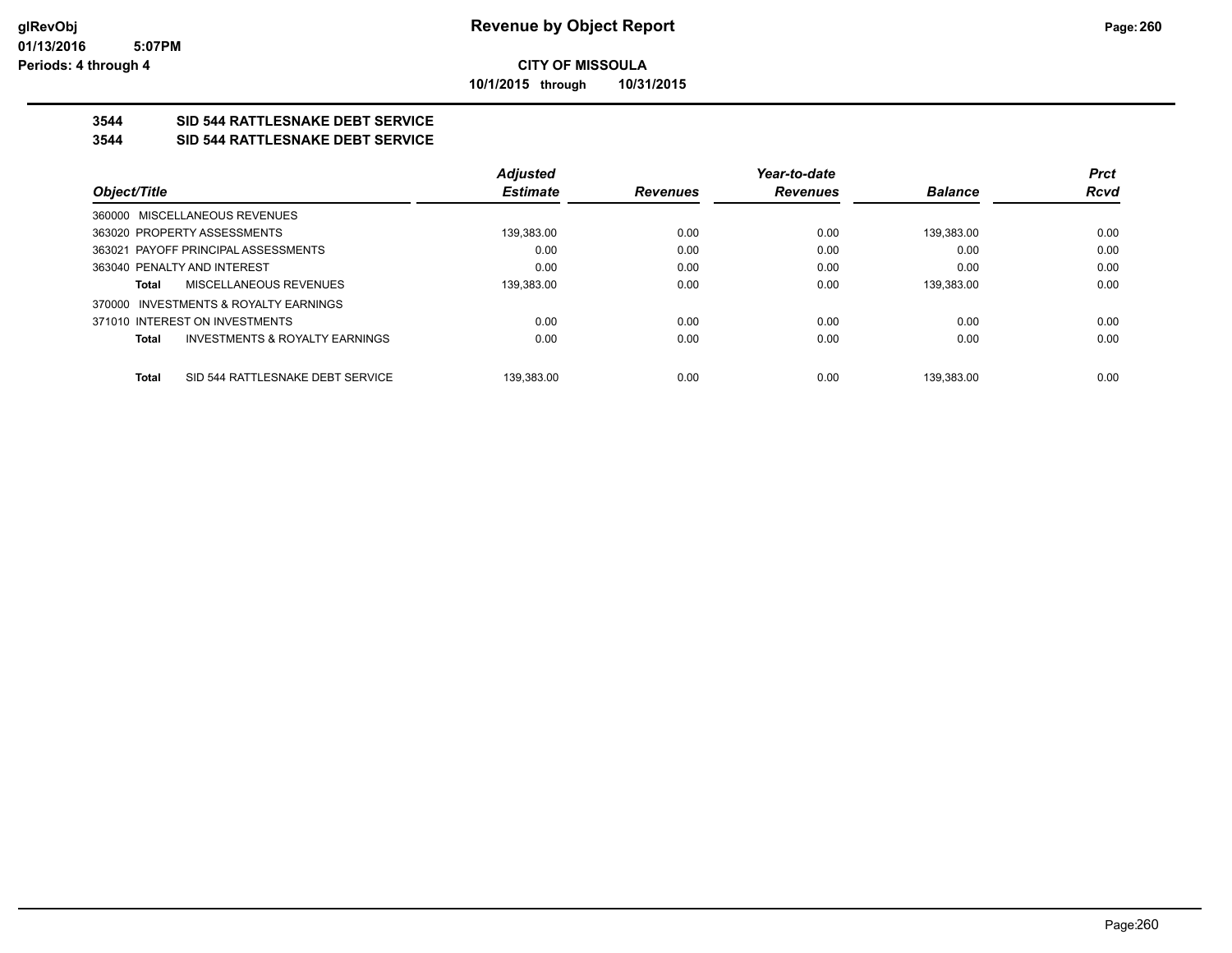**10/1/2015 through 10/31/2015**

### **3544 SID 544 RATTLESNAKE DEBT SERVICE**

|                                                  | <b>Adjusted</b> |                 | Year-to-date    |                | <b>Prct</b> |
|--------------------------------------------------|-----------------|-----------------|-----------------|----------------|-------------|
| Object/Title                                     | <b>Estimate</b> | <b>Revenues</b> | <b>Revenues</b> | <b>Balance</b> | <b>Rcvd</b> |
| 360000 MISCELLANEOUS REVENUES                    |                 |                 |                 |                |             |
| 363020 PROPERTY ASSESSMENTS                      | 139,383.00      | 0.00            | 0.00            | 139,383.00     | 0.00        |
| 363021 PAYOFF PRINCIPAL ASSESSMENTS              | 0.00            | 0.00            | 0.00            | 0.00           | 0.00        |
| 363040 PENALTY AND INTEREST                      | 0.00            | 0.00            | 0.00            | 0.00           | 0.00        |
| MISCELLANEOUS REVENUES<br>Total                  | 139.383.00      | 0.00            | 0.00            | 139.383.00     | 0.00        |
| INVESTMENTS & ROYALTY EARNINGS<br>370000         |                 |                 |                 |                |             |
| 371010 INTEREST ON INVESTMENTS                   | 0.00            | 0.00            | 0.00            | 0.00           | 0.00        |
| INVESTMENTS & ROYALTY EARNINGS<br>Total          | 0.00            | 0.00            | 0.00            | 0.00           | 0.00        |
|                                                  |                 |                 |                 |                |             |
| SID 544 RATTLESNAKE DEBT SERVICE<br><b>Total</b> | 139.383.00      | 0.00            | 0.00            | 139.383.00     | 0.00        |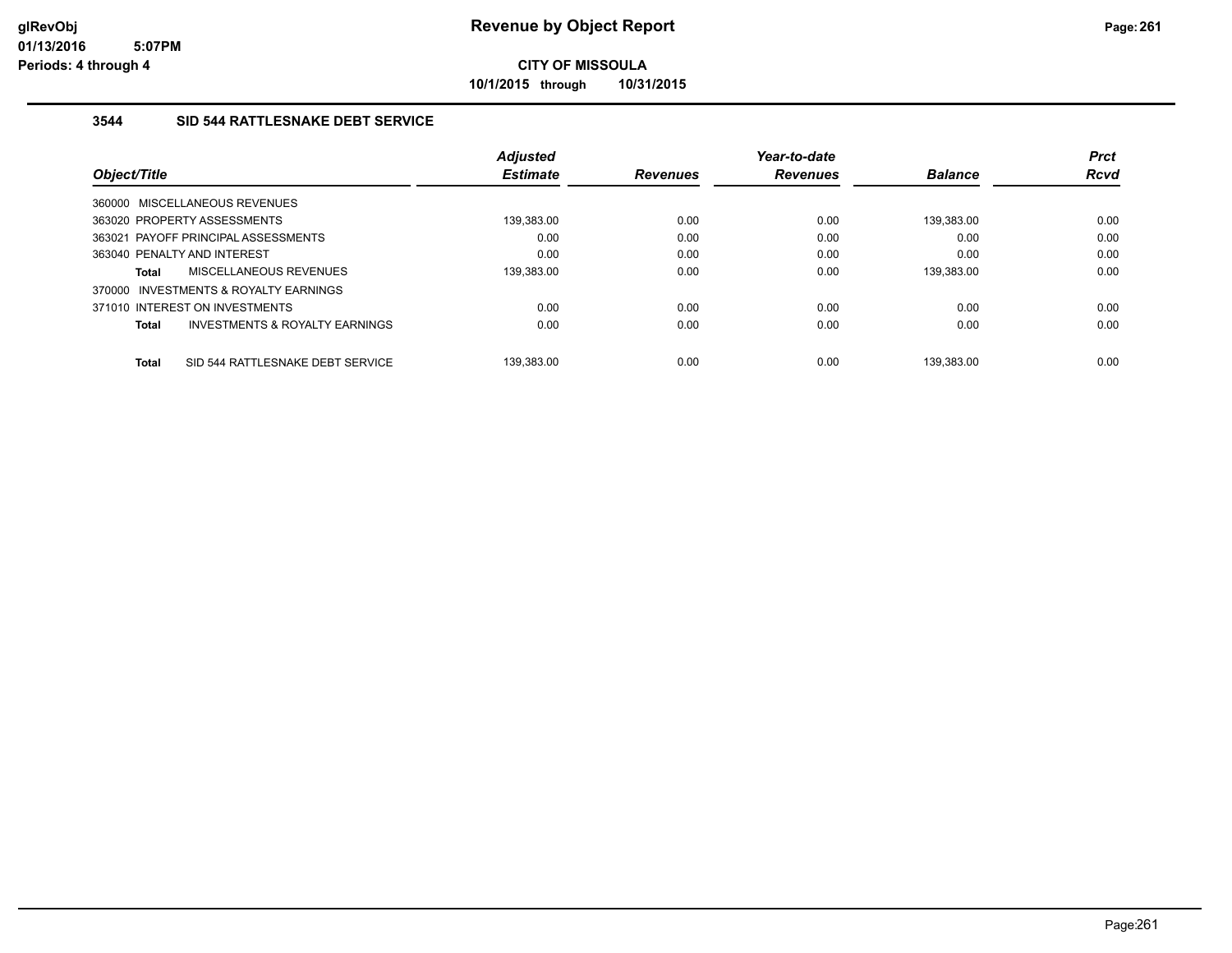**10/1/2015 through 10/31/2015**

**3545 SID 545 DEBT SERVICE**

**3545 SID 545 DEBT SERVICE**

|                                                    | <b>Adjusted</b> |                 | Year-to-date    |                | <b>Prct</b> |
|----------------------------------------------------|-----------------|-----------------|-----------------|----------------|-------------|
| Obiect/Title                                       | <b>Estimate</b> | <b>Revenues</b> | <b>Revenues</b> | <b>Balance</b> | <b>Rcvd</b> |
| 360000 MISCELLANEOUS REVENUES                      |                 |                 |                 |                |             |
| 363020 PROPERTY ASSESSMENTS                        | 0.00            | 0.00            | 0.00            | 0.00           | 0.00        |
| 363021 PAYOFF PRINCIPAL ASSESSMENTS                | 0.00            | 0.00            | 0.00            | 0.00           | 0.00        |
| 363040 PENALTY AND INTEREST                        | 0.00            | 0.00            | 0.00            | 0.00           | 0.00        |
| <b>MISCELLANEOUS REVENUES</b><br>Total             | 0.00            | 0.00            | 0.00            | 0.00           | 0.00        |
| 370000 INVESTMENTS & ROYALTY EARNINGS              |                 |                 |                 |                |             |
| 371010 INTEREST ON INVESTMENTS                     | 0.00            | 0.00            | 0.00            | 0.00           | 0.00        |
| <b>INVESTMENTS &amp; ROYALTY EARNINGS</b><br>Total | 0.00            | 0.00            | 0.00            | 0.00           | 0.00        |
| SID 545 DEBT SERVICE<br><b>Total</b>               | 0.00            | 0.00            | 0.00            | 0.00           | 0.00        |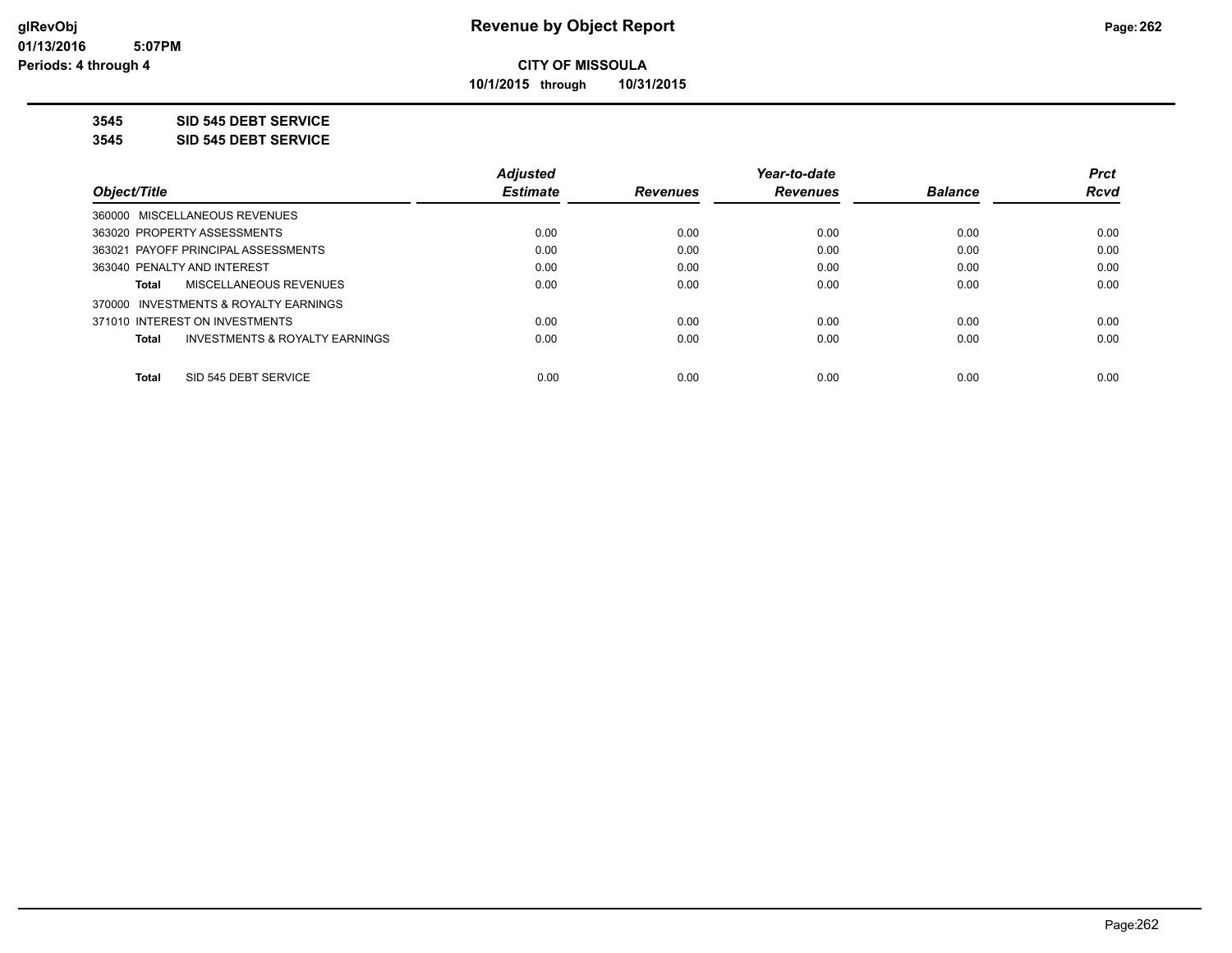**10/1/2015 through 10/31/2015**

#### **3545 SID 545 DEBT SERVICE**

|                                                | <b>Adiusted</b> |                 | Year-to-date    |                | <b>Prct</b> |
|------------------------------------------------|-----------------|-----------------|-----------------|----------------|-------------|
| Object/Title                                   | <b>Estimate</b> | <b>Revenues</b> | <b>Revenues</b> | <b>Balance</b> | <b>Rcvd</b> |
| 360000 MISCELLANEOUS REVENUES                  |                 |                 |                 |                |             |
| 363020 PROPERTY ASSESSMENTS                    | 0.00            | 0.00            | 0.00            | 0.00           | 0.00        |
| 363021 PAYOFF PRINCIPAL ASSESSMENTS            | 0.00            | 0.00            | 0.00            | 0.00           | 0.00        |
| 363040 PENALTY AND INTEREST                    | 0.00            | 0.00            | 0.00            | 0.00           | 0.00        |
| MISCELLANEOUS REVENUES<br><b>Total</b>         | 0.00            | 0.00            | 0.00            | 0.00           | 0.00        |
| 370000 INVESTMENTS & ROYALTY EARNINGS          |                 |                 |                 |                |             |
| 371010 INTEREST ON INVESTMENTS                 | 0.00            | 0.00            | 0.00            | 0.00           | 0.00        |
| INVESTMENTS & ROYALTY EARNINGS<br><b>Total</b> | 0.00            | 0.00            | 0.00            | 0.00           | 0.00        |
| SID 545 DEBT SERVICE<br><b>Total</b>           | 0.00            | 0.00            | 0.00            | 0.00           | 0.00        |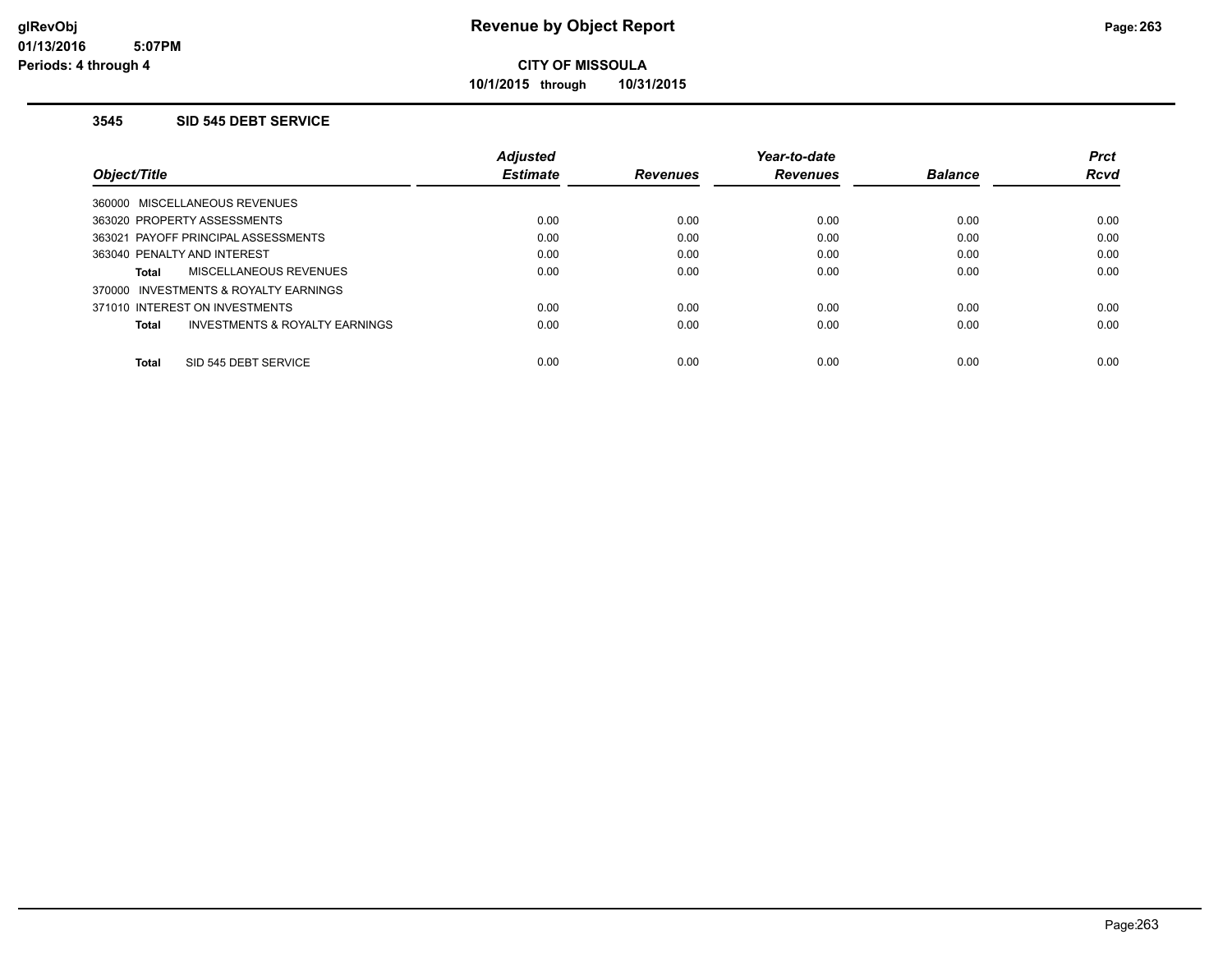**10/1/2015 through 10/31/2015**

**3546 SID 546 DEBT SERVICE**

**3546 SID 546 DEBT SERVICE**

|                                                    | <b>Adjusted</b> |                 | Year-to-date    |                | <b>Prct</b> |
|----------------------------------------------------|-----------------|-----------------|-----------------|----------------|-------------|
| Obiect/Title                                       | <b>Estimate</b> | <b>Revenues</b> | <b>Revenues</b> | <b>Balance</b> | <b>Rcvd</b> |
| 360000 MISCELLANEOUS REVENUES                      |                 |                 |                 |                |             |
| 363020 PROPERTY ASSESSMENTS                        | 0.00            | 0.00            | 0.00            | 0.00           | 0.00        |
| 363021 PAYOFF PRINCIPAL ASSESSMENTS                | 0.00            | 0.00            | 0.00            | 0.00           | 0.00        |
| 363040 PENALTY AND INTEREST                        | 0.00            | 0.00            | 0.00            | 0.00           | 0.00        |
| <b>MISCELLANEOUS REVENUES</b><br>Total             | 0.00            | 0.00            | 0.00            | 0.00           | 0.00        |
| 370000 INVESTMENTS & ROYALTY EARNINGS              |                 |                 |                 |                |             |
| 371010 INTEREST ON INVESTMENTS                     | 0.00            | 0.00            | 0.00            | 0.00           | 0.00        |
| <b>INVESTMENTS &amp; ROYALTY EARNINGS</b><br>Total | 0.00            | 0.00            | 0.00            | 0.00           | 0.00        |
| SID 546 DEBT SERVICE<br><b>Total</b>               | 0.00            | 0.00            | 0.00            | 0.00           | 0.00        |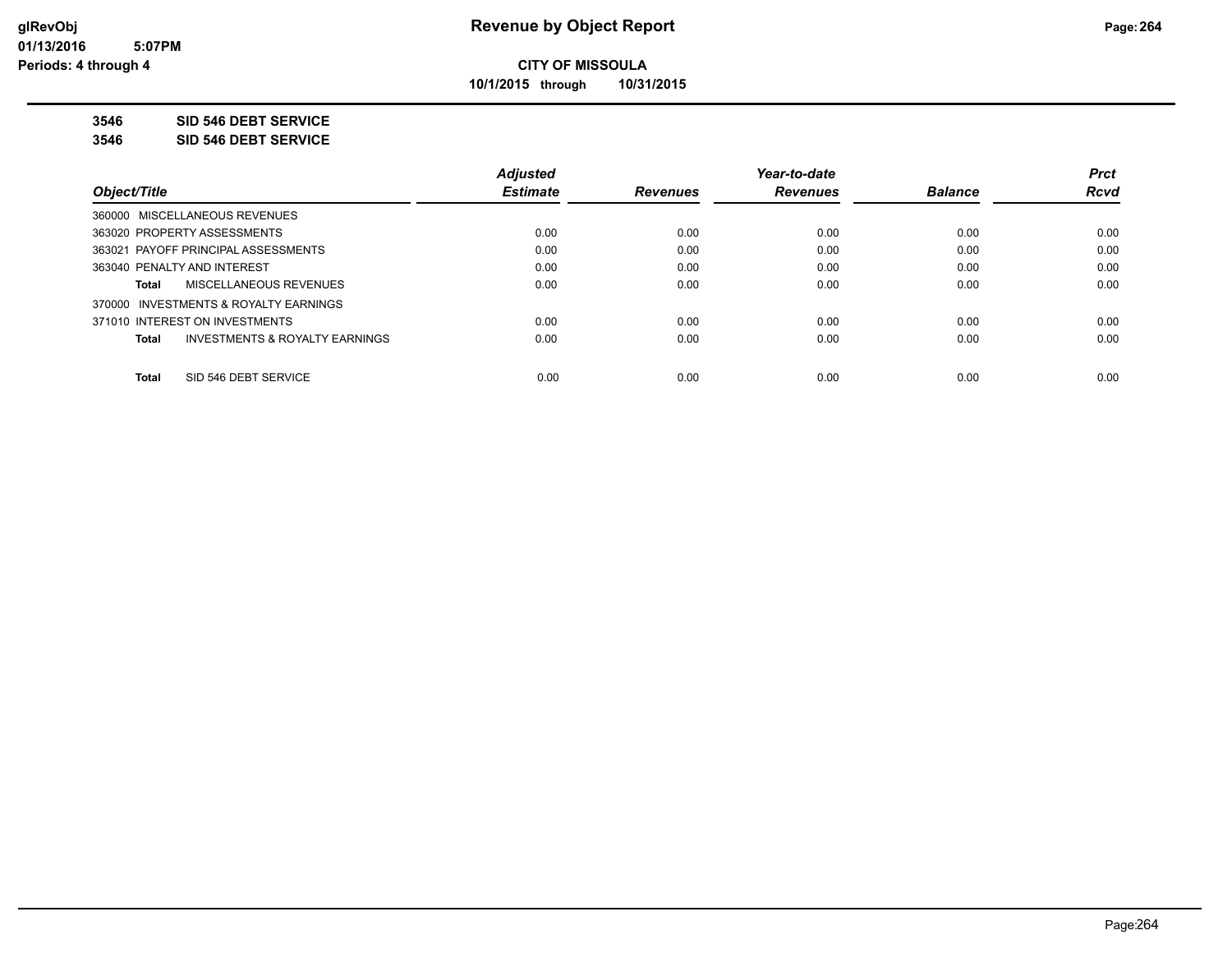**10/1/2015 through 10/31/2015**

#### **3546 SID 546 DEBT SERVICE**

|                                                     | <b>Adjusted</b> |                 | Year-to-date    |                | <b>Prct</b> |
|-----------------------------------------------------|-----------------|-----------------|-----------------|----------------|-------------|
| Object/Title                                        | <b>Estimate</b> | <b>Revenues</b> | <b>Revenues</b> | <b>Balance</b> | <b>Rcvd</b> |
| 360000 MISCELLANEOUS REVENUES                       |                 |                 |                 |                |             |
| 363020 PROPERTY ASSESSMENTS                         | 0.00            | 0.00            | 0.00            | 0.00           | 0.00        |
| 363021 PAYOFF PRINCIPAL ASSESSMENTS                 | 0.00            | 0.00            | 0.00            | 0.00           | 0.00        |
| 363040 PENALTY AND INTEREST                         | 0.00            | 0.00            | 0.00            | 0.00           | 0.00        |
| MISCELLANEOUS REVENUES<br>Total                     | 0.00            | 0.00            | 0.00            | 0.00           | 0.00        |
| <b>INVESTMENTS &amp; ROYALTY EARNINGS</b><br>370000 |                 |                 |                 |                |             |
| 371010 INTEREST ON INVESTMENTS                      | 0.00            | 0.00            | 0.00            | 0.00           | 0.00        |
| INVESTMENTS & ROYALTY EARNINGS<br>Total             | 0.00            | 0.00            | 0.00            | 0.00           | 0.00        |
| SID 546 DEBT SERVICE<br><b>Total</b>                | 0.00            | 0.00            | 0.00            | 0.00           | 0.00        |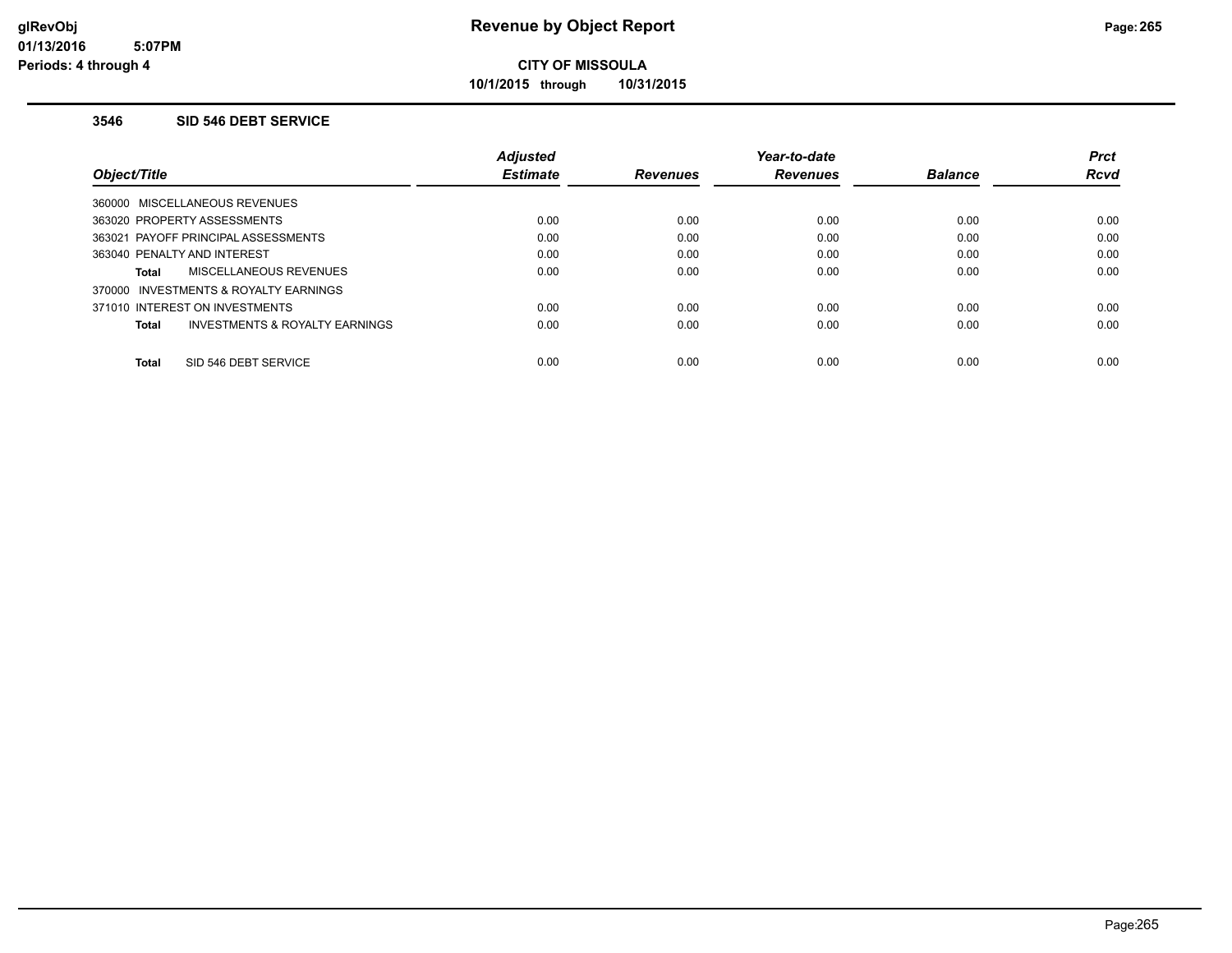**10/1/2015 through 10/31/2015**

#### **3548 SID 548-5TH, 6TH & ARTHUR**

**3548 SID 548-5TH, 6TH & ARTHUR**

|                                                    | <b>Adjusted</b> |                 | Year-to-date    |                | <b>Prct</b> |
|----------------------------------------------------|-----------------|-----------------|-----------------|----------------|-------------|
| Object/Title                                       | <b>Estimate</b> | <b>Revenues</b> | <b>Revenues</b> | <b>Balance</b> | <b>Rcvd</b> |
| 360000 MISCELLANEOUS REVENUES                      |                 |                 |                 |                |             |
| 363020 PROPERTY ASSESSMENTS                        | 111.525.00      | 0.00            | 0.00            | 111.525.00     | 0.00        |
| 363021 PAYOFF PRINCIPAL ASSESSMENTS                | 0.00            | 0.00            | 0.00            | 0.00           | 0.00        |
| 363040 PENALTY AND INTEREST                        | 0.00            | 0.00            | 0.00            | 0.00           | 0.00        |
| <b>MISCELLANEOUS REVENUES</b><br>Total             | 111.525.00      | 0.00            | 0.00            | 111.525.00     | 0.00        |
| 370000 INVESTMENTS & ROYALTY EARNINGS              |                 |                 |                 |                |             |
| 371010 INTEREST ON INVESTMENTS                     | 0.00            | 0.00            | 0.00            | 0.00           | 0.00        |
| <b>INVESTMENTS &amp; ROYALTY EARNINGS</b><br>Total | 0.00            | 0.00            | 0.00            | 0.00           | 0.00        |
| SID 548-5TH, 6TH & ARTHUR<br>Total                 | 111.525.00      | 0.00            | 0.00            | 111.525.00     | 0.00        |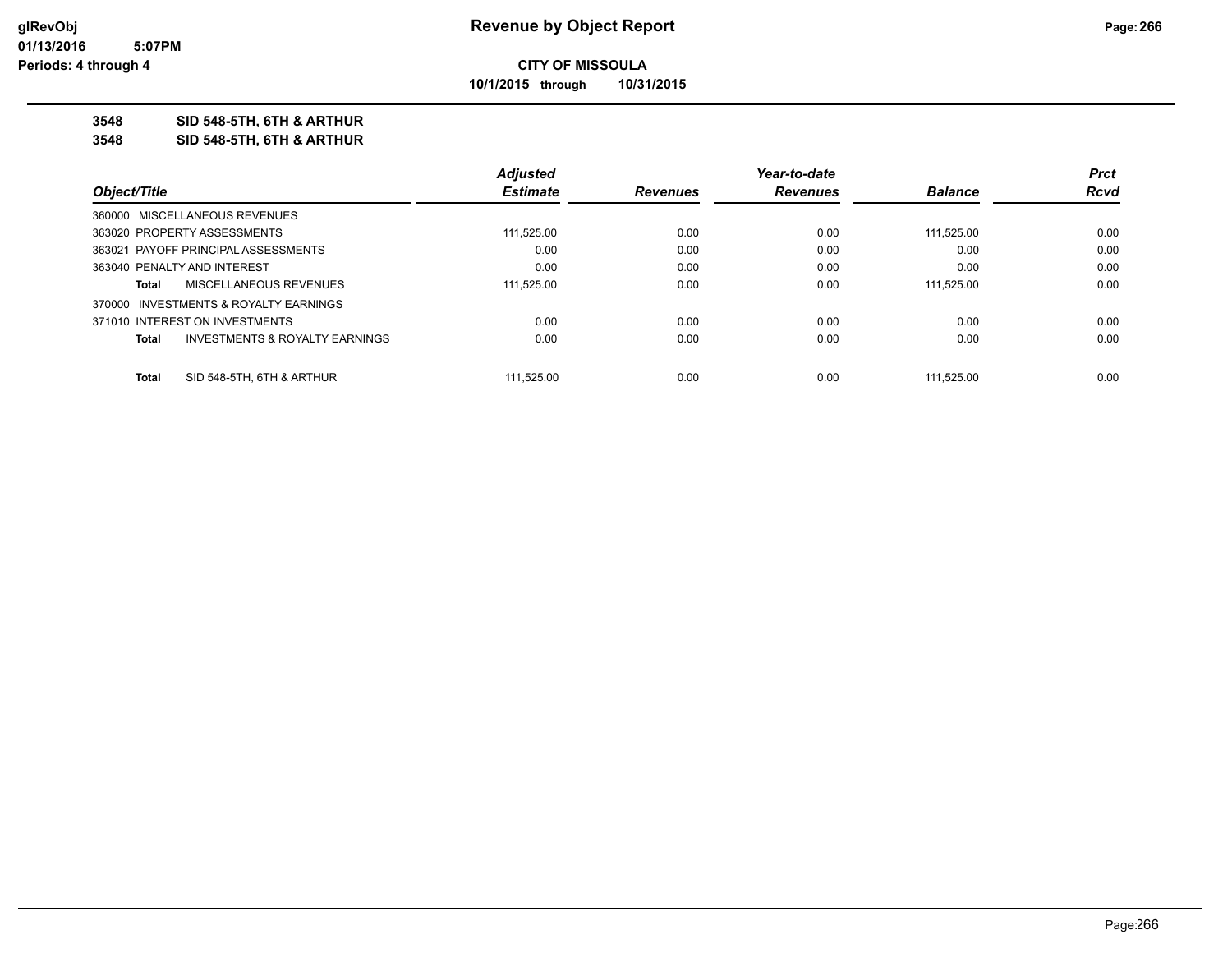**10/1/2015 through 10/31/2015**

### **3548 SID 548-5TH, 6TH & ARTHUR**

|              |                                           | <b>Adjusted</b> |                 | Year-to-date    |                | <b>Prct</b> |
|--------------|-------------------------------------------|-----------------|-----------------|-----------------|----------------|-------------|
| Object/Title |                                           | <b>Estimate</b> | <b>Revenues</b> | <b>Revenues</b> | <b>Balance</b> | <b>Rcvd</b> |
|              | 360000 MISCELLANEOUS REVENUES             |                 |                 |                 |                |             |
|              | 363020 PROPERTY ASSESSMENTS               | 111,525.00      | 0.00            | 0.00            | 111.525.00     | 0.00        |
|              | 363021 PAYOFF PRINCIPAL ASSESSMENTS       | 0.00            | 0.00            | 0.00            | 0.00           | 0.00        |
|              | 363040 PENALTY AND INTEREST               | 0.00            | 0.00            | 0.00            | 0.00           | 0.00        |
| Total        | MISCELLANEOUS REVENUES                    | 111,525.00      | 0.00            | 0.00            | 111.525.00     | 0.00        |
| 370000       | INVESTMENTS & ROYALTY EARNINGS            |                 |                 |                 |                |             |
|              | 371010 INTEREST ON INVESTMENTS            | 0.00            | 0.00            | 0.00            | 0.00           | 0.00        |
| Total        | <b>INVESTMENTS &amp; ROYALTY EARNINGS</b> | 0.00            | 0.00            | 0.00            | 0.00           | 0.00        |
| <b>Total</b> | SID 548-5TH, 6TH & ARTHUR                 | 111.525.00      | 0.00            | 0.00            | 111.525.00     | 0.00        |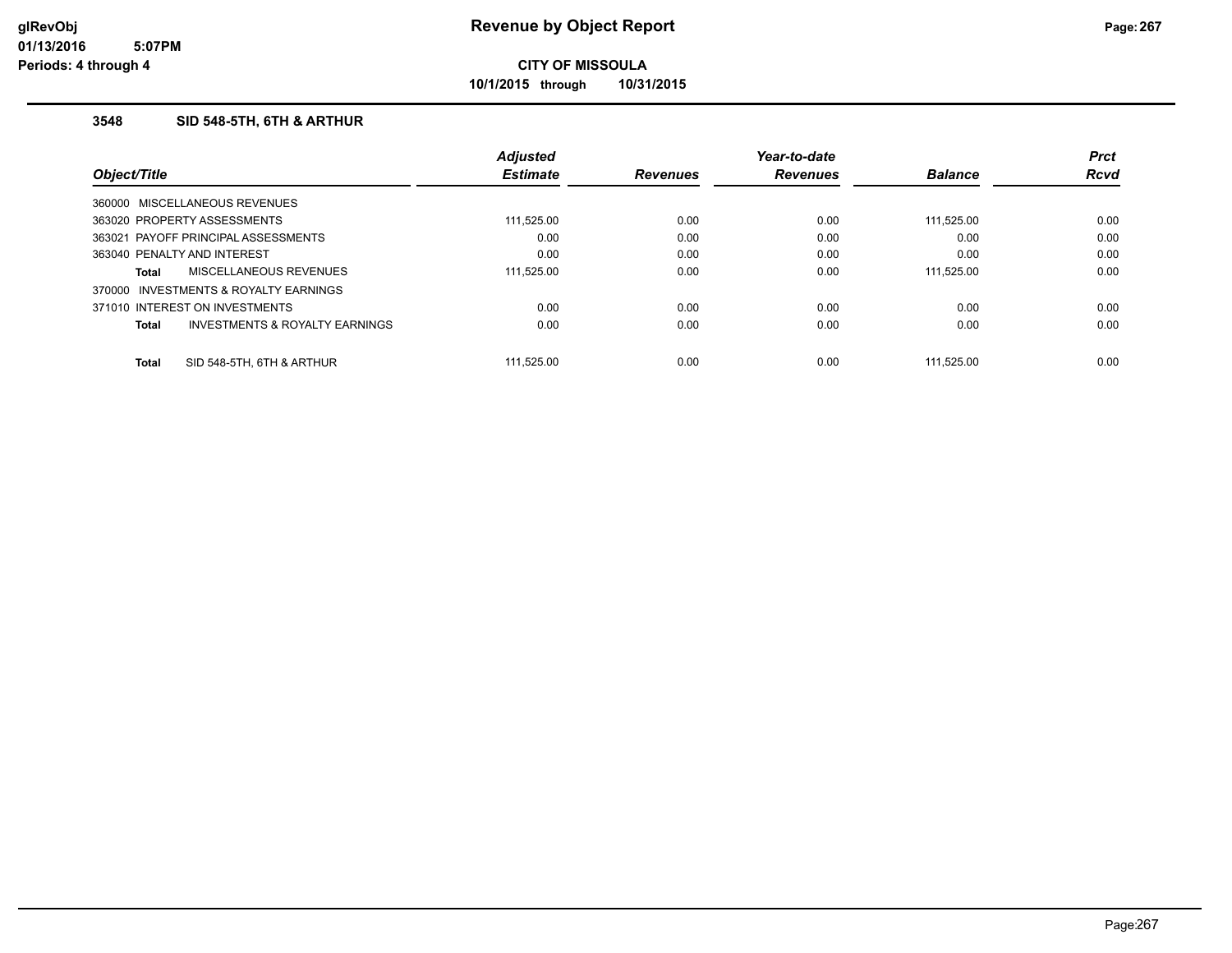**10/1/2015 through 10/31/2015**

### **3549 SID 549 HILLVIEW WAY**

**3549 SID 549 HILLVIEW WAY**

|                                                    | <b>Adjusted</b> |                 | Year-to-date    |                | <b>Prct</b> |
|----------------------------------------------------|-----------------|-----------------|-----------------|----------------|-------------|
| Obiect/Title                                       | <b>Estimate</b> | <b>Revenues</b> | <b>Revenues</b> | <b>Balance</b> | <b>Rcvd</b> |
| 360000 MISCELLANEOUS REVENUES                      |                 |                 |                 |                |             |
| 363020 PROPERTY ASSESSMENTS                        | 0.00            | 0.00            | 0.00            | 0.00           | 0.00        |
| 363021 PAYOFF PRINCIPAL ASSESSMENTS                | 0.00            | 0.00            | 0.00            | 0.00           | 0.00        |
| 363040 PENALTY AND INTEREST                        | 0.00            | 0.00            | 0.00            | 0.00           | 0.00        |
| <b>MISCELLANEOUS REVENUES</b><br>Total             | 0.00            | 0.00            | 0.00            | 0.00           | 0.00        |
| 370000 INVESTMENTS & ROYALTY EARNINGS              |                 |                 |                 |                |             |
| 371010 INTEREST ON INVESTMENTS                     | 0.00            | 0.00            | 0.00            | 0.00           | 0.00        |
| <b>INVESTMENTS &amp; ROYALTY EARNINGS</b><br>Total | 0.00            | 0.00            | 0.00            | 0.00           | 0.00        |
| SID 549 HILLVIEW WAY<br><b>Total</b>               | 0.00            | 0.00            | 0.00            | 0.00           | 0.00        |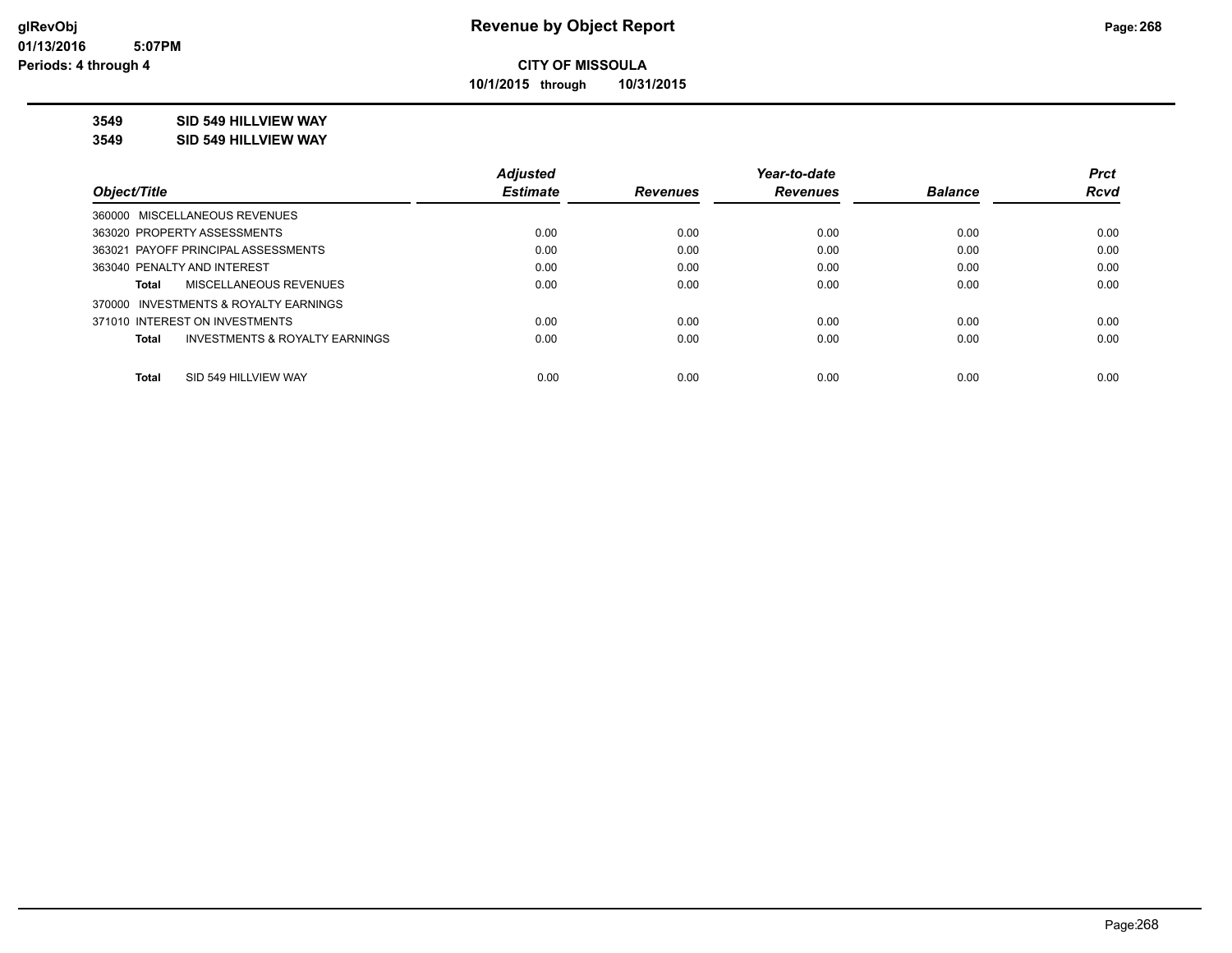**10/1/2015 through 10/31/2015**

#### **3549 SID 549 HILLVIEW WAY**

|                                                | <b>Adiusted</b> |                 | Year-to-date    |                | <b>Prct</b> |
|------------------------------------------------|-----------------|-----------------|-----------------|----------------|-------------|
| Obiect/Title                                   | <b>Estimate</b> | <b>Revenues</b> | <b>Revenues</b> | <b>Balance</b> | <b>Rcvd</b> |
| 360000 MISCELLANEOUS REVENUES                  |                 |                 |                 |                |             |
| 363020 PROPERTY ASSESSMENTS                    | 0.00            | 0.00            | 0.00            | 0.00           | 0.00        |
| 363021 PAYOFF PRINCIPAL ASSESSMENTS            | 0.00            | 0.00            | 0.00            | 0.00           | 0.00        |
| 363040 PENALTY AND INTEREST                    | 0.00            | 0.00            | 0.00            | 0.00           | 0.00        |
| MISCELLANEOUS REVENUES<br><b>Total</b>         | 0.00            | 0.00            | 0.00            | 0.00           | 0.00        |
| 370000 INVESTMENTS & ROYALTY EARNINGS          |                 |                 |                 |                |             |
| 371010 INTEREST ON INVESTMENTS                 | 0.00            | 0.00            | 0.00            | 0.00           | 0.00        |
| INVESTMENTS & ROYALTY EARNINGS<br><b>Total</b> | 0.00            | 0.00            | 0.00            | 0.00           | 0.00        |
| SID 549 HILLVIEW WAY<br><b>Total</b>           | 0.00            | 0.00            | 0.00            | 0.00           | 0.00        |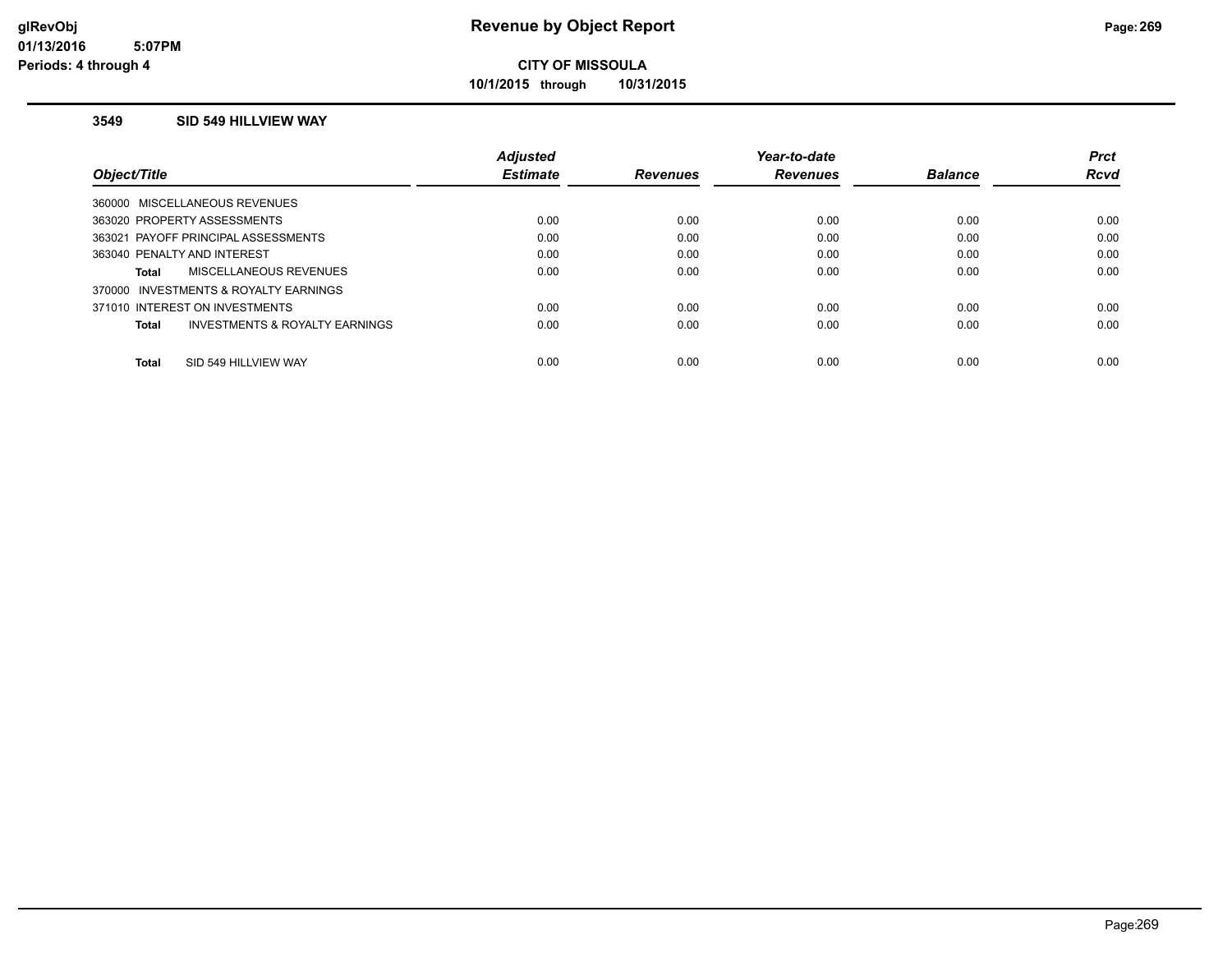**10/1/2015 through 10/31/2015**

## **4060 CAPITAL IMPROVEMENT PROGRAM FUND**

|                                                           | <b>Adjusted</b> |                 | Year-to-date    |                | <b>Prct</b> |
|-----------------------------------------------------------|-----------------|-----------------|-----------------|----------------|-------------|
| Object/Title                                              | <b>Estimate</b> | <b>Revenues</b> | <b>Revenues</b> | <b>Balance</b> | Rcvd        |
| 330000 INTERGOVERNMENTAL REVENUES                         |                 |                 |                 |                |             |
| 331001 GRANTS                                             | 0.00            | 0.00            | 0.00            | 0.00           | 0.00        |
| 331002 COUNTY ASSISTANCE CIP PROJECTS                     | 0.00            | 0.00            | 0.00            | 0.00           | 0.00        |
| 331003 STATE HOME PROGRAM INCOME                          | 0.00            | 0.00            | 0.00            | 0.00           | 0.00        |
| 331004 CITY ASSESSMENTS                                   | 0.00            | 0.00            | 0.00            | 0.00           | 0.00        |
| 334040 GAS TAX APPORTIONMENT                              | 0.00            | 0.00            | 0.00            | 0.00           | 0.00        |
| 334061 IMPACT FEES-CLEARING ACCOUNT                       | 0.00            | 0.00            | 0.00            | 0.00           | 0.00        |
| 334120 TSEP GRANT                                         | 0.00            | 0.00            | 0.00            | 0.00           | 0.00        |
| 334121 DNRC GRANT                                         | 0.00            | 0.00            | 0.00            | 0.00           | 0.00        |
| 334123 MAQI FEDERAL ASSISTANCE                            | 0.00            | 0.00            | 0.00            | 0.00           | 0.00        |
| 334124 GRANTS-CIP                                         | 0.00            | 0.00            | 0.00            | 0.00           | 0.00        |
| 334125 FIRE FIGHTER GRANT                                 | 0.00            | 0.00            | 0.00            | 0.00           | 0.00        |
| 334126 DEVELOPER ASSESSMENTS                              | 0.00            | 0.00            | 0.00            | 0.00           | 0.00        |
| 334127 TONKIN TRAIL - FISH WILDLIFE PARKS                 | 0.00            | 0.00            | 0.00            | 0.00           | 0.00        |
| 334128 CDBG FIRE HYDRANT GRANT                            | 0.00            | 0.00            | 0.00            | 0.00           | 0.00        |
| 334143 MONTANA TOURISM GRANT                              | 0.00            | 0.00            | 0.00            | 0.00           | 0.00        |
| 339000 PAYMENT IN LIEU OF TAXES                           | 0.00            | 0.00            | 0.00            | 0.00           | 0.00        |
| <b>INTERGOVERNMENTAL REVENUES</b><br>Total                | 0.00            | 0.00            | 0.00            | 0.00           | 0.00        |
| 360000 MISCELLANEOUS REVENUES                             |                 |                 |                 |                |             |
| 360010 MISCELLANEOUS                                      | 0.00            | 0.00            | 0.00            | 0.00           | 0.00        |
| 360011 YOUTH COUNCIL FUNDS                                | 9,010.00        | 0.00            | 0.00            | 9,010.00       | 0.00        |
| 360012 SEWER GRANT REPAYMENTS                             | 0.00            | 0.00            | 0.00            | 0.00           | 0.00        |
| 360016 MRA SHARE OF CIVIC STADIUM PARKING                 | 0.00            | 0.00            | 0.00            | 0.00           | 0.00        |
| 362000 OTHER MISCELLANEOUS REVENUE                        | 0.00            | 0.00            | 0.00            | 0.00           | 0.00        |
| 365000 DONATIONS                                          | 0.00            | 0.00            | 0.00            | 0.00           | 0.00        |
| 365001 *** Title Not Found ***                            | 0.00            | 0.00            | 2,000.00        | $-2,000.00$    | 0.00        |
| 365030 WHITE PINE PARK DONATION-ZIP BEVERAGE              | 0.00            | 0.00            | 0.00            | 0.00           | 0.00        |
| MISCELLANEOUS REVENUES<br><b>Total</b>                    | 9,010.00        | 0.00            | 2,000.00        | 7,010.00       | 22.20       |
| 370000 INVESTMENTS & ROYALTY EARNINGS                     |                 |                 |                 |                |             |
| 371010 INTEREST ON INVESTMENTS                            | 0.00            | 0.00            | 0.00            | 0.00           | 0.00        |
| 371020 GAIN/LOSS IN MARKET VALUE OF INVESTMENTS           | 0.00            | 0.00            | 0.00            | 0.00           | 0.00        |
| <b>INVESTMENTS &amp; ROYALTY EARNINGS</b><br><b>Total</b> | 0.00            | 0.00            | 0.00            | 0.00           | 0.00        |
| 380000 OTHER FINANCING SOURCES                            |                 |                 |                 |                |             |
| 381000 LOAN PROCEEDS                                      | 0.00            | 0.00            | 0.00            | 0.00           | 0.00        |
| 381010 BOND PROCEEDS                                      | 0.00            | 0.00            | 0.00            | 0.00           | 0.00        |
| 381011 \$1,860,000 General Fund Obligation Bond           | 0.00            | 0.00            | 0.00            | 0.00           | 0.00        |
| 381012 \$680,000 FIRE GF DEBT                             | 0.00            | 0.00            | 0.00            | 0.00           | 0.00        |
| 381015 \$1,010,000 LIMITED TAX GO BONDS 2010C             | 0.00            | 0.00            | 0.00            | 0.00           | 0.00        |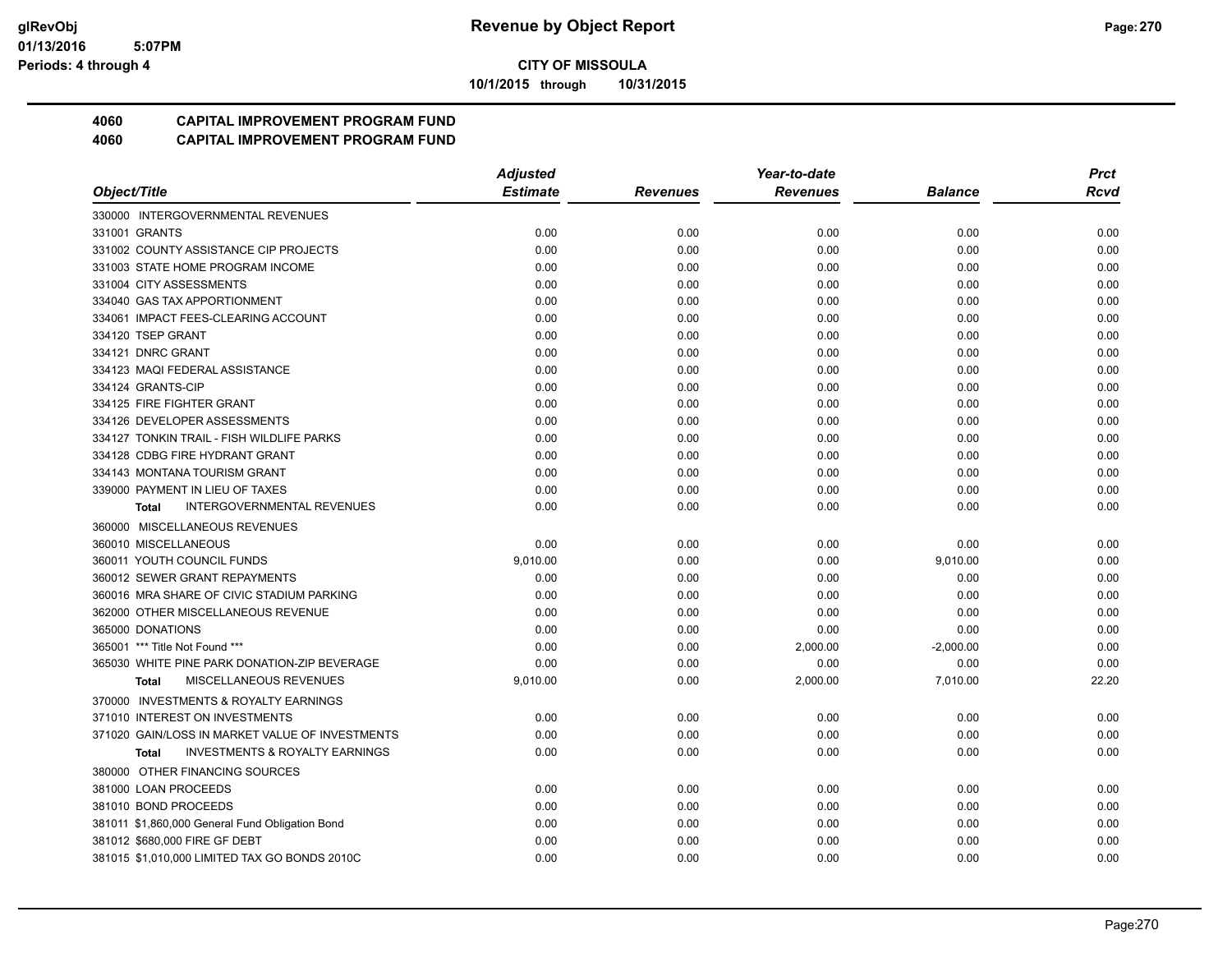**10/1/2015 through 10/31/2015**

## **4060 CAPITAL IMPROVEMENT PROGRAM FUND**

|                                                  | <b>Adjusted</b> |                 | Year-to-date    | <b>Prct</b>    |      |
|--------------------------------------------------|-----------------|-----------------|-----------------|----------------|------|
| Object/Title                                     | <b>Estimate</b> | <b>Revenues</b> | <b>Revenues</b> | <b>Balance</b> | Rcvd |
| 381090 PROCEEDS FROM CAPITAL LEASE               | 0.00            | 0.00            | 0.00            | 0.00           | 0.00 |
| 382010 SALE OF FIXED ASSETS                      | 0.00            | 0.00            | 0.00            | 0.00           | 0.00 |
| 383009 TRANS FR TITLE I                          | 0.00            | 0.00            | 0.00            | 0.00           | 0.00 |
| 383010 TRANS FR CIP                              | 0.00            | 0.00            | 0.00            | 0.00           | 0.00 |
| 383014 TRANS FR MRA                              | 0.00            | 0.00            | 0.00            | 0.00           | 0.00 |
| 383015 TRANS FR MPC                              | 0.00            | 0.00            | 0.00            | 0.00           | 0.00 |
| 383017 TRANS FR BUILDING                         | 0.00            | 0.00            | 0.00            | 0.00           | 0.00 |
| 383020 TRANS FR CEMETERY CARE                    | 0.00            | 0.00            | 0.00            | 0.00           | 0.00 |
| 383025 TRANS FR SEWER R & D                      | 0.00            | 0.00            | 0.00            | 0.00           | 0.00 |
| 383029 TRANS FR GENERAL                          | 1,084,565.00    | 0.00            | 0.00            | 1,084,565.00   | 0.00 |
| 383041 TRANS FR CDBG                             | 0.00            | 0.00            | 0.00            | 0.00           | 0.00 |
| 383042 TRANSFERS FROM OTHER FUNDS                | 0.00            | 0.00            | 0.00            | 0.00           | 0.00 |
| 383043 TRANSFERS FROM IMPACT FEES                | 0.00            | 0.00            | 0.00            | 0.00           | 0.00 |
| 383044 TRANSFER FROM PYMT IN LIEU OF PARKS       | 0.00            | 0.00            | 0.00            | 0.00           | 0.00 |
| 383045 TRANSFER FROM PARK ENTERPRISE             | 0.00            | 0.00            | 0.00            | 0.00           | 0.00 |
| OTHER FINANCING SOURCES<br>Total                 | 1,084,565.00    | 0.00            | 0.00            | 1,084,565.00   | 0.00 |
| CAPITAL IMPROVEMENT PROGRAM FUND<br><b>Total</b> | 1,093,575.00    | 0.00            | 2,000.00        | 1,091,575.00   | 0.18 |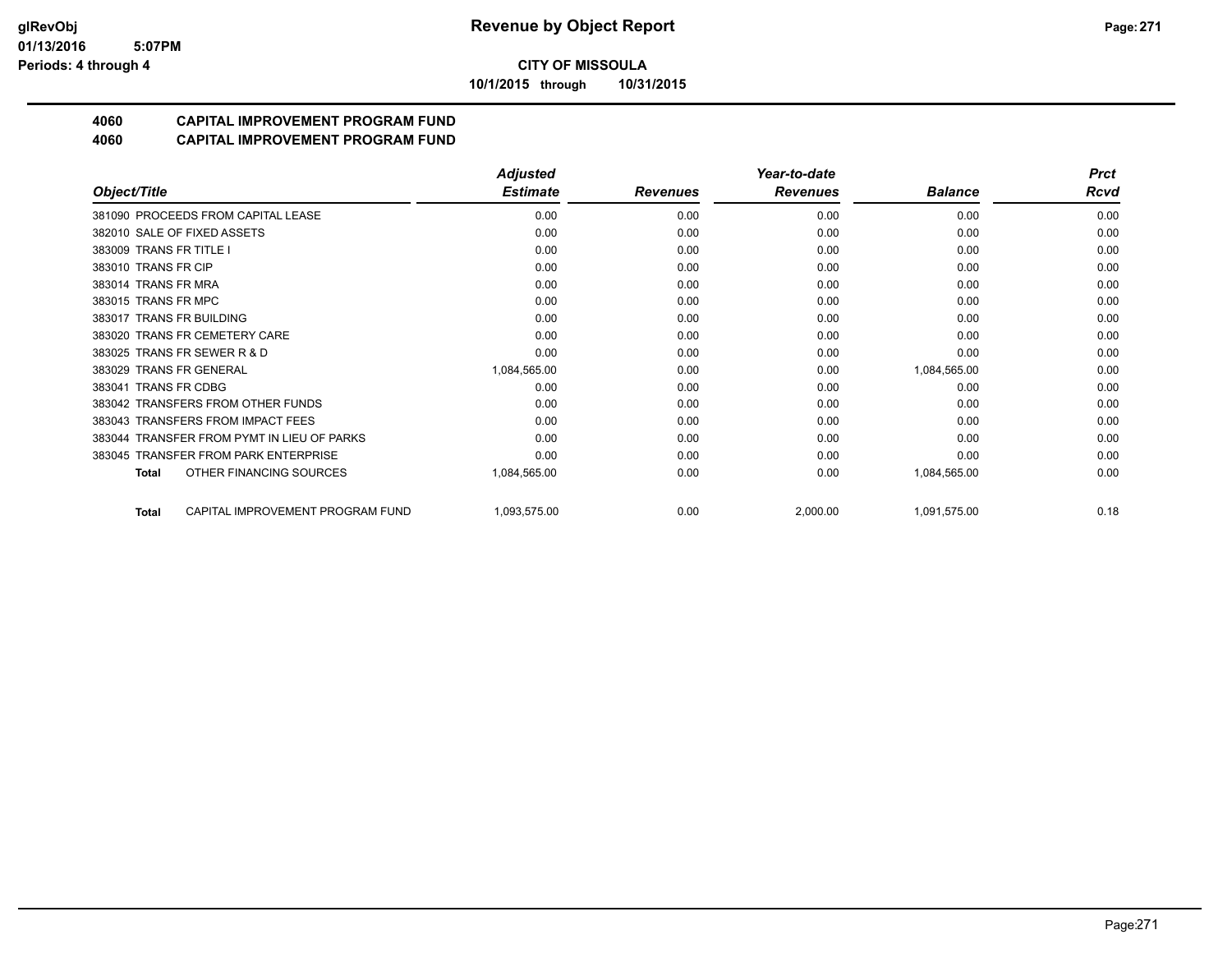**10/1/2015 through 10/31/2015**

| Object/Title                                              | <b>Adjusted</b> |          | Year-to-date    |                | <b>Prct</b> |
|-----------------------------------------------------------|-----------------|----------|-----------------|----------------|-------------|
|                                                           | <b>Estimate</b> | Revenues | <b>Revenues</b> | <b>Balance</b> | <b>Rcvd</b> |
| 330000 INTERGOVERNMENTAL REVENUES                         |                 |          |                 |                |             |
| 331001 GRANTS                                             | 0.00            | 0.00     | 0.00            | 0.00           | 0.00        |
| 331002 COUNTY ASSISTANCE CIP PROJECTS                     | 0.00            | 0.00     | 0.00            | 0.00           | 0.00        |
| 331003 STATE HOME PROGRAM INCOME                          | 0.00            | 0.00     | 0.00            | 0.00           | 0.00        |
| 331004 CITY ASSESSMENTS                                   | 0.00            | 0.00     | 0.00            | 0.00           | 0.00        |
| 334040 GAS TAX APPORTIONMENT                              | 0.00            | 0.00     | 0.00            | 0.00           | 0.00        |
| 334061 IMPACT FEES-CLEARING ACCOUNT                       | 0.00            | 0.00     | 0.00            | 0.00           | 0.00        |
| 334120 TSEP GRANT                                         | 0.00            | 0.00     | 0.00            | 0.00           | 0.00        |
| 334121 DNRC GRANT                                         | 0.00            | 0.00     | 0.00            | 0.00           | 0.00        |
| 334123 MAQI FEDERAL ASSISTANCE                            | 0.00            | 0.00     | 0.00            | 0.00           | 0.00        |
| 334124 GRANTS-CIP                                         | 0.00            | 0.00     | 0.00            | 0.00           | 0.00        |
| 334125 FIRE FIGHTER GRANT                                 | 0.00            | 0.00     | 0.00            | 0.00           | 0.00        |
| 334126 DEVELOPER ASSESSMENTS                              | 0.00            | 0.00     | 0.00            | 0.00           | 0.00        |
| 334127 TONKIN TRAIL - FISH WILDLIFE PARKS                 | 0.00            | 0.00     | 0.00            | 0.00           | 0.00        |
| 334128 CDBG FIRE HYDRANT GRANT                            | 0.00            | 0.00     | 0.00            | 0.00           | 0.00        |
| 334143 MONTANA TOURISM GRANT                              | 0.00            | 0.00     | 0.00            | 0.00           | 0.00        |
| 339000 PAYMENT IN LIEU OF TAXES                           | 0.00            | 0.00     | 0.00            | 0.00           | 0.00        |
| <b>INTERGOVERNMENTAL REVENUES</b><br><b>Total</b>         | 0.00            | 0.00     | 0.00            | 0.00           | 0.00        |
| 360000 MISCELLANEOUS REVENUES                             |                 |          |                 |                |             |
| 360010 MISCELLANEOUS                                      | 0.00            | 0.00     | 0.00            | 0.00           | 0.00        |
| 360011 YOUTH COUNCIL FUNDS                                | 9,010.00        | 0.00     | 0.00            | 9,010.00       | 0.00        |
| 360012 SEWER GRANT REPAYMENTS                             | 0.00            | 0.00     | 0.00            | 0.00           | 0.00        |
| 360016 MRA SHARE OF CIVIC STADIUM PARKING                 | 0.00            | 0.00     | 0.00            | 0.00           | 0.00        |
| 362000 OTHER MISCELLANEOUS REVENUE                        | 0.00            | 0.00     | 0.00            | 0.00           | 0.00        |
| 365000 DONATIONS                                          | 0.00            | 0.00     | 0.00            | 0.00           | 0.00        |
| 365001 *** Title Not Found ***                            | 0.00            | 0.00     | 2,000.00        | $-2,000.00$    | 0.00        |
| 365030 WHITE PINE PARK DONATION-ZIP BEVERAGE              | 0.00            | 0.00     | 0.00            | 0.00           | 0.00        |
| MISCELLANEOUS REVENUES<br><b>Total</b>                    | 9,010.00        | 0.00     | 2,000.00        | 7,010.00       | 22.20       |
| 370000 INVESTMENTS & ROYALTY EARNINGS                     |                 |          |                 |                |             |
| 371010 INTEREST ON INVESTMENTS                            | 0.00            | 0.00     | 0.00            | 0.00           | 0.00        |
| 371020 GAIN/LOSS IN MARKET VALUE OF INVESTMENT            | 0.00            | 0.00     | 0.00            | 0.00           | 0.00        |
| <b>INVESTMENTS &amp; ROYALTY EARNINGS</b><br><b>Total</b> | 0.00            | 0.00     | 0.00            | 0.00           | 0.00        |
| 380000 OTHER FINANCING SOURCES                            |                 |          |                 |                |             |
| 381000 LOAN PROCEEDS                                      | 0.00            | 0.00     | 0.00            | 0.00           | 0.00        |
| 381010 BOND PROCEEDS                                      | 0.00            | 0.00     | 0.00            | 0.00           | 0.00        |
| 381011 \$1,860,000 General Fund Obligation Bond           | 0.00            | 0.00     | 0.00            | 0.00           | 0.00        |
| 381012 \$680,000 FIRE GF DEBT                             | 0.00            | 0.00     | 0.00            | 0.00           | 0.00        |
| 381015 \$1,010,000 LIMITED TAX GO BONDS 2010C             | 0.00            | 0.00     | 0.00            | 0.00           | 0.00        |
| 381090 PROCEEDS FROM CAPITAL LEASE                        | 0.00            | 0.00     | 0.00            | 0.00           | 0.00        |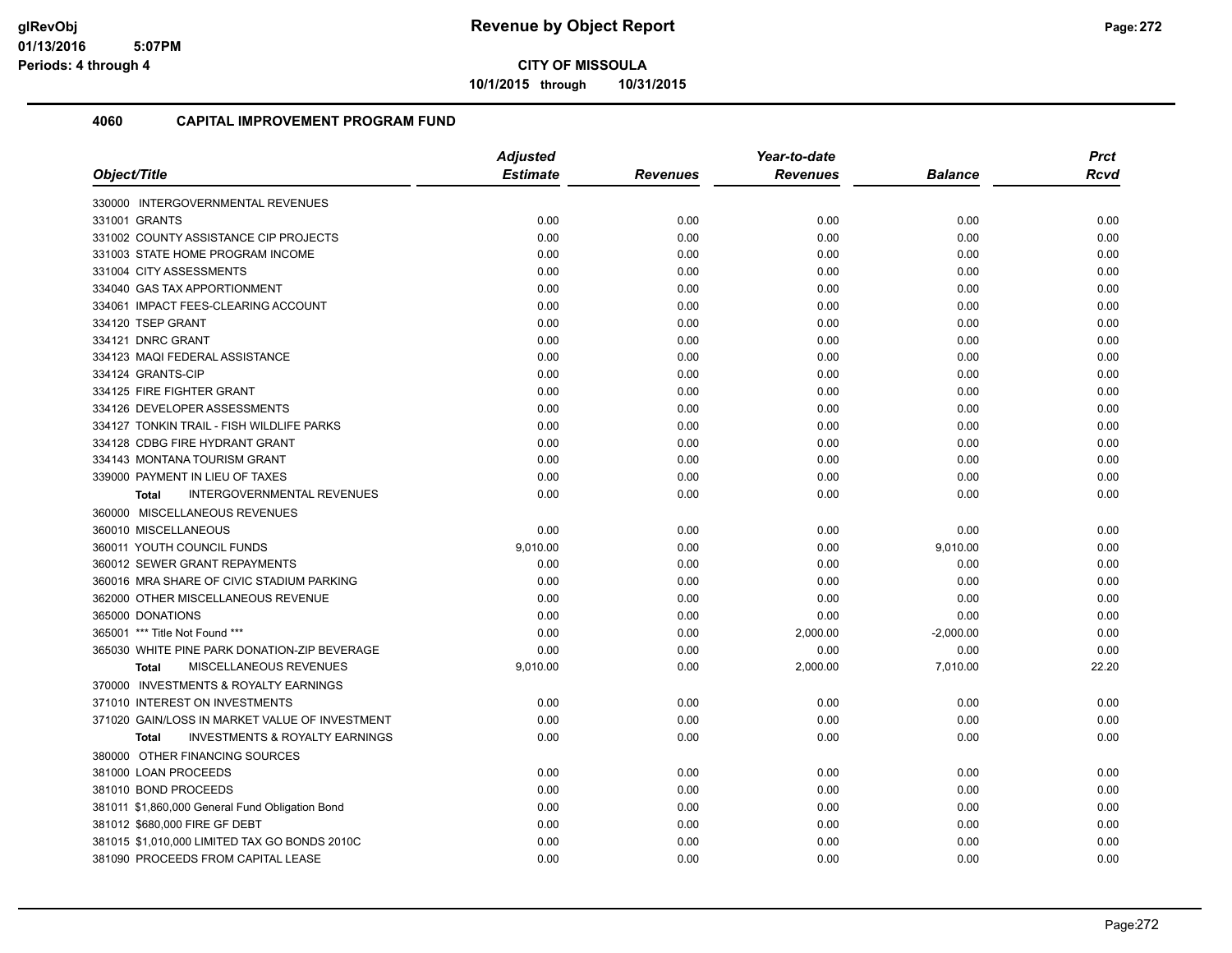**10/1/2015 through 10/31/2015**

|                                                  | <b>Adjusted</b> |                 | Year-to-date    |                | <b>Prct</b> |
|--------------------------------------------------|-----------------|-----------------|-----------------|----------------|-------------|
| Object/Title                                     | <b>Estimate</b> | <b>Revenues</b> | <b>Revenues</b> | <b>Balance</b> | Rcvd        |
| 382010 SALE OF FIXED ASSETS                      | 0.00            | 0.00            | 0.00            | 0.00           | 0.00        |
| 383009 TRANS FR TITLE I                          | 0.00            | 0.00            | 0.00            | 0.00           | 0.00        |
| 383010 TRANS FR CIP                              | 0.00            | 0.00            | 0.00            | 0.00           | 0.00        |
| 383014 TRANS FR MRA                              | 0.00            | 0.00            | 0.00            | 0.00           | 0.00        |
| 383015 TRANS FR MPC                              | 0.00            | 0.00            | 0.00            | 0.00           | 0.00        |
| 383017 TRANS FR BUILDING                         | 0.00            | 0.00            | 0.00            | 0.00           | 0.00        |
| 383020 TRANS FR CEMETERY CARE                    | 0.00            | 0.00            | 0.00            | 0.00           | 0.00        |
| 383025 TRANS FR SEWER R & D                      | 0.00            | 0.00            | 0.00            | 0.00           | 0.00        |
| 383029 TRANS FR GENERAL                          | 1,084,565.00    | 0.00            | 0.00            | 1,084,565.00   | 0.00        |
| 383041 TRANS FR CDBG                             | 0.00            | 0.00            | 0.00            | 0.00           | 0.00        |
| 383042 TRANSFERS FROM OTHER FUNDS                | 0.00            | 0.00            | 0.00            | 0.00           | 0.00        |
| 383043 TRANSFERS FROM IMPACT FEES                | 0.00            | 0.00            | 0.00            | 0.00           | 0.00        |
| 383044 TRANSFER FROM PYMT IN LIEU OF PARKS       | 0.00            | 0.00            | 0.00            | 0.00           | 0.00        |
| 383045 TRANSFER FROM PARK ENTERPRISE             | 0.00            | 0.00            | 0.00            | 0.00           | 0.00        |
| OTHER FINANCING SOURCES<br><b>Total</b>          | 1,084,565.00    | 0.00            | 0.00            | 1,084,565.00   | 0.00        |
| CAPITAL IMPROVEMENT PROGRAM FUND<br><b>Total</b> | 1,093,575.00    | 0.00            | 2,000.00        | 1,091,575.00   | 0.18        |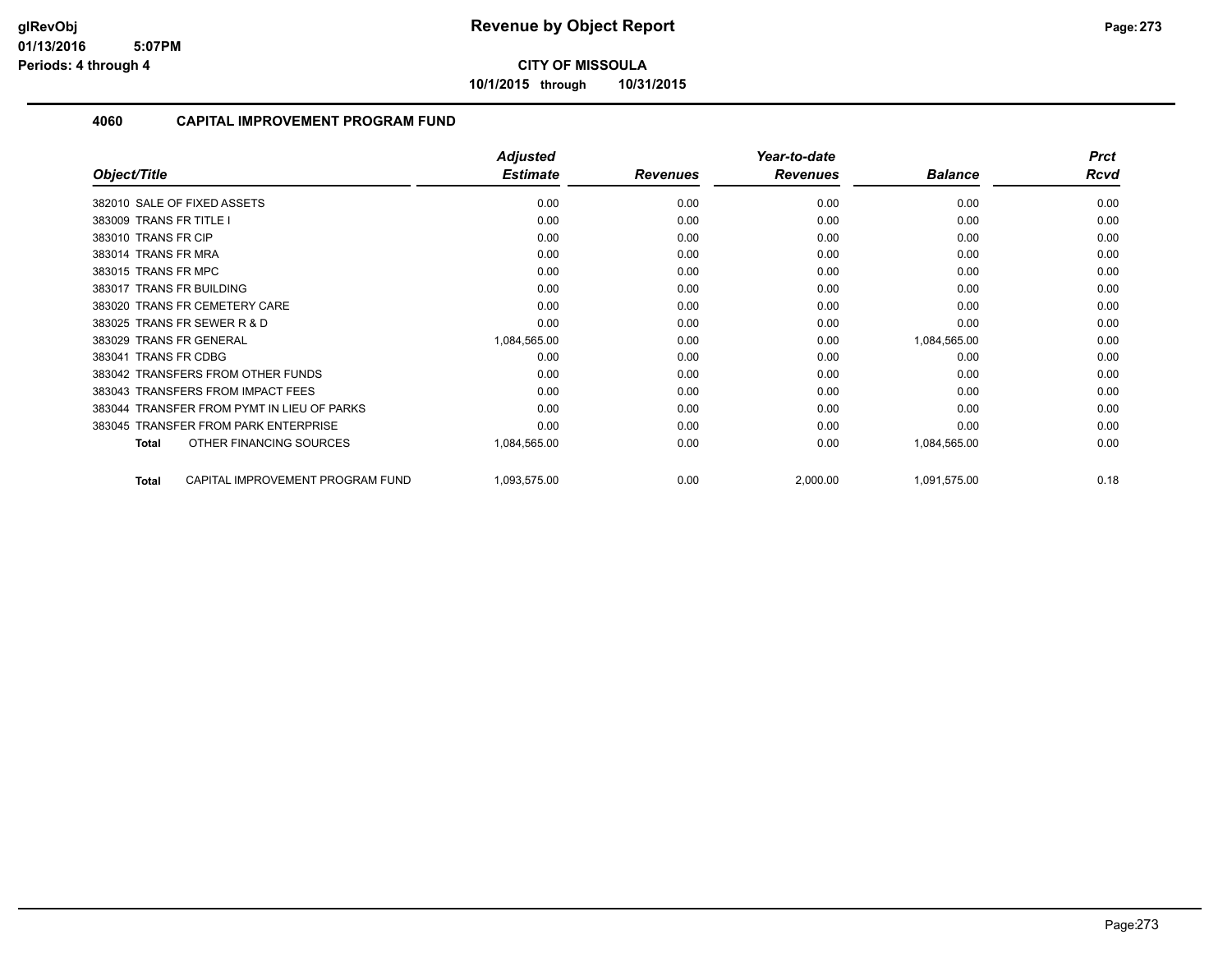**10/1/2015 through 10/31/2015**

# **4130 1997 G O BOND OPEN SPACE PURCHASE FUND**

## **4130 1997 G O BOND OPEN SPACE PURCHASE FUND**

|                                                      | <b>Adjusted</b> |                 | Year-to-date    |                | <b>Prct</b> |
|------------------------------------------------------|-----------------|-----------------|-----------------|----------------|-------------|
| Object/Title                                         | <b>Estimate</b> | <b>Revenues</b> | <b>Revenues</b> | <b>Balance</b> | <b>Rcvd</b> |
| 330000 INTERGOVERNMENTAL REVENUES                    |                 |                 |                 |                |             |
| 331156 CTEP GRANT - S HILLS TRAIL SYSTEM             | 0.00            | 0.00            | 0.00            | 0.00           | 0.00        |
| 334014 *** Title Not Found ***                       | 0.00            | 0.00            | 0.00            | 0.00           | 0.00        |
| <b>INTERGOVERNMENTAL REVENUES</b><br><b>Total</b>    | 0.00            | 0.00            | 0.00            | 0.00           | 0.00        |
| <b>CHARGES FOR SERVICES</b><br>340000                |                 |                 |                 |                |             |
| 343065 BUILDING RENTALS                              | 0.00            | 0.00            | 0.00            | 0.00           | 0.00        |
| <b>CHARGES FOR SERVICES</b><br><b>Total</b>          | 0.00            | 0.00            | 0.00            | 0.00           | 0.00        |
| MISCELLANEOUS REVENUES<br>360000                     |                 |                 |                 |                |             |
| 360010 MISCELLANEOUS                                 | 0.00            | 0.00            | 0.00            | 0.00           | 0.00        |
| 365000 DONATIONS                                     | 0.00            | 0.00            | 0.00            | 0.00           | 0.00        |
| <b>MISCELLANEOUS REVENUES</b><br><b>Total</b>        | 0.00            | 0.00            | 0.00            | 0.00           | 0.00        |
| <b>INVESTMENTS &amp; ROYALTY EARNINGS</b><br>370000  |                 |                 |                 |                |             |
| 371010 INTEREST ON INVESTMENTS                       | 0.00            | 0.00            | 0.00            | 0.00           | 0.00        |
| 371020 GAIN/LOSS IN MARKET VALUE OF INVESTMENTS      | 0.00            | 0.00            | 0.00            | 0.00           | 0.00        |
| <b>INVESTMENTS &amp; ROYALTY EARNINGS</b><br>Total   | 0.00            | 0.00            | 0.00            | 0.00           | 0.00        |
| OTHER FINANCING SOURCES<br>380000                    |                 |                 |                 |                |             |
| 382010 SALE OF FIXED ASSETS                          | 0.00            | 0.00            | 0.00            | 0.00           | 0.00        |
| 383000 OPERATING TRANSFERS                           | 0.00            | 0.00            | 0.00            | 0.00           | 0.00        |
| OTHER FINANCING SOURCES<br><b>Total</b>              | 0.00            | 0.00            | 0.00            | 0.00           | 0.00        |
| 1997 G O BOND OPEN SPACE PURCHASE FU<br><b>Total</b> | 0.00            | 0.00            | 0.00            | 0.00           | 0.00        |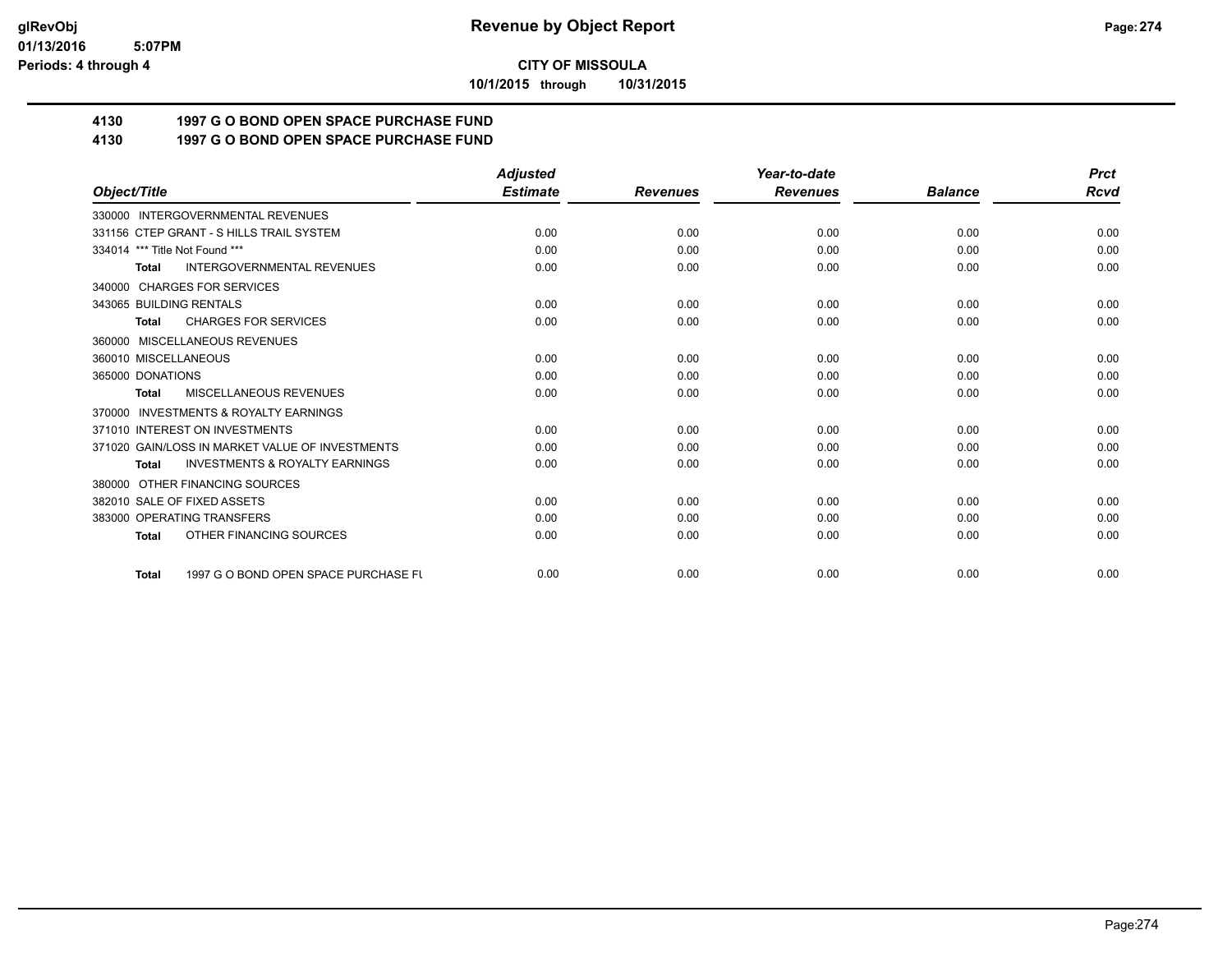**10/1/2015 through 10/31/2015**

### **4130 1997 G O BOND OPEN SPACE PURCHASE FUND**

|                                                           | <b>Adjusted</b> |                 | Year-to-date    |                | <b>Prct</b> |
|-----------------------------------------------------------|-----------------|-----------------|-----------------|----------------|-------------|
| Object/Title                                              | <b>Estimate</b> | <b>Revenues</b> | <b>Revenues</b> | <b>Balance</b> | <b>Rcvd</b> |
| 330000 INTERGOVERNMENTAL REVENUES                         |                 |                 |                 |                |             |
| 331156 CTEP GRANT - S HILLS TRAIL SYSTEM                  | 0.00            | 0.00            | 0.00            | 0.00           | 0.00        |
| 334014 *** Title Not Found ***                            | 0.00            | 0.00            | 0.00            | 0.00           | 0.00        |
| <b>INTERGOVERNMENTAL REVENUES</b><br>Total                | 0.00            | 0.00            | 0.00            | 0.00           | 0.00        |
| 340000 CHARGES FOR SERVICES                               |                 |                 |                 |                |             |
| 343065 BUILDING RENTALS                                   | 0.00            | 0.00            | 0.00            | 0.00           | 0.00        |
| <b>CHARGES FOR SERVICES</b><br>Total                      | 0.00            | 0.00            | 0.00            | 0.00           | 0.00        |
| 360000 MISCELLANEOUS REVENUES                             |                 |                 |                 |                |             |
| 360010 MISCELLANEOUS                                      | 0.00            | 0.00            | 0.00            | 0.00           | 0.00        |
| 365000 DONATIONS                                          | 0.00            | 0.00            | 0.00            | 0.00           | 0.00        |
| MISCELLANEOUS REVENUES<br>Total                           | 0.00            | 0.00            | 0.00            | 0.00           | 0.00        |
| 370000 INVESTMENTS & ROYALTY EARNINGS                     |                 |                 |                 |                |             |
| 371010 INTEREST ON INVESTMENTS                            | 0.00            | 0.00            | 0.00            | 0.00           | 0.00        |
| 371020 GAIN/LOSS IN MARKET VALUE OF INVESTMENT            | 0.00            | 0.00            | 0.00            | 0.00           | 0.00        |
| <b>INVESTMENTS &amp; ROYALTY EARNINGS</b><br><b>Total</b> | 0.00            | 0.00            | 0.00            | 0.00           | 0.00        |
| 380000 OTHER FINANCING SOURCES                            |                 |                 |                 |                |             |
| 382010 SALE OF FIXED ASSETS                               | 0.00            | 0.00            | 0.00            | 0.00           | 0.00        |
| 383000 OPERATING TRANSFERS                                | 0.00            | 0.00            | 0.00            | 0.00           | 0.00        |
| OTHER FINANCING SOURCES<br><b>Total</b>                   | 0.00            | 0.00            | 0.00            | 0.00           | 0.00        |
| 1997 G O BOND OPEN SPACE PURCHASE F<br><b>Total</b>       | 0.00            | 0.00            | 0.00            | 0.00           | 0.00        |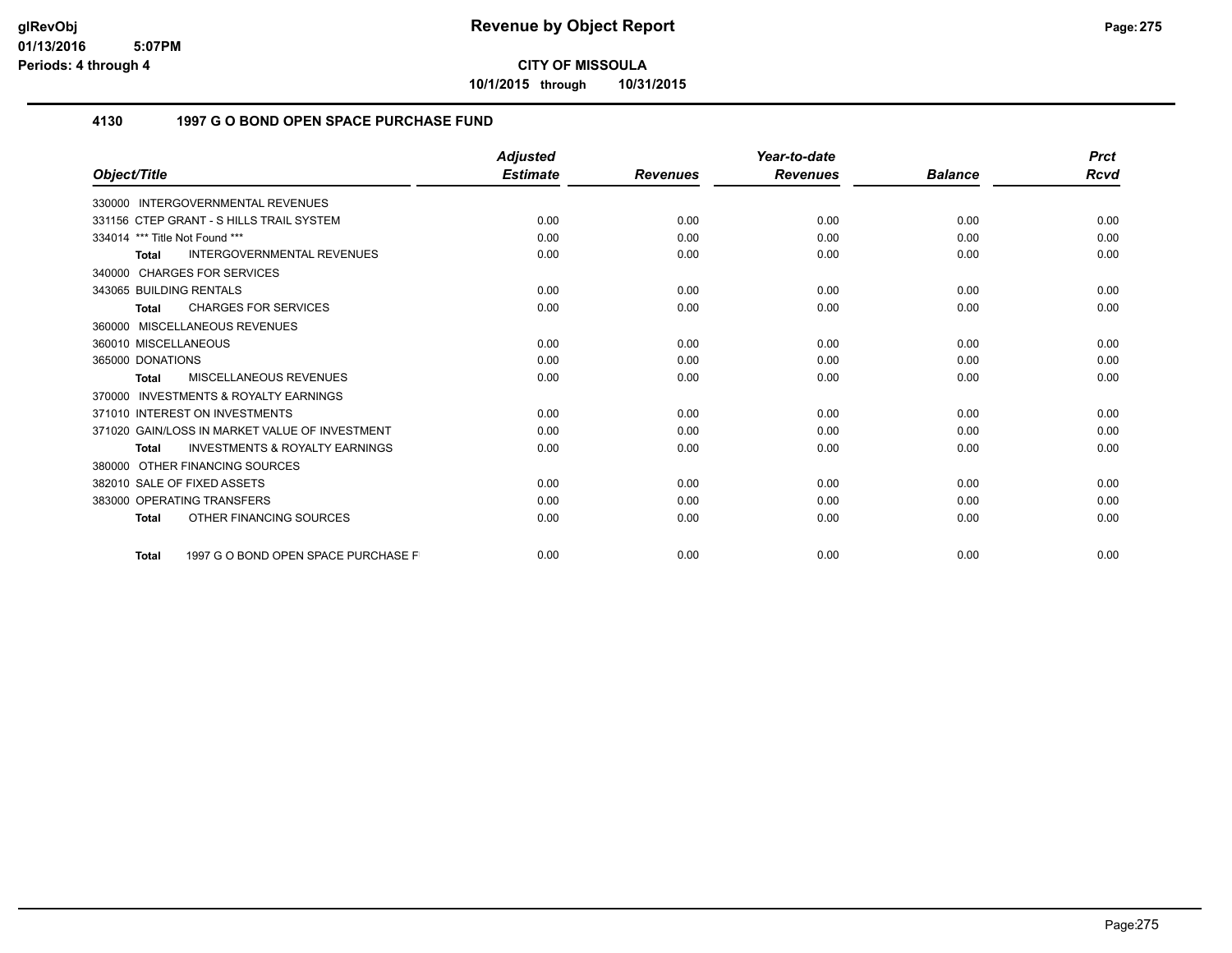**10/1/2015 through 10/31/2015**

#### **4196 NEW FIRE STATION GO BOND**

#### **4196 NEW FIRE STATION GO BOND**

|                                                    | <b>Adjusted</b> |                 | Year-to-date    |                | <b>Prct</b> |
|----------------------------------------------------|-----------------|-----------------|-----------------|----------------|-------------|
| Object/Title                                       | <b>Estimate</b> | <b>Revenues</b> | <b>Revenues</b> | <b>Balance</b> | <b>Rcvd</b> |
| 360000 MISCELLANEOUS REVENUES                      |                 |                 |                 |                |             |
| 365023 NORTHWESTERN ENERGY GRANT                   | 0.00            | 0.00            | 0.00            | 0.00           | 0.00        |
| <b>MISCELLANEOUS REVENUES</b><br><b>Total</b>      | 0.00            | 0.00            | 0.00            | 0.00           | 0.00        |
| 370000 INVESTMENTS & ROYALTY EARNINGS              |                 |                 |                 |                |             |
| 371010 INTEREST ON INVESTMENTS                     | 0.00            | 0.00            | 0.00            | 0.00           | 0.00        |
| 371020 GAIN/LOSS IN MARKET VALUE OF INVESTMENTS    | 0.00            | 0.00            | 0.00            | 0.00           | 0.00        |
| <b>INVESTMENTS &amp; ROYALTY EARNINGS</b><br>Total | 0.00            | 0.00            | 0.00            | 0.00           | 0.00        |
| 380000 OTHER FINANCING SOURCES                     |                 |                 |                 |                |             |
| 381010 BOND PROCEEDS                               | 0.00            | 0.00            | 0.00            | 0.00           | 0.00        |
| 383000 OPERATING TRANSFERS                         | 0.00            | 0.00            | 0.00            | 0.00           | 0.00        |
| OTHER FINANCING SOURCES<br><b>Total</b>            | 0.00            | 0.00            | 0.00            | 0.00           | 0.00        |
| <b>NEW FIRE STATION GO BOND</b><br>Total           | 0.00            | 0.00            | 0.00            | 0.00           | 0.00        |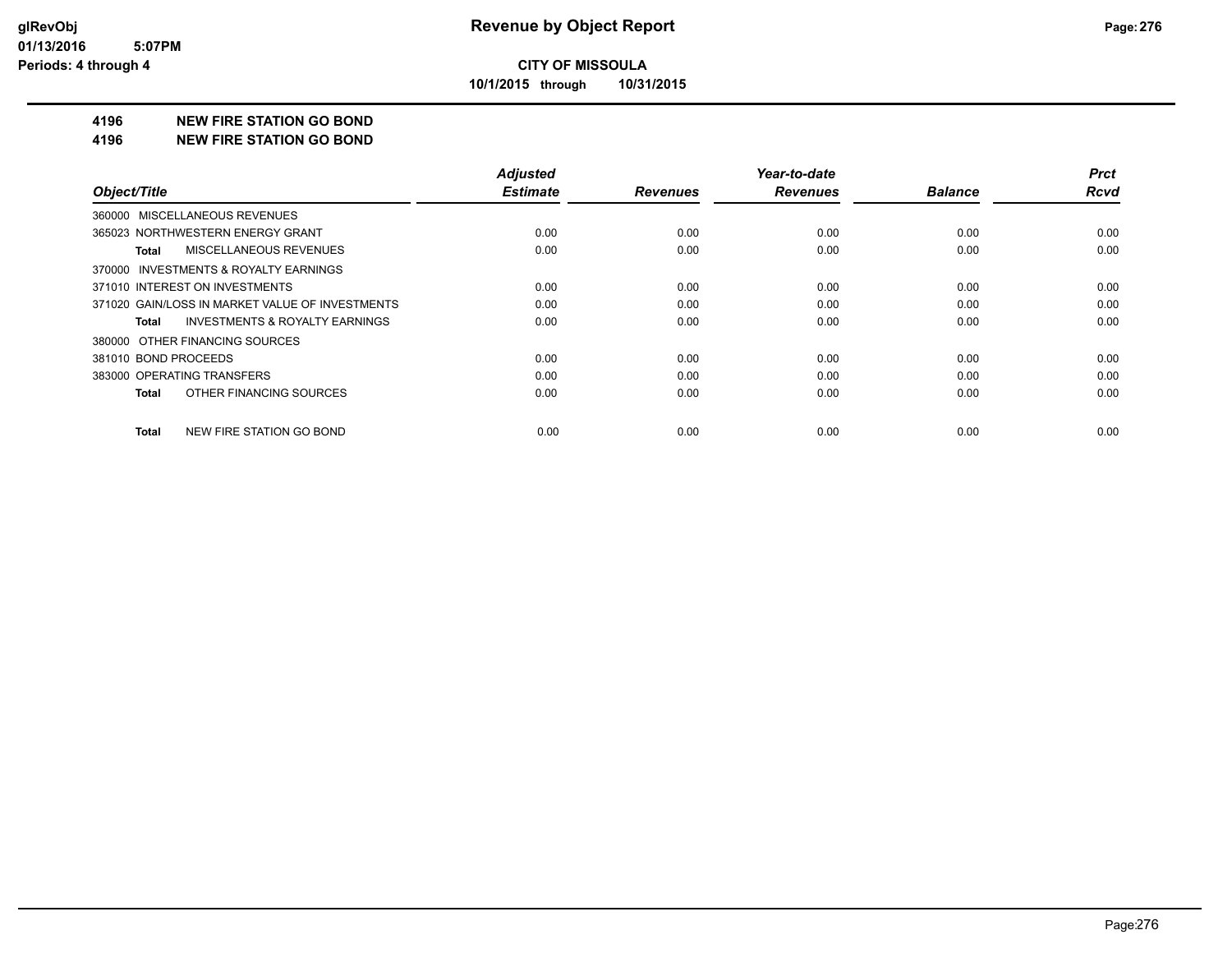**10/1/2015 through 10/31/2015**

### **4196 NEW FIRE STATION GO BOND**

| Object/Title                                              | <b>Adjusted</b><br><b>Estimate</b> | <b>Revenues</b> | Year-to-date<br><b>Revenues</b> | <b>Balance</b> | <b>Prct</b><br>Rcvd |
|-----------------------------------------------------------|------------------------------------|-----------------|---------------------------------|----------------|---------------------|
|                                                           |                                    |                 |                                 |                |                     |
| 360000 MISCELLANEOUS REVENUES                             |                                    |                 |                                 |                |                     |
| 365023 NORTHWESTERN ENERGY GRANT                          | 0.00                               | 0.00            | 0.00                            | 0.00           | 0.00                |
| MISCELLANEOUS REVENUES<br><b>Total</b>                    | 0.00                               | 0.00            | 0.00                            | 0.00           | 0.00                |
| 370000 INVESTMENTS & ROYALTY EARNINGS                     |                                    |                 |                                 |                |                     |
| 371010 INTEREST ON INVESTMENTS                            | 0.00                               | 0.00            | 0.00                            | 0.00           | 0.00                |
| 371020 GAIN/LOSS IN MARKET VALUE OF INVESTMENT            | 0.00                               | 0.00            | 0.00                            | 0.00           | 0.00                |
| <b>INVESTMENTS &amp; ROYALTY EARNINGS</b><br><b>Total</b> | 0.00                               | 0.00            | 0.00                            | 0.00           | 0.00                |
| 380000 OTHER FINANCING SOURCES                            |                                    |                 |                                 |                |                     |
| 381010 BOND PROCEEDS                                      | 0.00                               | 0.00            | 0.00                            | 0.00           | 0.00                |
| 383000 OPERATING TRANSFERS                                | 0.00                               | 0.00            | 0.00                            | 0.00           | 0.00                |
| OTHER FINANCING SOURCES<br><b>Total</b>                   | 0.00                               | 0.00            | 0.00                            | 0.00           | 0.00                |
| NEW FIRE STATION GO BOND<br><b>Total</b>                  | 0.00                               | 0.00            | 0.00                            | 0.00           | 0.00                |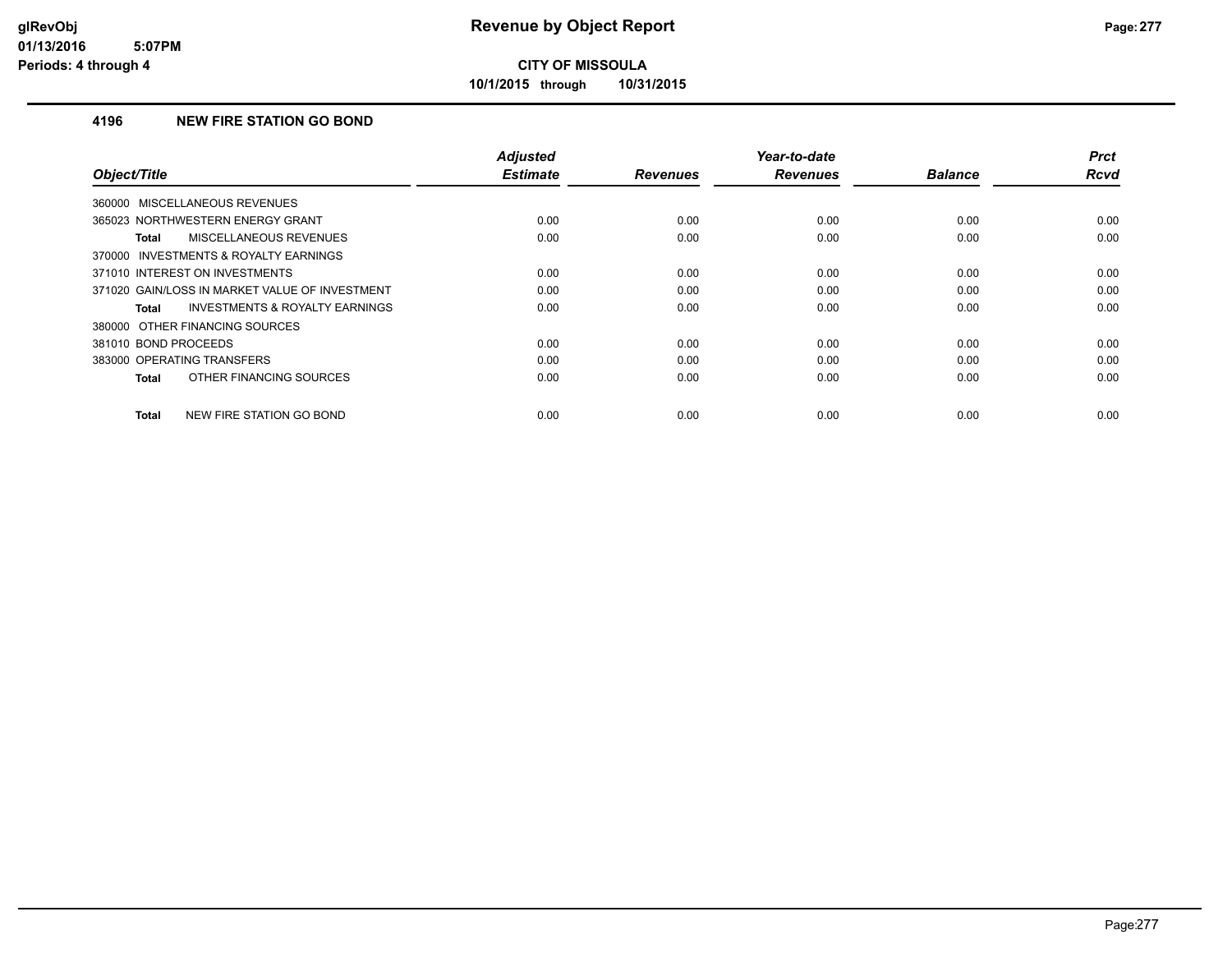#### **CITY OF MISSOULA 10/1/2015 through 10/31/2015**

## **4450 S/C CONSTRUCTION FUND FOR FY06**

#### **4450 S/C CONSTRUCTION FUND FOR FY06**

|                                                 |                                           | <b>Adjusted</b> |                 | Year-to-date    |                | Prct        |
|-------------------------------------------------|-------------------------------------------|-----------------|-----------------|-----------------|----------------|-------------|
| Object/Title                                    |                                           | <b>Estimate</b> | <b>Revenues</b> | <b>Revenues</b> | <b>Balance</b> | <b>Rcvd</b> |
| 370000 INVESTMENTS & ROYALTY EARNINGS           |                                           |                 |                 |                 |                |             |
| 371010 INTEREST ON INVESTMENTS                  |                                           | 0.00            | 0.00            | 0.00            | 0.00           | 0.00        |
| 371020 GAIN/LOSS IN MARKET VALUE OF INVESTMENTS |                                           | 0.00            | 0.00            | 0.00            | 0.00           | 0.00        |
| Total                                           | <b>INVESTMENTS &amp; ROYALTY EARNINGS</b> | 0.00            | 0.00            | 0.00            | 0.00           | 0.00        |
|                                                 |                                           |                 |                 |                 |                |             |
| Total                                           | S/C CONSTRUCTION FUND FOR FY06            | 0.00            | 0.00            | 0.00            | 0.00           | 0.00        |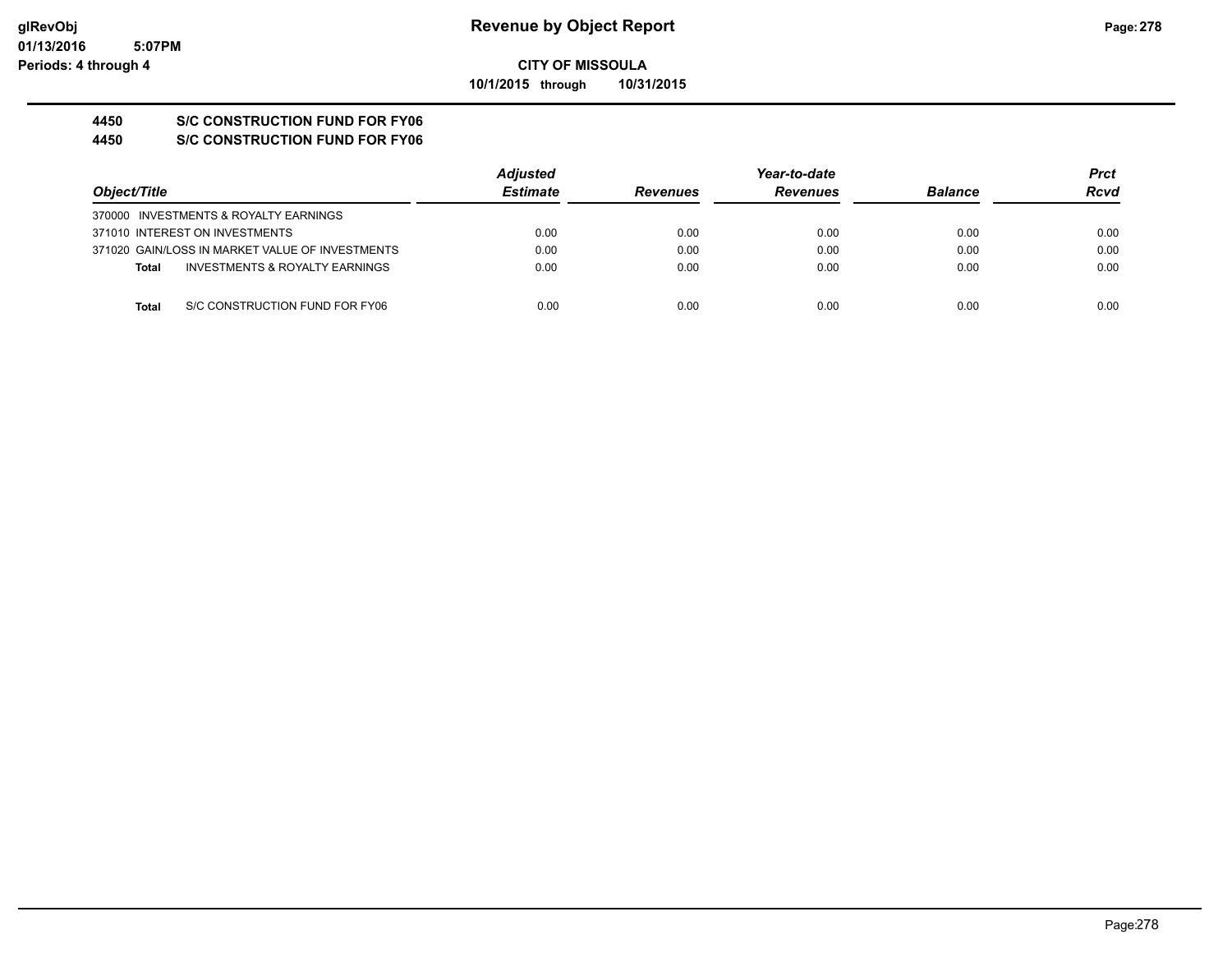**10/1/2015 through 10/31/2015**

### **4450 S/C CONSTRUCTION FUND FOR FY06**

| Object/Title |                                                | <b>Adjusted</b><br><b>Estimate</b> | <b>Revenues</b> | Year-to-date<br><b>Revenues</b> | <b>Balance</b> | <b>Prct</b><br>Rcvd |
|--------------|------------------------------------------------|------------------------------------|-----------------|---------------------------------|----------------|---------------------|
|              | 370000 INVESTMENTS & ROYALTY EARNINGS          |                                    |                 |                                 |                |                     |
|              | 371010 INTEREST ON INVESTMENTS                 | 0.00                               | 0.00            | 0.00                            | 0.00           | 0.00                |
|              | 371020 GAIN/LOSS IN MARKET VALUE OF INVESTMENT | 0.00                               | 0.00            | 0.00                            | 0.00           | 0.00                |
| <b>Total</b> | INVESTMENTS & ROYALTY EARNINGS                 | 0.00                               | 0.00            | 0.00                            | 0.00           | 0.00                |
|              |                                                |                                    |                 |                                 |                |                     |
| Total        | S/C CONSTRUCTION FUND FOR FY06                 | 0.00                               | 0.00            | 0.00                            | 0.00           | 0.00                |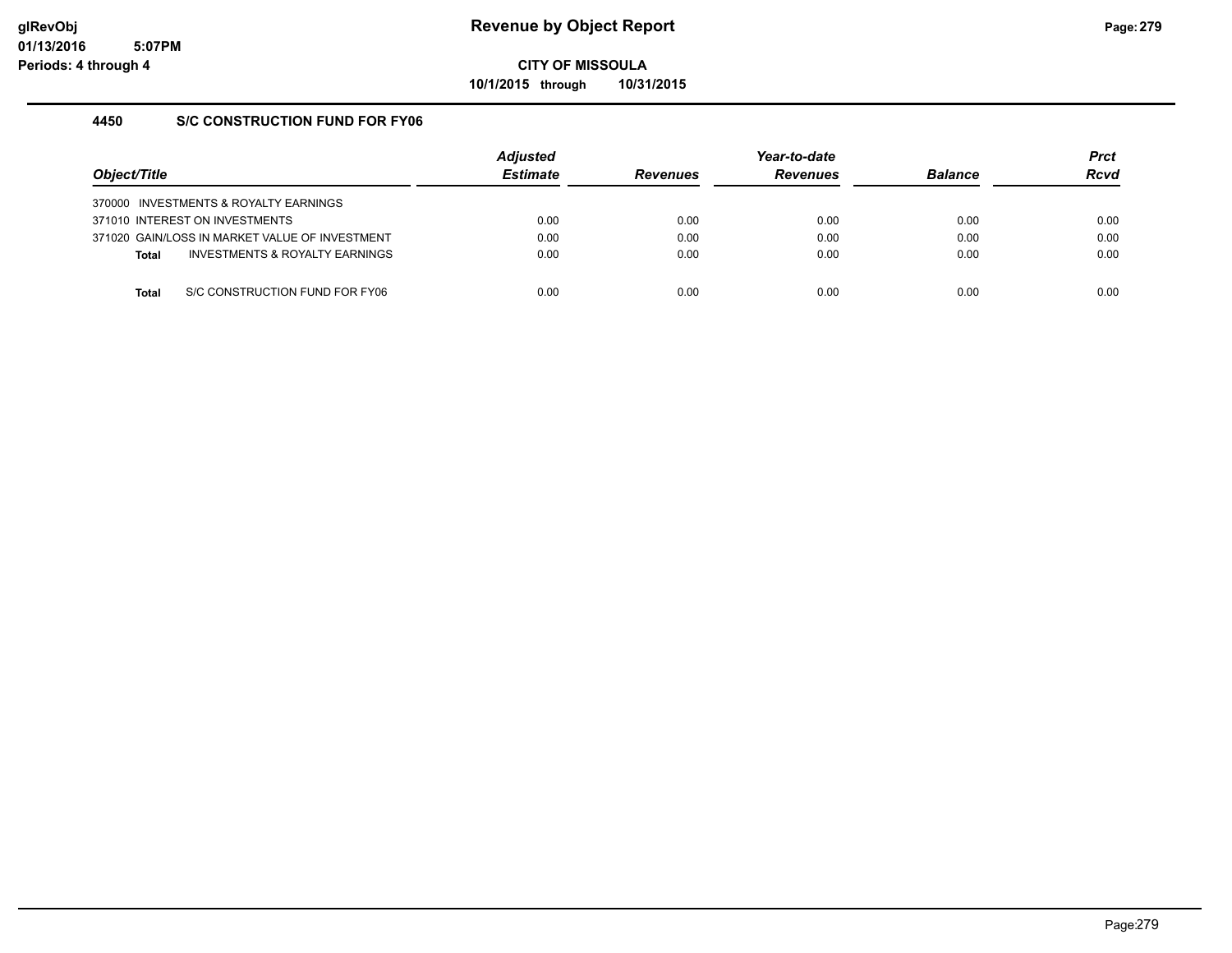**10/1/2015 through 10/31/2015**

**4451 FY07 S/C BOND FUND**

**4451 FY07 S/C BOND FUND**

|                                                    | <b>Adjusted</b> |                 | Year-to-date    |                | <b>Prct</b> |
|----------------------------------------------------|-----------------|-----------------|-----------------|----------------|-------------|
| Object/Title                                       | <b>Estimate</b> | <b>Revenues</b> | <b>Revenues</b> | <b>Balance</b> | <b>Rcvd</b> |
| 360000 MISCELLANEOUS REVENUES                      |                 |                 |                 |                |             |
| 360010 MISCELLANEOUS                               | 0.00            | 0.00            | 0.00            | 0.00           | 0.00        |
| MISCELLANEOUS REVENUES<br>Total                    | 0.00            | 0.00            | 0.00            | 0.00           | 0.00        |
| 370000 INVESTMENTS & ROYALTY EARNINGS              |                 |                 |                 |                |             |
| 371010 INTEREST ON INVESTMENTS                     | 0.00            | 0.00            | 0.00            | 0.00           | 0.00        |
| 371020 GAIN/LOSS IN MARKET VALUE OF INVESTMENTS    | 0.00            | 0.00            | 0.00            | 0.00           | 0.00        |
| <b>INVESTMENTS &amp; ROYALTY EARNINGS</b><br>Total | 0.00            | 0.00            | 0.00            | 0.00           | 0.00        |
| 380000 OTHER FINANCING SOURCES                     |                 |                 |                 |                |             |
| 381030 SID BONDS PROCEEDS                          | 0.00            | 0.00            | 0.00            | 0.00           | 0.00        |
| OTHER FINANCING SOURCES<br>Total                   | 0.00            | 0.00            | 0.00            | 0.00           | 0.00        |
| FY07 S/C BOND FUND<br><b>Total</b>                 | 0.00            | 0.00            | 0.00            | 0.00           | 0.00        |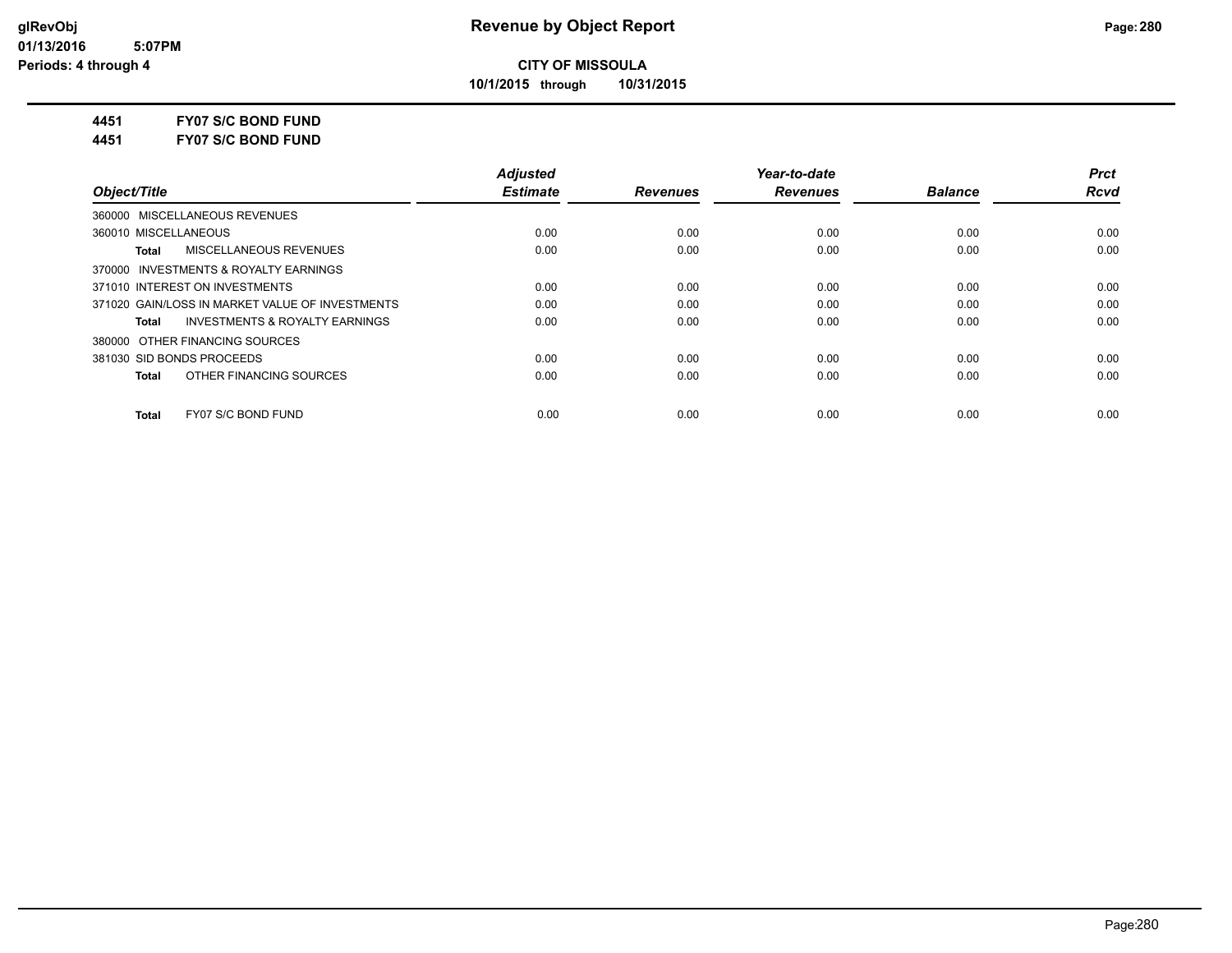**10/1/2015 through 10/31/2015**

#### **4451 FY07 S/C BOND FUND**

|                                                | <b>Adjusted</b> |                 | Year-to-date    |                | <b>Prct</b> |
|------------------------------------------------|-----------------|-----------------|-----------------|----------------|-------------|
| Object/Title                                   | <b>Estimate</b> | <b>Revenues</b> | <b>Revenues</b> | <b>Balance</b> | <b>Rcvd</b> |
| 360000 MISCELLANEOUS REVENUES                  |                 |                 |                 |                |             |
| 360010 MISCELLANEOUS                           | 0.00            | 0.00            | 0.00            | 0.00           | 0.00        |
| MISCELLANEOUS REVENUES<br><b>Total</b>         | 0.00            | 0.00            | 0.00            | 0.00           | 0.00        |
| 370000 INVESTMENTS & ROYALTY EARNINGS          |                 |                 |                 |                |             |
| 371010 INTEREST ON INVESTMENTS                 | 0.00            | 0.00            | 0.00            | 0.00           | 0.00        |
| 371020 GAIN/LOSS IN MARKET VALUE OF INVESTMENT | 0.00            | 0.00            | 0.00            | 0.00           | 0.00        |
| INVESTMENTS & ROYALTY EARNINGS<br>Total        | 0.00            | 0.00            | 0.00            | 0.00           | 0.00        |
| 380000 OTHER FINANCING SOURCES                 |                 |                 |                 |                |             |
| 381030 SID BONDS PROCEEDS                      | 0.00            | 0.00            | 0.00            | 0.00           | 0.00        |
| OTHER FINANCING SOURCES<br>Total               | 0.00            | 0.00            | 0.00            | 0.00           | 0.00        |
|                                                |                 |                 |                 |                |             |
| FY07 S/C BOND FUND<br><b>Total</b>             | 0.00            | 0.00            | 0.00            | 0.00           | 0.00        |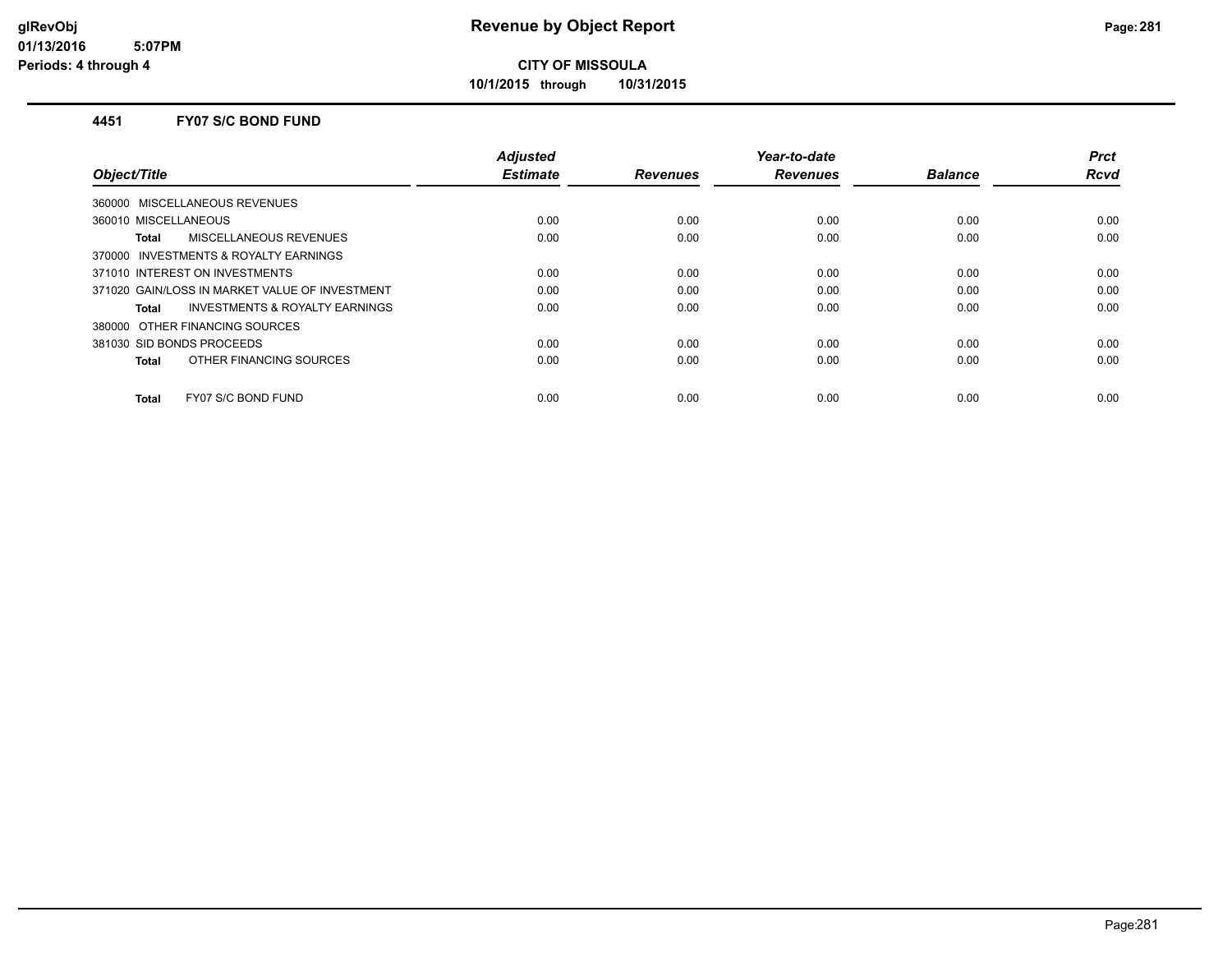**10/1/2015 through 10/31/2015**

## **4452 S/C CONSTRUCTION FUND FOR FY 08 BOND SAL**

**4452 S/C CONSTRUCTION FUND FOR FY 08 BOND SAL**

|                                                      | <b>Adjusted</b> |                 | Year-to-date    |                | <b>Prct</b> |
|------------------------------------------------------|-----------------|-----------------|-----------------|----------------|-------------|
| Object/Title                                         | <b>Estimate</b> | <b>Revenues</b> | <b>Revenues</b> | <b>Balance</b> | <b>Rcvd</b> |
| 360000 MISCELLANEOUS REVENUES                        |                 |                 |                 |                |             |
| 360010 MISCELLANEOUS                                 | 0.00            | 0.00            | 0.00            | 0.00           | 0.00        |
| 362000 OTHER MISCELLANEOUS REVENUE                   | 0.00            | 0.00            | 0.00            | 0.00           | 0.00        |
| <b>MISCELLANEOUS REVENUES</b><br>Total               | 0.00            | 0.00            | 0.00            | 0.00           | 0.00        |
| 370000 INVESTMENTS & ROYALTY EARNINGS                |                 |                 |                 |                |             |
| 371010 INTEREST ON INVESTMENTS                       | 0.00            | 0.00            | 0.00            | 0.00           | 0.00        |
| 371020 GAIN/LOSS IN MARKET VALUE OF INVESTMENTS      | 0.00            | 0.00            | 0.00            | 0.00           | 0.00        |
| <b>INVESTMENTS &amp; ROYALTY EARNINGS</b><br>Total   | 0.00            | 0.00            | 0.00            | 0.00           | 0.00        |
| 380000 OTHER FINANCING SOURCES                       |                 |                 |                 |                |             |
| 381000 LOAN PROCEEDS                                 | 0.00            | 0.00            | 0.00            | 0.00           | 0.00        |
| 383042 TRANSFERS FROM OTHER FUNDS                    | 0.00            | 0.00            | 0.00            | 0.00           | 0.00        |
| OTHER FINANCING SOURCES<br><b>Total</b>              | 0.00            | 0.00            | 0.00            | 0.00           | 0.00        |
| S/C CONSTRUCTION FUND FOR FY 08 BOND<br><b>Total</b> | 0.00            | 0.00            | 0.00            | 0.00           | 0.00        |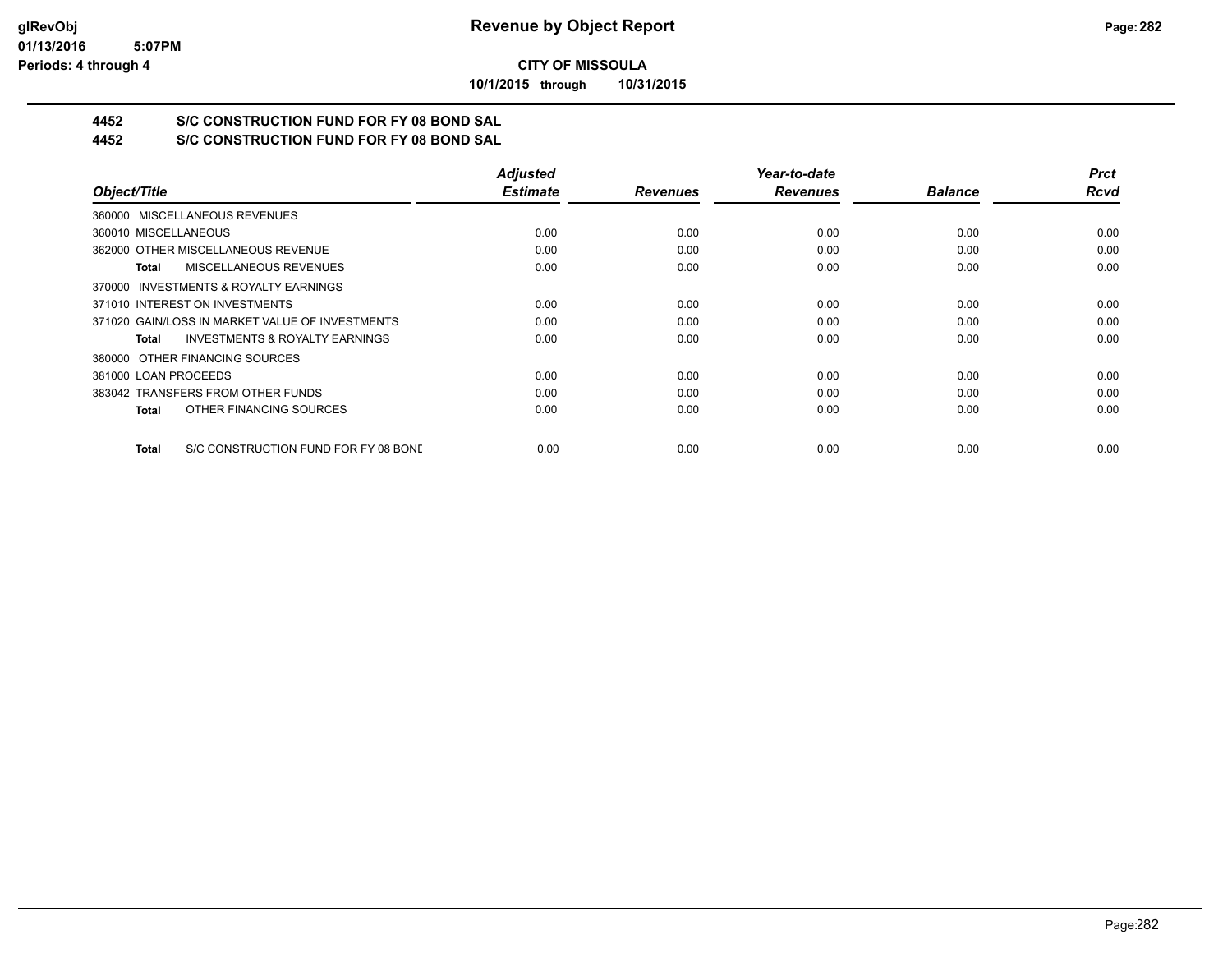**10/1/2015 through 10/31/2015**

### **4452 S/C CONSTRUCTION FUND FOR FY 08 BOND SAL**

| Object/Title                                         | <b>Adjusted</b><br><b>Estimate</b> | <b>Revenues</b> | Year-to-date<br><b>Revenues</b> | <b>Balance</b> | <b>Prct</b><br><b>Rcvd</b> |
|------------------------------------------------------|------------------------------------|-----------------|---------------------------------|----------------|----------------------------|
|                                                      |                                    |                 |                                 |                |                            |
| 360000 MISCELLANEOUS REVENUES                        |                                    |                 |                                 |                |                            |
| 360010 MISCELLANEOUS                                 | 0.00                               | 0.00            | 0.00                            | 0.00           | 0.00                       |
| 362000 OTHER MISCELLANEOUS REVENUE                   | 0.00                               | 0.00            | 0.00                            | 0.00           | 0.00                       |
| MISCELLANEOUS REVENUES<br>Total                      | 0.00                               | 0.00            | 0.00                            | 0.00           | 0.00                       |
| 370000 INVESTMENTS & ROYALTY EARNINGS                |                                    |                 |                                 |                |                            |
| 371010 INTEREST ON INVESTMENTS                       | 0.00                               | 0.00            | 0.00                            | 0.00           | 0.00                       |
| 371020 GAIN/LOSS IN MARKET VALUE OF INVESTMENT       | 0.00                               | 0.00            | 0.00                            | 0.00           | 0.00                       |
| <b>INVESTMENTS &amp; ROYALTY EARNINGS</b><br>Total   | 0.00                               | 0.00            | 0.00                            | 0.00           | 0.00                       |
| 380000 OTHER FINANCING SOURCES                       |                                    |                 |                                 |                |                            |
| 381000 LOAN PROCEEDS                                 | 0.00                               | 0.00            | 0.00                            | 0.00           | 0.00                       |
| 383042 TRANSFERS FROM OTHER FUNDS                    | 0.00                               | 0.00            | 0.00                            | 0.00           | 0.00                       |
| OTHER FINANCING SOURCES<br>Total                     | 0.00                               | 0.00            | 0.00                            | 0.00           | 0.00                       |
|                                                      |                                    |                 |                                 |                |                            |
| S/C CONSTRUCTION FUND FOR FY 08 BONI<br><b>Total</b> | 0.00                               | 0.00            | 0.00                            | 0.00           | 0.00                       |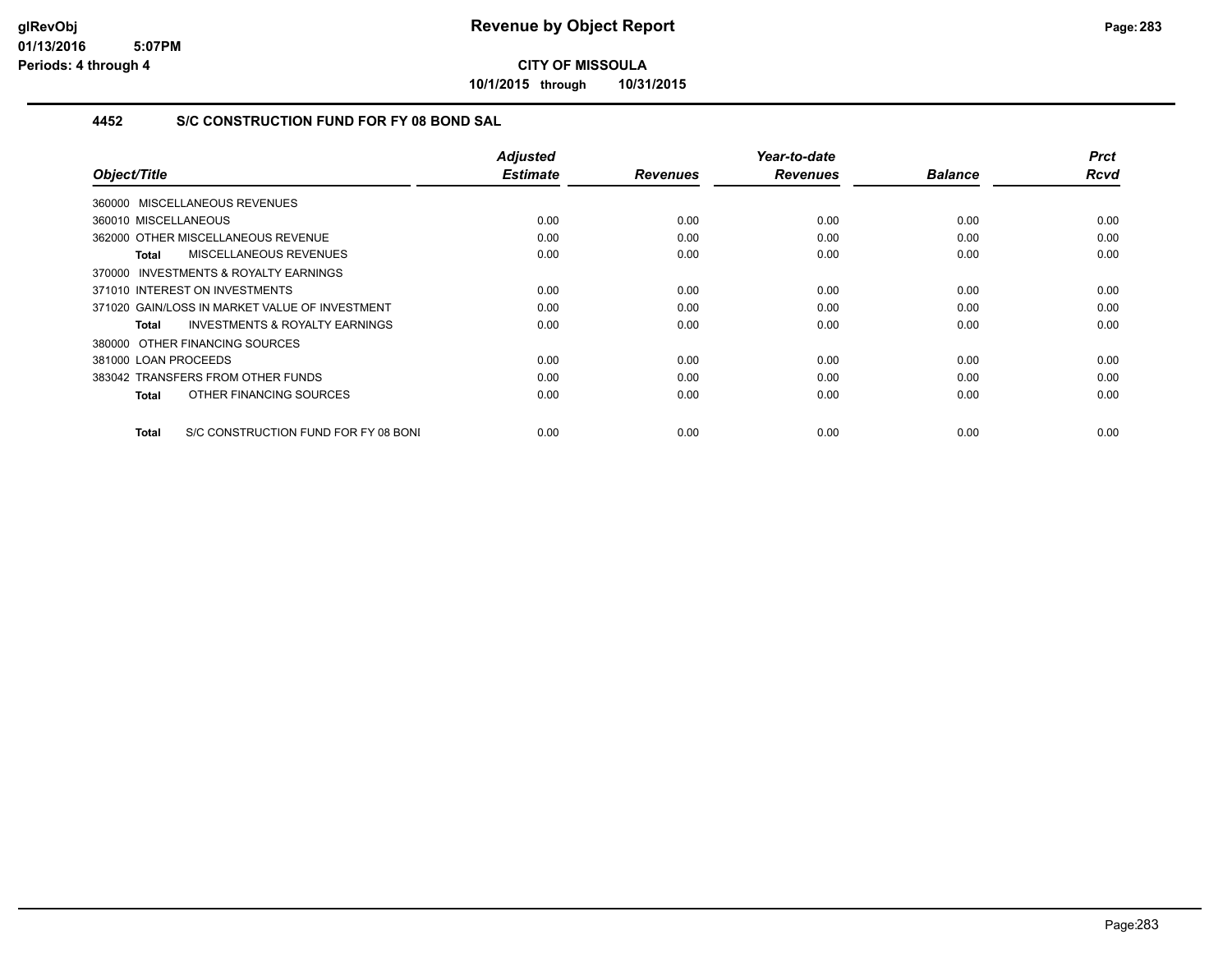**10/1/2015 through 10/31/2015**

## **4453 S/C CONSTRUCTION FUND FY09 BOND**

**4453 S/C CONSTRUCTION FUND FY09 BOND**

|                                                    | <b>Adjusted</b> |                 | Year-to-date    |                | <b>Prct</b> |
|----------------------------------------------------|-----------------|-----------------|-----------------|----------------|-------------|
| Object/Title                                       | <b>Estimate</b> | <b>Revenues</b> | <b>Revenues</b> | <b>Balance</b> | <b>Rcvd</b> |
| 360000 MISCELLANEOUS REVENUES                      |                 |                 |                 |                |             |
| 360010 MISCELLANEOUS                               | 0.00            | 0.00            | 0.00            | 0.00           | 0.00        |
| 362000 OTHER MISCELLANEOUS REVENUE                 | 0.00            | 0.00            | 0.00            | 0.00           | 0.00        |
| MISCELLANEOUS REVENUES<br>Total                    | 0.00            | 0.00            | 0.00            | 0.00           | 0.00        |
| 370000 INVESTMENTS & ROYALTY EARNINGS              |                 |                 |                 |                |             |
| 371010 INTEREST ON INVESTMENTS                     | 0.00            | 0.00            | 0.00            | 0.00           | 0.00        |
| <b>INVESTMENTS &amp; ROYALTY EARNINGS</b><br>Total | 0.00            | 0.00            | 0.00            | 0.00           | 0.00        |
| 380000 OTHER FINANCING SOURCES                     |                 |                 |                 |                |             |
| 381030 SID BONDS PROCEEDS                          | 0.00            | 0.00            | 0.00            | 0.00           | 0.00        |
| 383000 OPERATING TRANSFERS                         | 0.00            | 0.00            | 0.00            | 0.00           | 0.00        |
| OTHER FINANCING SOURCES<br>Total                   | 0.00            | 0.00            | 0.00            | 0.00           | 0.00        |
| S/C CONSTRUCTION FUND FY09 BOND<br>Total           | 0.00            | 0.00            | 0.00            | 0.00           | 0.00        |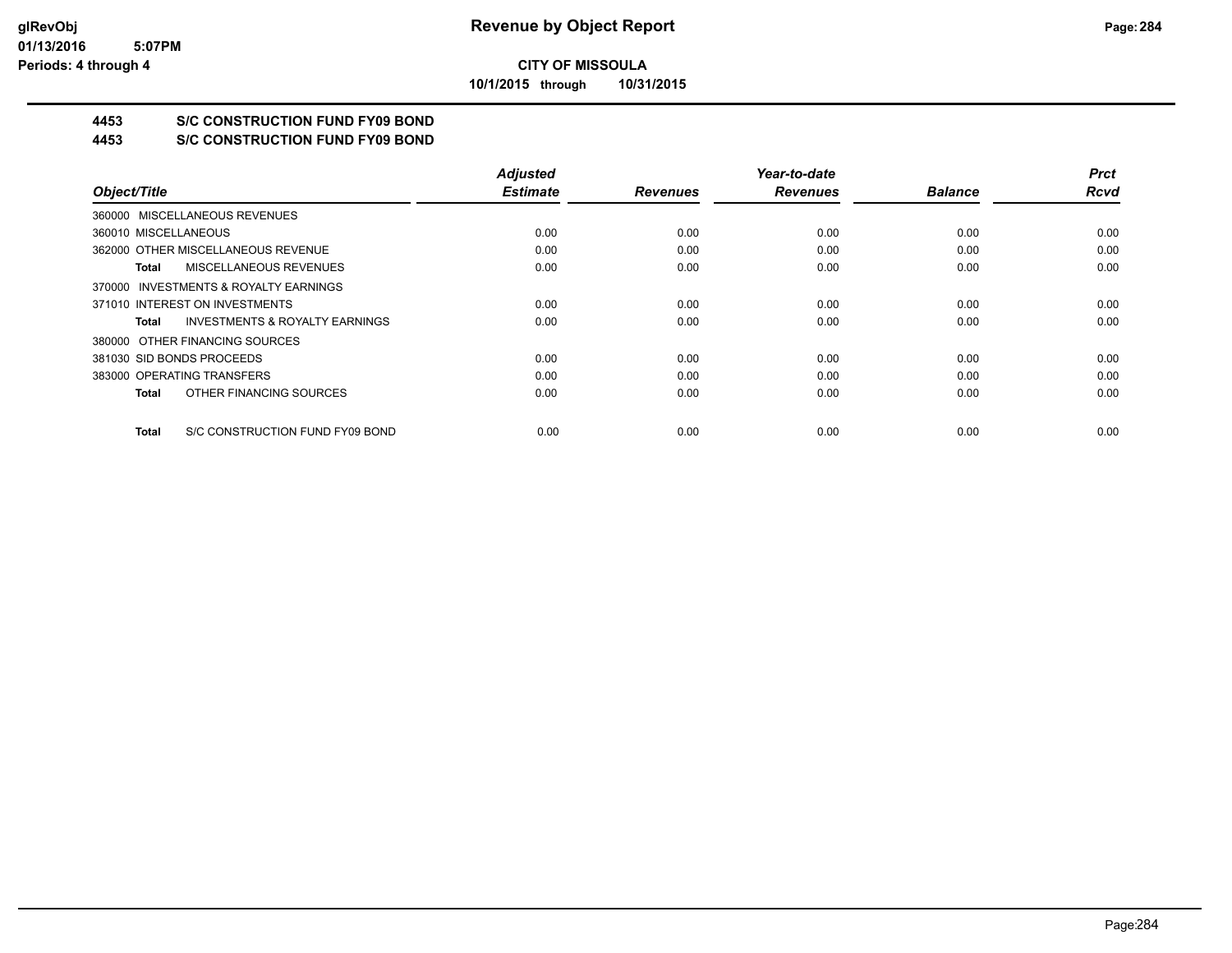**10/1/2015 through 10/31/2015**

### **4453 S/C CONSTRUCTION FUND FY09 BOND**

| Object/Title                                        | Adjusted<br><b>Estimate</b> | <b>Revenues</b> | Year-to-date<br><b>Revenues</b> | <b>Balance</b> | <b>Prct</b><br>Rcvd |
|-----------------------------------------------------|-----------------------------|-----------------|---------------------------------|----------------|---------------------|
|                                                     |                             |                 |                                 |                |                     |
| 360000 MISCELLANEOUS REVENUES                       |                             |                 |                                 |                |                     |
| 360010 MISCELLANEOUS                                | 0.00                        | 0.00            | 0.00                            | 0.00           | 0.00                |
| 362000 OTHER MISCELLANEOUS REVENUE                  | 0.00                        | 0.00            | 0.00                            | 0.00           | 0.00                |
| MISCELLANEOUS REVENUES<br>Total                     | 0.00                        | 0.00            | 0.00                            | 0.00           | 0.00                |
| <b>INVESTMENTS &amp; ROYALTY EARNINGS</b><br>370000 |                             |                 |                                 |                |                     |
| 371010 INTEREST ON INVESTMENTS                      | 0.00                        | 0.00            | 0.00                            | 0.00           | 0.00                |
| <b>INVESTMENTS &amp; ROYALTY EARNINGS</b><br>Total  | 0.00                        | 0.00            | 0.00                            | 0.00           | 0.00                |
| 380000 OTHER FINANCING SOURCES                      |                             |                 |                                 |                |                     |
| 381030 SID BONDS PROCEEDS                           | 0.00                        | 0.00            | 0.00                            | 0.00           | 0.00                |
| 383000 OPERATING TRANSFERS                          | 0.00                        | 0.00            | 0.00                            | 0.00           | 0.00                |
| OTHER FINANCING SOURCES<br>Total                    | 0.00                        | 0.00            | 0.00                            | 0.00           | 0.00                |
| S/C CONSTRUCTION FUND FY09 BOND<br>Total            | 0.00                        | 0.00            | 0.00                            | 0.00           | 0.00                |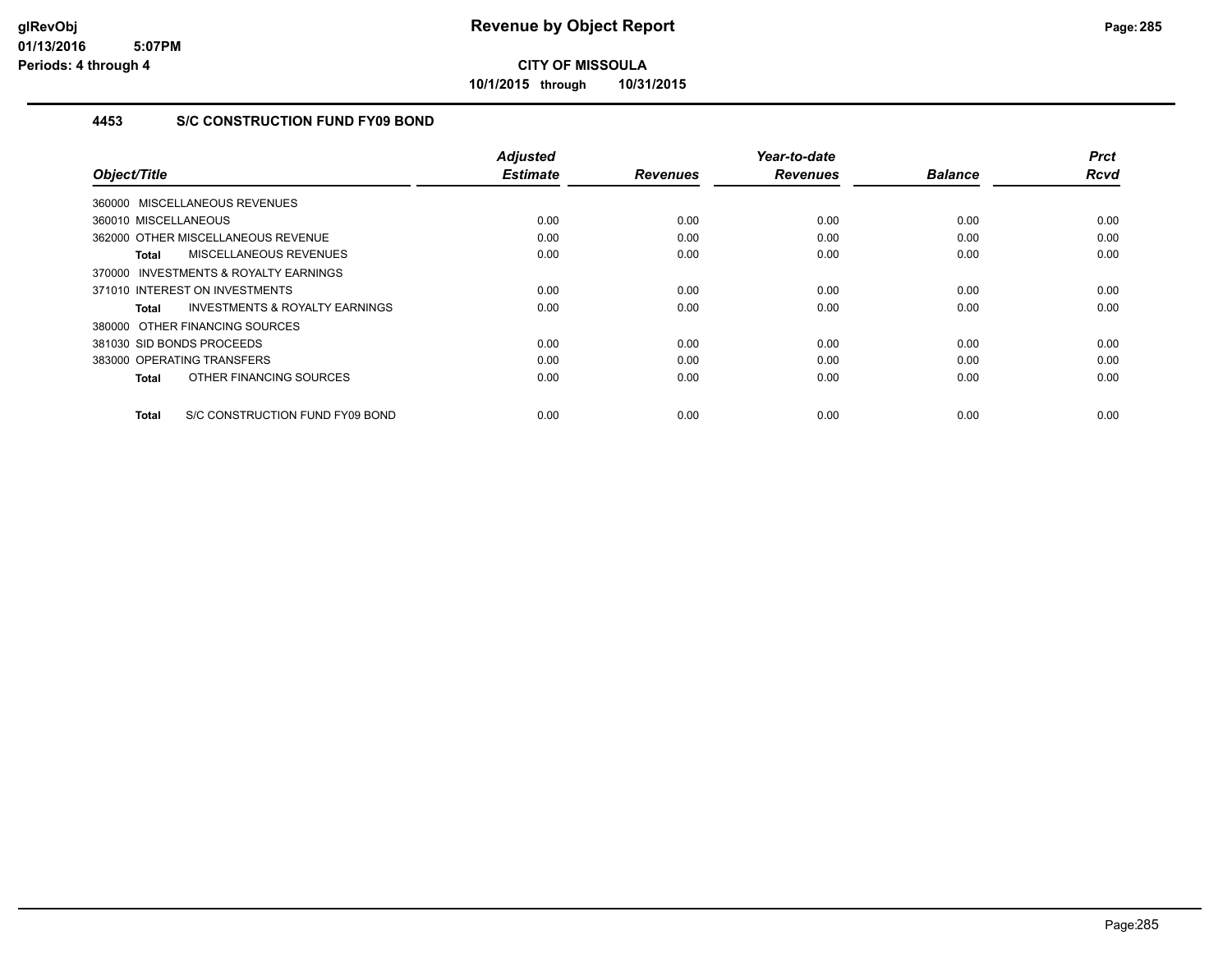**10/1/2015 through 10/31/2015**

## **4454 S/C CONSTRUCTION FUND FOR FY10**

**4454 S/C CONSTRUCTION FUND FOR FY10**

|                                                    | <b>Adjusted</b> |                 | Year-to-date    |                | <b>Prct</b> |
|----------------------------------------------------|-----------------|-----------------|-----------------|----------------|-------------|
| Object/Title                                       | <b>Estimate</b> | <b>Revenues</b> | <b>Revenues</b> | <b>Balance</b> | <b>Rcvd</b> |
| 360000 MISCELLANEOUS REVENUES                      |                 |                 |                 |                |             |
| 360010 MISCELLANEOUS                               | 0.00            | 0.00            | 0.00            | 0.00           | 0.00        |
| 362000 OTHER MISCELLANEOUS REVENUE                 | 0.00            | 0.00            | 0.00            | 0.00           | 0.00        |
| MISCELLANEOUS REVENUES<br>Total                    | 0.00            | 0.00            | 0.00            | 0.00           | 0.00        |
| 370000 INVESTMENTS & ROYALTY EARNINGS              |                 |                 |                 |                |             |
| 371010 INTEREST ON INVESTMENTS                     | 0.00            | 0.00            | 0.00            | 0.00           | 0.00        |
| <b>INVESTMENTS &amp; ROYALTY EARNINGS</b><br>Total | 0.00            | 0.00            | 0.00            | 0.00           | 0.00        |
| 380000 OTHER FINANCING SOURCES                     |                 |                 |                 |                |             |
| 381030 SID BONDS PROCEEDS                          | 0.00            | 0.00            | 0.00            | 0.00           | 0.00        |
| OTHER FINANCING SOURCES<br>Total                   | 0.00            | 0.00            | 0.00            | 0.00           | 0.00        |
| S/C CONSTRUCTION FUND FOR FY10<br>Total            | 0.00            | 0.00            | 0.00            | 0.00           | 0.00        |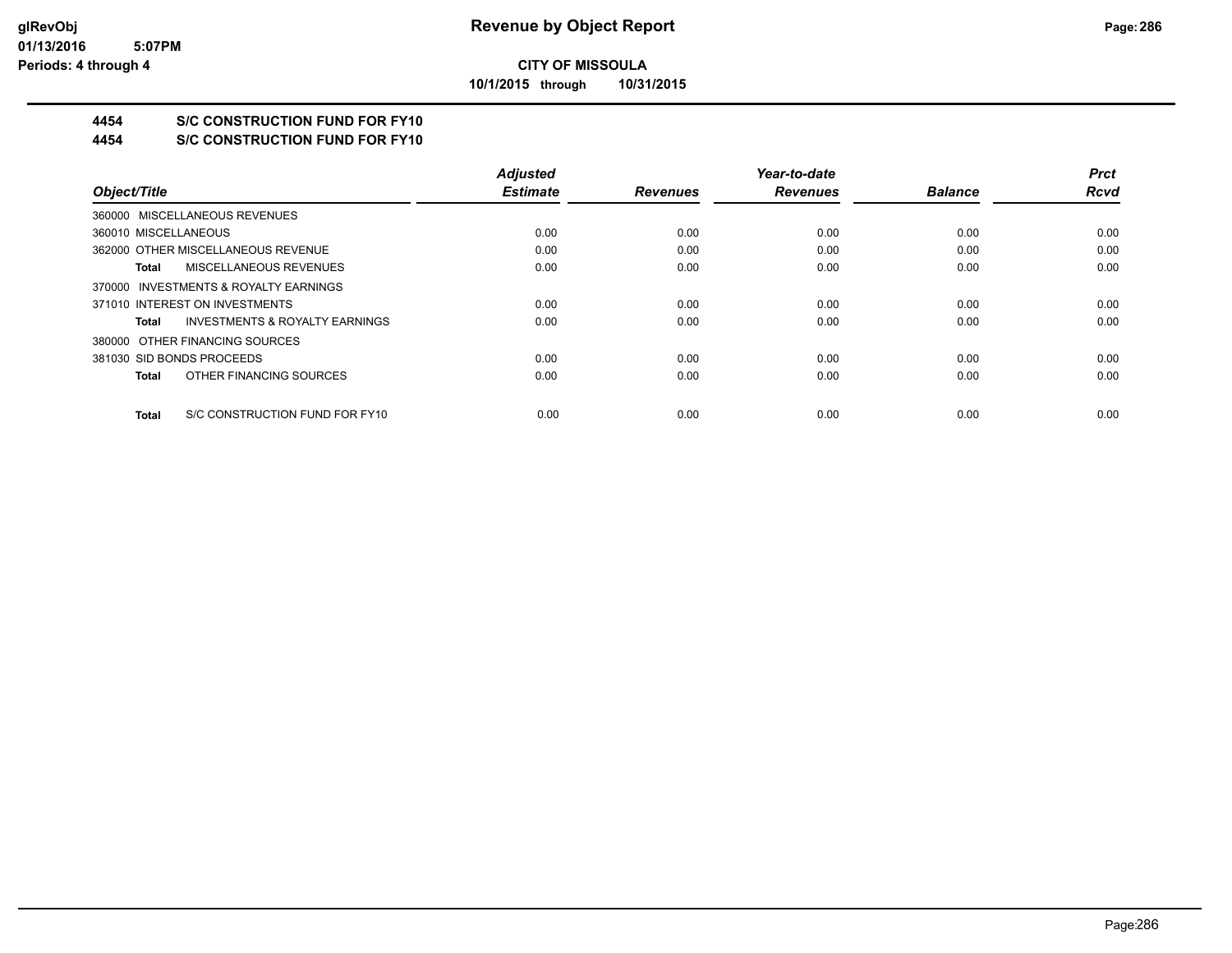**10/1/2015 through 10/31/2015**

### **4454 S/C CONSTRUCTION FUND FOR FY10**

|                                                    | <b>Adjusted</b> |                 | Year-to-date    |                | <b>Prct</b> |
|----------------------------------------------------|-----------------|-----------------|-----------------|----------------|-------------|
| Object/Title                                       | <b>Estimate</b> | <b>Revenues</b> | <b>Revenues</b> | <b>Balance</b> | <b>Rcvd</b> |
| 360000 MISCELLANEOUS REVENUES                      |                 |                 |                 |                |             |
| 360010 MISCELLANEOUS                               | 0.00            | 0.00            | 0.00            | 0.00           | 0.00        |
| 362000 OTHER MISCELLANEOUS REVENUE                 | 0.00            | 0.00            | 0.00            | 0.00           | 0.00        |
| MISCELLANEOUS REVENUES<br>Total                    | 0.00            | 0.00            | 0.00            | 0.00           | 0.00        |
| 370000 INVESTMENTS & ROYALTY EARNINGS              |                 |                 |                 |                |             |
| 371010 INTEREST ON INVESTMENTS                     | 0.00            | 0.00            | 0.00            | 0.00           | 0.00        |
| <b>INVESTMENTS &amp; ROYALTY EARNINGS</b><br>Total | 0.00            | 0.00            | 0.00            | 0.00           | 0.00        |
| 380000 OTHER FINANCING SOURCES                     |                 |                 |                 |                |             |
| 381030 SID BONDS PROCEEDS                          | 0.00            | 0.00            | 0.00            | 0.00           | 0.00        |
| OTHER FINANCING SOURCES<br>Total                   | 0.00            | 0.00            | 0.00            | 0.00           | 0.00        |
| S/C CONSTRUCTION FUND FOR FY10<br><b>Total</b>     | 0.00            | 0.00            | 0.00            | 0.00           | 0.00        |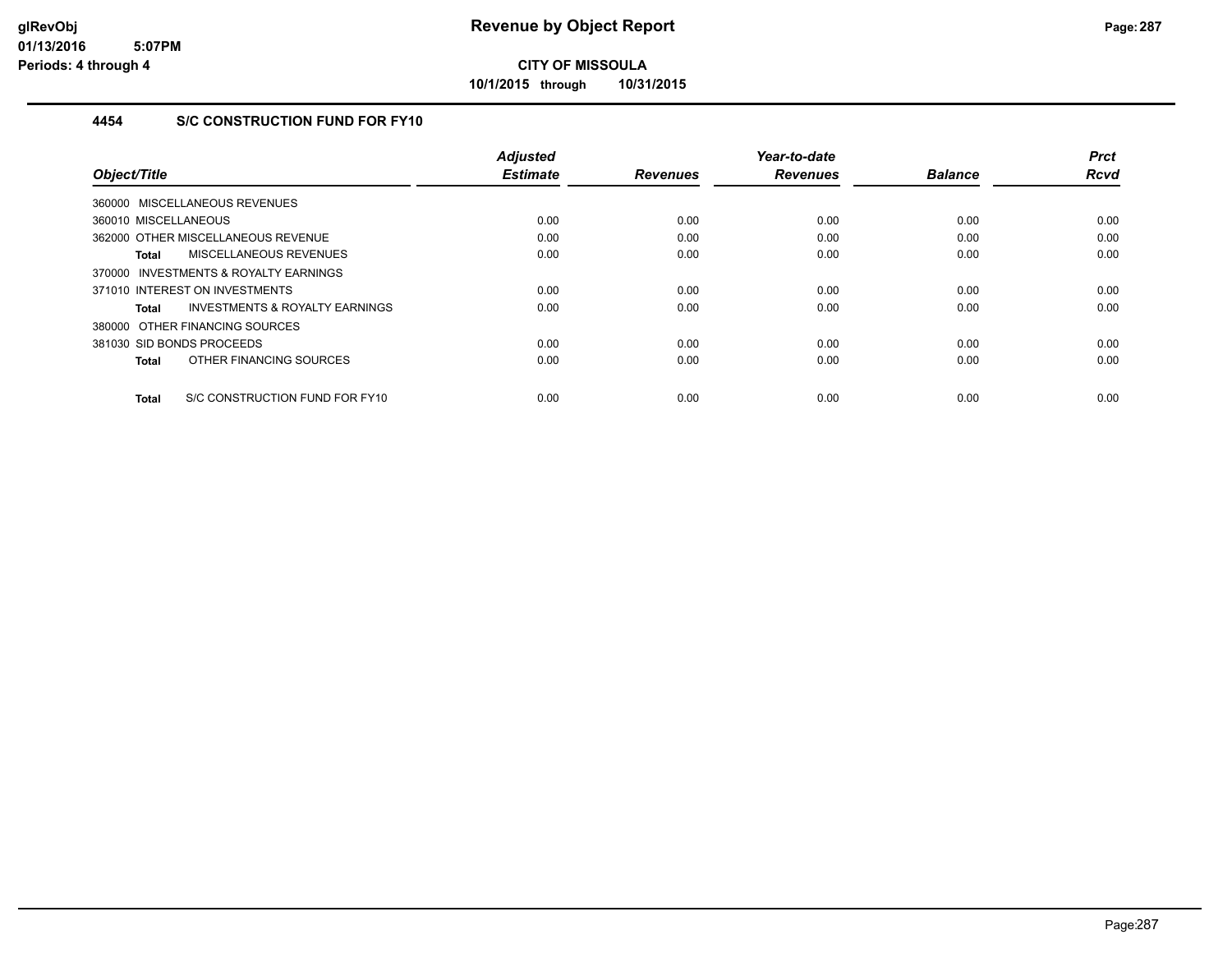**10/1/2015 through 10/31/2015**

#### **4455 FY11 S/C CONSTRUCTION FUND**

**4455 FY11 S/C CONSTRUCTION FUND**

|                                                    | <b>Adjusted</b> |                 | Year-to-date    |                | <b>Prct</b> |
|----------------------------------------------------|-----------------|-----------------|-----------------|----------------|-------------|
| Object/Title                                       | <b>Estimate</b> | <b>Revenues</b> | <b>Revenues</b> | <b>Balance</b> | <b>Rcvd</b> |
| 360000 MISCELLANEOUS REVENUES                      |                 |                 |                 |                |             |
| 360010 MISCELLANEOUS                               | 0.00            | 0.00            | 0.00            | 0.00           | 0.00        |
| MISCELLANEOUS REVENUES<br><b>Total</b>             | 0.00            | 0.00            | 0.00            | 0.00           | 0.00        |
| 370000 INVESTMENTS & ROYALTY EARNINGS              |                 |                 |                 |                |             |
| 371010 INTEREST ON INVESTMENTS                     | 0.00            | 0.00            | 0.00            | 0.00           | 0.00        |
| <b>INVESTMENTS &amp; ROYALTY EARNINGS</b><br>Total | 0.00            | 0.00            | 0.00            | 0.00           | 0.00        |
| 380000 OTHER FINANCING SOURCES                     |                 |                 |                 |                |             |
| 381030 SID BONDS PROCEEDS                          | 0.00            | 0.00            | 0.00            | 0.00           | 0.00        |
| OTHER FINANCING SOURCES<br><b>Total</b>            | 0.00            | 0.00            | 0.00            | 0.00           | 0.00        |
| <b>FY11 S/C CONSTRUCTION FUND</b><br><b>Total</b>  | 0.00            | 0.00            | 0.00            | 0.00           | 0.00        |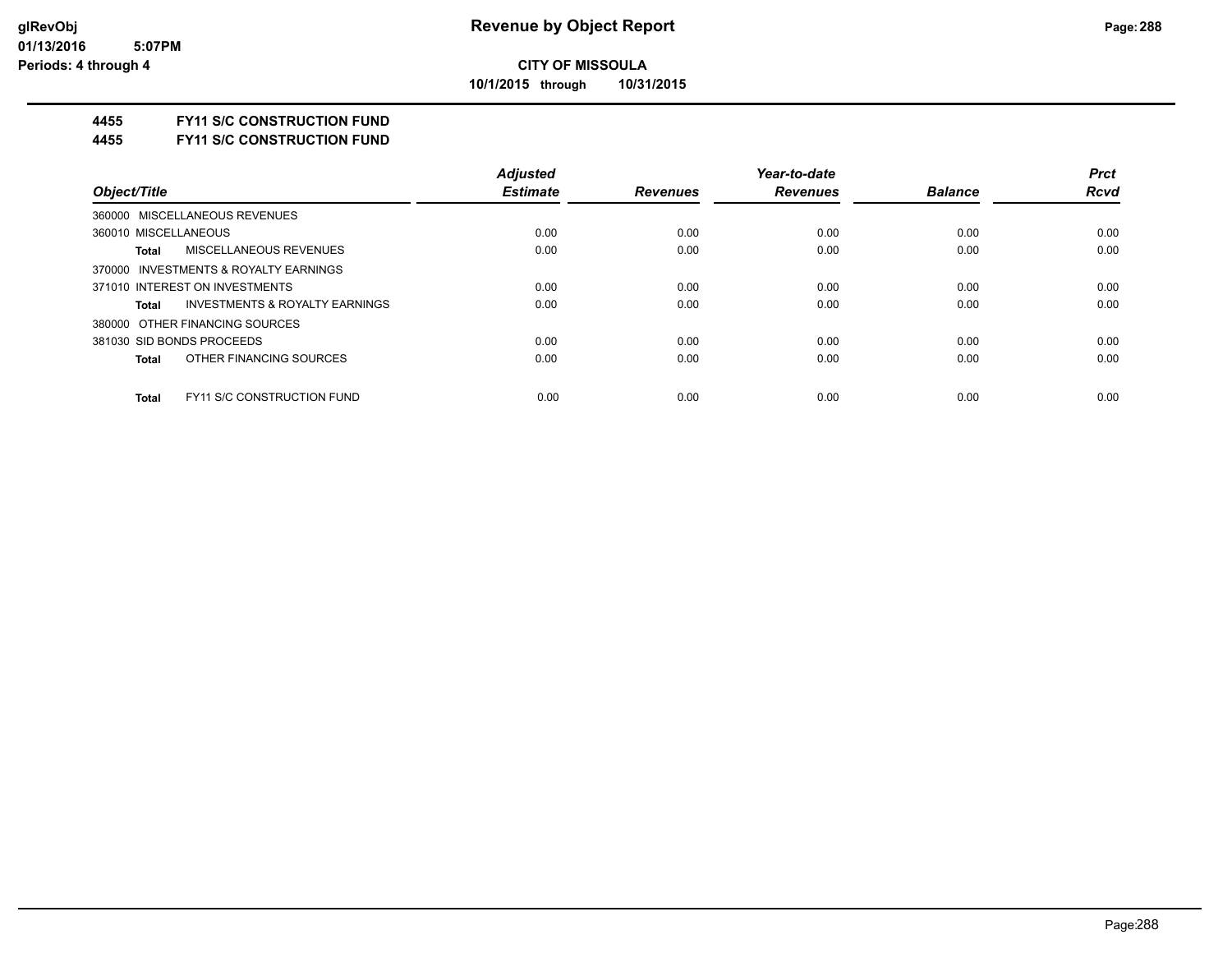**10/1/2015 through 10/31/2015**

### **4455 FY11 S/C CONSTRUCTION FUND**

| Object/Title                                      | <b>Adjusted</b><br><b>Estimate</b> | <b>Revenues</b> | Year-to-date<br><b>Revenues</b> | <b>Balance</b> | <b>Prct</b><br><b>Rcvd</b> |
|---------------------------------------------------|------------------------------------|-----------------|---------------------------------|----------------|----------------------------|
| 360000 MISCELLANEOUS REVENUES                     |                                    |                 |                                 |                |                            |
| 360010 MISCELLANEOUS                              | 0.00                               | 0.00            | 0.00                            | 0.00           | 0.00                       |
| MISCELLANEOUS REVENUES<br>Total                   | 0.00                               | 0.00            | 0.00                            | 0.00           | 0.00                       |
| 370000 INVESTMENTS & ROYALTY EARNINGS             |                                    |                 |                                 |                |                            |
| 371010 INTEREST ON INVESTMENTS                    | 0.00                               | 0.00            | 0.00                            | 0.00           | 0.00                       |
| INVESTMENTS & ROYALTY EARNINGS<br>Total           | 0.00                               | 0.00            | 0.00                            | 0.00           | 0.00                       |
| 380000 OTHER FINANCING SOURCES                    |                                    |                 |                                 |                |                            |
| 381030 SID BONDS PROCEEDS                         | 0.00                               | 0.00            | 0.00                            | 0.00           | 0.00                       |
| OTHER FINANCING SOURCES<br><b>Total</b>           | 0.00                               | 0.00            | 0.00                            | 0.00           | 0.00                       |
| <b>FY11 S/C CONSTRUCTION FUND</b><br><b>Total</b> | 0.00                               | 0.00            | 0.00                            | 0.00           | 0.00                       |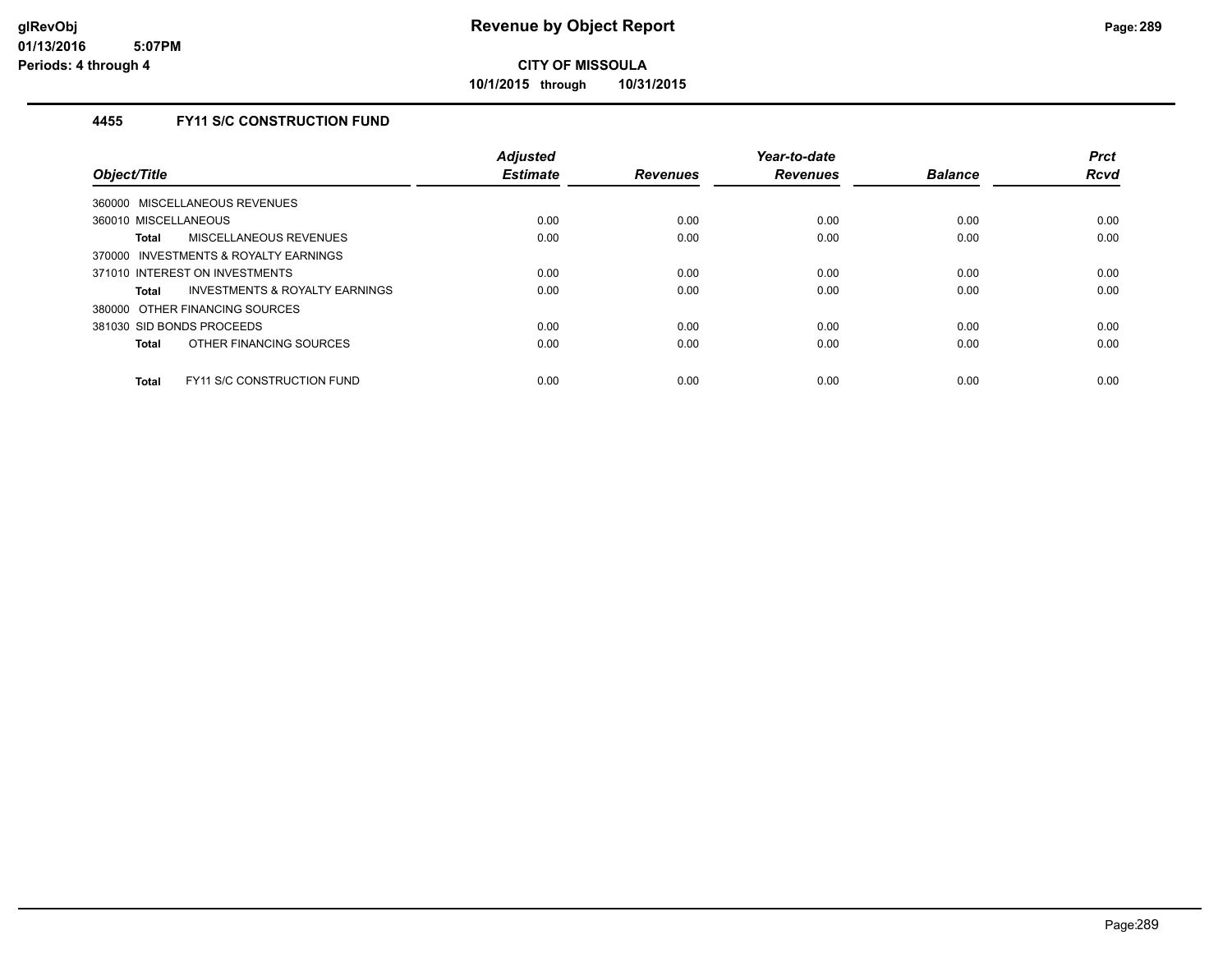**10/1/2015 through 10/31/2015**

#### **4456 FY12 S/C CONSTRUCTION FUND**

**4456 FY12 S/C CONSTRUCTION FUND**

|                                                    | <b>Adjusted</b> |                 | Year-to-date    |                | <b>Prct</b> |
|----------------------------------------------------|-----------------|-----------------|-----------------|----------------|-------------|
| Object/Title                                       | <b>Estimate</b> | <b>Revenues</b> | <b>Revenues</b> | <b>Balance</b> | <b>Rcvd</b> |
| 360000 MISCELLANEOUS REVENUES                      |                 |                 |                 |                |             |
| 360010 MISCELLANEOUS                               | 0.00            | 0.00            | 0.00            | 0.00           | 0.00        |
| 362000 OTHER MISCELLANEOUS REVENUE                 | 0.00            | 0.00            | 0.00            | 0.00           | 0.00        |
| <b>MISCELLANEOUS REVENUES</b><br>Total             | 0.00            | 0.00            | 0.00            | 0.00           | 0.00        |
| 370000 INVESTMENTS & ROYALTY EARNINGS              |                 |                 |                 |                |             |
| 371010 INTEREST ON INVESTMENTS                     | 0.00            | 0.00            | 0.00            | 0.00           | 0.00        |
| <b>INVESTMENTS &amp; ROYALTY EARNINGS</b><br>Total | 0.00            | 0.00            | 0.00            | 0.00           | 0.00        |
| 380000 OTHER FINANCING SOURCES                     |                 |                 |                 |                |             |
| 381030 SID BONDS PROCEEDS                          | 0.00            | 0.00            | 0.00            | 0.00           | 0.00        |
| OTHER FINANCING SOURCES<br>Total                   | 0.00            | 0.00            | 0.00            | 0.00           | 0.00        |
| <b>FY12 S/C CONSTRUCTION FUND</b><br><b>Total</b>  | 0.00            | 0.00            | 0.00            | 0.00           | 0.00        |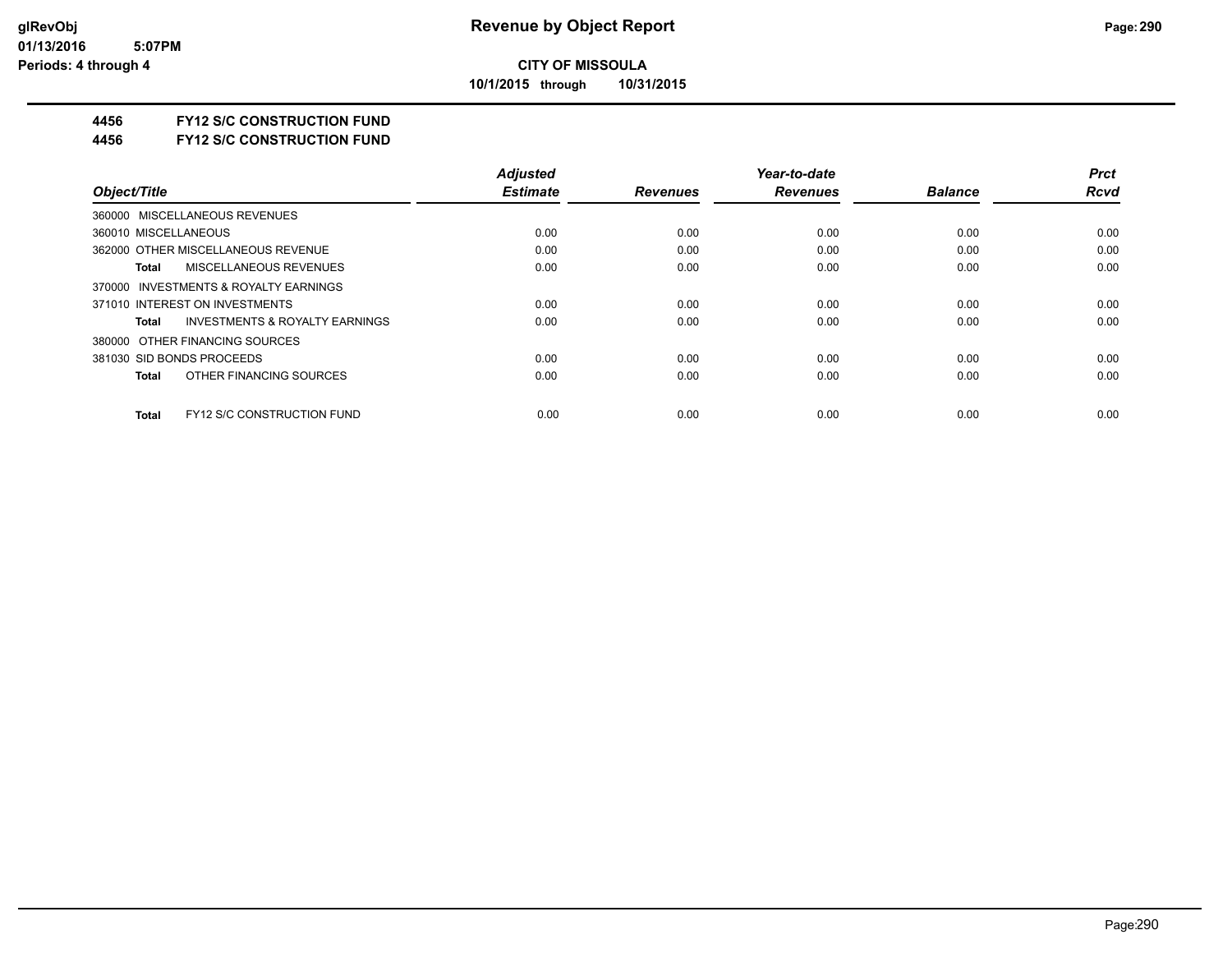**10/1/2015 through 10/31/2015**

#### **4456 FY12 S/C CONSTRUCTION FUND**

| Object/Title                               | <b>Adjusted</b><br><b>Estimate</b> | <b>Revenues</b> | Year-to-date<br><b>Revenues</b> | <b>Balance</b> | <b>Prct</b><br><b>Rcvd</b> |
|--------------------------------------------|------------------------------------|-----------------|---------------------------------|----------------|----------------------------|
|                                            |                                    |                 |                                 |                |                            |
| 360000 MISCELLANEOUS REVENUES              |                                    |                 |                                 |                |                            |
| 360010 MISCELLANEOUS                       | 0.00                               | 0.00            | 0.00                            | 0.00           | 0.00                       |
| 362000 OTHER MISCELLANEOUS REVENUE         | 0.00                               | 0.00            | 0.00                            | 0.00           | 0.00                       |
| <b>MISCELLANEOUS REVENUES</b><br>Total     | 0.00                               | 0.00            | 0.00                            | 0.00           | 0.00                       |
| 370000 INVESTMENTS & ROYALTY EARNINGS      |                                    |                 |                                 |                |                            |
| 371010 INTEREST ON INVESTMENTS             | 0.00                               | 0.00            | 0.00                            | 0.00           | 0.00                       |
| INVESTMENTS & ROYALTY EARNINGS<br>Total    | 0.00                               | 0.00            | 0.00                            | 0.00           | 0.00                       |
| 380000 OTHER FINANCING SOURCES             |                                    |                 |                                 |                |                            |
| 381030 SID BONDS PROCEEDS                  | 0.00                               | 0.00            | 0.00                            | 0.00           | 0.00                       |
| OTHER FINANCING SOURCES<br>Total           | 0.00                               | 0.00            | 0.00                            | 0.00           | 0.00                       |
|                                            |                                    |                 |                                 |                |                            |
| FY12 S/C CONSTRUCTION FUND<br><b>Total</b> | 0.00                               | 0.00            | 0.00                            | 0.00           | 0.00                       |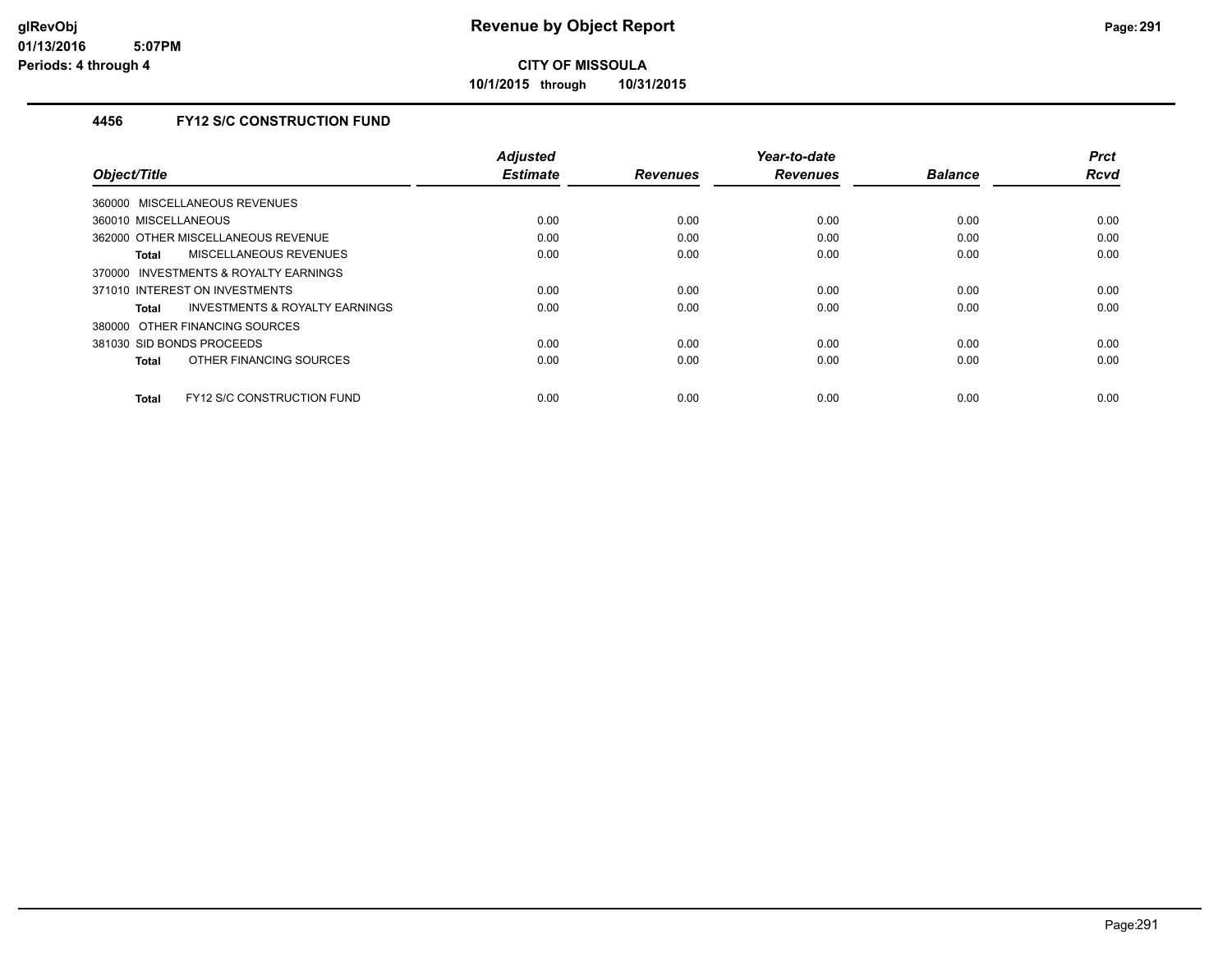**10/1/2015 through 10/31/2015**

### **4457 FY13 SIDEWALK/CURB CONSTRUCTION**

**4457 FY13 SIDEWALK/CURB CONSTRUCTION**

|                                                    | <b>Adjusted</b> |                 | Year-to-date    |                | <b>Prct</b> |
|----------------------------------------------------|-----------------|-----------------|-----------------|----------------|-------------|
| Object/Title                                       | <b>Estimate</b> | <b>Revenues</b> | <b>Revenues</b> | <b>Balance</b> | <b>Rcvd</b> |
| 360000 MISCELLANEOUS REVENUES                      |                 |                 |                 |                |             |
| 360010 MISCELLANEOUS                               | 0.00            | 0.00            | 0.00            | 0.00           | 0.00        |
| MISCELLANEOUS REVENUES<br>Total                    | 0.00            | 0.00            | 0.00            | 0.00           | 0.00        |
| 370000 INVESTMENTS & ROYALTY EARNINGS              |                 |                 |                 |                |             |
| 371010 INTEREST ON INVESTMENTS                     | 0.00            | 0.00            | 0.00            | 0.00           | 0.00        |
| <b>INVESTMENTS &amp; ROYALTY EARNINGS</b><br>Total | 0.00            | 0.00            | 0.00            | 0.00           | 0.00        |
| 380000 OTHER FINANCING SOURCES                     |                 |                 |                 |                |             |
| 381030 SID BONDS PROCEEDS                          | 0.00            | 0.00            | 0.00            | 0.00           | 0.00        |
| 383000 OPERATING TRANSFERS                         | 0.00            | 0.00            | 0.00            | 0.00           | 0.00        |
| OTHER FINANCING SOURCES<br>Total                   | 0.00            | 0.00            | 0.00            | 0.00           | 0.00        |
| FY13 SIDEWALK/CURB CONSTRUCTION<br>Total           | 0.00            | 0.00            | 0.00            | 0.00           | 0.00        |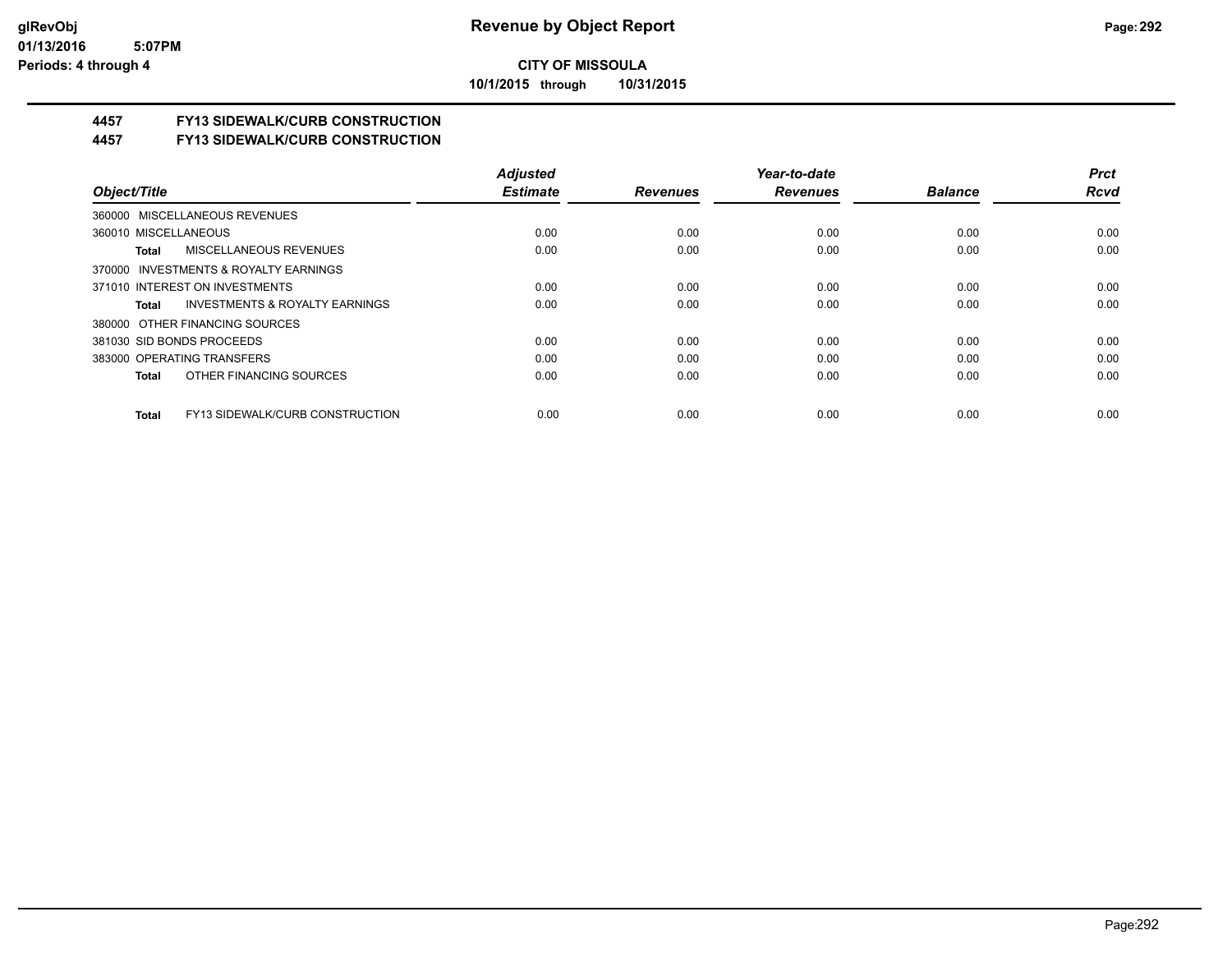**10/1/2015 through 10/31/2015**

#### **4457 FY13 SIDEWALK/CURB CONSTRUCTION**

|                                                 | <b>Adjusted</b> |                 | Year-to-date    |                | <b>Prct</b> |
|-------------------------------------------------|-----------------|-----------------|-----------------|----------------|-------------|
| Object/Title                                    | <b>Estimate</b> | <b>Revenues</b> | <b>Revenues</b> | <b>Balance</b> | <b>Rcvd</b> |
| 360000 MISCELLANEOUS REVENUES                   |                 |                 |                 |                |             |
| 360010 MISCELLANEOUS                            | 0.00            | 0.00            | 0.00            | 0.00           | 0.00        |
| MISCELLANEOUS REVENUES<br><b>Total</b>          | 0.00            | 0.00            | 0.00            | 0.00           | 0.00        |
| 370000 INVESTMENTS & ROYALTY EARNINGS           |                 |                 |                 |                |             |
| 371010 INTEREST ON INVESTMENTS                  | 0.00            | 0.00            | 0.00            | 0.00           | 0.00        |
| INVESTMENTS & ROYALTY EARNINGS<br><b>Total</b>  | 0.00            | 0.00            | 0.00            | 0.00           | 0.00        |
| 380000 OTHER FINANCING SOURCES                  |                 |                 |                 |                |             |
| 381030 SID BONDS PROCEEDS                       | 0.00            | 0.00            | 0.00            | 0.00           | 0.00        |
| 383000 OPERATING TRANSFERS                      | 0.00            | 0.00            | 0.00            | 0.00           | 0.00        |
| OTHER FINANCING SOURCES<br><b>Total</b>         | 0.00            | 0.00            | 0.00            | 0.00           | 0.00        |
|                                                 |                 |                 |                 |                |             |
| FY13 SIDEWALK/CURB CONSTRUCTION<br><b>Total</b> | 0.00            | 0.00            | 0.00            | 0.00           | 0.00        |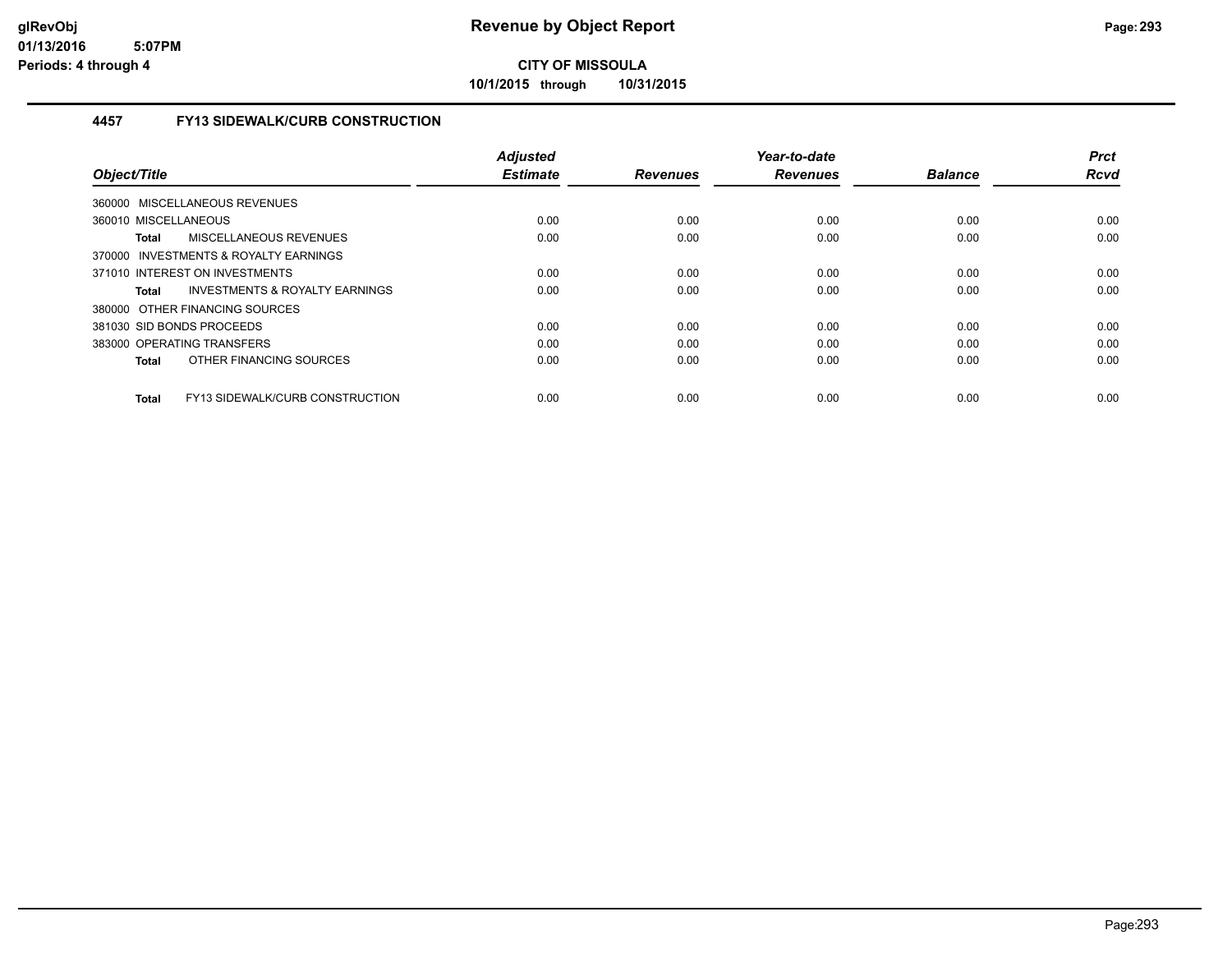**10/1/2015 through 10/31/2015**

# **4458 FY14 SIDEWALK & CURB CONSTRUCTION**

**4458 FY14 SIDEWALK & CURB CONSTRUCTION**

|                                                       | <b>Adjusted</b> |                 | Year-to-date    |                | <b>Prct</b> |
|-------------------------------------------------------|-----------------|-----------------|-----------------|----------------|-------------|
| Object/Title                                          | <b>Estimate</b> | <b>Revenues</b> | <b>Revenues</b> | <b>Balance</b> | <b>Rcvd</b> |
| 360000 MISCELLANEOUS REVENUES                         |                 |                 |                 |                |             |
| 360010 MISCELLANEOUS                                  | 0.00            | 0.00            | 0.00            | 0.00           | 0.00        |
| MISCELLANEOUS REVENUES<br>Total                       | 0.00            | 0.00            | 0.00            | 0.00           | 0.00        |
| 370000 INVESTMENTS & ROYALTY EARNINGS                 |                 |                 |                 |                |             |
| 371010 INTEREST ON INVESTMENTS                        | 0.00            | 0.00            | 0.00            | 0.00           | 0.00        |
| <b>INVESTMENTS &amp; ROYALTY EARNINGS</b><br>Total    | 0.00            | 0.00            | 0.00            | 0.00           | 0.00        |
| 380000 OTHER FINANCING SOURCES                        |                 |                 |                 |                |             |
| 381030 SID BONDS PROCEEDS                             | 0.00            | 0.00            | 0.00            | 0.00           | 0.00        |
| OTHER FINANCING SOURCES<br>Total                      | 0.00            | 0.00            | 0.00            | 0.00           | 0.00        |
| <b>FY14 SIDEWALK &amp; CURB CONSTRUCTION</b><br>Total | 0.00            | 0.00            | 0.00            | 0.00           | 0.00        |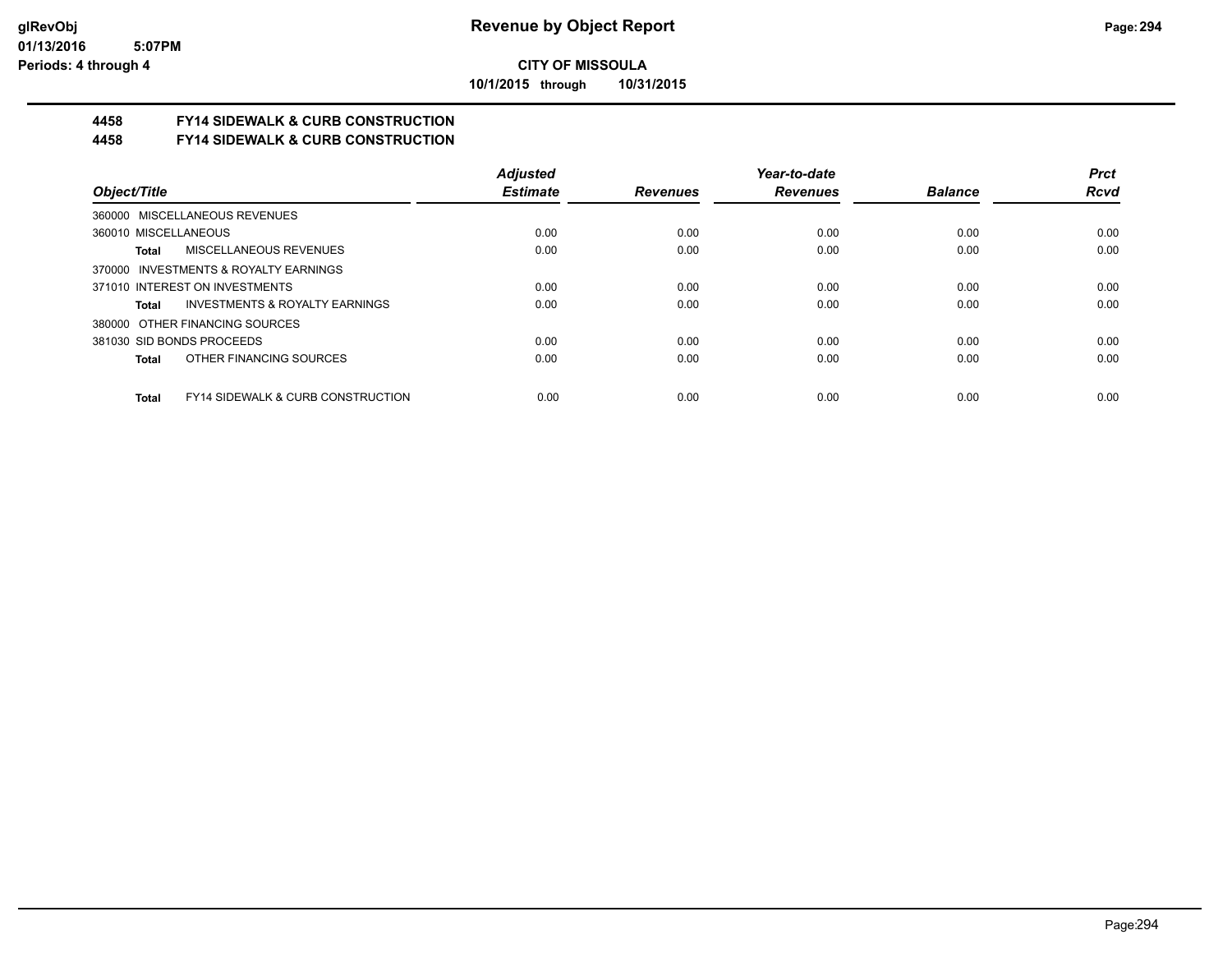**10/1/2015 through 10/31/2015**

#### **4458 FY14 SIDEWALK & CURB CONSTRUCTION**

| Object/Title                                                 | <b>Adjusted</b><br><b>Estimate</b> | <b>Revenues</b> | Year-to-date<br><b>Revenues</b> | <b>Balance</b> | <b>Prct</b><br><b>Rcvd</b> |
|--------------------------------------------------------------|------------------------------------|-----------------|---------------------------------|----------------|----------------------------|
| 360000 MISCELLANEOUS REVENUES                                |                                    |                 |                                 |                |                            |
| 360010 MISCELLANEOUS                                         | 0.00                               | 0.00            | 0.00                            | 0.00           | 0.00                       |
| MISCELLANEOUS REVENUES<br>Total                              | 0.00                               | 0.00            | 0.00                            | 0.00           | 0.00                       |
| 370000 INVESTMENTS & ROYALTY EARNINGS                        |                                    |                 |                                 |                |                            |
| 371010 INTEREST ON INVESTMENTS                               | 0.00                               | 0.00            | 0.00                            | 0.00           | 0.00                       |
| INVESTMENTS & ROYALTY EARNINGS<br><b>Total</b>               | 0.00                               | 0.00            | 0.00                            | 0.00           | 0.00                       |
| 380000 OTHER FINANCING SOURCES                               |                                    |                 |                                 |                |                            |
| 381030 SID BONDS PROCEEDS                                    | 0.00                               | 0.00            | 0.00                            | 0.00           | 0.00                       |
| OTHER FINANCING SOURCES<br><b>Total</b>                      | 0.00                               | 0.00            | 0.00                            | 0.00           | 0.00                       |
| <b>FY14 SIDEWALK &amp; CURB CONSTRUCTION</b><br><b>Total</b> | 0.00                               | 0.00            | 0.00                            | 0.00           | 0.00                       |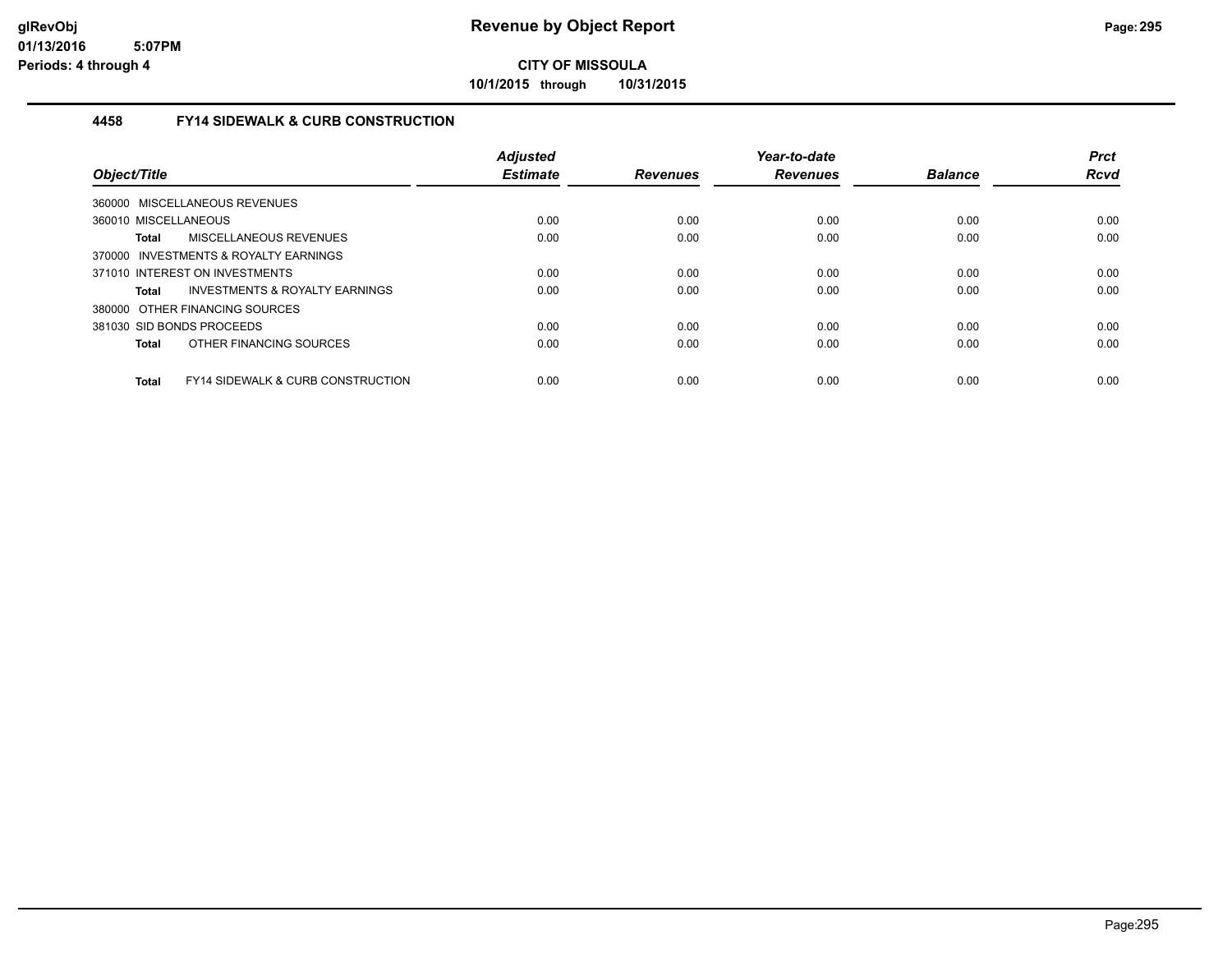**10/1/2015 through 10/31/2015**

## **4459 FY15 SIDEWALK/CURB CONSTRUCTION**

**4459 FY15 SIDEWALK/CURB CONSTRUCTION**

|                                                 | <b>Adjusted</b> |                 | Year-to-date    |                | <b>Prct</b> |
|-------------------------------------------------|-----------------|-----------------|-----------------|----------------|-------------|
| Object/Title                                    | <b>Estimate</b> | <b>Revenues</b> | <b>Revenues</b> | <b>Balance</b> | <b>Rcvd</b> |
| 330000 INTERGOVERNMENTAL REVENUES               |                 |                 |                 |                |             |
| 331156 CTEP GRANTS                              | 0.00            | 0.00            | 0.00            | 0.00           | 0.00        |
| INTERGOVERNMENTAL REVENUES<br>Total             | 0.00            | 0.00            | 0.00            | 0.00           | 0.00        |
| 360000 MISCELLANEOUS REVENUES                   |                 |                 |                 |                |             |
| 360010 MISCELLANEOUS                            | 0.00            | 0.00            | 0.00            | 0.00           | 0.00        |
| MISCELLANEOUS REVENUES<br>Total                 | 0.00            | 0.00            | 0.00            | 0.00           | 0.00        |
| 380000 OTHER FINANCING SOURCES                  |                 |                 |                 |                |             |
| 381030 SID BONDS PROCEEDS                       | 0.00            | 0.00            | 598.600.00      | $-598,600.00$  | 0.00        |
| OTHER FINANCING SOURCES<br>Total                | 0.00            | 0.00            | 598.600.00      | $-598.600.00$  | 0.00        |
|                                                 |                 |                 |                 |                |             |
| <b>FY15 SIDEWALK/CURB CONSTRUCTION</b><br>Total | 0.00            | 0.00            | 598.600.00      | -598.600.00    | 0.00        |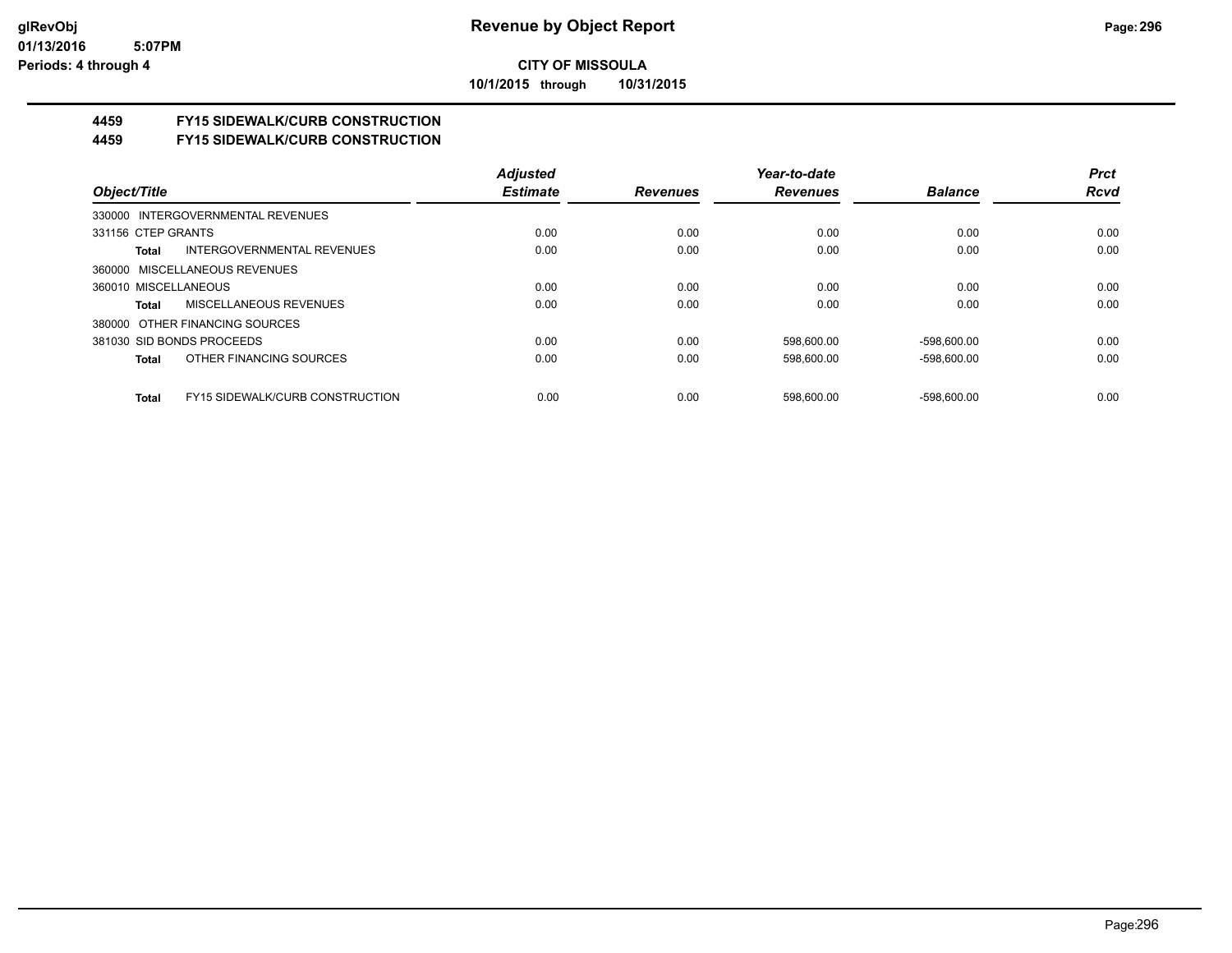**10/1/2015 through 10/31/2015**

#### **4459 FY15 SIDEWALK/CURB CONSTRUCTION**

| Object/Title                                           | <b>Adjusted</b><br><b>Estimate</b> | <b>Revenues</b> | Year-to-date<br><b>Revenues</b> | <b>Balance</b> | <b>Prct</b><br>Rcvd |
|--------------------------------------------------------|------------------------------------|-----------------|---------------------------------|----------------|---------------------|
| 330000 INTERGOVERNMENTAL REVENUES                      |                                    |                 |                                 |                |                     |
| 331156 CTEP GRANTS                                     | 0.00                               | 0.00            | 0.00                            | 0.00           | 0.00                |
| INTERGOVERNMENTAL REVENUES<br><b>Total</b>             | 0.00                               | 0.00            | 0.00                            | 0.00           | 0.00                |
| 360000 MISCELLANEOUS REVENUES                          |                                    |                 |                                 |                |                     |
| 360010 MISCELLANEOUS                                   | 0.00                               | 0.00            | 0.00                            | 0.00           | 0.00                |
| <b>MISCELLANEOUS REVENUES</b><br>Total                 | 0.00                               | 0.00            | 0.00                            | 0.00           | 0.00                |
| 380000 OTHER FINANCING SOURCES                         |                                    |                 |                                 |                |                     |
| 381030 SID BONDS PROCEEDS                              | 0.00                               | 0.00            | 598,600.00                      | $-598,600.00$  | 0.00                |
| OTHER FINANCING SOURCES<br><b>Total</b>                | 0.00                               | 0.00            | 598,600.00                      | $-598,600.00$  | 0.00                |
| <b>FY15 SIDEWALK/CURB CONSTRUCTION</b><br><b>Total</b> | 0.00                               | 0.00            | 598.600.00                      | $-598.600.00$  | 0.00                |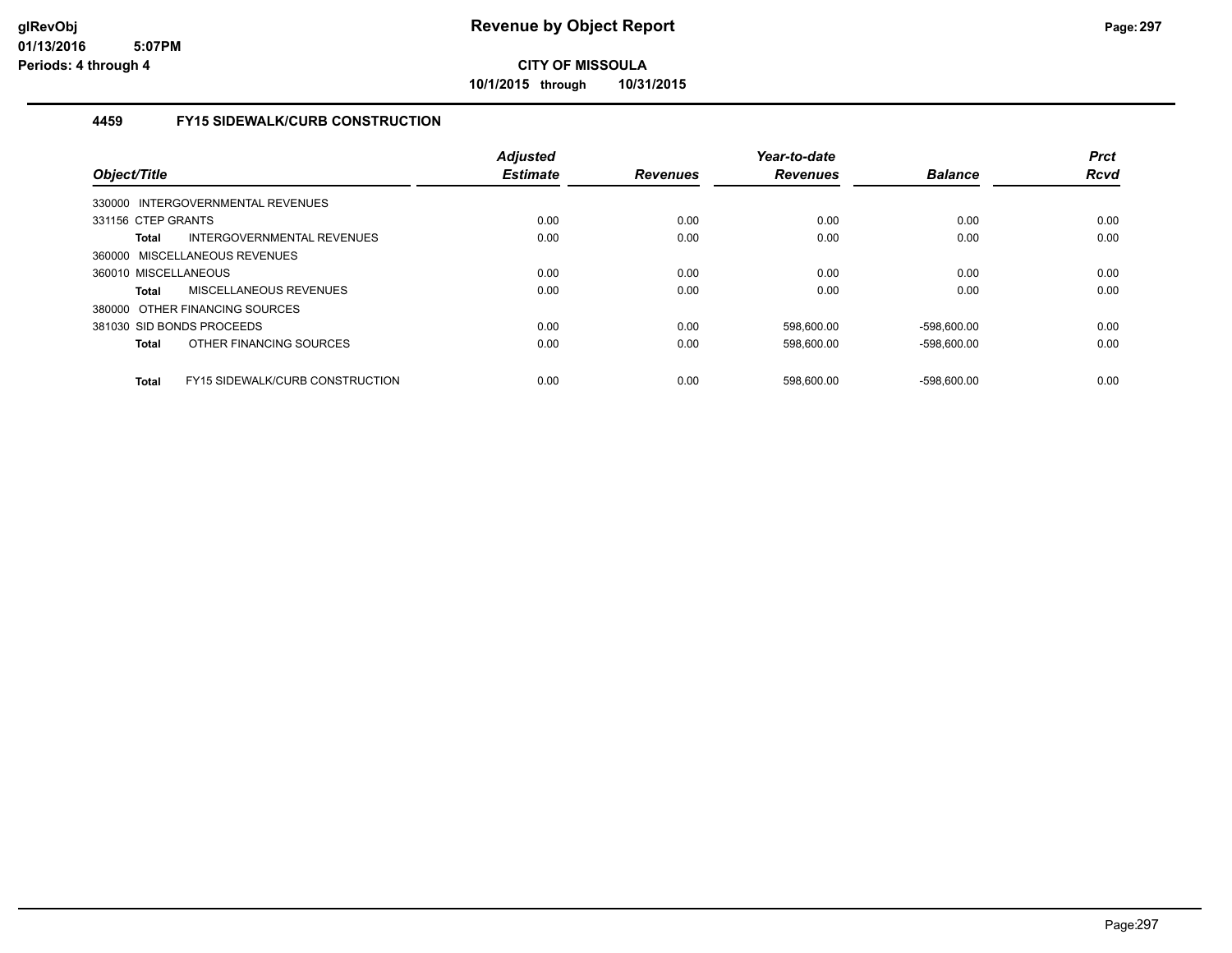**10/1/2015 through 10/31/2015**

# **4460 FY16 SIDEWALK/CURB CONSTRUCTION**

**4460 FY16 SIDEWALK/CURB CONSTRUCTION**

|                                   |                                        | <b>Adjusted</b> |                 | Year-to-date    |                | <b>Prct</b> |
|-----------------------------------|----------------------------------------|-----------------|-----------------|-----------------|----------------|-------------|
| Object/Title                      |                                        | <b>Estimate</b> | <b>Revenues</b> | <b>Revenues</b> | <b>Balance</b> | <b>Rcvd</b> |
| 330000 INTERGOVERNMENTAL REVENUES |                                        |                 |                 |                 |                |             |
| 331156 CTEP GRANTS                |                                        | 0.00            | 0.00            | 0.00            | 0.00           | 0.00        |
| Total                             | INTERGOVERNMENTAL REVENUES             | 0.00            | 0.00            | 0.00            | 0.00           | 0.00        |
| 360000 MISCELLANEOUS REVENUES     |                                        |                 |                 |                 |                |             |
| 360010 MISCELLANEOUS              |                                        | 0.00            | 24.479.77       | 50.868.66       | $-50.868.66$   | 0.00        |
| Total                             | MISCELLANEOUS REVENUES                 | 0.00            | 24.479.77       | 50,868.66       | $-50,868.66$   | 0.00        |
| 380000 OTHER FINANCING SOURCES    |                                        |                 |                 |                 |                |             |
| 381030 SID BONDS PROCEEDS         |                                        | 0.00            | 0.00            | 0.00            | 0.00           | 0.00        |
| Total                             | OTHER FINANCING SOURCES                | 0.00            | 0.00            | 0.00            | 0.00           | 0.00        |
| Total                             | <b>FY16 SIDEWALK/CURB CONSTRUCTION</b> | 0.00            | 24.479.77       | 50.868.66       | $-50.868.66$   | 0.00        |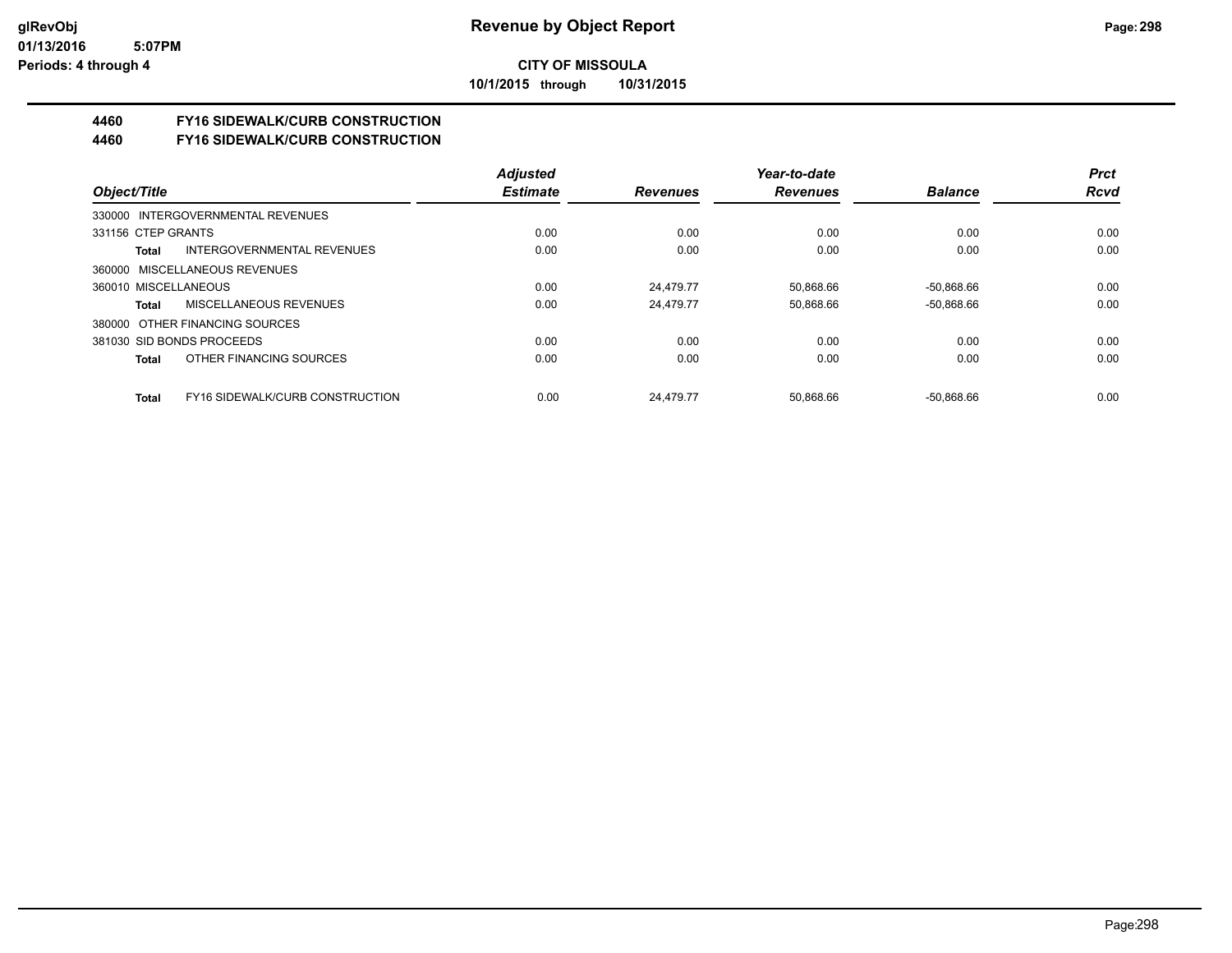**10/1/2015 through 10/31/2015**

#### **4460 FY16 SIDEWALK/CURB CONSTRUCTION**

| Object/Title                                           | <b>Adjusted</b><br><b>Estimate</b> | <b>Revenues</b> | Year-to-date<br><b>Revenues</b> | <b>Balance</b> | <b>Prct</b><br><b>Rcvd</b> |
|--------------------------------------------------------|------------------------------------|-----------------|---------------------------------|----------------|----------------------------|
| 330000 INTERGOVERNMENTAL REVENUES                      |                                    |                 |                                 |                |                            |
| 331156 CTEP GRANTS                                     | 0.00                               | 0.00            | 0.00                            | 0.00           | 0.00                       |
| INTERGOVERNMENTAL REVENUES<br><b>Total</b>             | 0.00                               | 0.00            | 0.00                            | 0.00           | 0.00                       |
| 360000 MISCELLANEOUS REVENUES                          |                                    |                 |                                 |                |                            |
| 360010 MISCELLANEOUS                                   | 0.00                               | 24.479.77       | 50,868.66                       | $-50,868.66$   | 0.00                       |
| MISCELLANEOUS REVENUES<br><b>Total</b>                 | 0.00                               | 24.479.77       | 50.868.66                       | $-50.868.66$   | 0.00                       |
| 380000 OTHER FINANCING SOURCES                         |                                    |                 |                                 |                |                            |
| 381030 SID BONDS PROCEEDS                              | 0.00                               | 0.00            | 0.00                            | 0.00           | 0.00                       |
| OTHER FINANCING SOURCES<br><b>Total</b>                | 0.00                               | 0.00            | 0.00                            | 0.00           | 0.00                       |
| <b>FY16 SIDEWALK/CURB CONSTRUCTION</b><br><b>Total</b> | 0.00                               | 24.479.77       | 50.868.66                       | $-50.868.66$   | 0.00                       |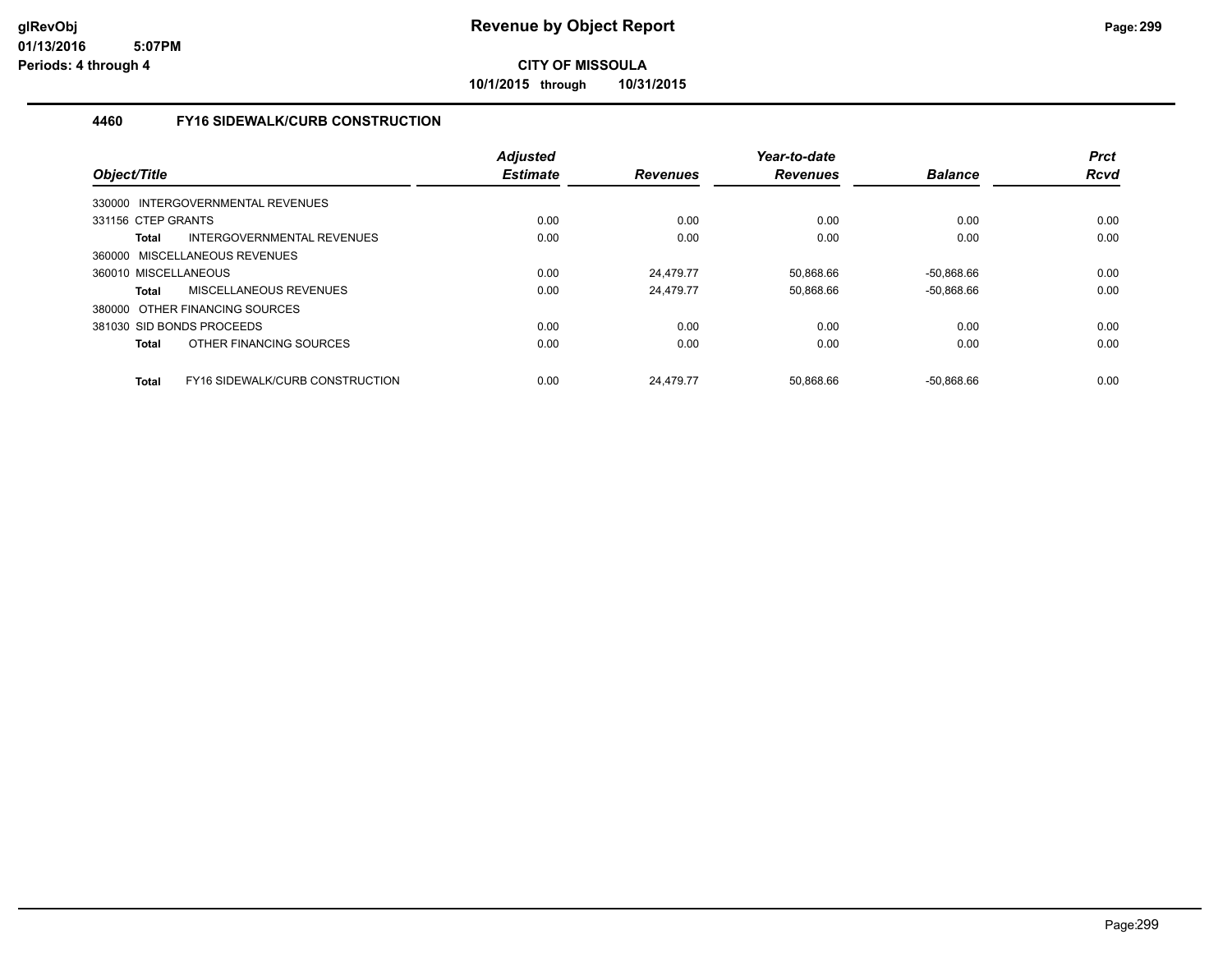**10/1/2015 through 10/31/2015**

# **4461 FY17 SIDEWALK/CURB CONSTRUCTION**

**4461 FY17 SIDEWALK/CURB CONSTRUCTION**

|                                                 | <b>Adjusted</b> |                 | Year-to-date    |                | <b>Prct</b> |
|-------------------------------------------------|-----------------|-----------------|-----------------|----------------|-------------|
| Object/Title                                    | <b>Estimate</b> | <b>Revenues</b> | <b>Revenues</b> | <b>Balance</b> | <b>Rcvd</b> |
| 330000 INTERGOVERNMENTAL REVENUES               |                 |                 |                 |                |             |
| 331156 CTEP GRANTS                              | 0.00            | 0.00            | 0.00            | 0.00           | 0.00        |
| INTERGOVERNMENTAL REVENUES<br>Total             | 0.00            | 0.00            | 0.00            | 0.00           | 0.00        |
| 360000 MISCELLANEOUS REVENUES                   |                 |                 |                 |                |             |
| 360010 MISCELLANEOUS                            | 0.00            | 0.00            | 0.00            | 0.00           | 0.00        |
| MISCELLANEOUS REVENUES<br>Total                 | 0.00            | 0.00            | 0.00            | 0.00           | 0.00        |
| 380000 OTHER FINANCING SOURCES                  |                 |                 |                 |                |             |
| 381030 SID BONDS PROCEEDS                       | 0.00            | 0.00            | 0.00            | 0.00           | 0.00        |
| OTHER FINANCING SOURCES<br>Total                | 0.00            | 0.00            | 0.00            | 0.00           | 0.00        |
|                                                 |                 |                 |                 |                |             |
| <b>FY17 SIDEWALK/CURB CONSTRUCTION</b><br>Total | 0.00            | 0.00            | 0.00            | 0.00           | 0.00        |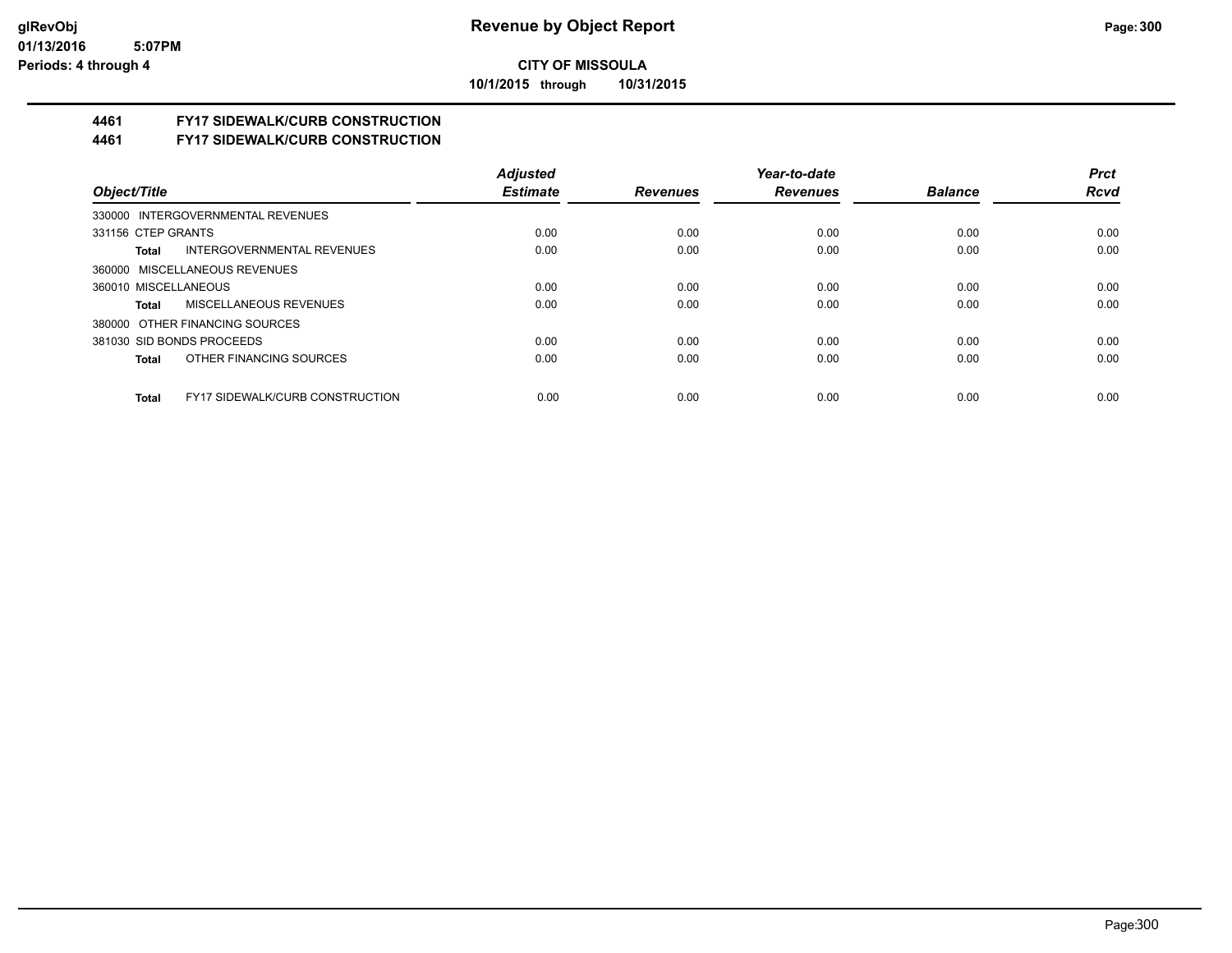**10/1/2015 through 10/31/2015**

#### **4461 FY17 SIDEWALK/CURB CONSTRUCTION**

| Object/Title         |                                        | Adjusted<br><b>Estimate</b> | <b>Revenues</b> | Year-to-date<br><b>Revenues</b> | <b>Balance</b> | <b>Prct</b><br><b>Rcvd</b> |
|----------------------|----------------------------------------|-----------------------------|-----------------|---------------------------------|----------------|----------------------------|
|                      | 330000 INTERGOVERNMENTAL REVENUES      |                             |                 |                                 |                |                            |
| 331156 CTEP GRANTS   |                                        | 0.00                        | 0.00            | 0.00                            | 0.00           | 0.00                       |
| <b>Total</b>         | INTERGOVERNMENTAL REVENUES             | 0.00                        | 0.00            | 0.00                            | 0.00           | 0.00                       |
|                      | 360000 MISCELLANEOUS REVENUES          |                             |                 |                                 |                |                            |
| 360010 MISCELLANEOUS |                                        | 0.00                        | 0.00            | 0.00                            | 0.00           | 0.00                       |
| Total                | <b>MISCELLANEOUS REVENUES</b>          | 0.00                        | 0.00            | 0.00                            | 0.00           | 0.00                       |
|                      | 380000 OTHER FINANCING SOURCES         |                             |                 |                                 |                |                            |
|                      | 381030 SID BONDS PROCEEDS              | 0.00                        | 0.00            | 0.00                            | 0.00           | 0.00                       |
| Total                | OTHER FINANCING SOURCES                | 0.00                        | 0.00            | 0.00                            | 0.00           | 0.00                       |
| <b>Total</b>         | <b>FY17 SIDEWALK/CURB CONSTRUCTION</b> | 0.00                        | 0.00            | 0.00                            | 0.00           | 0.00                       |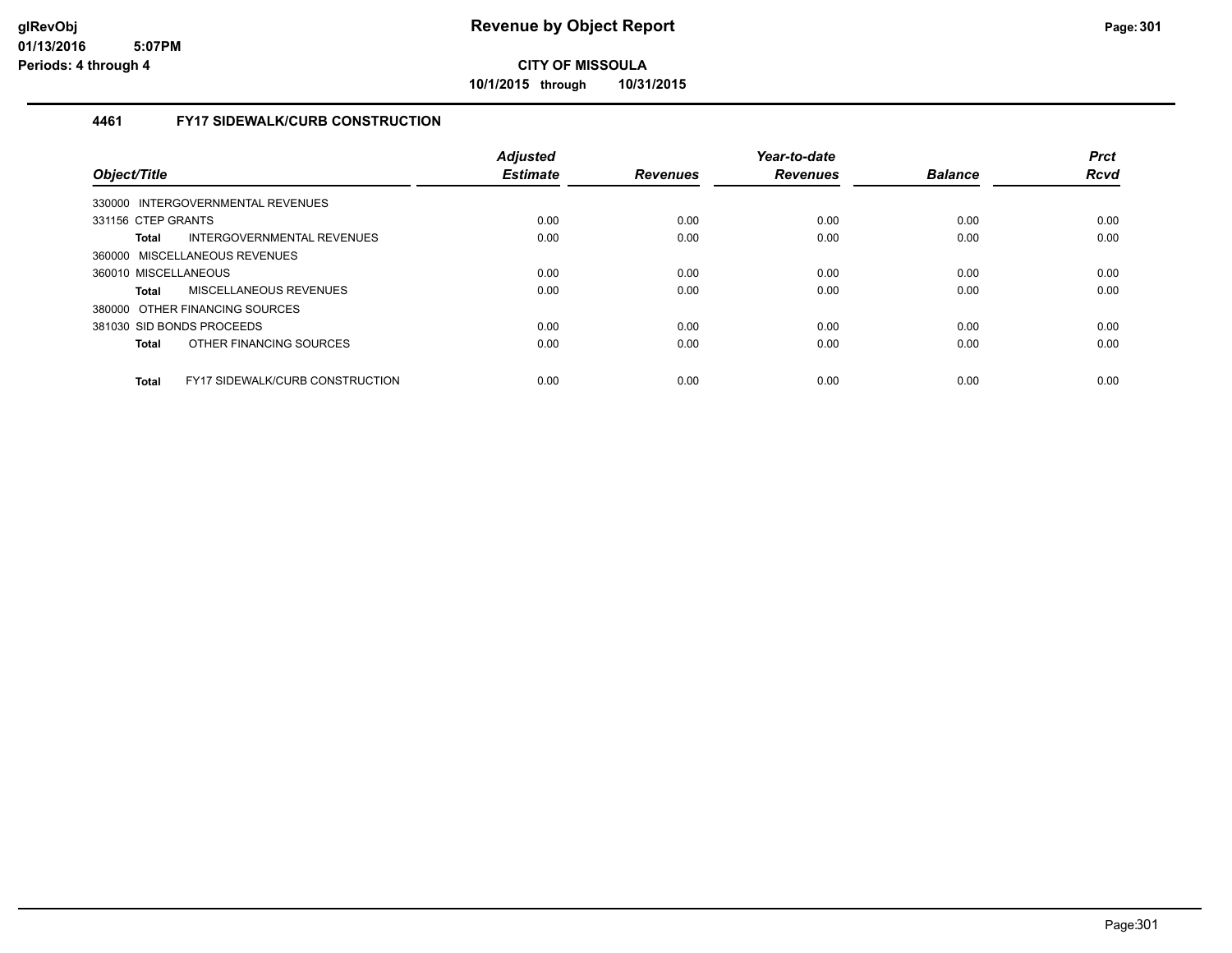**10/1/2015 through 10/31/2015**

#### **4529 SID 529 CHRISTIAN DR TRAFFIC CALMING 4529 SID 529 CHRISTIAN DR TRAFFIC CALMING**

|                                                      | <b>Adjusted</b> |                 | Year-to-date    |                | <b>Prct</b> |
|------------------------------------------------------|-----------------|-----------------|-----------------|----------------|-------------|
| Object/Title                                         | <b>Estimate</b> | <b>Revenues</b> | <b>Revenues</b> | <b>Balance</b> | <b>Rcvd</b> |
| 370000 INVESTMENTS & ROYALTY EARNINGS                |                 |                 |                 |                |             |
| 371010 INTEREST ON INVESTMENTS                       | 0.00            | 0.00            | 0.00            | 0.00           | 0.00        |
| 371020 GAIN/LOSS IN MARKET VALUE OF INVESTMENTS      | 0.00            | 0.00            | 0.00            | 0.00           | 0.00        |
| <b>INVESTMENTS &amp; ROYALTY EARNINGS</b><br>Total   | 0.00            | 0.00            | 0.00            | 0.00           | 0.00        |
| 380000 OTHER FINANCING SOURCES                       |                 |                 |                 |                |             |
| 381000 LOAN PROCEEDS                                 | 0.00            | 0.00            | 0.00            | 0.00           | 0.00        |
| 381002 SRF LOAN                                      | 0.00            | 0.00            | 0.00            | 0.00           | 0.00        |
| 381030 SID BONDS PROCEEDS                            | 0.00            | 0.00            | 0.00            | 0.00           | 0.00        |
| OTHER FINANCING SOURCES<br>Total                     | 0.00            | 0.00            | 0.00            | 0.00           | 0.00        |
|                                                      |                 |                 |                 |                |             |
| SID 529 CHRISTIAN DR TRAFFIC CALMING<br><b>Total</b> | 0.00            | 0.00            | 0.00            | 0.00           | 0.00        |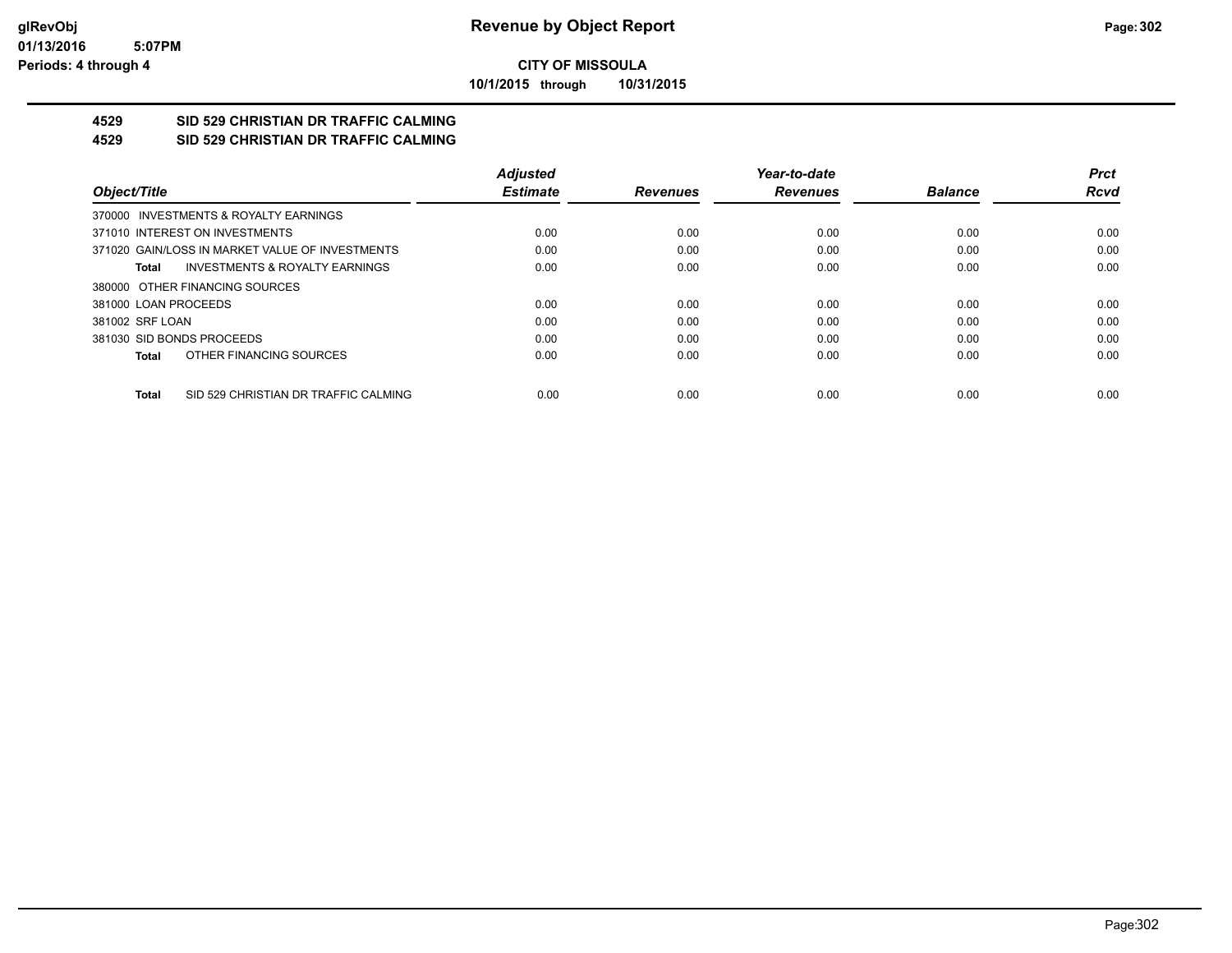**10/1/2015 through 10/31/2015**

#### **4529 SID 529 CHRISTIAN DR TRAFFIC CALMING**

| Object/Title                                   | <b>Adjusted</b><br><b>Estimate</b> | <b>Revenues</b> | Year-to-date<br><b>Revenues</b> | <b>Balance</b> | <b>Prct</b><br>Rcvd |
|------------------------------------------------|------------------------------------|-----------------|---------------------------------|----------------|---------------------|
| 370000 INVESTMENTS & ROYALTY EARNINGS          |                                    |                 |                                 |                |                     |
| 371010 INTEREST ON INVESTMENTS                 | 0.00                               | 0.00            | 0.00                            | 0.00           | 0.00                |
| 371020 GAIN/LOSS IN MARKET VALUE OF INVESTMENT | 0.00                               | 0.00            | 0.00                            | 0.00           | 0.00                |
| INVESTMENTS & ROYALTY EARNINGS<br>Total        | 0.00                               | 0.00            | 0.00                            | 0.00           | 0.00                |
| 380000 OTHER FINANCING SOURCES                 |                                    |                 |                                 |                |                     |
| 381000 LOAN PROCEEDS                           | 0.00                               | 0.00            | 0.00                            | 0.00           | 0.00                |
| 381002 SRF LOAN                                | 0.00                               | 0.00            | 0.00                            | 0.00           | 0.00                |
| 381030 SID BONDS PROCEEDS                      | 0.00                               | 0.00            | 0.00                            | 0.00           | 0.00                |
| OTHER FINANCING SOURCES<br>Total               | 0.00                               | 0.00            | 0.00                            | 0.00           | 0.00                |
| SID 529 CHRISTIAN DR TRAFFIC CALMING<br>Total  | 0.00                               | 0.00            | 0.00                            | 0.00           | 0.00                |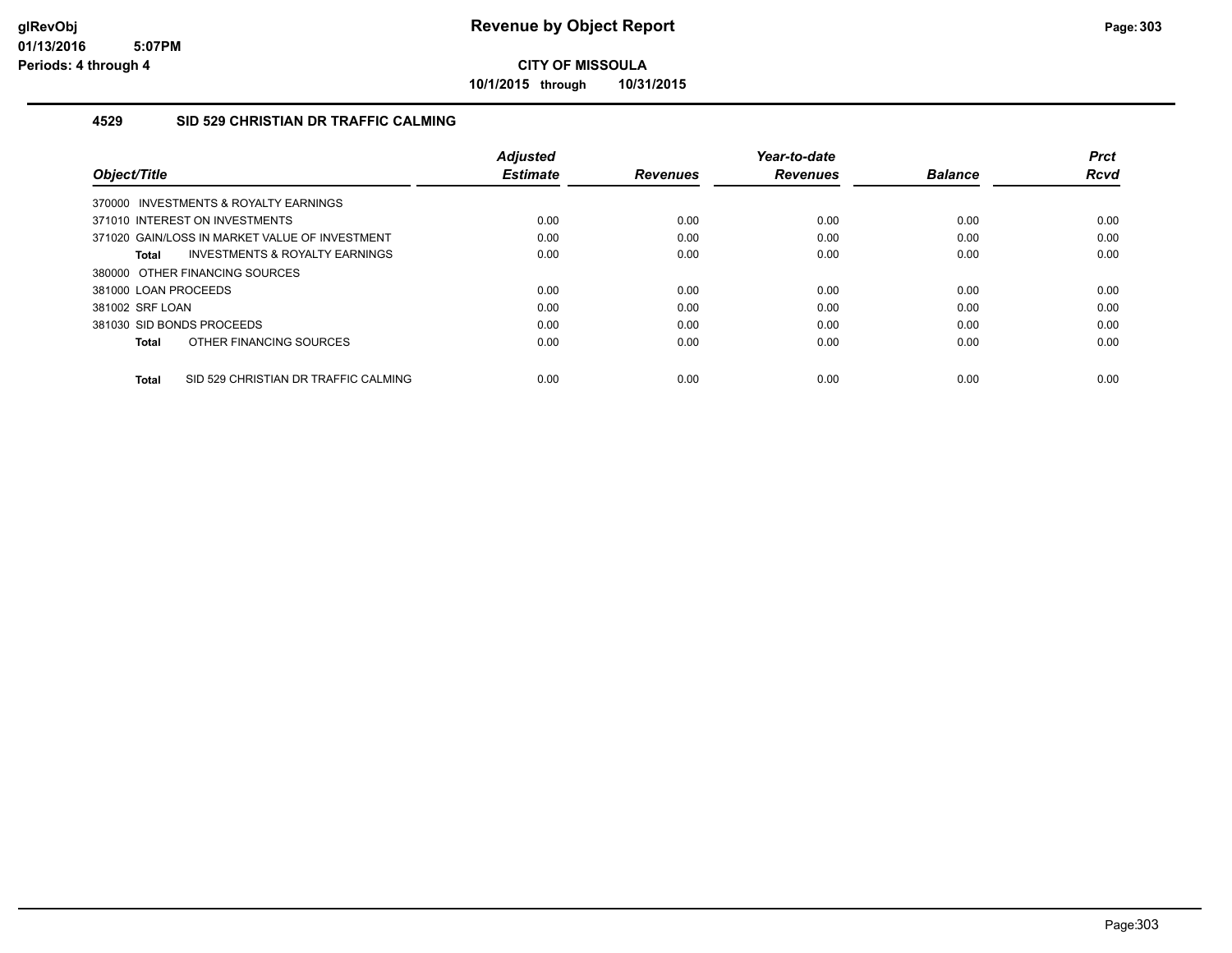**10/1/2015 through 10/31/2015**

## **4530 SID 530 CHRISTIAN DR CALMING**

**4530 SID 530 CHRISTIAN DR CALMING**

|                                                 | <b>Adiusted</b> |                 | Year-to-date    |                | Prct        |
|-------------------------------------------------|-----------------|-----------------|-----------------|----------------|-------------|
| Object/Title                                    | <b>Estimate</b> | <b>Revenues</b> | <b>Revenues</b> | <b>Balance</b> | <b>Rcvd</b> |
| 370000 INVESTMENTS & ROYALTY EARNINGS           |                 |                 |                 |                |             |
| 371010 INTEREST ON INVESTMENTS                  | 0.00            | 0.00            | 0.00            | 0.00           | 0.00        |
| 371020 GAIN/LOSS IN MARKET VALUE OF INVESTMENTS | 0.00            | 0.00            | 0.00            | 0.00           | 0.00        |
| INVESTMENTS & ROYALTY EARNINGS<br>Total         | 0.00            | 0.00            | 0.00            | 0.00           | 0.00        |
| 380000 OTHER FINANCING SOURCES                  |                 |                 |                 |                |             |
| 381000 LOAN PROCEEDS                            | 0.00            | 0.00            | 0.00            | 0.00           | 0.00        |
| 381002 SRF LOAN                                 | 0.00            | 0.00            | 0.00            | 0.00           | 0.00        |
| 381030 SID BONDS PROCEEDS                       | 0.00            | 0.00            | 0.00            | 0.00           | 0.00        |
| OTHER FINANCING SOURCES<br>Total                | 0.00            | 0.00            | 0.00            | 0.00           | 0.00        |
|                                                 |                 |                 |                 |                |             |
| SID 530 CHRISTIAN DR CALMING<br>Total           | 0.00            | 0.00            | 0.00            | 0.00           | 0.00        |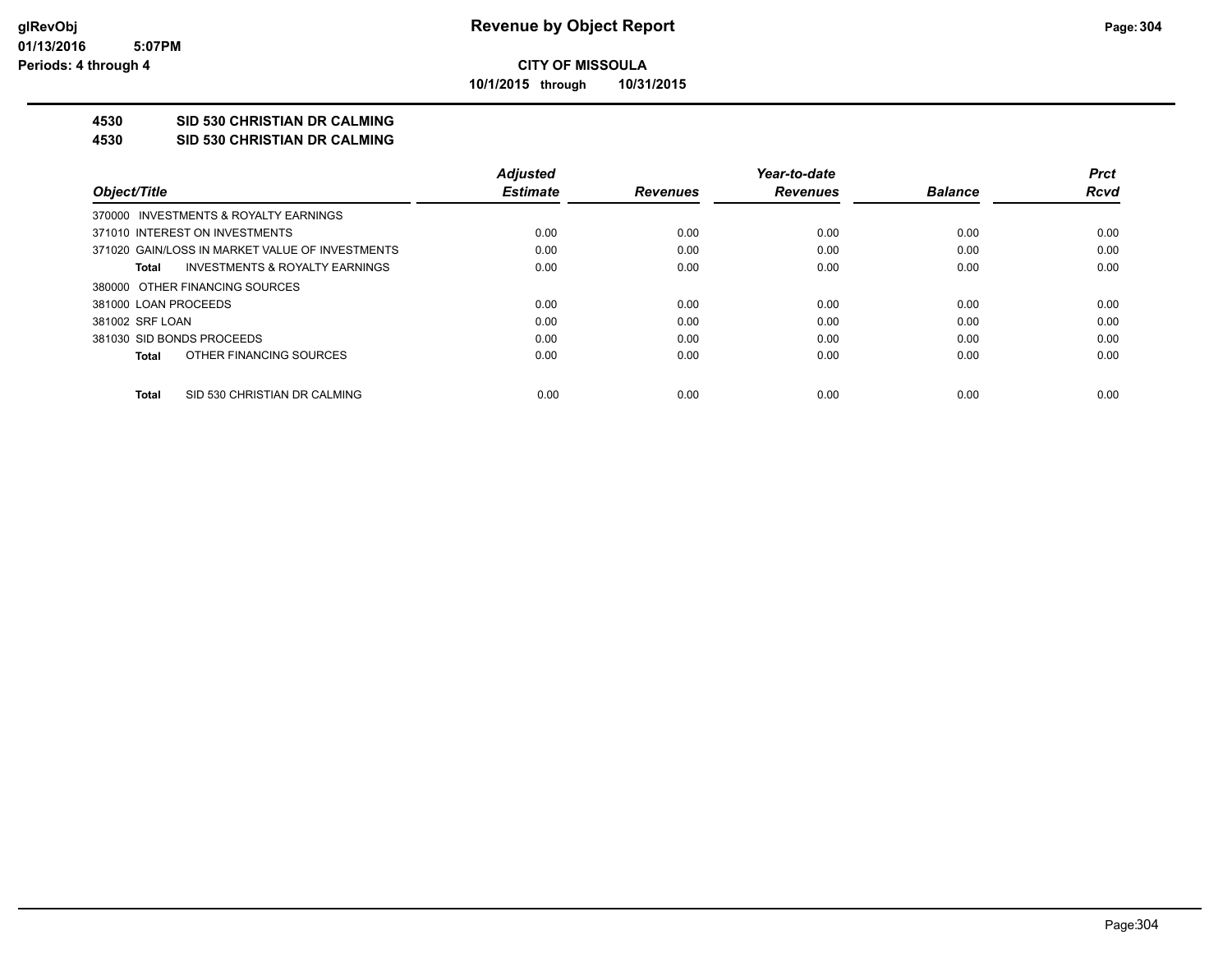**10/1/2015 through 10/31/2015**

#### **4530 SID 530 CHRISTIAN DR CALMING**

| Object/Title                                       | <b>Adiusted</b><br><b>Estimate</b> | <b>Revenues</b> | Year-to-date<br><b>Revenues</b> | <b>Balance</b> | <b>Prct</b><br><b>Rcvd</b> |
|----------------------------------------------------|------------------------------------|-----------------|---------------------------------|----------------|----------------------------|
| 370000 INVESTMENTS & ROYALTY EARNINGS              |                                    |                 |                                 |                |                            |
| 371010 INTEREST ON INVESTMENTS                     | 0.00                               | 0.00            | 0.00                            | 0.00           | 0.00                       |
| 371020 GAIN/LOSS IN MARKET VALUE OF INVESTMENT     | 0.00                               | 0.00            | 0.00                            | 0.00           | 0.00                       |
| <b>INVESTMENTS &amp; ROYALTY EARNINGS</b><br>Total | 0.00                               | 0.00            | 0.00                            | 0.00           | 0.00                       |
| 380000 OTHER FINANCING SOURCES                     |                                    |                 |                                 |                |                            |
| 381000 LOAN PROCEEDS                               | 0.00                               | 0.00            | 0.00                            | 0.00           | 0.00                       |
| 381002 SRF LOAN                                    | 0.00                               | 0.00            | 0.00                            | 0.00           | 0.00                       |
| 381030 SID BONDS PROCEEDS                          | 0.00                               | 0.00            | 0.00                            | 0.00           | 0.00                       |
| OTHER FINANCING SOURCES<br><b>Total</b>            | 0.00                               | 0.00            | 0.00                            | 0.00           | 0.00                       |
| SID 530 CHRISTIAN DR CALMING<br><b>Total</b>       | 0.00                               | 0.00            | 0.00                            | 0.00           | 0.00                       |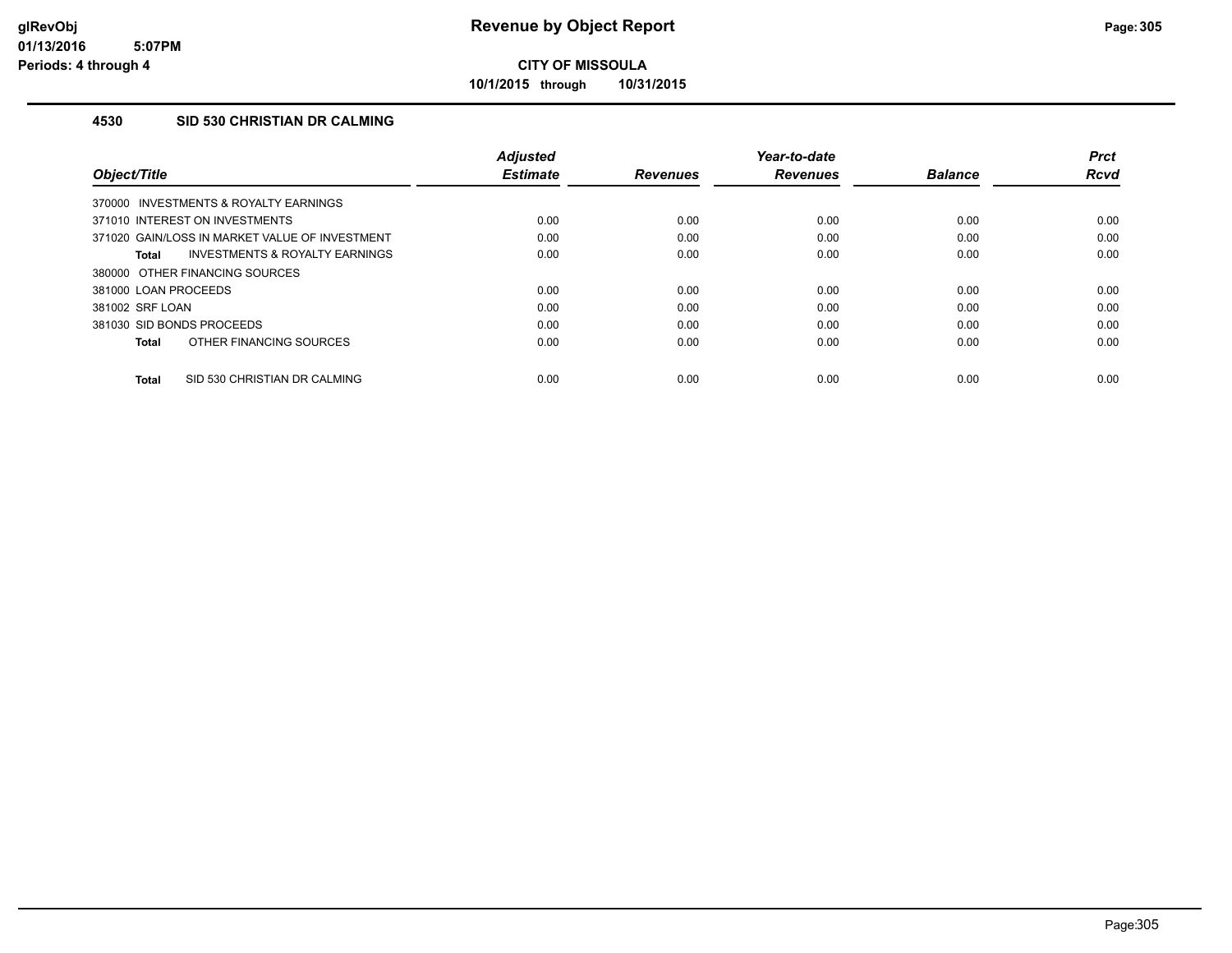**10/1/2015 through 10/31/2015**

#### **4531 SID 531 TRAFFIC CALMING**

**4531 SID 531 TRAFFIC CALMING**

|                                                    | <b>Adjusted</b> |                 | Year-to-date    |                | <b>Prct</b> |
|----------------------------------------------------|-----------------|-----------------|-----------------|----------------|-------------|
| Object/Title                                       | <b>Estimate</b> | <b>Revenues</b> | <b>Revenues</b> | <b>Balance</b> | <b>Rcvd</b> |
| 370000 INVESTMENTS & ROYALTY EARNINGS              |                 |                 |                 |                |             |
| 371010 INTEREST ON INVESTMENTS                     | 0.00            | 0.00            | 0.00            | 0.00           | 0.00        |
| 371020 GAIN/LOSS IN MARKET VALUE OF INVESTMENTS    | 0.00            | 0.00            | 0.00            | 0.00           | 0.00        |
| <b>INVESTMENTS &amp; ROYALTY EARNINGS</b><br>Total | 0.00            | 0.00            | 0.00            | 0.00           | 0.00        |
| 380000 OTHER FINANCING SOURCES                     |                 |                 |                 |                |             |
| 383000 OPERATING TRANSFERS                         | 0.00            | 0.00            | 0.00            | 0.00           | 0.00        |
| OTHER FINANCING SOURCES<br>Total                   | 0.00            | 0.00            | 0.00            | 0.00           | 0.00        |
|                                                    |                 |                 |                 |                |             |
| Total<br>SID 531 TRAFFIC CALMING                   | 0.00            | 0.00            | 0.00            | 0.00           | 0.00        |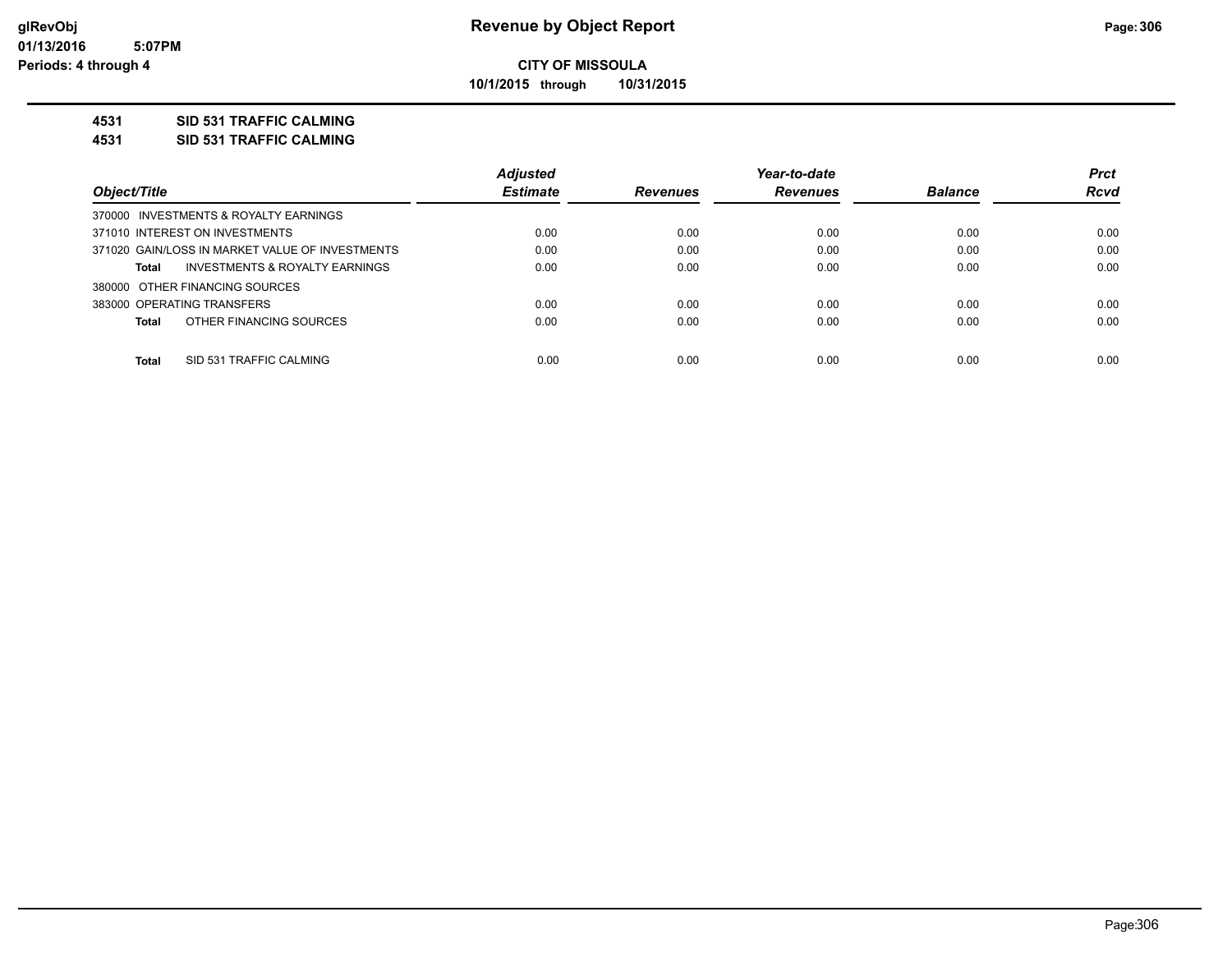**10/1/2015 through 10/31/2015**

#### **4531 SID 531 TRAFFIC CALMING**

|                                                    | <b>Adjusted</b> |                 | Year-to-date    |                | <b>Prct</b> |
|----------------------------------------------------|-----------------|-----------------|-----------------|----------------|-------------|
| Object/Title                                       | <b>Estimate</b> | <b>Revenues</b> | <b>Revenues</b> | <b>Balance</b> | <b>Rcvd</b> |
| INVESTMENTS & ROYALTY EARNINGS<br>370000           |                 |                 |                 |                |             |
| 371010 INTEREST ON INVESTMENTS                     | 0.00            | 0.00            | 0.00            | 0.00           | 0.00        |
| 371020 GAIN/LOSS IN MARKET VALUE OF INVESTMENT     | 0.00            | 0.00            | 0.00            | 0.00           | 0.00        |
| <b>INVESTMENTS &amp; ROYALTY EARNINGS</b><br>Total | 0.00            | 0.00            | 0.00            | 0.00           | 0.00        |
| 380000 OTHER FINANCING SOURCES                     |                 |                 |                 |                |             |
| 383000 OPERATING TRANSFERS                         | 0.00            | 0.00            | 0.00            | 0.00           | 0.00        |
| OTHER FINANCING SOURCES<br>Total                   | 0.00            | 0.00            | 0.00            | 0.00           | 0.00        |
|                                                    |                 |                 |                 |                |             |
| Total<br>SID 531 TRAFFIC CALMING                   | 0.00            | 0.00            | 0.00            | 0.00           | 0.00        |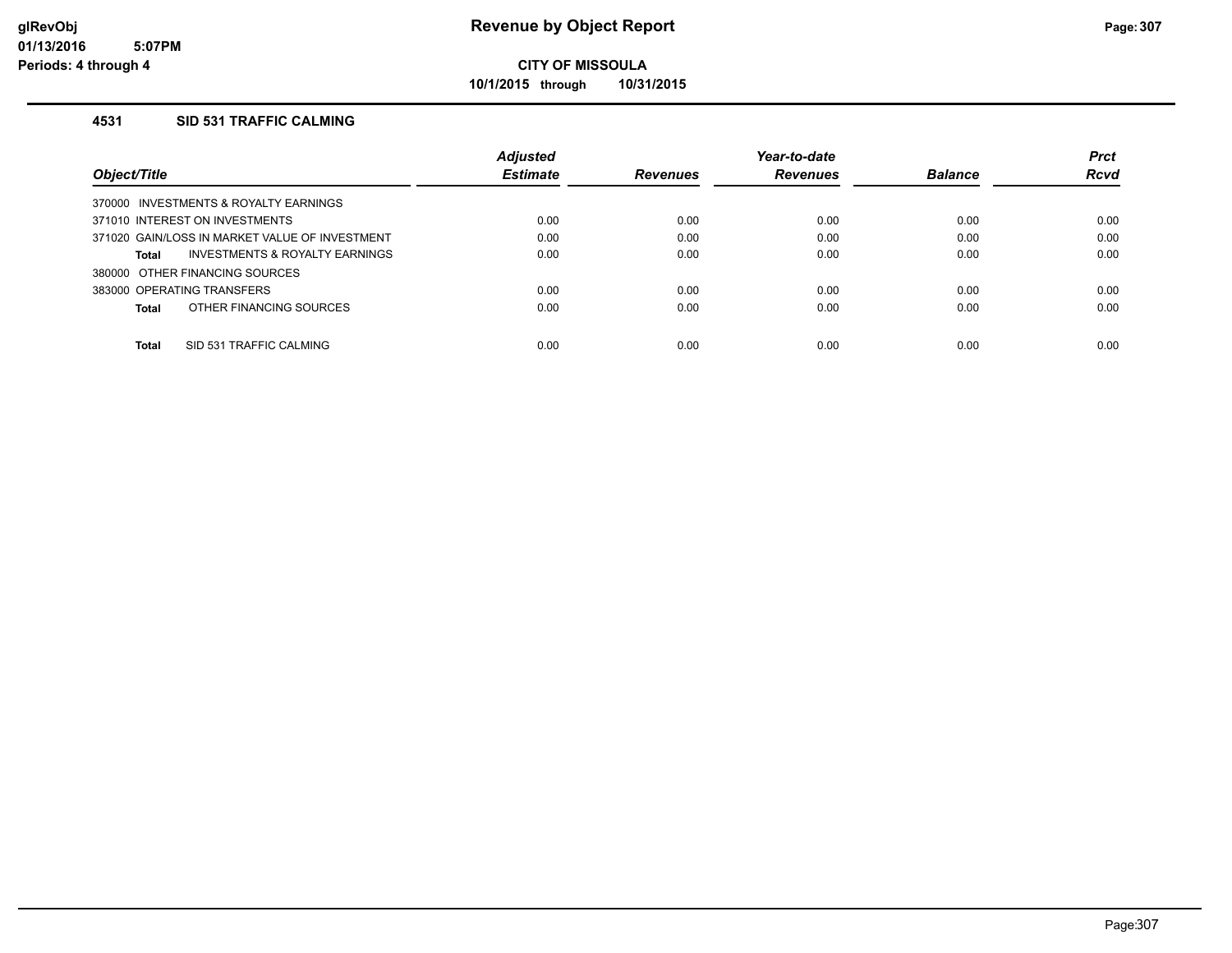**10/1/2015 through 10/31/2015**

#### **4532 MALONEY RANCH SID**

**4532 MALONEY RANCH SID**

|                                                 | <b>Adjusted</b> |                 | Year-to-date    |                | <b>Prct</b> |
|-------------------------------------------------|-----------------|-----------------|-----------------|----------------|-------------|
| Object/Title                                    | <b>Estimate</b> | <b>Revenues</b> | <b>Revenues</b> | <b>Balance</b> | <b>Rcvd</b> |
| 370000 INVESTMENTS & ROYALTY EARNINGS           |                 |                 |                 |                |             |
| 371010 INTEREST ON INVESTMENTS                  | 0.00            | 0.00            | 0.00            | 0.00           | 0.00        |
| 371020 GAIN/LOSS IN MARKET VALUE OF INVESTMENTS | 0.00            | 0.00            | 0.00            | 0.00           | 0.00        |
| INVESTMENTS & ROYALTY EARNINGS<br>Total         | 0.00            | 0.00            | 0.00            | 0.00           | 0.00        |
| 380000 OTHER FINANCING SOURCES                  |                 |                 |                 |                |             |
| 381030 SID BONDS PROCEEDS                       | 0.00            | 0.00            | 0.00            | 0.00           | 0.00        |
| OTHER FINANCING SOURCES<br><b>Total</b>         | 0.00            | 0.00            | 0.00            | 0.00           | 0.00        |
| <b>Total</b><br><b>MALONEY RANCH SID</b>        | 0.00            | 0.00            | 0.00            | 0.00           | 0.00        |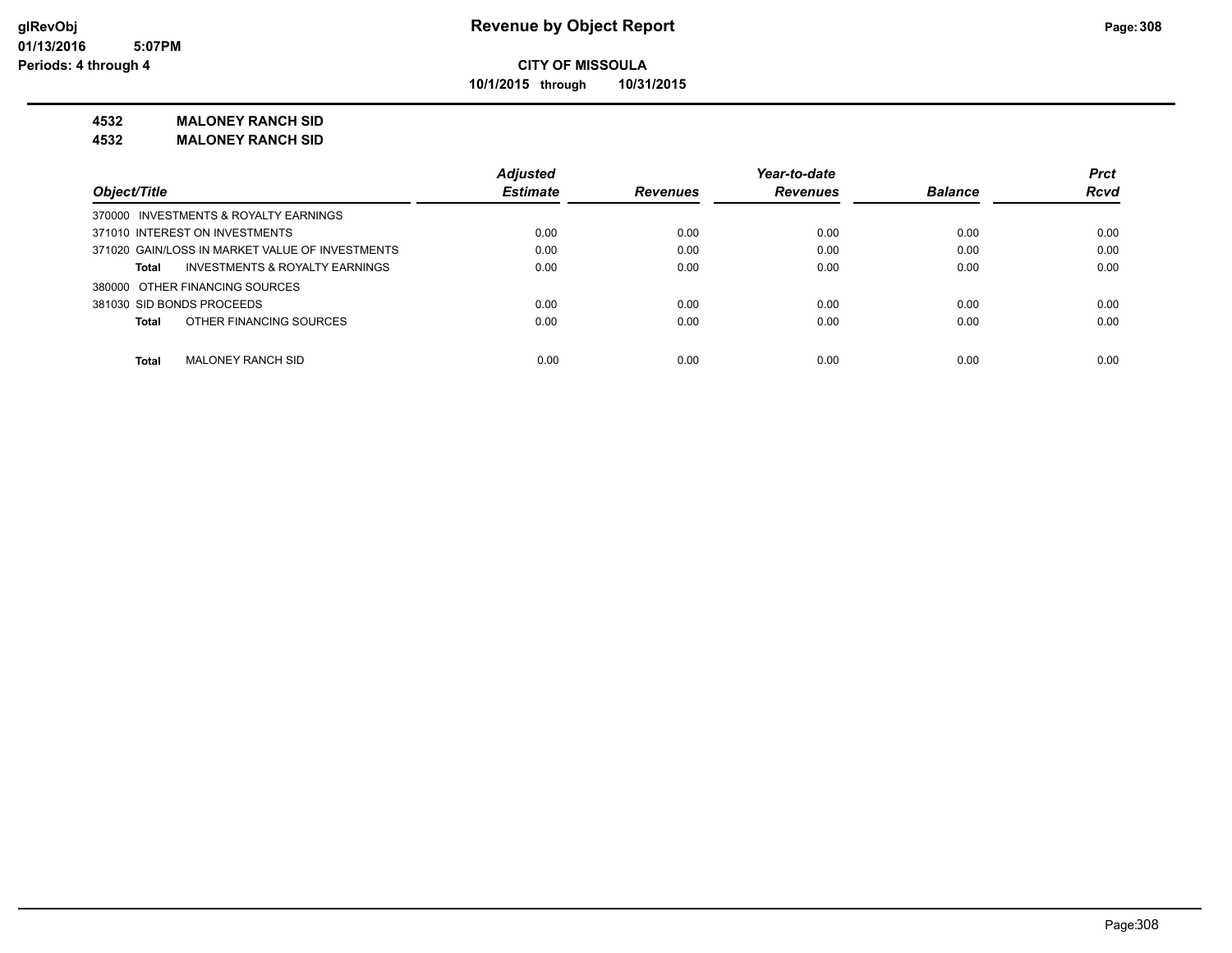**10/1/2015 through 10/31/2015**

#### **4532 MALONEY RANCH SID**

|                                                | <b>Adjusted</b> |                 | Year-to-date    |                | <b>Prct</b> |
|------------------------------------------------|-----------------|-----------------|-----------------|----------------|-------------|
| Object/Title                                   | <b>Estimate</b> | <b>Revenues</b> | <b>Revenues</b> | <b>Balance</b> | <b>Rcvd</b> |
| 370000 INVESTMENTS & ROYALTY EARNINGS          |                 |                 |                 |                |             |
| 371010 INTEREST ON INVESTMENTS                 | 0.00            | 0.00            | 0.00            | 0.00           | 0.00        |
| 371020 GAIN/LOSS IN MARKET VALUE OF INVESTMENT | 0.00            | 0.00            | 0.00            | 0.00           | 0.00        |
| INVESTMENTS & ROYALTY EARNINGS<br>Total        | 0.00            | 0.00            | 0.00            | 0.00           | 0.00        |
| 380000 OTHER FINANCING SOURCES                 |                 |                 |                 |                |             |
| 381030 SID BONDS PROCEEDS                      | 0.00            | 0.00            | 0.00            | 0.00           | 0.00        |
| OTHER FINANCING SOURCES<br>Total               | 0.00            | 0.00            | 0.00            | 0.00           | 0.00        |
|                                                |                 |                 |                 |                |             |
| <b>Total</b><br>MALONEY RANCH SID              | 0.00            | 0.00            | 0.00            | 0.00           | 0.00        |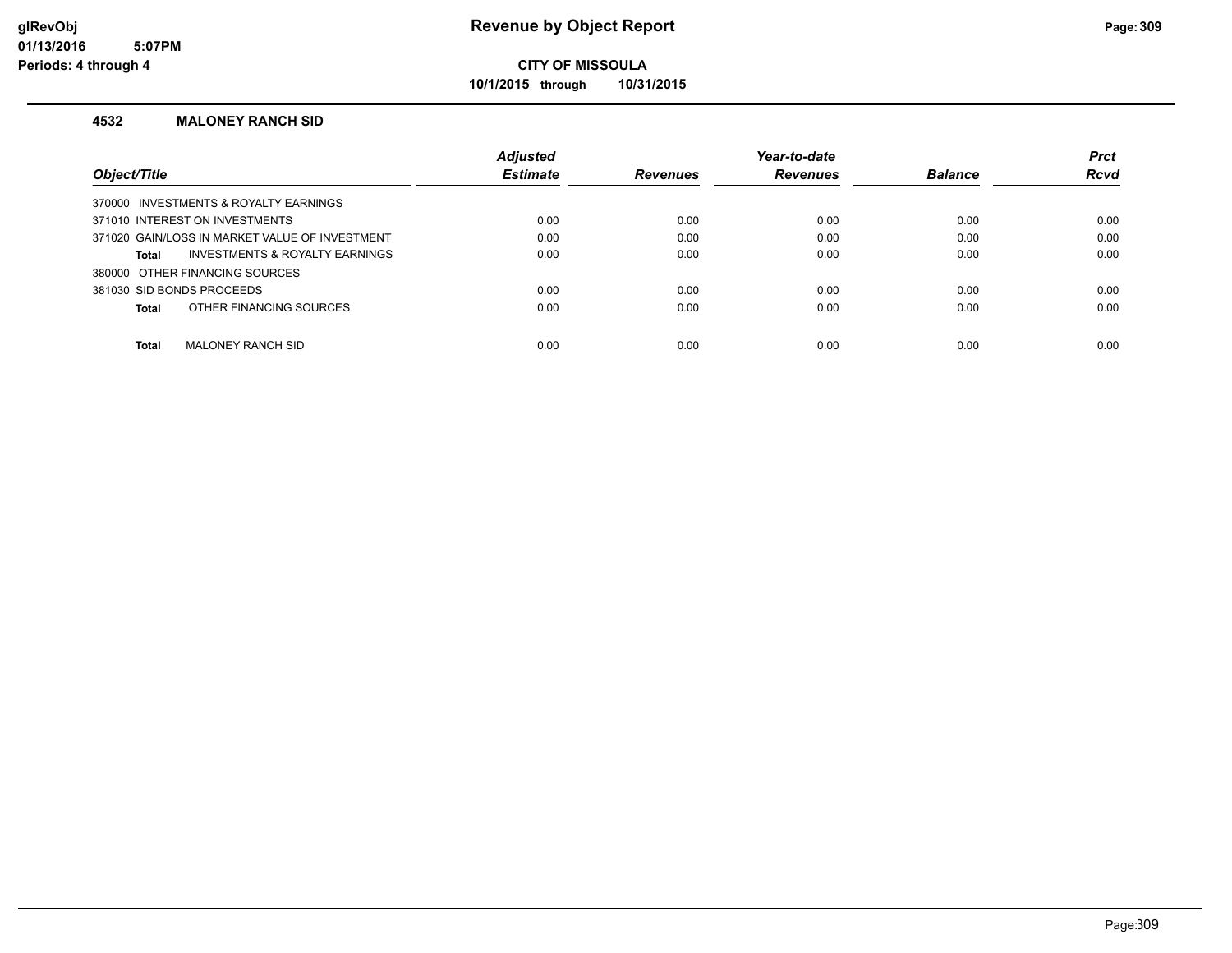**10/1/2015 through 10/31/2015**

#### **4533 RATTLESNAKE SEWER SID**

#### **4533 RATTLESNAKE SEWER SID**

|                                                    | <b>Adjusted</b> |                 | Year-to-date    |                | <b>Prct</b> |
|----------------------------------------------------|-----------------|-----------------|-----------------|----------------|-------------|
| Object/Title                                       | <b>Estimate</b> | <b>Revenues</b> | <b>Revenues</b> | <b>Balance</b> | <b>Rcvd</b> |
| 330000 INTERGOVERNMENTAL REVENUES                  |                 |                 |                 |                |             |
| 334121 DNRC GRANT                                  | 0.00            | 0.00            | 0.00            | 0.00           | 0.00        |
| INTERGOVERNMENTAL REVENUES<br>Total                | 0.00            | 0.00            | 0.00            | 0.00           | 0.00        |
| 370000 INVESTMENTS & ROYALTY EARNINGS              |                 |                 |                 |                |             |
| 371010 INTEREST ON INVESTMENTS                     | 0.00            | 0.00            | 0.00            | 0.00           | 0.00        |
| 371020 GAIN/LOSS IN MARKET VALUE OF INVESTMENTS    | 0.00            | 0.00            | 0.00            | 0.00           | 0.00        |
| <b>INVESTMENTS &amp; ROYALTY EARNINGS</b><br>Total | 0.00            | 0.00            | 0.00            | 0.00           | 0.00        |
| 380000 OTHER FINANCING SOURCES                     |                 |                 |                 |                |             |
| 381002 SRF LOAN                                    | 0.00            | 0.00            | 0.00            | 0.00           | 0.00        |
| OTHER FINANCING SOURCES<br>Total                   | 0.00            | 0.00            | 0.00            | 0.00           | 0.00        |
| RATTLESNAKE SEWER SID<br>Total                     | 0.00            | 0.00            | 0.00            | 0.00           | 0.00        |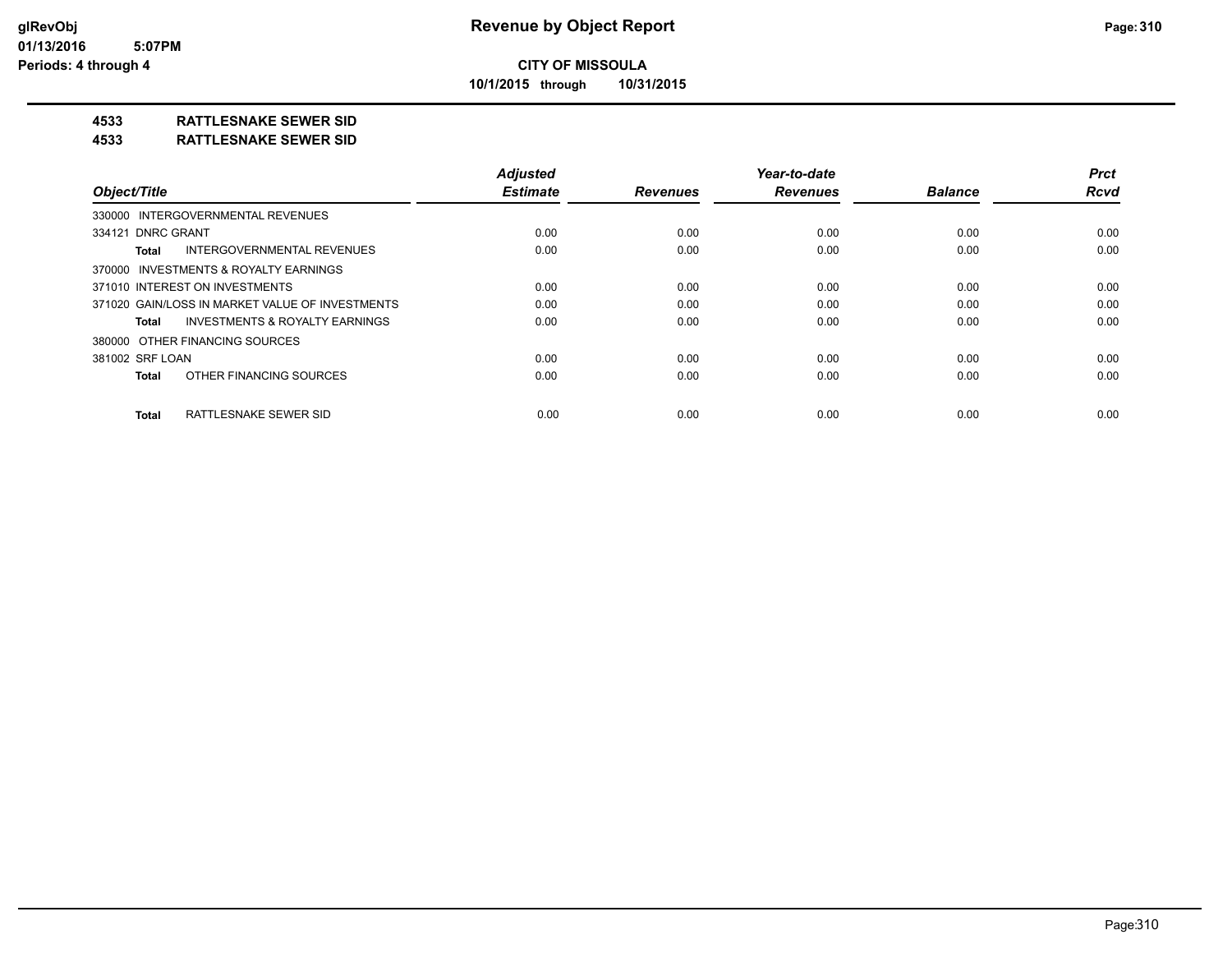**10/1/2015 through 10/31/2015**

#### **4533 RATTLESNAKE SEWER SID**

| Object/Title                                   | <b>Adjusted</b><br><b>Estimate</b> | <b>Revenues</b> | Year-to-date<br><b>Revenues</b> | <b>Balance</b> | <b>Prct</b><br><b>Rcvd</b> |
|------------------------------------------------|------------------------------------|-----------------|---------------------------------|----------------|----------------------------|
|                                                |                                    |                 |                                 |                |                            |
| 330000 INTERGOVERNMENTAL REVENUES              |                                    |                 |                                 |                |                            |
| 334121 DNRC GRANT                              | 0.00                               | 0.00            | 0.00                            | 0.00           | 0.00                       |
| INTERGOVERNMENTAL REVENUES<br><b>Total</b>     | 0.00                               | 0.00            | 0.00                            | 0.00           | 0.00                       |
| 370000 INVESTMENTS & ROYALTY EARNINGS          |                                    |                 |                                 |                |                            |
| 371010 INTEREST ON INVESTMENTS                 | 0.00                               | 0.00            | 0.00                            | 0.00           | 0.00                       |
| 371020 GAIN/LOSS IN MARKET VALUE OF INVESTMENT | 0.00                               | 0.00            | 0.00                            | 0.00           | 0.00                       |
| INVESTMENTS & ROYALTY EARNINGS<br><b>Total</b> | 0.00                               | 0.00            | 0.00                            | 0.00           | 0.00                       |
| 380000 OTHER FINANCING SOURCES                 |                                    |                 |                                 |                |                            |
| 381002 SRF LOAN                                | 0.00                               | 0.00            | 0.00                            | 0.00           | 0.00                       |
| OTHER FINANCING SOURCES<br><b>Total</b>        | 0.00                               | 0.00            | 0.00                            | 0.00           | 0.00                       |
| RATTLESNAKE SEWER SID<br><b>Total</b>          | 0.00                               | 0.00            | 0.00                            | 0.00           | 0.00                       |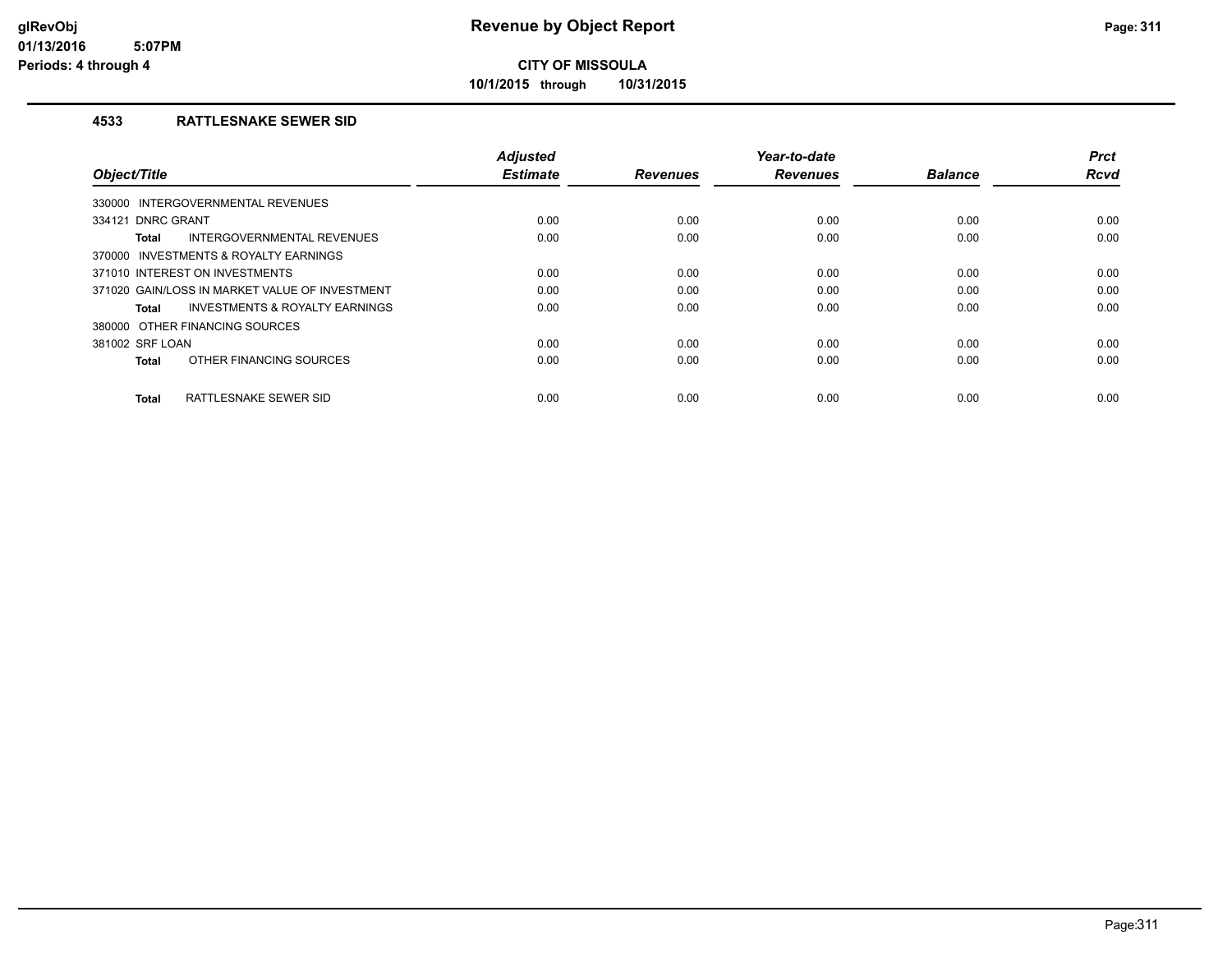**10/1/2015 through 10/31/2015**

#### **4534 SID 534 LINCOLNWOOD**

#### **4534 SID 534 LINCOLNWOOD**

|                                                    | <b>Adjusted</b> |                 | Year-to-date    |                | <b>Prct</b> |
|----------------------------------------------------|-----------------|-----------------|-----------------|----------------|-------------|
| Object/Title                                       | <b>Estimate</b> | <b>Revenues</b> | <b>Revenues</b> | <b>Balance</b> | <b>Rcvd</b> |
| 330000 INTERGOVERNMENTAL REVENUES                  |                 |                 |                 |                |             |
| 334121 DNRC GRANT                                  | 0.00            | 0.00            | 0.00            | 0.00           | 0.00        |
| INTERGOVERNMENTAL REVENUES<br>Total                | 0.00            | 0.00            | 0.00            | 0.00           | 0.00        |
| 370000 INVESTMENTS & ROYALTY EARNINGS              |                 |                 |                 |                |             |
| 371010 INTEREST ON INVESTMENTS                     | 0.00            | 0.00            | 0.00            | 0.00           | 0.00        |
| 371020 GAIN/LOSS IN MARKET VALUE OF INVESTMENTS    | 0.00            | 0.00            | 0.00            | 0.00           | 0.00        |
| <b>INVESTMENTS &amp; ROYALTY EARNINGS</b><br>Total | 0.00            | 0.00            | 0.00            | 0.00           | 0.00        |
| 380000 OTHER FINANCING SOURCES                     |                 |                 |                 |                |             |
| 381002 SRF LOAN                                    | 0.00            | 0.00            | 0.00            | 0.00           | 0.00        |
| OTHER FINANCING SOURCES<br>Total                   | 0.00            | 0.00            | 0.00            | 0.00           | 0.00        |
|                                                    |                 |                 |                 |                |             |
| SID 534 LINCOLNWOOD<br>Total                       | 0.00            | 0.00            | 0.00            | 0.00           | 0.00        |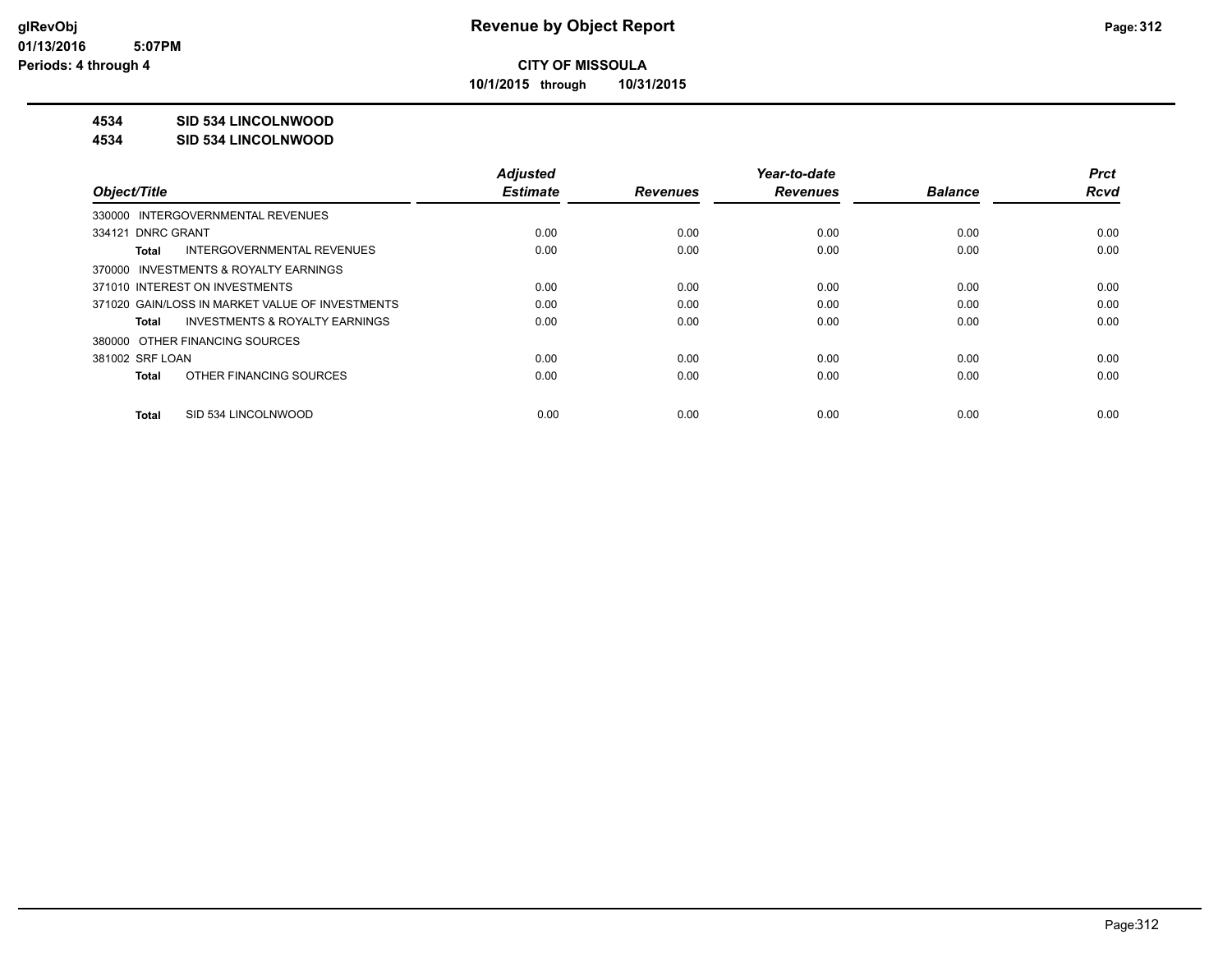**10/1/2015 through 10/31/2015**

#### **4534 SID 534 LINCOLNWOOD**

|                                                    | <b>Adjusted</b> |                 | Year-to-date    |                | <b>Prct</b> |
|----------------------------------------------------|-----------------|-----------------|-----------------|----------------|-------------|
| Object/Title                                       | <b>Estimate</b> | <b>Revenues</b> | <b>Revenues</b> | <b>Balance</b> | Rcvd        |
| 330000 INTERGOVERNMENTAL REVENUES                  |                 |                 |                 |                |             |
| 334121 DNRC GRANT                                  | 0.00            | 0.00            | 0.00            | 0.00           | 0.00        |
| <b>INTERGOVERNMENTAL REVENUES</b><br>Total         | 0.00            | 0.00            | 0.00            | 0.00           | 0.00        |
| 370000 INVESTMENTS & ROYALTY EARNINGS              |                 |                 |                 |                |             |
| 371010 INTEREST ON INVESTMENTS                     | 0.00            | 0.00            | 0.00            | 0.00           | 0.00        |
| 371020 GAIN/LOSS IN MARKET VALUE OF INVESTMENT     | 0.00            | 0.00            | 0.00            | 0.00           | 0.00        |
| <b>INVESTMENTS &amp; ROYALTY EARNINGS</b><br>Total | 0.00            | 0.00            | 0.00            | 0.00           | 0.00        |
| 380000 OTHER FINANCING SOURCES                     |                 |                 |                 |                |             |
| 381002 SRF LOAN                                    | 0.00            | 0.00            | 0.00            | 0.00           | 0.00        |
| OTHER FINANCING SOURCES<br><b>Total</b>            | 0.00            | 0.00            | 0.00            | 0.00           | 0.00        |
|                                                    |                 |                 |                 |                |             |
| SID 534 LINCOLNWOOD<br><b>Total</b>                | 0.00            | 0.00            | 0.00            | 0.00           | 0.00        |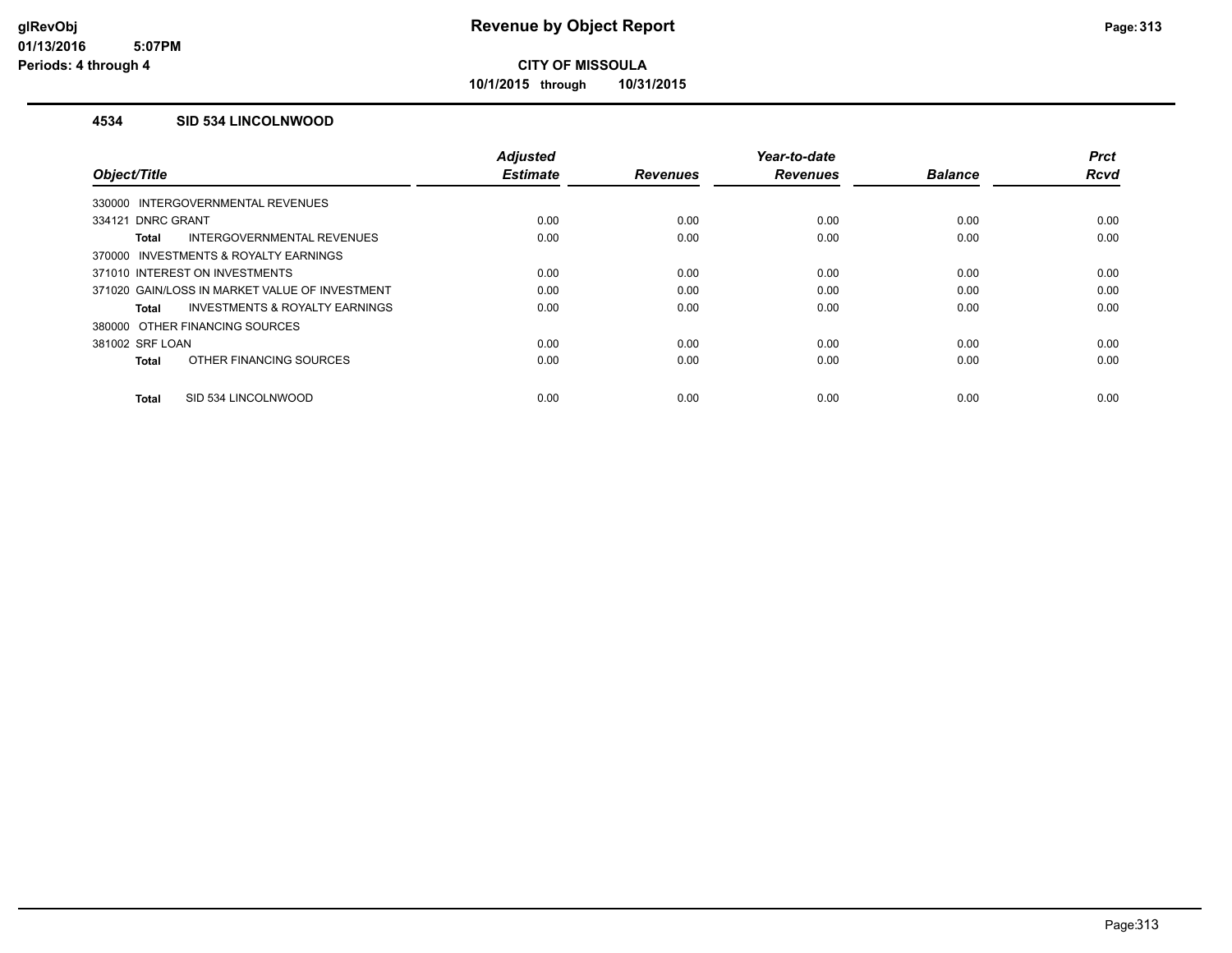**10/1/2015 through 10/31/2015**

### **4535 SLANT STREET TRAFFIC CALMING**

#### **4535 SLANT STREET TRAFFIC CALMING**

|                                                 | <b>Adjusted</b> |                 | Year-to-date    |                | <b>Prct</b> |
|-------------------------------------------------|-----------------|-----------------|-----------------|----------------|-------------|
| Object/Title                                    | <b>Estimate</b> | <b>Revenues</b> | <b>Revenues</b> | <b>Balance</b> | <b>Rcvd</b> |
| 370000 INVESTMENTS & ROYALTY EARNINGS           |                 |                 |                 |                |             |
| 371010 INTEREST ON INVESTMENTS                  | 0.00            | 0.00            | 0.00            | 0.00           | 0.00        |
| 371020 GAIN/LOSS IN MARKET VALUE OF INVESTMENTS | 0.00            | 0.00            | 0.00            | 0.00           | 0.00        |
| INVESTMENTS & ROYALTY EARNINGS<br>Total         | 0.00            | 0.00            | 0.00            | 0.00           | 0.00        |
| 380000 OTHER FINANCING SOURCES                  |                 |                 |                 |                |             |
| 383000 OPERATING TRANSFERS                      | 0.00            | 0.00            | 0.00            | 0.00           | 0.00        |
| OTHER FINANCING SOURCES<br>Total                | 0.00            | 0.00            | 0.00            | 0.00           | 0.00        |
|                                                 |                 |                 |                 |                |             |
| SLANT STREET TRAFFIC CALMING<br>Total           | 0.00            | 0.00            | 0.00            | 0.00           | 0.00        |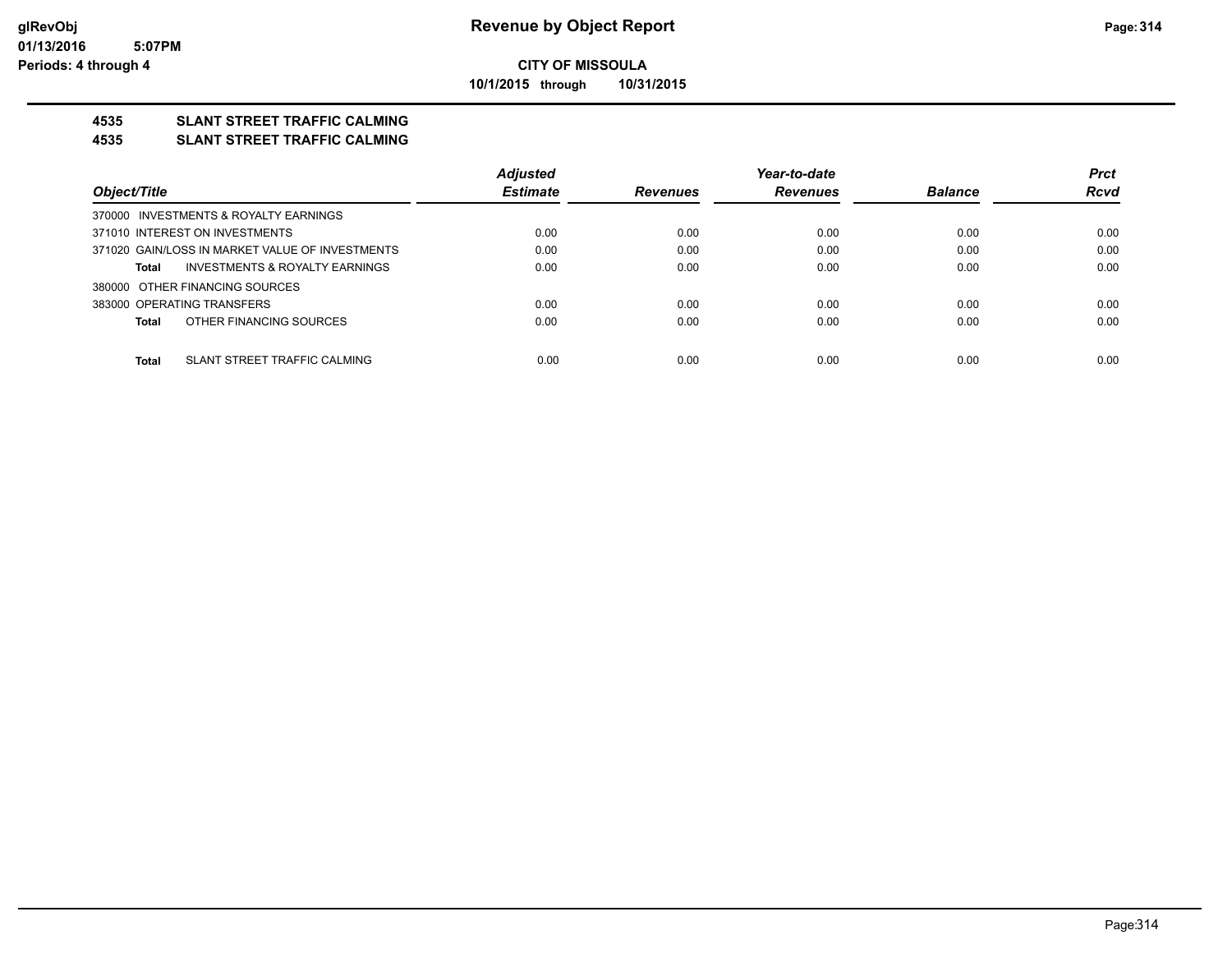**10/1/2015 through 10/31/2015**

#### **4535 SLANT STREET TRAFFIC CALMING**

|                                                           | <b>Adjusted</b> |                 | Year-to-date    |                | <b>Prct</b> |
|-----------------------------------------------------------|-----------------|-----------------|-----------------|----------------|-------------|
| Object/Title                                              | <b>Estimate</b> | <b>Revenues</b> | <b>Revenues</b> | <b>Balance</b> | <b>Rcvd</b> |
| 370000 INVESTMENTS & ROYALTY EARNINGS                     |                 |                 |                 |                |             |
| 371010 INTEREST ON INVESTMENTS                            | 0.00            | 0.00            | 0.00            | 0.00           | 0.00        |
| 371020 GAIN/LOSS IN MARKET VALUE OF INVESTMENT            | 0.00            | 0.00            | 0.00            | 0.00           | 0.00        |
| <b>INVESTMENTS &amp; ROYALTY EARNINGS</b><br><b>Total</b> | 0.00            | 0.00            | 0.00            | 0.00           | 0.00        |
| 380000 OTHER FINANCING SOURCES                            |                 |                 |                 |                |             |
| 383000 OPERATING TRANSFERS                                | 0.00            | 0.00            | 0.00            | 0.00           | 0.00        |
| OTHER FINANCING SOURCES<br><b>Total</b>                   | 0.00            | 0.00            | 0.00            | 0.00           | 0.00        |
|                                                           |                 |                 |                 |                |             |
| SLANT STREET TRAFFIC CALMING<br><b>Total</b>              | 0.00            | 0.00            | 0.00            | 0.00           | 0.00        |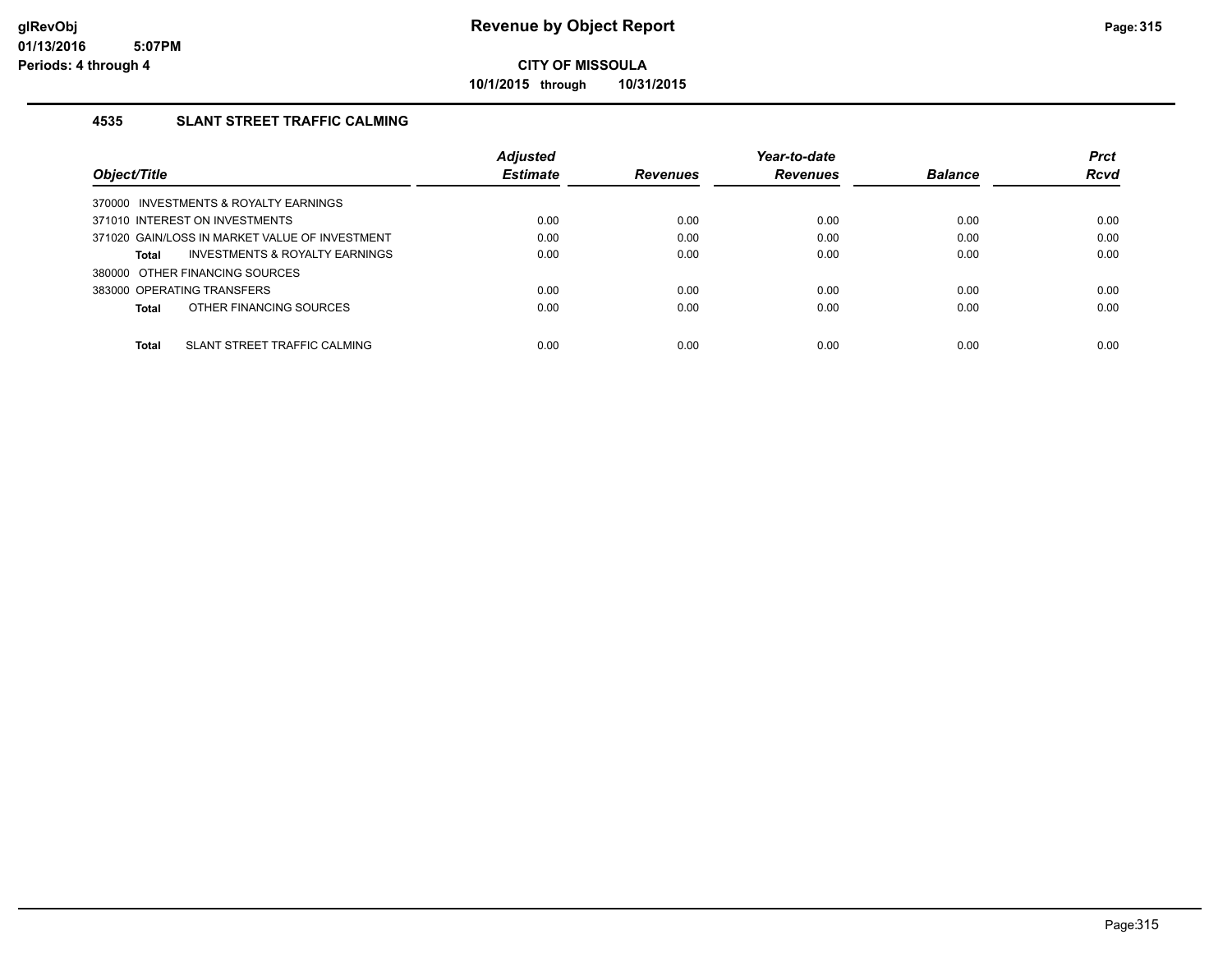**10/1/2015 through 10/31/2015**

## **4536 SID536 LINCOLNWOOD SWR PH2**

#### **4536 SID536 LINCOLNWOOD SWR PH2**

|                                                    | <b>Adjusted</b> |                 | Year-to-date    |                | <b>Prct</b> |
|----------------------------------------------------|-----------------|-----------------|-----------------|----------------|-------------|
| Object/Title                                       | <b>Estimate</b> | <b>Revenues</b> | <b>Revenues</b> | <b>Balance</b> | Rcvd        |
| 330000 INTERGOVERNMENTAL REVENUES                  |                 |                 |                 |                |             |
| 334121 DNRC GRANT                                  | 0.00            | 0.00            | 0.00            | 0.00           | 0.00        |
| <b>INTERGOVERNMENTAL REVENUES</b><br>Total         | 0.00            | 0.00            | 0.00            | 0.00           | 0.00        |
| 360000 MISCELLANEOUS REVENUES                      |                 |                 |                 |                |             |
| 365001 *** Title Not Found ***                     | 0.00            | 0.00            | 0.00            | 0.00           | 0.00        |
| MISCELLANEOUS REVENUES<br>Total                    | 0.00            | 0.00            | 0.00            | 0.00           | 0.00        |
| 370000 INVESTMENTS & ROYALTY EARNINGS              |                 |                 |                 |                |             |
| 371010 INTEREST ON INVESTMENTS                     | 0.00            | 0.00            | 0.00            | 0.00           | 0.00        |
| 371020 GAIN/LOSS IN MARKET VALUE OF INVESTMENTS    | 0.00            | 0.00            | 0.00            | 0.00           | 0.00        |
| <b>INVESTMENTS &amp; ROYALTY EARNINGS</b><br>Total | 0.00            | 0.00            | 0.00            | 0.00           | 0.00        |
| 380000 OTHER FINANCING SOURCES                     |                 |                 |                 |                |             |
| 381030 SID BONDS PROCEEDS                          | 0.00            | 0.00            | 0.00            | 0.00           | 0.00        |
| OTHER FINANCING SOURCES<br>Total                   | 0.00            | 0.00            | 0.00            | 0.00           | 0.00        |
|                                                    |                 |                 |                 |                |             |
| SID536 LINCOLNWOOD SWR PH2<br>Total                | 0.00            | 0.00            | 0.00            | 0.00           | 0.00        |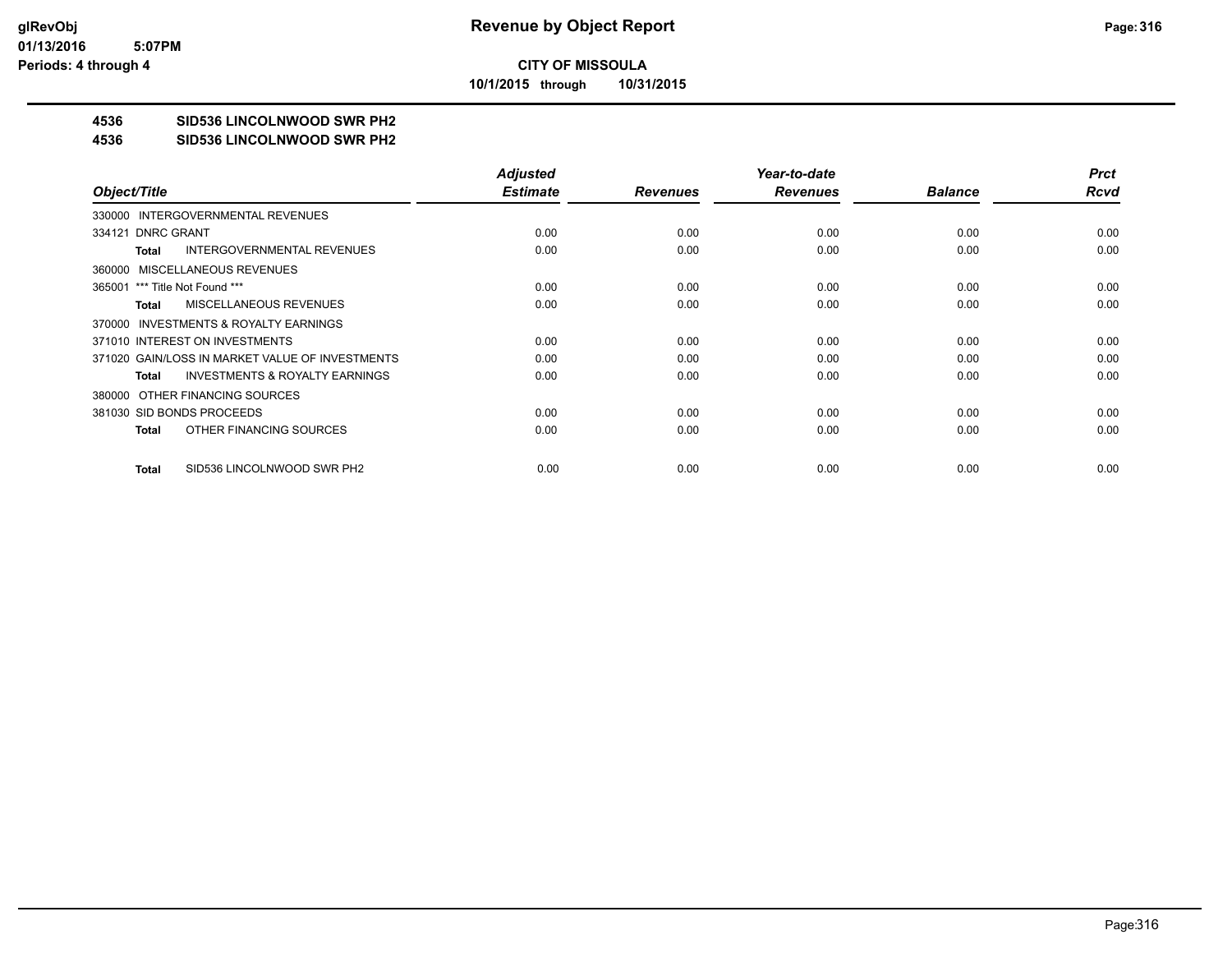**10/1/2015 through 10/31/2015**

#### **4536 SID536 LINCOLNWOOD SWR PH2**

| Object/Title                                              | <b>Adjusted</b><br><b>Estimate</b> | <b>Revenues</b> | Year-to-date<br><b>Revenues</b> | <b>Balance</b> | <b>Prct</b><br><b>Rcvd</b> |
|-----------------------------------------------------------|------------------------------------|-----------------|---------------------------------|----------------|----------------------------|
| INTERGOVERNMENTAL REVENUES<br>330000                      |                                    |                 |                                 |                |                            |
| 334121 DNRC GRANT                                         | 0.00                               | 0.00            | 0.00                            | 0.00           | 0.00                       |
| INTERGOVERNMENTAL REVENUES<br><b>Total</b>                | 0.00                               | 0.00            | 0.00                            | 0.00           | 0.00                       |
| MISCELLANEOUS REVENUES<br>360000                          |                                    |                 |                                 |                |                            |
| 365001 *** Title Not Found ***                            | 0.00                               | 0.00            | 0.00                            | 0.00           | 0.00                       |
| MISCELLANEOUS REVENUES<br><b>Total</b>                    | 0.00                               | 0.00            | 0.00                            | 0.00           | 0.00                       |
| <b>INVESTMENTS &amp; ROYALTY EARNINGS</b><br>370000       |                                    |                 |                                 |                |                            |
| 371010 INTEREST ON INVESTMENTS                            | 0.00                               | 0.00            | 0.00                            | 0.00           | 0.00                       |
| 371020 GAIN/LOSS IN MARKET VALUE OF INVESTMENT            | 0.00                               | 0.00            | 0.00                            | 0.00           | 0.00                       |
| <b>INVESTMENTS &amp; ROYALTY EARNINGS</b><br><b>Total</b> | 0.00                               | 0.00            | 0.00                            | 0.00           | 0.00                       |
| 380000 OTHER FINANCING SOURCES                            |                                    |                 |                                 |                |                            |
| 381030 SID BONDS PROCEEDS                                 | 0.00                               | 0.00            | 0.00                            | 0.00           | 0.00                       |
| OTHER FINANCING SOURCES<br><b>Total</b>                   | 0.00                               | 0.00            | 0.00                            | 0.00           | 0.00                       |
| SID536 LINCOLNWOOD SWR PH2<br><b>Total</b>                | 0.00                               | 0.00            | 0.00                            | 0.00           | 0.00                       |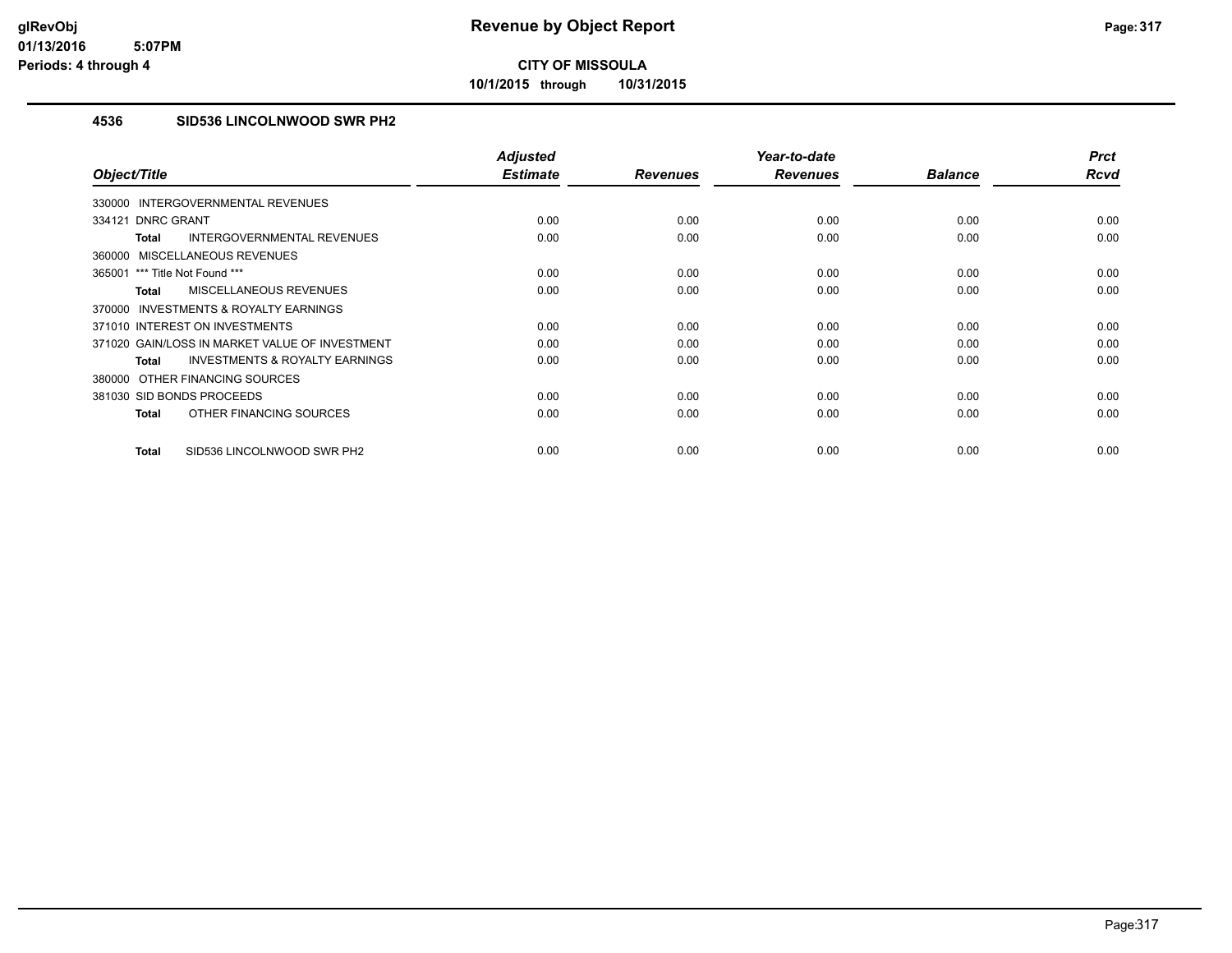**10/1/2015 through 10/31/2015**

#### **4538 SID 538 HILLVIEW WAY**

**4538 SID 538 HILLVIEW WAY**

|                                                    | <b>Adjusted</b> |                 | Year-to-date    |                | <b>Prct</b> |
|----------------------------------------------------|-----------------|-----------------|-----------------|----------------|-------------|
| Object/Title                                       | <b>Estimate</b> | <b>Revenues</b> | <b>Revenues</b> | <b>Balance</b> | <b>Rcvd</b> |
| 370000 INVESTMENTS & ROYALTY EARNINGS              |                 |                 |                 |                |             |
| 371010 INTEREST ON INVESTMENTS                     | 0.00            | 0.00            | 0.00            | 0.00           | 0.00        |
| 371020 GAIN/LOSS IN MARKET VALUE OF INVESTMENTS    | 0.00            | 0.00            | 0.00            | 0.00           | 0.00        |
| <b>INVESTMENTS &amp; ROYALTY EARNINGS</b><br>Total | 0.00            | 0.00            | 0.00            | 0.00           | 0.00        |
| 380000 OTHER FINANCING SOURCES                     |                 |                 |                 |                |             |
| 383000 OPERATING TRANSFERS                         | 0.00            | 0.00            | 0.00            | 0.00           | 0.00        |
| OTHER FINANCING SOURCES<br><b>Total</b>            | 0.00            | 0.00            | 0.00            | 0.00           | 0.00        |
|                                                    |                 |                 |                 |                |             |
| <b>Total</b><br>SID 538 HILLVIEW WAY               | 0.00            | 0.00            | 0.00            | 0.00           | 0.00        |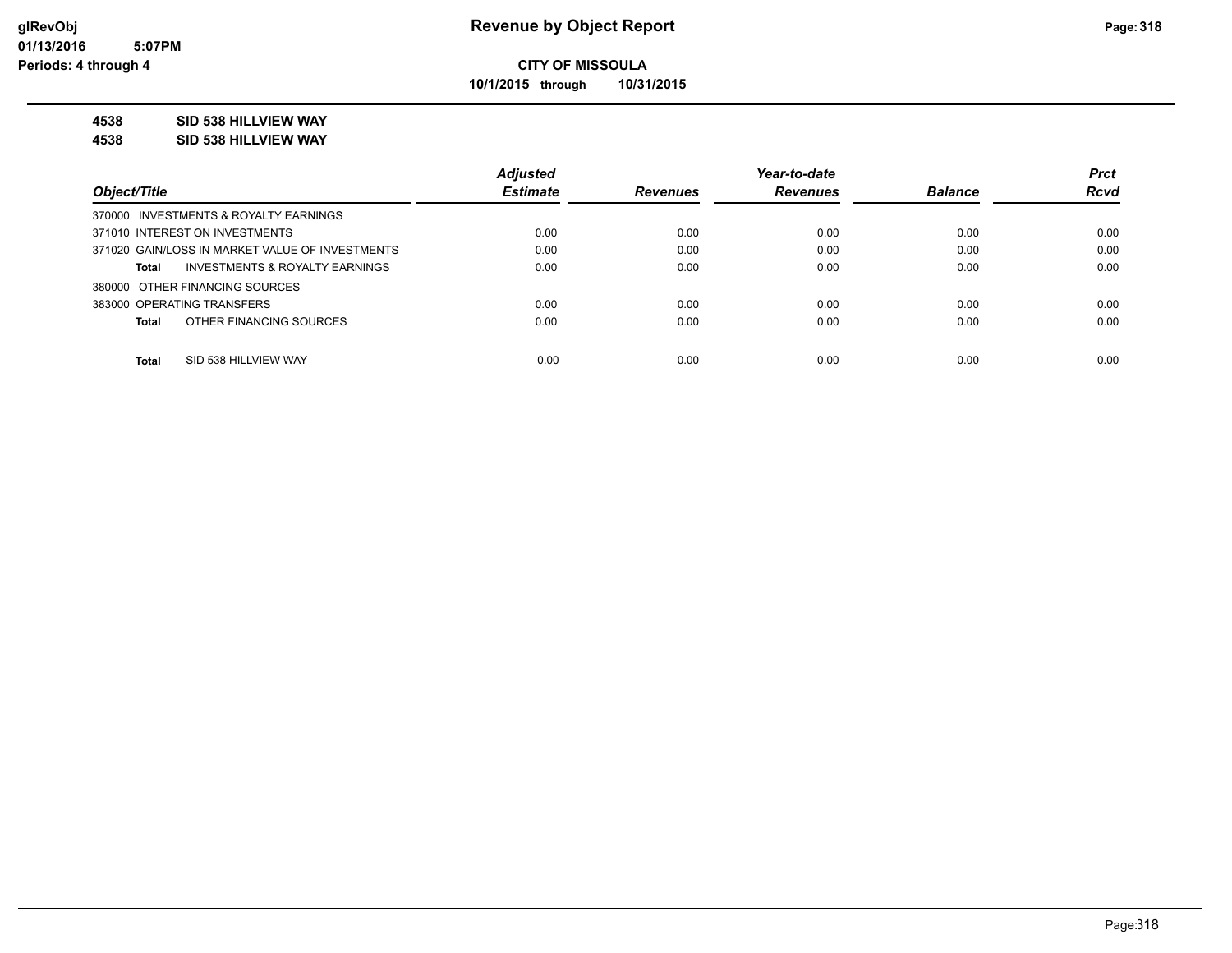**10/1/2015 through 10/31/2015**

#### **4538 SID 538 HILLVIEW WAY**

|                                                | <b>Adjusted</b> |                 | Year-to-date    |                | <b>Prct</b> |
|------------------------------------------------|-----------------|-----------------|-----------------|----------------|-------------|
| Object/Title                                   | <b>Estimate</b> | <b>Revenues</b> | <b>Revenues</b> | <b>Balance</b> | <b>Rcvd</b> |
| 370000 INVESTMENTS & ROYALTY EARNINGS          |                 |                 |                 |                |             |
| 371010 INTEREST ON INVESTMENTS                 | 0.00            | 0.00            | 0.00            | 0.00           | 0.00        |
| 371020 GAIN/LOSS IN MARKET VALUE OF INVESTMENT | 0.00            | 0.00            | 0.00            | 0.00           | 0.00        |
| INVESTMENTS & ROYALTY EARNINGS<br>Total        | 0.00            | 0.00            | 0.00            | 0.00           | 0.00        |
| 380000 OTHER FINANCING SOURCES                 |                 |                 |                 |                |             |
| 383000 OPERATING TRANSFERS                     | 0.00            | 0.00            | 0.00            | 0.00           | 0.00        |
| OTHER FINANCING SOURCES<br>Total               | 0.00            | 0.00            | 0.00            | 0.00           | 0.00        |
|                                                |                 |                 |                 |                |             |
| <b>Total</b><br>SID 538 HILLVIEW WAY           | 0.00            | 0.00            | 0.00            | 0.00           | 0.00        |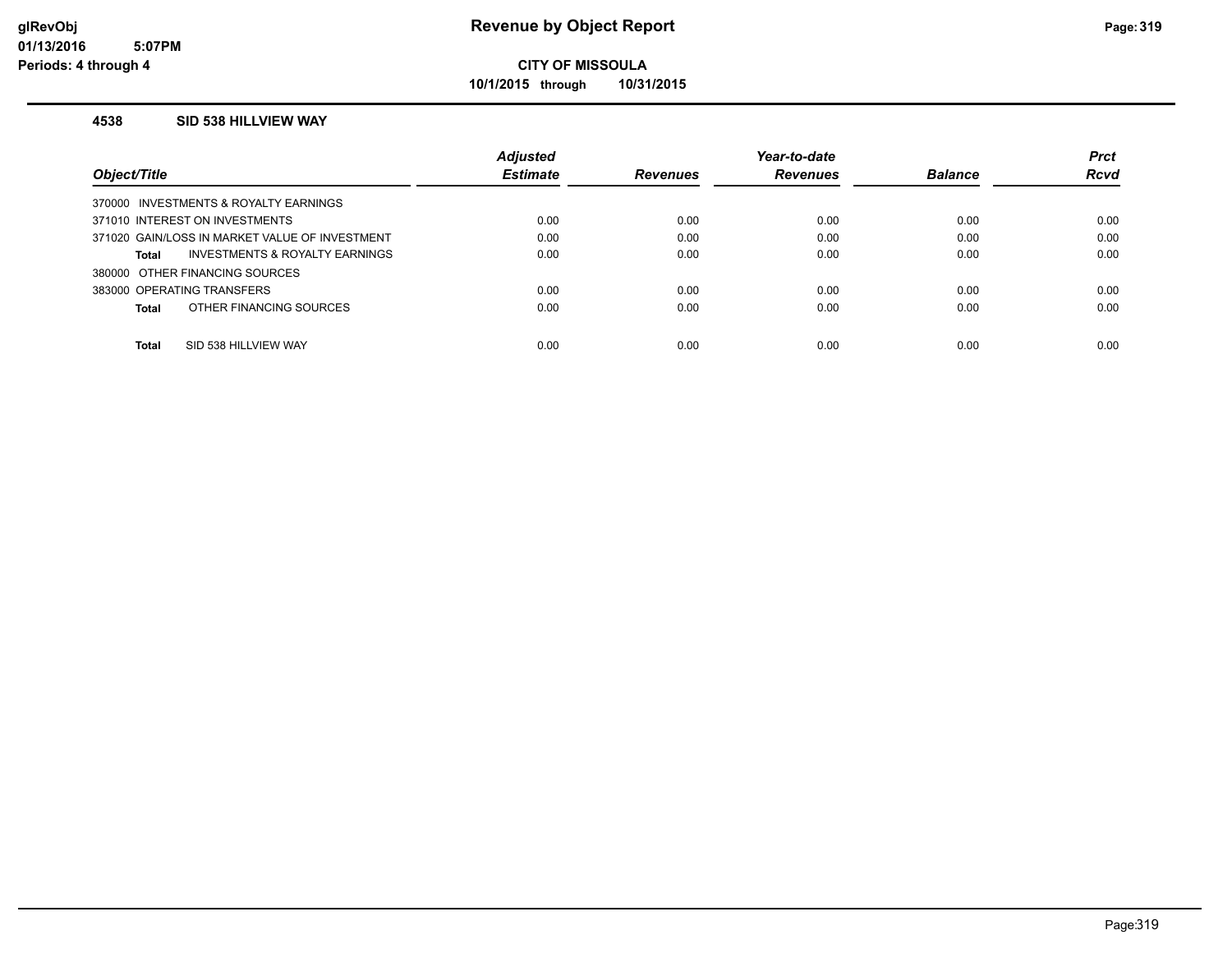**10/1/2015 through 10/31/2015**

**4539 SID 539 4th STREET**

**4539 SID 539 4th STREET**

|                                                           | <b>Adiusted</b> |                 | Year-to-date    |                | <b>Prct</b> |
|-----------------------------------------------------------|-----------------|-----------------|-----------------|----------------|-------------|
| Object/Title                                              | <b>Estimate</b> | <b>Revenues</b> | <b>Revenues</b> | <b>Balance</b> | <b>Rcvd</b> |
| 370000 INVESTMENTS & ROYALTY EARNINGS                     |                 |                 |                 |                |             |
| 371010 INTEREST ON INVESTMENTS                            | 0.00            | 0.00            | 0.00            | 0.00           | 0.00        |
| <b>INVESTMENTS &amp; ROYALTY EARNINGS</b><br><b>Total</b> | 0.00            | 0.00            | 0.00            | 0.00           | 0.00        |
| 380000 OTHER FINANCING SOURCES                            |                 |                 |                 |                |             |
| 383000 OPERATING TRANSFERS                                | 0.00            | 0.00            | 0.00            | 0.00           | 0.00        |
| OTHER FINANCING SOURCES<br><b>Total</b>                   | 0.00            | 0.00            | 0.00            | 0.00           | 0.00        |
|                                                           |                 |                 |                 |                |             |
| SID 539 4th STREET<br><b>Total</b>                        | 0.00            | 0.00            | 0.00            | 0.00           | 0.00        |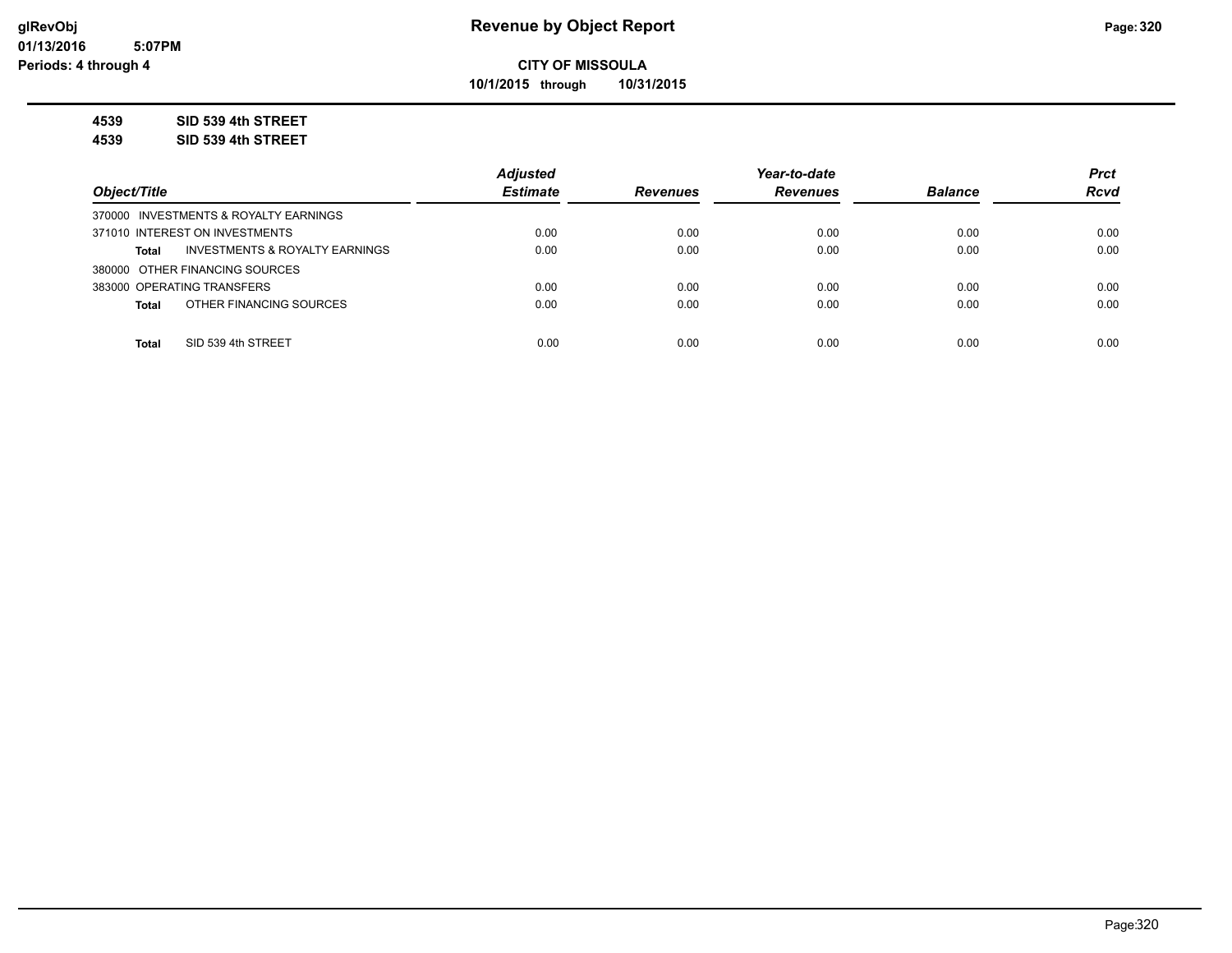**10/1/2015 through 10/31/2015**

#### **4539 SID 539 4th STREET**

| Object/Title                                   | <b>Adjusted</b><br><b>Estimate</b> | <b>Revenues</b> | Year-to-date<br><b>Revenues</b> | <b>Balance</b> | <b>Prct</b><br><b>Rcvd</b> |
|------------------------------------------------|------------------------------------|-----------------|---------------------------------|----------------|----------------------------|
| 370000 INVESTMENTS & ROYALTY EARNINGS          |                                    |                 |                                 |                |                            |
| 371010 INTEREST ON INVESTMENTS                 | 0.00                               | 0.00            | 0.00                            | 0.00           | 0.00                       |
| INVESTMENTS & ROYALTY EARNINGS<br><b>Total</b> | 0.00                               | 0.00            | 0.00                            | 0.00           | 0.00                       |
| 380000 OTHER FINANCING SOURCES                 |                                    |                 |                                 |                |                            |
| 383000 OPERATING TRANSFERS                     | 0.00                               | 0.00            | 0.00                            | 0.00           | 0.00                       |
| OTHER FINANCING SOURCES<br><b>Total</b>        | 0.00                               | 0.00            | 0.00                            | 0.00           | 0.00                       |
|                                                |                                    |                 |                                 |                |                            |
| SID 539 4th STREET<br><b>Total</b>             | 0.00                               | 0.00            | 0.00                            | 0.00           | 0.00                       |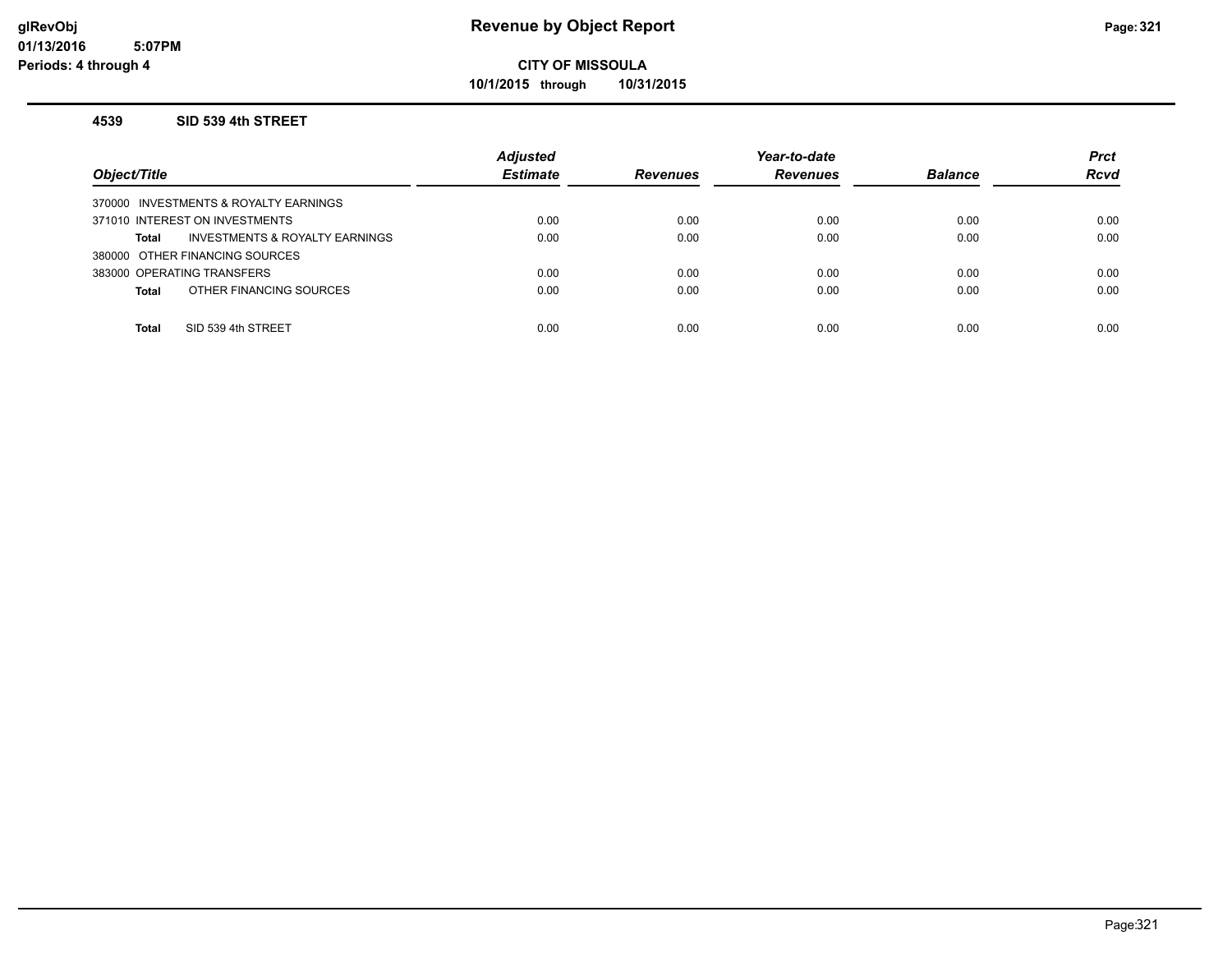**10/1/2015 through 10/31/2015**

**4540 SID 540 ENGLAND BLVD**

**4540 SID 540 ENGLAND BLVD**

|                                                           | <b>Adjusted</b> |                 | Year-to-date    |                | <b>Prct</b> |
|-----------------------------------------------------------|-----------------|-----------------|-----------------|----------------|-------------|
| Object/Title                                              | <b>Estimate</b> | <b>Revenues</b> | <b>Revenues</b> | <b>Balance</b> | <b>Rcvd</b> |
| TAXES/ASSESSMENTS<br>310000                               |                 |                 |                 |                |             |
| <b>PENALTIES &amp; INTEREST</b><br>312001                 | 0.00            | 0.00            | 0.00            | 0.00           | 0.00        |
| TAXES/ASSESSMENTS<br><b>Total</b>                         | 0.00            | 0.00            | 0.00            | 0.00           | 0.00        |
| MISCELLANEOUS REVENUES<br>360000                          |                 |                 |                 |                |             |
| 363020 PROPERTY ASSESSMENTS                               | 0.00            | 0.00            | 0.00            | 0.00           | 0.00        |
| PAYOFF PRINCIPAL ASSESSMENTS<br>363021                    | 0.00            | 0.00            | 0.00            | 0.00           | 0.00        |
| 363022 BOND INTEREST ASSESSMENTS                          | 0.00            | 0.00            | 0.00            | 0.00           | 0.00        |
| 363040 PENALTY AND INTEREST                               | 0.00            | 0.00            | 0.00            | 0.00           | 0.00        |
| <b>MISCELLANEOUS REVENUES</b><br><b>Total</b>             | 0.00            | 0.00            | 0.00            | 0.00           | 0.00        |
| <b>INVESTMENTS &amp; ROYALTY EARNINGS</b><br>370000       |                 |                 |                 |                |             |
| 371010 INTEREST ON INVESTMENTS                            | 0.00            | 0.00            | 0.00            | 0.00           | 0.00        |
| 371020 GAIN/LOSS IN MARKET VALUE OF INVESTMENTS           | 0.00            | 0.00            | 0.00            | 0.00           | 0.00        |
| <b>INVESTMENTS &amp; ROYALTY EARNINGS</b><br><b>Total</b> | 0.00            | 0.00            | 0.00            | 0.00           | 0.00        |
| OTHER FINANCING SOURCES<br>380000                         |                 |                 |                 |                |             |
| 381030 SID BONDS PROCEEDS                                 | 0.00            | 0.00            | 0.00            | 0.00           | 0.00        |
| OTHER FINANCING SOURCES<br><b>Total</b>                   | 0.00            | 0.00            | 0.00            | 0.00           | 0.00        |
|                                                           |                 |                 |                 |                |             |
| SID 540 ENGLAND BLVD<br><b>Total</b>                      | 0.00            | 0.00            | 0.00            | 0.00           | 0.00        |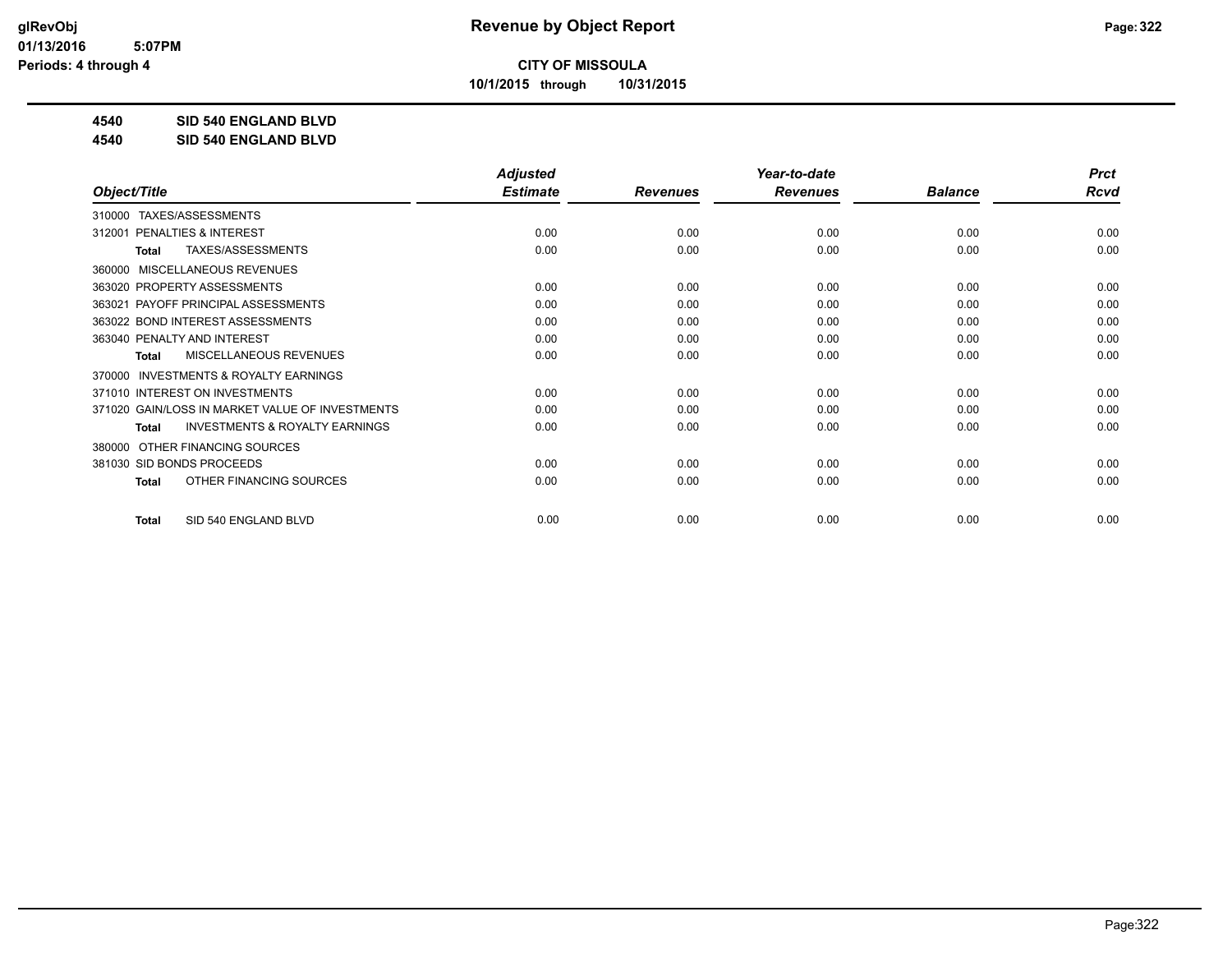**10/1/2015 through 10/31/2015**

#### **4540 SID 540 ENGLAND BLVD**

|                                                           | <b>Adjusted</b> |                 | Year-to-date    |                | <b>Prct</b> |
|-----------------------------------------------------------|-----------------|-----------------|-----------------|----------------|-------------|
| Object/Title                                              | <b>Estimate</b> | <b>Revenues</b> | <b>Revenues</b> | <b>Balance</b> | <b>Rcvd</b> |
| TAXES/ASSESSMENTS<br>310000                               |                 |                 |                 |                |             |
| 312001 PENALTIES & INTEREST                               | 0.00            | 0.00            | 0.00            | 0.00           | 0.00        |
| TAXES/ASSESSMENTS<br><b>Total</b>                         | 0.00            | 0.00            | 0.00            | 0.00           | 0.00        |
| <b>MISCELLANEOUS REVENUES</b><br>360000                   |                 |                 |                 |                |             |
| 363020 PROPERTY ASSESSMENTS                               | 0.00            | 0.00            | 0.00            | 0.00           | 0.00        |
| 363021 PAYOFF PRINCIPAL ASSESSMENTS                       | 0.00            | 0.00            | 0.00            | 0.00           | 0.00        |
| 363022 BOND INTEREST ASSESSMENTS                          | 0.00            | 0.00            | 0.00            | 0.00           | 0.00        |
| 363040 PENALTY AND INTEREST                               | 0.00            | 0.00            | 0.00            | 0.00           | 0.00        |
| MISCELLANEOUS REVENUES<br><b>Total</b>                    | 0.00            | 0.00            | 0.00            | 0.00           | 0.00        |
| <b>INVESTMENTS &amp; ROYALTY EARNINGS</b><br>370000       |                 |                 |                 |                |             |
| 371010 INTEREST ON INVESTMENTS                            | 0.00            | 0.00            | 0.00            | 0.00           | 0.00        |
| 371020 GAIN/LOSS IN MARKET VALUE OF INVESTMENT            | 0.00            | 0.00            | 0.00            | 0.00           | 0.00        |
| <b>INVESTMENTS &amp; ROYALTY EARNINGS</b><br><b>Total</b> | 0.00            | 0.00            | 0.00            | 0.00           | 0.00        |
| OTHER FINANCING SOURCES<br>380000                         |                 |                 |                 |                |             |
| 381030 SID BONDS PROCEEDS                                 | 0.00            | 0.00            | 0.00            | 0.00           | 0.00        |
| OTHER FINANCING SOURCES<br><b>Total</b>                   | 0.00            | 0.00            | 0.00            | 0.00           | 0.00        |
| SID 540 ENGLAND BLVD<br><b>Total</b>                      | 0.00            | 0.00            | 0.00            | 0.00           | 0.00        |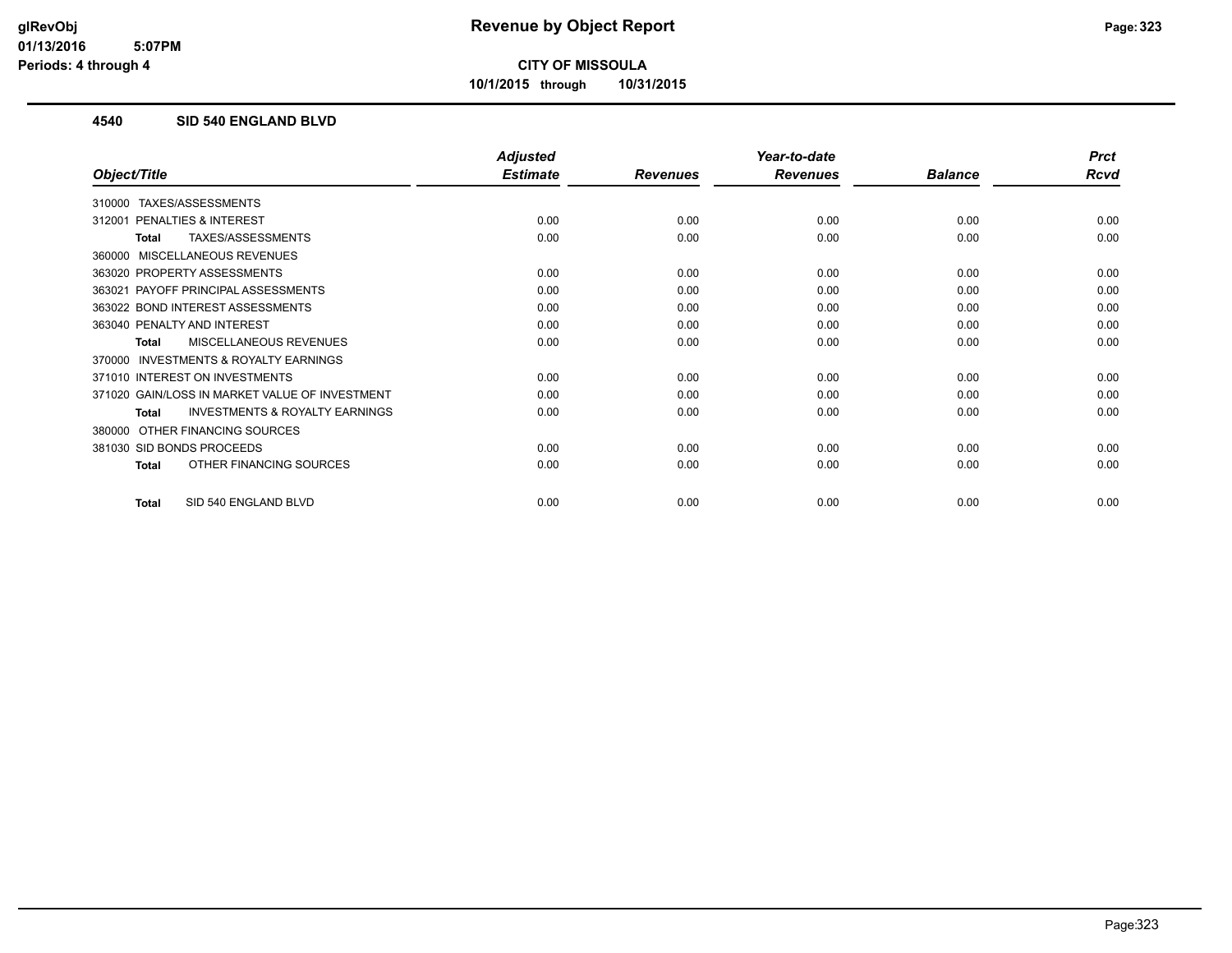**10/1/2015 through 10/31/2015**

#### **4541 SID 541 PINEVIEW PARK**

**4541 SID 541 PINEVIEW PARK**

|                                                     | <b>Adjusted</b> |                 | Year-to-date    |                | <b>Prct</b> |
|-----------------------------------------------------|-----------------|-----------------|-----------------|----------------|-------------|
| Object/Title                                        | <b>Estimate</b> | <b>Revenues</b> | <b>Revenues</b> | <b>Balance</b> | <b>Rcvd</b> |
| TAXES/ASSESSMENTS<br>310000                         |                 |                 |                 |                |             |
| PENALTIES & INTEREST<br>312001                      | 0.00            | 0.00            | 0.00            | 0.00           | 0.00        |
| TAXES/ASSESSMENTS<br><b>Total</b>                   | 0.00            | 0.00            | 0.00            | 0.00           | 0.00        |
| MISCELLANEOUS REVENUES<br>360000                    |                 |                 |                 |                |             |
| 363020 PROPERTY ASSESSMENTS                         | 0.00            | 0.00            | 0.00            | 0.00           | 0.00        |
| PAYOFF PRINCIPAL ASSESSMENTS<br>363021              | 0.00            | 0.00            | 0.00            | 0.00           | 0.00        |
| 363022 BOND INTEREST ASSESSMENTS                    | 0.00            | 0.00            | 0.00            | 0.00           | 0.00        |
| 363040 PENALTY AND INTEREST                         | 0.00            | 0.00            | 0.00            | 0.00           | 0.00        |
| <b>MISCELLANEOUS REVENUES</b><br>Total              | 0.00            | 0.00            | 0.00            | 0.00           | 0.00        |
| <b>INVESTMENTS &amp; ROYALTY EARNINGS</b><br>370000 |                 |                 |                 |                |             |
| 371010 INTEREST ON INVESTMENTS                      | 0.00            | 0.00            | 0.00            | 0.00           | 0.00        |
| 371020 GAIN/LOSS IN MARKET VALUE OF INVESTMENTS     | 0.00            | 0.00            | 0.00            | 0.00           | 0.00        |
| <b>INVESTMENTS &amp; ROYALTY EARNINGS</b><br>Total  | 0.00            | 0.00            | 0.00            | 0.00           | 0.00        |
| OTHER FINANCING SOURCES<br>380000                   |                 |                 |                 |                |             |
| 381030 SID BONDS PROCEEDS                           | 0.00            | 0.00            | 0.00            | 0.00           | 0.00        |
| OTHER FINANCING SOURCES<br><b>Total</b>             | 0.00            | 0.00            | 0.00            | 0.00           | 0.00        |
| SID 541 PINEVIEW PARK<br><b>Total</b>               | 0.00            | 0.00            | 0.00            | 0.00           | 0.00        |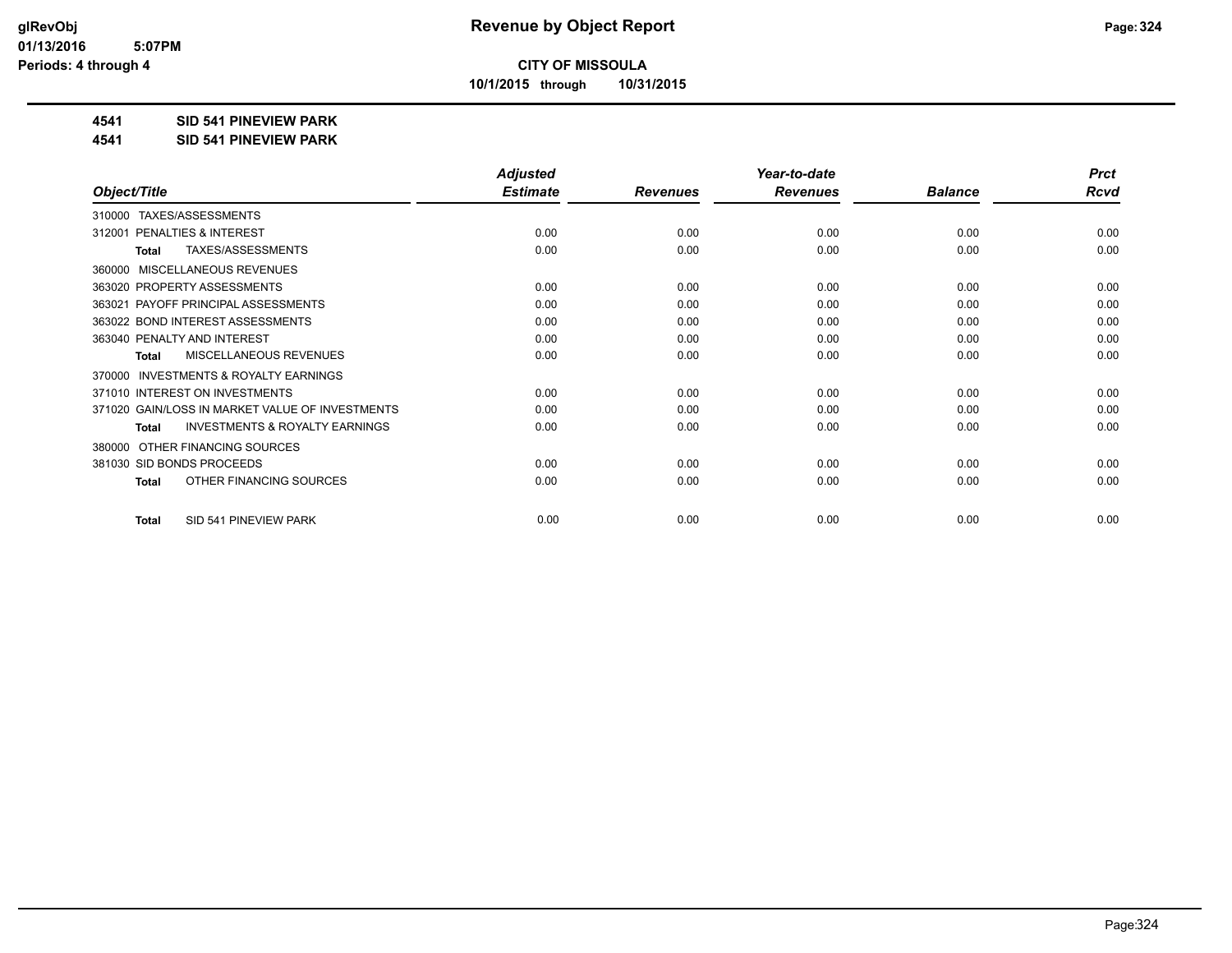**10/1/2015 through 10/31/2015**

### **4541 SID 541 PINEVIEW PARK**

|                                                           | <b>Adjusted</b> |                 | Year-to-date    |                | <b>Prct</b> |
|-----------------------------------------------------------|-----------------|-----------------|-----------------|----------------|-------------|
| Object/Title                                              | <b>Estimate</b> | <b>Revenues</b> | <b>Revenues</b> | <b>Balance</b> | <b>Rcvd</b> |
| <b>TAXES/ASSESSMENTS</b><br>310000                        |                 |                 |                 |                |             |
| 312001 PENALTIES & INTEREST                               | 0.00            | 0.00            | 0.00            | 0.00           | 0.00        |
| TAXES/ASSESSMENTS<br><b>Total</b>                         | 0.00            | 0.00            | 0.00            | 0.00           | 0.00        |
| 360000 MISCELLANEOUS REVENUES                             |                 |                 |                 |                |             |
| 363020 PROPERTY ASSESSMENTS                               | 0.00            | 0.00            | 0.00            | 0.00           | 0.00        |
| 363021 PAYOFF PRINCIPAL ASSESSMENTS                       | 0.00            | 0.00            | 0.00            | 0.00           | 0.00        |
| 363022 BOND INTEREST ASSESSMENTS                          | 0.00            | 0.00            | 0.00            | 0.00           | 0.00        |
| 363040 PENALTY AND INTEREST                               | 0.00            | 0.00            | 0.00            | 0.00           | 0.00        |
| <b>MISCELLANEOUS REVENUES</b><br><b>Total</b>             | 0.00            | 0.00            | 0.00            | 0.00           | 0.00        |
| 370000 INVESTMENTS & ROYALTY EARNINGS                     |                 |                 |                 |                |             |
| 371010 INTEREST ON INVESTMENTS                            | 0.00            | 0.00            | 0.00            | 0.00           | 0.00        |
| 371020 GAIN/LOSS IN MARKET VALUE OF INVESTMENT            | 0.00            | 0.00            | 0.00            | 0.00           | 0.00        |
| <b>INVESTMENTS &amp; ROYALTY EARNINGS</b><br><b>Total</b> | 0.00            | 0.00            | 0.00            | 0.00           | 0.00        |
| OTHER FINANCING SOURCES<br>380000                         |                 |                 |                 |                |             |
| 381030 SID BONDS PROCEEDS                                 | 0.00            | 0.00            | 0.00            | 0.00           | 0.00        |
| OTHER FINANCING SOURCES<br>Total                          | 0.00            | 0.00            | 0.00            | 0.00           | 0.00        |
| SID 541 PINEVIEW PARK<br><b>Total</b>                     | 0.00            | 0.00            | 0.00            | 0.00           | 0.00        |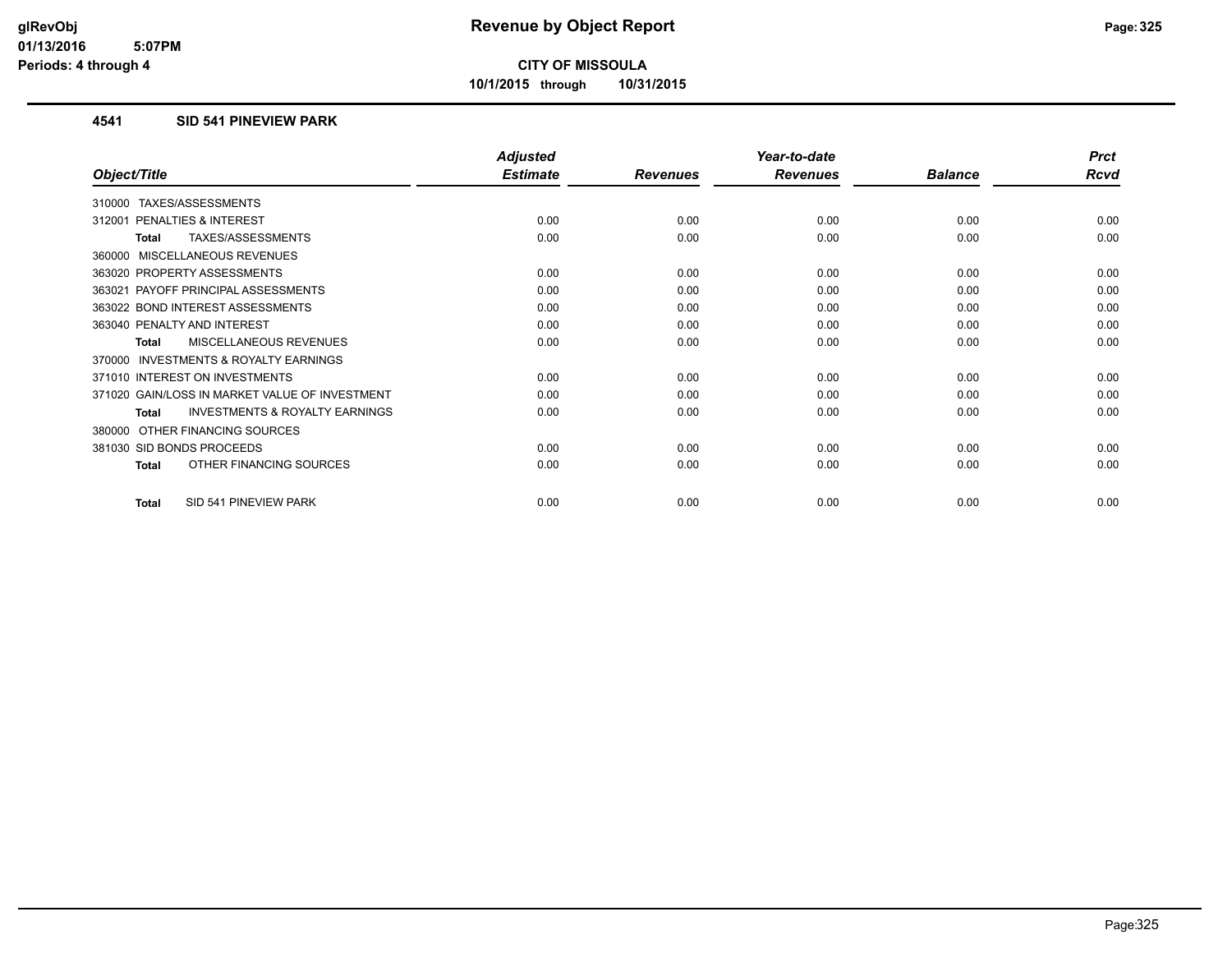**10/1/2015 through 10/31/2015**

### **4542 SID 542 HILLVIEW WAY**

**4542 SID 542 HILLVIEW WAY**

|                                                    | <b>Adjusted</b> |                 | Year-to-date    |                | <b>Prct</b> |
|----------------------------------------------------|-----------------|-----------------|-----------------|----------------|-------------|
| Object/Title                                       | <b>Estimate</b> | <b>Revenues</b> | <b>Revenues</b> | <b>Balance</b> | <b>Rcvd</b> |
| 370000 INVESTMENTS & ROYALTY EARNINGS              |                 |                 |                 |                |             |
| 371010 INTEREST ON INVESTMENTS                     | 0.00            | 0.00            | 0.00            | 0.00           | 0.00        |
| 371020 GAIN/LOSS IN MARKET VALUE OF INVESTMENTS    | 0.00            | 0.00            | 0.00            | 0.00           | 0.00        |
| <b>INVESTMENTS &amp; ROYALTY EARNINGS</b><br>Total | 0.00            | 0.00            | 0.00            | 0.00           | 0.00        |
| 380000 OTHER FINANCING SOURCES                     |                 |                 |                 |                |             |
| 381030 SID BONDS PROCEEDS                          | 0.00            | 0.00            | 0.00            | 0.00           | 0.00        |
| 383000 OPERATING TRANSFERS                         | 0.00            | 0.00            | 0.00            | 0.00           | 0.00        |
| OTHER FINANCING SOURCES<br>Total                   | 0.00            | 0.00            | 0.00            | 0.00           | 0.00        |
|                                                    |                 |                 |                 |                |             |
| SID 542 HILLVIEW WAY<br>Total                      | 0.00            | 0.00            | 0.00            | 0.00           | 0.00        |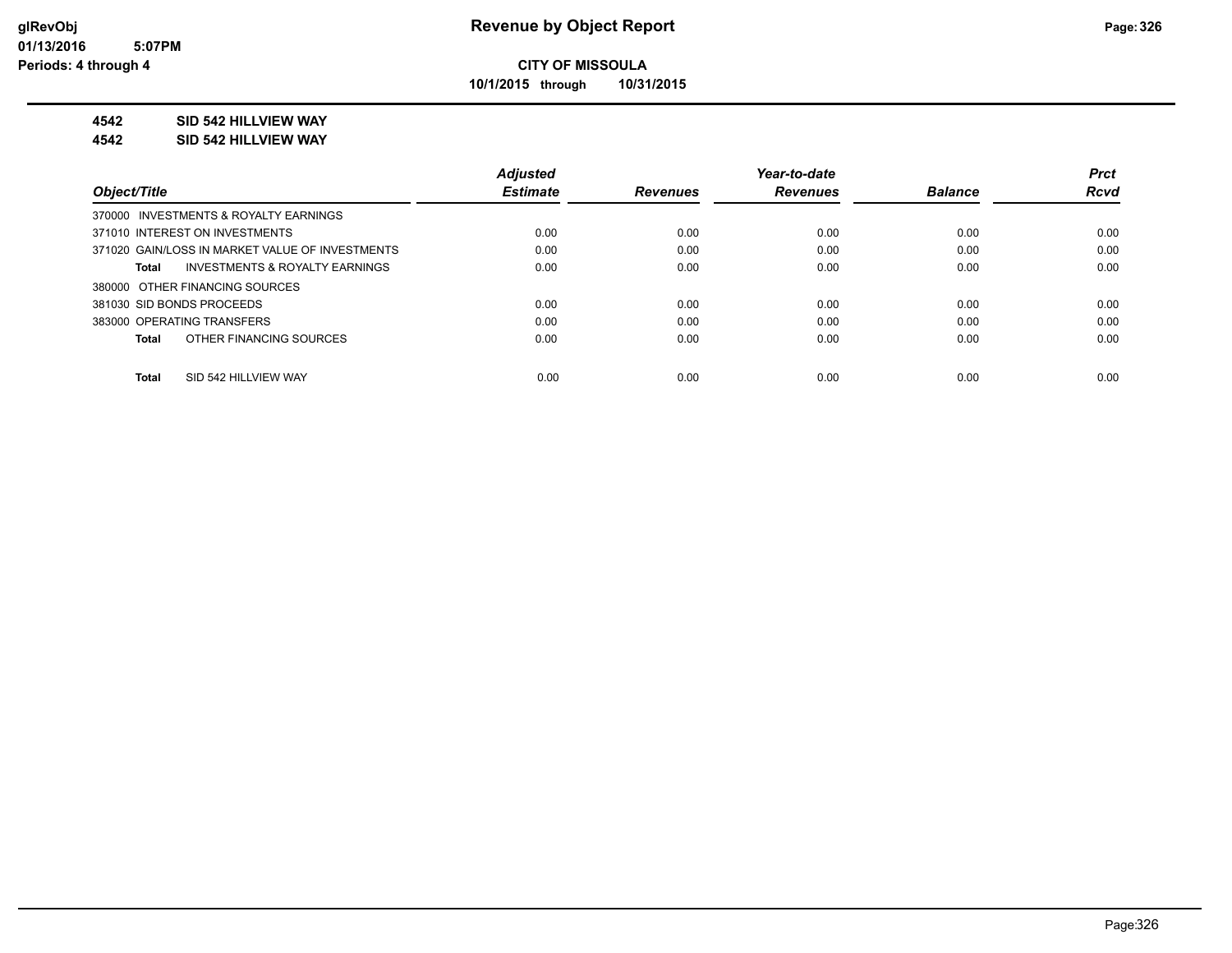**10/1/2015 through 10/31/2015**

#### **4542 SID 542 HILLVIEW WAY**

|                                                    | <b>Adjusted</b> |                 | Year-to-date    |                | <b>Prct</b> |
|----------------------------------------------------|-----------------|-----------------|-----------------|----------------|-------------|
| Object/Title                                       | <b>Estimate</b> | <b>Revenues</b> | <b>Revenues</b> | <b>Balance</b> | <b>Rcvd</b> |
| 370000 INVESTMENTS & ROYALTY EARNINGS              |                 |                 |                 |                |             |
| 371010 INTEREST ON INVESTMENTS                     | 0.00            | 0.00            | 0.00            | 0.00           | 0.00        |
| 371020 GAIN/LOSS IN MARKET VALUE OF INVESTMENT     | 0.00            | 0.00            | 0.00            | 0.00           | 0.00        |
| <b>INVESTMENTS &amp; ROYALTY EARNINGS</b><br>Total | 0.00            | 0.00            | 0.00            | 0.00           | 0.00        |
| 380000 OTHER FINANCING SOURCES                     |                 |                 |                 |                |             |
| 381030 SID BONDS PROCEEDS                          | 0.00            | 0.00            | 0.00            | 0.00           | 0.00        |
| 383000 OPERATING TRANSFERS                         | 0.00            | 0.00            | 0.00            | 0.00           | 0.00        |
| OTHER FINANCING SOURCES<br>Total                   | 0.00            | 0.00            | 0.00            | 0.00           | 0.00        |
|                                                    |                 |                 |                 |                |             |
| SID 542 HILLVIEW WAY<br><b>Total</b>               | 0.00            | 0.00            | 0.00            | 0.00           | 0.00        |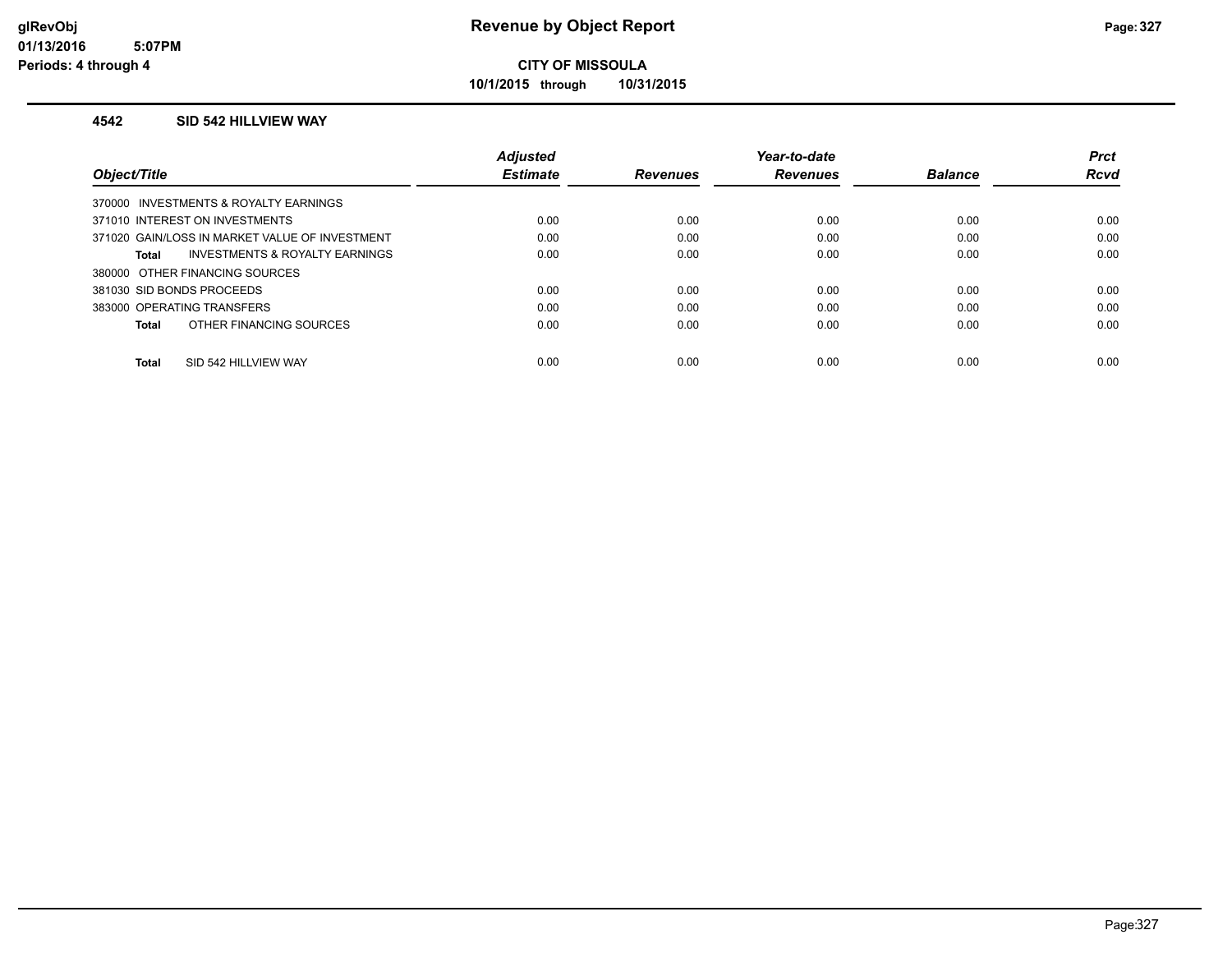**10/1/2015 through 10/31/2015**

### **4543 SID 543 TRAFFIC CALMING**

**4543 SID 543 TRAFFIC CALMING**

|                                                           | <b>Adjusted</b> |                 | Year-to-date    |                | <b>Prct</b> |
|-----------------------------------------------------------|-----------------|-----------------|-----------------|----------------|-------------|
| Object/Title                                              | <b>Estimate</b> | <b>Revenues</b> | <b>Revenues</b> | <b>Balance</b> | <b>Rcvd</b> |
| 370000 INVESTMENTS & ROYALTY EARNINGS                     |                 |                 |                 |                |             |
| 371010 INTEREST ON INVESTMENTS                            | 0.00            | 0.00            | 0.00            | 0.00           | 0.00        |
| <b>INVESTMENTS &amp; ROYALTY EARNINGS</b><br><b>Total</b> | 0.00            | 0.00            | 0.00            | 0.00           | 0.00        |
| 380000 OTHER FINANCING SOURCES                            |                 |                 |                 |                |             |
| 383000 OPERATING TRANSFERS                                | 0.00            | 0.00            | 0.00            | 0.00           | 0.00        |
| OTHER FINANCING SOURCES<br><b>Total</b>                   | 0.00            | 0.00            | 0.00            | 0.00           | 0.00        |
|                                                           |                 |                 |                 |                |             |
| SID 543 TRAFFIC CALMING<br><b>Total</b>                   | 0.00            | 0.00            | 0.00            | 0.00           | 0.00        |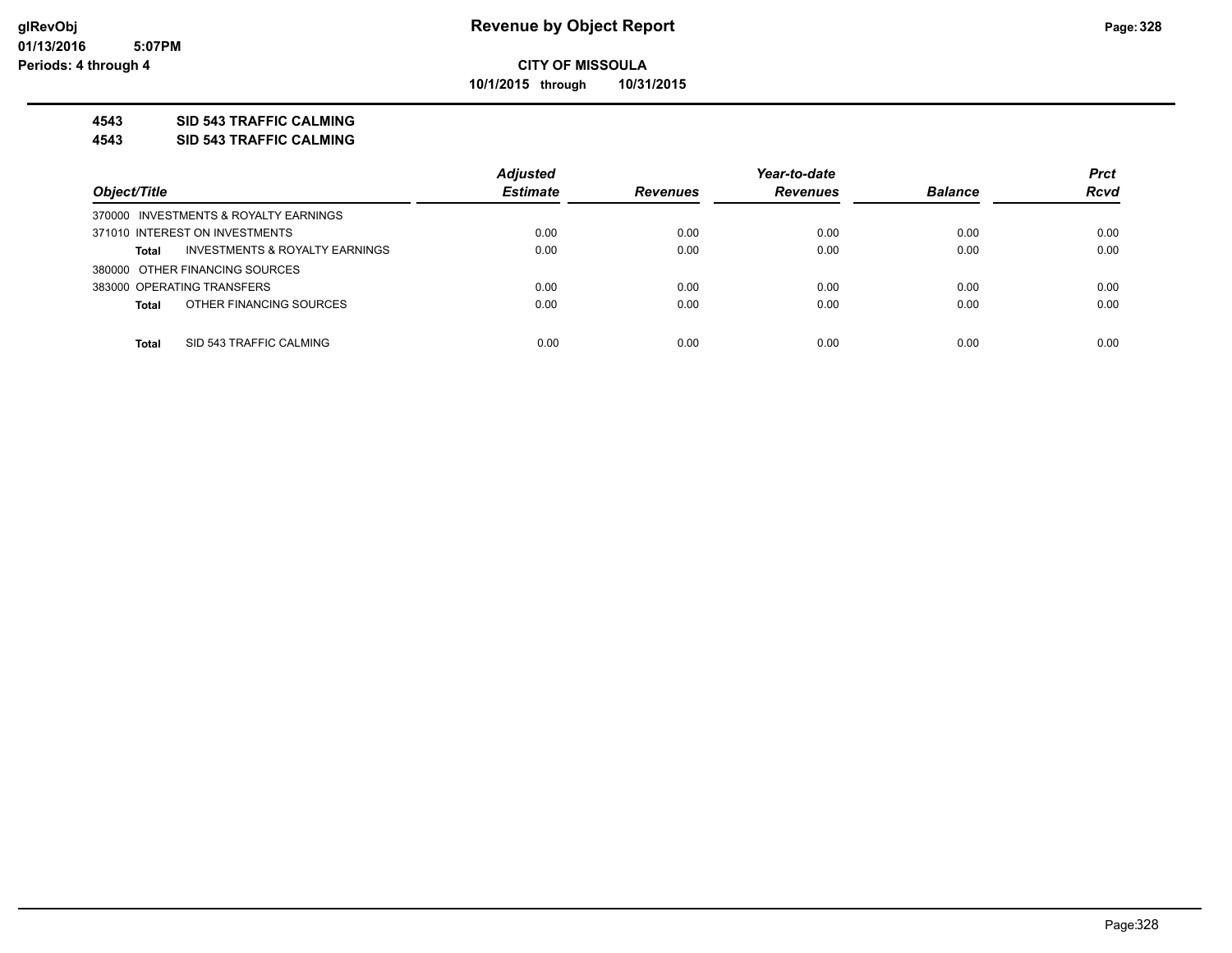**10/1/2015 through 10/31/2015**

### **4543 SID 543 TRAFFIC CALMING**

| Object/Title                            | <b>Adjusted</b><br><b>Estimate</b> | <b>Revenues</b> | Year-to-date<br><b>Revenues</b> | <b>Balance</b> | <b>Prct</b><br><b>Rcvd</b> |
|-----------------------------------------|------------------------------------|-----------------|---------------------------------|----------------|----------------------------|
| 370000 INVESTMENTS & ROYALTY EARNINGS   |                                    |                 |                                 |                |                            |
| 371010 INTEREST ON INVESTMENTS          | 0.00                               | 0.00            | 0.00                            | 0.00           | 0.00                       |
| INVESTMENTS & ROYALTY EARNINGS<br>Total | 0.00                               | 0.00            | 0.00                            | 0.00           | 0.00                       |
| 380000 OTHER FINANCING SOURCES          |                                    |                 |                                 |                |                            |
| 383000 OPERATING TRANSFERS              | 0.00                               | 0.00            | 0.00                            | 0.00           | 0.00                       |
| OTHER FINANCING SOURCES<br><b>Total</b> | 0.00                               | 0.00            | 0.00                            | 0.00           | 0.00                       |
|                                         |                                    |                 |                                 |                |                            |
| SID 543 TRAFFIC CALMING<br><b>Total</b> | 0.00                               | 0.00            | 0.00                            | 0.00           | 0.00                       |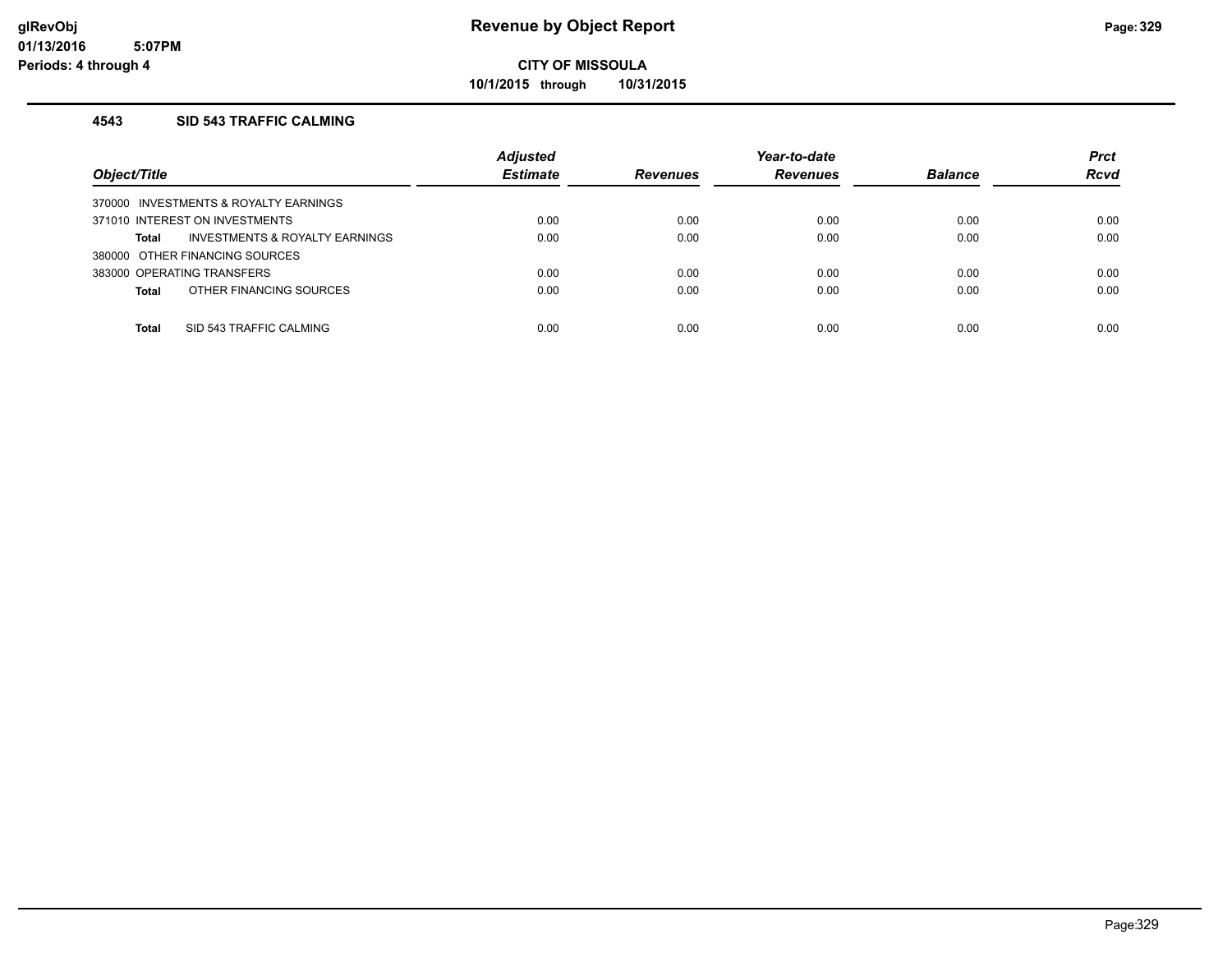**10/1/2015 through 10/31/2015**

## **4544 MILLER CREEK MITIGATION FUND**

#### **4544 MILLER CREEK MITIGATION FUND**

|                                                    | <b>Adjusted</b> |                 | Year-to-date    |                | <b>Prct</b> |
|----------------------------------------------------|-----------------|-----------------|-----------------|----------------|-------------|
| Object/Title                                       | <b>Estimate</b> | <b>Revenues</b> | <b>Revenues</b> | <b>Balance</b> | <b>Rcvd</b> |
| TAXES/ASSESSMENTS<br>310000                        |                 |                 |                 |                |             |
| 312001 PENALTIES & INTEREST                        | 0.00            | 0.00            | 0.00            | 0.00           | 0.00        |
| TAXES/ASSESSMENTS<br>Total                         | 0.00            | 0.00            | 0.00            | 0.00           | 0.00        |
| 370000 INVESTMENTS & ROYALTY EARNINGS              |                 |                 |                 |                |             |
| 371010 INTEREST ON INVESTMENTS                     | 0.00            | 0.00            | 0.00            | 0.00           | 0.00        |
| 371020 GAIN/LOSS IN MARKET VALUE OF INVESTMENTS    | 0.00            | 0.00            | 0.00            | 0.00           | 0.00        |
| <b>INVESTMENTS &amp; ROYALTY EARNINGS</b><br>Total | 0.00            | 0.00            | 0.00            | 0.00           | 0.00        |
| OTHER FINANCING SOURCES<br>380000                  |                 |                 |                 |                |             |
| 381030 SID BONDS PROCEEDS                          | 0.00            | 0.00            | 0.00            | 0.00           | 0.00        |
| OTHER FINANCING SOURCES<br><b>Total</b>            | 0.00            | 0.00            | 0.00            | 0.00           | 0.00        |
| MILLER CREEK MITIGATION FUND<br><b>Total</b>       | 0.00            | 0.00            | 0.00            | 0.00           | 0.00        |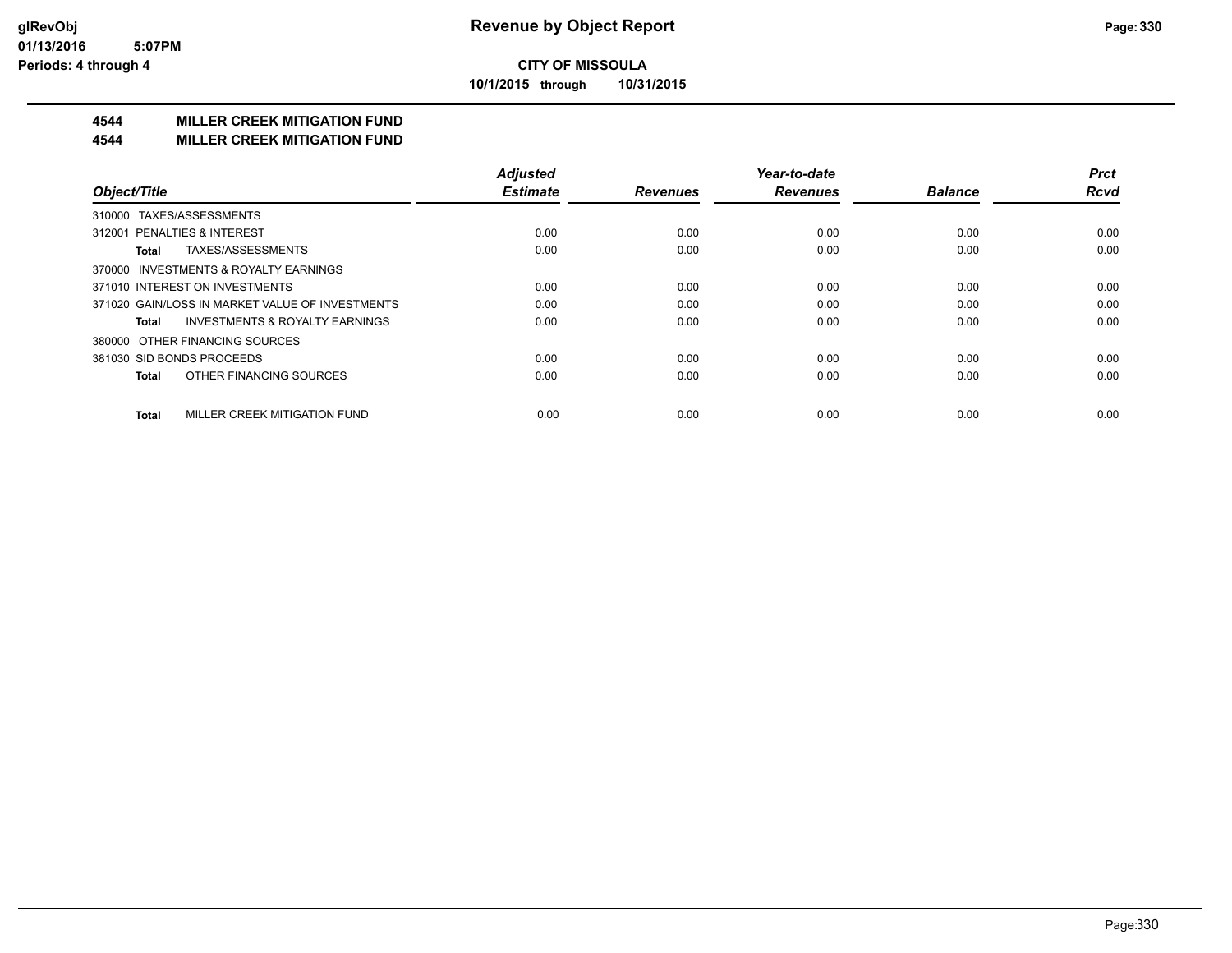**10/1/2015 through 10/31/2015**

### **4544 MILLER CREEK MITIGATION FUND**

| Object/Title                                   | <b>Adjusted</b><br><b>Estimate</b> | <b>Revenues</b> | Year-to-date<br><b>Revenues</b> | <b>Balance</b> | <b>Prct</b><br>Rcvd |
|------------------------------------------------|------------------------------------|-----------------|---------------------------------|----------------|---------------------|
| TAXES/ASSESSMENTS<br>310000                    |                                    |                 |                                 |                |                     |
| 312001 PENALTIES & INTEREST                    | 0.00                               | 0.00            | 0.00                            | 0.00           | 0.00                |
| TAXES/ASSESSMENTS<br>Total                     | 0.00                               | 0.00            | 0.00                            | 0.00           | 0.00                |
| 370000 INVESTMENTS & ROYALTY EARNINGS          |                                    |                 |                                 |                |                     |
| 371010 INTEREST ON INVESTMENTS                 | 0.00                               | 0.00            | 0.00                            | 0.00           | 0.00                |
| 371020 GAIN/LOSS IN MARKET VALUE OF INVESTMENT | 0.00                               | 0.00            | 0.00                            | 0.00           | 0.00                |
| INVESTMENTS & ROYALTY EARNINGS<br>Total        | 0.00                               | 0.00            | 0.00                            | 0.00           | 0.00                |
| 380000 OTHER FINANCING SOURCES                 |                                    |                 |                                 |                |                     |
| 381030 SID BONDS PROCEEDS                      | 0.00                               | 0.00            | 0.00                            | 0.00           | 0.00                |
| OTHER FINANCING SOURCES<br>Total               | 0.00                               | 0.00            | 0.00                            | 0.00           | 0.00                |
| MILLER CREEK MITIGATION FUND<br><b>Total</b>   | 0.00                               | 0.00            | 0.00                            | 0.00           | 0.00                |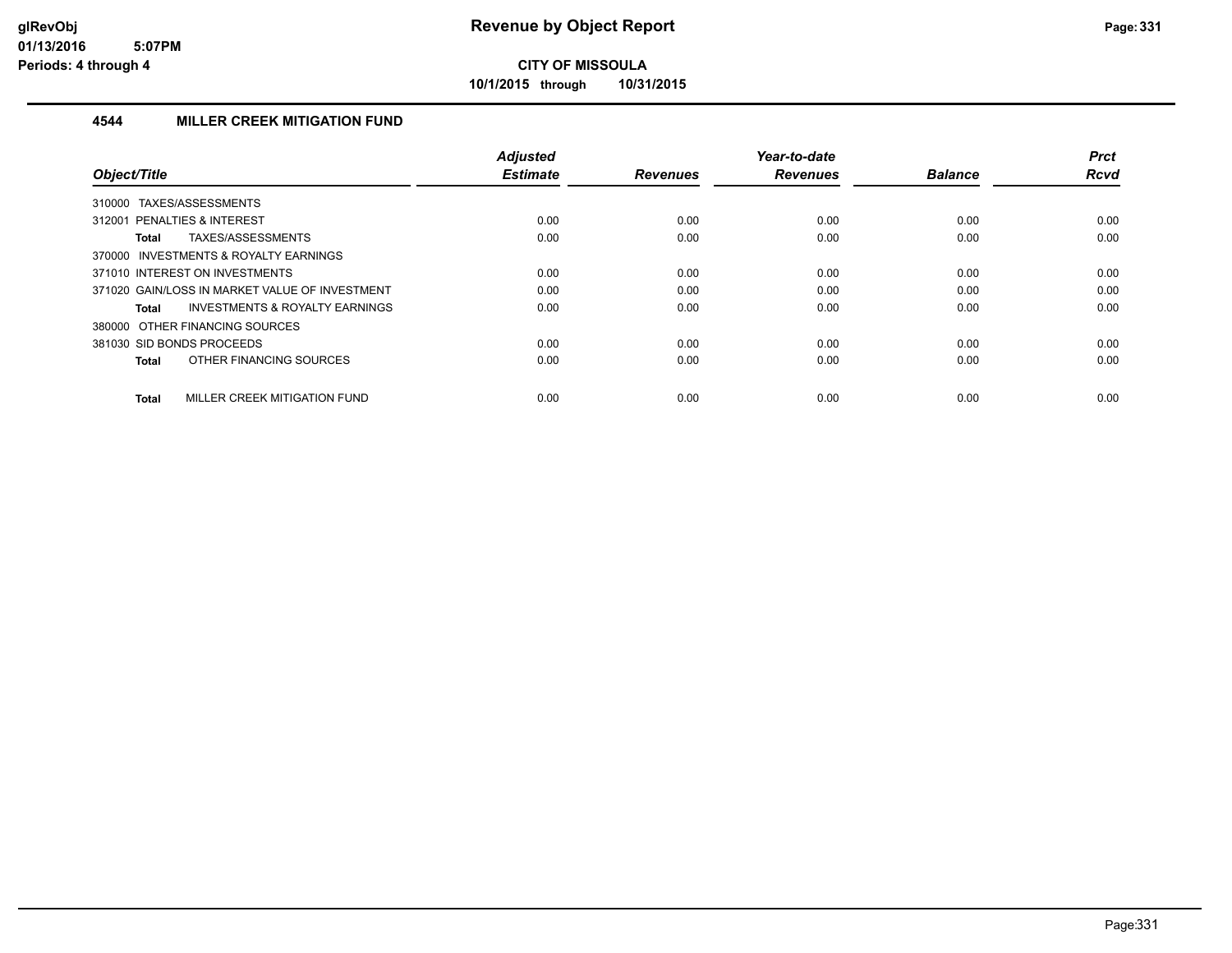**10/1/2015 through 10/31/2015**

# **4545 MILLER CREEK TWITE CONSTRUCTION**

### **4545 MILLER CREEK TWITE CONSTRUCTION**

|                                                     | <b>Adjusted</b> |                 | Year-to-date    |                | <b>Prct</b> |
|-----------------------------------------------------|-----------------|-----------------|-----------------|----------------|-------------|
| Object/Title                                        | <b>Estimate</b> | <b>Revenues</b> | <b>Revenues</b> | <b>Balance</b> | <b>Rcvd</b> |
| TAXES/ASSESSMENTS<br>310000                         |                 |                 |                 |                |             |
| 312001 PENALTIES & INTEREST                         | 0.00            | 0.00            | 0.00            | 0.00           | 0.00        |
| TAXES/ASSESSMENTS<br>Total                          | 0.00            | 0.00            | 0.00            | 0.00           | 0.00        |
| <b>INVESTMENTS &amp; ROYALTY EARNINGS</b><br>370000 |                 |                 |                 |                |             |
| 371010 INTEREST ON INVESTMENTS                      | 0.00            | 0.00            | 0.00            | 0.00           | 0.00        |
| 371020 GAIN/LOSS IN MARKET VALUE OF INVESTMENTS     | 0.00            | 0.00            | 0.00            | 0.00           | 0.00        |
| <b>INVESTMENTS &amp; ROYALTY EARNINGS</b><br>Total  | 0.00            | 0.00            | 0.00            | 0.00           | 0.00        |
| 380000 OTHER FINANCING SOURCES                      |                 |                 |                 |                |             |
| 381030 SID BONDS PROCEEDS                           | 0.00            | 0.00            | 0.00            | 0.00           | 0.00        |
| OTHER FINANCING SOURCES<br>Total                    | 0.00            | 0.00            | 0.00            | 0.00           | 0.00        |
| 430000 MILLER CREEK                                 |                 |                 |                 |                |             |
| 430230 MILLER CR TWITE CONSTRUCTION                 | 0.00            | 0.00            | 0.00            | 0.00           | 0.00        |
| <b>MILLER CREEK</b><br><b>Total</b>                 | 0.00            | 0.00            | 0.00            | 0.00           | 0.00        |
|                                                     |                 |                 |                 |                |             |
| MILLER CREEK TWITE CONSTRUCTION<br>Total            | 0.00            | 0.00            | 0.00            | 0.00           | 0.00        |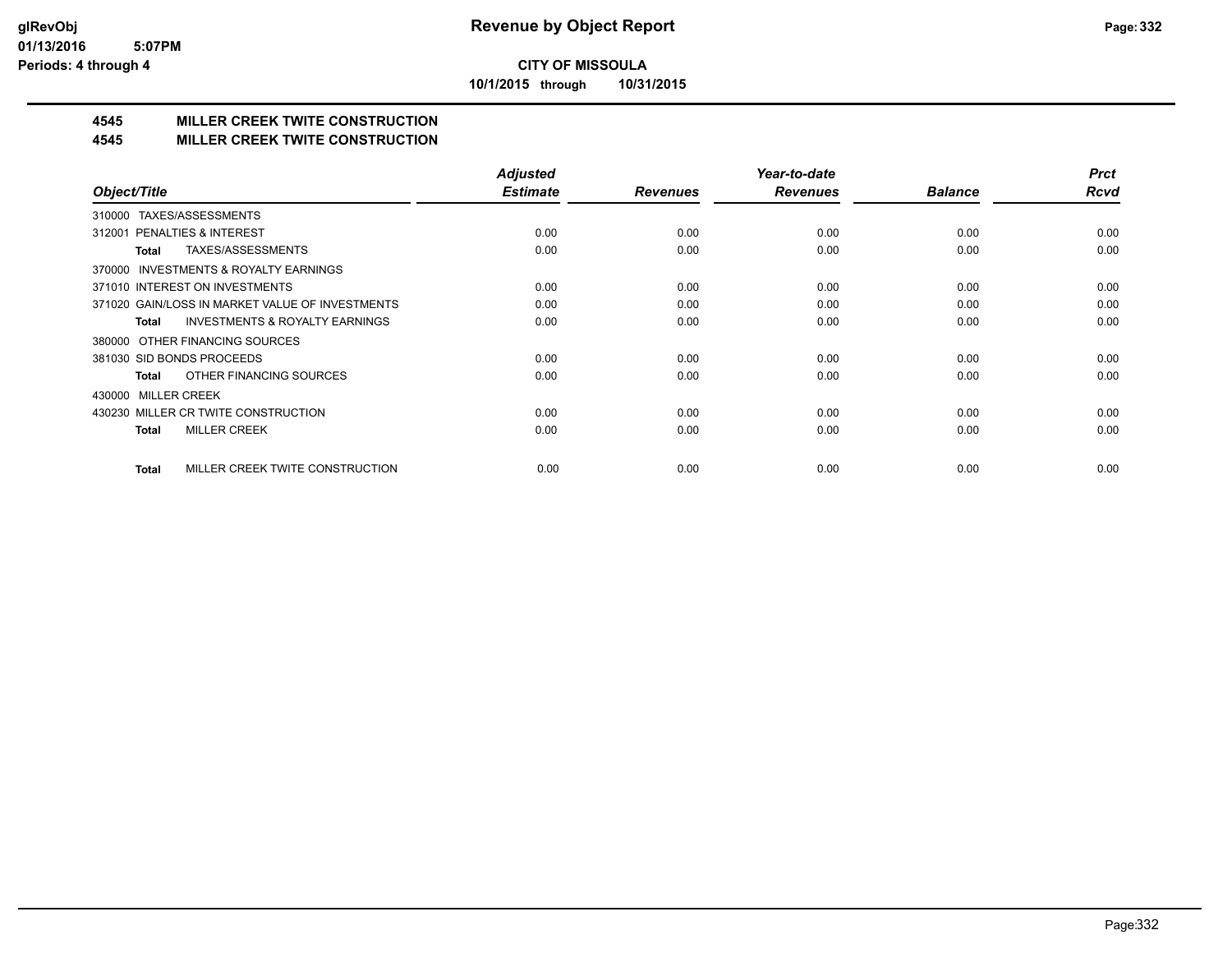**10/1/2015 through 10/31/2015**

### **4545 MILLER CREEK TWITE CONSTRUCTION**

| Object/Title                                              | Adjusted<br><b>Estimate</b> | <b>Revenues</b> | Year-to-date<br><b>Revenues</b> | <b>Balance</b> | <b>Prct</b><br>Rcvd |
|-----------------------------------------------------------|-----------------------------|-----------------|---------------------------------|----------------|---------------------|
|                                                           |                             |                 |                                 |                |                     |
| TAXES/ASSESSMENTS<br>310000                               |                             |                 |                                 |                |                     |
| PENALTIES & INTEREST<br>312001                            | 0.00                        | 0.00            | 0.00                            | 0.00           | 0.00                |
| TAXES/ASSESSMENTS<br>Total                                | 0.00                        | 0.00            | 0.00                            | 0.00           | 0.00                |
| 370000 INVESTMENTS & ROYALTY EARNINGS                     |                             |                 |                                 |                |                     |
| 371010 INTEREST ON INVESTMENTS                            | 0.00                        | 0.00            | 0.00                            | 0.00           | 0.00                |
| 371020 GAIN/LOSS IN MARKET VALUE OF INVESTMENT            | 0.00                        | 0.00            | 0.00                            | 0.00           | 0.00                |
| <b>INVESTMENTS &amp; ROYALTY EARNINGS</b><br><b>Total</b> | 0.00                        | 0.00            | 0.00                            | 0.00           | 0.00                |
| 380000 OTHER FINANCING SOURCES                            |                             |                 |                                 |                |                     |
| 381030 SID BONDS PROCEEDS                                 | 0.00                        | 0.00            | 0.00                            | 0.00           | 0.00                |
| OTHER FINANCING SOURCES<br><b>Total</b>                   | 0.00                        | 0.00            | 0.00                            | 0.00           | 0.00                |
| 430000 MILLER CREEK                                       |                             |                 |                                 |                |                     |
| 430230 MILLER CR TWITE CONSTRUCTION                       | 0.00                        | 0.00            | 0.00                            | 0.00           | 0.00                |
| <b>MILLER CREEK</b><br><b>Total</b>                       | 0.00                        | 0.00            | 0.00                            | 0.00           | 0.00                |
|                                                           |                             |                 |                                 |                |                     |
| MILLER CREEK TWITE CONSTRUCTION<br><b>Total</b>           | 0.00                        | 0.00            | 0.00                            | 0.00           | 0.00                |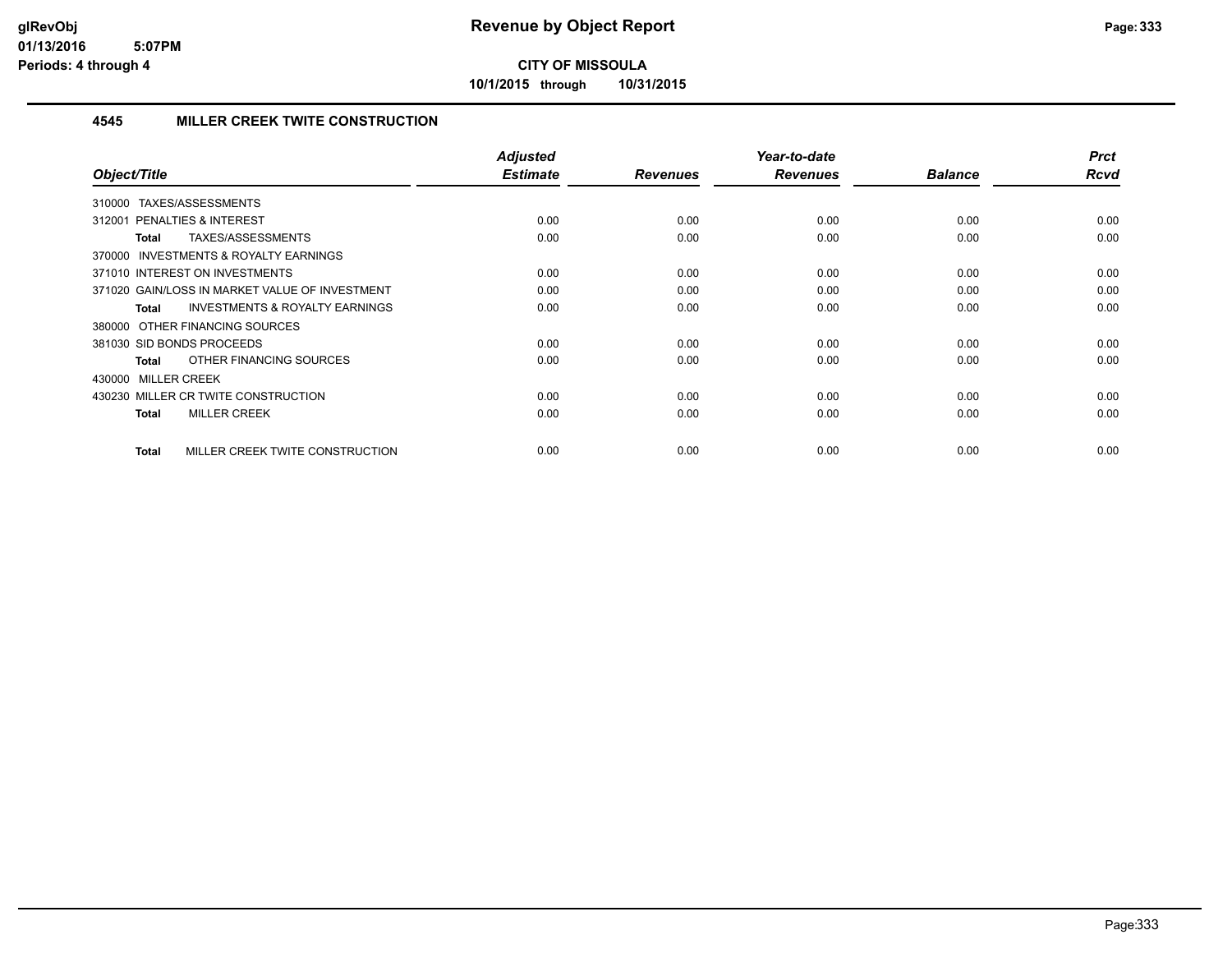**10/1/2015 through 10/31/2015**

# **4546 MILLER CREEK MALOHNEY CONSTRUCTION**

## **4546 MILLER CREEK MALOHNEY CONSTRUCTION**

|                                                     | <b>Adjusted</b> |                 | Year-to-date    |                | <b>Prct</b> |
|-----------------------------------------------------|-----------------|-----------------|-----------------|----------------|-------------|
| Object/Title                                        | <b>Estimate</b> | <b>Revenues</b> | <b>Revenues</b> | <b>Balance</b> | <b>Rcvd</b> |
| TAXES/ASSESSMENTS<br>310000                         |                 |                 |                 |                |             |
| PENALTIES & INTEREST<br>312001                      | 0.00            | 0.00            | 0.00            | 0.00           | 0.00        |
| TAXES/ASSESSMENTS<br><b>Total</b>                   | 0.00            | 0.00            | 0.00            | 0.00           | 0.00        |
| MISCELLANEOUS REVENUES<br>360000                    |                 |                 |                 |                |             |
| 365000 DONATIONS                                    | 0.00            | 0.00            | 0.00            | 0.00           | 0.00        |
| <b>MISCELLANEOUS REVENUES</b><br>Total              | 0.00            | 0.00            | 0.00            | 0.00           | 0.00        |
| <b>INVESTMENTS &amp; ROYALTY EARNINGS</b><br>370000 |                 |                 |                 |                |             |
| 371010 INTEREST ON INVESTMENTS                      | 0.00            | 0.00            | 0.00            | 0.00           | 0.00        |
| 371020 GAIN/LOSS IN MARKET VALUE OF INVESTMENTS     | 0.00            | 0.00            | 0.00            | 0.00           | 0.00        |
| <b>INVESTMENTS &amp; ROYALTY EARNINGS</b><br>Total  | 0.00            | 0.00            | 0.00            | 0.00           | 0.00        |
| OTHER FINANCING SOURCES<br>380000                   |                 |                 |                 |                |             |
| 381030 SID BONDS PROCEEDS                           | 0.00            | 0.00            | 0.00            | 0.00           | 0.00        |
| OTHER FINANCING SOURCES<br><b>Total</b>             | 0.00            | 0.00            | 0.00            | 0.00           | 0.00        |
| <b>MILLER CREEK</b><br>430000                       |                 |                 |                 |                |             |
| 430230 MILLER CR TWITE CONSTRUCTION                 | 0.00            | 0.00            | 0.00            | 0.00           | 0.00        |
| <b>MILLER CREEK</b><br><b>Total</b>                 | 0.00            | 0.00            | 0.00            | 0.00           | 0.00        |
|                                                     |                 |                 |                 |                |             |
| MILLER CREEK MALOHNEY CONSTRUCTION<br><b>Total</b>  | 0.00            | 0.00            | 0.00            | 0.00           | 0.00        |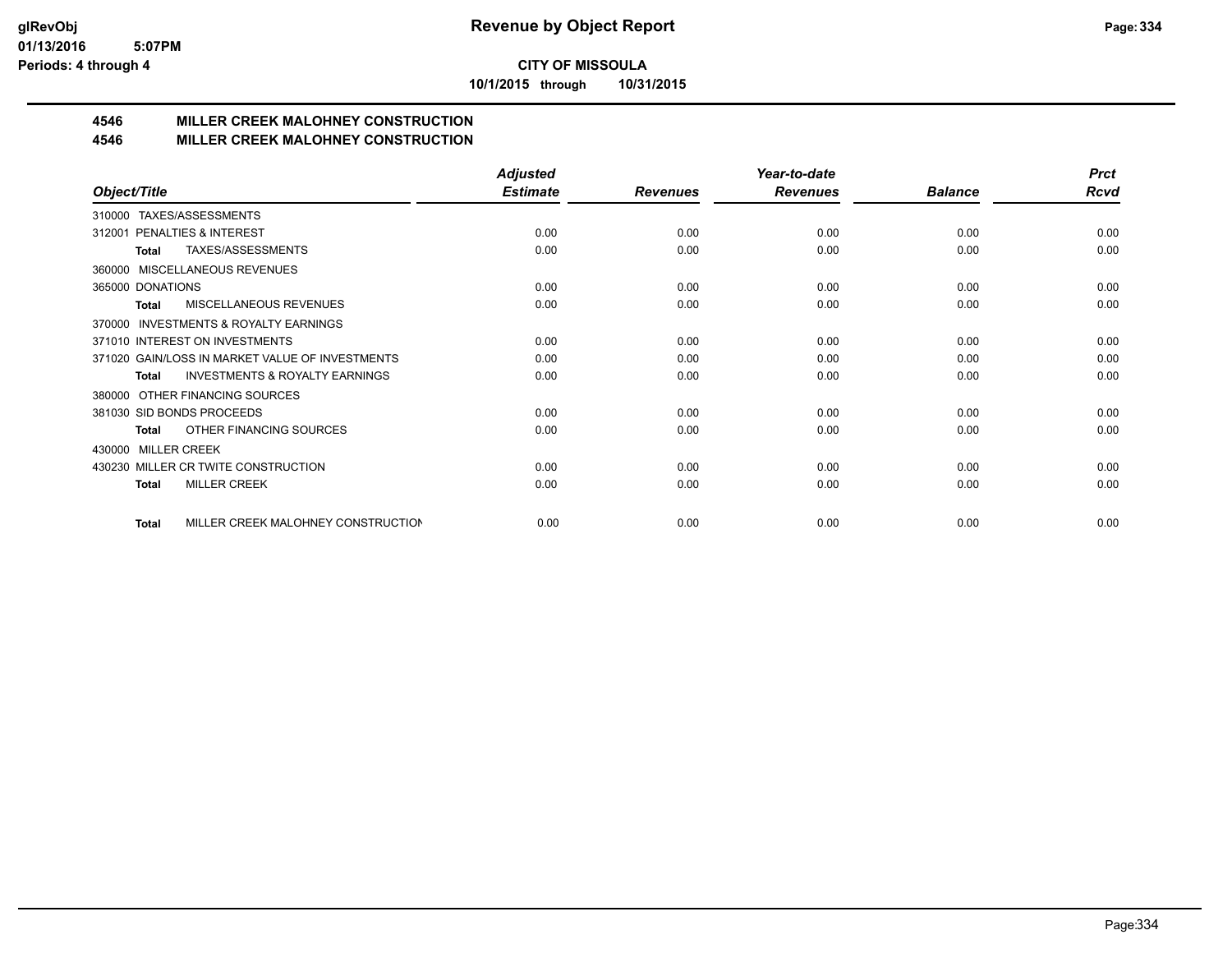**10/1/2015 through 10/31/2015**

### **4546 MILLER CREEK MALOHNEY CONSTRUCTION**

|                                                           | <b>Adjusted</b> |                 | Year-to-date    |                | <b>Prct</b> |
|-----------------------------------------------------------|-----------------|-----------------|-----------------|----------------|-------------|
| Object/Title                                              | <b>Estimate</b> | <b>Revenues</b> | <b>Revenues</b> | <b>Balance</b> | <b>Rcvd</b> |
| TAXES/ASSESSMENTS<br>310000                               |                 |                 |                 |                |             |
| PENALTIES & INTEREST<br>312001                            | 0.00            | 0.00            | 0.00            | 0.00           | 0.00        |
| TAXES/ASSESSMENTS<br><b>Total</b>                         | 0.00            | 0.00            | 0.00            | 0.00           | 0.00        |
| 360000 MISCELLANEOUS REVENUES                             |                 |                 |                 |                |             |
| 365000 DONATIONS                                          | 0.00            | 0.00            | 0.00            | 0.00           | 0.00        |
| <b>MISCELLANEOUS REVENUES</b><br>Total                    | 0.00            | 0.00            | 0.00            | 0.00           | 0.00        |
| INVESTMENTS & ROYALTY EARNINGS<br>370000                  |                 |                 |                 |                |             |
| 371010 INTEREST ON INVESTMENTS                            | 0.00            | 0.00            | 0.00            | 0.00           | 0.00        |
| 371020 GAIN/LOSS IN MARKET VALUE OF INVESTMENT            | 0.00            | 0.00            | 0.00            | 0.00           | 0.00        |
| <b>INVESTMENTS &amp; ROYALTY EARNINGS</b><br><b>Total</b> | 0.00            | 0.00            | 0.00            | 0.00           | 0.00        |
| OTHER FINANCING SOURCES<br>380000                         |                 |                 |                 |                |             |
| 381030 SID BONDS PROCEEDS                                 | 0.00            | 0.00            | 0.00            | 0.00           | 0.00        |
| OTHER FINANCING SOURCES<br>Total                          | 0.00            | 0.00            | 0.00            | 0.00           | 0.00        |
| <b>MILLER CREEK</b><br>430000                             |                 |                 |                 |                |             |
| 430230 MILLER CR TWITE CONSTRUCTION                       | 0.00            | 0.00            | 0.00            | 0.00           | 0.00        |
| <b>MILLER CREEK</b><br><b>Total</b>                       | 0.00            | 0.00            | 0.00            | 0.00           | 0.00        |
| MILLER CREEK MALOHNEY CONSTRUCTIOI<br><b>Total</b>        | 0.00            | 0.00            | 0.00            | 0.00           | 0.00        |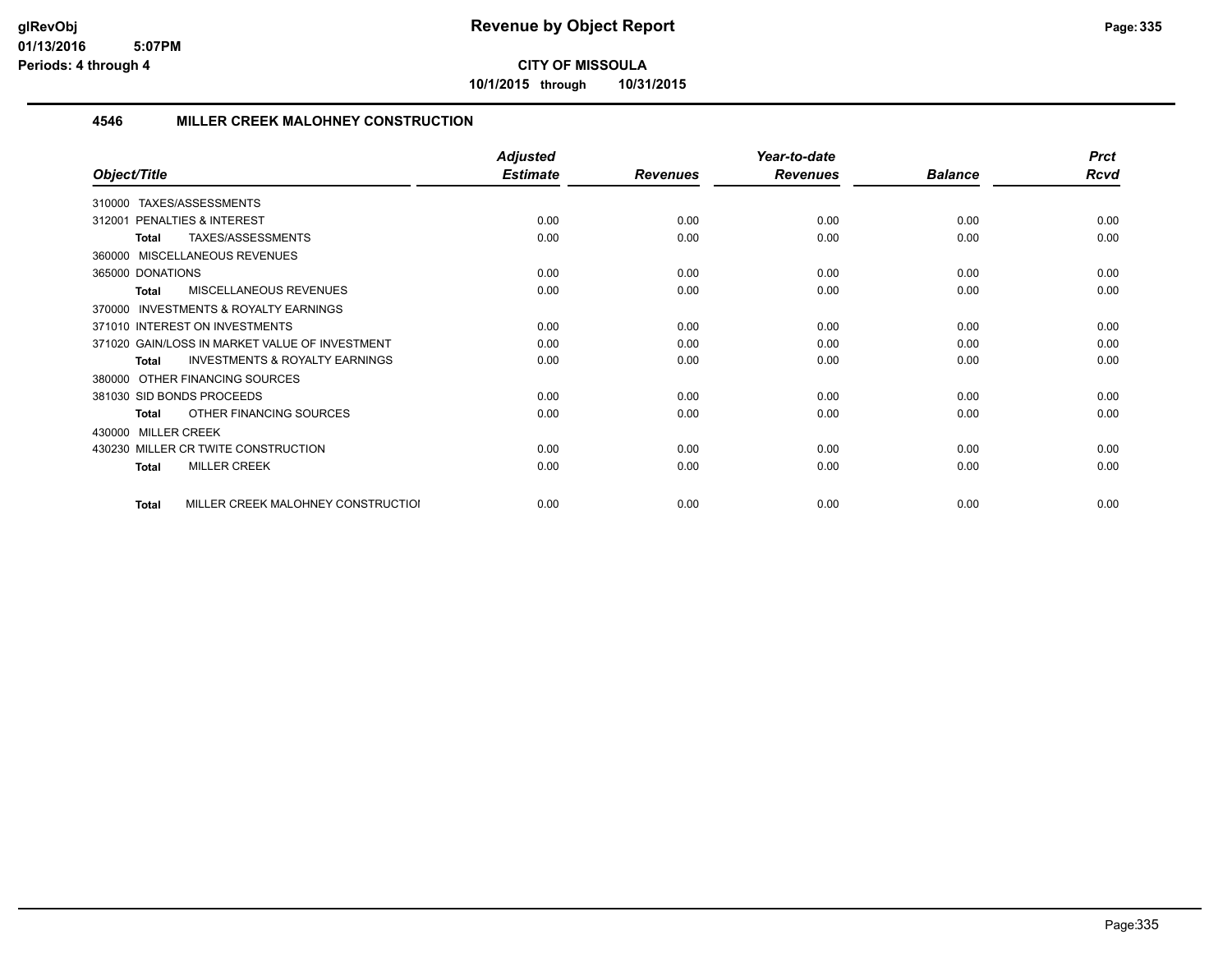**10/1/2015 through 10/31/2015**

# **4547 MILLER CREEK MCCARTHY CONSTRUCTION**

### **4547 MILLER CREEK MCCARTHY CONSTRUCTION**

|                                                    | <b>Adjusted</b> |                 | Year-to-date    |                | <b>Prct</b> |
|----------------------------------------------------|-----------------|-----------------|-----------------|----------------|-------------|
| Object/Title                                       | <b>Estimate</b> | <b>Revenues</b> | <b>Revenues</b> | <b>Balance</b> | <b>Rcvd</b> |
| TAXES/ASSESSMENTS<br>310000                        |                 |                 |                 |                |             |
| PENALTIES & INTEREST<br>312001                     | 0.00            | 0.00            | 0.00            | 0.00           | 0.00        |
| TAXES/ASSESSMENTS<br>Total                         | 0.00            | 0.00            | 0.00            | 0.00           | 0.00        |
| INVESTMENTS & ROYALTY EARNINGS<br>370000           |                 |                 |                 |                |             |
| 371010 INTEREST ON INVESTMENTS                     | 0.00            | 0.00            | 0.00            | 0.00           | 0.00        |
| 371020 GAIN/LOSS IN MARKET VALUE OF INVESTMENTS    | 0.00            | 0.00            | 0.00            | 0.00           | 0.00        |
| <b>INVESTMENTS &amp; ROYALTY EARNINGS</b><br>Total | 0.00            | 0.00            | 0.00            | 0.00           | 0.00        |
| OTHER FINANCING SOURCES<br>380000                  |                 |                 |                 |                |             |
| 381030 SID BONDS PROCEEDS                          | 0.00            | 0.00            | 0.00            | 0.00           | 0.00        |
| OTHER FINANCING SOURCES<br>Total                   | 0.00            | 0.00            | 0.00            | 0.00           | 0.00        |
| <b>MILLER CREEK</b><br>430000                      |                 |                 |                 |                |             |
| 430230 MILLER CR TWITE CONSTRUCTION                | 0.00            | 0.00            | 0.00            | 0.00           | 0.00        |
| <b>MILLER CREEK</b><br><b>Total</b>                | 0.00            | 0.00            | 0.00            | 0.00           | 0.00        |
|                                                    |                 |                 |                 |                |             |
| MILLER CREEK MCCARTHY CONSTRUCTION<br><b>Total</b> | 0.00            | 0.00            | 0.00            | 0.00           | 0.00        |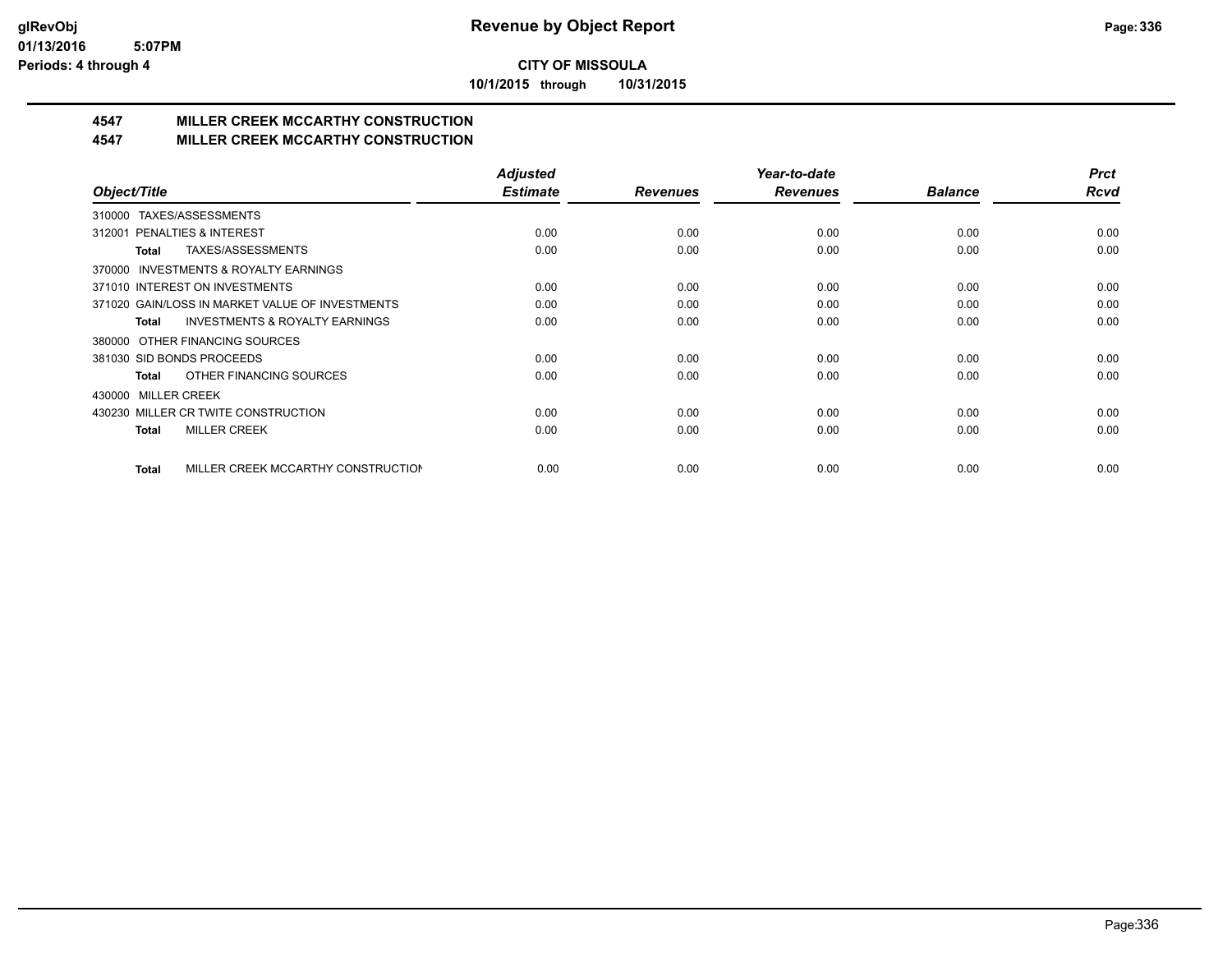**10/1/2015 through 10/31/2015**

### **4547 MILLER CREEK MCCARTHY CONSTRUCTION**

| Object/Title                                              | <b>Adjusted</b><br><b>Estimate</b> | <b>Revenues</b> | Year-to-date<br><b>Revenues</b> | <b>Balance</b> | <b>Prct</b><br><b>Rcvd</b> |
|-----------------------------------------------------------|------------------------------------|-----------------|---------------------------------|----------------|----------------------------|
| TAXES/ASSESSMENTS<br>310000                               |                                    |                 |                                 |                |                            |
| <b>PENALTIES &amp; INTEREST</b><br>312001                 | 0.00                               | 0.00            | 0.00                            | 0.00           | 0.00                       |
| TAXES/ASSESSMENTS<br>Total                                | 0.00                               | 0.00            | 0.00                            | 0.00           | 0.00                       |
| INVESTMENTS & ROYALTY EARNINGS<br>370000                  |                                    |                 |                                 |                |                            |
| 371010 INTEREST ON INVESTMENTS                            | 0.00                               | 0.00            | 0.00                            | 0.00           | 0.00                       |
| 371020 GAIN/LOSS IN MARKET VALUE OF INVESTMENT            | 0.00                               | 0.00            | 0.00                            | 0.00           | 0.00                       |
| <b>INVESTMENTS &amp; ROYALTY EARNINGS</b><br><b>Total</b> | 0.00                               | 0.00            | 0.00                            | 0.00           | 0.00                       |
| 380000 OTHER FINANCING SOURCES                            |                                    |                 |                                 |                |                            |
| 381030 SID BONDS PROCEEDS                                 | 0.00                               | 0.00            | 0.00                            | 0.00           | 0.00                       |
| OTHER FINANCING SOURCES<br>Total                          | 0.00                               | 0.00            | 0.00                            | 0.00           | 0.00                       |
| 430000 MILLER CREEK                                       |                                    |                 |                                 |                |                            |
| 430230 MILLER CR TWITE CONSTRUCTION                       | 0.00                               | 0.00            | 0.00                            | 0.00           | 0.00                       |
| <b>MILLER CREEK</b><br><b>Total</b>                       | 0.00                               | 0.00            | 0.00                            | 0.00           | 0.00                       |
| MILLER CREEK MCCARTHY CONSTRUCTIOL<br>Total               | 0.00                               | 0.00            | 0.00                            | 0.00           | 0.00                       |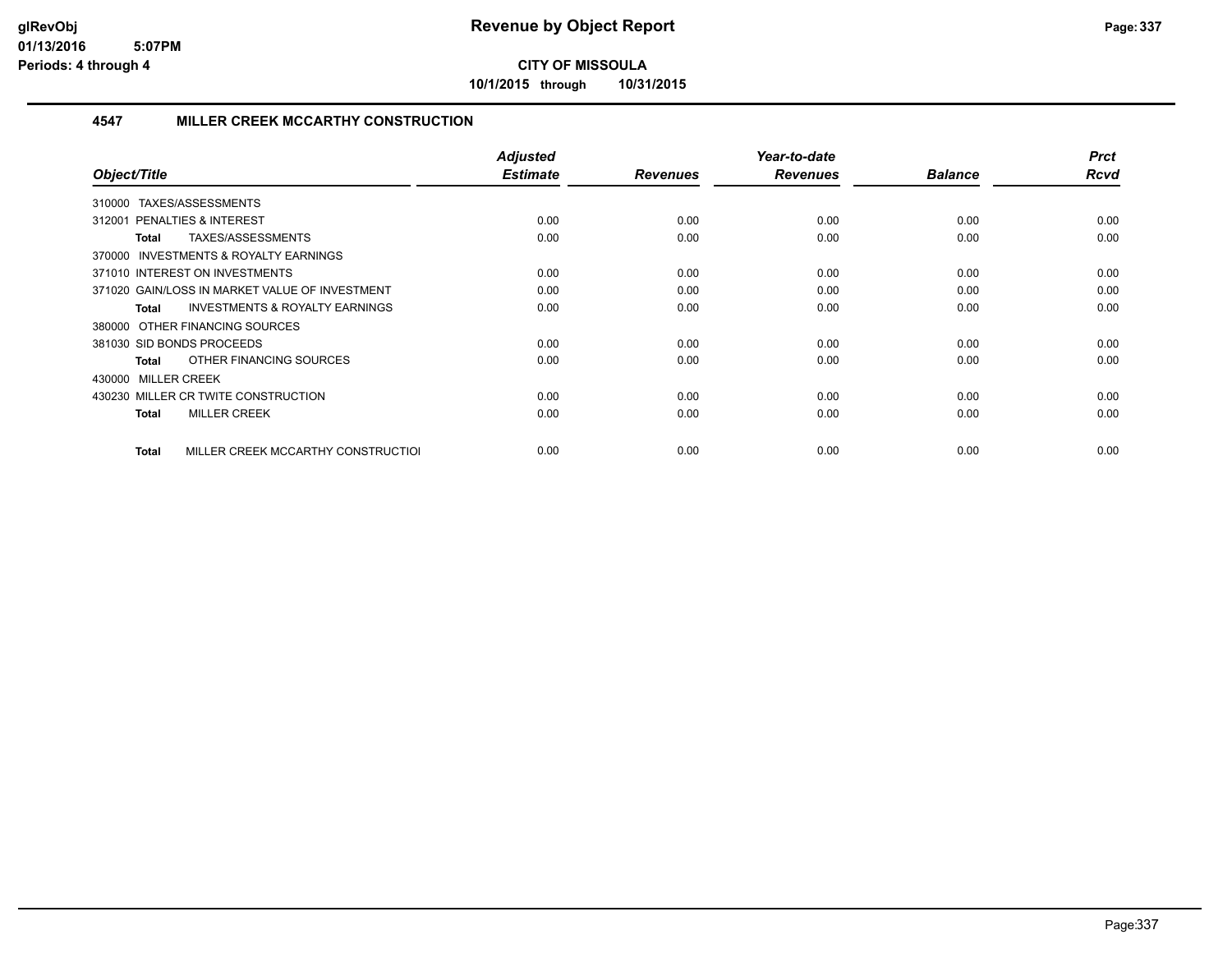**10/1/2015 through 10/31/2015**

# **4548 5TH,6TH & ARTHUR ROAD IMPROVEMENTS**

## **4548 5TH,6TH & ARTHUR ROAD IMPROVEMENTS**

|                                                     | <b>Adjusted</b> |                 | Year-to-date    |                | <b>Prct</b> |
|-----------------------------------------------------|-----------------|-----------------|-----------------|----------------|-------------|
| Object/Title                                        | <b>Estimate</b> | <b>Revenues</b> | <b>Revenues</b> | <b>Balance</b> | <b>Rcvd</b> |
| 330000 INTERGOVERNMENTAL REVENUES                   |                 |                 |                 |                |             |
| <b>MDT REIMBURSEMENTS</b><br>336001                 | 0.00            | 0.00            | 0.00            | 0.00           | 0.00        |
| INTERGOVERNMENTAL REVENUES<br>Total                 | 0.00            | 0.00            | 0.00            | 0.00           | 0.00        |
| 360000 MISCELLANEOUS REVENUES                       |                 |                 |                 |                |             |
| 363020 PROPERTY ASSESSMENTS                         | 0.00            | 0.00            | 0.00            | 0.00           | 0.00        |
| <b>MISCELLANEOUS REVENUES</b><br>Total              | 0.00            | 0.00            | 0.00            | 0.00           | 0.00        |
| 370000 INVESTMENTS & ROYALTY EARNINGS               |                 |                 |                 |                |             |
| 371010 INTEREST ON INVESTMENTS                      | 0.00            | 0.00            | 0.00            | 0.00           | 0.00        |
| <b>INVESTMENTS &amp; ROYALTY EARNINGS</b><br>Total  | 0.00            | 0.00            | 0.00            | 0.00           | 0.00        |
| 380000 OTHER FINANCING SOURCES                      |                 |                 |                 |                |             |
| 381010 BOND PROCEEDS                                | 0.00            | 0.00            | 0.00            | 0.00           | 0.00        |
| 381030 SID BONDS PROCEEDS                           | 0.00            | 0.00            | 0.00            | 0.00           | 0.00        |
| OTHER FINANCING SOURCES<br>Total                    | 0.00            | 0.00            | 0.00            | 0.00           | 0.00        |
| 5TH, 6TH & ARTHUR ROAD IMPROVEMENTS<br><b>Total</b> | 0.00            | 0.00            | 0.00            | 0.00           | 0.00        |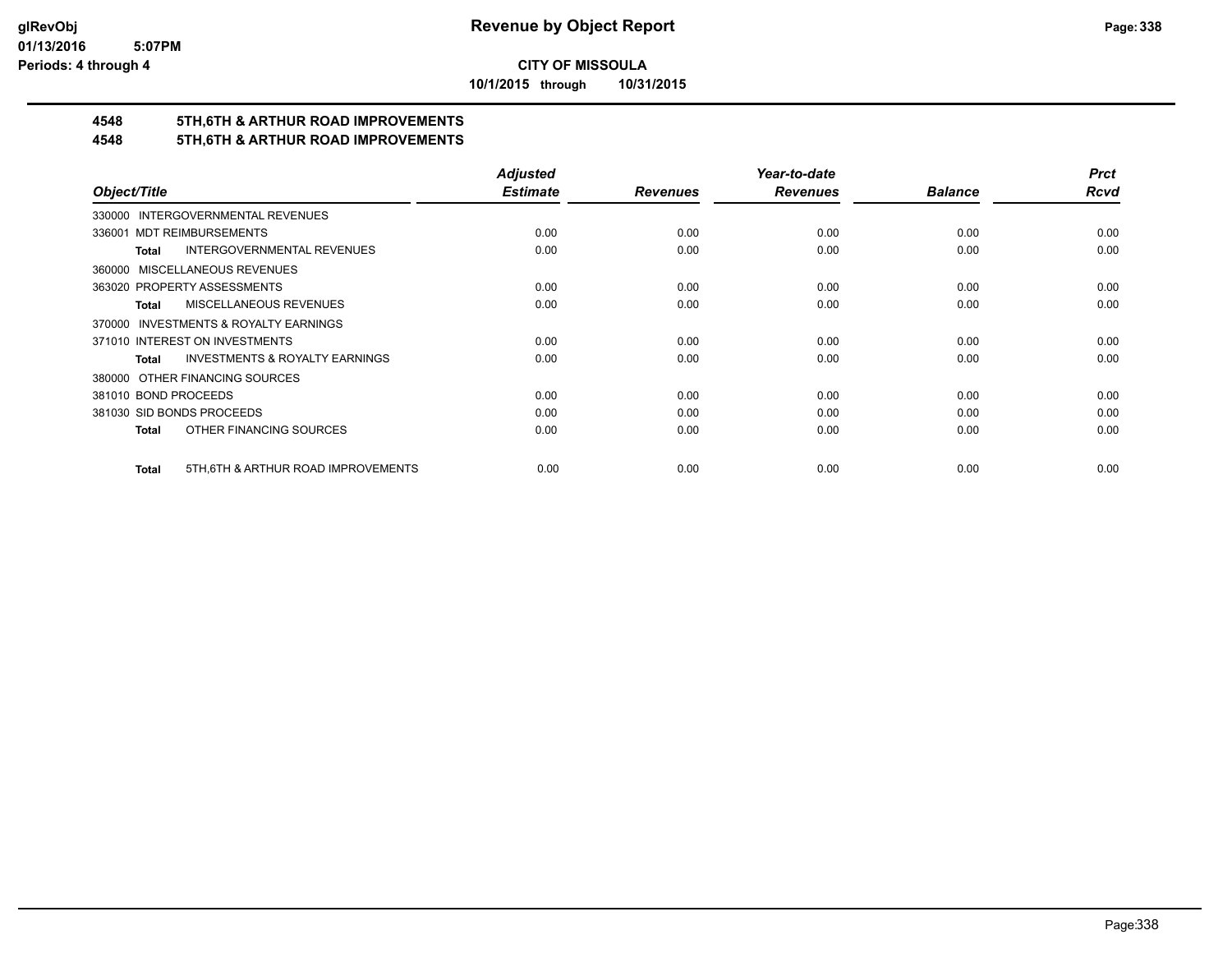**10/1/2015 through 10/31/2015**

### **4548 5TH,6TH & ARTHUR ROAD IMPROVEMENTS**

|                                                           | <b>Adjusted</b> |                 | Year-to-date    |                | <b>Prct</b> |
|-----------------------------------------------------------|-----------------|-----------------|-----------------|----------------|-------------|
| Object/Title                                              | <b>Estimate</b> | <b>Revenues</b> | <b>Revenues</b> | <b>Balance</b> | Rcvd        |
| 330000 INTERGOVERNMENTAL REVENUES                         |                 |                 |                 |                |             |
| 336001 MDT REIMBURSEMENTS                                 | 0.00            | 0.00            | 0.00            | 0.00           | 0.00        |
| INTERGOVERNMENTAL REVENUES<br>Total                       | 0.00            | 0.00            | 0.00            | 0.00           | 0.00        |
| 360000 MISCELLANEOUS REVENUES                             |                 |                 |                 |                |             |
| 363020 PROPERTY ASSESSMENTS                               | 0.00            | 0.00            | 0.00            | 0.00           | 0.00        |
| MISCELLANEOUS REVENUES<br>Total                           | 0.00            | 0.00            | 0.00            | 0.00           | 0.00        |
| 370000 INVESTMENTS & ROYALTY EARNINGS                     |                 |                 |                 |                |             |
| 371010 INTEREST ON INVESTMENTS                            | 0.00            | 0.00            | 0.00            | 0.00           | 0.00        |
| <b>INVESTMENTS &amp; ROYALTY EARNINGS</b><br><b>Total</b> | 0.00            | 0.00            | 0.00            | 0.00           | 0.00        |
| 380000 OTHER FINANCING SOURCES                            |                 |                 |                 |                |             |
| 381010 BOND PROCEEDS                                      | 0.00            | 0.00            | 0.00            | 0.00           | 0.00        |
| 381030 SID BONDS PROCEEDS                                 | 0.00            | 0.00            | 0.00            | 0.00           | 0.00        |
| OTHER FINANCING SOURCES<br>Total                          | 0.00            | 0.00            | 0.00            | 0.00           | 0.00        |
| 5TH, 6TH & ARTHUR ROAD IMPROVEMENTS<br>Total              | 0.00            | 0.00            | 0.00            | 0.00           | 0.00        |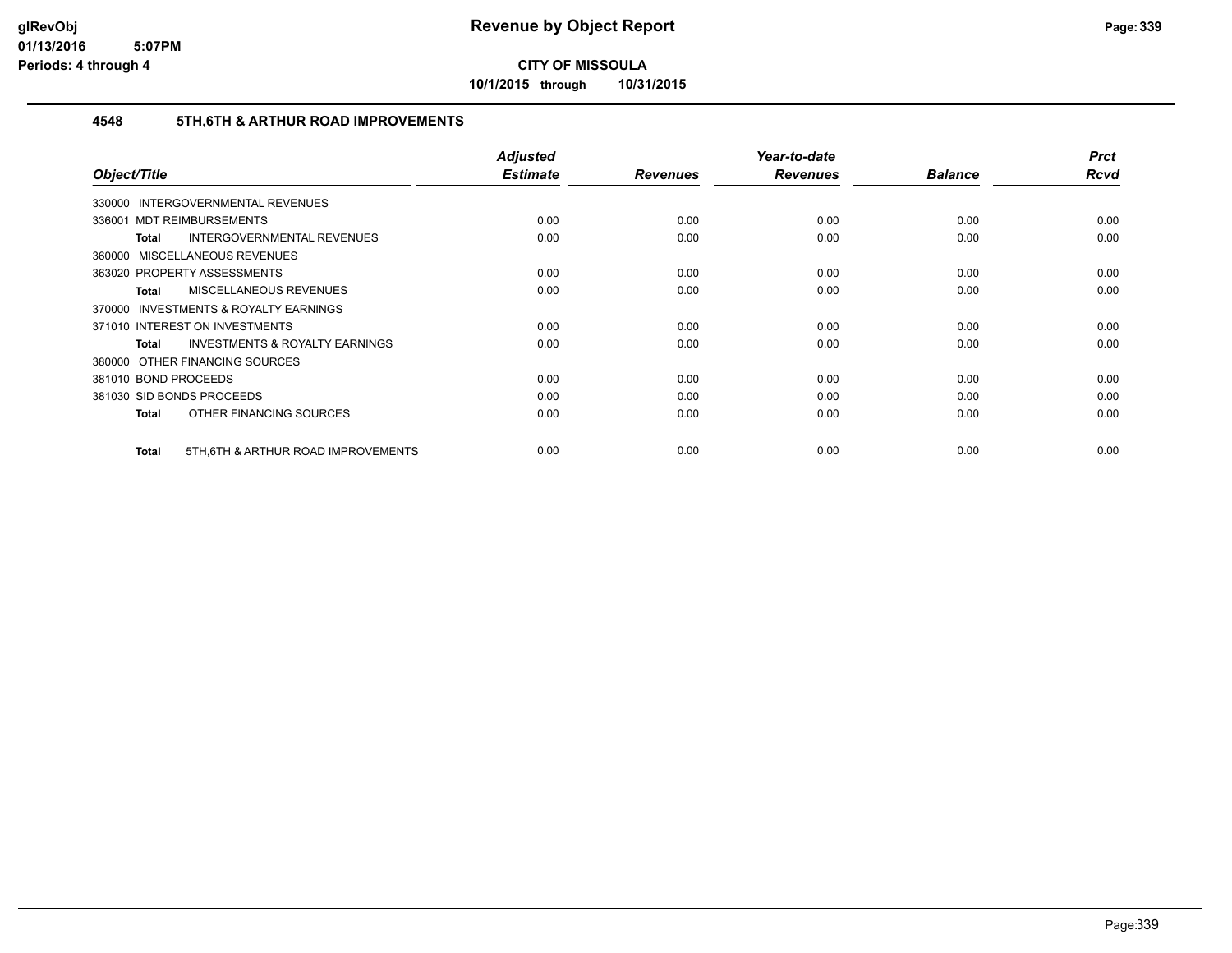**10/1/2015 through 10/31/2015**

#### **4745 MALONEY/TWITE MILLER CR \$1.2M CONTRIB 4745 MALONEY/TWITE MILLER CR \$1.2M CONTRIB**

|                                                       | <b>Adjusted</b> |                 | Year-to-date    |                | <b>Prct</b> |
|-------------------------------------------------------|-----------------|-----------------|-----------------|----------------|-------------|
| Object/Title                                          | <b>Estimate</b> | <b>Revenues</b> | <b>Revenues</b> | <b>Balance</b> | <b>Rcvd</b> |
| TAXES/ASSESSMENTS<br>310000                           |                 |                 |                 |                |             |
| 312001 PENALTIES & INTEREST                           | 0.00            | 0.00            | 0.00            | 0.00           | 0.00        |
| TAXES/ASSESSMENTS<br>Total                            | 0.00            | 0.00            | 0.00            | 0.00           | 0.00        |
| MISCELLANEOUS REVENUES<br>360000                      |                 |                 |                 |                |             |
| 365000 DONATIONS                                      | 0.00            | 0.00            | 0.00            | 0.00           | 0.00        |
| MISCELLANEOUS REVENUES<br>Total                       | 0.00            | 0.00            | 0.00            | 0.00           | 0.00        |
| INVESTMENTS & ROYALTY EARNINGS<br>370000              |                 |                 |                 |                |             |
| 371010 INTEREST ON INVESTMENTS                        | 0.00            | 0.00            | 0.00            | 0.00           | 0.00        |
| 371020 GAIN/LOSS IN MARKET VALUE OF INVESTMENTS       | 0.00            | 0.00            | 0.00            | 0.00           | 0.00        |
| <b>INVESTMENTS &amp; ROYALTY EARNINGS</b><br>Total    | 0.00            | 0.00            | 0.00            | 0.00           | 0.00        |
| MALONEY/TWITE MILLER CR \$1.2M CONTRI<br><b>Total</b> | 0.00            | 0.00            | 0.00            | 0.00           | 0.00        |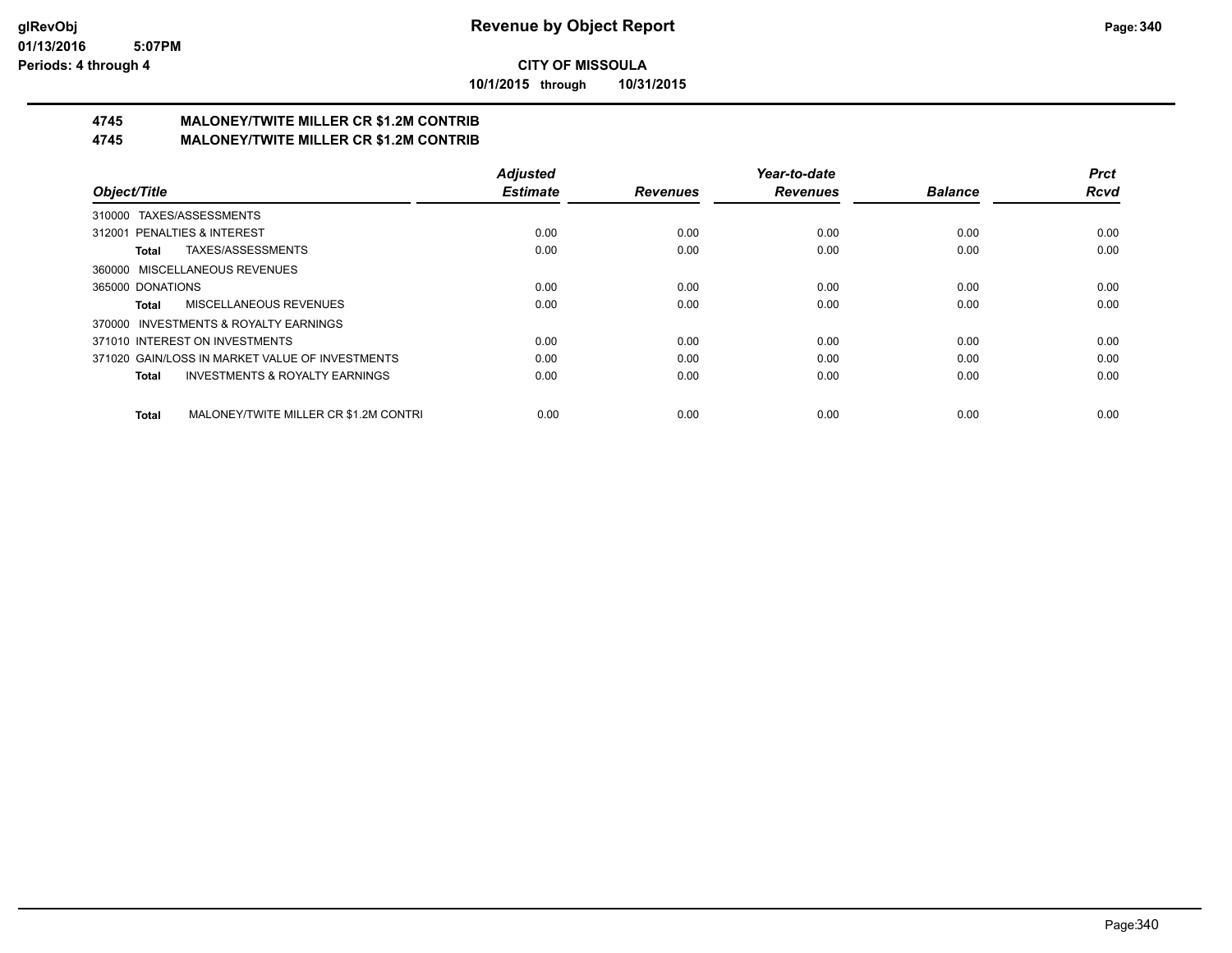**10/1/2015 through 10/31/2015**

### **4745 MALONEY/TWITE MILLER CR \$1.2M CONTRIB**

| Object/Title                                         | <b>Adjusted</b><br><b>Estimate</b> | <b>Revenues</b> | Year-to-date<br><b>Revenues</b> | <b>Balance</b> | <b>Prct</b><br><b>Rcvd</b> |
|------------------------------------------------------|------------------------------------|-----------------|---------------------------------|----------------|----------------------------|
| 310000 TAXES/ASSESSMENTS                             |                                    |                 |                                 |                |                            |
| 312001 PENALTIES & INTEREST                          | 0.00                               | 0.00            | 0.00                            | 0.00           | 0.00                       |
| TAXES/ASSESSMENTS<br>Total                           | 0.00                               | 0.00            | 0.00                            | 0.00           | 0.00                       |
| 360000 MISCELLANEOUS REVENUES                        |                                    |                 |                                 |                |                            |
| 365000 DONATIONS                                     | 0.00                               | 0.00            | 0.00                            | 0.00           | 0.00                       |
| MISCELLANEOUS REVENUES<br>Total                      | 0.00                               | 0.00            | 0.00                            | 0.00           | 0.00                       |
| 370000 INVESTMENTS & ROYALTY EARNINGS                |                                    |                 |                                 |                |                            |
| 371010 INTEREST ON INVESTMENTS                       | 0.00                               | 0.00            | 0.00                            | 0.00           | 0.00                       |
| 371020 GAIN/LOSS IN MARKET VALUE OF INVESTMENT       | 0.00                               | 0.00            | 0.00                            | 0.00           | 0.00                       |
| <b>INVESTMENTS &amp; ROYALTY EARNINGS</b><br>Total   | 0.00                               | 0.00            | 0.00                            | 0.00           | 0.00                       |
| MALONEY/TWITE MILLER CR \$1.2M CONTR<br><b>Total</b> | 0.00                               | 0.00            | 0.00                            | 0.00           | 0.00                       |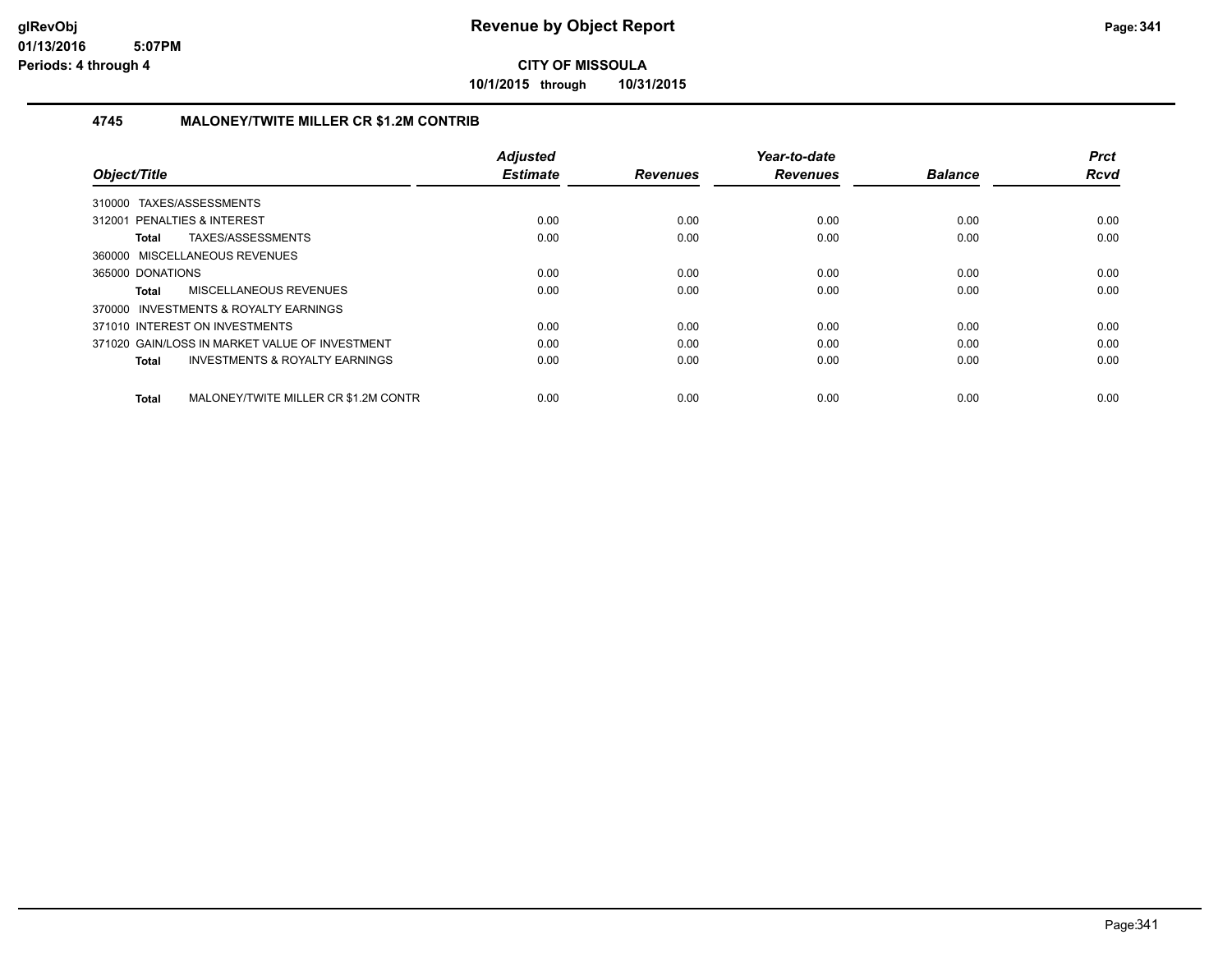### **CITY OF MISSOULA 10/1/2015 through 10/31/2015**

### **4941 HILLVIEW WAY CONSTRUCTION**

#### **4941 HILLVIEW WAY CONSTRUCTION**

|              |                                       | <b>Adjusted</b> |                 | <b>Prct</b>     |                |             |
|--------------|---------------------------------------|-----------------|-----------------|-----------------|----------------|-------------|
| Object/Title |                                       | <b>Estimate</b> | <b>Revenues</b> | <b>Revenues</b> | <b>Balance</b> | <b>Rcvd</b> |
|              | 370000 INVESTMENTS & ROYALTY EARNINGS |                 |                 |                 |                |             |
|              | 371010 INTEREST ON INVESTMENTS        | 0.00            | 0.00            | 0.00            | 0.00           | 0.00        |
| Total        | INVESTMENTS & ROYALTY EARNINGS        | 0.00            | 0.00            | 0.00            | 0.00           | 0.00        |
| <b>Total</b> | HILLVIEW WAY CONSTRUCTION             | 0.00            | 0.00            | 0.00            | 0.00           | 0.00        |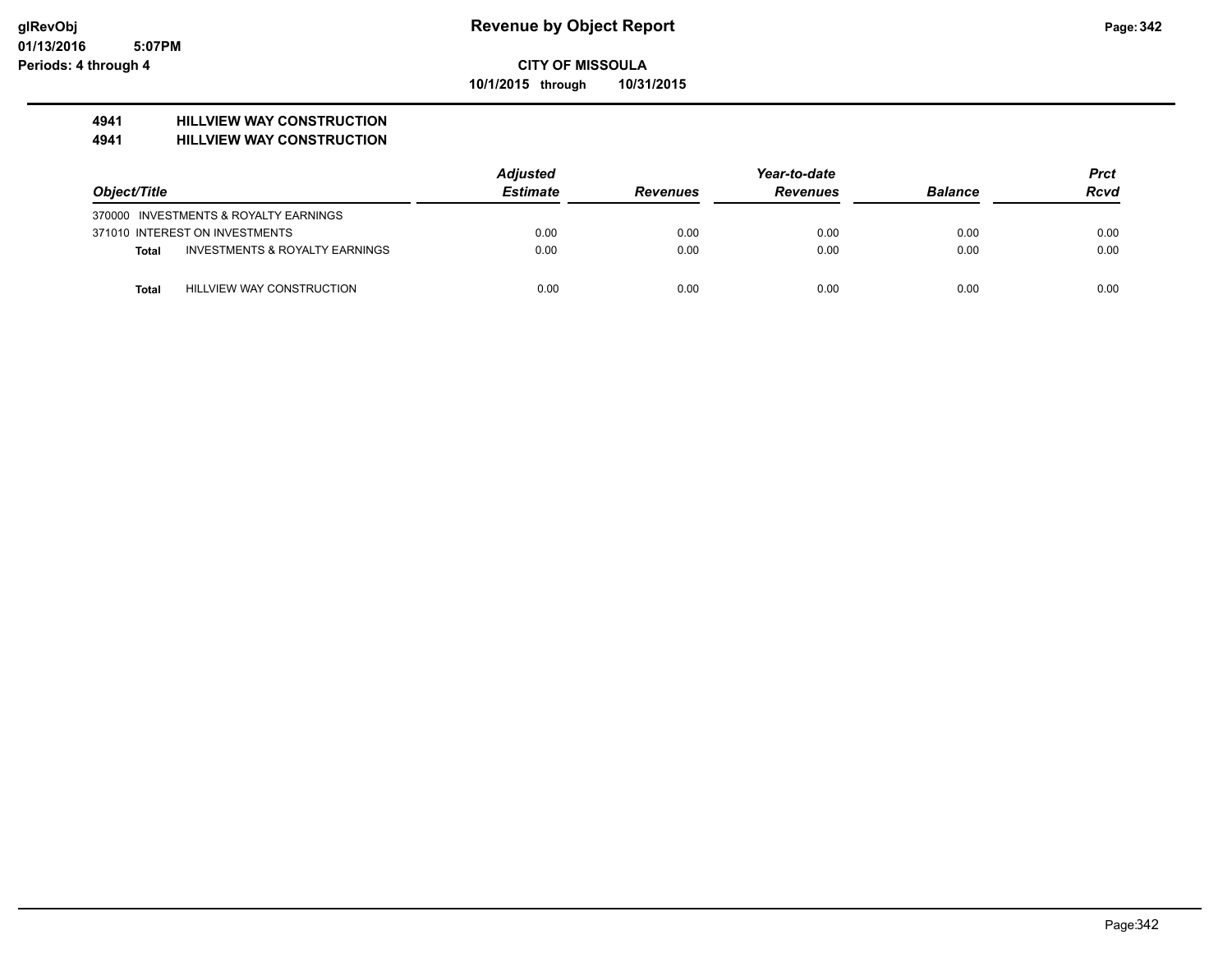**10/1/2015 through 10/31/2015**

### **4941 HILLVIEW WAY CONSTRUCTION**

| Object/Title |                                       | Adjusted<br><b>Estimate</b> | <b>Revenues</b> | Year-to-date<br><b>Revenues</b> | <b>Balance</b> | <b>Prct</b><br><b>Rcvd</b> |
|--------------|---------------------------------------|-----------------------------|-----------------|---------------------------------|----------------|----------------------------|
|              | 370000 INVESTMENTS & ROYALTY EARNINGS |                             |                 |                                 |                |                            |
|              | 371010 INTEREST ON INVESTMENTS        | 0.00                        | 0.00            | 0.00                            | 0.00           | 0.00                       |
| <b>Total</b> | INVESTMENTS & ROYALTY EARNINGS        | 0.00                        | 0.00            | 0.00                            | 0.00           | 0.00                       |
|              |                                       |                             |                 |                                 |                |                            |
| Total        | HILLVIEW WAY CONSTRUCTION             | 0.00                        | 0.00            | 0.00                            | 0.00           | 0.00                       |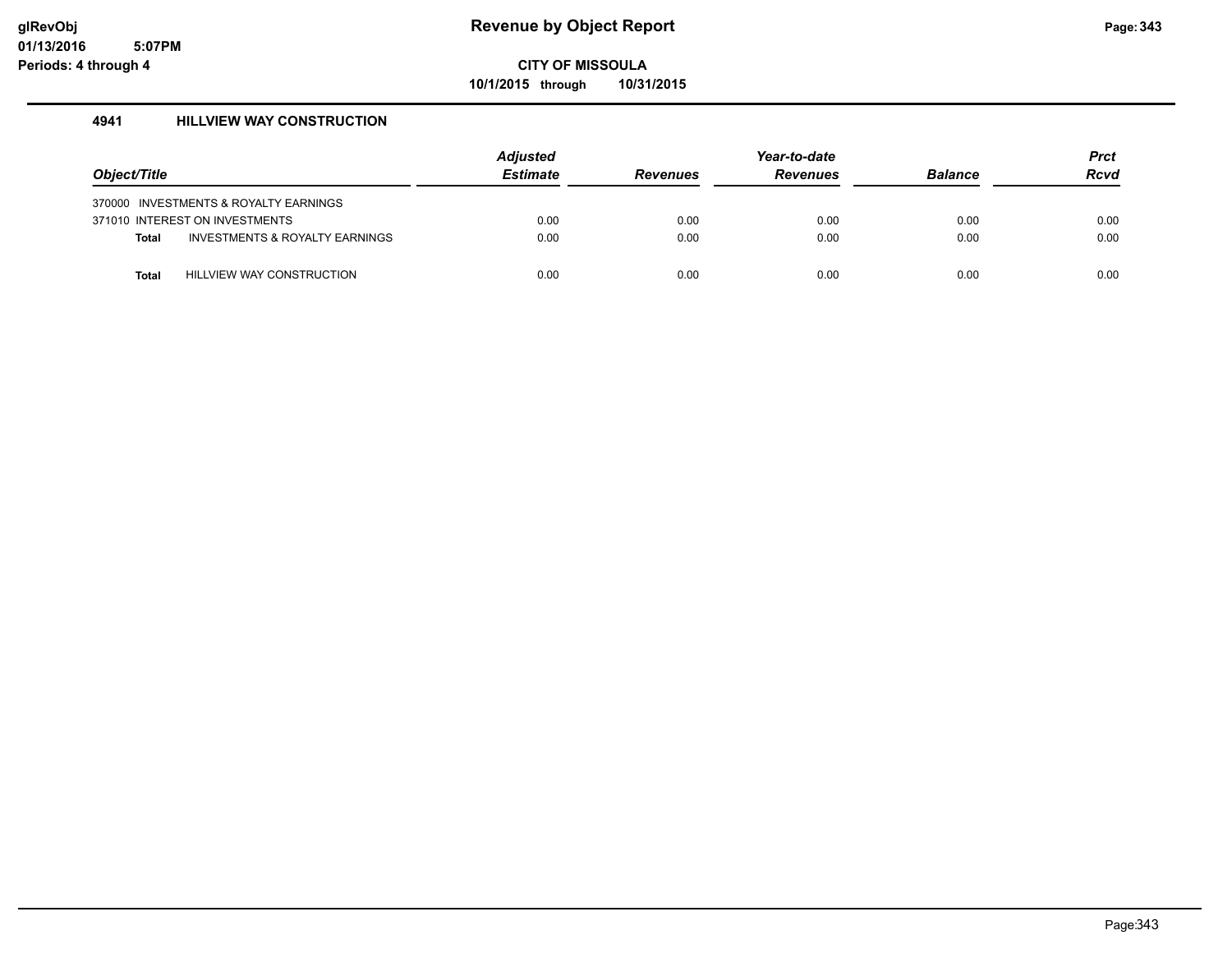**10/1/2015 through 10/31/2015**

# **4944 RATTLESNAKE SEWER COLLECTION (544)**

## **4944 RATTLESNAKE SEWER COLLECTION (544)**

|                                                    | <b>Adjusted</b> |                 | Year-to-date    |                | <b>Prct</b> |
|----------------------------------------------------|-----------------|-----------------|-----------------|----------------|-------------|
| Object/Title                                       | <b>Estimate</b> | <b>Revenues</b> | <b>Revenues</b> | <b>Balance</b> | <b>Rcvd</b> |
| 330000 INTERGOVERNMENTAL REVENUES                  |                 |                 |                 |                |             |
| 331090 EPA GRANT                                   | 0.00            | 0.00            | 0.00            | 0.00           | 0.00        |
| 334120 TSEP GRANT                                  | 0.00            | 0.00            | 0.00            | 0.00           | 0.00        |
| 334121 DNRC GRANT                                  | 0.00            | 0.00            | 0.00            | 0.00           | 0.00        |
| 334990 ARRA FUNDING                                | 0.00            | 0.00            | 0.00            | 0.00           | 0.00        |
| 334992 ARRA LOAN                                   | 0.00            | 0.00            | 0.00            | 0.00           | 0.00        |
| <b>INTERGOVERNMENTAL REVENUES</b><br>Total         | 0.00            | 0.00            | 0.00            | 0.00           | 0.00        |
| 370000 INVESTMENTS & ROYALTY EARNINGS              |                 |                 |                 |                |             |
| 371010 INTEREST ON INVESTMENTS                     | 0.00            | 0.00            | 0.00            | 0.00           | 0.00        |
| <b>INVESTMENTS &amp; ROYALTY EARNINGS</b><br>Total | 0.00            | 0.00            | 0.00            | 0.00           | 0.00        |
| 380000 OTHER FINANCING SOURCES                     |                 |                 |                 |                |             |
| 381010 BOND PROCEEDS                               | 0.00            | 0.00            | 0.00            | 0.00           | 0.00        |
| 381020 REVENUE BONDS                               | 0.00            | 0.00            | 0.00            | 0.00           | 0.00        |
| 381030 SID BONDS PROCEEDS                          | 0.00            | 0.00            | 0.00            | 0.00           | 0.00        |
| OTHER FINANCING SOURCES<br>Total                   | 0.00            | 0.00            | 0.00            | 0.00           | 0.00        |
| RATTLESNAKE SEWER COLLECTION (544)<br>Total        | 0.00            | 0.00            | 0.00            | 0.00           | 0.00        |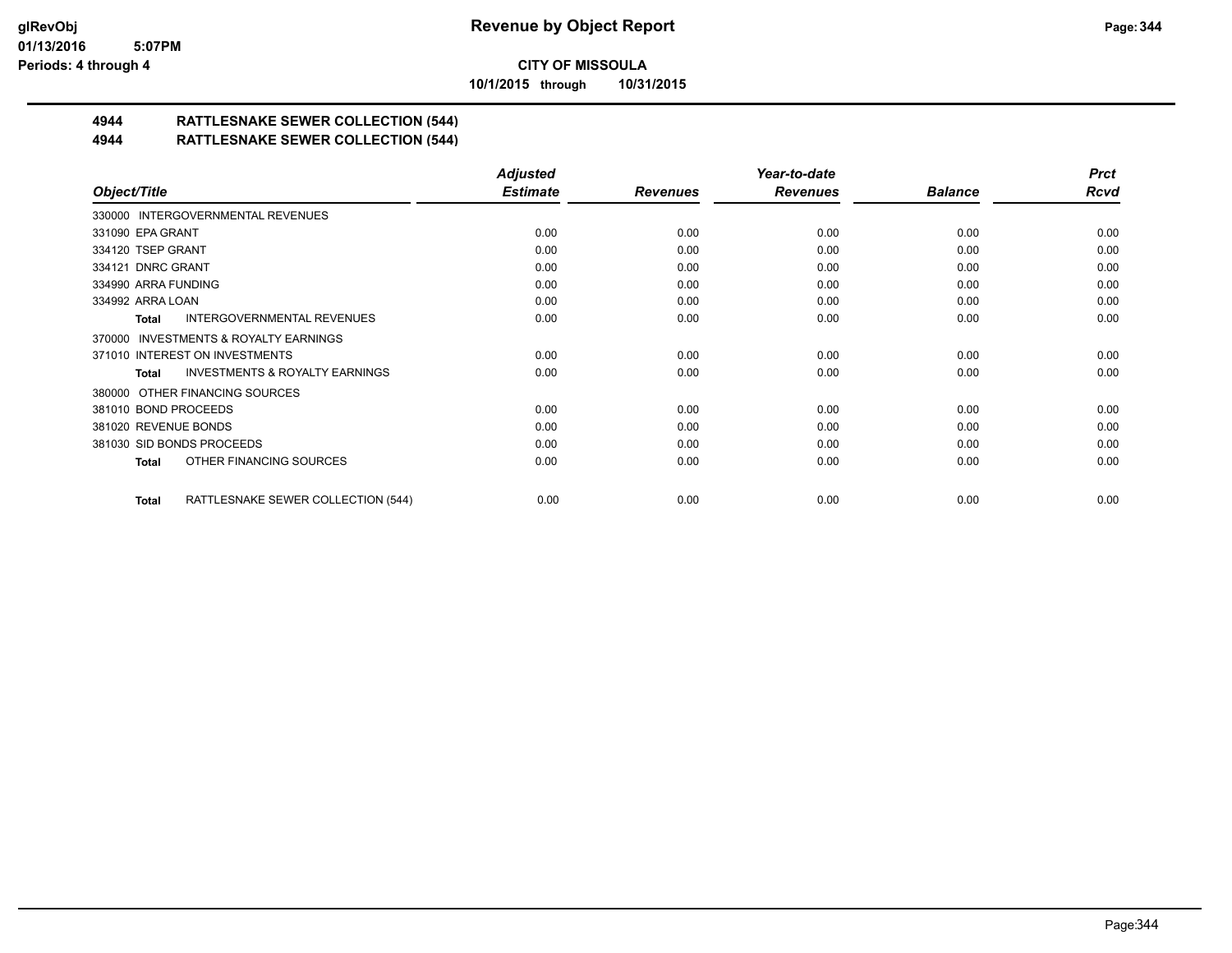**10/1/2015 through 10/31/2015**

### **4944 RATTLESNAKE SEWER COLLECTION (544)**

|                                                           | <b>Adjusted</b> |                 | Year-to-date    |                | <b>Prct</b> |
|-----------------------------------------------------------|-----------------|-----------------|-----------------|----------------|-------------|
| Object/Title                                              | <b>Estimate</b> | <b>Revenues</b> | <b>Revenues</b> | <b>Balance</b> | <b>Rcvd</b> |
| 330000 INTERGOVERNMENTAL REVENUES                         |                 |                 |                 |                |             |
| 331090 EPA GRANT                                          | 0.00            | 0.00            | 0.00            | 0.00           | 0.00        |
| 334120 TSEP GRANT                                         | 0.00            | 0.00            | 0.00            | 0.00           | 0.00        |
| 334121 DNRC GRANT                                         | 0.00            | 0.00            | 0.00            | 0.00           | 0.00        |
| 334990 ARRA FUNDING                                       | 0.00            | 0.00            | 0.00            | 0.00           | 0.00        |
| 334992 ARRA LOAN                                          | 0.00            | 0.00            | 0.00            | 0.00           | 0.00        |
| INTERGOVERNMENTAL REVENUES<br><b>Total</b>                | 0.00            | 0.00            | 0.00            | 0.00           | 0.00        |
| <b>INVESTMENTS &amp; ROYALTY EARNINGS</b><br>370000       |                 |                 |                 |                |             |
| 371010 INTEREST ON INVESTMENTS                            | 0.00            | 0.00            | 0.00            | 0.00           | 0.00        |
| <b>INVESTMENTS &amp; ROYALTY EARNINGS</b><br><b>Total</b> | 0.00            | 0.00            | 0.00            | 0.00           | 0.00        |
| OTHER FINANCING SOURCES<br>380000                         |                 |                 |                 |                |             |
| 381010 BOND PROCEEDS                                      | 0.00            | 0.00            | 0.00            | 0.00           | 0.00        |
| 381020 REVENUE BONDS                                      | 0.00            | 0.00            | 0.00            | 0.00           | 0.00        |
| 381030 SID BONDS PROCEEDS                                 | 0.00            | 0.00            | 0.00            | 0.00           | 0.00        |
| OTHER FINANCING SOURCES<br><b>Total</b>                   | 0.00            | 0.00            | 0.00            | 0.00           | 0.00        |
| RATTLESNAKE SEWER COLLECTION (544)<br><b>Total</b>        | 0.00            | 0.00            | 0.00            | 0.00           | 0.00        |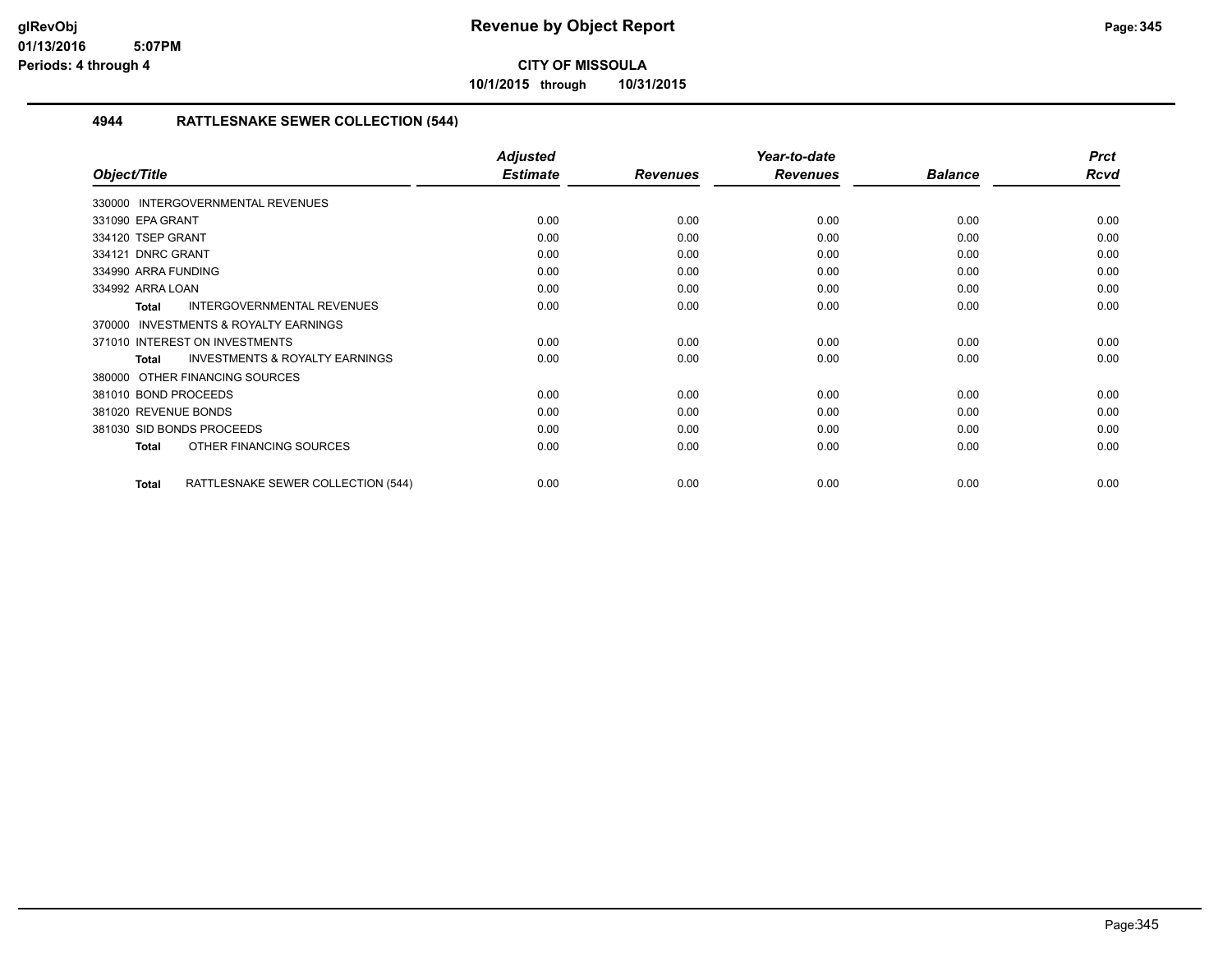**10/1/2015 through 10/31/2015**

### **4945 PHILLIPS ST TRAFFIC CALMING**

**4945 PHILLIPS ST TRAFFIC CALMING**

|                                                    | <b>Adjusted</b> |                 | Year-to-date    |                | <b>Prct</b> |
|----------------------------------------------------|-----------------|-----------------|-----------------|----------------|-------------|
| Object/Title                                       | <b>Estimate</b> | <b>Revenues</b> | <b>Revenues</b> | <b>Balance</b> | <b>Rcvd</b> |
| 370000 INVESTMENTS & ROYALTY EARNINGS              |                 |                 |                 |                |             |
| 371010 INTEREST ON INVESTMENTS                     | 0.00            | 0.00            | 0.00            | 0.00           | 0.00        |
| <b>INVESTMENTS &amp; ROYALTY EARNINGS</b><br>Total | 0.00            | 0.00            | 0.00            | 0.00           | 0.00        |
| 380000 OTHER FINANCING SOURCES                     |                 |                 |                 |                |             |
| 381030 SID BONDS PROCEEDS                          | 0.00            | 0.00            | 0.00            | 0.00           | 0.00        |
| 383000 OPERATING TRANSFERS                         | 0.00            | 0.00            | 0.00            | 0.00           | 0.00        |
| OTHER FINANCING SOURCES<br><b>Total</b>            | 0.00            | 0.00            | 0.00            | 0.00           | 0.00        |
|                                                    |                 |                 |                 |                |             |
| <b>Total</b><br>PHILLIPS ST TRAFFIC CALMING        | 0.00            | 0.00            | 0.00            | 0.00           | 0.00        |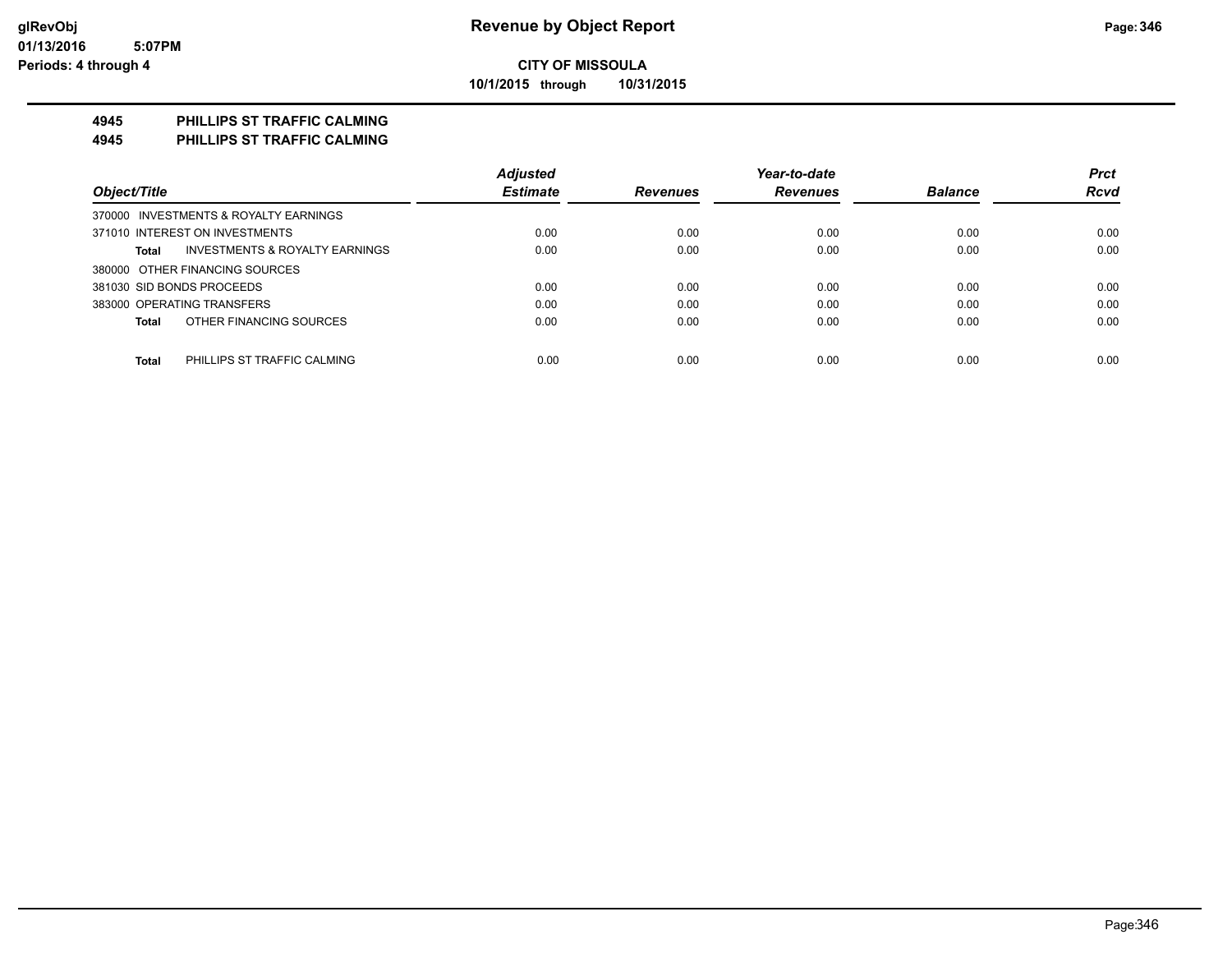**10/1/2015 through 10/31/2015**

### **4945 PHILLIPS ST TRAFFIC CALMING**

|                                             | <b>Adjusted</b> |                 | Year-to-date    |                | <b>Prct</b> |
|---------------------------------------------|-----------------|-----------------|-----------------|----------------|-------------|
| Object/Title                                | <b>Estimate</b> | <b>Revenues</b> | <b>Revenues</b> | <b>Balance</b> | <b>Rcvd</b> |
| 370000 INVESTMENTS & ROYALTY EARNINGS       |                 |                 |                 |                |             |
| 371010 INTEREST ON INVESTMENTS              | 0.00            | 0.00            | 0.00            | 0.00           | 0.00        |
| INVESTMENTS & ROYALTY EARNINGS<br>Total     | 0.00            | 0.00            | 0.00            | 0.00           | 0.00        |
| 380000 OTHER FINANCING SOURCES              |                 |                 |                 |                |             |
| 381030 SID BONDS PROCEEDS                   | 0.00            | 0.00            | 0.00            | 0.00           | 0.00        |
| 383000 OPERATING TRANSFERS                  | 0.00            | 0.00            | 0.00            | 0.00           | 0.00        |
| OTHER FINANCING SOURCES<br>Total            | 0.00            | 0.00            | 0.00            | 0.00           | 0.00        |
|                                             |                 |                 |                 |                |             |
| <b>Total</b><br>PHILLIPS ST TRAFFIC CALMING | 0.00            | 0.00            | 0.00            | 0.00           | 0.00        |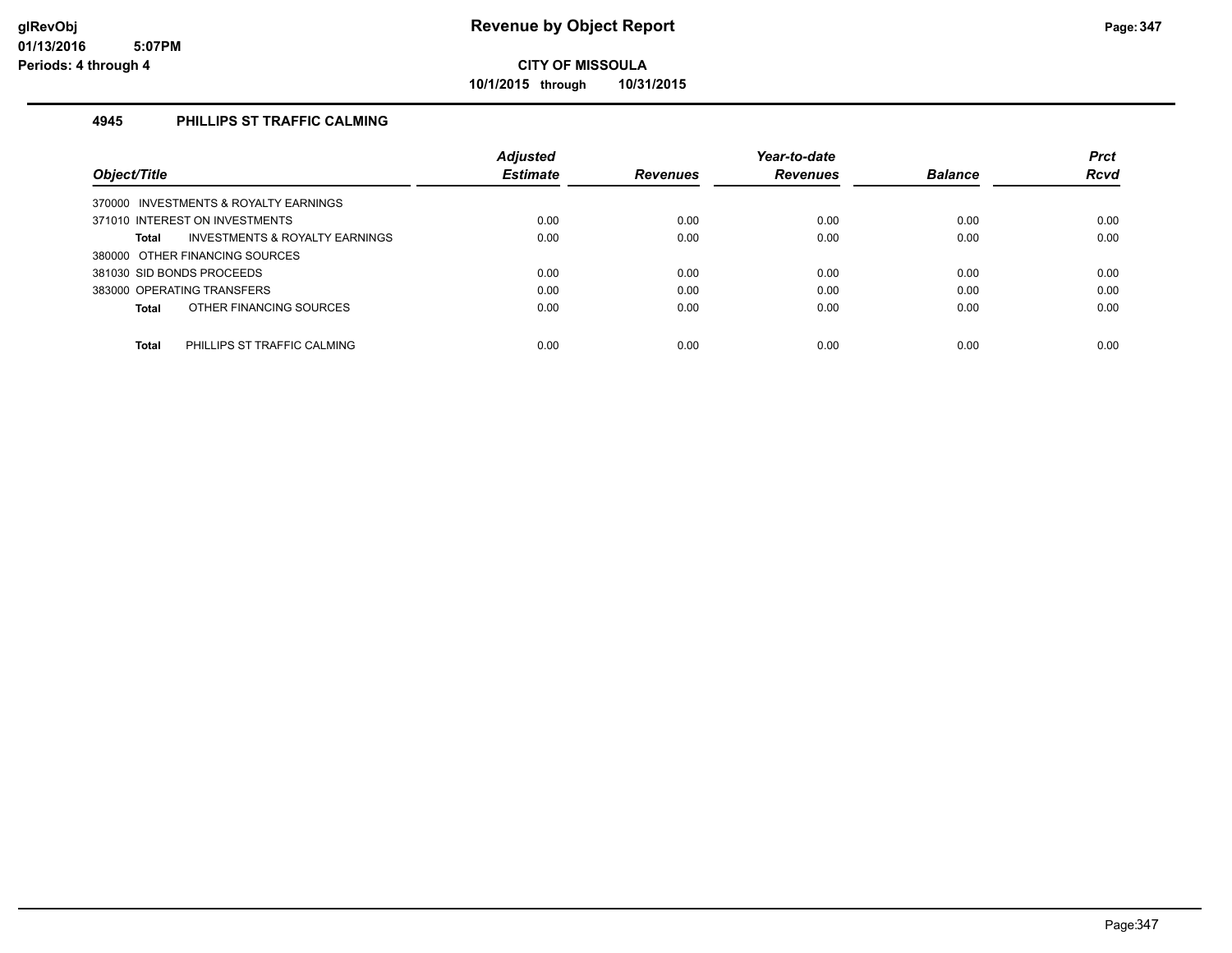**10/1/2015 through 10/31/2015**

# **4946 PATTEE CREEK DR. TRAFFIC CALMING**

## **4946 PATTEE CREEK DR. TRAFFIC CALMING**

|                                           | <b>Adjusted</b> |                 | Year-to-date    |                | <b>Prct</b> |
|-------------------------------------------|-----------------|-----------------|-----------------|----------------|-------------|
| Object/Title                              | <b>Estimate</b> | <b>Revenues</b> | <b>Revenues</b> | <b>Balance</b> | <b>Rcvd</b> |
| 370000 INVESTMENTS & ROYALTY EARNINGS     |                 |                 |                 |                |             |
| 371010 INTEREST ON INVESTMENTS            | 0.00            | 0.00            | 0.00            | 0.00           | 0.00        |
| INVESTMENTS & ROYALTY EARNINGS<br>Total   | 0.00            | 0.00            | 0.00            | 0.00           | 0.00        |
| 380000 OTHER FINANCING SOURCES            |                 |                 |                 |                |             |
| 381030 SID BONDS PROCEEDS                 | 0.00            | 0.00            | 0.00            | 0.00           | 0.00        |
| 383000 OPERATING TRANSFERS                | 0.00            | 0.00            | 0.00            | 0.00           | 0.00        |
| OTHER FINANCING SOURCES<br>Total          | 0.00            | 0.00            | 0.00            | 0.00           | 0.00        |
|                                           |                 |                 |                 |                |             |
| PATTEE CREEK DR. TRAFFIC CALMING<br>Total | 0.00            | 0.00            | 0.00            | 0.00           | 0.00        |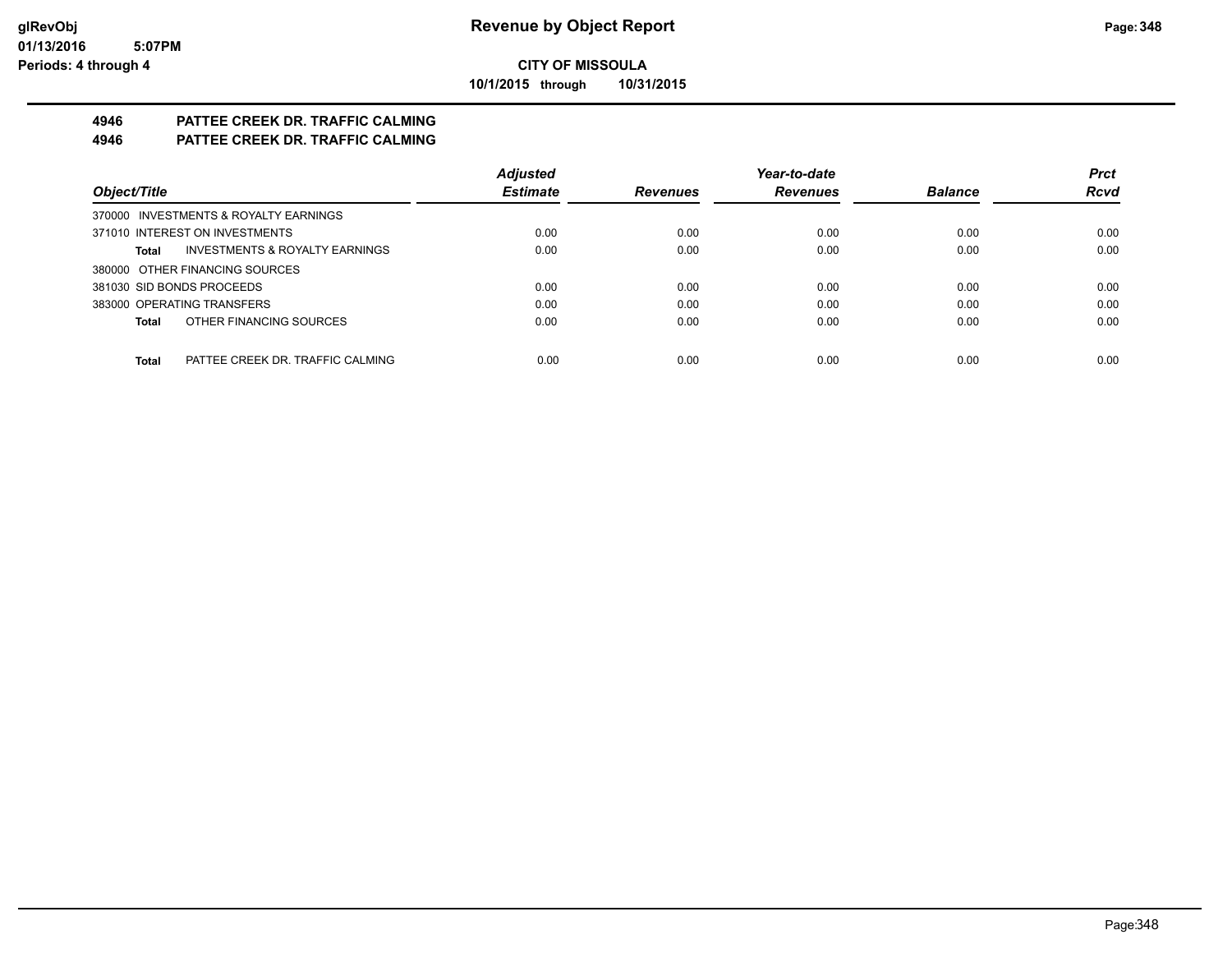**10/1/2015 through 10/31/2015**

### **4946 PATTEE CREEK DR. TRAFFIC CALMING**

|                                                  | <b>Adjusted</b> |                 | Year-to-date    |                | <b>Prct</b> |
|--------------------------------------------------|-----------------|-----------------|-----------------|----------------|-------------|
| Object/Title                                     | <b>Estimate</b> | <b>Revenues</b> | <b>Revenues</b> | <b>Balance</b> | <b>Rcvd</b> |
| 370000 INVESTMENTS & ROYALTY EARNINGS            |                 |                 |                 |                |             |
| 371010 INTEREST ON INVESTMENTS                   | 0.00            | 0.00            | 0.00            | 0.00           | 0.00        |
| INVESTMENTS & ROYALTY EARNINGS<br>Total          | 0.00            | 0.00            | 0.00            | 0.00           | 0.00        |
| 380000 OTHER FINANCING SOURCES                   |                 |                 |                 |                |             |
| 381030 SID BONDS PROCEEDS                        | 0.00            | 0.00            | 0.00            | 0.00           | 0.00        |
| 383000 OPERATING TRANSFERS                       | 0.00            | 0.00            | 0.00            | 0.00           | 0.00        |
| OTHER FINANCING SOURCES<br><b>Total</b>          | 0.00            | 0.00            | 0.00            | 0.00           | 0.00        |
|                                                  |                 |                 |                 |                |             |
| <b>Total</b><br>PATTEE CREEK DR. TRAFFIC CALMING | 0.00            | 0.00            | 0.00            | 0.00           | 0.00        |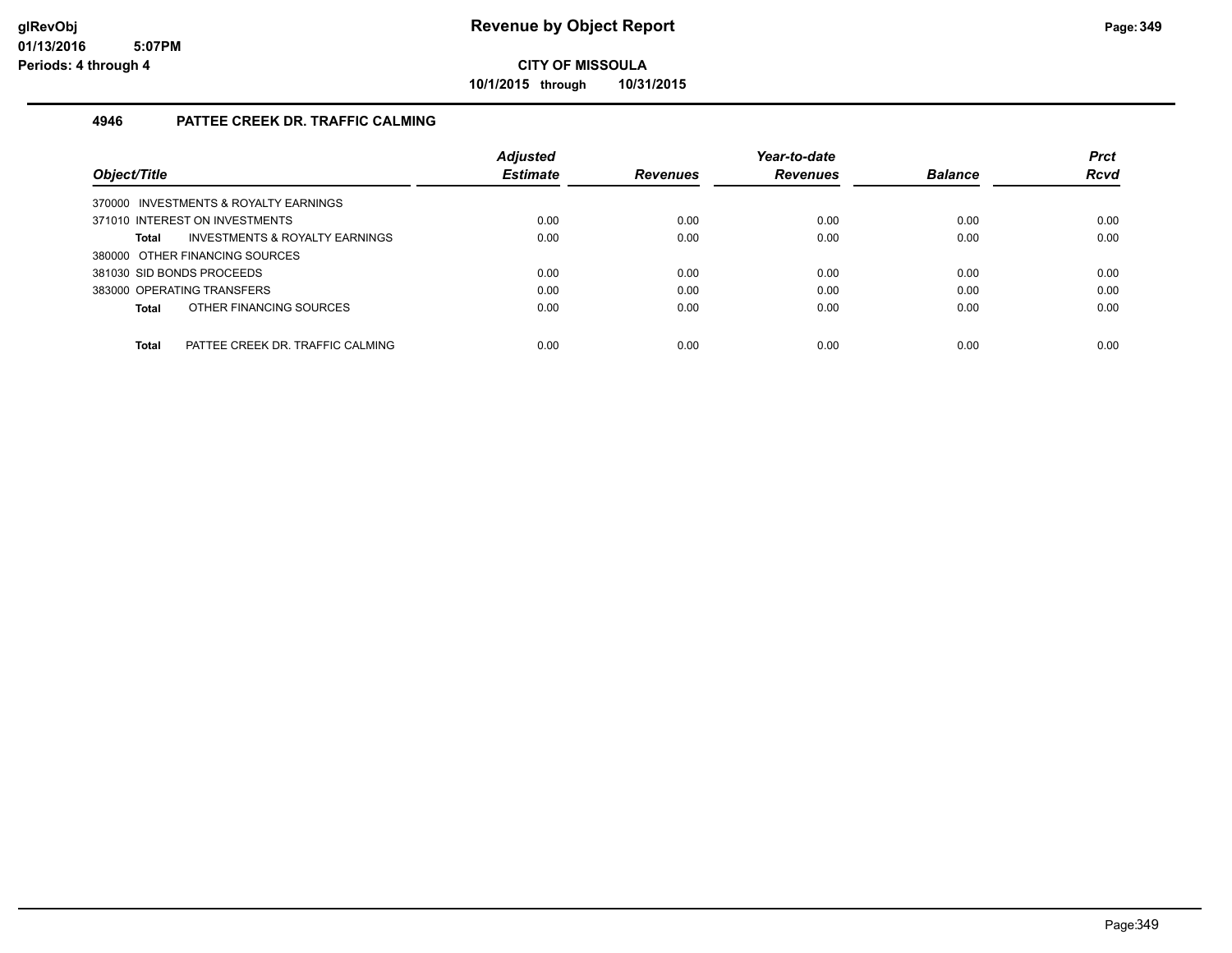**10/1/2015 through 10/31/2015**

# **4948 STORMWATER OUTFALL RETROFITS**

### **4948 STORMWATER OUTFALL RETROFITS**

|                   |                                     | <b>Adjusted</b> | Year-to-date    |                 |                | <b>Prct</b> |
|-------------------|-------------------------------------|-----------------|-----------------|-----------------|----------------|-------------|
| Object/Title      |                                     | <b>Estimate</b> | <b>Revenues</b> | <b>Revenues</b> | <b>Balance</b> | <b>Rcvd</b> |
|                   | 330000 INTERGOVERNMENTAL REVENUES   |                 |                 |                 |                |             |
| 334121 DNRC GRANT |                                     | 0.00            | 0.00            | 0.00            | 0.00           | 0.00        |
|                   | 337003 HEALTH DEPT-STORM WATER MGMT | 0.00            | 0.00            | 0.00            | 0.00           | 0.00        |
| Total             | INTERGOVERNMENTAL REVENUES          | 0.00            | 0.00            | 0.00            | 0.00           | 0.00        |
|                   |                                     |                 |                 |                 |                |             |
| <b>Total</b>      | STORMWATER OUTFALL RETROFITS        | 0.00            | 0.00            | 0.00            | 0.00           | 0.00        |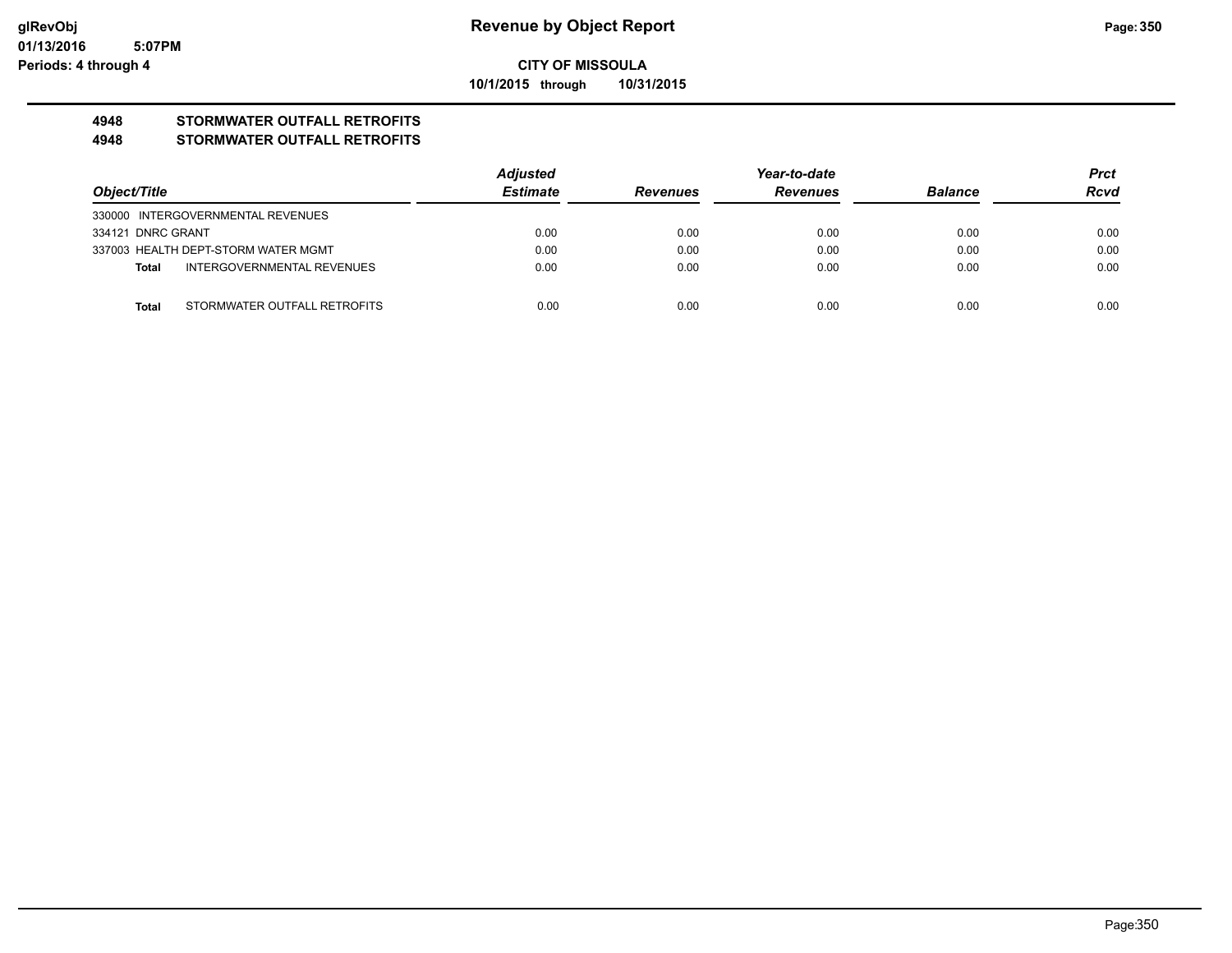**10/1/2015 through 10/31/2015**

### **4948 STORMWATER OUTFALL RETROFITS**

| Object/Title                               | <b>Adjusted</b><br><b>Estimate</b> | <b>Revenues</b> | Year-to-date<br><b>Revenues</b> | <b>Balance</b> | <b>Prct</b><br><b>Rcvd</b> |
|--------------------------------------------|------------------------------------|-----------------|---------------------------------|----------------|----------------------------|
| 330000 INTERGOVERNMENTAL REVENUES          |                                    |                 |                                 |                |                            |
| 334121 DNRC GRANT                          | 0.00                               | 0.00            | 0.00                            | 0.00           | 0.00                       |
| 337003 HEALTH DEPT-STORM WATER MGMT        | 0.00                               | 0.00            | 0.00                            | 0.00           | 0.00                       |
| INTERGOVERNMENTAL REVENUES<br><b>Total</b> | 0.00                               | 0.00            | 0.00                            | 0.00           | 0.00                       |
|                                            |                                    |                 |                                 |                |                            |
| STORMWATER OUTFALL RETROFITS<br>Total      | 0.00                               | 0.00            | 0.00                            | 0.00           | 0.00                       |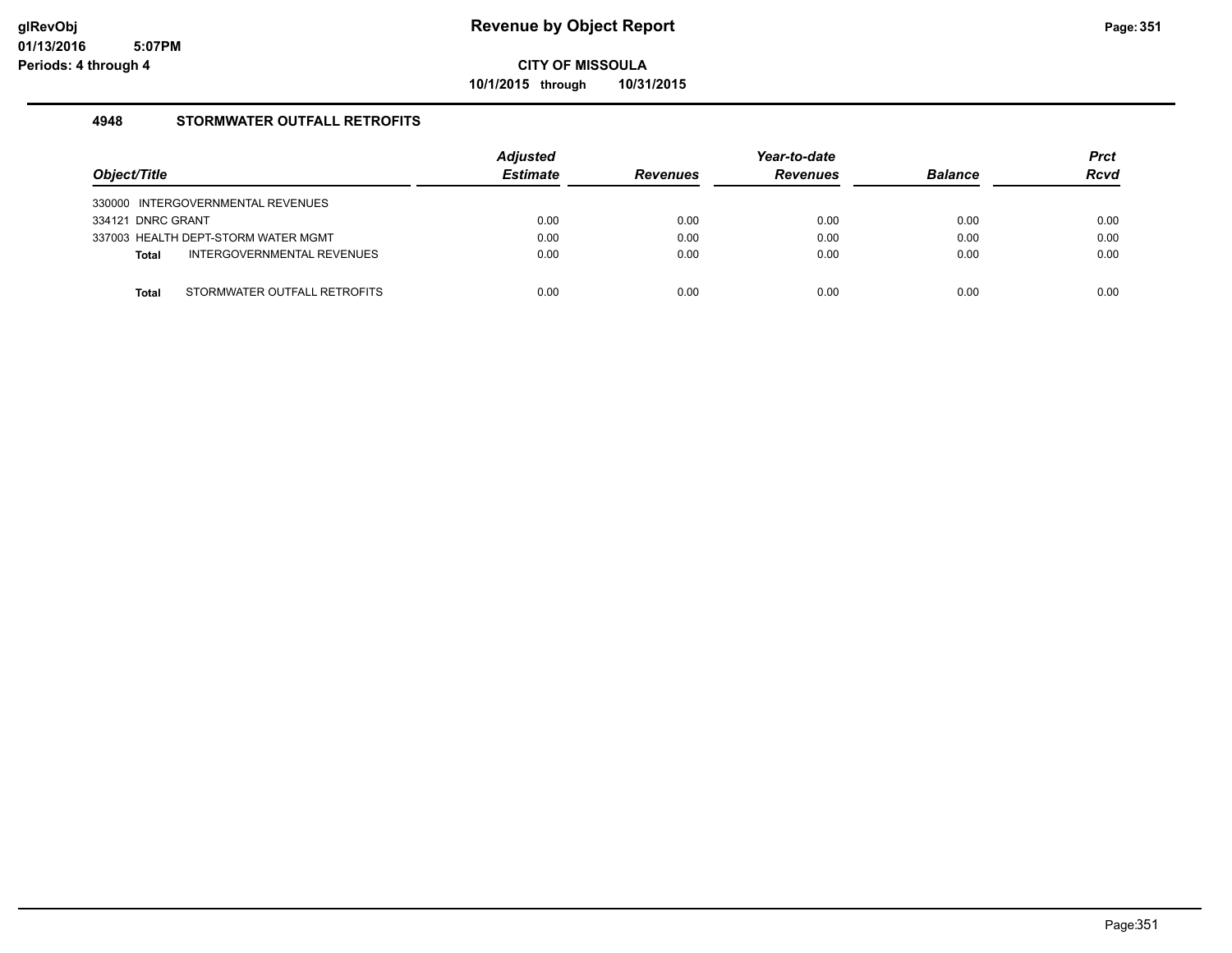**10/1/2015 through 10/31/2015**

### **4949 WAYFINDING PROJECT**

**4949 WAYFINDING PROJECT**

|                                         | <b>Adjusted</b> |                 | Year-to-date    |                | <b>Prct</b> |
|-----------------------------------------|-----------------|-----------------|-----------------|----------------|-------------|
| Object/Title                            | <b>Estimate</b> | <b>Revenues</b> | <b>Revenues</b> | <b>Balance</b> | <b>Rcvd</b> |
| 360000 MISCELLANEOUS REVENUES           |                 |                 |                 |                |             |
| 365000 DONATIONS                        | 0.00            | 91.737.00       | 102.137.00      | $-102.137.00$  | 0.00        |
| MISCELLANEOUS REVENUES<br><b>Total</b>  | 0.00            | 91.737.00       | 102.137.00      | $-102.137.00$  | 0.00        |
| 380000 OTHER FINANCING SOURCES          |                 |                 |                 |                |             |
| 383042 TRANSFERS FROM OTHER FUNDS       | 0.00            | 0.00            | 0.00            | 0.00           | 0.00        |
| OTHER FINANCING SOURCES<br><b>Total</b> | 0.00            | 0.00            | 0.00            | 0.00           | 0.00        |
|                                         |                 |                 |                 |                |             |
| <b>WAYFINDING PROJECT</b><br>Total      | 0.00            | 91.737.00       | 102.137.00      | $-102.137.00$  | 0.00        |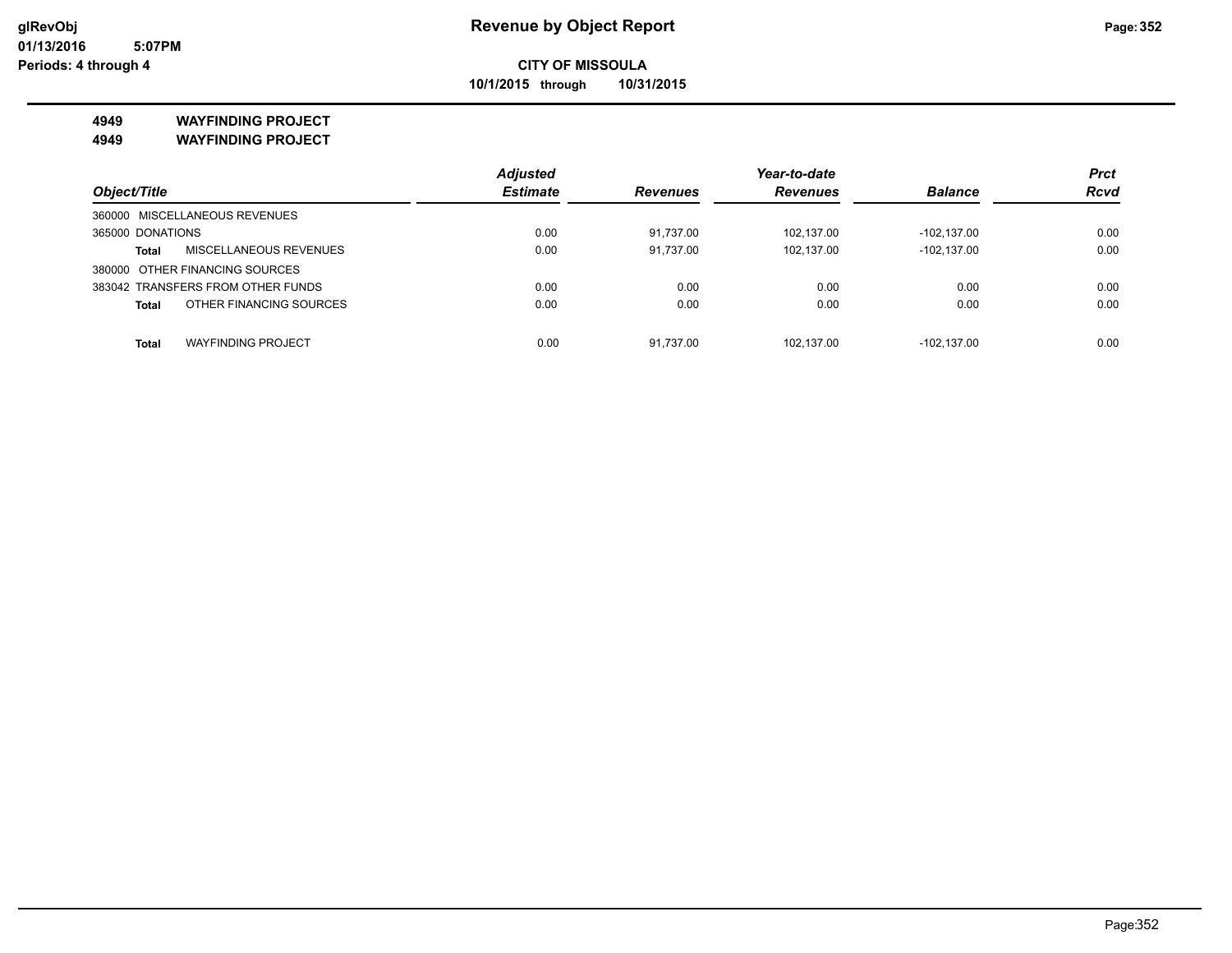**10/1/2015 through 10/31/2015**

### **4949 WAYFINDING PROJECT**

| Object/Title                              | <b>Adjusted</b><br><b>Estimate</b> | <b>Revenues</b> | Year-to-date<br><b>Revenues</b> | <b>Balance</b> | <b>Prct</b><br><b>Rcvd</b> |
|-------------------------------------------|------------------------------------|-----------------|---------------------------------|----------------|----------------------------|
| 360000 MISCELLANEOUS REVENUES             |                                    |                 |                                 |                |                            |
| 365000 DONATIONS                          | 0.00                               | 91.737.00       | 102.137.00                      | $-102.137.00$  | 0.00                       |
| MISCELLANEOUS REVENUES<br>Total           | 0.00                               | 91,737.00       | 102,137.00                      | $-102, 137.00$ | 0.00                       |
| 380000 OTHER FINANCING SOURCES            |                                    |                 |                                 |                |                            |
| 383042 TRANSFERS FROM OTHER FUNDS         | 0.00                               | 0.00            | 0.00                            | 0.00           | 0.00                       |
| OTHER FINANCING SOURCES<br><b>Total</b>   | 0.00                               | 0.00            | 0.00                            | 0.00           | 0.00                       |
| <b>WAYFINDING PROJECT</b><br><b>Total</b> | 0.00                               | 91.737.00       | 102.137.00                      | $-102.137.00$  | 0.00                       |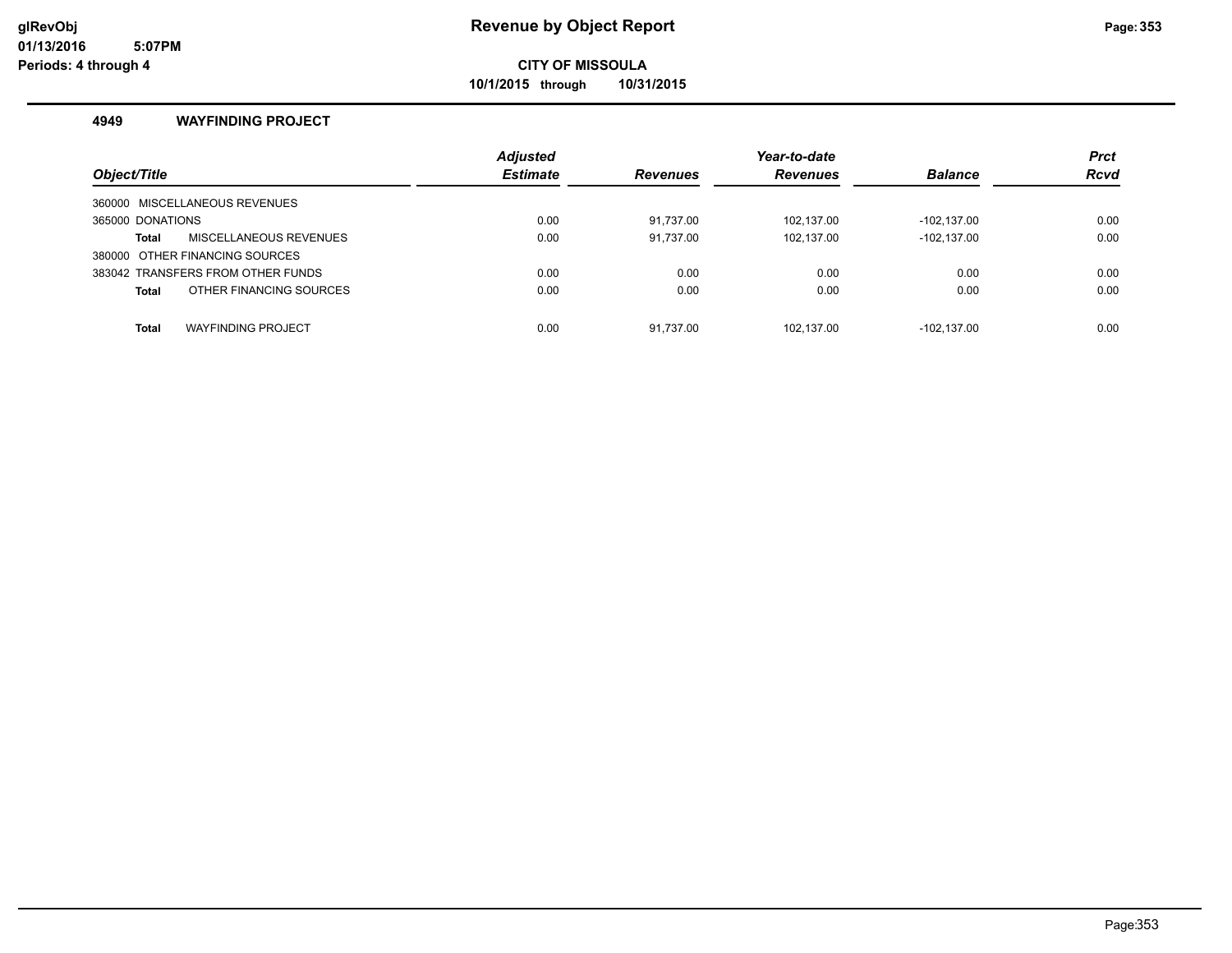**10/1/2015 through 10/31/2015**

### **4990 ARRA ENHANCEMENTS**

**4990 ARRA ENHANCEMENTS**

|                                                    | <b>Adiusted</b> |                 | Year-to-date    |                | <b>Prct</b> |
|----------------------------------------------------|-----------------|-----------------|-----------------|----------------|-------------|
| Object/Title                                       | <b>Estimate</b> | <b>Revenues</b> | <b>Revenues</b> | <b>Balance</b> | <b>Rcvd</b> |
| 330000 INTERGOVERNMENTAL REVENUES                  |                 |                 |                 |                |             |
| 334990 ARRA FUNDING                                | 0.00            | 0.00            | 0.00            | 0.00           | 0.00        |
| INTERGOVERNMENTAL REVENUES<br><b>Total</b>         | 0.00            | 0.00            | 0.00            | 0.00           | 0.00        |
| 370000 INVESTMENTS & ROYALTY EARNINGS              |                 |                 |                 |                |             |
| 371010 INTEREST ON INVESTMENTS                     | 0.00            | 0.00            | 0.00            | 0.00           | 0.00        |
| <b>INVESTMENTS &amp; ROYALTY EARNINGS</b><br>Total | 0.00            | 0.00            | 0.00            | 0.00           | 0.00        |
| <b>ARRA ENHANCEMENTS</b><br>Total                  | 0.00            | 0.00            | 0.00            | 0.00           | 0.00        |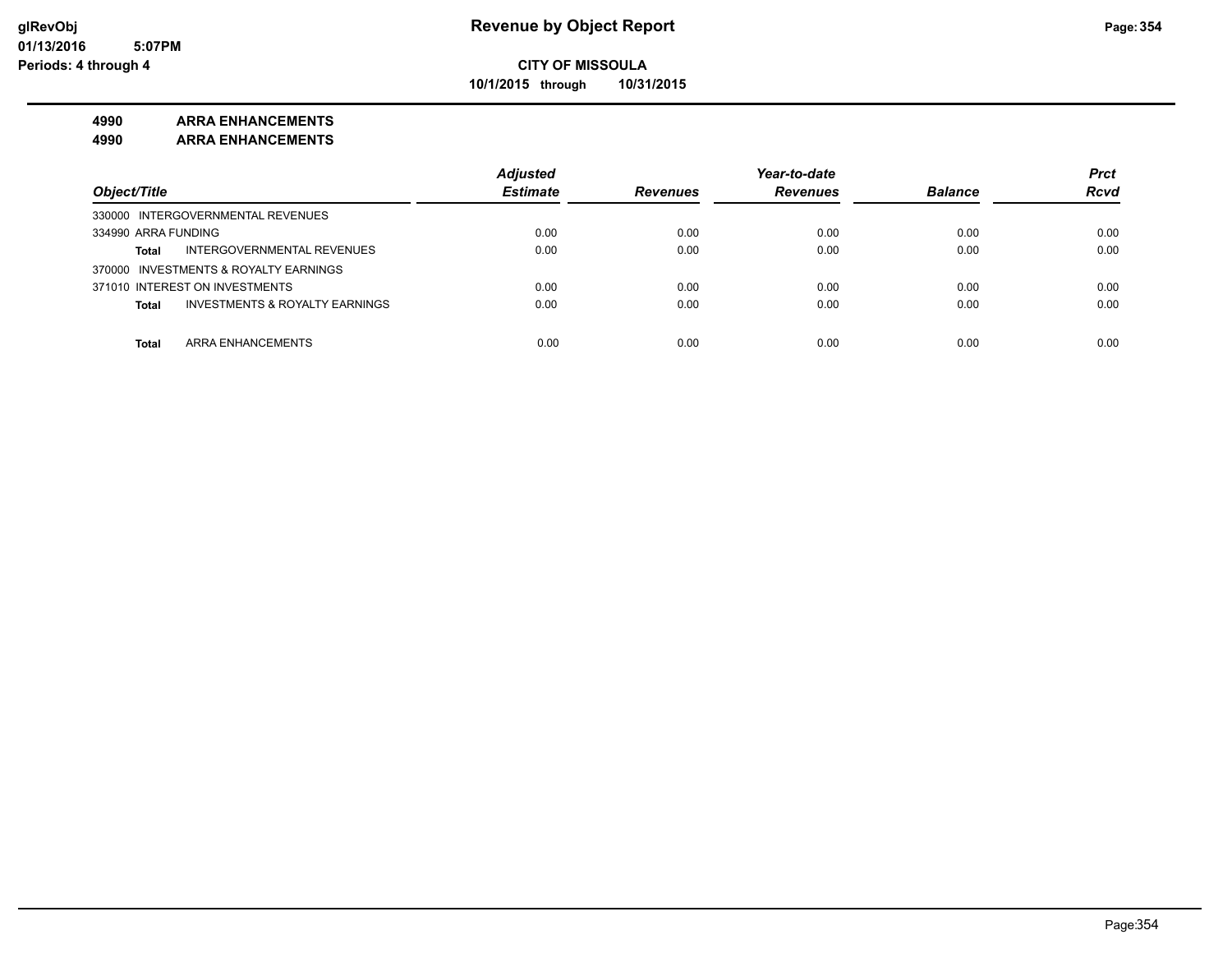**10/1/2015 through 10/31/2015**

#### **4990 ARRA ENHANCEMENTS**

| Object/Title                                   | <b>Adjusted</b><br><b>Estimate</b> | <b>Revenues</b> | Year-to-date<br><b>Revenues</b> | <b>Balance</b> | <b>Prct</b><br><b>Rcvd</b> |
|------------------------------------------------|------------------------------------|-----------------|---------------------------------|----------------|----------------------------|
| 330000 INTERGOVERNMENTAL REVENUES              |                                    |                 |                                 |                |                            |
| 334990 ARRA FUNDING                            | 0.00                               | 0.00            | 0.00                            | 0.00           | 0.00                       |
| INTERGOVERNMENTAL REVENUES<br>Total            | 0.00                               | 0.00            | 0.00                            | 0.00           | 0.00                       |
| 370000 INVESTMENTS & ROYALTY EARNINGS          |                                    |                 |                                 |                |                            |
| 371010 INTEREST ON INVESTMENTS                 | 0.00                               | 0.00            | 0.00                            | 0.00           | 0.00                       |
| INVESTMENTS & ROYALTY EARNINGS<br><b>Total</b> | 0.00                               | 0.00            | 0.00                            | 0.00           | 0.00                       |
|                                                |                                    |                 |                                 |                |                            |
| ARRA ENHANCEMENTS<br><b>Total</b>              | 0.00                               | 0.00            | 0.00                            | 0.00           | 0.00                       |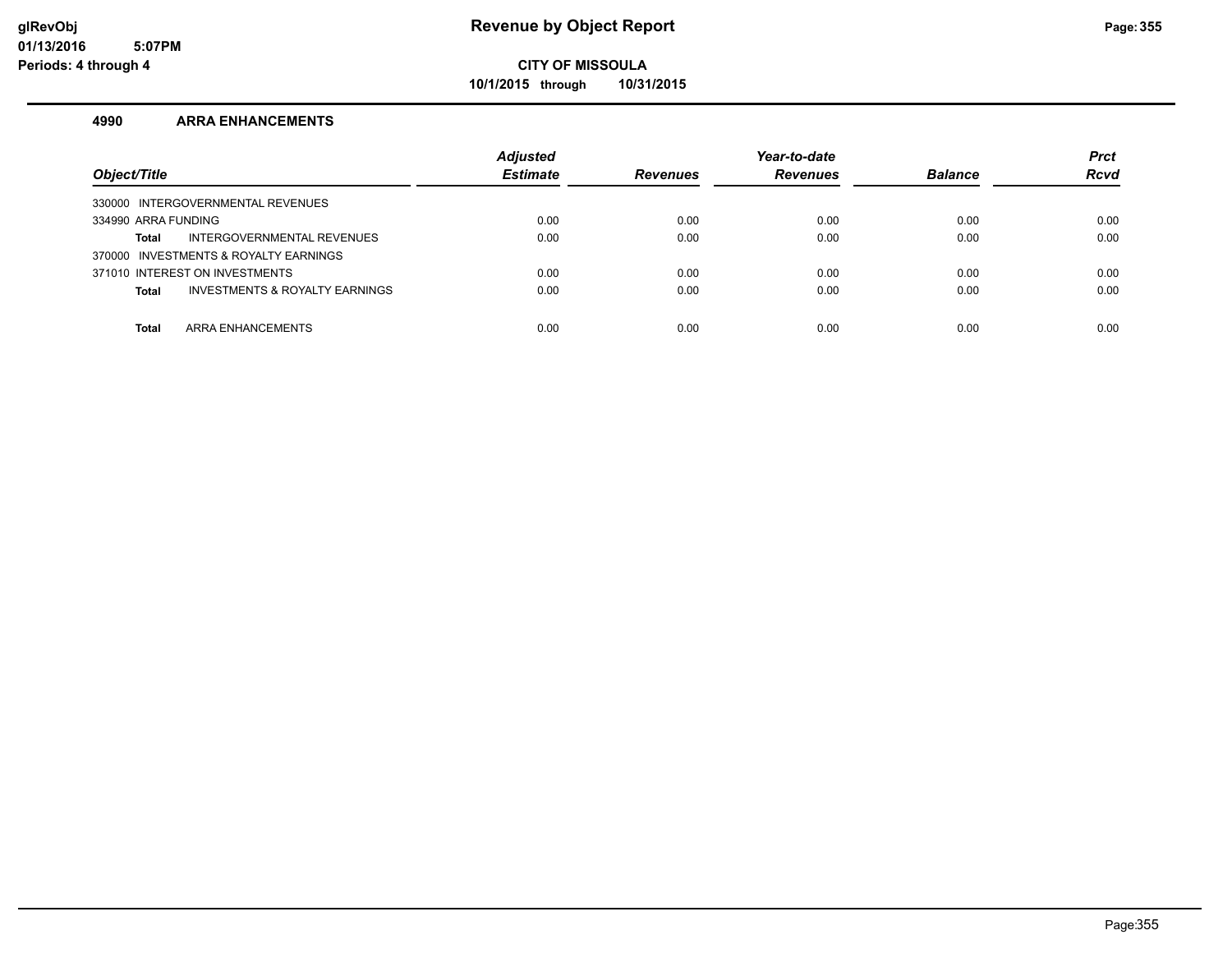**10/1/2015 through 10/31/2015**

### **4991 ARRA HB645**

**4991 ARRA HB645**

|                                                           | <b>Adjusted</b> |                 | Year-to-date    |                | <b>Prct</b> |
|-----------------------------------------------------------|-----------------|-----------------|-----------------|----------------|-------------|
| Object/Title                                              | <b>Estimate</b> | <b>Revenues</b> | <b>Revenues</b> | <b>Balance</b> | Rcvd        |
| INTERGOVERNMENTAL REVENUES<br>330000                      |                 |                 |                 |                |             |
| 334991 ARRA HB645 FUNDING                                 | 0.00            | 0.00            | 0.00            | 0.00           | 0.00        |
| 336023 STATE CONTRIB. - PERS                              | 0.00            | 0.00            | 0.00            | 0.00           | 0.00        |
| INTERGOVERNMENTAL REVENUES<br><b>Total</b>                | 0.00            | 0.00            | 0.00            | 0.00           | 0.00        |
| <b>CHARGES FOR SERVICES</b><br>340000                     |                 |                 |                 |                |             |
| 343005 NON-ARRA MOUNTAIN WATER CONTRACT                   | 0.00            | 0.00            | 0.00            | 0.00           | 0.00        |
| <b>CHARGES FOR SERVICES</b><br><b>Total</b>               | 0.00            | 0.00            | 0.00            | 0.00           | 0.00        |
| MISCELLANEOUS REVENUES<br>360000                          |                 |                 |                 |                |             |
| 360000 MISCELLANEOUS REVENUES                             | 0.00            | 0.00            | 0.00            | 0.00           | 0.00        |
| MISCELLANEOUS REVENUES<br><b>Total</b>                    | 0.00            | 0.00            | 0.00            | 0.00           | 0.00        |
| <b>INVESTMENTS &amp; ROYALTY EARNINGS</b><br>370000       |                 |                 |                 |                |             |
| 371010 INTEREST ON INVESTMENTS                            | 0.00            | 0.00            | 0.00            | 0.00           | 0.00        |
| <b>INVESTMENTS &amp; ROYALTY EARNINGS</b><br><b>Total</b> | 0.00            | 0.00            | 0.00            | 0.00           | 0.00        |
|                                                           |                 |                 |                 |                |             |
| ARRA HB645<br><b>Total</b>                                | 0.00            | 0.00            | 0.00            | 0.00           | 0.00        |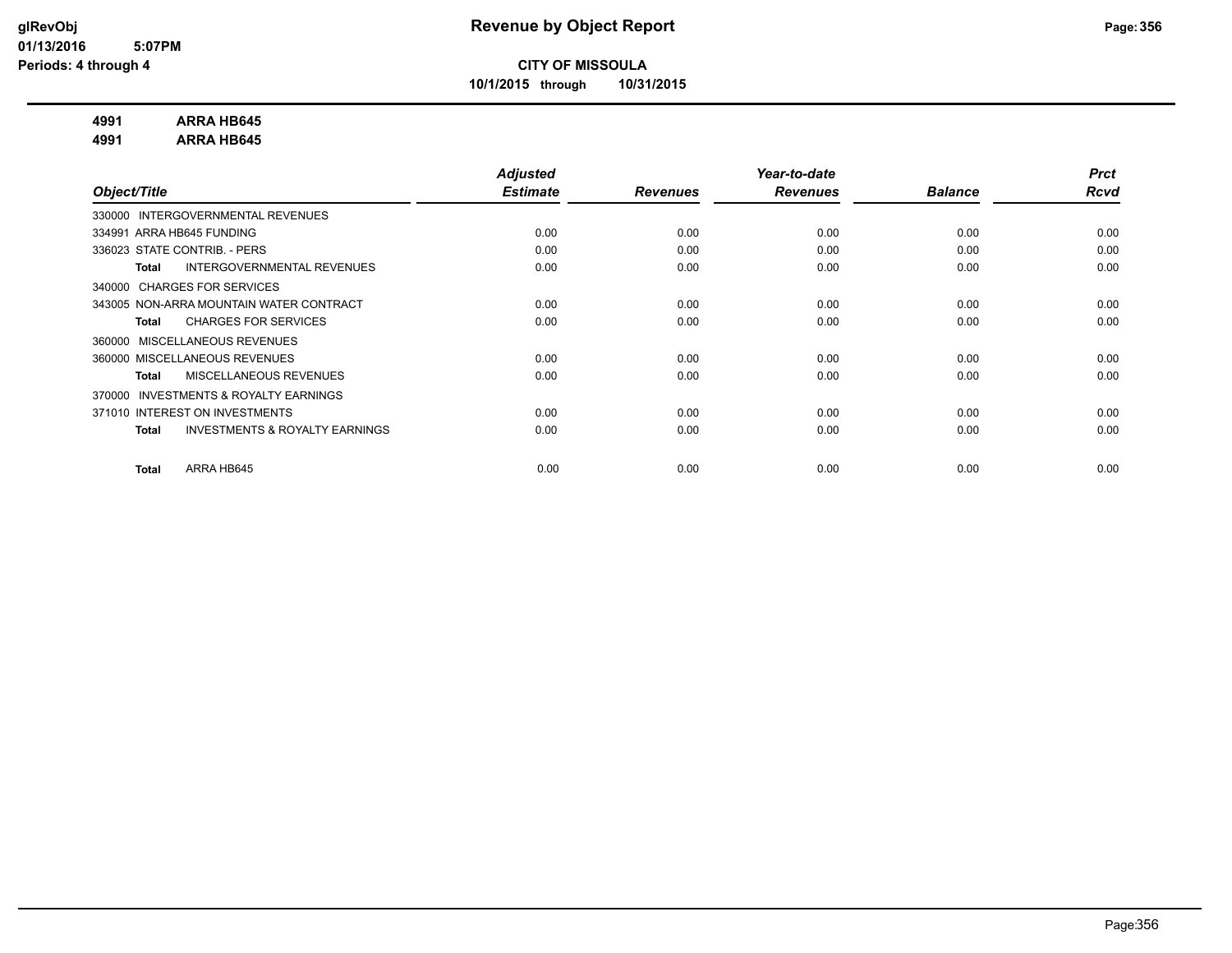**10/1/2015 through 10/31/2015**

#### **4991 ARRA HB645**

|      |                         |                         | <b>Balance</b>          | <b>Prct</b><br>Rcvd |
|------|-------------------------|-------------------------|-------------------------|---------------------|
|      |                         |                         |                         |                     |
|      |                         |                         |                         |                     |
| 0.00 | 0.00                    | 0.00                    | 0.00                    | 0.00                |
| 0.00 | 0.00                    | 0.00                    | 0.00                    | 0.00                |
| 0.00 | 0.00                    | 0.00                    | 0.00                    | 0.00                |
|      |                         |                         |                         |                     |
| 0.00 | 0.00                    | 0.00                    | 0.00                    | 0.00                |
| 0.00 | 0.00                    | 0.00                    | 0.00                    | 0.00                |
|      |                         |                         |                         |                     |
| 0.00 | 0.00                    | 0.00                    | 0.00                    | 0.00                |
| 0.00 | 0.00                    | 0.00                    | 0.00                    | 0.00                |
|      |                         |                         |                         |                     |
| 0.00 | 0.00                    | 0.00                    | 0.00                    | 0.00                |
| 0.00 | 0.00                    | 0.00                    | 0.00                    | 0.00                |
|      |                         |                         |                         | 0.00                |
|      | <b>Estimate</b><br>0.00 | <b>Revenues</b><br>0.00 | <b>Revenues</b><br>0.00 | 0.00                |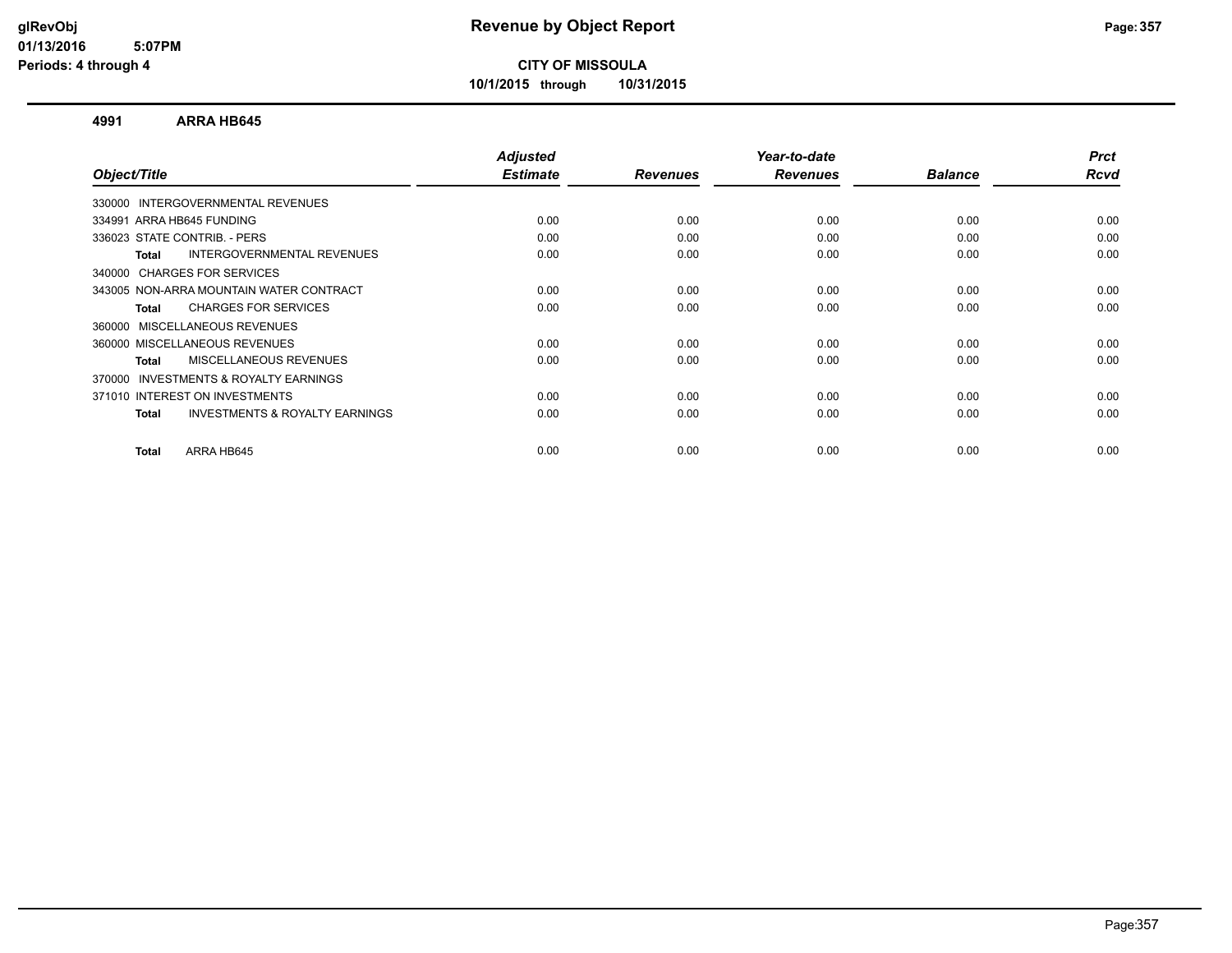**10/1/2015 through 10/31/2015**

## **4992 WFL MILLER CREEK ROAD**

**4992 WFL MILLER CREEK ROAD**

|                                                           | <b>Adjusted</b> |                 | Year-to-date    |                | <b>Prct</b> |
|-----------------------------------------------------------|-----------------|-----------------|-----------------|----------------|-------------|
| Object/Title                                              | <b>Estimate</b> | <b>Revenues</b> | <b>Revenues</b> | <b>Balance</b> | <b>Rcvd</b> |
| 330000 INTERGOVERNMENTAL REVENUES                         |                 |                 |                 |                |             |
| 334990 ARRA FUNDING                                       | 0.00            | 0.00            | 0.00            | 0.00           | 0.00        |
| INTERGOVERNMENTAL REVENUES<br><b>Total</b>                | 0.00            | 0.00            | 0.00            | 0.00           | 0.00        |
| 370000 INVESTMENTS & ROYALTY EARNINGS                     |                 |                 |                 |                |             |
| 371010 INTEREST ON INVESTMENTS                            | 0.00            | 0.00            | 0.00            | 0.00           | 0.00        |
| <b>INVESTMENTS &amp; ROYALTY EARNINGS</b><br><b>Total</b> | 0.00            | 0.00            | 0.00            | 0.00           | 0.00        |
|                                                           |                 |                 |                 |                |             |
| WFL MILLER CREEK ROAD<br><b>Total</b>                     | 0.00            | 0.00            | 0.00            | 0.00           | 0.00        |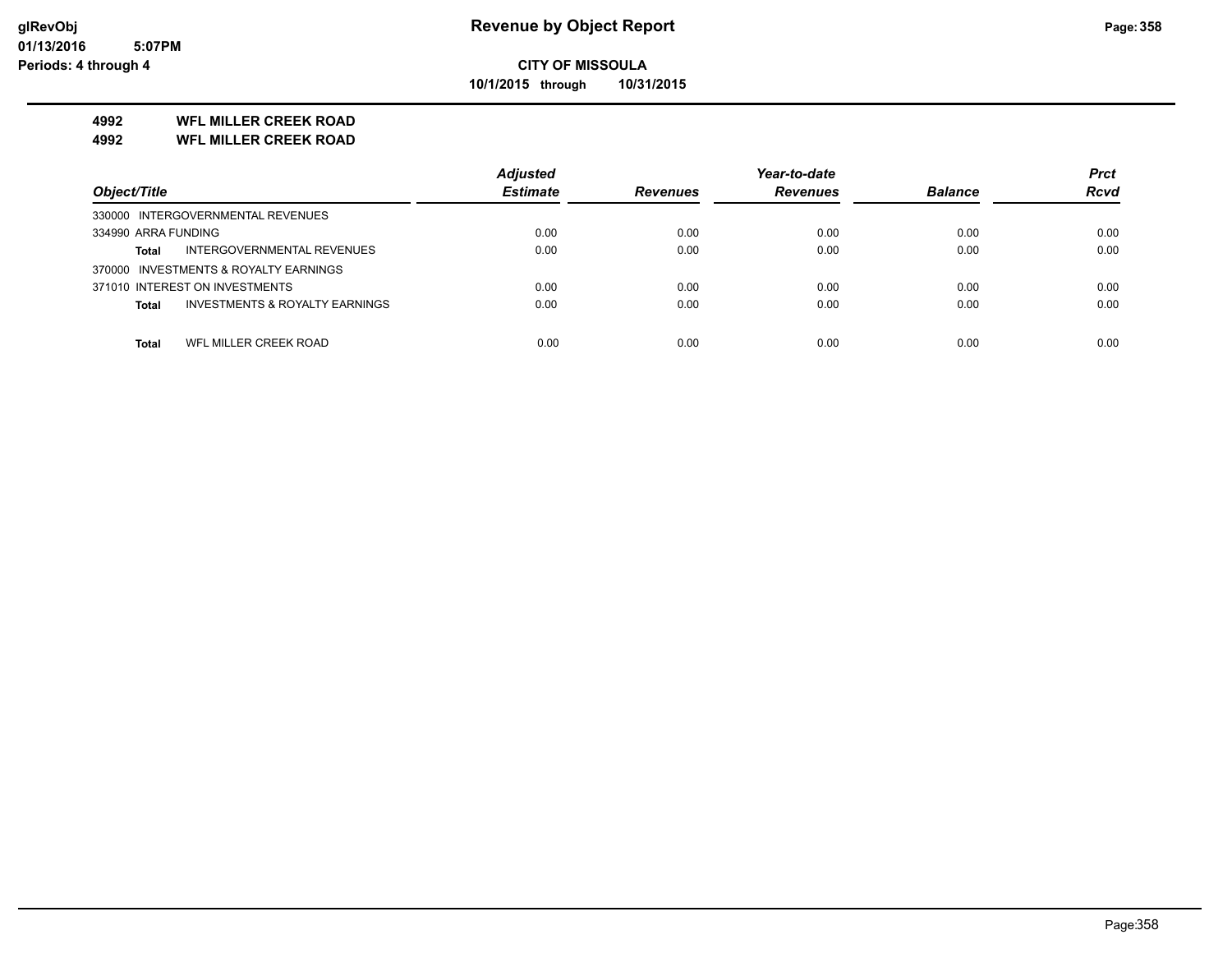**10/1/2015 through 10/31/2015**

### **4992 WFL MILLER CREEK ROAD**

| Object/Title                                              | <b>Adjusted</b><br><b>Estimate</b> | <b>Revenues</b> | Year-to-date<br><b>Revenues</b> | <b>Balance</b> | <b>Prct</b><br><b>Rcvd</b> |
|-----------------------------------------------------------|------------------------------------|-----------------|---------------------------------|----------------|----------------------------|
|                                                           |                                    |                 |                                 |                |                            |
| 330000 INTERGOVERNMENTAL REVENUES                         |                                    |                 |                                 |                |                            |
| 334990 ARRA FUNDING                                       | 0.00                               | 0.00            | 0.00                            | 0.00           | 0.00                       |
| INTERGOVERNMENTAL REVENUES<br>Total                       | 0.00                               | 0.00            | 0.00                            | 0.00           | 0.00                       |
| 370000 INVESTMENTS & ROYALTY EARNINGS                     |                                    |                 |                                 |                |                            |
| 371010 INTEREST ON INVESTMENTS                            | 0.00                               | 0.00            | 0.00                            | 0.00           | 0.00                       |
| <b>INVESTMENTS &amp; ROYALTY EARNINGS</b><br><b>Total</b> | 0.00                               | 0.00            | 0.00                            | 0.00           | 0.00                       |
|                                                           |                                    |                 |                                 |                |                            |
| WFL MILLER CREEK ROAD<br>Total                            | 0.00                               | 0.00            | 0.00                            | 0.00           | 0.00                       |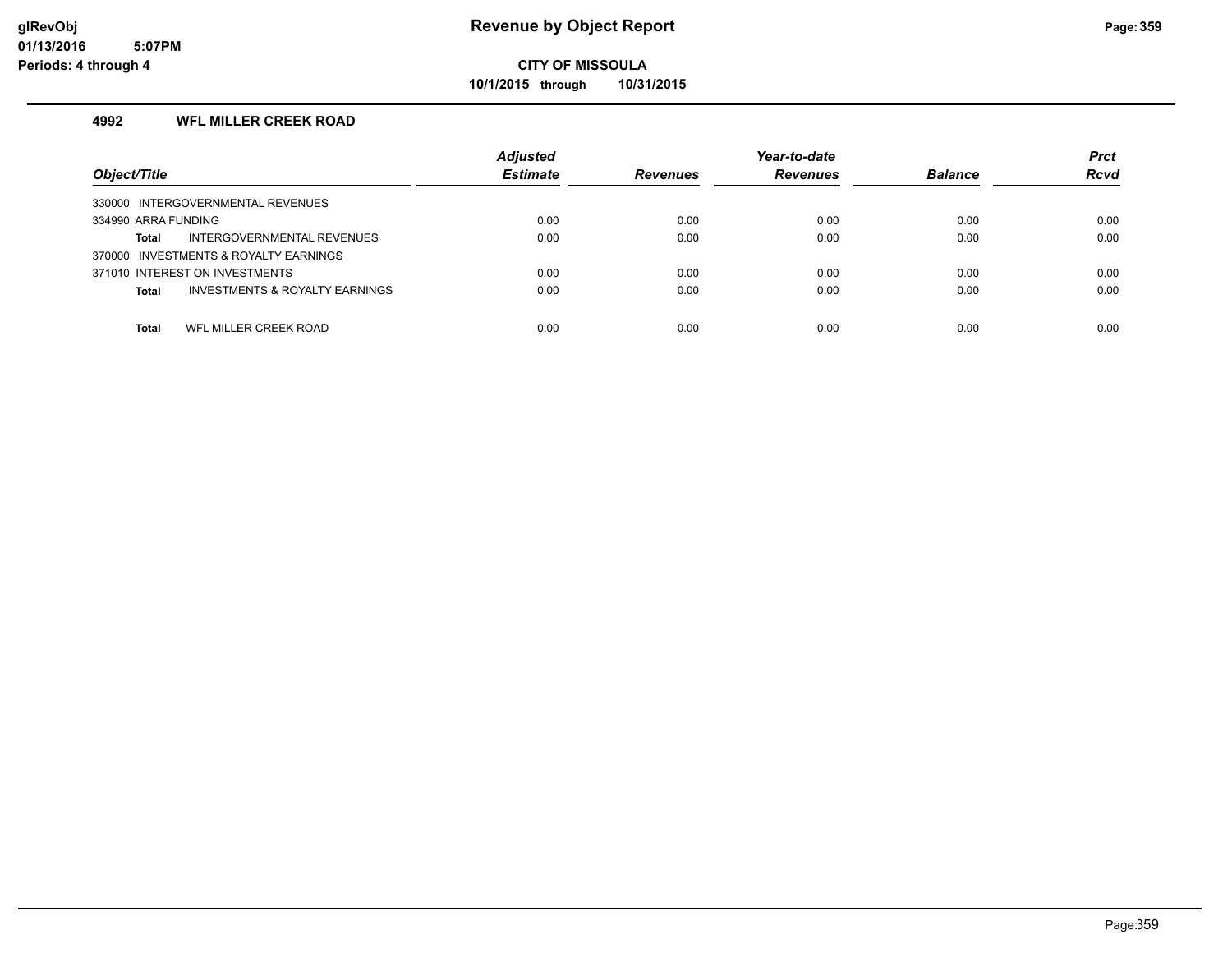**10/1/2015 through 10/31/2015**

## **4993 WESTERN FEDERAL LANDS**

**4993 WESTERN FEDERAL LANDS**

| Object/Title                                       | <b>Adjusted</b><br><b>Estimate</b> |                 | Year-to-date    | <b>Balance</b> | <b>Prct</b><br><b>Rcvd</b> |
|----------------------------------------------------|------------------------------------|-----------------|-----------------|----------------|----------------------------|
|                                                    |                                    | <b>Revenues</b> | <b>Revenues</b> |                |                            |
| 330000 INTERGOVERNMENTAL REVENUES                  |                                    |                 |                 |                |                            |
| 331005 WESTERN FEDERAL LANDS GRANT                 | 0.00                               | 0.00            | 0.00            | 0.00           | 0.00                       |
| 334125 FWP GRANT                                   | 0.00                               | 0.00            | 0.00            | 0.00           | 0.00                       |
| INTERGOVERNMENTAL REVENUES<br>Total                | 0.00                               | 0.00            | 0.00            | 0.00           | 0.00                       |
| 360000 MISCELLANEOUS REVENUES                      |                                    |                 |                 |                |                            |
| 365010 FRIENDS OF MISSOULA PARKS DONATION          | 0.00                               | 0.00            | 0.00            | 0.00           | 0.00                       |
| MISCELLANEOUS REVENUES<br>Total                    | 0.00                               | 0.00            | 0.00            | 0.00           | 0.00                       |
| 370000 INVESTMENTS & ROYALTY EARNINGS              |                                    |                 |                 |                |                            |
| 371010 INTEREST ON INVESTMENTS                     | 0.00                               | 0.00            | 0.00            | 0.00           | 0.00                       |
| <b>INVESTMENTS &amp; ROYALTY EARNINGS</b><br>Total | 0.00                               | 0.00            | 0.00            | 0.00           | 0.00                       |
| <b>WESTERN FEDERAL LANDS</b><br><b>Total</b>       | 0.00                               | 0.00            | 0.00            | 0.00           | 0.00                       |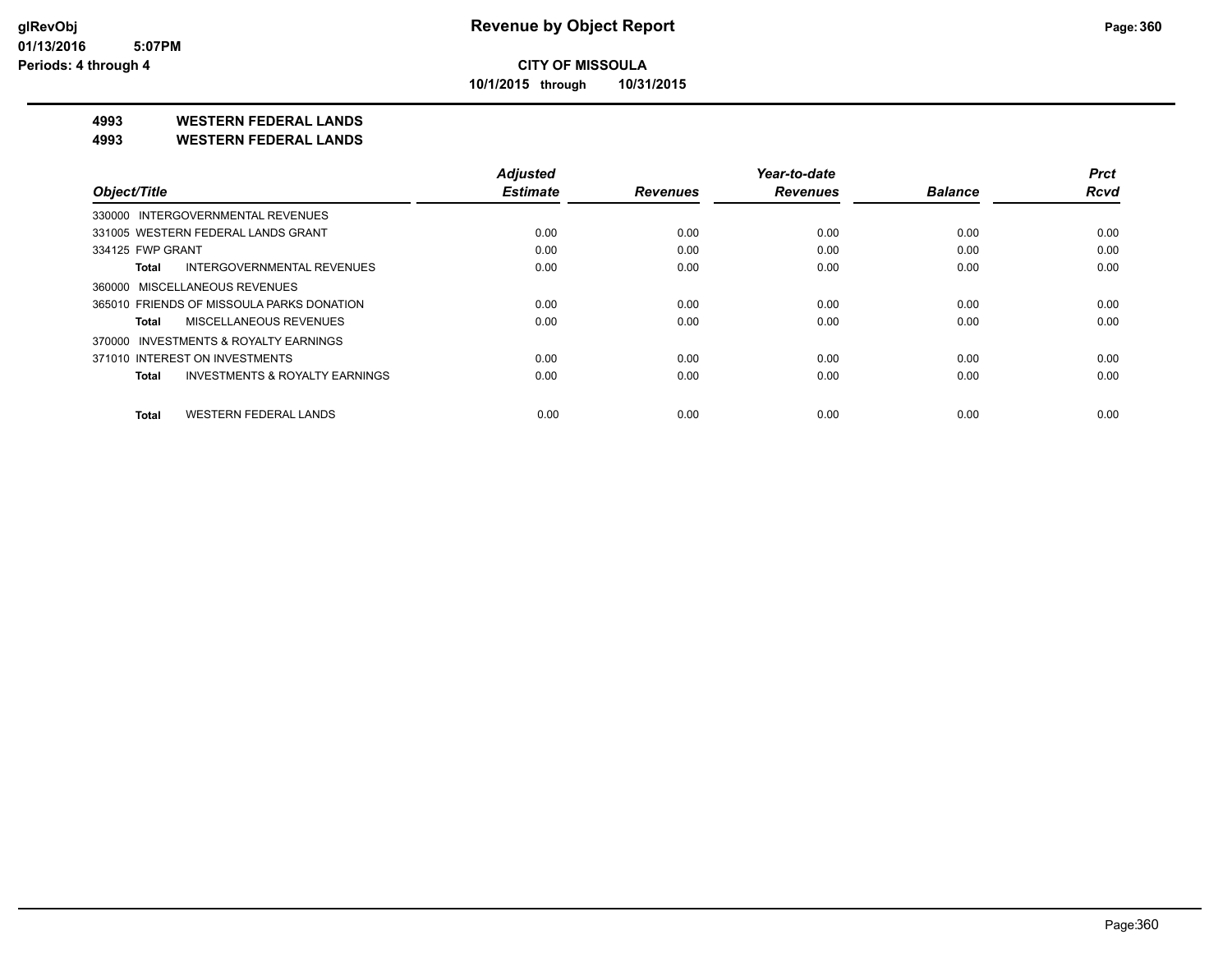**10/1/2015 through 10/31/2015**

#### **4993 WESTERN FEDERAL LANDS**

|                                                    | <b>Adjusted</b> |                 | Year-to-date    |                | <b>Prct</b> |
|----------------------------------------------------|-----------------|-----------------|-----------------|----------------|-------------|
| Object/Title                                       | <b>Estimate</b> | <b>Revenues</b> | <b>Revenues</b> | <b>Balance</b> | <b>Rcvd</b> |
| 330000 INTERGOVERNMENTAL REVENUES                  |                 |                 |                 |                |             |
| 331005 WESTERN FEDERAL LANDS GRANT                 | 0.00            | 0.00            | 0.00            | 0.00           | 0.00        |
| 334125 FWP GRANT                                   | 0.00            | 0.00            | 0.00            | 0.00           | 0.00        |
| INTERGOVERNMENTAL REVENUES<br>Total                | 0.00            | 0.00            | 0.00            | 0.00           | 0.00        |
| 360000 MISCELLANEOUS REVENUES                      |                 |                 |                 |                |             |
| 365010 FRIENDS OF MISSOULA PARKS DONATION          | 0.00            | 0.00            | 0.00            | 0.00           | 0.00        |
| MISCELLANEOUS REVENUES<br>Total                    | 0.00            | 0.00            | 0.00            | 0.00           | 0.00        |
| 370000 INVESTMENTS & ROYALTY EARNINGS              |                 |                 |                 |                |             |
| 371010 INTEREST ON INVESTMENTS                     | 0.00            | 0.00            | 0.00            | 0.00           | 0.00        |
| <b>INVESTMENTS &amp; ROYALTY EARNINGS</b><br>Total | 0.00            | 0.00            | 0.00            | 0.00           | 0.00        |
|                                                    |                 |                 |                 |                |             |
| <b>WESTERN FEDERAL LANDS</b><br><b>Total</b>       | 0.00            | 0.00            | 0.00            | 0.00           | 0.00        |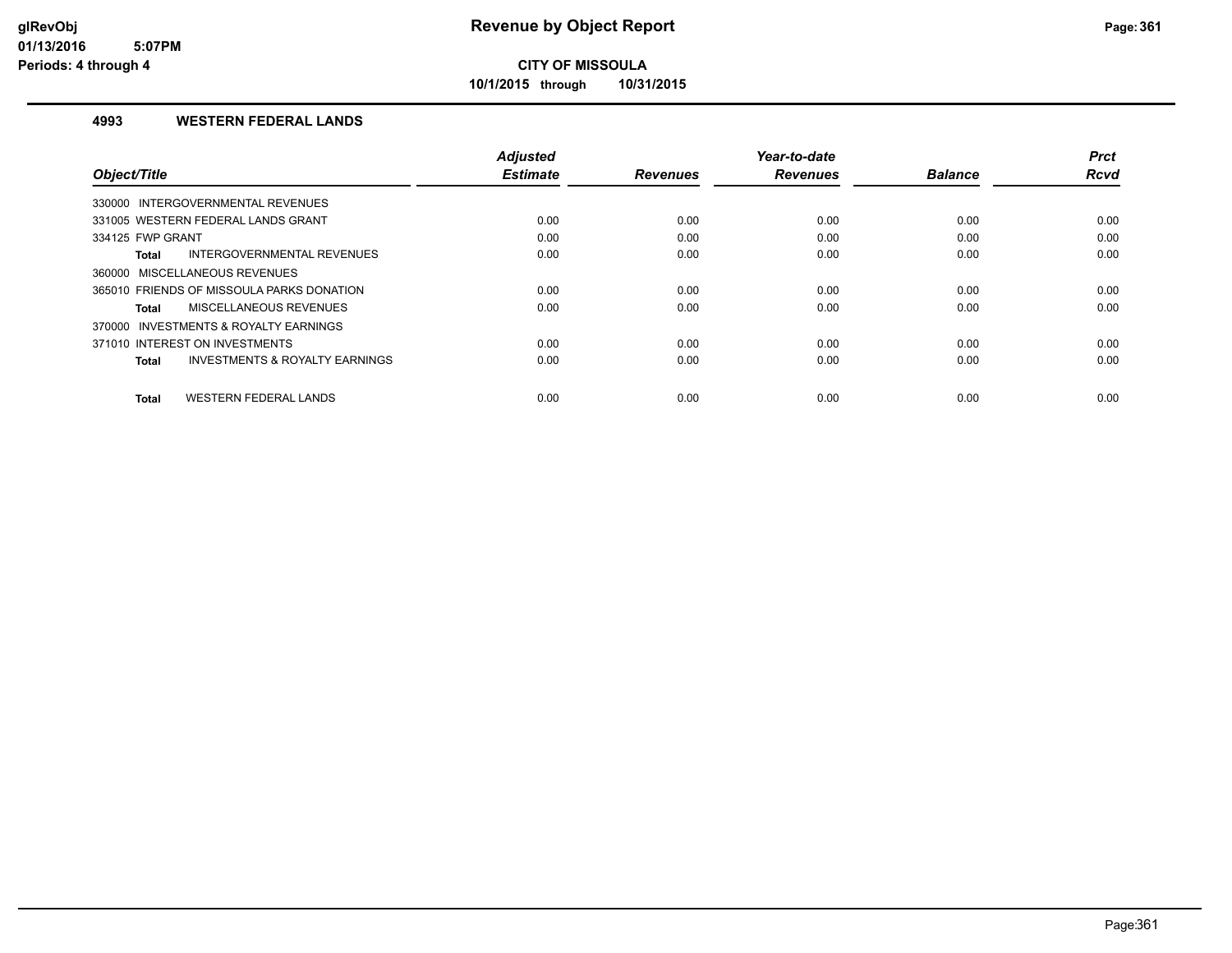**10/1/2015 through 10/31/2015**

**5020 CIVIC STADIUM**

**5020 CIVIC STADIUM**

|                                                     | <b>Adjusted</b> |                 | Year-to-date    |                | <b>Prct</b> |
|-----------------------------------------------------|-----------------|-----------------|-----------------|----------------|-------------|
| Object/Title                                        | <b>Estimate</b> | <b>Revenues</b> | <b>Revenues</b> | <b>Balance</b> | <b>Rcvd</b> |
| INTERGOVERNMENTAL REVENUES<br>330000                |                 |                 |                 |                |             |
| 336023 STATE CONTRIB. - PERS                        | 0.00            | 0.00            | 0.00            | 0.00           | 0.00        |
| <b>INTERGOVERNMENTAL REVENUES</b><br>Total          | 0.00            | 0.00            | 0.00            | 0.00           | 0.00        |
| MISCELLANEOUS REVENUES<br>360000                    |                 |                 |                 |                |             |
| 360010 MISCELLANEOUS                                | 0.00            | 0.00            | 0.00            | 0.00           | 0.00        |
| 361010 RENTAL REVENUE                               | 120,000.00      | 0.00            | 0.00            | 120,000.00     | 0.00        |
| 362003 US BANK FEE REIMBURSEMENT                    | 0.00            | 0.00            | 0.00            | 0.00           | 0.00        |
| 365030 DONATIONS STADIUM R&D                        | 0.00            | 0.00            | 0.00            | 0.00           | 0.00        |
| MISCELLANEOUS REVENUES<br><b>Total</b>              | 120,000.00      | 0.00            | 0.00            | 120,000.00     | 0.00        |
| <b>INVESTMENTS &amp; ROYALTY EARNINGS</b><br>370000 |                 |                 |                 |                |             |
| 371010 INTEREST ON INVESTMENTS                      | 0.00            | 0.00            | 0.00            | 0.00           | 0.00        |
| <b>INVESTMENTS &amp; ROYALTY EARNINGS</b><br>Total  | 0.00            | 0.00            | 0.00            | 0.00           | 0.00        |
| OTHER FINANCING SOURCES<br>380000                   |                 |                 |                 |                |             |
| 383000 OPERATING TRANSFERS                          | 0.00            | 0.00            | 0.00            | 0.00           | 0.00        |
| 383400 CAPITAL CONTRIBUTION                         | 0.00            | 0.00            | 0.00            | 0.00           | 0.00        |
| OTHER FINANCING SOURCES<br><b>Total</b>             | 0.00            | 0.00            | 0.00            | 0.00           | 0.00        |
|                                                     |                 |                 |                 |                | 0.00        |
| <b>CIVIC STADIUM</b><br><b>Total</b>                | 120,000.00      | 0.00            | 0.00            | 120,000.00     |             |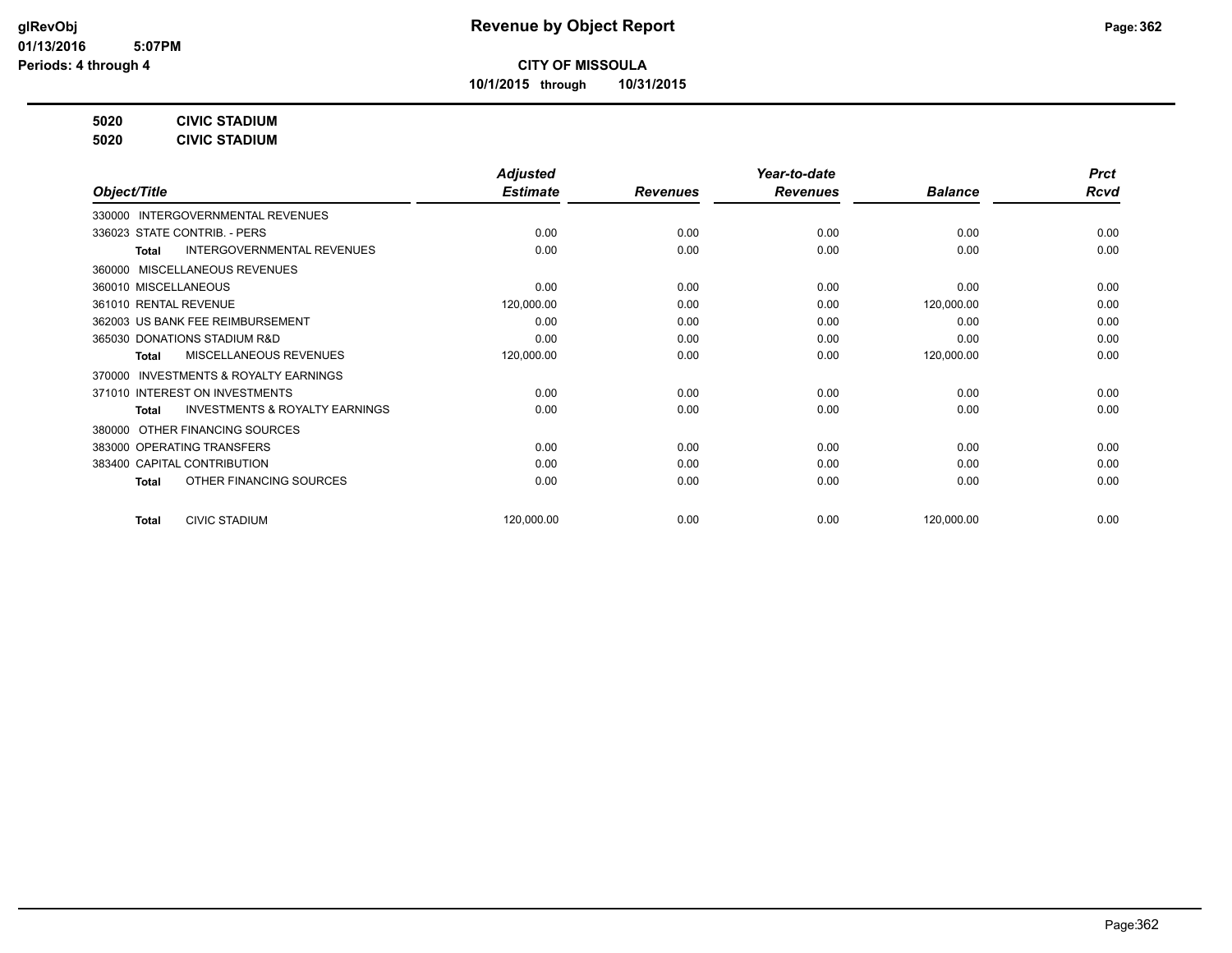**10/1/2015 through 10/31/2015**

#### **5020 CIVIC STADIUM**

|                                                     | <b>Adjusted</b> |                 | Year-to-date    |                | <b>Prct</b> |
|-----------------------------------------------------|-----------------|-----------------|-----------------|----------------|-------------|
| Object/Title                                        | <b>Estimate</b> | <b>Revenues</b> | <b>Revenues</b> | <b>Balance</b> | <b>Rcvd</b> |
| 330000 INTERGOVERNMENTAL REVENUES                   |                 |                 |                 |                |             |
| 336023 STATE CONTRIB. - PERS                        | 0.00            | 0.00            | 0.00            | 0.00           | 0.00        |
| INTERGOVERNMENTAL REVENUES<br><b>Total</b>          | 0.00            | 0.00            | 0.00            | 0.00           | 0.00        |
| 360000 MISCELLANEOUS REVENUES                       |                 |                 |                 |                |             |
| 360010 MISCELLANEOUS                                | 0.00            | 0.00            | 0.00            | 0.00           | 0.00        |
| 361010 RENTAL REVENUE                               | 120,000.00      | 0.00            | 0.00            | 120,000.00     | 0.00        |
| 362003 US BANK FEE REIMBURSEMENT                    | 0.00            | 0.00            | 0.00            | 0.00           | 0.00        |
| 365030 DONATIONS STADIUM R&D                        | 0.00            | 0.00            | 0.00            | 0.00           | 0.00        |
| MISCELLANEOUS REVENUES<br><b>Total</b>              | 120,000.00      | 0.00            | 0.00            | 120,000.00     | 0.00        |
| <b>INVESTMENTS &amp; ROYALTY EARNINGS</b><br>370000 |                 |                 |                 |                |             |
| 371010 INTEREST ON INVESTMENTS                      | 0.00            | 0.00            | 0.00            | 0.00           | 0.00        |
| <b>INVESTMENTS &amp; ROYALTY EARNINGS</b><br>Total  | 0.00            | 0.00            | 0.00            | 0.00           | 0.00        |
| OTHER FINANCING SOURCES<br>380000                   |                 |                 |                 |                |             |
| 383000 OPERATING TRANSFERS                          | 0.00            | 0.00            | 0.00            | 0.00           | 0.00        |
| 383400 CAPITAL CONTRIBUTION                         | 0.00            | 0.00            | 0.00            | 0.00           | 0.00        |
| OTHER FINANCING SOURCES<br><b>Total</b>             | 0.00            | 0.00            | 0.00            | 0.00           | 0.00        |
| <b>CIVIC STADIUM</b><br><b>Total</b>                | 120,000.00      | 0.00            | 0.00            | 120,000.00     | 0.00        |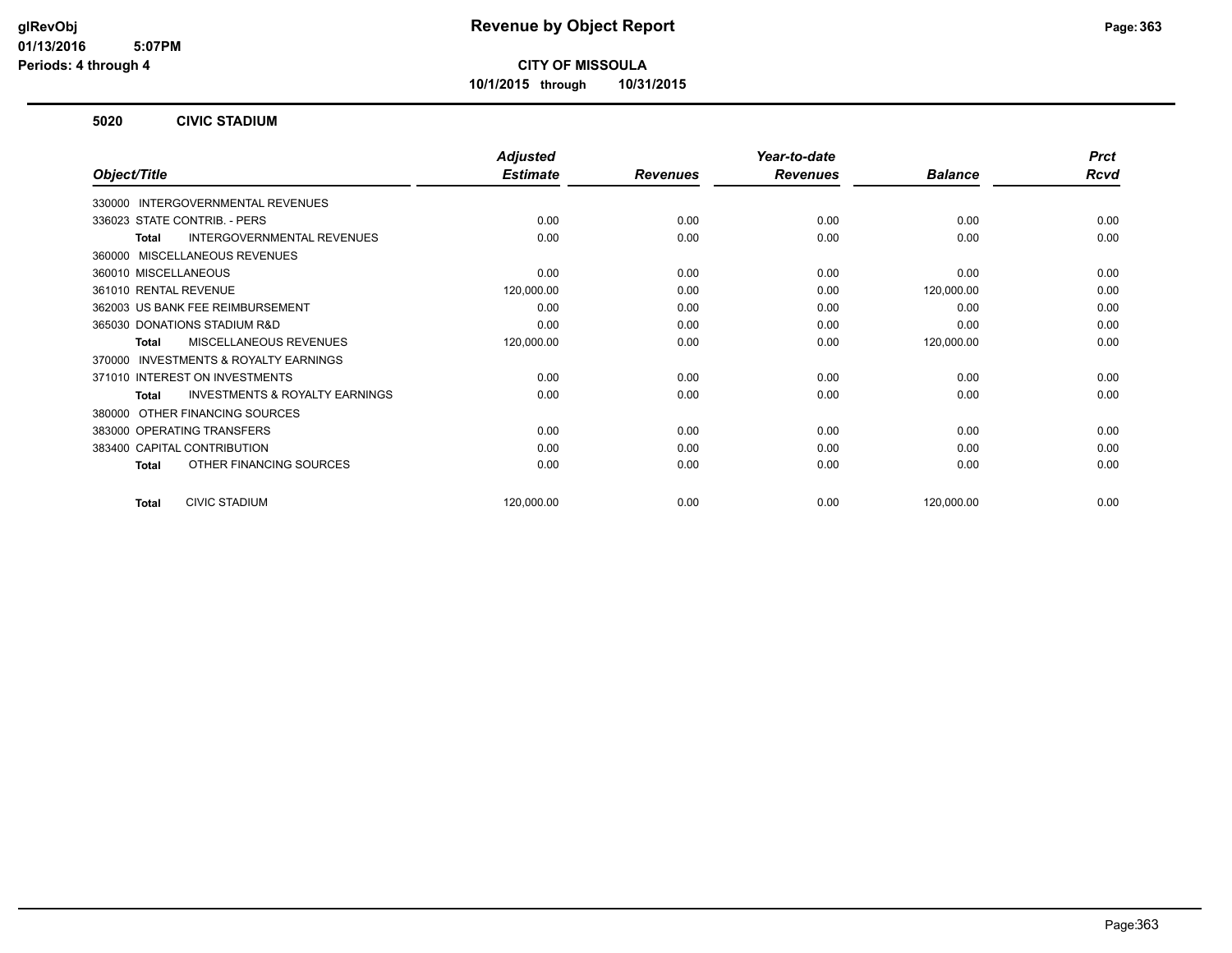**10/1/2015 through 10/31/2015**

#### **5210 WATER 5210 WATER**

|                                         | <b>Adjusted</b> |                 | Year-to-date    |                | <b>Prct</b> |
|-----------------------------------------|-----------------|-----------------|-----------------|----------------|-------------|
| Object/Title                            | <b>Estimate</b> | <b>Revenues</b> | <b>Revenues</b> | <b>Balance</b> | <b>Rcvd</b> |
| 340000 CHARGES FOR SERVICES             |                 |                 |                 |                |             |
| 343021 WATER FEES                       | 0.00            | 0.00            | 0.00            | 0.00           | 0.00        |
| <b>CHARGES FOR SERVICES</b><br>Total    | 0.00            | 0.00            | 0.00            | 0.00           | 0.00        |
| 370000 INVESTMENTS & ROYALTY EARNINGS   |                 |                 |                 |                |             |
| 371010 INTEREST ON INVESTMENTS          | 0.00            | 0.00            | 0.00            | 0.00           | 0.00        |
| INVESTMENTS & ROYALTY EARNINGS<br>Total | 0.00            | 0.00            | 0.00            | 0.00           | 0.00        |
|                                         |                 |                 |                 |                |             |
| <b>WATER</b><br>Total                   | 0.00            | 0.00            | 0.00            | 0.00           | 0.00        |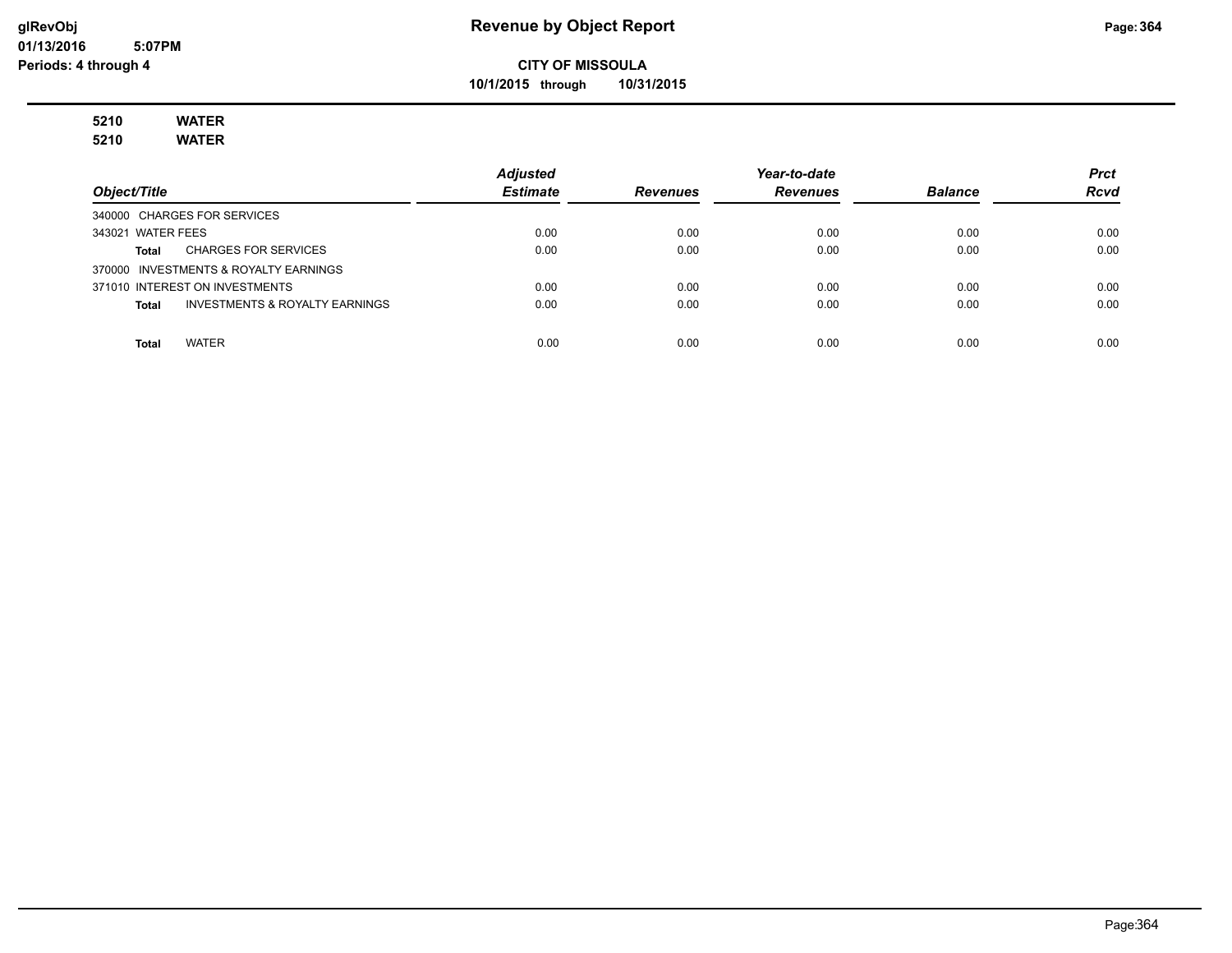**10/1/2015 through 10/31/2015**

#### **5210 WATER**

| Object/Title                                       | <b>Adjusted</b><br><b>Estimate</b> | <b>Revenues</b> | Year-to-date<br><b>Revenues</b> | <b>Balance</b> | <b>Prct</b><br><b>Rcvd</b> |
|----------------------------------------------------|------------------------------------|-----------------|---------------------------------|----------------|----------------------------|
| 340000 CHARGES FOR SERVICES                        |                                    |                 |                                 |                |                            |
| 343021 WATER FEES                                  | 0.00                               | 0.00            | 0.00                            | 0.00           | 0.00                       |
| <b>CHARGES FOR SERVICES</b><br>Total               | 0.00                               | 0.00            | 0.00                            | 0.00           | 0.00                       |
| 370000 INVESTMENTS & ROYALTY EARNINGS              |                                    |                 |                                 |                |                            |
| 371010 INTEREST ON INVESTMENTS                     | 0.00                               | 0.00            | 0.00                            | 0.00           | 0.00                       |
| <b>INVESTMENTS &amp; ROYALTY EARNINGS</b><br>Total | 0.00                               | 0.00            | 0.00                            | 0.00           | 0.00                       |
|                                                    |                                    |                 |                                 |                |                            |
| <b>WATER</b><br><b>Total</b>                       | 0.00                               | 0.00            | 0.00                            | 0.00           | 0.00                       |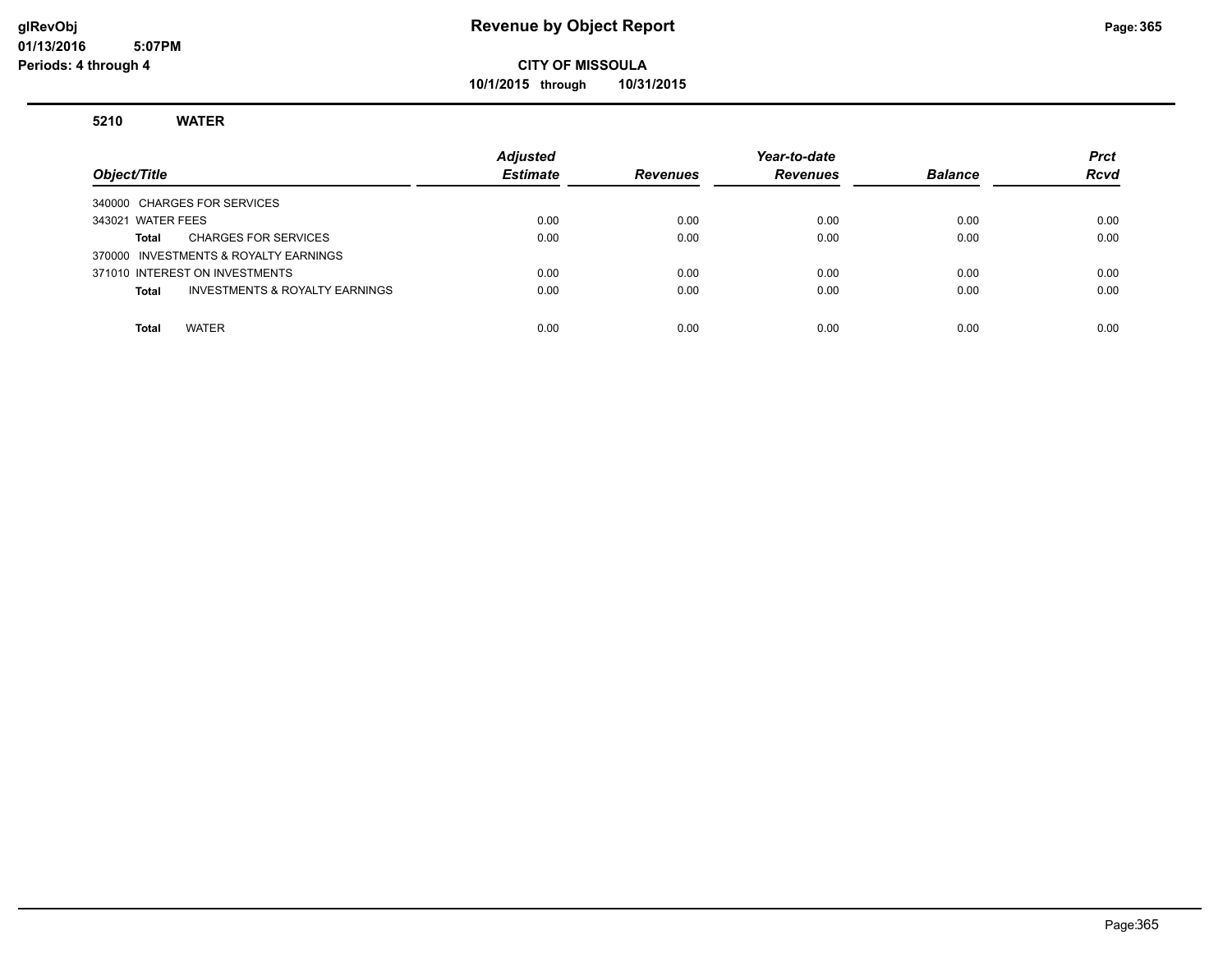**10/1/2015 through 10/31/2015**

## **5211 WATER REVENUE COLLECTION & CLEARING**

**5211 WATER REVENUE COLLECTION & CLEARING**

|                                                     | <b>Adjusted</b> |                 | Year-to-date    |                | <b>Prct</b> |
|-----------------------------------------------------|-----------------|-----------------|-----------------|----------------|-------------|
| Object/Title                                        | <b>Estimate</b> | <b>Revenues</b> | <b>Revenues</b> | <b>Balance</b> | Rcvd        |
| 340000 CHARGES FOR SERVICES                         |                 |                 |                 |                |             |
| 343021 WATER FEES                                   | 0.00            | 0.00            | 0.00            | 0.00           | 0.00        |
| <b>CHARGES FOR SERVICES</b><br>Total                | 0.00            | 0.00            | 0.00            | 0.00           | 0.00        |
| 360000 MISCELLANEOUS REVENUES                       |                 |                 |                 |                |             |
| 360010 MISCELLANEOUS                                | 0.00            | 0.00            | 0.00            | 0.00           | 0.00        |
| MISCELLANEOUS REVENUES<br>Total                     | 0.00            | 0.00            | 0.00            | 0.00           | 0.00        |
| 370000 INVESTMENTS & ROYALTY EARNINGS               |                 |                 |                 |                |             |
| 371010 INTEREST ON INVESTMENTS                      | 0.00            | 0.00            | 0.00            | 0.00           | 0.00        |
| 371020 GAIN/LOSS IN MARKET VALUE OF INVESTMENTS     | 0.00            | 0.00            | 0.00            | 0.00           | 0.00        |
| <b>INVESTMENTS &amp; ROYALTY EARNINGS</b><br>Total  | 0.00            | 0.00            | 0.00            | 0.00           | 0.00        |
| WATER REVENUE COLLECTION & CLEARING<br><b>Total</b> | 0.00            | 0.00            | 0.00            | 0.00           | 0.00        |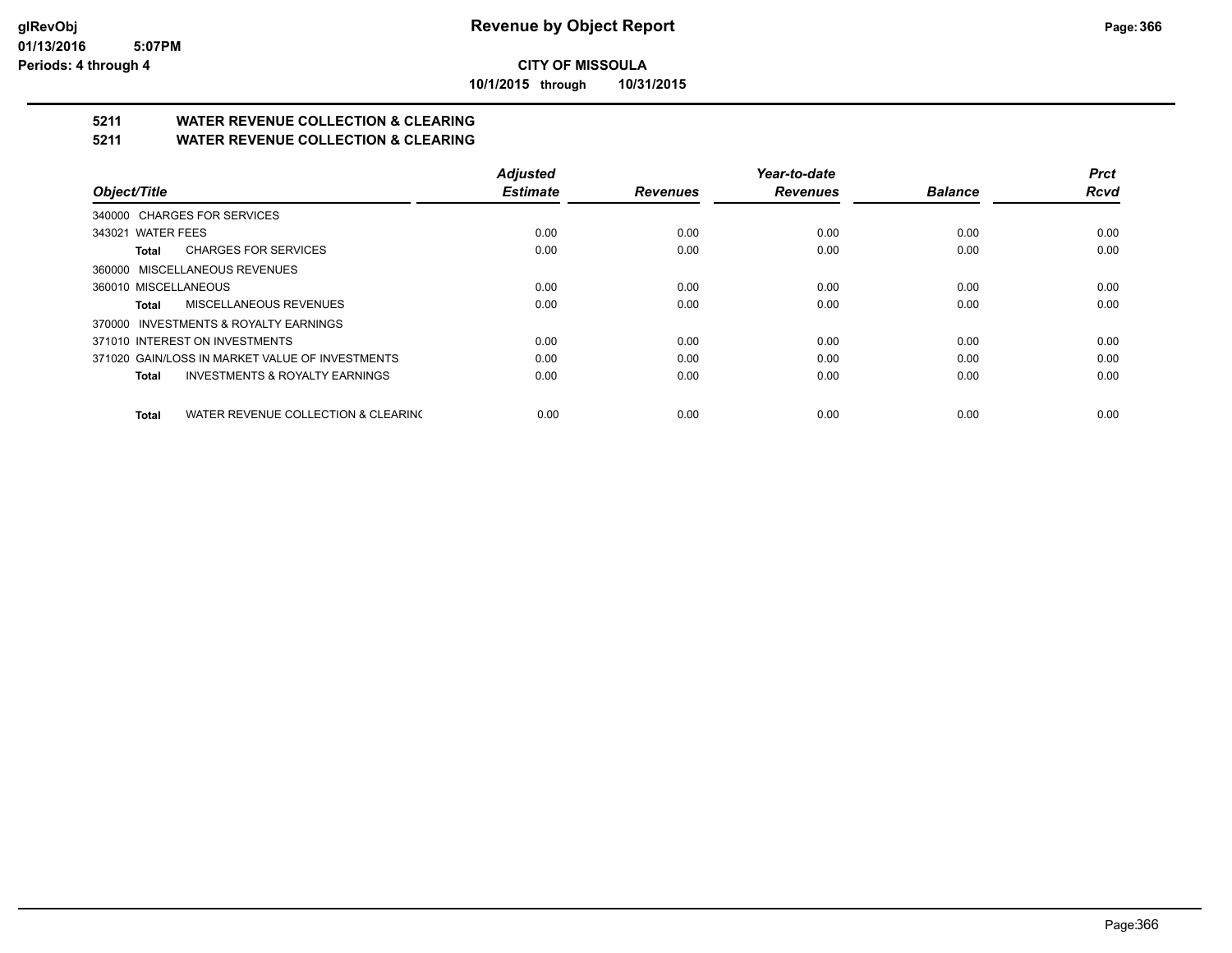**10/1/2015 through 10/31/2015**

#### **5211 WATER REVENUE COLLECTION & CLEARING**

|                                                    | <b>Adjusted</b> |                 | Year-to-date    |                | <b>Prct</b> |
|----------------------------------------------------|-----------------|-----------------|-----------------|----------------|-------------|
| Object/Title                                       | <b>Estimate</b> | <b>Revenues</b> | <b>Revenues</b> | <b>Balance</b> | <b>Rcvd</b> |
| 340000 CHARGES FOR SERVICES                        |                 |                 |                 |                |             |
| 343021 WATER FEES                                  | 0.00            | 0.00            | 0.00            | 0.00           | 0.00        |
| <b>CHARGES FOR SERVICES</b><br>Total               | 0.00            | 0.00            | 0.00            | 0.00           | 0.00        |
| 360000 MISCELLANEOUS REVENUES                      |                 |                 |                 |                |             |
| 360010 MISCELLANEOUS                               | 0.00            | 0.00            | 0.00            | 0.00           | 0.00        |
| MISCELLANEOUS REVENUES<br>Total                    | 0.00            | 0.00            | 0.00            | 0.00           | 0.00        |
| 370000 INVESTMENTS & ROYALTY EARNINGS              |                 |                 |                 |                |             |
| 371010 INTEREST ON INVESTMENTS                     | 0.00            | 0.00            | 0.00            | 0.00           | 0.00        |
| 371020 GAIN/LOSS IN MARKET VALUE OF INVESTMENT     | 0.00            | 0.00            | 0.00            | 0.00           | 0.00        |
| <b>INVESTMENTS &amp; ROYALTY EARNINGS</b><br>Total | 0.00            | 0.00            | 0.00            | 0.00           | 0.00        |
|                                                    |                 |                 |                 |                |             |
| WATER REVENUE COLLECTION & CLEARING<br>Total       | 0.00            | 0.00            | 0.00            | 0.00           | 0.00        |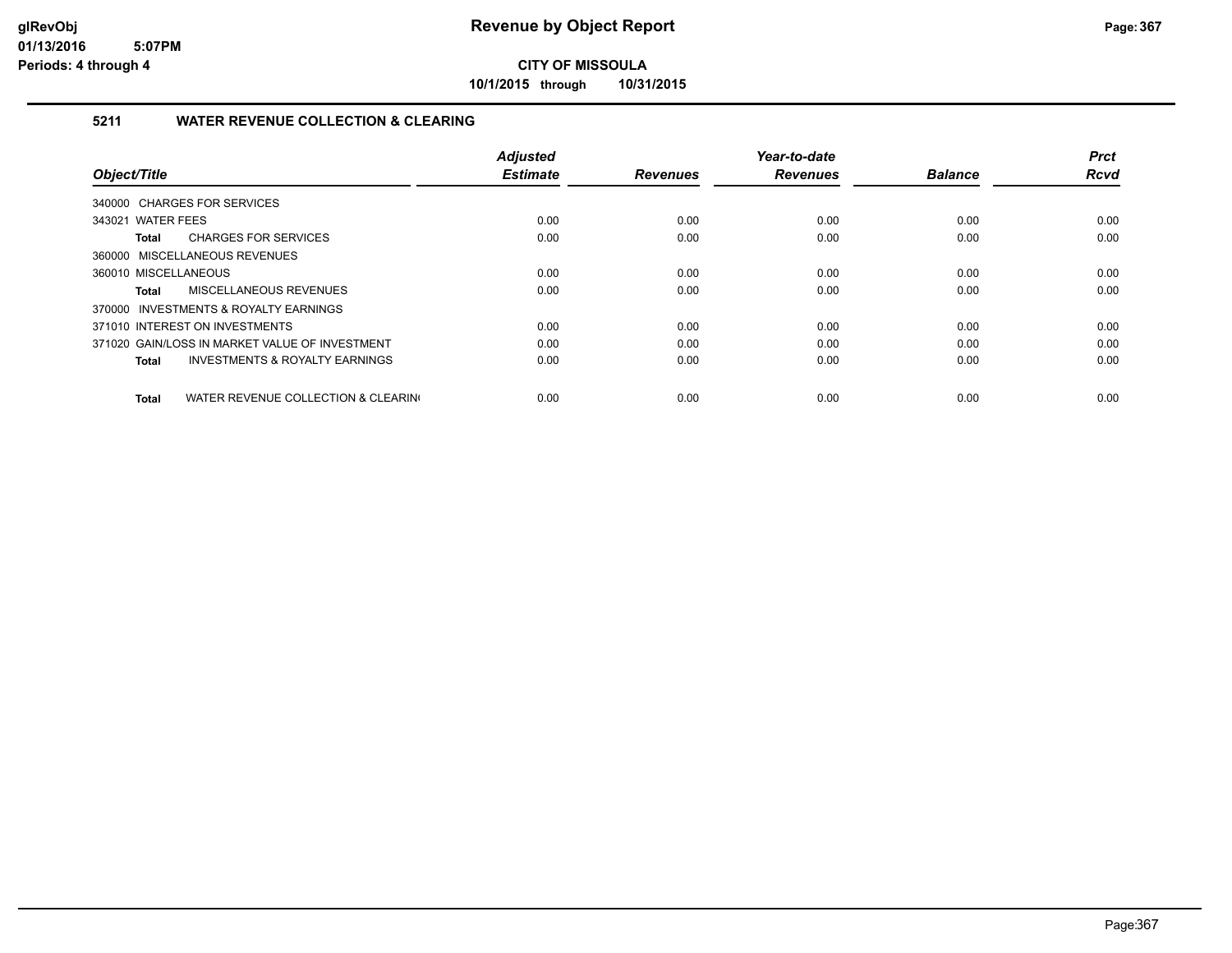**10/1/2015 through 10/31/2015**

#### **5240 WATER CONSTRUCTION FUND**

**5240 WATER CONSTRUCTION FUND**

|                                      | <b>Adjusted</b> |                 |                 | <b>Prct</b>    |             |
|--------------------------------------|-----------------|-----------------|-----------------|----------------|-------------|
| Object/Title                         | <b>Estimate</b> | <b>Revenues</b> | <b>Revenues</b> | <b>Balance</b> | <b>Rcvd</b> |
| 340000 CHARGES FOR SERVICES          |                 |                 |                 |                |             |
| 343026 WATER INSTALLATION CHARGES    | 0.00            | 0.00            | 0.00            | 0.00           | 0.00        |
| <b>CHARGES FOR SERVICES</b><br>Total | 0.00            | 0.00            | 0.00            | 0.00           | 0.00        |
| WATER CONSTRUCTION FUND<br>Total     | 0.00            | 0.00            | 0.00            | 0.00           | 0.00        |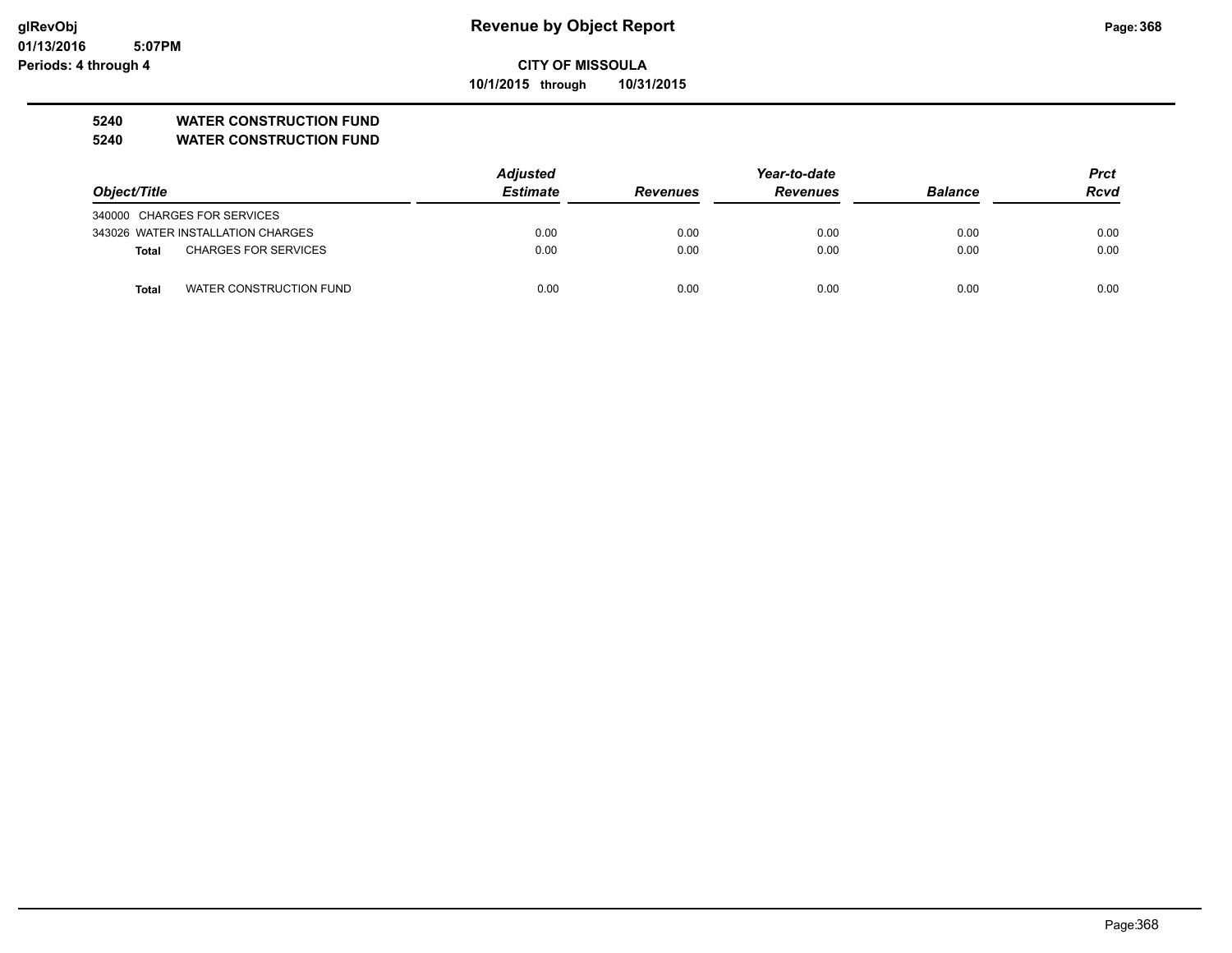**10/1/2015 through 10/31/2015**

#### **5240 WATER CONSTRUCTION FUND**

| Object/Title |                                   | <b>Adjusted</b><br><b>Estimate</b> | <b>Revenues</b> | Year-to-date<br><b>Revenues</b> | <b>Balance</b> | <b>Prct</b><br><b>Rcvd</b> |
|--------------|-----------------------------------|------------------------------------|-----------------|---------------------------------|----------------|----------------------------|
|              | 340000 CHARGES FOR SERVICES       |                                    |                 |                                 |                |                            |
|              | 343026 WATER INSTALLATION CHARGES | 0.00                               | 0.00            | 0.00                            | 0.00           | 0.00                       |
| <b>Total</b> | <b>CHARGES FOR SERVICES</b>       | 0.00                               | 0.00            | 0.00                            | 0.00           | 0.00                       |
| <b>Total</b> | WATER CONSTRUCTION FUND           | 0.00                               | 0.00            | 0.00                            | 0.00           | 0.00                       |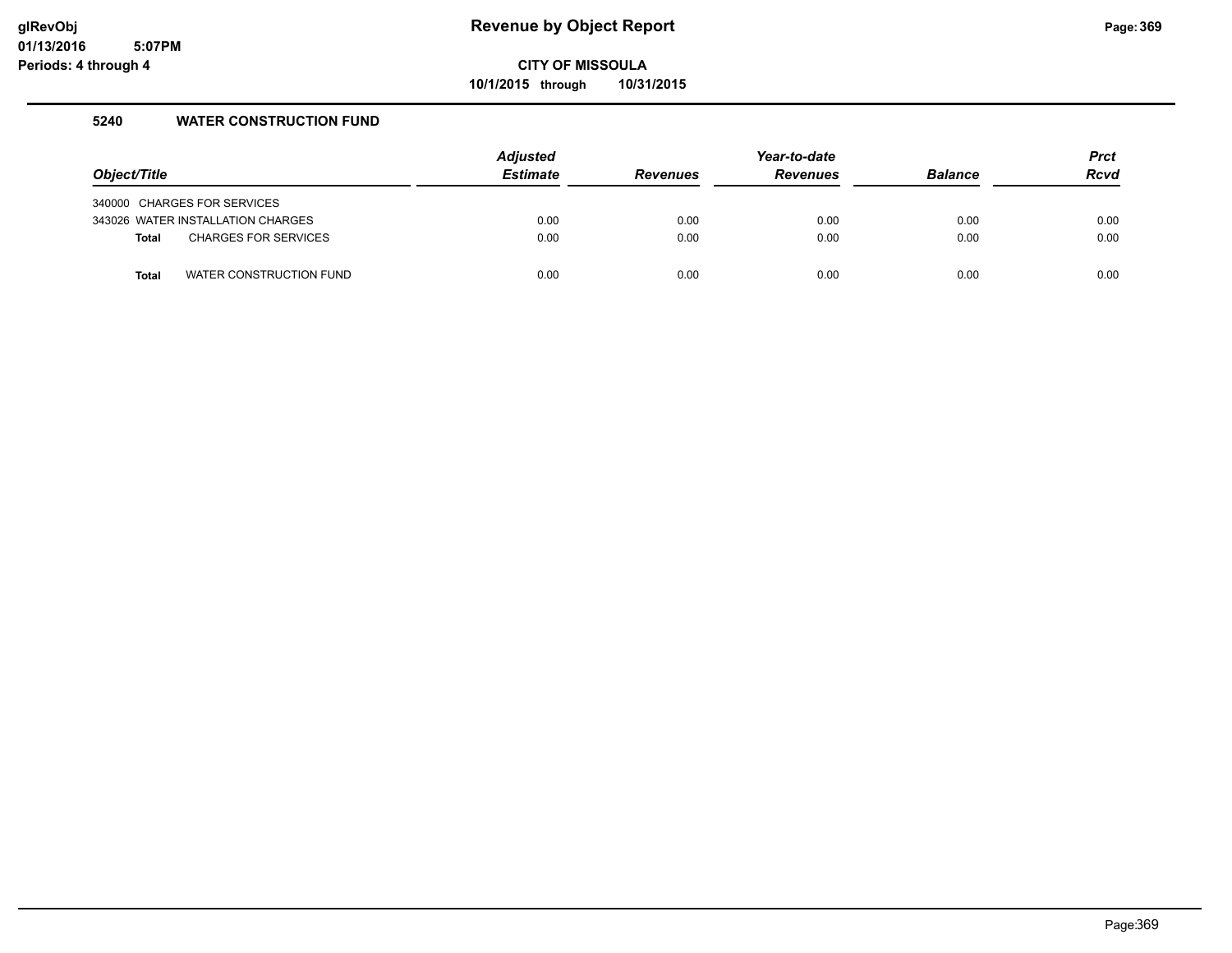**10/1/2015 through 10/31/2015**

#### **5310 SEWER OPERATING BUDGET FUND**

#### **5310 SEWER OPERATING BUDGET FUND**

|                                                    | <b>Adjusted</b> |                 | Year-to-date    |                | <b>Prct</b> |
|----------------------------------------------------|-----------------|-----------------|-----------------|----------------|-------------|
| Object/Title                                       | <b>Estimate</b> | <b>Revenues</b> | <b>Revenues</b> | <b>Balance</b> | Rcvd        |
| 320000 LICENSES & PERMITS                          |                 |                 |                 |                |             |
| 323027 HAULER PERMITS                              | 0.00            | 0.00            | 150.00          | $-150.00$      | 0.00        |
| <b>LICENSES &amp; PERMITS</b><br><b>Total</b>      | 0.00            | 0.00            | 150.00          | $-150.00$      | 0.00        |
| 330000 INTERGOVERNMENTAL REVENUES                  |                 |                 |                 |                |             |
| 334071 DEQ/RIVER WATER SAMPLING                    | 0.00            | 0.00            | 0.00            | 0.00           | 0.00        |
| 336020 STATE PENSION CONTRIBUTION                  | 0.00            | 0.00            | 0.00            | 0.00           | 0.00        |
| 336023 STATE CONTRIB. - PERS                       | 0.00            | 0.00            | 171.76          | $-171.76$      | 0.00        |
| <b>INTERGOVERNMENTAL REVENUES</b><br>Total         | 0.00            | 0.00            | 171.76          | $-171.76$      | 0.00        |
| 340000 CHARGES FOR SERVICES                        |                 |                 |                 |                |             |
| 343031 SEWER SERVICE CHARGES                       | 0.00            | 0.00            | 0.00            | 0.00           | 0.00        |
| 343032 SEWER INSTALLATION CHARGES                  | 79,000.00       | 0.00            | 0.00            | 79,000.00      | 0.00        |
| 343035 SALE OF SEWER MATERIALS AND SUPPLIES        | 0.00            | 0.00            | 0.00            | 0.00           | 0.00        |
| 343039 DISPOSAL FEES                               | 0.00            | 2,460.76        | 6,372.24        | $-6,372.24$    | 0.00        |
| <b>CHARGES FOR SERVICES</b><br>Total               | 79,000.00       | 2,460.76        | 6,372.24        | 72,627.76      | 8.07        |
| 360000 MISCELLANEOUS REVENUES                      |                 |                 |                 |                |             |
| 360010 MISCELLANEOUS                               | 0.00            | 0.00            | 0.00            | 0.00           | 0.00        |
| 360030 CONTRIBUTIONS FROM PROPERTY OWNERS          | 0.00            | 0.00            | 0.00            | 0.00           | 0.00        |
| 363040 PENALTY AND INTEREST                        | 0.00            | 163.55          | 526.91          | $-526.91$      | 0.00        |
| 364012 SALE OF SURPLUS PROPERTY                    | 0.00            | 0.00            | 0.00            | 0.00           | 0.00        |
| MISCELLANEOUS REVENUES<br>Total                    | 0.00            | 163.55          | 526.91          | $-526.91$      | 0.00        |
| 370000 INVESTMENTS & ROYALTY EARNINGS              |                 |                 |                 |                |             |
| 371010 INTEREST ON INVESTMENTS                     | 0.00            | 0.00            | 0.00            | 0.00           | 0.00        |
| 371020 GAIN/LOSS IN MARKET VALUE OF INVESTMENTS    | 0.00            | 0.00            | 0.00            | 0.00           | 0.00        |
| <b>INVESTMENTS &amp; ROYALTY EARNINGS</b><br>Total | 0.00            | 0.00            | 0.00            | 0.00           | 0.00        |
| 380000 OTHER FINANCING SOURCES                     |                 |                 |                 |                |             |
| 381090 PROCEEDS FROM CAPITAL LEASE                 | 0.00            | 0.00            | 0.00            | 0.00           | 0.00        |
| 382010 SALE OF FIXED ASSETS                        | 0.00            | 0.00            | 0.00            | 0.00           | 0.00        |
| 383024 TRANS FR SEWER CLEARING                     | 4,875,239.00    | 0.00            | 0.00            | 4,875,239.00   | 0.00        |
| OTHER FINANCING SOURCES<br>Total                   | 4,875,239.00    | 0.00            | 0.00            | 4,875,239.00   | 0.00        |
| SEWER OPERATING BUDGET FUND<br>Total               | 4.954.239.00    | 2.624.31        | 7.220.91        | 4.947.018.09   | 0.15        |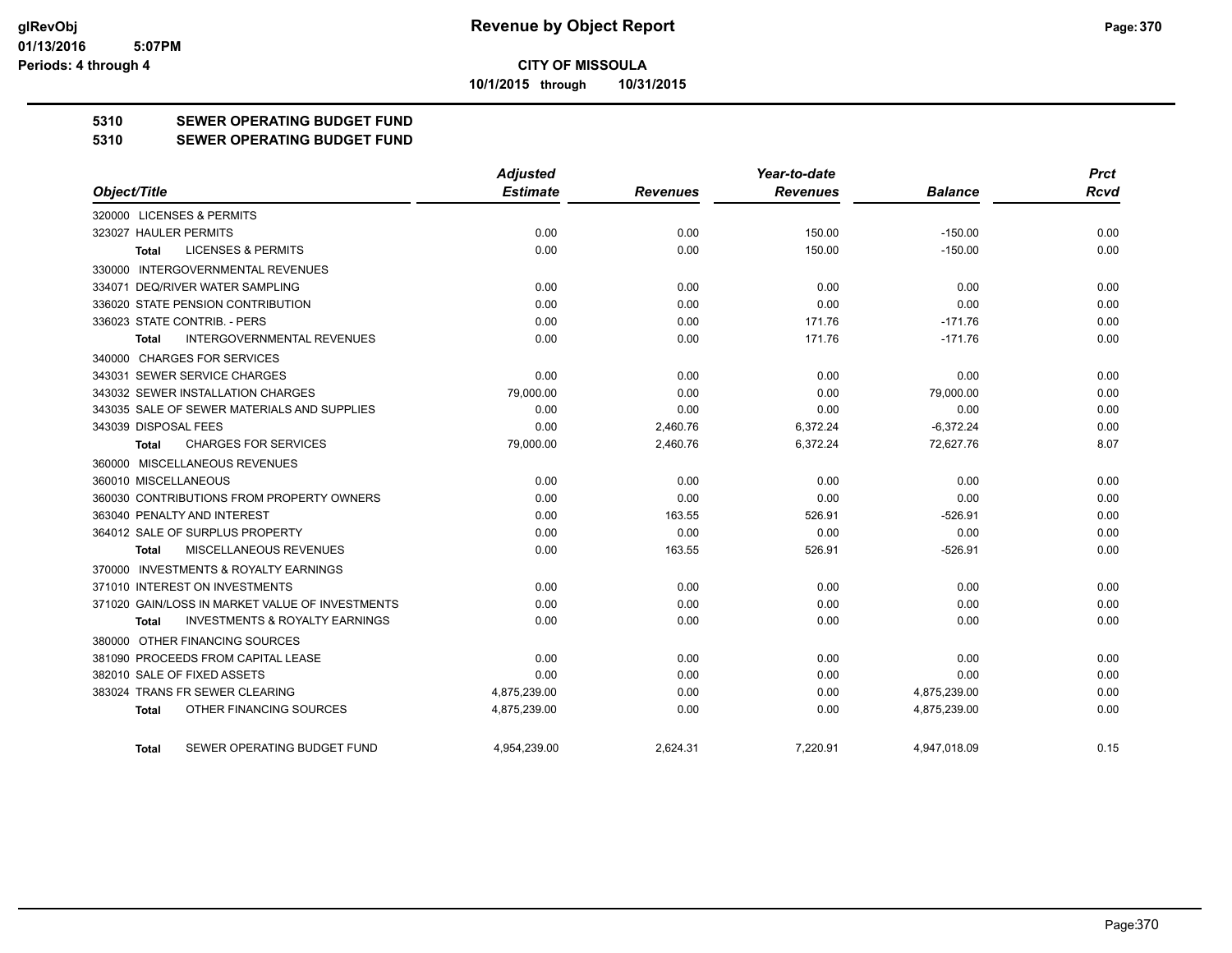**10/1/2015 through 10/31/2015**

#### **5310 SEWER OPERATING BUDGET FUND**

|                                                    | <b>Adjusted</b> |                 | Year-to-date    |                | <b>Prct</b> |
|----------------------------------------------------|-----------------|-----------------|-----------------|----------------|-------------|
| Object/Title                                       | <b>Estimate</b> | <b>Revenues</b> | <b>Revenues</b> | <b>Balance</b> | <b>Rcvd</b> |
| 320000 LICENSES & PERMITS                          |                 |                 |                 |                |             |
| 323027 HAULER PERMITS                              | 0.00            | 0.00            | 150.00          | $-150.00$      | 0.00        |
| <b>LICENSES &amp; PERMITS</b><br><b>Total</b>      | 0.00            | 0.00            | 150.00          | $-150.00$      | 0.00        |
| 330000 INTERGOVERNMENTAL REVENUES                  |                 |                 |                 |                |             |
| 334071 DEQ/RIVER WATER SAMPLING                    | 0.00            | 0.00            | 0.00            | 0.00           | 0.00        |
| 336020 STATE PENSION CONTRIBUTION                  | 0.00            | 0.00            | 0.00            | 0.00           | 0.00        |
| 336023 STATE CONTRIB. - PERS                       | 0.00            | 0.00            | 171.76          | $-171.76$      | 0.00        |
| <b>INTERGOVERNMENTAL REVENUES</b><br><b>Total</b>  | 0.00            | 0.00            | 171.76          | $-171.76$      | 0.00        |
| 340000 CHARGES FOR SERVICES                        |                 |                 |                 |                |             |
| 343031 SEWER SERVICE CHARGES                       | 0.00            | 0.00            | 0.00            | 0.00           | 0.00        |
| 343032 SEWER INSTALLATION CHARGES                  | 79,000.00       | 0.00            | 0.00            | 79,000.00      | 0.00        |
| 343035 SALE OF SEWER MATERIALS AND SUPPLIES        | 0.00            | 0.00            | 0.00            | 0.00           | 0.00        |
| 343039 DISPOSAL FEES                               | 0.00            | 2,460.76        | 6,372.24        | $-6,372.24$    | 0.00        |
| <b>CHARGES FOR SERVICES</b><br><b>Total</b>        | 79,000.00       | 2,460.76        | 6,372.24        | 72,627.76      | 8.07        |
| 360000 MISCELLANEOUS REVENUES                      |                 |                 |                 |                |             |
| 360010 MISCELLANEOUS                               | 0.00            | 0.00            | 0.00            | 0.00           | 0.00        |
| 360030 CONTRIBUTIONS FROM PROPERTY OWNERS          | 0.00            | 0.00            | 0.00            | 0.00           | 0.00        |
| 363040 PENALTY AND INTEREST                        | 0.00            | 163.55          | 526.91          | $-526.91$      | 0.00        |
| 364012 SALE OF SURPLUS PROPERTY                    | 0.00            | 0.00            | 0.00            | 0.00           | 0.00        |
| MISCELLANEOUS REVENUES<br>Total                    | 0.00            | 163.55          | 526.91          | $-526.91$      | 0.00        |
| 370000 INVESTMENTS & ROYALTY EARNINGS              |                 |                 |                 |                |             |
| 371010 INTEREST ON INVESTMENTS                     | 0.00            | 0.00            | 0.00            | 0.00           | 0.00        |
| 371020 GAIN/LOSS IN MARKET VALUE OF INVESTMENT     | 0.00            | 0.00            | 0.00            | 0.00           | 0.00        |
| <b>INVESTMENTS &amp; ROYALTY EARNINGS</b><br>Total | 0.00            | 0.00            | 0.00            | 0.00           | 0.00        |
| 380000 OTHER FINANCING SOURCES                     |                 |                 |                 |                |             |
| 381090 PROCEEDS FROM CAPITAL LEASE                 | 0.00            | 0.00            | 0.00            | 0.00           | 0.00        |
| 382010 SALE OF FIXED ASSETS                        | 0.00            | 0.00            | 0.00            | 0.00           | 0.00        |
| 383024 TRANS FR SEWER CLEARING                     | 4,875,239.00    | 0.00            | 0.00            | 4,875,239.00   | 0.00        |
| OTHER FINANCING SOURCES<br>Total                   | 4,875,239.00    | 0.00            | 0.00            | 4,875,239.00   | 0.00        |
| SEWER OPERATING BUDGET FUND<br>Total               | 4,954,239.00    | 2,624.31        | 7,220.91        | 4,947,018.09   | 0.15        |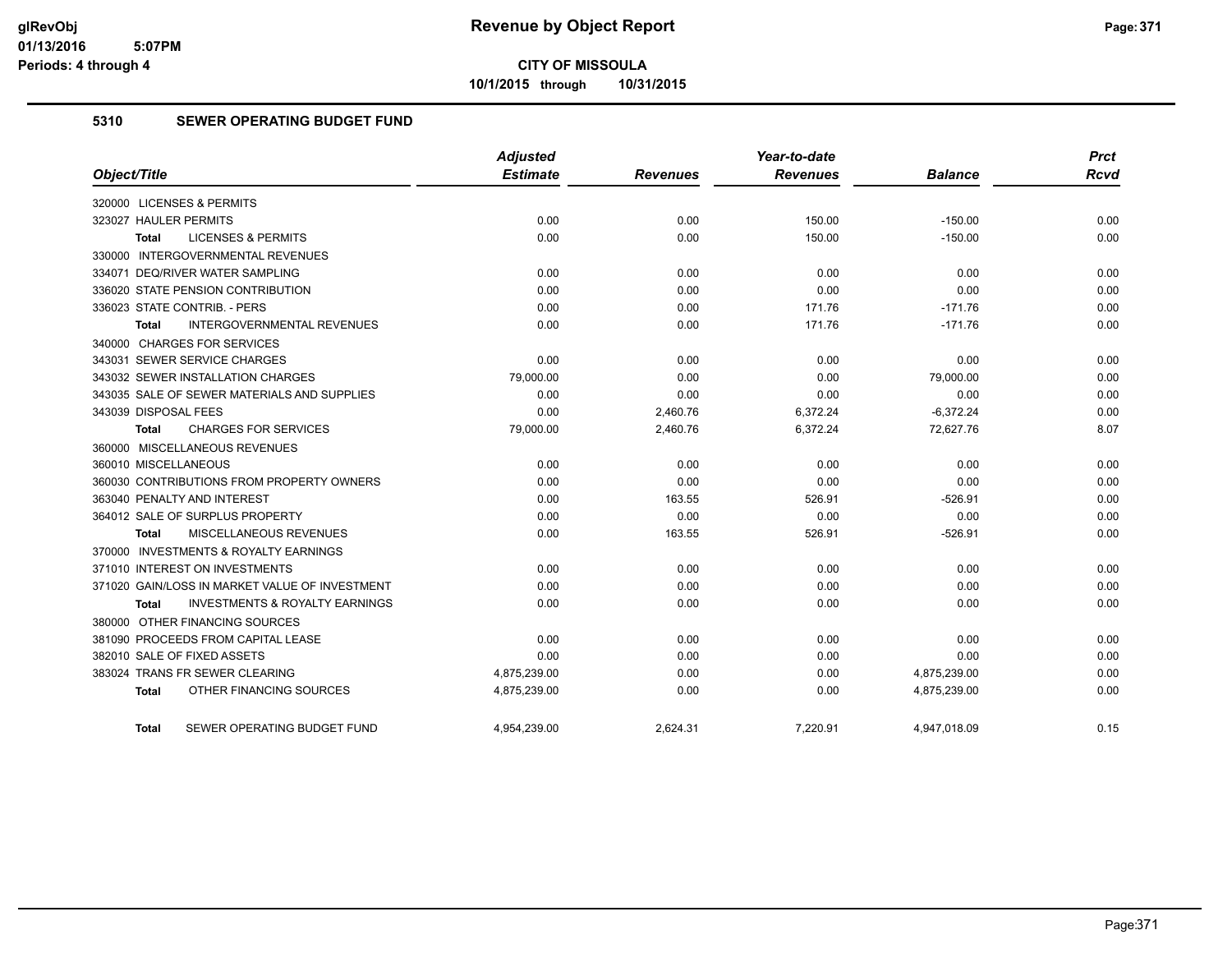**10/1/2015 through 10/31/2015**

# **5311 SEWER REVENUE COLLECTION & CLEARING FUND**

**5311 SEWER REVENUE COLLECTION & CLEARING FUND**

|                                                           | <b>Adjusted</b> |                 | Year-to-date    |                | <b>Prct</b> |
|-----------------------------------------------------------|-----------------|-----------------|-----------------|----------------|-------------|
| Object/Title                                              | <b>Estimate</b> | <b>Revenues</b> | <b>Revenues</b> | <b>Balance</b> | <b>Rcvd</b> |
| 330000 INTERGOVERNMENTAL REVENUES                         |                 |                 |                 |                |             |
| 331992 FEDERAL ARRA GRANTS                                | 0.00            | 0.00            | 0.00            | 0.00           | 0.00        |
| <b>INTERGOVERNMENTAL REVENUES</b><br><b>Total</b>         | 0.00            | 0.00            | 0.00            | 0.00           | 0.00        |
| 340000 CHARGES FOR SERVICES                               |                 |                 |                 |                |             |
| 343032 SEWER INSTALLATION CHARGES                         | 0.00            | 0.00            | 0.00            | 0.00           | 0.00        |
| 343034 TREATMENT FACILITIES FEES                          | 7,391,083.00    | 245,156.95      | 3,590,621.12    | 3,800,461.88   | 48.58       |
| 343037 DELINQUENT SEWER FEES                              | 0.00            | 0.00            | 0.00            | 0.00           | 0.00        |
| 343038 P & I TAX LIENS                                    | 0.00            | 17.65           | 2,153.91        | $-2,153.91$    | 0.00        |
| <b>CHARGES FOR SERVICES</b><br><b>Total</b>               | 7,391,083.00    | 245,174.60      | 3,592,775.03    | 3,798,307.97   | 48.61       |
| 360000 MISCELLANEOUS REVENUES                             |                 |                 |                 |                |             |
| 360010 MISCELLANEOUS                                      | 0.00            | 0.00            | 0.00            | 0.00           | 0.00        |
| 361200 RADIO TOWER LEASE PAYMENTS                         | 0.00            | 2.925.00        | 2,925.00        | $-2.925.00$    | 0.00        |
| 361201 EKO LAND LEASE                                     | 0.00            | 12.661.97       | 12.661.97       | $-12,661.97$   | 0.00        |
| 365023 NORTHWESTERN ENERGY GRANT                          | 0.00            | 0.00            | 0.00            | 0.00           | 0.00        |
| MISCELLANEOUS REVENUES<br>Total                           | 0.00            | 15,586.97       | 15,586.97       | $-15,586.97$   | 0.00        |
| <b>INVESTMENTS &amp; ROYALTY EARNINGS</b><br>370000       |                 |                 |                 |                |             |
| 371010 INTEREST ON INVESTMENTS                            | 0.00            | 0.00            | 0.00            | 0.00           | 0.00        |
| 371020 GAIN/LOSS IN MARKET VALUE OF INVESTMENTS           | 0.00            | 0.00            | 0.00            | 0.00           | 0.00        |
| <b>INVESTMENTS &amp; ROYALTY EARNINGS</b><br><b>Total</b> | 0.00            | 0.00            | 0.00            | 0.00           | 0.00        |
| 380000 OTHER FINANCING SOURCES                            |                 |                 |                 |                |             |
| 383034 TRANS FR 01 SERIES DEBT SERVICE                    | 0.00            | 0.00            | 0.00            | 0.00           | 0.00        |
| 383042 TRANSFERS FROM OTHER FUNDS                         | 0.00            | 0.00            | 0.00            | 0.00           | 0.00        |
| OTHER FINANCING SOURCES<br><b>Total</b>                   | 0.00            | 0.00            | 0.00            | 0.00           | 0.00        |
| SEWER REVENUE COLLECTION & CLEARING<br><b>Total</b>       | 7.391.083.00    | 260.761.57      | 3,608,362.00    | 3,782,721.00   | 48.82       |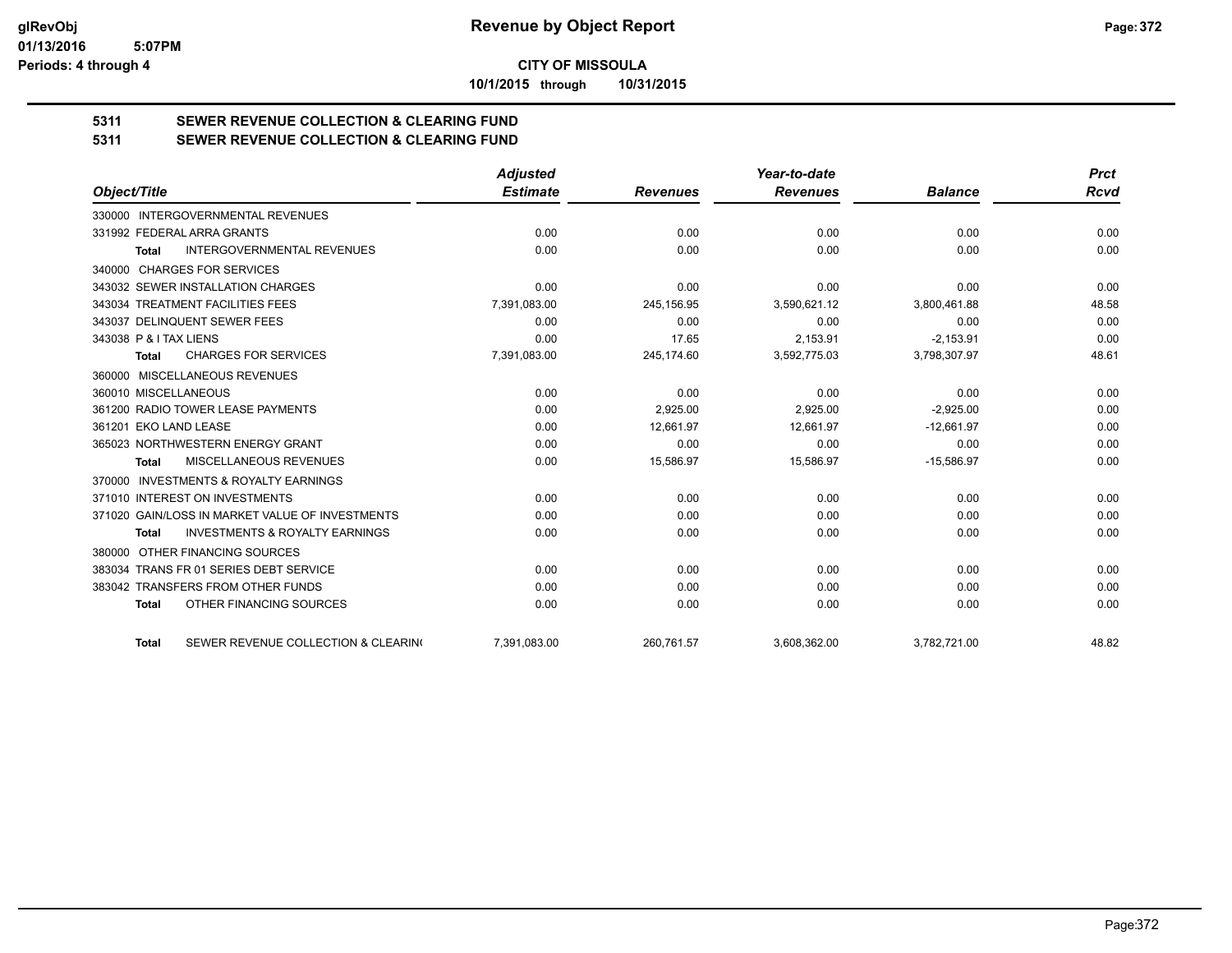**10/1/2015 through 10/31/2015**

#### **5311 SEWER REVENUE COLLECTION & CLEARING FUND**

|                                                           | <b>Adjusted</b> |                 | Year-to-date    |                | <b>Prct</b> |
|-----------------------------------------------------------|-----------------|-----------------|-----------------|----------------|-------------|
| Object/Title                                              | <b>Estimate</b> | <b>Revenues</b> | <b>Revenues</b> | <b>Balance</b> | <b>Rcvd</b> |
| 330000 INTERGOVERNMENTAL REVENUES                         |                 |                 |                 |                |             |
| 331992 FEDERAL ARRA GRANTS                                | 0.00            | 0.00            | 0.00            | 0.00           | 0.00        |
| <b>INTERGOVERNMENTAL REVENUES</b><br>Total                | 0.00            | 0.00            | 0.00            | 0.00           | 0.00        |
| 340000 CHARGES FOR SERVICES                               |                 |                 |                 |                |             |
| 343032 SEWER INSTALLATION CHARGES                         | 0.00            | 0.00            | 0.00            | 0.00           | 0.00        |
| 343034 TREATMENT FACILITIES FEES                          | 7,391,083.00    | 245,156.95      | 3,590,621.12    | 3,800,461.88   | 48.58       |
| 343037 DELINQUENT SEWER FEES                              | 0.00            | 0.00            | 0.00            | 0.00           | 0.00        |
| 343038 P & I TAX LIENS                                    | 0.00            | 17.65           | 2,153.91        | $-2,153.91$    | 0.00        |
| <b>CHARGES FOR SERVICES</b><br><b>Total</b>               | 7,391,083.00    | 245,174.60      | 3,592,775.03    | 3,798,307.97   | 48.61       |
| 360000 MISCELLANEOUS REVENUES                             |                 |                 |                 |                |             |
| 360010 MISCELLANEOUS                                      | 0.00            | 0.00            | 0.00            | 0.00           | 0.00        |
| 361200 RADIO TOWER LEASE PAYMENTS                         | 0.00            | 2.925.00        | 2.925.00        | $-2.925.00$    | 0.00        |
| 361201 EKO LAND LEASE                                     | 0.00            | 12,661.97       | 12,661.97       | $-12,661.97$   | 0.00        |
| 365023 NORTHWESTERN ENERGY GRANT                          | 0.00            | 0.00            | 0.00            | 0.00           | 0.00        |
| MISCELLANEOUS REVENUES<br><b>Total</b>                    | 0.00            | 15,586.97       | 15,586.97       | $-15,586.97$   | 0.00        |
| 370000 INVESTMENTS & ROYALTY EARNINGS                     |                 |                 |                 |                |             |
| 371010 INTEREST ON INVESTMENTS                            | 0.00            | 0.00            | 0.00            | 0.00           | 0.00        |
| 371020 GAIN/LOSS IN MARKET VALUE OF INVESTMENT            | 0.00            | 0.00            | 0.00            | 0.00           | 0.00        |
| <b>INVESTMENTS &amp; ROYALTY EARNINGS</b><br><b>Total</b> | 0.00            | 0.00            | 0.00            | 0.00           | 0.00        |
| 380000 OTHER FINANCING SOURCES                            |                 |                 |                 |                |             |
| 383034 TRANS FR 01 SERIES DEBT SERVICE                    | 0.00            | 0.00            | 0.00            | 0.00           | 0.00        |
| 383042 TRANSFERS FROM OTHER FUNDS                         | 0.00            | 0.00            | 0.00            | 0.00           | 0.00        |
| OTHER FINANCING SOURCES<br><b>Total</b>                   | 0.00            | 0.00            | 0.00            | 0.00           | 0.00        |
| SEWER REVENUE COLLECTION & CLEARIN<br><b>Total</b>        | 7,391,083.00    | 260,761.57      | 3,608,362.00    | 3,782,721.00   | 48.82       |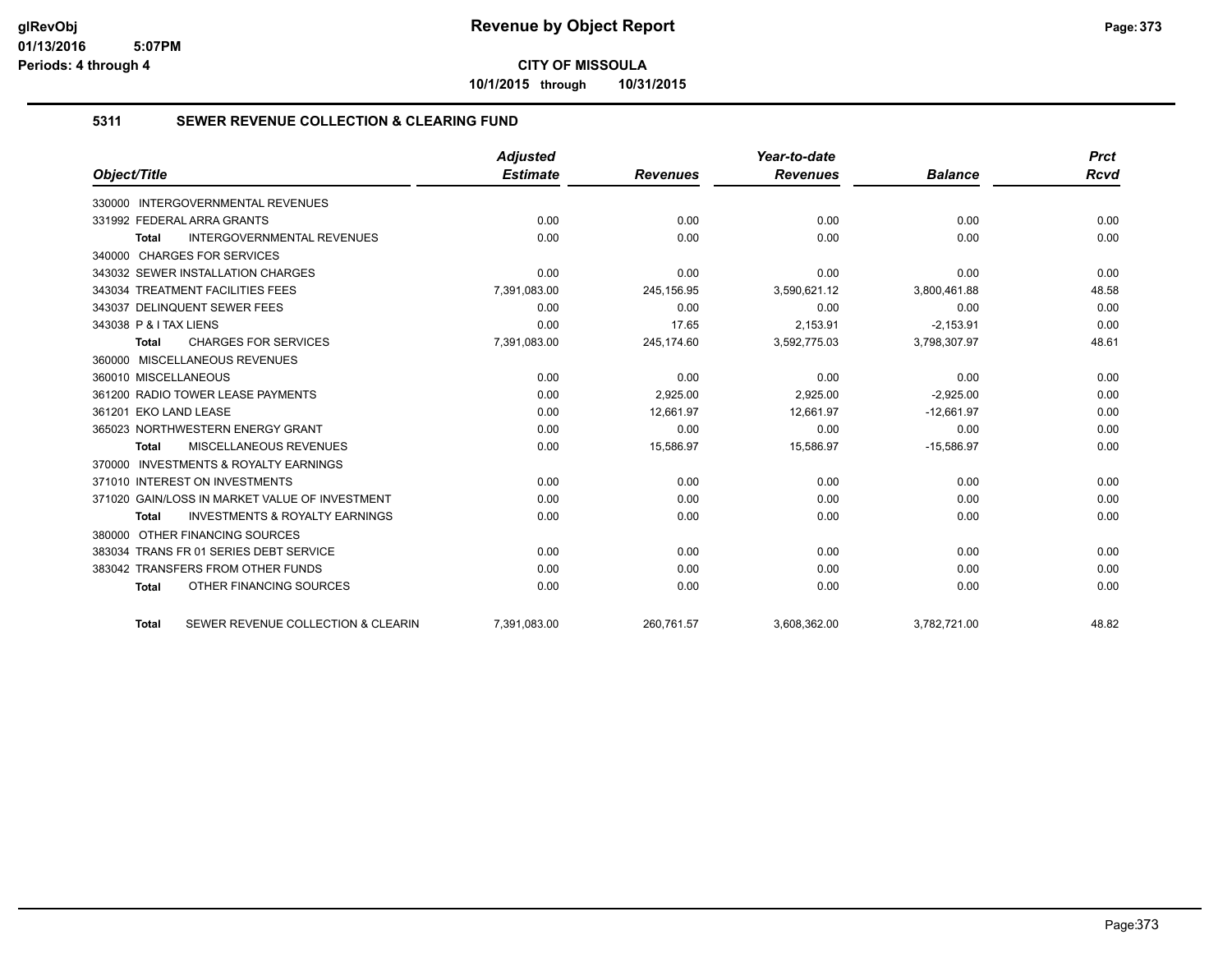**10/1/2015 through 10/31/2015**

### **5315 SEWER LOAN FUND**

**5315 SEWER LOAN FUND**

|                                                           | <b>Adjusted</b> |                 | Year-to-date    |                | <b>Prct</b> |
|-----------------------------------------------------------|-----------------|-----------------|-----------------|----------------|-------------|
| Object/Title                                              | <b>Estimate</b> | <b>Revenues</b> | <b>Revenues</b> | <b>Balance</b> | Rcvd        |
| 340000 CHARGES FOR SERVICES                               |                 |                 |                 |                |             |
| 343032 SEWER INSTALLATION CHARGES                         | 0.00            | 0.00            | 0.00            | 0.00           | 0.00        |
| 343035 SALE OF SEWER MATERIALS AND SUPPLIES               | 0.00            | 0.00            | $-19,238.01$    | 19,238.01      | 0.00        |
| 343037 GREASE INTERCEPTOR LOANS                           | 0.00            | 0.00            | 0.00            | 0.00           | 0.00        |
| <b>CHARGES FOR SERVICES</b><br><b>Total</b>               | 0.00            | 0.00            | $-19,238.01$    | 19,238.01      | 0.00        |
| MISCELLANEOUS REVENUES<br>360000                          |                 |                 |                 |                |             |
| 360010 MISCELLANEOUS                                      | 0.00            | 0.00            | 0.00            | 0.00           | 0.00        |
| <b>MISCELLANEOUS REVENUES</b><br><b>Total</b>             | 0.00            | 0.00            | 0.00            | 0.00           | 0.00        |
| <b>INVESTMENTS &amp; ROYALTY EARNINGS</b><br>370000       |                 |                 |                 |                |             |
| 371010 INTEREST ON INVESTMENTS                            | 0.00            | 0.00            | 0.00            | 0.00           | 0.00        |
| 371020 GAIN/LOSS IN MARKET VALUE OF INVESTMENTS           | 0.00            | 0.00            | 0.00            | 0.00           | 0.00        |
| <b>INVESTMENTS &amp; ROYALTY EARNINGS</b><br><b>Total</b> | 0.00            | 0.00            | 0.00            | 0.00           | 0.00        |
| OTHER FINANCING SOURCES<br>380000                         |                 |                 |                 |                |             |
| 383024 TRANS FR SEWER CLEARING                            | 0.00            | 0.00            | 0.00            | 0.00           | 0.00        |
| 383025 TRANS FR SEWER R & D                               | 0.00            | 0.00            | 0.00            | 0.00           | 0.00        |
| OTHER FINANCING SOURCES<br><b>Total</b>                   | 0.00            | 0.00            | 0.00            | 0.00           | 0.00        |
|                                                           |                 |                 |                 |                |             |
| <b>SEWER LOAN FUND</b><br><b>Total</b>                    | 0.00            | 0.00            | $-19,238.01$    | 19,238.01      | 0.00        |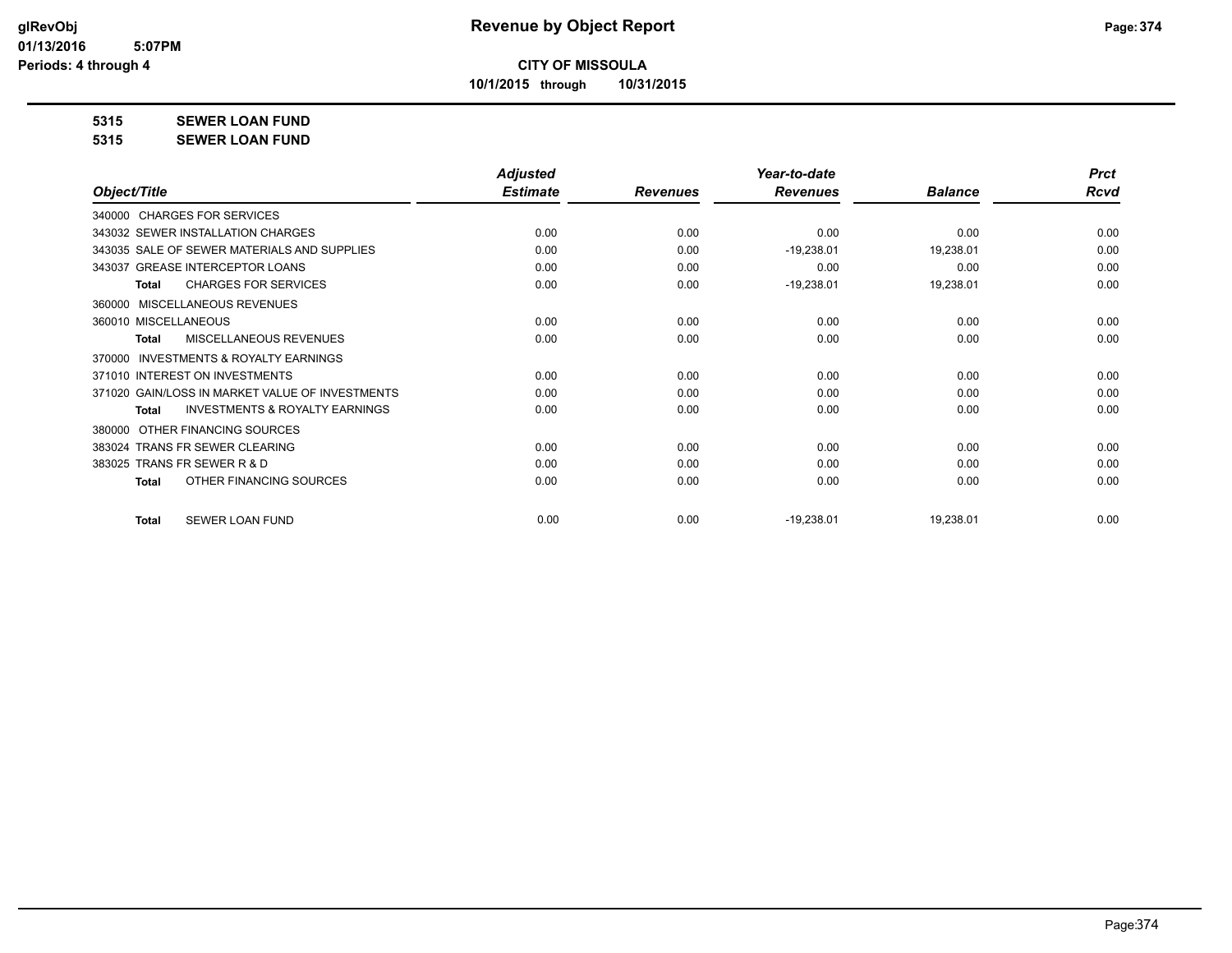**10/1/2015 through 10/31/2015**

#### **5315 SEWER LOAN FUND**

|                                                    | <b>Adjusted</b> |                 | Year-to-date    |                | <b>Prct</b> |
|----------------------------------------------------|-----------------|-----------------|-----------------|----------------|-------------|
| Object/Title                                       | <b>Estimate</b> | <b>Revenues</b> | <b>Revenues</b> | <b>Balance</b> | <b>Rcvd</b> |
| 340000 CHARGES FOR SERVICES                        |                 |                 |                 |                |             |
| 343032 SEWER INSTALLATION CHARGES                  | 0.00            | 0.00            | 0.00            | 0.00           | 0.00        |
| 343035 SALE OF SEWER MATERIALS AND SUPPLIES        | 0.00            | 0.00            | $-19,238.01$    | 19,238.01      | 0.00        |
| 343037 GREASE INTERCEPTOR LOANS                    | 0.00            | 0.00            | 0.00            | 0.00           | 0.00        |
| <b>CHARGES FOR SERVICES</b><br><b>Total</b>        | 0.00            | 0.00            | $-19,238.01$    | 19,238.01      | 0.00        |
| 360000 MISCELLANEOUS REVENUES                      |                 |                 |                 |                |             |
| 360010 MISCELLANEOUS                               | 0.00            | 0.00            | 0.00            | 0.00           | 0.00        |
| <b>MISCELLANEOUS REVENUES</b><br><b>Total</b>      | 0.00            | 0.00            | 0.00            | 0.00           | 0.00        |
| INVESTMENTS & ROYALTY EARNINGS<br>370000           |                 |                 |                 |                |             |
| 371010 INTEREST ON INVESTMENTS                     | 0.00            | 0.00            | 0.00            | 0.00           | 0.00        |
| 371020 GAIN/LOSS IN MARKET VALUE OF INVESTMENT     | 0.00            | 0.00            | 0.00            | 0.00           | 0.00        |
| <b>INVESTMENTS &amp; ROYALTY EARNINGS</b><br>Total | 0.00            | 0.00            | 0.00            | 0.00           | 0.00        |
| OTHER FINANCING SOURCES<br>380000                  |                 |                 |                 |                |             |
| 383024 TRANS FR SEWER CLEARING                     | 0.00            | 0.00            | 0.00            | 0.00           | 0.00        |
| 383025 TRANS FR SEWER R & D                        | 0.00            | 0.00            | 0.00            | 0.00           | 0.00        |
| OTHER FINANCING SOURCES<br>Total                   | 0.00            | 0.00            | 0.00            | 0.00           | 0.00        |
| SEWER LOAN FUND<br><b>Total</b>                    | 0.00            | 0.00            | $-19,238.01$    | 19,238.01      | 0.00        |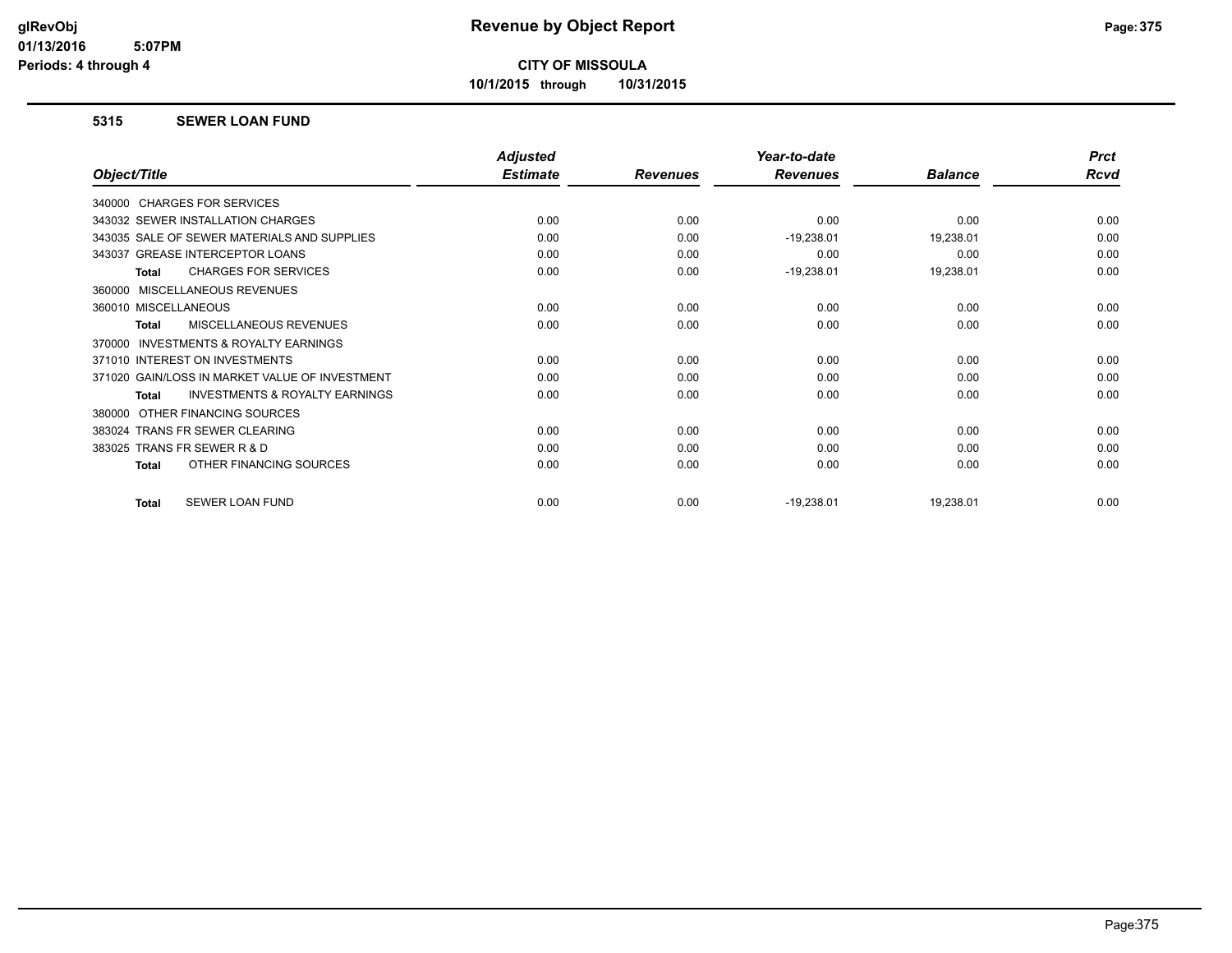**10/1/2015 through 10/31/2015**

# **5320 SEWER REPLACEMENT & DEPRECIATION FUND**

## **5320 SEWER REPLACEMENT & DEPRECIATION FUND**

|                      |                                                 | <b>Adjusted</b> |                 | Year-to-date    |                | <b>Prct</b> |
|----------------------|-------------------------------------------------|-----------------|-----------------|-----------------|----------------|-------------|
| Object/Title         |                                                 | <b>Estimate</b> | <b>Revenues</b> | <b>Revenues</b> | <b>Balance</b> | <b>Rcvd</b> |
| 330000               | INTERGOVERNMENTAL REVENUES                      |                 |                 |                 |                |             |
|                      | 337010 COUNTY REIMBURSEMENT-DEANOS              | 0.00            | 0.00            | 0.00            | 0.00           | 0.00        |
| <b>Total</b>         | <b>INTERGOVERNMENTAL REVENUES</b>               | 0.00            | 0.00            | 0.00            | 0.00           | 0.00        |
|                      | 340000 CHARGES FOR SERVICES                     |                 |                 |                 |                |             |
|                      | 343032 SEWER INSTALLATION CHARGES               | 0.00            | 5,625.00        | 5,625.00        | $-5,625.00$    | 0.00        |
| Total                | <b>CHARGES FOR SERVICES</b>                     | 0.00            | 5,625.00        | 5,625.00        | $-5,625.00$    | 0.00        |
|                      | 360000 MISCELLANEOUS REVENUES                   |                 |                 |                 |                |             |
|                      | 360000 MISCELLANEOUS REVENUES                   | 0.00            | 0.00            | 0.00            | 0.00           | 0.00        |
| 360010 MISCELLANEOUS |                                                 | 0.00            | 0.00            | 0.00            | 0.00           | 0.00        |
|                      | 362006 GAIC INSURANCE SETTLEMENT                | 0.00            | 0.00            | 0.00            | 0.00           | 0.00        |
| <b>Total</b>         | MISCELLANEOUS REVENUES                          | 0.00            | 0.00            | 0.00            | 0.00           | 0.00        |
|                      | 370000 INVESTMENTS & ROYALTY EARNINGS           |                 |                 |                 |                |             |
|                      | 371010 INTEREST ON INVESTMENTS                  | 0.00            | 0.00            | 0.00            | 0.00           | 0.00        |
|                      | 371020 GAIN/LOSS IN MARKET VALUE OF INVESTMENTS | 0.00            | 0.00            | 0.00            | 0.00           | 0.00        |
| <b>Total</b>         | <b>INVESTMENTS &amp; ROYALTY EARNINGS</b>       | 0.00            | 0.00            | 0.00            | 0.00           | 0.00        |
|                      | 380000 OTHER FINANCING SOURCES                  |                 |                 |                 |                |             |
| 381002 SRF LOAN      |                                                 | 0.00            | 0.00            | 0.00            | 0.00           | 0.00        |
|                      | 381090 PROCEEDS FROM CAPITAL LEASE              | 0.00            | 0.00            | 0.00            | 0.00           | 0.00        |
|                      | 383000 OPERATING TRANSFERS                      | 0.00            | 0.00            | 0.00            | 0.00           | 0.00        |
|                      | 383024 TRANS FR SEWER CLEARING                  | 0.00            | 0.00            | 0.00            | 0.00           | 0.00        |
|                      | 383042 TRANSFERS FROM OTHER FUNDS               | 777,157.00      | 0.00            | 0.00            | 777,157.00     | 0.00        |
| <b>Total</b>         | OTHER FINANCING SOURCES                         | 777,157.00      | 0.00            | 0.00            | 777,157.00     | 0.00        |
| <b>Total</b>         | SEWER REPLACEMENT & DEPRECIATION FU             | 777,157.00      | 5,625.00        | 5,625.00        | 771,532.00     | 0.72        |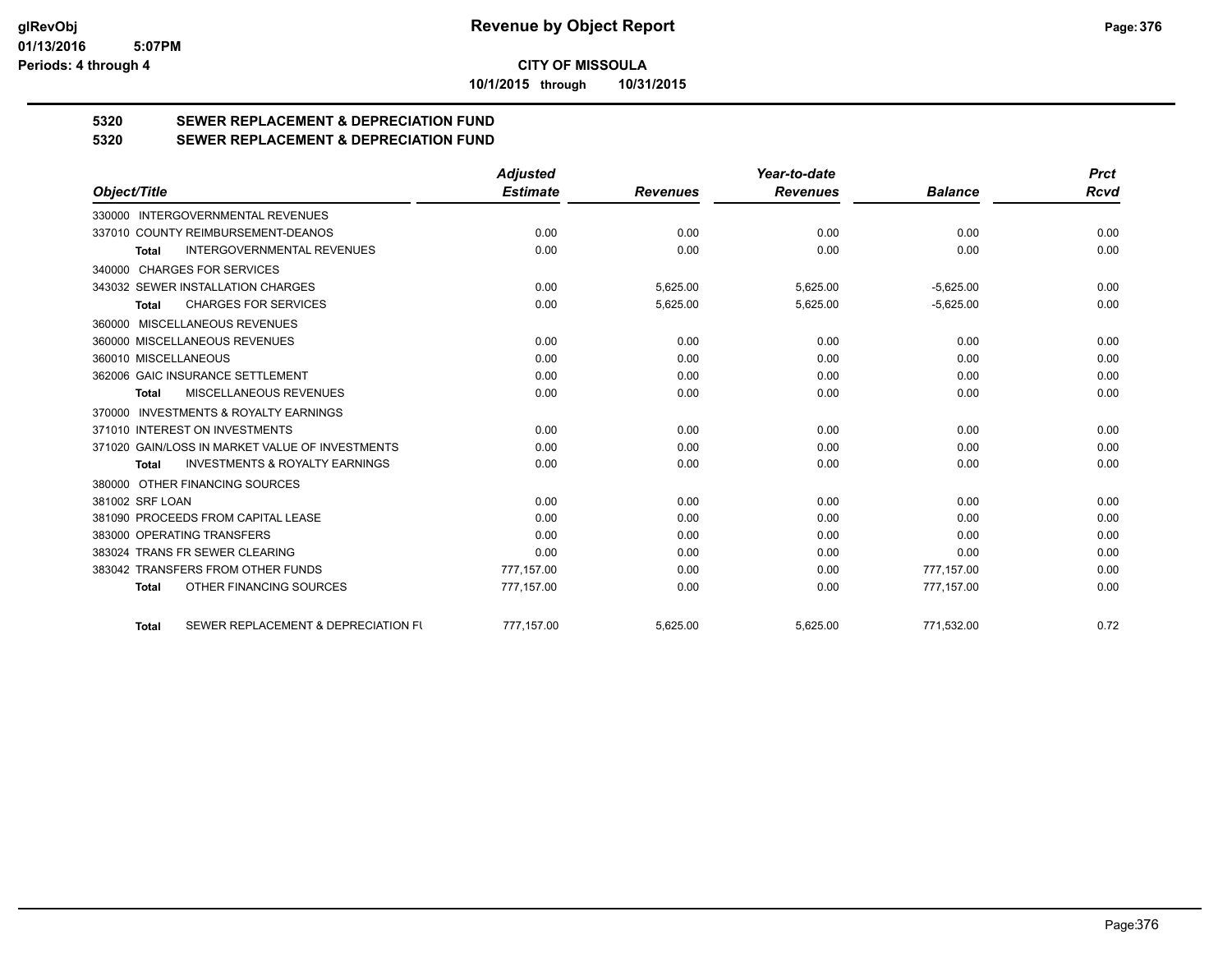**10/1/2015 through 10/31/2015**

#### **5320 SEWER REPLACEMENT & DEPRECIATION FUND**

|                                                           | <b>Adjusted</b> |                 | Year-to-date    |                | <b>Prct</b> |
|-----------------------------------------------------------|-----------------|-----------------|-----------------|----------------|-------------|
| Object/Title                                              | <b>Estimate</b> | <b>Revenues</b> | <b>Revenues</b> | <b>Balance</b> | <b>Rcvd</b> |
| 330000 INTERGOVERNMENTAL REVENUES                         |                 |                 |                 |                |             |
| 337010 COUNTY REIMBURSEMENT-DEANOS                        | 0.00            | 0.00            | 0.00            | 0.00           | 0.00        |
| <b>INTERGOVERNMENTAL REVENUES</b><br><b>Total</b>         | 0.00            | 0.00            | 0.00            | 0.00           | 0.00        |
| 340000 CHARGES FOR SERVICES                               |                 |                 |                 |                |             |
| 343032 SEWER INSTALLATION CHARGES                         | 0.00            | 5,625.00        | 5,625.00        | $-5,625.00$    | 0.00        |
| <b>CHARGES FOR SERVICES</b><br>Total                      | 0.00            | 5,625.00        | 5,625.00        | $-5,625.00$    | 0.00        |
| 360000 MISCELLANEOUS REVENUES                             |                 |                 |                 |                |             |
| 360000 MISCELLANEOUS REVENUES                             | 0.00            | 0.00            | 0.00            | 0.00           | 0.00        |
| 360010 MISCELLANEOUS                                      | 0.00            | 0.00            | 0.00            | 0.00           | 0.00        |
| 362006 GAIC INSURANCE SETTLEMENT                          | 0.00            | 0.00            | 0.00            | 0.00           | 0.00        |
| <b>MISCELLANEOUS REVENUES</b><br><b>Total</b>             | 0.00            | 0.00            | 0.00            | 0.00           | 0.00        |
| 370000 INVESTMENTS & ROYALTY EARNINGS                     |                 |                 |                 |                |             |
| 371010 INTEREST ON INVESTMENTS                            | 0.00            | 0.00            | 0.00            | 0.00           | 0.00        |
| 371020 GAIN/LOSS IN MARKET VALUE OF INVESTMENT            | 0.00            | 0.00            | 0.00            | 0.00           | 0.00        |
| <b>INVESTMENTS &amp; ROYALTY EARNINGS</b><br><b>Total</b> | 0.00            | 0.00            | 0.00            | 0.00           | 0.00        |
| 380000 OTHER FINANCING SOURCES                            |                 |                 |                 |                |             |
| 381002 SRF LOAN                                           | 0.00            | 0.00            | 0.00            | 0.00           | 0.00        |
| 381090 PROCEEDS FROM CAPITAL LEASE                        | 0.00            | 0.00            | 0.00            | 0.00           | 0.00        |
| 383000 OPERATING TRANSFERS                                | 0.00            | 0.00            | 0.00            | 0.00           | 0.00        |
| 383024 TRANS FR SEWER CLEARING                            | 0.00            | 0.00            | 0.00            | 0.00           | 0.00        |
| 383042 TRANSFERS FROM OTHER FUNDS                         | 777,157.00      | 0.00            | 0.00            | 777,157.00     | 0.00        |
| OTHER FINANCING SOURCES<br><b>Total</b>                   | 777,157.00      | 0.00            | 0.00            | 777,157.00     | 0.00        |
| SEWER REPLACEMENT & DEPRECIATION F<br><b>Total</b>        | 777.157.00      | 5.625.00        | 5.625.00        | 771.532.00     | 0.72        |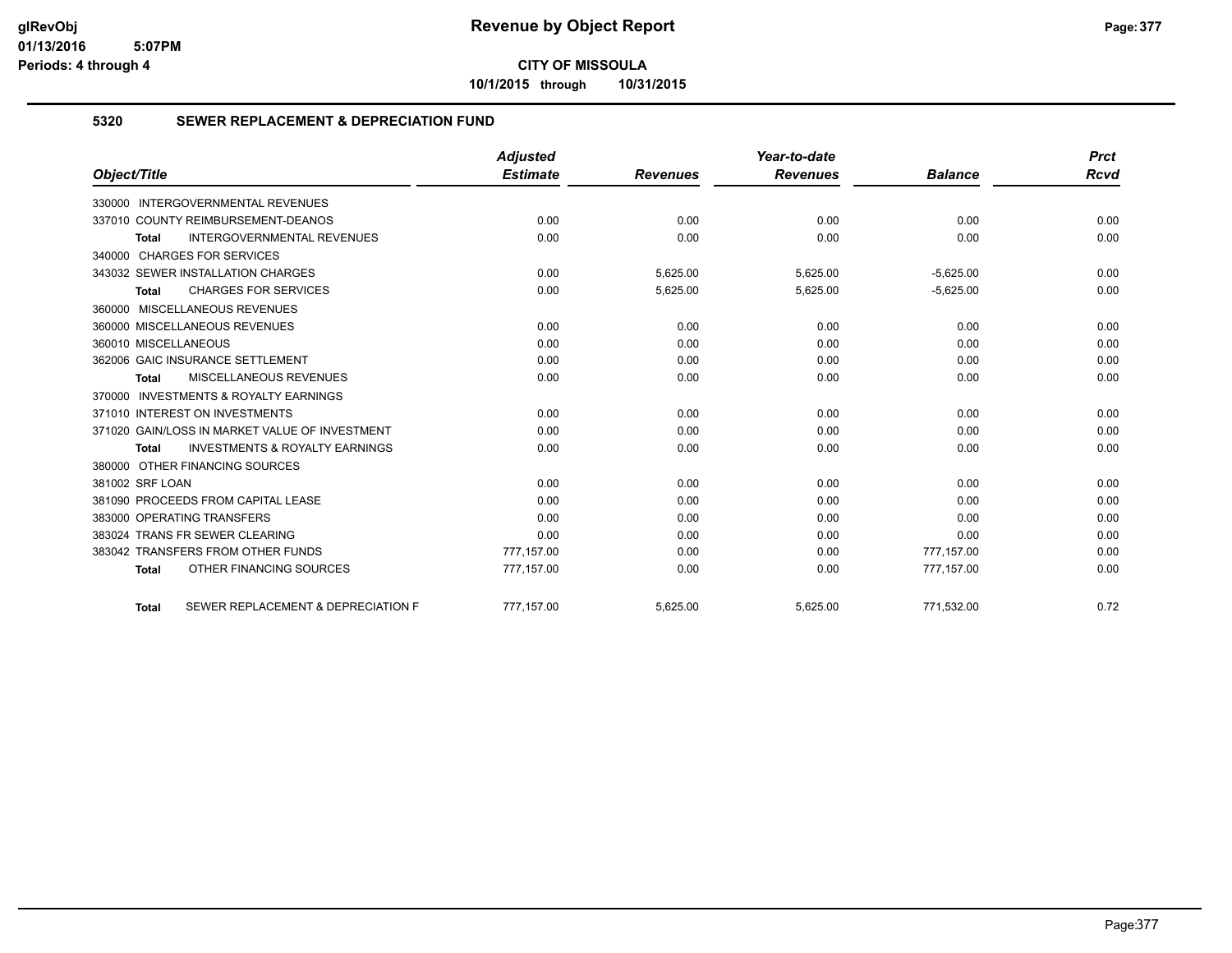#### **CITY OF MISSOULA 10/1/2015 through 10/31/2015**

**5325 SEWER DEVELOPMENT FEE FUND**

**5325 SEWER DEVELOPMENT FEE FUND**

|                                                           | <b>Adjusted</b> |                 | Year-to-date    |                | <b>Prct</b> |
|-----------------------------------------------------------|-----------------|-----------------|-----------------|----------------|-------------|
| Object/Title                                              | <b>Estimate</b> | <b>Revenues</b> | <b>Revenues</b> | <b>Balance</b> | Rcvd        |
| 330000 INTERGOVERNMENTAL REVENUES                         |                 |                 |                 |                |             |
| 334120 TSEP GRANT                                         | 0.00            | 0.00            | 0.00            | 0.00           | 0.00        |
| <b>INTERGOVERNMENTAL REVENUES</b><br>Total                | 0.00            | 0.00            | 0.00            | 0.00           | 0.00        |
| 340000 CHARGES FOR SERVICES                               |                 |                 |                 |                |             |
| 343032 SEWER INSTALLATION CHARGES                         | 0.00            | 0.00            | 0.00            | 0.00           | 0.00        |
| 343034 TREATMENT FACILITIES FEES                          | 615,558.00      | 72,800.00       | 206,938.02      | 408,619.98     | 33.62       |
| 343036 *** Title Not Found ***                            | 0.00            | 0.00            | 0.00            | 0.00           | 0.00        |
| <b>CHARGES FOR SERVICES</b><br><b>Total</b>               | 615,558.00      | 72,800.00       | 206,938.02      | 408,619.98     | 33.62       |
| 360000 MISCELLANEOUS REVENUES                             |                 |                 |                 |                |             |
| 360010 MISCELLANEOUS                                      | 0.00            | 0.00            | 0.00            | 0.00           | 0.00        |
| 360030 CONTRIBUTIONS FROM PROPERTY OWNERS                 | 0.00            | 0.00            | 0.00            | 0.00           | 0.00        |
| 362000 OTHER MISCELLANEOUS REVENUE                        | 0.00            | 0.00            | 32,310.55       | $-32,310.55$   | 0.00        |
| <b>MISCELLANEOUS REVENUES</b><br><b>Total</b>             | 0.00            | 0.00            | 32,310.55       | $-32,310.55$   | 0.00        |
| <b>INVESTMENTS &amp; ROYALTY EARNINGS</b><br>370000       |                 |                 |                 |                |             |
| 371010 INTEREST ON INVESTMENTS                            | 0.00            | 0.00            | 0.00            | 0.00           | 0.00        |
| 371020 GAIN/LOSS IN MARKET VALUE OF INVESTMENTS           | 0.00            | 0.00            | 0.00            | 0.00           | 0.00        |
| <b>INVESTMENTS &amp; ROYALTY EARNINGS</b><br><b>Total</b> | 0.00            | 0.00            | 0.00            | 0.00           | 0.00        |
| 380000 OTHER FINANCING SOURCES                            |                 |                 |                 |                |             |
| 383042 TRANSFERS FROM OTHER FUNDS                         | 0.00            | 0.00            | 0.00            | 0.00           | 0.00        |
| OTHER FINANCING SOURCES<br><b>Total</b>                   | 0.00            | 0.00            | 0.00            | 0.00           | 0.00        |
| SEWER DEVELOPMENT FEE FUND<br><b>Total</b>                | 615.558.00      | 72.800.00       | 239.248.57      | 376.309.43     | 38.87       |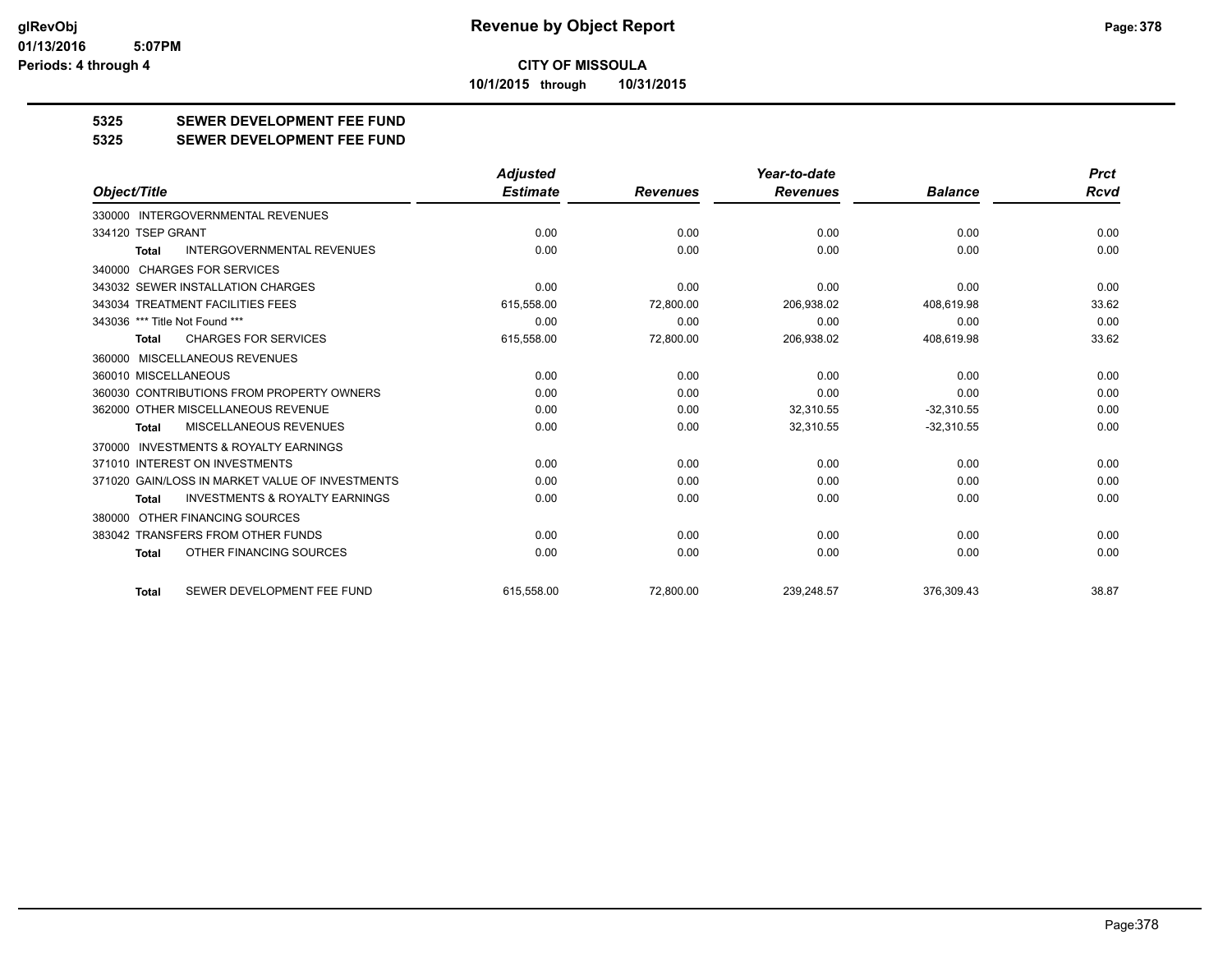**10/1/2015 through 10/31/2015**

#### **5325 SEWER DEVELOPMENT FEE FUND**

|                                                    | <b>Adjusted</b> |                 | Year-to-date    |                | <b>Prct</b> |
|----------------------------------------------------|-----------------|-----------------|-----------------|----------------|-------------|
| Object/Title                                       | <b>Estimate</b> | <b>Revenues</b> | <b>Revenues</b> | <b>Balance</b> | Rcvd        |
| 330000 INTERGOVERNMENTAL REVENUES                  |                 |                 |                 |                |             |
| 334120 TSEP GRANT                                  | 0.00            | 0.00            | 0.00            | 0.00           | 0.00        |
| <b>INTERGOVERNMENTAL REVENUES</b><br><b>Total</b>  | 0.00            | 0.00            | 0.00            | 0.00           | 0.00        |
| 340000 CHARGES FOR SERVICES                        |                 |                 |                 |                |             |
| 343032 SEWER INSTALLATION CHARGES                  | 0.00            | 0.00            | 0.00            | 0.00           | 0.00        |
| 343034 TREATMENT FACILITIES FEES                   | 615,558.00      | 72,800.00       | 206,938.02      | 408,619.98     | 33.62       |
| 343036 *** Title Not Found ***                     | 0.00            | 0.00            | 0.00            | 0.00           | 0.00        |
| <b>CHARGES FOR SERVICES</b><br><b>Total</b>        | 615,558.00      | 72,800.00       | 206,938.02      | 408,619.98     | 33.62       |
| 360000 MISCELLANEOUS REVENUES                      |                 |                 |                 |                |             |
| 360010 MISCELLANEOUS                               | 0.00            | 0.00            | 0.00            | 0.00           | 0.00        |
| 360030 CONTRIBUTIONS FROM PROPERTY OWNERS          | 0.00            | 0.00            | 0.00            | 0.00           | 0.00        |
| 362000 OTHER MISCELLANEOUS REVENUE                 | 0.00            | 0.00            | 32,310.55       | $-32,310.55$   | 0.00        |
| MISCELLANEOUS REVENUES<br><b>Total</b>             | 0.00            | 0.00            | 32,310.55       | $-32,310.55$   | 0.00        |
| 370000 INVESTMENTS & ROYALTY EARNINGS              |                 |                 |                 |                |             |
| 371010 INTEREST ON INVESTMENTS                     | 0.00            | 0.00            | 0.00            | 0.00           | 0.00        |
| 371020 GAIN/LOSS IN MARKET VALUE OF INVESTMENT     | 0.00            | 0.00            | 0.00            | 0.00           | 0.00        |
| <b>INVESTMENTS &amp; ROYALTY EARNINGS</b><br>Total | 0.00            | 0.00            | 0.00            | 0.00           | 0.00        |
| 380000 OTHER FINANCING SOURCES                     |                 |                 |                 |                |             |
| 383042 TRANSFERS FROM OTHER FUNDS                  | 0.00            | 0.00            | 0.00            | 0.00           | 0.00        |
| OTHER FINANCING SOURCES<br><b>Total</b>            | 0.00            | 0.00            | 0.00            | 0.00           | 0.00        |
| SEWER DEVELOPMENT FEE FUND<br><b>Total</b>         | 615.558.00      | 72.800.00       | 239.248.57      | 376,309.43     | 38.87       |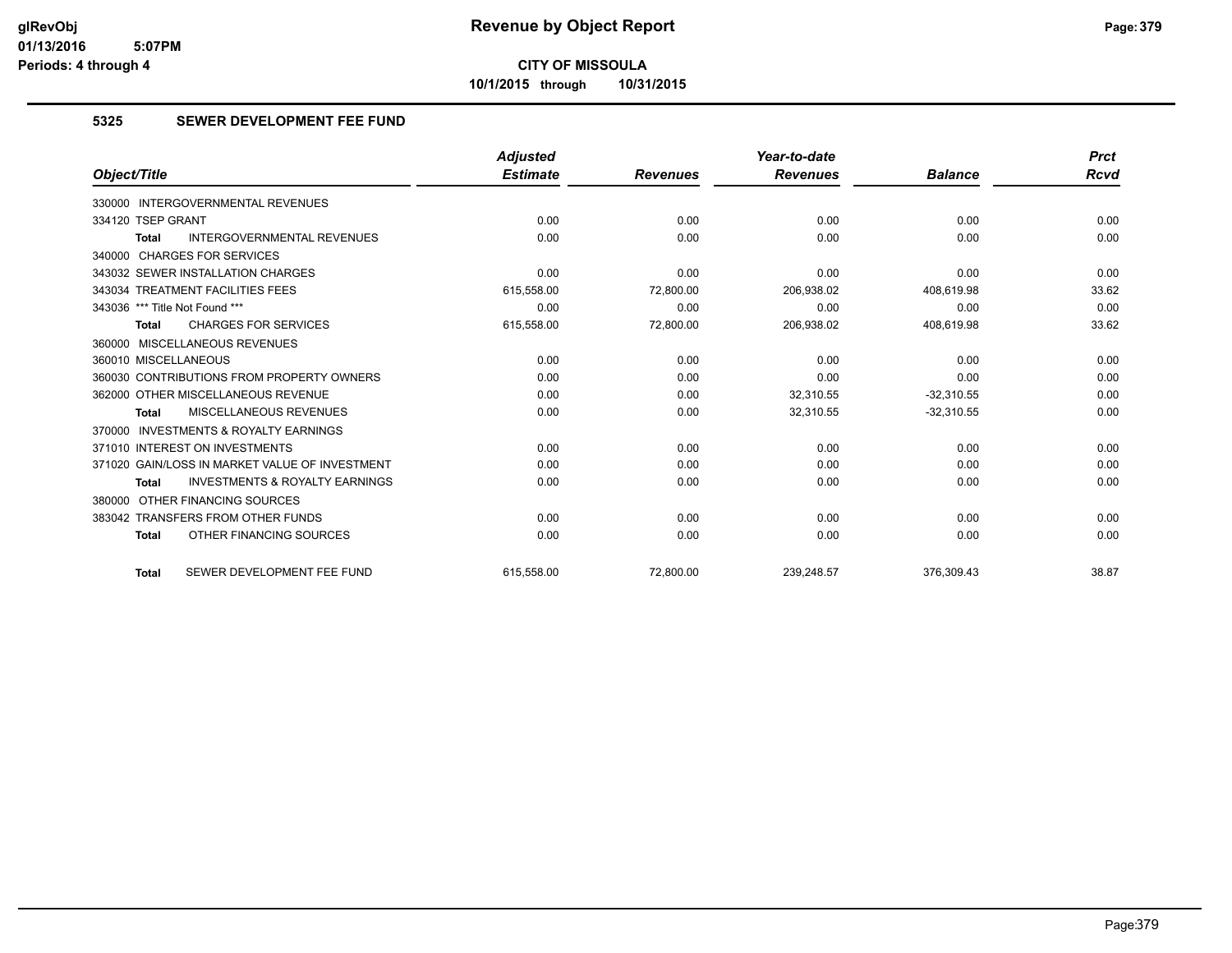**10/1/2015 through 10/31/2015**

#### **5340 SEWER CONSTRUCTION FUND**

**5340 SEWER CONSTRUCTION FUND**

|                                                     | <b>Adjusted</b> |                 | Year-to-date    |                | <b>Prct</b> |
|-----------------------------------------------------|-----------------|-----------------|-----------------|----------------|-------------|
| Object/Title                                        | <b>Estimate</b> | <b>Revenues</b> | <b>Revenues</b> | <b>Balance</b> | <b>Rcvd</b> |
| 330000 INTERGOVERNMENTAL REVENUES                   |                 |                 |                 |                |             |
| 331090 EPA GRANT                                    | 0.00            | 0.00            | 0.00            | 0.00           | 0.00        |
| 334120 TSEP GRANT                                   | 0.00            | 0.00            | 0.00            | 0.00           | 0.00        |
| 334140 DNRC GRANT                                   | 0.00            | 0.00            | 0.00            | 0.00           | 0.00        |
| 337000 LOCAL GRANTS                                 | 0.00            | 0.00            | 0.00            | 0.00           | 0.00        |
| <b>INTERGOVERNMENTAL REVENUES</b><br><b>Total</b>   | 0.00            | 0.00            | 0.00            | 0.00           | 0.00        |
| 340000 CHARGES FOR SERVICES                         |                 |                 |                 |                |             |
| 343032 SEWER INSTALLATION CHARGES                   | 0.00            | 0.00            | 596.00          | $-596.00$      | 0.00        |
| <b>CHARGES FOR SERVICES</b><br>Total                | 0.00            | 0.00            | 596.00          | $-596.00$      | 0.00        |
| 360000 MISCELLANEOUS REVENUES                       |                 |                 |                 |                |             |
| 360030 CONTRIBUTIONS FROM PROPERTY OWNERS           | 0.00            | 0.00            | 0.00            | 0.00           | 0.00        |
| 363020 PROPERTY ASSESSMENTS                         | 0.00            | 0.00            | 0.00            | 0.00           | 0.00        |
| 365000 DONATIONS                                    | 0.00            | 0.00            | 0.00            | 0.00           | 0.00        |
| MISCELLANEOUS REVENUES<br>Total                     | 0.00            | 0.00            | 0.00            | 0.00           | 0.00        |
| <b>INVESTMENTS &amp; ROYALTY EARNINGS</b><br>370000 |                 |                 |                 |                |             |
| 371010 INTEREST ON INVESTMENTS                      | 0.00            | 0.00            | 0.00            | 0.00           | 0.00        |
| 371020 GAIN/LOSS IN MARKET VALUE OF INVESTMENTS     | 0.00            | 0.00            | 0.00            | 0.00           | 0.00        |
| <b>INVESTMENTS &amp; ROYALTY EARNINGS</b><br>Total  | 0.00            | 0.00            | 0.00            | 0.00           | 0.00        |
| 380000 OTHER FINANCING SOURCES                      |                 |                 |                 |                |             |
| 381002 SRF LOAN                                     | 0.00            | 0.00            | 0.00            | 0.00           | 0.00        |
| 381020 REVENUE BONDS                                | 3,496,300.00    | 0.00            | 0.00            | 3,496,300.00   | 0.00        |
| 383011 TRANS FR SID REVOLVING                       | 0.00            | 0.00            | 0.00            | 0.00           | 0.00        |
| 383024 TRANS FR SEWER CLEARING                      | 0.00            | 0.00            | 0.00            | 0.00           | 0.00        |
| 383025 TRANS FR SEWER R & D                         | 0.00            | 0.00            | 0.00            | 0.00           | 0.00        |
| 383026 TRANS FR CDBG                                | 0.00            | 0.00            | 0.00            | 0.00           | 0.00        |
| 383040 TRANSFER FROM CITY GRANTS                    | 0.00            | 0.00            | 0.00            | 0.00           | 0.00        |
| OTHER FINANCING SOURCES<br><b>Total</b>             | 3,496,300.00    | 0.00            | 0.00            | 3,496,300.00   | 0.00        |
| SEWER CONSTRUCTION FUND<br>Total                    | 3.496.300.00    | 0.00            | 596.00          | 3.495.704.00   | 0.02        |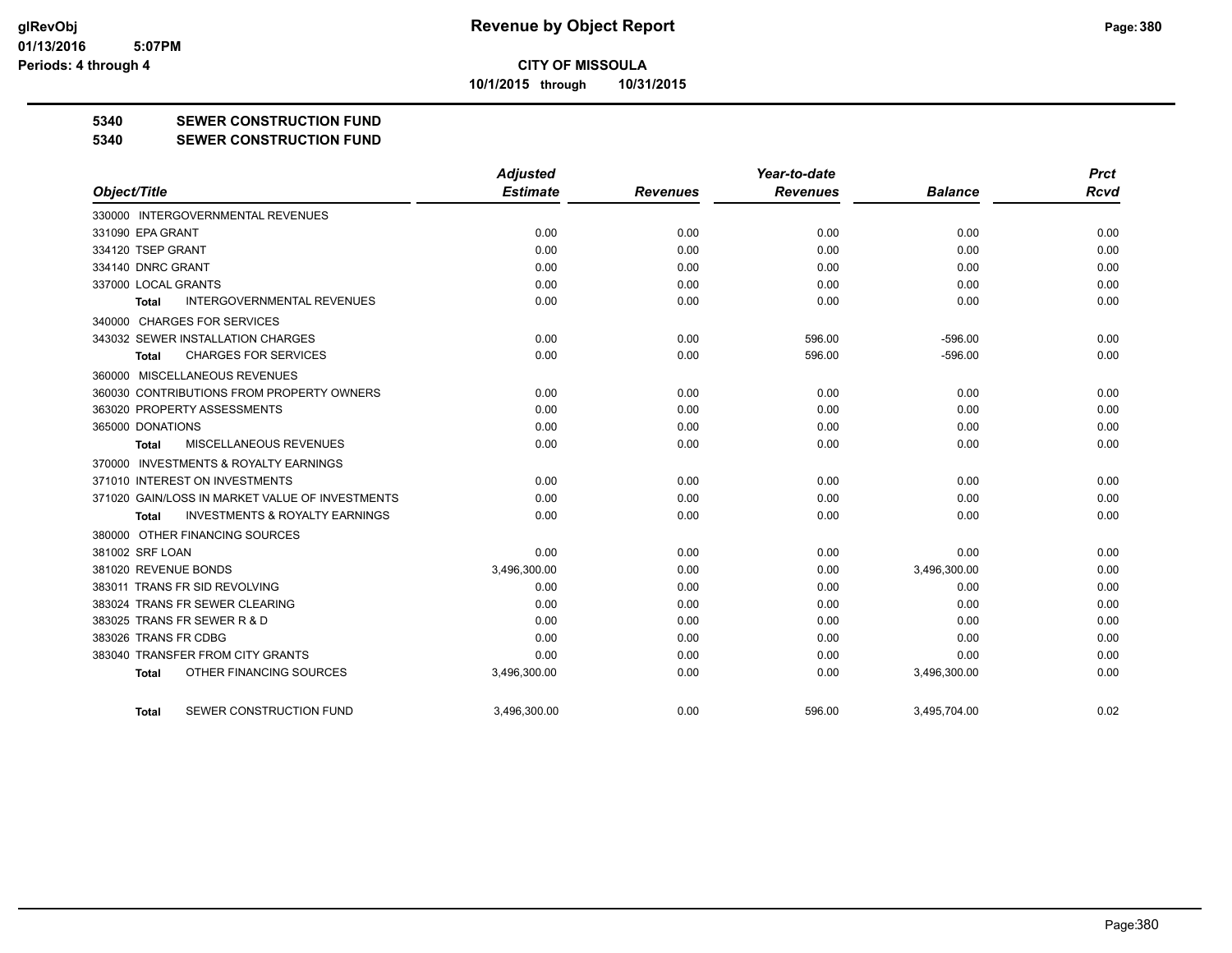**10/1/2015 through 10/31/2015**

#### **5340 SEWER CONSTRUCTION FUND**

|                                                    | <b>Adjusted</b> |                 | Year-to-date    |                | <b>Prct</b> |
|----------------------------------------------------|-----------------|-----------------|-----------------|----------------|-------------|
| Object/Title                                       | <b>Estimate</b> | <b>Revenues</b> | <b>Revenues</b> | <b>Balance</b> | <b>Rcvd</b> |
| 330000 INTERGOVERNMENTAL REVENUES                  |                 |                 |                 |                |             |
| 331090 EPA GRANT                                   | 0.00            | 0.00            | 0.00            | 0.00           | 0.00        |
| 334120 TSEP GRANT                                  | 0.00            | 0.00            | 0.00            | 0.00           | 0.00        |
| 334140 DNRC GRANT                                  | 0.00            | 0.00            | 0.00            | 0.00           | 0.00        |
| 337000 LOCAL GRANTS                                | 0.00            | 0.00            | 0.00            | 0.00           | 0.00        |
| <b>INTERGOVERNMENTAL REVENUES</b><br>Total         | 0.00            | 0.00            | 0.00            | 0.00           | 0.00        |
| 340000 CHARGES FOR SERVICES                        |                 |                 |                 |                |             |
| 343032 SEWER INSTALLATION CHARGES                  | 0.00            | 0.00            | 596.00          | $-596.00$      | 0.00        |
| <b>CHARGES FOR SERVICES</b><br>Total               | 0.00            | 0.00            | 596.00          | $-596.00$      | 0.00        |
| 360000 MISCELLANEOUS REVENUES                      |                 |                 |                 |                |             |
| 360030 CONTRIBUTIONS FROM PROPERTY OWNERS          | 0.00            | 0.00            | 0.00            | 0.00           | 0.00        |
| 363020 PROPERTY ASSESSMENTS                        | 0.00            | 0.00            | 0.00            | 0.00           | 0.00        |
| 365000 DONATIONS                                   | 0.00            | 0.00            | 0.00            | 0.00           | 0.00        |
| <b>MISCELLANEOUS REVENUES</b><br>Total             | 0.00            | 0.00            | 0.00            | 0.00           | 0.00        |
| 370000 INVESTMENTS & ROYALTY EARNINGS              |                 |                 |                 |                |             |
| 371010 INTEREST ON INVESTMENTS                     | 0.00            | 0.00            | 0.00            | 0.00           | 0.00        |
| 371020 GAIN/LOSS IN MARKET VALUE OF INVESTMENT     | 0.00            | 0.00            | 0.00            | 0.00           | 0.00        |
| <b>INVESTMENTS &amp; ROYALTY EARNINGS</b><br>Total | 0.00            | 0.00            | 0.00            | 0.00           | 0.00        |
| 380000 OTHER FINANCING SOURCES                     |                 |                 |                 |                |             |
| 381002 SRF LOAN                                    | 0.00            | 0.00            | 0.00            | 0.00           | 0.00        |
| 381020 REVENUE BONDS                               | 3,496,300.00    | 0.00            | 0.00            | 3,496,300.00   | 0.00        |
| 383011 TRANS FR SID REVOLVING                      | 0.00            | 0.00            | 0.00            | 0.00           | 0.00        |
| 383024 TRANS FR SEWER CLEARING                     | 0.00            | 0.00            | 0.00            | 0.00           | 0.00        |
| 383025 TRANS FR SEWER R & D                        | 0.00            | 0.00            | 0.00            | 0.00           | 0.00        |
| 383026 TRANS FR CDBG                               | 0.00            | 0.00            | 0.00            | 0.00           | 0.00        |
| 383040 TRANSFER FROM CITY GRANTS                   | 0.00            | 0.00            | 0.00            | 0.00           | 0.00        |
| OTHER FINANCING SOURCES<br><b>Total</b>            | 3,496,300.00    | 0.00            | 0.00            | 3,496,300.00   | 0.00        |
| SEWER CONSTRUCTION FUND<br><b>Total</b>            | 3,496,300.00    | 0.00            | 596.00          | 3,495,704.00   | 0.02        |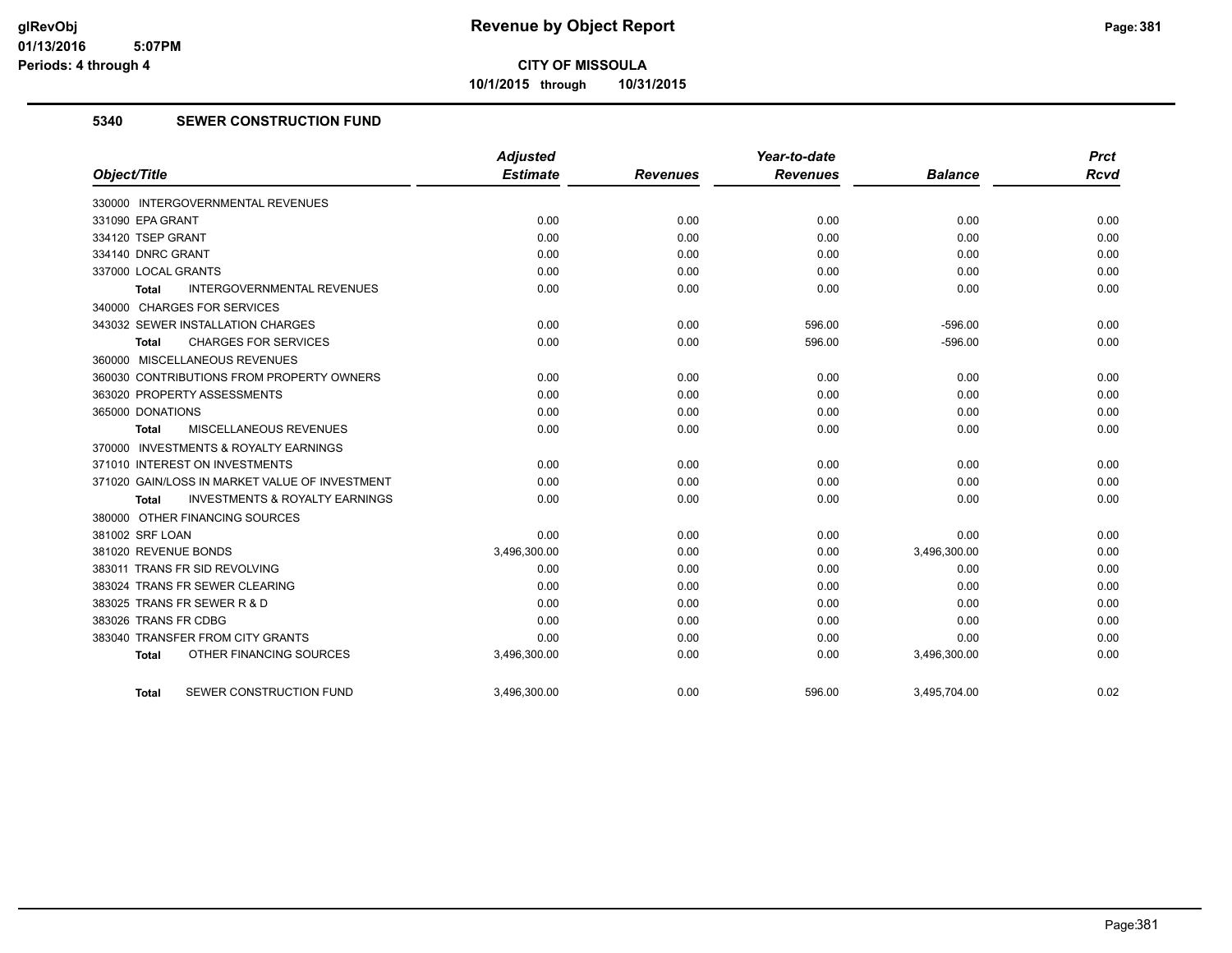**10/1/2015 through 10/31/2015**

## **5361 2001 SEWER REVENUE BONDS-DEBT SERVICE**

**5361 2001 SEWER REVENUE BONDS-DEBT SERVICE**

|                                                           | <b>Adjusted</b> |                 | Year-to-date    |                | <b>Prct</b> |
|-----------------------------------------------------------|-----------------|-----------------|-----------------|----------------|-------------|
| Object/Title                                              | <b>Estimate</b> | <b>Revenues</b> | <b>Revenues</b> | <b>Balance</b> | <b>Rcvd</b> |
| 340000 CHARGES FOR SERVICES                               |                 |                 |                 |                |             |
| SEWER SERVICE CHARGES<br>343031                           | 0.00            | 0.00            | 0.00            | 0.00           | 0.00        |
| 343032 SEWER INSTALLATION CHARGES                         | 0.00            | 0.00            | 0.00            | 0.00           | 0.00        |
| 343035 SALE OF SEWER MATERIALS AND SUPPLIES               | 0.00            | 0.00            | 0.00            | 0.00           | 0.00        |
| <b>CHARGES FOR SERVICES</b><br><b>Total</b>               | 0.00            | 0.00            | 0.00            | 0.00           | 0.00        |
| <b>MISCELLANEOUS REVENUES</b><br>360000                   |                 |                 |                 |                |             |
| 360010 MISCELLANEOUS                                      | 0.00            | 0.00            | 0.00            | 0.00           | 0.00        |
| <b>MISCELLANEOUS REVENUES</b><br>Total                    | 0.00            | 0.00            | 0.00            | 0.00           | 0.00        |
| <b>INVESTMENTS &amp; ROYALTY EARNINGS</b><br>370000       |                 |                 |                 |                |             |
| 371010 INTEREST ON INVESTMENTS                            | 0.00            | 0.00            | 0.00            | 0.00           | 0.00        |
| 371020 GAIN/LOSS IN MARKET VALUE OF INVESTMENTS           | 0.00            | 0.00            | 0.00            | 0.00           | 0.00        |
| <b>INVESTMENTS &amp; ROYALTY EARNINGS</b><br><b>Total</b> | 0.00            | 0.00            | 0.00            | 0.00           | 0.00        |
| OTHER FINANCING SOURCES<br>380000                         |                 |                 |                 |                |             |
| 382010 SALE OF FIXED ASSETS                               | 0.00            | 0.00            | 0.00            | 0.00           | 0.00        |
| 383024 TRANS FR SEWER CLEARING                            | 31,040.00       | 0.00            | 0.00            | 31,040.00      | 0.00        |
| OTHER FINANCING SOURCES<br>Total                          | 31,040.00       | 0.00            | 0.00            | 31,040.00      | 0.00        |
| 2001 SEWER REVENUE BONDS-DEBT SERVI<br><b>Total</b>       | 31,040.00       | 0.00            | 0.00            | 31,040.00      | 0.00        |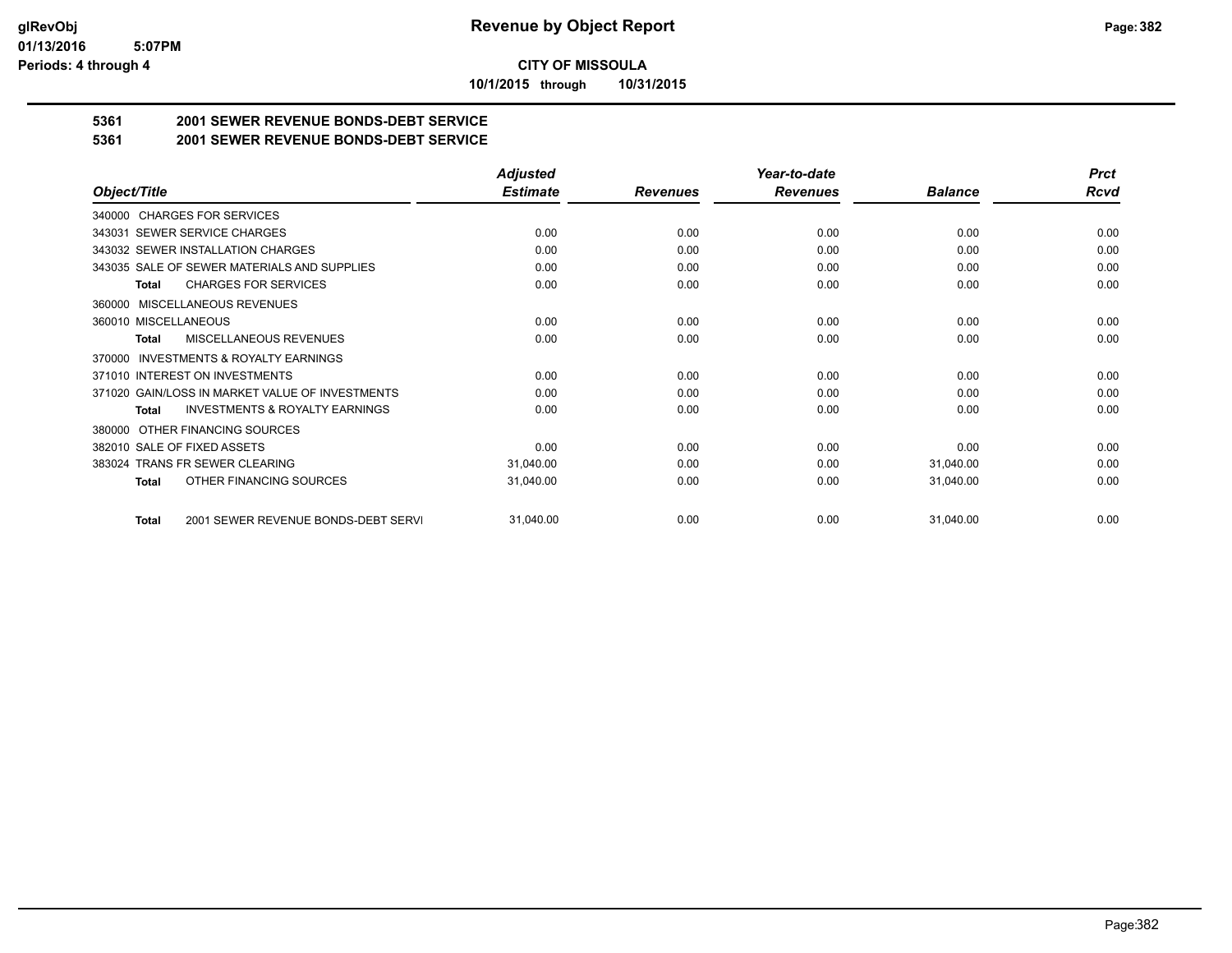**10/1/2015 through 10/31/2015**

#### **5361 2001 SEWER REVENUE BONDS-DEBT SERVICE**

|                                                           | <b>Adjusted</b> |                 | Year-to-date    |                | <b>Prct</b> |
|-----------------------------------------------------------|-----------------|-----------------|-----------------|----------------|-------------|
| Object/Title                                              | <b>Estimate</b> | <b>Revenues</b> | <b>Revenues</b> | <b>Balance</b> | Rcvd        |
| 340000 CHARGES FOR SERVICES                               |                 |                 |                 |                |             |
| 343031 SEWER SERVICE CHARGES                              | 0.00            | 0.00            | 0.00            | 0.00           | 0.00        |
| 343032 SEWER INSTALLATION CHARGES                         | 0.00            | 0.00            | 0.00            | 0.00           | 0.00        |
| 343035 SALE OF SEWER MATERIALS AND SUPPLIES               | 0.00            | 0.00            | 0.00            | 0.00           | 0.00        |
| <b>CHARGES FOR SERVICES</b><br><b>Total</b>               | 0.00            | 0.00            | 0.00            | 0.00           | 0.00        |
| MISCELLANEOUS REVENUES<br>360000                          |                 |                 |                 |                |             |
| 360010 MISCELLANEOUS                                      | 0.00            | 0.00            | 0.00            | 0.00           | 0.00        |
| MISCELLANEOUS REVENUES<br><b>Total</b>                    | 0.00            | 0.00            | 0.00            | 0.00           | 0.00        |
| INVESTMENTS & ROYALTY EARNINGS<br>370000                  |                 |                 |                 |                |             |
| 371010 INTEREST ON INVESTMENTS                            | 0.00            | 0.00            | 0.00            | 0.00           | 0.00        |
| 371020 GAIN/LOSS IN MARKET VALUE OF INVESTMENT            | 0.00            | 0.00            | 0.00            | 0.00           | 0.00        |
| <b>INVESTMENTS &amp; ROYALTY EARNINGS</b><br><b>Total</b> | 0.00            | 0.00            | 0.00            | 0.00           | 0.00        |
| OTHER FINANCING SOURCES<br>380000                         |                 |                 |                 |                |             |
| 382010 SALE OF FIXED ASSETS                               | 0.00            | 0.00            | 0.00            | 0.00           | 0.00        |
| <b>TRANS FR SEWER CLEARING</b><br>383024                  | 31,040.00       | 0.00            | 0.00            | 31,040.00      | 0.00        |
| OTHER FINANCING SOURCES<br><b>Total</b>                   | 31,040.00       | 0.00            | 0.00            | 31,040.00      | 0.00        |
| 2001 SEWER REVENUE BONDS-DEBT SERV<br><b>Total</b>        | 31,040.00       | 0.00            | 0.00            | 31,040.00      | 0.00        |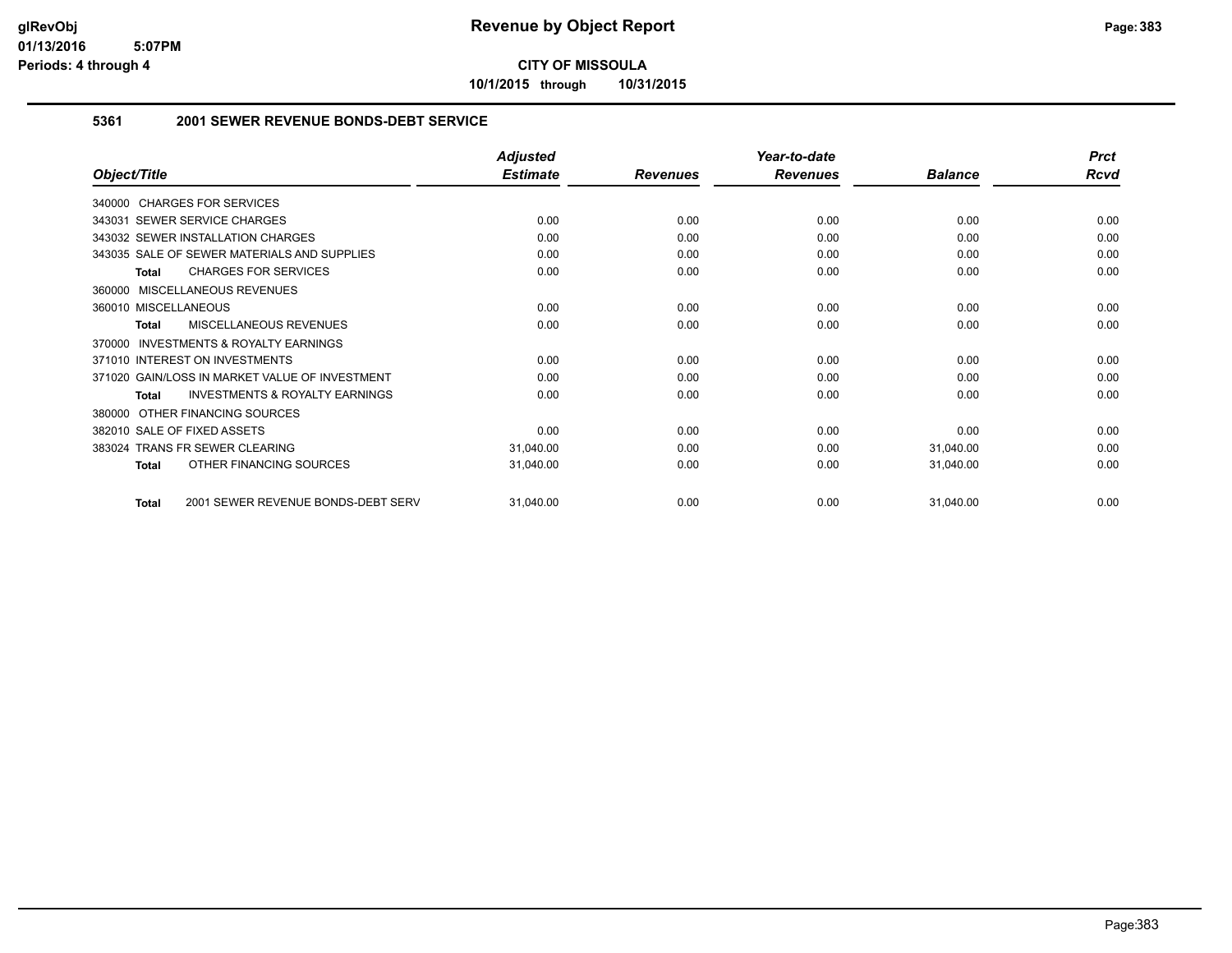**10/1/2015 through 10/31/2015**

## **5362 00 SEWER REVENUE BOND - SERIES B DEBT SE**

**5362 00 SEWER REVENUE BOND - SERIES B DEBT SE**

|                                                      | <b>Adjusted</b> |                 | Year-to-date    |                | <b>Prct</b> |
|------------------------------------------------------|-----------------|-----------------|-----------------|----------------|-------------|
| Object/Title                                         | <b>Estimate</b> | <b>Revenues</b> | <b>Revenues</b> | <b>Balance</b> | <b>Rcvd</b> |
| 340000 CHARGES FOR SERVICES                          |                 |                 |                 |                |             |
| 343032 SEWER INSTALLATION CHARGES                    | 0.00            | 0.00            | 0.00            | 0.00           | 0.00        |
| <b>CHARGES FOR SERVICES</b><br>Total                 | 0.00            | 0.00            | 0.00            | 0.00           | 0.00        |
| 360000 MISCELLANEOUS REVENUES                        |                 |                 |                 |                |             |
| 360010 MISCELLANEOUS                                 | 0.00            | 0.00            | 0.00            | 0.00           | 0.00        |
| <b>MISCELLANEOUS REVENUES</b><br>Total               | 0.00            | 0.00            | 0.00            | 0.00           | 0.00        |
| 370000 INVESTMENTS & ROYALTY EARNINGS                |                 |                 |                 |                |             |
| 371010 INTEREST ON INVESTMENTS                       | 0.00            | 0.00            | 0.00            | 0.00           | 0.00        |
| 371020 GAIN/LOSS IN MARKET VALUE OF INVESTMENTS      | 0.00            | 0.00            | 0.00            | 0.00           | 0.00        |
| <b>INVESTMENTS &amp; ROYALTY EARNINGS</b><br>Total   | 0.00            | 0.00            | 0.00            | 0.00           | 0.00        |
| OTHER FINANCING SOURCES<br>380000                    |                 |                 |                 |                |             |
| 383024 TRANS FR SEWER CLEARING                       | 48,360.00       | 0.00            | 0.00            | 48,360.00      | 0.00        |
| OTHER FINANCING SOURCES<br>Total                     | 48,360.00       | 0.00            | 0.00            | 48,360.00      | 0.00        |
| 00 SEWER REVENUE BOND - SERIES B DEB<br><b>Total</b> | 48.360.00       | 0.00            | 0.00            | 48,360.00      | 0.00        |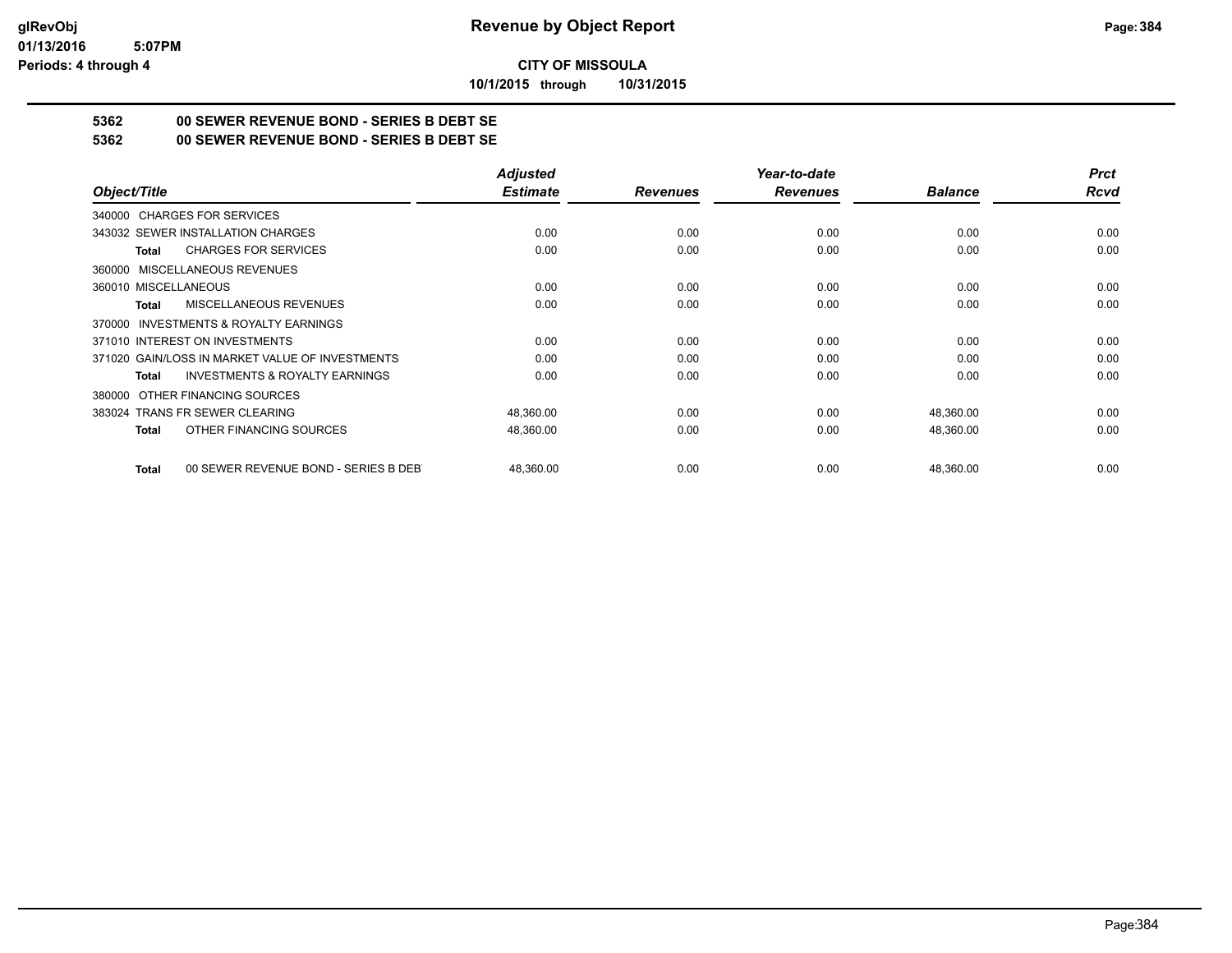**10/1/2015 through 10/31/2015**

#### **5362 00 SEWER REVENUE BOND - SERIES B DEBT SE**

| Object/Title                                              | <b>Adjusted</b><br><b>Estimate</b> | <b>Revenues</b> | Year-to-date<br><b>Revenues</b> | <b>Balance</b> | <b>Prct</b><br><b>Rcvd</b> |
|-----------------------------------------------------------|------------------------------------|-----------------|---------------------------------|----------------|----------------------------|
| 340000 CHARGES FOR SERVICES                               |                                    |                 |                                 |                |                            |
| 343032 SEWER INSTALLATION CHARGES                         | 0.00                               | 0.00            | 0.00                            | 0.00           | 0.00                       |
| <b>CHARGES FOR SERVICES</b><br>Total                      | 0.00                               | 0.00            | 0.00                            | 0.00           | 0.00                       |
| 360000 MISCELLANEOUS REVENUES                             |                                    |                 |                                 |                |                            |
| 360010 MISCELLANEOUS                                      | 0.00                               | 0.00            | 0.00                            | 0.00           | 0.00                       |
| <b>MISCELLANEOUS REVENUES</b><br>Total                    | 0.00                               | 0.00            | 0.00                            | 0.00           | 0.00                       |
| <b>INVESTMENTS &amp; ROYALTY EARNINGS</b><br>370000       |                                    |                 |                                 |                |                            |
| 371010 INTEREST ON INVESTMENTS                            | 0.00                               | 0.00            | 0.00                            | 0.00           | 0.00                       |
| 371020 GAIN/LOSS IN MARKET VALUE OF INVESTMENT            | 0.00                               | 0.00            | 0.00                            | 0.00           | 0.00                       |
| <b>INVESTMENTS &amp; ROYALTY EARNINGS</b><br><b>Total</b> | 0.00                               | 0.00            | 0.00                            | 0.00           | 0.00                       |
| OTHER FINANCING SOURCES<br>380000                         |                                    |                 |                                 |                |                            |
| 383024 TRANS FR SEWER CLEARING                            | 48,360.00                          | 0.00            | 0.00                            | 48,360.00      | 0.00                       |
| OTHER FINANCING SOURCES<br>Total                          | 48,360.00                          | 0.00            | 0.00                            | 48,360.00      | 0.00                       |
| 00 SEWER REVENUE BOND - SERIES B DEE<br>Total             | 48,360.00                          | 0.00            | 0.00                            | 48,360.00      | 0.00                       |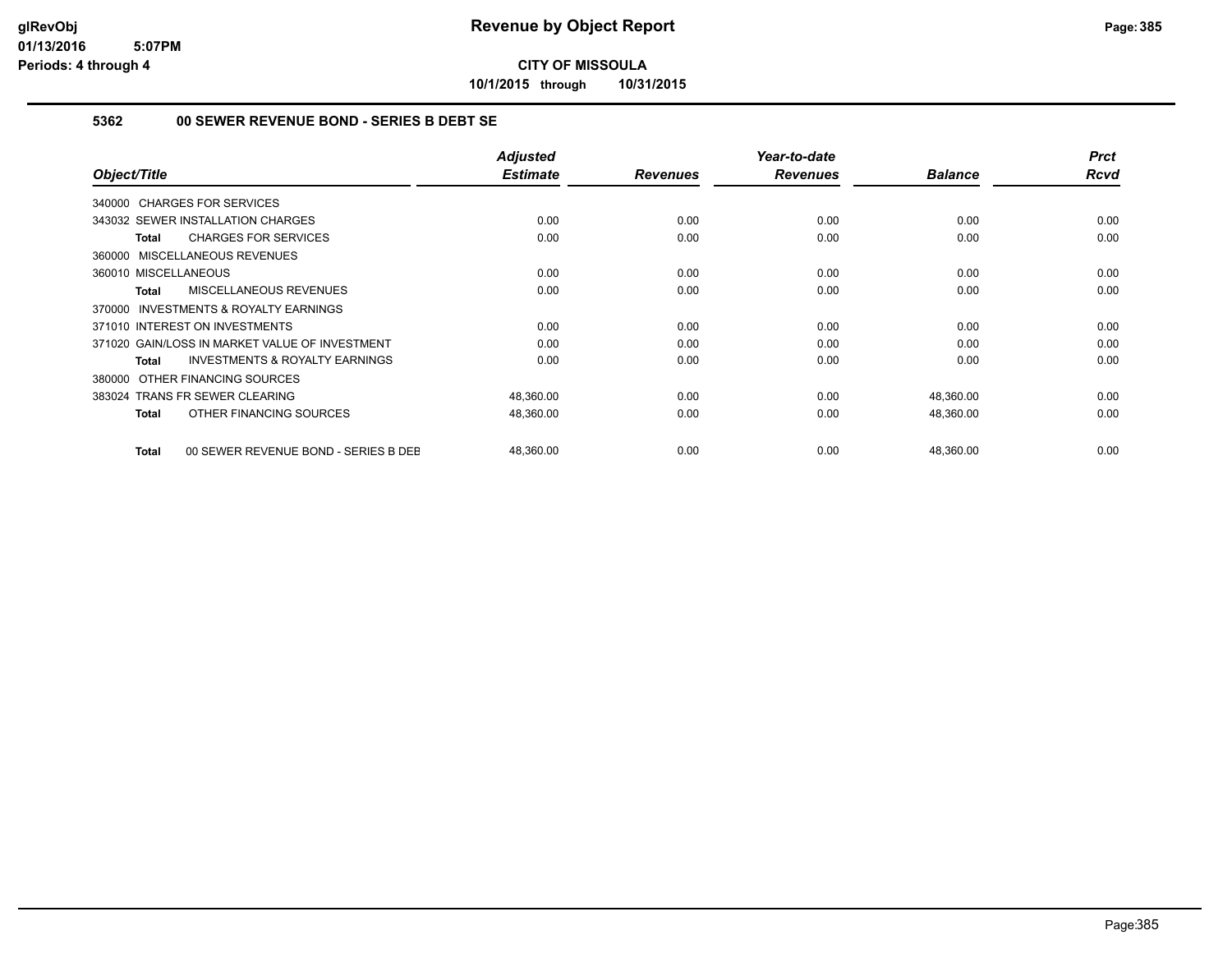**10/1/2015 through 10/31/2015**

# **5364 92 SEWER REVENUE BOND - SERIES B DEBT S**

**5364 92 SEWER REVENUE BOND - SERIES B DEBT S**

|                                                      | <b>Adjusted</b> |                 | Year-to-date    |                | <b>Prct</b> |
|------------------------------------------------------|-----------------|-----------------|-----------------|----------------|-------------|
| Object/Title                                         | <b>Estimate</b> | <b>Revenues</b> | <b>Revenues</b> | <b>Balance</b> | <b>Rcvd</b> |
| 340000 CHARGES FOR SERVICES                          |                 |                 |                 |                |             |
| 343032 SEWER INSTALLATION CHARGES                    | 0.00            | 0.00            | 0.00            | 0.00           | 0.00        |
| <b>CHARGES FOR SERVICES</b><br>Total                 | 0.00            | 0.00            | 0.00            | 0.00           | 0.00        |
| 370000 INVESTMENTS & ROYALTY EARNINGS                |                 |                 |                 |                |             |
| 371010 INTEREST ON INVESTMENTS                       | 0.00            | 0.00            | 0.00            | 0.00           | 0.00        |
| 371020 GAIN/LOSS IN MARKET VALUE OF INVESTMENTS      | 0.00            | 0.00            | 0.00            | 0.00           | 0.00        |
| <b>INVESTMENTS &amp; ROYALTY EARNINGS</b><br>Total   | 0.00            | 0.00            | 0.00            | 0.00           | 0.00        |
| 380000 OTHER FINANCING SOURCES                       |                 |                 |                 |                |             |
| 383024 TRANS FR SEWER CLEARING                       | 0.00            | 0.00            | 0.00            | 0.00           | 0.00        |
| 383042 TRANSFERS FROM OTHER FUNDS                    | 0.00            | 0.00            | 0.00            | 0.00           | 0.00        |
| OTHER FINANCING SOURCES<br><b>Total</b>              | 0.00            | 0.00            | 0.00            | 0.00           | 0.00        |
| 92 SEWER REVENUE BOND - SERIES B DEE<br><b>Total</b> | 0.00            | 0.00            | 0.00            | 0.00           | 0.00        |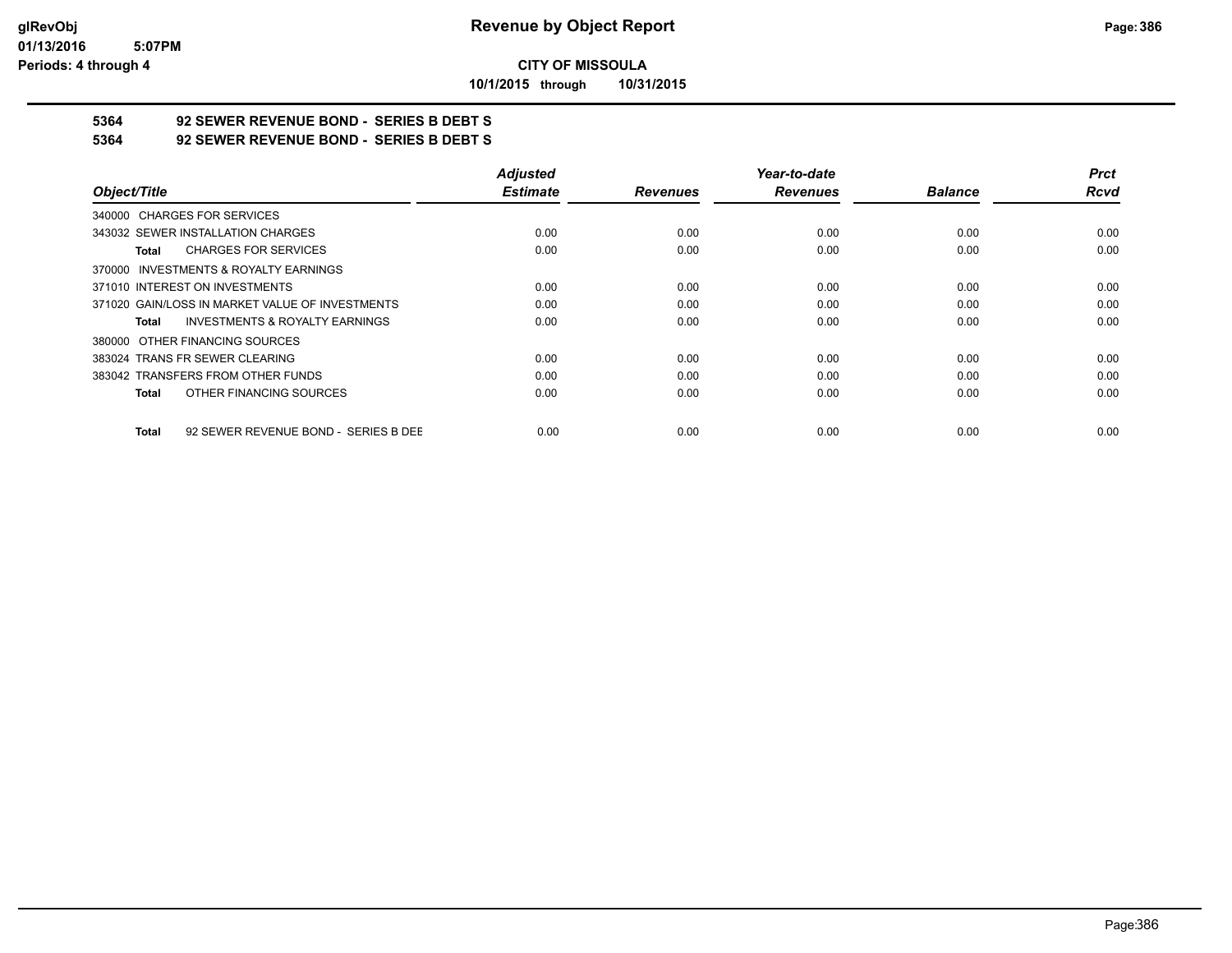**10/1/2015 through 10/31/2015**

#### **5364 92 SEWER REVENUE BOND - SERIES B DEBT S**

| Object/Title                                         | <b>Adjusted</b><br><b>Estimate</b> | <b>Revenues</b> | Year-to-date<br><b>Revenues</b> | <b>Balance</b> | <b>Prct</b><br>Rcvd |
|------------------------------------------------------|------------------------------------|-----------------|---------------------------------|----------------|---------------------|
| 340000 CHARGES FOR SERVICES                          |                                    |                 |                                 |                |                     |
| 343032 SEWER INSTALLATION CHARGES                    | 0.00                               | 0.00            | 0.00                            | 0.00           | 0.00                |
| <b>CHARGES FOR SERVICES</b><br>Total                 | 0.00                               | 0.00            | 0.00                            | 0.00           | 0.00                |
| 370000 INVESTMENTS & ROYALTY EARNINGS                |                                    |                 |                                 |                |                     |
| 371010 INTEREST ON INVESTMENTS                       | 0.00                               | 0.00            | 0.00                            | 0.00           | 0.00                |
| 371020 GAIN/LOSS IN MARKET VALUE OF INVESTMENT       | 0.00                               | 0.00            | 0.00                            | 0.00           | 0.00                |
| <b>INVESTMENTS &amp; ROYALTY EARNINGS</b><br>Total   | 0.00                               | 0.00            | 0.00                            | 0.00           | 0.00                |
| 380000 OTHER FINANCING SOURCES                       |                                    |                 |                                 |                |                     |
| 383024 TRANS FR SEWER CLEARING                       | 0.00                               | 0.00            | 0.00                            | 0.00           | 0.00                |
| 383042 TRANSFERS FROM OTHER FUNDS                    | 0.00                               | 0.00            | 0.00                            | 0.00           | 0.00                |
| OTHER FINANCING SOURCES<br>Total                     | 0.00                               | 0.00            | 0.00                            | 0.00           | 0.00                |
|                                                      |                                    |                 |                                 |                |                     |
| 92 SEWER REVENUE BOND - SERIES B DEI<br><b>Total</b> | 0.00                               | 0.00            | 0.00                            | 0.00           | 0.00                |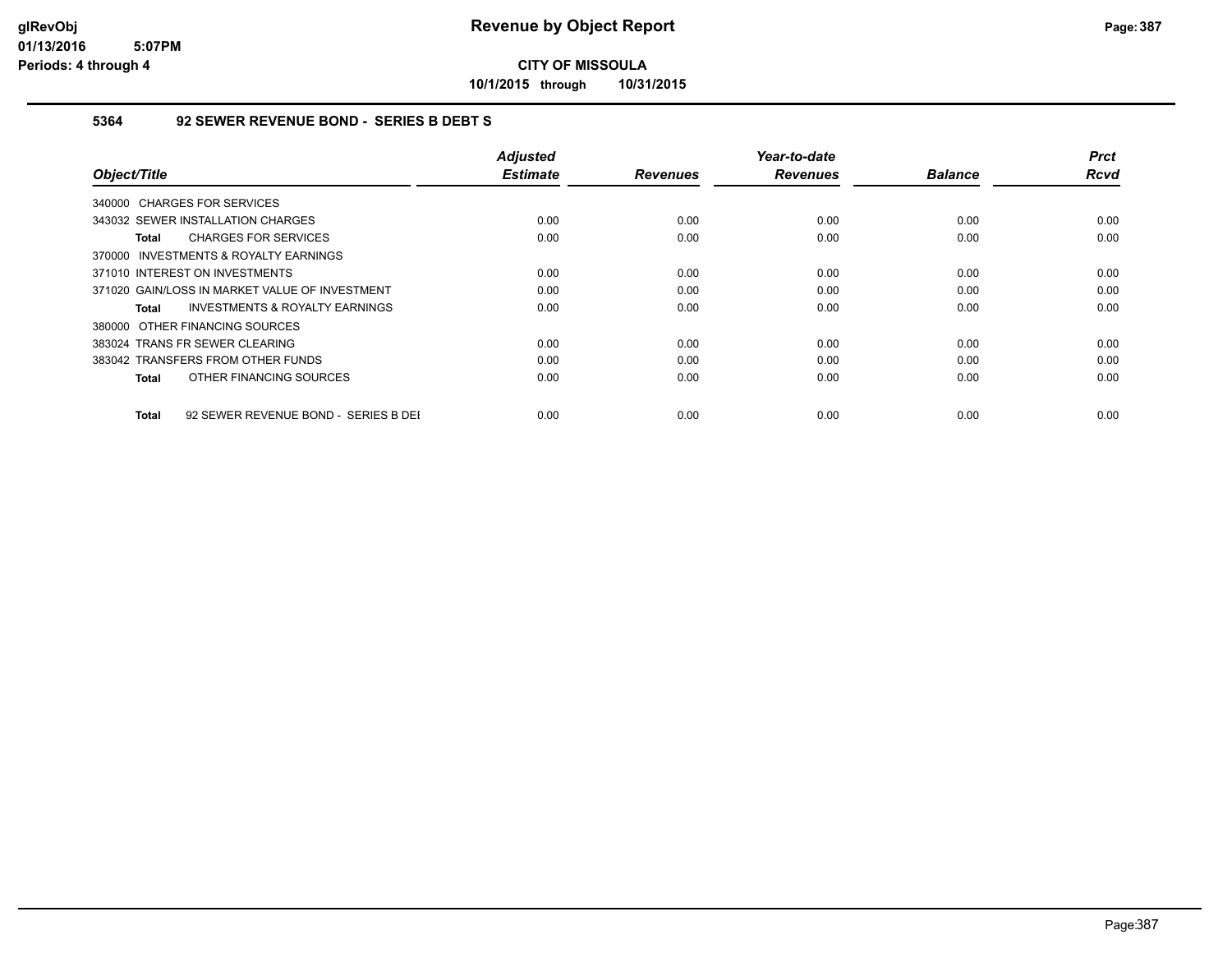**10/1/2015 through 10/31/2015**

# **5365 99 SEWER REVENUE BONDS DEBT SERVICE FUND**

**5365 99 SEWER REVENUE BONDS DEBT SERVICE FUND**

|                                                     | <b>Adjusted</b> |                 | Year-to-date    |                | <b>Prct</b> |
|-----------------------------------------------------|-----------------|-----------------|-----------------|----------------|-------------|
| Object/Title                                        | <b>Estimate</b> | <b>Revenues</b> | <b>Revenues</b> | <b>Balance</b> | <b>Rcvd</b> |
| 340000 CHARGES FOR SERVICES                         |                 |                 |                 |                |             |
| 343032 SEWER INSTALLATION CHARGES                   | 0.00            | 0.00            | 0.00            | 0.00           | 0.00        |
| <b>CHARGES FOR SERVICES</b><br>Total                | 0.00            | 0.00            | 0.00            | 0.00           | 0.00        |
| INVESTMENTS & ROYALTY EARNINGS<br>370000            |                 |                 |                 |                |             |
| 371010 INTEREST ON INVESTMENTS                      | 0.00            | 0.00            | 0.00            | 0.00           | 0.00        |
| 371020 GAIN/LOSS IN MARKET VALUE OF INVESTMENTS     | 0.00            | 0.00            | 0.00            | 0.00           | 0.00        |
| <b>INVESTMENTS &amp; ROYALTY EARNINGS</b><br>Total  | 0.00            | 0.00            | 0.00            | 0.00           | 0.00        |
| OTHER FINANCING SOURCES<br>380000                   |                 |                 |                 |                |             |
| 383024 TRANS FR SEWER CLEARING                      | 123.910.00      | 0.00            | 0.00            | 123.910.00     | 0.00        |
| OTHER FINANCING SOURCES<br><b>Total</b>             | 123.910.00      | 0.00            | 0.00            | 123.910.00     | 0.00        |
| 99 SEWER REVENUE BONDS DEBT SERVICE<br><b>Total</b> | 123.910.00      | 0.00            | 0.00            | 123.910.00     | 0.00        |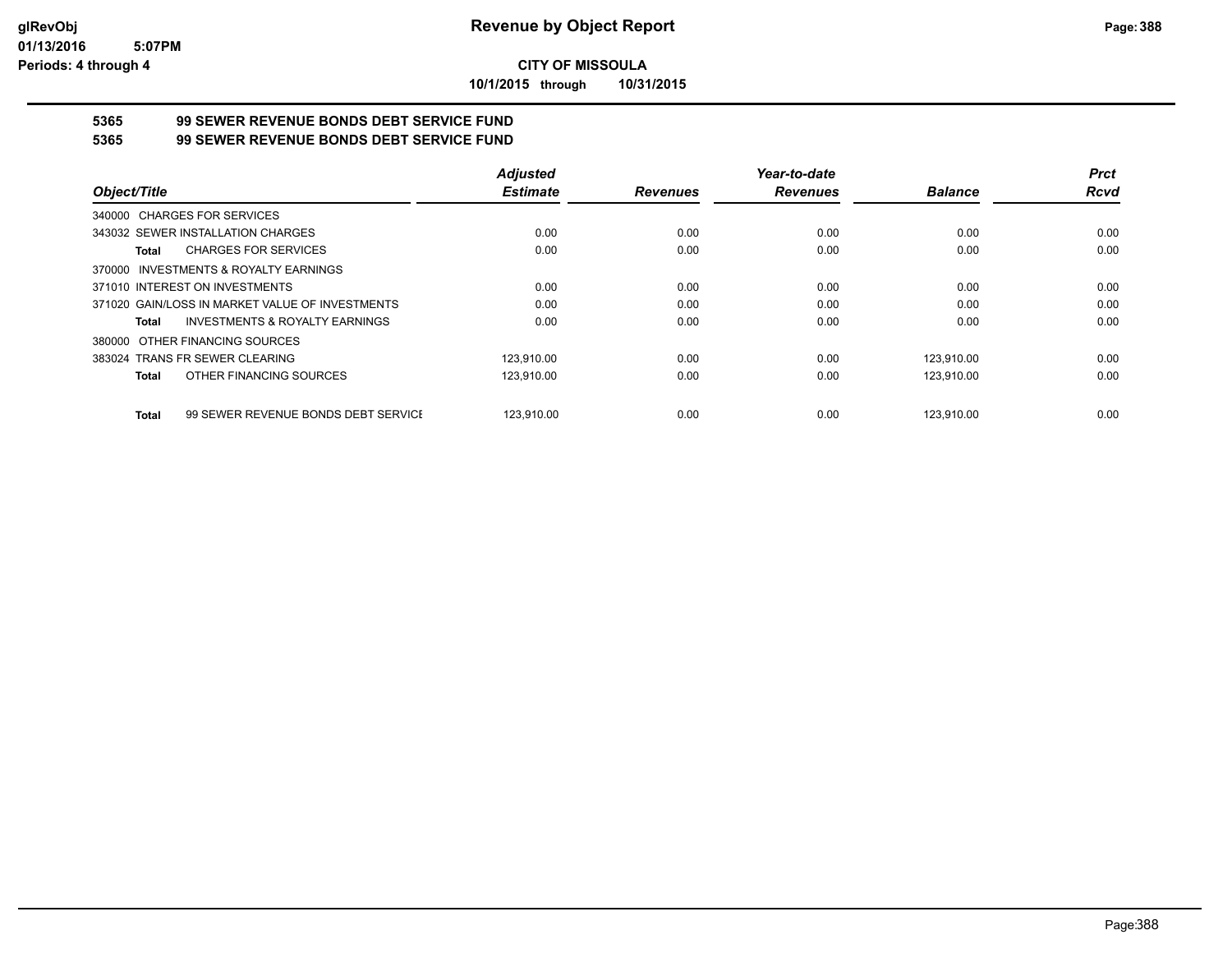**10/1/2015 through 10/31/2015**

#### **5365 99 SEWER REVENUE BONDS DEBT SERVICE FUND**

| Object/Title |                                                | <b>Adjusted</b><br><b>Estimate</b> | <b>Revenues</b> | Year-to-date<br><b>Revenues</b> | <b>Balance</b> | <b>Prct</b><br><b>Rcvd</b> |
|--------------|------------------------------------------------|------------------------------------|-----------------|---------------------------------|----------------|----------------------------|
|              |                                                |                                    |                 |                                 |                |                            |
|              | 340000 CHARGES FOR SERVICES                    |                                    |                 |                                 |                |                            |
|              | 343032 SEWER INSTALLATION CHARGES              | 0.00                               | 0.00            | 0.00                            | 0.00           | 0.00                       |
| Total        | <b>CHARGES FOR SERVICES</b>                    | 0.00                               | 0.00            | 0.00                            | 0.00           | 0.00                       |
|              | 370000 INVESTMENTS & ROYALTY EARNINGS          |                                    |                 |                                 |                |                            |
|              | 371010 INTEREST ON INVESTMENTS                 | 0.00                               | 0.00            | 0.00                            | 0.00           | 0.00                       |
|              | 371020 GAIN/LOSS IN MARKET VALUE OF INVESTMENT | 0.00                               | 0.00            | 0.00                            | 0.00           | 0.00                       |
| Total        | INVESTMENTS & ROYALTY EARNINGS                 | 0.00                               | 0.00            | 0.00                            | 0.00           | 0.00                       |
|              | 380000 OTHER FINANCING SOURCES                 |                                    |                 |                                 |                |                            |
|              | 383024 TRANS FR SEWER CLEARING                 | 123.910.00                         | 0.00            | 0.00                            | 123.910.00     | 0.00                       |
| Total        | OTHER FINANCING SOURCES                        | 123,910.00                         | 0.00            | 0.00                            | 123,910.00     | 0.00                       |
|              |                                                |                                    |                 |                                 |                |                            |
| <b>Total</b> | 99 SEWER REVENUE BONDS DEBT SERVIC             | 123.910.00                         | 0.00            | 0.00                            | 123.910.00     | 0.00                       |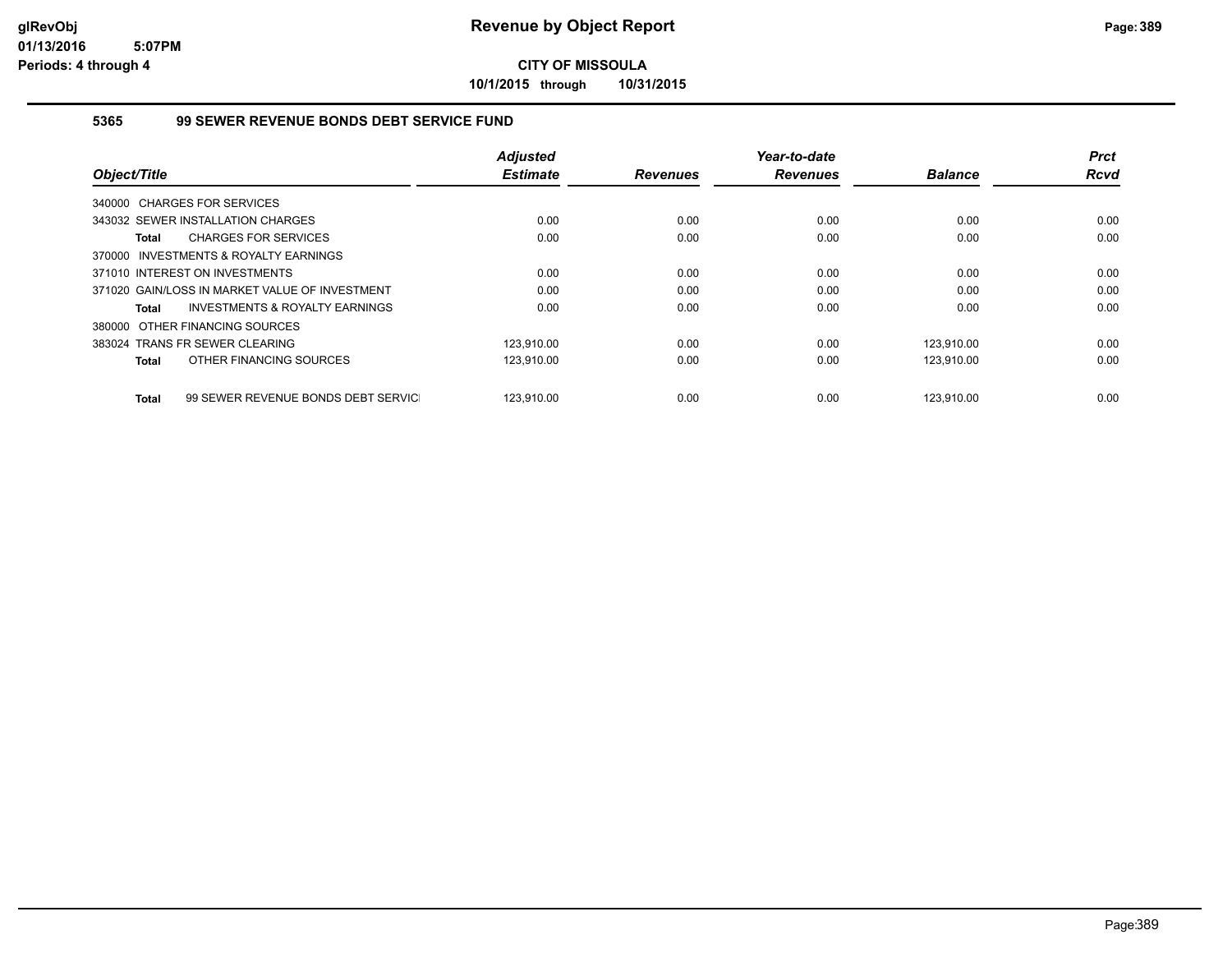**10/1/2015 through 10/31/2015**

# **5367 92 SEWER REVENUE BOND - SERIES B BOND RE**

**5367 92 SEWER REVENUE BOND - SERIES B BOND RE**

|                                                 | <b>Adjusted</b> |                 | Year-to-date    |                | <b>Prct</b> |
|-------------------------------------------------|-----------------|-----------------|-----------------|----------------|-------------|
| Object/Title                                    | <b>Estimate</b> | <b>Revenues</b> | <b>Revenues</b> | <b>Balance</b> | <b>Rcvd</b> |
| 370000 INVESTMENTS & ROYALTY EARNINGS           |                 |                 |                 |                |             |
| 371010 INTEREST ON INVESTMENTS                  | 0.00            | 0.00            | 0.00            | 0.00           | 0.00        |
| 371020 GAIN/LOSS IN MARKET VALUE OF INVESTMENTS | 0.00            | 0.00            | 0.00            | 0.00           | 0.00        |
| INVESTMENTS & ROYALTY EARNINGS<br>Total         | 0.00            | 0.00            | 0.00            | 0.00           | 0.00        |
| 380000 OTHER FINANCING SOURCES                  |                 |                 |                 |                |             |
| 383042 TRANSFERS FROM OTHER FUNDS               | 0.00            | 0.00            | 0.00            | 0.00           | 0.00        |
| OTHER FINANCING SOURCES<br>Total                | 0.00            | 0.00            | 0.00            | 0.00           | 0.00        |
|                                                 |                 |                 |                 |                |             |
| 92 SEWER REVENUE BOND - SERIES B BON<br>Total   | 0.00            | 0.00            | 0.00            | 0.00           | 0.00        |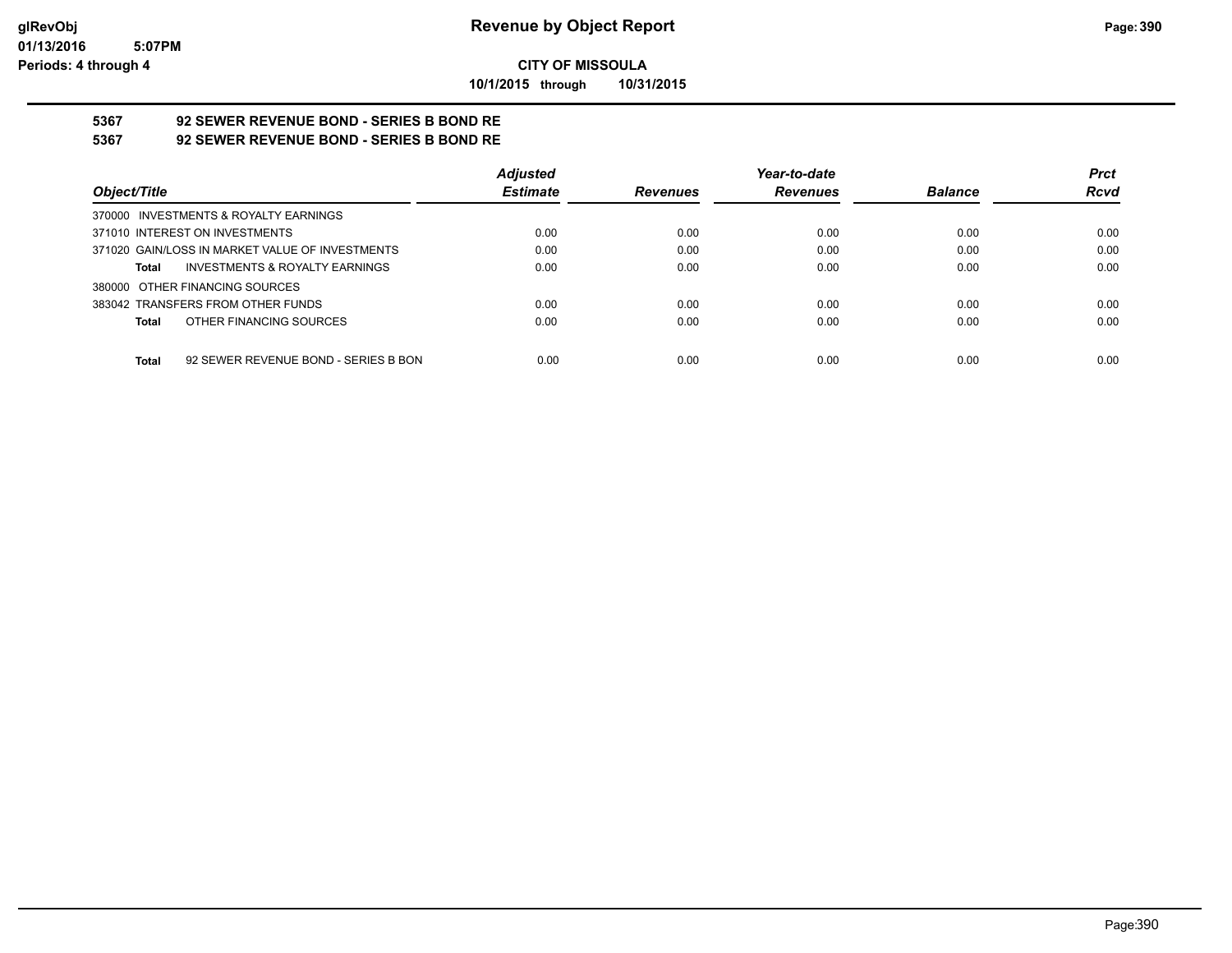**10/1/2015 through 10/31/2015**

#### **5367 92 SEWER REVENUE BOND - SERIES B BOND RE**

| Object/Title                                         | <b>Adjusted</b><br><b>Estimate</b> | <b>Revenues</b> | Year-to-date<br><b>Revenues</b> | <b>Balance</b> | <b>Prct</b><br><b>Rcvd</b> |
|------------------------------------------------------|------------------------------------|-----------------|---------------------------------|----------------|----------------------------|
| 370000 INVESTMENTS & ROYALTY EARNINGS                |                                    |                 |                                 |                |                            |
| 371010 INTEREST ON INVESTMENTS                       | 0.00                               | 0.00            | 0.00                            | 0.00           | 0.00                       |
| 371020 GAIN/LOSS IN MARKET VALUE OF INVESTMENT       | 0.00                               | 0.00            | 0.00                            | 0.00           | 0.00                       |
| INVESTMENTS & ROYALTY EARNINGS<br>Total              | 0.00                               | 0.00            | 0.00                            | 0.00           | 0.00                       |
| 380000 OTHER FINANCING SOURCES                       |                                    |                 |                                 |                |                            |
| 383042 TRANSFERS FROM OTHER FUNDS                    | 0.00                               | 0.00            | 0.00                            | 0.00           | 0.00                       |
| OTHER FINANCING SOURCES<br><b>Total</b>              | 0.00                               | 0.00            | 0.00                            | 0.00           | 0.00                       |
|                                                      |                                    |                 |                                 |                |                            |
| <b>Total</b><br>92 SEWER REVENUE BOND - SERIES B BON | 0.00                               | 0.00            | 0.00                            | 0.00           | 0.00                       |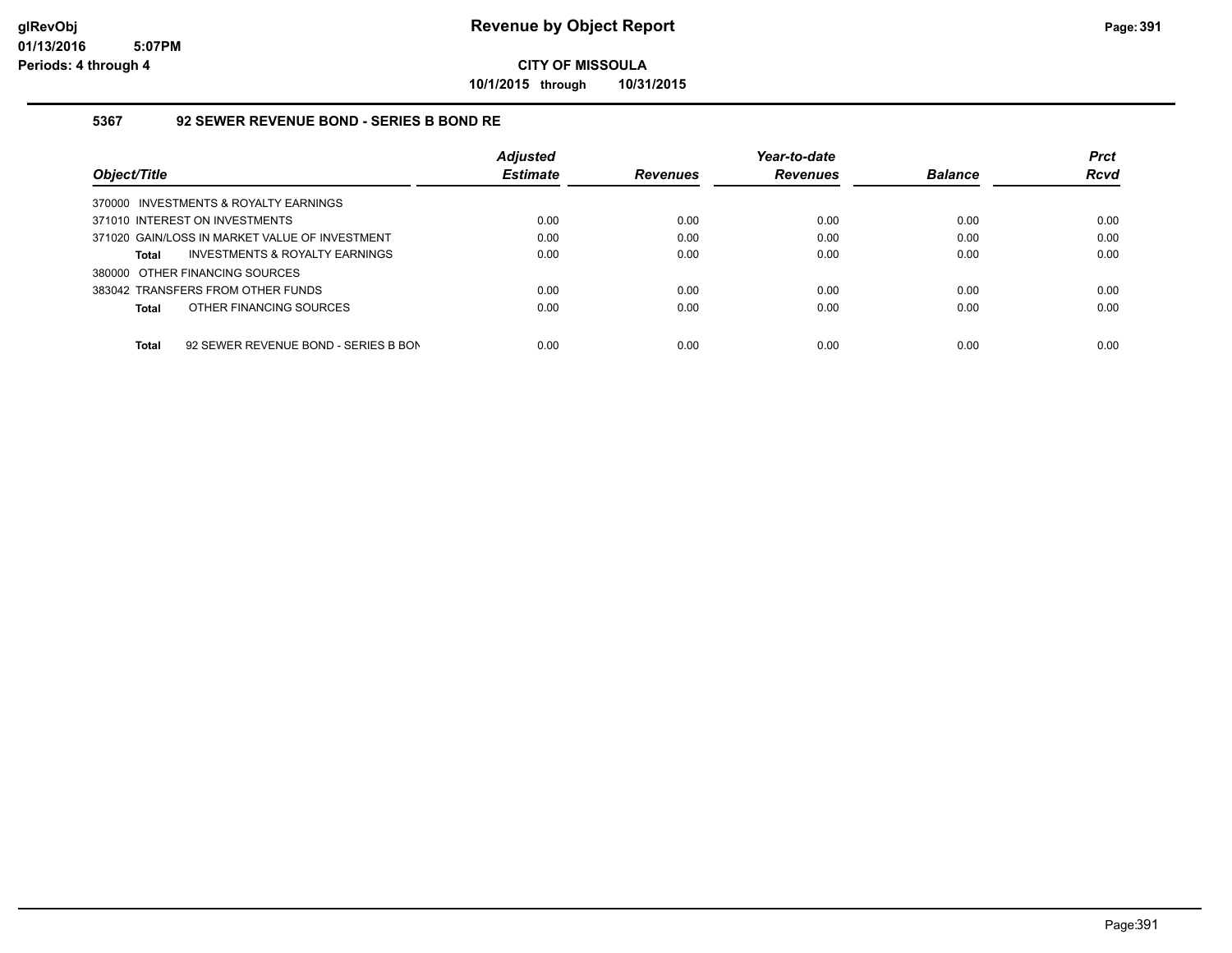**10/1/2015 through 10/31/2015**

## **5368 00 SEWER REVENUE BOND RESERVE FUND**

#### **5368 00 SEWER REVENUE BOND RESERVE FUND**

|                                                    | <b>Adjusted</b> |                 | Year-to-date    |                | <b>Prct</b> |
|----------------------------------------------------|-----------------|-----------------|-----------------|----------------|-------------|
| Obiect/Title                                       | <b>Estimate</b> | <b>Revenues</b> | <b>Revenues</b> | <b>Balance</b> | <b>Rcvd</b> |
| 370000 INVESTMENTS & ROYALTY EARNINGS              |                 |                 |                 |                |             |
| 371010 INTEREST ON INVESTMENTS                     | 0.00            | 0.00            | 0.00            | 0.00           | 0.00        |
| 371020 GAIN/LOSS IN MARKET VALUE OF INVESTMENTS    | 0.00            | 0.00            | 0.00            | 0.00           | 0.00        |
| INVESTMENTS & ROYALTY EARNINGS<br>Total            | 0.00            | 0.00            | 0.00            | 0.00           | 0.00        |
| 380000 OTHER FINANCING SOURCES                     |                 |                 |                 |                |             |
| 383042 TRANSFERS FROM OTHER FUNDS                  | 310.00          | 0.00            | 0.00            | 310.00         | 0.00        |
| OTHER FINANCING SOURCES<br><b>Total</b>            | 310.00          | 0.00            | 0.00            | 310.00         | 0.00        |
|                                                    |                 |                 |                 |                |             |
| <b>Total</b><br>00 SEWER REVENUE BOND RESERVE FUND | 310.00          | 0.00            | 0.00            | 310.00         | 0.00        |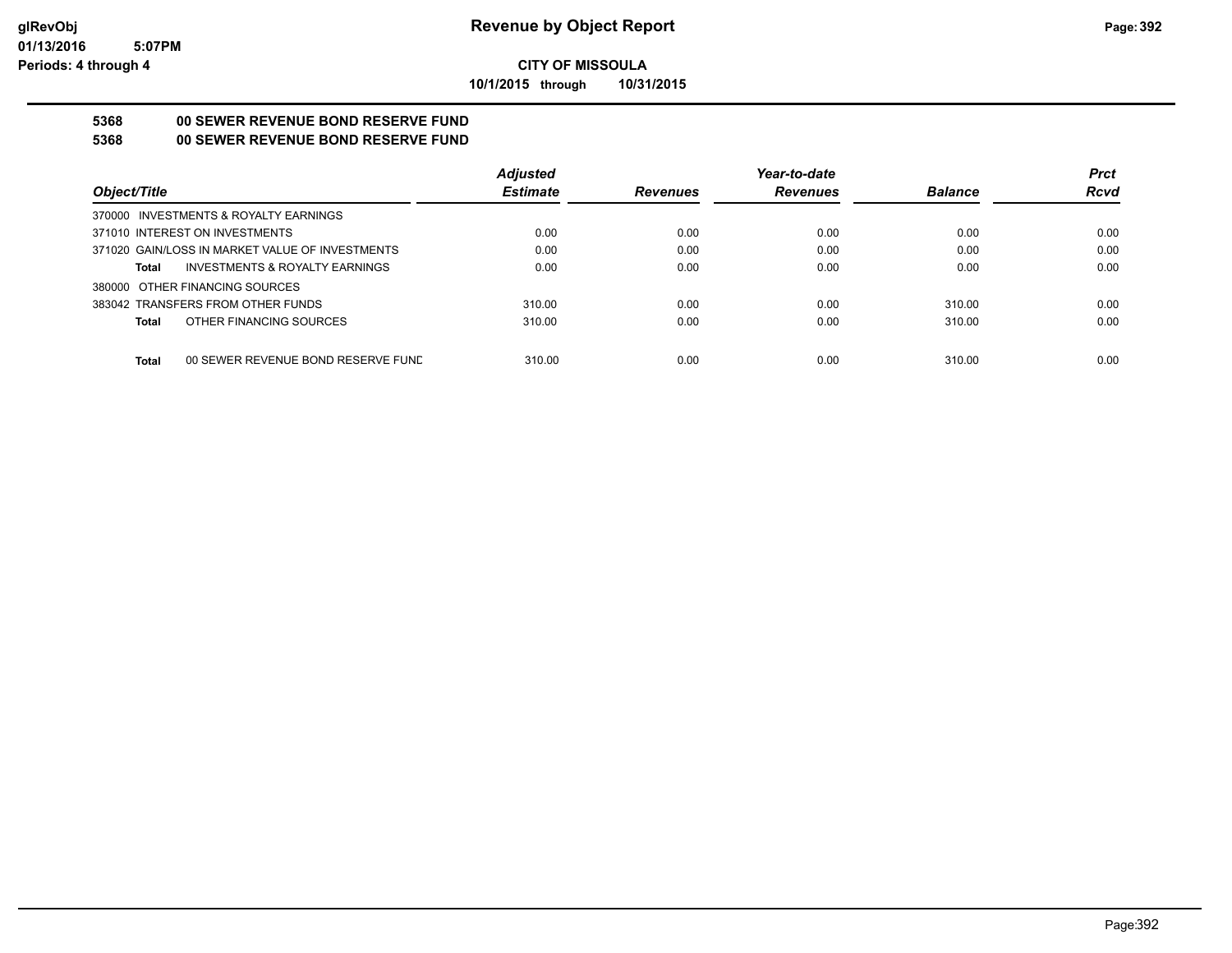**10/1/2015 through 10/31/2015**

#### **5368 00 SEWER REVENUE BOND RESERVE FUND**

| Object/Title                                   | <b>Adjusted</b><br><b>Estimate</b> | <b>Revenues</b> | Year-to-date<br><b>Revenues</b> | <b>Balance</b> | <b>Prct</b><br><b>Rcvd</b> |
|------------------------------------------------|------------------------------------|-----------------|---------------------------------|----------------|----------------------------|
| 370000 INVESTMENTS & ROYALTY EARNINGS          |                                    |                 |                                 |                |                            |
| 371010 INTEREST ON INVESTMENTS                 | 0.00                               | 0.00            | 0.00                            | 0.00           | 0.00                       |
| 371020 GAIN/LOSS IN MARKET VALUE OF INVESTMENT | 0.00                               | 0.00            | 0.00                            | 0.00           | 0.00                       |
| INVESTMENTS & ROYALTY EARNINGS<br>Total        | 0.00                               | 0.00            | 0.00                            | 0.00           | 0.00                       |
| 380000 OTHER FINANCING SOURCES                 |                                    |                 |                                 |                |                            |
| 383042 TRANSFERS FROM OTHER FUNDS              | 310.00                             | 0.00            | 0.00                            | 310.00         | 0.00                       |
| OTHER FINANCING SOURCES<br>Total               | 310.00                             | 0.00            | 0.00                            | 310.00         | 0.00                       |
|                                                |                                    |                 |                                 |                |                            |
| Total<br>00 SEWER REVENUE BOND RESERVE FUNI    | 310.00                             | 0.00            | 0.00                            | 310.00         | 0.00                       |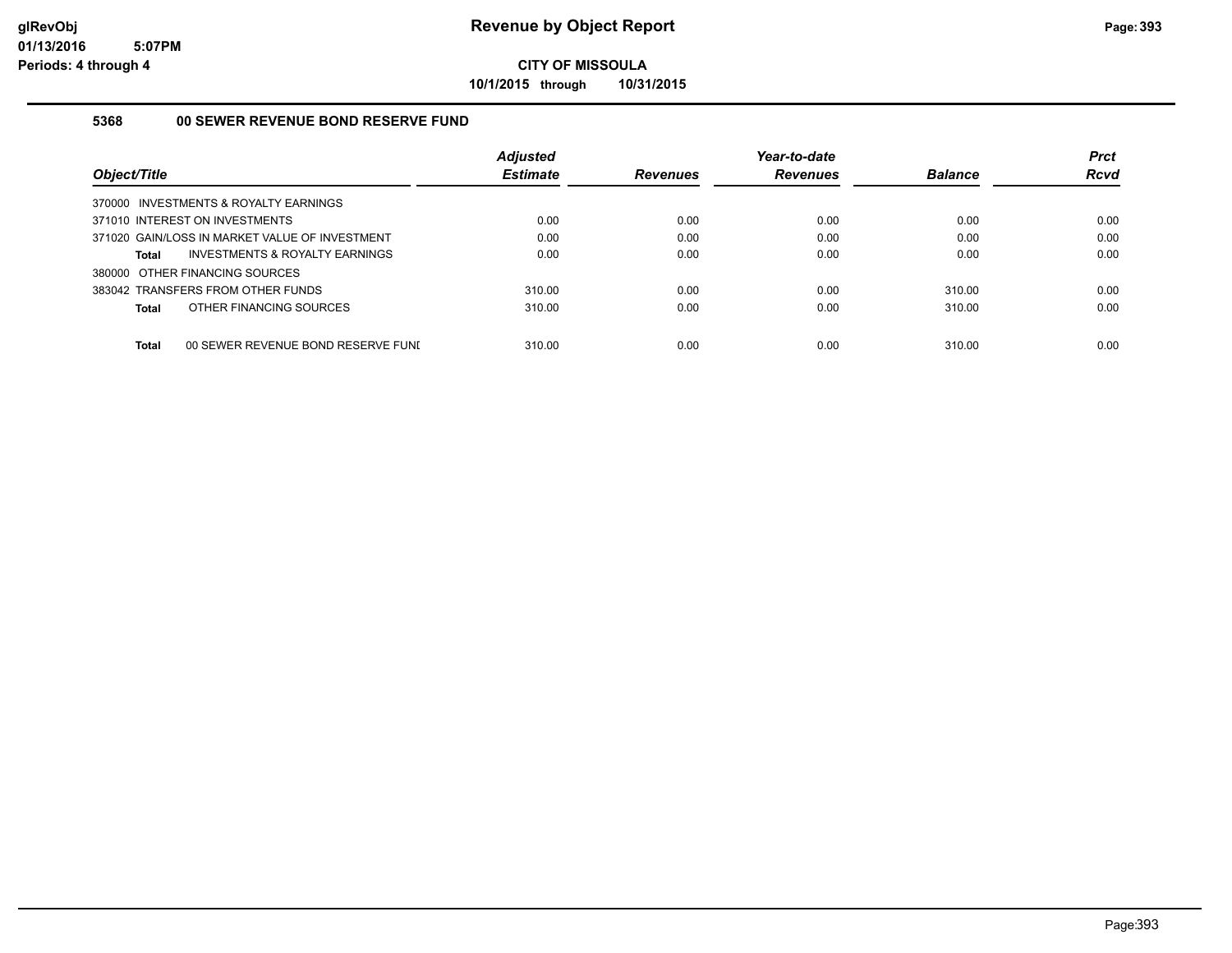**10/1/2015 through 10/31/2015**

#### **5369 2001 SEWER REVENUE BOND**

**5369 2001 SEWER REVENUE BOND**

|                                                 | <b>Adjusted</b> |                 | Year-to-date    |                | <b>Prct</b> |
|-------------------------------------------------|-----------------|-----------------|-----------------|----------------|-------------|
| Object/Title                                    | <b>Estimate</b> | <b>Revenues</b> | <b>Revenues</b> | <b>Balance</b> | <b>Rcvd</b> |
| 370000 INVESTMENTS & ROYALTY EARNINGS           |                 |                 |                 |                |             |
| 371010 INTEREST ON INVESTMENTS                  | 0.00            | 0.00            | 0.00            | 0.00           | 0.00        |
| 371020 GAIN/LOSS IN MARKET VALUE OF INVESTMENTS | 0.00            | 0.00            | 0.00            | 0.00           | 0.00        |
| INVESTMENTS & ROYALTY EARNINGS<br>Total         | 0.00            | 0.00            | 0.00            | 0.00           | 0.00        |
| 380000 OTHER FINANCING SOURCES                  |                 |                 |                 |                |             |
| 383042 TRANSFERS FROM OTHER FUNDS               | 0.00            | 0.00            | 0.00            | 0.00           | 0.00        |
| OTHER FINANCING SOURCES<br><b>Total</b>         | 0.00            | 0.00            | 0.00            | 0.00           | 0.00        |
|                                                 |                 |                 |                 |                |             |
| <b>Total</b><br>2001 SEWER REVENUE BOND         | 0.00            | 0.00            | 0.00            | 0.00           | 0.00        |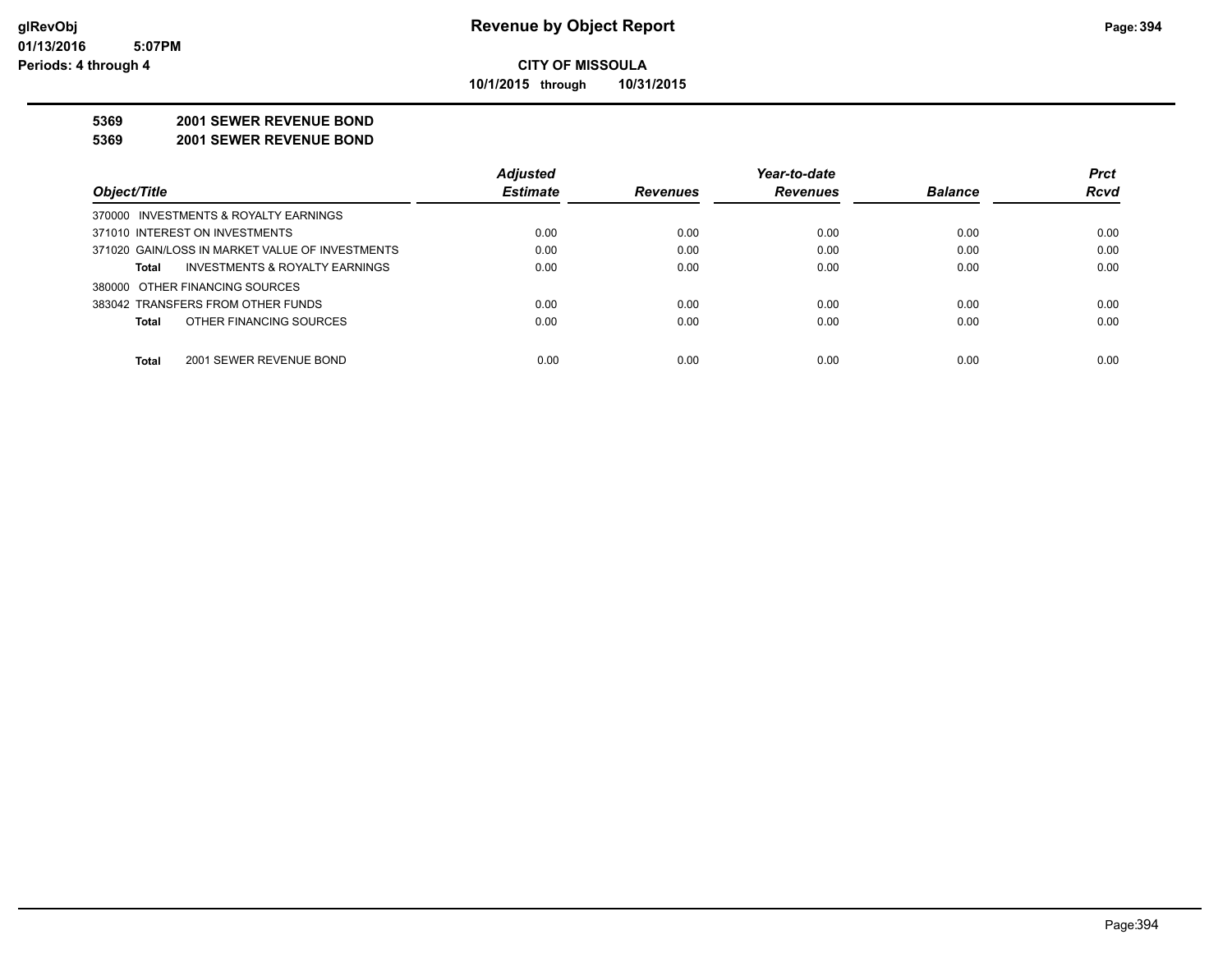**10/1/2015 through 10/31/2015**

#### **5369 2001 SEWER REVENUE BOND**

|                                                    | <b>Adjusted</b> |                 | Year-to-date    |                | <b>Prct</b> |
|----------------------------------------------------|-----------------|-----------------|-----------------|----------------|-------------|
| Object/Title                                       | <b>Estimate</b> | <b>Revenues</b> | <b>Revenues</b> | <b>Balance</b> | Rcvd        |
| INVESTMENTS & ROYALTY EARNINGS<br>370000           |                 |                 |                 |                |             |
| 371010 INTEREST ON INVESTMENTS                     | 0.00            | 0.00            | 0.00            | 0.00           | 0.00        |
| 371020 GAIN/LOSS IN MARKET VALUE OF INVESTMENT     | 0.00            | 0.00            | 0.00            | 0.00           | 0.00        |
| <b>INVESTMENTS &amp; ROYALTY EARNINGS</b><br>Total | 0.00            | 0.00            | 0.00            | 0.00           | 0.00        |
| 380000 OTHER FINANCING SOURCES                     |                 |                 |                 |                |             |
| 383042 TRANSFERS FROM OTHER FUNDS                  | 0.00            | 0.00            | 0.00            | 0.00           | 0.00        |
| OTHER FINANCING SOURCES<br>Total                   | 0.00            | 0.00            | 0.00            | 0.00           | 0.00        |
|                                                    |                 |                 |                 |                |             |
| Total<br>2001 SEWER REVENUE BOND                   | 0.00            | 0.00            | 0.00            | 0.00           | 0.00        |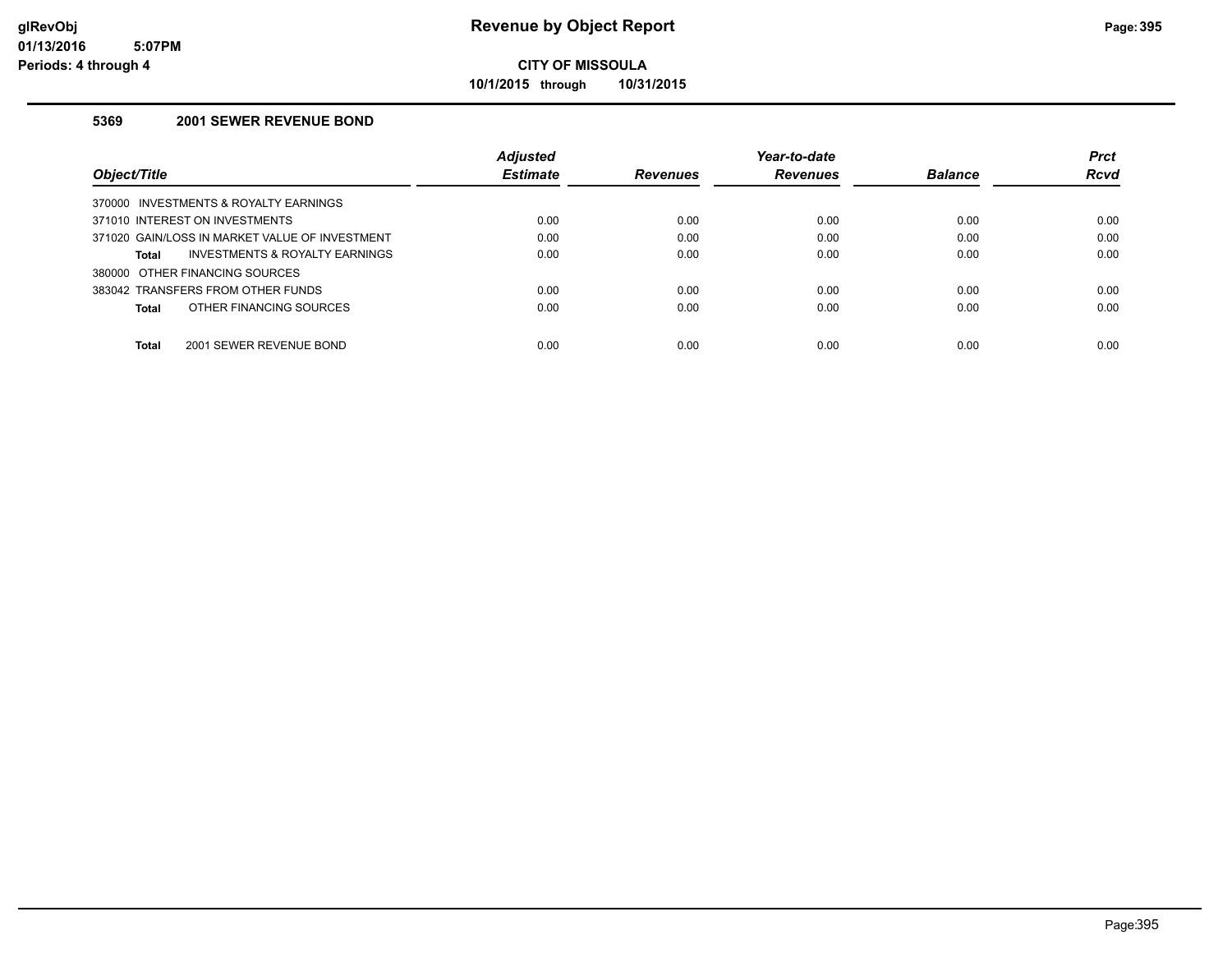**10/1/2015 through 10/31/2015**

## **5370 99 SEWER REVENUE BOND RESERVE FUND**

#### **5370 99 SEWER REVENUE BOND RESERVE FUND**

|                                                    | <b>Adjusted</b> |                 | Year-to-date    |                | <b>Prct</b> |
|----------------------------------------------------|-----------------|-----------------|-----------------|----------------|-------------|
| Object/Title                                       | <b>Estimate</b> | <b>Revenues</b> | <b>Revenues</b> | <b>Balance</b> | Rcvd        |
| 360000 MISCELLANEOUS REVENUES                      |                 |                 |                 |                |             |
| 360010 MISCELLANEOUS                               | 0.00            | 0.00            | 0.00            | 0.00           | 0.00        |
| <b>MISCELLANEOUS REVENUES</b><br>Total             | 0.00            | 0.00            | 0.00            | 0.00           | 0.00        |
| 370000 INVESTMENTS & ROYALTY EARNINGS              |                 |                 |                 |                |             |
| 371010 INTEREST ON INVESTMENTS                     | 0.00            | 0.00            | 0.00            | 0.00           | 0.00        |
| 371020 GAIN/LOSS IN MARKET VALUE OF INVESTMENTS    | 0.00            | 0.00            | 0.00            | 0.00           | 0.00        |
| <b>INVESTMENTS &amp; ROYALTY EARNINGS</b><br>Total | 0.00            | 0.00            | 0.00            | 0.00           | 0.00        |
| 380000 OTHER FINANCING SOURCES                     |                 |                 |                 |                |             |
| 383042 TRANSFERS FROM OTHER FUNDS                  | 0.00            | 0.00            | 0.00            | 0.00           | 0.00        |
| OTHER FINANCING SOURCES<br>Total                   | 0.00            | 0.00            | 0.00            | 0.00           | 0.00        |
| 99 SEWER REVENUE BOND RESERVE FUND<br><b>Total</b> | 0.00            | 0.00            | 0.00            | 0.00           | 0.00        |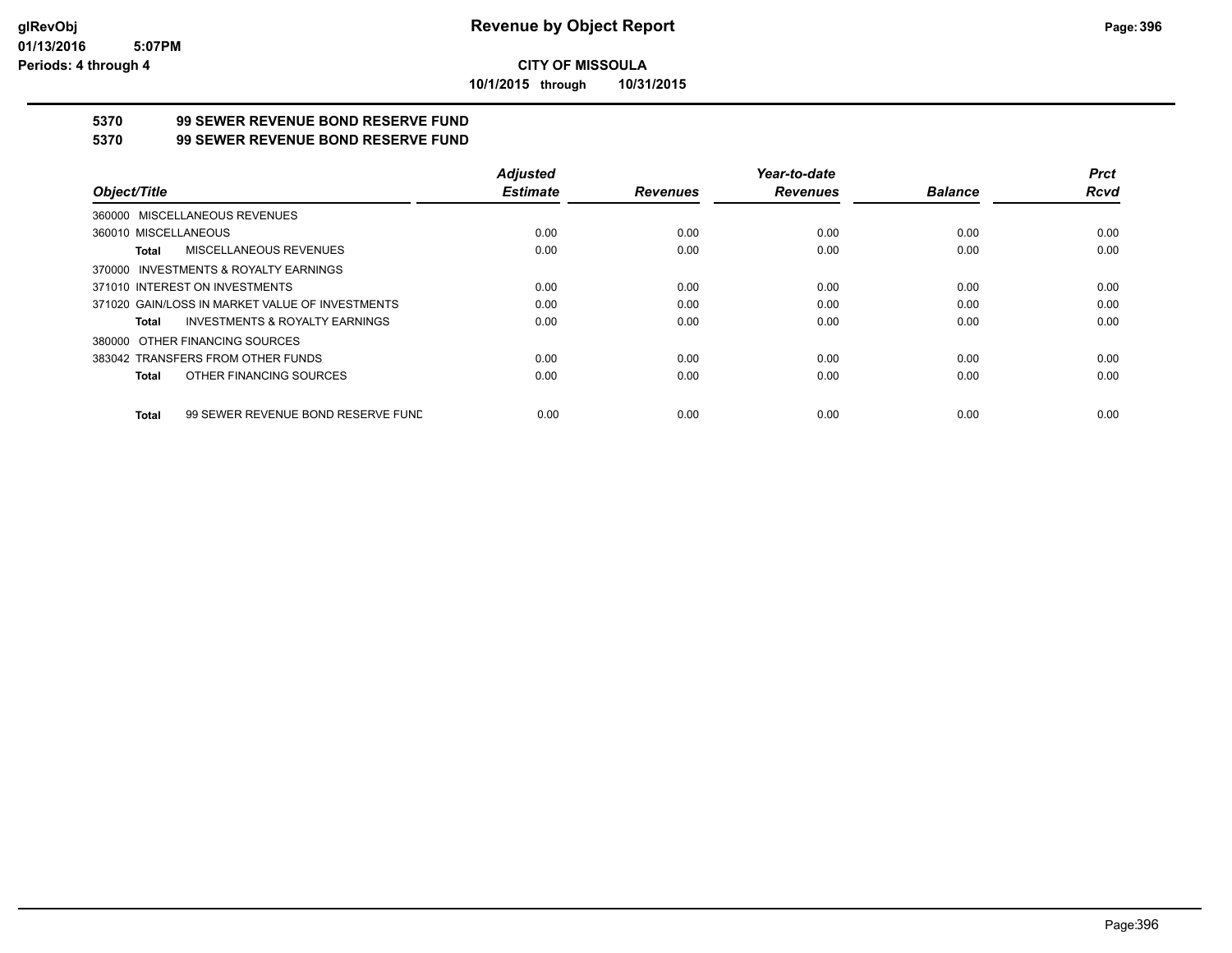**10/1/2015 through 10/31/2015**

## **5370 99 SEWER REVENUE BOND RESERVE FUND**

|                                                    | <b>Adjusted</b> |                 | Year-to-date    |                | <b>Prct</b> |
|----------------------------------------------------|-----------------|-----------------|-----------------|----------------|-------------|
| Object/Title                                       | <b>Estimate</b> | <b>Revenues</b> | <b>Revenues</b> | <b>Balance</b> | <b>Rcvd</b> |
| 360000 MISCELLANEOUS REVENUES                      |                 |                 |                 |                |             |
| 360010 MISCELLANEOUS                               | 0.00            | 0.00            | 0.00            | 0.00           | 0.00        |
| MISCELLANEOUS REVENUES<br><b>Total</b>             | 0.00            | 0.00            | 0.00            | 0.00           | 0.00        |
| 370000 INVESTMENTS & ROYALTY EARNINGS              |                 |                 |                 |                |             |
| 371010 INTEREST ON INVESTMENTS                     | 0.00            | 0.00            | 0.00            | 0.00           | 0.00        |
| 371020 GAIN/LOSS IN MARKET VALUE OF INVESTMENT     | 0.00            | 0.00            | 0.00            | 0.00           | 0.00        |
| INVESTMENTS & ROYALTY EARNINGS<br>Total            | 0.00            | 0.00            | 0.00            | 0.00           | 0.00        |
| 380000 OTHER FINANCING SOURCES                     |                 |                 |                 |                |             |
| 383042 TRANSFERS FROM OTHER FUNDS                  | 0.00            | 0.00            | 0.00            | 0.00           | 0.00        |
| OTHER FINANCING SOURCES<br><b>Total</b>            | 0.00            | 0.00            | 0.00            | 0.00           | 0.00        |
|                                                    |                 |                 |                 |                |             |
| 99 SEWER REVENUE BOND RESERVE FUNI<br><b>Total</b> | 0.00            | 0.00            | 0.00            | 0.00           | 0.00        |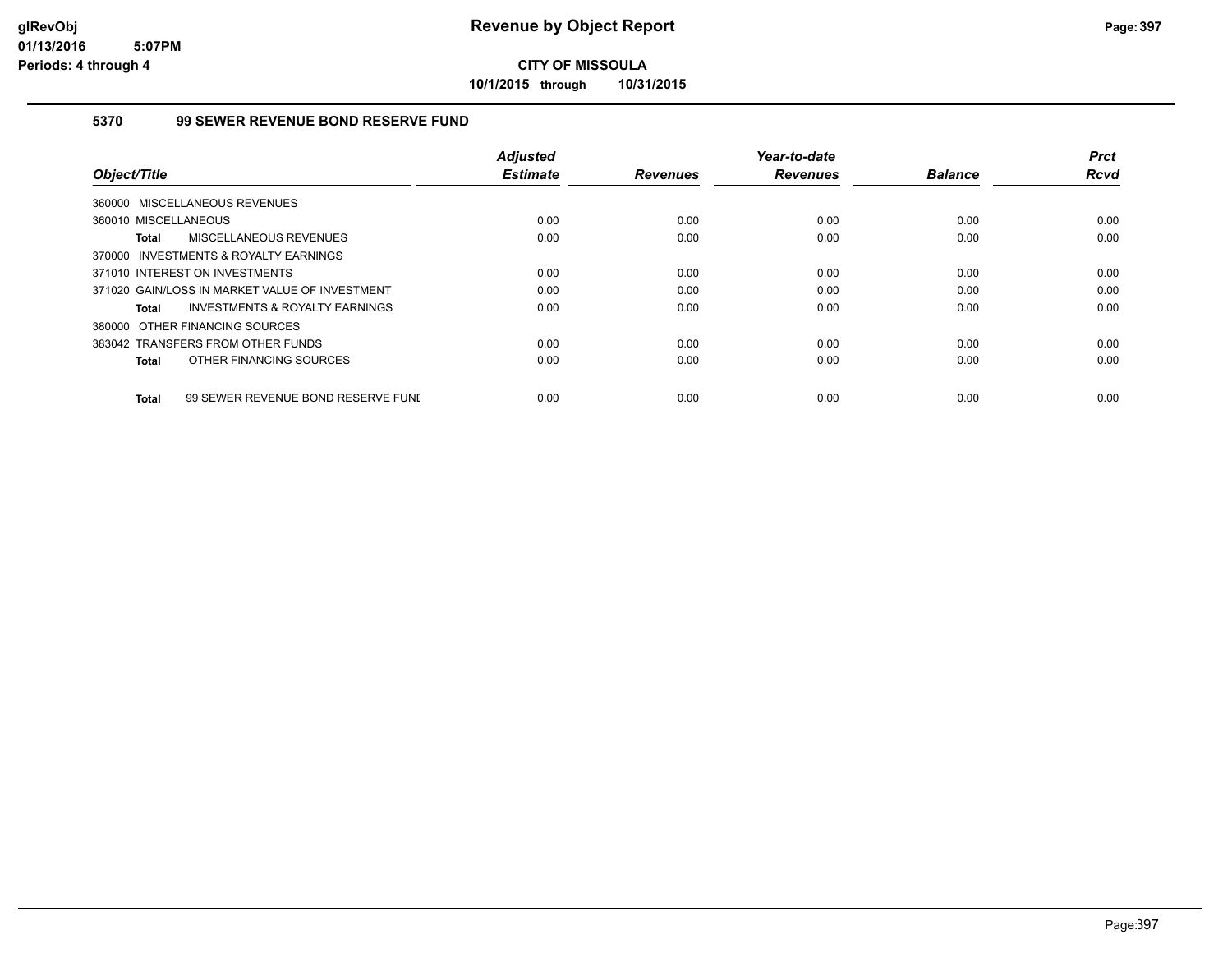**10/1/2015 through 10/31/2015**

#### **5371 2002 SEWER BONDS**

**5371 2002 SEWER BONDS**

|                                                 | <b>Adjusted</b> |                 | Year-to-date    |                | <b>Prct</b> |
|-------------------------------------------------|-----------------|-----------------|-----------------|----------------|-------------|
| Object/Title                                    | <b>Estimate</b> | <b>Revenues</b> | <b>Revenues</b> | <b>Balance</b> | <b>Rcvd</b> |
| 370000 INVESTMENTS & ROYALTY EARNINGS           |                 |                 |                 |                |             |
| 371010 INTEREST ON INVESTMENTS                  | 0.00            | 0.00            | 0.00            | 0.00           | 0.00        |
| 371020 GAIN/LOSS IN MARKET VALUE OF INVESTMENTS | 0.00            | 0.00            | 0.00            | 0.00           | 0.00        |
| INVESTMENTS & ROYALTY EARNINGS<br>Total         | 0.00            | 0.00            | 0.00            | 0.00           | 0.00        |
| 380000 OTHER FINANCING SOURCES                  |                 |                 |                 |                |             |
| 383024 TRANS FR SEWER CLEARING                  | 84.930.00       | 0.00            | 0.00            | 84.930.00      | 0.00        |
| OTHER FINANCING SOURCES<br>Total                | 84.930.00       | 0.00            | 0.00            | 84.930.00      | 0.00        |
|                                                 |                 |                 |                 |                |             |
| Total<br>2002 SEWER BONDS                       | 84.930.00       | 0.00            | 0.00            | 84.930.00      | 0.00        |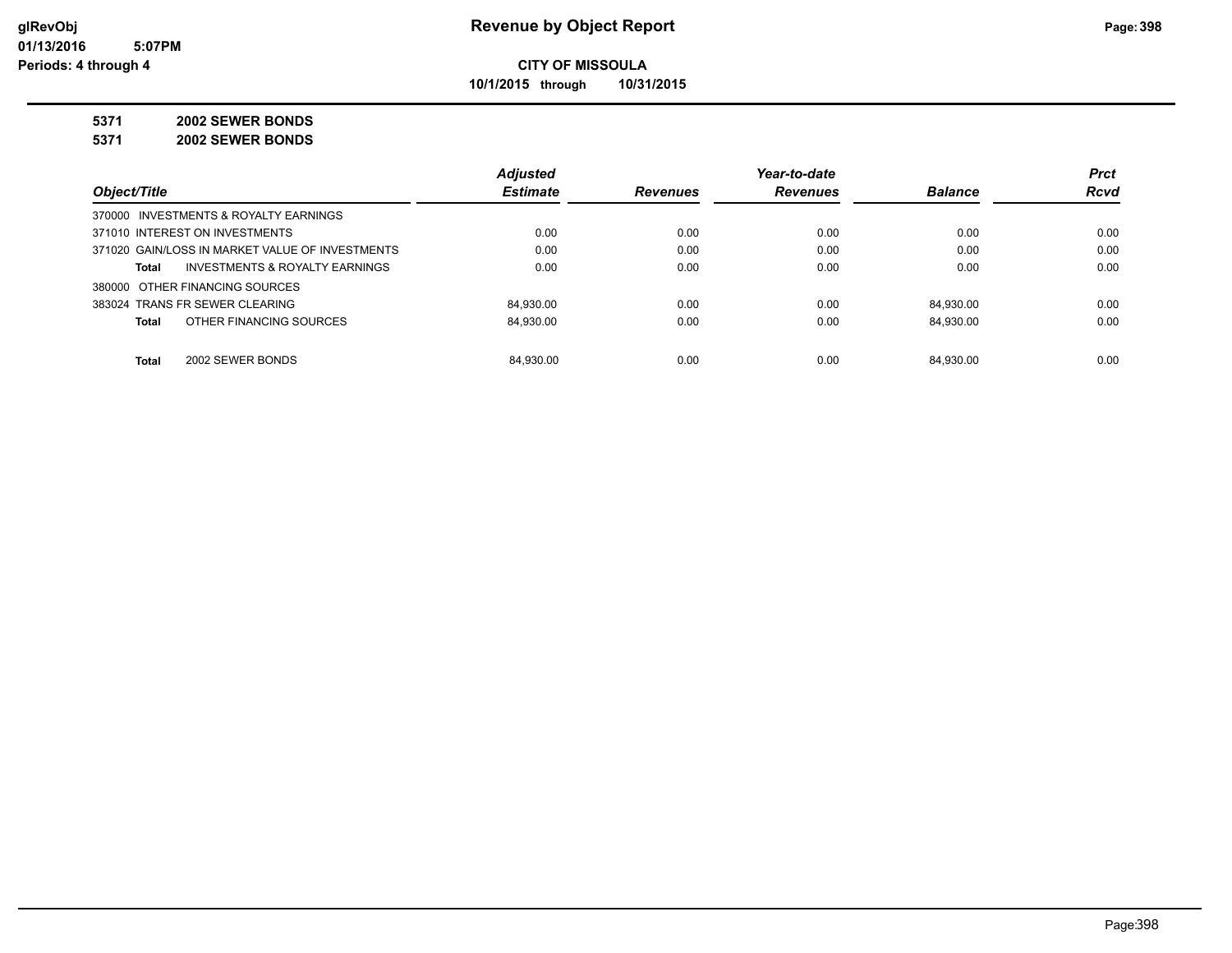**10/1/2015 through 10/31/2015**

#### **5371 2002 SEWER BONDS**

|                                                | <b>Adjusted</b> |                 | Year-to-date    |                | <b>Prct</b> |
|------------------------------------------------|-----------------|-----------------|-----------------|----------------|-------------|
| Object/Title                                   | <b>Estimate</b> | <b>Revenues</b> | <b>Revenues</b> | <b>Balance</b> | <b>Rcvd</b> |
| 370000 INVESTMENTS & ROYALTY EARNINGS          |                 |                 |                 |                |             |
| 371010 INTEREST ON INVESTMENTS                 | 0.00            | 0.00            | 0.00            | 0.00           | 0.00        |
| 371020 GAIN/LOSS IN MARKET VALUE OF INVESTMENT | 0.00            | 0.00            | 0.00            | 0.00           | 0.00        |
| INVESTMENTS & ROYALTY EARNINGS<br><b>Total</b> | 0.00            | 0.00            | 0.00            | 0.00           | 0.00        |
| 380000 OTHER FINANCING SOURCES                 |                 |                 |                 |                |             |
| 383024 TRANS FR SEWER CLEARING                 | 84.930.00       | 0.00            | 0.00            | 84.930.00      | 0.00        |
| OTHER FINANCING SOURCES<br><b>Total</b>        | 84.930.00       | 0.00            | 0.00            | 84.930.00      | 0.00        |
|                                                |                 |                 |                 |                |             |
| 2002 SEWER BONDS<br><b>Total</b>               | 84.930.00       | 0.00            | 0.00            | 84.930.00      | 0.00        |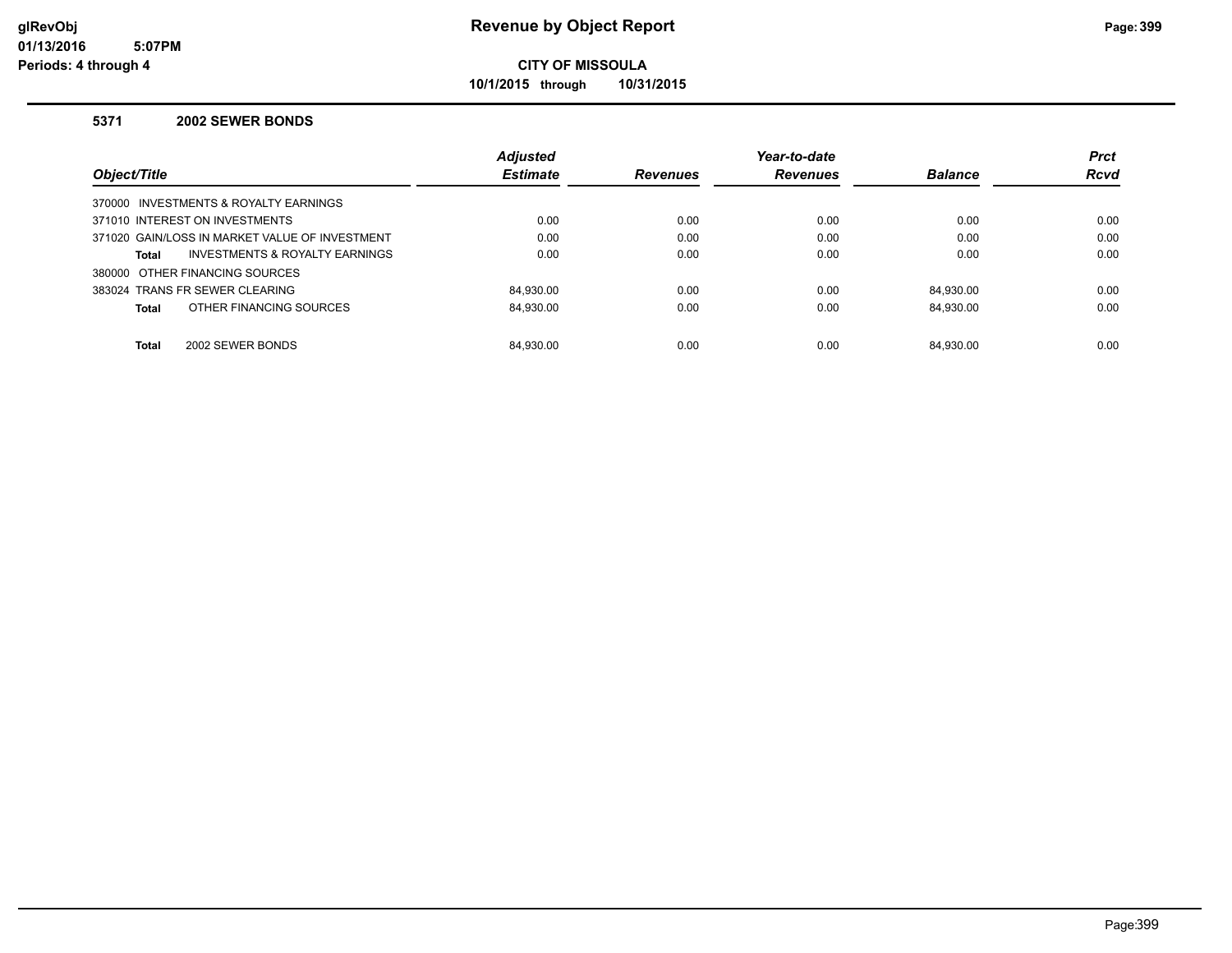**10/1/2015 through 10/31/2015**

#### **5372 2002 SEWER REVENUE BOND**

#### **5372 2002 SEWER REVENUE BOND**

|                                                    | <b>Adjusted</b> |                 | Year-to-date    |                | <b>Prct</b> |
|----------------------------------------------------|-----------------|-----------------|-----------------|----------------|-------------|
| Object/Title                                       | <b>Estimate</b> | <b>Revenues</b> | <b>Revenues</b> | <b>Balance</b> | <b>Rcvd</b> |
| 360000 MISCELLANEOUS REVENUES                      |                 |                 |                 |                |             |
| 360000 MISCELLANEOUS REVENUES                      | 0.00            | 0.00            | 0.00            | 0.00           | 0.00        |
| MISCELLANEOUS REVENUES<br>Total                    | 0.00            | 0.00            | 0.00            | 0.00           | 0.00        |
| 370000 INVESTMENTS & ROYALTY EARNINGS              |                 |                 |                 |                |             |
| 371010 INTEREST ON INVESTMENTS                     | 0.00            | 0.00            | 0.00            | 0.00           | 0.00        |
| 371020 GAIN/LOSS IN MARKET VALUE OF INVESTMENTS    | 0.00            | 0.00            | 0.00            | 0.00           | 0.00        |
| <b>INVESTMENTS &amp; ROYALTY EARNINGS</b><br>Total | 0.00            | 0.00            | 0.00            | 0.00           | 0.00        |
| 380000 OTHER FINANCING SOURCES                     |                 |                 |                 |                |             |
| 383024 TRANS FR SEWER CLEARING                     | 0.00            | 0.00            | 0.00            | 0.00           | 0.00        |
| 383042 TRANSFERS FROM OTHER FUNDS                  | 0.00            | 0.00            | 0.00            | 0.00           | 0.00        |
| OTHER FINANCING SOURCES<br>Total                   | 0.00            | 0.00            | 0.00            | 0.00           | 0.00        |
| 2002 SEWER REVENUE BOND<br>Total                   | 0.00            | 0.00            | 0.00            | 0.00           | 0.00        |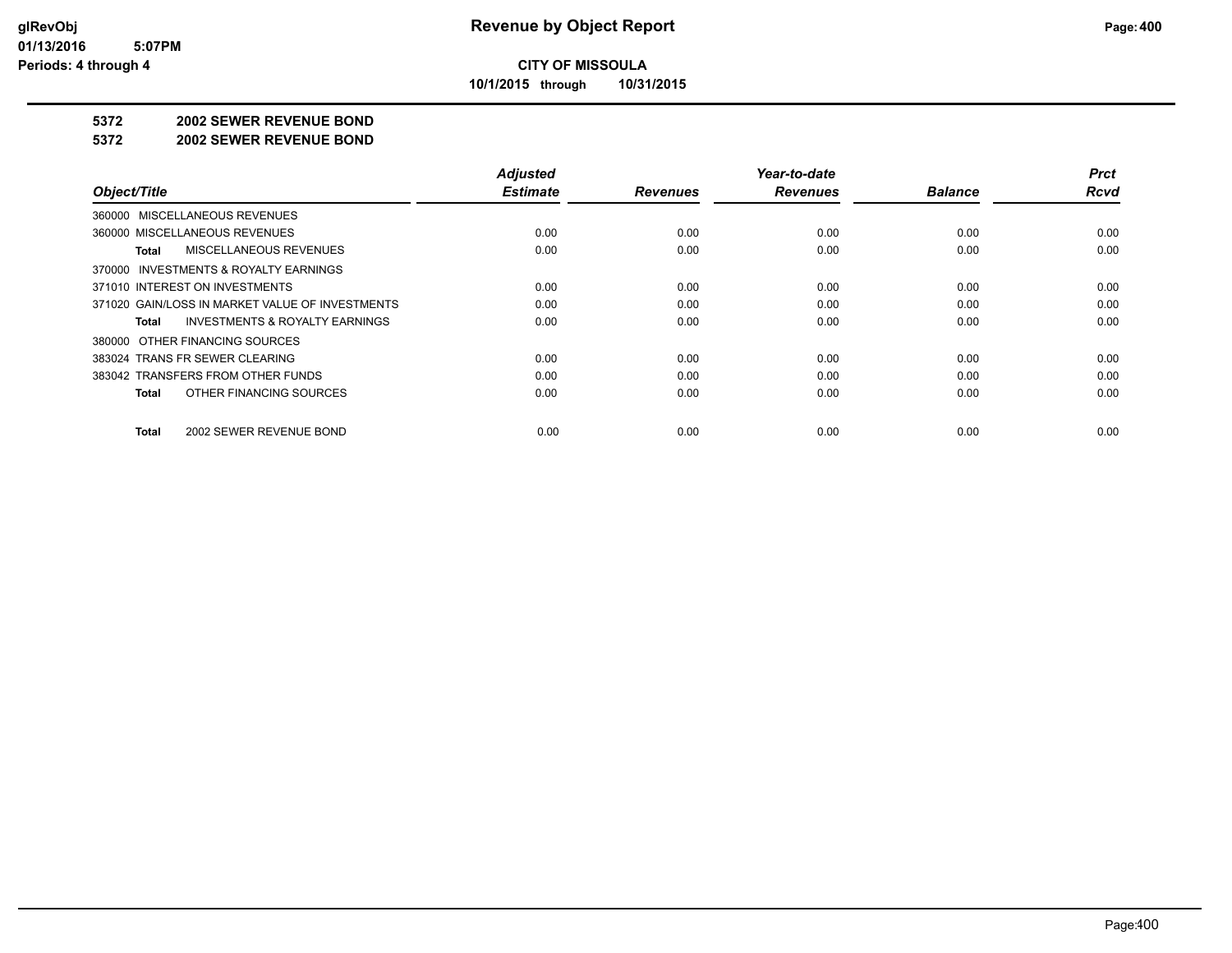**10/1/2015 through 10/31/2015**

## **5372 2002 SEWER REVENUE BOND**

| Object/Title                                              | <b>Adjusted</b><br><b>Estimate</b> | <b>Revenues</b> | Year-to-date<br><b>Revenues</b> | <b>Balance</b> | <b>Prct</b><br>Rcvd |
|-----------------------------------------------------------|------------------------------------|-----------------|---------------------------------|----------------|---------------------|
| 360000 MISCELLANEOUS REVENUES                             |                                    |                 |                                 |                |                     |
| 360000 MISCELLANEOUS REVENUES                             | 0.00                               | 0.00            | 0.00                            | 0.00           | 0.00                |
| MISCELLANEOUS REVENUES<br><b>Total</b>                    | 0.00                               | 0.00            | 0.00                            | 0.00           | 0.00                |
| 370000 INVESTMENTS & ROYALTY EARNINGS                     |                                    |                 |                                 |                |                     |
| 371010 INTEREST ON INVESTMENTS                            | 0.00                               | 0.00            | 0.00                            | 0.00           | 0.00                |
| 371020 GAIN/LOSS IN MARKET VALUE OF INVESTMENT            | 0.00                               | 0.00            | 0.00                            | 0.00           | 0.00                |
| <b>INVESTMENTS &amp; ROYALTY EARNINGS</b><br><b>Total</b> | 0.00                               | 0.00            | 0.00                            | 0.00           | 0.00                |
| 380000 OTHER FINANCING SOURCES                            |                                    |                 |                                 |                |                     |
| 383024 TRANS FR SEWER CLEARING                            | 0.00                               | 0.00            | 0.00                            | 0.00           | 0.00                |
| 383042 TRANSFERS FROM OTHER FUNDS                         | 0.00                               | 0.00            | 0.00                            | 0.00           | 0.00                |
| OTHER FINANCING SOURCES<br>Total                          | 0.00                               | 0.00            | 0.00                            | 0.00           | 0.00                |
| <b>Total</b><br>2002 SEWER REVENUE BOND                   | 0.00                               | 0.00            | 0.00                            | 0.00           | 0.00                |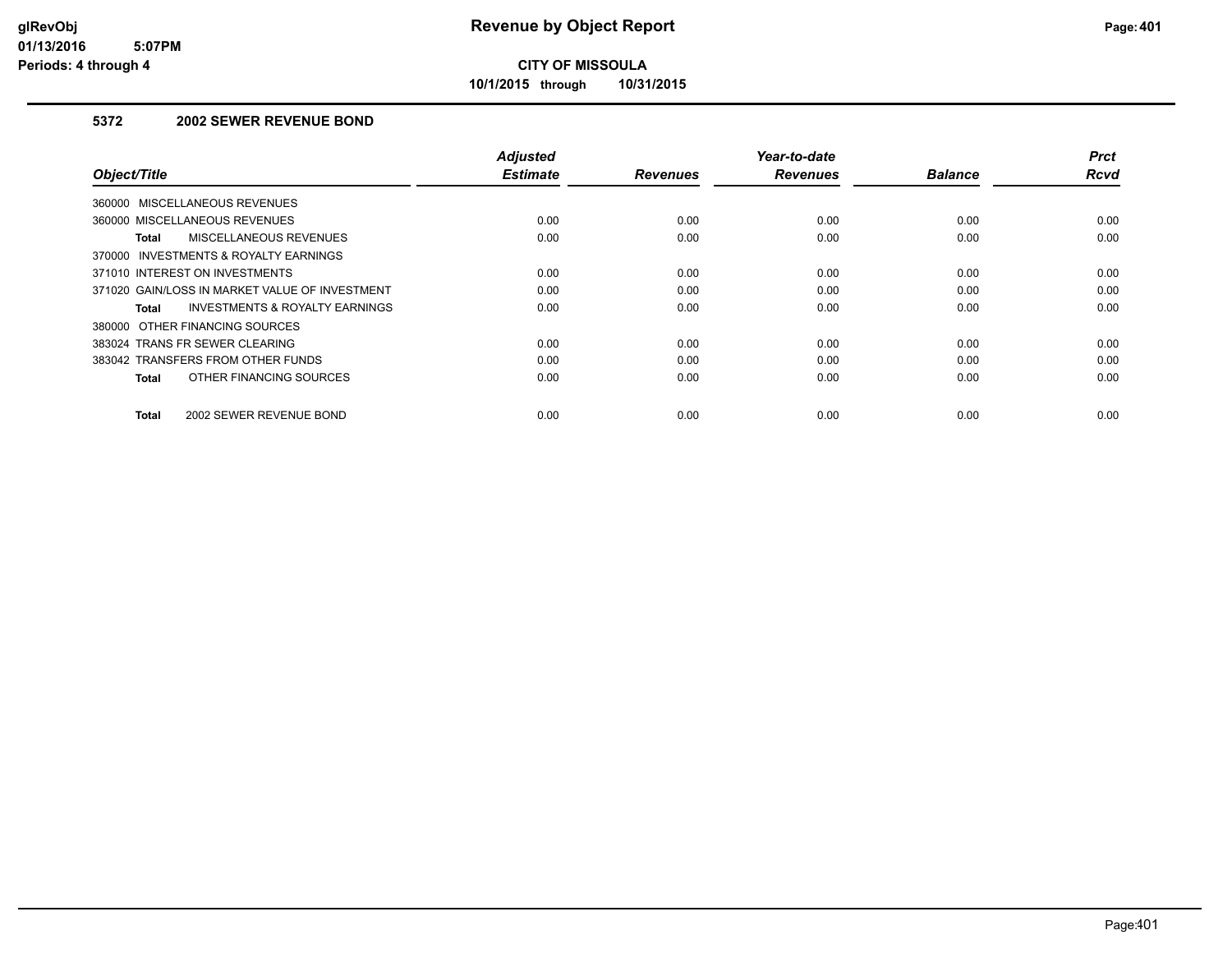**10/1/2015 through 10/31/2015**

## **5373 2002 WWTP UPGRADE REVENUE BOND**

## **5373 2002 WWTP UPGRADE REVENUE BOND**

|                                                 | <b>Adjusted</b> |                 | Year-to-date    |                | <b>Prct</b> |
|-------------------------------------------------|-----------------|-----------------|-----------------|----------------|-------------|
| Object/Title                                    | <b>Estimate</b> | <b>Revenues</b> | <b>Revenues</b> | <b>Balance</b> | <b>Rcvd</b> |
| 370000 INVESTMENTS & ROYALTY EARNINGS           |                 |                 |                 |                |             |
| 371010 INTEREST ON INVESTMENTS                  | 0.00            | 0.00            | 0.00            | 0.00           | 0.00        |
| 371020 GAIN/LOSS IN MARKET VALUE OF INVESTMENTS | 0.00            | 0.00            | 0.00            | 0.00           | 0.00        |
| INVESTMENTS & ROYALTY EARNINGS<br>Total         | 0.00            | 0.00            | 0.00            | 0.00           | 0.00        |
| 380000 OTHER FINANCING SOURCES                  |                 |                 |                 |                |             |
| 383024 TRANS FR SEWER CLEARING                  | 331.640.00      | 0.00            | 0.00            | 331.640.00     | 0.00        |
| OTHER FINANCING SOURCES<br>Total                | 331.640.00      | 0.00            | 0.00            | 331.640.00     | 0.00        |
|                                                 |                 |                 |                 |                |             |
| 2002 WWTP UPGRADE REVENUE BOND<br><b>Total</b>  | 331.640.00      | 0.00            | 0.00            | 331.640.00     | 0.00        |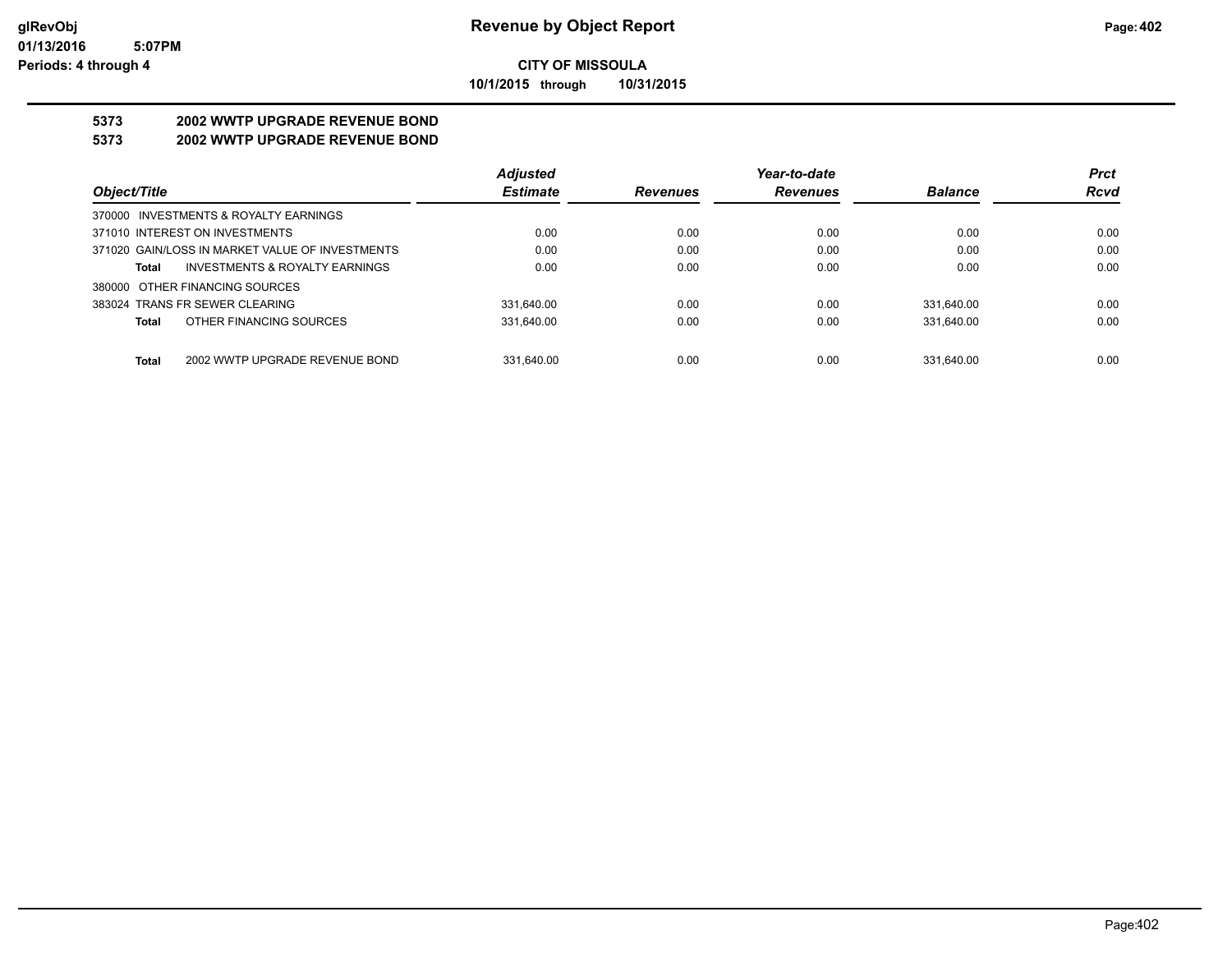**10/1/2015 through 10/31/2015**

## **5373 2002 WWTP UPGRADE REVENUE BOND**

|                                                | <b>Adjusted</b> |                 | Year-to-date    |                | <b>Prct</b> |
|------------------------------------------------|-----------------|-----------------|-----------------|----------------|-------------|
| Object/Title                                   | <b>Estimate</b> | <b>Revenues</b> | <b>Revenues</b> | <b>Balance</b> | <b>Rcvd</b> |
| 370000 INVESTMENTS & ROYALTY EARNINGS          |                 |                 |                 |                |             |
| 371010 INTEREST ON INVESTMENTS                 | 0.00            | 0.00            | 0.00            | 0.00           | 0.00        |
| 371020 GAIN/LOSS IN MARKET VALUE OF INVESTMENT | 0.00            | 0.00            | 0.00            | 0.00           | 0.00        |
| INVESTMENTS & ROYALTY EARNINGS<br><b>Total</b> | 0.00            | 0.00            | 0.00            | 0.00           | 0.00        |
| 380000 OTHER FINANCING SOURCES                 |                 |                 |                 |                |             |
| 383024 TRANS FR SEWER CLEARING                 | 331.640.00      | 0.00            | 0.00            | 331.640.00     | 0.00        |
| OTHER FINANCING SOURCES<br><b>Total</b>        | 331.640.00      | 0.00            | 0.00            | 331.640.00     | 0.00        |
|                                                |                 |                 |                 |                |             |
| 2002 WWTP UPGRADE REVENUE BOND<br><b>Total</b> | 331.640.00      | 0.00            | 0.00            | 331.640.00     | 0.00        |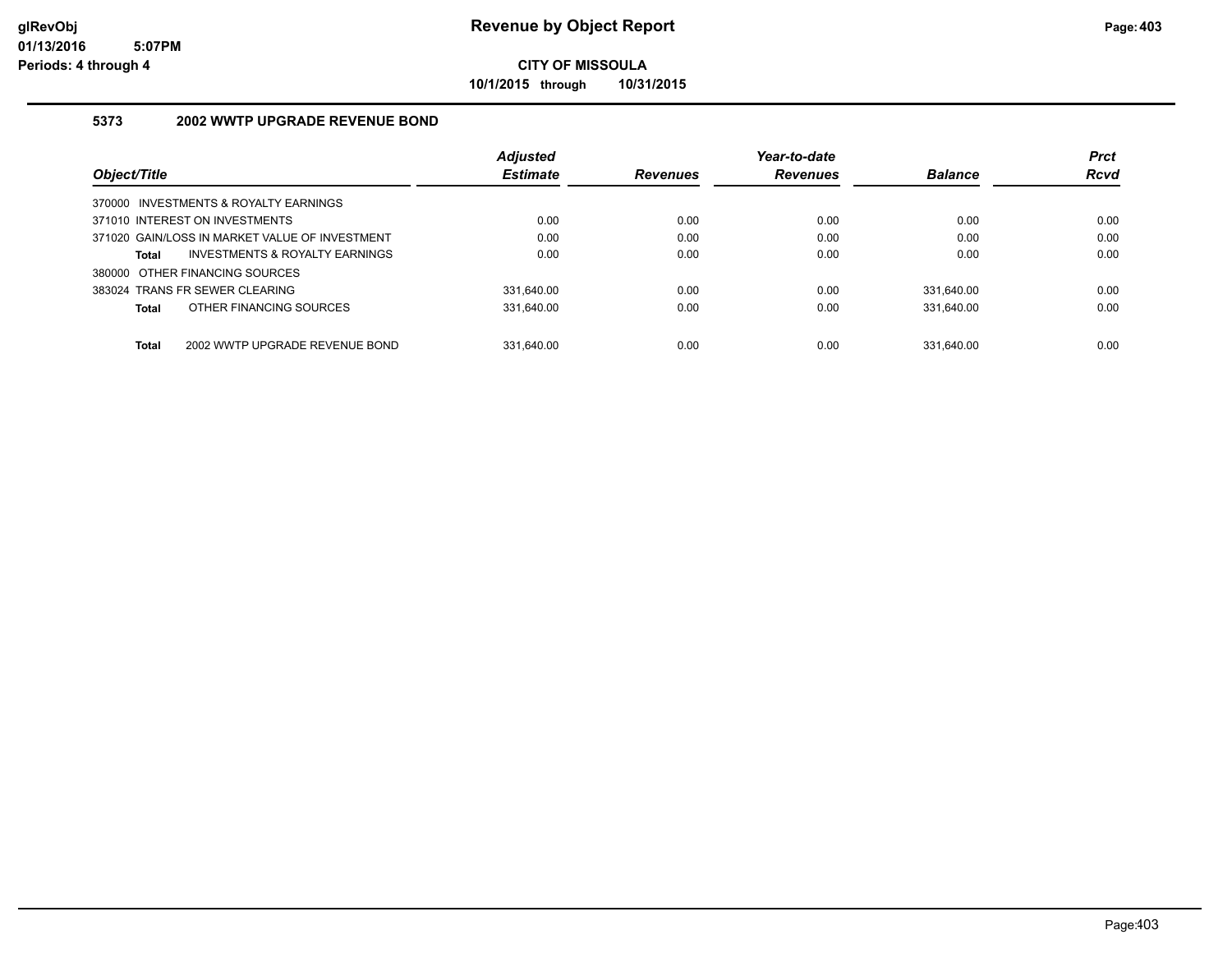**10/1/2015 through 10/31/2015**

## **5374 2002 WWTP UPGRADE RESERVE**

#### **5374 2002 WWTP UPGRADE RESERVE**

|                                                    | <b>Adjusted</b> |                 | Year-to-date    |                | <b>Prct</b> |
|----------------------------------------------------|-----------------|-----------------|-----------------|----------------|-------------|
| Object/Title                                       | <b>Estimate</b> | <b>Revenues</b> | <b>Revenues</b> | <b>Balance</b> | Rcvd        |
| 360000 MISCELLANEOUS REVENUES                      |                 |                 |                 |                |             |
| 360000 MISCELLANEOUS REVENUES                      | 0.00            | 0.00            | 0.00            | 0.00           | 0.00        |
| MISCELLANEOUS REVENUES<br>Total                    | 0.00            | 0.00            | 0.00            | 0.00           | 0.00        |
| 370000 INVESTMENTS & ROYALTY EARNINGS              |                 |                 |                 |                |             |
| 371010 INTEREST ON INVESTMENTS                     | 0.00            | 0.00            | 0.00            | 0.00           | 0.00        |
| 371020 GAIN/LOSS IN MARKET VALUE OF INVESTMENTS    | 0.00            | 0.00            | 0.00            | 0.00           | 0.00        |
| <b>INVESTMENTS &amp; ROYALTY EARNINGS</b><br>Total | 0.00            | 0.00            | 0.00            | 0.00           | 0.00        |
| 380000 OTHER FINANCING SOURCES                     |                 |                 |                 |                |             |
| 381002 SRF LOAN                                    | 0.00            | 0.00            | 0.00            | 0.00           | 0.00        |
| 383042 TRANSFERS FROM OTHER FUNDS                  | 0.00            | 0.00            | 0.00            | 0.00           | 0.00        |
| OTHER FINANCING SOURCES<br>Total                   | 0.00            | 0.00            | 0.00            | 0.00           | 0.00        |
| 2002 WWTP UPGRADE RESERVE<br>Total                 | 0.00            | 0.00            | 0.00            | 0.00           | 0.00        |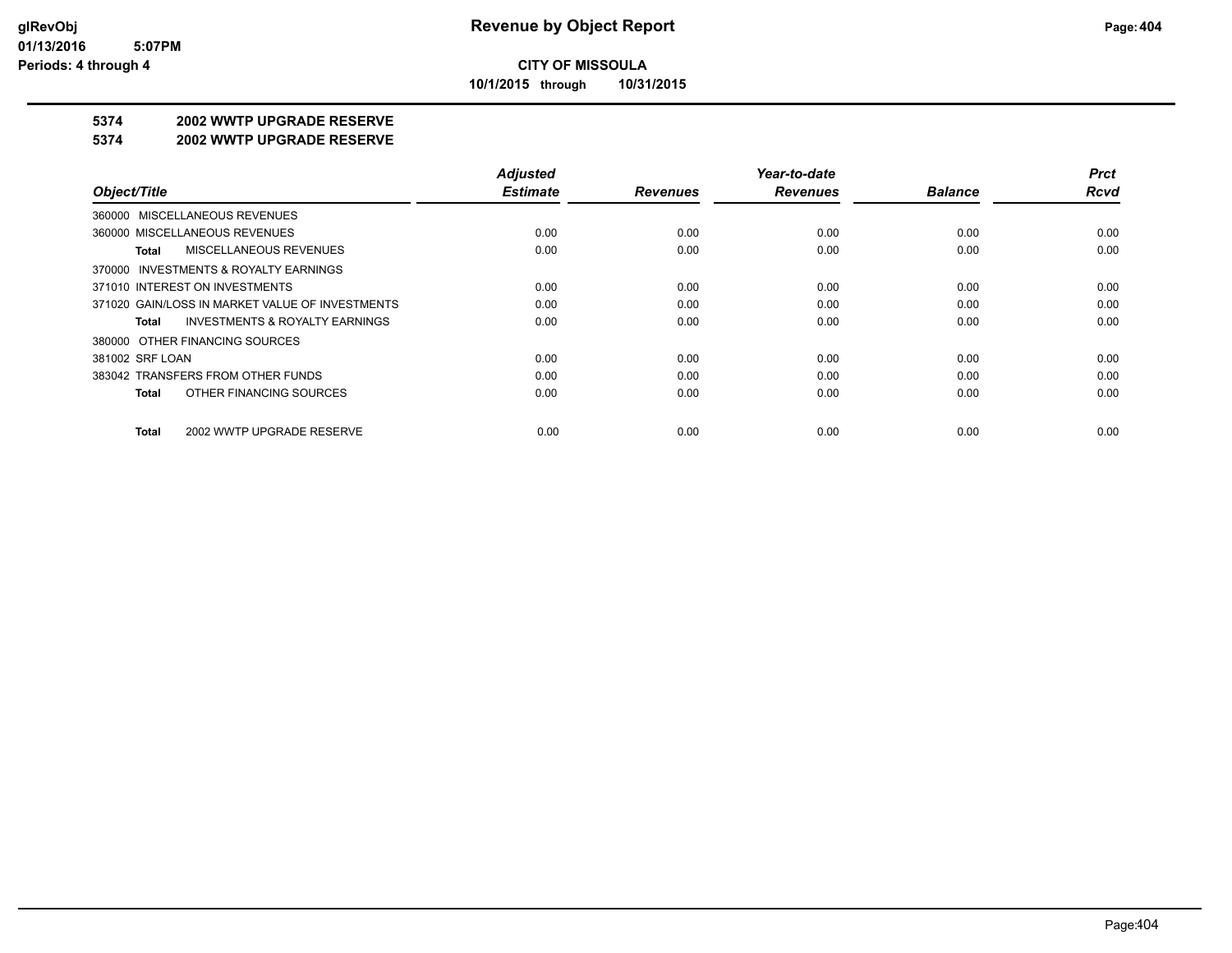**10/1/2015 through 10/31/2015**

## **5374 2002 WWTP UPGRADE RESERVE**

| Object/Title                                   | <b>Adjusted</b><br><b>Estimate</b> | <b>Revenues</b> | Year-to-date<br><b>Revenues</b> | <b>Balance</b> | <b>Prct</b><br><b>Rcvd</b> |
|------------------------------------------------|------------------------------------|-----------------|---------------------------------|----------------|----------------------------|
| 360000 MISCELLANEOUS REVENUES                  |                                    |                 |                                 |                |                            |
| 360000 MISCELLANEOUS REVENUES                  | 0.00                               | 0.00            | 0.00                            | 0.00           | 0.00                       |
| MISCELLANEOUS REVENUES<br><b>Total</b>         | 0.00                               | 0.00            | 0.00                            | 0.00           | 0.00                       |
| 370000 INVESTMENTS & ROYALTY EARNINGS          |                                    |                 |                                 |                |                            |
| 371010 INTEREST ON INVESTMENTS                 | 0.00                               | 0.00            | 0.00                            | 0.00           | 0.00                       |
| 371020 GAIN/LOSS IN MARKET VALUE OF INVESTMENT | 0.00                               | 0.00            | 0.00                            | 0.00           | 0.00                       |
| INVESTMENTS & ROYALTY EARNINGS<br>Total        | 0.00                               | 0.00            | 0.00                            | 0.00           | 0.00                       |
| 380000 OTHER FINANCING SOURCES                 |                                    |                 |                                 |                |                            |
| 381002 SRF LOAN                                | 0.00                               | 0.00            | 0.00                            | 0.00           | 0.00                       |
| 383042 TRANSFERS FROM OTHER FUNDS              | 0.00                               | 0.00            | 0.00                            | 0.00           | 0.00                       |
| OTHER FINANCING SOURCES<br><b>Total</b>        | 0.00                               | 0.00            | 0.00                            | 0.00           | 0.00                       |
| 2002 WWTP UPGRADE RESERVE<br><b>Total</b>      | 0.00                               | 0.00            | 0.00                            | 0.00           | 0.00                       |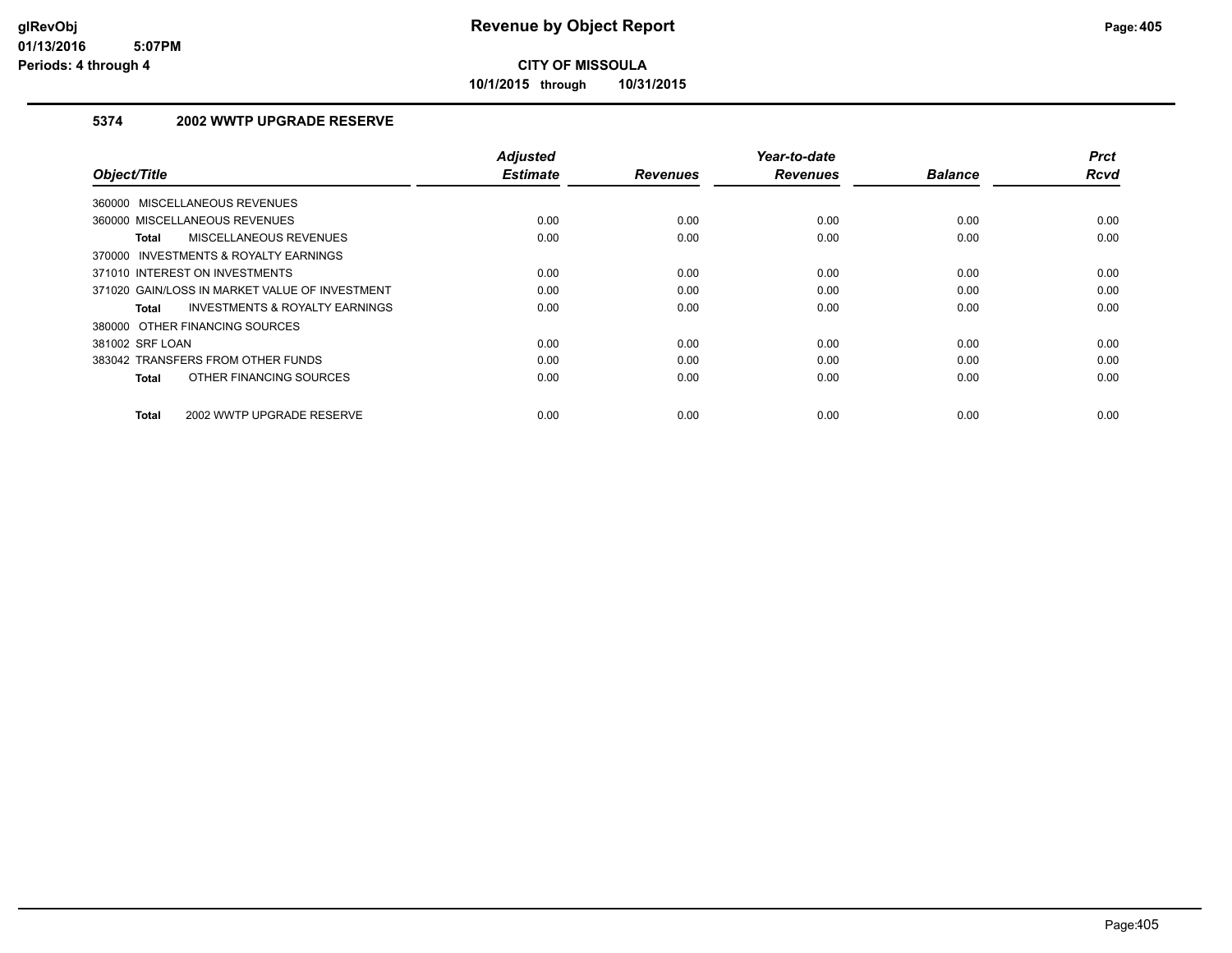**10/1/2015 through 10/31/2015**

## **5375 2003 WWTP SRF \$3.8M EPA DEBT**

**5375 2003 WWTP SRF \$3.8M EPA DEBT**

|                                                 | <b>Adjusted</b> |                 | Year-to-date    |                | <b>Prct</b> |
|-------------------------------------------------|-----------------|-----------------|-----------------|----------------|-------------|
| Object/Title                                    | <b>Estimate</b> | <b>Revenues</b> | <b>Revenues</b> | <b>Balance</b> | Rcvd        |
| 340000 CHARGES FOR SERVICES                     |                 |                 |                 |                |             |
| 343032 SEWER INSTALLATION CHARGES               | 0.00            | 0.00            | 0.00            | 0.00           | 0.00        |
| <b>CHARGES FOR SERVICES</b><br>Total            | 0.00            | 0.00            | 0.00            | 0.00           | 0.00        |
| 370000 INVESTMENTS & ROYALTY EARNINGS           |                 |                 |                 |                |             |
| 371010 INTEREST ON INVESTMENTS                  | 0.00            | 0.00            | 0.00            | 0.00           | 0.00        |
| 371020 GAIN/LOSS IN MARKET VALUE OF INVESTMENTS | 0.00            | 0.00            | 0.00            | 0.00           | 0.00        |
| INVESTMENTS & ROYALTY EARNINGS<br>Total         | 0.00            | 0.00            | 0.00            | 0.00           | 0.00        |
| 380000 OTHER FINANCING SOURCES                  |                 |                 |                 |                |             |
| 383024 TRANS FR SEWER CLEARING                  | 250,926.00      | 0.00            | 0.00            | 250,926.00     | 0.00        |
| OTHER FINANCING SOURCES<br>Total                | 250.926.00      | 0.00            | 0.00            | 250,926.00     | 0.00        |
| 2003 WWTP SRF \$3.8M EPA DEBT<br><b>Total</b>   | 250.926.00      | 0.00            | 0.00            | 250.926.00     | 0.00        |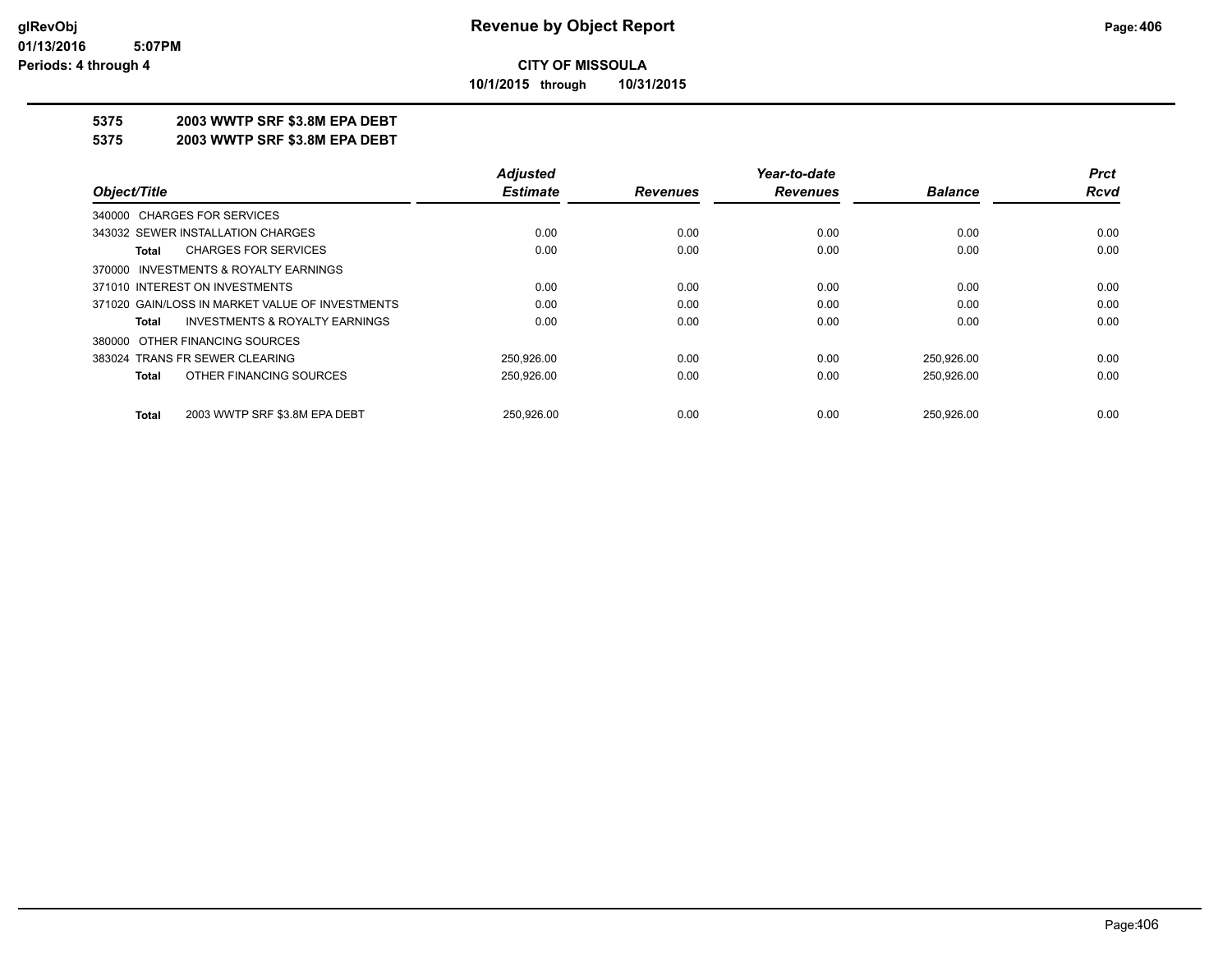**10/1/2015 through 10/31/2015**

## **5375 2003 WWTP SRF \$3.8M EPA DEBT**

| Object/Title                                              | <b>Adjusted</b><br><b>Estimate</b> | <b>Revenues</b> | Year-to-date<br><b>Revenues</b> | <b>Balance</b> | <b>Prct</b><br><b>Rcvd</b> |
|-----------------------------------------------------------|------------------------------------|-----------------|---------------------------------|----------------|----------------------------|
| 340000 CHARGES FOR SERVICES                               |                                    |                 |                                 |                |                            |
| 343032 SEWER INSTALLATION CHARGES                         | 0.00                               | 0.00            | 0.00                            | 0.00           | 0.00                       |
| <b>CHARGES FOR SERVICES</b><br>Total                      | 0.00                               | 0.00            | 0.00                            | 0.00           | 0.00                       |
| INVESTMENTS & ROYALTY EARNINGS<br>370000                  |                                    |                 |                                 |                |                            |
| 371010 INTEREST ON INVESTMENTS                            | 0.00                               | 0.00            | 0.00                            | 0.00           | 0.00                       |
| 371020 GAIN/LOSS IN MARKET VALUE OF INVESTMENT            | 0.00                               | 0.00            | 0.00                            | 0.00           | 0.00                       |
| <b>INVESTMENTS &amp; ROYALTY EARNINGS</b><br><b>Total</b> | 0.00                               | 0.00            | 0.00                            | 0.00           | 0.00                       |
| 380000 OTHER FINANCING SOURCES                            |                                    |                 |                                 |                |                            |
| 383024 TRANS FR SEWER CLEARING                            | 250.926.00                         | 0.00            | 0.00                            | 250,926.00     | 0.00                       |
| OTHER FINANCING SOURCES<br>Total                          | 250,926.00                         | 0.00            | 0.00                            | 250,926.00     | 0.00                       |
| 2003 WWTP SRF \$3.8M EPA DEBT<br><b>Total</b>             | 250.926.00                         | 0.00            | 0.00                            | 250.926.00     | 0.00                       |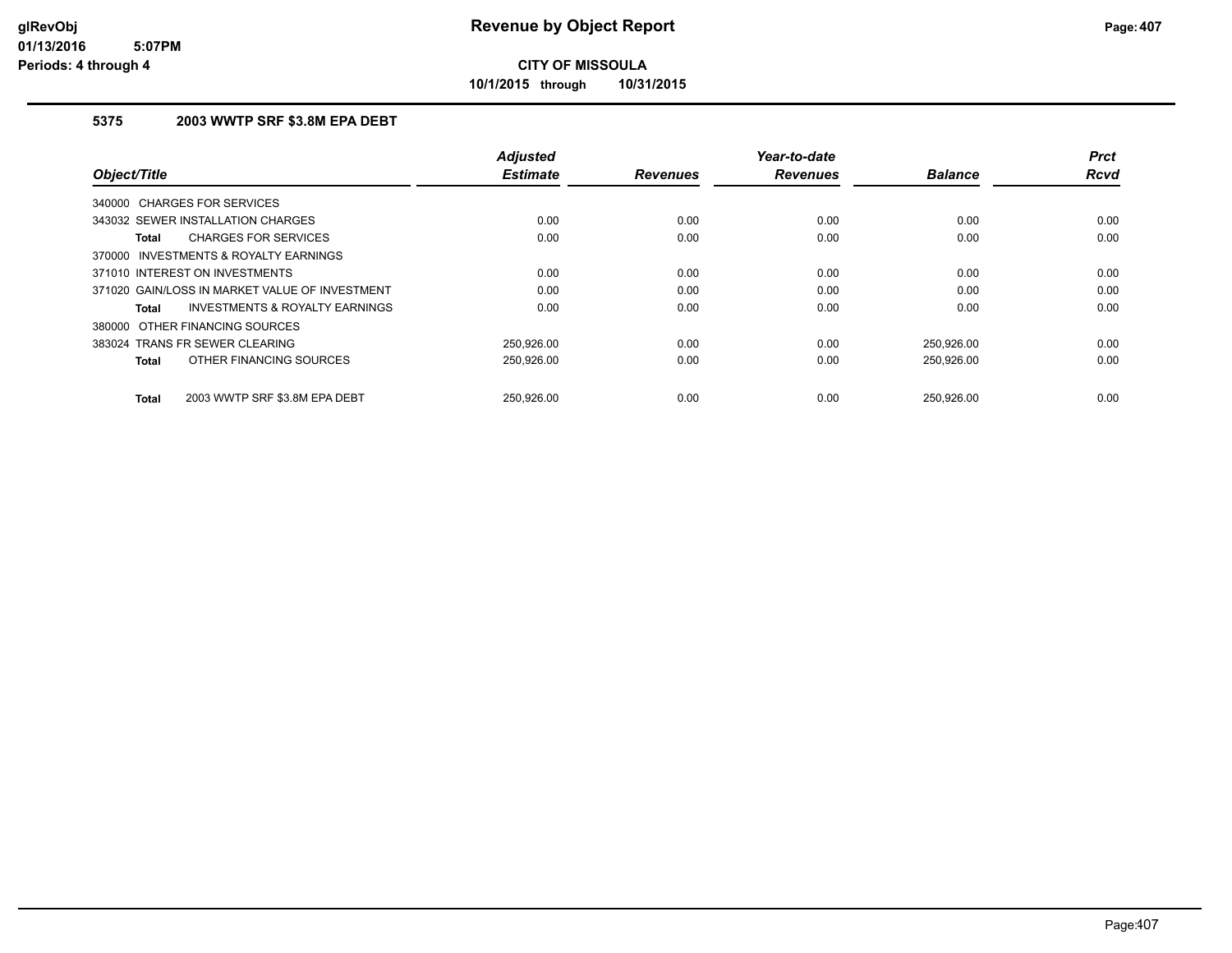**10/1/2015 through 10/31/2015**

## **5376 2003 WWTP SRF \$3.8M EPA RESERVE**

#### **5376 2003 WWTP SRF \$3.8M EPA RESERVE**

|                                                    | <b>Adjusted</b> |                 | Year-to-date    |                | <b>Prct</b> |
|----------------------------------------------------|-----------------|-----------------|-----------------|----------------|-------------|
| Object/Title                                       | <b>Estimate</b> | <b>Revenues</b> | <b>Revenues</b> | <b>Balance</b> | <b>Rcvd</b> |
| MISCELLANEOUS REVENUES<br>360000                   |                 |                 |                 |                |             |
| 360000 MISCELLANEOUS REVENUES                      | 0.00            | 0.00            | 0.00            | 0.00           | 0.00        |
| 360010 MISCELLANEOUS                               | 0.00            | 0.00            | 0.00            | 0.00           | 0.00        |
| MISCELLANEOUS REVENUES<br>Total                    | 0.00            | 0.00            | 0.00            | 0.00           | 0.00        |
| INVESTMENTS & ROYALTY EARNINGS<br>370000           |                 |                 |                 |                |             |
| 371010 INTEREST ON INVESTMENTS                     | 0.00            | 0.00            | 0.00            | 0.00           | 0.00        |
| 371020 GAIN/LOSS IN MARKET VALUE OF INVESTMENTS    | 0.00            | 0.00            | 0.00            | 0.00           | 0.00        |
| <b>INVESTMENTS &amp; ROYALTY EARNINGS</b><br>Total | 0.00            | 0.00            | 0.00            | 0.00           | 0.00        |
| 380000 OTHER FINANCING SOURCES                     |                 |                 |                 |                |             |
| 381002 SRF LOAN                                    | 0.00            | 0.00            | 0.00            | 0.00           | 0.00        |
| 383042 TRANSFERS FROM OTHER FUNDS                  | 146.00          | 0.00            | 0.00            | 146.00         | 0.00        |
| OTHER FINANCING SOURCES<br><b>Total</b>            | 146.00          | 0.00            | 0.00            | 146.00         | 0.00        |
| 2003 WWTP SRF \$3.8M EPA RESERVE<br><b>Total</b>   | 146.00          | 0.00            | 0.00            | 146.00         | 0.00        |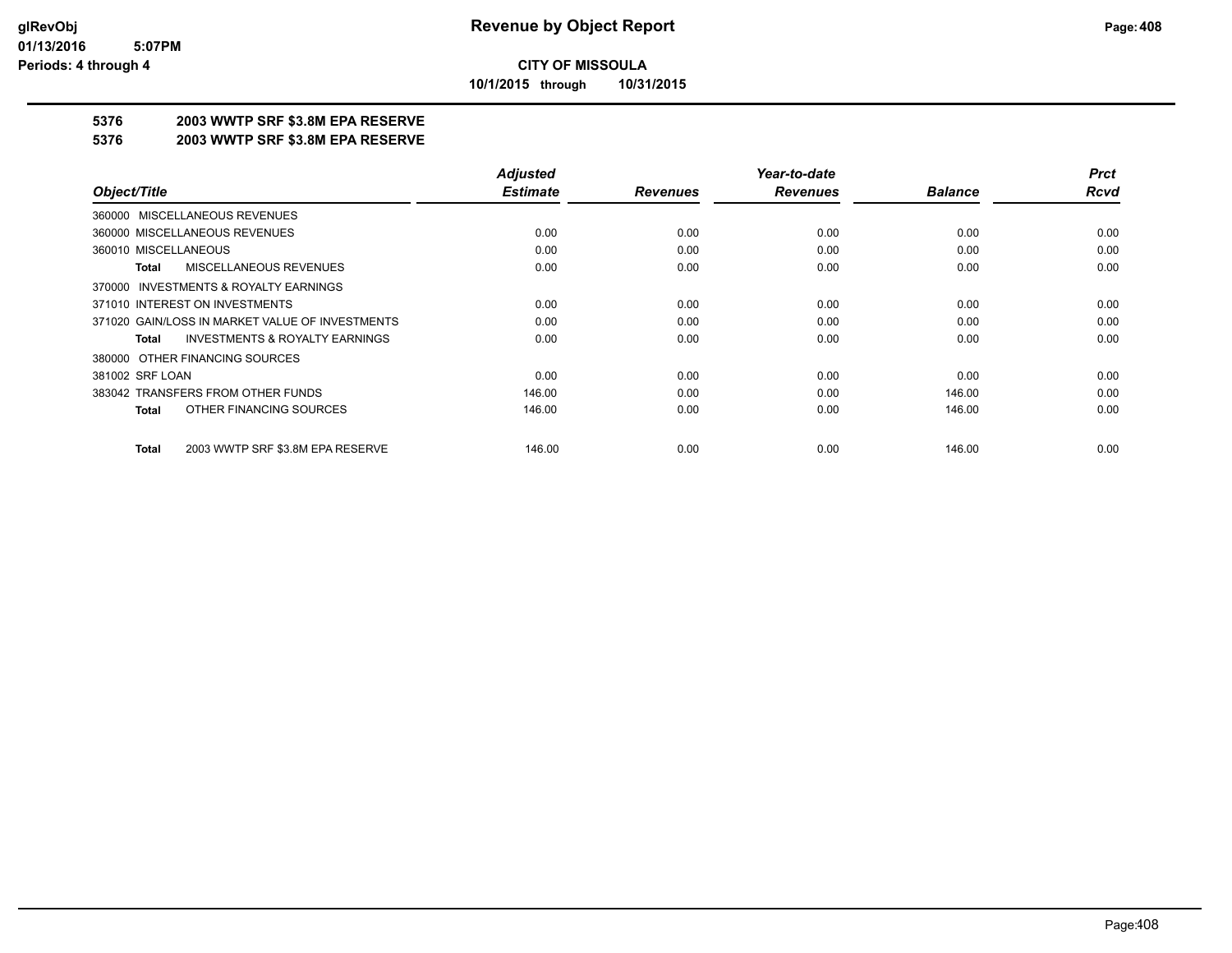**10/1/2015 through 10/31/2015**

## **5376 2003 WWTP SRF \$3.8M EPA RESERVE**

|                                                           | <b>Adjusted</b> |                 | Year-to-date    |                | <b>Prct</b><br><b>Rcvd</b> |
|-----------------------------------------------------------|-----------------|-----------------|-----------------|----------------|----------------------------|
| Object/Title                                              | <b>Estimate</b> | <b>Revenues</b> | <b>Revenues</b> | <b>Balance</b> |                            |
| 360000 MISCELLANEOUS REVENUES                             |                 |                 |                 |                |                            |
| 360000 MISCELLANEOUS REVENUES                             | 0.00            | 0.00            | 0.00            | 0.00           | 0.00                       |
| 360010 MISCELLANEOUS                                      | 0.00            | 0.00            | 0.00            | 0.00           | 0.00                       |
| <b>MISCELLANEOUS REVENUES</b><br><b>Total</b>             | 0.00            | 0.00            | 0.00            | 0.00           | 0.00                       |
| <b>INVESTMENTS &amp; ROYALTY EARNINGS</b><br>370000       |                 |                 |                 |                |                            |
| 371010 INTEREST ON INVESTMENTS                            | 0.00            | 0.00            | 0.00            | 0.00           | 0.00                       |
| 371020 GAIN/LOSS IN MARKET VALUE OF INVESTMENT            | 0.00            | 0.00            | 0.00            | 0.00           | 0.00                       |
| <b>INVESTMENTS &amp; ROYALTY EARNINGS</b><br><b>Total</b> | 0.00            | 0.00            | 0.00            | 0.00           | 0.00                       |
| 380000 OTHER FINANCING SOURCES                            |                 |                 |                 |                |                            |
| 381002 SRF LOAN                                           | 0.00            | 0.00            | 0.00            | 0.00           | 0.00                       |
| 383042 TRANSFERS FROM OTHER FUNDS                         | 146.00          | 0.00            | 0.00            | 146.00         | 0.00                       |
| OTHER FINANCING SOURCES<br><b>Total</b>                   | 146.00          | 0.00            | 0.00            | 146.00         | 0.00                       |
|                                                           |                 |                 |                 |                |                            |
| 2003 WWTP SRF \$3.8M EPA RESERVE<br><b>Total</b>          | 146.00          | 0.00            | 0.00            | 146.00         | 0.00                       |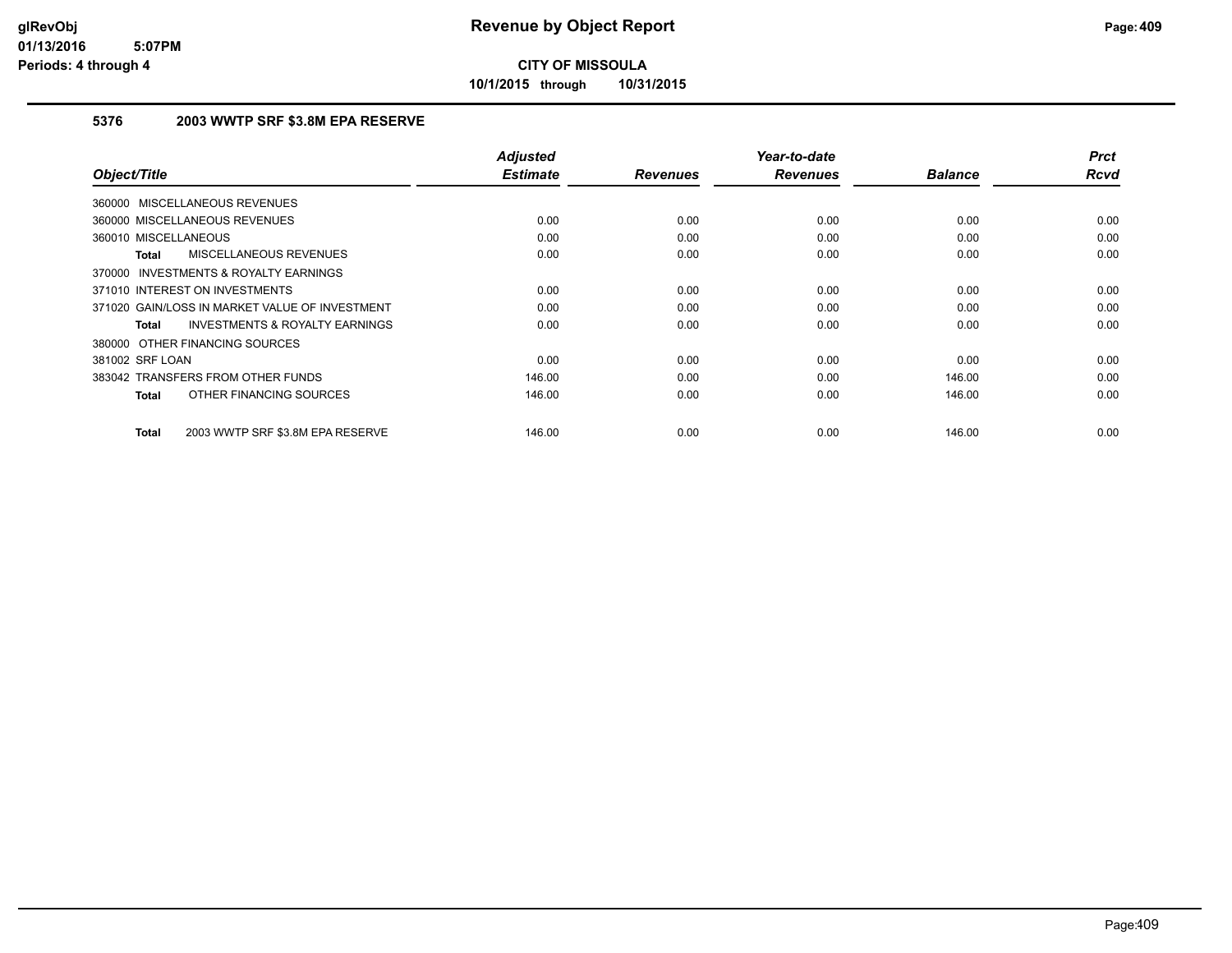**10/1/2015 through 10/31/2015**

# **5377 2004 WWTP \$3.023 LOAN DEBT SERVICE**

## **5377 2004 WWTP \$3.023 LOAN DEBT SERVICE**

|                                                     | <b>Adjusted</b> |                 | Year-to-date    |                | <b>Prct</b> |
|-----------------------------------------------------|-----------------|-----------------|-----------------|----------------|-------------|
| Object/Title                                        | <b>Estimate</b> | <b>Revenues</b> | <b>Revenues</b> | <b>Balance</b> | <b>Rcvd</b> |
| 340000 CHARGES FOR SERVICES                         |                 |                 |                 |                |             |
| 343032 SEWER INSTALLATION CHARGES                   | 0.00            | 0.00            | 0.00            | 0.00           | 0.00        |
| <b>CHARGES FOR SERVICES</b><br>Total                | 0.00            | 0.00            | 0.00            | 0.00           | 0.00        |
| INVESTMENTS & ROYALTY EARNINGS<br>370000            |                 |                 |                 |                |             |
| 371010 INTEREST ON INVESTMENTS                      | 0.00            | 0.00            | 0.00            | 0.00           | 0.00        |
| 371020 GAIN/LOSS IN MARKET VALUE OF INVESTMENTS     | 0.00            | 0.00            | 0.00            | 0.00           | 0.00        |
| <b>INVESTMENTS &amp; ROYALTY EARNINGS</b><br>Total  | 0.00            | 0.00            | 0.00            | 0.00           | 0.00        |
| OTHER FINANCING SOURCES<br>380000                   |                 |                 |                 |                |             |
| 383024 TRANS FR SEWER CLEARING                      | 244.006.00      | 0.00            | 0.00            | 244.006.00     | 0.00        |
| OTHER FINANCING SOURCES<br><b>Total</b>             | 244,006.00      | 0.00            | 0.00            | 244,006.00     | 0.00        |
| 2004 WWTP \$3.023 LOAN DEBT SERVICE<br><b>Total</b> | 244.006.00      | 0.00            | 0.00            | 244.006.00     | 0.00        |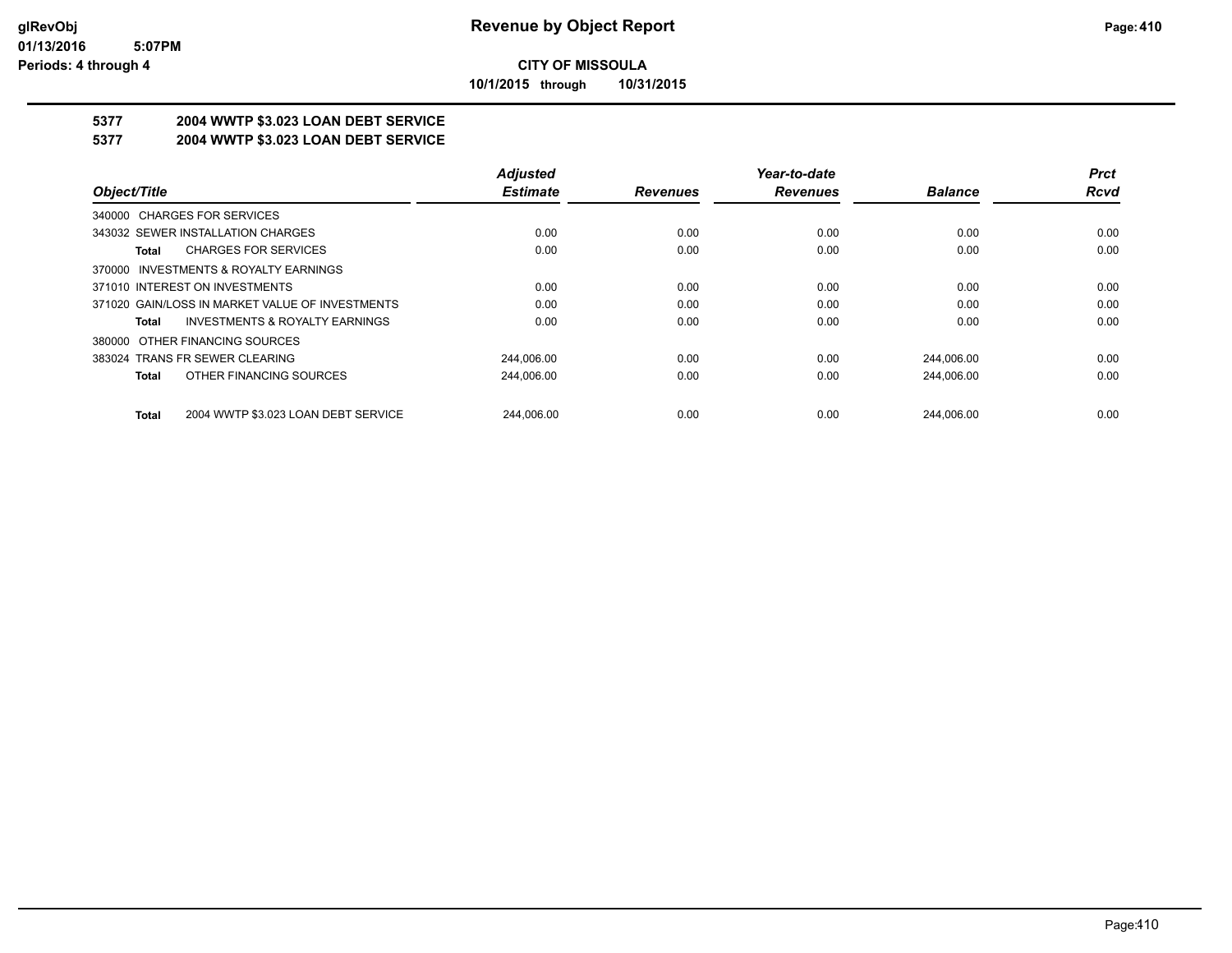**10/1/2015 through 10/31/2015**

## **5377 2004 WWTP \$3.023 LOAN DEBT SERVICE**

|                                                     | <b>Adjusted</b> |                 | Year-to-date    |                | <b>Prct</b> |
|-----------------------------------------------------|-----------------|-----------------|-----------------|----------------|-------------|
| Object/Title                                        | <b>Estimate</b> | <b>Revenues</b> | <b>Revenues</b> | <b>Balance</b> | <b>Rcvd</b> |
| 340000 CHARGES FOR SERVICES                         |                 |                 |                 |                |             |
| 343032 SEWER INSTALLATION CHARGES                   | 0.00            | 0.00            | 0.00            | 0.00           | 0.00        |
| <b>CHARGES FOR SERVICES</b><br>Total                | 0.00            | 0.00            | 0.00            | 0.00           | 0.00        |
| 370000 INVESTMENTS & ROYALTY EARNINGS               |                 |                 |                 |                |             |
| 371010 INTEREST ON INVESTMENTS                      | 0.00            | 0.00            | 0.00            | 0.00           | 0.00        |
| 371020 GAIN/LOSS IN MARKET VALUE OF INVESTMENT      | 0.00            | 0.00            | 0.00            | 0.00           | 0.00        |
| <b>INVESTMENTS &amp; ROYALTY EARNINGS</b><br>Total  | 0.00            | 0.00            | 0.00            | 0.00           | 0.00        |
| 380000 OTHER FINANCING SOURCES                      |                 |                 |                 |                |             |
| 383024 TRANS FR SEWER CLEARING                      | 244,006.00      | 0.00            | 0.00            | 244,006.00     | 0.00        |
| OTHER FINANCING SOURCES<br>Total                    | 244,006.00      | 0.00            | 0.00            | 244,006.00     | 0.00        |
| 2004 WWTP \$3.023 LOAN DEBT SERVICE<br><b>Total</b> | 244.006.00      | 0.00            | 0.00            | 244.006.00     | 0.00        |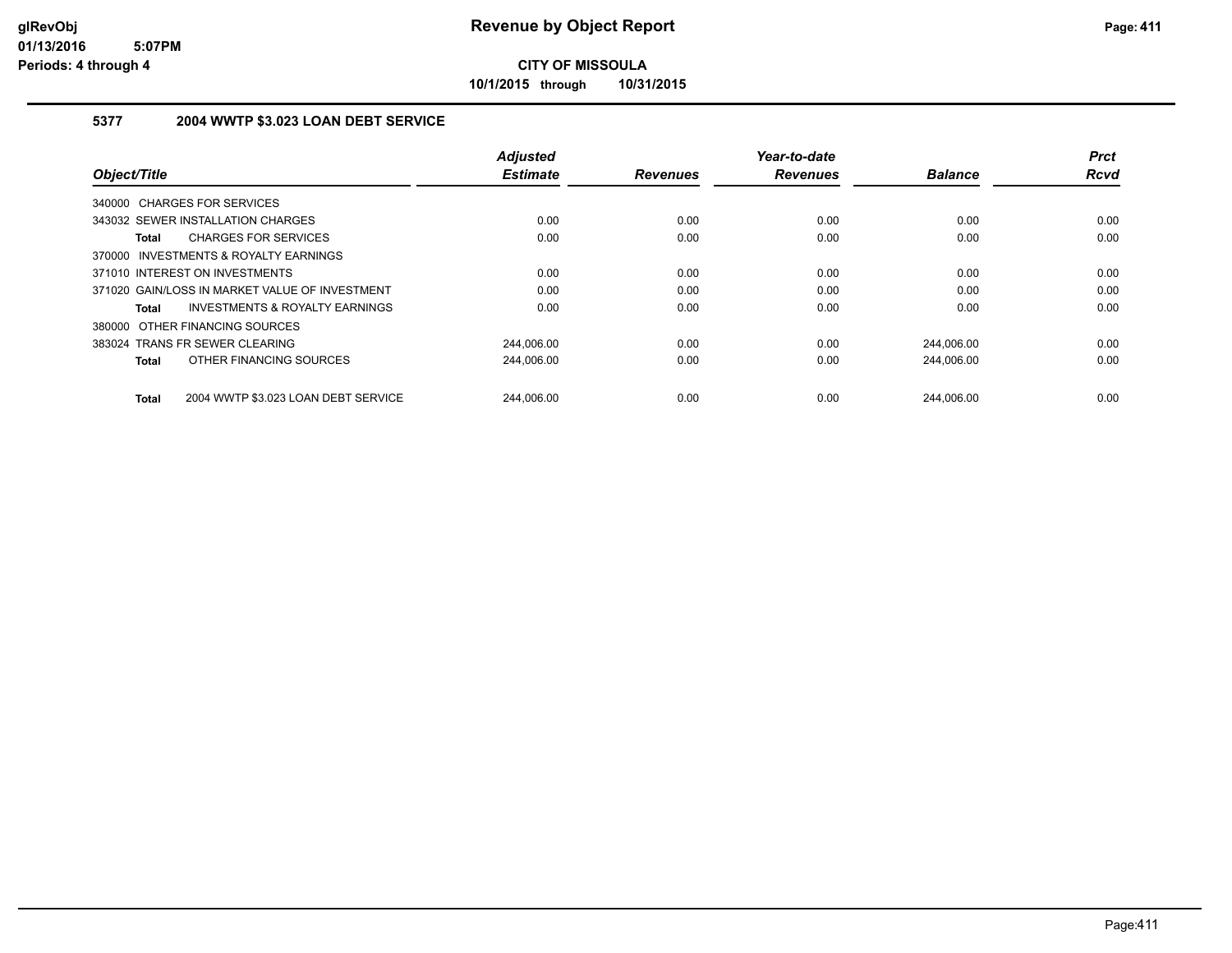**10/1/2015 through 10/31/2015**

## **5378 2004 WWTP \$3.023 LOAN RESERVE**

#### **5378 2004 WWTP \$3.023 LOAN RESERVE**

|                                                    | <b>Adjusted</b> |                 | Year-to-date    |                | <b>Prct</b> |
|----------------------------------------------------|-----------------|-----------------|-----------------|----------------|-------------|
| Object/Title                                       | <b>Estimate</b> | <b>Revenues</b> | <b>Revenues</b> | <b>Balance</b> | <b>Rcvd</b> |
| 360000 MISCELLANEOUS REVENUES                      |                 |                 |                 |                |             |
| 360000 MISCELLANEOUS REVENUES                      | 0.00            | 0.00            | 0.00            | 0.00           | 0.00        |
| MISCELLANEOUS REVENUES<br>Total                    | 0.00            | 0.00            | 0.00            | 0.00           | 0.00        |
| 370000 INVESTMENTS & ROYALTY EARNINGS              |                 |                 |                 |                |             |
| 371010 INTEREST ON INVESTMENTS                     | 0.00            | 0.00            | 0.00            | 0.00           | 0.00        |
| 371020 GAIN/LOSS IN MARKET VALUE OF INVESTMENTS    | 0.00            | 0.00            | 0.00            | 0.00           | 0.00        |
| <b>INVESTMENTS &amp; ROYALTY EARNINGS</b><br>Total | 0.00            | 0.00            | 0.00            | 0.00           | 0.00        |
| 380000 OTHER FINANCING SOURCES                     |                 |                 |                 |                |             |
| 381002 SRF LOAN                                    | 0.00            | 0.00            | 0.00            | 0.00           | 0.00        |
| 383024 TRANS FR SEWER CLEARING                     | 0.00            | 0.00            | 0.00            | 0.00           | 0.00        |
| 383042 TRANSFERS FROM OTHER FUNDS                  | 0.00            | 0.00            | 0.00            | 0.00           | 0.00        |
| OTHER FINANCING SOURCES<br>Total                   | 0.00            | 0.00            | 0.00            | 0.00           | 0.00        |
| 2004 WWTP \$3.023 LOAN RESERVE<br>Total            | 0.00            | 0.00            | 0.00            | 0.00           | 0.00        |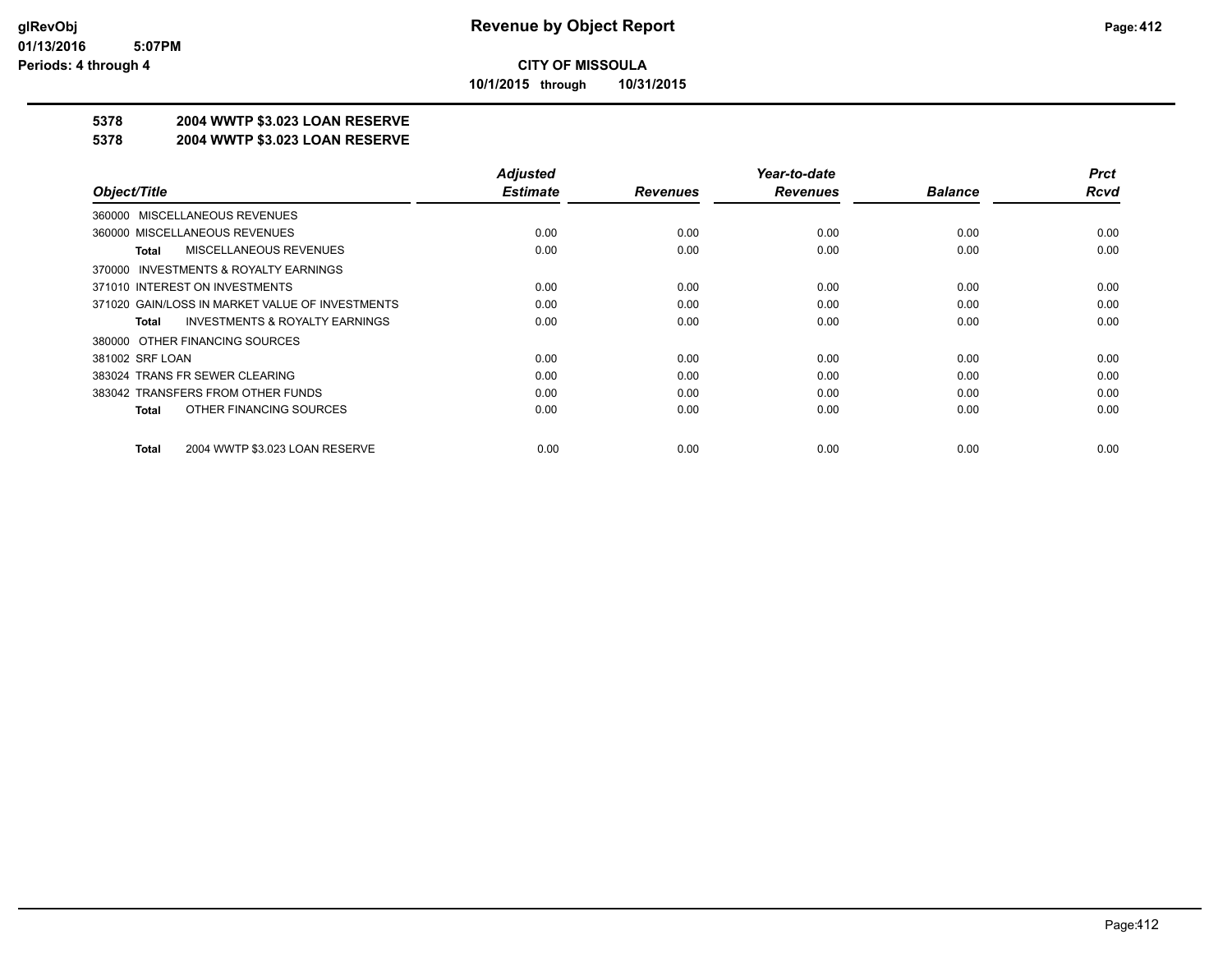**10/1/2015 through 10/31/2015**

## **5378 2004 WWTP \$3.023 LOAN RESERVE**

| Object/Title                                              | <b>Adjusted</b><br><b>Estimate</b> | <b>Revenues</b> | Year-to-date<br><b>Revenues</b> | <b>Balance</b> | <b>Prct</b><br>Rcvd |
|-----------------------------------------------------------|------------------------------------|-----------------|---------------------------------|----------------|---------------------|
| 360000 MISCELLANEOUS REVENUES                             |                                    |                 |                                 |                |                     |
| 360000 MISCELLANEOUS REVENUES                             | 0.00                               | 0.00            | 0.00                            | 0.00           | 0.00                |
| MISCELLANEOUS REVENUES<br><b>Total</b>                    | 0.00                               | 0.00            | 0.00                            | 0.00           | 0.00                |
| 370000 INVESTMENTS & ROYALTY EARNINGS                     |                                    |                 |                                 |                |                     |
| 371010 INTEREST ON INVESTMENTS                            | 0.00                               | 0.00            | 0.00                            | 0.00           | 0.00                |
| 371020 GAIN/LOSS IN MARKET VALUE OF INVESTMENT            | 0.00                               | 0.00            | 0.00                            | 0.00           | 0.00                |
| <b>INVESTMENTS &amp; ROYALTY EARNINGS</b><br><b>Total</b> | 0.00                               | 0.00            | 0.00                            | 0.00           | 0.00                |
| 380000 OTHER FINANCING SOURCES                            |                                    |                 |                                 |                |                     |
| 381002 SRF LOAN                                           | 0.00                               | 0.00            | 0.00                            | 0.00           | 0.00                |
| 383024 TRANS FR SEWER CLEARING                            | 0.00                               | 0.00            | 0.00                            | 0.00           | 0.00                |
| 383042 TRANSFERS FROM OTHER FUNDS                         | 0.00                               | 0.00            | 0.00                            | 0.00           | 0.00                |
| OTHER FINANCING SOURCES<br><b>Total</b>                   | 0.00                               | 0.00            | 0.00                            | 0.00           | 0.00                |
|                                                           |                                    |                 |                                 |                |                     |
| 2004 WWTP \$3.023 LOAN RESERVE<br><b>Total</b>            | 0.00                               | 0.00            | 0.00                            | 0.00           | 0.00                |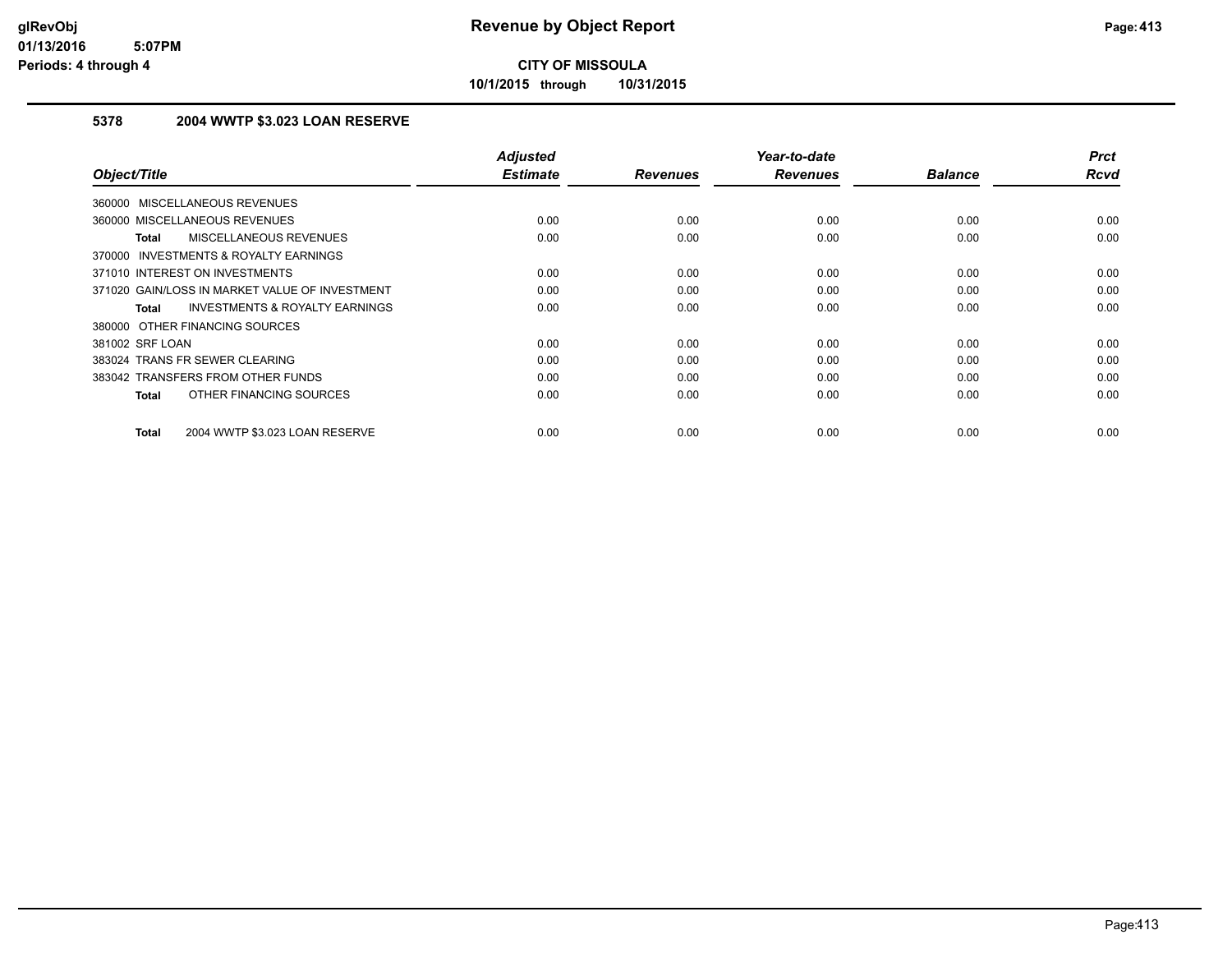### **CITY OF MISSOULA 10/1/2015 through 10/31/2015**

### **5379 2005 BRICH/BRDY/LIN/GIL SRF DEBT**

**5379 2005 BRICH/BRDY/LIN/GIL SRF DEBT**

|                                                  | <b>Adjusted</b> |                 | Year-to-date    |                | <b>Prct</b> |
|--------------------------------------------------|-----------------|-----------------|-----------------|----------------|-------------|
| Object/Title                                     | <b>Estimate</b> | <b>Revenues</b> | <b>Revenues</b> | <b>Balance</b> | <b>Rcvd</b> |
| 370000 INVESTMENTS & ROYALTY EARNINGS            |                 |                 |                 |                |             |
| 371010 INTEREST ON INVESTMENTS                   | 0.00            | 0.00            | 0.00            | 0.00           | 0.00        |
| 371020 GAIN/LOSS IN MARKET VALUE OF INVESTMENTS  | 0.00            | 0.00            | 0.00            | 0.00           | 0.00        |
| INVESTMENTS & ROYALTY EARNINGS<br><b>Total</b>   | 0.00            | 0.00            | 0.00            | 0.00           | 0.00        |
| 380000 OTHER FINANCING SOURCES                   |                 |                 |                 |                |             |
| 383024 TRANS FR SEWER CLEARING                   | 109.443.00      | 0.00            | 0.00            | 109.443.00     | 0.00        |
| OTHER FINANCING SOURCES<br><b>Total</b>          | 109.443.00      | 0.00            | 0.00            | 109.443.00     | 0.00        |
| <b>Total</b><br>2005 BRICH/BRDY/LIN/GIL SRF DEBT | 109.443.00      | 0.00            | 0.00            | 109.443.00     | 0.00        |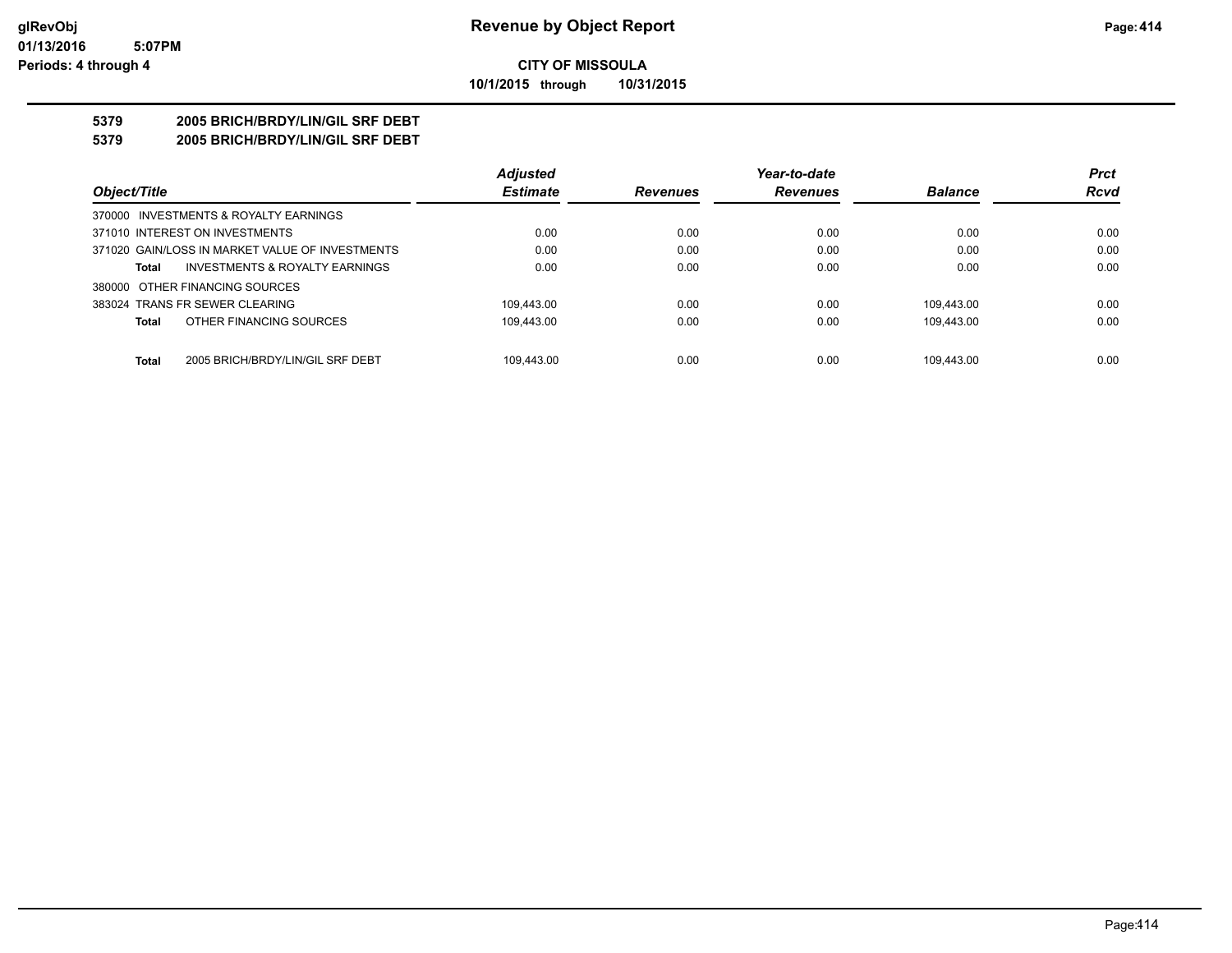**10/1/2015 through 10/31/2015**

## **5379 2005 BRICH/BRDY/LIN/GIL SRF DEBT**

|                                                  | <b>Adjusted</b> |                 | Year-to-date    |                | <b>Prct</b> |
|--------------------------------------------------|-----------------|-----------------|-----------------|----------------|-------------|
| Object/Title                                     | <b>Estimate</b> | <b>Revenues</b> | <b>Revenues</b> | <b>Balance</b> | <b>Rcvd</b> |
| 370000 INVESTMENTS & ROYALTY EARNINGS            |                 |                 |                 |                |             |
| 371010 INTEREST ON INVESTMENTS                   | 0.00            | 0.00            | 0.00            | 0.00           | 0.00        |
| 371020 GAIN/LOSS IN MARKET VALUE OF INVESTMENT   | 0.00            | 0.00            | 0.00            | 0.00           | 0.00        |
| INVESTMENTS & ROYALTY EARNINGS<br>Total          | 0.00            | 0.00            | 0.00            | 0.00           | 0.00        |
| 380000 OTHER FINANCING SOURCES                   |                 |                 |                 |                |             |
| 383024 TRANS FR SEWER CLEARING                   | 109.443.00      | 0.00            | 0.00            | 109.443.00     | 0.00        |
| OTHER FINANCING SOURCES<br>Total                 | 109.443.00      | 0.00            | 0.00            | 109.443.00     | 0.00        |
|                                                  |                 |                 |                 |                |             |
| 2005 BRICH/BRDY/LIN/GIL SRF DEBT<br><b>Total</b> | 109.443.00      | 0.00            | 0.00            | 109.443.00     | 0.00        |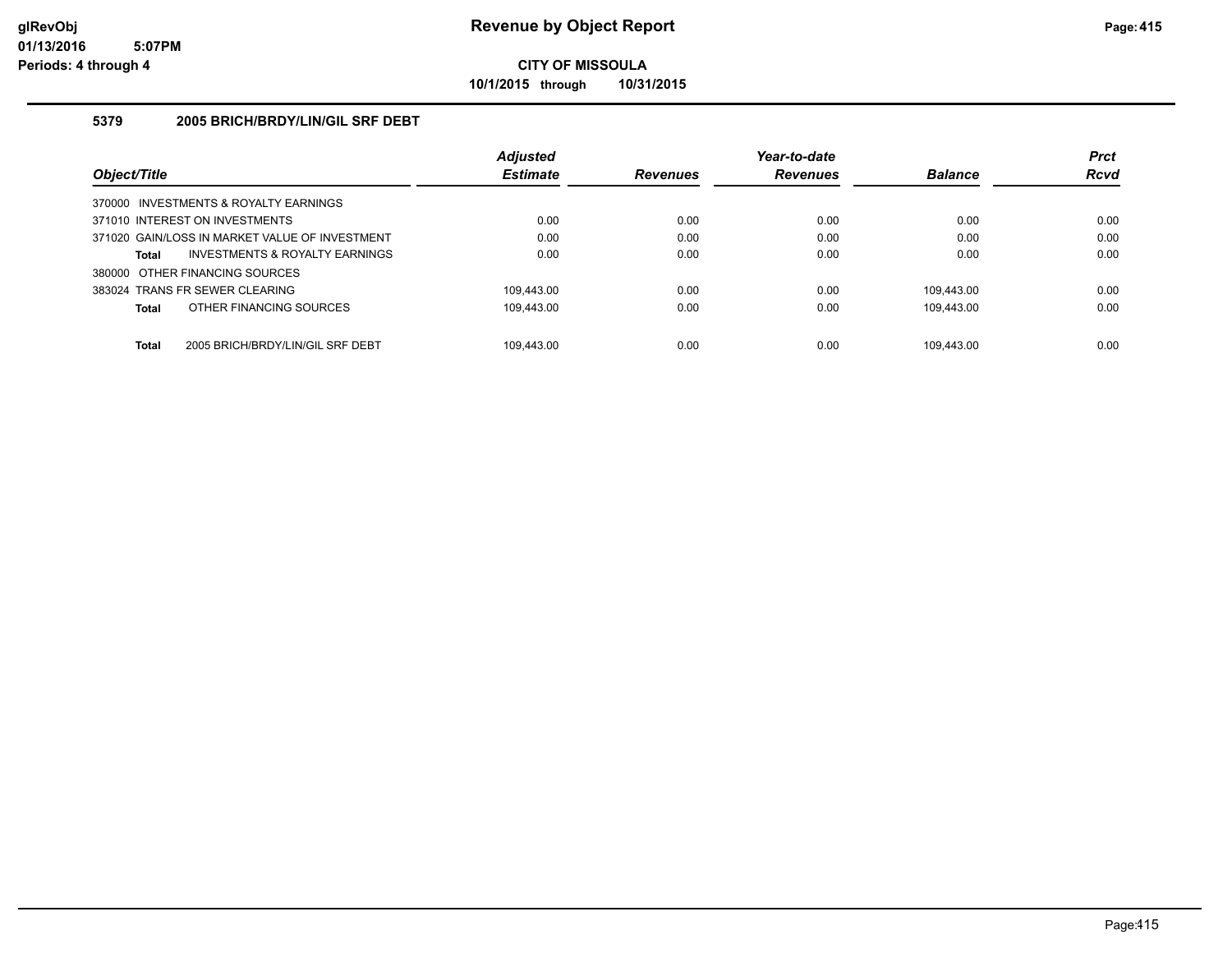**10/1/2015 through 10/31/2015**

#### **5380 BRDWY/BIRCH/GILBERT/LINCOLNWOOD 5380 BRDWY/BIRCH/GILBERT/LINCOLNWOOD**

|                                                    | <b>Adjusted</b> |                 | Year-to-date    |                | <b>Prct</b> |
|----------------------------------------------------|-----------------|-----------------|-----------------|----------------|-------------|
| Object/Title                                       | <b>Estimate</b> | <b>Revenues</b> | <b>Revenues</b> | <b>Balance</b> | <b>Rcvd</b> |
| 370000 INVESTMENTS & ROYALTY EARNINGS              |                 |                 |                 |                |             |
| 371010 INTEREST ON INVESTMENTS                     | 0.00            | 0.00            | 0.00            | 0.00           | 0.00        |
| 371020 GAIN/LOSS IN MARKET VALUE OF INVESTMENTS    | 0.00            | 0.00            | 0.00            | 0.00           | 0.00        |
| <b>INVESTMENTS &amp; ROYALTY EARNINGS</b><br>Total | 0.00            | 0.00            | 0.00            | 0.00           | 0.00        |
| 380000 OTHER FINANCING SOURCES                     |                 |                 |                 |                |             |
| 381002 SRF LOAN                                    | 0.00            | 0.00            | 0.00            | 0.00           | 0.00        |
| 383042 TRANSFERS FROM OTHER FUNDS                  | 203.00          | 0.00            | 0.00            | 203.00         | 0.00        |
| OTHER FINANCING SOURCES<br>Total                   | 203.00          | 0.00            | 0.00            | 203.00         | 0.00        |
|                                                    |                 |                 |                 |                |             |
| BRDWY/BIRCH/GILBERT/LINCOLNWOOD<br><b>Total</b>    | 203.00          | 0.00            | 0.00            | 203.00         | 0.00        |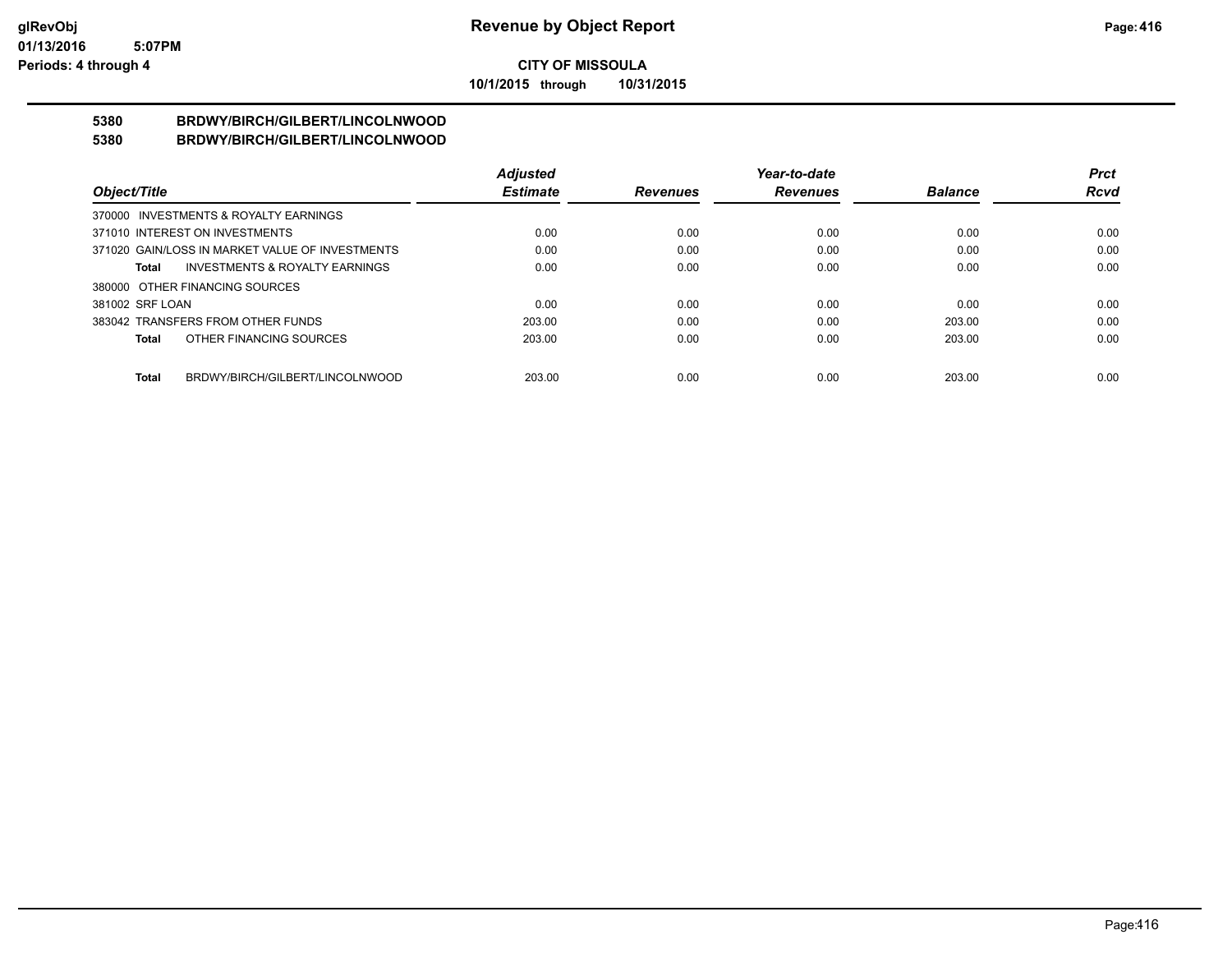**10/1/2015 through 10/31/2015**

## **5380 BRDWY/BIRCH/GILBERT/LINCOLNWOOD**

|                                                 | <b>Adiusted</b> |                 | Year-to-date    |                | <b>Prct</b> |
|-------------------------------------------------|-----------------|-----------------|-----------------|----------------|-------------|
| Object/Title                                    | <b>Estimate</b> | <b>Revenues</b> | <b>Revenues</b> | <b>Balance</b> | Rcvd        |
| 370000 INVESTMENTS & ROYALTY EARNINGS           |                 |                 |                 |                |             |
| 371010 INTEREST ON INVESTMENTS                  | 0.00            | 0.00            | 0.00            | 0.00           | 0.00        |
| 371020 GAIN/LOSS IN MARKET VALUE OF INVESTMENT  | 0.00            | 0.00            | 0.00            | 0.00           | 0.00        |
| INVESTMENTS & ROYALTY EARNINGS<br>Total         | 0.00            | 0.00            | 0.00            | 0.00           | 0.00        |
| 380000 OTHER FINANCING SOURCES                  |                 |                 |                 |                |             |
| 381002 SRF LOAN                                 | 0.00            | 0.00            | 0.00            | 0.00           | 0.00        |
| 383042 TRANSFERS FROM OTHER FUNDS               | 203.00          | 0.00            | 0.00            | 203.00         | 0.00        |
| OTHER FINANCING SOURCES<br><b>Total</b>         | 203.00          | 0.00            | 0.00            | 203.00         | 0.00        |
|                                                 |                 |                 |                 |                |             |
| BRDWY/BIRCH/GILBERT/LINCOLNWOOD<br><b>Total</b> | 203.00          | 0.00            | 0.00            | 203.00         | 0.00        |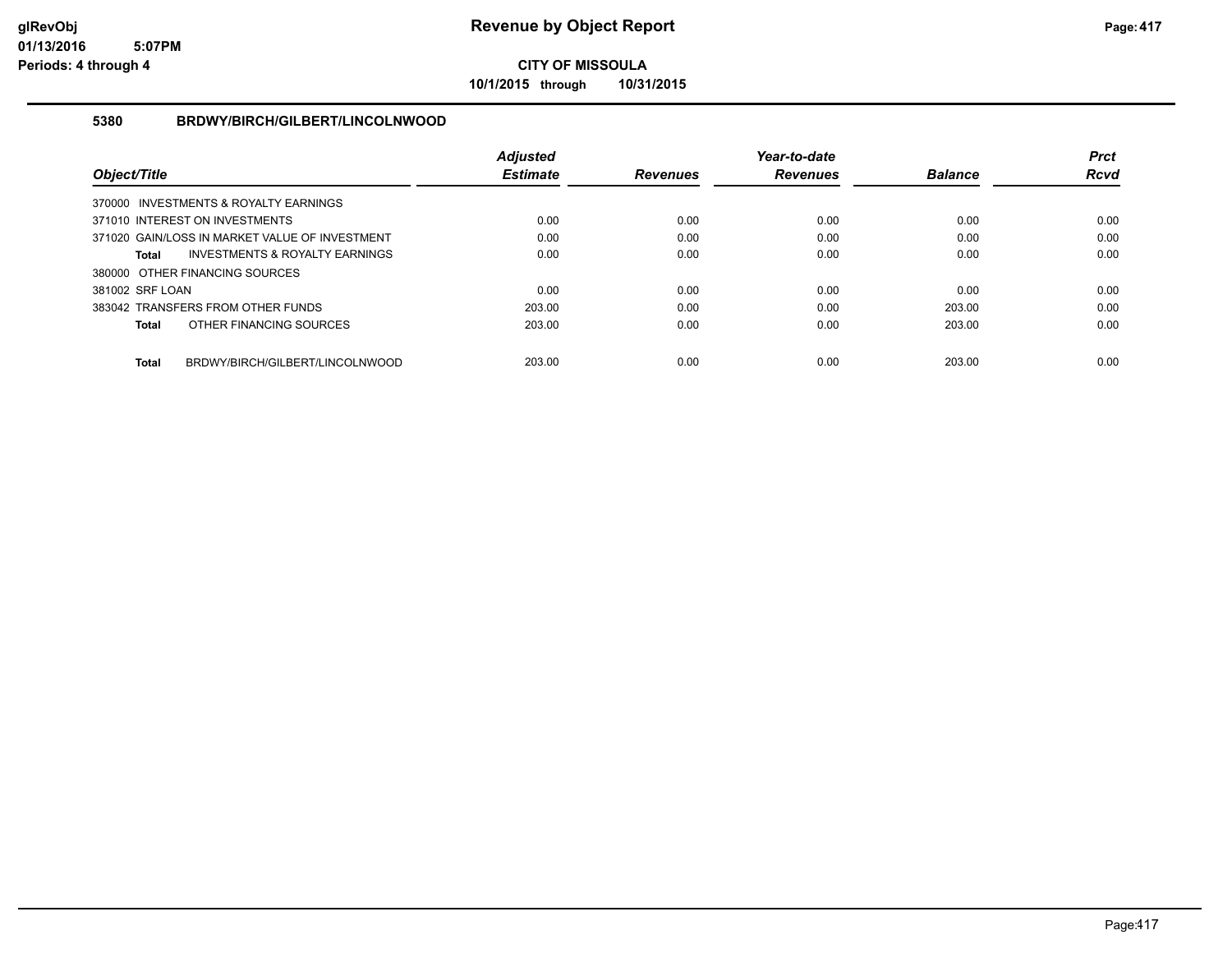**10/1/2015 through 10/31/2015**

## **5382 LINCOLNWOOD PH2 RESERVE FUND**

#### **5382 LINCOLNWOOD PH2 RESERVE FUND**

|                                                    | <b>Adjusted</b> |                 | Year-to-date    |                | <b>Prct</b> |
|----------------------------------------------------|-----------------|-----------------|-----------------|----------------|-------------|
| Object/Title                                       | <b>Estimate</b> | <b>Revenues</b> | <b>Revenues</b> | <b>Balance</b> | <b>Rcvd</b> |
| INVESTMENTS & ROYALTY EARNINGS<br>370000           |                 |                 |                 |                |             |
| 371010 INTEREST ON INVESTMENTS                     | 0.00            | 0.00            | 0.00            | 0.00           | 0.00        |
| 371020 GAIN/LOSS IN MARKET VALUE OF INVESTMENTS    | 0.00            | 0.00            | 0.00            | 0.00           | 0.00        |
| <b>INVESTMENTS &amp; ROYALTY EARNINGS</b><br>Total | 0.00            | 0.00            | 0.00            | 0.00           | 0.00        |
| 380000 OTHER FINANCING SOURCES                     |                 |                 |                 |                |             |
| 381002 SRF LOAN                                    | 0.00            | 0.00            | 0.00            | 0.00           | 0.00        |
| 381030 SID BONDS PROCEEDS                          | 0.00            | 0.00            | 0.00            | 0.00           | 0.00        |
| 383024 TRANS FR SEWER CLEARING                     | 0.00            | 0.00            | 0.00            | 0.00           | 0.00        |
| 383042 TRANSFERS FROM OTHER FUNDS                  | 0.00            | 0.00            | 0.00            | 0.00           | 0.00        |
| OTHER FINANCING SOURCES<br>Total                   | 0.00            | 0.00            | 0.00            | 0.00           | 0.00        |
| LINCOLNWOOD PH2 RESERVE FUND<br><b>Total</b>       | 0.00            | 0.00            | 0.00            | 0.00           | 0.00        |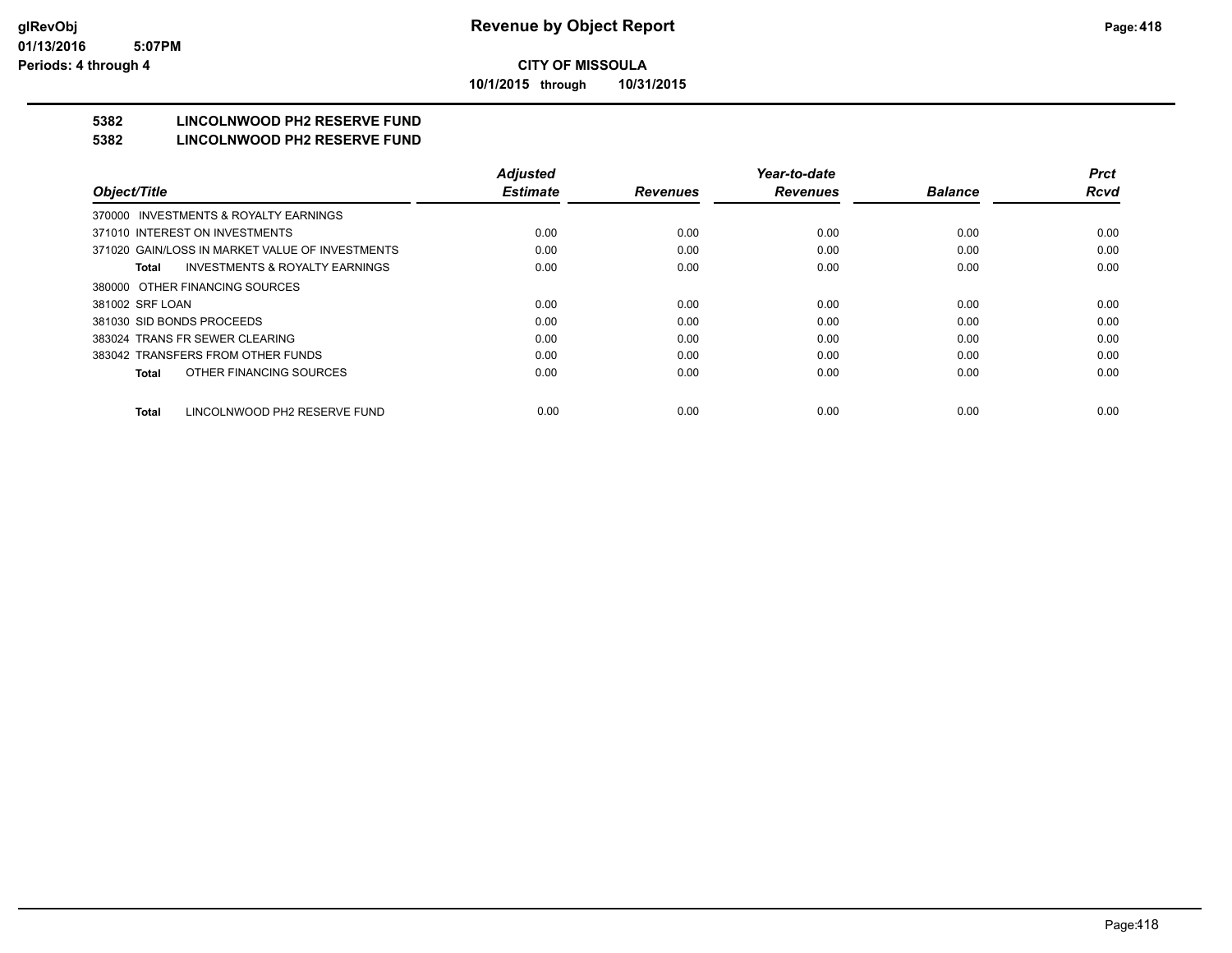**10/1/2015 through 10/31/2015**

## **5382 LINCOLNWOOD PH2 RESERVE FUND**

|                                                           | <b>Adjusted</b> |                 | Year-to-date    |                | <b>Prct</b> |
|-----------------------------------------------------------|-----------------|-----------------|-----------------|----------------|-------------|
| Object/Title                                              | <b>Estimate</b> | <b>Revenues</b> | <b>Revenues</b> | <b>Balance</b> | <b>Rcvd</b> |
| 370000 INVESTMENTS & ROYALTY EARNINGS                     |                 |                 |                 |                |             |
| 371010 INTEREST ON INVESTMENTS                            | 0.00            | 0.00            | 0.00            | 0.00           | 0.00        |
| 371020 GAIN/LOSS IN MARKET VALUE OF INVESTMENT            | 0.00            | 0.00            | 0.00            | 0.00           | 0.00        |
| <b>INVESTMENTS &amp; ROYALTY EARNINGS</b><br><b>Total</b> | 0.00            | 0.00            | 0.00            | 0.00           | 0.00        |
| 380000 OTHER FINANCING SOURCES                            |                 |                 |                 |                |             |
| 381002 SRF LOAN                                           | 0.00            | 0.00            | 0.00            | 0.00           | 0.00        |
| 381030 SID BONDS PROCEEDS                                 | 0.00            | 0.00            | 0.00            | 0.00           | 0.00        |
| 383024 TRANS FR SEWER CLEARING                            | 0.00            | 0.00            | 0.00            | 0.00           | 0.00        |
| 383042 TRANSFERS FROM OTHER FUNDS                         | 0.00            | 0.00            | 0.00            | 0.00           | 0.00        |
| OTHER FINANCING SOURCES<br><b>Total</b>                   | 0.00            | 0.00            | 0.00            | 0.00           | 0.00        |
| LINCOLNWOOD PH2 RESERVE FUND<br><b>Total</b>              | 0.00            | 0.00            | 0.00            | 0.00           | 0.00        |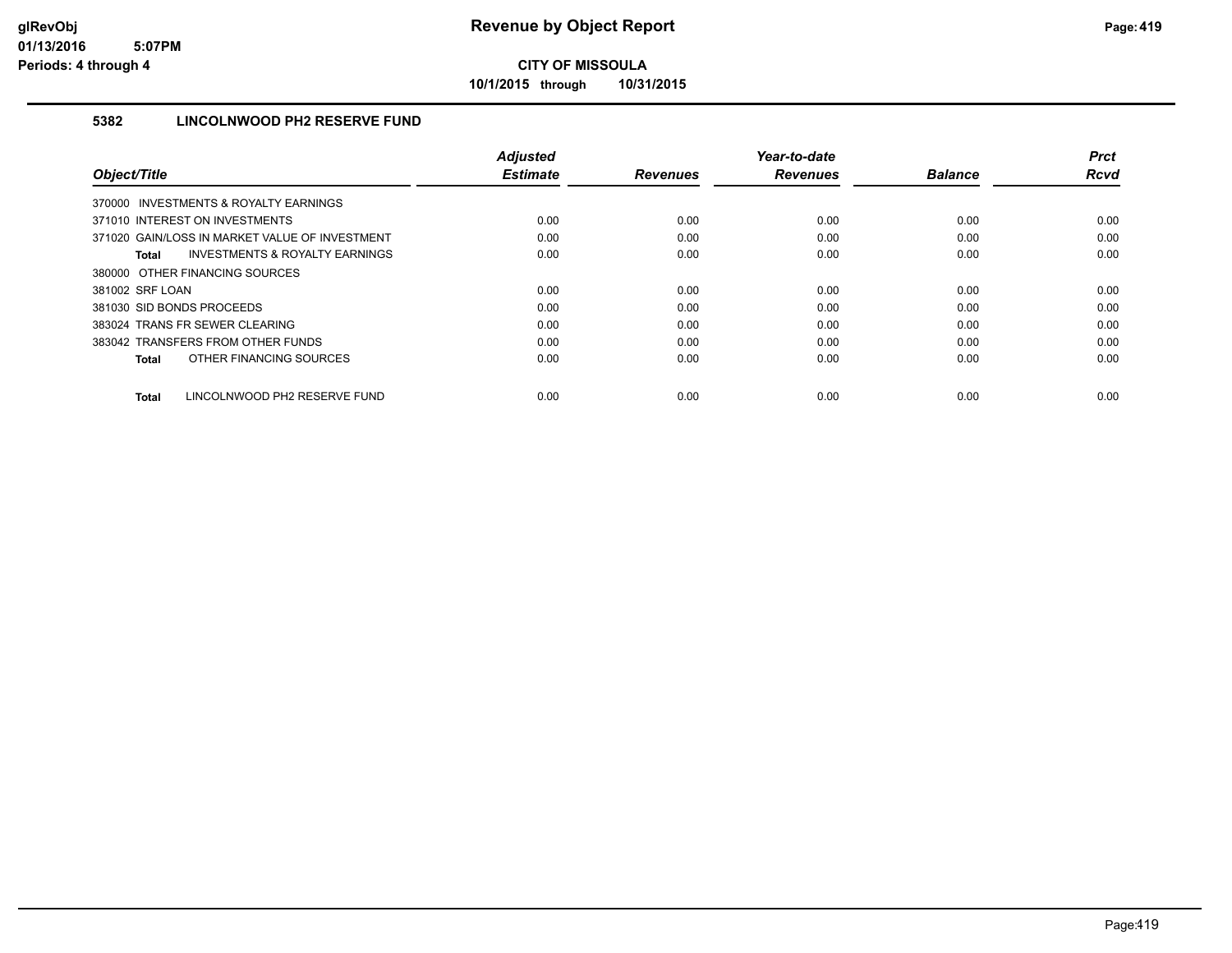**10/1/2015 through 10/31/2015**

## **5383 FY09 RATTLESNAKE SEWER DEBT SVS**

**5383 FY09 RATTLESNAKE SEWER DEBT SVS**

|                                                        | <b>Adjusted</b> |                 | Year-to-date    |                | <b>Prct</b> |
|--------------------------------------------------------|-----------------|-----------------|-----------------|----------------|-------------|
| Object/Title                                           | <b>Estimate</b> | <b>Revenues</b> | <b>Revenues</b> | <b>Balance</b> | <b>Rcvd</b> |
| 340000 CHARGES FOR SERVICES                            |                 |                 |                 |                |             |
| 343032 SEWER INSTALLATION CHARGES                      | 0.00            | 0.00            | 0.00            | 0.00           | 0.00        |
| <b>CHARGES FOR SERVICES</b><br>Total                   | 0.00            | 0.00            | 0.00            | 0.00           | 0.00        |
| <b>INVESTMENTS &amp; ROYALTY EARNINGS</b><br>370000    |                 |                 |                 |                |             |
| 371010 INTEREST ON INVESTMENTS                         | 0.00            | 0.00            | 0.00            | 0.00           | 0.00        |
| 371020 GAIN/LOSS IN MARKET VALUE OF INVESTMENTS        | 0.00            | 0.00            | 0.00            | 0.00           | 0.00        |
| <b>INVESTMENTS &amp; ROYALTY EARNINGS</b><br>Total     | 0.00            | 0.00            | 0.00            | 0.00           | 0.00        |
| OTHER FINANCING SOURCES<br>380000                      |                 |                 |                 |                |             |
| 381002 SRF LOAN                                        | 0.00            | 0.00            | 0.00            | 0.00           | 0.00        |
| 381020 REVENUE BONDS                                   | 0.00            | 0.00            | 0.00            | 0.00           | 0.00        |
| 383024 TRANS FR SEWER CLEARING                         | 30,950.00       | 0.00            | 0.00            | 30,950.00      | 0.00        |
| 383042 TRANSFERS FROM OTHER FUNDS                      | 0.00            | 0.00            | 0.00            | 0.00           | 0.00        |
| OTHER FINANCING SOURCES<br>Total                       | 30,950.00       | 0.00            | 0.00            | 30,950.00      | 0.00        |
| <b>FY09 RATTLESNAKE SEWER DEBT SVS</b><br><b>Total</b> | 30,950.00       | 0.00            | 0.00            | 30,950.00      | 0.00        |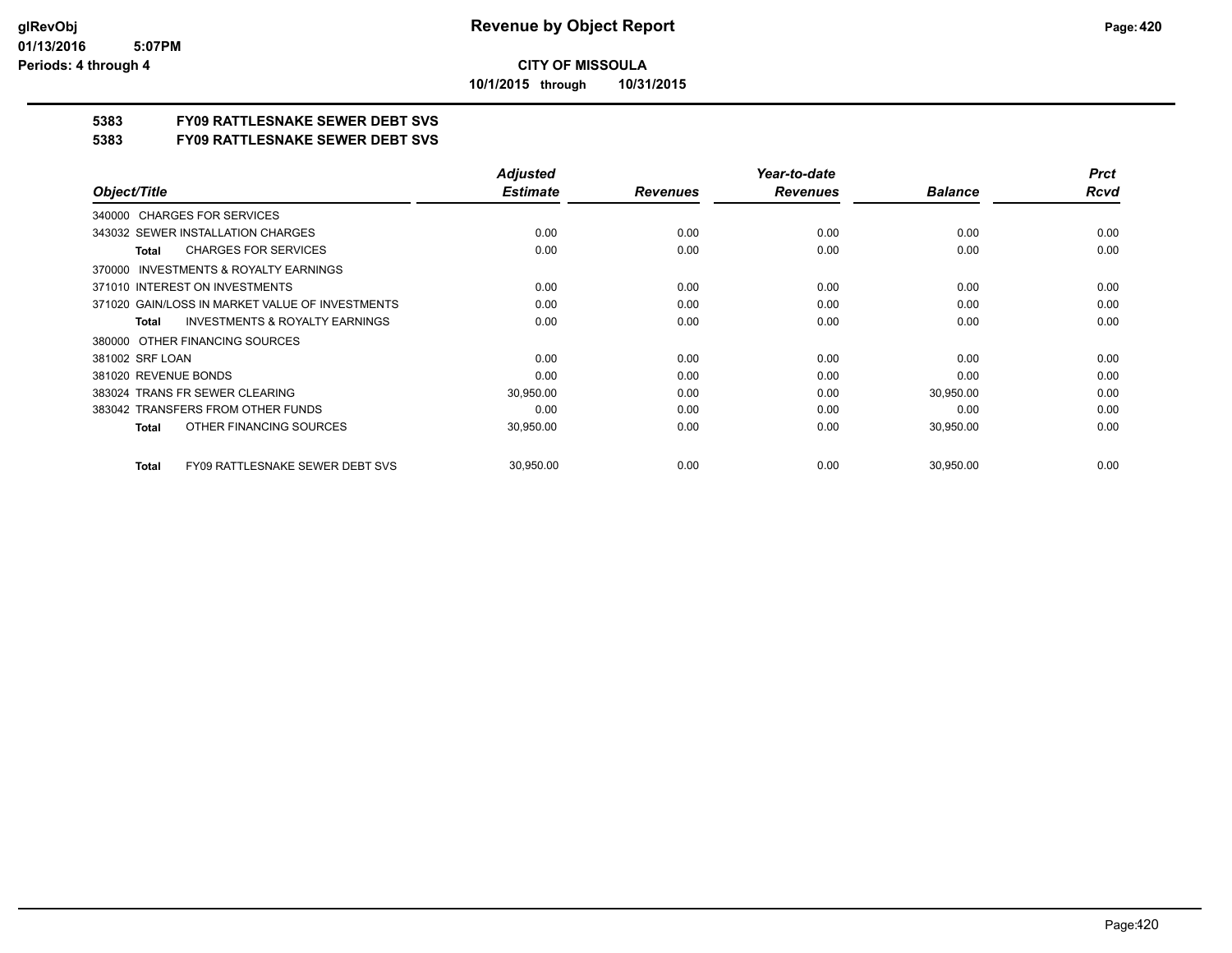**10/1/2015 through 10/31/2015**

## **5383 FY09 RATTLESNAKE SEWER DEBT SVS**

| Object/Title                                        | <b>Adjusted</b><br><b>Estimate</b> | <b>Revenues</b> | Year-to-date<br><b>Revenues</b> | <b>Balance</b> | <b>Prct</b><br>Rcvd |
|-----------------------------------------------------|------------------------------------|-----------------|---------------------------------|----------------|---------------------|
|                                                     |                                    |                 |                                 |                |                     |
| 340000 CHARGES FOR SERVICES                         |                                    |                 |                                 |                |                     |
| 343032 SEWER INSTALLATION CHARGES                   | 0.00                               | 0.00            | 0.00                            | 0.00           | 0.00                |
| <b>CHARGES FOR SERVICES</b><br>Total                | 0.00                               | 0.00            | 0.00                            | 0.00           | 0.00                |
| <b>INVESTMENTS &amp; ROYALTY EARNINGS</b><br>370000 |                                    |                 |                                 |                |                     |
| 371010 INTEREST ON INVESTMENTS                      | 0.00                               | 0.00            | 0.00                            | 0.00           | 0.00                |
| 371020 GAIN/LOSS IN MARKET VALUE OF INVESTMENT      | 0.00                               | 0.00            | 0.00                            | 0.00           | 0.00                |
| <b>INVESTMENTS &amp; ROYALTY EARNINGS</b><br>Total  | 0.00                               | 0.00            | 0.00                            | 0.00           | 0.00                |
| 380000 OTHER FINANCING SOURCES                      |                                    |                 |                                 |                |                     |
| 381002 SRF LOAN                                     | 0.00                               | 0.00            | 0.00                            | 0.00           | 0.00                |
| 381020 REVENUE BONDS                                | 0.00                               | 0.00            | 0.00                            | 0.00           | 0.00                |
| 383024 TRANS FR SEWER CLEARING                      | 30,950.00                          | 0.00            | 0.00                            | 30,950.00      | 0.00                |
| 383042 TRANSFERS FROM OTHER FUNDS                   | 0.00                               | 0.00            | 0.00                            | 0.00           | 0.00                |
| OTHER FINANCING SOURCES<br>Total                    | 30,950.00                          | 0.00            | 0.00                            | 30,950.00      | 0.00                |
| FY09 RATTLESNAKE SEWER DEBT SVS<br>Total            | 30,950.00                          | 0.00            | 0.00                            | 30,950.00      | 0.00                |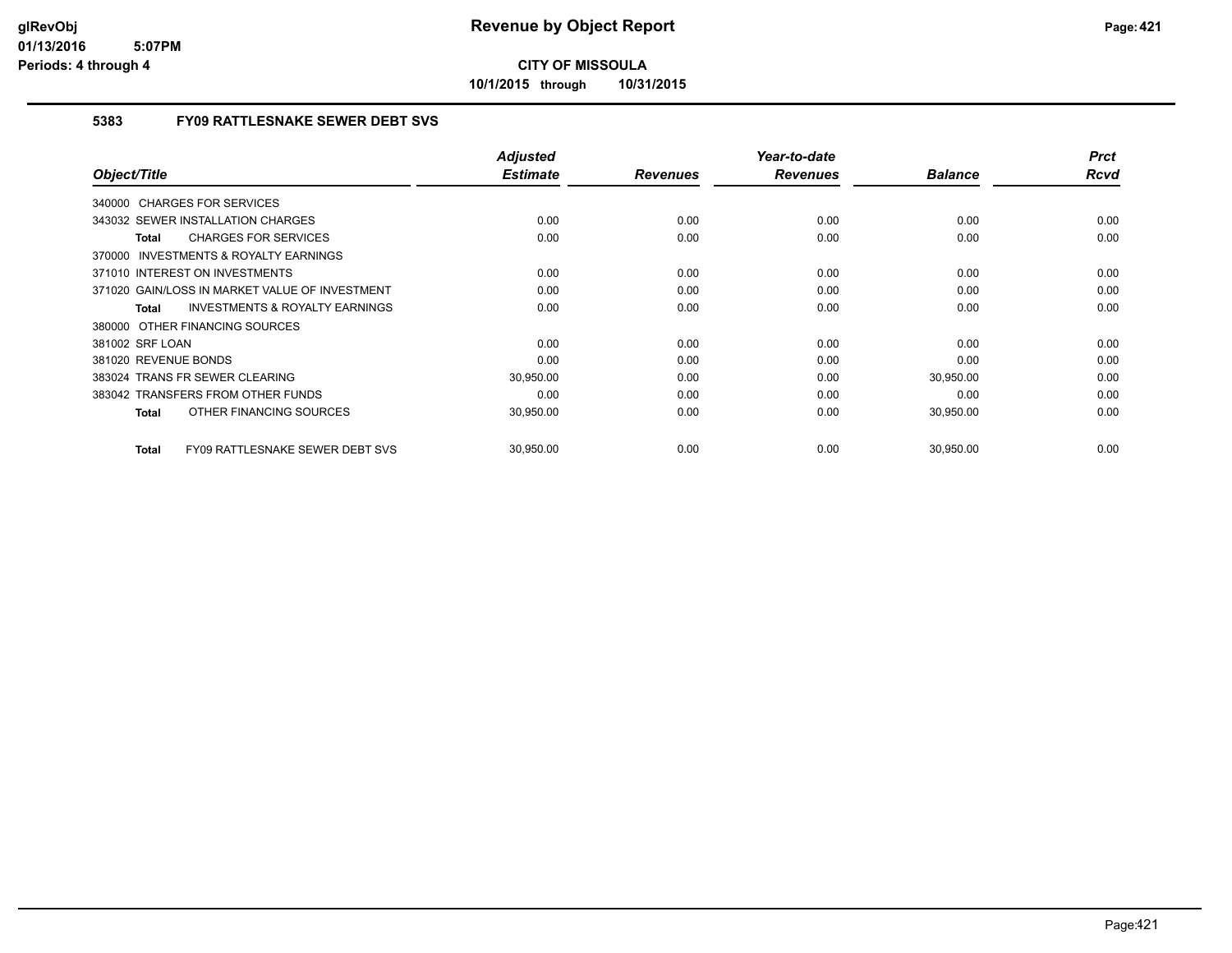**10/1/2015 through 10/31/2015**

#### **5384 09 LOLO BOND RESERVE**

**5384 09 LOLO BOND RESERVE**

|                                                    | <b>Adjusted</b> |                 | Year-to-date    |                | <b>Prct</b> |
|----------------------------------------------------|-----------------|-----------------|-----------------|----------------|-------------|
| Object/Title                                       | <b>Estimate</b> | <b>Revenues</b> | <b>Revenues</b> | <b>Balance</b> | <b>Rcvd</b> |
| 370000 INVESTMENTS & ROYALTY EARNINGS              |                 |                 |                 |                |             |
| 371010 INTEREST ON INVESTMENTS                     | 0.00            | 0.00            | 0.00            | 0.00           | 0.00        |
| 371020 GAIN/LOSS IN MARKET VALUE OF INVESTMENTS    | 0.00            | 0.00            | 0.00            | 0.00           | 0.00        |
| <b>INVESTMENTS &amp; ROYALTY EARNINGS</b><br>Total | 0.00            | 0.00            | 0.00            | 0.00           | 0.00        |
| 380000 OTHER FINANCING SOURCES                     |                 |                 |                 |                |             |
| 381002 SRF LOAN                                    | 0.00            | 0.00            | 0.00            | 0.00           | 0.00        |
| 383024 TRANS FR SEWER CLEARING                     | 0.00            | 0.00            | 0.00            | 0.00           | 0.00        |
| OTHER FINANCING SOURCES<br>Total                   | 0.00            | 0.00            | 0.00            | 0.00           | 0.00        |
|                                                    |                 |                 |                 |                |             |
| 09 LOLO BOND RESERVE<br>Total                      | 0.00            | 0.00            | 0.00            | 0.00           | 0.00        |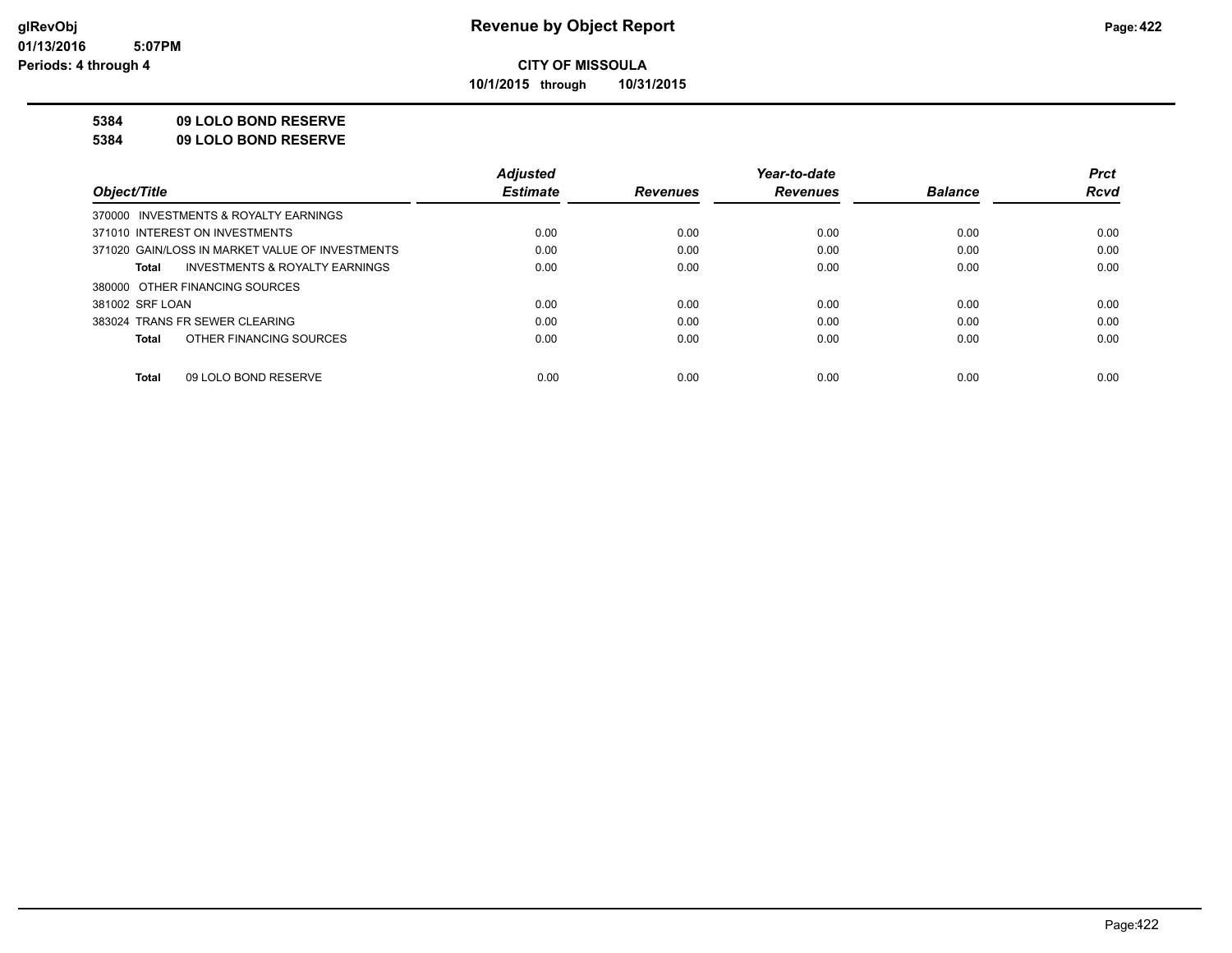**10/1/2015 through 10/31/2015**

### **5384 09 LOLO BOND RESERVE**

|                                                | <b>Adjusted</b> |                 | Year-to-date    |                | <b>Prct</b> |
|------------------------------------------------|-----------------|-----------------|-----------------|----------------|-------------|
| Object/Title                                   | <b>Estimate</b> | <b>Revenues</b> | <b>Revenues</b> | <b>Balance</b> | Rcvd        |
| 370000 INVESTMENTS & ROYALTY EARNINGS          |                 |                 |                 |                |             |
| 371010 INTEREST ON INVESTMENTS                 | 0.00            | 0.00            | 0.00            | 0.00           | 0.00        |
| 371020 GAIN/LOSS IN MARKET VALUE OF INVESTMENT | 0.00            | 0.00            | 0.00            | 0.00           | 0.00        |
| INVESTMENTS & ROYALTY EARNINGS<br>Total        | 0.00            | 0.00            | 0.00            | 0.00           | 0.00        |
| 380000 OTHER FINANCING SOURCES                 |                 |                 |                 |                |             |
| 381002 SRF LOAN                                | 0.00            | 0.00            | 0.00            | 0.00           | 0.00        |
| 383024 TRANS FR SEWER CLEARING                 | 0.00            | 0.00            | 0.00            | 0.00           | 0.00        |
| OTHER FINANCING SOURCES<br>Total               | 0.00            | 0.00            | 0.00            | 0.00           | 0.00        |
| 09 LOLO BOND RESERVE<br><b>Total</b>           | 0.00            | 0.00            | 0.00            | 0.00           | 0.00        |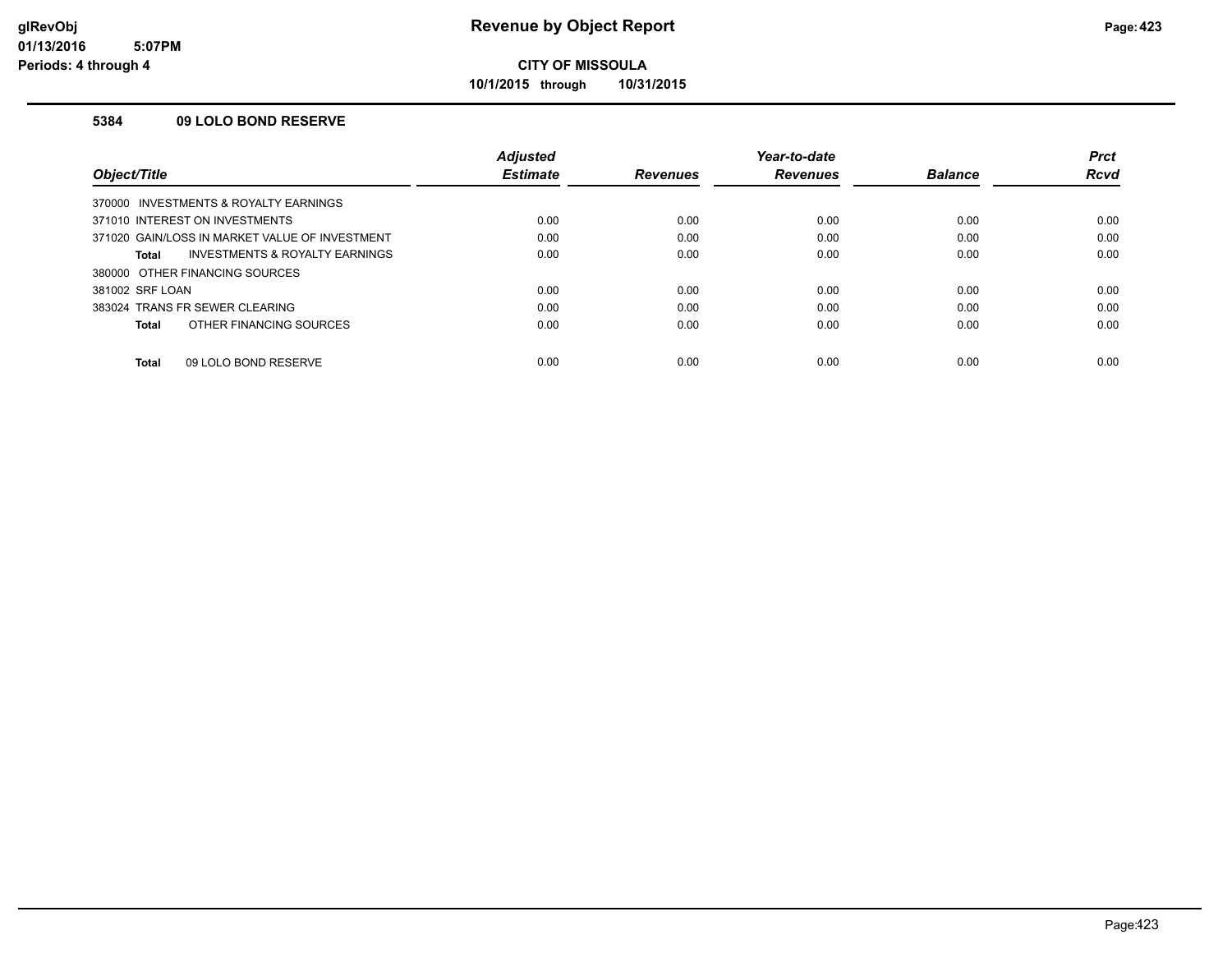**10/1/2015 through 10/31/2015**

## **5385 HEADWORKS 2010 BOND RESERVE**

### **5385 HEADWORKS 2010 BOND RESERVE**

| Object/Title    |                                    | <b>Adjusted</b> | Year-to-date    |                 |                | <b>Prct</b> |
|-----------------|------------------------------------|-----------------|-----------------|-----------------|----------------|-------------|
|                 |                                    | <b>Estimate</b> | <b>Revenues</b> | <b>Revenues</b> | <b>Balance</b> | <b>Rcvd</b> |
|                 | 380000 OTHER FINANCING SOURCES     |                 |                 |                 |                |             |
| 381002 SRF LOAN |                                    | 0.00            | 0.00            | 0.00            | 0.00           | 0.00        |
| Total           | OTHER FINANCING SOURCES            | 0.00            | 0.00            | 0.00            | 0.00           | 0.00        |
| <b>Total</b>    | <b>HEADWORKS 2010 BOND RESERVE</b> | 0.00            | 0.00            | 0.00            | 0.00           | 0.00        |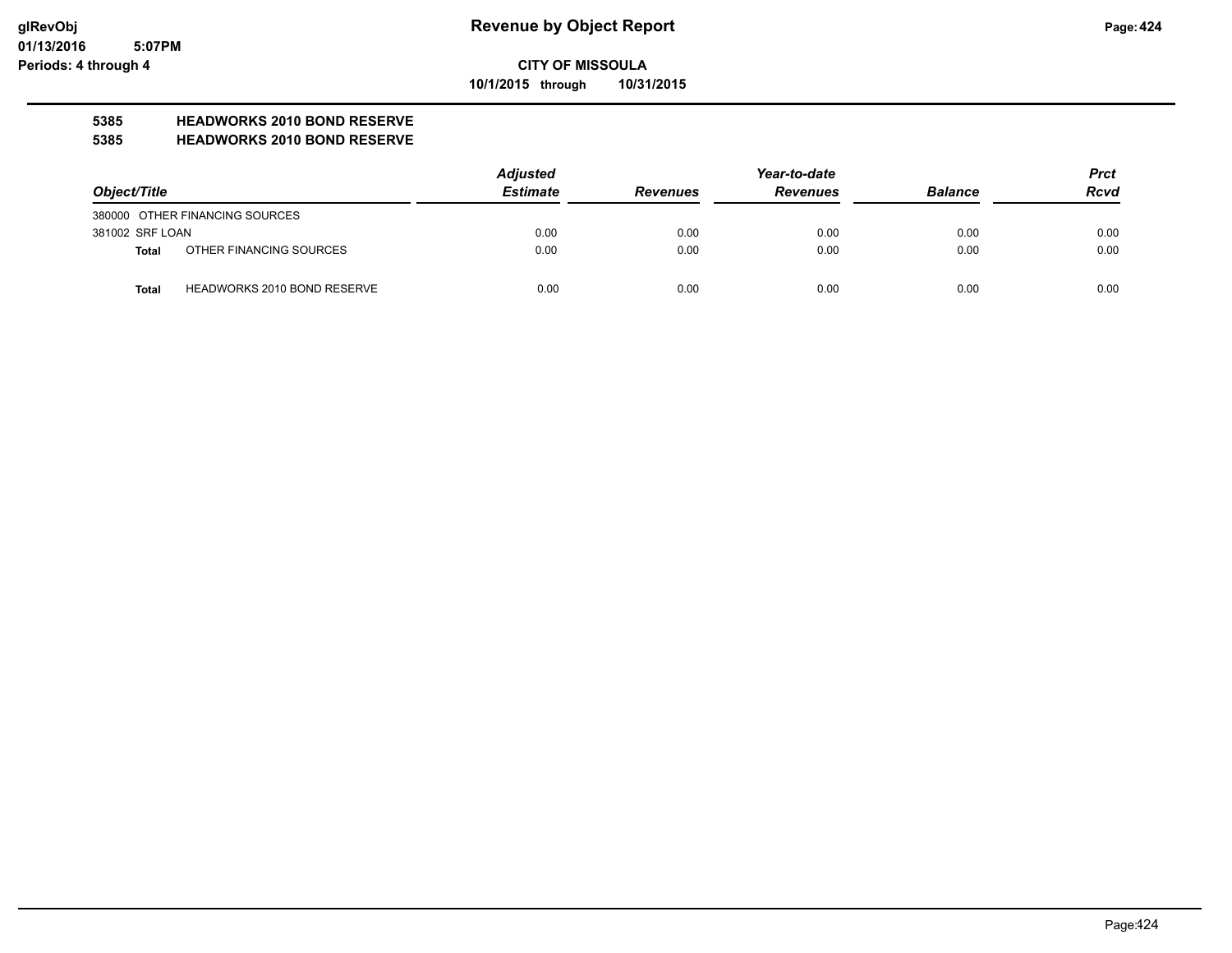**10/1/2015 through 10/31/2015**

### **5385 HEADWORKS 2010 BOND RESERVE**

| Object/Title    |                                | <b>Adjusted</b><br><b>Estimate</b> | <b>Revenues</b> | Year-to-date<br><b>Revenues</b> | <b>Balance</b> | <b>Prct</b><br><b>Rcvd</b> |
|-----------------|--------------------------------|------------------------------------|-----------------|---------------------------------|----------------|----------------------------|
|                 | 380000 OTHER FINANCING SOURCES |                                    |                 |                                 |                |                            |
| 381002 SRF LOAN |                                | 0.00                               | 0.00            | 0.00                            | 0.00           | 0.00                       |
| <b>Total</b>    | OTHER FINANCING SOURCES        | 0.00                               | 0.00            | 0.00                            | 0.00           | 0.00                       |
| <b>Total</b>    | HEADWORKS 2010 BOND RESERVE    | 0.00                               | 0.00            | 0.00                            | 0.00           | 0.00                       |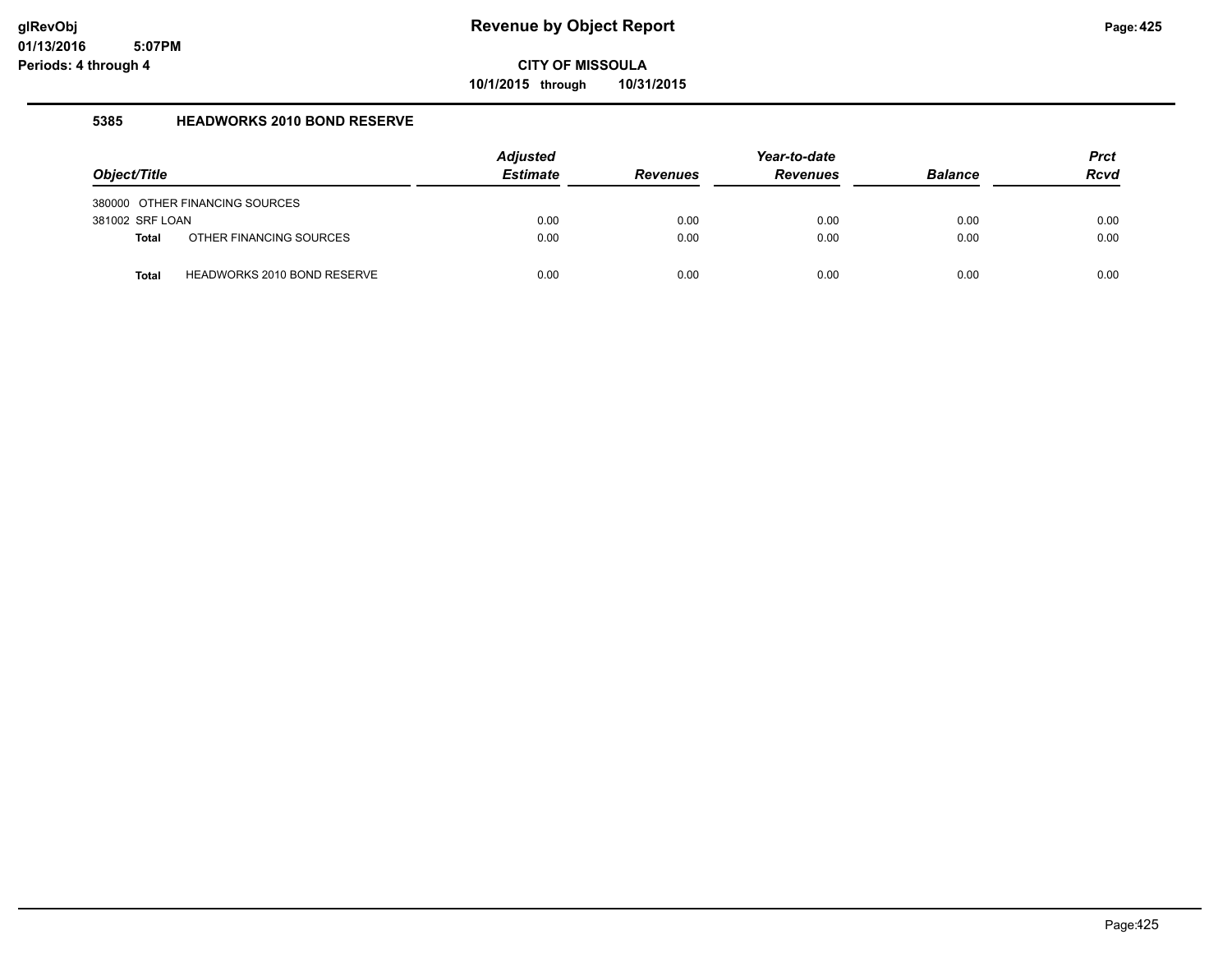### **CITY OF MISSOULA 10/1/2015 through 10/31/2015**

#### **5386 FY10 HEADWORKS DEBT SERVICE**

#### **5386 FY10 HEADWORKS DEBT SERVICE**

|                                             | <b>Adjusted</b> |                 | Year-to-date    |                | <b>Prct</b> |
|---------------------------------------------|-----------------|-----------------|-----------------|----------------|-------------|
| Object/Title                                | <b>Estimate</b> | <b>Revenues</b> | <b>Revenues</b> | <b>Balance</b> | <b>Rcvd</b> |
| 330000 INTERGOVERNMENTAL REVENUES           |                 |                 |                 |                |             |
| 331990 IRS REIMB/DEBT SVS INTEREST          | 253.177.00      | 0.00            | 0.00            | 253.177.00     | 0.00        |
| INTERGOVERNMENTAL REVENUES<br>Total         | 253,177.00      | 0.00            | 0.00            | 253.177.00     | 0.00        |
| 380000 OTHER FINANCING SOURCES              |                 |                 |                 |                |             |
| 383024 TRANS FR SEWER CLEARING              | 445.139.00      | 0.00            | 0.00            | 445.139.00     | 0.00        |
| OTHER FINANCING SOURCES<br><b>Total</b>     | 445.139.00      | 0.00            | 0.00            | 445.139.00     | 0.00        |
|                                             |                 |                 |                 |                |             |
| FY10 HEADWORKS DEBT SERVICE<br><b>Total</b> | 698.316.00      | 0.00            | 0.00            | 698.316.00     | 0.00        |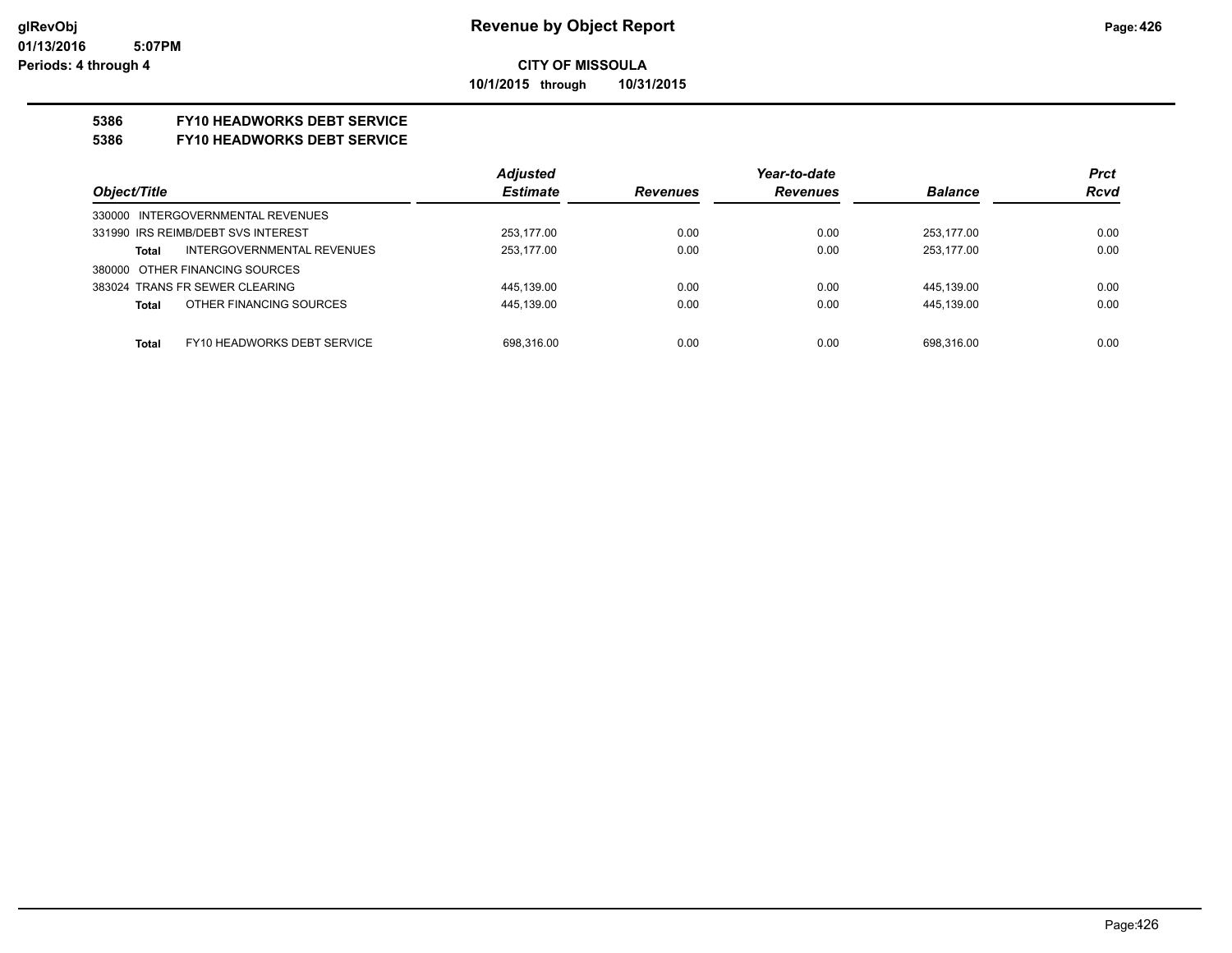**10/1/2015 through 10/31/2015**

## **5386 FY10 HEADWORKS DEBT SERVICE**

|                                      | <b>Adjusted</b> |                 | Year-to-date    |                | <b>Prct</b> |
|--------------------------------------|-----------------|-----------------|-----------------|----------------|-------------|
| Object/Title                         | <b>Estimate</b> | <b>Revenues</b> | <b>Revenues</b> | <b>Balance</b> | <b>Rcvd</b> |
| INTERGOVERNMENTAL REVENUES<br>330000 |                 |                 |                 |                |             |
| 331990 IRS REIMB/DEBT SVS INTEREST   | 253.177.00      | 0.00            | 0.00            | 253.177.00     | 0.00        |
| INTERGOVERNMENTAL REVENUES<br>Total  | 253,177.00      | 0.00            | 0.00            | 253,177.00     | 0.00        |
| 380000 OTHER FINANCING SOURCES       |                 |                 |                 |                |             |
| 383024 TRANS FR SEWER CLEARING       | 445.139.00      | 0.00            | 0.00            | 445.139.00     | 0.00        |
| OTHER FINANCING SOURCES<br>Total     | 445,139.00      | 0.00            | 0.00            | 445,139.00     | 0.00        |
| FY10 HEADWORKS DEBT SERVICE<br>Total | 698.316.00      | 0.00            | 0.00            | 698.316.00     | 0.00        |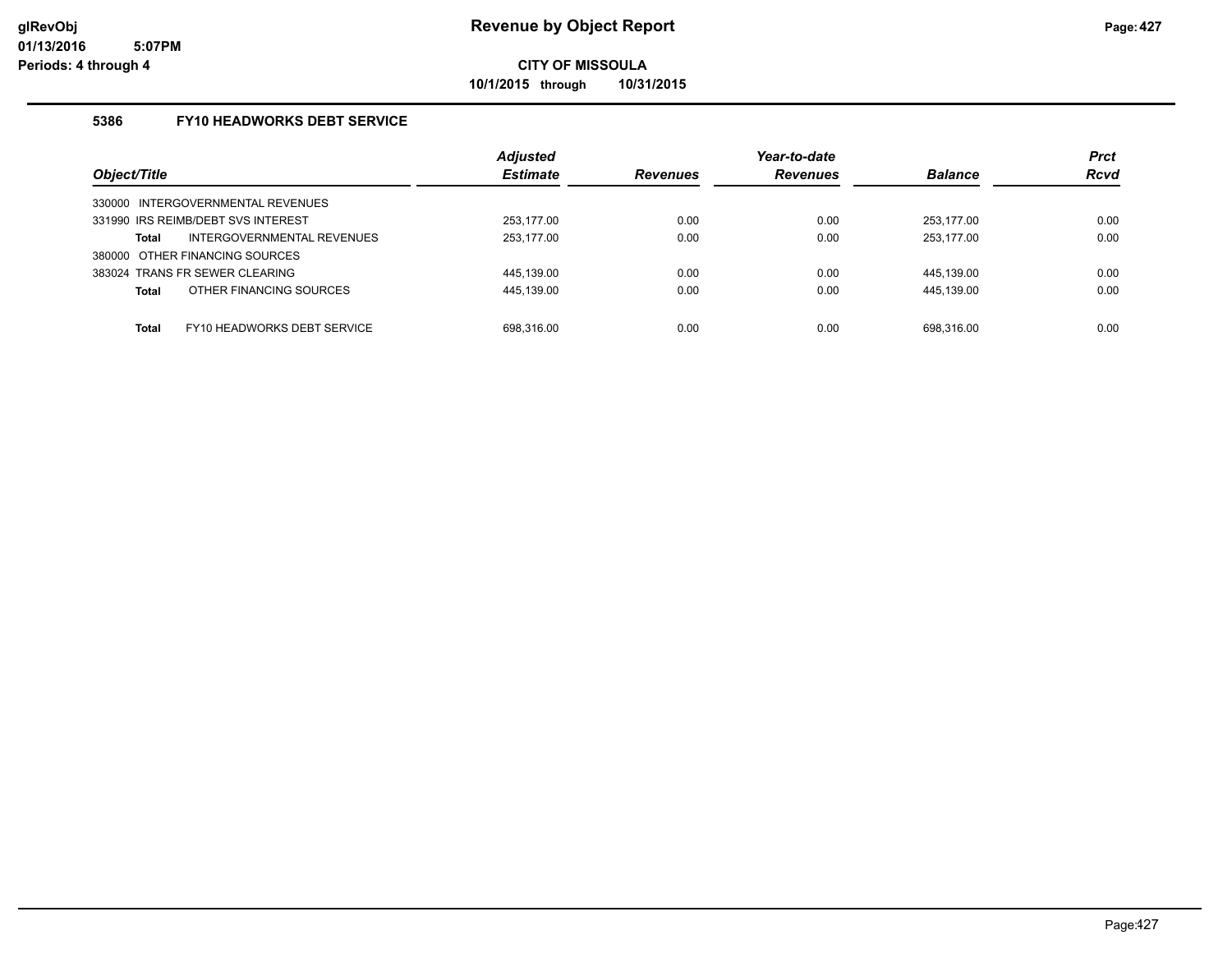**10/1/2015 through 10/31/2015**

# **5387 FY11 SEWER \$1.29M BOND DEBT SERVICE**

## **5387 FY11 SEWER \$1.29M BOND DEBT SERVICE**

|                                                      | <b>Adjusted</b> |                 | Year-to-date    |                | <b>Prct</b> |
|------------------------------------------------------|-----------------|-----------------|-----------------|----------------|-------------|
| Object/Title                                         | <b>Estimate</b> | <b>Revenues</b> | <b>Revenues</b> | <b>Balance</b> | <b>Rcvd</b> |
| 370000 INVESTMENTS & ROYALTY EARNINGS                |                 |                 |                 |                |             |
| 371010 INTEREST ON INVESTMENTS                       | 0.00            | 0.00            | 0.00            | 0.00           | 0.00        |
| 371020 GAIN/LOSS IN MARKET VALUE OF INVESTMENTS      | 0.00            | 0.00            | 0.00            | 0.00           | 0.00        |
| <b>INVESTMENTS &amp; ROYALTY EARNINGS</b><br>Total   | 0.00            | 0.00            | 0.00            | 0.00           | 0.00        |
| 380000 OTHER FINANCING SOURCES                       |                 |                 |                 |                |             |
| 383024 TRANS FR SEWER CLEARING                       | 102.080.00      | 0.00            | 0.00            | 102.080.00     | 0.00        |
| OTHER FINANCING SOURCES<br>Total                     | 102.080.00      | 0.00            | 0.00            | 102.080.00     | 0.00        |
|                                                      |                 |                 |                 |                |             |
| FY11 SEWER \$1.29M BOND DEBT SERVICE<br><b>Total</b> | 102.080.00      | 0.00            | 0.00            | 102.080.00     | 0.00        |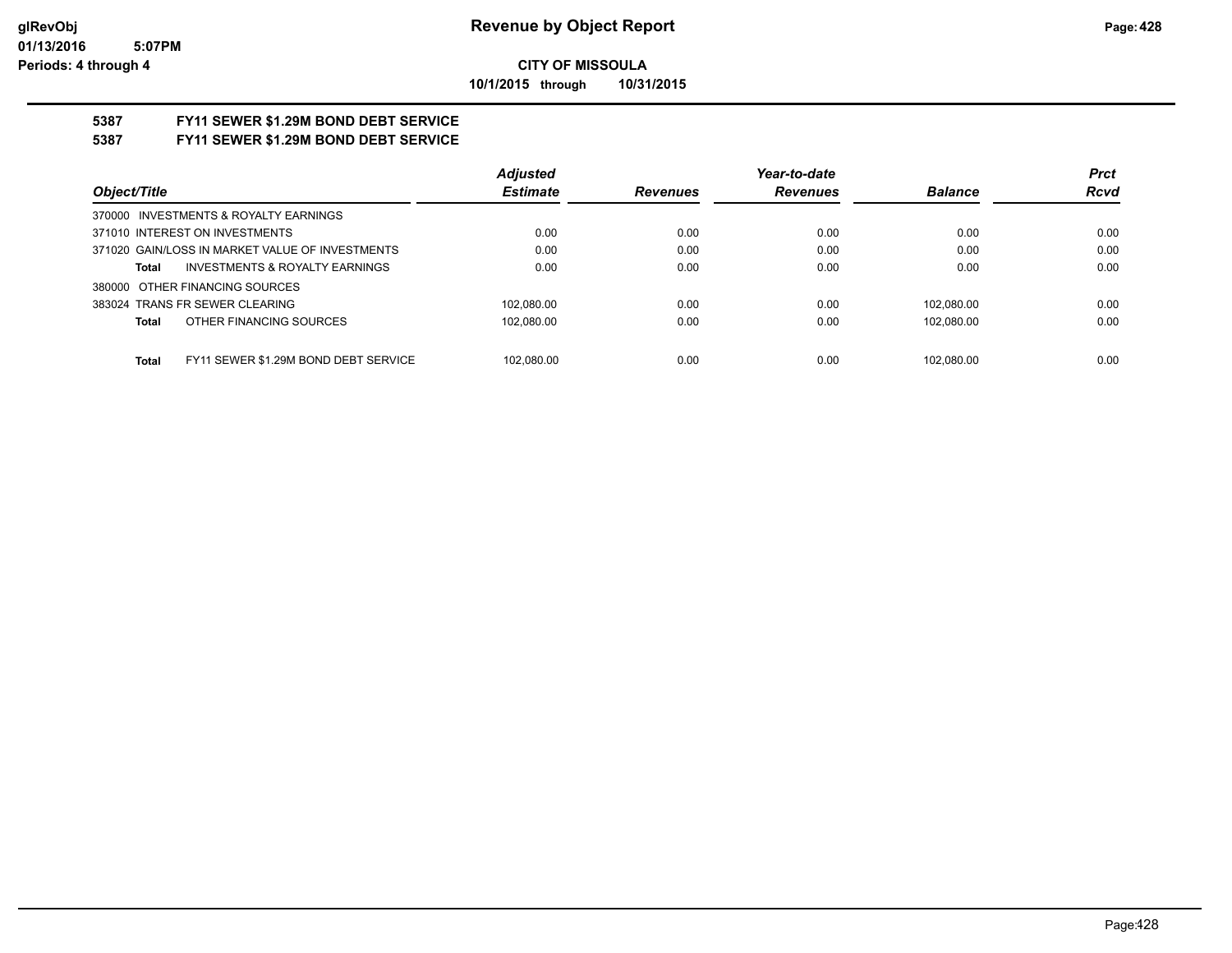**10/1/2015 through 10/31/2015**

## **5387 FY11 SEWER \$1.29M BOND DEBT SERVICE**

|                                                      | <b>Adjusted</b> |                 | Year-to-date    |                | <b>Prct</b> |
|------------------------------------------------------|-----------------|-----------------|-----------------|----------------|-------------|
| Object/Title                                         | <b>Estimate</b> | <b>Revenues</b> | <b>Revenues</b> | <b>Balance</b> | <b>Rcvd</b> |
| 370000 INVESTMENTS & ROYALTY EARNINGS                |                 |                 |                 |                |             |
| 371010 INTEREST ON INVESTMENTS                       | 0.00            | 0.00            | 0.00            | 0.00           | 0.00        |
| 371020 GAIN/LOSS IN MARKET VALUE OF INVESTMENT       | 0.00            | 0.00            | 0.00            | 0.00           | 0.00        |
| <b>INVESTMENTS &amp; ROYALTY EARNINGS</b><br>Total   | 0.00            | 0.00            | 0.00            | 0.00           | 0.00        |
| 380000 OTHER FINANCING SOURCES                       |                 |                 |                 |                |             |
| 383024 TRANS FR SEWER CLEARING                       | 102.080.00      | 0.00            | 0.00            | 102.080.00     | 0.00        |
| OTHER FINANCING SOURCES<br><b>Total</b>              | 102.080.00      | 0.00            | 0.00            | 102.080.00     | 0.00        |
|                                                      |                 |                 |                 |                |             |
| <b>Total</b><br>FY11 SEWER \$1.29M BOND DEBT SERVICE | 102.080.00      | 0.00            | 0.00            | 102.080.00     | 0.00        |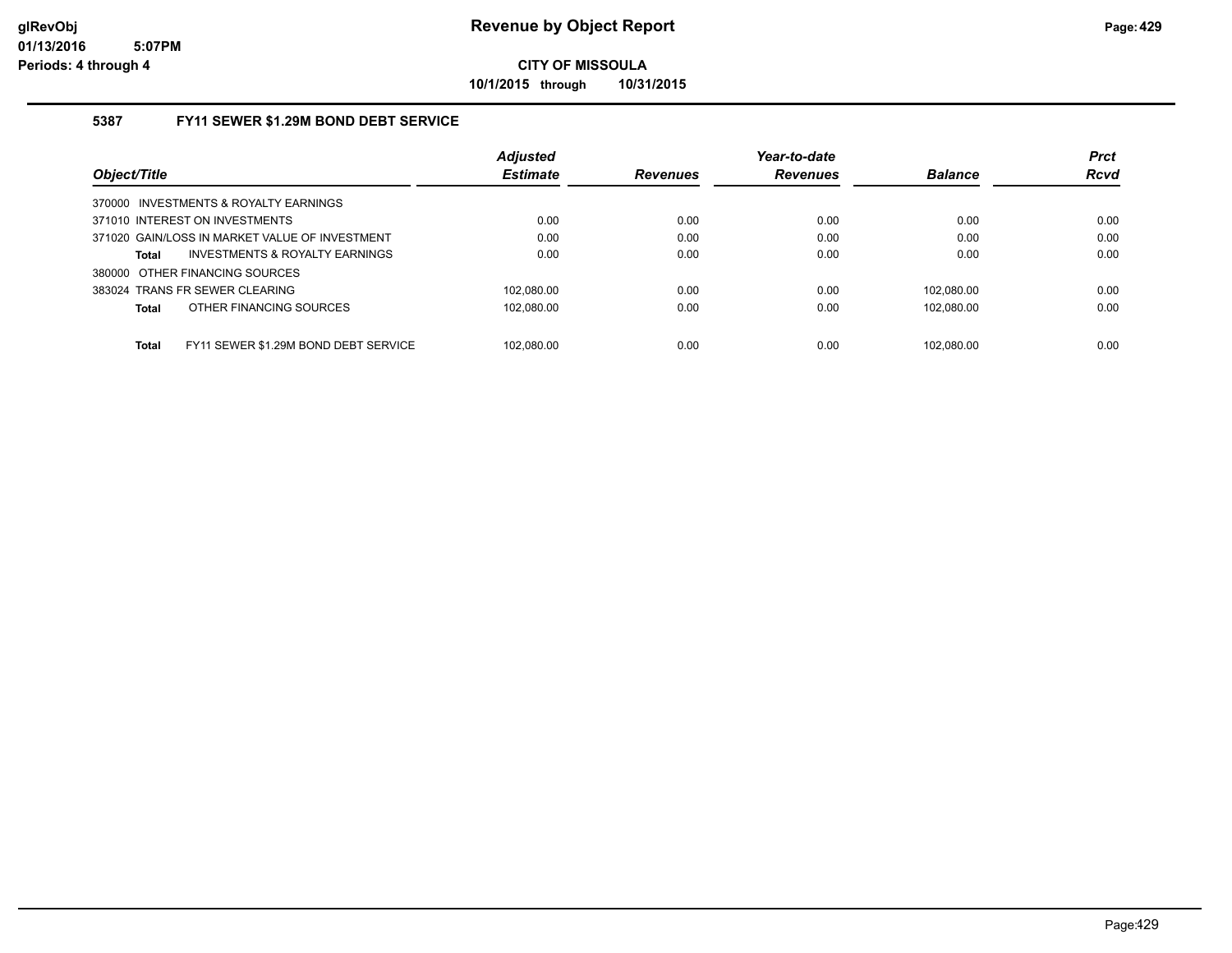**10/1/2015 through 10/31/2015**

## **5388 FY11 \$1.29M SEWER BOND RESERVE**

**5388 FY11 \$1.29M SEWER BOND RESERVE**

|                                                 | <b>Adiusted</b> |                 | Year-to-date    |                | Prct |
|-------------------------------------------------|-----------------|-----------------|-----------------|----------------|------|
| Object/Title                                    | <b>Estimate</b> | <b>Revenues</b> | <b>Revenues</b> | <b>Balance</b> | Rcvd |
| 370000 INVESTMENTS & ROYALTY EARNINGS           |                 |                 |                 |                |      |
| 371010 INTEREST ON INVESTMENTS                  | 0.00            | 0.00            | 0.00            | 0.00           | 0.00 |
| 371020 GAIN/LOSS IN MARKET VALUE OF INVESTMENTS | 0.00            | 0.00            | 0.00            | 0.00           | 0.00 |
| INVESTMENTS & ROYALTY EARNINGS<br>Total         | 0.00            | 0.00            | 0.00            | 0.00           | 0.00 |
| 380000 OTHER FINANCING SOURCES                  |                 |                 |                 |                |      |
| 381002 SRF LOAN                                 | 0.00            | 0.00            | 0.00            | 0.00           | 0.00 |
| 383024 TRANS FR SEWER CLEARING                  | 0.00            | 0.00            | 0.00            | 0.00           | 0.00 |
| 383042 TRANSFERS FROM OTHER FUNDS               | 0.00            | 0.00            | 0.00            | 0.00           | 0.00 |
| OTHER FINANCING SOURCES<br>Total                | 0.00            | 0.00            | 0.00            | 0.00           | 0.00 |
| FY11 \$1.29M SEWER BOND RESERVE<br><b>Total</b> | 0.00            | 0.00            | 0.00            | 0.00           | 0.00 |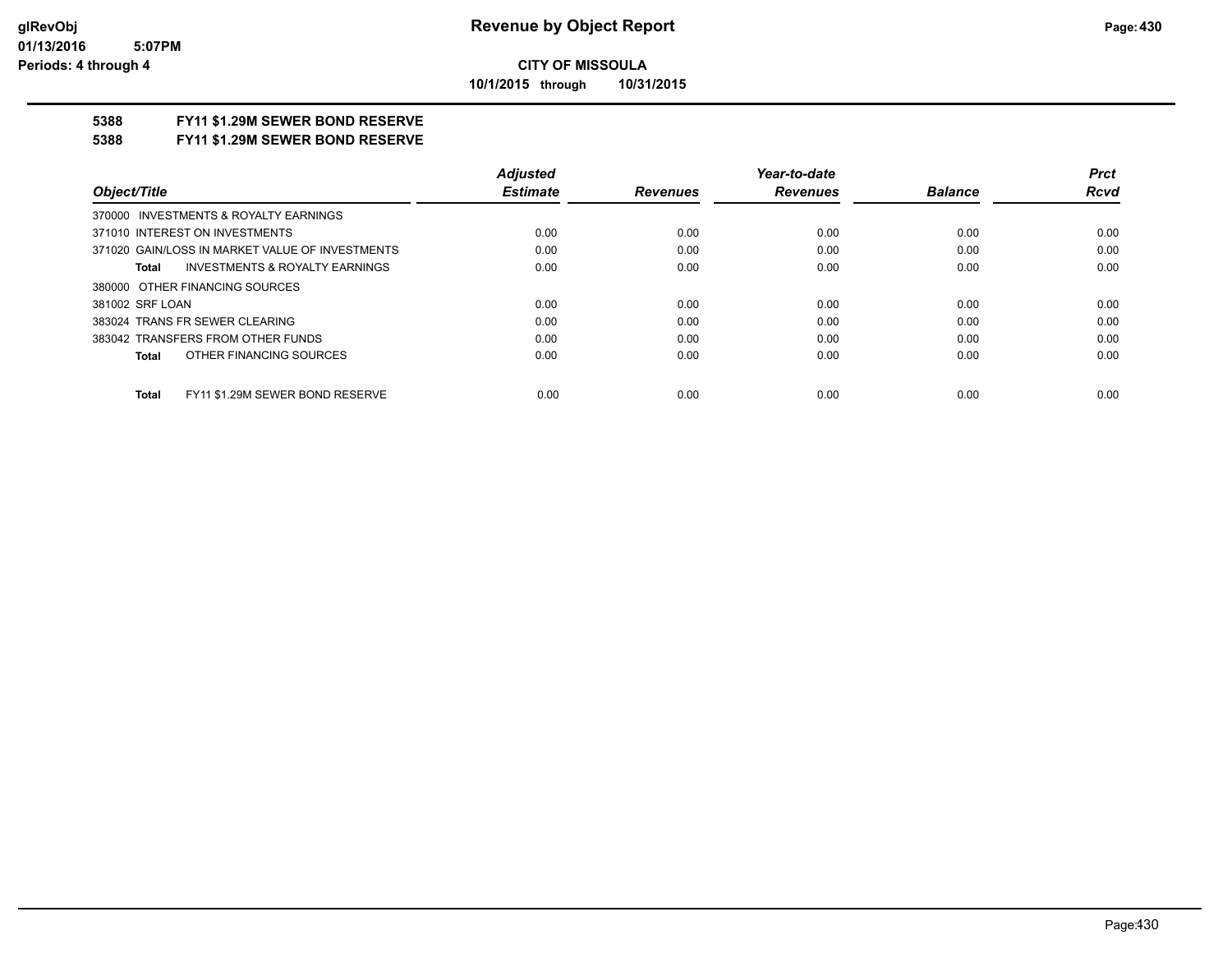**10/1/2015 through 10/31/2015**

## **5388 FY11 \$1.29M SEWER BOND RESERVE**

| Object/Title                                   | <b>Adjusted</b><br><b>Estimate</b> | <b>Revenues</b> | Year-to-date<br><b>Revenues</b> | <b>Balance</b> | <b>Prct</b><br>Rcvd |
|------------------------------------------------|------------------------------------|-----------------|---------------------------------|----------------|---------------------|
| INVESTMENTS & ROYALTY EARNINGS<br>370000       |                                    |                 |                                 |                |                     |
| 371010 INTEREST ON INVESTMENTS                 | 0.00                               | 0.00            | 0.00                            | 0.00           | 0.00                |
| 371020 GAIN/LOSS IN MARKET VALUE OF INVESTMENT | 0.00                               | 0.00            | 0.00                            | 0.00           | 0.00                |
| INVESTMENTS & ROYALTY EARNINGS<br>Total        | 0.00                               | 0.00            | 0.00                            | 0.00           | 0.00                |
| 380000 OTHER FINANCING SOURCES                 |                                    |                 |                                 |                |                     |
| 381002 SRF LOAN                                | 0.00                               | 0.00            | 0.00                            | 0.00           | 0.00                |
| 383024 TRANS FR SEWER CLEARING                 | 0.00                               | 0.00            | 0.00                            | 0.00           | 0.00                |
| 383042 TRANSFERS FROM OTHER FUNDS              | 0.00                               | 0.00            | 0.00                            | 0.00           | 0.00                |
| OTHER FINANCING SOURCES<br>Total               | 0.00                               | 0.00            | 0.00                            | 0.00           | 0.00                |
| FY11 \$1.29M SEWER BOND RESERVE<br>Total       | 0.00                               | 0.00            | 0.00                            | 0.00           | 0.00                |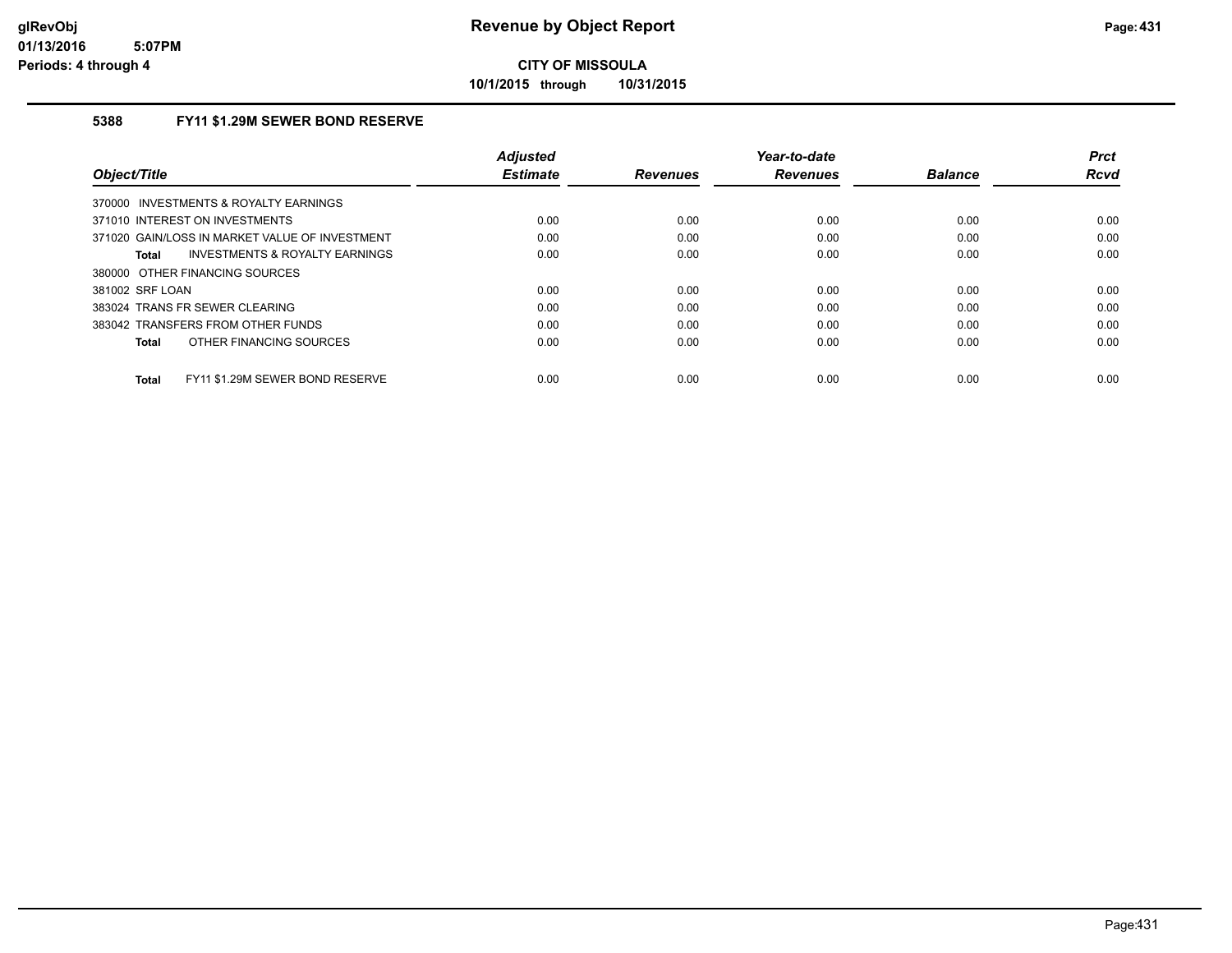**10/1/2015 through 10/31/2015**

# **5389 FY15 SEWER REVENUE BOND DEBT SERVICE**

## **5389 FY15 SEWER REVENUE BOND DEBT SERVICE**

|                                                 | <b>Adjusted</b> |                 | Year-to-date    |                | <b>Prct</b> |
|-------------------------------------------------|-----------------|-----------------|-----------------|----------------|-------------|
| Object/Title                                    | <b>Estimate</b> | <b>Revenues</b> | <b>Revenues</b> | <b>Balance</b> | <b>Rcvd</b> |
| 370000 INVESTMENTS & ROYALTY EARNINGS           |                 |                 |                 |                |             |
| 371010 INTEREST ON INVESTMENTS                  | 0.00            | 0.00            | 0.00            | 0.00           | 0.00        |
| 371020 GAIN/LOSS IN MARKET VALUE OF INVESTMENTS | 0.00            | 0.00            | 0.00            | 0.00           | 0.00        |
| INVESTMENTS & ROYALTY EARNINGS<br>Total         | 0.00            | 0.00            | 0.00            | 0.00           | 0.00        |
| 380000 OTHER FINANCING SOURCES                  |                 |                 |                 |                |             |
| 381010 BOND PROCEEDS                            | 0.00            | 460.002.00      | 460.002.00      | $-460.002.00$  | 0.00        |
| 383024 TRANS FR SEWER CLEARING                  | 0.00            | 0.00            | 0.00            | 0.00           | 0.00        |
| OTHER FINANCING SOURCES<br>Total                | 0.00            | 460.002.00      | 460.002.00      | $-460.002.00$  | 0.00        |
|                                                 |                 |                 |                 |                |             |
| FY15 SEWER REVENUE BOND DEBT SERVIC<br>Total    | 0.00            | 460.002.00      | 460.002.00      | $-460.002.00$  | 0.00        |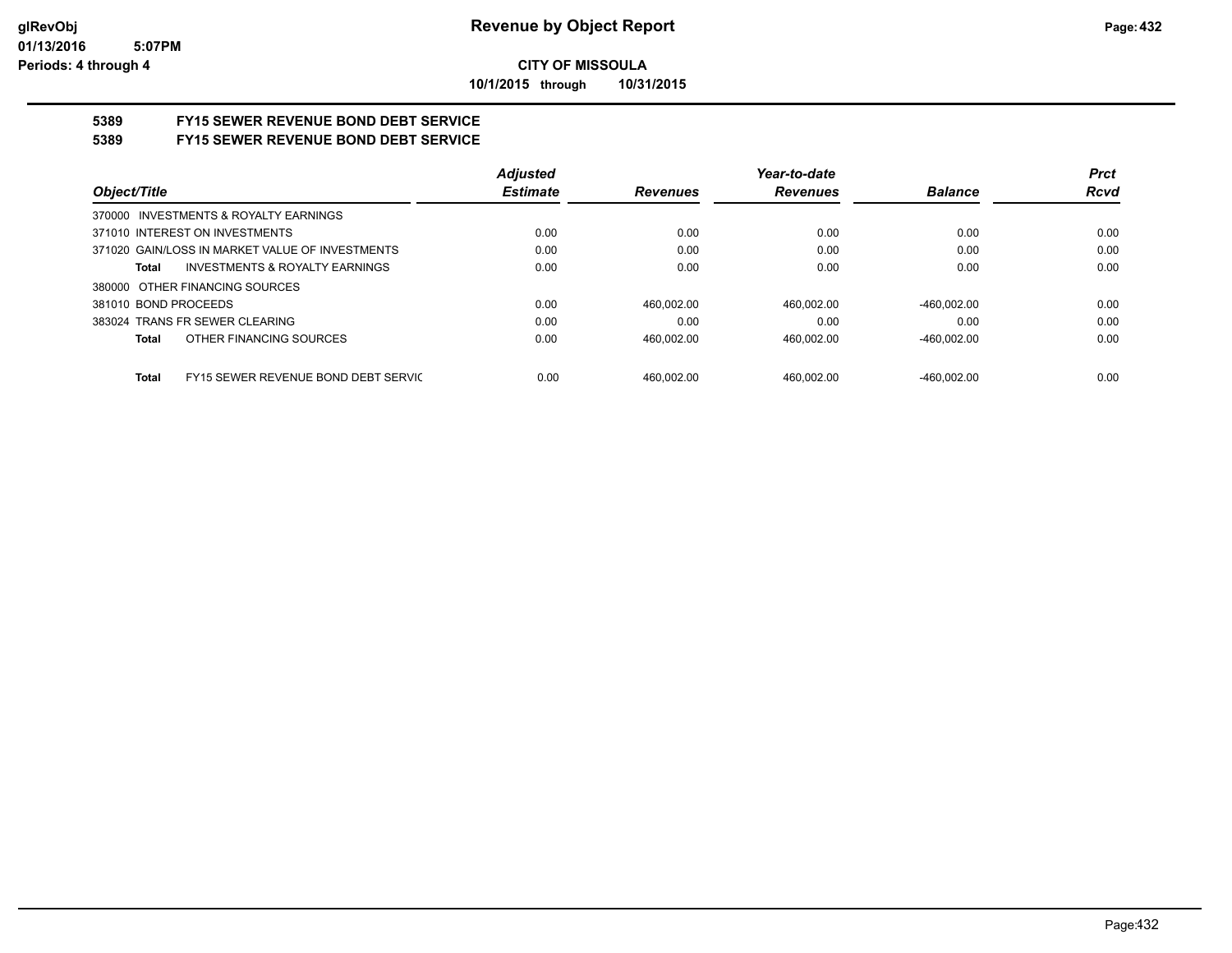**10/1/2015 through 10/31/2015**

#### **5389 FY15 SEWER REVENUE BOND DEBT SERVICE**

|                                                      | <b>Adjusted</b> |                 | Year-to-date    |                | <b>Prct</b> |
|------------------------------------------------------|-----------------|-----------------|-----------------|----------------|-------------|
| Object/Title                                         | <b>Estimate</b> | <b>Revenues</b> | <b>Revenues</b> | <b>Balance</b> | <b>Rcvd</b> |
| 370000 INVESTMENTS & ROYALTY EARNINGS                |                 |                 |                 |                |             |
| 371010 INTEREST ON INVESTMENTS                       | 0.00            | 0.00            | 0.00            | 0.00           | 0.00        |
| 371020 GAIN/LOSS IN MARKET VALUE OF INVESTMENT       | 0.00            | 0.00            | 0.00            | 0.00           | 0.00        |
| INVESTMENTS & ROYALTY EARNINGS<br>Total              | 0.00            | 0.00            | 0.00            | 0.00           | 0.00        |
| 380000 OTHER FINANCING SOURCES                       |                 |                 |                 |                |             |
| 381010 BOND PROCEEDS                                 | 0.00            | 460.002.00      | 460.002.00      | $-460.002.00$  | 0.00        |
| 383024 TRANS FR SEWER CLEARING                       | 0.00            | 0.00            | 0.00            | 0.00           | 0.00        |
| OTHER FINANCING SOURCES<br>Total                     | 0.00            | 460.002.00      | 460.002.00      | $-460.002.00$  | 0.00        |
| <b>FY15 SEWER REVENUE BOND DEBT SERVICE</b><br>Total | 0.00            | 460.002.00      | 460.002.00      | -460.002.00    | 0.00        |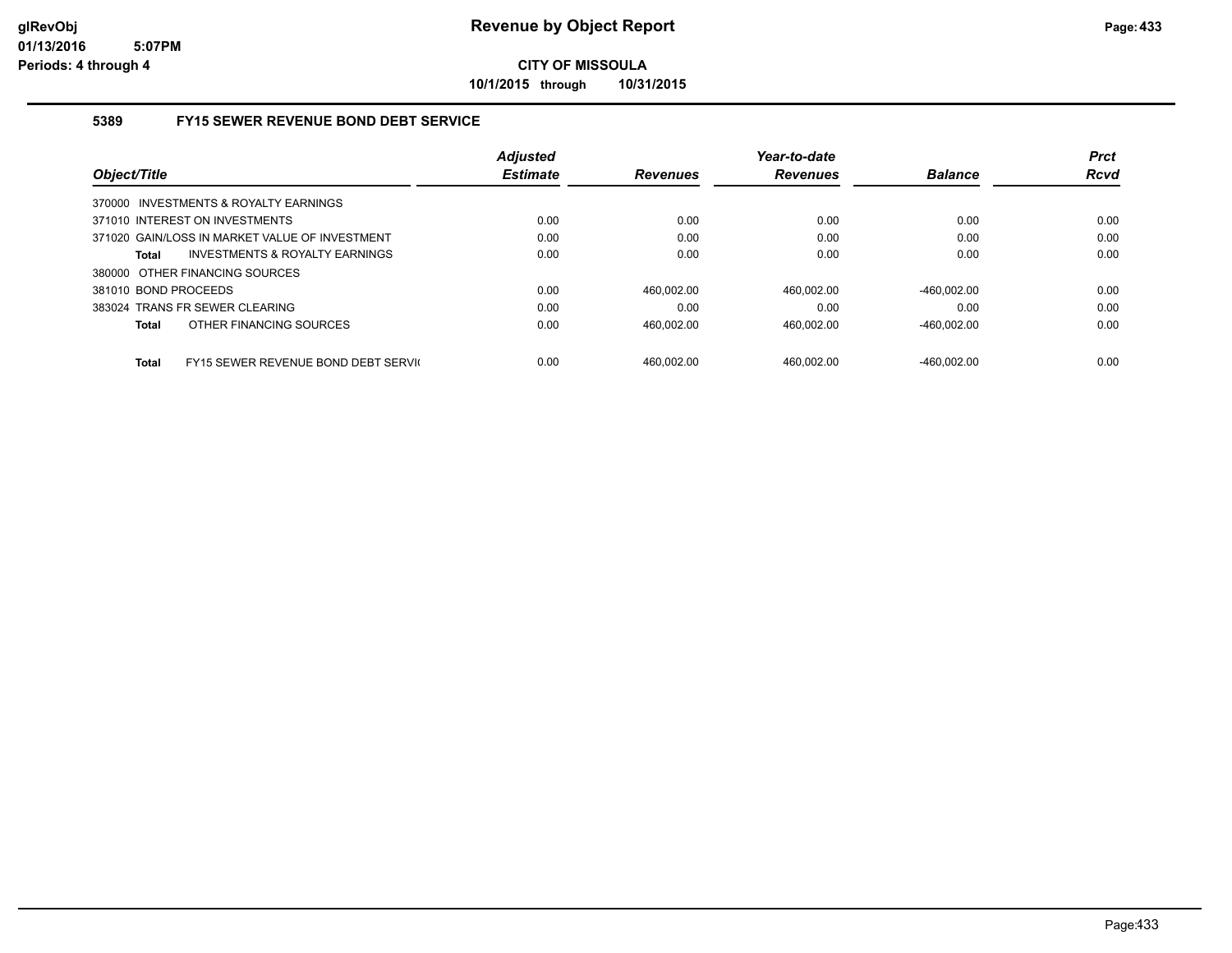**10/1/2015 through 10/31/2015**

# **5390 FY15 SEWER BOND DEBT RESERVE**

#### **5390 FY15 SEWER BOND DEBT RESERVE**

|                                                    | <b>Adjusted</b> |                 | Year-to-date    |                | <b>Prct</b> |
|----------------------------------------------------|-----------------|-----------------|-----------------|----------------|-------------|
| Object/Title                                       | <b>Estimate</b> | <b>Revenues</b> | <b>Revenues</b> | <b>Balance</b> | <b>Rcvd</b> |
| 370000 INVESTMENTS & ROYALTY EARNINGS              |                 |                 |                 |                |             |
| 371010 INTEREST ON INVESTMENTS                     | 0.00            | 0.00            | 0.00            | 0.00           | 0.00        |
| 371020 GAIN/LOSS IN MARKET VALUE OF INVESTMENTS    | 0.00            | 0.00            | 0.00            | 0.00           | 0.00        |
| <b>INVESTMENTS &amp; ROYALTY EARNINGS</b><br>Total | 0.00            | 0.00            | 0.00            | 0.00           | 0.00        |
| 380000 OTHER FINANCING SOURCES                     |                 |                 |                 |                |             |
| 381002 SRF LOAN                                    | 0.00            | 0.00            | 0.00            | 0.00           | 0.00        |
| 383024 TRANS FR SEWER CLEARING                     | 0.00            | 0.00            | 0.00            | 0.00           | 0.00        |
| 383042 TRANSFERS FROM OTHER FUNDS                  | 0.00            | 0.00            | 0.00            | 0.00           | 0.00        |
| OTHER FINANCING SOURCES<br>Total                   | 0.00            | 0.00            | 0.00            | 0.00           | 0.00        |
|                                                    |                 |                 |                 |                |             |
| FY15 SEWER BOND DEBT RESERVE<br><b>Total</b>       | 0.00            | 0.00            | 0.00            | 0.00           | 0.00        |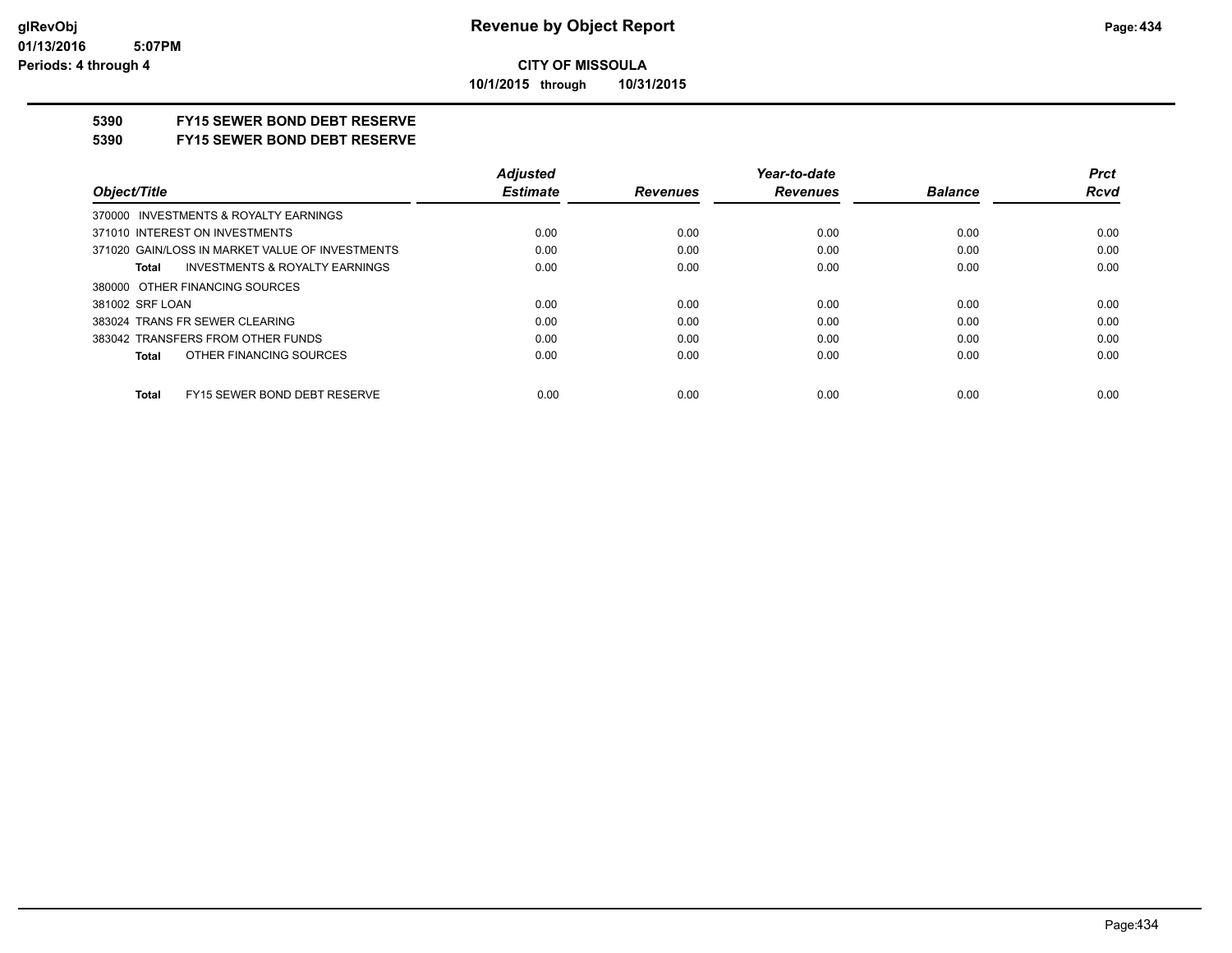**10/1/2015 through 10/31/2015**

# **5390 FY15 SEWER BOND DEBT RESERVE**

| Object/Title                                   | <b>Adjusted</b><br><b>Estimate</b> | <b>Revenues</b> | Year-to-date<br><b>Revenues</b> | <b>Balance</b> | <b>Prct</b><br>Rcvd |
|------------------------------------------------|------------------------------------|-----------------|---------------------------------|----------------|---------------------|
| 370000 INVESTMENTS & ROYALTY EARNINGS          |                                    |                 |                                 |                |                     |
| 371010 INTEREST ON INVESTMENTS                 | 0.00                               | 0.00            | 0.00                            | 0.00           | 0.00                |
| 371020 GAIN/LOSS IN MARKET VALUE OF INVESTMENT | 0.00                               | 0.00            | 0.00                            | 0.00           | 0.00                |
| INVESTMENTS & ROYALTY EARNINGS<br>Total        | 0.00                               | 0.00            | 0.00                            | 0.00           | 0.00                |
| 380000 OTHER FINANCING SOURCES                 |                                    |                 |                                 |                |                     |
| 381002 SRF LOAN                                | 0.00                               | 0.00            | 0.00                            | 0.00           | 0.00                |
| 383024 TRANS FR SEWER CLEARING                 | 0.00                               | 0.00            | 0.00                            | 0.00           | 0.00                |
| 383042 TRANSFERS FROM OTHER FUNDS              | 0.00                               | 0.00            | 0.00                            | 0.00           | 0.00                |
| OTHER FINANCING SOURCES<br>Total               | 0.00                               | 0.00            | 0.00                            | 0.00           | 0.00                |
| FY15 SEWER BOND DEBT RESERVE<br>Total          | 0.00                               | 0.00            | 0.00                            | 0.00           | 0.00                |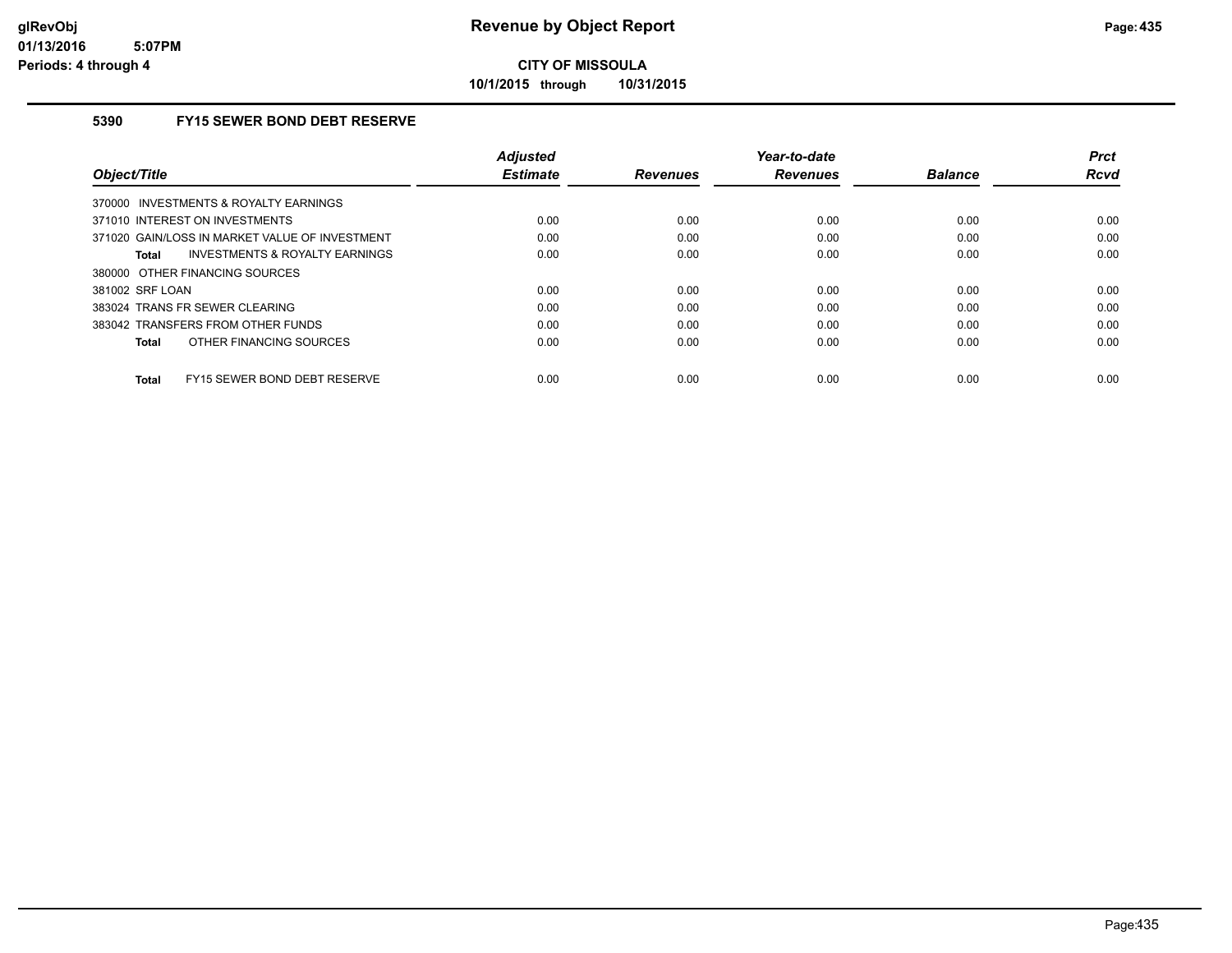**10/1/2015 through 10/31/2015**

# **5711 AQUATICS**

**5711 AQUATICS**

|                                                           | <b>Adjusted</b> |                 | Year-to-date    |                | <b>Prct</b> |
|-----------------------------------------------------------|-----------------|-----------------|-----------------|----------------|-------------|
| Object/Title                                              | <b>Estimate</b> | <b>Revenues</b> | <b>Revenues</b> | <b>Balance</b> | <b>Rcvd</b> |
| 330000 INTERGOVERNMENTAL REVENUES                         |                 |                 |                 |                |             |
| 336020 STATE PENSION CONTRIBUTION                         | 0.00            | 0.00            | 0.00            | 0.00           | 0.00        |
| 336023 STATE CONTRIB. - PERS                              | 0.00            | 0.00            | 173.50          | $-173.50$      | 0.00        |
| <b>INTERGOVERNMENTAL REVENUES</b><br>Total                | 0.00            | 0.00            | 173.50          | $-173.50$      | 0.00        |
| <b>CHARGES FOR SERVICES</b><br>340000                     |                 |                 |                 |                |             |
| 340051 GRILL VAN CONCESSIONS                              | 0.00            | 1,814.50        | 20,964.40       | $-20,964.40$   | 0.00        |
| 346030 SWIMMING POOL FEES                                 | 1,298,086.00    | 8,557.45        | 303,146.41      | 994,939.59     | 23.35       |
| 346060 CURRENTS SWIMMING FACILITY                         | 0.00            | 27,117.55       | 120,542.12      | $-120,542.12$  | 0.00        |
| 346061 CURRENTS ENTERPRISE                                | 0.00            | 0.00            | 0.00            | 0.00           | 0.00        |
| 346062 SPLASH ENTERPRISE                                  | 0.00            | 0.00            | 0.00            | 0.00           | 0.00        |
| <b>CHARGES FOR SERVICES</b><br><b>Total</b>               | 1,298,086.00    | 37,489.50       | 444,652.93      | 853,433.07     | 34.25       |
| 360000 MISCELLANEOUS REVENUES                             |                 |                 |                 |                |             |
| 360010 MISCELLANEOUS                                      | 0.00            | 0.00            | 0.00            | 0.00           | 0.00        |
| 365000 DONATIONS                                          | 0.00            | 0.00            | 0.00            | 0.00           | 0.00        |
| 365019 AQUATICS DONATIONS & GRANTS                        | 75,000.00       | 0.00            | 0.00            | 75,000.00      | 0.00        |
| MISCELLANEOUS REVENUES<br>Total                           | 75,000.00       | 0.00            | 0.00            | 75,000.00      | 0.00        |
| <b>INVESTMENTS &amp; ROYALTY EARNINGS</b><br>370000       |                 |                 |                 |                |             |
| 371010 INTEREST ON INVESTMENTS                            | 0.00            | 0.00            | 0.00            | 0.00           | 0.00        |
| <b>INVESTMENTS &amp; ROYALTY EARNINGS</b><br><b>Total</b> | 0.00            | 0.00            | 0.00            | 0.00           | 0.00        |
| OTHER FINANCING SOURCES<br>380000                         |                 |                 |                 |                |             |
| 383029 TRANS FR GENERAL                                   | 203,000.00      | 0.00            | 0.00            | 203,000.00     | 0.00        |
| 383043 TRANSFERS FROM IMPACT FEES                         | 0.00            | 0.00            | 0.00            | 0.00           | 0.00        |
| 383400 CAPITAL CONTRIBUTION                               | 0.00            | 0.00            | 0.00            | 0.00           | 0.00        |
| OTHER FINANCING SOURCES<br><b>Total</b>                   | 203,000.00      | 0.00            | 0.00            | 203,000.00     | 0.00        |
| <b>AQUATICS</b><br><b>Total</b>                           | 1,576,086.00    | 37,489.50       | 444,826.43      | 1,131,259.57   | 28.22       |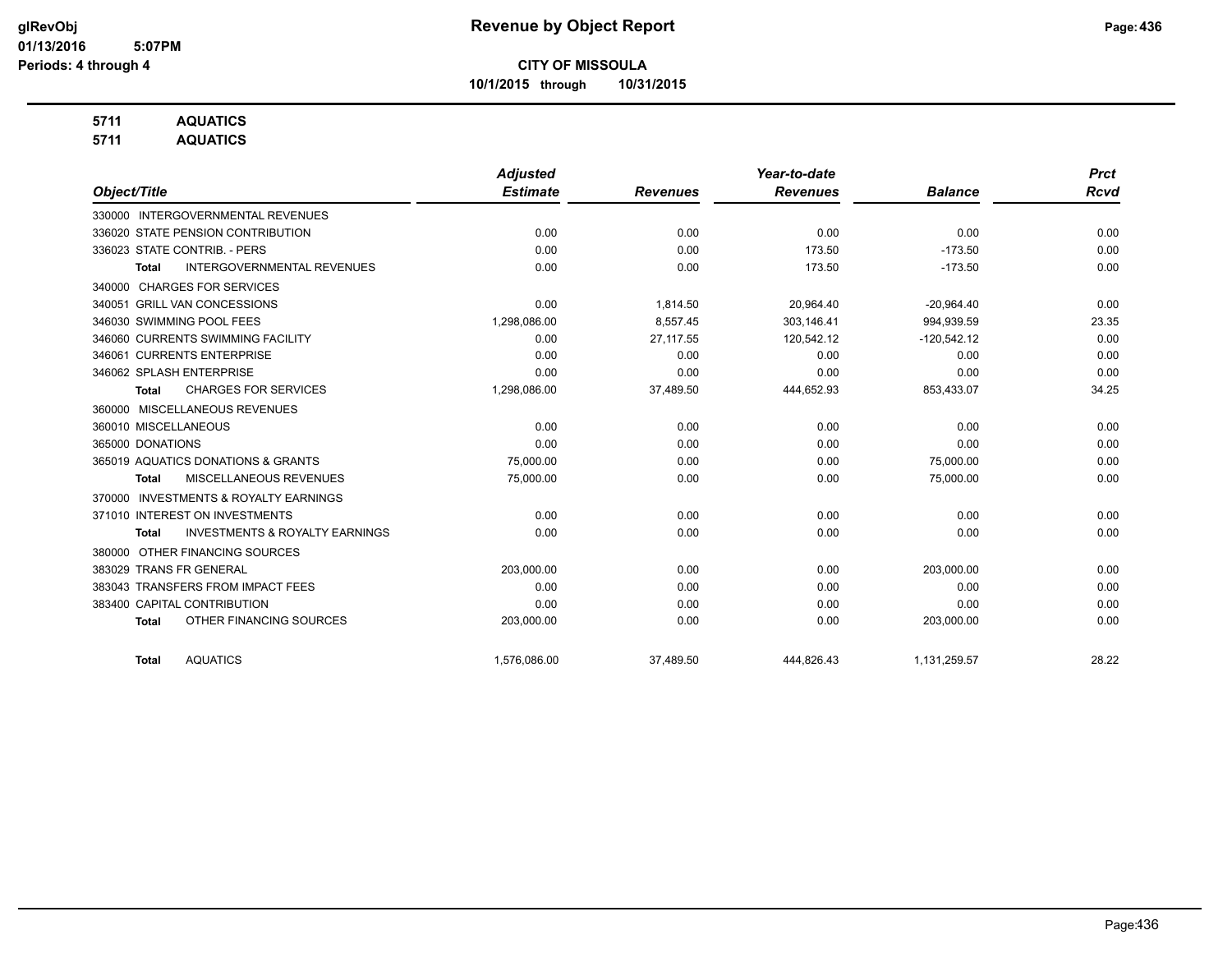**10/1/2015 through 10/31/2015**

#### **5711 AQUATICS**

|                                                           | <b>Adjusted</b> |                 | Year-to-date    |                | <b>Prct</b> |
|-----------------------------------------------------------|-----------------|-----------------|-----------------|----------------|-------------|
| Object/Title                                              | <b>Estimate</b> | <b>Revenues</b> | <b>Revenues</b> | <b>Balance</b> | <b>Rcvd</b> |
| 330000 INTERGOVERNMENTAL REVENUES                         |                 |                 |                 |                |             |
| 336020 STATE PENSION CONTRIBUTION                         | 0.00            | 0.00            | 0.00            | 0.00           | 0.00        |
| 336023 STATE CONTRIB. - PERS                              | 0.00            | 0.00            | 173.50          | $-173.50$      | 0.00        |
| <b>INTERGOVERNMENTAL REVENUES</b><br><b>Total</b>         | 0.00            | 0.00            | 173.50          | $-173.50$      | 0.00        |
| <b>CHARGES FOR SERVICES</b><br>340000                     |                 |                 |                 |                |             |
| 340051 GRILL VAN CONCESSIONS                              | 0.00            | 1,814.50        | 20,964.40       | $-20,964.40$   | 0.00        |
| 346030 SWIMMING POOL FEES                                 | 1,298,086.00    | 8,557.45        | 303,146.41      | 994,939.59     | 23.35       |
| 346060 CURRENTS SWIMMING FACILITY                         | 0.00            | 27,117.55       | 120,542.12      | $-120,542.12$  | 0.00        |
| 346061 CURRENTS ENTERPRISE                                | 0.00            | 0.00            | 0.00            | 0.00           | 0.00        |
| 346062 SPLASH ENTERPRISE                                  | 0.00            | 0.00            | 0.00            | 0.00           | 0.00        |
| <b>CHARGES FOR SERVICES</b><br><b>Total</b>               | 1,298,086.00    | 37,489.50       | 444,652.93      | 853,433.07     | 34.25       |
| MISCELLANEOUS REVENUES<br>360000                          |                 |                 |                 |                |             |
| 360010 MISCELLANEOUS                                      | 0.00            | 0.00            | 0.00            | 0.00           | 0.00        |
| 365000 DONATIONS                                          | 0.00            | 0.00            | 0.00            | 0.00           | 0.00        |
| 365019 AQUATICS DONATIONS & GRANTS                        | 75.000.00       | 0.00            | 0.00            | 75,000.00      | 0.00        |
| MISCELLANEOUS REVENUES<br><b>Total</b>                    | 75,000.00       | 0.00            | 0.00            | 75,000.00      | 0.00        |
| <b>INVESTMENTS &amp; ROYALTY EARNINGS</b><br>370000       |                 |                 |                 |                |             |
| 371010 INTEREST ON INVESTMENTS                            | 0.00            | 0.00            | 0.00            | 0.00           | 0.00        |
| <b>INVESTMENTS &amp; ROYALTY EARNINGS</b><br><b>Total</b> | 0.00            | 0.00            | 0.00            | 0.00           | 0.00        |
| OTHER FINANCING SOURCES<br>380000                         |                 |                 |                 |                |             |
| 383029 TRANS FR GENERAL                                   | 203,000.00      | 0.00            | 0.00            | 203,000.00     | 0.00        |
| 383043 TRANSFERS FROM IMPACT FEES                         | 0.00            | 0.00            | 0.00            | 0.00           | 0.00        |
| 383400 CAPITAL CONTRIBUTION                               | 0.00            | 0.00            | 0.00            | 0.00           | 0.00        |
| OTHER FINANCING SOURCES<br><b>Total</b>                   | 203,000.00      | 0.00            | 0.00            | 203,000.00     | 0.00        |
| <b>AQUATICS</b><br><b>Total</b>                           | 1,576,086.00    | 37,489.50       | 444,826.43      | 1,131,259.57   | 28.22       |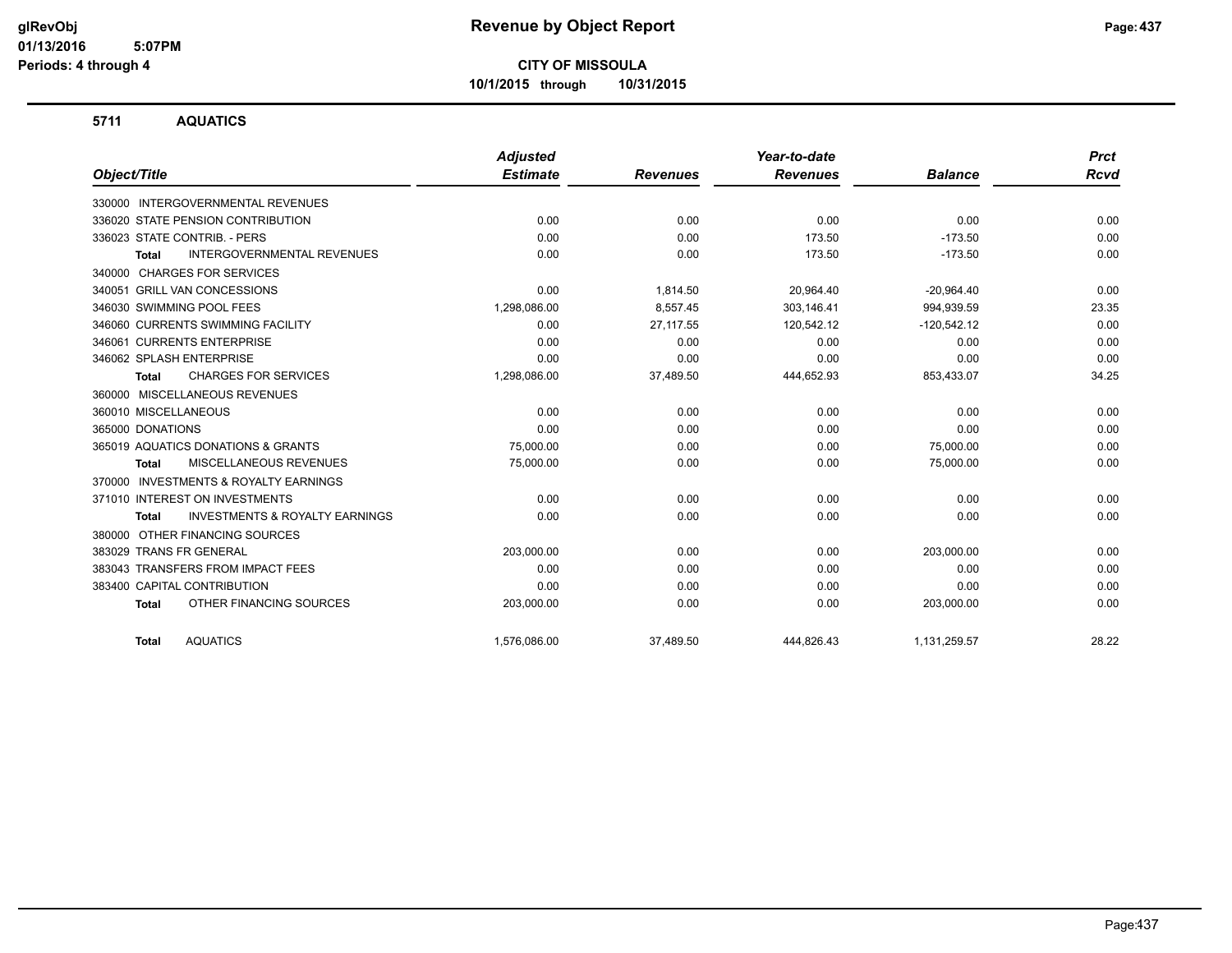**10/1/2015 through 10/31/2015**

# **6050 EMPLOYEE BENEFIT PLAN FUND**

#### **6050 EMPLOYEE BENEFIT PLAN FUND**

|                                                    | <b>Adjusted</b> |                 | Year-to-date    |                | <b>Prct</b> |
|----------------------------------------------------|-----------------|-----------------|-----------------|----------------|-------------|
| Object/Title                                       | <b>Estimate</b> | <b>Revenues</b> | <b>Revenues</b> | <b>Balance</b> | Rcvd        |
| 330000 INTERGOVERNMENTAL REVENUES                  |                 |                 |                 |                |             |
| 334112 WELLNESS GRANT                              | 0.00            | 0.00            | 0.00            | 0.00           | 0.00        |
| <b>INTERGOVERNMENTAL REVENUES</b><br><b>Total</b>  | 0.00            | 0.00            | 0.00            | 0.00           | 0.00        |
| 360000 MISCELLANEOUS REVENUES                      |                 |                 |                 |                |             |
| 360010 MISCELLANEOUS                               | 0.00            | 0.00            | 0.00            | 0.00           | 0.00        |
| MISCELLANEOUS REVENUES<br><b>Total</b>             | 0.00            | 0.00            | 0.00            | 0.00           | 0.00        |
| 370000 INVESTMENTS & ROYALTY EARNINGS              |                 |                 |                 |                |             |
| 371010 INTEREST ON INVESTMENTS                     | 0.00            | 0.00            | 0.00            | 0.00           | 0.00        |
| <b>INVESTMENTS &amp; ROYALTY EARNINGS</b><br>Total | 0.00            | 0.00            | 0.00            | 0.00           | 0.00        |
| 380000 OTHER FINANCING SOURCES                     |                 |                 |                 |                |             |
| 383028 TRANS FROM GF FOR HEALTH RESERVE            | 0.00            | 36.833.33       | 147,333.36      | $-147,333.36$  | 0.00        |
| 383029 TRANS FR GENERAL                            | 442,000.00      | 6,454.97        | 31,728.53       | 410,271.47     | 7.18        |
| OTHER FINANCING SOURCES<br><b>Total</b>            | 442,000.00      | 43,288.30       | 179,061.89      | 262,938.11     | 40.51       |
| 390000 INTERNAL SERVICES                           |                 |                 |                 |                |             |
| 396001 INSURANCE REIMBURSEMENTS                    | 0.00            | 11,470.11       | 0.00            | 0.00           | 0.00        |
| 396002 CITY CONTRIBUTIONS                          | 3,210,660.00    | 255,168.82      | 1,354,539.05    | 1,856,120.95   | 42.19       |
| 396003 EMPLOYEE DEDUCTION CONTRIBUTIONS            | 734,400.00      | 64.931.11       | 513.506.02      | 220.893.98     | 69.92       |
| 396004 RETIREE CONTRIBUTIONS                       | 436,800.00      | 36,944.36       | 142,900.59      | 293,899.41     | 32.72       |
| 396005 FIRE + POLICE ADDTL HEALTH CONTRIB          | 1,340,640.00    | 111,435.00      | 589,976.00      | 750,664.00     | 44.01       |
| 396006 RX REBATES                                  | 0.00            | 0.00            | 32.148.78       | $-32,148.78$   | 0.00        |
| 396007 OTHER PARTICIPANT HEALTH PREM CONTRIB       | 0.00            | 1,040.75        | 1,912.87        | $-1,912.87$    | 0.00        |
| 396008 COBRA CONTRIBUTIONS                         | 0.00            | 0.00            | 961.29          | $-961.29$      | 0.00        |
| 396009 WELLNESS PROGRAM CONTRIBUTIONS              | 0.00            | 0.00            | 0.00            | 0.00           | 0.00        |
| 396010 EMPLOYEE SUPPLI LIFE INSURANCE CONTRI       | 0.00            | 2.775.92        | 9,470.13        | $-9,470.13$    | 0.00        |
| 396011 EMPLOYEE VISION INSURANCE CONTRIBUTIONS     | 0.00            | 96.12           | 473.84          | $-473.84$      | 0.00        |
| <b>INTERNAL SERVICES</b><br><b>Total</b>           | 5,722,500.00    | 483,862.19      | 2,645,888.57    | 3,076,611.43   | 46.24       |
| <b>EMPLOYEE BENEFIT PLAN FUND</b><br>Total         | 6,164,500.00    | 527,150.49      | 2,824,950.46    | 3,339,549.54   | 45.83       |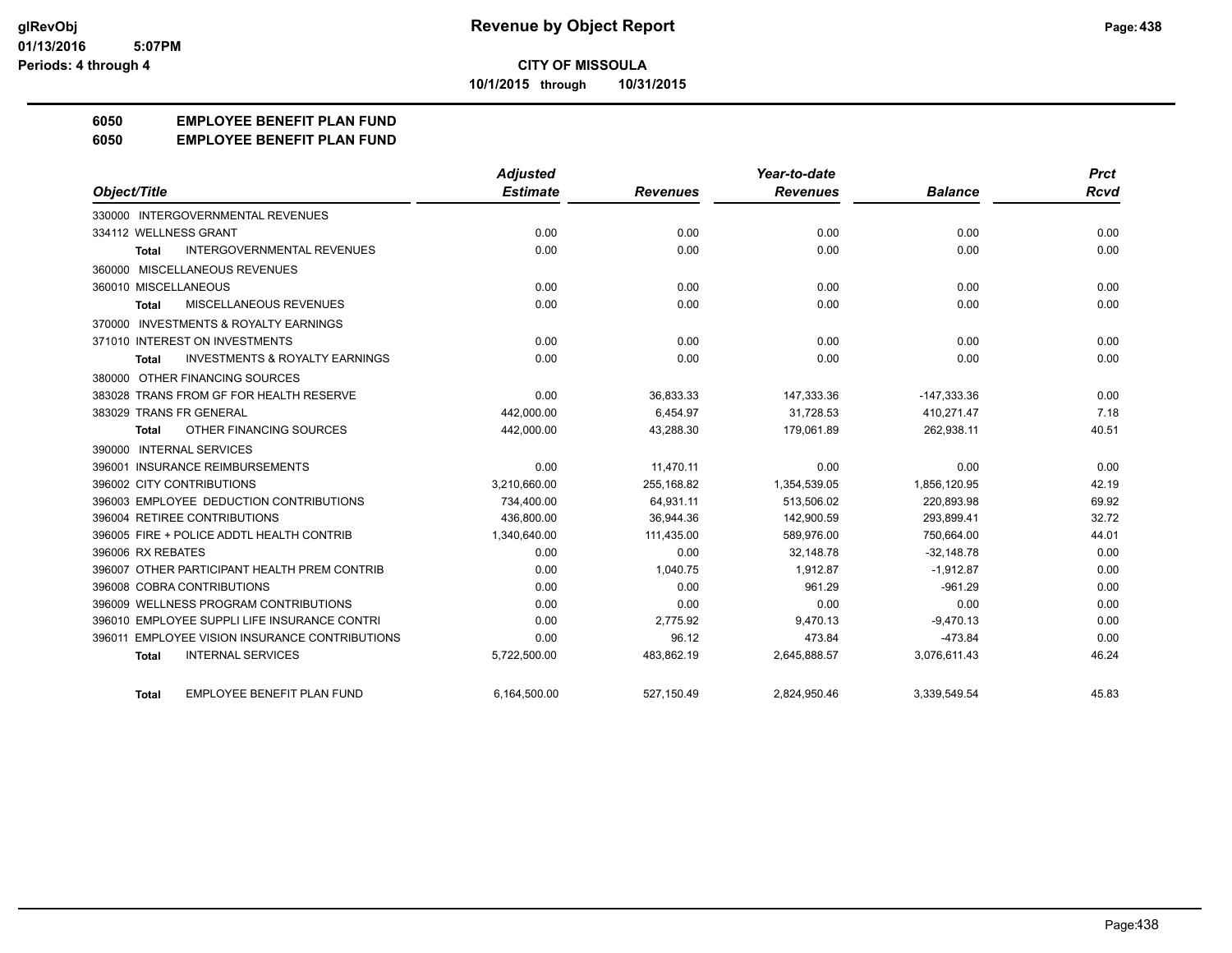**10/1/2015 through 10/31/2015**

# **6050 EMPLOYEE BENEFIT PLAN FUND**

|                                                    | <b>Adjusted</b> |                 | Year-to-date    |                | <b>Prct</b> |
|----------------------------------------------------|-----------------|-----------------|-----------------|----------------|-------------|
| Object/Title                                       | <b>Estimate</b> | <b>Revenues</b> | <b>Revenues</b> | <b>Balance</b> | <b>Rcvd</b> |
| 330000 INTERGOVERNMENTAL REVENUES                  |                 |                 |                 |                |             |
| 334112 WELLNESS GRANT                              | 0.00            | 0.00            | 0.00            | 0.00           | 0.00        |
| <b>INTERGOVERNMENTAL REVENUES</b><br>Total         | 0.00            | 0.00            | 0.00            | 0.00           | 0.00        |
| 360000 MISCELLANEOUS REVENUES                      |                 |                 |                 |                |             |
| 360010 MISCELLANEOUS                               | 0.00            | 0.00            | 0.00            | 0.00           | 0.00        |
| MISCELLANEOUS REVENUES<br>Total                    | 0.00            | 0.00            | 0.00            | 0.00           | 0.00        |
| 370000 INVESTMENTS & ROYALTY EARNINGS              |                 |                 |                 |                |             |
| 371010 INTEREST ON INVESTMENTS                     | 0.00            | 0.00            | 0.00            | 0.00           | 0.00        |
| <b>INVESTMENTS &amp; ROYALTY EARNINGS</b><br>Total | 0.00            | 0.00            | 0.00            | 0.00           | 0.00        |
| 380000 OTHER FINANCING SOURCES                     |                 |                 |                 |                |             |
| 383028 TRANS FROM GF FOR HEALTH RESERVE            | 0.00            | 36,833.33       | 147,333.36      | $-147,333.36$  | 0.00        |
| 383029 TRANS FR GENERAL                            | 442,000.00      | 6.454.97        | 31.728.53       | 410,271.47     | 7.18        |
| OTHER FINANCING SOURCES<br>Total                   | 442,000.00      | 43,288.30       | 179,061.89      | 262,938.11     | 40.51       |
| 390000 INTERNAL SERVICES                           |                 |                 |                 |                |             |
| 396001 INSURANCE REIMBURSEMENTS                    | 0.00            | 11,470.11       | 0.00            | 0.00           | 0.00        |
| 396002 CITY CONTRIBUTIONS                          | 3,210,660.00    | 255.168.82      | 1,354,539.05    | 1,856,120.95   | 42.19       |
| 396003 EMPLOYEE DEDUCTION CONTRIBUTIONS            | 734,400.00      | 64,931.11       | 513,506.02      | 220,893.98     | 69.92       |
| 396004 RETIREE CONTRIBUTIONS                       | 436,800.00      | 36,944.36       | 142,900.59      | 293,899.41     | 32.72       |
| 396005 FIRE + POLICE ADDTL HEALTH CONTRIB          | 1,340,640.00    | 111,435.00      | 589,976.00      | 750,664.00     | 44.01       |
| 396006 RX REBATES                                  | 0.00            | 0.00            | 32,148.78       | $-32,148.78$   | 0.00        |
| 396007 OTHER PARTICIPANT HEALTH PREM CONTRIB       | 0.00            | 1,040.75        | 1.912.87        | $-1,912.87$    | 0.00        |
| 396008 COBRA CONTRIBUTIONS                         | 0.00            | 0.00            | 961.29          | $-961.29$      | 0.00        |
| 396009 WELLNESS PROGRAM CONTRIBUTIONS              | 0.00            | 0.00            | 0.00            | 0.00           | 0.00        |
| 396010 EMPLOYEE SUPPLI LIFE INSURANCE CONTRI       | 0.00            | 2,775.92        | 9,470.13        | $-9,470.13$    | 0.00        |
| 396011 EMPLOYEE VISION INSURANCE CONTRIBUTION      | 0.00            | 96.12           | 473.84          | $-473.84$      | 0.00        |
| <b>INTERNAL SERVICES</b><br><b>Total</b>           | 5,722,500.00    | 483,862.19      | 2,645,888.57    | 3,076,611.43   | 46.24       |
| EMPLOYEE BENEFIT PLAN FUND<br>Total                | 6,164,500.00    | 527,150.49      | 2,824,950.46    | 3,339,549.54   | 45.83       |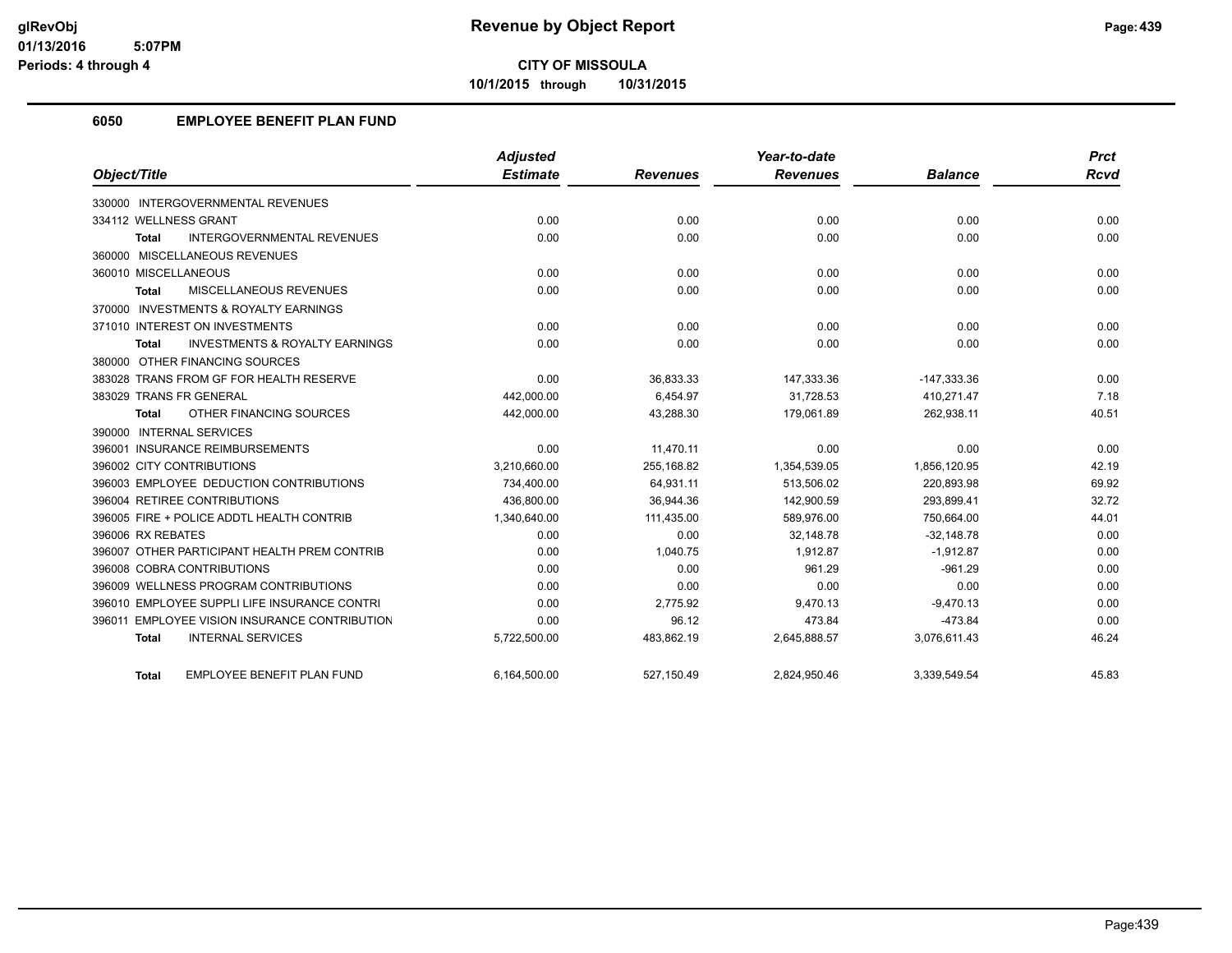**10/1/2015 through 10/31/2015**

#### **7370 PARKING COMMISSION FUND**

**7370 PARKING COMMISSION FUND**

|                                                           | <b>Adjusted</b> |                 | Year-to-date    |                 | <b>Prct</b> |
|-----------------------------------------------------------|-----------------|-----------------|-----------------|-----------------|-------------|
| Object/Title                                              | <b>Estimate</b> | <b>Revenues</b> | <b>Revenues</b> | <b>Balance</b>  | <b>Rcvd</b> |
| 330000 INTERGOVERNMENTAL REVENUES                         |                 |                 |                 |                 |             |
| 336020 STATE PENSION CONTRIBUTION                         | 0.00            | 0.00            | 0.00            | 0.00            | 0.00        |
| 336023 STATE CONTRIB. - PERS                              | 0.00            | 0.00            | 57.25           | $-57.25$        | 0.00        |
| <b>INTERGOVERNMENTAL REVENUES</b><br><b>Total</b>         | 0.00            | 0.00            | 57.25           | $-57.25$        | 0.00        |
| 340000 CHARGES FOR SERVICES                               |                 |                 |                 |                 |             |
| 343009 TOW CHARGES                                        | 0.00            | 0.00            | 0.00            | 0.00            | 0.00        |
| 343015 PARKING                                            | 1,598,000.00    | 0.00            | 0.00            | 1,598,000.00    | 0.00        |
| 343016 METER MONEY                                        | 0.00            | 49,475.58       | 206,034.87      | $-206,034.87$   | 0.00        |
| 343017 PARKING LEASE REVENUE                              | 0.00            | 44,402.00       | 240,310.00      | -240,310.00     | 0.00        |
| 343018 *** Title Not Found ***                            | 0.00            | 8,094.35        | 35,589.30       | $-35,589.30$    | 0.00        |
| 343301 BOOT REMOVAL                                       | 0.00            | 375.00          | 1,300.00        | $-1,300.00$     | 0.00        |
| <b>CHARGES FOR SERVICES</b><br><b>Total</b>               | 1,598,000.00    | 102,346.93      | 483,234.17      | 1,114,765.83    | 30.24       |
| 350000 FINES & FORFEITURES                                |                 |                 |                 |                 |             |
| 352000 TICKETS                                            | 0.00            | 0.00            | 0.00            | 0.00            | 0.00        |
| 352001 PARKING TICKET REVENUE                             | 270,000.00      | 16,482.85       | 49,638.35       | 220,361.65      | 18.38       |
| 352002 PARKING FINES                                      | 0.00            | 0.00            | $-40.00$        | 40.00           | 0.00        |
| <b>FINES &amp; FORFEITURES</b><br><b>Total</b>            | 270,000.00      | 16,482.85       | 49.598.35       | 220,401.65      | 18.37       |
| 360000 MISCELLANEOUS REVENUES                             |                 |                 |                 |                 |             |
| 360010 MISCELLANEOUS                                      | 0.00            | 1,453.50        | 23,134.50       | $-23, 134.50$   | 0.00        |
| 360018 MARKET ON FRONT UTILITY PAYMENTS                   | 0.00            | 208.96          | 208.96          | $-208.96$       | 0.00        |
| 360019 GARBAGE-MARKET ON FRONT                            | 0.00            | 551.72          | 551.72          | $-551.72$       | 0.00        |
| 362002 BAD CHECK CHARGES                                  | 0.00            | 0.00            | 0.00            | 0.00            | 0.00        |
| 362005 LEASE LATE PAYMENT PENALTY                         | 0.00            | 0.00            | 0.00            | 0.00            | 0.00        |
| 364040 INSURANCE AND DAMAGE RECOVERY                      | 0.00            | 0.00            | 45.00           | $-45.00$        | 0.00        |
| MISCELLANEOUS REVENUES<br><b>Total</b>                    | 0.00            | 2,214.18        | 23,940.18       | $-23,940.18$    | 0.00        |
| 370000 INVESTMENTS & ROYALTY EARNINGS                     |                 |                 |                 |                 |             |
| 371010 INTEREST ON INVESTMENTS                            | 20,000.00       | 0.00            | 0.00            | 20,000.00       | 0.00        |
| 371020 GAIN/LOSS IN MARKET VALUE OF INVESTMENTS           | 0.00            | 0.00            | 0.00            | 0.00            | 0.00        |
| <b>INVESTMENTS &amp; ROYALTY EARNINGS</b><br><b>Total</b> | 20,000.00       | 0.00            | 0.00            | 20,000.00       | 0.00        |
| 380000 OTHER FINANCING SOURCES                            |                 |                 |                 |                 |             |
| 381010 BOND PROCEEDS                                      | 0.00            | 0.00            | 0.00            | 0.00            | 0.00        |
| 381090 PROCEEDS FROM CAPITAL LEASE                        | 0.00            | 0.00            | 1,400,000.00    | $-1,400,000.00$ | 0.00        |
| 382010 SALE OF FIXED ASSETS                               | 0.00            | 0.00            | 0.00            | 0.00            | 0.00        |
| 383013 TRANS FR SID DEBT SERVICE                          | 0.00            | 0.00            | 0.00            | 0.00            | 0.00        |
| 383400 CAPITAL CONTRIBUTION                               | 0.00            | 0.00            | 0.00            | 0.00            | 0.00        |
| OTHER FINANCING SOURCES<br><b>Total</b>                   | 0.00            | 0.00            | 1,400,000.00    | $-1,400,000.00$ | 0.00        |
| PARKING COMMISSION FUND<br><b>Total</b>                   | 1,888,000.00    | 121,043.96      | 1,956,829.95    | $-68,829.95$    | 103.65      |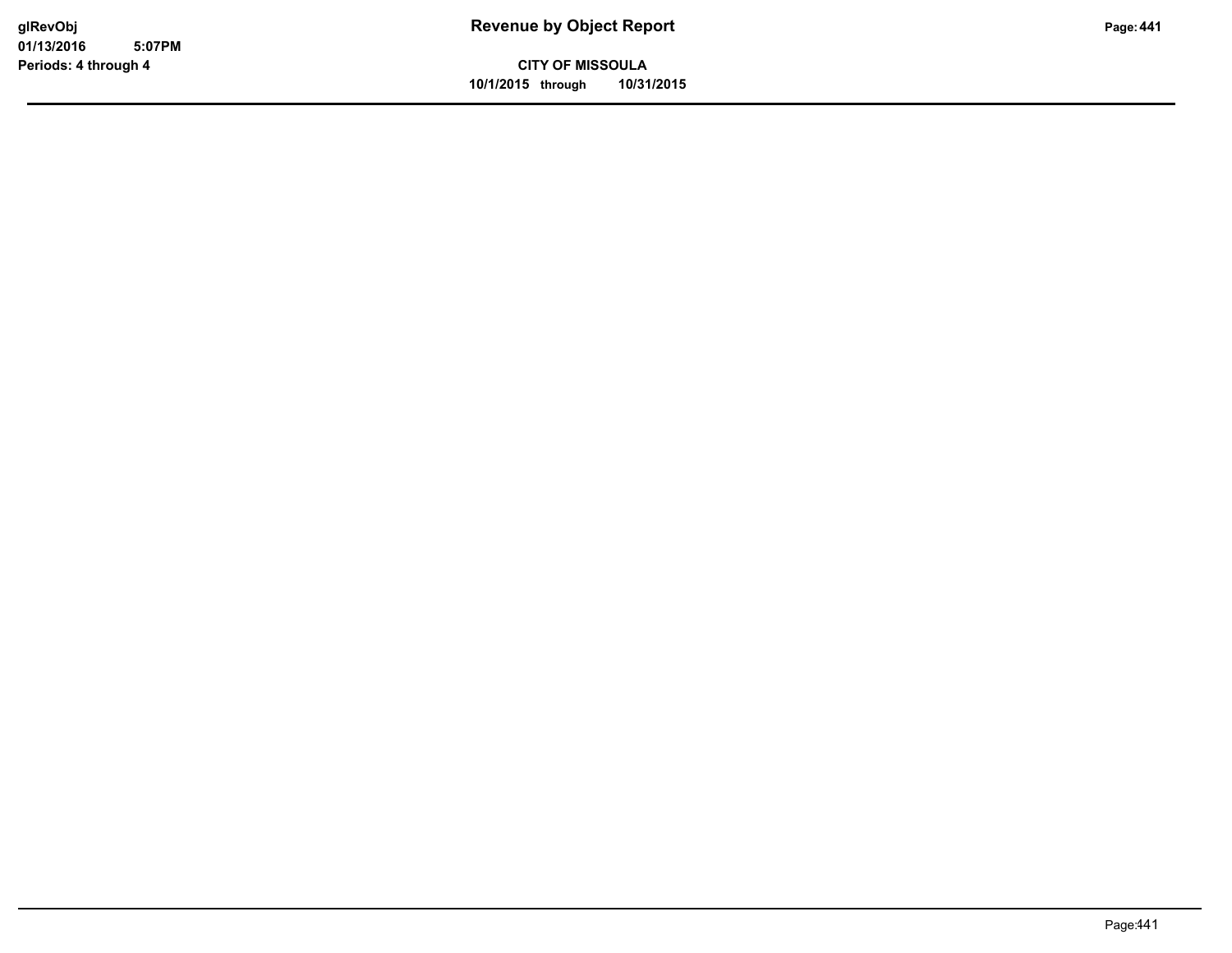**10/1/2015 through 10/31/2015**

## **7370 PARKING COMMISSION FUND**

|                                                           | <b>Adjusted</b> |                 | Year-to-date    |                 | <b>Prct</b> |
|-----------------------------------------------------------|-----------------|-----------------|-----------------|-----------------|-------------|
| Object/Title                                              | <b>Estimate</b> | <b>Revenues</b> | <b>Revenues</b> | <b>Balance</b>  | <b>Rcvd</b> |
| 330000 INTERGOVERNMENTAL REVENUES                         |                 |                 |                 |                 |             |
| 336020 STATE PENSION CONTRIBUTION                         | 0.00            | 0.00            | 0.00            | 0.00            | 0.00        |
| 336023 STATE CONTRIB. - PERS                              | 0.00            | 0.00            | 57.25           | $-57.25$        | 0.00        |
| <b>INTERGOVERNMENTAL REVENUES</b><br><b>Total</b>         | 0.00            | 0.00            | 57.25           | $-57.25$        | 0.00        |
| 340000 CHARGES FOR SERVICES                               |                 |                 |                 |                 |             |
| 343009 TOW CHARGES                                        | 0.00            | 0.00            | 0.00            | 0.00            | 0.00        |
| 343015 PARKING                                            | 1,598,000.00    | 0.00            | 0.00            | 1,598,000.00    | 0.00        |
| 343016 METER MONEY                                        | 0.00            | 49,475.58       | 206,034.87      | $-206,034.87$   | 0.00        |
| 343017 PARKING LEASE REVENUE                              | 0.00            | 44,402.00       | 240,310.00      | $-240,310.00$   | 0.00        |
| 343018 *** Title Not Found ***                            | 0.00            | 8,094.35        | 35,589.30       | $-35,589.30$    | 0.00        |
| 343301 BOOT REMOVAL                                       | 0.00            | 375.00          | 1,300.00        | $-1,300.00$     | 0.00        |
| <b>CHARGES FOR SERVICES</b><br><b>Total</b>               | 1,598,000.00    | 102,346.93      | 483,234.17      | 1,114,765.83    | 30.24       |
| 350000 FINES & FORFEITURES                                |                 |                 |                 |                 |             |
| 352000 TICKETS                                            | 0.00            | 0.00            | 0.00            | 0.00            | 0.00        |
| 352001 PARKING TICKET REVENUE                             | 270,000.00      | 16,482.85       | 49,638.35       | 220,361.65      | 18.38       |
| 352002 PARKING FINES                                      | 0.00            | 0.00            | $-40.00$        | 40.00           | 0.00        |
| <b>FINES &amp; FORFEITURES</b><br><b>Total</b>            | 270,000.00      | 16,482.85       | 49,598.35       | 220,401.65      | 18.37       |
| 360000 MISCELLANEOUS REVENUES                             |                 |                 |                 |                 |             |
| 360010 MISCELLANEOUS                                      | 0.00            | 1,453.50        | 23,134.50       | $-23,134.50$    | 0.00        |
| 360018 MARKET ON FRONT UTILITY PAYMENTS                   | 0.00            | 208.96          | 208.96          | $-208.96$       | 0.00        |
| 360019 GARBAGE-MARKET ON FRONT                            | 0.00            | 551.72          | 551.72          | $-551.72$       | 0.00        |
| 362002 BAD CHECK CHARGES                                  | 0.00            | 0.00            | 0.00            | 0.00            | 0.00        |
| 362005 LEASE LATE PAYMENT PENALTY                         | 0.00            | 0.00            | 0.00            | 0.00            | 0.00        |
| 364040 INSURANCE AND DAMAGE RECOVERY                      | 0.00            | 0.00            | 45.00           | $-45.00$        | 0.00        |
| <b>MISCELLANEOUS REVENUES</b><br><b>Total</b>             | 0.00            | 2,214.18        | 23,940.18       | $-23,940.18$    | 0.00        |
| 370000 INVESTMENTS & ROYALTY EARNINGS                     |                 |                 |                 |                 |             |
| 371010 INTEREST ON INVESTMENTS                            | 20,000.00       | 0.00            | 0.00            | 20,000.00       | 0.00        |
| 371020 GAIN/LOSS IN MARKET VALUE OF INVESTMENT            | 0.00            | 0.00            | 0.00            | 0.00            | 0.00        |
| <b>INVESTMENTS &amp; ROYALTY EARNINGS</b><br><b>Total</b> | 20,000.00       | 0.00            | 0.00            | 20,000.00       | 0.00        |
| 380000 OTHER FINANCING SOURCES                            |                 |                 |                 |                 |             |
| 381010 BOND PROCEEDS                                      | 0.00            | 0.00            | 0.00            | 0.00            | 0.00        |
| 381090 PROCEEDS FROM CAPITAL LEASE                        | 0.00            | 0.00            | 1,400,000.00    | $-1,400,000.00$ | 0.00        |
| 382010 SALE OF FIXED ASSETS                               | 0.00            | 0.00            | 0.00            | 0.00            | 0.00        |
| 383013 TRANS FR SID DEBT SERVICE                          | 0.00            | 0.00            | 0.00            | 0.00            | 0.00        |
| 383400 CAPITAL CONTRIBUTION                               | 0.00            | 0.00            | 0.00            | 0.00            | 0.00        |
| OTHER FINANCING SOURCES<br><b>Total</b>                   | 0.00            | 0.00            | 1,400,000.00    | $-1,400,000.00$ | 0.00        |
| PARKING COMMISSION FUND<br><b>Total</b>                   | 1,888,000.00    | 121,043.96      | 1,956,829.95    | $-68,829.95$    | 103.65      |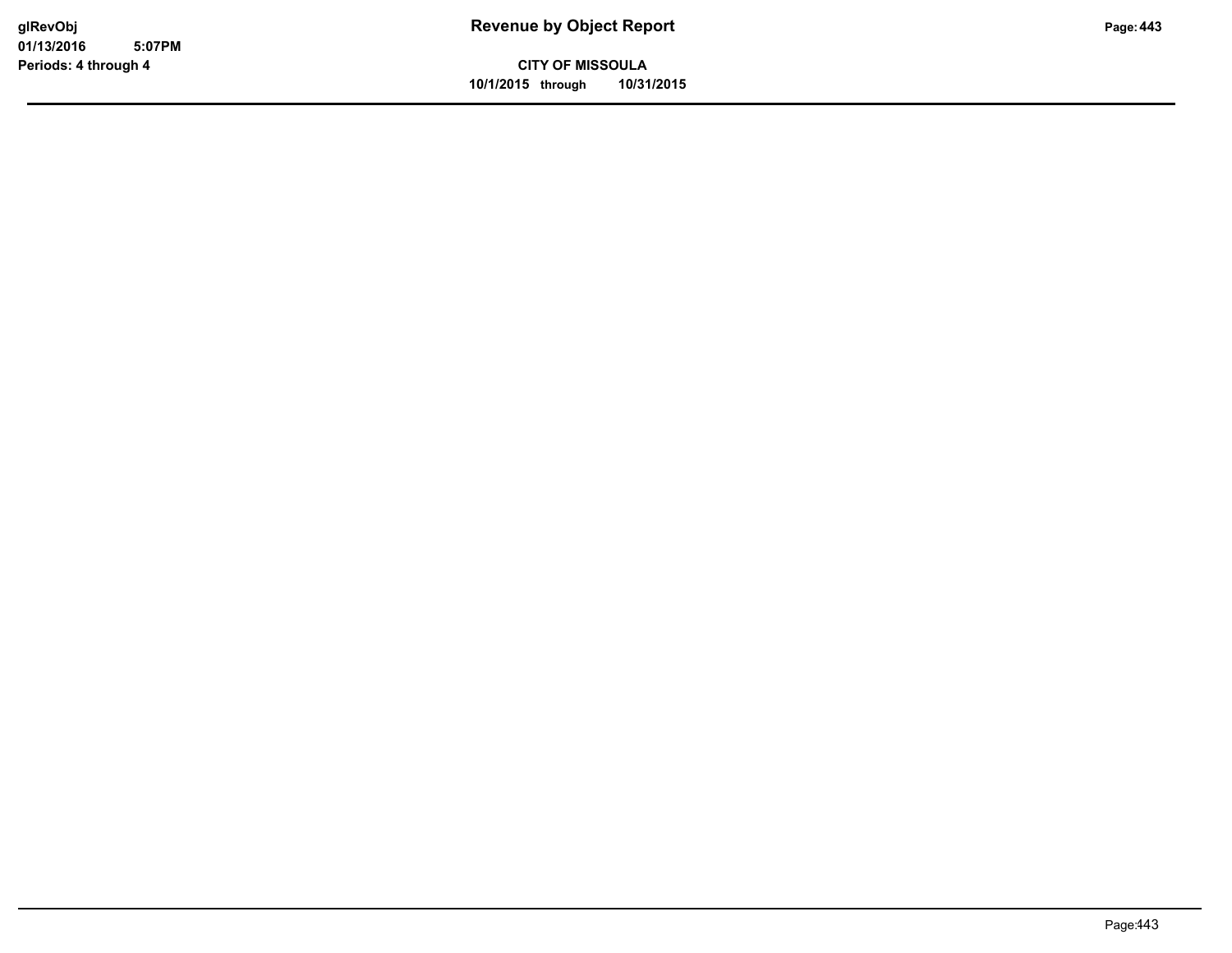**10/1/2015 through 10/31/2015**

# **7371 FRONT STREET PARKING BONDS**

**7371 FRONT STREET PARKING BONDS**

|                                                    | <b>Adjusted</b> |                 | Year-to-date    |                | <b>Prct</b> |
|----------------------------------------------------|-----------------|-----------------|-----------------|----------------|-------------|
| Object/Title                                       | <b>Estimate</b> | <b>Revenues</b> | <b>Revenues</b> | <b>Balance</b> | <b>Rcvd</b> |
| 330000 INTERGOVERNMENTAL REVENUES                  |                 |                 |                 |                |             |
| 331990 IRS REIMB/DEBT SVS INTEREST                 | 0.00            | 0.00            | 0.00            | 0.00           | 0.00        |
| 338000 LOCAL SHARING OF TAX INCREMENT              | 0.00            | 0.00            | 0.00            | 0.00           | 0.00        |
| <b>INTERGOVERNMENTAL REVENUES</b><br><b>Total</b>  | 0.00            | 0.00            | 0.00            | 0.00           | 0.00        |
| 360000 MISCELLANEOUS REVENUES                      |                 |                 |                 |                |             |
| 360010 MISCELLANEOUS                               | 0.00            | 0.00            | 0.00            | 0.00           | 0.00        |
| MISCELLANEOUS REVENUES<br><b>Total</b>             | 0.00            | 0.00            | 0.00            | 0.00           | 0.00        |
| INVESTMENTS & ROYALTY EARNINGS<br>370000           |                 |                 |                 |                |             |
| 371010 INTEREST ON INVESTMENTS                     | 0.00            | 0.00            | 0.00            | 0.00           | 0.00        |
| <b>INVESTMENTS &amp; ROYALTY EARNINGS</b><br>Total | 0.00            | 0.00            | 0.00            | 0.00           | 0.00        |
| 380000 OTHER FINANCING SOURCES                     |                 |                 |                 |                |             |
| 381009 TRANSFERS IN                                | 0.00            | 0.00            | 0.00            | 0.00           | 0.00        |
| 381010 BOND PROCEEDS                               | 0.00            | 0.00            | 0.00            | 0.00           | 0.00        |
| 383000 OPERATING TRANSFERS                         | 0.00            | 13,536.25       | 54,700.00       | $-54,700.00$   | 0.00        |
| OTHER FINANCING SOURCES<br><b>Total</b>            | 0.00            | 13,536.25       | 54,700.00       | $-54,700.00$   | 0.00        |
| FRONT STREET PARKING BONDS<br><b>Total</b>         | 0.00            | 13,536.25       | 54,700.00       | $-54,700.00$   | 0.00        |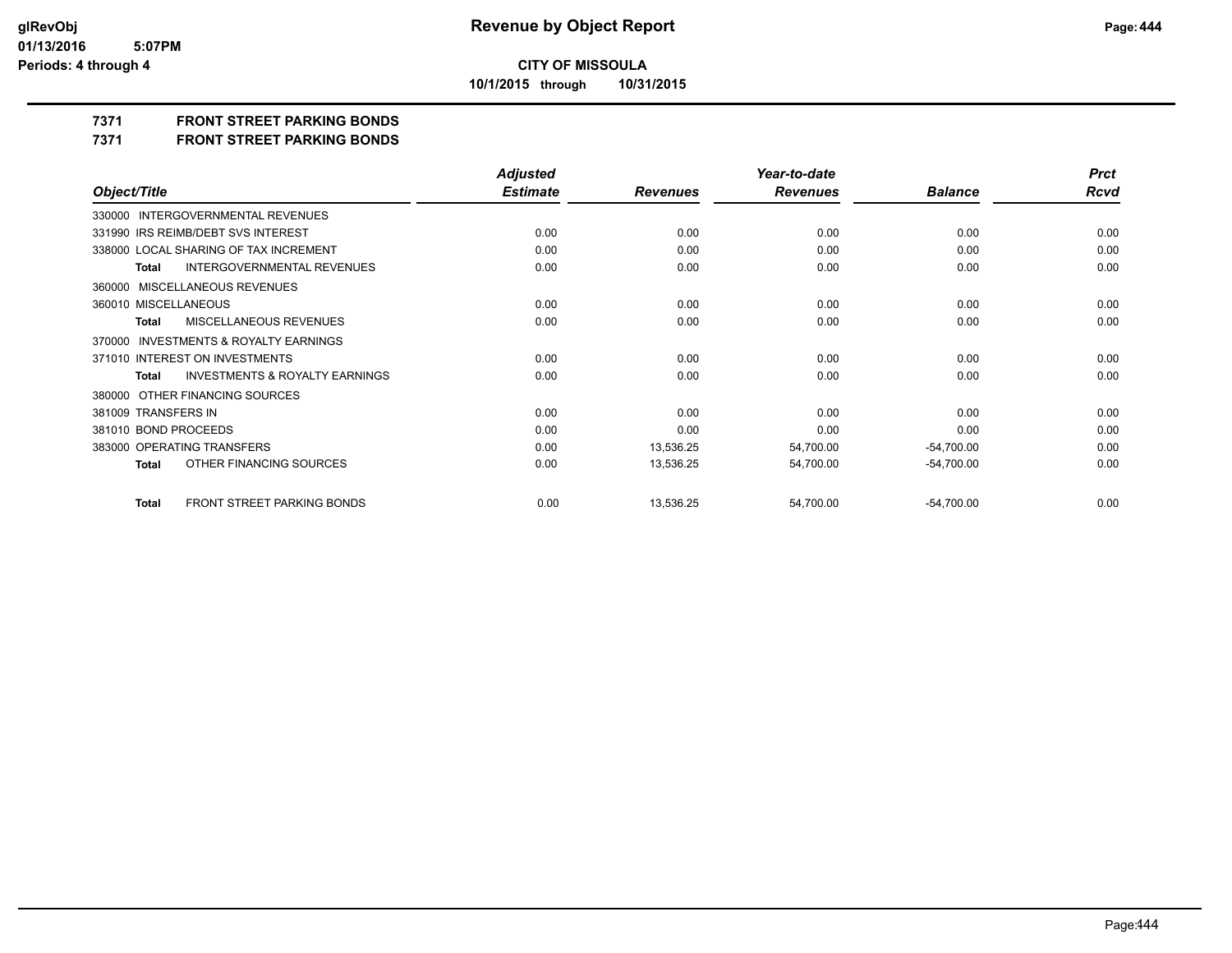**10/1/2015 through 10/31/2015**

# **7371 FRONT STREET PARKING BONDS**

|                                                     | <b>Adjusted</b> |                 | Year-to-date    |                | <b>Prct</b> |
|-----------------------------------------------------|-----------------|-----------------|-----------------|----------------|-------------|
| Object/Title                                        | <b>Estimate</b> | <b>Revenues</b> | <b>Revenues</b> | <b>Balance</b> | Rcvd        |
| <b>INTERGOVERNMENTAL REVENUES</b><br>330000         |                 |                 |                 |                |             |
| 331990 IRS REIMB/DEBT SVS INTEREST                  | 0.00            | 0.00            | 0.00            | 0.00           | 0.00        |
| 338000 LOCAL SHARING OF TAX INCREMENT               | 0.00            | 0.00            | 0.00            | 0.00           | 0.00        |
| <b>INTERGOVERNMENTAL REVENUES</b><br>Total          | 0.00            | 0.00            | 0.00            | 0.00           | 0.00        |
| 360000 MISCELLANEOUS REVENUES                       |                 |                 |                 |                |             |
| 360010 MISCELLANEOUS                                | 0.00            | 0.00            | 0.00            | 0.00           | 0.00        |
| MISCELLANEOUS REVENUES<br>Total                     | 0.00            | 0.00            | 0.00            | 0.00           | 0.00        |
| <b>INVESTMENTS &amp; ROYALTY EARNINGS</b><br>370000 |                 |                 |                 |                |             |
| 371010 INTEREST ON INVESTMENTS                      | 0.00            | 0.00            | 0.00            | 0.00           | 0.00        |
| <b>INVESTMENTS &amp; ROYALTY EARNINGS</b><br>Total  | 0.00            | 0.00            | 0.00            | 0.00           | 0.00        |
| 380000 OTHER FINANCING SOURCES                      |                 |                 |                 |                |             |
| 381009 TRANSFERS IN                                 | 0.00            | 0.00            | 0.00            | 0.00           | 0.00        |
| 381010 BOND PROCEEDS                                | 0.00            | 0.00            | 0.00            | 0.00           | 0.00        |
| 383000 OPERATING TRANSFERS                          | 0.00            | 13,536.25       | 54,700.00       | $-54,700.00$   | 0.00        |
| OTHER FINANCING SOURCES<br><b>Total</b>             | 0.00            | 13,536.25       | 54,700.00       | $-54,700.00$   | 0.00        |
| <b>FRONT STREET PARKING BONDS</b><br><b>Total</b>   | 0.00            | 13,536.25       | 54,700.00       | $-54,700.00$   | 0.00        |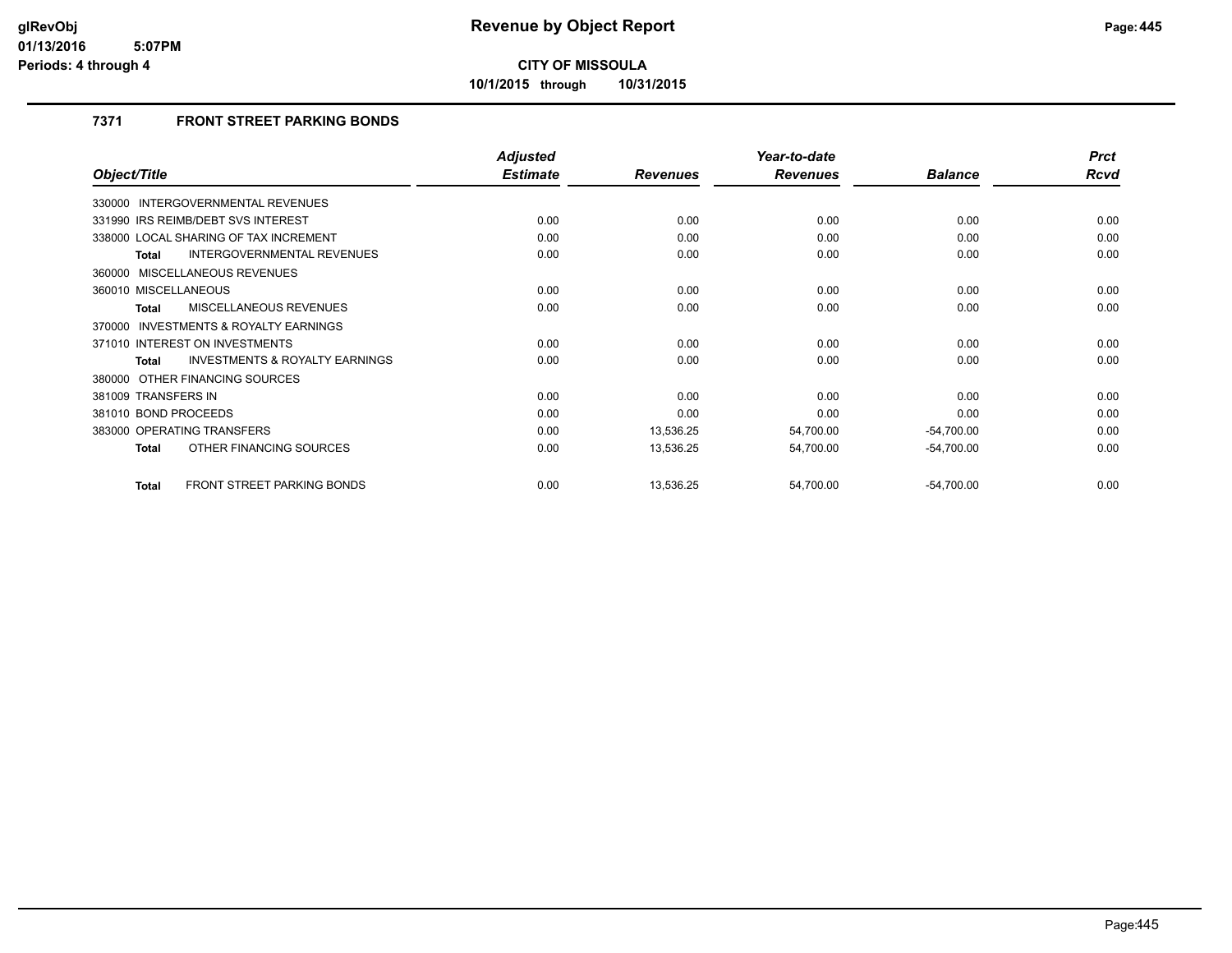**10/1/2015 through 10/31/2015**

# **7372 SINKING FUND/FRONT ST PARKING BONDS**

**7372 SINKING FUND/FRONT ST PARKING BONDS**

|                                                    | <b>Adjusted</b> |                 | Year-to-date    |                | <b>Prct</b> |
|----------------------------------------------------|-----------------|-----------------|-----------------|----------------|-------------|
| Object/Title                                       | <b>Estimate</b> | <b>Revenues</b> | <b>Revenues</b> | <b>Balance</b> | <b>Rcvd</b> |
| 330000 INTERGOVERNMENTAL REVENUES                  |                 |                 |                 |                |             |
| 338000 LOCAL SHARING OF TAX INCREMENT              | 0.00            | 0.00            | 0.00            | 0.00           | 0.00        |
| INTERGOVERNMENTAL REVENUES<br>Total                | 0.00            | 0.00            | 0.00            | 0.00           | 0.00        |
| 370000 INVESTMENTS & ROYALTY EARNINGS              |                 |                 |                 |                |             |
| 371010 INTEREST ON INVESTMENTS                     | 0.00            | 0.00            | 0.00            | 0.00           | 0.00        |
| <b>INVESTMENTS &amp; ROYALTY EARNINGS</b><br>Total | 0.00            | 0.00            | 0.00            | 0.00           | 0.00        |
| 380000 OTHER FINANCING SOURCES                     |                 |                 |                 |                |             |
| 381009 TRANSFERS IN                                | 457,925.00      | 0.00            | 0.00            | 457,925.00     | 0.00        |
| 381010 BOND PROCEEDS                               | 0.00            | 0.00            | 0.00            | 0.00           | 0.00        |
| 383000 OPERATING TRANSFERS                         | 0.00            | 12.500.00       | 40.250.00       | $-40,250.00$   | 0.00        |
| OTHER FINANCING SOURCES<br>Total                   | 457,925.00      | 12,500.00       | 40,250.00       | 417.675.00     | 8.79        |
| SINKING FUND/FRONT ST PARKING BONDS<br>Total       | 457.925.00      | 12.500.00       | 40.250.00       | 417.675.00     | 8.79        |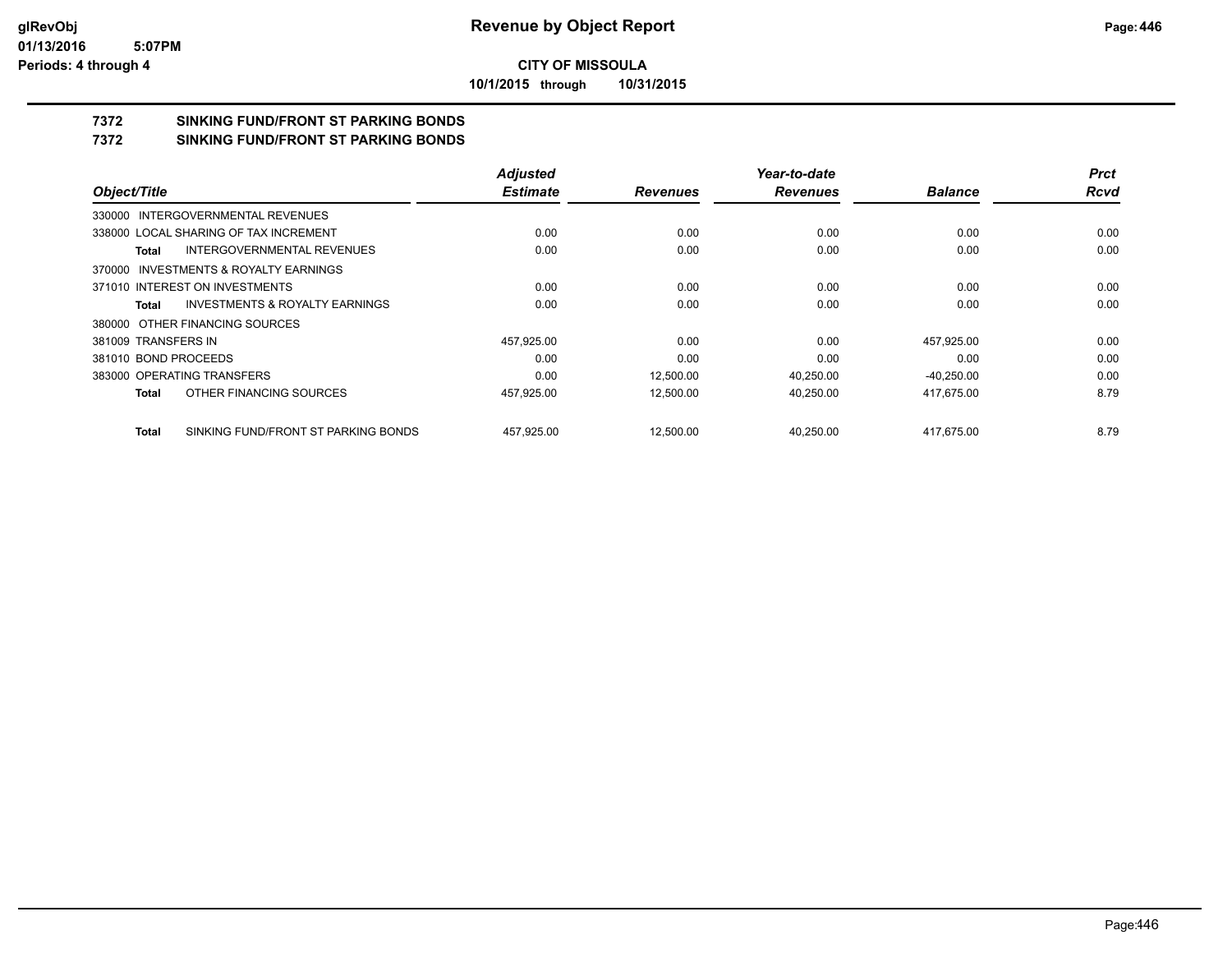**10/1/2015 through 10/31/2015**

### **7372 SINKING FUND/FRONT ST PARKING BONDS**

|                                                    | <b>Adjusted</b> |                 | Year-to-date    |                | <b>Prct</b> |
|----------------------------------------------------|-----------------|-----------------|-----------------|----------------|-------------|
| Object/Title                                       | <b>Estimate</b> | <b>Revenues</b> | <b>Revenues</b> | <b>Balance</b> | Rcvd        |
| 330000 INTERGOVERNMENTAL REVENUES                  |                 |                 |                 |                |             |
| 338000 LOCAL SHARING OF TAX INCREMENT              | 0.00            | 0.00            | 0.00            | 0.00           | 0.00        |
| INTERGOVERNMENTAL REVENUES<br>Total                | 0.00            | 0.00            | 0.00            | 0.00           | 0.00        |
| 370000 INVESTMENTS & ROYALTY EARNINGS              |                 |                 |                 |                |             |
| 371010 INTEREST ON INVESTMENTS                     | 0.00            | 0.00            | 0.00            | 0.00           | 0.00        |
| <b>INVESTMENTS &amp; ROYALTY EARNINGS</b><br>Total | 0.00            | 0.00            | 0.00            | 0.00           | 0.00        |
| 380000 OTHER FINANCING SOURCES                     |                 |                 |                 |                |             |
| 381009 TRANSFERS IN                                | 457,925.00      | 0.00            | 0.00            | 457,925.00     | 0.00        |
| 381010 BOND PROCEEDS                               | 0.00            | 0.00            | 0.00            | 0.00           | 0.00        |
| 383000 OPERATING TRANSFERS                         | 0.00            | 12,500.00       | 40,250.00       | $-40,250.00$   | 0.00        |
| OTHER FINANCING SOURCES<br>Total                   | 457,925.00      | 12,500.00       | 40,250.00       | 417,675.00     | 8.79        |
|                                                    |                 |                 |                 |                | 8.79        |
| SINKING FUND/FRONT ST PARKING BONDS<br>Total       | 457,925.00      | 12,500.00       | 40,250.00       | 417,675.00     |             |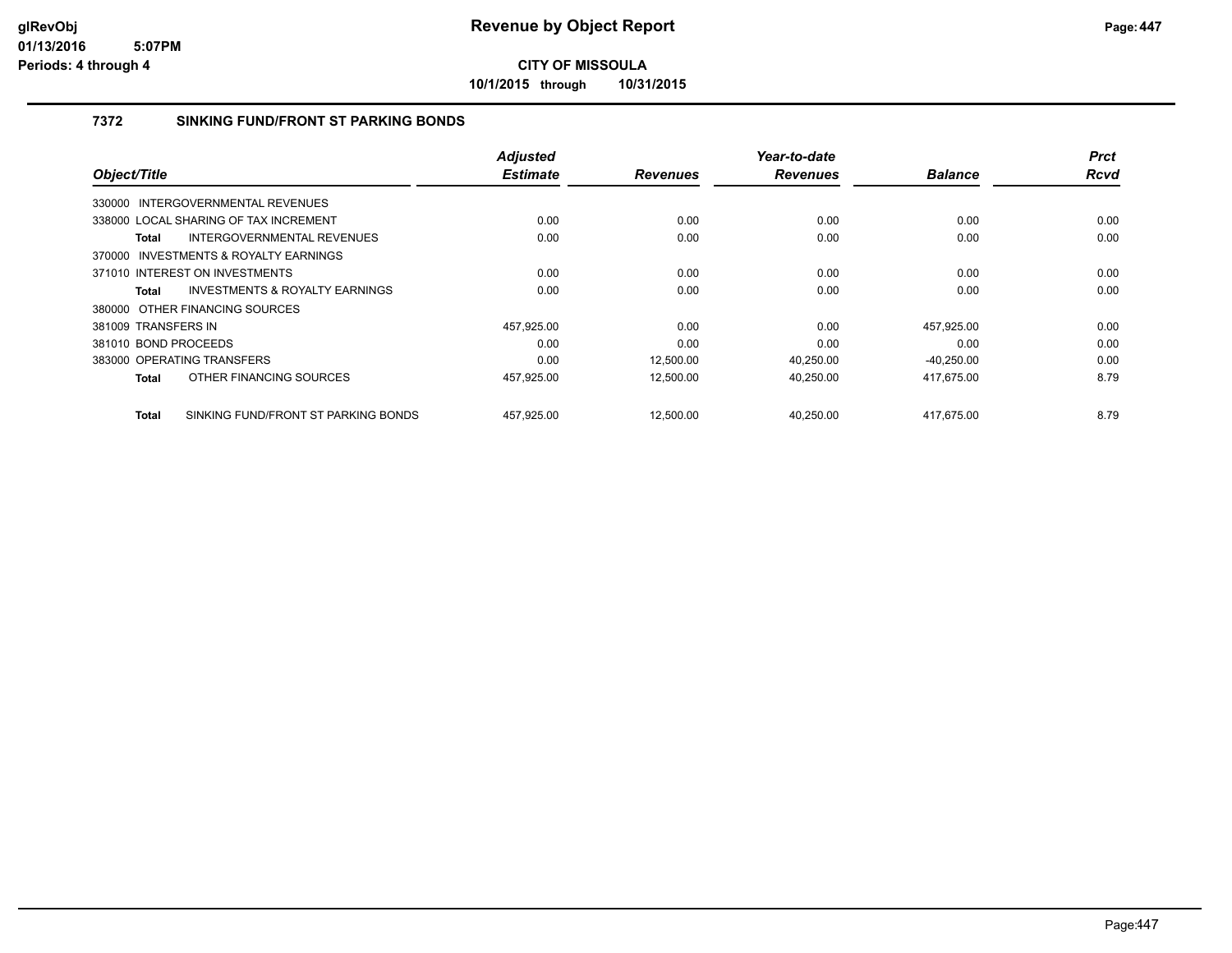**10/1/2015 through 10/31/2015**

# **7373 MPC SERIES 2010B CONSTRUCTION**

#### **7373 MPC SERIES 2010B CONSTRUCTION**

|                                                     | <b>Adjusted</b> |                 | Year-to-date    |                | <b>Prct</b> |
|-----------------------------------------------------|-----------------|-----------------|-----------------|----------------|-------------|
| Object/Title                                        | <b>Estimate</b> | <b>Revenues</b> | <b>Revenues</b> | <b>Balance</b> | <b>Rcvd</b> |
| TAXES/ASSESSMENTS<br>310000                         |                 |                 |                 |                |             |
| <b>PENALTIES &amp; INTEREST</b><br>312001           | 0.00            | 0.00            | 0.00            | 0.00           | 0.00        |
| <b>TAXES/ASSESSMENTS</b><br>Total                   | 0.00            | 0.00            | 0.00            | 0.00           | 0.00        |
| <b>MISCELLANEOUS REVENUES</b><br>360000             |                 |                 |                 |                |             |
| 360010 MISCELLANEOUS                                | 0.00            | 0.00            | 0.00            | 0.00           | 0.00        |
| MISCELLANEOUS REVENUES<br>Total                     | 0.00            | 0.00            | 0.00            | 0.00           | 0.00        |
| <b>INVESTMENTS &amp; ROYALTY EARNINGS</b><br>370000 |                 |                 |                 |                |             |
| 371010 INTEREST ON INVESTMENTS                      | 0.00            | 0.00            | 0.00            | 0.00           | 0.00        |
| <b>INVESTMENTS &amp; ROYALTY EARNINGS</b><br>Total  | 0.00            | 0.00            | 0.00            | 0.00           | 0.00        |
| OTHER FINANCING SOURCES<br>380000                   |                 |                 |                 |                |             |
| 381010 BOND PROCEEDS                                | 0.00            | 0.00            | 0.00            | 0.00           | 0.00        |
| 383000 OPERATING TRANSFERS                          | 0.00            | 0.00            | 0.00            | 0.00           | 0.00        |
| 383042 TRANSFERS FROM OTHER FUNDS                   | 0.00            | 0.00            | 0.00            | 0.00           | 0.00        |
| 383400 CAPITAL CONTRIBUTION                         | 0.00            | 0.00            | 0.00            | 0.00           | 0.00        |
| OTHER FINANCING SOURCES<br>Total                    | 0.00            | 0.00            | 0.00            | 0.00           | 0.00        |
| MPC SERIES 2010B CONSTRUCTION<br>Total              | 0.00            | 0.00            | 0.00            | 0.00           | 0.00        |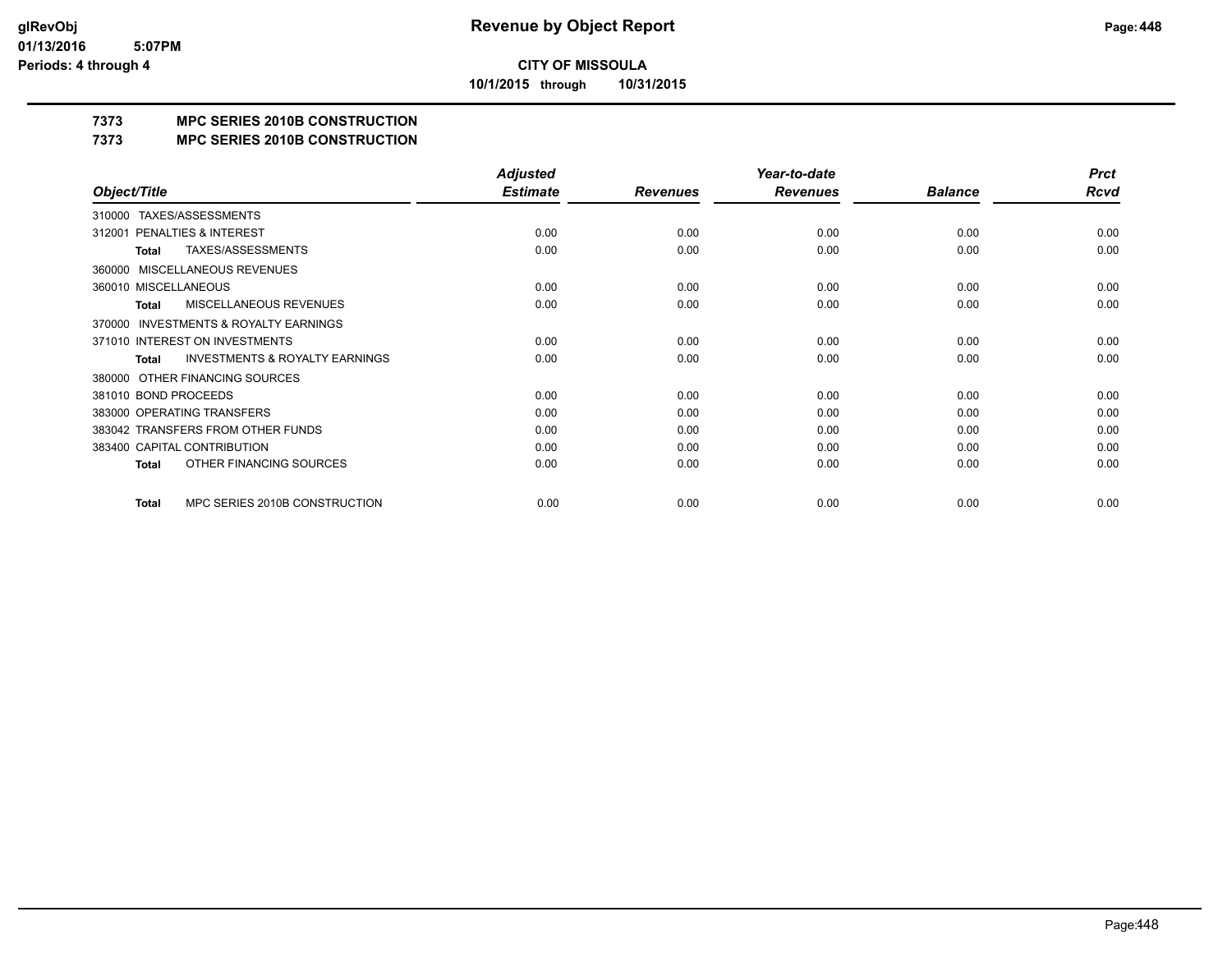**10/1/2015 through 10/31/2015**

# **7373 MPC SERIES 2010B CONSTRUCTION**

|                                                    | <b>Adjusted</b> |                 | Year-to-date    |                | <b>Prct</b> |
|----------------------------------------------------|-----------------|-----------------|-----------------|----------------|-------------|
| Object/Title                                       | <b>Estimate</b> | <b>Revenues</b> | <b>Revenues</b> | <b>Balance</b> | <b>Rcvd</b> |
| 310000 TAXES/ASSESSMENTS                           |                 |                 |                 |                |             |
| 312001 PENALTIES & INTEREST                        | 0.00            | 0.00            | 0.00            | 0.00           | 0.00        |
| TAXES/ASSESSMENTS<br>Total                         | 0.00            | 0.00            | 0.00            | 0.00           | 0.00        |
| 360000 MISCELLANEOUS REVENUES                      |                 |                 |                 |                |             |
| 360010 MISCELLANEOUS                               | 0.00            | 0.00            | 0.00            | 0.00           | 0.00        |
| MISCELLANEOUS REVENUES<br>Total                    | 0.00            | 0.00            | 0.00            | 0.00           | 0.00        |
| 370000 INVESTMENTS & ROYALTY EARNINGS              |                 |                 |                 |                |             |
| 371010 INTEREST ON INVESTMENTS                     | 0.00            | 0.00            | 0.00            | 0.00           | 0.00        |
| <b>INVESTMENTS &amp; ROYALTY EARNINGS</b><br>Total | 0.00            | 0.00            | 0.00            | 0.00           | 0.00        |
| 380000 OTHER FINANCING SOURCES                     |                 |                 |                 |                |             |
| 381010 BOND PROCEEDS                               | 0.00            | 0.00            | 0.00            | 0.00           | 0.00        |
| 383000 OPERATING TRANSFERS                         | 0.00            | 0.00            | 0.00            | 0.00           | 0.00        |
| 383042 TRANSFERS FROM OTHER FUNDS                  | 0.00            | 0.00            | 0.00            | 0.00           | 0.00        |
| 383400 CAPITAL CONTRIBUTION                        | 0.00            | 0.00            | 0.00            | 0.00           | 0.00        |
| OTHER FINANCING SOURCES<br>Total                   | 0.00            | 0.00            | 0.00            | 0.00           | 0.00        |
| MPC SERIES 2010B CONSTRUCTION<br>Total             | 0.00            | 0.00            | 0.00            | 0.00           | 0.00        |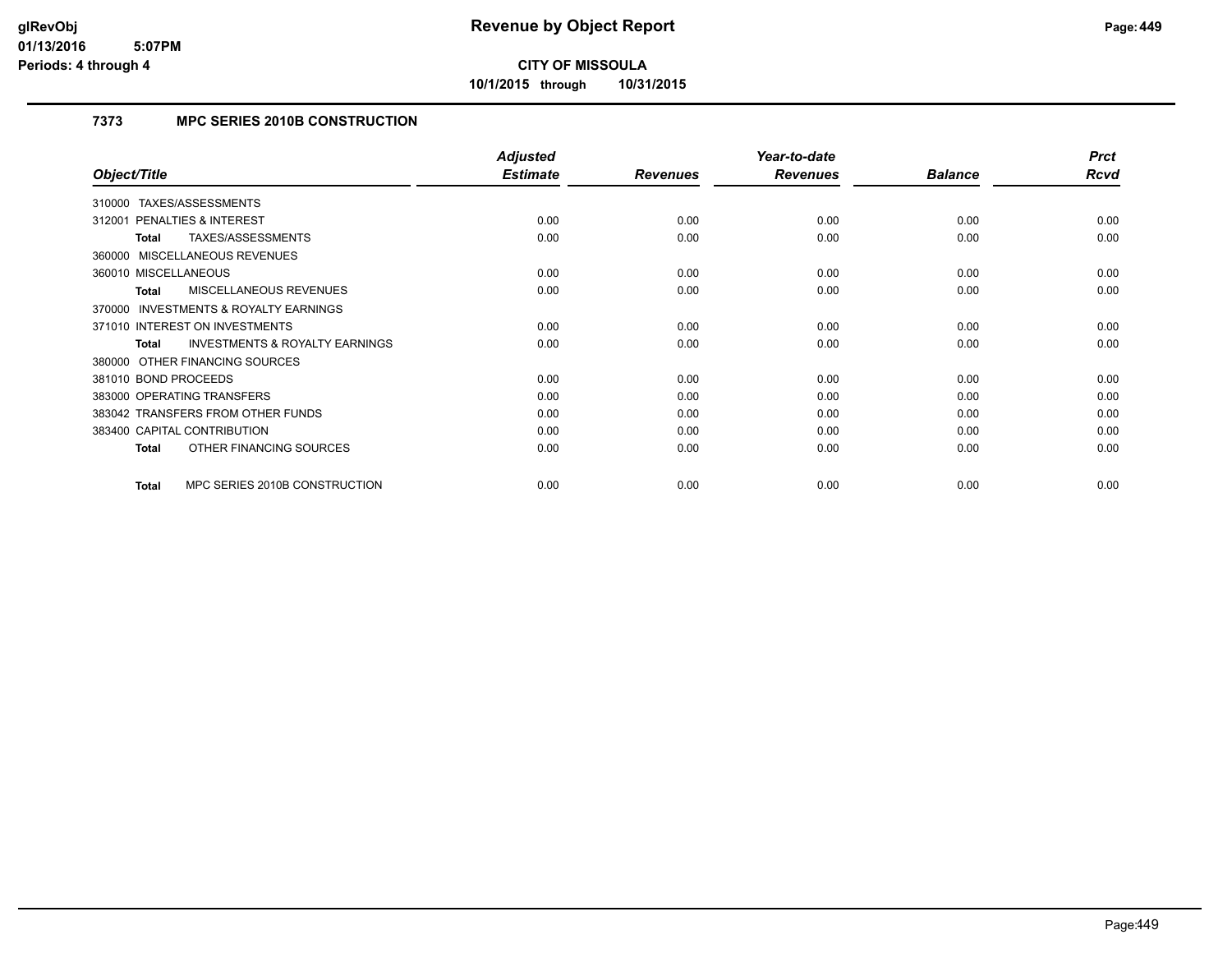#### **CITY OF MISSOULA 10/1/2015 through 10/31/2015**

#### **7374 RESERVE FUND-PARKING BONDS**

#### **7374 RESERVE FUND-PARKING BONDS**

|                      |                                       | <b>Adjusted</b> |                 | Year-to-date    |                | <b>Prct</b> |
|----------------------|---------------------------------------|-----------------|-----------------|-----------------|----------------|-------------|
| Object/Title         |                                       | <b>Estimate</b> | <b>Revenues</b> | <b>Revenues</b> | <b>Balance</b> | <b>Rcvd</b> |
|                      | 370000 INVESTMENTS & ROYALTY EARNINGS |                 |                 |                 |                |             |
|                      | 371010 INTEREST ON INVESTMENTS        | 0.00            | 0.00            | 0.00            | 0.00           | 0.00        |
| Total                | INVESTMENTS & ROYALTY EARNINGS        | 0.00            | 0.00            | 0.00            | 0.00           | 0.00        |
|                      | 380000 OTHER FINANCING SOURCES        |                 |                 |                 |                |             |
| 381009 TRANSFERS IN  |                                       | 0.00            | 0.00            | 0.00            | 0.00           | 0.00        |
| 381010 BOND PROCEEDS |                                       | 0.00            | 0.00            | 0.00            | 0.00           | 0.00        |
|                      | 383000 OPERATING TRANSFERS            | 0.00            | 0.00            | 0.00            | 0.00           | 0.00        |
| Total                | OTHER FINANCING SOURCES               | 0.00            | 0.00            | 0.00            | 0.00           | 0.00        |
|                      |                                       |                 |                 |                 |                |             |
| <b>Total</b>         | RESERVE FUND-PARKING BONDS            | 0.00            | 0.00            | 0.00            | 0.00           | 0.00        |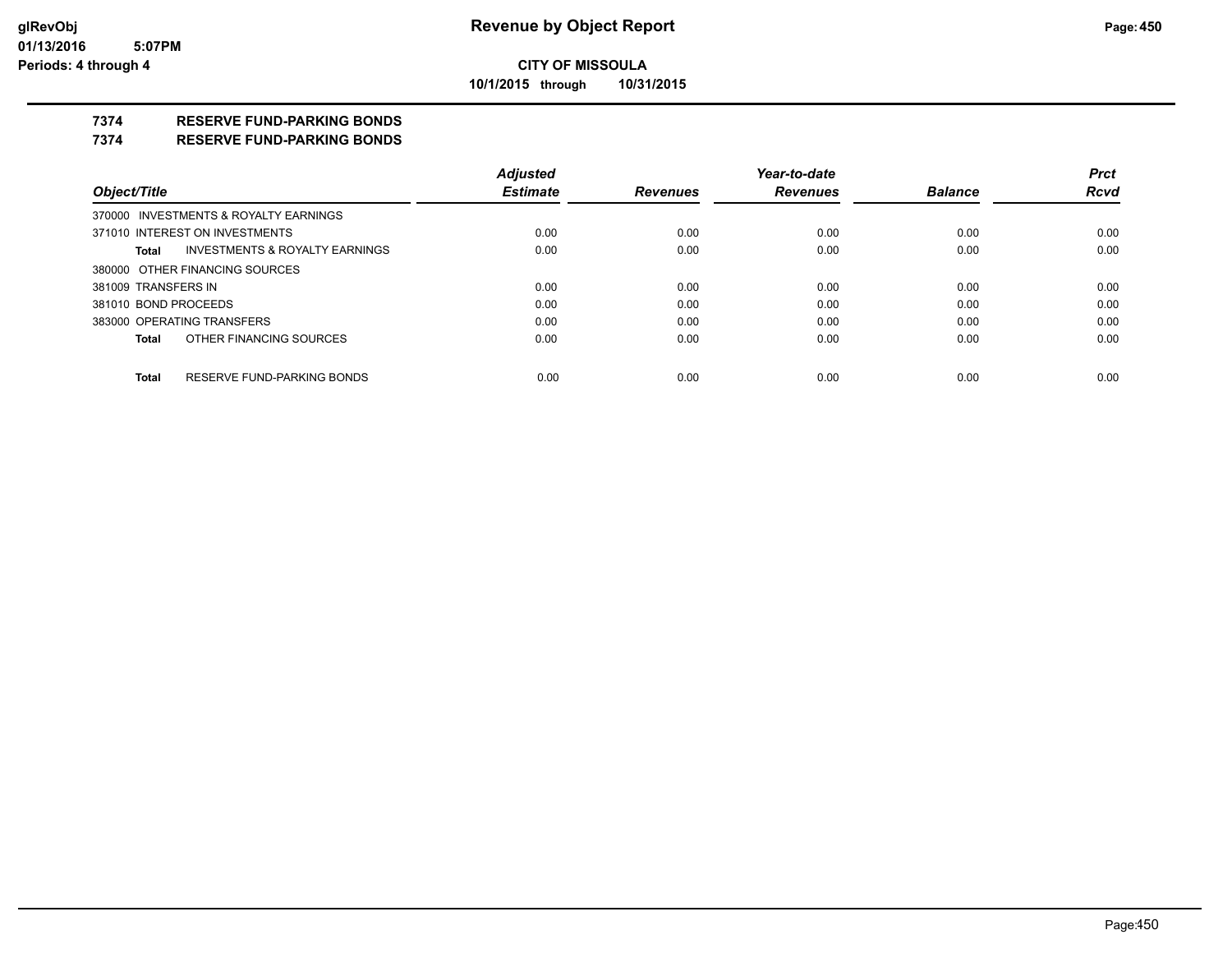**10/1/2015 through 10/31/2015**

## **7374 RESERVE FUND-PARKING BONDS**

|                                                    | <b>Adiusted</b> |                 | Year-to-date    |                | <b>Prct</b> |
|----------------------------------------------------|-----------------|-----------------|-----------------|----------------|-------------|
| Object/Title                                       | <b>Estimate</b> | <b>Revenues</b> | <b>Revenues</b> | <b>Balance</b> | <b>Rcvd</b> |
| 370000 INVESTMENTS & ROYALTY EARNINGS              |                 |                 |                 |                |             |
| 371010 INTEREST ON INVESTMENTS                     | 0.00            | 0.00            | 0.00            | 0.00           | 0.00        |
| <b>INVESTMENTS &amp; ROYALTY EARNINGS</b><br>Total | 0.00            | 0.00            | 0.00            | 0.00           | 0.00        |
| 380000 OTHER FINANCING SOURCES                     |                 |                 |                 |                |             |
| 381009 TRANSFERS IN                                | 0.00            | 0.00            | 0.00            | 0.00           | 0.00        |
| 381010 BOND PROCEEDS                               | 0.00            | 0.00            | 0.00            | 0.00           | 0.00        |
| 383000 OPERATING TRANSFERS                         | 0.00            | 0.00            | 0.00            | 0.00           | 0.00        |
| OTHER FINANCING SOURCES<br>Total                   | 0.00            | 0.00            | 0.00            | 0.00           | 0.00        |
| RESERVE FUND-PARKING BONDS<br><b>Total</b>         | 0.00            | 0.00            | 0.00            | 0.00           | 0.00        |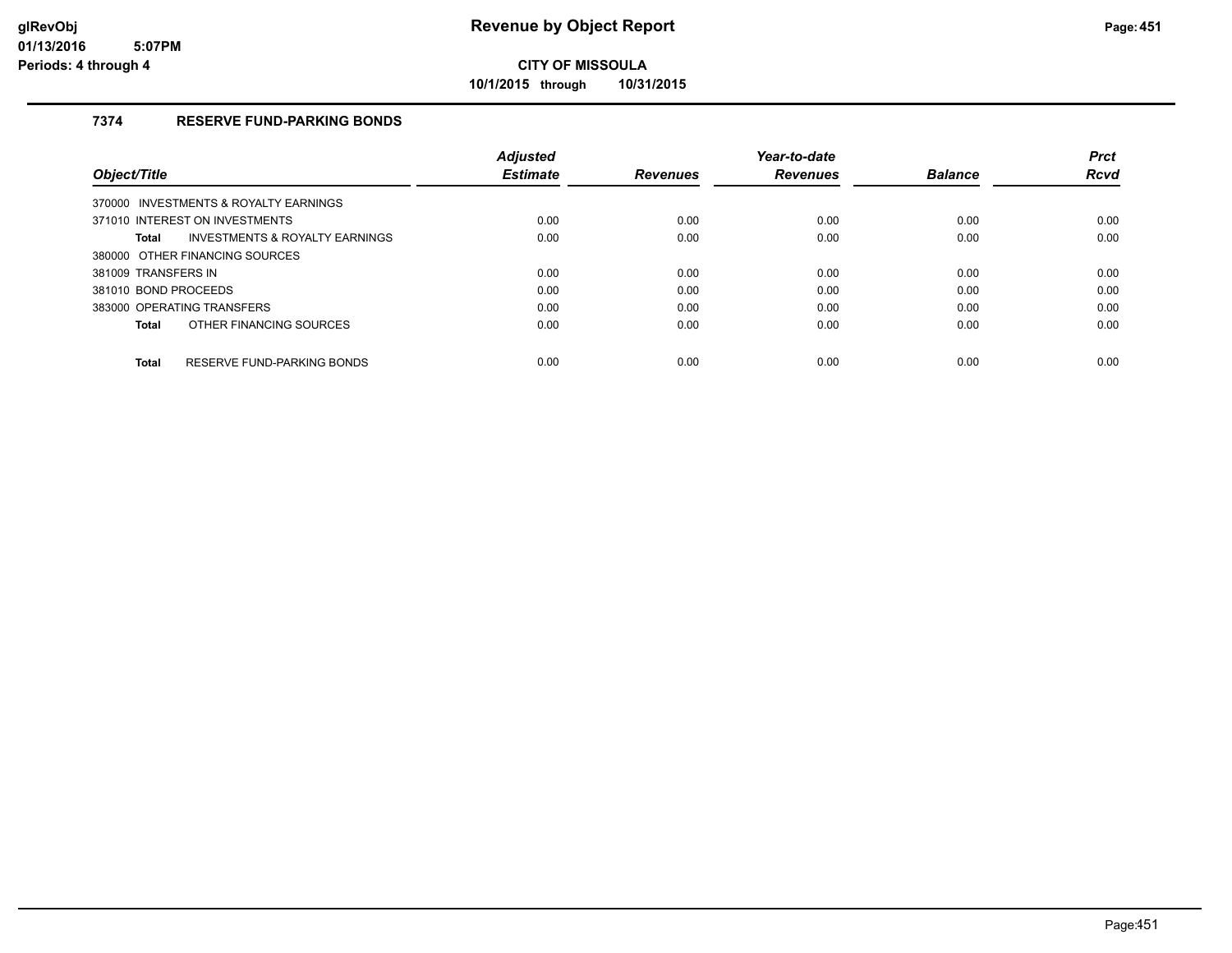**10/1/2015 through 10/31/2015**

# **7375 PLEDGED TAX INCREMENT-2010B BOND**

# **7375 PLEDGED TAX INCREMENT-2010B BOND**

|                                                    | <b>Adjusted</b> |                 | Year-to-date    |                | <b>Prct</b> |
|----------------------------------------------------|-----------------|-----------------|-----------------|----------------|-------------|
| Object/Title                                       | <b>Estimate</b> | <b>Revenues</b> | <b>Revenues</b> | <b>Balance</b> | <b>Rcvd</b> |
| INTERGOVERNMENTAL REVENUES<br>330000               |                 |                 |                 |                |             |
| 338000 LOCAL SHARING OF TAX INCREMENT              | 266,850.00      | 0.00            | 133,425.29      | 133,424.71     | 50.00       |
| <b>INTERGOVERNMENTAL REVENUES</b><br>Total         | 266.850.00      | 0.00            | 133.425.29      | 133.424.71     | 50.00       |
| INVESTMENTS & ROYALTY EARNINGS<br>370000           |                 |                 |                 |                |             |
| 371010 INTEREST ON INVESTMENTS                     | 0.00            | 0.00            | $-27,140.93$    | 27,140.93      | 0.00        |
| <b>INVESTMENTS &amp; ROYALTY EARNINGS</b><br>Total | 0.00            | 0.00            | $-27.140.93$    | 27.140.93      | 0.00        |
| OTHER FINANCING SOURCES<br>380000                  |                 |                 |                 |                |             |
| 383000 OPERATING TRANSFERS                         | 0.00            | 0.00            | 0.00            | 0.00           | 0.00        |
| OTHER FINANCING SOURCES<br>Total                   | 0.00            | 0.00            | 0.00            | 0.00           | 0.00        |
| PLEDGED TAX INCREMENT-2010B BOND<br><b>Total</b>   | 266.850.00      | 0.00            | 106.284.36      | 160.565.64     | 39.83       |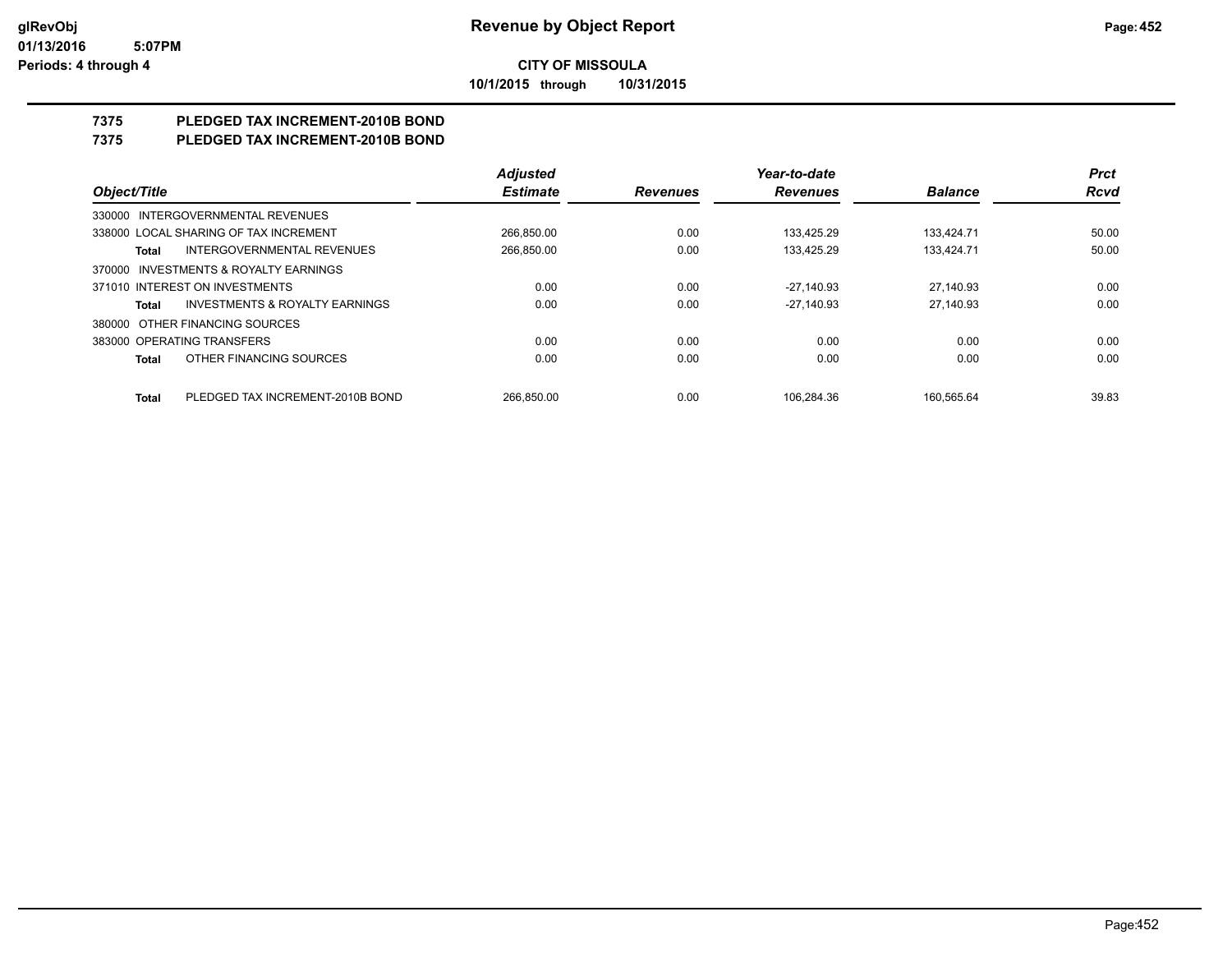**10/1/2015 through 10/31/2015**

## **7375 PLEDGED TAX INCREMENT-2010B BOND**

| Object/Title                   |                                           | <b>Adjusted</b><br><b>Estimate</b> | <b>Revenues</b> | Year-to-date<br><b>Revenues</b> | <b>Balance</b> | <b>Prct</b><br><b>Rcvd</b> |
|--------------------------------|-------------------------------------------|------------------------------------|-----------------|---------------------------------|----------------|----------------------------|
| 330000                         | INTERGOVERNMENTAL REVENUES                |                                    |                 |                                 |                |                            |
|                                | 338000 LOCAL SHARING OF TAX INCREMENT     | 266.850.00                         | 0.00            | 133.425.29                      | 133.424.71     | 50.00                      |
| Total                          | INTERGOVERNMENTAL REVENUES                | 266.850.00                         | 0.00            | 133.425.29                      | 133.424.71     | 50.00                      |
| 370000                         | <b>INVESTMENTS &amp; ROYALTY EARNINGS</b> |                                    |                 |                                 |                |                            |
| 371010 INTEREST ON INVESTMENTS |                                           | 0.00                               | 0.00            | $-27.140.93$                    | 27,140.93      | 0.00                       |
| <b>Total</b>                   | INVESTMENTS & ROYALTY EARNINGS            | 0.00                               | 0.00            | $-27.140.93$                    | 27.140.93      | 0.00                       |
| 380000                         | OTHER FINANCING SOURCES                   |                                    |                 |                                 |                |                            |
| 383000 OPERATING TRANSFERS     |                                           | 0.00                               | 0.00            | 0.00                            | 0.00           | 0.00                       |
| <b>Total</b>                   | OTHER FINANCING SOURCES                   | 0.00                               | 0.00            | 0.00                            | 0.00           | 0.00                       |
| <b>Total</b>                   | PLEDGED TAX INCREMENT-2010B BOND          | 266.850.00                         | 0.00            | 106.284.36                      | 160.565.64     | 39.83                      |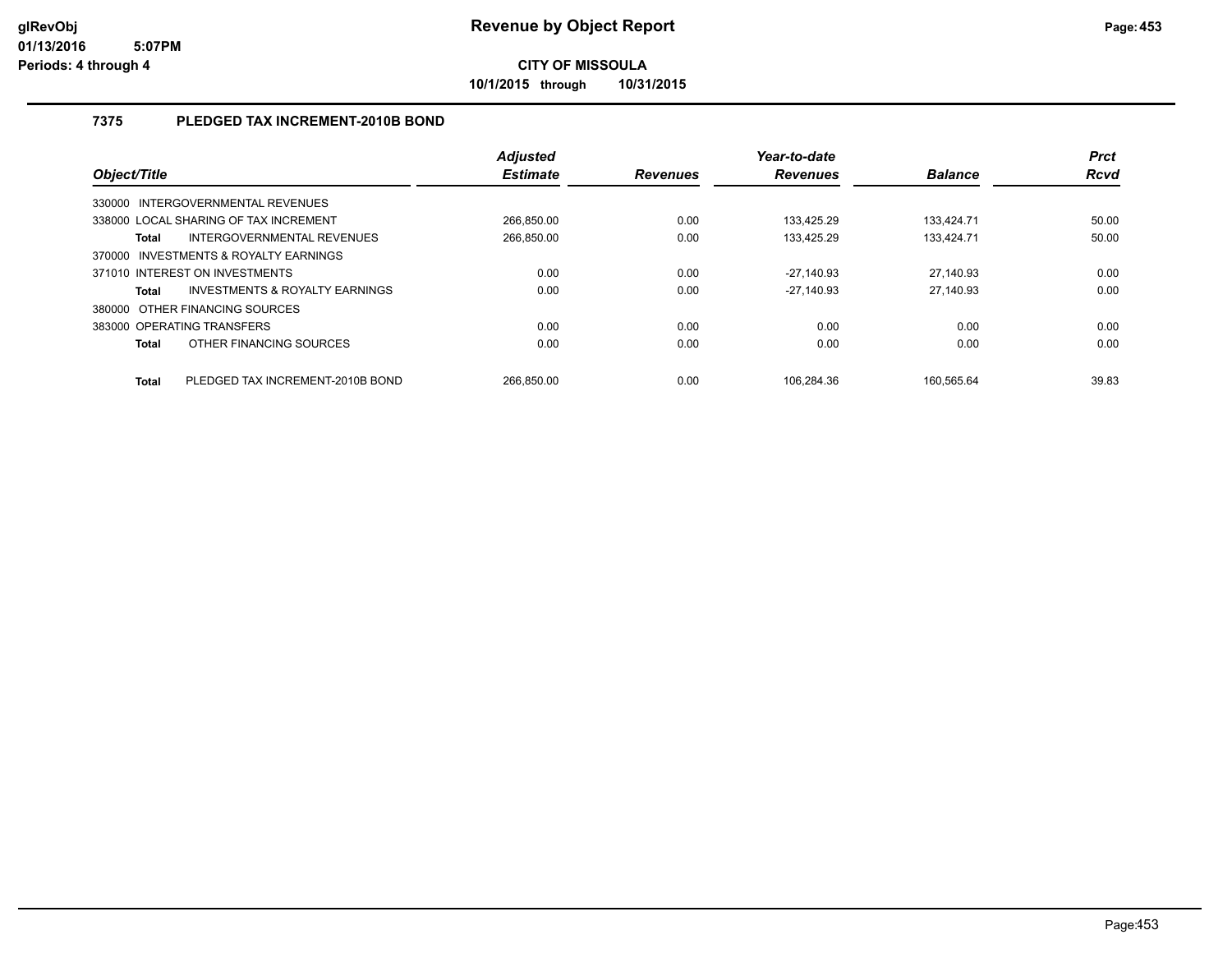**10/1/2015 through 10/31/2015**

## **7376 MPC 2010A BONDS DEBT INTEREST**

#### **7376 MPC 2010A BONDS DEBT INTEREST**

|                      |                                       | <b>Adjusted</b> |                 | Year-to-date    |                | <b>Prct</b> |
|----------------------|---------------------------------------|-----------------|-----------------|-----------------|----------------|-------------|
| Object/Title         |                                       | <b>Estimate</b> | <b>Revenues</b> | <b>Revenues</b> | <b>Balance</b> | <b>Rcvd</b> |
|                      | 370000 INVESTMENTS & ROYALTY EARNINGS |                 |                 |                 |                |             |
|                      | 371010 INTEREST ON INVESTMENTS        | 0.00            | 0.00            | 0.00            | 0.00           | 0.00        |
| Total                | INVESTMENTS & ROYALTY EARNINGS        | 0.00            | 0.00            | 0.00            | 0.00           | 0.00        |
|                      | 380000 OTHER FINANCING SOURCES        |                 |                 |                 |                |             |
| 381009 TRANSFERS IN  |                                       | 0.00            | 0.00            | 0.00            | 0.00           | 0.00        |
| 381010 BOND PROCEEDS |                                       | 0.00            | 0.00            | 0.00            | 0.00           | 0.00        |
|                      | 383000 OPERATING TRANSFERS            | 0.00            | 0.00            | 0.00            | 0.00           | 0.00        |
| Total                | OTHER FINANCING SOURCES               | 0.00            | 0.00            | 0.00            | 0.00           | 0.00        |
| Total                | MPC 2010A BONDS DEBT INTEREST         | 0.00            | 0.00            | 0.00            | 0.00           | 0.00        |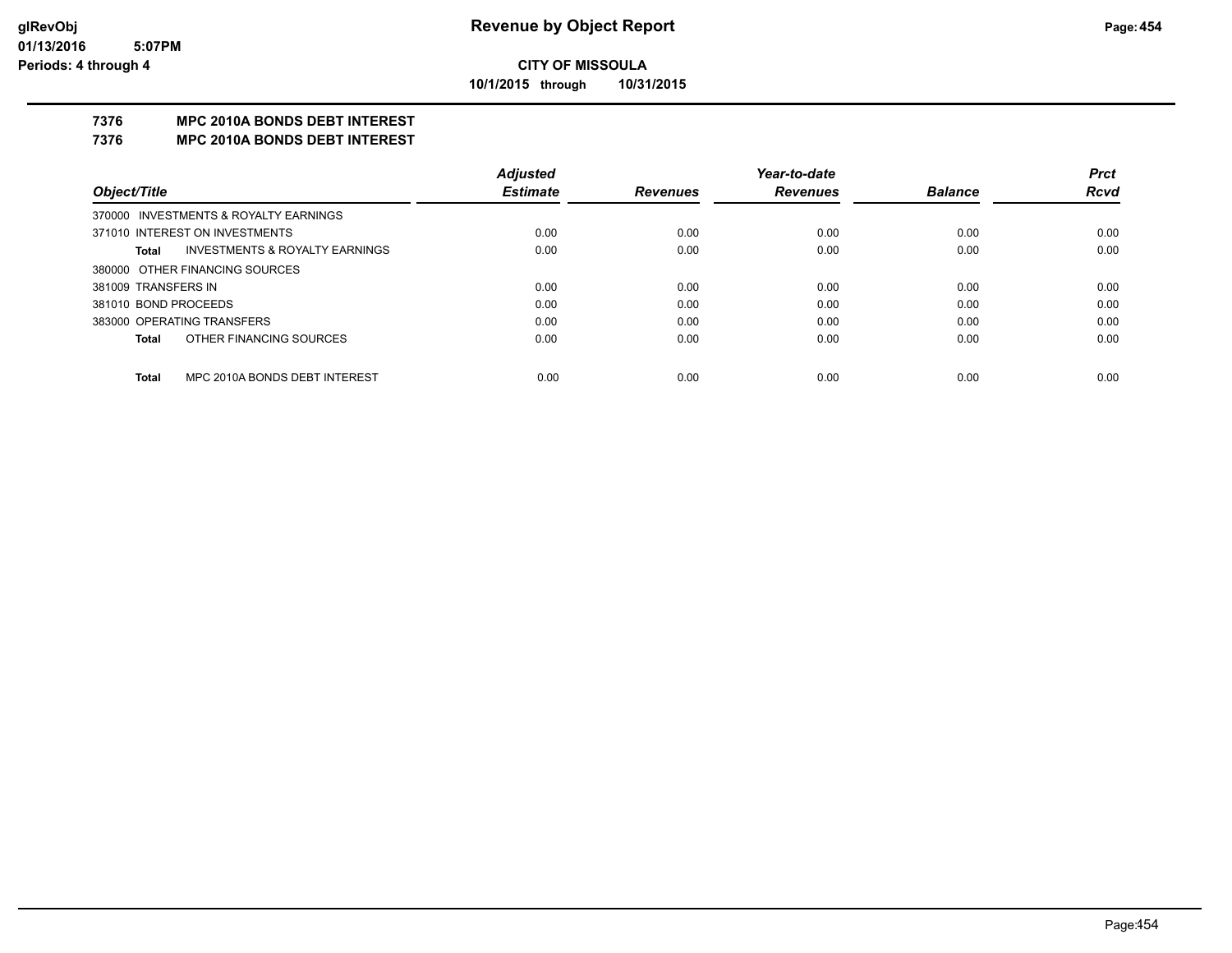**10/1/2015 through 10/31/2015**

## **7376 MPC 2010A BONDS DEBT INTEREST**

|                                               | <b>Adjusted</b> |                 | Year-to-date    |                | <b>Prct</b> |
|-----------------------------------------------|-----------------|-----------------|-----------------|----------------|-------------|
| Object/Title                                  | <b>Estimate</b> | <b>Revenues</b> | <b>Revenues</b> | <b>Balance</b> | <b>Rcvd</b> |
| 370000 INVESTMENTS & ROYALTY EARNINGS         |                 |                 |                 |                |             |
| 371010 INTEREST ON INVESTMENTS                | 0.00            | 0.00            | 0.00            | 0.00           | 0.00        |
| INVESTMENTS & ROYALTY EARNINGS<br>Total       | 0.00            | 0.00            | 0.00            | 0.00           | 0.00        |
| 380000 OTHER FINANCING SOURCES                |                 |                 |                 |                |             |
| 381009 TRANSFERS IN                           | 0.00            | 0.00            | 0.00            | 0.00           | 0.00        |
| 381010 BOND PROCEEDS                          | 0.00            | 0.00            | 0.00            | 0.00           | 0.00        |
| 383000 OPERATING TRANSFERS                    | 0.00            | 0.00            | 0.00            | 0.00           | 0.00        |
| OTHER FINANCING SOURCES<br><b>Total</b>       | 0.00            | 0.00            | 0.00            | 0.00           | 0.00        |
| MPC 2010A BONDS DEBT INTEREST<br><b>Total</b> | 0.00            | 0.00            | 0.00            | 0.00           | 0.00        |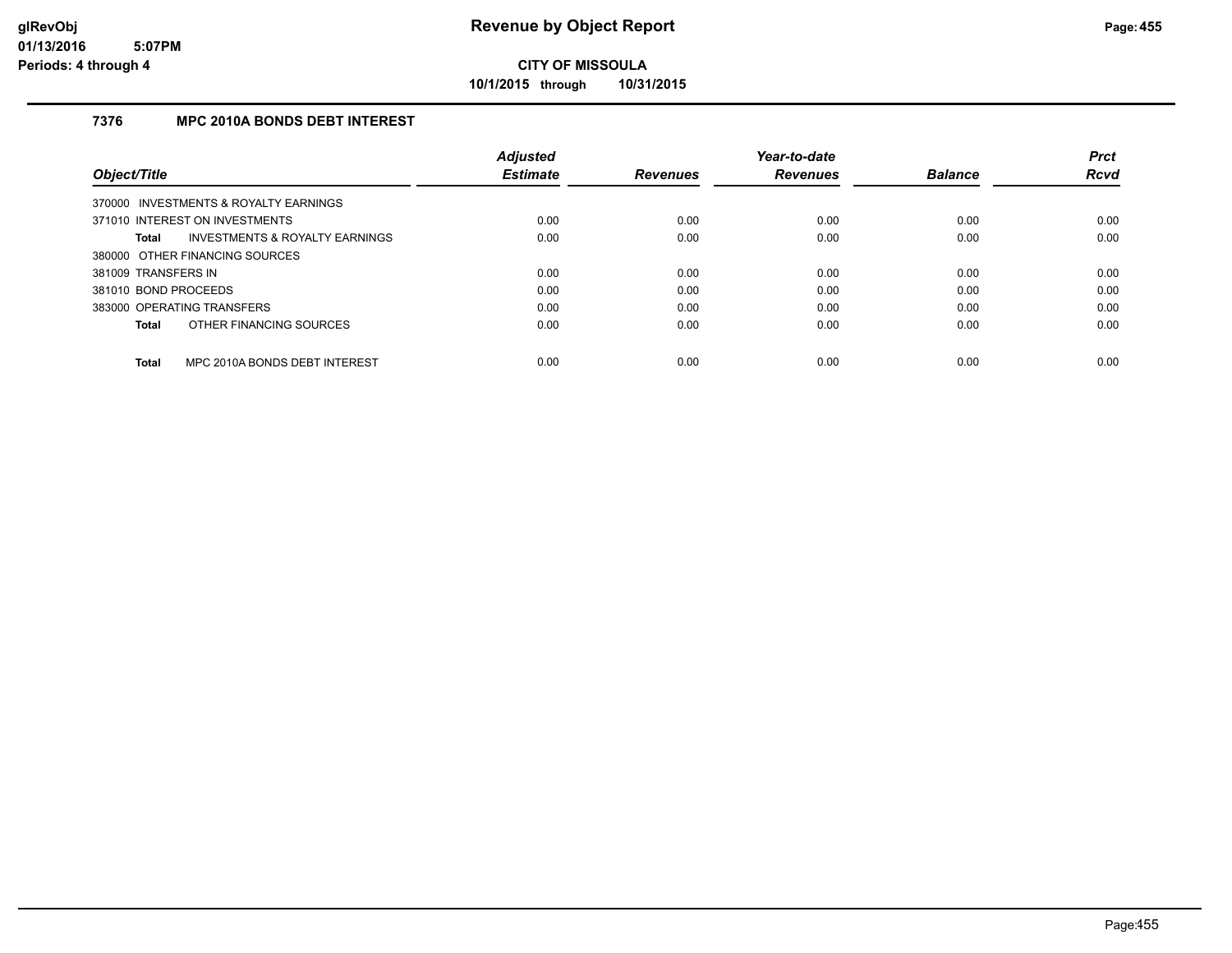**10/1/2015 through 10/31/2015**

# **7377 MPC 2010A BONDS SINKING FUND**

**7377 MPC 2010A BONDS SINKING FUND**

|                                                    | <b>Adjusted</b> |                 | Year-to-date    |                | <b>Prct</b> |
|----------------------------------------------------|-----------------|-----------------|-----------------|----------------|-------------|
| Object/Title                                       | <b>Estimate</b> | <b>Revenues</b> | <b>Revenues</b> | <b>Balance</b> | <b>Rcvd</b> |
| 370000 INVESTMENTS & ROYALTY EARNINGS              |                 |                 |                 |                |             |
| 371010 INTEREST ON INVESTMENTS                     | 0.00            | 0.00            | 0.00            | 0.00           | 0.00        |
| <b>INVESTMENTS &amp; ROYALTY EARNINGS</b><br>Total | 0.00            | 0.00            | 0.00            | 0.00           | 0.00        |
| 380000 OTHER FINANCING SOURCES                     |                 |                 |                 |                |             |
| 381009 TRANSFERS IN                                | 0.00            | 0.00            | 0.00            | 0.00           | 0.00        |
| 381010 BOND PROCEEDS                               | 0.00            | 0.00            | 0.00            | 0.00           | 0.00        |
| 383000 OPERATING TRANSFERS                         | 0.00            | 0.00            | 0.00            | 0.00           | 0.00        |
| OTHER FINANCING SOURCES<br><b>Total</b>            | 0.00            | 0.00            | 0.00            | 0.00           | 0.00        |
|                                                    |                 |                 |                 |                |             |
| MPC 2010A BONDS SINKING FUND<br>Total              | 0.00            | 0.00            | 0.00            | 0.00           | 0.00        |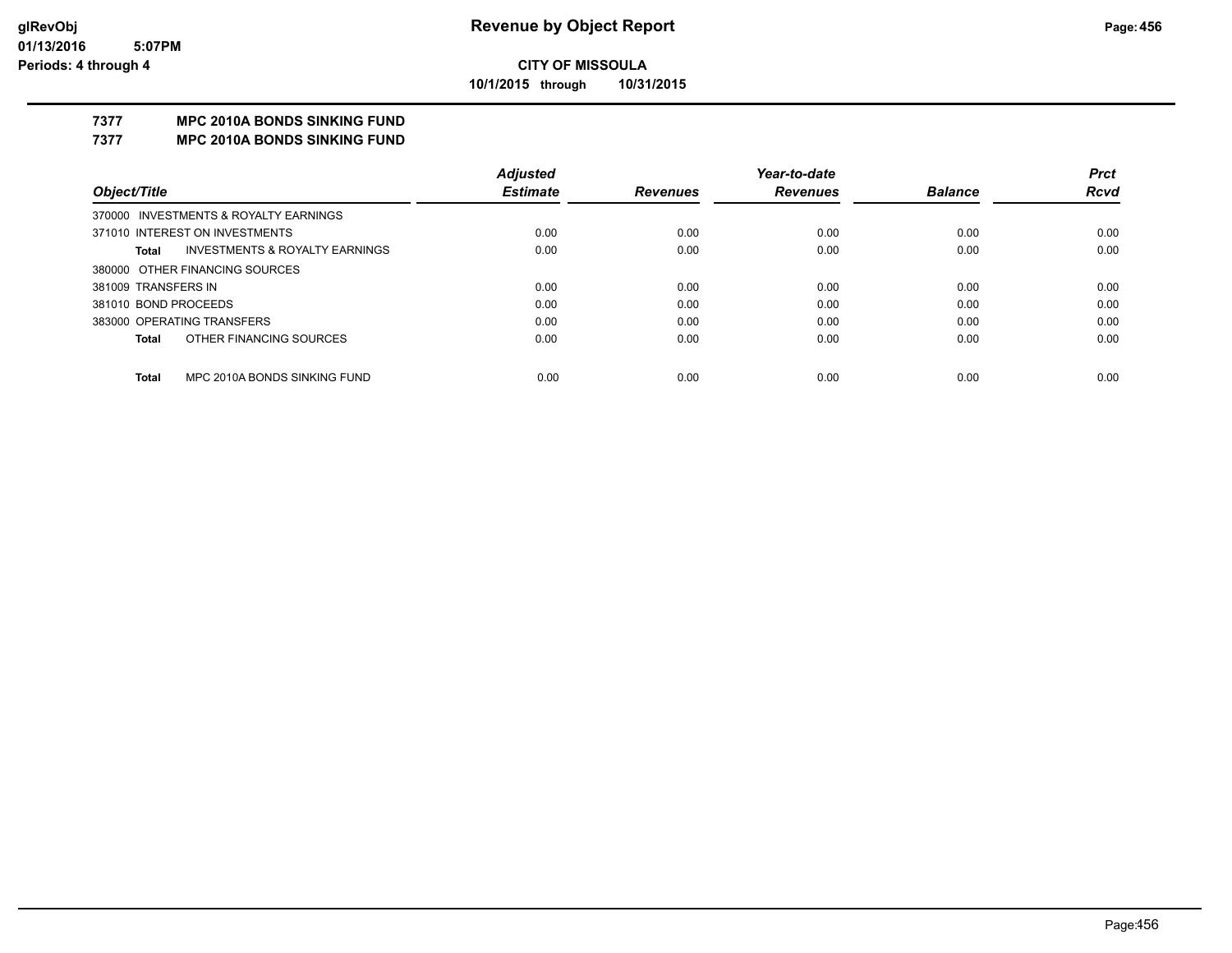**10/1/2015 through 10/31/2015**

## **7377 MPC 2010A BONDS SINKING FUND**

|                                                | <b>Adjusted</b> |                 | Year-to-date    |                | <b>Prct</b> |
|------------------------------------------------|-----------------|-----------------|-----------------|----------------|-------------|
| Object/Title                                   | <b>Estimate</b> | <b>Revenues</b> | <b>Revenues</b> | <b>Balance</b> | <b>Rcvd</b> |
| 370000 INVESTMENTS & ROYALTY EARNINGS          |                 |                 |                 |                |             |
| 371010 INTEREST ON INVESTMENTS                 | 0.00            | 0.00            | 0.00            | 0.00           | 0.00        |
| INVESTMENTS & ROYALTY EARNINGS<br><b>Total</b> | 0.00            | 0.00            | 0.00            | 0.00           | 0.00        |
| 380000 OTHER FINANCING SOURCES                 |                 |                 |                 |                |             |
| 381009 TRANSFERS IN                            | 0.00            | 0.00            | 0.00            | 0.00           | 0.00        |
| 381010 BOND PROCEEDS                           | 0.00            | 0.00            | 0.00            | 0.00           | 0.00        |
| 383000 OPERATING TRANSFERS                     | 0.00            | 0.00            | 0.00            | 0.00           | 0.00        |
| OTHER FINANCING SOURCES<br><b>Total</b>        | 0.00            | 0.00            | 0.00            | 0.00           | 0.00        |
| MPC 2010A BONDS SINKING FUND<br><b>Total</b>   | 0.00            | 0.00            | 0.00            | 0.00           | 0.00        |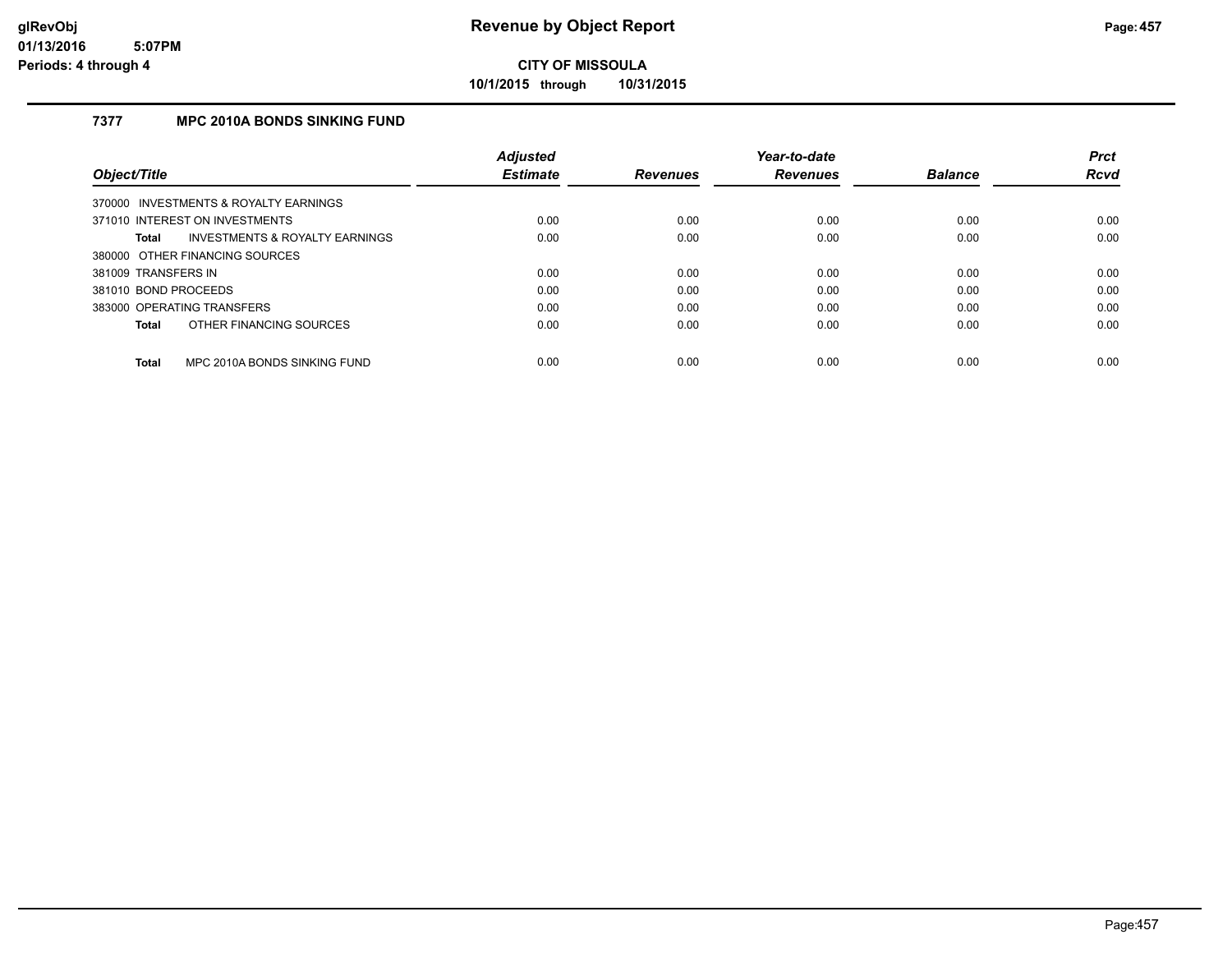**10/1/2015 through 10/31/2015**

#### **7378 MPC 2010A BOND RESERVE**

**7378 MPC 2010A BOND RESERVE**

|                                                    | <b>Adjusted</b> |                 | Year-to-date    |                | <b>Prct</b> |
|----------------------------------------------------|-----------------|-----------------|-----------------|----------------|-------------|
| Object/Title                                       | <b>Estimate</b> | <b>Revenues</b> | <b>Revenues</b> | <b>Balance</b> | <b>Rcvd</b> |
| 370000 INVESTMENTS & ROYALTY EARNINGS              |                 |                 |                 |                |             |
| 371010 INTEREST ON INVESTMENTS                     | 0.00            | 0.00            | 0.00            | 0.00           | 0.00        |
| <b>INVESTMENTS &amp; ROYALTY EARNINGS</b><br>Total | 0.00            | 0.00            | 0.00            | 0.00           | 0.00        |
| 380000 OTHER FINANCING SOURCES                     |                 |                 |                 |                |             |
| 381009 TRANSFERS IN                                | 0.00            | 0.00            | 0.00            | 0.00           | 0.00        |
| 381010 BOND PROCEEDS                               | 0.00            | 0.00            | 0.00            | 0.00           | 0.00        |
| 383000 OPERATING TRANSFERS                         | 0.00            | 0.00            | 0.00            | 0.00           | 0.00        |
| OTHER FINANCING SOURCES<br><b>Total</b>            | 0.00            | 0.00            | 0.00            | 0.00           | 0.00        |
|                                                    |                 |                 |                 |                |             |
| MPC 2010A BOND RESERVE<br>Total                    | 0.00            | 0.00            | 0.00            | 0.00           | 0.00        |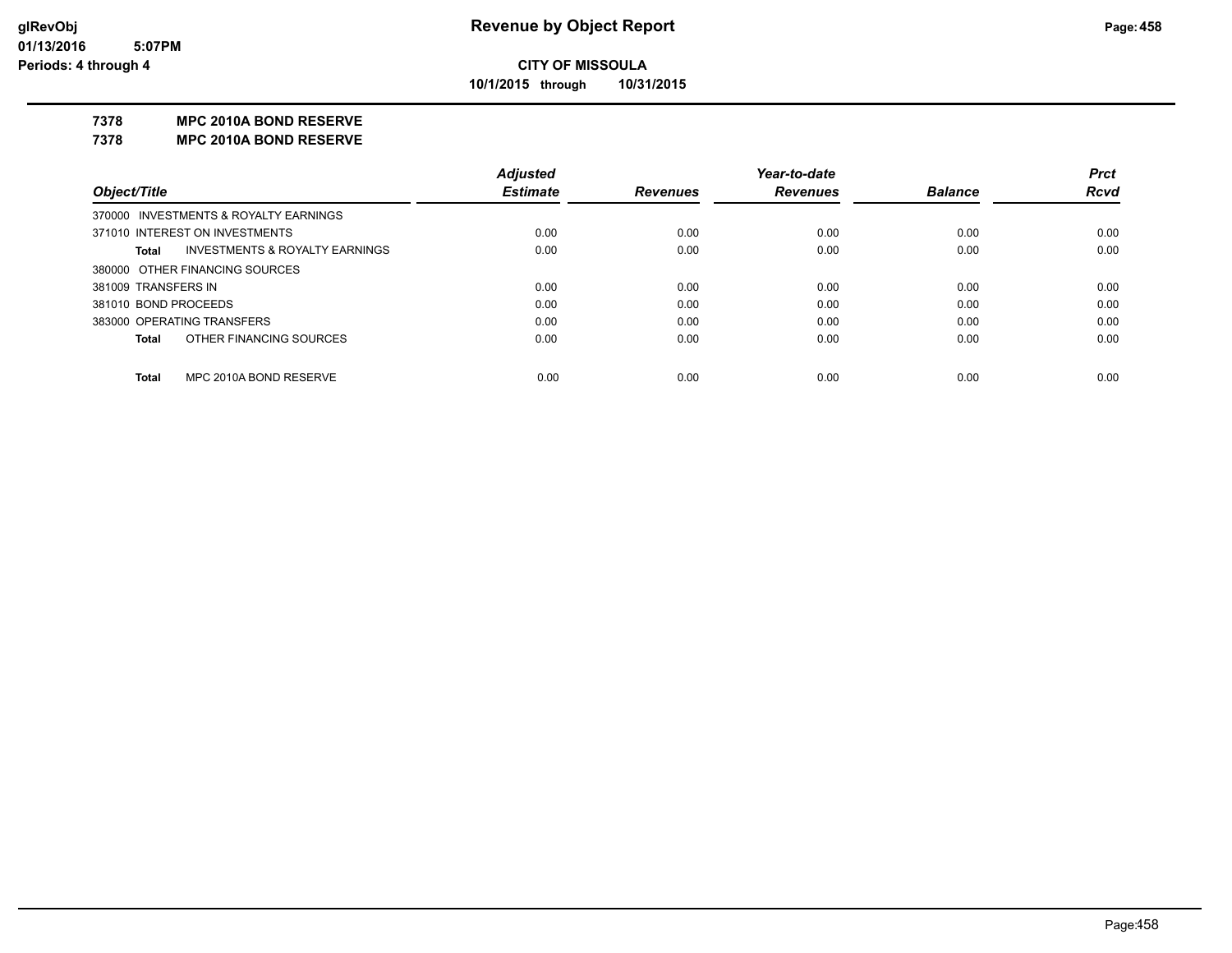**10/1/2015 through 10/31/2015**

## **7378 MPC 2010A BOND RESERVE**

|                                         | <b>Adjusted</b> |                 | Year-to-date    |                | <b>Prct</b> |
|-----------------------------------------|-----------------|-----------------|-----------------|----------------|-------------|
| Object/Title                            | <b>Estimate</b> | <b>Revenues</b> | <b>Revenues</b> | <b>Balance</b> | <b>Rcvd</b> |
| 370000 INVESTMENTS & ROYALTY EARNINGS   |                 |                 |                 |                |             |
| 371010 INTEREST ON INVESTMENTS          | 0.00            | 0.00            | 0.00            | 0.00           | 0.00        |
| INVESTMENTS & ROYALTY EARNINGS<br>Total | 0.00            | 0.00            | 0.00            | 0.00           | 0.00        |
| 380000 OTHER FINANCING SOURCES          |                 |                 |                 |                |             |
| 381009 TRANSFERS IN                     | 0.00            | 0.00            | 0.00            | 0.00           | 0.00        |
| 381010 BOND PROCEEDS                    | 0.00            | 0.00            | 0.00            | 0.00           | 0.00        |
| 383000 OPERATING TRANSFERS              | 0.00            | 0.00            | 0.00            | 0.00           | 0.00        |
| OTHER FINANCING SOURCES<br>Total        | 0.00            | 0.00            | 0.00            | 0.00           | 0.00        |
| MPC 2010A BOND RESERVE<br><b>Total</b>  | 0.00            | 0.00            | 0.00            | 0.00           | 0.00        |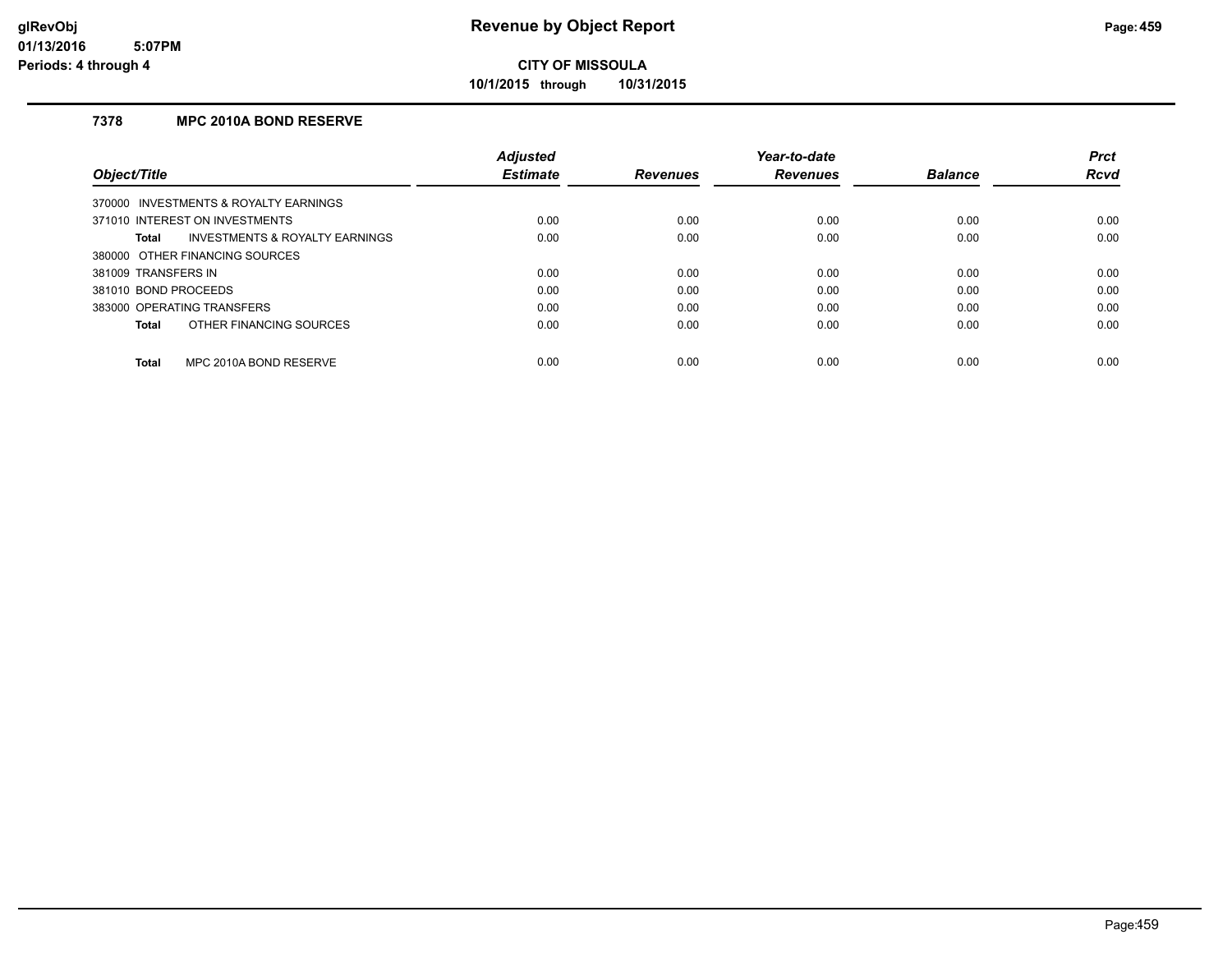**10/1/2015 through 10/31/2015**

# **7379 MPC 2010A BOND CONSTRUCTION**

#### **7379 MPC 2010A BOND CONSTRUCTION**

|                      |                                       | <b>Adjusted</b> |                 | Year-to-date    |                | <b>Prct</b> |
|----------------------|---------------------------------------|-----------------|-----------------|-----------------|----------------|-------------|
| Object/Title         |                                       | <b>Estimate</b> | <b>Revenues</b> | <b>Revenues</b> | <b>Balance</b> | <b>Rcvd</b> |
|                      | 370000 INVESTMENTS & ROYALTY EARNINGS |                 |                 |                 |                |             |
|                      | 371010 INTEREST ON INVESTMENTS        | 0.00            | 0.00            | 0.00            | 0.00           | 0.00        |
| Total                | INVESTMENTS & ROYALTY EARNINGS        | 0.00            | 0.00            | 0.00            | 0.00           | 0.00        |
|                      | 380000 OTHER FINANCING SOURCES        |                 |                 |                 |                |             |
| 381009 TRANSFERS IN  |                                       | 0.00            | 0.00            | 0.00            | 0.00           | 0.00        |
| 381010 BOND PROCEEDS |                                       | 0.00            | 0.00            | 0.00            | 0.00           | 0.00        |
|                      | 383000 OPERATING TRANSFERS            | 0.00            | 0.00            | 0.00            | 0.00           | 0.00        |
| Total                | OTHER FINANCING SOURCES               | 0.00            | 0.00            | 0.00            | 0.00           | 0.00        |
|                      |                                       |                 |                 |                 |                |             |
| Total                | MPC 2010A BOND CONSTRUCTION           | 0.00            | 0.00            | 0.00            | 0.00           | 0.00        |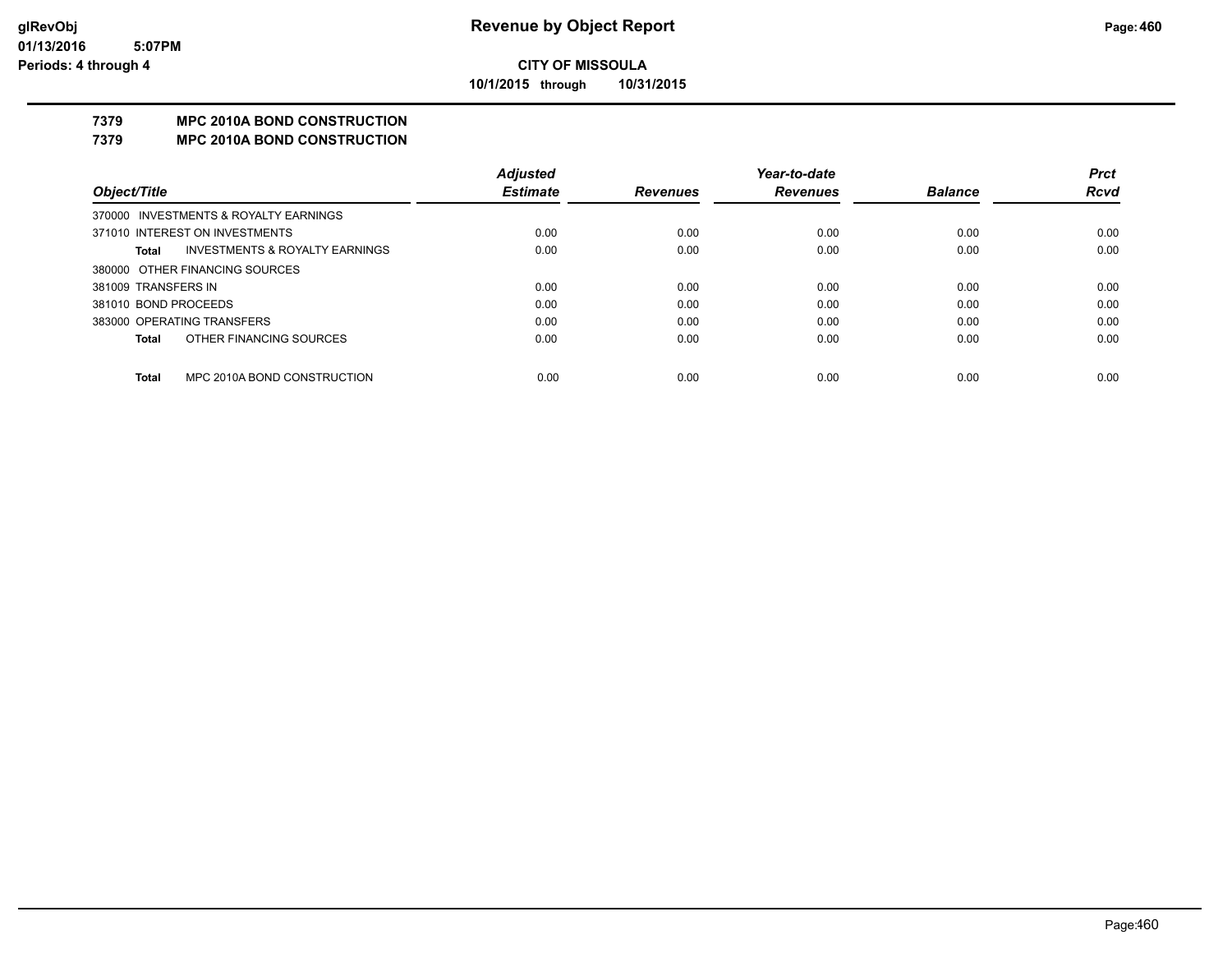**10/1/2015 through 10/31/2015**

# **7379 MPC 2010A BOND CONSTRUCTION**

|                      |                                       | <b>Adjusted</b> |                 | Year-to-date    |                | <b>Prct</b> |
|----------------------|---------------------------------------|-----------------|-----------------|-----------------|----------------|-------------|
| Object/Title         |                                       | <b>Estimate</b> | <b>Revenues</b> | <b>Revenues</b> | <b>Balance</b> | <b>Rcvd</b> |
|                      | 370000 INVESTMENTS & ROYALTY EARNINGS |                 |                 |                 |                |             |
|                      | 371010 INTEREST ON INVESTMENTS        | 0.00            | 0.00            | 0.00            | 0.00           | 0.00        |
| <b>Total</b>         | INVESTMENTS & ROYALTY EARNINGS        | 0.00            | 0.00            | 0.00            | 0.00           | 0.00        |
|                      | 380000 OTHER FINANCING SOURCES        |                 |                 |                 |                |             |
| 381009 TRANSFERS IN  |                                       | 0.00            | 0.00            | 0.00            | 0.00           | 0.00        |
| 381010 BOND PROCEEDS |                                       | 0.00            | 0.00            | 0.00            | 0.00           | 0.00        |
|                      | 383000 OPERATING TRANSFERS            | 0.00            | 0.00            | 0.00            | 0.00           | 0.00        |
| <b>Total</b>         | OTHER FINANCING SOURCES               | 0.00            | 0.00            | 0.00            | 0.00           | 0.00        |
| <b>Total</b>         | MPC 2010A BOND CONSTRUCTION           | 0.00            | 0.00            | 0.00            | 0.00           | 0.00        |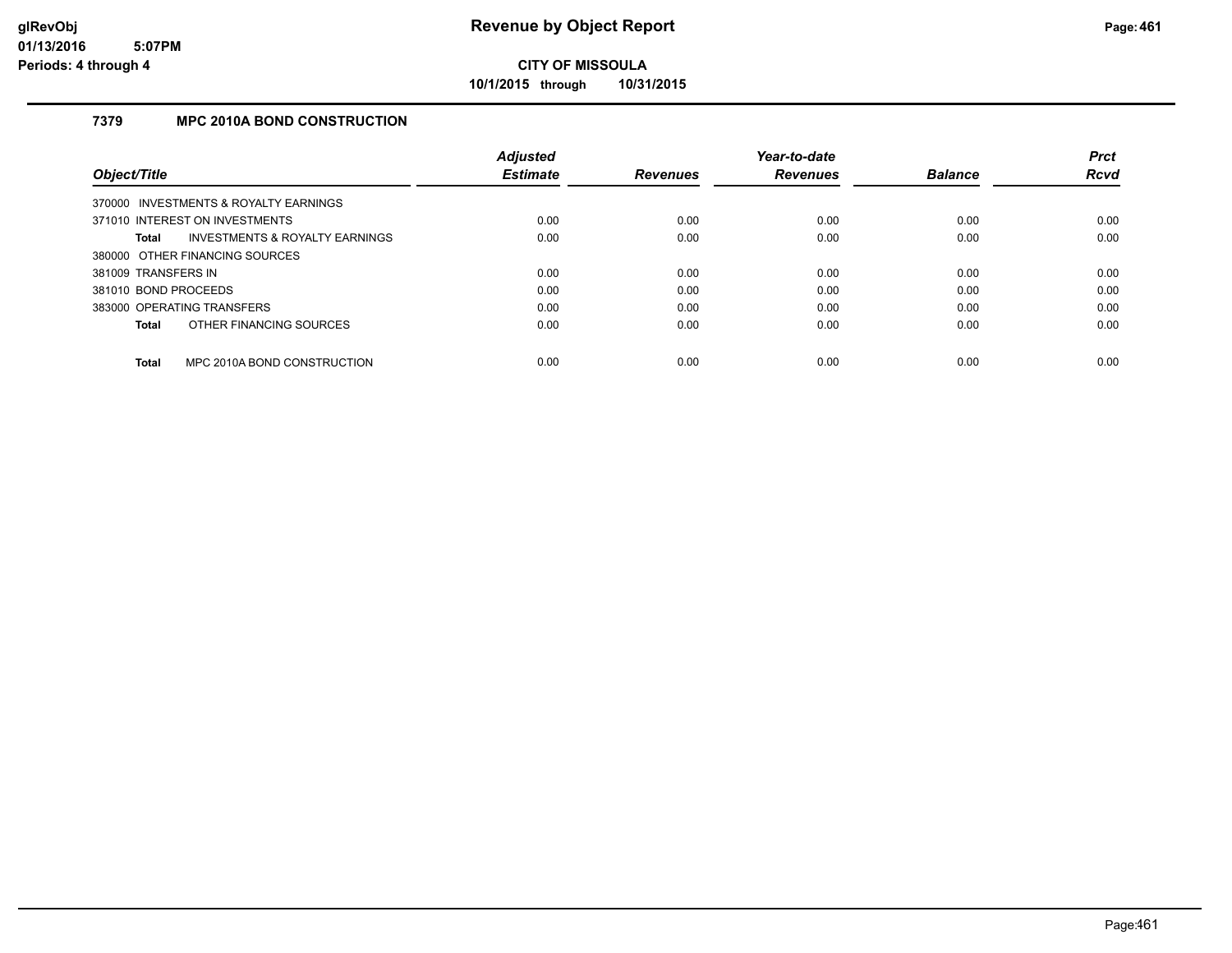#### **CITY OF MISSOULA 10/1/2015 through 10/31/2015**

#### **7380 BUSINESS IMPROVEMENT DISTRICT**

#### **7380 BUSINESS IMPROVEMENT DISTRICT**

|                                                     | <b>Adjusted</b> |                 | Year-to-date    |                | <b>Prct</b> |
|-----------------------------------------------------|-----------------|-----------------|-----------------|----------------|-------------|
| Object/Title                                        | <b>Estimate</b> | <b>Revenues</b> | <b>Revenues</b> | <b>Balance</b> | <b>Rcvd</b> |
| TAXES/ASSESSMENTS<br>310000                         |                 |                 |                 |                |             |
| 311011 TAX INCREMENT                                | 364,322.00      | 0.00            | 4,707.29        | 359,614.71     | 1.29        |
| PENALTIES & INTEREST<br>312001                      | 0.00            | 0.00            | 504.34          | $-504.34$      | 0.00        |
| <b>TAXES/ASSESSMENTS</b><br>Total                   | 364,322.00      | 0.00            | 5,211.63        | 359,110.37     | 1.43        |
| <b>CHARGES FOR SERVICES</b><br>340000               |                 |                 |                 |                |             |
| <b>GARBAGE COLLECTION SERVICES</b><br>343041        | 5,000.00        | 2,011.77        | 8,047.08        | $-3,047.08$    | 160.94      |
| <b>CHARGES FOR SERVICES</b><br><b>Total</b>         | 5,000.00        | 2,011.77        | 8,047.08        | $-3,047.08$    | 160.94      |
| <b>MISCELLANEOUS REVENUES</b><br>360000             |                 |                 |                 |                |             |
| 363010 LIGHTING ASSESSMENTS                         | 0.00            | 0.00            | 0.00            | 0.00           | 0.00        |
| 363020 PROPERTY ASSESSMENTS                         | 0.00            | 0.00            | 0.00            | 0.00           | 0.00        |
| MISCELLANEOUS REVENUES<br>Total                     | 0.00            | 0.00            | 0.00            | 0.00           | 0.00        |
| <b>INVESTMENTS &amp; ROYALTY EARNINGS</b><br>370000 |                 |                 |                 |                |             |
| 371010 INTEREST ON INVESTMENTS                      | 0.00            | 0.00            | 0.00            | 0.00           | 0.00        |
| 371020 GAIN/LOSS IN MARKET VALUE OF INVESTMENTS     | 0.00            | 0.00            | 0.00            | 0.00           | 0.00        |
| <b>INVESTMENTS &amp; ROYALTY EARNINGS</b><br>Total  | 0.00            | 0.00            | 0.00            | 0.00           | 0.00        |
| <b>BUSINESS IMPROVEMENT DISTRICT</b><br>Total       | 369,322.00      | 2,011.77        | 13,258.71       | 356,063.29     | 3.59        |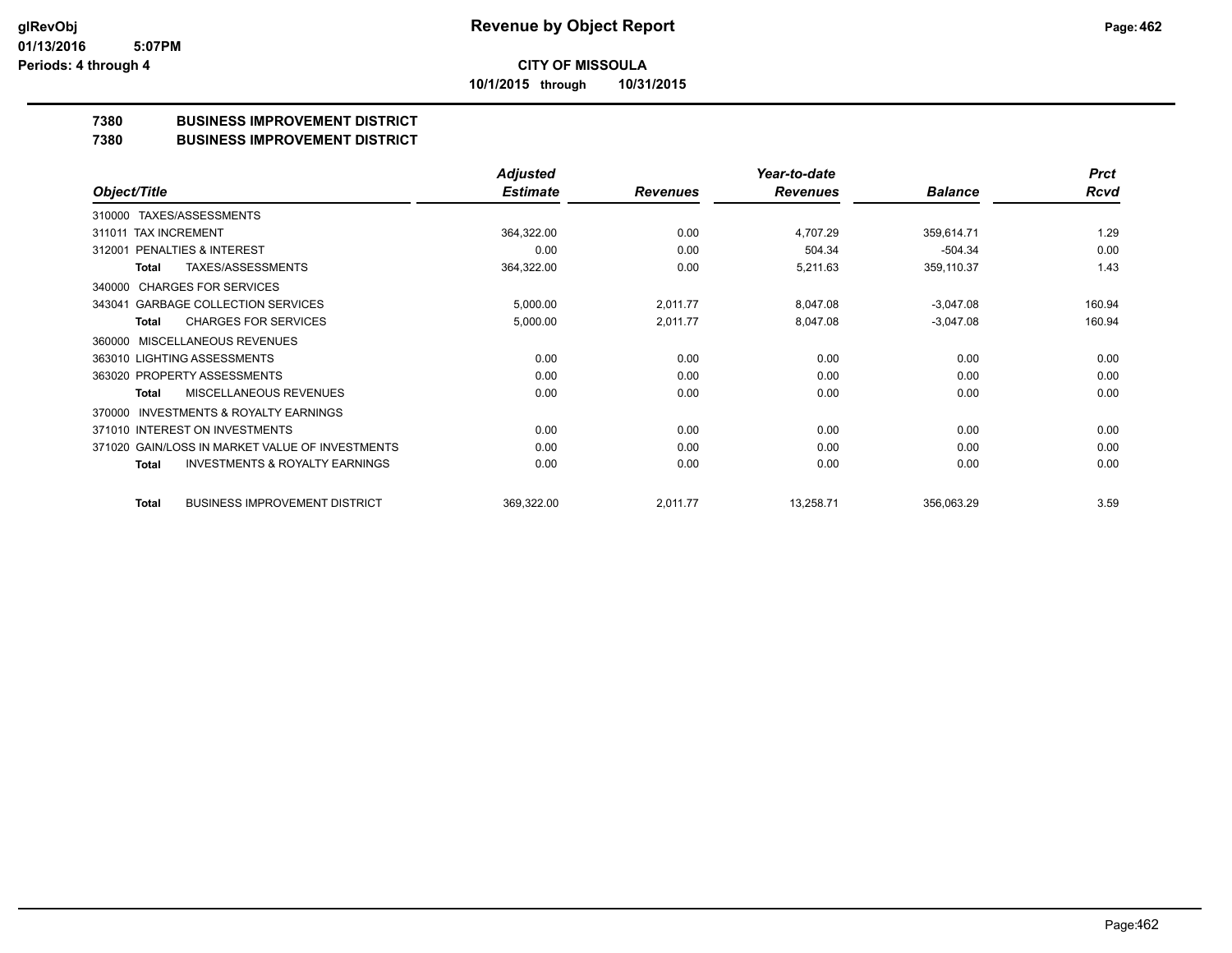**10/1/2015 through 10/31/2015**

## **7380 BUSINESS IMPROVEMENT DISTRICT**

|                                                           | <b>Adjusted</b> |                 | Year-to-date    |                | <b>Prct</b> |
|-----------------------------------------------------------|-----------------|-----------------|-----------------|----------------|-------------|
| Object/Title                                              | <b>Estimate</b> | <b>Revenues</b> | <b>Revenues</b> | <b>Balance</b> | <b>Rcvd</b> |
| 310000 TAXES/ASSESSMENTS                                  |                 |                 |                 |                |             |
| <b>TAX INCREMENT</b><br>311011                            | 364,322.00      | 0.00            | 4,707.29        | 359,614.71     | 1.29        |
| PENALTIES & INTEREST<br>312001                            | 0.00            | 0.00            | 504.34          | $-504.34$      | 0.00        |
| TAXES/ASSESSMENTS<br>Total                                | 364,322.00      | 0.00            | 5,211.63        | 359,110.37     | 1.43        |
| 340000 CHARGES FOR SERVICES                               |                 |                 |                 |                |             |
| <b>GARBAGE COLLECTION SERVICES</b><br>343041              | 5,000.00        | 2,011.77        | 8,047.08        | $-3,047.08$    | 160.94      |
| <b>CHARGES FOR SERVICES</b><br><b>Total</b>               | 5,000.00        | 2,011.77        | 8,047.08        | $-3,047.08$    | 160.94      |
| MISCELLANEOUS REVENUES<br>360000                          |                 |                 |                 |                |             |
| 363010 LIGHTING ASSESSMENTS                               | 0.00            | 0.00            | 0.00            | 0.00           | 0.00        |
| 363020 PROPERTY ASSESSMENTS                               | 0.00            | 0.00            | 0.00            | 0.00           | 0.00        |
| <b>MISCELLANEOUS REVENUES</b><br>Total                    | 0.00            | 0.00            | 0.00            | 0.00           | 0.00        |
| <b>INVESTMENTS &amp; ROYALTY EARNINGS</b><br>370000       |                 |                 |                 |                |             |
| 371010 INTEREST ON INVESTMENTS                            | 0.00            | 0.00            | 0.00            | 0.00           | 0.00        |
| 371020 GAIN/LOSS IN MARKET VALUE OF INVESTMENT            | 0.00            | 0.00            | 0.00            | 0.00           | 0.00        |
| <b>INVESTMENTS &amp; ROYALTY EARNINGS</b><br><b>Total</b> | 0.00            | 0.00            | 0.00            | 0.00           | 0.00        |
| <b>BUSINESS IMPROVEMENT DISTRICT</b><br><b>Total</b>      | 369,322.00      | 2,011.77        | 13,258.71       | 356,063.29     | 3.59        |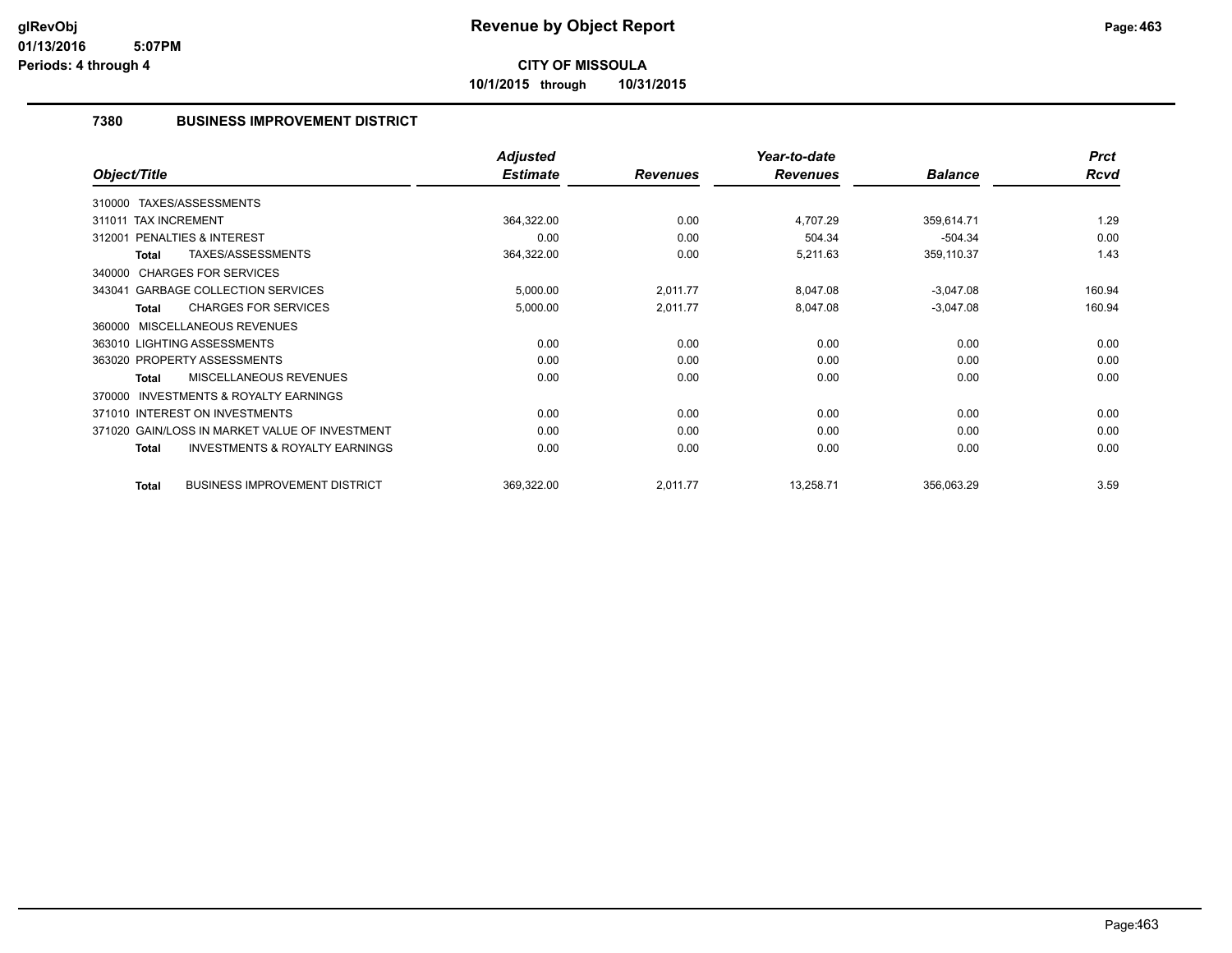**10/1/2015 through 10/31/2015**

#### **7381 TOURISM BUSINESS IMPROVEMENT DISTRICT 7381 TOURISM BUSINESS IMPROVEMENT DISTRICT**

|                                                           | <b>Adjusted</b> |                 | Year-to-date    | <b>Prct</b>    |             |
|-----------------------------------------------------------|-----------------|-----------------|-----------------|----------------|-------------|
| Object/Title                                              | <b>Estimate</b> | <b>Revenues</b> | <b>Revenues</b> | <b>Balance</b> | <b>Rcvd</b> |
| 310000 TAXES/ASSESSMENTS                                  |                 |                 |                 |                |             |
| 314100 TBID REVENUE                                       | 680,350.00      | 0.00            | 0.00            | 680,350.00     | 0.00        |
| TAXES/ASSESSMENTS<br>Total                                | 680,350.00      | 0.00            | 0.00            | 680,350.00     | 0.00        |
| 370000 INVESTMENTS & ROYALTY EARNINGS                     |                 |                 |                 |                |             |
| 371010 INTEREST ON INVESTMENTS                            | 0.00            | 0.00            | 0.00            | 0.00           | 0.00        |
| <b>INVESTMENTS &amp; ROYALTY EARNINGS</b><br><b>Total</b> | 0.00            | 0.00            | 0.00            | 0.00           | 0.00        |
|                                                           |                 |                 |                 |                |             |
| TOURISM BUSINESS IMPROVEMENT DISTRI<br><b>Total</b>       | 680.350.00      | 0.00            | 0.00            | 680.350.00     | 0.00        |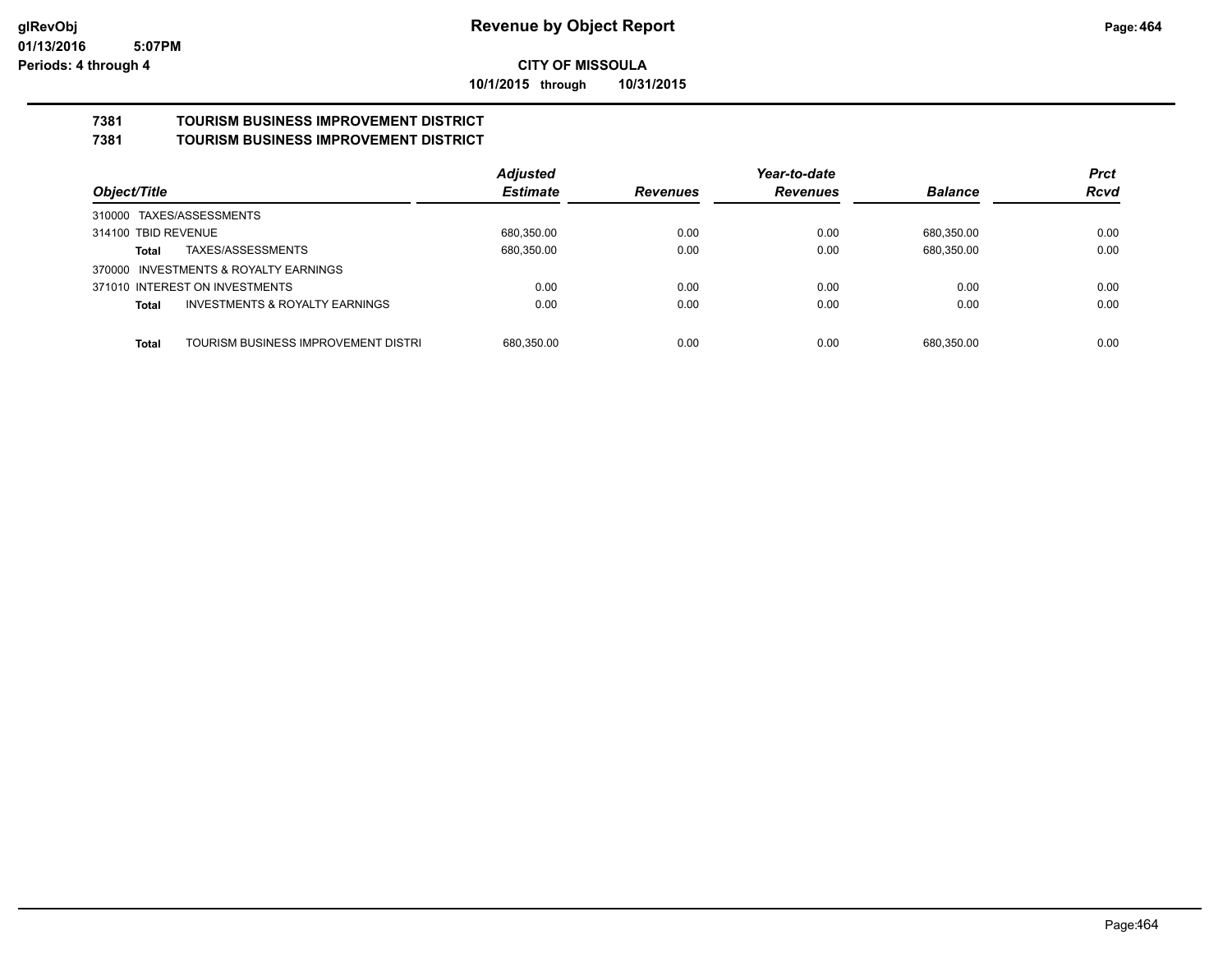**10/1/2015 through 10/31/2015**

### **7381 TOURISM BUSINESS IMPROVEMENT DISTRICT**

| Object/Title                                              | <b>Adjusted</b><br><b>Estimate</b> | <b>Revenues</b> | Year-to-date<br><b>Revenues</b> | <b>Balance</b> | <b>Prct</b><br><b>Rcvd</b> |
|-----------------------------------------------------------|------------------------------------|-----------------|---------------------------------|----------------|----------------------------|
| 310000 TAXES/ASSESSMENTS                                  |                                    |                 |                                 |                |                            |
| 314100 TBID REVENUE                                       | 680,350.00                         | 0.00            | 0.00                            | 680.350.00     | 0.00                       |
| TAXES/ASSESSMENTS<br><b>Total</b>                         | 680,350.00                         | 0.00            | 0.00                            | 680,350.00     | 0.00                       |
| 370000 INVESTMENTS & ROYALTY EARNINGS                     |                                    |                 |                                 |                |                            |
| 371010 INTEREST ON INVESTMENTS                            | 0.00                               | 0.00            | 0.00                            | 0.00           | 0.00                       |
| <b>INVESTMENTS &amp; ROYALTY EARNINGS</b><br><b>Total</b> | 0.00                               | 0.00            | 0.00                            | 0.00           | 0.00                       |
|                                                           |                                    |                 |                                 |                |                            |
| TOURISM BUSINESS IMPROVEMENT DISTR<br><b>Total</b>        | 680.350.00                         | 0.00            | 0.00                            | 680.350.00     | 0.00                       |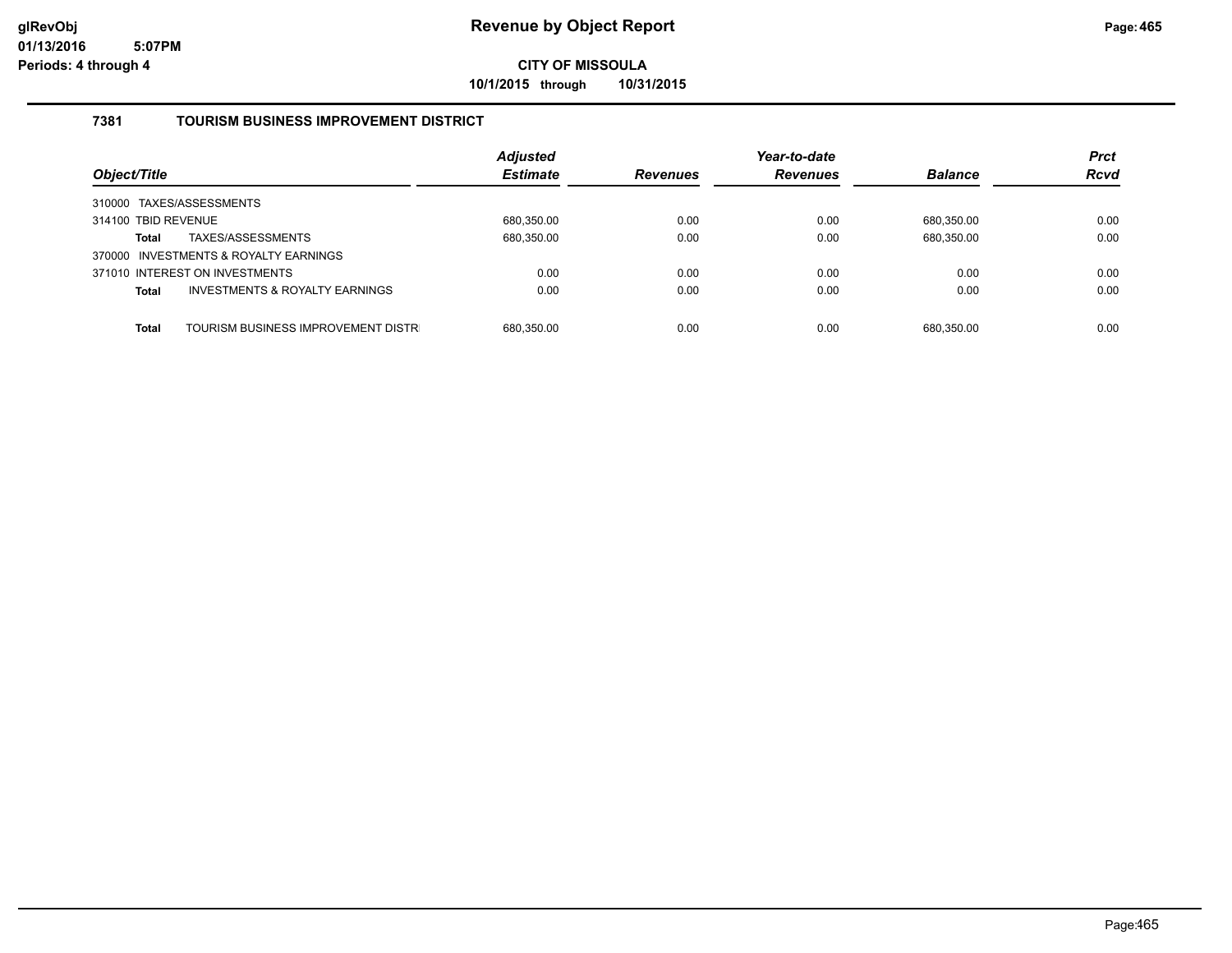**10/1/2015 through 10/31/2015**

#### **7382 5.75M TIF RESERVE**

**7382 5.75M TIF RESERVE**

|                                                    | <b>Adjusted</b> |                 | Year-to-date    |                | <b>Prct</b> |
|----------------------------------------------------|-----------------|-----------------|-----------------|----------------|-------------|
| Object/Title                                       | <b>Estimate</b> | <b>Revenues</b> | <b>Revenues</b> | <b>Balance</b> | <b>Rcvd</b> |
| 370000 INVESTMENTS & ROYALTY EARNINGS              |                 |                 |                 |                |             |
| 371010 INTEREST ON INVESTMENTS                     | 0.00            | 0.00            | 0.00            | 0.00           | 0.00        |
| <b>INVESTMENTS &amp; ROYALTY EARNINGS</b><br>Total | 0.00            | 0.00            | 0.00            | 0.00           | 0.00        |
| 380000 OTHER FINANCING SOURCES                     |                 |                 |                 |                |             |
| 381025 BOND PROCEEDS                               | 0.00            | 0.00            | 0.00            | 0.00           | 0.00        |
| 383014 TRANS FR MRA                                | 0.00            | 0.00            | 0.00            | 0.00           | 0.00        |
| 383040 TRANSFER FROM CITY GRANTS                   | 0.00            | 0.00            | 0.00            | 0.00           | 0.00        |
| OTHER FINANCING SOURCES<br>Total                   | 0.00            | 0.00            | 0.00            | 0.00           | 0.00        |
|                                                    |                 |                 |                 |                |             |
| 5.75M TIF RESERVE<br>Total                         | 0.00            | 0.00            | 0.00            | 0.00           | 0.00        |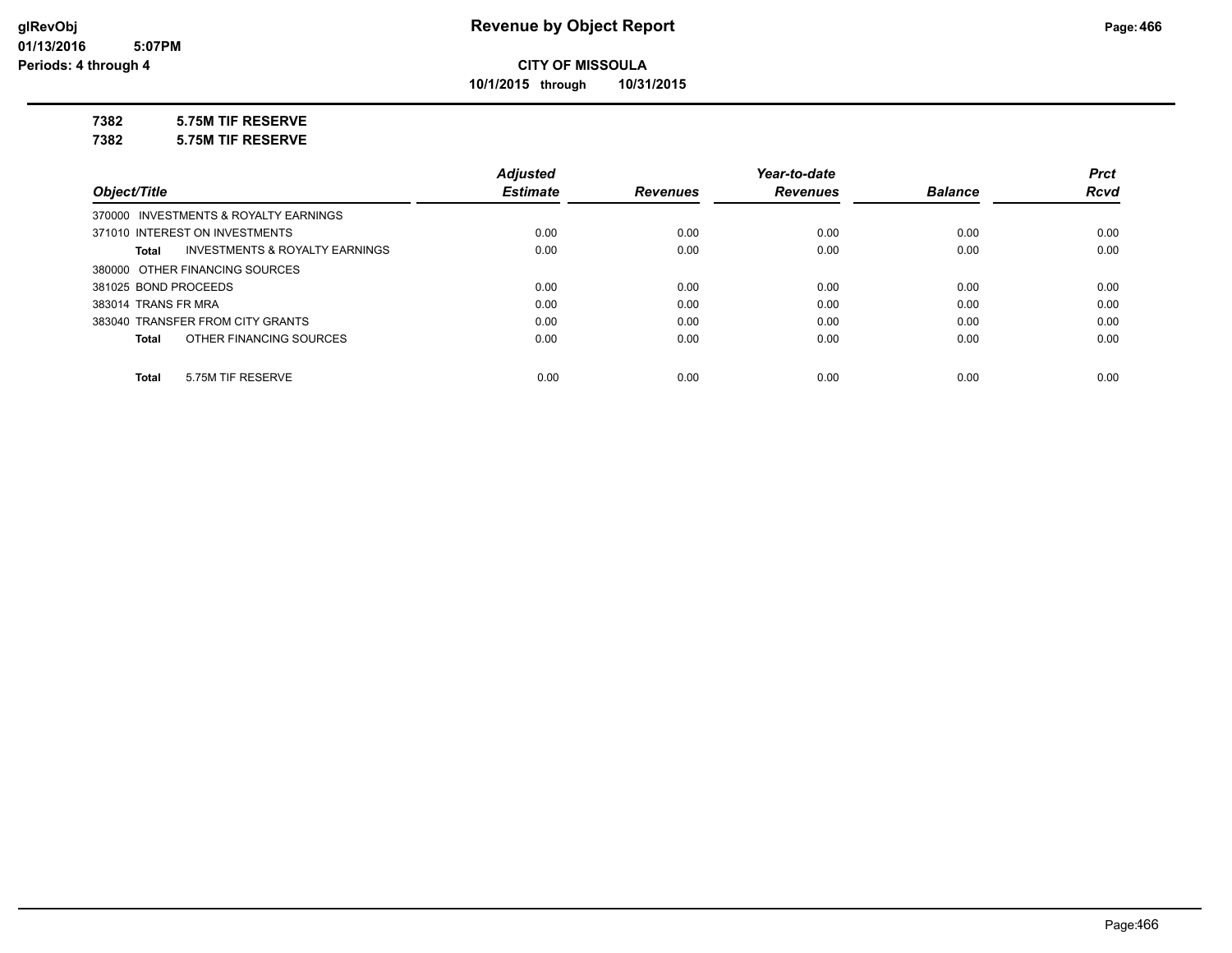**10/1/2015 through 10/31/2015**

#### **7382 5.75M TIF RESERVE**

|                                                | <b>Adjusted</b> |                 | Year-to-date    |                | <b>Prct</b> |
|------------------------------------------------|-----------------|-----------------|-----------------|----------------|-------------|
| Object/Title                                   | <b>Estimate</b> | <b>Revenues</b> | <b>Revenues</b> | <b>Balance</b> | Rcvd        |
| 370000 INVESTMENTS & ROYALTY EARNINGS          |                 |                 |                 |                |             |
| 371010 INTEREST ON INVESTMENTS                 | 0.00            | 0.00            | 0.00            | 0.00           | 0.00        |
| INVESTMENTS & ROYALTY EARNINGS<br><b>Total</b> | 0.00            | 0.00            | 0.00            | 0.00           | 0.00        |
| 380000 OTHER FINANCING SOURCES                 |                 |                 |                 |                |             |
| 381025 BOND PROCEEDS                           | 0.00            | 0.00            | 0.00            | 0.00           | 0.00        |
| 383014 TRANS FR MRA                            | 0.00            | 0.00            | 0.00            | 0.00           | 0.00        |
| 383040 TRANSFER FROM CITY GRANTS               | 0.00            | 0.00            | 0.00            | 0.00           | 0.00        |
| OTHER FINANCING SOURCES<br><b>Total</b>        | 0.00            | 0.00            | 0.00            | 0.00           | 0.00        |
| 5.75M TIF RESERVE<br><b>Total</b>              | 0.00            | 0.00            | 0.00            | 0.00           | 0.00        |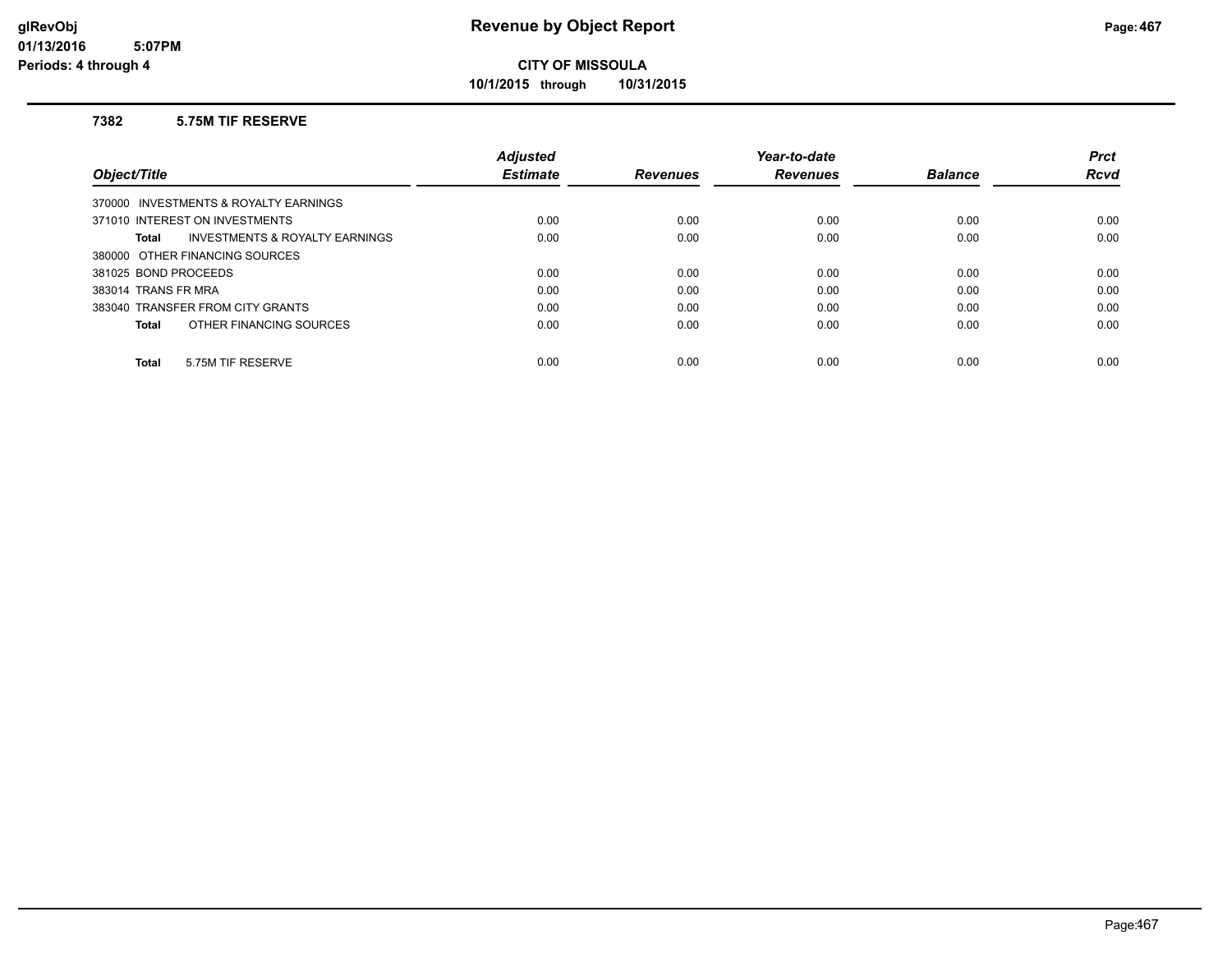**10/1/2015 through 10/31/2015**

#### **7383 RIVERFRONT TRIANGLE URD**

**7383 RIVERFRONT TRIANGLE URD**

|                                                    | <b>Adjusted</b> |                 | Year-to-date    |                | <b>Prct</b> |
|----------------------------------------------------|-----------------|-----------------|-----------------|----------------|-------------|
| Object/Title                                       | <b>Estimate</b> | <b>Revenues</b> | <b>Revenues</b> | <b>Balance</b> | <b>Rcvd</b> |
| 310000 TAXES/ASSESSMENTS                           |                 |                 |                 |                |             |
| 311011 TAX INCREMENT                               | 0.00            | 0.00            | 0.00            | 0.00           | 0.00        |
| <b>PENALTIES &amp; INTEREST</b><br>312001          | 0.00            | 0.00            | 0.14            | $-0.14$        | 0.00        |
| TAXES/ASSESSMENTS<br>Total                         | 0.00            | 0.00            | 0.14            | $-0.14$        | 0.00        |
| 330000 INTERGOVERNMENTAL REVENUES                  |                 |                 |                 |                |             |
| 335210 PERSONAL PROPERTY TAX REIMBURSEMENT         | 11.862.00       | 0.00            | 0.00            | 11,862.00      | 0.00        |
| <b>INTERGOVERNMENTAL REVENUES</b><br>Total         | 11.862.00       | 0.00            | 0.00            | 11.862.00      | 0.00        |
| 370000 INVESTMENTS & ROYALTY EARNINGS              |                 |                 |                 |                |             |
| 371010 INTEREST ON INVESTMENTS                     | 0.00            | 0.00            | 0.00            | 0.00           | 0.00        |
| <b>INVESTMENTS &amp; ROYALTY EARNINGS</b><br>Total | 0.00            | 0.00            | 0.00            | 0.00           | 0.00        |
| RIVERFRONT TRIANGLE URD<br><b>Total</b>            | 11.862.00       | 0.00            | 0.14            | 11.861.86      | 0.00        |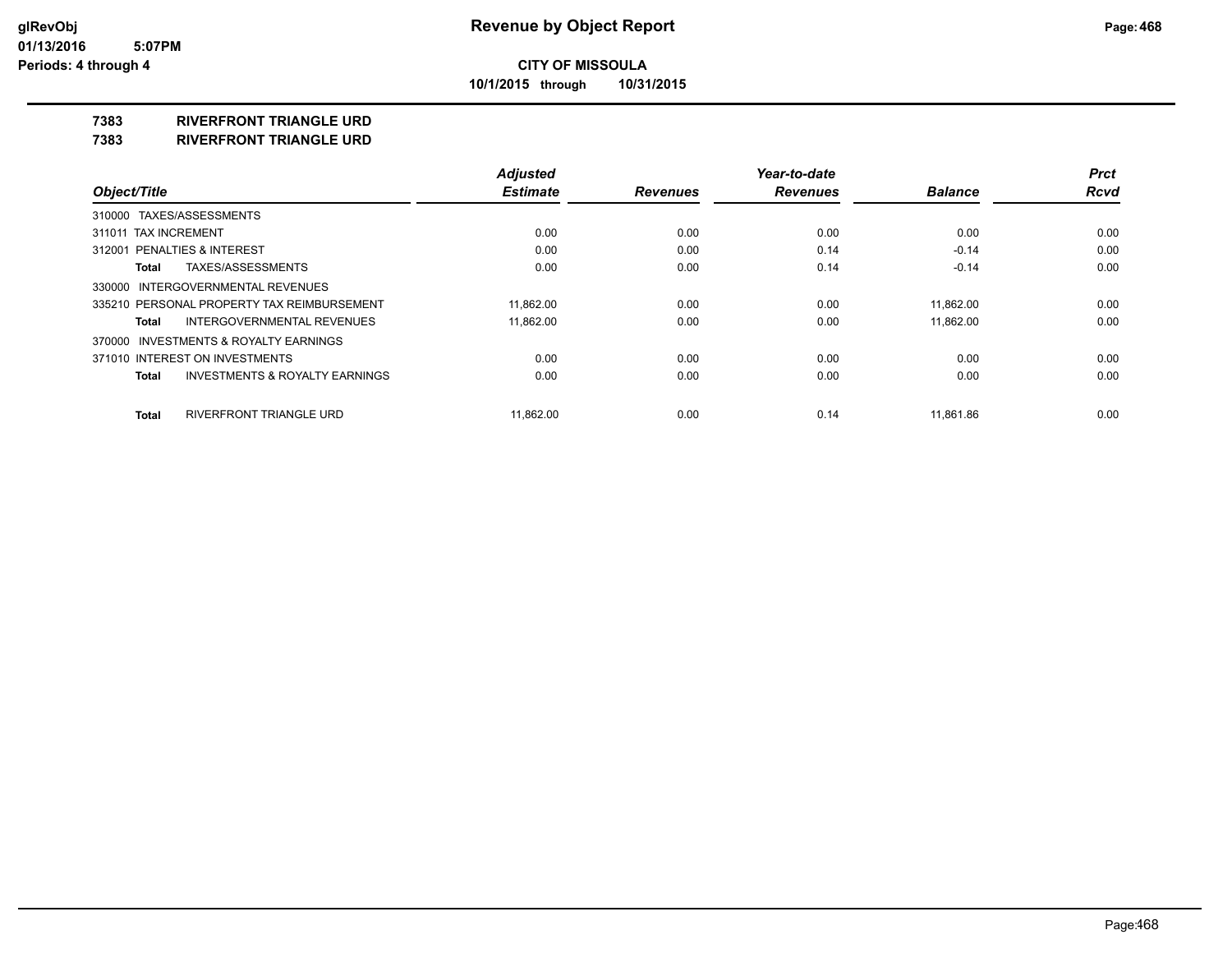**10/1/2015 through 10/31/2015**

### **7383 RIVERFRONT TRIANGLE URD**

|                                                           | <b>Adjusted</b> |                 | Year-to-date    |                | <b>Prct</b> |
|-----------------------------------------------------------|-----------------|-----------------|-----------------|----------------|-------------|
| Object/Title                                              | <b>Estimate</b> | <b>Revenues</b> | <b>Revenues</b> | <b>Balance</b> | <b>Rcvd</b> |
| 310000 TAXES/ASSESSMENTS                                  |                 |                 |                 |                |             |
| 311011 TAX INCREMENT                                      | 0.00            | 0.00            | 0.00            | 0.00           | 0.00        |
| PENALTIES & INTEREST<br>312001                            | 0.00            | 0.00            | 0.14            | $-0.14$        | 0.00        |
| TAXES/ASSESSMENTS<br>Total                                | 0.00            | 0.00            | 0.14            | $-0.14$        | 0.00        |
| INTERGOVERNMENTAL REVENUES<br>330000                      |                 |                 |                 |                |             |
| 335210 PERSONAL PROPERTY TAX REIMBURSEMENT                | 11.862.00       | 0.00            | 0.00            | 11.862.00      | 0.00        |
| INTERGOVERNMENTAL REVENUES<br><b>Total</b>                | 11,862.00       | 0.00            | 0.00            | 11,862.00      | 0.00        |
| 370000 INVESTMENTS & ROYALTY EARNINGS                     |                 |                 |                 |                |             |
| 371010 INTEREST ON INVESTMENTS                            | 0.00            | 0.00            | 0.00            | 0.00           | 0.00        |
| <b>INVESTMENTS &amp; ROYALTY EARNINGS</b><br><b>Total</b> | 0.00            | 0.00            | 0.00            | 0.00           | 0.00        |
|                                                           |                 |                 |                 |                |             |
| <b>RIVERFRONT TRIANGLE URD</b><br><b>Total</b>            | 11.862.00       | 0.00            | 0.14            | 11.861.86      | 0.00        |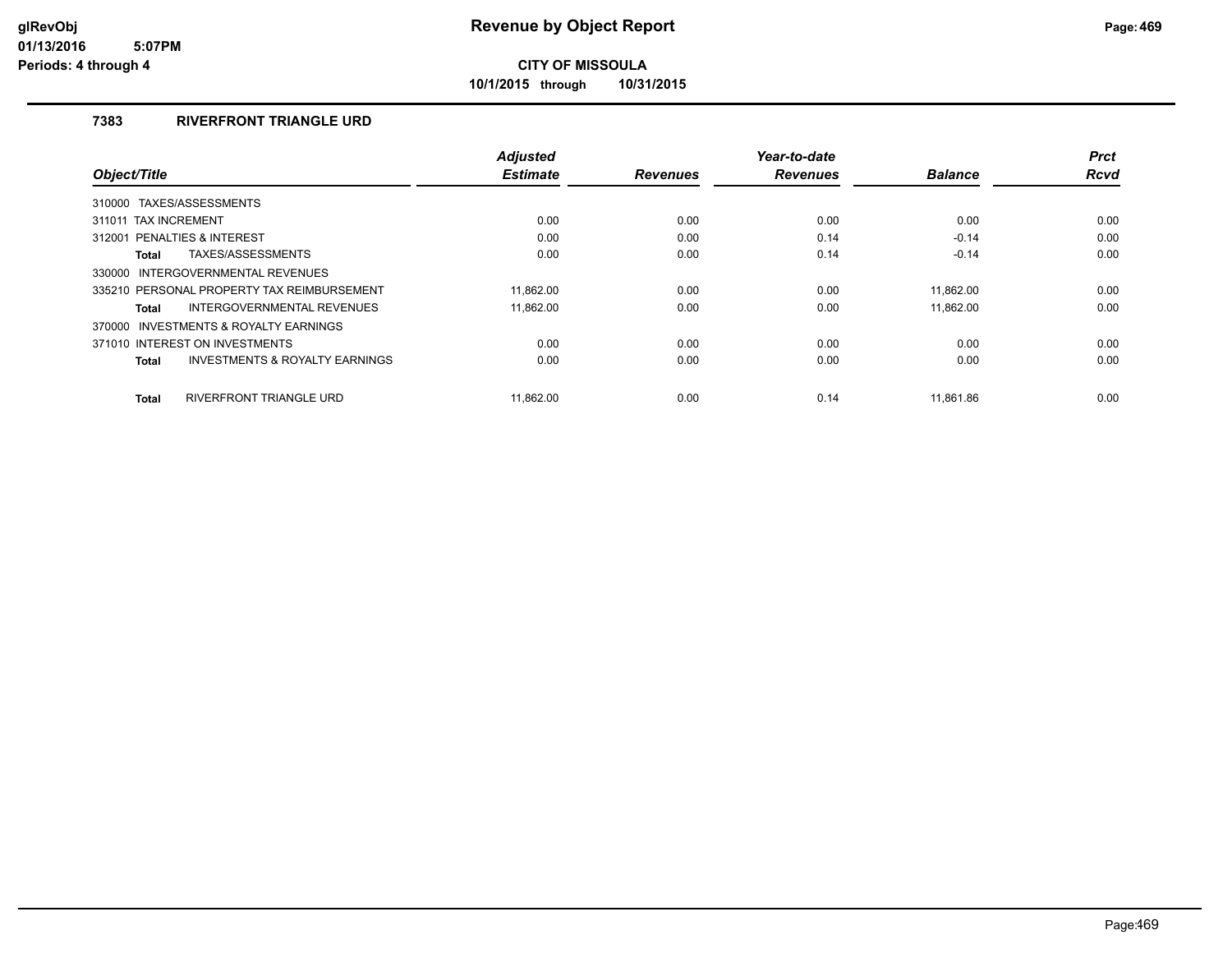**10/1/2015 through 10/31/2015**

### **7384 NRSS DEBT SERVICE CLEARING**

**7384 NRSS DEBT SERVICE CLEARING**

|                                            | <b>Adjusted</b> |                 | Year-to-date    |                | <b>Prct</b> |
|--------------------------------------------|-----------------|-----------------|-----------------|----------------|-------------|
| Object/Title                               | <b>Estimate</b> | <b>Revenues</b> | <b>Revenues</b> | <b>Balance</b> | <b>Rcvd</b> |
| 310000 TAXES/ASSESSMENTS                   |                 |                 |                 |                |             |
| 311011 TAX INCREMENT                       | 0.00            | 0.00            | 0.00            | 0.00           | 0.00        |
| TAXES/ASSESSMENTS<br>Total                 | 0.00            | 0.00            | 0.00            | 0.00           | 0.00        |
| 370000 INVESTMENTS & ROYALTY EARNINGS      |                 |                 |                 |                |             |
| 371010 INTEREST ON INVESTMENTS             | 0.00            | 0.00            | 0.00            | 0.00           | 0.00        |
| INVESTMENTS & ROYALTY EARNINGS<br>Total    | 0.00            | 0.00            | 0.00            | 0.00           | 0.00        |
| 380000 OTHER FINANCING SOURCES             |                 |                 |                 |                |             |
| 383014 TRANS FR MRA                        | 0.00            | 0.00            | 0.00            | 0.00           | 0.00        |
| OTHER FINANCING SOURCES<br>Total           | 0.00            | 0.00            | 0.00            | 0.00           | 0.00        |
| NRSS DEBT SERVICE CLEARING<br><b>Total</b> | 0.00            | 0.00            | 0.00            | 0.00           | 0.00        |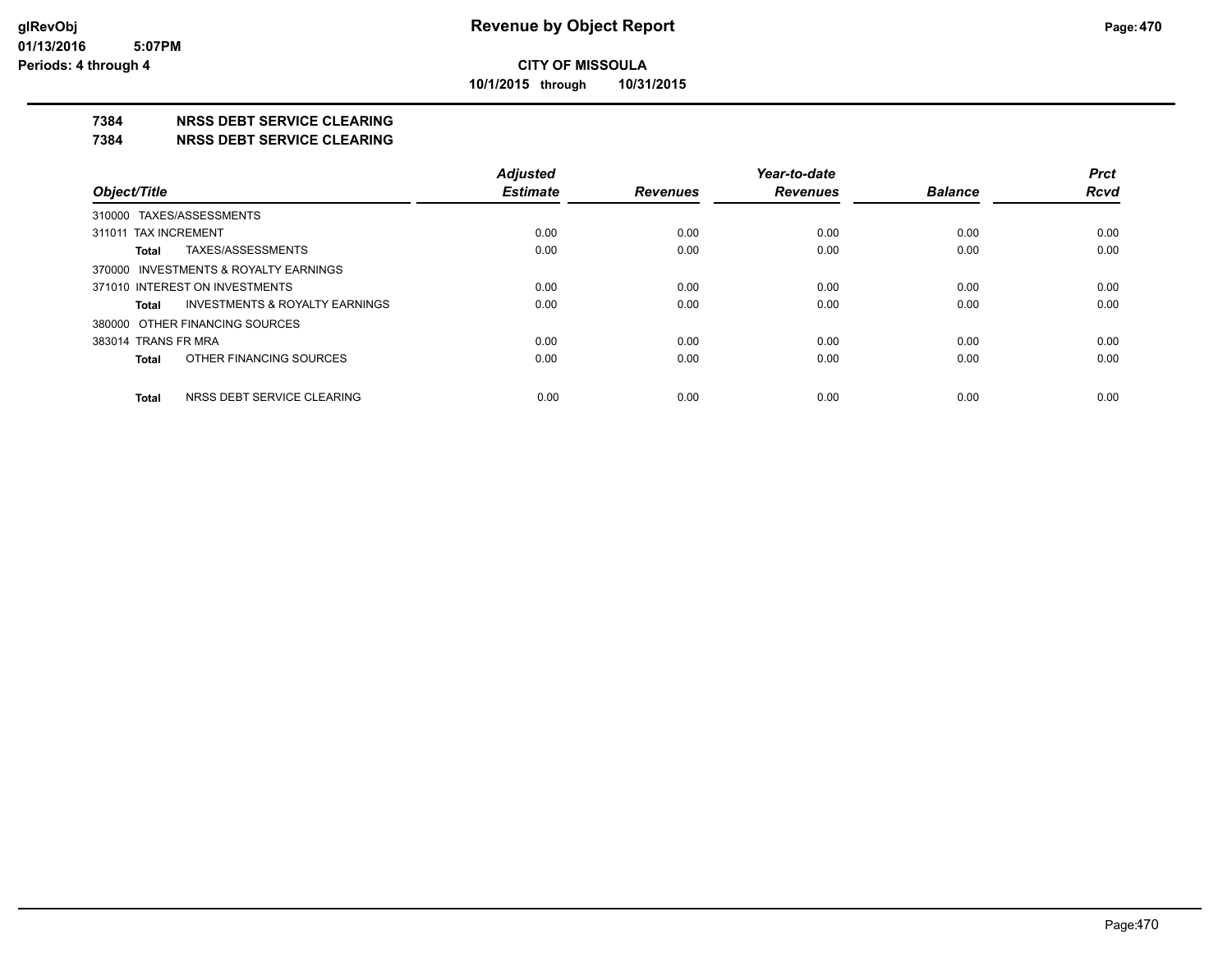**10/1/2015 through 10/31/2015**

### **7384 NRSS DEBT SERVICE CLEARING**

| Object/Title                                              | <b>Adjusted</b><br><b>Estimate</b> | <b>Revenues</b> | Year-to-date<br><b>Revenues</b> | <b>Balance</b> | <b>Prct</b><br><b>Rcvd</b> |
|-----------------------------------------------------------|------------------------------------|-----------------|---------------------------------|----------------|----------------------------|
| 310000 TAXES/ASSESSMENTS                                  |                                    |                 |                                 |                |                            |
| 311011 TAX INCREMENT                                      | 0.00                               | 0.00            | 0.00                            | 0.00           | 0.00                       |
| TAXES/ASSESSMENTS<br><b>Total</b>                         | 0.00                               | 0.00            | 0.00                            | 0.00           | 0.00                       |
| 370000 INVESTMENTS & ROYALTY EARNINGS                     |                                    |                 |                                 |                |                            |
| 371010 INTEREST ON INVESTMENTS                            | 0.00                               | 0.00            | 0.00                            | 0.00           | 0.00                       |
| <b>INVESTMENTS &amp; ROYALTY EARNINGS</b><br><b>Total</b> | 0.00                               | 0.00            | 0.00                            | 0.00           | 0.00                       |
| 380000 OTHER FINANCING SOURCES                            |                                    |                 |                                 |                |                            |
| 383014 TRANS FR MRA                                       | 0.00                               | 0.00            | 0.00                            | 0.00           | 0.00                       |
| OTHER FINANCING SOURCES<br><b>Total</b>                   | 0.00                               | 0.00            | 0.00                            | 0.00           | 0.00                       |
| NRSS DEBT SERVICE CLEARING<br><b>Total</b>                | 0.00                               | 0.00            | 0.00                            | 0.00           | 0.00                       |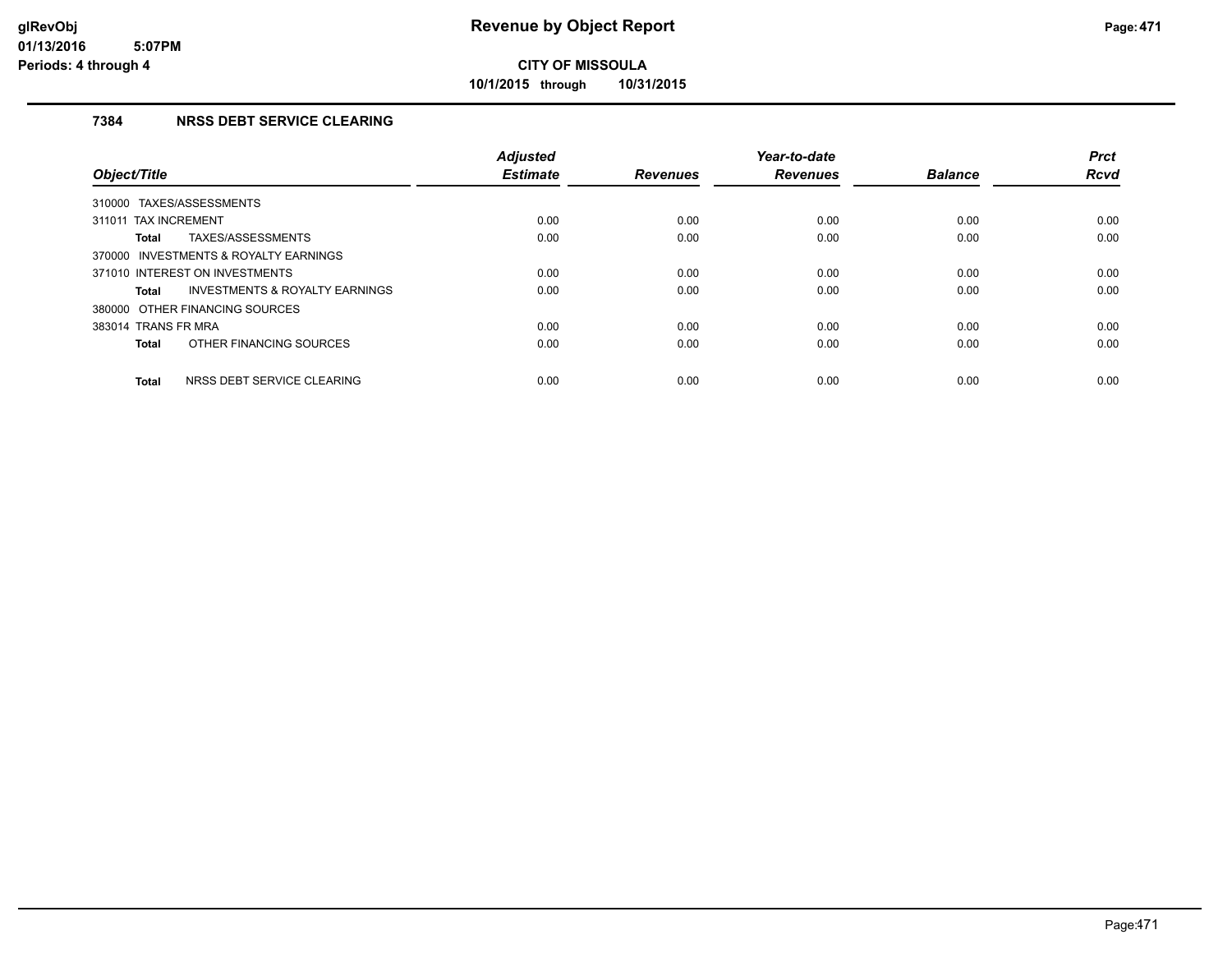### **CITY OF MISSOULA**

**10/1/2015 through 10/31/2015**

**7385 FRONT STREET URD 7385 FRONT STREET URD**

|                                                           | <b>Adjusted</b> |                 | Year-to-date    |                | <b>Prct</b> |
|-----------------------------------------------------------|-----------------|-----------------|-----------------|----------------|-------------|
| Object/Title                                              | <b>Estimate</b> | <b>Revenues</b> | <b>Revenues</b> | <b>Balance</b> | Rcvd        |
| TAXES/ASSESSMENTS<br>310000                               |                 |                 |                 |                |             |
| <b>TAX INCREMENT</b><br>311011                            | 0.00            | 0.00            | 0.00            | 0.00           | 0.00        |
| TAXES/ASSESSMENTS<br><b>Total</b>                         | 0.00            | 0.00            | 0.00            | 0.00           | 0.00        |
| <b>INTERGOVERNMENTAL REVENUES</b><br>330000               |                 |                 |                 |                |             |
| 331056 MDT FEDERAL CMAQ                                   | 0.00            | 0.00            | 0.00            | 0.00           | 0.00        |
| PERSONAL PROPERTY TAX REIMBURSEMENT<br>335210             | 0.00            | 0.00            | 0.00            | 0.00           | 0.00        |
| <b>INTERGOVERNMENTAL REVENUES</b><br><b>Total</b>         | 0.00            | 0.00            | 0.00            | 0.00           | 0.00        |
| MISCELLANEOUS REVENUES<br>360000                          |                 |                 |                 |                |             |
| 365000 DONATIONS                                          | 0.00            | 0.00            | 0.00            | 0.00           | 0.00        |
| MISCELLANEOUS REVENUES<br><b>Total</b>                    | 0.00            | 0.00            | 0.00            | 0.00           | 0.00        |
| <b>INVESTMENTS &amp; ROYALTY EARNINGS</b><br>370000       |                 |                 |                 |                |             |
| 371010 INTEREST ON INVESTMENTS                            | 0.00            | 0.00            | 0.00            | 0.00           | 0.00        |
| <b>INVESTMENTS &amp; ROYALTY EARNINGS</b><br><b>Total</b> | 0.00            | 0.00            | 0.00            | 0.00           | 0.00        |
| OTHER FINANCING SOURCES<br>380000                         |                 |                 |                 |                |             |
| 381029 PARKING STRUCTURE BOND PROCEEDS                    | 0.00            | 0.00            | 0.00            | 0.00           | 0.00        |
| 381071 WILMA NOTE PROCEEDS                                | 0.00            | 0.00            | 0.00            | 0.00           | 0.00        |
| 381072 FIB NOTE PROCEEDS                                  | 0.00            | 0.00            | 0.00            | 0.00           | 0.00        |
| 383066 TRANSFER FROM FRONT ST CLEARING                    | 164,160.00      | 0.00            | 0.00            | 164,160.00     | 0.00        |
| 383067 TRANSFER FROM FSPS                                 | 0.00            | 0.00            | 0.00            | 0.00           | 0.00        |

383068 TRANSFER FROM SUBORDINATE LIEN 0.00 0.00 0.00 0.00 0.00 **Total** OTHER FINANCING SOURCES 164,160.00 0.00 0.00 164,160.00 0.00

**Total** FRONT STREET URD 164,160.00 0.00 0.00 164,160.00 0.00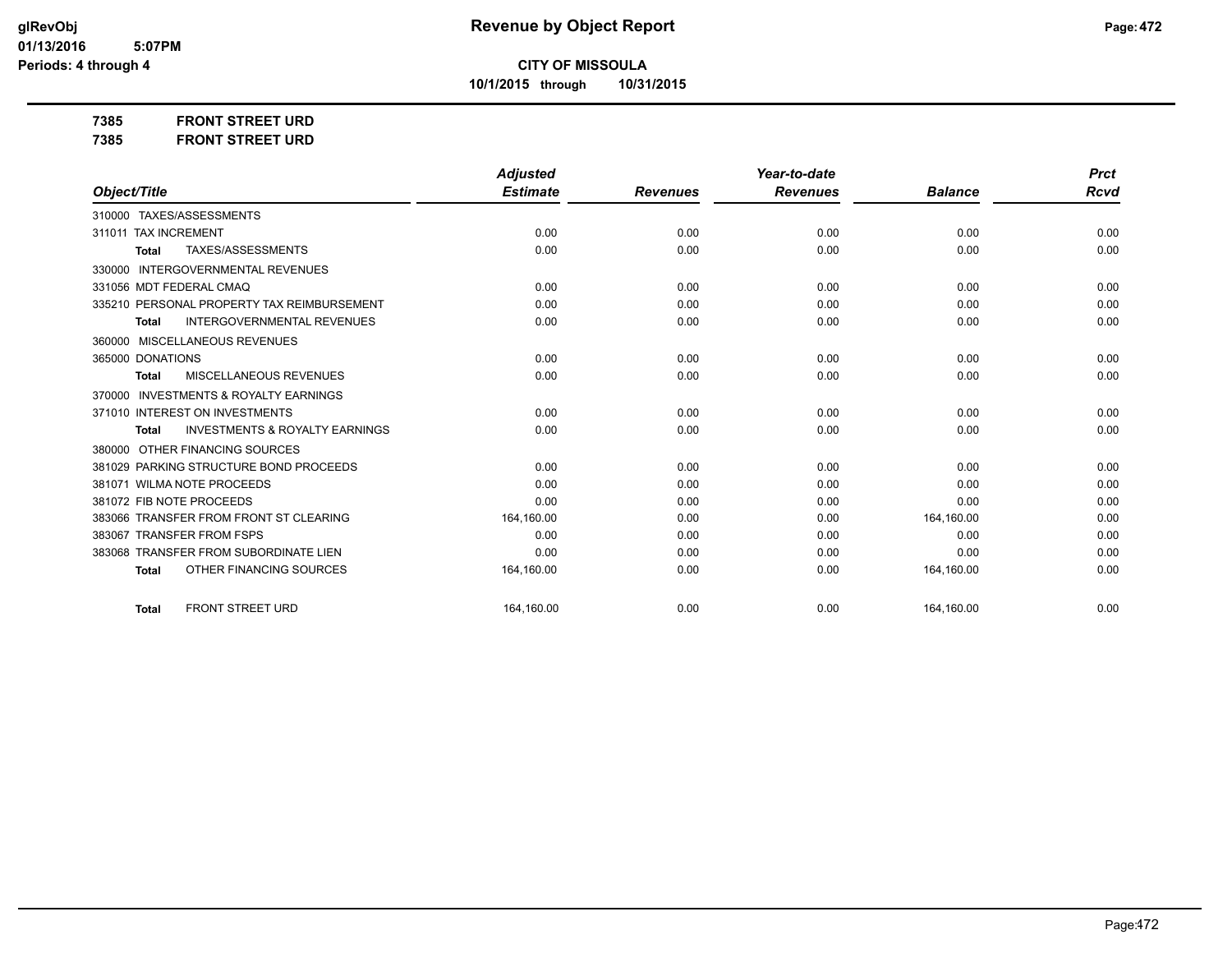**10/1/2015 through 10/31/2015**

### **7385 FRONT STREET URD**

|                                                           | <b>Adjusted</b> |                 | Year-to-date    |                | <b>Prct</b> |
|-----------------------------------------------------------|-----------------|-----------------|-----------------|----------------|-------------|
| Object/Title                                              | <b>Estimate</b> | <b>Revenues</b> | <b>Revenues</b> | <b>Balance</b> | Rcvd        |
| 310000 TAXES/ASSESSMENTS                                  |                 |                 |                 |                |             |
| 311011 TAX INCREMENT                                      | 0.00            | 0.00            | 0.00            | 0.00           | 0.00        |
| TAXES/ASSESSMENTS<br><b>Total</b>                         | 0.00            | 0.00            | 0.00            | 0.00           | 0.00        |
| 330000 INTERGOVERNMENTAL REVENUES                         |                 |                 |                 |                |             |
| 331056 MDT FEDERAL CMAQ                                   | 0.00            | 0.00            | 0.00            | 0.00           | 0.00        |
| 335210 PERSONAL PROPERTY TAX REIMBURSEMENT                | 0.00            | 0.00            | 0.00            | 0.00           | 0.00        |
| <b>INTERGOVERNMENTAL REVENUES</b><br><b>Total</b>         | 0.00            | 0.00            | 0.00            | 0.00           | 0.00        |
| 360000 MISCELLANEOUS REVENUES                             |                 |                 |                 |                |             |
| 365000 DONATIONS                                          | 0.00            | 0.00            | 0.00            | 0.00           | 0.00        |
| <b>MISCELLANEOUS REVENUES</b><br><b>Total</b>             | 0.00            | 0.00            | 0.00            | 0.00           | 0.00        |
| 370000 INVESTMENTS & ROYALTY EARNINGS                     |                 |                 |                 |                |             |
| 371010 INTEREST ON INVESTMENTS                            | 0.00            | 0.00            | 0.00            | 0.00           | 0.00        |
| <b>INVESTMENTS &amp; ROYALTY EARNINGS</b><br><b>Total</b> | 0.00            | 0.00            | 0.00            | 0.00           | 0.00        |
| 380000 OTHER FINANCING SOURCES                            |                 |                 |                 |                |             |
| 381029 PARKING STRUCTURE BOND PROCEEDS                    | 0.00            | 0.00            | 0.00            | 0.00           | 0.00        |
| 381071 WILMA NOTE PROCEEDS                                | 0.00            | 0.00            | 0.00            | 0.00           | 0.00        |
| 381072 FIB NOTE PROCEEDS                                  | 0.00            | 0.00            | 0.00            | 0.00           | 0.00        |
| 383066 TRANSFER FROM FRONT ST CLEARING                    | 164,160.00      | 0.00            | 0.00            | 164,160.00     | 0.00        |
| 383067 TRANSFER FROM FSPS                                 | 0.00            | 0.00            | 0.00            | 0.00           | 0.00        |
| 383068 TRANSFER FROM SUBORDINATE LIEN                     | 0.00            | 0.00            | 0.00            | 0.00           | 0.00        |
| OTHER FINANCING SOURCES<br><b>Total</b>                   | 164,160.00      | 0.00            | 0.00            | 164,160.00     | 0.00        |
| <b>FRONT STREET URD</b><br><b>Total</b>                   | 164.160.00      | 0.00            | 0.00            | 164,160.00     | 0.00        |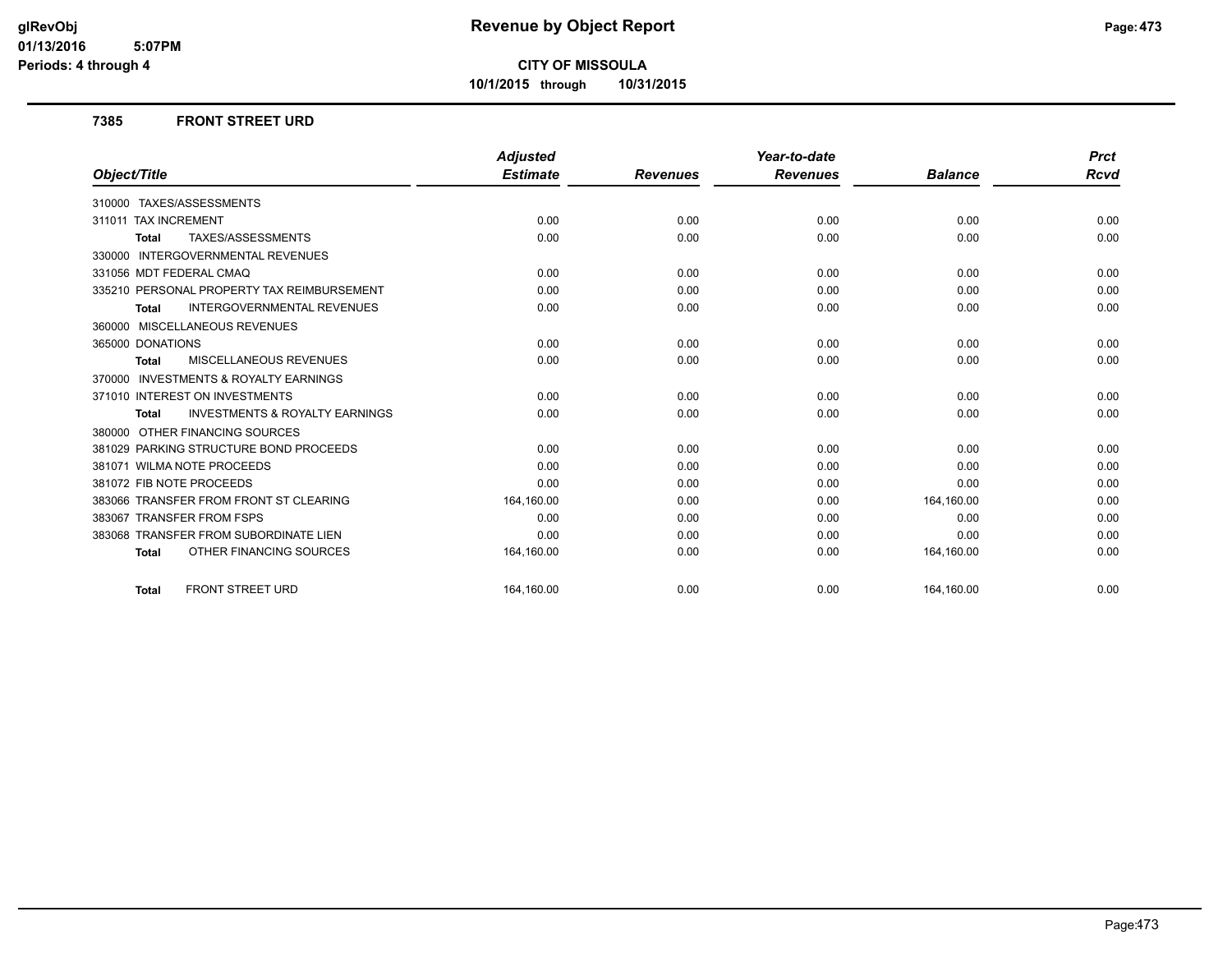**10/1/2015 through 10/31/2015**

### **7386 DEBT SERVICE-SAFEWAY/ST PAT 1.5M**

**7386 DEBT SERVICE-SAFEWAY/ST PAT 1.5M**

|                                |                                           | <b>Adjusted</b> |                 | Year-to-date    |                | <b>Prct</b> |
|--------------------------------|-------------------------------------------|-----------------|-----------------|-----------------|----------------|-------------|
| Object/Title                   |                                           | <b>Estimate</b> | <b>Revenues</b> | <b>Revenues</b> | <b>Balance</b> | <b>Rcvd</b> |
| 310000 TAXES/ASSESSMENTS       |                                           |                 |                 |                 |                |             |
| 311011 TAX INCREMENT           |                                           | 0.00            | 0.00            | 0.00            | 0.00           | 0.00        |
| Total                          | TAXES/ASSESSMENTS                         | 0.00            | 0.00            | 0.00            | 0.00           | 0.00        |
| 360000                         | MISCELLANEOUS REVENUES                    |                 |                 |                 |                |             |
| 365000 DONATIONS               |                                           | 0.00            | 0.00            | 0.00            | 0.00           | 0.00        |
| Total                          | MISCELLANEOUS REVENUES                    | 0.00            | 0.00            | 0.00            | 0.00           | 0.00        |
| 370000                         | <b>INVESTMENTS &amp; ROYALTY EARNINGS</b> |                 |                 |                 |                |             |
| 371010 INTEREST ON INVESTMENTS |                                           | 0.00            | 0.00            | 0.00            | 0.00           | 0.00        |
| Total                          | <b>INVESTMENTS &amp; ROYALTY EARNINGS</b> | 0.00            | 0.00            | 0.00            | 0.00           | 0.00        |
| 380000                         | OTHER FINANCING SOURCES                   |                 |                 |                 |                |             |
| 383014 TRANS FR MRA            |                                           | 155,875.00      | 0.00            | 0.00            | 155,875.00     | 0.00        |
| 383037 TRANSFER - URD II       |                                           | 0.00            | 0.00            | 0.00            | 0.00           | 0.00        |
| 384000 GUARANTOR REVENUE       |                                           | 0.00            | 0.00            | 0.00            | 0.00           | 0.00        |
| Total                          | OTHER FINANCING SOURCES                   | 155,875.00      | 0.00            | 0.00            | 155,875.00     | 0.00        |
| Total                          | DEBT SERVICE-SAFEWAY/ST PAT 1.5M          | 155,875.00      | 0.00            | 0.00            | 155,875.00     | 0.00        |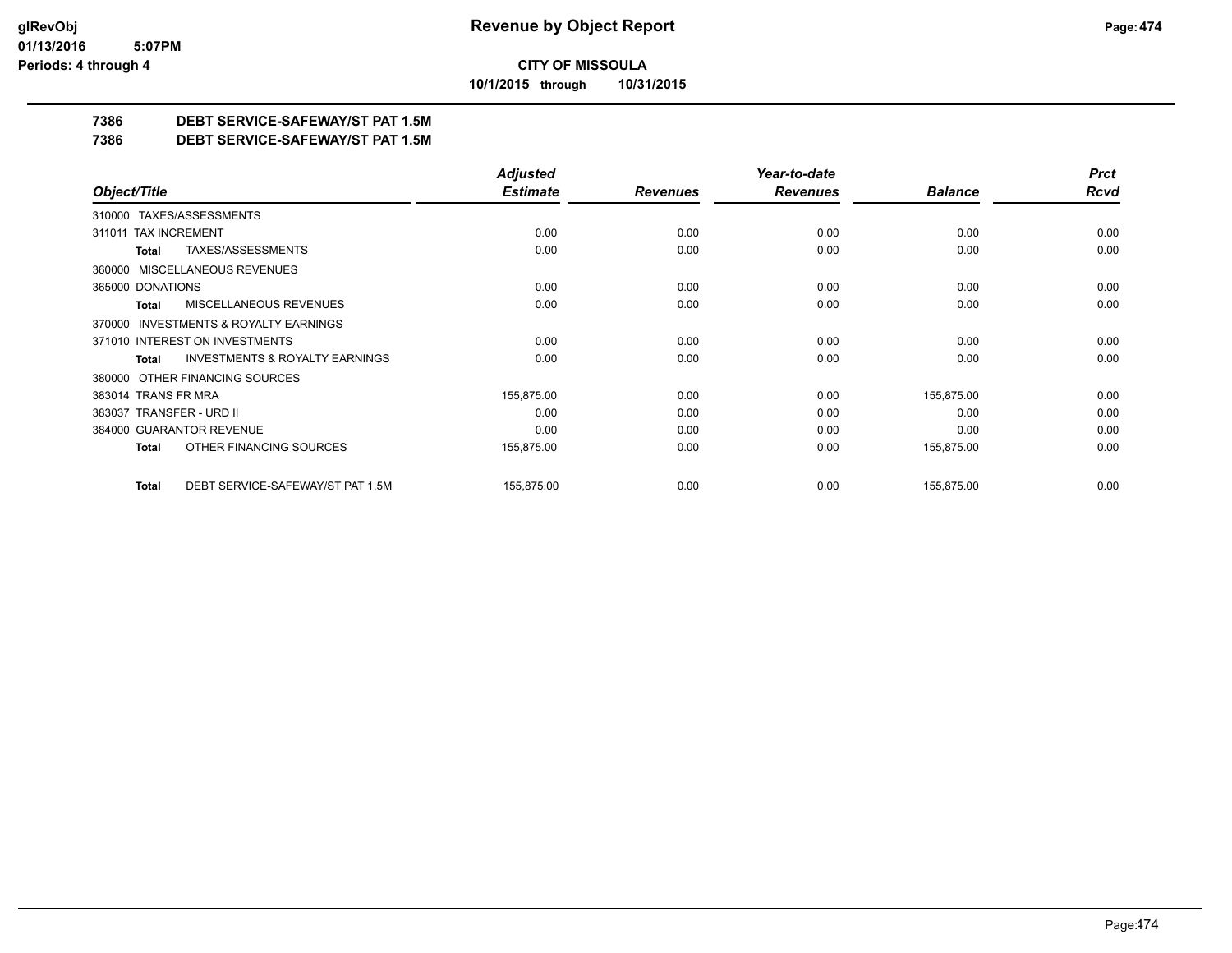**10/1/2015 through 10/31/2015**

### **7386 DEBT SERVICE-SAFEWAY/ST PAT 1.5M**

|                                                           | <b>Adjusted</b> |                 | Year-to-date    |                | <b>Prct</b> |
|-----------------------------------------------------------|-----------------|-----------------|-----------------|----------------|-------------|
| Object/Title                                              | <b>Estimate</b> | <b>Revenues</b> | <b>Revenues</b> | <b>Balance</b> | <b>Rcvd</b> |
| 310000 TAXES/ASSESSMENTS                                  |                 |                 |                 |                |             |
| <b>TAX INCREMENT</b><br>311011                            | 0.00            | 0.00            | 0.00            | 0.00           | 0.00        |
| TAXES/ASSESSMENTS<br>Total                                | 0.00            | 0.00            | 0.00            | 0.00           | 0.00        |
| 360000 MISCELLANEOUS REVENUES                             |                 |                 |                 |                |             |
| 365000 DONATIONS                                          | 0.00            | 0.00            | 0.00            | 0.00           | 0.00        |
| <b>MISCELLANEOUS REVENUES</b><br><b>Total</b>             | 0.00            | 0.00            | 0.00            | 0.00           | 0.00        |
| <b>INVESTMENTS &amp; ROYALTY EARNINGS</b><br>370000       |                 |                 |                 |                |             |
| 371010 INTEREST ON INVESTMENTS                            | 0.00            | 0.00            | 0.00            | 0.00           | 0.00        |
| <b>INVESTMENTS &amp; ROYALTY EARNINGS</b><br><b>Total</b> | 0.00            | 0.00            | 0.00            | 0.00           | 0.00        |
| 380000 OTHER FINANCING SOURCES                            |                 |                 |                 |                |             |
| 383014 TRANS FR MRA                                       | 155,875.00      | 0.00            | 0.00            | 155,875.00     | 0.00        |
| 383037 TRANSFER - URD II                                  | 0.00            | 0.00            | 0.00            | 0.00           | 0.00        |
| 384000 GUARANTOR REVENUE                                  | 0.00            | 0.00            | 0.00            | 0.00           | 0.00        |
| OTHER FINANCING SOURCES<br><b>Total</b>                   | 155,875.00      | 0.00            | 0.00            | 155,875.00     | 0.00        |
| DEBT SERVICE-SAFEWAY/ST PAT 1.5M<br><b>Total</b>          | 155,875.00      | 0.00            | 0.00            | 155,875.00     | 0.00        |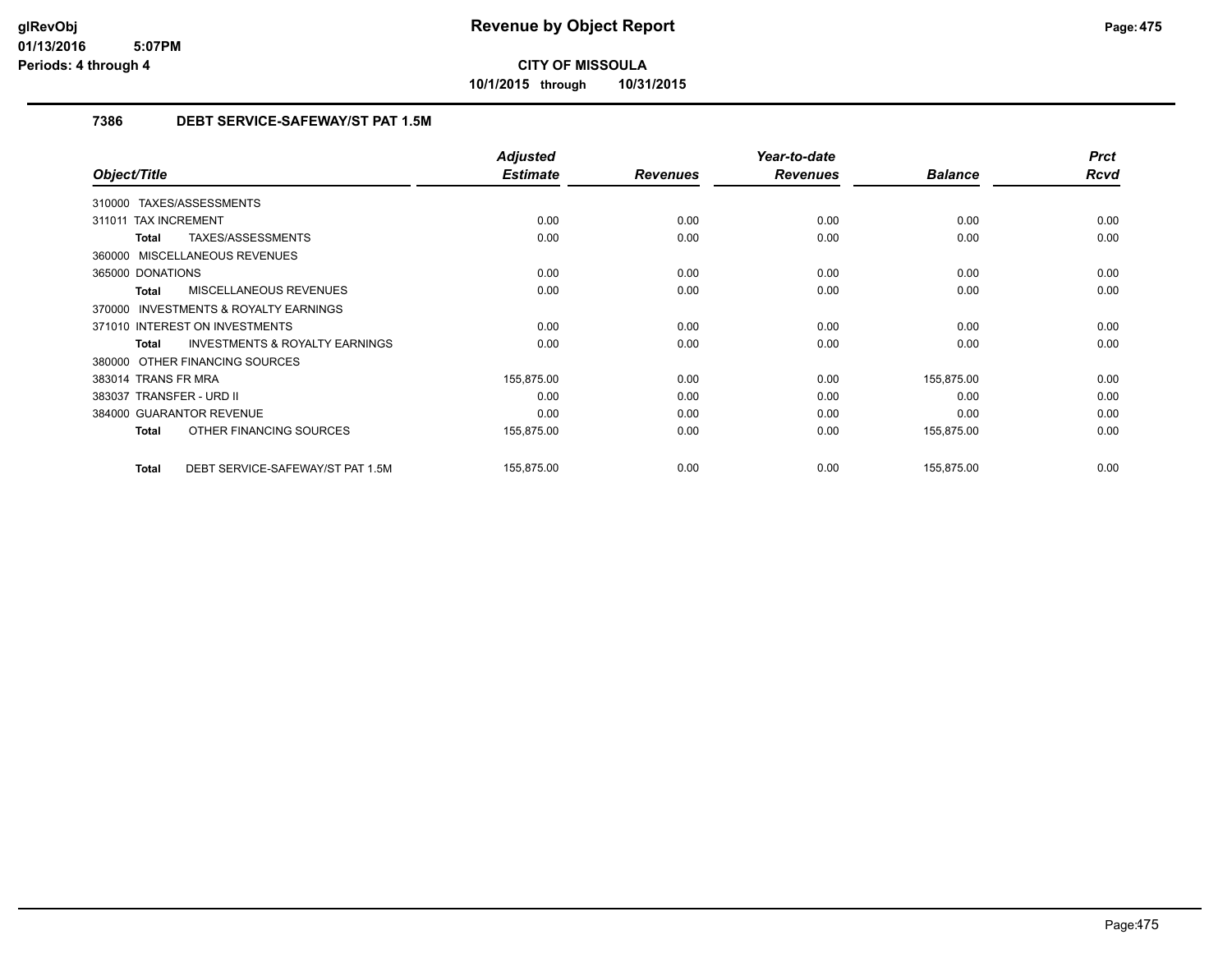**10/1/2015 through 10/31/2015**

### **7387 DEBT SERVICE-BROWNFIELD RLF 1.125M**

**7387 DEBT SERVICE-BROWNFIELD RLF 1.125M**

|                                                    | <b>Adjusted</b> |                 | Year-to-date    |                | <b>Prct</b> |
|----------------------------------------------------|-----------------|-----------------|-----------------|----------------|-------------|
| Object/Title                                       | <b>Estimate</b> | <b>Revenues</b> | <b>Revenues</b> | <b>Balance</b> | Rcvd        |
| 310000 TAXES/ASSESSMENTS                           |                 |                 |                 |                |             |
| 311011 TAX INCREMENT                               | 0.00            | 0.00            | 0.00            | 0.00           | 0.00        |
| TAXES/ASSESSMENTS<br><b>Total</b>                  | 0.00            | 0.00            | 0.00            | 0.00           | 0.00        |
| 370000 INVESTMENTS & ROYALTY EARNINGS              |                 |                 |                 |                |             |
| 371010 INTEREST ON INVESTMENTS                     | 0.00            | 0.00            | 0.00            | 0.00           | 0.00        |
| <b>INVESTMENTS &amp; ROYALTY EARNINGS</b><br>Total | 0.00            | 0.00            | 0.00            | 0.00           | 0.00        |
| 380000 OTHER FINANCING SOURCES                     |                 |                 |                 |                |             |
| 383014 TRANS FR MRA                                | 31.941.00       | 0.00            | 0.00            | 31.941.00      | 0.00        |
| 383016 TRANS FR TAX INCREMENT BOND                 | 0.00            | 0.00            | 0.00            | 0.00           | 0.00        |
| OTHER FINANCING SOURCES<br><b>Total</b>            | 31.941.00       | 0.00            | 0.00            | 31.941.00      | 0.00        |
| DEBT SERVICE-BROWNFIELD RLF 1.125M<br><b>Total</b> | 31.941.00       | 0.00            | 0.00            | 31.941.00      | 0.00        |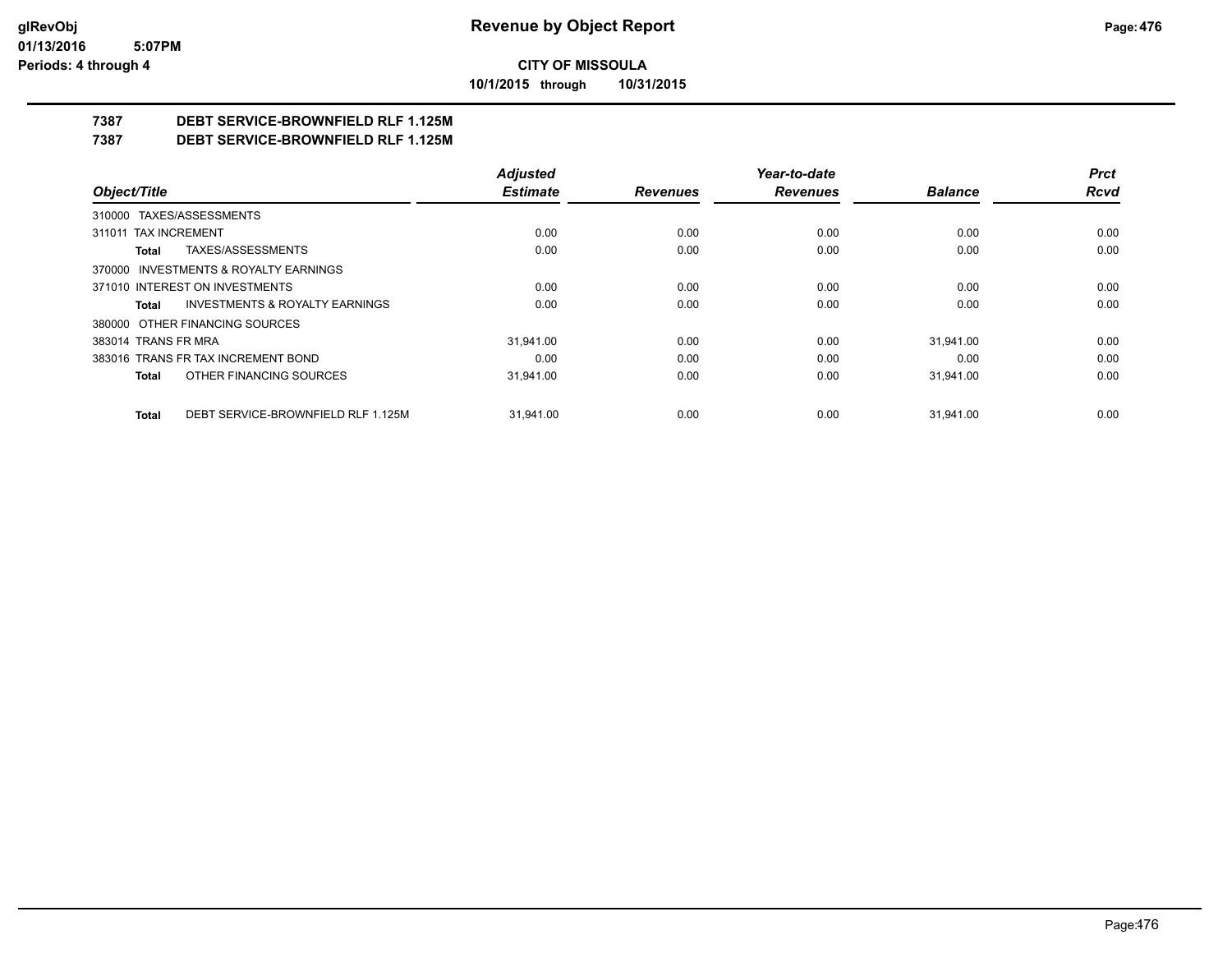**10/1/2015 through 10/31/2015**

### **7387 DEBT SERVICE-BROWNFIELD RLF 1.125M**

|                                             | <b>Adjusted</b> |                 | Year-to-date    |                | <b>Prct</b> |
|---------------------------------------------|-----------------|-----------------|-----------------|----------------|-------------|
| Object/Title                                | <b>Estimate</b> | <b>Revenues</b> | <b>Revenues</b> | <b>Balance</b> | <b>Rcvd</b> |
| TAXES/ASSESSMENTS<br>310000                 |                 |                 |                 |                |             |
| 311011 TAX INCREMENT                        | 0.00            | 0.00            | 0.00            | 0.00           | 0.00        |
| TAXES/ASSESSMENTS<br>Total                  | 0.00            | 0.00            | 0.00            | 0.00           | 0.00        |
| 370000 INVESTMENTS & ROYALTY EARNINGS       |                 |                 |                 |                |             |
| 371010 INTEREST ON INVESTMENTS              | 0.00            | 0.00            | 0.00            | 0.00           | 0.00        |
| INVESTMENTS & ROYALTY EARNINGS<br>Total     | 0.00            | 0.00            | 0.00            | 0.00           | 0.00        |
| 380000 OTHER FINANCING SOURCES              |                 |                 |                 |                |             |
| 383014 TRANS FR MRA                         | 31.941.00       | 0.00            | 0.00            | 31.941.00      | 0.00        |
| 383016 TRANS FR TAX INCREMENT BOND          | 0.00            | 0.00            | 0.00            | 0.00           | 0.00        |
| OTHER FINANCING SOURCES<br>Total            | 31,941.00       | 0.00            | 0.00            | 31,941.00      | 0.00        |
|                                             |                 |                 |                 |                |             |
| DEBT SERVICE-BROWNFIELD RLF 1.125M<br>Total | 31.941.00       | 0.00            | 0.00            | 31.941.00      | 0.00        |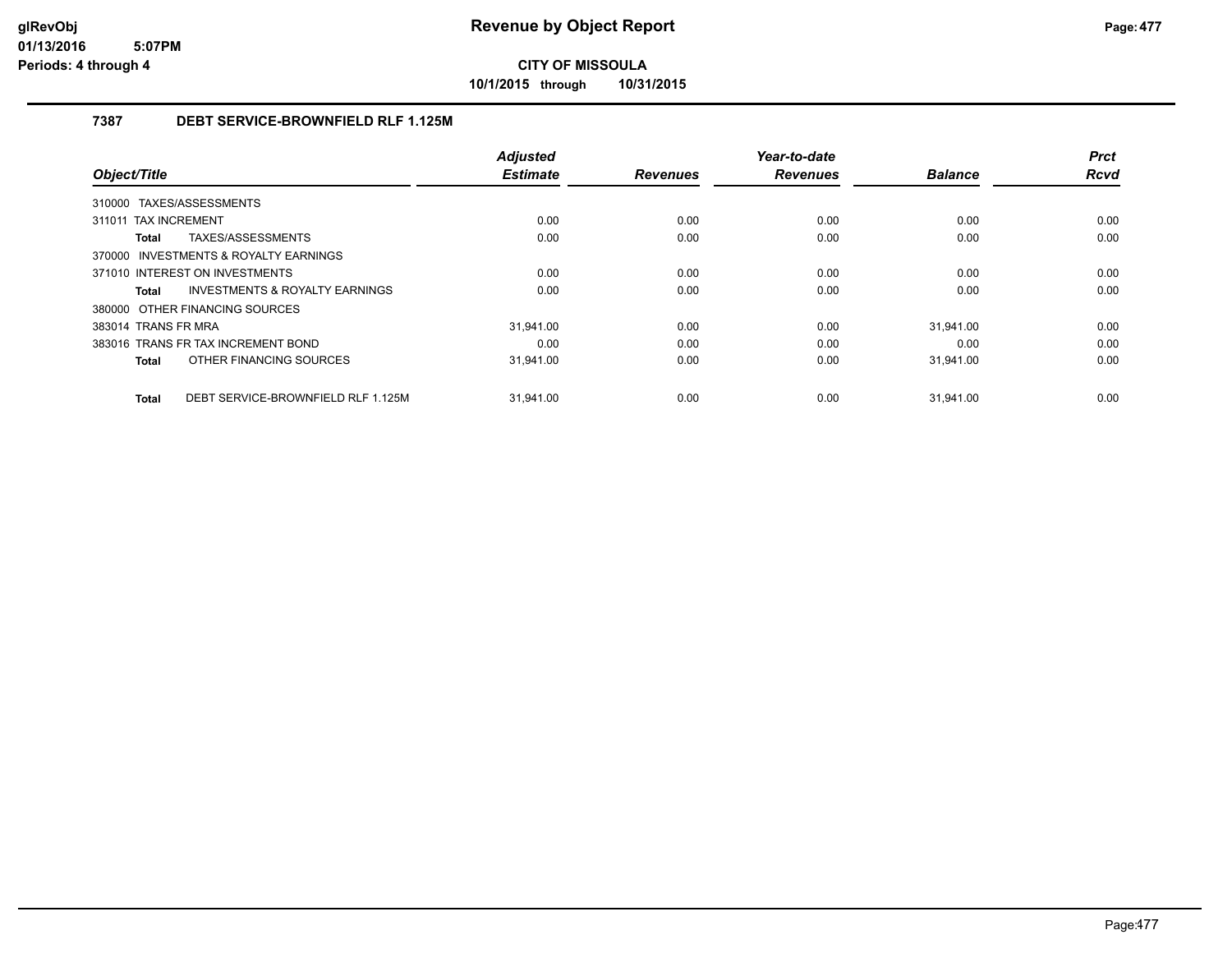**10/1/2015 through 10/31/2015**

**7388 RESERVE-3.6m TIF**

**7388 RESERVE-3.6m TIF**

|                                                    | <b>Adjusted</b> |                 | Year-to-date    |                | <b>Prct</b> |
|----------------------------------------------------|-----------------|-----------------|-----------------|----------------|-------------|
| Object/Title                                       | <b>Estimate</b> | <b>Revenues</b> | <b>Revenues</b> | <b>Balance</b> | <b>Rcvd</b> |
| 370000 INVESTMENTS & ROYALTY EARNINGS              |                 |                 |                 |                |             |
| 371010 INTEREST ON INVESTMENTS                     | 0.00            | 0.00            | 0.00            | 0.00           | 0.00        |
| 371020 GAIN/LOSS IN MARKET VALUE OF INVESTMENTS    | 0.00            | 0.00            | 0.00            | 0.00           | 0.00        |
| <b>INVESTMENTS &amp; ROYALTY EARNINGS</b><br>Total | 0.00            | 0.00            | 0.00            | 0.00           | 0.00        |
| 380000 OTHER FINANCING SOURCES                     |                 |                 |                 |                |             |
| 381025 BOND PROCEEDS                               | 0.00            | 0.00            | 0.00            | 0.00           | 0.00        |
| 383014 TRANS FR MRA                                | 0.00            | 0.00            | 0.00            | 0.00           | 0.00        |
| 383037 TRANSFER - URD II                           | 0.00            | 0.00            | 0.00            | 0.00           | 0.00        |
| 383040 TRANSFER FROM CITY GRANTS                   | 0.00            | 0.00            | 0.00            | 0.00           | 0.00        |
| OTHER FINANCING SOURCES<br>Total                   | 0.00            | 0.00            | 0.00            | 0.00           | 0.00        |
| RESERVE-3.6m TIF<br>Total                          | 0.00            | 0.00            | 0.00            | 0.00           | 0.00        |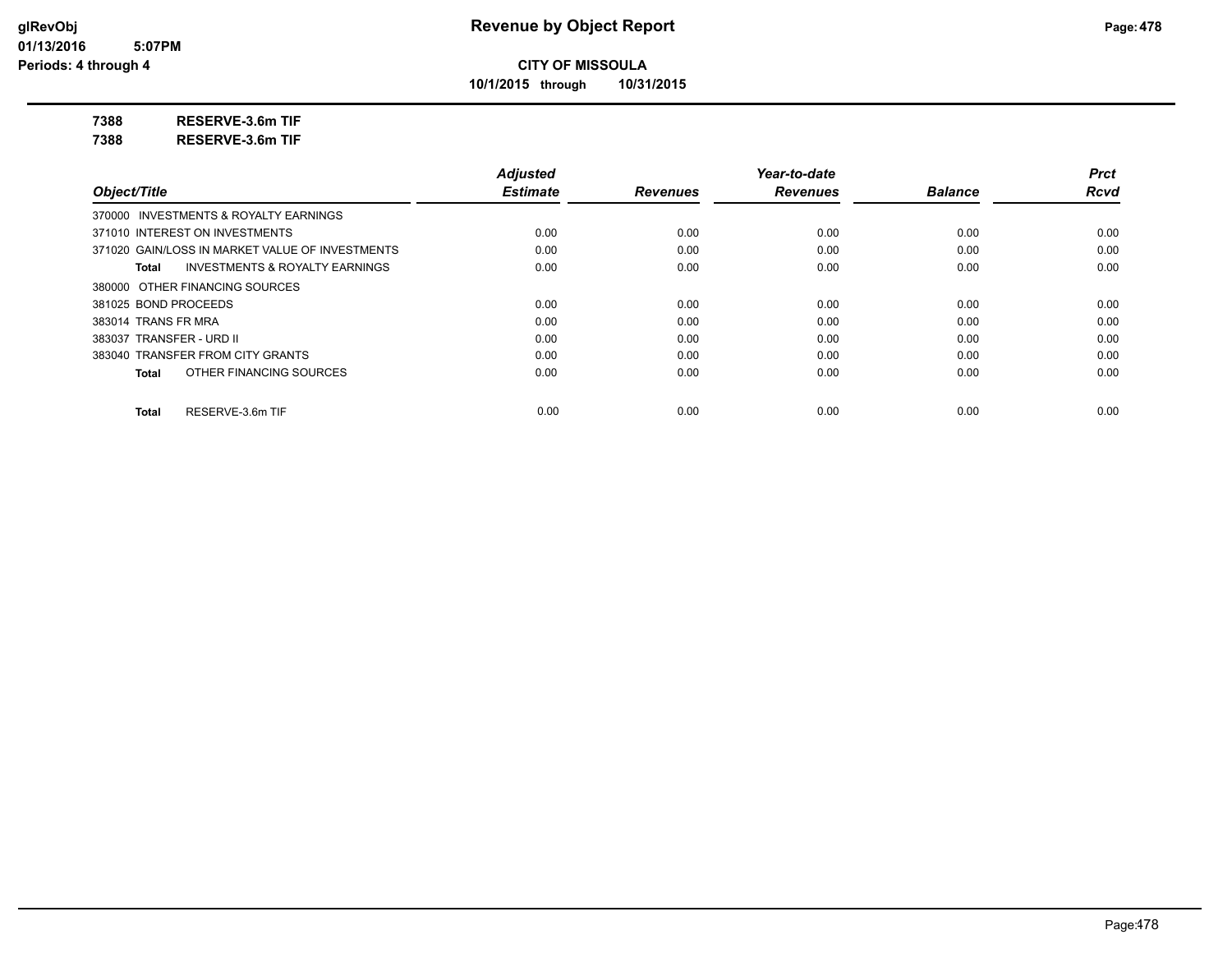**10/1/2015 through 10/31/2015**

### **7388 RESERVE-3.6m TIF**

|                                                    | <b>Adjusted</b> |                 | Year-to-date    |                | <b>Prct</b> |
|----------------------------------------------------|-----------------|-----------------|-----------------|----------------|-------------|
| Object/Title                                       | <b>Estimate</b> | <b>Revenues</b> | <b>Revenues</b> | <b>Balance</b> | Rcvd        |
| 370000 INVESTMENTS & ROYALTY EARNINGS              |                 |                 |                 |                |             |
| 371010 INTEREST ON INVESTMENTS                     | 0.00            | 0.00            | 0.00            | 0.00           | 0.00        |
| 371020 GAIN/LOSS IN MARKET VALUE OF INVESTMENT     | 0.00            | 0.00            | 0.00            | 0.00           | 0.00        |
| <b>INVESTMENTS &amp; ROYALTY EARNINGS</b><br>Total | 0.00            | 0.00            | 0.00            | 0.00           | 0.00        |
| 380000 OTHER FINANCING SOURCES                     |                 |                 |                 |                |             |
| 381025 BOND PROCEEDS                               | 0.00            | 0.00            | 0.00            | 0.00           | 0.00        |
| 383014 TRANS FR MRA                                | 0.00            | 0.00            | 0.00            | 0.00           | 0.00        |
| 383037 TRANSFER - URD II                           | 0.00            | 0.00            | 0.00            | 0.00           | 0.00        |
| 383040 TRANSFER FROM CITY GRANTS                   | 0.00            | 0.00            | 0.00            | 0.00           | 0.00        |
| OTHER FINANCING SOURCES<br>Total                   | 0.00            | 0.00            | 0.00            | 0.00           | 0.00        |
| RESERVE-3.6m TIF<br><b>Total</b>                   | 0.00            | 0.00            | 0.00            | 0.00           | 0.00        |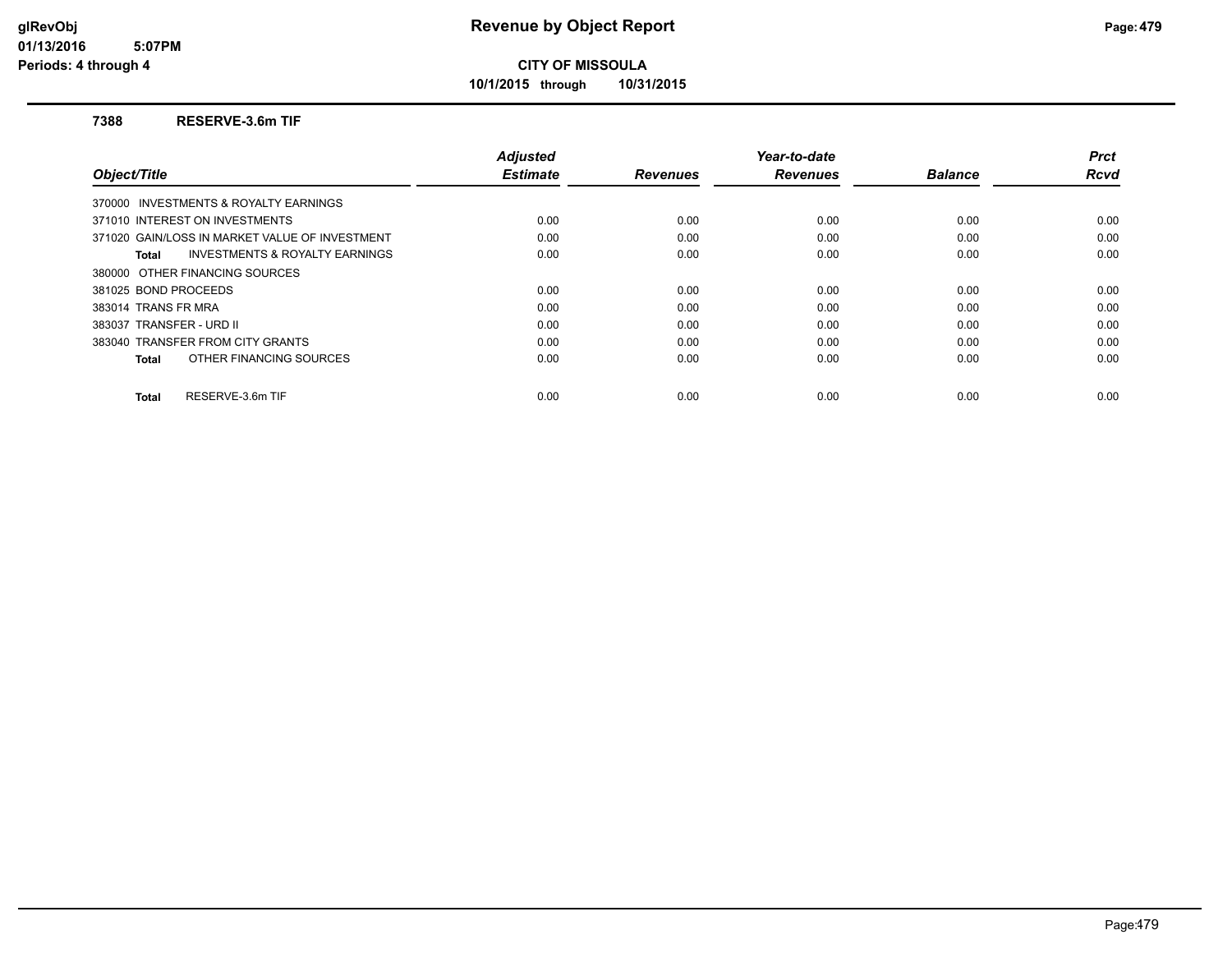**10/1/2015 through 10/31/2015**

**7389 DEBT SERVICE - 3.6M/5.75M**

**7389 DEBT SERVICE - 3.6M/5.75M**

| <b>Rcvd</b> |
|-------------|
|             |
|             |
| 0.00        |
| 0.00        |
| 0.00        |
|             |
| 0.00        |
| 0.00        |
| 0.00        |
| 0.00        |
| 0.00        |
|             |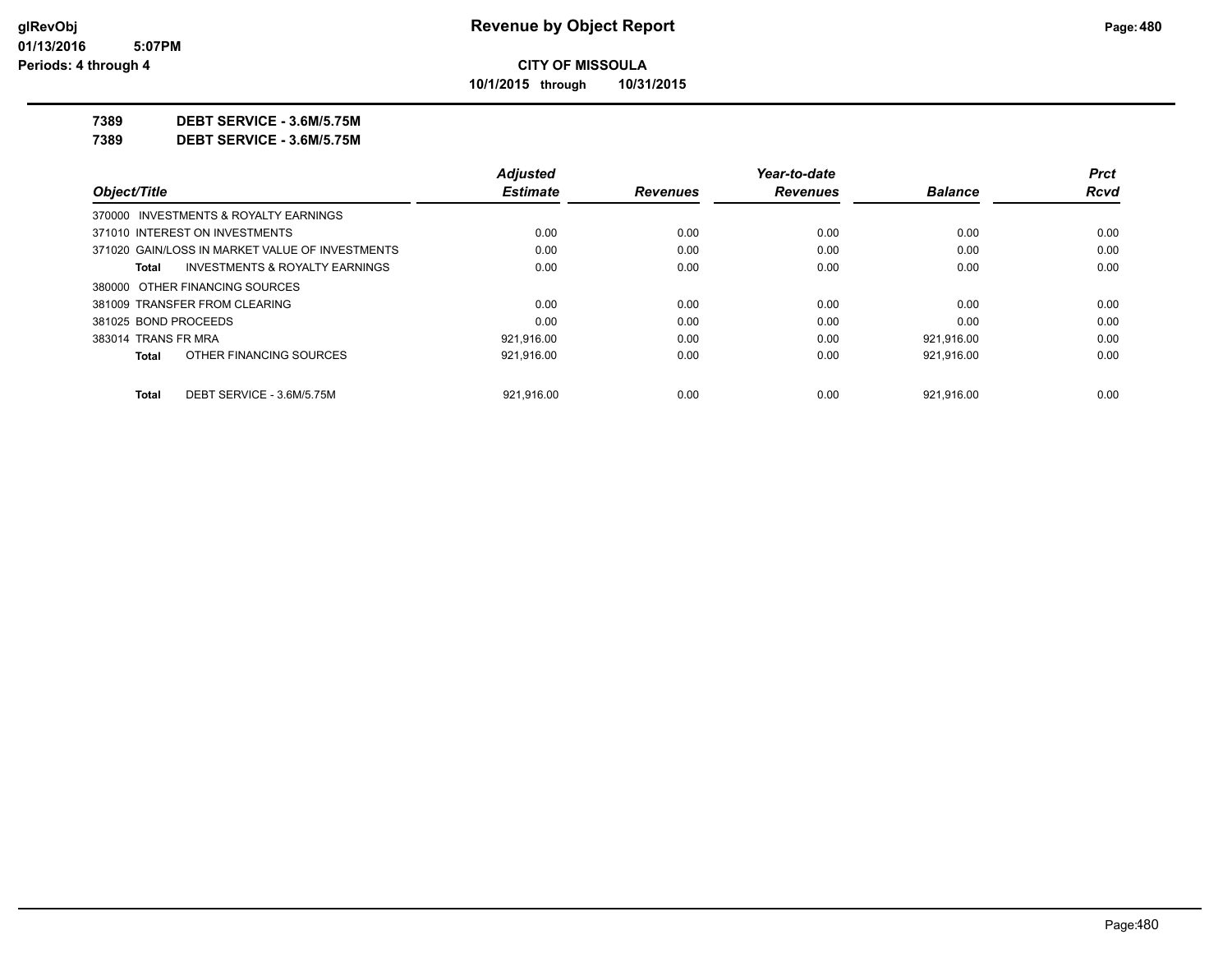**10/1/2015 through 10/31/2015**

### **7389 DEBT SERVICE - 3.6M/5.75M**

| Object/Title                                   | <b>Adjusted</b><br><b>Estimate</b> | <b>Revenues</b> | Year-to-date<br><b>Revenues</b> | <b>Balance</b> | <b>Prct</b><br><b>Rcvd</b> |
|------------------------------------------------|------------------------------------|-----------------|---------------------------------|----------------|----------------------------|
| 370000 INVESTMENTS & ROYALTY EARNINGS          |                                    |                 |                                 |                |                            |
| 371010 INTEREST ON INVESTMENTS                 | 0.00                               | 0.00            | 0.00                            | 0.00           | 0.00                       |
| 371020 GAIN/LOSS IN MARKET VALUE OF INVESTMENT | 0.00                               | 0.00            | 0.00                            | 0.00           | 0.00                       |
| INVESTMENTS & ROYALTY EARNINGS<br>Total        | 0.00                               | 0.00            | 0.00                            | 0.00           | 0.00                       |
| 380000 OTHER FINANCING SOURCES                 |                                    |                 |                                 |                |                            |
| 381009 TRANSFER FROM CLEARING                  | 0.00                               | 0.00            | 0.00                            | 0.00           | 0.00                       |
| 381025 BOND PROCEEDS                           | 0.00                               | 0.00            | 0.00                            | 0.00           | 0.00                       |
| 383014 TRANS FR MRA                            | 921,916.00                         | 0.00            | 0.00                            | 921,916.00     | 0.00                       |
| OTHER FINANCING SOURCES<br><b>Total</b>        | 921.916.00                         | 0.00            | 0.00                            | 921.916.00     | 0.00                       |
| DEBT SERVICE - 3.6M/5.75M<br><b>Total</b>      | 921.916.00                         | 0.00            | 0.00                            | 921.916.00     | 0.00                       |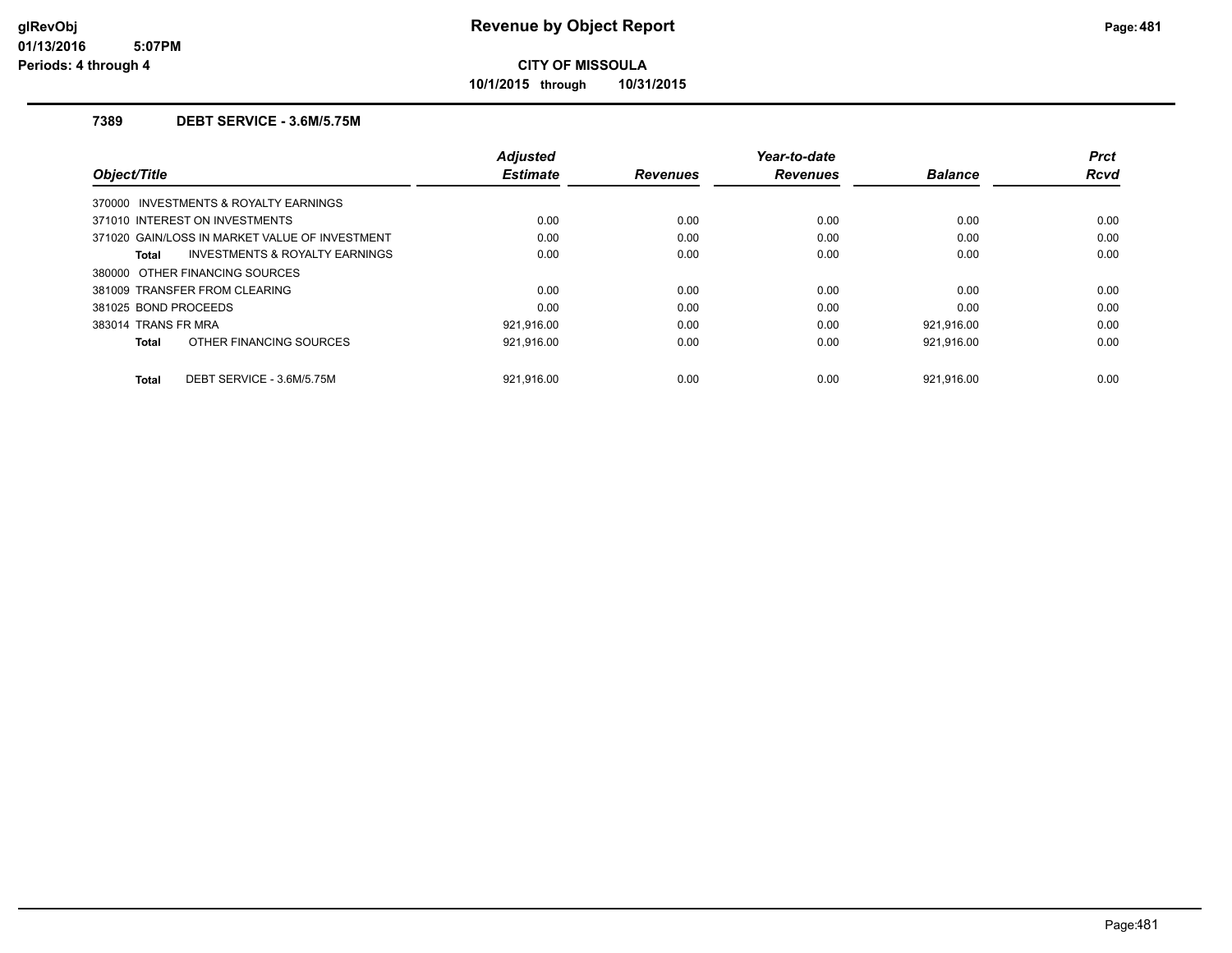**10/1/2015 through 10/31/2015**

**7390 URDII CLEARING - 3.6M TIF**

**7390 URDII CLEARING - 3.6M TIF**

|                                                    | <b>Adjusted</b> |                 | Year-to-date    |                | <b>Prct</b> |
|----------------------------------------------------|-----------------|-----------------|-----------------|----------------|-------------|
| Object/Title                                       | <b>Estimate</b> | <b>Revenues</b> | <b>Revenues</b> | <b>Balance</b> | <b>Rcvd</b> |
| 310000 TAXES/ASSESSMENTS                           |                 |                 |                 |                |             |
| 310000 TAXES/ASSESSMENTS                           | 0.00            | 0.00            | 0.00            | 0.00           | 0.00        |
| 311011 TAX INCREMENT                               | 1,617,625.00    | 2,594.18        | 2,594.18        | 1,615,030.82   | 0.16        |
| PENALTIES & INTEREST<br>312001                     | 0.00            | 686.53          | 722.99          | $-722.99$      | 0.00        |
| TAXES/ASSESSMENTS<br><b>Total</b>                  | 1,617,625.00    | 3,280.71        | 3,317.17        | 1,614,307.83   | 0.21        |
| INTERGOVERNMENTAL REVENUES<br>330000               |                 |                 |                 |                |             |
| 335210 PERSONAL PROPERTY TAX REIMBURSEMENT         | 0.00            | 0.00            | 0.00            | 0.00           | 0.00        |
| 335230 HB 124 REVENUE                              | 255,260.00      | 0.00            | 0.00            | 255,260.00     | 0.00        |
| INTERGOVERNMENTAL REVENUES<br><b>Total</b>         | 255,260.00      | 0.00            | 0.00            | 255,260.00     | 0.00        |
| INVESTMENTS & ROYALTY EARNINGS<br>370000           |                 |                 |                 |                |             |
| 371010 INTEREST ON INVESTMENTS                     | 0.00            | 0.00            | 0.00            | 0.00           | 0.00        |
| 371020 GAIN/LOSS IN MARKET VALUE OF INVESTMENTS    | 0.00            | 0.00            | 0.00            | 0.00           | 0.00        |
| <b>INVESTMENTS &amp; ROYALTY EARNINGS</b><br>Total | 0.00            | 0.00            | 0.00            | 0.00           | 0.00        |
| OTHER FINANCING SOURCES<br>380000                  |                 |                 |                 |                |             |
| 383037 TRANSFER FROM URD II                        | 0.00            | 0.00            | 0.00            | 0.00           | 0.00        |
| OTHER FINANCING SOURCES<br>Total                   | 0.00            | 0.00            | 0.00            | 0.00           | 0.00        |
| <b>URDII CLEARING - 3.6M TIF</b><br><b>Total</b>   | 1,872,885.00    | 3,280.71        | 3,317.17        | 1,869,567.83   | 0.18        |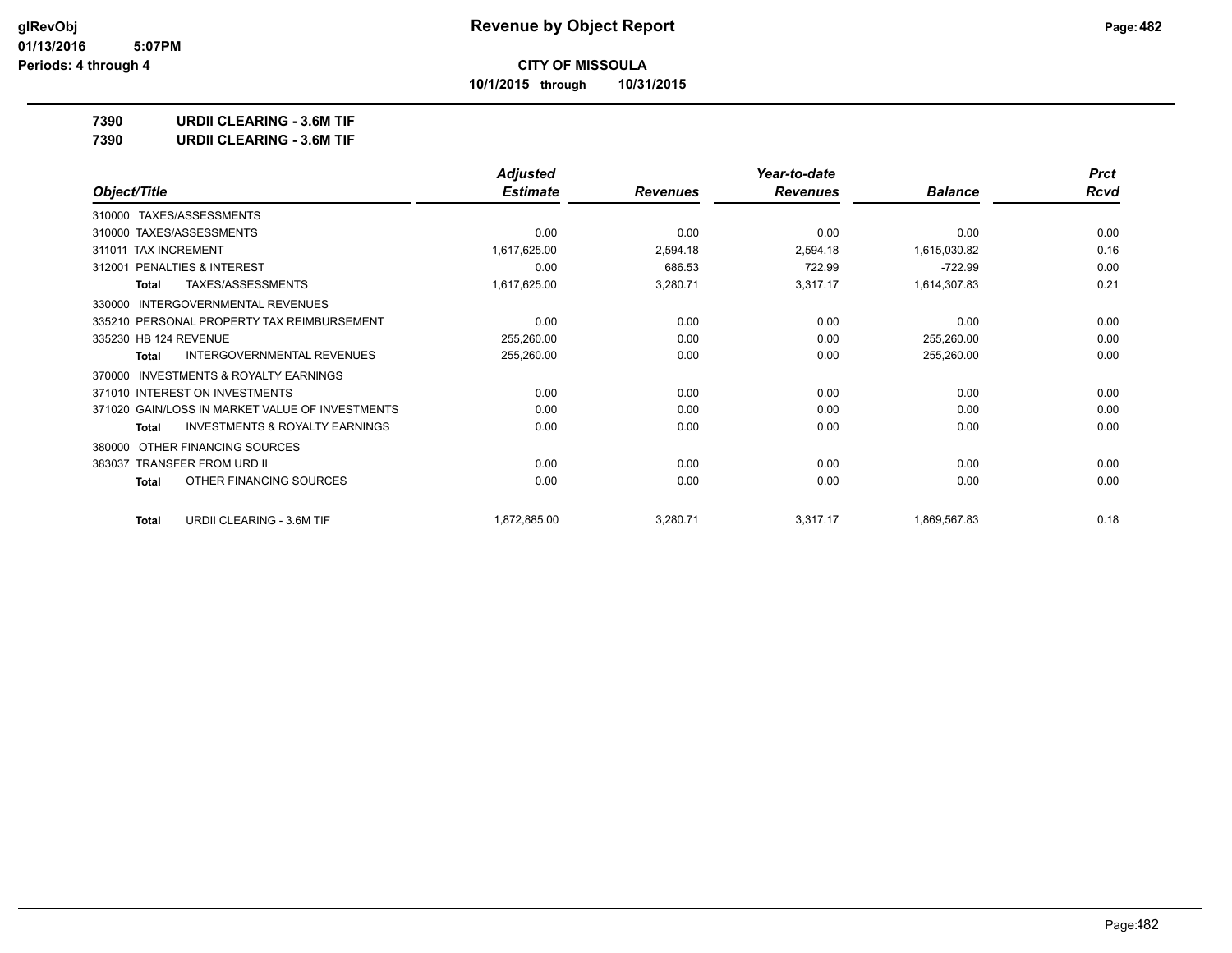**10/1/2015 through 10/31/2015**

### **7390 URDII CLEARING - 3.6M TIF**

|                                                    | <b>Adjusted</b> |                 | Year-to-date    |                | <b>Prct</b> |
|----------------------------------------------------|-----------------|-----------------|-----------------|----------------|-------------|
| Object/Title                                       | <b>Estimate</b> | <b>Revenues</b> | <b>Revenues</b> | <b>Balance</b> | Rcvd        |
| TAXES/ASSESSMENTS<br>310000                        |                 |                 |                 |                |             |
| 310000 TAXES/ASSESSMENTS                           | 0.00            | 0.00            | 0.00            | 0.00           | 0.00        |
| <b>TAX INCREMENT</b><br>311011                     | 1,617,625.00    | 2,594.18        | 2,594.18        | 1,615,030.82   | 0.16        |
| PENALTIES & INTEREST<br>312001                     | 0.00            | 686.53          | 722.99          | $-722.99$      | 0.00        |
| TAXES/ASSESSMENTS<br><b>Total</b>                  | 1,617,625.00    | 3,280.71        | 3,317.17        | 1,614,307.83   | 0.21        |
| INTERGOVERNMENTAL REVENUES<br>330000               |                 |                 |                 |                |             |
| 335210 PERSONAL PROPERTY TAX REIMBURSEMENT         | 0.00            | 0.00            | 0.00            | 0.00           | 0.00        |
| 335230 HB 124 REVENUE                              | 255,260.00      | 0.00            | 0.00            | 255,260.00     | 0.00        |
| <b>INTERGOVERNMENTAL REVENUES</b><br>Total         | 255,260.00      | 0.00            | 0.00            | 255,260.00     | 0.00        |
| INVESTMENTS & ROYALTY EARNINGS<br>370000           |                 |                 |                 |                |             |
| 371010 INTEREST ON INVESTMENTS                     | 0.00            | 0.00            | 0.00            | 0.00           | 0.00        |
| 371020 GAIN/LOSS IN MARKET VALUE OF INVESTMENT     | 0.00            | 0.00            | 0.00            | 0.00           | 0.00        |
| <b>INVESTMENTS &amp; ROYALTY EARNINGS</b><br>Total | 0.00            | 0.00            | 0.00            | 0.00           | 0.00        |
| OTHER FINANCING SOURCES<br>380000                  |                 |                 |                 |                |             |
| <b>TRANSFER FROM URD II</b><br>383037              | 0.00            | 0.00            | 0.00            | 0.00           | 0.00        |
| OTHER FINANCING SOURCES<br>Total                   | 0.00            | 0.00            | 0.00            | 0.00           | 0.00        |
| <b>URDII CLEARING - 3.6M TIF</b><br><b>Total</b>   | 1,872,885.00    | 3,280.71        | 3,317.17        | 1,869,567.83   | 0.18        |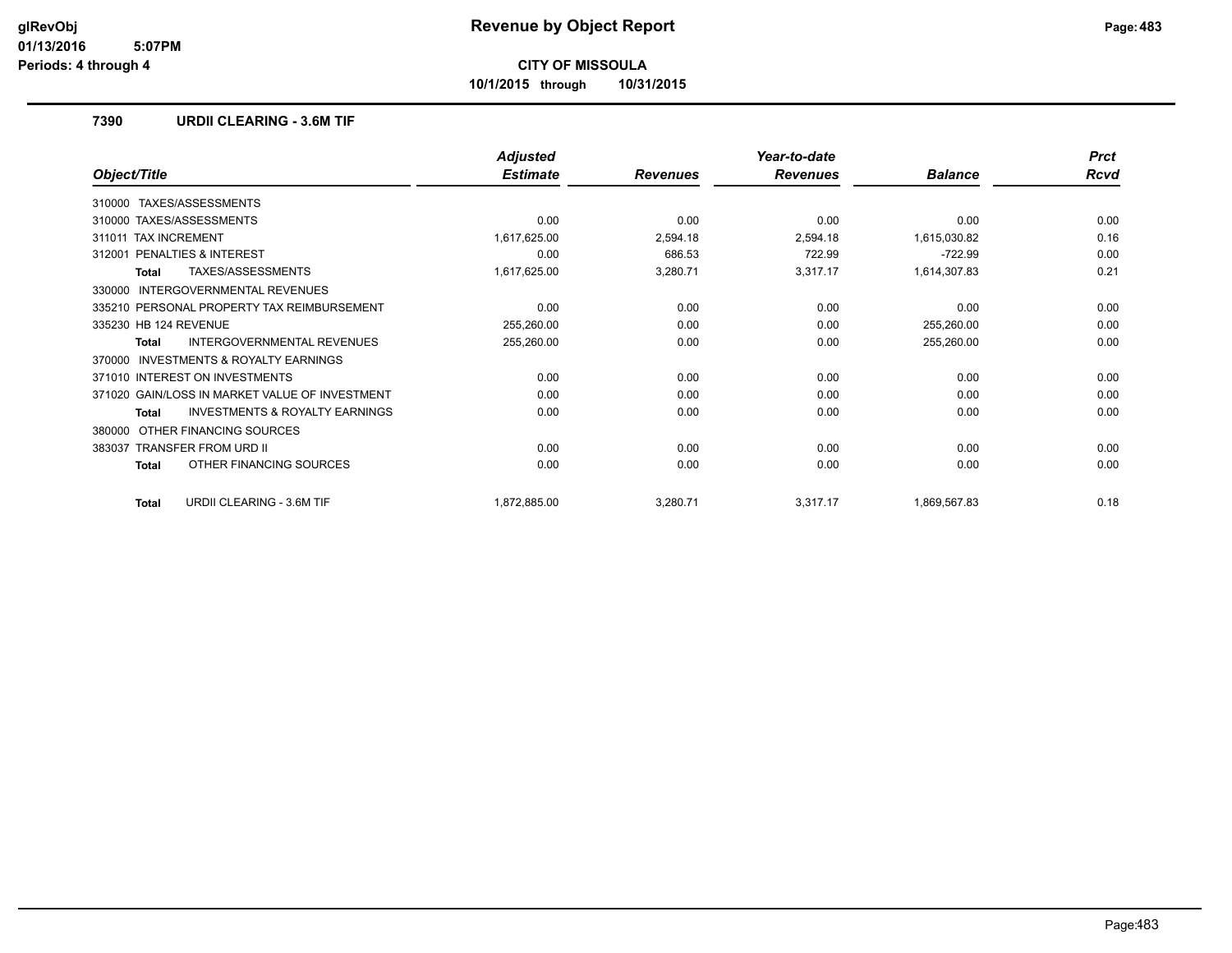**10/1/2015 through 10/31/2015**

**7391 MRA - URD I FUND**

| 7391 | <b>MRA - URD I FUND</b> |
|------|-------------------------|
|------|-------------------------|

|                                                    | <b>Adjusted</b> |                 | Year-to-date    |                | <b>Prct</b> |
|----------------------------------------------------|-----------------|-----------------|-----------------|----------------|-------------|
| Object/Title                                       | <b>Estimate</b> | <b>Revenues</b> | <b>Revenues</b> | <b>Balance</b> | Rcvd        |
| 310000 TAXES/ASSESSMENTS                           |                 |                 |                 |                |             |
| 311011 TAX INCREMENT                               | 0.00            | 0.00            | 0.00            | 0.00           | 0.00        |
| 312001 PENALTIES & INTEREST                        | 0.00            | 0.00            | 0.00            | 0.00           | 0.00        |
| TAXES/ASSESSMENTS<br>Total                         | 0.00            | 0.00            | 0.00            | 0.00           | 0.00        |
| 330000 INTERGOVERNMENTAL REVENUES                  |                 |                 |                 |                |             |
| 331050 ISTEA/CTEP GRANT                            | 0.00            | 0.00            | 0.00            | 0.00           | 0.00        |
| 336023 STATE CONTRIB. - PERS                       | 0.00            | 0.00            | 0.00            | 0.00           | 0.00        |
| <b>INTERGOVERNMENTAL REVENUES</b><br>Total         | 0.00            | 0.00            | 0.00            | 0.00           | 0.00        |
| 360000 MISCELLANEOUS REVENUES                      |                 |                 |                 |                |             |
| 360000 MISCELLANEOUS REVENUES                      | 0.00            | 0.00            | 0.00            | 0.00           | 0.00        |
| 360010 MISCELLANEOUS                               | 0.00            | 0.00            | 0.00            | 0.00           | 0.00        |
| 364012 SALE OF SURPLUS PROPERTY                    | 0.00            | 0.00            | 0.00            | 0.00           | 0.00        |
| 365000 DONATIONS                                   | 0.00            | 0.00            | 0.00            | 0.00           | 0.00        |
| MISCELLANEOUS REVENUES<br>Total                    | 0.00            | 0.00            | 0.00            | 0.00           | 0.00        |
| 370000 INVESTMENTS & ROYALTY EARNINGS              |                 |                 |                 |                |             |
| 371010 INTEREST ON INVESTMENTS                     | 0.00            | 0.00            | 0.00            | 0.00           | 0.00        |
| 371020 GAIN/LOSS IN MARKET VALUE OF INVESTMENTS    | 0.00            | 0.00            | 0.00            | 0.00           | 0.00        |
| <b>INVESTMENTS &amp; ROYALTY EARNINGS</b><br>Total | 0.00            | 0.00            | 0.00            | 0.00           | 0.00        |
| 380000 OTHER FINANCING SOURCES                     |                 |                 |                 |                |             |
| 382010 SALE OF FIXED ASSETS                        | 0.00            | 0.00            | 0.00            | 0.00           | 0.00        |
| 383001 TRANS FR FLUSHING DISTRICT                  | 0.00            | 0.00            | 0.00            | 0.00           | 0.00        |
| 383016 TRANS FR TAX INCREMENT BOND                 | 0.00            | 0.00            | 0.00            | 0.00           | 0.00        |
| 383029 TRANS FR GENERAL                            | 0.00            | 0.00            | 0.00            | 0.00           | 0.00        |
| 383037 TRANSFER - URD II                           | 0.00            | 0.00            | 0.00            | 0.00           | 0.00        |
| 383038 TRANSFER - URD III                          | 0.00            | 0.00            | 0.00            | 0.00           | 0.00        |
| OTHER FINANCING SOURCES<br><b>Total</b>            | 0.00            | 0.00            | 0.00            | 0.00           | 0.00        |
|                                                    |                 |                 |                 |                |             |
| MRA - URD I FUND<br><b>Total</b>                   | 0.00            | 0.00            | 0.00            | 0.00           | 0.00        |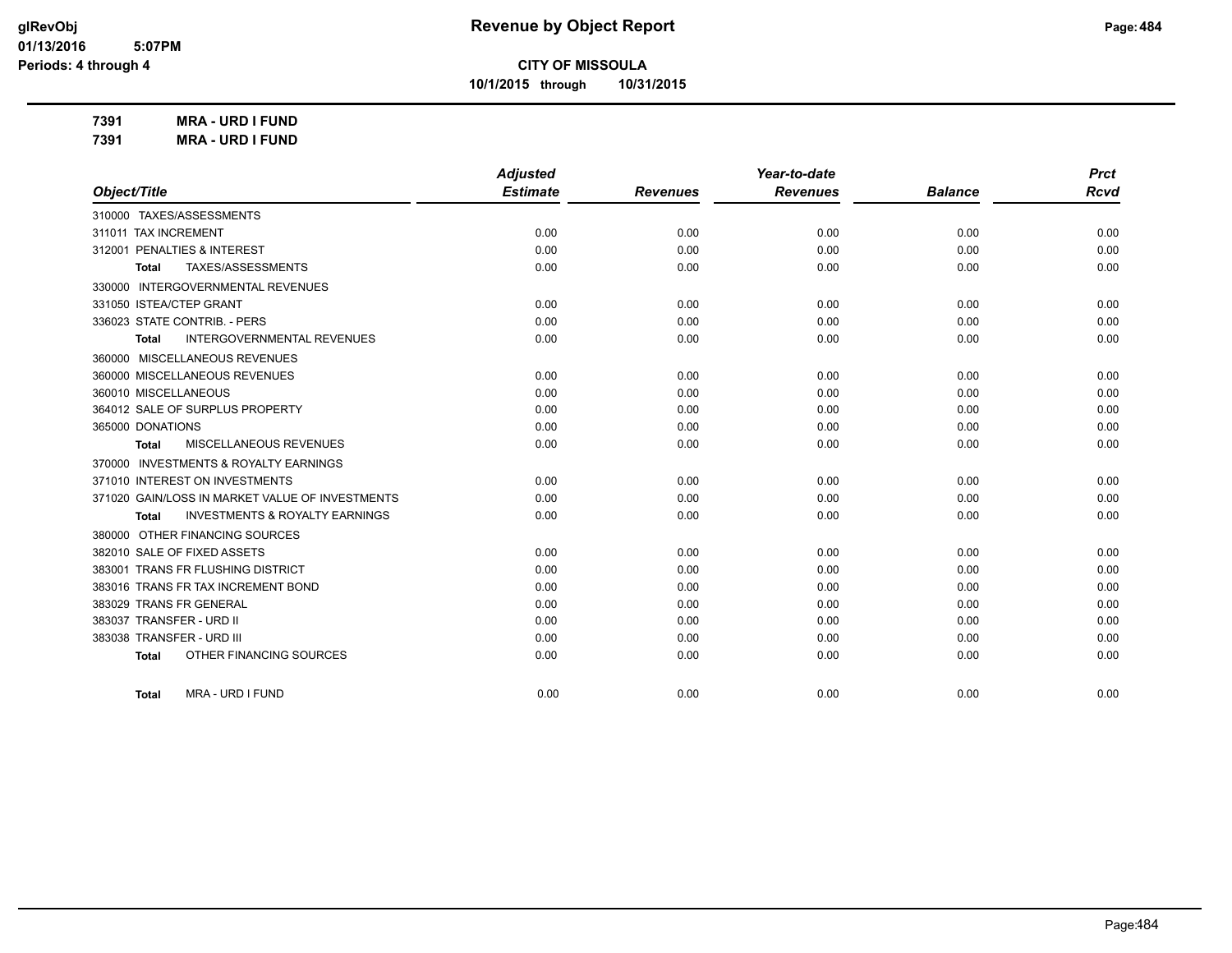**10/1/2015 through 10/31/2015**

### **7391 MRA - URD I FUND**

|                                                           | <b>Adjusted</b> |                 | Year-to-date    |                | <b>Prct</b> |
|-----------------------------------------------------------|-----------------|-----------------|-----------------|----------------|-------------|
| Object/Title                                              | <b>Estimate</b> | <b>Revenues</b> | <b>Revenues</b> | <b>Balance</b> | Rcvd        |
| 310000 TAXES/ASSESSMENTS                                  |                 |                 |                 |                |             |
| 311011 TAX INCREMENT                                      | 0.00            | 0.00            | 0.00            | 0.00           | 0.00        |
| 312001 PENALTIES & INTEREST                               | 0.00            | 0.00            | 0.00            | 0.00           | 0.00        |
| TAXES/ASSESSMENTS<br><b>Total</b>                         | 0.00            | 0.00            | 0.00            | 0.00           | 0.00        |
| 330000 INTERGOVERNMENTAL REVENUES                         |                 |                 |                 |                |             |
| 331050 ISTEA/CTEP GRANT                                   | 0.00            | 0.00            | 0.00            | 0.00           | 0.00        |
| 336023 STATE CONTRIB. - PERS                              | 0.00            | 0.00            | 0.00            | 0.00           | 0.00        |
| <b>INTERGOVERNMENTAL REVENUES</b><br><b>Total</b>         | 0.00            | 0.00            | 0.00            | 0.00           | 0.00        |
| 360000 MISCELLANEOUS REVENUES                             |                 |                 |                 |                |             |
| 360000 MISCELLANEOUS REVENUES                             | 0.00            | 0.00            | 0.00            | 0.00           | 0.00        |
| 360010 MISCELLANEOUS                                      | 0.00            | 0.00            | 0.00            | 0.00           | 0.00        |
| 364012 SALE OF SURPLUS PROPERTY                           | 0.00            | 0.00            | 0.00            | 0.00           | 0.00        |
| 365000 DONATIONS                                          | 0.00            | 0.00            | 0.00            | 0.00           | 0.00        |
| MISCELLANEOUS REVENUES<br><b>Total</b>                    | 0.00            | 0.00            | 0.00            | 0.00           | 0.00        |
| 370000 INVESTMENTS & ROYALTY EARNINGS                     |                 |                 |                 |                |             |
| 371010 INTEREST ON INVESTMENTS                            | 0.00            | 0.00            | 0.00            | 0.00           | 0.00        |
| 371020 GAIN/LOSS IN MARKET VALUE OF INVESTMENT            | 0.00            | 0.00            | 0.00            | 0.00           | 0.00        |
| <b>INVESTMENTS &amp; ROYALTY EARNINGS</b><br><b>Total</b> | 0.00            | 0.00            | 0.00            | 0.00           | 0.00        |
| 380000 OTHER FINANCING SOURCES                            |                 |                 |                 |                |             |
| 382010 SALE OF FIXED ASSETS                               | 0.00            | 0.00            | 0.00            | 0.00           | 0.00        |
| 383001 TRANS FR FLUSHING DISTRICT                         | 0.00            | 0.00            | 0.00            | 0.00           | 0.00        |
| 383016 TRANS FR TAX INCREMENT BOND                        | 0.00            | 0.00            | 0.00            | 0.00           | 0.00        |
| 383029 TRANS FR GENERAL                                   | 0.00            | 0.00            | 0.00            | 0.00           | 0.00        |
| 383037 TRANSFER - URD II                                  | 0.00            | 0.00            | 0.00            | 0.00           | 0.00        |
| 383038 TRANSFER - URD III                                 | 0.00            | 0.00            | 0.00            | 0.00           | 0.00        |
| OTHER FINANCING SOURCES<br><b>Total</b>                   | 0.00            | 0.00            | 0.00            | 0.00           | 0.00        |
| MRA - URD I FUND<br><b>Total</b>                          | 0.00            | 0.00            | 0.00            | 0.00           | 0.00        |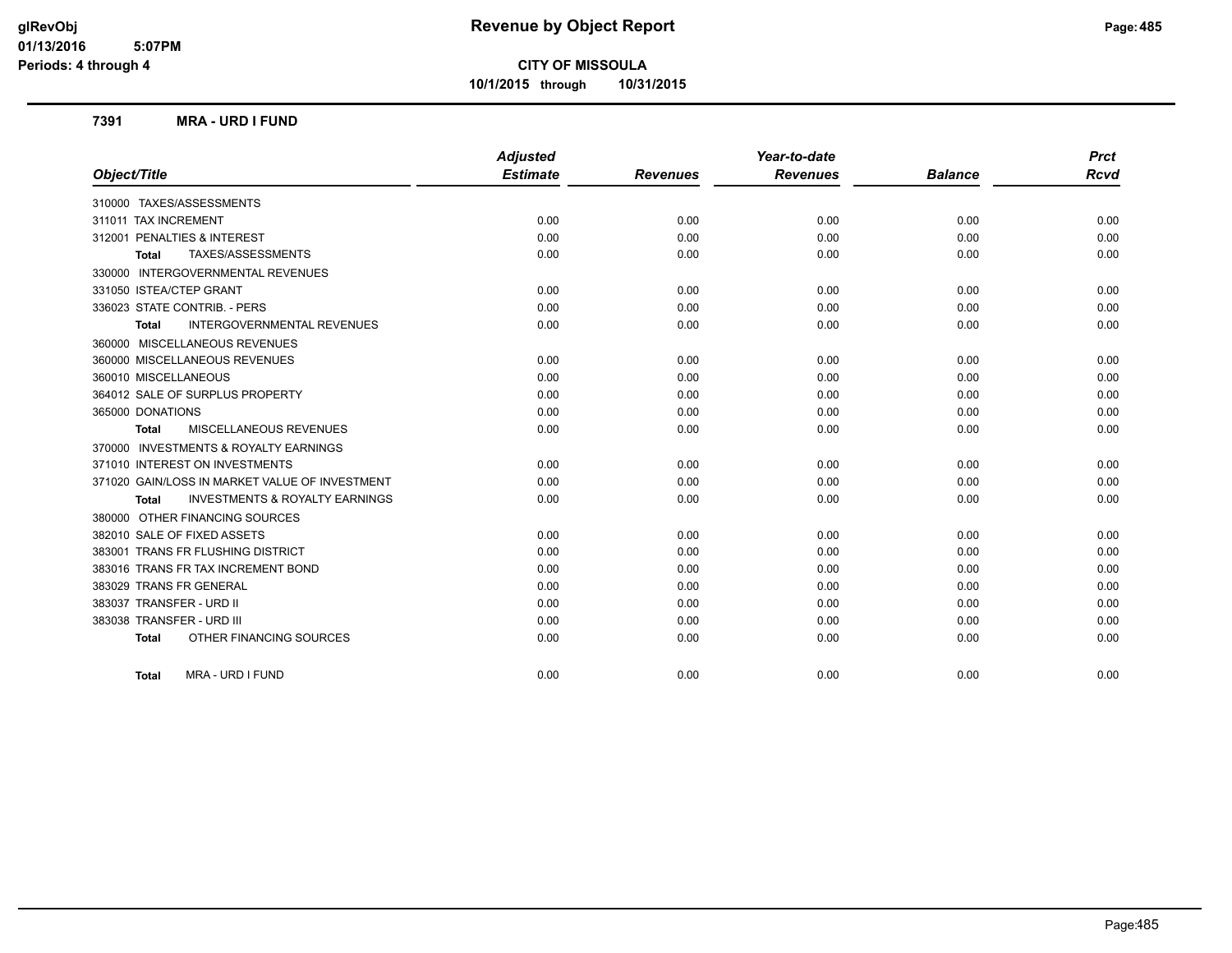**10/1/2015 through 10/31/2015**

**7392 MRA - URD II FUND 7392 MRA - URD II FUND**

|                                                           | <b>Adjusted</b><br><b>Estimate</b> |                 | Year-to-date    |                | <b>Prct</b> |
|-----------------------------------------------------------|------------------------------------|-----------------|-----------------|----------------|-------------|
| Object/Title                                              |                                    | <b>Revenues</b> | <b>Revenues</b> | <b>Balance</b> | <b>Rcvd</b> |
| 310000 TAXES/ASSESSMENTS                                  |                                    |                 |                 |                |             |
| 311011 TAX INCREMENT                                      | 0.00                               | 0.00            | 0.00            | 0.00           | 0.00        |
| TAXES/ASSESSMENTS<br>Total                                | 0.00                               | 0.00            | 0.00            | 0.00           | 0.00        |
| 330000 INTERGOVERNMENTAL REVENUES                         |                                    |                 |                 |                |             |
| 330000 INTERGOVERNMENTAL REVENUES                         | 0.00                               | 0.00            | 0.00            | 0.00           | 0.00        |
| 331050 ISTEA/CTEP GRANT                                   | 200,000.00                         | 0.00            | 0.00            | 200,000.00     | 0.00        |
| 331060 NATL RECREATION TRAILS GRANTS                      | 0.00                               | 0.00            | 0.00            | 0.00           | 0.00        |
| 335210 PERSONAL PROPERTY TAX REIMBURSEMENT                | 0.00                               | 0.00            | 0.00            | 0.00           | 0.00        |
| 335230 HB 124 REVENUE                                     | 0.00                               | 0.00            | 0.00            | 0.00           | 0.00        |
| 335250 STATE REIMB - SB #184                              | 0.00                               | 0.00            | 0.00            | 0.00           | 0.00        |
| 336023 STATE CONTRIB. - PERS                              | 0.00                               | 0.00            | 0.00            | 0.00           | 0.00        |
| INTERGOVERNMENTAL REVENUES<br>Total                       | 200,000.00                         | 0.00            | 0.00            | 200,000.00     | 0.00        |
| 340000 CHARGES FOR SERVICES                               |                                    |                 |                 |                |             |
| 343300 MISC CHARGES FOR SERVICES                          | 0.00                               | 0.00            | 0.00            | 0.00           | 0.00        |
| <b>CHARGES FOR SERVICES</b><br>Total                      | 0.00                               | 0.00            | 0.00            | 0.00           | 0.00        |
| 360000 MISCELLANEOUS REVENUES                             |                                    |                 |                 |                |             |
| 360000 MISCELLANEOUS REVENUES                             | 0.00                               | 0.00            | 0.00            | 0.00           | 0.00        |
| 360007 RLF REVENUES                                       | 0.00                               | 0.00            | 0.00            | 0.00           | 0.00        |
| 360010 MISCELLANEOUS                                      | 0.00                               | 0.00            | 0.00            | 0.00           | 0.00        |
| 365000 DONATIONS                                          | 0.00                               | 0.00            | 0.00            | 0.00           | 0.00        |
| MISCELLANEOUS REVENUES<br><b>Total</b>                    | 0.00                               | 0.00            | 0.00            | 0.00           | 0.00        |
| 370000 INVESTMENTS & ROYALTY EARNINGS                     |                                    |                 |                 |                |             |
| 371010 INTEREST ON INVESTMENTS                            | 0.00                               | 0.00            | 0.00            | 0.00           | 0.00        |
| 371020 GAIN/LOSS IN MARKET VALUE OF INVESTMENTS           | 0.00                               | 0.00            | 0.00            | 0.00           | 0.00        |
| <b>INVESTMENTS &amp; ROYALTY EARNINGS</b><br><b>Total</b> | 0.00                               | 0.00            | 0.00            | 0.00           | 0.00        |
| 380000 OTHER FINANCING SOURCES                            |                                    |                 |                 |                |             |
| 381009 TRANSFERS IN                                       | 0.00                               | 0.00            | 0.00            | 0.00           | 0.00        |
| 381025 BOND PROCEEDS                                      | 0.00                               | 0.00            | 0.00            | 0.00           | 0.00        |
| 381026 DEBT SERVICE/BROWNSFIELD RLF 1.125M                | 0.00                               | 0.00            | 0.00            | 0.00           | 0.00        |
| 381027 SOUTH RESERVE TRAIL CROSSING 5.M                   | 0.00                               | 0.00            | 0.00            | 0.00           | 0.00        |
| 381028 BOND PROCEEDS-MILL SITE                            | 0.00                               | 0.00            | 0.00            | 0.00           | 0.00        |
| 381074 CIVIC STADIUM TIF NOTES 1.5M                       | 0.00                               | 0.00            | 0.00            | 0.00           | 0.00        |
| 383014 TRANS FR MRA                                       | 616,365.00                         | 0.00            | 0.00            | 616,365.00     | 0.00        |
| 383037 TRANSFER - URD II                                  | 0.00                               | 0.00            | 0.00            | 0.00           | 0.00        |
| 383038 TRANSFER - URD III                                 | 0.00                               | 0.00            | 0.00            | 0.00           | 0.00        |
| 383039 FROM SID TRANSFERS                                 | 0.00                               | 0.00            | 0.00            | 0.00           | 0.00        |
| 383060 TRANSFERS FROM FRONT ST URD                        | 0.00                               | 0.00            | 0.00            | 0.00           | 0.00        |
| 383061 TRANSFERS FROM PARK IMPACT FEES                    | 0.00                               | 0.00            | 0.00            | 0.00           | 0.00        |
|                                                           |                                    |                 |                 |                |             |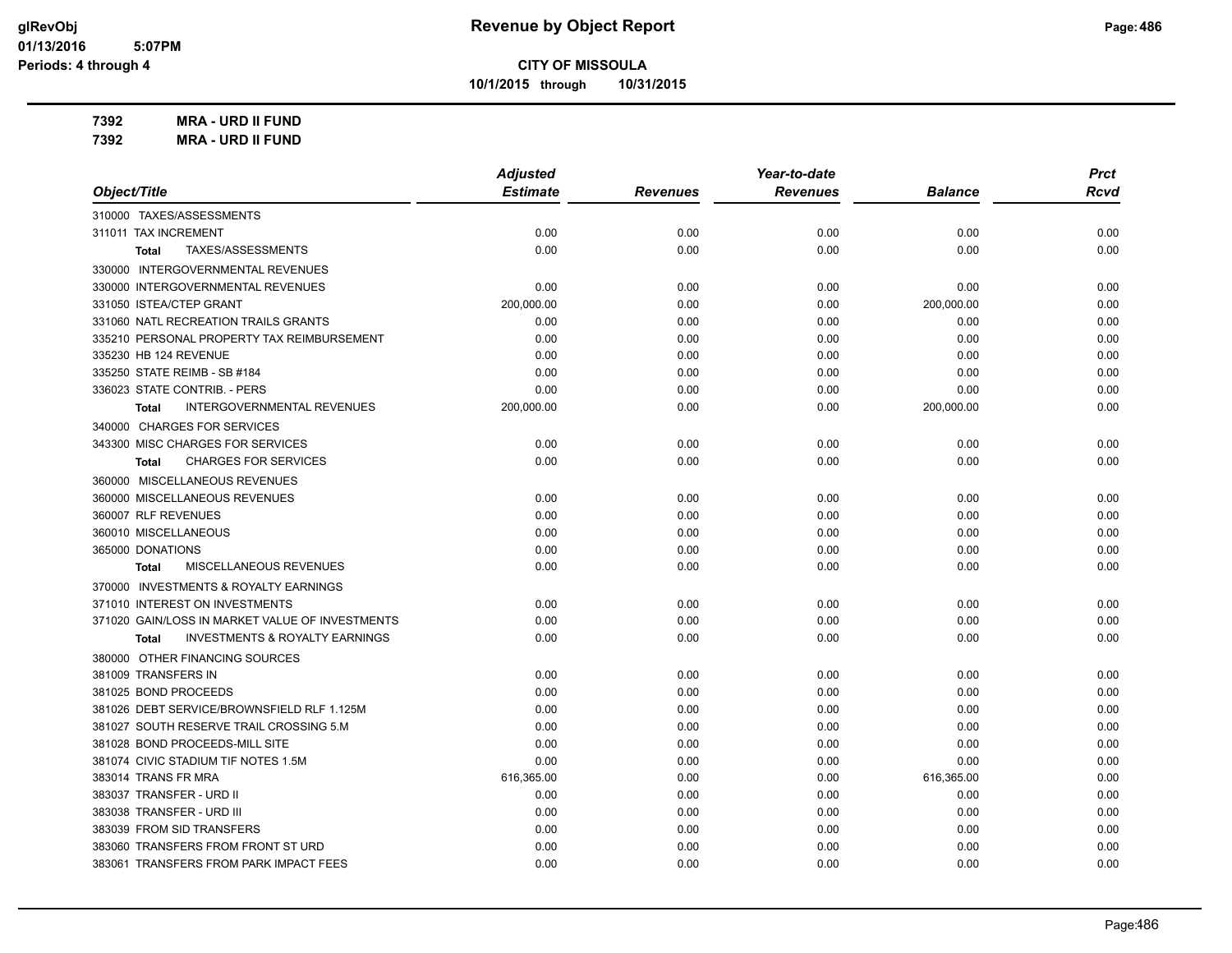**10/1/2015 through 10/31/2015**

**7392 MRA - URD II FUND 7392 MRA - URD II FUND**

|                                         | <b>Adjusted</b> |                 | Prct            |                |      |
|-----------------------------------------|-----------------|-----------------|-----------------|----------------|------|
| Object/Title                            | <b>Estimate</b> | <b>Revenues</b> | <b>Revenues</b> | <b>Balance</b> | Rcvd |
| 383062 TRANSFERS FROM PARK SIDS         | 0.00            | 0.00            | 0.00            | 0.00           | 0.00 |
| 383063 TRANSF FROM SAFETY-LU (CTEP)FUND | 0.00            | 0.00            | 0.00            | 0.00           | 0.00 |
| OTHER FINANCING SOURCES<br><b>Total</b> | 616.365.00      | 0.00            | 0.00            | 616.365.00     | 0.00 |
| MRA - URD II FUND<br><b>Total</b>       | 816,365.00      | 0.00            | 0.00            | 816.365.00     | 0.00 |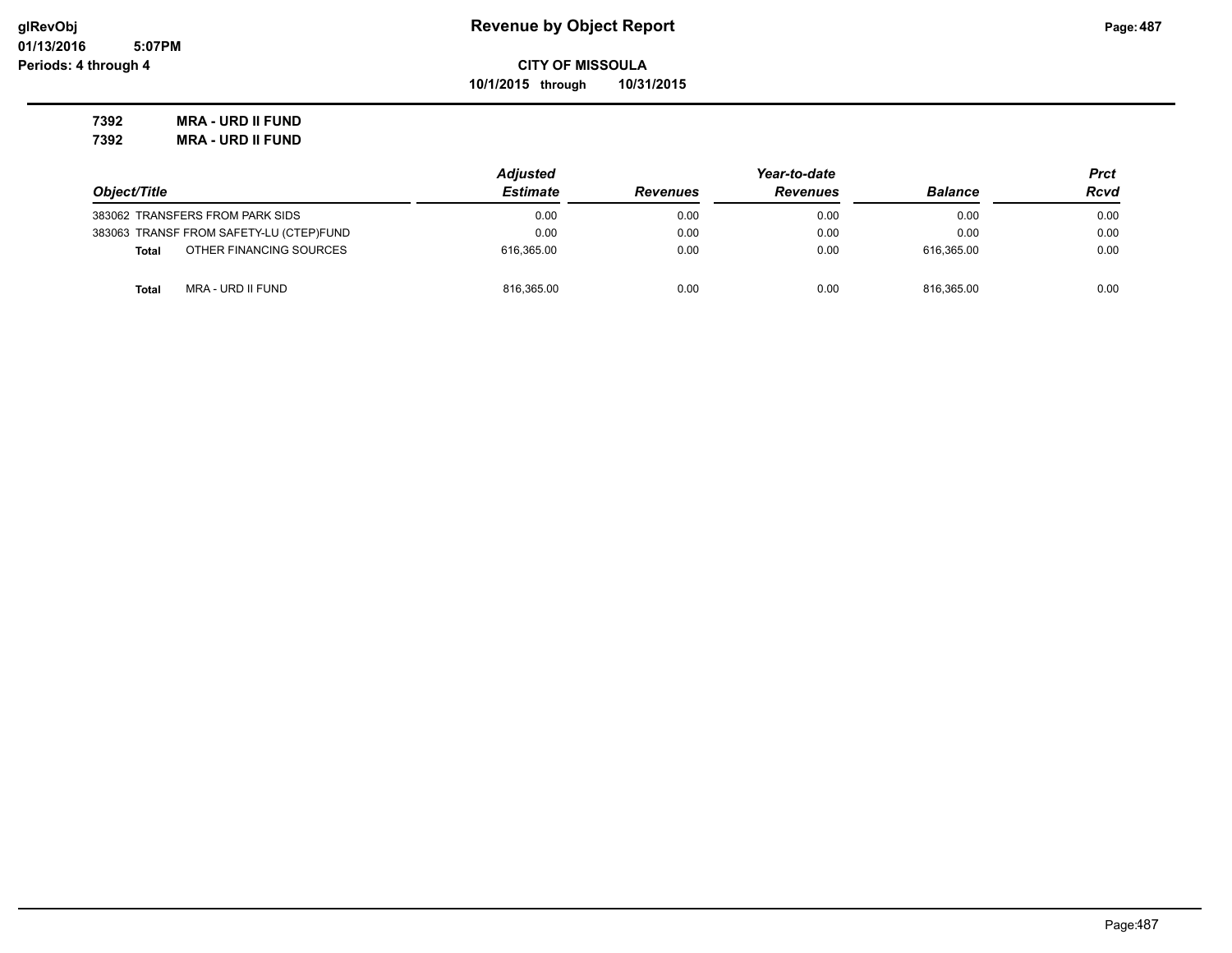**10/1/2015 through 10/31/2015**

### **7392 MRA - URD II FUND**

| Object/Title                                              | <b>Adjusted</b> |                 | Year-to-date    | <b>Prct</b>    |             |
|-----------------------------------------------------------|-----------------|-----------------|-----------------|----------------|-------------|
|                                                           | <b>Estimate</b> | <b>Revenues</b> | <b>Revenues</b> | <b>Balance</b> | <b>Rcvd</b> |
| 310000 TAXES/ASSESSMENTS                                  |                 |                 |                 |                |             |
| 311011 TAX INCREMENT                                      | 0.00            | 0.00            | 0.00            | 0.00           | 0.00        |
| TAXES/ASSESSMENTS<br><b>Total</b>                         | 0.00            | 0.00            | 0.00            | 0.00           | 0.00        |
| 330000 INTERGOVERNMENTAL REVENUES                         |                 |                 |                 |                |             |
| 330000 INTERGOVERNMENTAL REVENUES                         | 0.00            | 0.00            | 0.00            | 0.00           | 0.00        |
| 331050 ISTEA/CTEP GRANT                                   | 200,000.00      | 0.00            | 0.00            | 200,000.00     | 0.00        |
| 331060 NATL RECREATION TRAILS GRANTS                      | 0.00            | 0.00            | 0.00            | 0.00           | 0.00        |
| 335210 PERSONAL PROPERTY TAX REIMBURSEMENT                | 0.00            | 0.00            | 0.00            | 0.00           | 0.00        |
| 335230 HB 124 REVENUE                                     | 0.00            | 0.00            | 0.00            | 0.00           | 0.00        |
| 335250 STATE REIMB - SB #184                              | 0.00            | 0.00            | 0.00            | 0.00           | 0.00        |
| 336023 STATE CONTRIB. - PERS                              | 0.00            | 0.00            | 0.00            | 0.00           | 0.00        |
| INTERGOVERNMENTAL REVENUES<br><b>Total</b>                | 200,000.00      | 0.00            | 0.00            | 200,000.00     | 0.00        |
| 340000 CHARGES FOR SERVICES                               |                 |                 |                 |                |             |
| 343300 MISC CHARGES FOR SERVICES                          | 0.00            | 0.00            | 0.00            | 0.00           | 0.00        |
| <b>CHARGES FOR SERVICES</b><br><b>Total</b>               | 0.00            | 0.00            | 0.00            | 0.00           | 0.00        |
| 360000 MISCELLANEOUS REVENUES                             |                 |                 |                 |                |             |
| 360000 MISCELLANEOUS REVENUES                             | 0.00            | 0.00            | 0.00            | 0.00           | 0.00        |
| 360007 RLF REVENUES                                       | 0.00            | 0.00            | 0.00            | 0.00           | 0.00        |
| 360010 MISCELLANEOUS                                      | 0.00            | 0.00            | 0.00            | 0.00           | 0.00        |
| 365000 DONATIONS                                          | 0.00            | 0.00            | 0.00            | 0.00           | 0.00        |
| MISCELLANEOUS REVENUES<br><b>Total</b>                    | 0.00            | 0.00            | 0.00            | 0.00           | 0.00        |
| 370000 INVESTMENTS & ROYALTY EARNINGS                     |                 |                 |                 |                |             |
| 371010 INTEREST ON INVESTMENTS                            | 0.00            | 0.00            | 0.00            | 0.00           | 0.00        |
| 371020 GAIN/LOSS IN MARKET VALUE OF INVESTMENT            | 0.00            | 0.00            | 0.00            | 0.00           | 0.00        |
| <b>INVESTMENTS &amp; ROYALTY EARNINGS</b><br><b>Total</b> | 0.00            | 0.00            | 0.00            | 0.00           | 0.00        |
| 380000 OTHER FINANCING SOURCES                            |                 |                 |                 |                |             |
| 381009 TRANSFERS IN                                       | 0.00            | 0.00            | 0.00            | 0.00           | 0.00        |
| 381025 BOND PROCEEDS                                      | 0.00            | 0.00            | 0.00            | 0.00           | 0.00        |
| 381026 DEBT SERVICE/BROWNSFIELD RLF 1.125M                | 0.00            | 0.00            | 0.00            | 0.00           | 0.00        |
| 381027 SOUTH RESERVE TRAIL CROSSING 5.M                   | 0.00            | 0.00            | 0.00            | 0.00           | 0.00        |
| 381028 BOND PROCEEDS-MILL SITE                            | 0.00            | 0.00            | 0.00            | 0.00           | 0.00        |
| 381074 CIVIC STADIUM TIF NOTES 1.5M                       | 0.00            | 0.00            | 0.00            | 0.00           | 0.00        |
| 383014 TRANS FR MRA                                       | 616,365.00      | 0.00            | 0.00            | 616,365.00     | 0.00        |
| 383037 TRANSFER - URD II                                  | 0.00            | 0.00            | 0.00            | 0.00           | 0.00        |
| 383038 TRANSFER - URD III                                 | 0.00            | 0.00            | 0.00            | 0.00           | 0.00        |
| 383039 FROM SID TRANSFERS                                 | 0.00            | 0.00            | 0.00            | 0.00           | 0.00        |
| 383060 TRANSFERS FROM FRONT ST URD                        | 0.00            | 0.00            | 0.00            | 0.00           | 0.00        |
| 383061 TRANSFERS FROM PARK IMPACT FEES                    | 0.00            | 0.00            | 0.00            | 0.00           | 0.00        |
| 383062 TRANSFERS FROM PARK SIDS                           | 0.00            | 0.00            | 0.00            | 0.00           | 0.00        |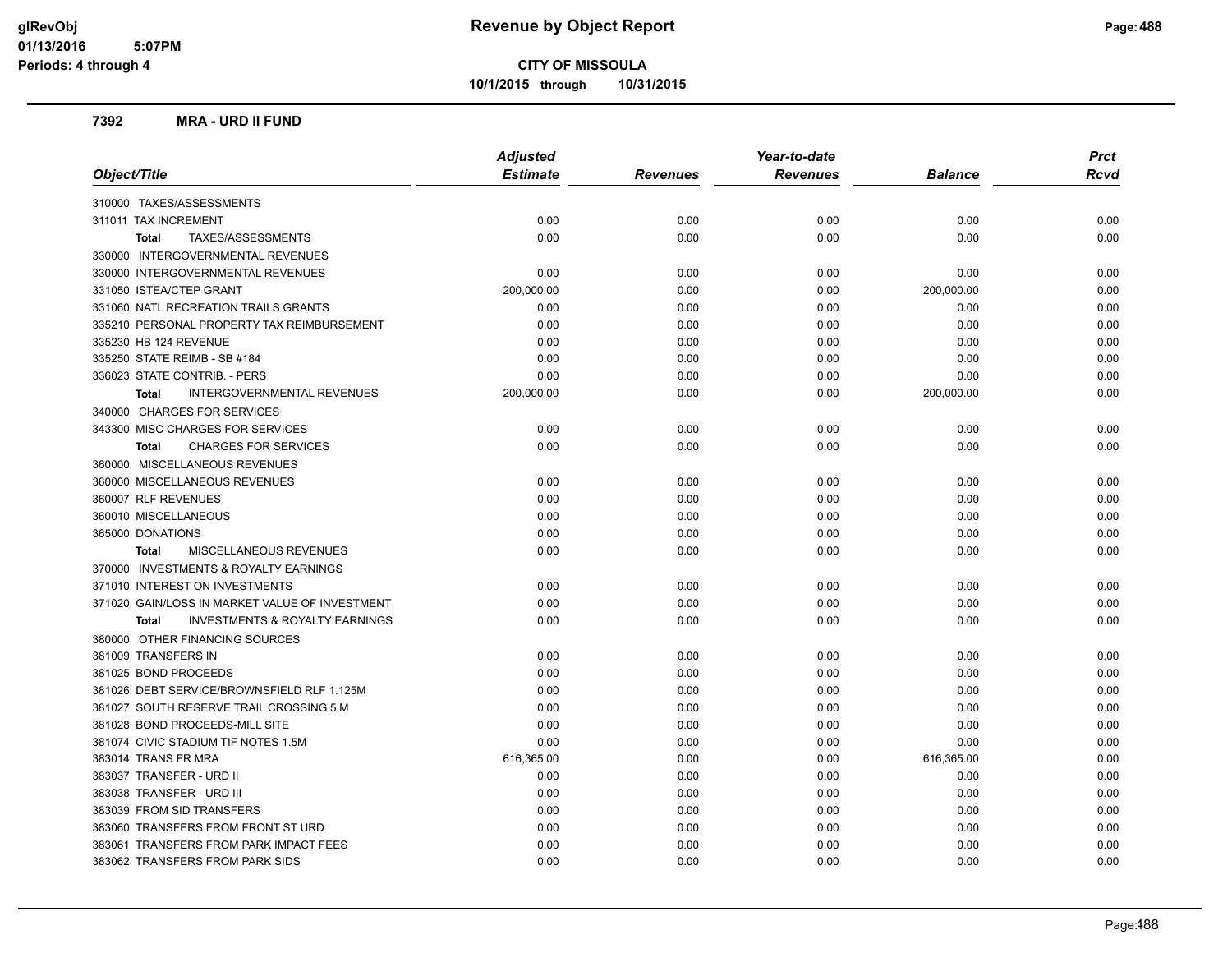**10/1/2015 through 10/31/2015**

### **7392 MRA - URD II FUND**

|                                         | <b>Adjusted</b> | Year-to-date    |                 |                | <b>Prct</b> |
|-----------------------------------------|-----------------|-----------------|-----------------|----------------|-------------|
| Object/Title                            | <b>Estimate</b> | <b>Revenues</b> | <b>Revenues</b> | <b>Balance</b> | <b>Rcvd</b> |
| 383063 TRANSF FROM SAFETY-LU (CTEP)FUND | 0.00            | 0.00            | 0.00            | 0.00           | 0.00        |
| OTHER FINANCING SOURCES<br><b>Total</b> | 616.365.00      | 0.00            | 0.00            | 616.365.00     | 0.00        |
| MRA - URD II FUND<br><b>Total</b>       | 816,365.00      | 0.00            | 0.00            | 816.365.00     | 0.00        |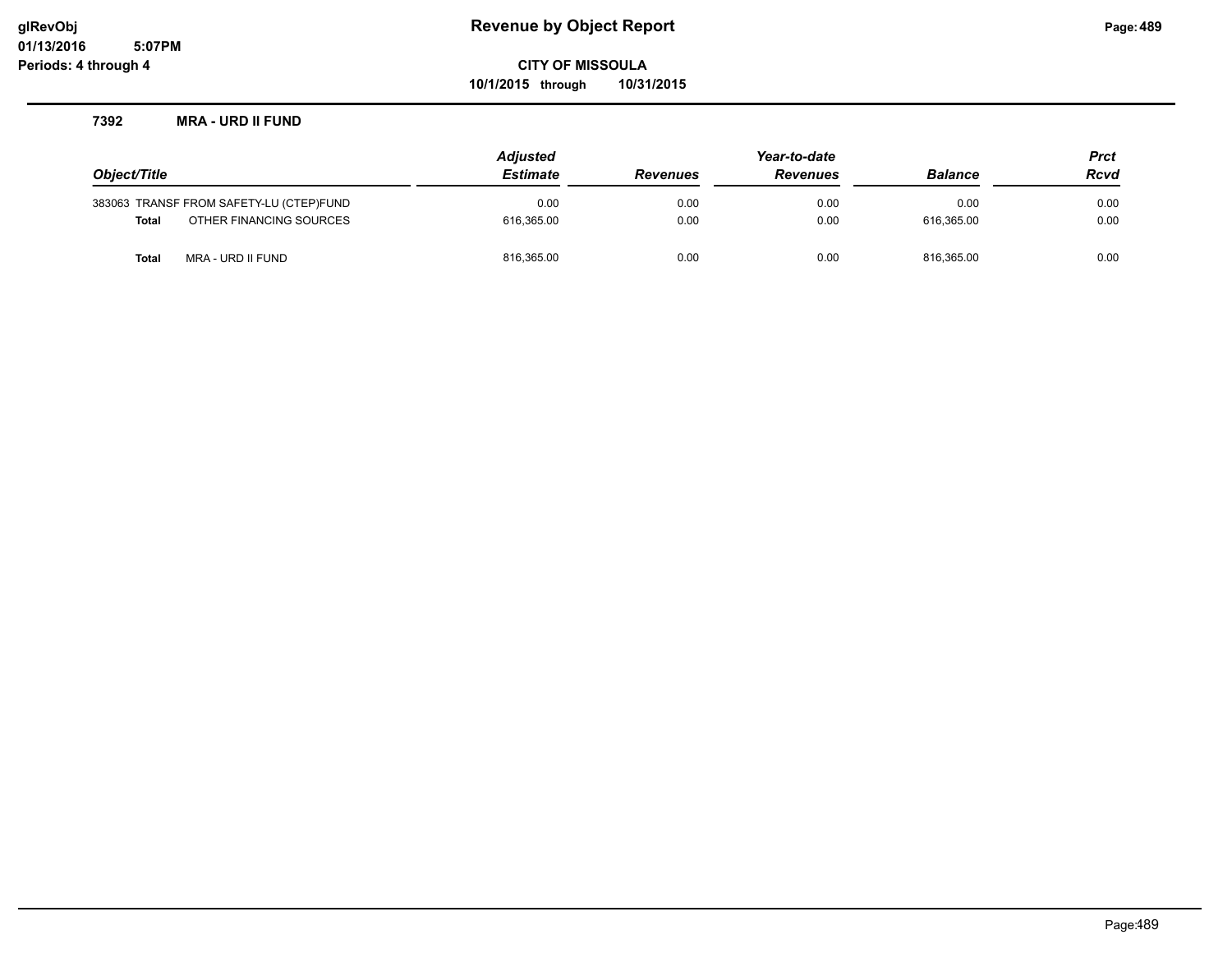**10/1/2015 through 10/31/2015**

**7393 MRA - URD III FUND**

**7393 MRA - URD III FUND**

|                                                           | <b>Adjusted</b> |                 | Year-to-date    |                | <b>Prct</b> |
|-----------------------------------------------------------|-----------------|-----------------|-----------------|----------------|-------------|
| Object/Title                                              | <b>Estimate</b> | <b>Revenues</b> | <b>Revenues</b> | <b>Balance</b> | <b>Rcvd</b> |
| 310000 TAXES/ASSESSMENTS                                  |                 |                 |                 |                |             |
| 311011 TAX INCREMENT                                      | 1,837,654.00    | 918.74          | 918.74          | 1,836,735.26   | 0.05        |
| 312001 PENALTIES & INTEREST                               | 0.00            | 119.99          | 142.94          | $-142.94$      | 0.00        |
| TAXES/ASSESSMENTS<br>Total                                | 1,837,654.00    | 1,038.73        | 1,061.68        | 1,836,592.32   | 0.06        |
| 330000 INTERGOVERNMENTAL REVENUES                         |                 |                 |                 |                |             |
| 331050 ISTEA/CTEP GRANT                                   | 0.00            | 0.00            | 0.00            | 0.00           | 0.00        |
| 331060 NATL RECREATION TRAILS GRANTS                      | 0.00            | 0.00            | 0.00            | 0.00           | 0.00        |
| 335210 PERSONAL PROPERTY TAX REIMBURSEMENT                | 121,116.00      | 0.00            | 0.00            | 121,116.00     | 0.00        |
| 336020 STATE PENSION CONTRIBUTION                         | 0.00            | 0.00            | 0.00            | 0.00           | 0.00        |
| 336023 STATE CONTRIB. - PERS                              | 0.00            | 0.00            | 43.83           | $-43.83$       | 0.00        |
| <b>INTERGOVERNMENTAL REVENUES</b><br><b>Total</b>         | 121,116.00      | 0.00            | 43.83           | 121,072.17     | 0.04        |
| 360000 MISCELLANEOUS REVENUES                             |                 |                 |                 |                |             |
| 360000 MISCELLANEOUS REVENUES                             | 0.00            | 4.50            | 4.50            | $-4.50$        | 0.00        |
| 360010 MISCELLANEOUS                                      | 0.00            | 0.00            | 0.00            | 0.00           | 0.00        |
| 362000 OTHER MISCELLANEOUS REVENUE                        | 0.00            | 0.00            | 0.00            | 0.00           | 0.00        |
| 362004 URD III FACADE IMPROVEMENT LOAN REC                | 0.00            | 0.00            | 0.00            | 0.00           | 0.00        |
| 365000 DONATIONS                                          | 0.00            | 0.00            | 0.00            | 0.00           | 0.00        |
| MISCELLANEOUS REVENUES<br><b>Total</b>                    | 0.00            | 4.50            | 4.50            | $-4.50$        | 0.00        |
| 370000 INVESTMENTS & ROYALTY EARNINGS                     |                 |                 |                 |                |             |
| 371010 INTEREST ON INVESTMENTS                            | 0.00            | 0.00            | 0.00            | 0.00           | 0.00        |
| 371020 GAIN/LOSS IN MARKET VALUE OF INVESTMENTS           | 0.00            | 0.00            | 0.00            | 0.00           | 0.00        |
| <b>INVESTMENTS &amp; ROYALTY EARNINGS</b><br><b>Total</b> | 0.00            | 0.00            | 0.00            | 0.00           | 0.00        |
| 380000 OTHER FINANCING SOURCES                            |                 |                 |                 |                |             |
| 381000 LOAN PROCEEDS                                      | 0.00            | 0.00            | 0.00            | 0.00           | 0.00        |
| 381027 5M SO RESERVE TRAIL CROSSING                       | 0.00            | 0.00            | 0.00            | 0.00           | 0.00        |
| 383037 TRANSFER - URD II                                  | 250,000.00      | 0.00            | 0.00            | 250,000.00     | 0.00        |
| OTHER FINANCING SOURCES<br><b>Total</b>                   | 250,000.00      | 0.00            | 0.00            | 250,000.00     | 0.00        |
| MRA - URD III FUND<br>Total                               | 2.208.770.00    | 1.043.23        | 1,110.01        | 2,207,659.99   | 0.05        |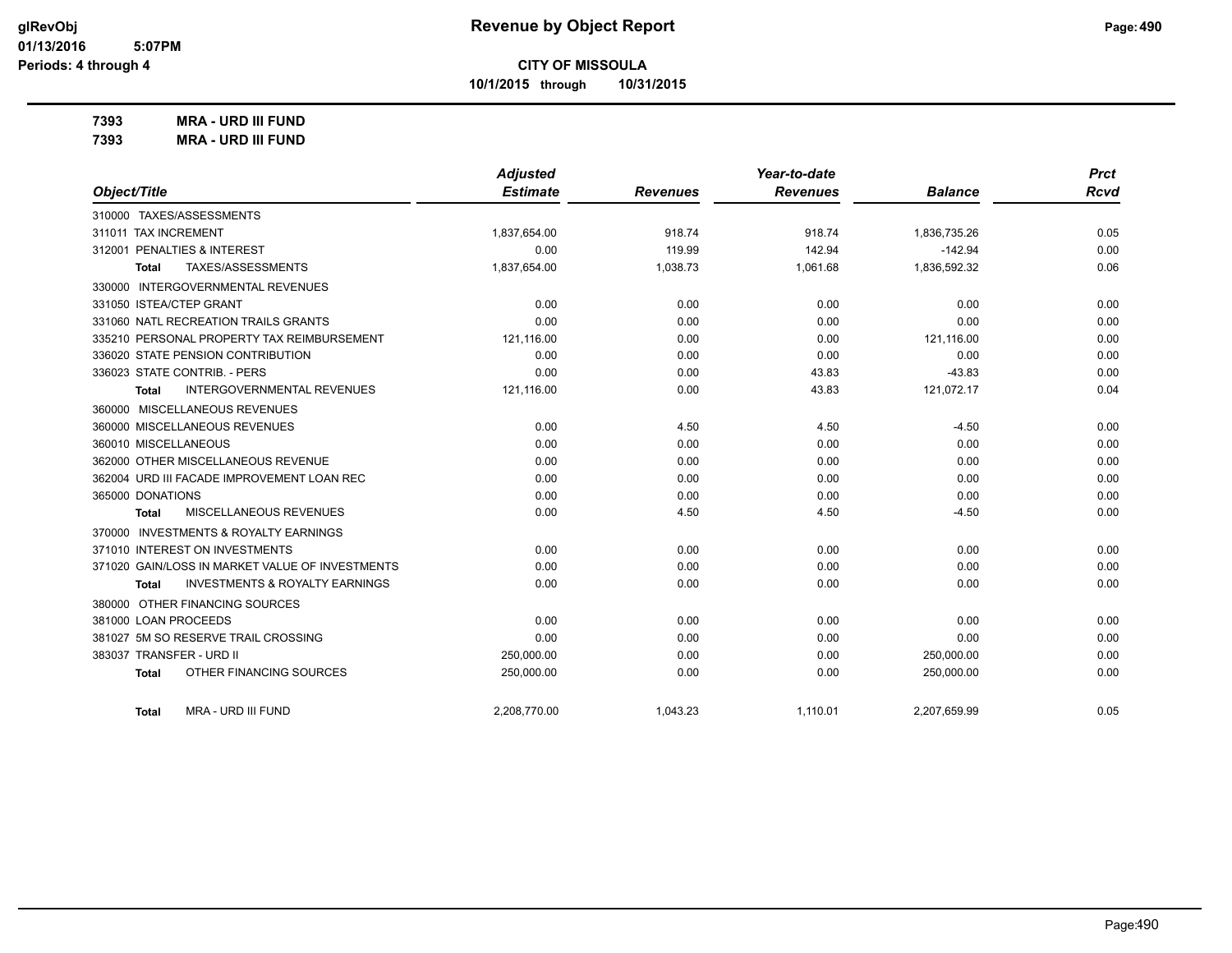**10/1/2015 through 10/31/2015**

### **7393 MRA - URD III FUND**

| Object/Title                                       | <b>Adjusted</b><br><b>Estimate</b> | <b>Revenues</b> | Year-to-date<br><b>Revenues</b> | <b>Balance</b> | <b>Prct</b><br><b>Rcvd</b> |
|----------------------------------------------------|------------------------------------|-----------------|---------------------------------|----------------|----------------------------|
|                                                    |                                    |                 |                                 |                |                            |
| 310000 TAXES/ASSESSMENTS                           |                                    |                 |                                 |                |                            |
| 311011 TAX INCREMENT                               | 1,837,654.00                       | 918.74          | 918.74                          | 1,836,735.26   | 0.05                       |
| 312001 PENALTIES & INTEREST                        | 0.00                               | 119.99          | 142.94                          | $-142.94$      | 0.00                       |
| TAXES/ASSESSMENTS<br>Total                         | 1,837,654.00                       | 1,038.73        | 1,061.68                        | 1,836,592.32   | 0.06                       |
| 330000 INTERGOVERNMENTAL REVENUES                  |                                    |                 |                                 |                |                            |
| 331050 ISTEA/CTEP GRANT                            | 0.00                               | 0.00            | 0.00                            | 0.00           | 0.00                       |
| 331060 NATL RECREATION TRAILS GRANTS               | 0.00                               | 0.00            | 0.00                            | 0.00           | 0.00                       |
| 335210 PERSONAL PROPERTY TAX REIMBURSEMENT         | 121,116.00                         | 0.00            | 0.00                            | 121,116.00     | 0.00                       |
| 336020 STATE PENSION CONTRIBUTION                  | 0.00                               | 0.00            | 0.00                            | 0.00           | 0.00                       |
| 336023 STATE CONTRIB. - PERS                       | 0.00                               | 0.00            | 43.83                           | $-43.83$       | 0.00                       |
| <b>INTERGOVERNMENTAL REVENUES</b><br><b>Total</b>  | 121,116.00                         | 0.00            | 43.83                           | 121,072.17     | 0.04                       |
| 360000 MISCELLANEOUS REVENUES                      |                                    |                 |                                 |                |                            |
| 360000 MISCELLANEOUS REVENUES                      | 0.00                               | 4.50            | 4.50                            | $-4.50$        | 0.00                       |
| 360010 MISCELLANEOUS                               | 0.00                               | 0.00            | 0.00                            | 0.00           | 0.00                       |
| 362000 OTHER MISCELLANEOUS REVENUE                 | 0.00                               | 0.00            | 0.00                            | 0.00           | 0.00                       |
| 362004 URD III FACADE IMPROVEMENT LOAN REC         | 0.00                               | 0.00            | 0.00                            | 0.00           | 0.00                       |
| 365000 DONATIONS                                   | 0.00                               | 0.00            | 0.00                            | 0.00           | 0.00                       |
| <b>MISCELLANEOUS REVENUES</b><br><b>Total</b>      | 0.00                               | 4.50            | 4.50                            | $-4.50$        | 0.00                       |
| 370000 INVESTMENTS & ROYALTY EARNINGS              |                                    |                 |                                 |                |                            |
| 371010 INTEREST ON INVESTMENTS                     | 0.00                               | 0.00            | 0.00                            | 0.00           | 0.00                       |
| 371020 GAIN/LOSS IN MARKET VALUE OF INVESTMENT     | 0.00                               | 0.00            | 0.00                            | 0.00           | 0.00                       |
| <b>INVESTMENTS &amp; ROYALTY EARNINGS</b><br>Total | 0.00                               | 0.00            | 0.00                            | 0.00           | 0.00                       |
| 380000 OTHER FINANCING SOURCES                     |                                    |                 |                                 |                |                            |
| 381000 LOAN PROCEEDS                               | 0.00                               | 0.00            | 0.00                            | 0.00           | 0.00                       |
| 381027 5M SO RESERVE TRAIL CROSSING                | 0.00                               | 0.00            | 0.00                            | 0.00           | 0.00                       |
| 383037 TRANSFER - URD II                           | 250,000.00                         | 0.00            | 0.00                            | 250,000.00     | 0.00                       |
| OTHER FINANCING SOURCES<br><b>Total</b>            | 250,000.00                         | 0.00            | 0.00                            | 250,000.00     | 0.00                       |
| MRA - URD III FUND<br>Total                        | 2,208,770.00                       | 1,043.23        | 1,110.01                        | 2,207,659.99   | 0.05                       |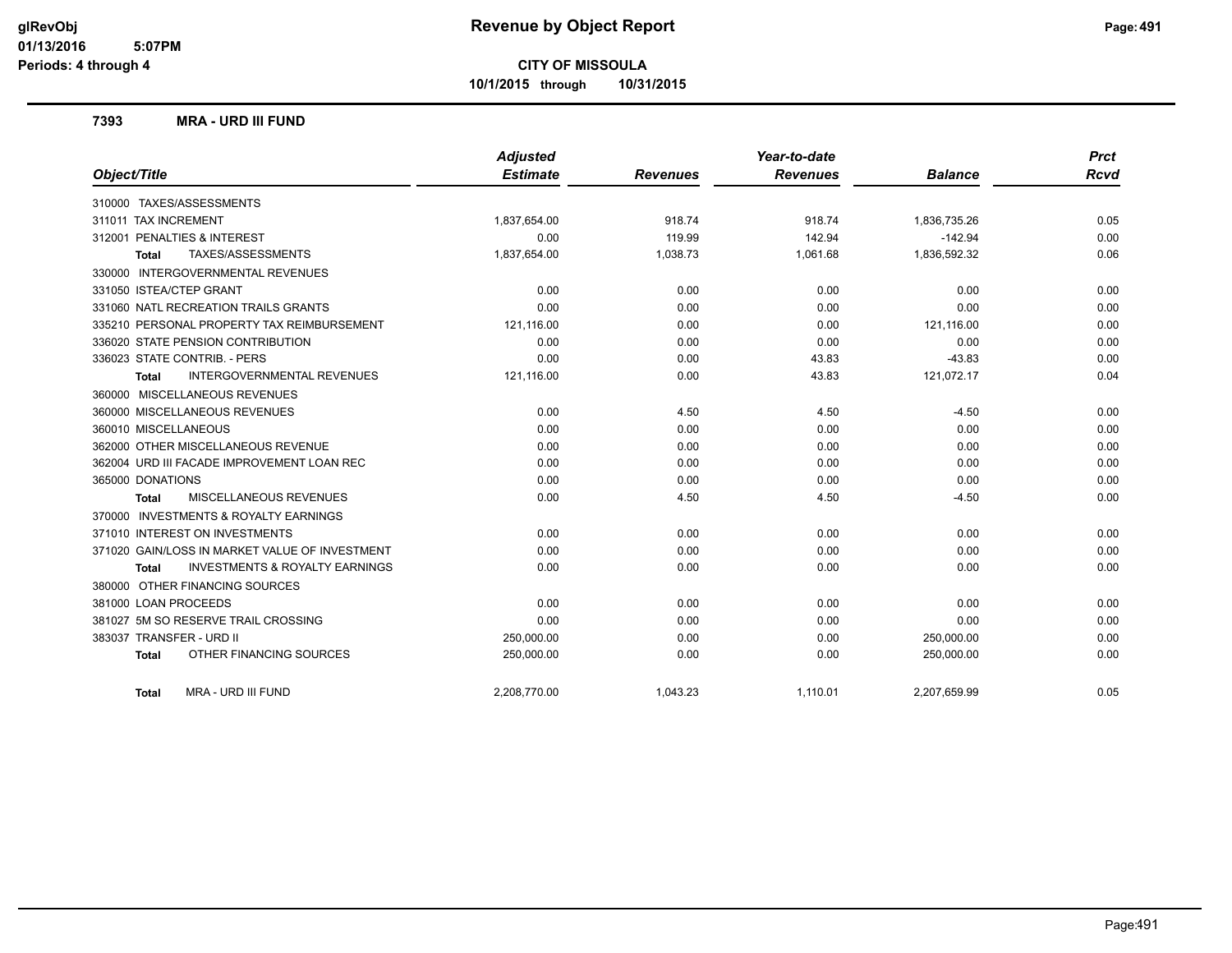**10/1/2015 through 10/31/2015**

### **7394 MRA URD III TI DEBT CLEARING FUND**

**7394 MRA URD III TI DEBT CLEARING FUND**

|                                                           | <b>Adjusted</b> |                 | Year-to-date    |                | <b>Prct</b> |
|-----------------------------------------------------------|-----------------|-----------------|-----------------|----------------|-------------|
| Object/Title                                              | <b>Estimate</b> | <b>Revenues</b> | <b>Revenues</b> | <b>Balance</b> | <b>Rcvd</b> |
| 310000 TAXES/ASSESSMENTS                                  |                 |                 |                 |                |             |
| <b>TAX INCREMENT</b><br>311011                            | 0.00            | 0.00            | 0.00            | 0.00           | 0.00        |
| TAXES/ASSESSMENTS<br><b>Total</b>                         | 0.00            | 0.00            | 0.00            | 0.00           | 0.00        |
| <b>INTERGOVERNMENTAL REVENUES</b><br>330000               |                 |                 |                 |                |             |
| 335210 PERSONAL PROPERTY TAX REIMBURSEMENT                | 0.00            | 0.00            | 0.00            | 0.00           | 0.00        |
| 335230 HB 124 REVENUE                                     | 0.00            | 0.00            | 0.00            | 0.00           | 0.00        |
| 335250 STATE REIMB - SB #184                              | 0.00            | 0.00            | 0.00            | 0.00           | 0.00        |
| INTERGOVERNMENTAL REVENUES<br><b>Total</b>                | 0.00            | 0.00            | 0.00            | 0.00           | 0.00        |
| <b>INVESTMENTS &amp; ROYALTY EARNINGS</b><br>370000       |                 |                 |                 |                |             |
| 371010 INTEREST ON INVESTMENTS                            | 0.00            | 0.00            | 0.00            | 0.00           | 0.00        |
| 371020 GAIN/LOSS IN MARKET VALUE OF INVESTMENTS           | 0.00            | 0.00            | 0.00            | 0.00           | 0.00        |
| <b>INVESTMENTS &amp; ROYALTY EARNINGS</b><br><b>Total</b> | 0.00            | 0.00            | 0.00            | 0.00           | 0.00        |
| OTHER FINANCING SOURCES<br>380000                         |                 |                 |                 |                |             |
| 383014 TRANS FR MRA                                       | 0.00            | 0.00            | 0.00            | 0.00           | 0.00        |
| OTHER FINANCING SOURCES<br><b>Total</b>                   | 0.00            | 0.00            | 0.00            | 0.00           | 0.00        |
| MRA URD III TI DEBT CLEARING FUND<br><b>Total</b>         | 0.00            | 0.00            | 0.00            | 0.00           | 0.00        |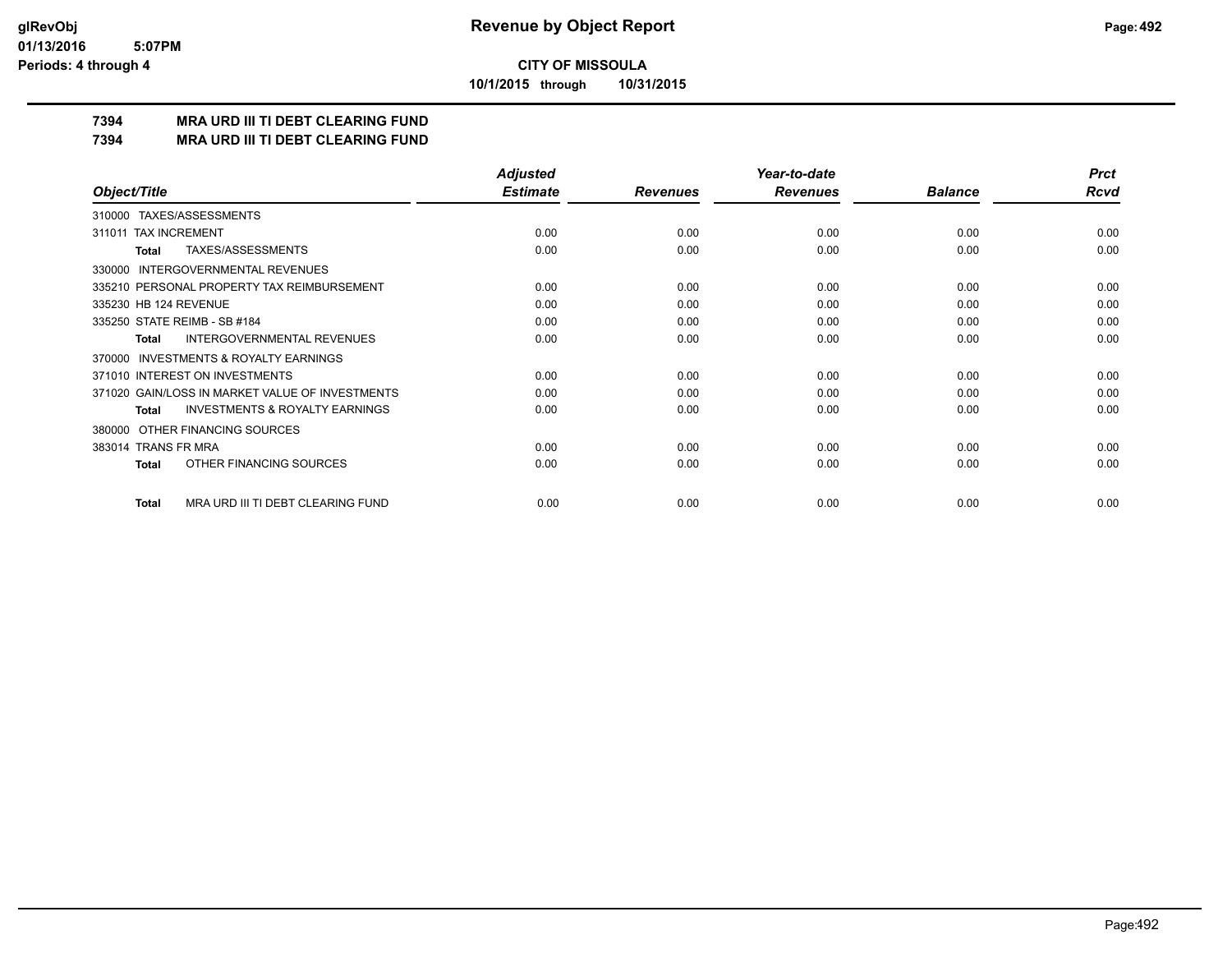**10/1/2015 through 10/31/2015**

### **7394 MRA URD III TI DEBT CLEARING FUND**

|                                                    | <b>Adjusted</b> |                 | Year-to-date    |                | <b>Prct</b> |
|----------------------------------------------------|-----------------|-----------------|-----------------|----------------|-------------|
| Object/Title                                       | <b>Estimate</b> | <b>Revenues</b> | <b>Revenues</b> | <b>Balance</b> | Rcvd        |
| TAXES/ASSESSMENTS<br>310000                        |                 |                 |                 |                |             |
| 311011 TAX INCREMENT                               | 0.00            | 0.00            | 0.00            | 0.00           | 0.00        |
| TAXES/ASSESSMENTS<br>Total                         | 0.00            | 0.00            | 0.00            | 0.00           | 0.00        |
| 330000 INTERGOVERNMENTAL REVENUES                  |                 |                 |                 |                |             |
| 335210 PERSONAL PROPERTY TAX REIMBURSEMENT         | 0.00            | 0.00            | 0.00            | 0.00           | 0.00        |
| 335230 HB 124 REVENUE                              | 0.00            | 0.00            | 0.00            | 0.00           | 0.00        |
| 335250 STATE REIMB - SB #184                       | 0.00            | 0.00            | 0.00            | 0.00           | 0.00        |
| <b>INTERGOVERNMENTAL REVENUES</b><br>Total         | 0.00            | 0.00            | 0.00            | 0.00           | 0.00        |
| 370000 INVESTMENTS & ROYALTY EARNINGS              |                 |                 |                 |                |             |
| 371010 INTEREST ON INVESTMENTS                     | 0.00            | 0.00            | 0.00            | 0.00           | 0.00        |
| 371020 GAIN/LOSS IN MARKET VALUE OF INVESTMENT     | 0.00            | 0.00            | 0.00            | 0.00           | 0.00        |
| <b>INVESTMENTS &amp; ROYALTY EARNINGS</b><br>Total | 0.00            | 0.00            | 0.00            | 0.00           | 0.00        |
| 380000 OTHER FINANCING SOURCES                     |                 |                 |                 |                |             |
| 383014 TRANS FR MRA                                | 0.00            | 0.00            | 0.00            | 0.00           | 0.00        |
| OTHER FINANCING SOURCES<br>Total                   | 0.00            | 0.00            | 0.00            | 0.00           | 0.00        |
| MRA URD III TI DEBT CLEARING FUND<br><b>Total</b>  | 0.00            | 0.00            | 0.00            | 0.00           | 0.00        |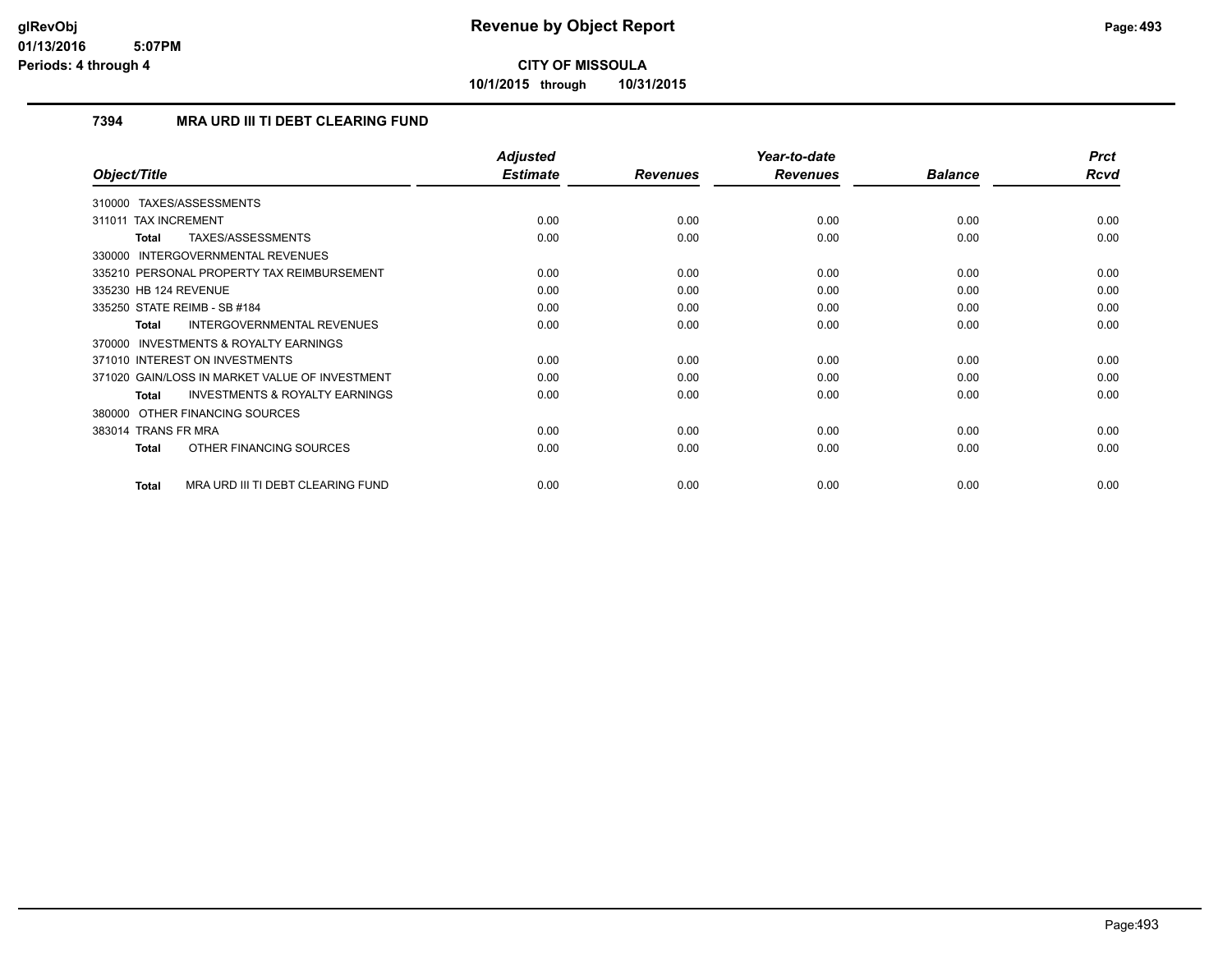**10/1/2015 through 10/31/2015**

# **7395 MRA TAX INCREMENT DEBT SERVICE**

### **7395 MRA TAX INCREMENT DEBT SERVICE**

|                                                           | <b>Adjusted</b> |                 | Year-to-date    |                | <b>Prct</b> |
|-----------------------------------------------------------|-----------------|-----------------|-----------------|----------------|-------------|
| Object/Title                                              | <b>Estimate</b> | <b>Revenues</b> | <b>Revenues</b> | <b>Balance</b> | <b>Rcvd</b> |
| 370000 INVESTMENTS & ROYALTY EARNINGS                     |                 |                 |                 |                |             |
| 371010 INTEREST ON INVESTMENTS                            | 0.00            | 0.00            | 0.00            | 0.00           | 0.00        |
| <b>INVESTMENTS &amp; ROYALTY EARNINGS</b><br><b>Total</b> | 0.00            | 0.00            | 0.00            | 0.00           | 0.00        |
| 380000 OTHER FINANCING SOURCES                            |                 |                 |                 |                |             |
| 383014 TRANS FR MRA                                       | 0.00            | 0.00            | 0.00            | 0.00           | 0.00        |
| OTHER FINANCING SOURCES<br><b>Total</b>                   | 0.00            | 0.00            | 0.00            | 0.00           | 0.00        |
|                                                           |                 |                 |                 |                |             |
| MRA TAX INCREMENT DEBT SERVICE<br><b>Total</b>            | 0.00            | 0.00            | 0.00            | 0.00           | 0.00        |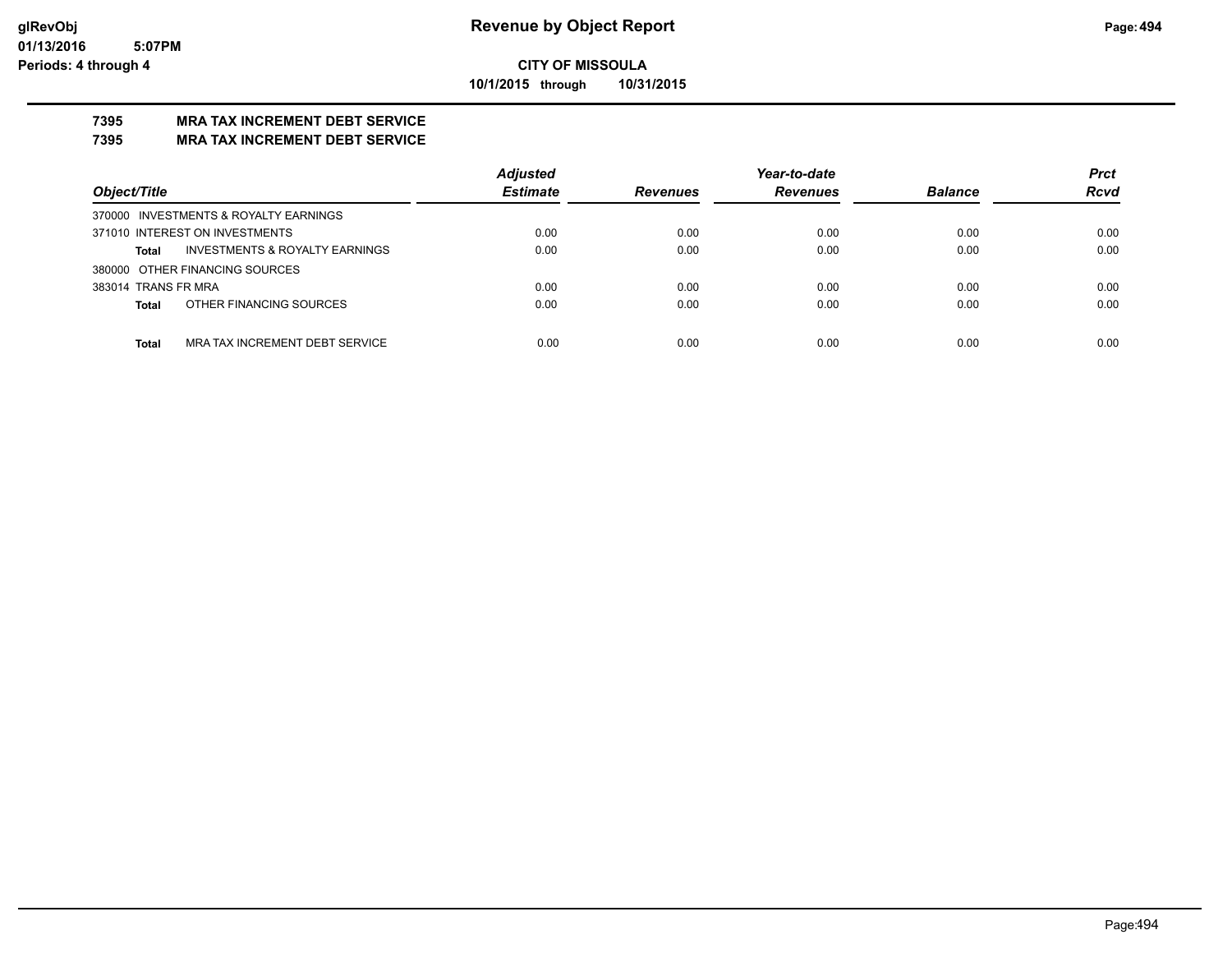**10/1/2015 through 10/31/2015**

### **7395 MRA TAX INCREMENT DEBT SERVICE**

| Object/Title                                   | <b>Adjusted</b><br><b>Estimate</b> | <b>Revenues</b> | Year-to-date<br><b>Revenues</b> | <b>Balance</b> | <b>Prct</b><br><b>Rcvd</b> |
|------------------------------------------------|------------------------------------|-----------------|---------------------------------|----------------|----------------------------|
| 370000 INVESTMENTS & ROYALTY EARNINGS          |                                    |                 |                                 |                |                            |
| 371010 INTEREST ON INVESTMENTS                 | 0.00                               | 0.00            | 0.00                            | 0.00           | 0.00                       |
| INVESTMENTS & ROYALTY EARNINGS<br>Total        | 0.00                               | 0.00            | 0.00                            | 0.00           | 0.00                       |
| 380000 OTHER FINANCING SOURCES                 |                                    |                 |                                 |                |                            |
| 383014 TRANS FR MRA                            | 0.00                               | 0.00            | 0.00                            | 0.00           | 0.00                       |
| OTHER FINANCING SOURCES<br><b>Total</b>        | 0.00                               | 0.00            | 0.00                            | 0.00           | 0.00                       |
|                                                |                                    |                 |                                 |                |                            |
| MRA TAX INCREMENT DEBT SERVICE<br><b>Total</b> | 0.00                               | 0.00            | 0.00                            | 0.00           | 0.00                       |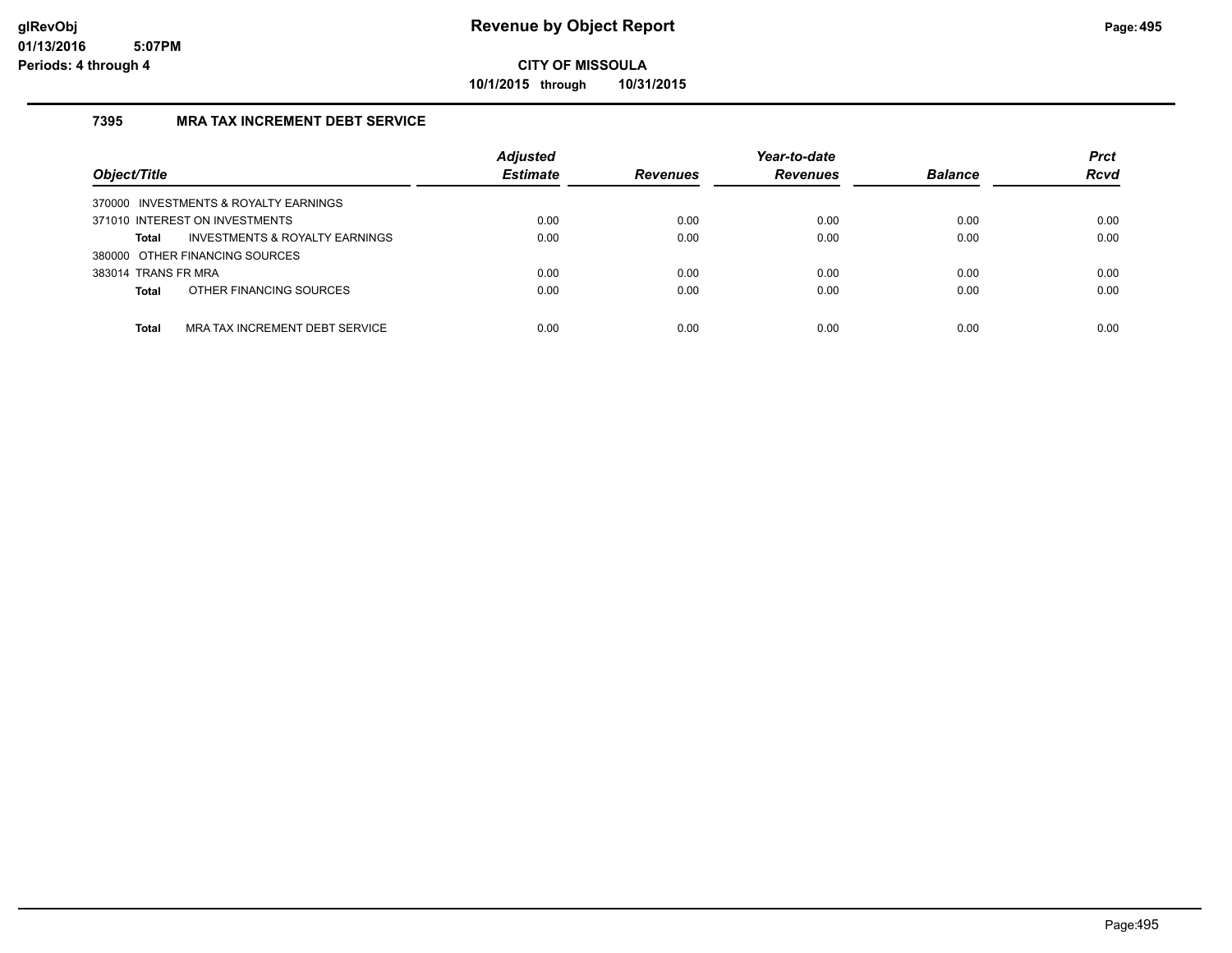### **CITY OF MISSOULA 10/1/2015 through 10/31/2015**

#### **7396 NRSS DEBT SERVICE SINKING FUND**

#### **7396 NRSS DEBT SERVICE SINKING FUND**

|                                                    | <b>Adjusted</b> |                 | Year-to-date    |                | <b>Prct</b> |
|----------------------------------------------------|-----------------|-----------------|-----------------|----------------|-------------|
| Object/Title                                       | <b>Estimate</b> | <b>Revenues</b> | <b>Revenues</b> | <b>Balance</b> | <b>Rcvd</b> |
| 370000 INVESTMENTS & ROYALTY EARNINGS              |                 |                 |                 |                |             |
| 371010 INTEREST ON INVESTMENTS                     | 0.00            | 0.00            | 0.00            | 0.00           | 0.00        |
| 371020 GAIN/LOSS IN MARKET VALUE OF INVESTMENTS    | 0.00            | 0.00            | 0.00            | 0.00           | 0.00        |
| <b>INVESTMENTS &amp; ROYALTY EARNINGS</b><br>Total | 0.00            | 0.00            | 0.00            | 0.00           | 0.00        |
| 380000 OTHER FINANCING SOURCES                     |                 |                 |                 |                |             |
| 383014 TRANS FR MRA                                | 0.00            | 0.00            | 0.00            | 0.00           | 0.00        |
| OTHER FINANCING SOURCES<br>Total                   | 0.00            | 0.00            | 0.00            | 0.00           | 0.00        |
|                                                    |                 |                 |                 |                |             |
| NRSS DEBT SERVICE SINKING FUND<br>Total            | 0.00            | 0.00            | 0.00            | 0.00           | 0.00        |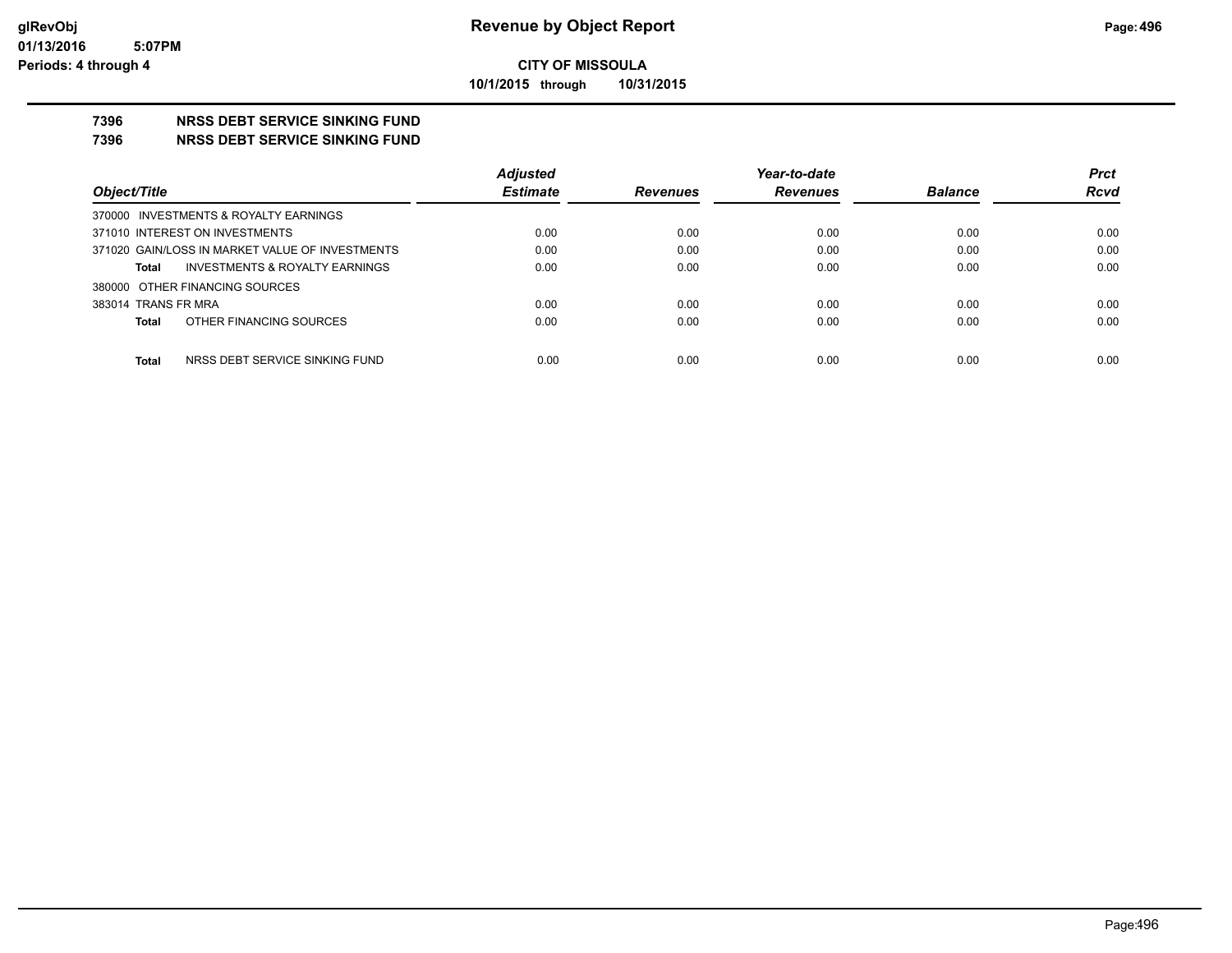**10/1/2015 through 10/31/2015**

### **7396 NRSS DEBT SERVICE SINKING FUND**

|                                                | <b>Adjusted</b> |                 | Year-to-date    |                | <b>Prct</b> |
|------------------------------------------------|-----------------|-----------------|-----------------|----------------|-------------|
| Object/Title                                   | <b>Estimate</b> | <b>Revenues</b> | <b>Revenues</b> | <b>Balance</b> | <b>Rcvd</b> |
| 370000 INVESTMENTS & ROYALTY EARNINGS          |                 |                 |                 |                |             |
| 371010 INTEREST ON INVESTMENTS                 | 0.00            | 0.00            | 0.00            | 0.00           | 0.00        |
| 371020 GAIN/LOSS IN MARKET VALUE OF INVESTMENT | 0.00            | 0.00            | 0.00            | 0.00           | 0.00        |
| INVESTMENTS & ROYALTY EARNINGS<br>Total        | 0.00            | 0.00            | 0.00            | 0.00           | 0.00        |
| 380000 OTHER FINANCING SOURCES                 |                 |                 |                 |                |             |
| 383014 TRANS FR MRA                            | 0.00            | 0.00            | 0.00            | 0.00           | 0.00        |
| OTHER FINANCING SOURCES<br>Total               | 0.00            | 0.00            | 0.00            | 0.00           | 0.00        |
|                                                |                 |                 |                 |                |             |
| NRSS DEBT SERVICE SINKING FUND<br><b>Total</b> | 0.00            | 0.00            | 0.00            | 0.00           | 0.00        |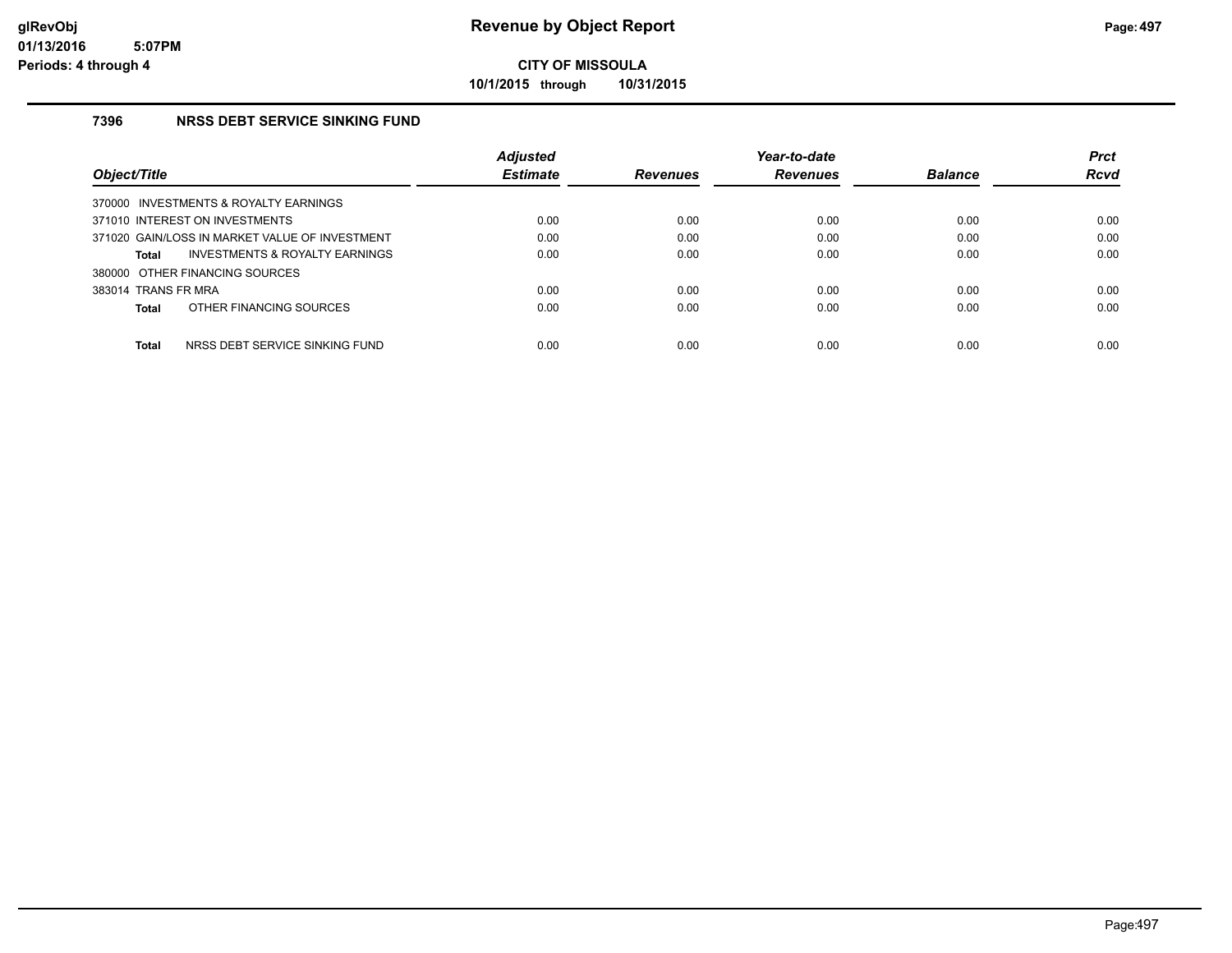**10/1/2015 through 10/31/2015**

### **7397 NORTH RESERVE/SCOTT ST URD**

**7397 NORTH RESERVE/SCOTT ST URD**

|                                                           | <b>Adjusted</b> |                 | Year-to-date    |                | <b>Prct</b> |
|-----------------------------------------------------------|-----------------|-----------------|-----------------|----------------|-------------|
| Object/Title                                              | <b>Estimate</b> | <b>Revenues</b> | <b>Revenues</b> | <b>Balance</b> | Rcvd        |
| 310000 TAXES/ASSESSMENTS                                  |                 |                 |                 |                |             |
| 311011 TAX INCREMENT                                      | 0.00            | 0.00            | 0.00            | 0.00           | 0.00        |
| PENALTIES & INTEREST<br>312001                            | 0.00            | 0.00            | 0.00            | 0.00           | 0.00        |
| TAXES/ASSESSMENTS<br>Total                                | 0.00            | 0.00            | 0.00            | 0.00           | 0.00        |
| <b>INTERGOVERNMENTAL REVENUES</b><br>330000               |                 |                 |                 |                |             |
| 335210 PERSONAL PROPERTY TAX REIMBURSEMENT                | 0.00            | 0.00            | 0.00            | 0.00           | 0.00        |
| INTERGOVERNMENTAL REVENUES<br><b>Total</b>                | 0.00            | 0.00            | 0.00            | 0.00           | 0.00        |
| MISCELLANEOUS REVENUES<br>360000                          |                 |                 |                 |                |             |
| 360000 MISCELLANEOUS REVENUES                             | 0.00            | 0.00            | 0.00            | 0.00           | 0.00        |
| <b>MISCELLANEOUS REVENUES</b><br><b>Total</b>             | 0.00            | 0.00            | 0.00            | 0.00           | 0.00        |
| <b>INVESTMENTS &amp; ROYALTY EARNINGS</b><br>370000       |                 |                 |                 |                |             |
| 371010 INTEREST ON INVESTMENTS                            | 0.00            | 0.00            | 0.00            | 0.00           | 0.00        |
| <b>INVESTMENTS &amp; ROYALTY EARNINGS</b><br><b>Total</b> | 0.00            | 0.00            | 0.00            | 0.00           | 0.00        |
| OTHER FINANCING SOURCES<br>380000                         |                 |                 |                 |                |             |
| 381010 BOND PROCEEDS                                      | 0.00            | 0.00            | 0.00            | 0.00           | 0.00        |
| 383014 TRANS FR MRA                                       | 0.00            | 0.00            | 0.00            | 0.00           | 0.00        |
| OTHER FINANCING SOURCES<br><b>Total</b>                   | 0.00            | 0.00            | 0.00            | 0.00           | 0.00        |
| NORTH RESERVE/SCOTT ST URD<br>Total                       | 0.00            | 0.00            | 0.00            | 0.00           | 0.00        |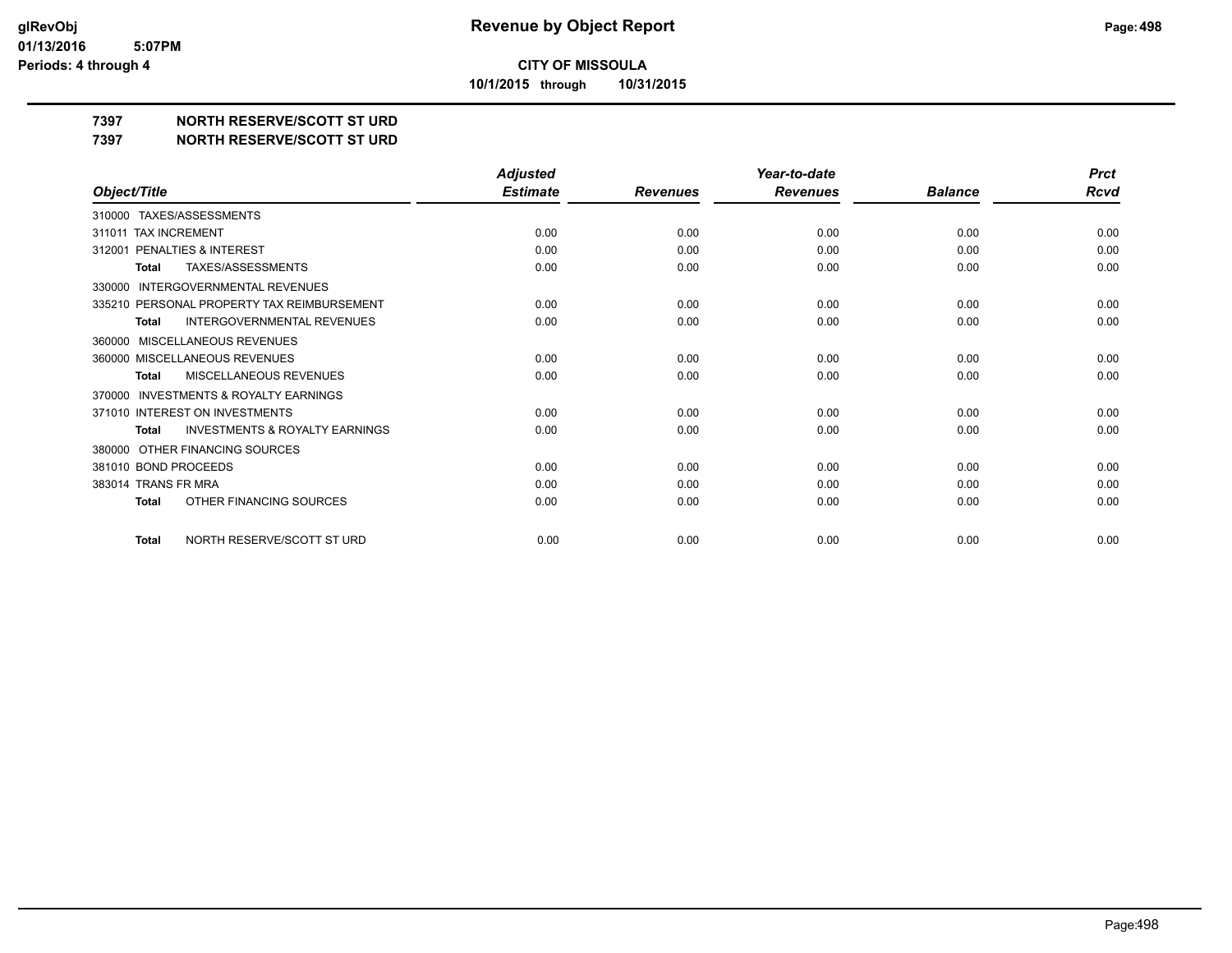**10/1/2015 through 10/31/2015**

### **7397 NORTH RESERVE/SCOTT ST URD**

|                                                           | <b>Adjusted</b> |                 | Year-to-date    |                | <b>Prct</b> |
|-----------------------------------------------------------|-----------------|-----------------|-----------------|----------------|-------------|
| Object/Title                                              | <b>Estimate</b> | <b>Revenues</b> | <b>Revenues</b> | <b>Balance</b> | Rcvd        |
| 310000 TAXES/ASSESSMENTS                                  |                 |                 |                 |                |             |
| 311011 TAX INCREMENT                                      | 0.00            | 0.00            | 0.00            | 0.00           | 0.00        |
| 312001 PENALTIES & INTEREST                               | 0.00            | 0.00            | 0.00            | 0.00           | 0.00        |
| <b>TAXES/ASSESSMENTS</b><br><b>Total</b>                  | 0.00            | 0.00            | 0.00            | 0.00           | 0.00        |
| <b>INTERGOVERNMENTAL REVENUES</b><br>330000               |                 |                 |                 |                |             |
| 335210 PERSONAL PROPERTY TAX REIMBURSEMENT                | 0.00            | 0.00            | 0.00            | 0.00           | 0.00        |
| <b>INTERGOVERNMENTAL REVENUES</b><br><b>Total</b>         | 0.00            | 0.00            | 0.00            | 0.00           | 0.00        |
| 360000 MISCELLANEOUS REVENUES                             |                 |                 |                 |                |             |
| 360000 MISCELLANEOUS REVENUES                             | 0.00            | 0.00            | 0.00            | 0.00           | 0.00        |
| MISCELLANEOUS REVENUES<br>Total                           | 0.00            | 0.00            | 0.00            | 0.00           | 0.00        |
| 370000 INVESTMENTS & ROYALTY EARNINGS                     |                 |                 |                 |                |             |
| 371010 INTEREST ON INVESTMENTS                            | 0.00            | 0.00            | 0.00            | 0.00           | 0.00        |
| <b>INVESTMENTS &amp; ROYALTY EARNINGS</b><br><b>Total</b> | 0.00            | 0.00            | 0.00            | 0.00           | 0.00        |
| 380000 OTHER FINANCING SOURCES                            |                 |                 |                 |                |             |
| 381010 BOND PROCEEDS                                      | 0.00            | 0.00            | 0.00            | 0.00           | 0.00        |
| 383014 TRANS FR MRA                                       | 0.00            | 0.00            | 0.00            | 0.00           | 0.00        |
| OTHER FINANCING SOURCES<br><b>Total</b>                   | 0.00            | 0.00            | 0.00            | 0.00           | 0.00        |
| NORTH RESERVE/SCOTT ST URD<br><b>Total</b>                | 0.00            | 0.00            | 0.00            | 0.00           | 0.00        |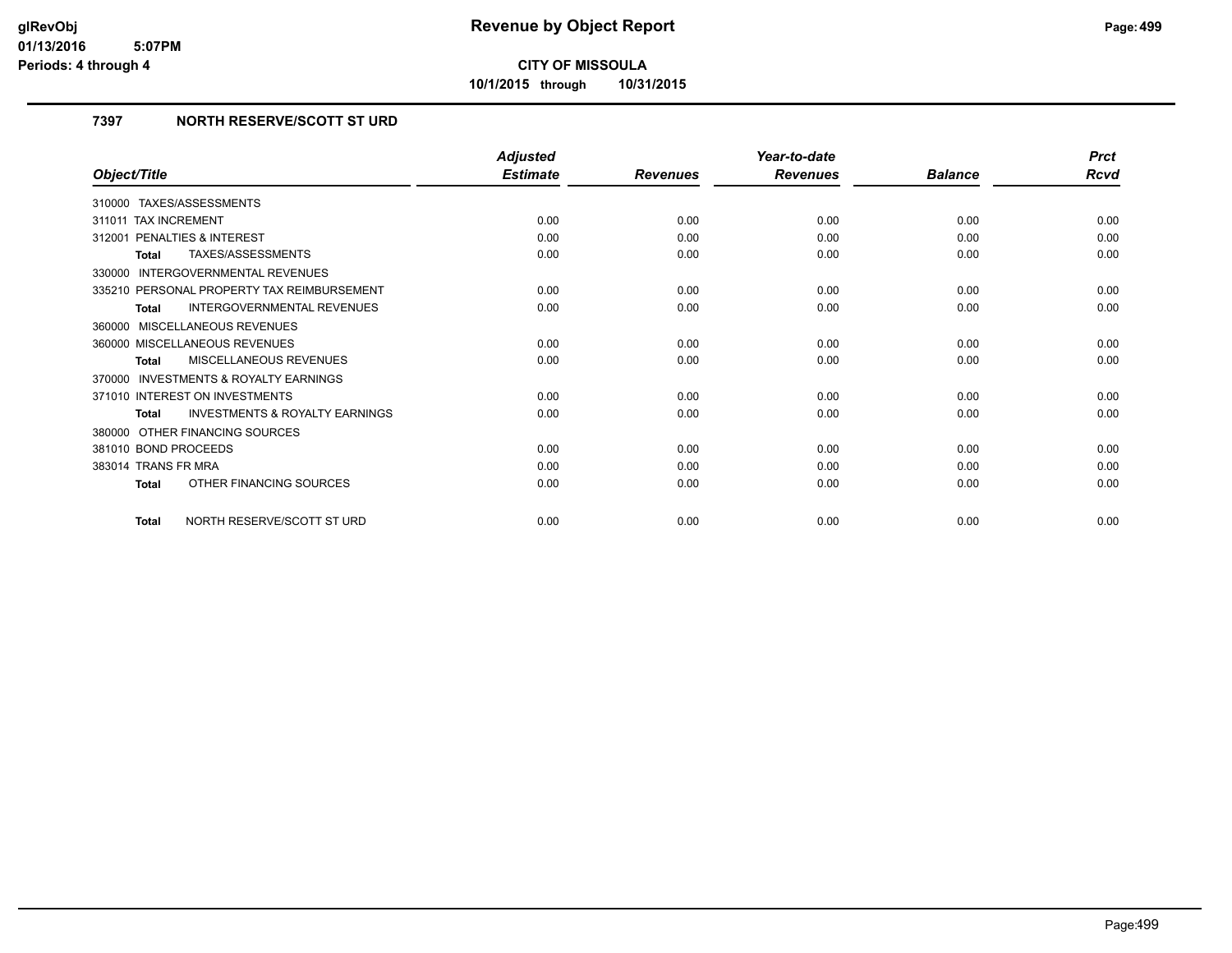**10/1/2015 through 10/31/2015**

# **7399 INTERMOUNTAIN BOND DEBT SERVICE**

**7399 INTERMOUNTAIN BOND DEBT SERVICE**

|                      |                                           | <b>Adjusted</b> |                 | Year-to-date    |                | <b>Prct</b> |
|----------------------|-------------------------------------------|-----------------|-----------------|-----------------|----------------|-------------|
| Object/Title         |                                           | <b>Estimate</b> | <b>Revenues</b> | <b>Revenues</b> | <b>Balance</b> | <b>Rcvd</b> |
|                      | 310000 TAXES/ASSESSMENTS                  |                 |                 |                 |                |             |
| 311011               | <b>TAX INCREMENT</b>                      | 0.00            | 0.00            | 0.00            | 0.00           | 0.00        |
| Total                | TAXES/ASSESSMENTS                         | 0.00            | 0.00            | 0.00            | 0.00           | 0.00        |
|                      | 370000 INVESTMENTS & ROYALTY EARNINGS     |                 |                 |                 |                |             |
|                      | 371010 INTEREST ON INVESTMENTS            | 0.00            | 0.00            | 0.00            | 0.00           | 0.00        |
| Total                | <b>INVESTMENTS &amp; ROYALTY EARNINGS</b> | 0.00            | 0.00            | 0.00            | 0.00           | 0.00        |
|                      | 380000 OTHER FINANCING SOURCES            |                 |                 |                 |                |             |
| 381025 BOND PROCEEDS |                                           | 0.00            | 0.00            | 0.00            | 0.00           | 0.00        |
|                      | 383000 OPERATING TRANSFERS                | 146,788.00      | 0.00            | 0.00            | 146,788.00     | 0.00        |
| 383014 TRANS FR MRA  |                                           | 0.00            | 0.00            | 0.00            | 0.00           | 0.00        |
| <b>Total</b>         | OTHER FINANCING SOURCES                   | 146,788.00      | 0.00            | 0.00            | 146,788.00     | 0.00        |
| Total                | <b>INTERMOUNTAIN BOND DEBT SERVICE</b>    | 146.788.00      | 0.00            | 0.00            | 146.788.00     | 0.00        |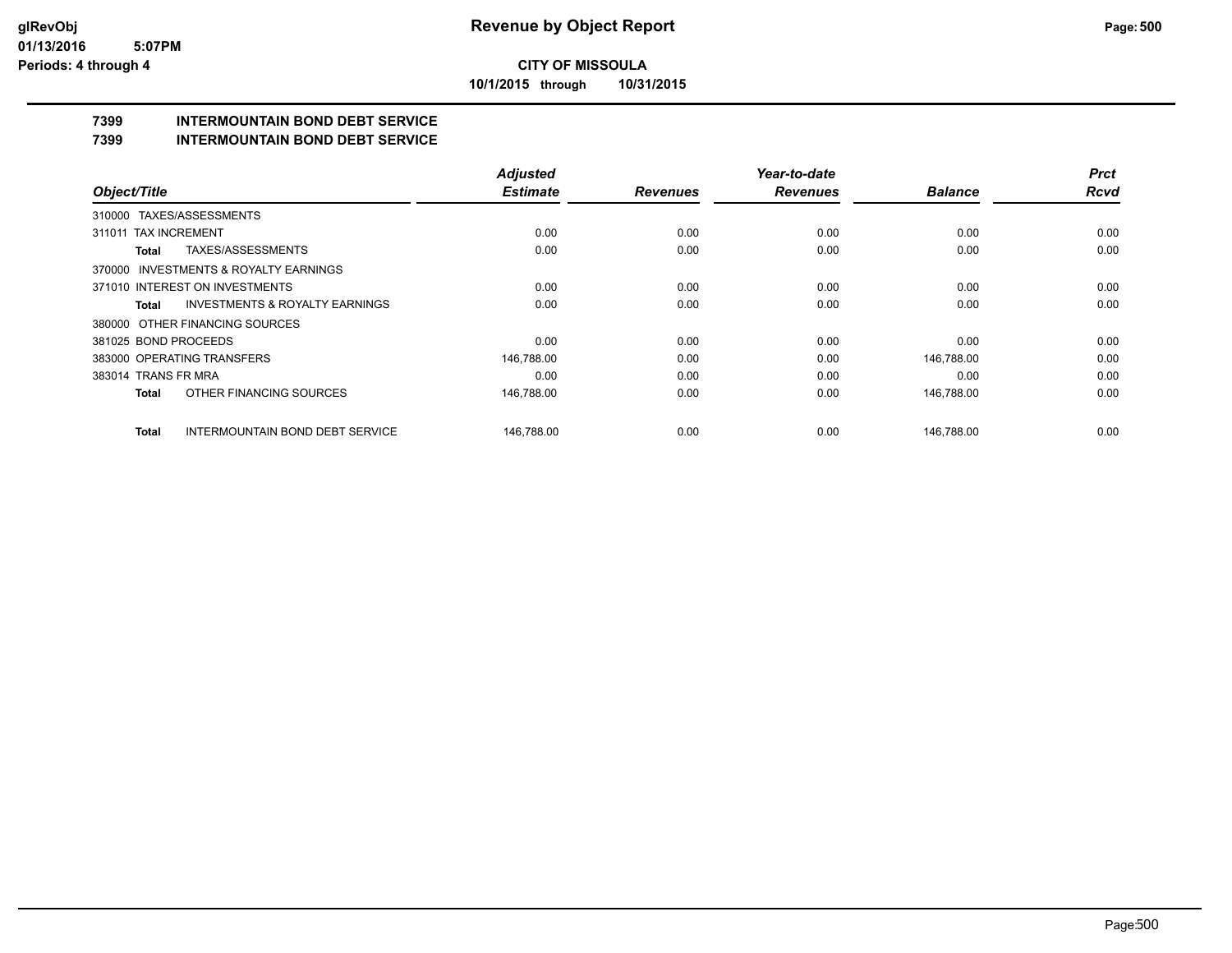**10/1/2015 through 10/31/2015**

### **7399 INTERMOUNTAIN BOND DEBT SERVICE**

| Object/Title                          |                                           | <b>Adjusted</b><br><b>Estimate</b> | <b>Revenues</b> | Year-to-date<br><b>Revenues</b> | <b>Balance</b> | <b>Prct</b><br>Rcvd |
|---------------------------------------|-------------------------------------------|------------------------------------|-----------------|---------------------------------|----------------|---------------------|
| 310000 TAXES/ASSESSMENTS              |                                           |                                    |                 |                                 |                |                     |
| 311011 TAX INCREMENT                  |                                           | 0.00                               | 0.00            | 0.00                            | 0.00           | 0.00                |
| Total                                 | TAXES/ASSESSMENTS                         | 0.00                               | 0.00            | 0.00                            | 0.00           | 0.00                |
| 370000 INVESTMENTS & ROYALTY EARNINGS |                                           |                                    |                 |                                 |                |                     |
| 371010 INTEREST ON INVESTMENTS        |                                           | 0.00                               | 0.00            | 0.00                            | 0.00           | 0.00                |
| Total                                 | <b>INVESTMENTS &amp; ROYALTY EARNINGS</b> | 0.00                               | 0.00            | 0.00                            | 0.00           | 0.00                |
| 380000 OTHER FINANCING SOURCES        |                                           |                                    |                 |                                 |                |                     |
| 381025 BOND PROCEEDS                  |                                           | 0.00                               | 0.00            | 0.00                            | 0.00           | 0.00                |
| 383000 OPERATING TRANSFERS            |                                           | 146,788.00                         | 0.00            | 0.00                            | 146,788.00     | 0.00                |
| 383014 TRANS FR MRA                   |                                           | 0.00                               | 0.00            | 0.00                            | 0.00           | 0.00                |
| Total                                 | OTHER FINANCING SOURCES                   | 146,788.00                         | 0.00            | 0.00                            | 146,788.00     | 0.00                |
| Total                                 | <b>INTERMOUNTAIN BOND DEBT SERVICE</b>    | 146,788.00                         | 0.00            | 0.00                            | 146,788.00     | 0.00                |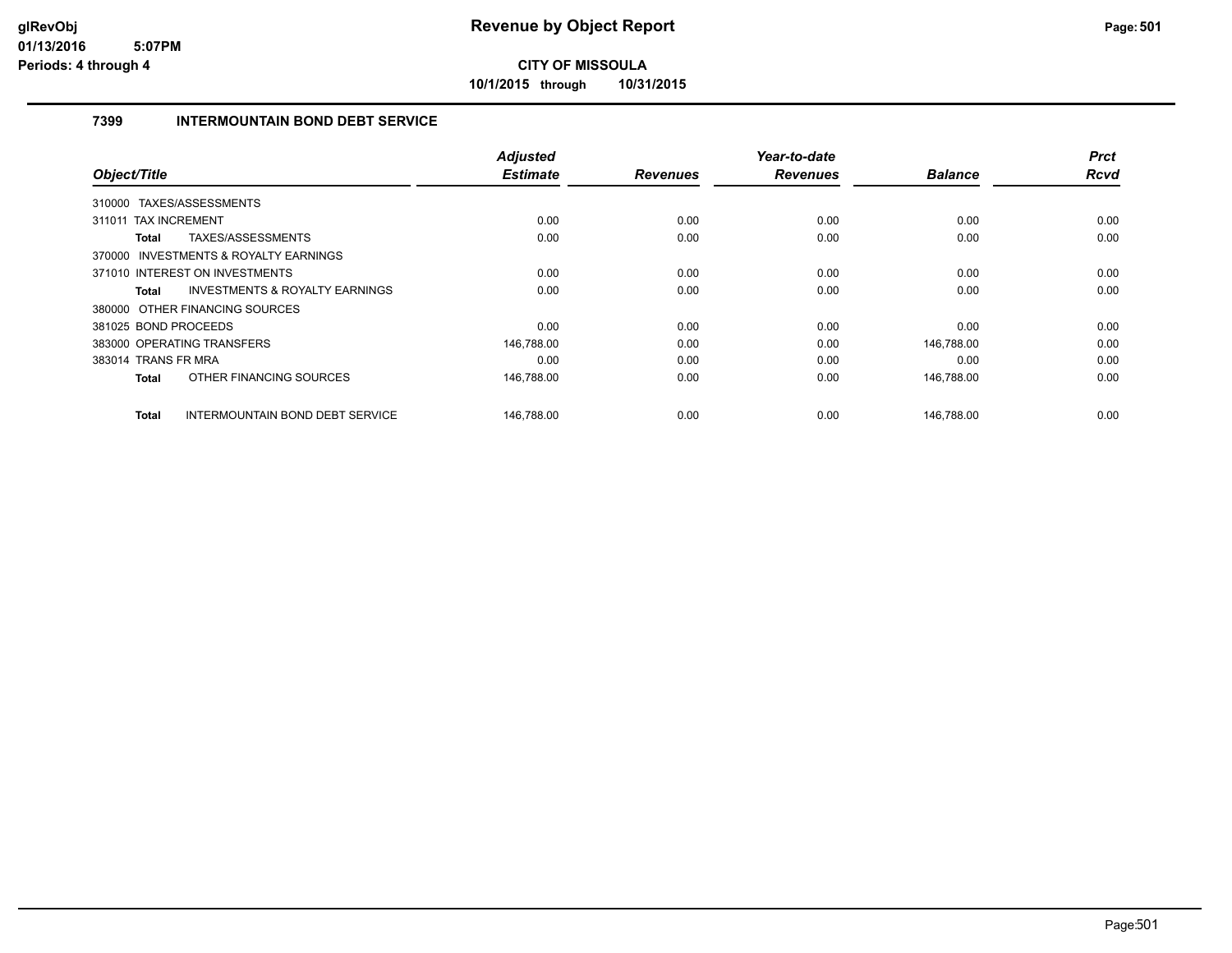**10/1/2015 through 10/31/2015**

### **7400 FRONT ST BOND CLEARING**

**7400 FRONT ST BOND CLEARING**

|                                                    | <b>Adjusted</b> |                 | Year-to-date    |                | <b>Prct</b> |
|----------------------------------------------------|-----------------|-----------------|-----------------|----------------|-------------|
| Object/Title                                       | <b>Estimate</b> | <b>Revenues</b> | <b>Revenues</b> | <b>Balance</b> | <b>Rcvd</b> |
| 310000 TAXES/ASSESSMENTS                           |                 |                 |                 |                |             |
| 311011 TAX INCREMENT                               | 453.262.00      | 0.00            | 0.00            | 453,262.00     | 0.00        |
| 312001 PENALTIES & INTEREST                        | 0.00            | 4.16            | 9.07            | $-9.07$        | 0.00        |
| TAXES/ASSESSMENTS<br>Total                         | 453.262.00      | 4.16            | 9.07            | 453,252.93     | 0.00        |
| 330000 INTERGOVERNMENTAL REVENUES                  |                 |                 |                 |                |             |
| 335210 PERSONAL PROPERTY TAX REIMBURSEMENT         | 0.00            | 0.00            | 0.00            | 0.00           | 0.00        |
| <b>INTERGOVERNMENTAL REVENUES</b><br>Total         | 0.00            | 0.00            | 0.00            | 0.00           | 0.00        |
| 370000 INVESTMENTS & ROYALTY EARNINGS              |                 |                 |                 |                |             |
| 371010 INTEREST ON INVESTMENTS                     | 0.00            | 0.00            | 0.00            | 0.00           | 0.00        |
| <b>INVESTMENTS &amp; ROYALTY EARNINGS</b><br>Total | 0.00            | 0.00            | 0.00            | 0.00           | 0.00        |
| FRONT ST BOND CLEARING<br><b>Total</b>             | 453.262.00      | 4.16            | 9.07            | 453.252.93     | 0.00        |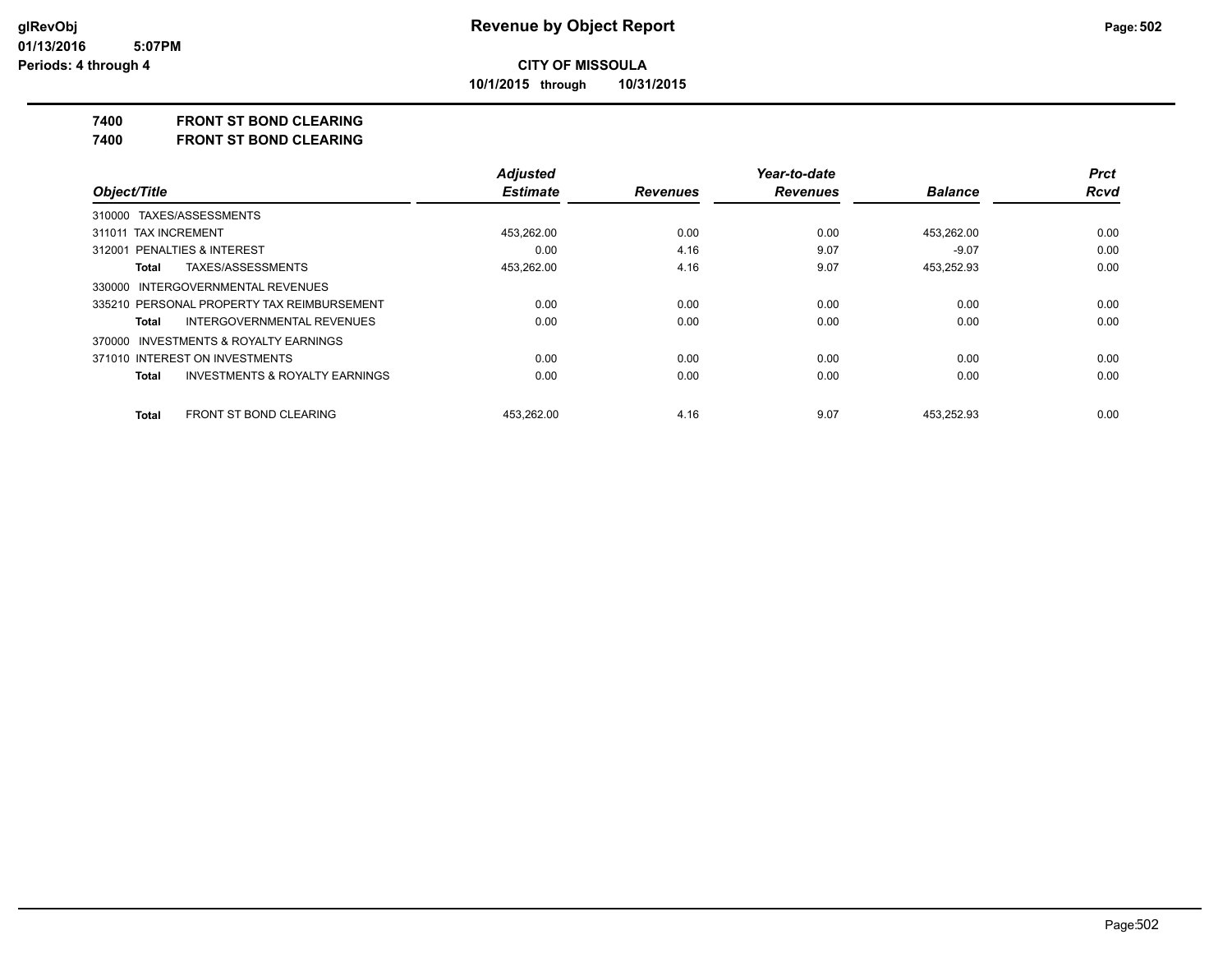**10/1/2015 through 10/31/2015**

### **7400 FRONT ST BOND CLEARING**

| Object/Title                                       | <b>Adjusted</b><br><b>Estimate</b> | <b>Revenues</b> | Year-to-date<br><b>Revenues</b> | <b>Balance</b> | <b>Prct</b><br>Rcvd |
|----------------------------------------------------|------------------------------------|-----------------|---------------------------------|----------------|---------------------|
| 310000 TAXES/ASSESSMENTS                           |                                    |                 |                                 |                |                     |
| 311011 TAX INCREMENT                               | 453,262.00                         | 0.00            | 0.00                            | 453,262.00     | 0.00                |
| 312001 PENALTIES & INTEREST                        | 0.00                               | 4.16            | 9.07                            | $-9.07$        | 0.00                |
| TAXES/ASSESSMENTS<br>Total                         | 453,262.00                         | 4.16            | 9.07                            | 453,252.93     | 0.00                |
| INTERGOVERNMENTAL REVENUES<br>330000               |                                    |                 |                                 |                |                     |
| 335210 PERSONAL PROPERTY TAX REIMBURSEMENT         | 0.00                               | 0.00            | 0.00                            | 0.00           | 0.00                |
| INTERGOVERNMENTAL REVENUES<br>Total                | 0.00                               | 0.00            | 0.00                            | 0.00           | 0.00                |
| INVESTMENTS & ROYALTY EARNINGS<br>370000           |                                    |                 |                                 |                |                     |
| 371010 INTEREST ON INVESTMENTS                     | 0.00                               | 0.00            | 0.00                            | 0.00           | 0.00                |
| <b>INVESTMENTS &amp; ROYALTY EARNINGS</b><br>Total | 0.00                               | 0.00            | 0.00                            | 0.00           | 0.00                |
| <b>FRONT ST BOND CLEARING</b><br><b>Total</b>      | 453.262.00                         | 4.16            | 9.07                            | 453.252.93     | 0.00                |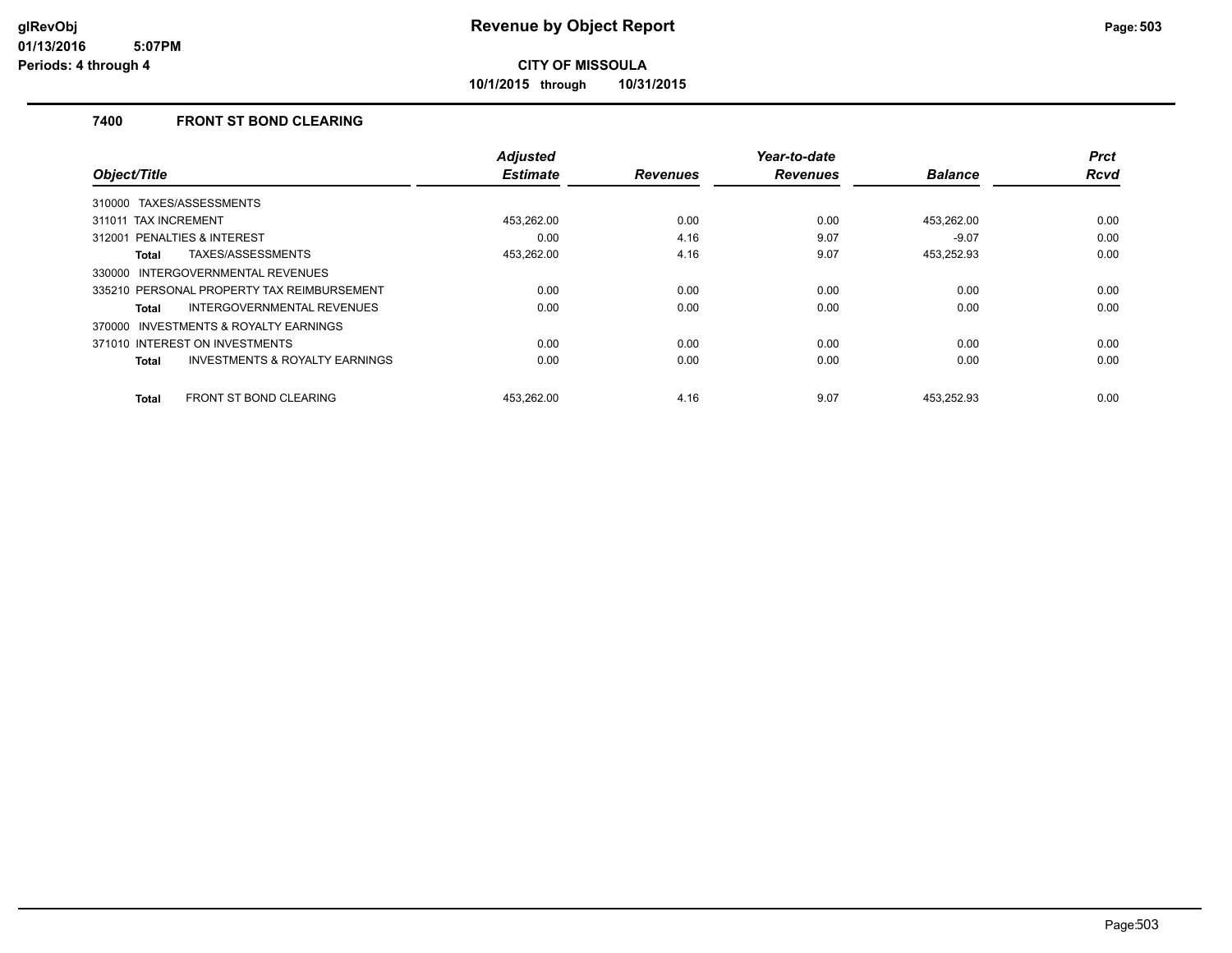### **CITY OF MISSOULA 10/1/2015 through 10/31/2015**

### **7401 FRONT ST PARKING STRUCTURE**

#### **7401 FRONT ST PARKING STRUCTURE**

| Object/Title                               | <b>Adjusted</b><br><b>Estimate</b> |                 | Year-to-date    |                | <b>Prct</b><br><b>Rcvd</b> |
|--------------------------------------------|------------------------------------|-----------------|-----------------|----------------|----------------------------|
|                                            |                                    | <b>Revenues</b> | <b>Revenues</b> | <b>Balance</b> |                            |
| 370000 INVESTMENTS & ROYALTY EARNINGS      |                                    |                 |                 |                |                            |
| 371010 INTEREST ON INVESTMENTS             | 0.00                               | 0.00            | 0.00            | 0.00           | 0.00                       |
| INVESTMENTS & ROYALTY EARNINGS<br>Total    | 0.00                               | 0.00            | 0.00            | 0.00           | 0.00                       |
| 380000 OTHER FINANCING SOURCES             |                                    |                 |                 |                |                            |
| 383066 TRANSFER FROM FRONT ST CLEARING     | 146.472.00                         | 0.00            | 0.00            | 146.472.00     | 0.00                       |
| OTHER FINANCING SOURCES<br>Total           | 146.472.00                         | 0.00            | 0.00            | 146.472.00     | 0.00                       |
|                                            |                                    |                 |                 |                |                            |
| <b>FRONT ST PARKING STRUCTURE</b><br>Total | 146.472.00                         | 0.00            | 0.00            | 146.472.00     | 0.00                       |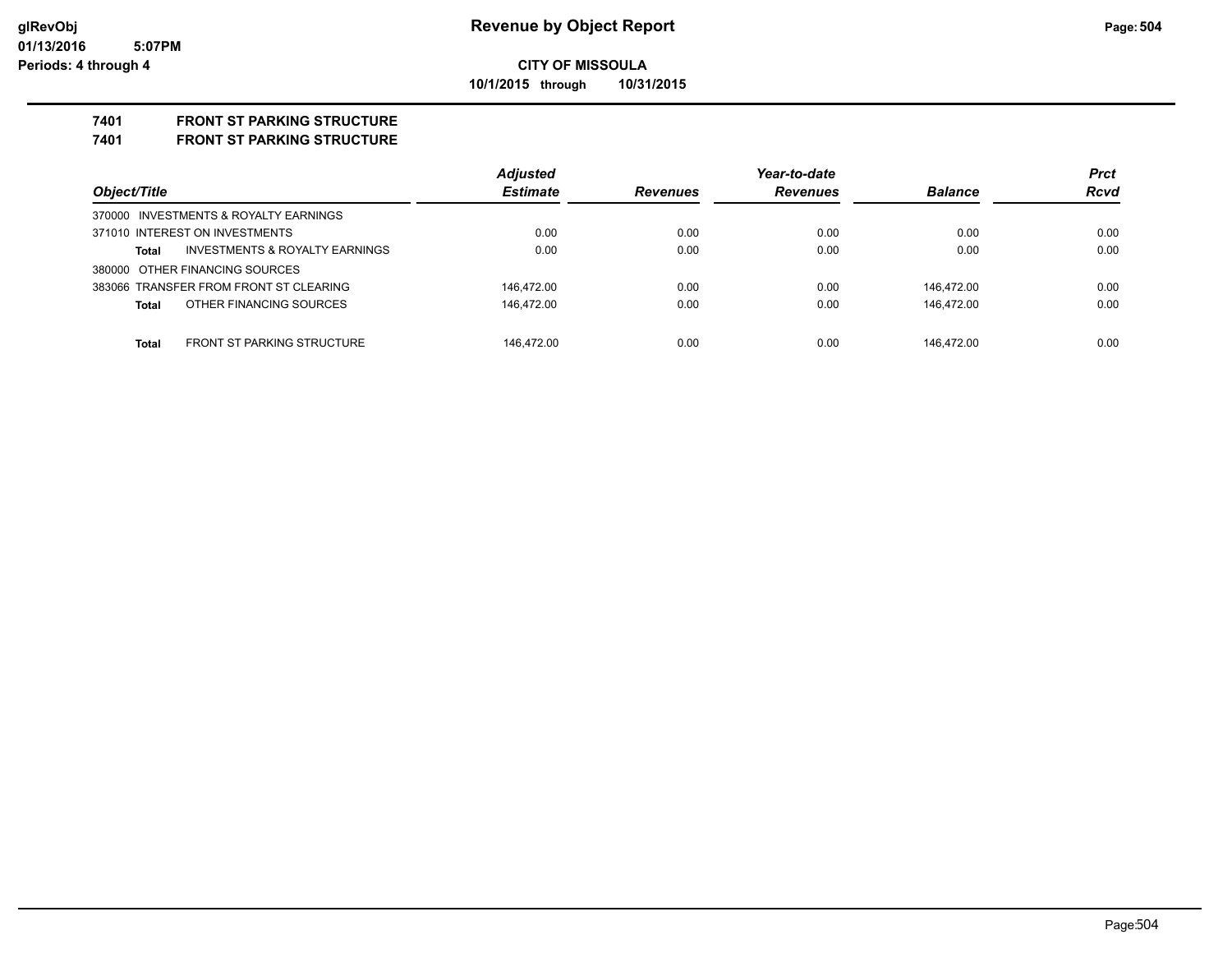**10/1/2015 through 10/31/2015**

### **7401 FRONT ST PARKING STRUCTURE**

| Object/Title                                      | <b>Adjusted</b><br><b>Estimate</b> | <b>Revenues</b> | Year-to-date<br><b>Revenues</b> | <b>Balance</b> | <b>Prct</b><br><b>Rcvd</b> |
|---------------------------------------------------|------------------------------------|-----------------|---------------------------------|----------------|----------------------------|
| 370000 INVESTMENTS & ROYALTY EARNINGS             |                                    |                 |                                 |                |                            |
| 371010 INTEREST ON INVESTMENTS                    | 0.00                               | 0.00            | 0.00                            | 0.00           | 0.00                       |
| INVESTMENTS & ROYALTY EARNINGS<br>Total           | 0.00                               | 0.00            | 0.00                            | 0.00           | 0.00                       |
| 380000 OTHER FINANCING SOURCES                    |                                    |                 |                                 |                |                            |
| 383066 TRANSFER FROM FRONT ST CLEARING            | 146.472.00                         | 0.00            | 0.00                            | 146.472.00     | 0.00                       |
| OTHER FINANCING SOURCES<br><b>Total</b>           | 146,472.00                         | 0.00            | 0.00                            | 146.472.00     | 0.00                       |
|                                                   |                                    |                 |                                 |                |                            |
| <b>FRONT ST PARKING STRUCTURE</b><br><b>Total</b> | 146.472.00                         | 0.00            | 0.00                            | 146.472.00     | 0.00                       |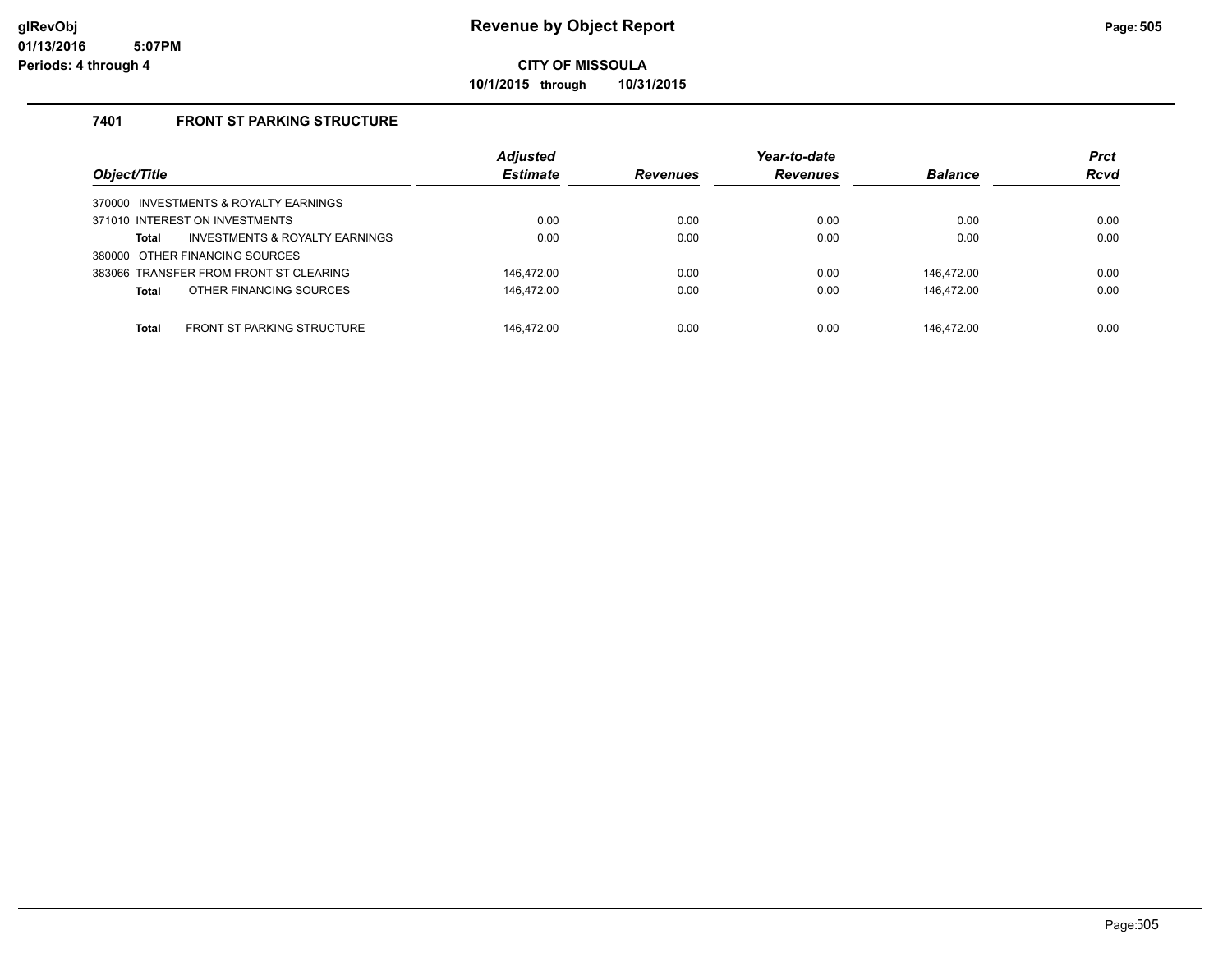**10/1/2015 through 10/31/2015**

# **7402 FRONT ST SUBORDINATE LIEN NOTE**

**7402 FRONT ST SUBORDINATE LIEN NOTE**

|                                                    | <b>Adjusted</b> |                 | Year-to-date    |                | <b>Prct</b> |
|----------------------------------------------------|-----------------|-----------------|-----------------|----------------|-------------|
| Object/Title                                       | <b>Estimate</b> | <b>Revenues</b> | <b>Revenues</b> | <b>Balance</b> | <b>Rcvd</b> |
| 330000 INTERGOVERNMENTAL REVENUES                  |                 |                 |                 |                |             |
| 338001 EXCESS PLEDGED TAX INCREMENT RETURNED       | 0.00            | 0.00            | 0.00            | 0.00           | 0.00        |
| INTERGOVERNMENTAL REVENUES<br>Total                | 0.00            | 0.00            | 0.00            | 0.00           | 0.00        |
| 370000 INVESTMENTS & ROYALTY EARNINGS              |                 |                 |                 |                |             |
| 371010 INTEREST ON INVESTMENTS                     | 0.00            | 0.00            | 0.00            | 0.00           | 0.00        |
| <b>INVESTMENTS &amp; ROYALTY EARNINGS</b><br>Total | 0.00            | 0.00            | 0.00            | 0.00           | 0.00        |
| 380000 OTHER FINANCING SOURCES                     |                 |                 |                 |                |             |
| 383066 TRANSFER FROM FRONT ST CLEARING             | 142,630.00      | 0.00            | 0.00            | 142.630.00     | 0.00        |
| 383067 TRANSFER FROM FSPS                          | 0.00            | 0.00            | 0.00            | 0.00           | 0.00        |
| OTHER FINANCING SOURCES<br>Total                   | 142,630.00      | 0.00            | 0.00            | 142.630.00     | 0.00        |
| FRONT ST SUBORDINATE LIEN NOTE<br>Total            | 142.630.00      | 0.00            | 0.00            | 142.630.00     | 0.00        |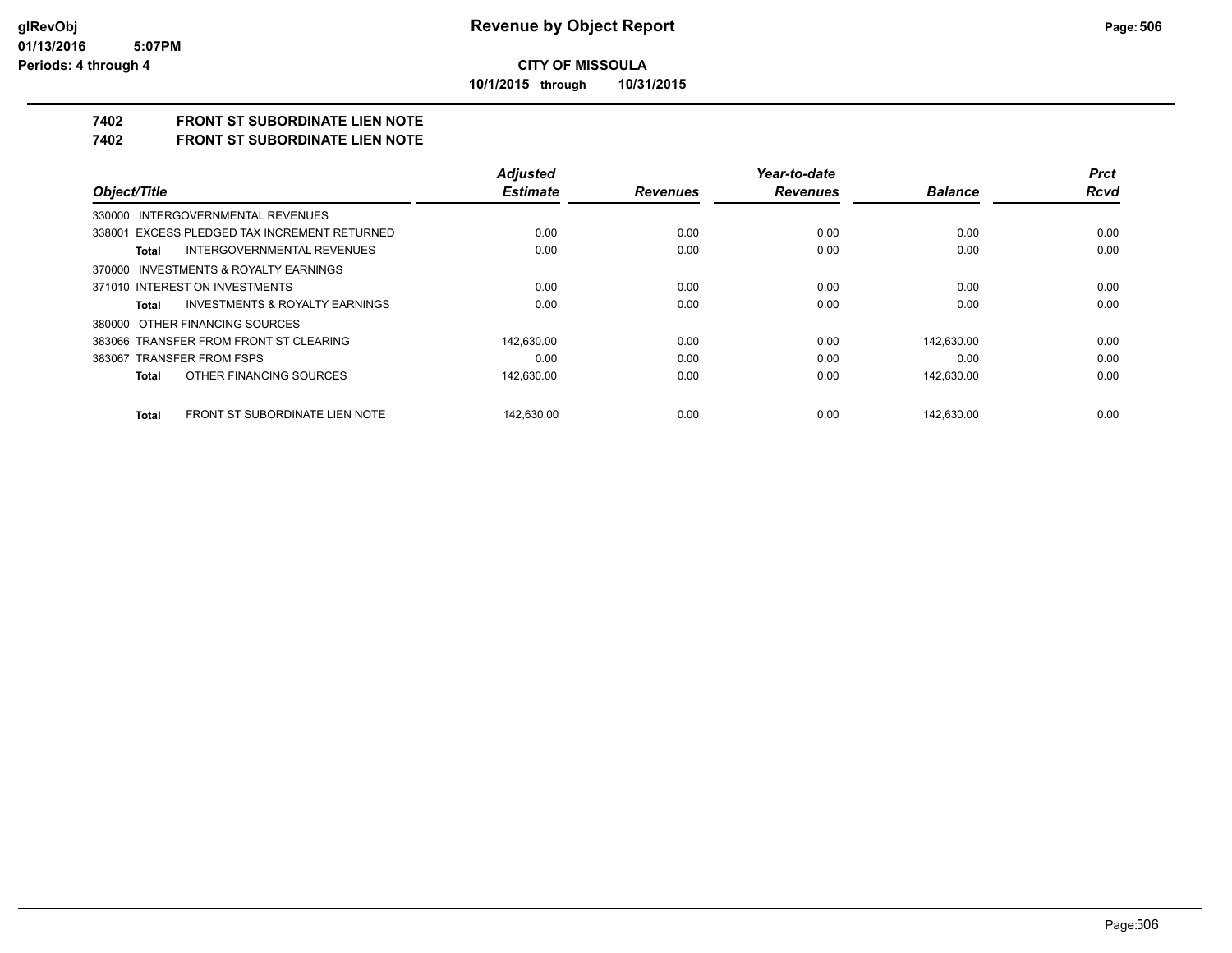**10/1/2015 through 10/31/2015**

### **7402 FRONT ST SUBORDINATE LIEN NOTE**

|                                                | <b>Adjusted</b> |                 | Year-to-date    |                | <b>Prct</b> |
|------------------------------------------------|-----------------|-----------------|-----------------|----------------|-------------|
| Object/Title                                   | <b>Estimate</b> | <b>Revenues</b> | <b>Revenues</b> | <b>Balance</b> | <b>Rcvd</b> |
| INTERGOVERNMENTAL REVENUES<br>330000           |                 |                 |                 |                |             |
| 338001 EXCESS PLEDGED TAX INCREMENT RETURNED   | 0.00            | 0.00            | 0.00            | 0.00           | 0.00        |
| INTERGOVERNMENTAL REVENUES<br>Total            | 0.00            | 0.00            | 0.00            | 0.00           | 0.00        |
| 370000 INVESTMENTS & ROYALTY EARNINGS          |                 |                 |                 |                |             |
| 371010 INTEREST ON INVESTMENTS                 | 0.00            | 0.00            | 0.00            | 0.00           | 0.00        |
| INVESTMENTS & ROYALTY EARNINGS<br><b>Total</b> | 0.00            | 0.00            | 0.00            | 0.00           | 0.00        |
| 380000 OTHER FINANCING SOURCES                 |                 |                 |                 |                |             |
| 383066 TRANSFER FROM FRONT ST CLEARING         | 142.630.00      | 0.00            | 0.00            | 142.630.00     | 0.00        |
| 383067 TRANSFER FROM FSPS                      | 0.00            | 0.00            | 0.00            | 0.00           | 0.00        |
| OTHER FINANCING SOURCES<br><b>Total</b>        | 142,630.00      | 0.00            | 0.00            | 142,630.00     | 0.00        |
|                                                |                 |                 |                 |                |             |
| FRONT ST SUBORDINATE LIEN NOTE<br><b>Total</b> | 142.630.00      | 0.00            | 0.00            | 142.630.00     | 0.00        |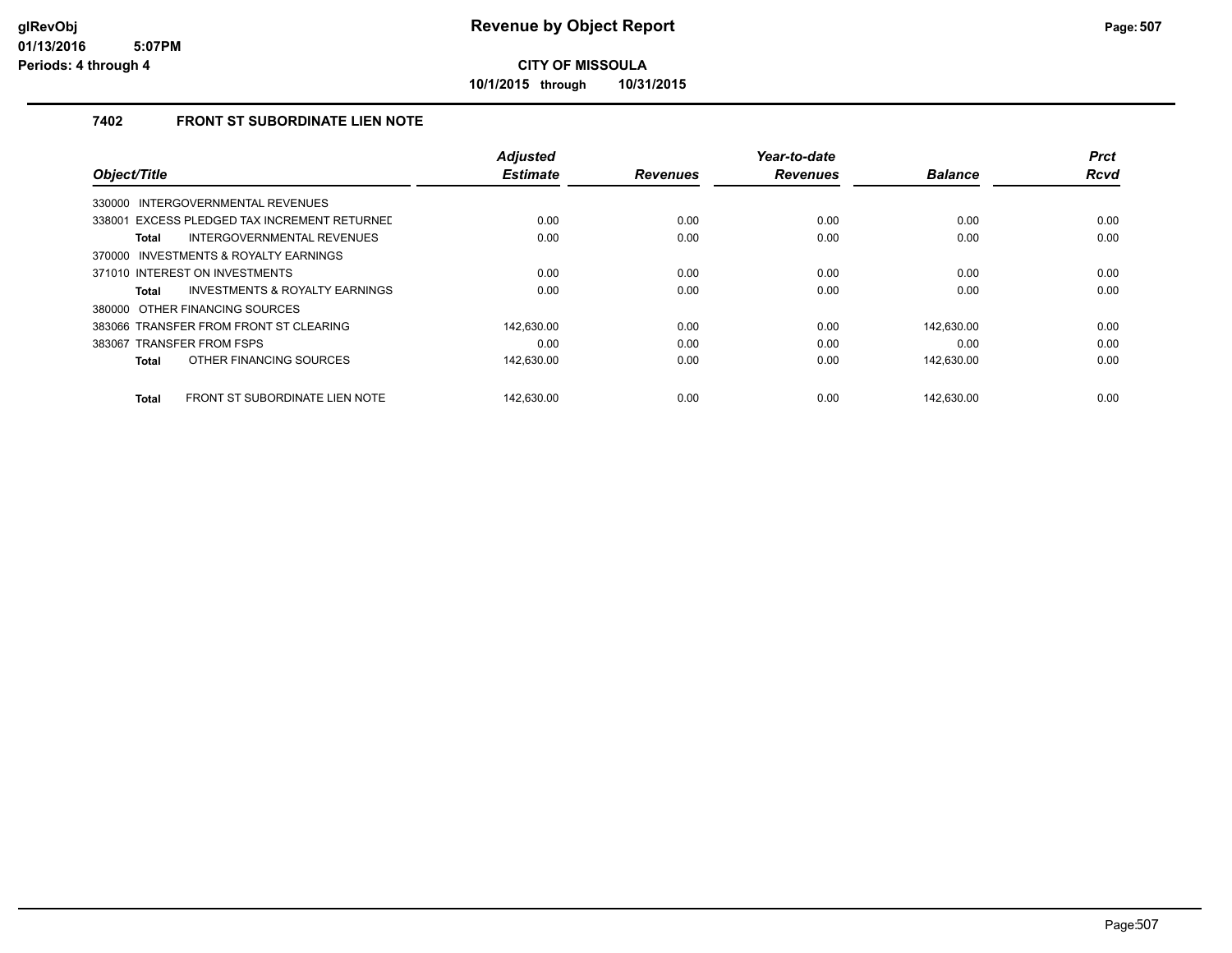**10/1/2015 through 10/31/2015**

### **7447 COURT COLLECTED PARKING FINES**

**7447 COURT COLLECTED PARKING FINES**

|                                                | <b>Adjusted</b> |                 | Year-to-date    |                | <b>Prct</b> |
|------------------------------------------------|-----------------|-----------------|-----------------|----------------|-------------|
| Object/Title                                   | <b>Estimate</b> | <b>Revenues</b> | <b>Revenues</b> | <b>Balance</b> | <b>Rcvd</b> |
| 350000 FINES & FORFEITURES                     |                 |                 |                 |                |             |
| 352002 PARKING FINES                           | 0.00            | 0.00            | 0.00            | 0.00           | 0.00        |
| <b>FINES &amp; FORFEITURES</b><br><b>Total</b> | 0.00            | 0.00            | 0.00            | 0.00           | 0.00        |
| 370000 INVESTMENTS & ROYALTY EARNINGS          |                 |                 |                 |                |             |
| 371010 INTEREST ON INVESTMENTS                 | 0.00            | 0.00            | 0.00            | 0.00           | 0.00        |
| INVESTMENTS & ROYALTY EARNINGS<br><b>Total</b> | 0.00            | 0.00            | 0.00            | 0.00           | 0.00        |
|                                                |                 |                 |                 |                |             |
| COURT COLLECTED PARKING FINES<br><b>Total</b>  | 0.00            | 0.00            | 0.00            | 0.00           | 0.00        |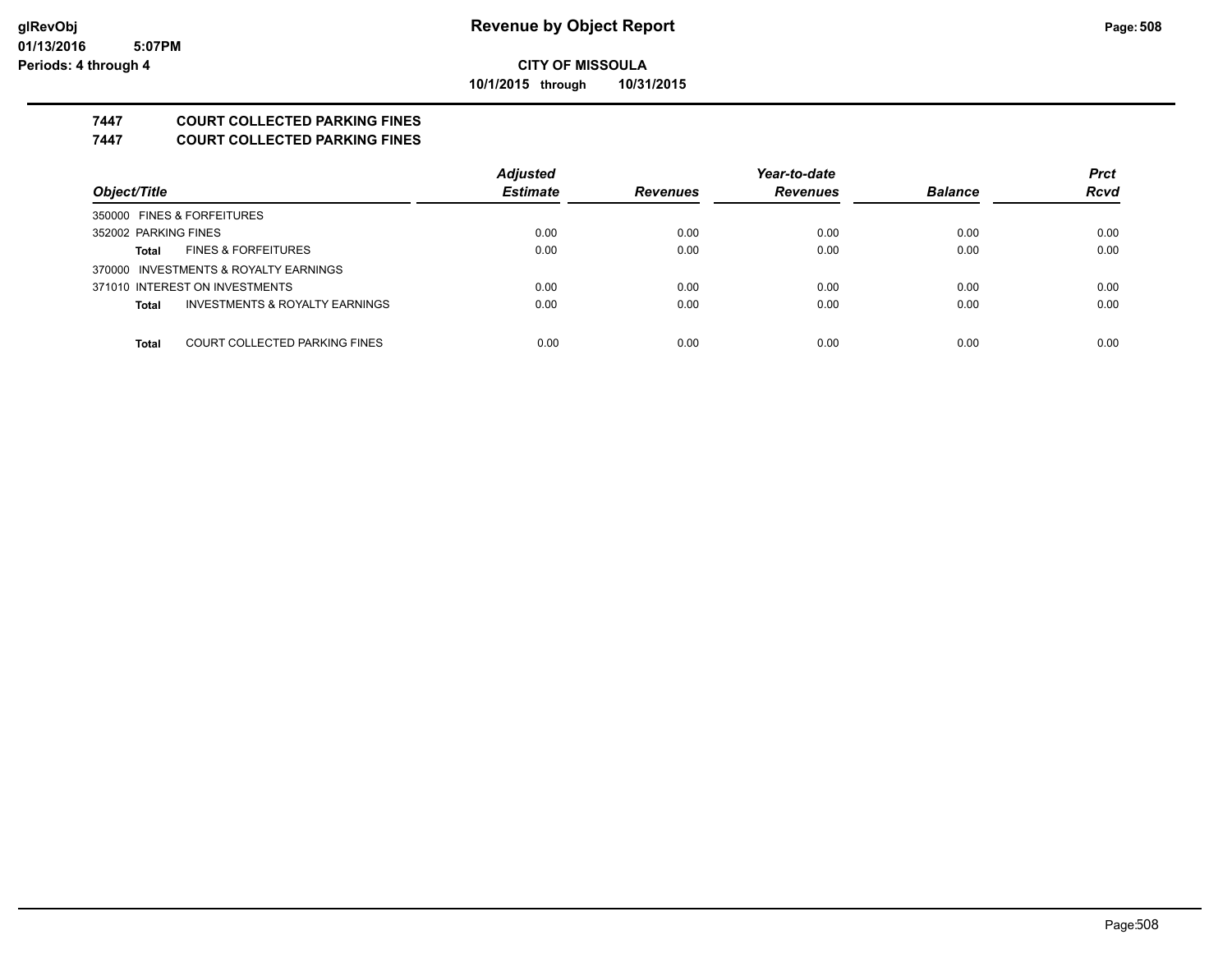**10/1/2015 through 10/31/2015**

### **7447 COURT COLLECTED PARKING FINES**

| Object/Title                                   | <b>Adjusted</b><br><b>Estimate</b> | <b>Revenues</b> | Year-to-date<br><b>Revenues</b> | <b>Balance</b> | <b>Prct</b><br><b>Rcvd</b> |
|------------------------------------------------|------------------------------------|-----------------|---------------------------------|----------------|----------------------------|
| 350000 FINES & FORFEITURES                     |                                    |                 |                                 |                |                            |
| 352002 PARKING FINES                           | 0.00                               | 0.00            | 0.00                            | 0.00           | 0.00                       |
| <b>FINES &amp; FORFEITURES</b><br>Total        | 0.00                               | 0.00            | 0.00                            | 0.00           | 0.00                       |
| 370000 INVESTMENTS & ROYALTY EARNINGS          |                                    |                 |                                 |                |                            |
| 371010 INTEREST ON INVESTMENTS                 | 0.00                               | 0.00            | 0.00                            | 0.00           | 0.00                       |
| INVESTMENTS & ROYALTY EARNINGS<br><b>Total</b> | 0.00                               | 0.00            | 0.00                            | 0.00           | 0.00                       |
|                                                |                                    |                 |                                 |                |                            |
| COURT COLLECTED PARKING FINES<br><b>Total</b>  | 0.00                               | 0.00            | 0.00                            | 0.00           | 0.00                       |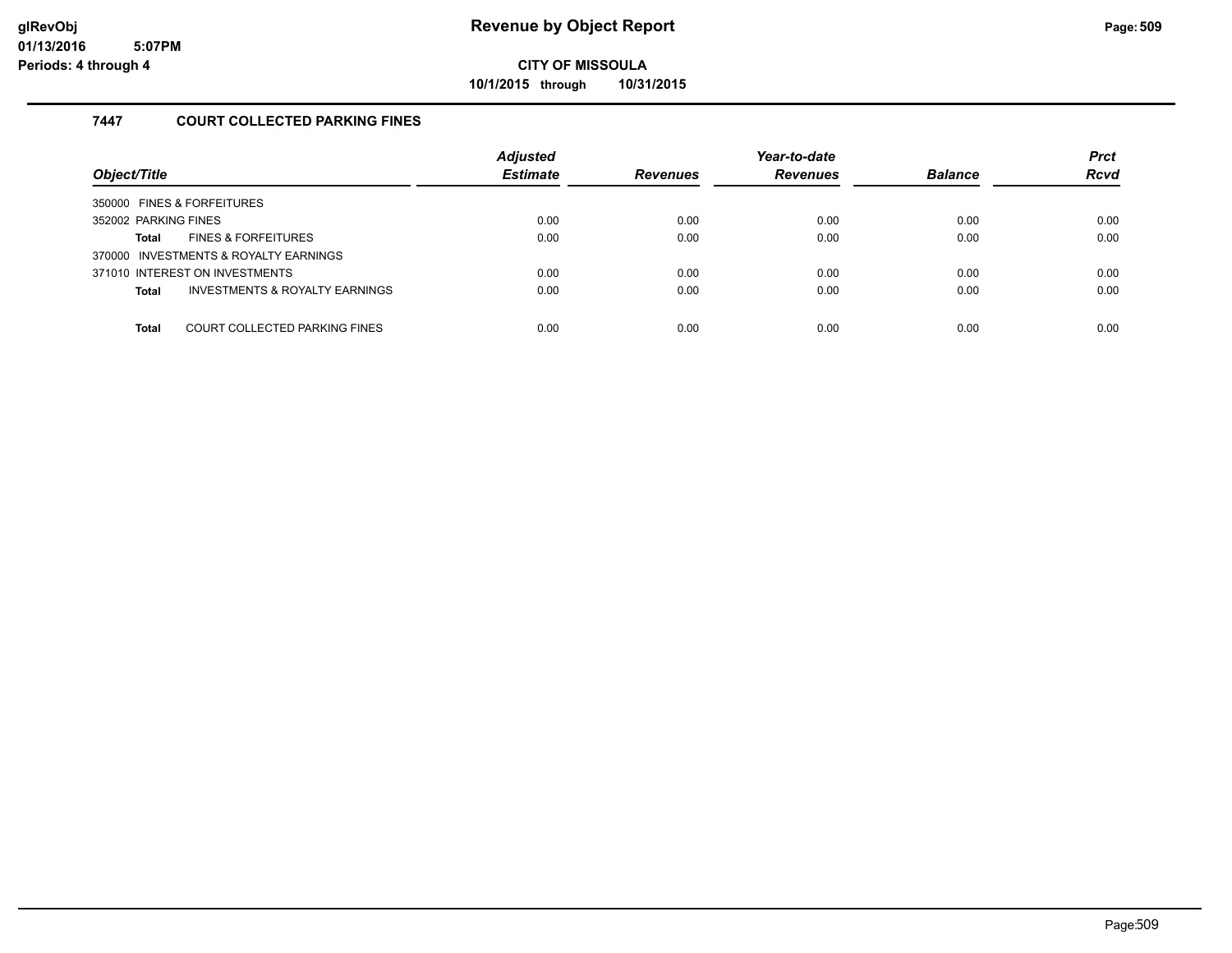**10/1/2015 through 10/31/2015**

### **7458 COURT SURCHARGE**

**7458 COURT SURCHARGE**

|                                                    | <b>Adjusted</b> |                 | Year-to-date    |                | <b>Prct</b> |
|----------------------------------------------------|-----------------|-----------------|-----------------|----------------|-------------|
| Object/Title                                       | <b>Estimate</b> | <b>Revenues</b> | <b>Revenues</b> | <b>Balance</b> | <b>Rcvd</b> |
| 350000 FINES & FORFEITURES                         |                 |                 |                 |                |             |
| 351032 SURCHARGE ON FINES                          | 0.00            | 13.112.79       | 19.377.18       | $-19.377.18$   | 0.00        |
| <b>FINES &amp; FORFEITURES</b><br>Total            | 0.00            | 13.112.79       | 19.377.18       | $-19,377.18$   | 0.00        |
| 370000 INVESTMENTS & ROYALTY EARNINGS              |                 |                 |                 |                |             |
| 371010 INTEREST ON INVESTMENTS                     | 0.00            | 0.00            | 0.00            | 0.00           | 0.00        |
| 371020 GAIN/LOSS IN MARKET VALUE OF INVESTMENTS    | 0.00            | 0.00            | 0.00            | 0.00           | 0.00        |
| <b>INVESTMENTS &amp; ROYALTY EARNINGS</b><br>Total | 0.00            | 0.00            | 0.00            | 0.00           | 0.00        |
| <b>COURT SURCHARGE</b><br><b>Total</b>             | 0.00            | 13.112.79       | 19.377.18       | $-19.377.18$   | 0.00        |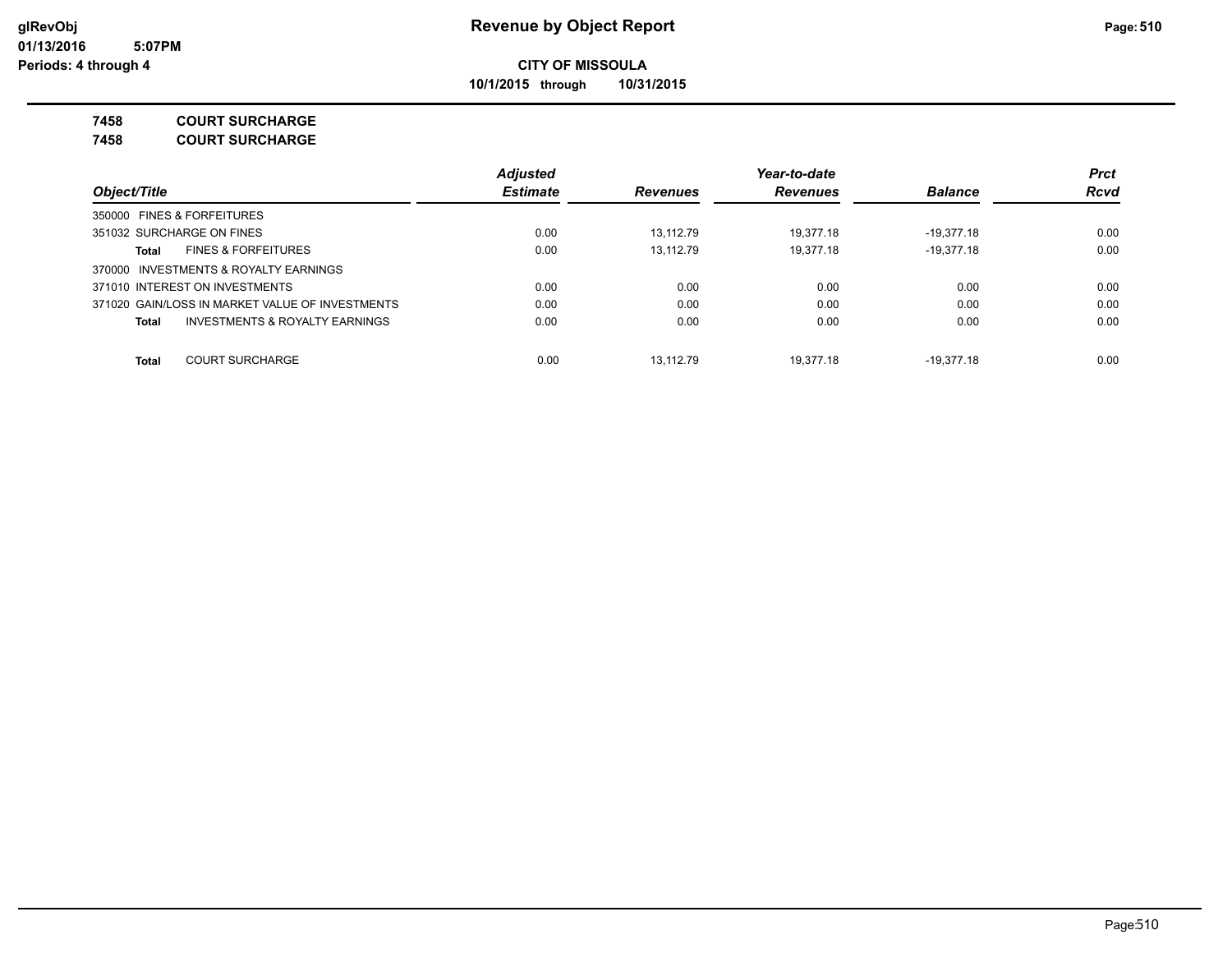**10/1/2015 through 10/31/2015**

#### **7458 COURT SURCHARGE**

|                                       |                                                | <b>Adjusted</b> |                 | Year-to-date    |                | <b>Prct</b> |
|---------------------------------------|------------------------------------------------|-----------------|-----------------|-----------------|----------------|-------------|
| Object/Title                          |                                                | <b>Estimate</b> | <b>Revenues</b> | <b>Revenues</b> | <b>Balance</b> | <b>Rcvd</b> |
| 350000 FINES & FORFEITURES            |                                                |                 |                 |                 |                |             |
| 351032 SURCHARGE ON FINES             |                                                | 0.00            | 13.112.79       | 19.377.18       | $-19.377.18$   | 0.00        |
| Total                                 | <b>FINES &amp; FORFEITURES</b>                 | 0.00            | 13.112.79       | 19.377.18       | $-19.377.18$   | 0.00        |
| 370000 INVESTMENTS & ROYALTY EARNINGS |                                                |                 |                 |                 |                |             |
| 371010 INTEREST ON INVESTMENTS        |                                                | 0.00            | 0.00            | 0.00            | 0.00           | 0.00        |
|                                       | 371020 GAIN/LOSS IN MARKET VALUE OF INVESTMENT | 0.00            | 0.00            | 0.00            | 0.00           | 0.00        |
| <b>Total</b>                          | INVESTMENTS & ROYALTY EARNINGS                 | 0.00            | 0.00            | 0.00            | 0.00           | 0.00        |
| <b>Total</b>                          | <b>COURT SURCHARGE</b>                         | 0.00            | 13.112.79       | 19.377.18       | $-19.377.18$   | 0.00        |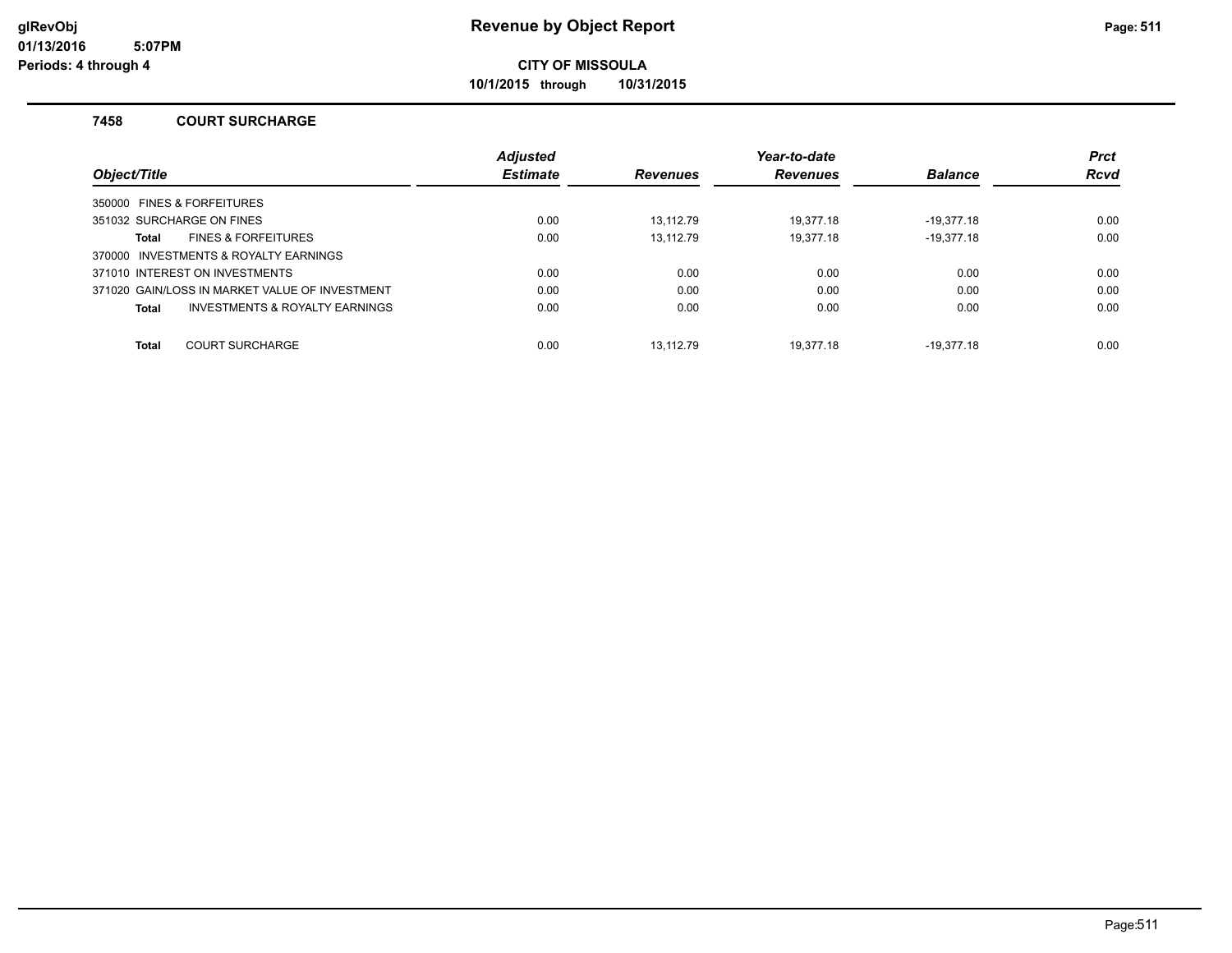**10/1/2015 through 10/31/2015**

### **7469 PUBLIC DEFENDER FEES**

**7469 PUBLIC DEFENDER FEES**

|                                                    | <b>Adjusted</b> |                 | Year-to-date    |                | <b>Prct</b> |
|----------------------------------------------------|-----------------|-----------------|-----------------|----------------|-------------|
| Object/Title                                       | <b>Estimate</b> | <b>Revenues</b> | <b>Revenues</b> | <b>Balance</b> | <b>Rcvd</b> |
| 350000 FINES & FORFEITURES                         |                 |                 |                 |                |             |
| 351032 SURCHARGE ON FINES                          | 0.00            | 0.00            | 0.00            | 0.00           | 0.00        |
| 351033 PUBLIC DEFENDER FEES                        | 0.00            | 263.99          | 434.00          | $-434.00$      | 0.00        |
| <b>FINES &amp; FORFEITURES</b><br>Total            | 0.00            | 263.99          | 434.00          | $-434.00$      | 0.00        |
| 370000 INVESTMENTS & ROYALTY EARNINGS              |                 |                 |                 |                |             |
| 371010 INTEREST ON INVESTMENTS                     | 0.00            | 0.00            | 0.00            | 0.00           | 0.00        |
| 371020 GAIN/LOSS IN MARKET VALUE OF INVESTMENTS    | 0.00            | 0.00            | 0.00            | 0.00           | 0.00        |
| <b>INVESTMENTS &amp; ROYALTY EARNINGS</b><br>Total | 0.00            | 0.00            | 0.00            | 0.00           | 0.00        |
| PUBLIC DEFENDER FEES<br>Total                      | 0.00            | 263.99          | 434.00          | $-434.00$      | 0.00        |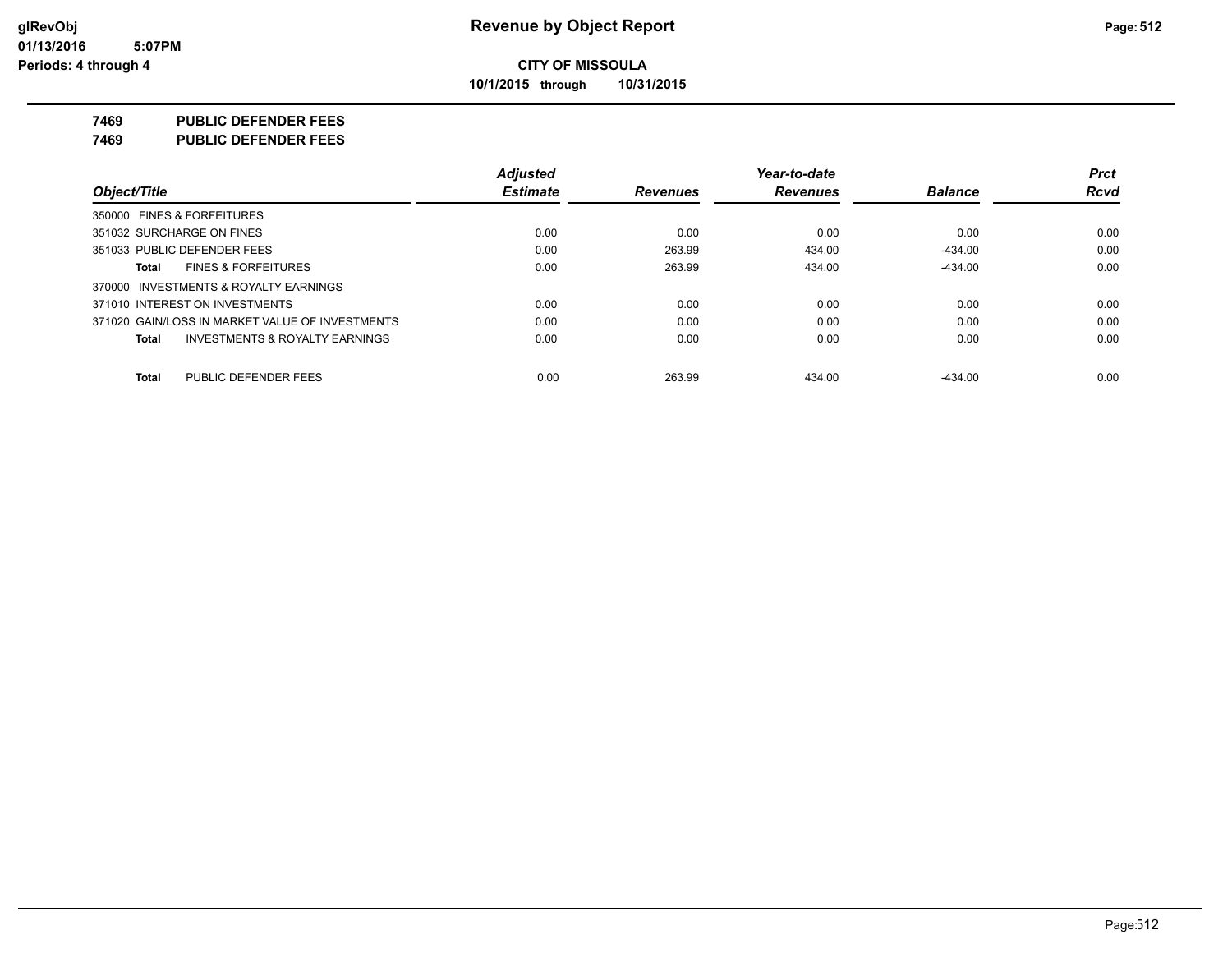**10/1/2015 through 10/31/2015**

### **7469 PUBLIC DEFENDER FEES**

|                                                    | <b>Adjusted</b> |                 | Year-to-date    |                | <b>Prct</b> |
|----------------------------------------------------|-----------------|-----------------|-----------------|----------------|-------------|
| Object/Title                                       | <b>Estimate</b> | <b>Revenues</b> | <b>Revenues</b> | <b>Balance</b> | <b>Rcvd</b> |
| 350000 FINES & FORFEITURES                         |                 |                 |                 |                |             |
| 351032 SURCHARGE ON FINES                          | 0.00            | 0.00            | 0.00            | 0.00           | 0.00        |
| 351033 PUBLIC DEFENDER FEES                        | 0.00            | 263.99          | 434.00          | $-434.00$      | 0.00        |
| <b>FINES &amp; FORFEITURES</b><br><b>Total</b>     | 0.00            | 263.99          | 434.00          | $-434.00$      | 0.00        |
| 370000 INVESTMENTS & ROYALTY EARNINGS              |                 |                 |                 |                |             |
| 371010 INTEREST ON INVESTMENTS                     | 0.00            | 0.00            | 0.00            | 0.00           | 0.00        |
| 371020 GAIN/LOSS IN MARKET VALUE OF INVESTMENT     | 0.00            | 0.00            | 0.00            | 0.00           | 0.00        |
| <b>INVESTMENTS &amp; ROYALTY EARNINGS</b><br>Total | 0.00            | 0.00            | 0.00            | 0.00           | 0.00        |
| PUBLIC DEFENDER FEES<br><b>Total</b>               | 0.00            | 263.99          | 434.00          | $-434.00$      | 0.00        |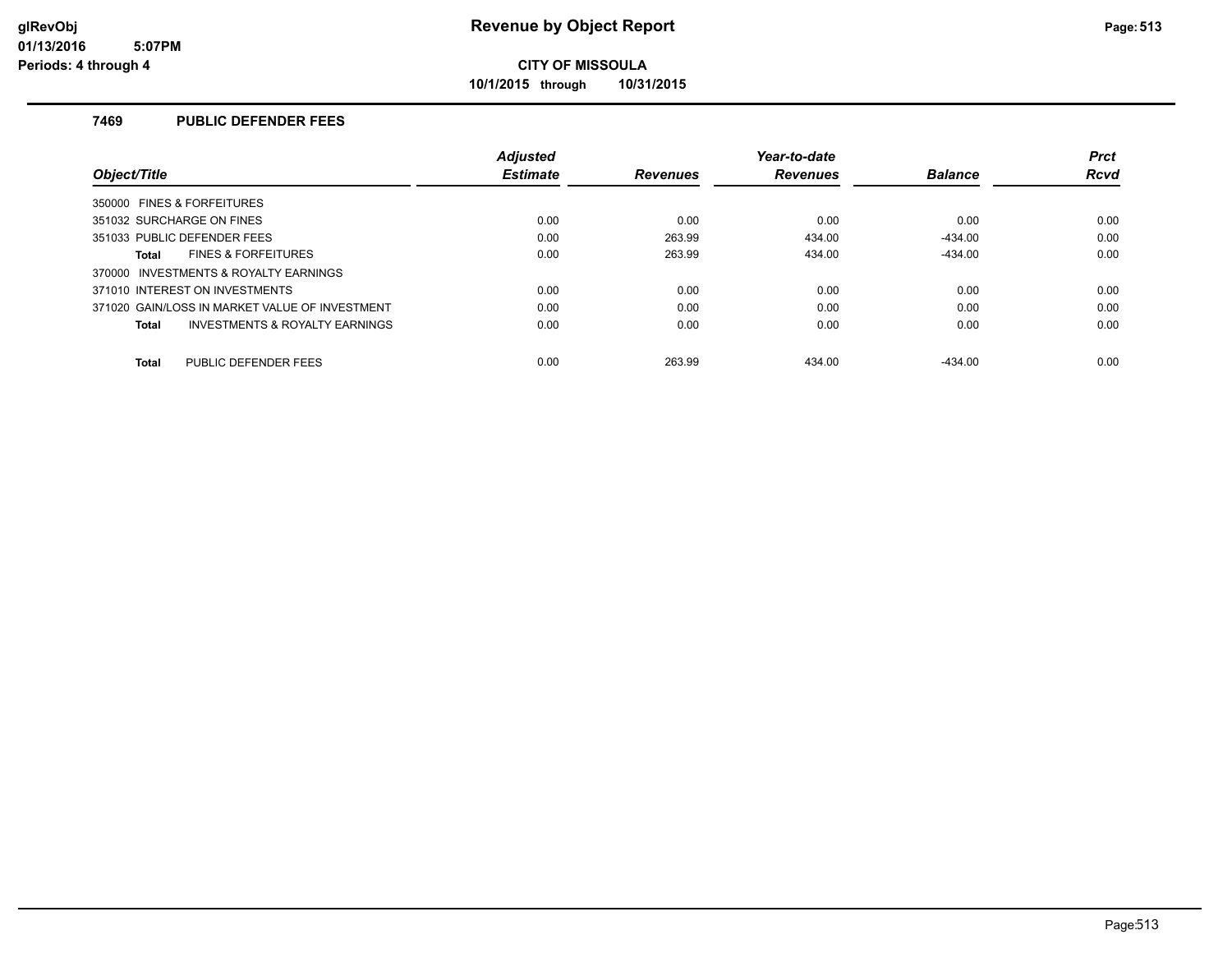**10/1/2015 through 10/31/2015**

### **7900 PAYROLL CLEARING FUND**

**7900 PAYROLL CLEARING FUND**

|                                                           | <b>Adjusted</b> |                 | Year-to-date    |                |             |
|-----------------------------------------------------------|-----------------|-----------------|-----------------|----------------|-------------|
| Object/Title                                              | <b>Estimate</b> | <b>Revenues</b> | <b>Revenues</b> | <b>Balance</b> | <b>Rcvd</b> |
| 370000 INVESTMENTS & ROYALTY EARNINGS                     |                 |                 |                 |                |             |
| 371010 INTEREST ON INVESTMENTS                            | 0.00            | 0.00            | 0.00            | 0.00           | 0.00        |
| 371020 GAIN/LOSS IN MARKET VALUE OF INVESTMENTS           | 0.00            | 0.00            | 0.00            | 0.00           | 0.00        |
| <b>INVESTMENTS &amp; ROYALTY EARNINGS</b><br><b>Total</b> | 0.00            | 0.00            | 0.00            | 0.00           | 0.00        |
| PAYROLL CLEARING FUND<br>Total                            | 0.00            | 0.00            | 0.00            | 0.00           | 0.00        |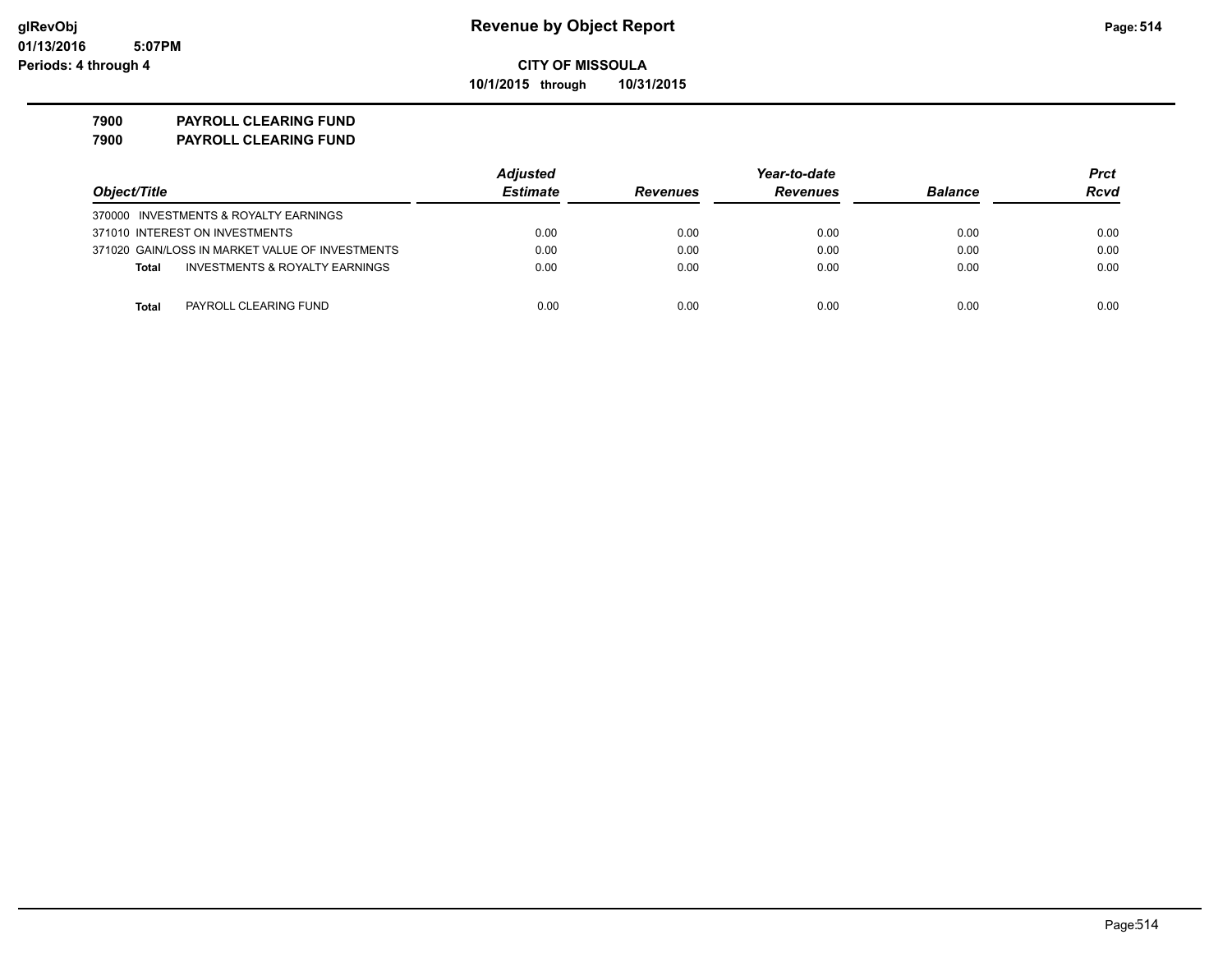**10/1/2015 through 10/31/2015**

### **7900 PAYROLL CLEARING FUND**

| Object/Title                                   | <b>Adjusted</b><br><b>Estimate</b> | <b>Revenues</b> | Year-to-date<br><b>Revenues</b> | <b>Balance</b> | <b>Prct</b><br><b>Rcvd</b> |
|------------------------------------------------|------------------------------------|-----------------|---------------------------------|----------------|----------------------------|
| 370000 INVESTMENTS & ROYALTY EARNINGS          |                                    |                 |                                 |                |                            |
| 371010 INTEREST ON INVESTMENTS                 | 0.00                               | 0.00            | 0.00                            | 0.00           | 0.00                       |
| 371020 GAIN/LOSS IN MARKET VALUE OF INVESTMENT | 0.00                               | 0.00            | 0.00                            | 0.00           | 0.00                       |
| INVESTMENTS & ROYALTY EARNINGS<br><b>Total</b> | 0.00                               | 0.00            | 0.00                            | 0.00           | 0.00                       |
|                                                |                                    |                 |                                 |                |                            |
| PAYROLL CLEARING FUND<br>Total                 | 0.00                               | 0.00            | 0.00                            | 0.00           | 0.00                       |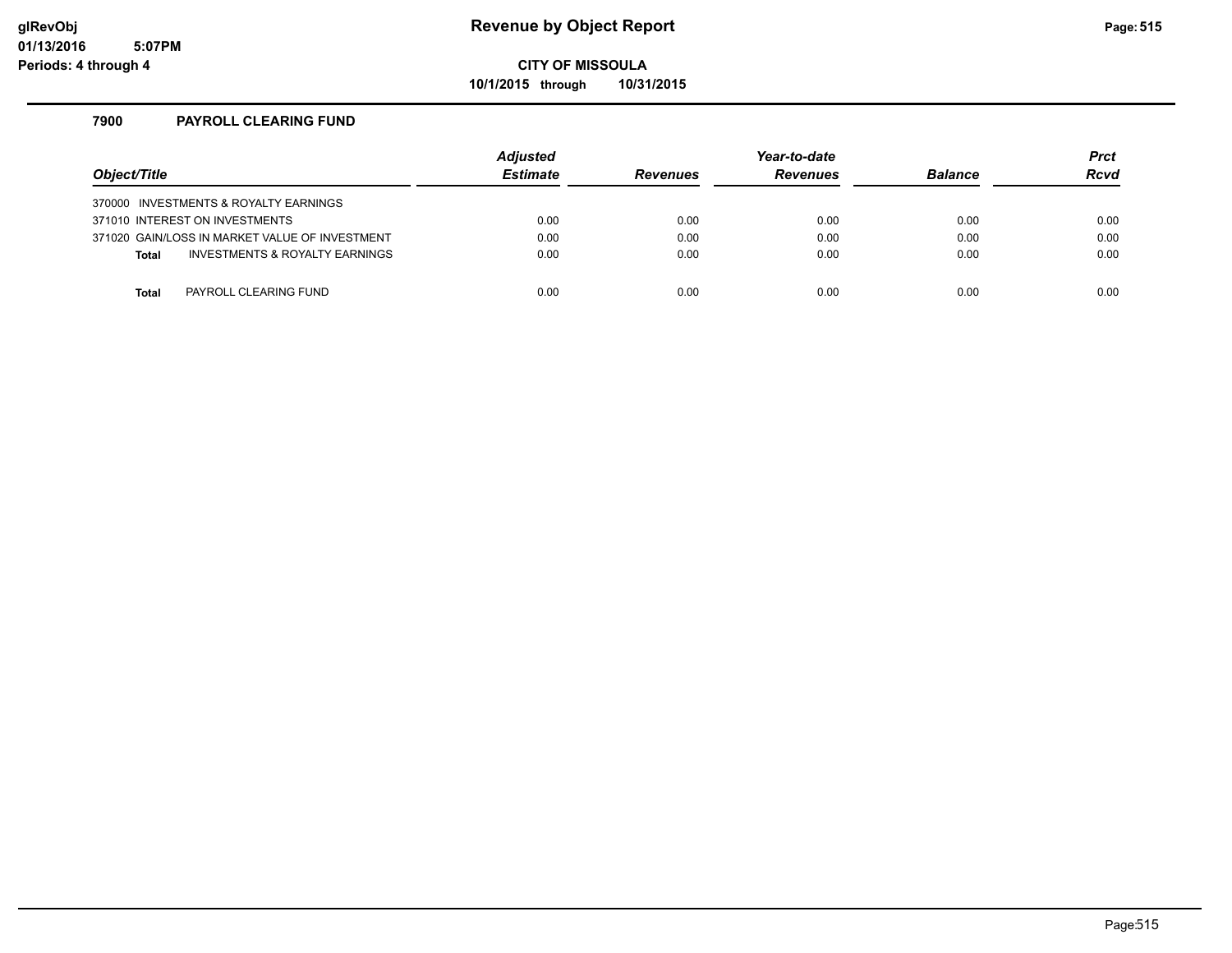**10/1/2015 through 10/31/2015**

**7903 COUNTY CLEARING**

**7903 COUNTY CLEARING**

|                                                           | <b>Adjusted</b> |                 | Year-to-date    |                | <b>Prct</b> |
|-----------------------------------------------------------|-----------------|-----------------|-----------------|----------------|-------------|
| Object/Title                                              | <b>Estimate</b> | <b>Revenues</b> | <b>Revenues</b> | <b>Balance</b> | <b>Rcvd</b> |
| <b>LICENSES &amp; PERMITS</b><br>320000                   |                 |                 |                 |                |             |
| 323030 ANIMAL LICENSES                                    | 0.00            | 1.009.35        | 3.760.35        | $-3.760.35$    | 0.00        |
| LICENSES & PERMITS<br>Total                               | 0.00            | 1.009.35        | 3.760.35        | $-3.760.35$    | 0.00        |
| 360000 MISCELLANEOUS REVENUES                             |                 |                 |                 |                |             |
| 360010 MISCELLANEOUS                                      | 0.00            | 0.00            | 0.00            | 0.00           | 0.00        |
| MISCELLANEOUS REVENUES<br>Total                           | 0.00            | 0.00            | 0.00            | 0.00           | 0.00        |
| INVESTMENTS & ROYALTY EARNINGS<br>370000                  |                 |                 |                 |                |             |
| 371010 INTEREST ON INVESTMENTS                            | 0.00            | 0.00            | 0.00            | 0.00           | 0.00        |
| 371020 GAIN/LOSS IN MARKET VALUE OF INVESTMENTS           | 0.00            | 0.00            | 0.00            | 0.00           | 0.00        |
| <b>INVESTMENTS &amp; ROYALTY EARNINGS</b><br><b>Total</b> | 0.00            | 0.00            | 0.00            | 0.00           | 0.00        |
| <b>COUNTY CLEARING</b><br><b>Total</b>                    | 0.00            | 1.009.35        | 3.760.35        | $-3,760.35$    | 0.00        |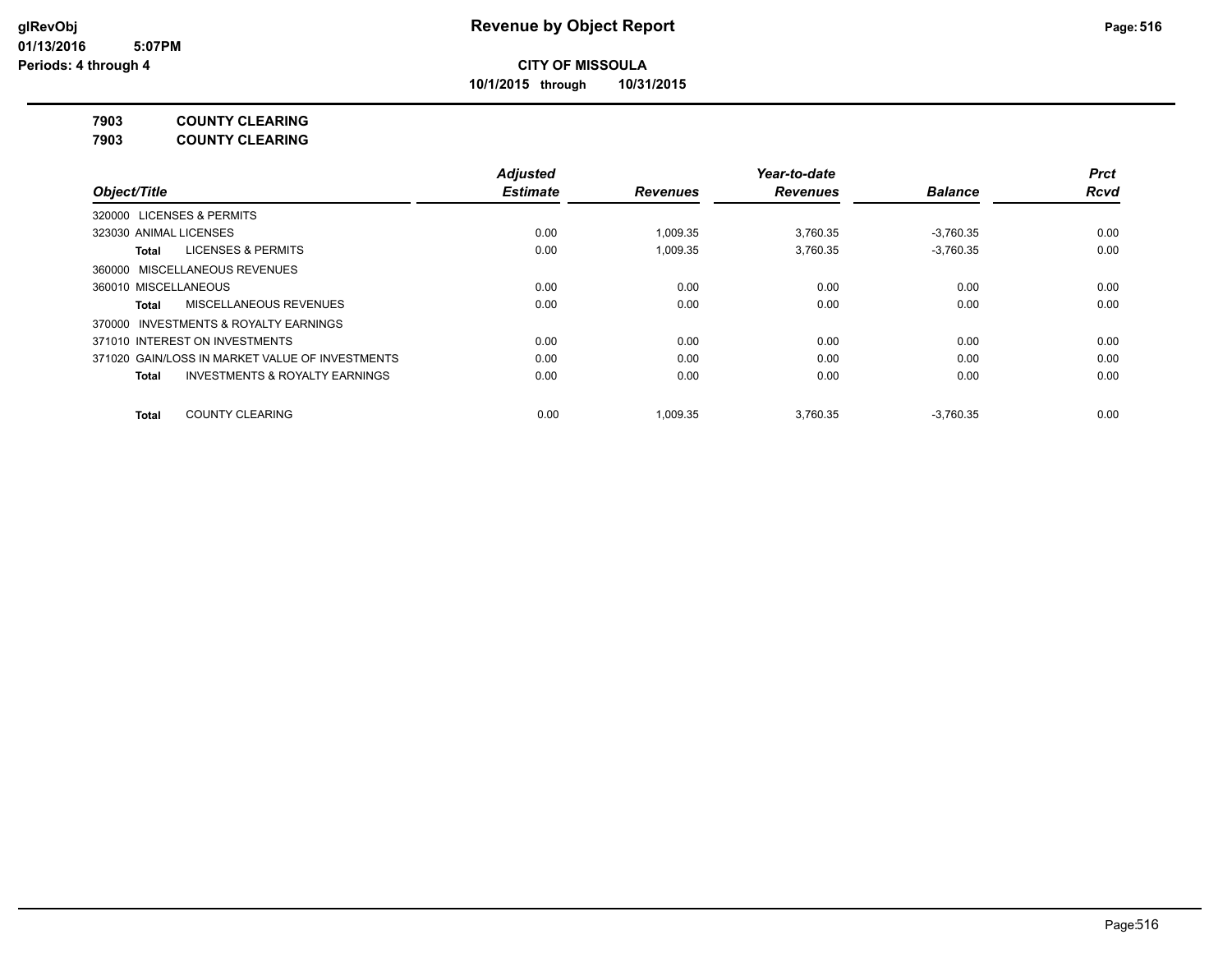**10/1/2015 through 10/31/2015**

#### **7903 COUNTY CLEARING**

|                                                           | <b>Adjusted</b> |                 | Year-to-date    |                | <b>Prct</b> |
|-----------------------------------------------------------|-----------------|-----------------|-----------------|----------------|-------------|
| Object/Title                                              | <b>Estimate</b> | <b>Revenues</b> | <b>Revenues</b> | <b>Balance</b> | <b>Rcvd</b> |
| 320000 LICENSES & PERMITS                                 |                 |                 |                 |                |             |
| 323030 ANIMAL LICENSES                                    | 0.00            | 1.009.35        | 3.760.35        | $-3.760.35$    | 0.00        |
| <b>LICENSES &amp; PERMITS</b><br>Total                    | 0.00            | 1.009.35        | 3.760.35        | $-3.760.35$    | 0.00        |
| 360000 MISCELLANEOUS REVENUES                             |                 |                 |                 |                |             |
| 360010 MISCELLANEOUS                                      | 0.00            | 0.00            | 0.00            | 0.00           | 0.00        |
| MISCELLANEOUS REVENUES<br>Total                           | 0.00            | 0.00            | 0.00            | 0.00           | 0.00        |
| 370000 INVESTMENTS & ROYALTY EARNINGS                     |                 |                 |                 |                |             |
| 371010 INTEREST ON INVESTMENTS                            | 0.00            | 0.00            | 0.00            | 0.00           | 0.00        |
| 371020 GAIN/LOSS IN MARKET VALUE OF INVESTMENT            | 0.00            | 0.00            | 0.00            | 0.00           | 0.00        |
| <b>INVESTMENTS &amp; ROYALTY EARNINGS</b><br><b>Total</b> | 0.00            | 0.00            | 0.00            | 0.00           | 0.00        |
|                                                           |                 |                 |                 |                |             |
| <b>COUNTY CLEARING</b><br>Total                           | 0.00            | 1.009.35        | 3.760.35        | $-3.760.35$    | 0.00        |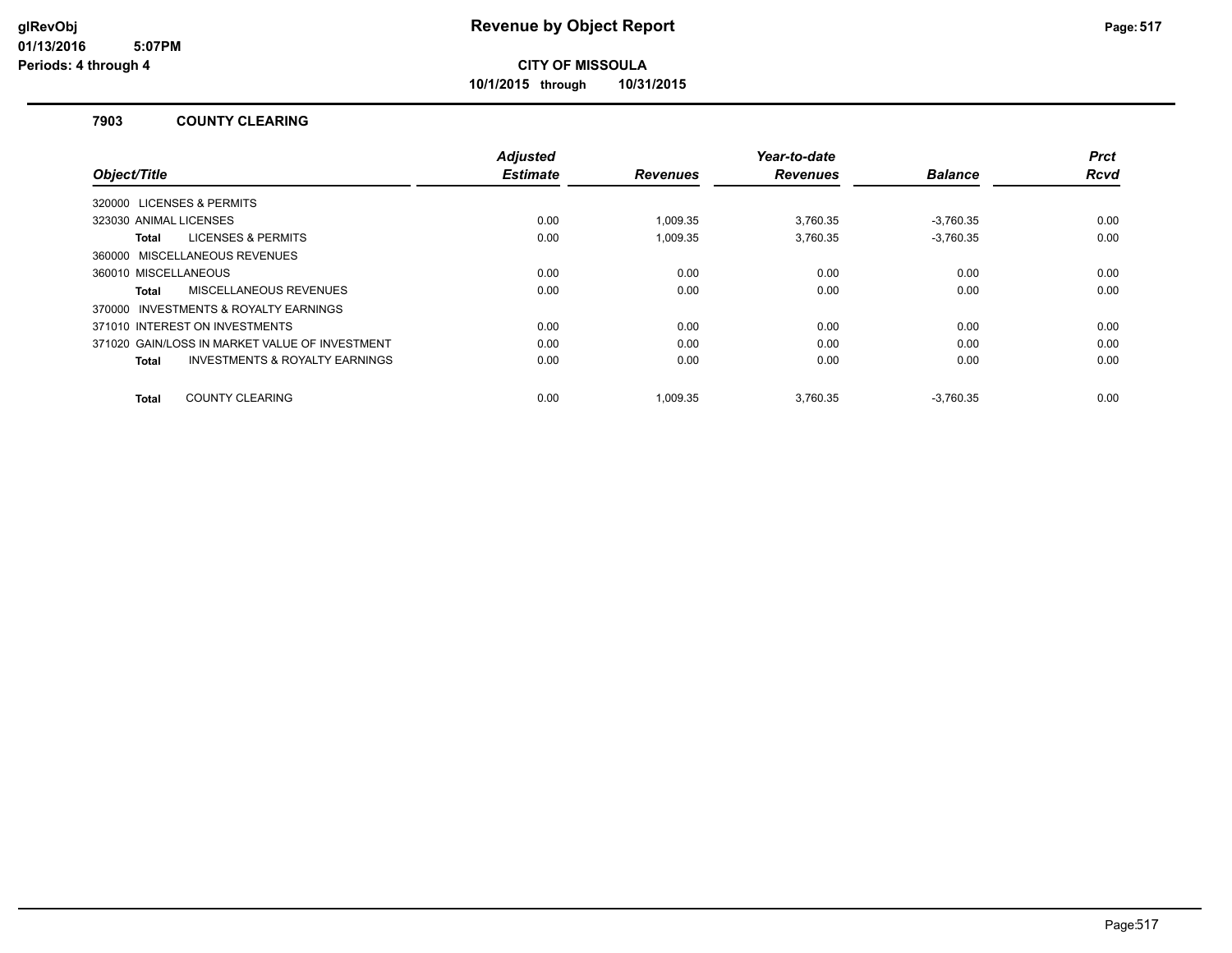**10/1/2015 through 10/31/2015**

**7904 SEWER REBATE**

**7904 SEWER REBATE**

|                                                           | <b>Adjusted</b> |                 | Year-to-date    |                | <b>Prct</b> |
|-----------------------------------------------------------|-----------------|-----------------|-----------------|----------------|-------------|
| Object/Title                                              | <b>Estimate</b> | <b>Revenues</b> | <b>Revenues</b> | <b>Balance</b> | <b>Rcvd</b> |
| 340000 CHARGES FOR SERVICES                               |                 |                 |                 |                |             |
| 343036 *** Title Not Found ***                            | 0.00            | 0.00            | 0.00            | 0.00           | 0.00        |
| <b>CHARGES FOR SERVICES</b><br>Total                      | 0.00            | 0.00            | 0.00            | 0.00           | 0.00        |
| 360000 MISCELLANEOUS REVENUES                             |                 |                 |                 |                |             |
| 360010 MISCELLANEOUS                                      | 0.00            | 0.00            | 0.00            | 0.00           | 0.00        |
| MISCELLANEOUS REVENUES<br>Total                           | 0.00            | 0.00            | 0.00            | 0.00           | 0.00        |
| 370000 INVESTMENTS & ROYALTY EARNINGS                     |                 |                 |                 |                |             |
| 371010 INTEREST ON INVESTMENTS                            | 0.00            | 0.00            | 0.00            | 0.00           | 0.00        |
| 371020 GAIN/LOSS IN MARKET VALUE OF INVESTMENTS           | 0.00            | 0.00            | 0.00            | 0.00           | 0.00        |
| <b>INVESTMENTS &amp; ROYALTY EARNINGS</b><br><b>Total</b> | 0.00            | 0.00            | 0.00            | 0.00           | 0.00        |
| <b>SEWER REBATE</b><br><b>Total</b>                       | 0.00            | 0.00            | 0.00            | 0.00           | 0.00        |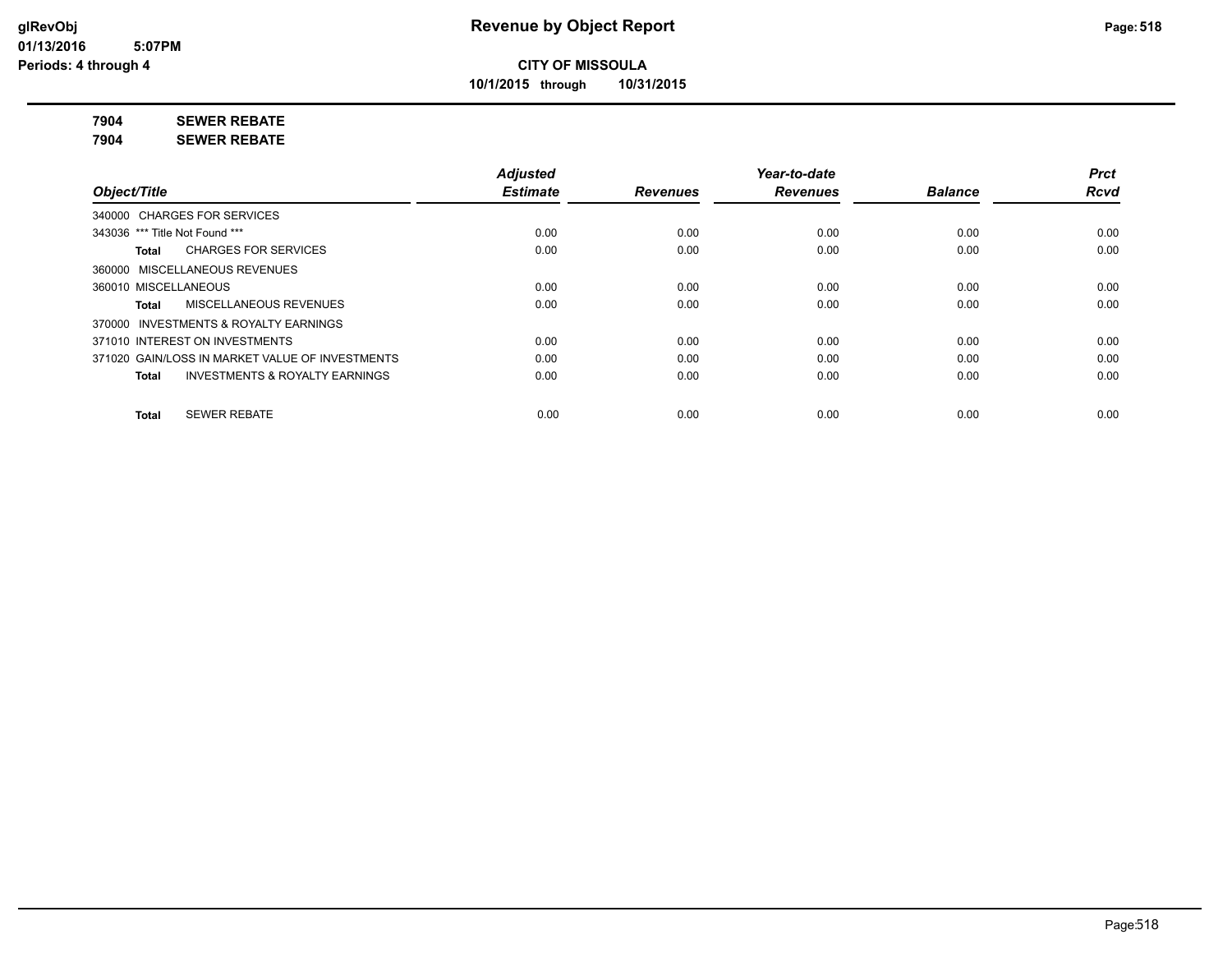**10/1/2015 through 10/31/2015**

#### **7904 SEWER REBATE**

| Object/Title                                              | <b>Adjusted</b><br><b>Estimate</b> | <b>Revenues</b> | Year-to-date<br><b>Revenues</b> | <b>Balance</b> | <b>Prct</b><br><b>Rcvd</b> |
|-----------------------------------------------------------|------------------------------------|-----------------|---------------------------------|----------------|----------------------------|
| 340000 CHARGES FOR SERVICES                               |                                    |                 |                                 |                |                            |
|                                                           |                                    |                 |                                 |                |                            |
| 343036 *** Title Not Found ***                            | 0.00                               | 0.00            | 0.00                            | 0.00           | 0.00                       |
| <b>CHARGES FOR SERVICES</b><br>Total                      | 0.00                               | 0.00            | 0.00                            | 0.00           | 0.00                       |
| 360000 MISCELLANEOUS REVENUES                             |                                    |                 |                                 |                |                            |
| 360010 MISCELLANEOUS                                      | 0.00                               | 0.00            | 0.00                            | 0.00           | 0.00                       |
| MISCELLANEOUS REVENUES<br>Total                           | 0.00                               | 0.00            | 0.00                            | 0.00           | 0.00                       |
| 370000 INVESTMENTS & ROYALTY EARNINGS                     |                                    |                 |                                 |                |                            |
| 371010 INTEREST ON INVESTMENTS                            | 0.00                               | 0.00            | 0.00                            | 0.00           | 0.00                       |
| 371020 GAIN/LOSS IN MARKET VALUE OF INVESTMENT            | 0.00                               | 0.00            | 0.00                            | 0.00           | 0.00                       |
| <b>INVESTMENTS &amp; ROYALTY EARNINGS</b><br><b>Total</b> | 0.00                               | 0.00            | 0.00                            | 0.00           | 0.00                       |
| <b>SEWER REBATE</b><br><b>Total</b>                       | 0.00                               | 0.00            | 0.00                            | 0.00           | 0.00                       |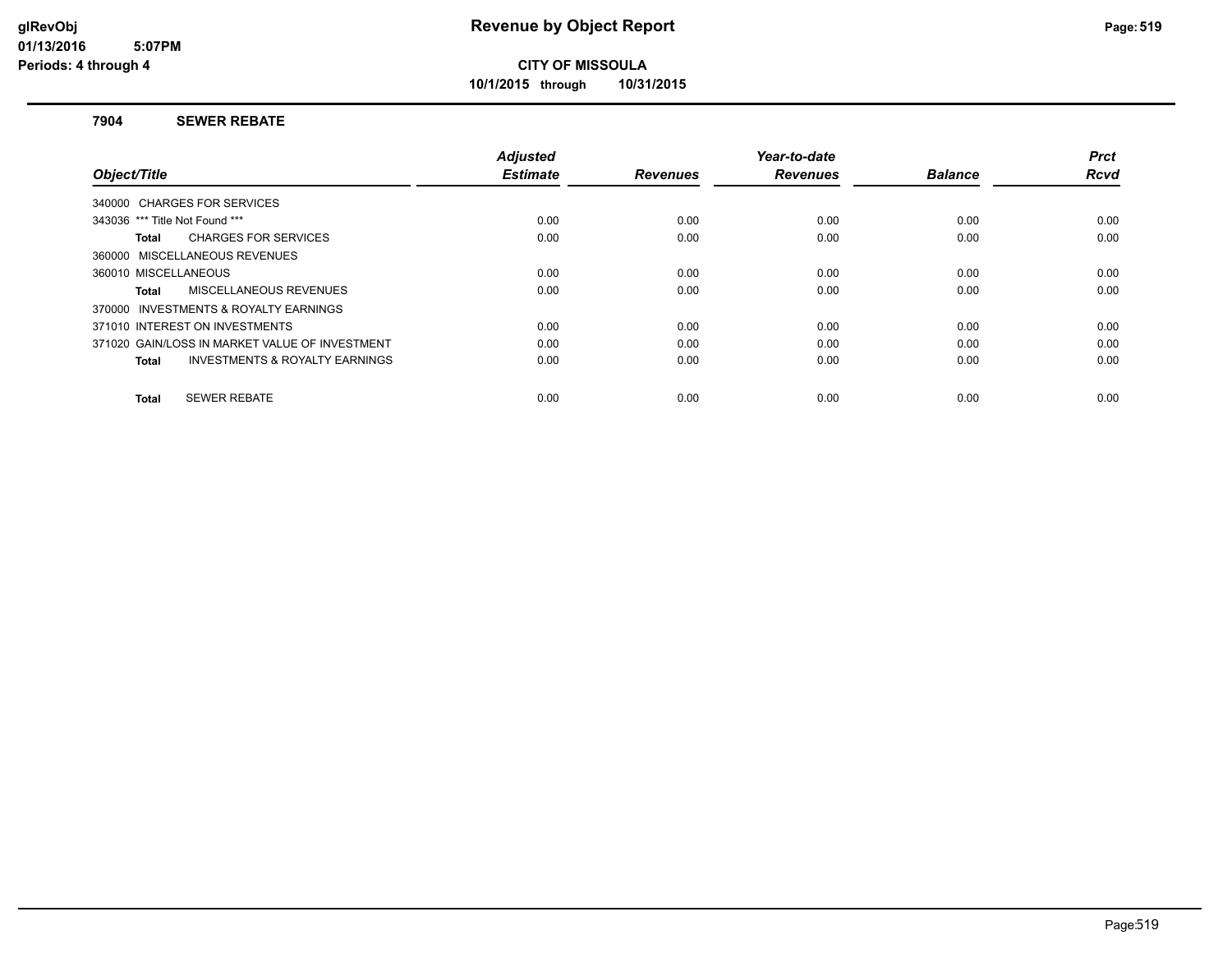**10/1/2015 through 10/31/2015**

**7905 WYE SEWER RSID 8489**

**7905 WYE SEWER RSID 8489**

|                                                 | <b>Adjusted</b> |                 | Year-to-date    |                | <b>Prct</b> |
|-------------------------------------------------|-----------------|-----------------|-----------------|----------------|-------------|
| Object/Title                                    | <b>Estimate</b> | <b>Revenues</b> | <b>Revenues</b> | <b>Balance</b> | <b>Rcvd</b> |
| 360000 MISCELLANEOUS REVENUES                   |                 |                 |                 |                |             |
| 360010 MISCELLANEOUS                            | 0.00            | 0.00            | 0.00            | 0.00           | 0.00        |
| MISCELLANEOUS REVENUES<br>Total                 | 0.00            | 0.00            | 0.00            | 0.00           | 0.00        |
| 370000 INVESTMENTS & ROYALTY EARNINGS           |                 |                 |                 |                |             |
| 371010 INTEREST ON INVESTMENTS                  | 0.00            | 0.00            | 0.00            | 0.00           | 0.00        |
| 371020 GAIN/LOSS IN MARKET VALUE OF INVESTMENTS | 0.00            | 0.00            | 0.00            | 0.00           | 0.00        |
| INVESTMENTS & ROYALTY EARNINGS<br>Total         | 0.00            | 0.00            | 0.00            | 0.00           | 0.00        |
|                                                 |                 |                 |                 |                |             |
| WYE SEWER RSID 8489<br>Total                    | 0.00            | 0.00            | 0.00            | 0.00           | 0.00        |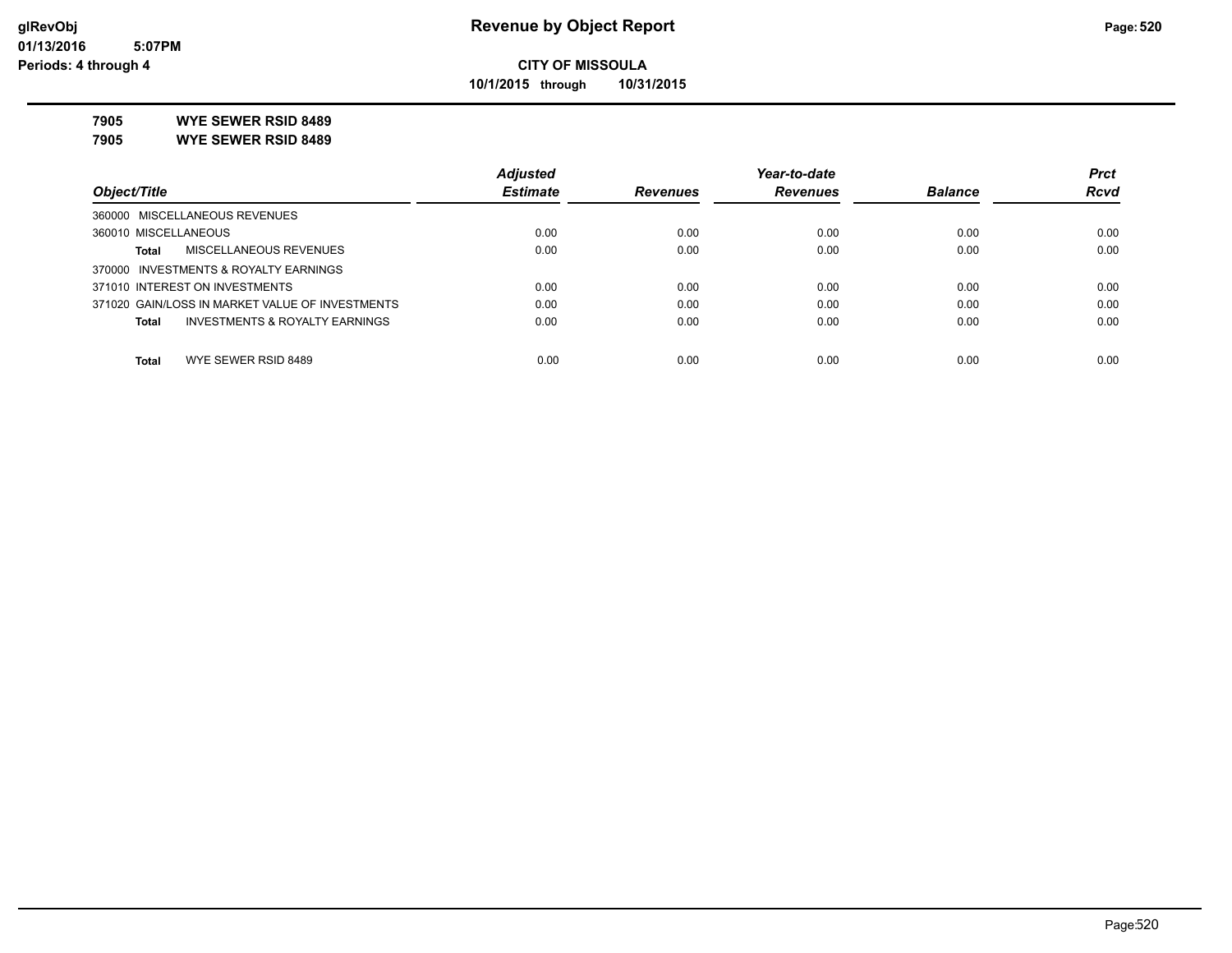**10/1/2015 through 10/31/2015**

#### **7905 WYE SEWER RSID 8489**

|                                                | <b>Adjusted</b> |                 | Year-to-date    |                | <b>Prct</b> |
|------------------------------------------------|-----------------|-----------------|-----------------|----------------|-------------|
| Object/Title                                   | <b>Estimate</b> | <b>Revenues</b> | <b>Revenues</b> | <b>Balance</b> | <b>Rcvd</b> |
| 360000 MISCELLANEOUS REVENUES                  |                 |                 |                 |                |             |
| 360010 MISCELLANEOUS                           | 0.00            | 0.00            | 0.00            | 0.00           | 0.00        |
| MISCELLANEOUS REVENUES<br>Total                | 0.00            | 0.00            | 0.00            | 0.00           | 0.00        |
| 370000 INVESTMENTS & ROYALTY EARNINGS          |                 |                 |                 |                |             |
| 371010 INTEREST ON INVESTMENTS                 | 0.00            | 0.00            | 0.00            | 0.00           | 0.00        |
| 371020 GAIN/LOSS IN MARKET VALUE OF INVESTMENT | 0.00            | 0.00            | 0.00            | 0.00           | 0.00        |
| INVESTMENTS & ROYALTY EARNINGS<br>Total        | 0.00            | 0.00            | 0.00            | 0.00           | 0.00        |
|                                                |                 |                 |                 |                |             |
| <b>Total</b><br>WYE SEWER RSID 8489            | 0.00            | 0.00            | 0.00            | 0.00           | 0.00        |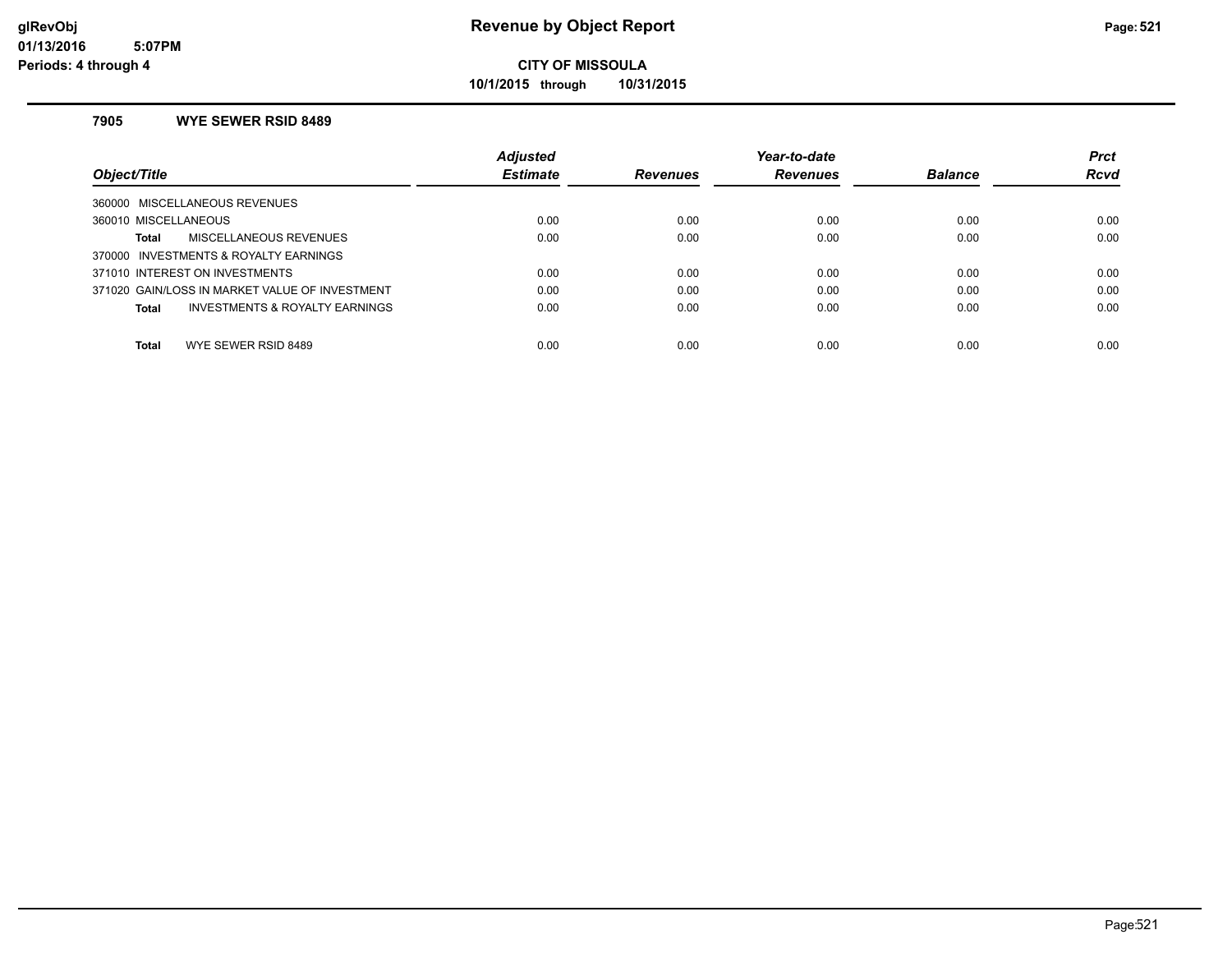**10/1/2015 through 10/31/2015**

#### **7906 COUNTY PARK BOARD CIP**

**7906 COUNTY PARK BOARD CIP**

|                                                 | <b>Adjusted</b> |                 | Year-to-date    |                | <b>Prct</b> |
|-------------------------------------------------|-----------------|-----------------|-----------------|----------------|-------------|
| Object/Title                                    | <b>Estimate</b> | <b>Revenues</b> | <b>Revenues</b> | <b>Balance</b> | <b>Rcvd</b> |
| 340000 CHARGES FOR SERVICES                     |                 |                 |                 |                |             |
| 346050 COUNTY PLAYGROUND CONTRACT               | 0.00            | 0.00            | 0.00            | 0.00           | 0.00        |
| <b>CHARGES FOR SERVICES</b><br>Total            | 0.00            | 0.00            | 0.00            | 0.00           | 0.00        |
| 370000 INVESTMENTS & ROYALTY EARNINGS           |                 |                 |                 |                |             |
| 371010 INTEREST ON INVESTMENTS                  | 0.00            | 0.00            | 0.00            | 0.00           | 0.00        |
| 371020 GAIN/LOSS IN MARKET VALUE OF INVESTMENTS | 0.00            | 0.00            | 0.00            | 0.00           | 0.00        |
| INVESTMENTS & ROYALTY EARNINGS<br>Total         | 0.00            | 0.00            | 0.00            | 0.00           | 0.00        |
| COUNTY PARK BOARD CIP<br><b>Total</b>           | 0.00            | 0.00            | 0.00            | 0.00           | 0.00        |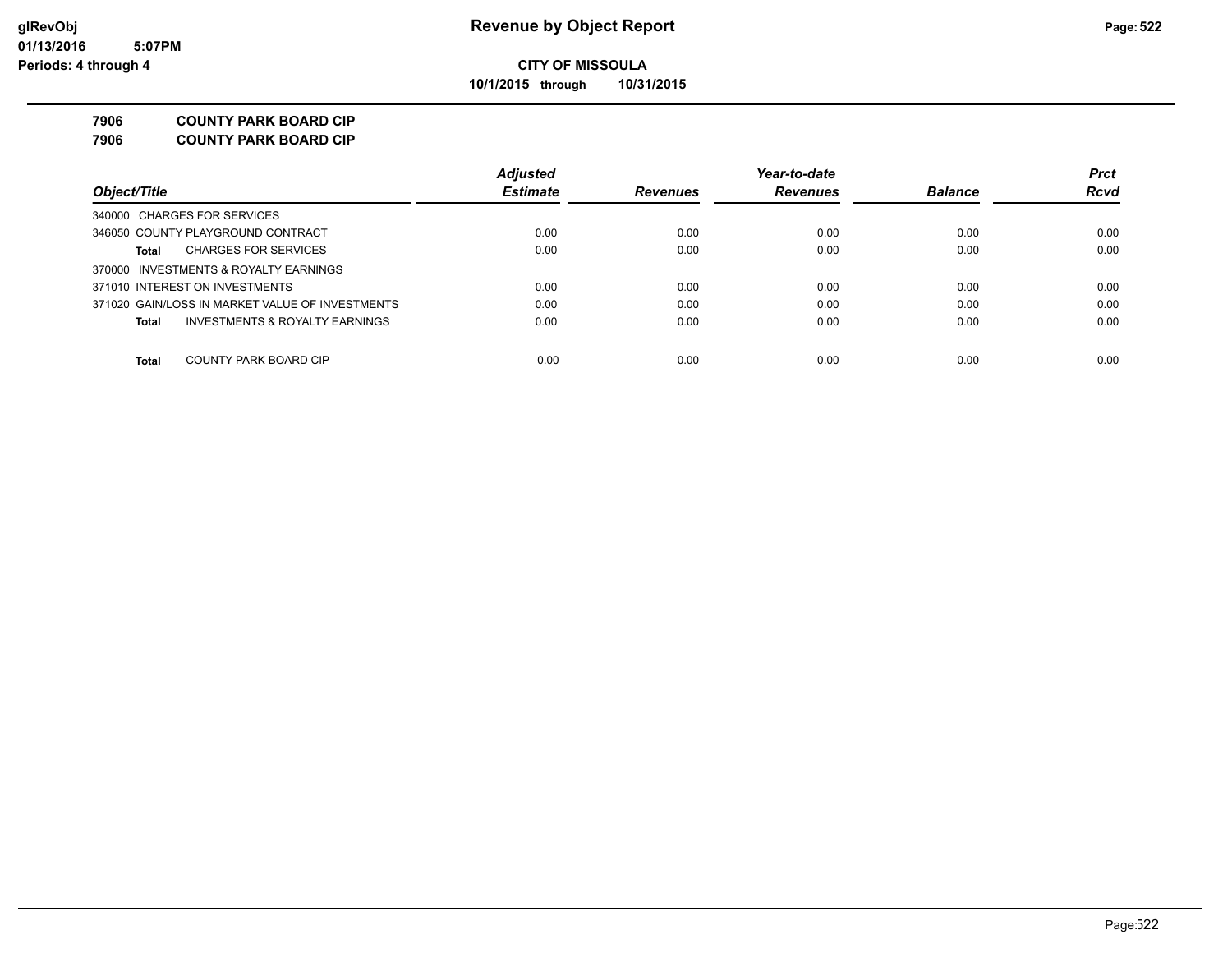**10/1/2015 through 10/31/2015**

### **7906 COUNTY PARK BOARD CIP**

|                                                | <b>Adjusted</b> |                 | Year-to-date    |                | <b>Prct</b> |
|------------------------------------------------|-----------------|-----------------|-----------------|----------------|-------------|
| Obiect/Title                                   | <b>Estimate</b> | <b>Revenues</b> | <b>Revenues</b> | <b>Balance</b> | <b>Rcvd</b> |
| 340000 CHARGES FOR SERVICES                    |                 |                 |                 |                |             |
| 346050 COUNTY PLAYGROUND CONTRACT              | 0.00            | 0.00            | 0.00            | 0.00           | 0.00        |
| <b>CHARGES FOR SERVICES</b><br>Total           | 0.00            | 0.00            | 0.00            | 0.00           | 0.00        |
| 370000 INVESTMENTS & ROYALTY EARNINGS          |                 |                 |                 |                |             |
| 371010 INTEREST ON INVESTMENTS                 | 0.00            | 0.00            | 0.00            | 0.00           | 0.00        |
| 371020 GAIN/LOSS IN MARKET VALUE OF INVESTMENT | 0.00            | 0.00            | 0.00            | 0.00           | 0.00        |
| INVESTMENTS & ROYALTY EARNINGS<br>Total        | 0.00            | 0.00            | 0.00            | 0.00           | 0.00        |
|                                                |                 |                 |                 |                |             |
| COUNTY PARK BOARD CIP<br><b>Total</b>          | 0.00            | 0.00            | 0.00            | 0.00           | 0.00        |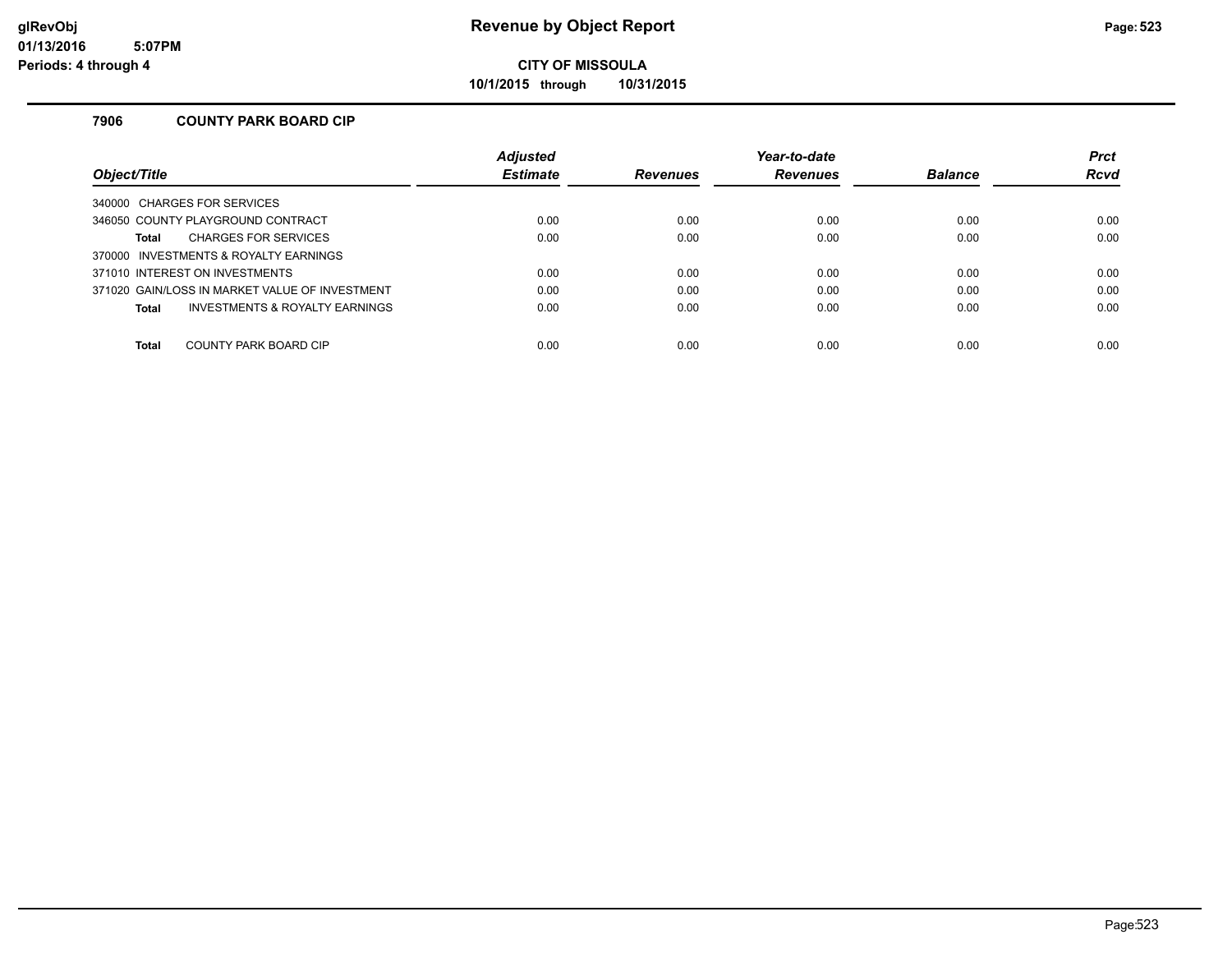**10/1/2015 through 10/31/2015**

#### **7907 ELK HILLS SUBDIVISION**

**7907 ELK HILLS SUBDIVISION**

|                                                 | <b>Adjusted</b> |                 | Year-to-date    |                | Prct        |
|-------------------------------------------------|-----------------|-----------------|-----------------|----------------|-------------|
| Object/Title                                    | <b>Estimate</b> | <b>Revenues</b> | <b>Revenues</b> | <b>Balance</b> | <b>Rcvd</b> |
| 370000 INVESTMENTS & ROYALTY EARNINGS           |                 |                 |                 |                |             |
| 371010 INTEREST ON INVESTMENTS                  | 0.00            | 0.00            | 0.00            | 0.00           | 0.00        |
| 371020 GAIN/LOSS IN MARKET VALUE OF INVESTMENTS | 0.00            | 0.00            | 0.00            | 0.00           | 0.00        |
| INVESTMENTS & ROYALTY EARNINGS<br><b>Total</b>  | 0.00            | 0.00            | 0.00            | 0.00           | 0.00        |
|                                                 |                 |                 |                 |                |             |
| ELK HILLS SUBDIVISION<br><b>Total</b>           | 0.00            | 0.00            | 0.00            | 0.00           | 0.00        |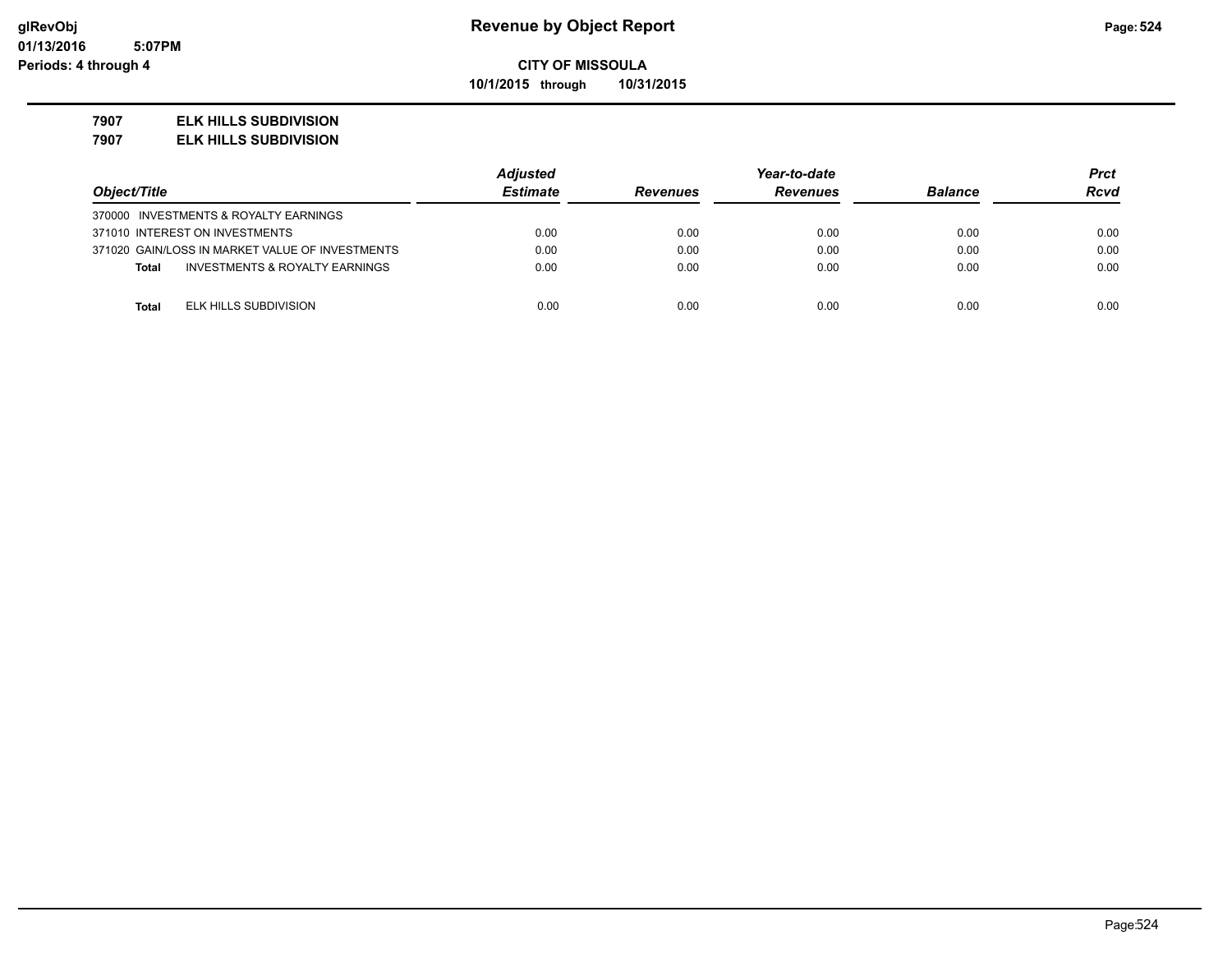**10/1/2015 through 10/31/2015**

#### **7907 ELK HILLS SUBDIVISION**

| Object/Title |                                                | <b>Adjusted</b><br><b>Estimate</b> | <b>Revenues</b> | Year-to-date<br><b>Revenues</b> | <b>Balance</b> | <b>Prct</b><br><b>Rcvd</b> |
|--------------|------------------------------------------------|------------------------------------|-----------------|---------------------------------|----------------|----------------------------|
|              | 370000 INVESTMENTS & ROYALTY EARNINGS          |                                    |                 |                                 |                |                            |
|              | 371010 INTEREST ON INVESTMENTS                 | 0.00                               | 0.00            | 0.00                            | 0.00           | 0.00                       |
|              | 371020 GAIN/LOSS IN MARKET VALUE OF INVESTMENT | 0.00                               | 0.00            | 0.00                            | 0.00           | 0.00                       |
| <b>Total</b> | INVESTMENTS & ROYALTY EARNINGS                 | 0.00                               | 0.00            | 0.00                            | 0.00           | 0.00                       |
|              |                                                |                                    |                 |                                 |                |                            |
| Total        | ELK HILLS SUBDIVISION                          | 0.00                               | 0.00            | 0.00                            | 0.00           | 0.00                       |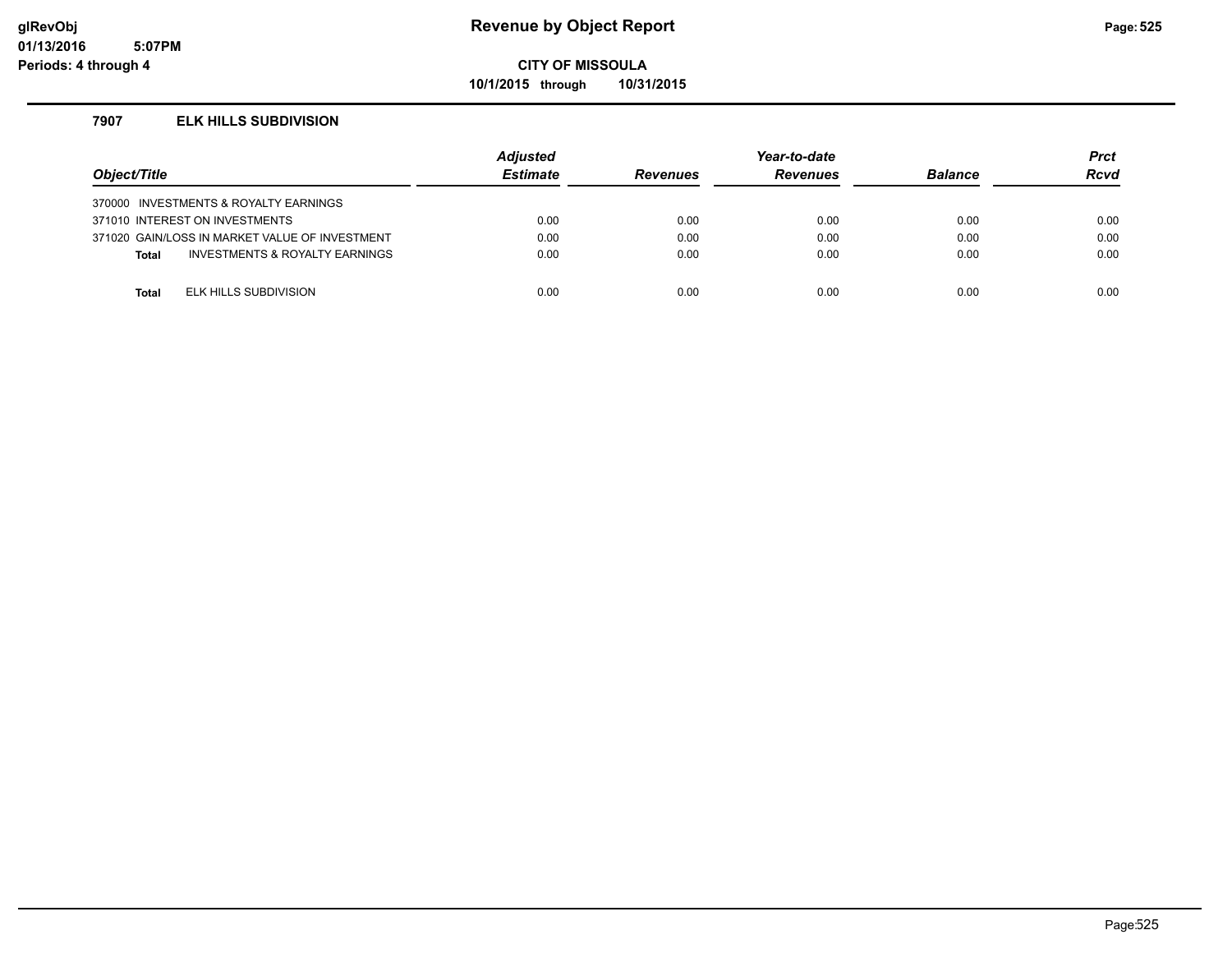**10/1/2015 through 10/31/2015**

# **7908 RATTLESNAKE-CORNERSTONE TRAIL SW**

### **7908 RATTLESNAKE-CORNERSTONE TRAIL SW**

|                                                    | <b>Adjusted</b> |                 | Year-to-date    |                | <b>Prct</b> |
|----------------------------------------------------|-----------------|-----------------|-----------------|----------------|-------------|
| Object/Title                                       | <b>Estimate</b> | <b>Revenues</b> | <b>Revenues</b> | <b>Balance</b> | <b>Rcvd</b> |
| 370000 INVESTMENTS & ROYALTY EARNINGS              |                 |                 |                 |                |             |
| 371010 INTEREST ON INVESTMENTS                     | 0.00            | 0.00            | 0.00            | 0.00           | 0.00        |
| 371020 GAIN/LOSS IN MARKET VALUE OF INVESTMENTS    | 0.00            | 0.00            | 0.00            | 0.00           | 0.00        |
| <b>INVESTMENTS &amp; ROYALTY EARNINGS</b><br>Total | 0.00            | 0.00            | 0.00            | 0.00           | 0.00        |
| 380000 OTHER FINANCING SOURCES                     |                 |                 |                 |                |             |
| 383000 OPERATING TRANSFERS                         | 0.00            | 0.00            | 0.00            | 0.00           | 0.00        |
| OTHER FINANCING SOURCES<br>Total                   | 0.00            | 0.00            | 0.00            | 0.00           | 0.00        |
|                                                    |                 |                 |                 |                |             |
| RATTLESNAKE-CORNERSTONE TRAIL SW<br>Total          | 0.00            | 0.00            | 0.00            | 0.00           | 0.00        |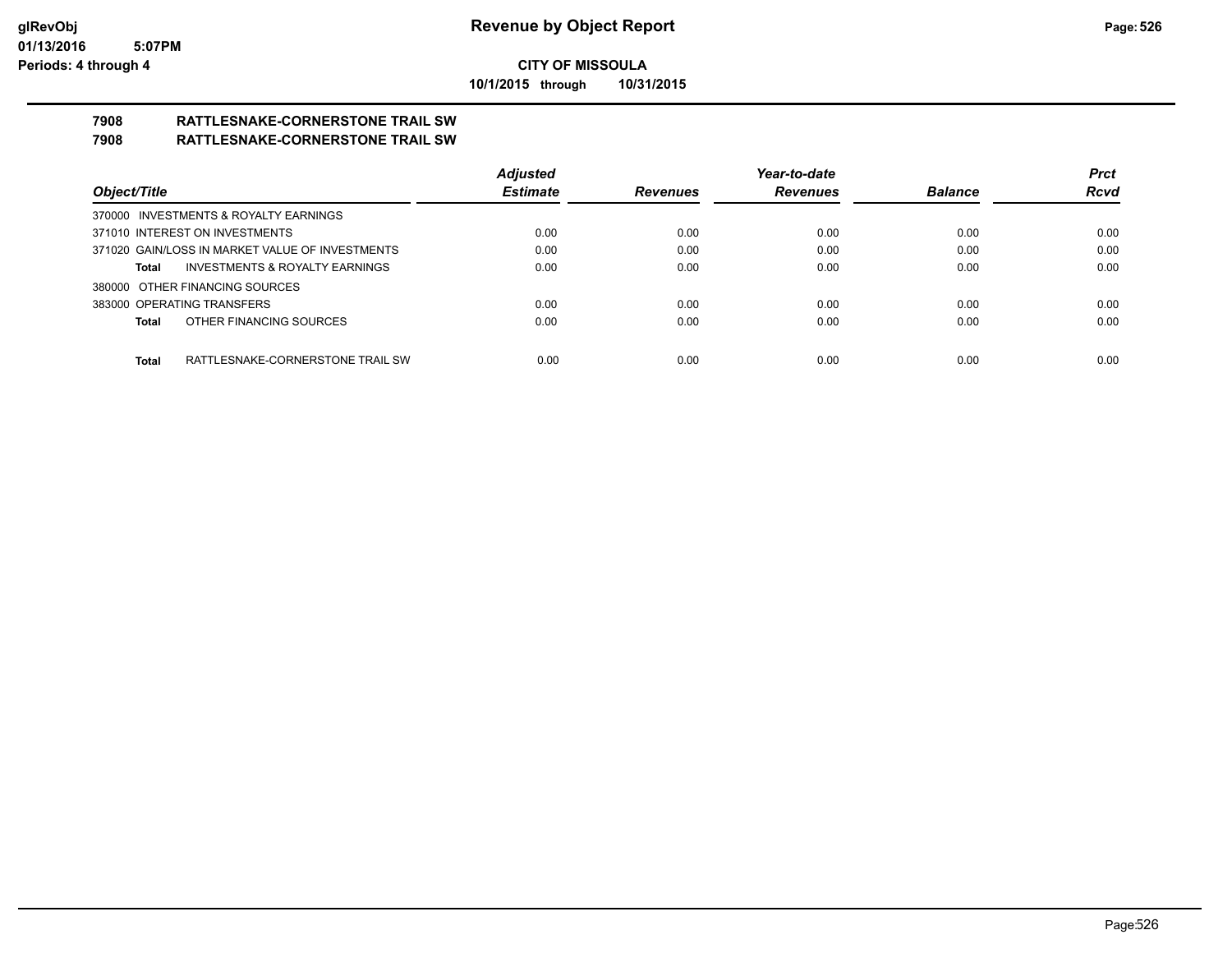**10/1/2015 through 10/31/2015**

### **7908 RATTLESNAKE-CORNERSTONE TRAIL SW**

|              |                                                | <b>Adjusted</b> |                 | Year-to-date    |                | <b>Prct</b> |
|--------------|------------------------------------------------|-----------------|-----------------|-----------------|----------------|-------------|
| Object/Title |                                                | <b>Estimate</b> | <b>Revenues</b> | <b>Revenues</b> | <b>Balance</b> | <b>Rcvd</b> |
|              | 370000 INVESTMENTS & ROYALTY EARNINGS          |                 |                 |                 |                |             |
|              | 371010 INTEREST ON INVESTMENTS                 | 0.00            | 0.00            | 0.00            | 0.00           | 0.00        |
|              | 371020 GAIN/LOSS IN MARKET VALUE OF INVESTMENT | 0.00            | 0.00            | 0.00            | 0.00           | 0.00        |
| Total        | INVESTMENTS & ROYALTY EARNINGS                 | 0.00            | 0.00            | 0.00            | 0.00           | 0.00        |
|              | 380000 OTHER FINANCING SOURCES                 |                 |                 |                 |                |             |
|              | 383000 OPERATING TRANSFERS                     | 0.00            | 0.00            | 0.00            | 0.00           | 0.00        |
| Total        | OTHER FINANCING SOURCES                        | 0.00            | 0.00            | 0.00            | 0.00           | 0.00        |
| <b>Total</b> | RATTLESNAKE-CORNERSTONE TRAIL SW               | 0.00            | 0.00            | 0.00            | 0.00           | 0.00        |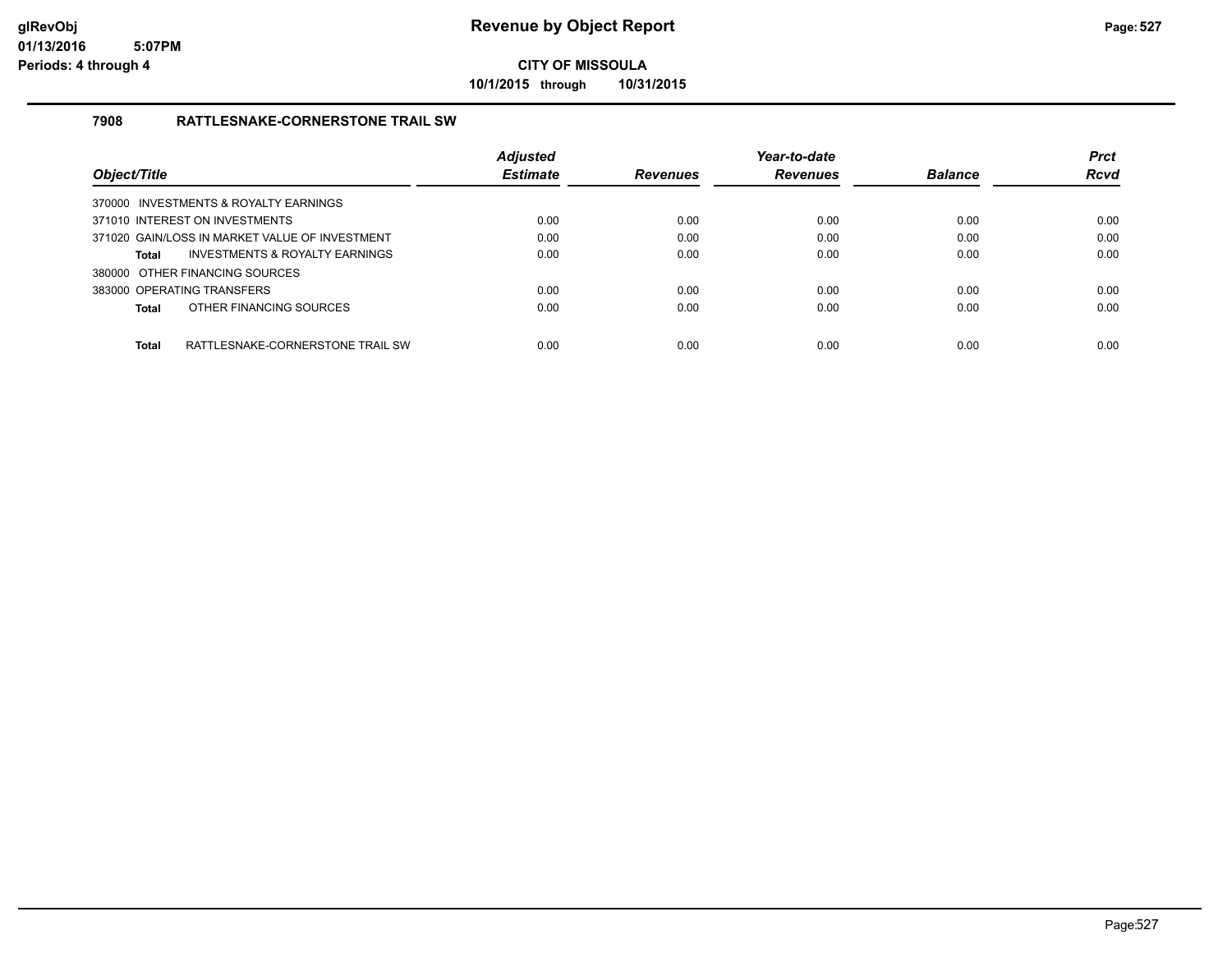**10/1/2015 through 10/31/2015**

### **7909 YOUTH PROGRAMS**

**7909 YOUTH PROGRAMS**

|                                                    | <b>Adjusted</b> |                 | Year-to-date    |                | Prct        |
|----------------------------------------------------|-----------------|-----------------|-----------------|----------------|-------------|
| Object/Title                                       | <b>Estimate</b> | <b>Revenues</b> | <b>Revenues</b> | <b>Balance</b> | <b>Rcvd</b> |
| 370000 INVESTMENTS & ROYALTY EARNINGS              |                 |                 |                 |                |             |
| 371010 INTEREST ON INVESTMENTS                     | 0.00            | 0.00            | 0.00            | 0.00           | 0.00        |
| 371020 GAIN/LOSS IN MARKET VALUE OF INVESTMENTS    | 0.00            | 0.00            | 0.00            | 0.00           | 0.00        |
| <b>INVESTMENTS &amp; ROYALTY EARNINGS</b><br>Total | 0.00            | 0.00            | 0.00            | 0.00           | 0.00        |
|                                                    |                 |                 |                 |                |             |
| YOUTH PROGRAMS<br>Total                            | 0.00            | 0.00            | 0.00            | 0.00           | 0.00        |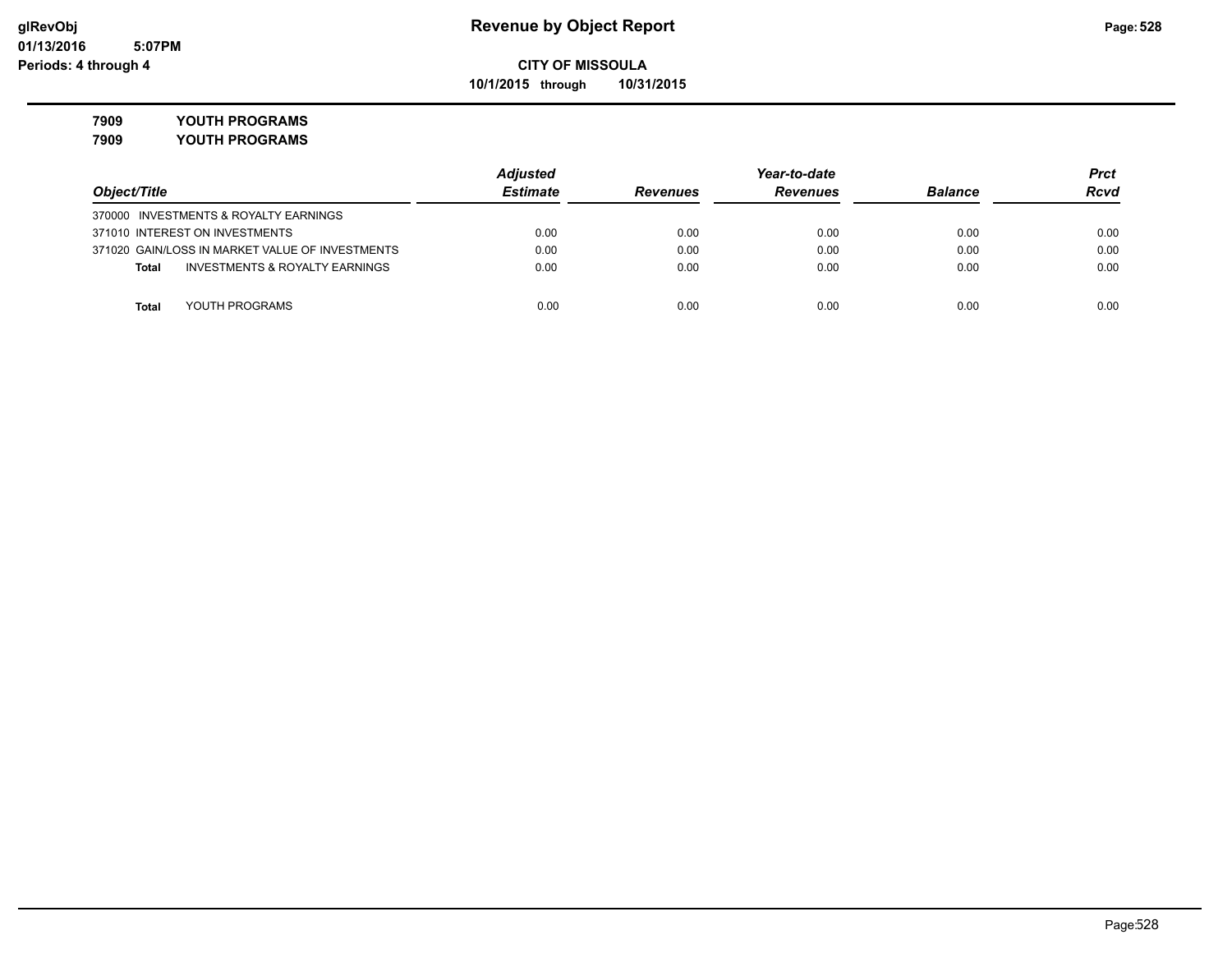### **glRevObj Revenue by Object Report Page:529**

### **CITY OF MISSOULA**

**10/1/2015 through 10/31/2015**

#### **7909 YOUTH PROGRAMS**

| Object/Title |                                                | <b>Adjusted</b><br><b>Estimate</b> | <b>Revenues</b> | Year-to-date<br><b>Revenues</b> | <b>Balance</b> | <b>Prct</b><br><b>Rcvd</b> |
|--------------|------------------------------------------------|------------------------------------|-----------------|---------------------------------|----------------|----------------------------|
|              | 370000 INVESTMENTS & ROYALTY EARNINGS          |                                    |                 |                                 |                |                            |
|              | 371010 INTEREST ON INVESTMENTS                 | 0.00                               | 0.00            | 0.00                            | 0.00           | 0.00                       |
|              | 371020 GAIN/LOSS IN MARKET VALUE OF INVESTMENT | 0.00                               | 0.00            | 0.00                            | 0.00           | 0.00                       |
| <b>Total</b> | INVESTMENTS & ROYALTY EARNINGS                 | 0.00                               | 0.00            | 0.00                            | 0.00           | 0.00                       |
|              |                                                |                                    |                 |                                 |                |                            |
| Total        | YOUTH PROGRAMS                                 | 0.00                               | 0.00            | 0.00                            | 0.00           | 0.00                       |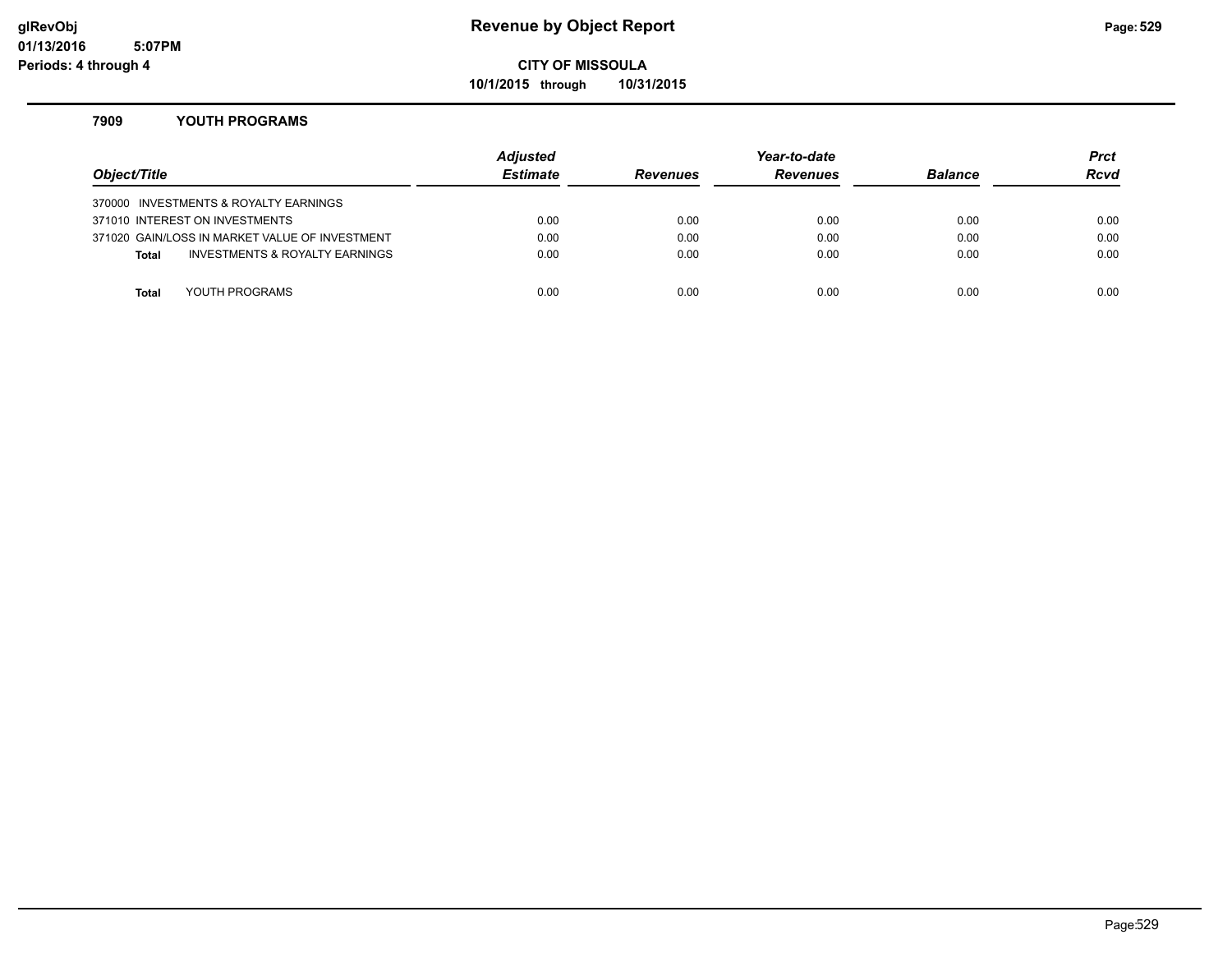#### **7910 SIDEWALK & CURB LOAN FUND**

#### **7910 SIDEWALK & CURB LOAN FUND**

|                                                 | <b>Adjusted</b> | Year-to-date    |                 |                | <b>Prct</b> |
|-------------------------------------------------|-----------------|-----------------|-----------------|----------------|-------------|
| Object/Title                                    | <b>Estimate</b> | <b>Revenues</b> | <b>Revenues</b> | <b>Balance</b> | <b>Rcvd</b> |
| 370000 INVESTMENTS & ROYALTY EARNINGS           |                 |                 |                 |                |             |
| 371010 INTEREST ON INVESTMENTS                  | 0.00            | 0.00            | 0.00            | 0.00           | 0.00        |
| 371020 GAIN/LOSS IN MARKET VALUE OF INVESTMENTS | 0.00            | 0.00            | 0.00            | 0.00           | 0.00        |
| INVESTMENTS & ROYALTY EARNINGS<br><b>Total</b>  | 0.00            | 0.00            | 0.00            | 0.00           | 0.00        |
|                                                 |                 |                 |                 |                |             |
| SIDEWALK & CURB LOAN FUND<br>Total              | 0.00            | 0.00            | 0.00            | 0.00           | 0.00        |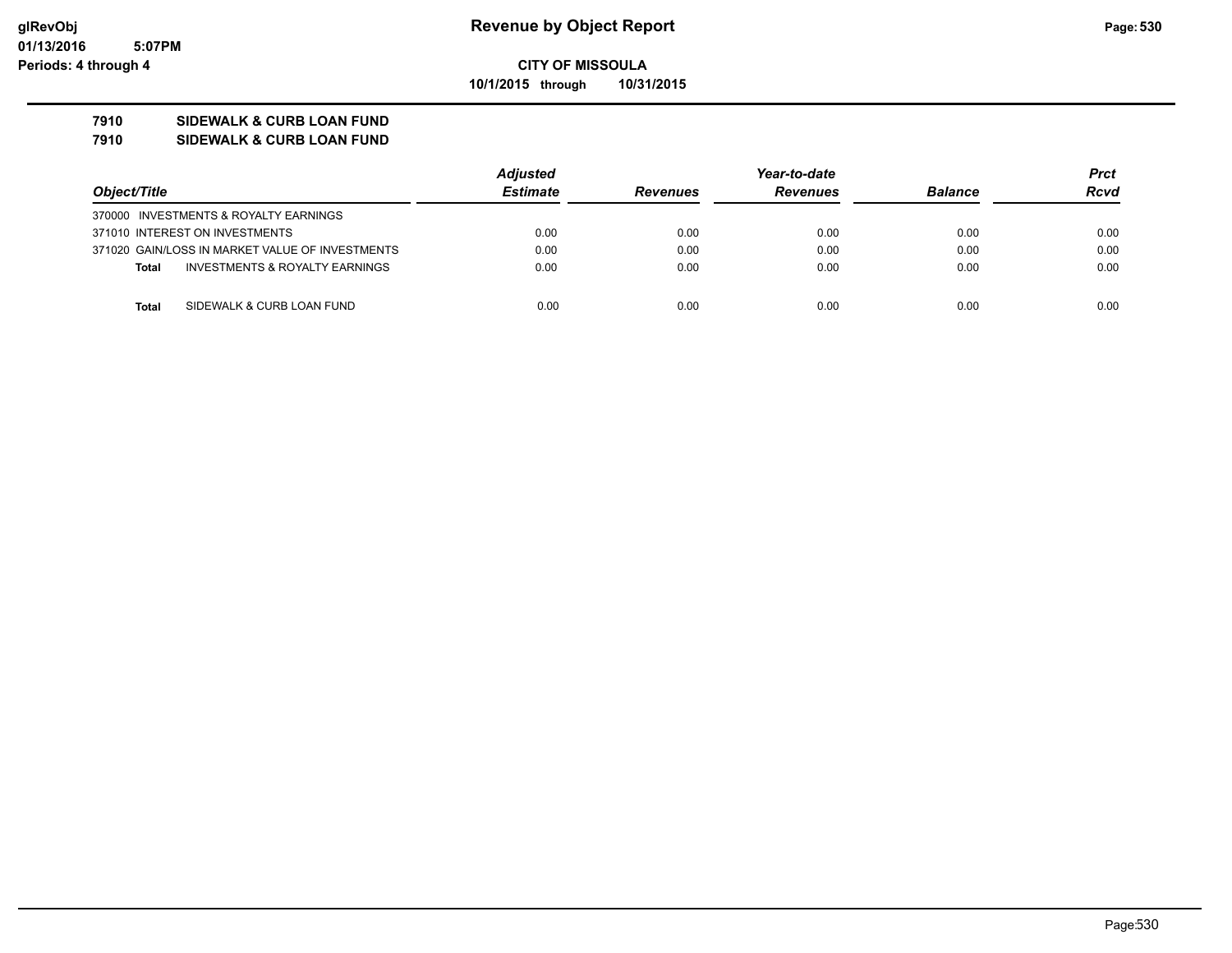**10/1/2015 through 10/31/2015**

### **7910 SIDEWALK & CURB LOAN FUND**

| Object/Title                          |                                                | <b>Adiusted</b><br><b>Estimate</b> | <b>Revenues</b> | Year-to-date<br><b>Revenues</b> | <b>Balance</b> | <b>Prct</b><br><b>Rcvd</b> |
|---------------------------------------|------------------------------------------------|------------------------------------|-----------------|---------------------------------|----------------|----------------------------|
| 370000 INVESTMENTS & ROYALTY EARNINGS |                                                |                                    |                 |                                 |                |                            |
| 371010 INTEREST ON INVESTMENTS        |                                                | 0.00                               | 0.00            | 0.00                            | 0.00           | 0.00                       |
|                                       | 371020 GAIN/LOSS IN MARKET VALUE OF INVESTMENT | 0.00                               | 0.00            | 0.00                            | 0.00           | 0.00                       |
| <b>Total</b>                          | INVESTMENTS & ROYALTY EARNINGS                 | 0.00                               | 0.00            | 0.00                            | 0.00           | 0.00                       |
|                                       |                                                |                                    |                 |                                 |                |                            |
| Total                                 | SIDEWALK & CURB LOAN FUND                      | 0.00                               | 0.00            | 0.00                            | 0.00           | 0.00                       |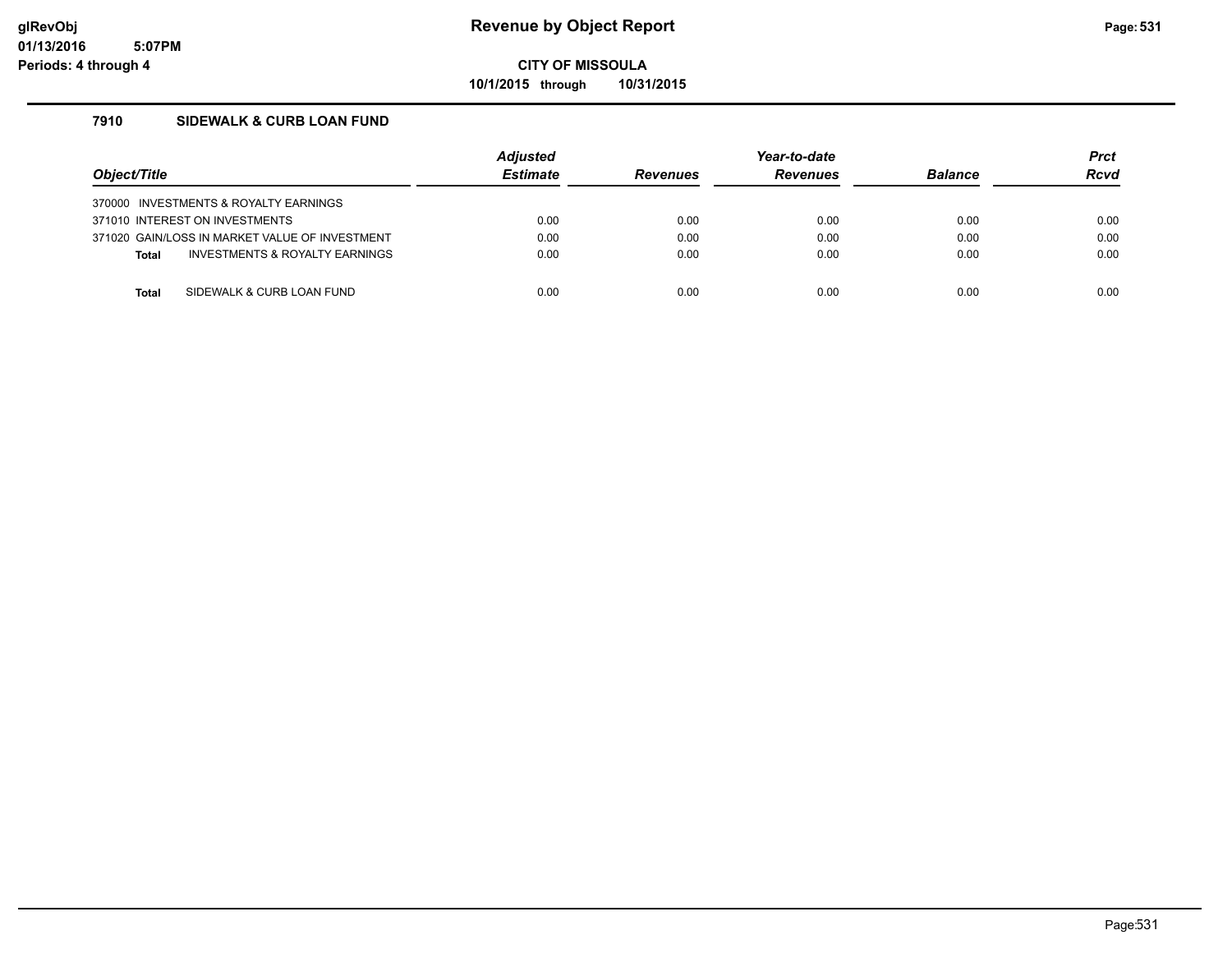**10/1/2015 through 10/31/2015**

### **7911 RESIDENTIAL INSPECTION FUND**

#### **7911 RESIDENTIAL INSPECTION FUND**

|                                                           | <b>Adjusted</b> |                 | Year-to-date    |                | <b>Prct</b> |
|-----------------------------------------------------------|-----------------|-----------------|-----------------|----------------|-------------|
| Object/Title                                              | <b>Estimate</b> | <b>Revenues</b> | <b>Revenues</b> | <b>Balance</b> | <b>Rcvd</b> |
| <b>LICENSES &amp; PERMITS</b><br>320000                   |                 |                 |                 |                |             |
| 323018 PAVING ASSESSMENTS                                 | 0.00            | 0.00            | 0.00            | 0.00           | 0.00        |
| <b>LICENSES &amp; PERMITS</b><br>Total                    | 0.00            | 0.00            | 0.00            | 0.00           | 0.00        |
| MISCELLANEOUS REVENUES<br>360000                          |                 |                 |                 |                |             |
| 360010 MISCELLANEOUS                                      | 0.00            | 0.00            | 0.00            | 0.00           | 0.00        |
| 365001 *** Title Not Found ***                            | 0.00            | 0.00            | 0.00            | 0.00           | 0.00        |
| 365002 OTHER RECREATION DONATIONS                         | 0.00            | 0.00            | 0.00            | 0.00           | 0.00        |
| MISCELLANEOUS REVENUES<br>Total                           | 0.00            | 0.00            | 0.00            | 0.00           | 0.00        |
| INVESTMENTS & ROYALTY EARNINGS<br>370000                  |                 |                 |                 |                |             |
| 371010 INTEREST ON INVESTMENTS                            | 0.00            | 0.00            | 0.00            | 0.00           | 0.00        |
| 371020 GAIN/LOSS IN MARKET VALUE OF INVESTMENTS           | 0.00            | 0.00            | 0.00            | 0.00           | 0.00        |
| <b>INVESTMENTS &amp; ROYALTY EARNINGS</b><br><b>Total</b> | 0.00            | 0.00            | 0.00            | 0.00           | 0.00        |
| <b>RESIDENTIAL INSPECTION FUND</b><br><b>Total</b>        | 0.00            | 0.00            | 0.00            | 0.00           | 0.00        |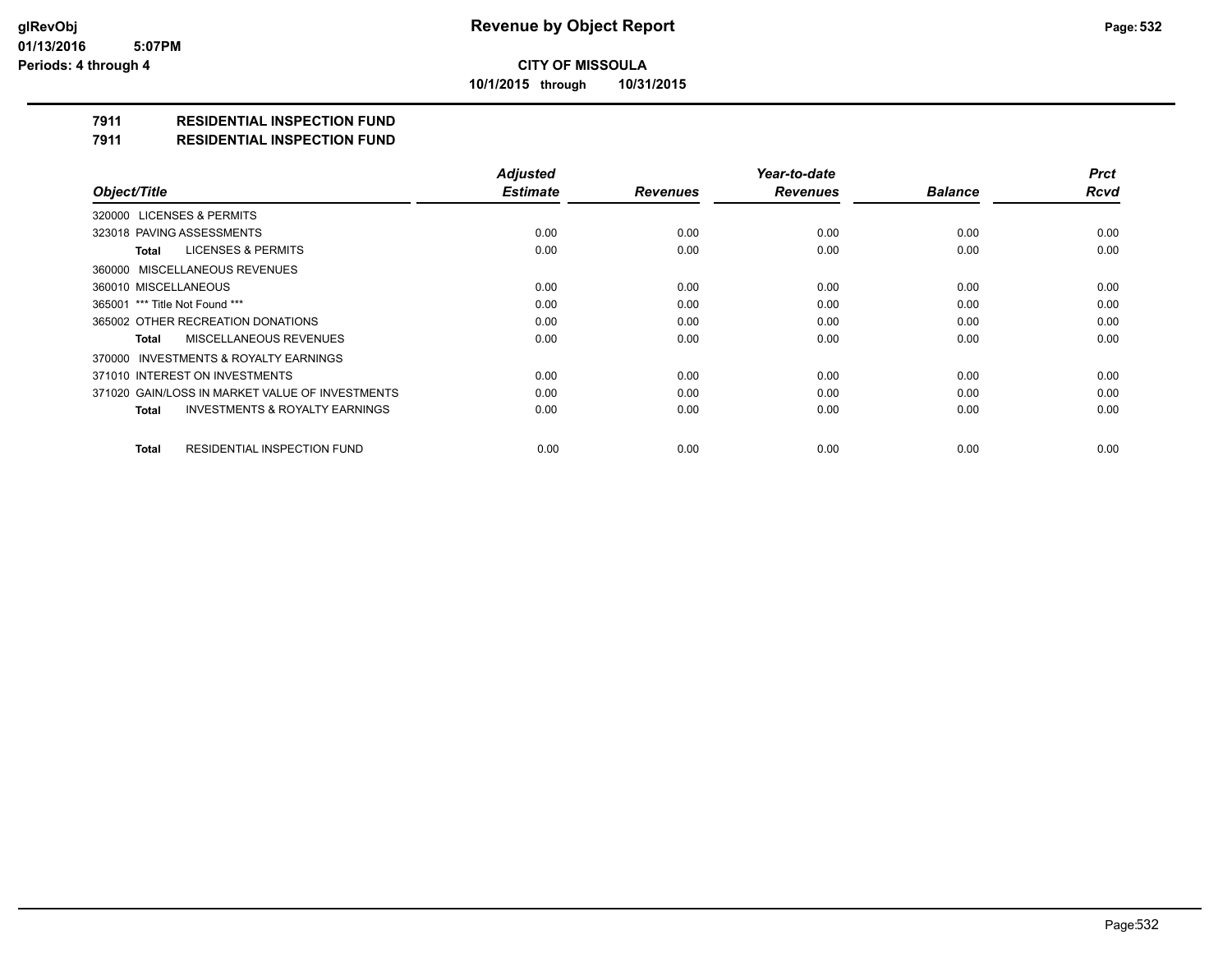**10/1/2015 through 10/31/2015**

### **7911 RESIDENTIAL INSPECTION FUND**

| Object/Title                                       | <b>Adjusted</b><br><b>Estimate</b> | <b>Revenues</b> | Year-to-date<br><b>Revenues</b> | <b>Balance</b> | <b>Prct</b><br>Rcvd |
|----------------------------------------------------|------------------------------------|-----------------|---------------------------------|----------------|---------------------|
|                                                    |                                    |                 |                                 |                |                     |
| 320000 LICENSES & PERMITS                          |                                    |                 |                                 |                |                     |
| 323018 PAVING ASSESSMENTS                          | 0.00                               | 0.00            | 0.00                            | 0.00           | 0.00                |
| <b>LICENSES &amp; PERMITS</b><br><b>Total</b>      | 0.00                               | 0.00            | 0.00                            | 0.00           | 0.00                |
| 360000 MISCELLANEOUS REVENUES                      |                                    |                 |                                 |                |                     |
| 360010 MISCELLANEOUS                               | 0.00                               | 0.00            | 0.00                            | 0.00           | 0.00                |
| 365001 *** Title Not Found ***                     | 0.00                               | 0.00            | 0.00                            | 0.00           | 0.00                |
| 365002 OTHER RECREATION DONATIONS                  | 0.00                               | 0.00            | 0.00                            | 0.00           | 0.00                |
| <b>MISCELLANEOUS REVENUES</b><br><b>Total</b>      | 0.00                               | 0.00            | 0.00                            | 0.00           | 0.00                |
| INVESTMENTS & ROYALTY EARNINGS<br>370000           |                                    |                 |                                 |                |                     |
| 371010 INTEREST ON INVESTMENTS                     | 0.00                               | 0.00            | 0.00                            | 0.00           | 0.00                |
| 371020 GAIN/LOSS IN MARKET VALUE OF INVESTMENT     | 0.00                               | 0.00            | 0.00                            | 0.00           | 0.00                |
| <b>INVESTMENTS &amp; ROYALTY EARNINGS</b><br>Total | 0.00                               | 0.00            | 0.00                            | 0.00           | 0.00                |
|                                                    |                                    |                 |                                 |                |                     |
| <b>RESIDENTIAL INSPECTION FUND</b><br><b>Total</b> | 0.00                               | 0.00            | 0.00                            | 0.00           | 0.00                |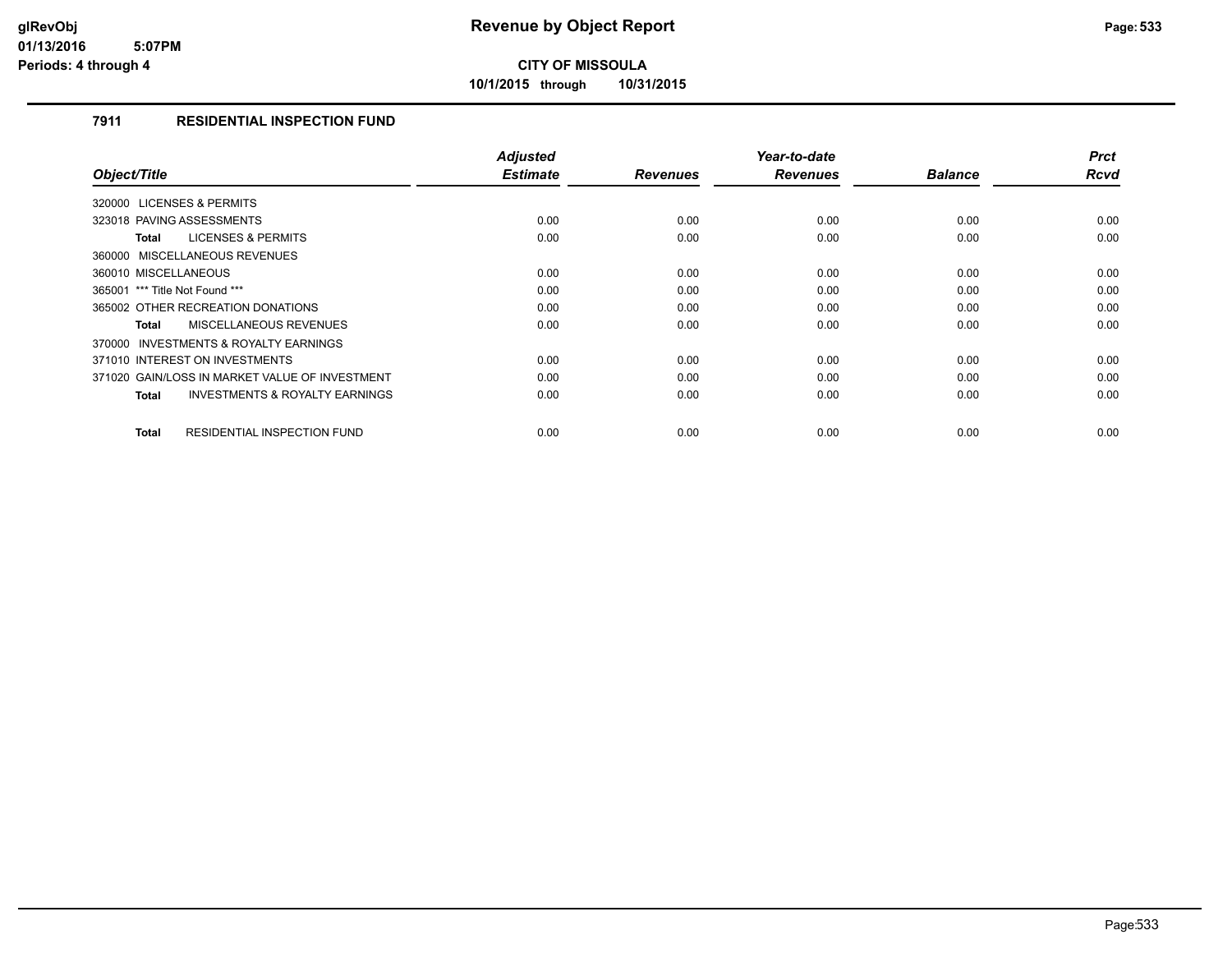**10/1/2015 through 10/31/2015**

#### **9000 GENERAL FIXED ASSETS ACCOUNT GROUP 9000 GENERAL FIXED ASSETS ACCOUNT GROUP**

|                                |                                           | <b>Adjusted</b> |                 | Year-to-date    |                | <b>Prct</b> |
|--------------------------------|-------------------------------------------|-----------------|-----------------|-----------------|----------------|-------------|
| Object/Title                   |                                           | <b>Estimate</b> | <b>Revenues</b> | <b>Revenues</b> | <b>Balance</b> | <b>Rcvd</b> |
|                                | 380000 OTHER FINANCING SOURCES            |                 |                 |                 |                |             |
| 382000 *** Title Not Found *** |                                           | 0.00            | 0.00            | 0.00            | 0.00           | 0.00        |
| <b>Total</b>                   | OTHER FINANCING SOURCES                   | 0.00            | 0.00            | 0.00            | 0.00           | 0.00        |
| <b>Total</b>                   | <b>GENERAL FIXED ASSETS ACCOUNT GROUP</b> | 0.00            | 0.00            | 0.00            | 0.00           | 0.00        |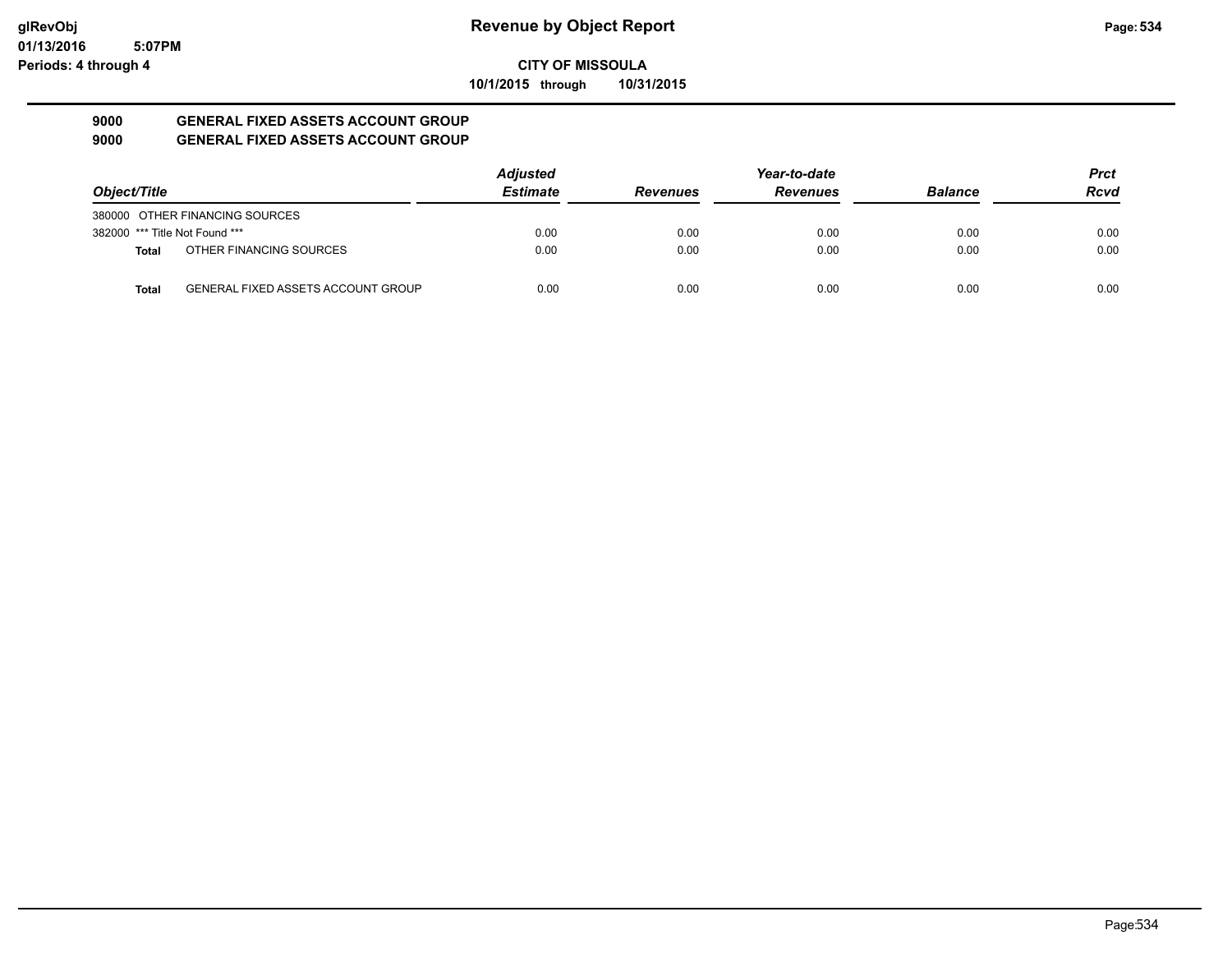**10/1/2015 through 10/31/2015**

### **9000 GENERAL FIXED ASSETS ACCOUNT GROUP**

|                                |                                           | <b>Adjusted</b> |                 | Year-to-date    |                | <b>Prct</b> |
|--------------------------------|-------------------------------------------|-----------------|-----------------|-----------------|----------------|-------------|
| Object/Title                   |                                           | <b>Estimate</b> | <b>Revenues</b> | <b>Revenues</b> | <b>Balance</b> | <b>Rcvd</b> |
|                                | 380000 OTHER FINANCING SOURCES            |                 |                 |                 |                |             |
| 382000 *** Title Not Found *** |                                           | 0.00            | 0.00            | 0.00            | 0.00           | 0.00        |
| <b>Total</b>                   | OTHER FINANCING SOURCES                   | 0.00            | 0.00            | 0.00            | 0.00           | 0.00        |
| <b>Total</b>                   | <b>GENERAL FIXED ASSETS ACCOUNT GROUF</b> | 0.00            | 0.00            | 0.00            | 0.00           | 0.00        |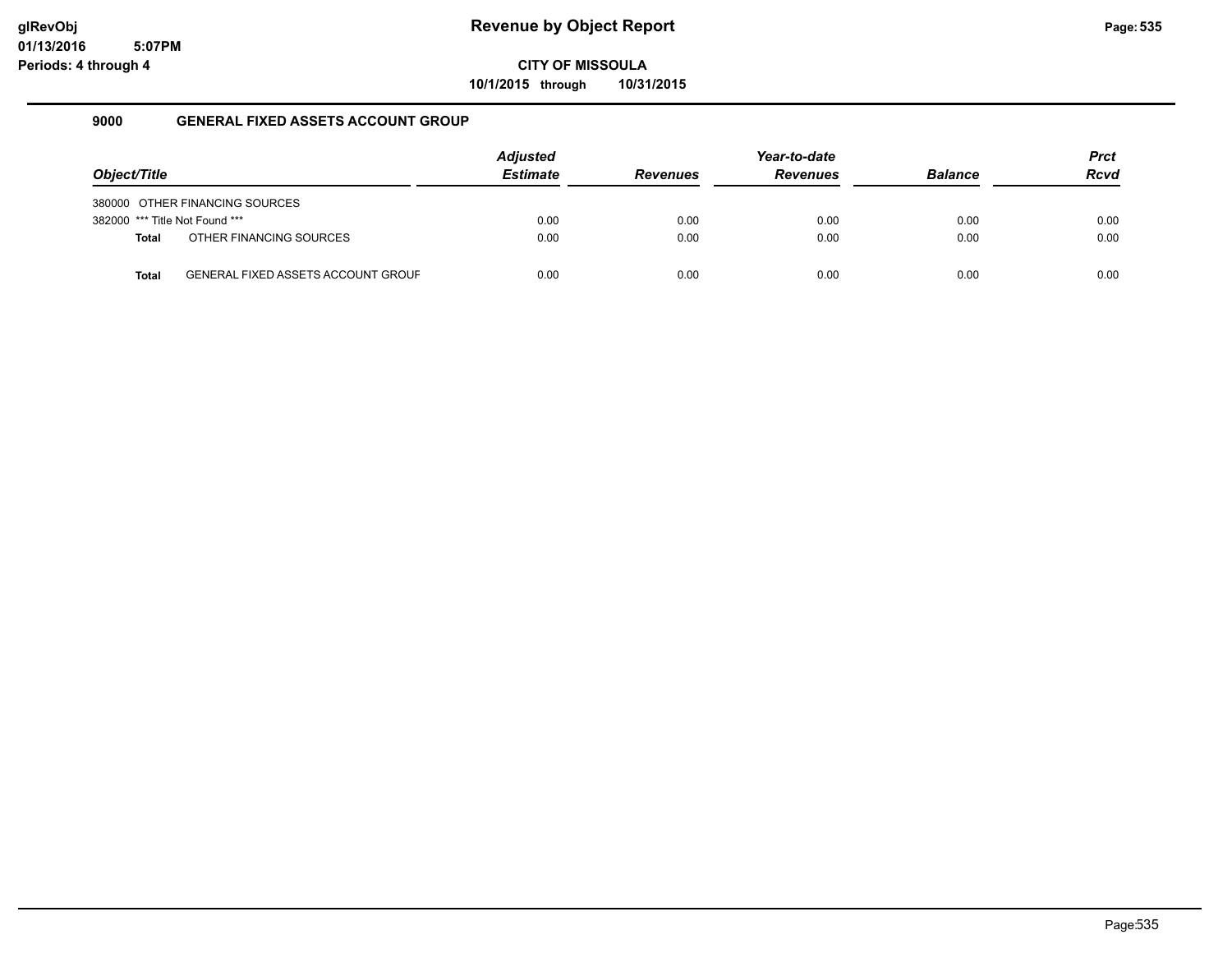#### *Grand Totals*

|                                                | <b>Adjusted</b> |                 | Year-to-date    |                 | <b>Prct</b> |
|------------------------------------------------|-----------------|-----------------|-----------------|-----------------|-------------|
| Object/Title                                   | <b>Estimate</b> | <b>Revenues</b> | <b>Revenues</b> | <b>Balance</b>  | <b>Rcvd</b> |
| 310000 TAXES/ASSESSMENTS                       |                 |                 |                 |                 |             |
| 310000 TAXES/ASSESSMENTS                       | 0.00            | 0.00            | 0.00            | 0.00            | 0.00        |
| 311000 GENERAL PROPERTY TAXES                  | 28,202,811.00   | 14,619.76       | 14,619.76       | 28, 188, 191.24 | 0.05        |
| 311001 CURRENT TAXES                           | 0.00            | 0.00            | 0.00            | 0.00            | 0.00        |
| 311005 DELINQUENT TAXES                        | 0.00            | 6,188.46        | 6,188.46        | $-6,188.46$     | 0.00        |
| 311011 TAX INCREMENT                           | 4,272,863.00    | 3,512.92        | 8,220.21        | 4,264,642.79    | 0.19        |
| 311030 MOTOR VEHICLE TAXES                     | 1,339,988.00    | 132,441.71      | 132,441.71      | 1,207,546.29    | 9.88        |
| 312000 PENALTIES & INTEREST - DELINQUENT TAXES | 0.00            | 0.00            | 0.00            | 0.00            | 0.00        |
| 312001 PENALTIES & INTEREST                    | 63,000.00       | 4,619.64        | 5,728.38        | 57,271.62       | 9.09        |
| 314000 PROP TAX - OTHER THAN ASSESSED VAL      | 0.00            | 0.00            | 0.00            | 0.00            | 0.00        |
| 314001 LIGHT VEHICLE TAX                       | 0.00            | 0.00            | 0.00            | 0.00            | 0.00        |
| 314100 TBID REVENUE                            | 680,350.00      | 0.00            | 0.00            | 680,350.00      | 0.00        |
| TAXES/ASSESSMENTS<br>Total                     | 34,559,012.00   | 161,382.49      | 167,198.52      | 34,391,813.48   | 0.48        |
| 320000 LICENSES & PERMITS                      |                 |                 |                 |                 |             |
| 322011 LIQUOR LICENSES                         | 33,975.00       | 0.50            | 0.50            | 33,974.50       | 0.00        |
| 322012 BEER LICENSES                           | 34,900.00       | 0.00            | 400.00          | 34,500.00       | 1.15        |
| 322013 WINE LICENSES                           | 11,700.00       | 0.00            | 0.00            | 11,700.00       | 0.00        |
| 322014 GOING OUT OF BUSINESS LICENSE           | 0.00            | 0.00            | 0.00            | 0.00            | 0.00        |
| 322020 GENERAL BUSINESS/PROF/OCCUPATIONAL LIC  | 642,344.00      | 11,007.45       | 37,252.75       | 605,091.25      | 5.80        |
| 322021 RENTAL LICENSES                         | 60,828.00       | 374.00          | 666.70          | 60,161.30       | 1.10        |
| 322022 BLIC PENALTIES & LICENSES               | 12,360.00       | 2,909.50        | 4,478.00        | 7,882.00        | 36.23       |
| 322031 FRANCHISE FEE - AT&T                    | 680,000.00      | 0.00            | 0.00            | 680,000.00      | 0.00        |
| 322034 PEG ACCESS                              | 56,000.00       | 0.00            | 0.00            | 56,000.00       | 0.00        |
| 323011 BUILDING PERMITS                        | 1,074,058.00    | 114,355.79      | 424,975.15      | 649,082.85      | 39.57       |
| 323012 ELECTRICAL PERMITS                      | 231,537.00      | 18,443.82       | 88,667.96       | 142,869.04      | 38.30       |
| 323013 PLUMBING PERMITS                        | 132,373.00      | 8,832.00        | 46,735.00       | 85,638.00       | 35.31       |
| 323014 BLDG PERMIT REVIEW FEE                  | 0.00            | 0.00            | 0.00            | 0.00            | 0.00        |
| 323015 EXCAVATING PERMITS                      | 396,550.00      | 40,455.50       | 177,951.50      | 218,598.50      | 44.87       |
| 323016 MOVING PERMITS                          | 0.00            | 212.00          | 636.00          | $-636.00$       | 0.00        |
| 323017 MECHANICAL PERMITS                      | 96,891.00       | 9,769.00        | 40,698.00       | 56,193.00       | 42.00       |
| 323018 PAVING ASSESSMENTS                      | 7,000.00        | 0.00            | 0.00            | 7,000.00        | 0.00        |
| 323019 ALARM USERS PERMITS                     | 16,068.00       | 130.00          | 5,927.00        | 10,141.00       | 36.89       |
| 323020 FENCE PERMITS                           | 13,792.00       | 1,360.00        | 2,328.00        | 11,464.00       | 16.88       |
| 323021 PAVING PERMITS                          | 32,960.00       | 4,872.00        | 14,249.88       | 18,710.12       | 43.23       |
| 323022 GRADING/DRAINAGE PERMITS                | 7,723.00        | 1,496.00        | 5,969.00        | 1,754.00        | 77.29       |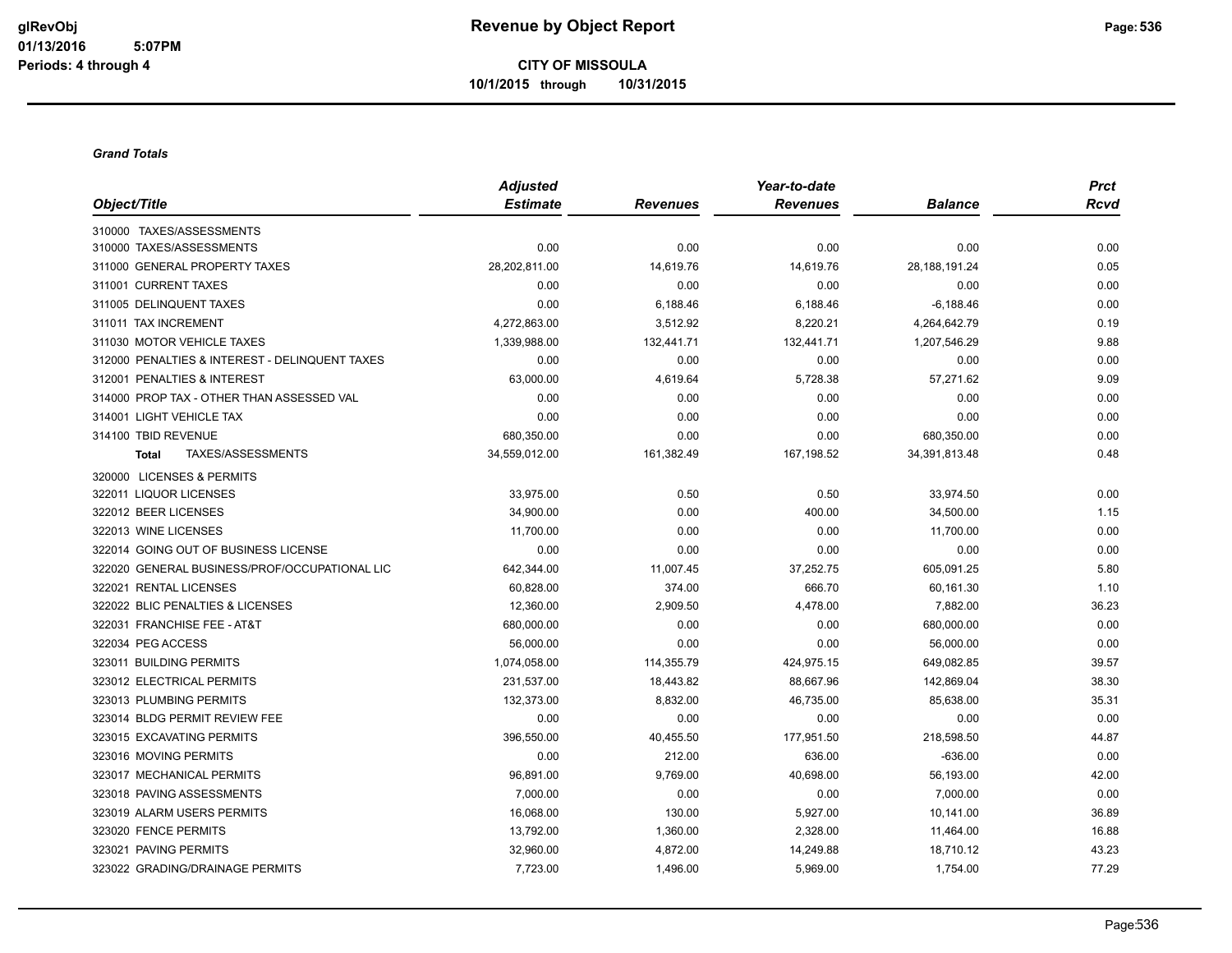| Object/Title                                   | <b>Adjusted</b><br><b>Estimate</b> | <b>Revenues</b> | Year-to-date<br><b>Revenues</b> | Balance      | <b>Prct</b><br>Rcvd |
|------------------------------------------------|------------------------------------|-----------------|---------------------------------|--------------|---------------------|
|                                                |                                    |                 |                                 |              |                     |
| 323023 ADA ACCESS PERMITS                      | 14,343.00                          | 2,082.00        | 7,596.00                        | 6,747.00     | 52.96               |
| 323025 STREET USE PERMITS                      | 3,862.00                           | 435.00          | 1,595.00                        | 2,267.00     | 41.30               |
| 323026 PYROTECHNICS PERMITS                    | 3,000.00                           | 0.00            | 48.00                           | 2,952.00     | 1.60                |
| 323027 HAULER PERMITS                          | 0.00                               | 0.00            | 150.00                          | $-150.00$    | 0.00                |
| 323030 ANIMAL LICENSES                         | 0.00                               | 1,009.35        | 3,760.35                        | $-3,760.35$  | 0.00                |
| 323031 CHICKEN LICENSES                        | 477.00                             | 0.00            | 180.00                          | 297.00       | 37.74               |
| 323051 BICYCLE LICENSES                        | 0.00                               | 0.00            | 0.00                            | 0.00         | 0.00                |
| 323052 STORM WATER POLLUTION PREVENTION PERMIT | 3,811.00                           | 286.00          | 2,724.00                        | 1,087.00     | 71.48               |
| 323054 ZONING COMPLIANCE PERMITS               | 3,090.00                           | 1,733.00        | 6,389.00                        | $-3,299.00$  | 206.76              |
| 323055 FLOOD PLAIN PERMITS                     | 0.00                               | 0.00            | 1,182.00                        | $-1,182.00$  | 0.00                |
| 323056 SIGN PERMITS                            | 10,000.00                          | 1,711.00        | 5,873.00                        | 4,127.00     | 58.73               |
| 323057 SIDEWALK CAFE PERMIT                    | 0.00                               | 0.00            | 227.00                          | $-227.00$    | 0.00                |
| <b>LICENSES &amp; PERMITS</b><br><b>Total</b>  | 3,579,642.00                       | 221,473.91      | 880,659.79                      | 2,698,982.21 | 24.60               |
| 330000 INTERGOVERNMENTAL REVENUES              |                                    |                 |                                 |              |                     |
| 330000 INTERGOVERNMENTAL REVENUES              | 75,921.00                          | 0.00            | $-15,760.99$                    | 91,681.99    | $-20.76$            |
| 330005 MUTD GRANT ADMIN FEE                    | 0.00                               | 0.00            | 0.00                            | 0.00         | 0.00                |
| 331000 FEDERAL GRANTS                          | 38,973.00                          | 0.00            | 11,083.06                       | 27,889.94    | 28.44               |
| 331001 GRANTS                                  | 0.00                               | 0.00            | 0.00                            | 0.00         | 0.00                |
| 331002 COUNTY ASSISTANCE CIP PROJECTS          | 0.00                               | 0.00            | 0.00                            | 0.00         | 0.00                |
| 331003 STATE HOME PROGRAM INCOME               | 186,935.00                         | 0.00            | 0.00                            | 186,935.00   | 0.00                |
| 331004 CITY ASSESSMENTS                        | 0.00                               | 0.00            | 0.00                            | 0.00         | 0.00                |
| 331005 WESTERN FEDERAL LANDS GRANT             | 0.00                               | 0.00            | 0.00                            | 0.00         | 0.00                |
| 331010 ENTITLEMENT - CDBG                      | 405,605.00                         | 36,257.30       | 12,569.82                       | 393,035.18   | 3.10                |
| 331011 NSP GRANT/SILVERTIP PROJECT             | 0.00                               | 0.00            | 0.00                            | 0.00         | 0.00                |
| 331012 ARRA/CDBG STIMULUS REVENUE              | 0.00                               | 0.00            | 0.00                            | 0.00         | 0.00                |
| 331013 NORTHSIDE PED BRIDGE ARRA GRANT         | 0.00                               | 0.00            | 0.00                            | 0.00         | 0.00                |
| 331014 WHITE PINE PLAYGROUND-CDBG GRANT        | 158,650.00                         | 0.00            | 0.00                            | 158,650.00   | 0.00                |
| 331016 HOMEWORD 1800 PHILLIPS                  | 0.00                               | 0.00            | 0.00                            | 0.00         | 0.00                |
| 331017 HUD 6.7M/SILVERTIP APTS                 | 0.00                               | 0.00            | 0.00                            | 0.00         | 0.00                |
| 331018 MHA 1M/SILVERTIP APTS                   | 0.00                               | 0.00            | 0.00                            | 0.00         | 0.00                |
| 331020 COPS GRANT                              | 0.00                               | 0.00            | 0.00                            | 0.00         | 0.00                |
| 331022 EQUIPMENT GRANT                         | 0.00                               | 0.00            | 0.00                            | 0.00         | 0.00                |
| 331023 COPS HIRING GRANT 2011                  | 42,000.00                          | 0.00            | 0.00                            | 42,000.00    | 0.00                |
| 331024 DEPT OF JUSTICE GRANTS                  | 50,000.00                          | 0.00            | 0.00                            | 50,000.00    | 0.00                |
| 331025 DV ACCOUNTABILITY PROJECT               | 993,592.00                         | 0.00            | 0.00                            | 993,592.00   | 0.00                |
| 331026 FY09 POLICE ICAC FEDERAL GRANT          | 0.00                               | 0.00            | $-68.317.90$                    | 68.317.90    | 0.00                |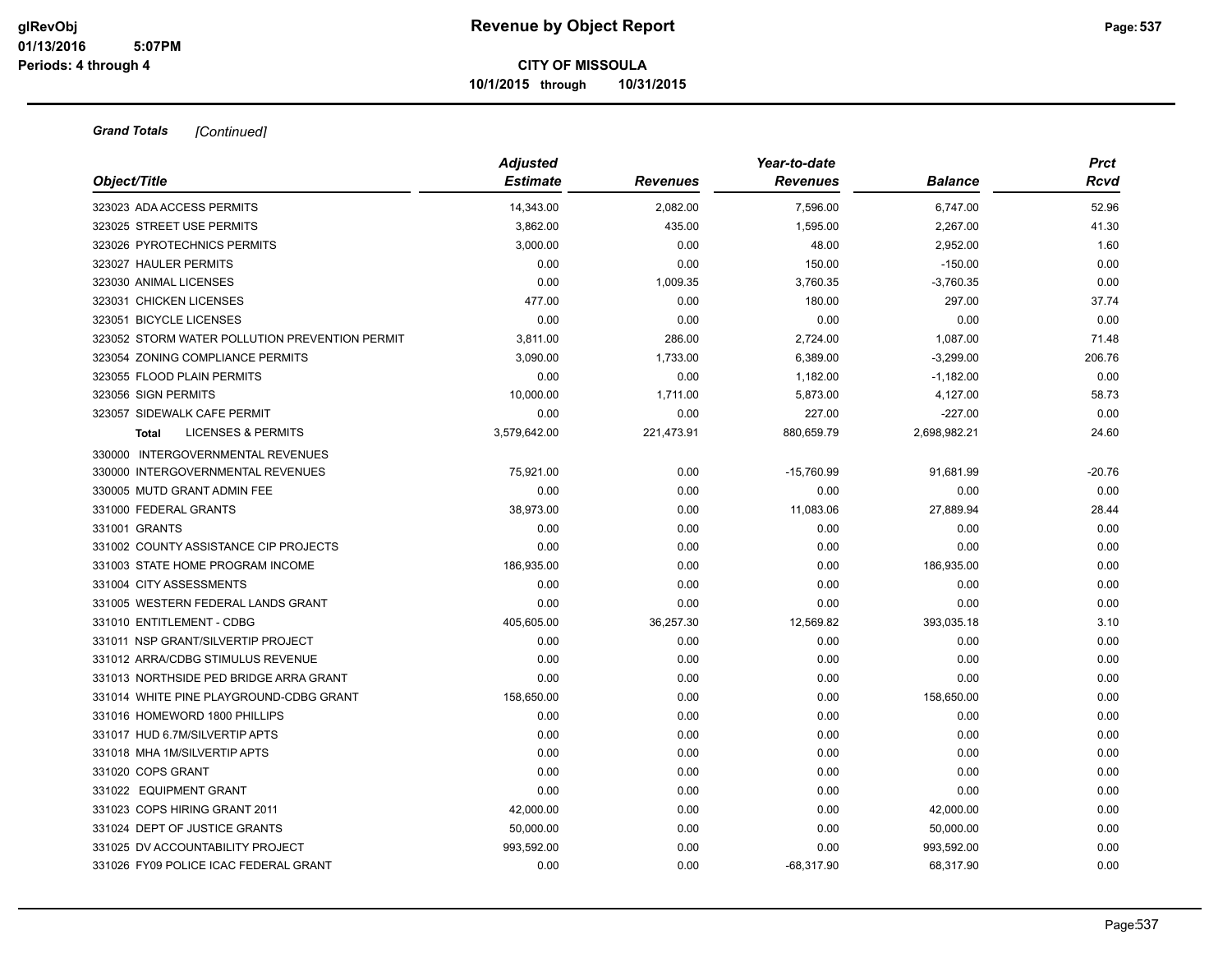|                                             | <b>Adjusted</b> |                 | Year-to-date    |                | <b>Prct</b> |
|---------------------------------------------|-----------------|-----------------|-----------------|----------------|-------------|
| Object/Title                                | <b>Estimate</b> | <b>Revenues</b> | <b>Revenues</b> | <b>Balance</b> | <b>Rcvd</b> |
| 331027 JAG GRANTS REVENUE                   | 0.00            | 904.61          | 0.00            | 0.00           | 0.00        |
| 331028 DUI-COPS IN SHOPS                    | 5,000.00        | 0.00            | 0.00            | 5,000.00       | 0.00        |
| 331029 CHRP GRANT                           | 0.00            | 0.00            | 0.00            | 0.00           | 0.00        |
| 331030 COMMUNITY RESOURCE OFFICER/MCPS      | 0.00            | 0.00            | 0.00            | 0.00           | 0.00        |
| 331031 EECBG REVOLVING LOAN                 | 0.00            | 0.00            | 0.00            | 0.00           | 0.00        |
| 331033 WORD                                 | 0.00            | 590.00          | $-409.91$       | 409.91         | 0.00        |
| 331050 ISTEA/CTEP GRANT                     | 200,000.00      | 0.00            | 0.00            | 200,000.00     | 0.00        |
| 331051 ISTEA/CTEP-HIGGINS HILL/BECKWITH     | 0.00            | 0.00            | 0.00            | 0.00           | 0.00        |
| 331052 MDT CMAQ STRIPING GRANT              | 0.00            | 0.00            | 0.00            | 0.00           | 0.00        |
| 331053 CTEP PLAYFAIR                        | 0.00            | 0.00            | $-16,579.25$    | 16,579.25      | 0.00        |
| 331054 FHWA PL GRANT                        | 650,194.00      | 0.00            | 0.00            | 650,194.00     | 0.00        |
| 331055 FTA GRANT                            | 164,937.00      | 0.00            | 0.00            | 164,937.00     | 0.00        |
| 331056 MDT FEDERAL CMAQ                     | 285,698.00      | 0.00            | 9,915.79        | 275,782.21     | 3.47        |
| 331057 TRANSIT-MUTD CMAQ                    | 0.00            | 0.00            | 0.00            | 0.00           | 0.00        |
| 331060 NATL RECREATION TRAILS GRANTS        | 0.00            | 0.00            | 0.00            | 0.00           | 0.00        |
| 331081 GRANTS/DONATIONS - FORT MISSOULA     | 0.00            | 0.00            | 0.00            | 0.00           | 0.00        |
| 331090 EPA GRANT                            | 587,106.00      | 0.00            | $-361.50$       | 587,467.50     | $-0.06$     |
| 331091 US DOT HMEP GRANT                    | 0.00            | 0.00            | 0.00            | 0.00           | 0.00        |
| 331112 SAFER GRANT                          | 0.00            | 0.00            | 0.00            | 0.00           | 0.00        |
| 331113 *** Title Not Found ***              | 0.00            | 0.00            | 0.00            | 0.00           | 0.00        |
| 331114 TITLE III GRANT-MSLA CO              | 14,500.00       | 0.00            | 0.00            | 14,500.00      | 0.00        |
| 331153 RUSSELL S 3RD IMPROVEMENTS           | 0.00            | 0.00            | 0.00            | 0.00           | 0.00        |
| 331154 CTEP-MILWAUKEE RR TRAIL              | 0.00            | 0.00            | 0.00            | 0.00           | 0.00        |
| 331155 CTEP/GRANT CREEK TRAIL BCN           | 0.00            | 0.00            | $-39,721.52$    | 39,721.52      | 0.00        |
| 331156 CTEP GRANTS                          | 375,500.00      | 0.00            | 0.00            | 375,500.00     | 0.00        |
| 331159 CTEP-U OF M CROSSWALK PROJECT        | 0.00            | 0.00            | 0.00            | 0.00           | 0.00        |
| 331160 SAFE ROUTES TO SCHOOLS fY08 \$82,500 | 0.00            | 0.00            | 0.00            | 0.00           | 0.00        |
| 331161 CTEP-LOLO ST/BRIDGE TO DUNCAN S/C    | 0.00            | 0.00            | 0.00            | 0.00           | 0.00        |
| 331170 HISTORICAL PRESERVATION GRANT        | 5,500.00        | 0.00            | 0.00            | 5,500.00       | 0.00        |
| 331178 DUI TASK FORCE                       | 0.00            | 0.00            | 0.00            | 0.00           | 0.00        |
| 331180 LIBRARY LITERACY GRANT               | 0.00            | 0.00            | 0.00            | 0.00           | 0.00        |
| 331181 CTEP/CMAQ MADISON ST TO U CONNECTOR  | 0.00            | 0.00            | 0.00            | 0.00           | 0.00        |
| 331990 IRS REIMB/DEBT SVS INTEREST          | 253,177.00      | 0.00            | 0.00            | 253,177.00     | 0.00        |
| 331992 FEDERAL ARRA GRANTS                  | 0.00            | 0.00            | 0.00            | 0.00           | 0.00        |
| 334013 STATE GRANT - OT SEATBELT            | 60,000.00       | 0.00            | 10,338.00       | 49,662.00      | 17.23       |
| 334014 *** Title Not Found ***              | 0.00            | 0.00            | 0.00            | 0.00           | 0.00        |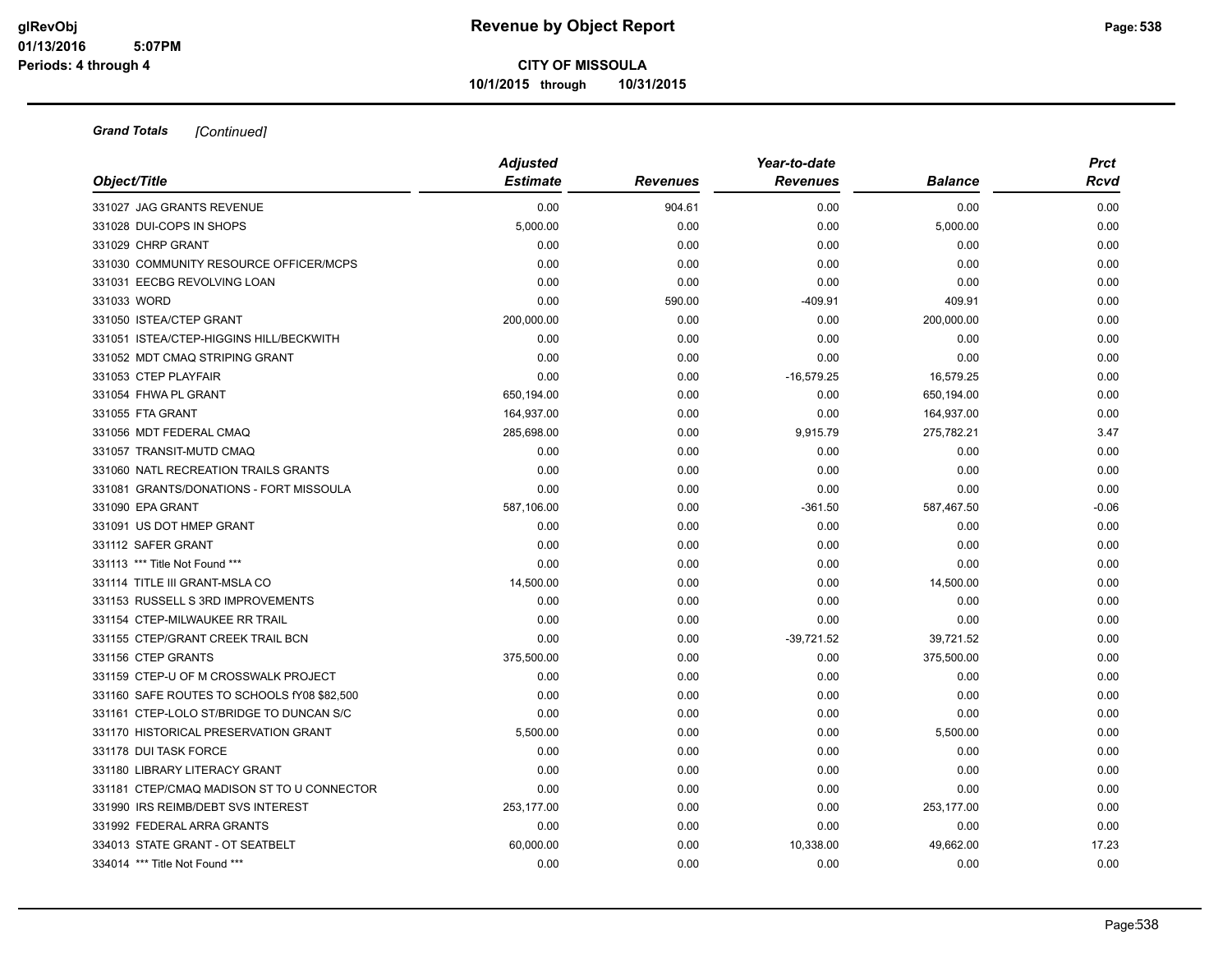|                                               | <b>Adjusted</b> |                 | Year-to-date    |                | <b>Prct</b> |
|-----------------------------------------------|-----------------|-----------------|-----------------|----------------|-------------|
| Object/Title                                  | <b>Estimate</b> | <b>Revenues</b> | <b>Revenues</b> | <b>Balance</b> | Rcvd        |
| 334015 COPS TECHNOLOGY GRANT                  | 299,498.00      | 0.00            | 0.00            | 299,498.00     | 0.00        |
| 334016 BULLETPROOF VEST GRANT                 | 10,500.00       | 0.00            | 0.00            | 10,500.00      | 0.00        |
| 334017 SCHOOL RESOURCE OFFICER                | 240,000.00      | 0.00            | 248,850.00      | $-8,850.00$    | 103.69      |
| 334018 STATE GRANT - CAPITAL                  | 0.00            | 0.00            | 0.00            | 0.00           | 0.00        |
| 334020 UNDERAGE DRINKING GRANT                | 0.00            | 0.00            | 0.00            | 0.00           | 0.00        |
| 334025 COUNTY WEED                            | 15,000.00       | 0.00            | 67.50           | 14,932.50      | 0.45        |
| 334026 FOREST HEALTH GRANT                    | 0.00            | 27,490.00       | 0.00            | 0.00           | 0.00        |
| 334028 DEPT OF AG INTERN GRANT                | 0.00            | 0.00            | 0.00            | 0.00           | 0.00        |
| 334040 GAS TAX APPORTIONMENT                  | 1,080,419.00    | 90,034.88       | 360,139.53      | 720,279.47     | 33.33       |
| 334045 MONTANA DEPARTMENT TRANSPORTATION      | 0.00            | 0.00            | 0.00            | 0.00           | 0.00        |
| 334056 BANK CORP. LIC. TAX - (PREVIOUS YEARS) | 0.00            | 0.00            | 0.00            | 0.00           | 0.00        |
| 334061 IMPACT FEES-CLEARING ACCOUNT           | 0.00            | 0.00            | 0.00            | 0.00           | 0.00        |
| 334071 DEQ/RIVER WATER SAMPLING               | 0.00            | 0.00            | 0.00            | 0.00           | 0.00        |
| 334076 BIG SKY TRUST FUND GRANTS              | 0.00            | 0.00            | 0.00            | 0.00           | 0.00        |
| 334112 WELLNESS GRANT                         | 0.00            | 0.00            | 0.00            | 0.00           | 0.00        |
| 334120 TSEP GRANT                             | 0.00            | 0.00            | 0.00            | 0.00           | 0.00        |
| 334121 DNRC GRANT                             | 59,000.00       | 0.00            | 30,000.00       | 29,000.00      | 50.85       |
| 334123 MAQI FEDERAL ASSISTANCE                | 0.00            | 0.00            | 0.00            | 0.00           | 0.00        |
| 334124 GRANTS-CIP                             | 0.00            | 0.00            | 0.00            | 0.00           | 0.00        |
| 334125 FIRE FIGHTER GRANT                     | 90,000.00       | 0.00            | 0.00            | 90,000.00      | 0.00        |
| 334126 DEVELOPER ASSESSMENTS                  | 0.00            | 0.00            | 0.00            | 0.00           | 0.00        |
| 334127 TONKIN TRAIL - FISH WILDLIFE PARKS     | 0.00            | 0.00            | 0.00            | 0.00           | 0.00        |
| 334128 CDBG FIRE HYDRANT GRANT                | 0.00            | 0.00            | 0.00            | 0.00           | 0.00        |
| 334140 DNRC GRANT                             | 0.00            | 0.00            | 0.00            | 0.00           | 0.00        |
| 334143 MONTANA TOURISM GRANT                  | 0.00            | 0.00            | 0.00            | 0.00           | 0.00        |
| 334145 WESTERN MT MENTAL HEALTH CTR           | 0.00            | 0.00            | 0.00            | 0.00           | 0.00        |
| 334146 ADDI FUNDS-1ST TIME HOMEBUYERS         | 12,846.00       | 0.00            | 0.00            | 12,846.00      | 0.00        |
| 334149 MISSOULA HOMEOWNERSHIP PROGRAM         | 335,666.00      | 0.00            | 0.00            | 335,666.00     | 0.00        |
| 334153 FY14 DISTRICT XI HRC TBRA              | 0.00            | 0.00            | 0.00            | 0.00           | 0.00        |
| 334154 FY08 homeWORD                          | 0.00            | 0.00            | 0.00            | 0.00           | 0.00        |
| 334155 FY08 NMCDC                             | 0.00            | 0.00            | 0.00            | 0.00           | 0.00        |
| 334156 HOME PROGRAM INCOME                    | 31,500.00       | 0.00            | 0.00            | 31,500.00      | 0.00        |
| 334157 FY09 MHA                               | 0.00            | 0.00            | 0.00            | 0.00           | 0.00        |
| 334159 FY09 HOMEWORD                          | 0.00            | 0.00            | 0.00            | 0.00           | 0.00        |
| 334160 FY09 NMCDC                             | 0.00            | 0.00            | 0.00            | 0.00           | 0.00        |
| 334161 FY10 DISTRICT XI HRC                   | 0.00            | 0.00            | 0.00            | 0.00           | 0.00        |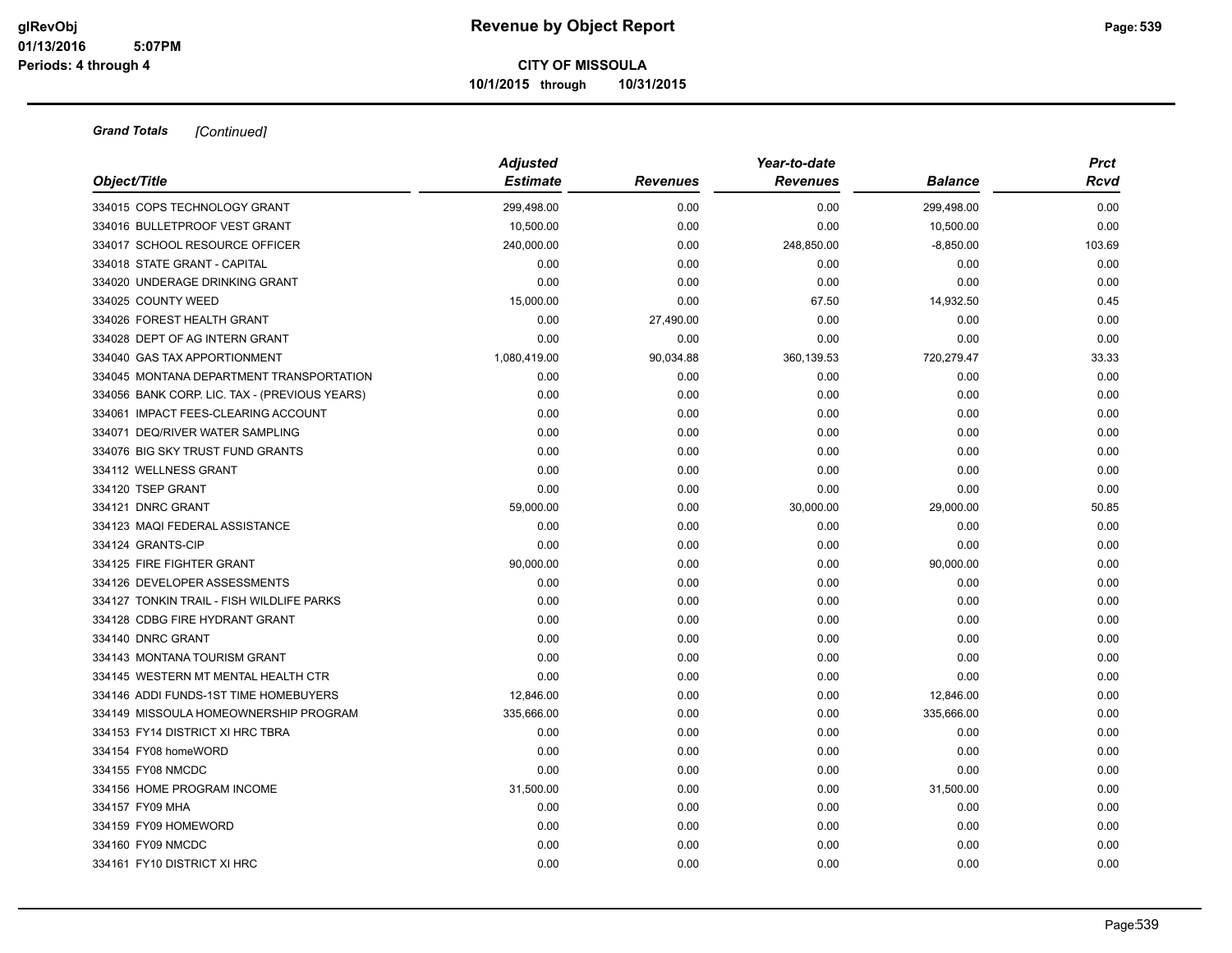|                                              | <b>Adjusted</b> |                 | Year-to-date    |                | <b>Prct</b> |
|----------------------------------------------|-----------------|-----------------|-----------------|----------------|-------------|
| Object/Title                                 | <b>Estimate</b> | <b>Revenues</b> | <b>Revenues</b> | <b>Balance</b> | Rcvd        |
| 334163 FY10 homeWORD/SOLSTICE APT            | 0.00            | 0.00            | 0.00            | 0.00           | 0.00        |
| 334251 RTP/TAP STATE GRANTS                  | 0.00            | 0.00            | 0.00            | 0.00           | 0.00        |
| 334990 ARRA FUNDING                          | 0.00            | 0.00            | 0.00            | 0.00           | 0.00        |
| 334991 ARRA HB645 FUNDING                    | 0.00            | 0.00            | 0.00            | 0.00           | 0.00        |
| 334992 ARRA LOAN                             | 0.00            | 0.00            | 0.00            | 0.00           | 0.00        |
| 335075 STATE GAMBLING/VIDEO/KENO/BINGO FEES  | 127,650.00      | 0.00            | 0.00            | 127,650.00     | 0.00        |
| 335076 STATE GAMBLING LICENSE FEES           | 0.00            | 0.00            | 0.00            | 0.00           | 0.00        |
| 335077 STATE KENO/BINGO PROCEEDS TAX         | 0.00            | 0.00            | 0.00            | 0.00           | 0.00        |
| 335210 PERSONAL PROPERTY TAX REIMBURSEMENT   | 561,664.00      | 0.00            | 0.00            | 561,664.00     | 0.00        |
| 335230 HB 124 REVENUE                        | 8,029,080.00    | 0.00            | 2,050,626.44    | 5,978,453.56   | 25.54       |
| 335250 STATE REIMB - SB #184                 | 0.00            | 0.00            | 0.00            | 0.00           | 0.00        |
| 336001 MDT REIMBURSEMENTS                    | 0.00            | 0.00            | 0.00            | 0.00           | 0.00        |
| 336020 STATE PENSION CONTRIBUTION            | 0.00            | 0.00            | 0.00            | 0.00           | 0.00        |
| 336021 STATE CONTRIB - POLICE RETIREMENT     | 2,257,772.00    | 0.00            | 309,286.21      | 1,948,485.79   | 13.70       |
| 336022 STATE CONTRIB. - FIRE RETIREMENT      | 2,265,164.00    | 0.00            | 336,136.88      | 1,929,027.12   | 14.84       |
| 336023 STATE CONTRIB. - PERS                 | 9,986.00        | 0.00            | 2,335.45        | 7,650.55       | 23.39       |
| 336030 COUNTY CONTRIBUTION                   | 9,900.00        | 9,900.00        | 9,900.00        | 0.00           | 100.00      |
| 337000 LOCAL GRANTS                          | 0.00            | 0.00            | 0.00            | 0.00           | 0.00        |
| 337002 MRA GRANT                             | 0.00            | 0.00            | 0.00            | 0.00           | 0.00        |
| 337003 HEALTH DEPT-STORM WATER MGMT          | 0.00            | 0.00            | 0.00            | 0.00           | 0.00        |
| 337009 *** Title Not Found ***               | 0.00            | 7,525.00        | 7,525.00        | $-7,525.00$    | 0.00        |
| 337010 COUNTY REIMBURSEMENT-DEANOS           | 0.00            | 0.00            | 0.00            | 0.00           | 0.00        |
| 337012 LEGAL SERVICES-CONTRACTED/REIMB.      | 0.00            | 0.00            | 0.00            | 0.00           | 0.00        |
| 337013 MUTD SIGN MAINTENANCE AGREEMENT       | 3,000.00        | 0.00            | 0.00            | 3,000.00       | 0.00        |
| 338000 LOCAL SHARING OF TAX INCREMENT        | 266,850.00      | 0.00            | 133,425.29      | 133,424.71     | 50.00       |
| 338001 EXCESS PLEDGED TAX INCREMENT RETURNED | 0.00            | 0.00            | 0.00            | 0.00           | 0.00        |
| 338100 PLANNING MILLS PASSED THRU COUNTY     | 329,157.00      | 0.00            | 0.00            | 329,157.00     | 0.00        |
| 339000 PAYMENT IN LIEU OF TAXES              | 34.056.00       | 0.00            | 0.00            | 34,056.00      | 0.00        |
| <b>INTERGOVERNMENTAL REVENUES</b><br>Total   | 20,621,996.00   | 172,701.79      | 3,391,047.90    | 17,230,948.10  | 16.44       |
| 340000 CHARGES FOR SERVICES                  |                 |                 |                 |                |             |
| 340051 GRILL VAN CONCESSIONS                 | 0.00            | 1,814.50        | 20,964.40       | $-20,964.40$   | 0.00        |
| 341009 BLDG ADMIN FEES                       | 310,310.00      | 0.00            | 0.00            | 310,310.00     | 0.00        |
| 341010 MISCELLANEOUS COLLECTIONS             | 350.00          | 0.00            | 0.00            | 350.00         | 0.00        |
| 341011 TRANSPORTATION ADMIN FEES             | 24,720.00       | 0.00            | 0.00            | 24,720.00      | 0.00        |
| 341012 MAYORS PROCLAMATION FEES              | 100.00          | 0.00            | 0.00            | 100.00         | 0.00        |
| 341013 AIR FUND FEES                         | 250.00          | 0.00            | 0.00            | 250.00         | 0.00        |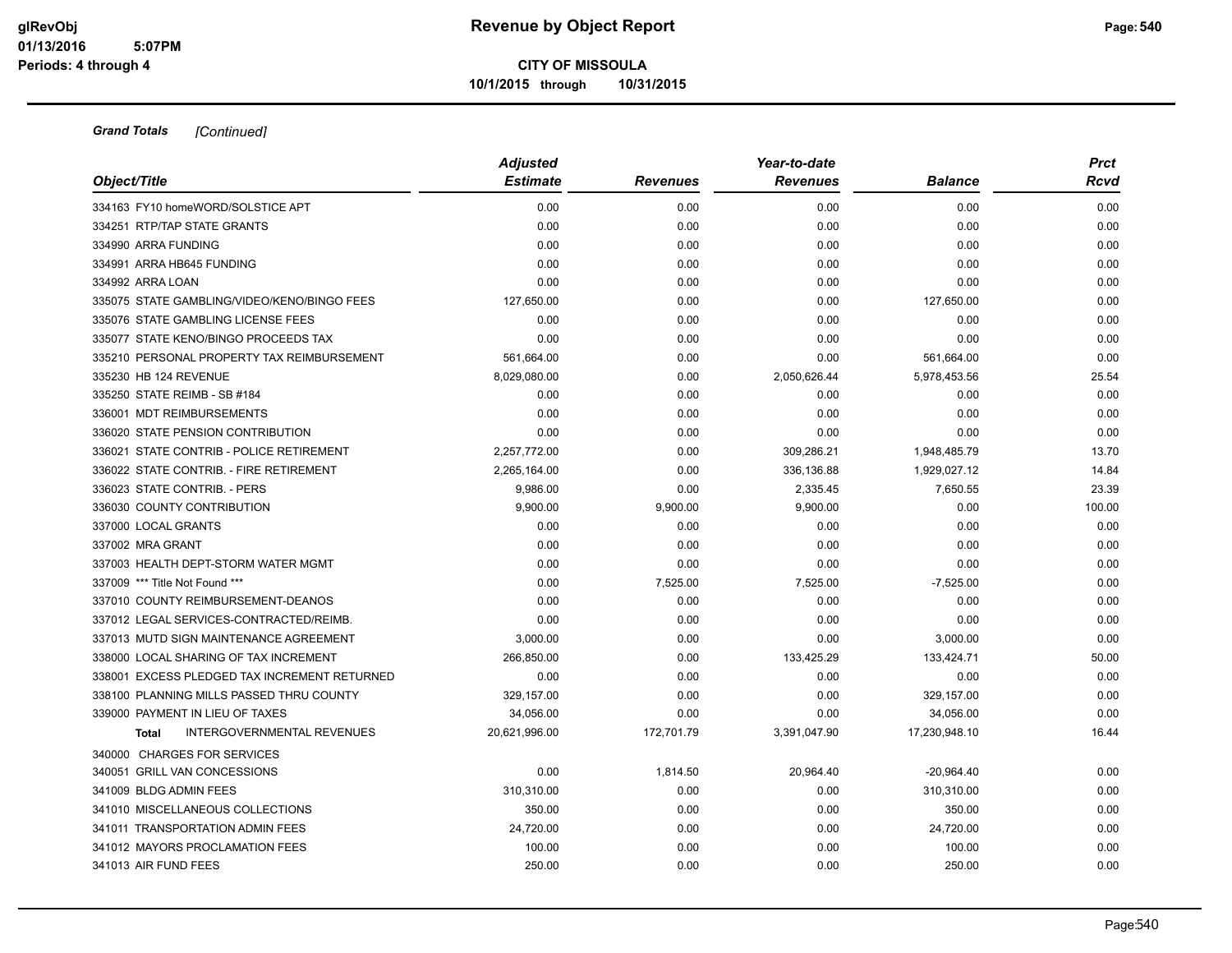|                                            | <b>Adjusted</b> |                 | Year-to-date    |              | <b>Prct</b> |
|--------------------------------------------|-----------------|-----------------|-----------------|--------------|-------------|
| Object/Title                               | <b>Estimate</b> | <b>Revenues</b> | <b>Revenues</b> | Balance      | Rcvd        |
| 341015 SEWER ADMINISTRATION FEES           | 1,227,202.00    | 0.00            | 0.00            | 1,227,202.00 | 0.00        |
| 341016 MRA ADMINISTRATION FEES             | 138,879.00      | 0.00            | 0.00            | 138,879.00   | 0.00        |
| 341017 LIGHTING ADMINISTRATION FEES        | 15,452.00       | 0.00            | 0.00            | 15,452.00    | 0.00        |
| 341018 PARKING COMM ADMIN FEES             | 188,805.00      | 0.00            | 0.00            | 188,805.00   | 0.00        |
| 341019 *** Title Not Found ***             | 4,512.00        | 0.00            | 0.00            | 4,512.00     | 0.00        |
| 341021 SID ADMINISTRATION FEES             | 0.00            | 0.00            | 0.00            | 0.00         | 0.00        |
| 341022 PROJECT ADMIN FEES                  | 0.00            | 0.00            | 0.00            | 0.00         | 0.00        |
| 341023 PLANNING ADMIN FEES                 | 24,720.00       | 0.00            | 0.00            | 24,720.00    | 0.00        |
| 341031 STATE REIMB MUNI COURT              | 0.00            | 0.00            | 0.00            | 0.00         | 0.00        |
| 341032 IMPACT FEE CLEARING ACCOUNT         | 1,200,000.00    | 92,637.95       | 424,759.78      | 775,240.22   | 35.40       |
| 341033 IMPACT FEES-PARKS SHARE             | 0.00            | 0.00            | 0.00            | 0.00         | 0.00        |
| 341034 IMPACT FEES-FIRE SHARE              | 0.00            | 0.00            | 0.00            | 0.00         | 0.00        |
| 341035 IMPACT FEES-POLICE SHARE            | 0.00            | 0.00            | 0.00            | 0.00         | 0.00        |
| 341036 IMPACT FEES-COMMUNITY SERVICE SHARE | 0.00            | 0.00            | 0.00            | 0.00         | 0.00        |
| 341037 IMPACT FEE-ROAD SHARE               | 0.00            | 0.00            | 0.00            | 0.00         | 0.00        |
| 341041 SEWER EXTENSION RECORDING FEES      | 4,500.00        | 233.00          | 1,211.00        | 3,289.00     | 26.91       |
| 341052 MUNICIPAL COURT FILING FEES         | 283,400.00      | 68,642.50       | 103,101.85      | 180,298.15   | 36.38       |
| 341055 CRIME VICTIM SURCHARGE              | 2,500.00        | 273.00          | 397.99          | 2,102.01     | 15.92       |
| 341067 SUBDIVISION EXEMPTION AFFIDAVITS    | 0.00            | 600.00          | 2,000.00        | $-2,000.00$  | 0.00        |
| 341068 SUBDIVISON FEES                     | 5,000.00        | 0.00            | 2,426.00        | 2,574.00     | 48.52       |
| 341069 REZONING FEES                       | 5,000.00        | 0.00            | 0.00            | 5,000.00     | 0.00        |
| 341070 DESIGN REVIEW BOARD                 | 15,000.00       | 3,495.86        | 7,917.75        | 7,082.25     | 52.79       |
| 341071 BOARD OF ADJUST. ZONING, SIGNS      | 0.00            | 0.00            | 0.00            | 0.00         | 0.00        |
| 341072 FLOOD PLAIN-0THER FEES              | 0.00            | 0.00            | 0.00            | 0.00         | 0.00        |
| 341073 FIRE PLAN CHECK FEES                | 27,981.00       | 2,080.00        | 10,116.00       | 17,865.00    | 36.15       |
| 341074 FIRE INSPECTION FEES                | 25,000.00       | 4,633.00        | 18,048.00       | 6,952.00     | 72.19       |
| 341076 ENGINEERING PLAN CHECK FEES         | 33,478.00       | 4,325.00        | 15,784.00       | 17,694.00    | 47.15       |
| 341077 ZONING COMPLIANCE INSPECTIONS       | 0.00            | 0.00            | 0.00            | 0.00         | 0.00        |
| 341078 ENGINEERING MAP FEES                | 120.00          | 120.00          | 155.00          | $-35.00$     | 129.17      |
| 341079 GREASE INTERCEPTOR APPEAL FEES      | 2,000.00        | 0.00            | 0.00            | 2,000.00     | 0.00        |
| 341090 STREET VACATION PETITION FEES       | 0.00            | 0.00            | 1,981.00        | $-1,981.00$  | 0.00        |
| 341091 INSPECTION CODE BOOKS & COPIES      | 1,346.00        | 5.50            | 49.25           | 1,296.75     | 3.66        |
| 341100 GRANT ADMINISTRATION SERVICE FEES   | 0.00            | 0.00            | 0.00            | 0.00         | 0.00        |
| 341450 *** Title Not Found ***             | 0.00            | 0.00            | 0.00            | 0.00         | 0.00        |
| 342000 ANTI-GRAFFITI PROJECT               | 5,000.00        | 0.00            | 0.00            | 5,000.00     | 0.00        |
| 342010 POLICE/BID AGREEMENT                | 0.00            | 0.00            | 23,842.00       | $-23,842.00$ | 0.00        |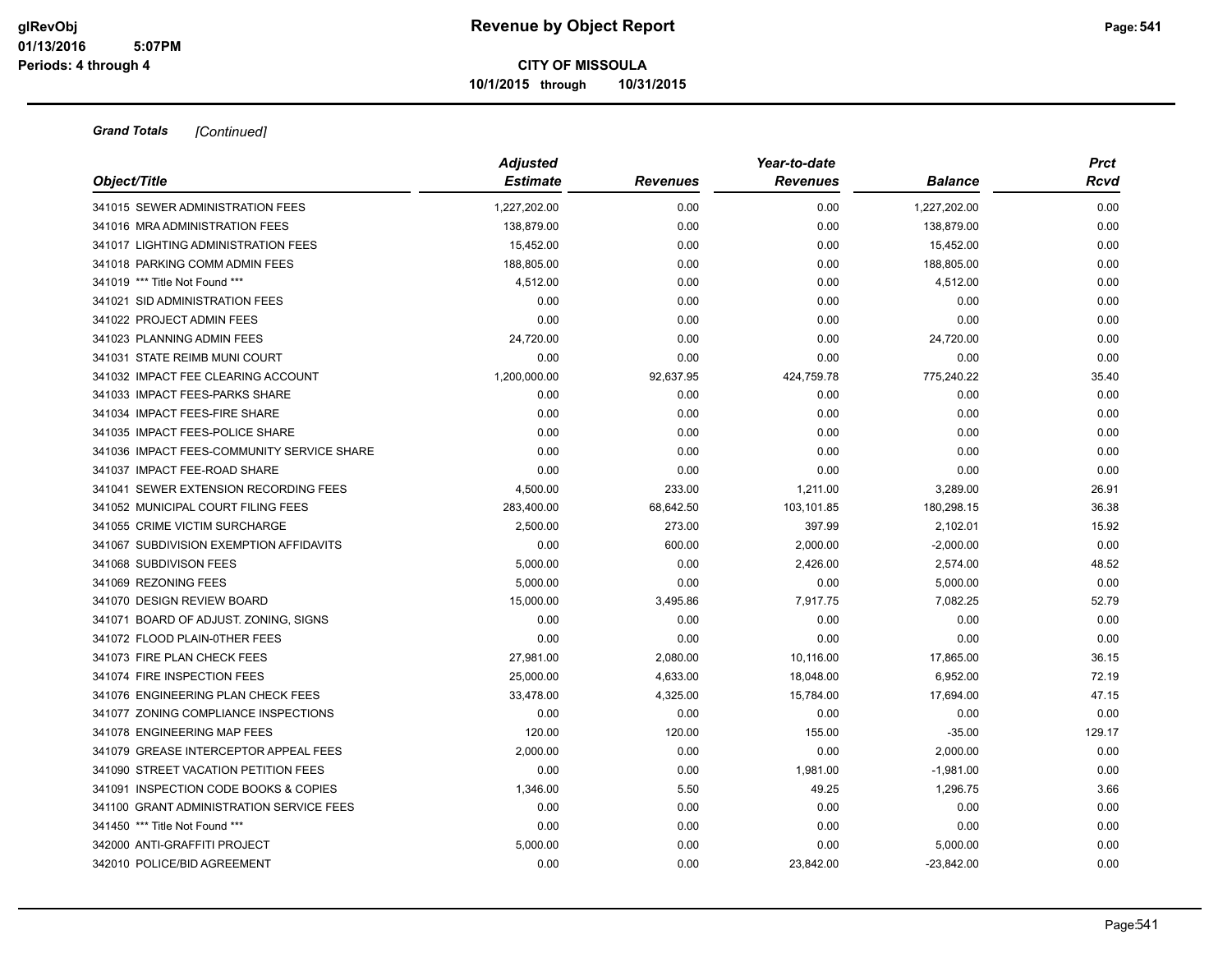|                                             | <b>Adjusted</b> |                 | Year-to-date    |                |        |  |  |  |
|---------------------------------------------|-----------------|-----------------|-----------------|----------------|--------|--|--|--|
| Object/Title                                | <b>Estimate</b> | <b>Revenues</b> | <b>Revenues</b> | <b>Balance</b> | Rcvd   |  |  |  |
| 342012 PD REIMBURSABLE SERVICES             | 0.00            | 0.00            | 0.00            | 0.00           | 0.00   |  |  |  |
| 342013 SECURITY INVEST FEES                 | 61,000.00       | 1,034.50        | 7,154.19        | 53,845.81      | 11.73  |  |  |  |
| 342014 POLICE DEPARTMENT SERVICE FEES       | 157,300.00      | 1,155.00        | 5,742.00        | 151,558.00     | 3.65   |  |  |  |
| 342015 POLICE OVERTIME FEES                 | 84,000.00       | 11,804.97       | 30,148.25       | 53,851.75      | 35.89  |  |  |  |
| 342016 POLICE TRAINING FEES                 | 36,000.00       | 2,339.00        | 5,283.31        | 30,716.69      | 14.68  |  |  |  |
| 342017 CATERING FEES                        | 7,200.00        | 70.00           | 2,415.00        | 4,785.00       | 33.54  |  |  |  |
| 342018 DESK REPORTS                         | 20,000.00       | 3,473.00        | 12,683.00       | 7,317.00       | 63.42  |  |  |  |
| 342019 ABANDONED VEHICLE REVENUE FEES       | 12,500.00       | 110.00          | 600.00          | 11,900.00      | 4.80   |  |  |  |
| 342020 FIRE DEPARTMENT FEES                 | 100.00          | 94.50           | 229.00          | $-129.00$      | 229.00 |  |  |  |
| 342021 CPR EDUCATION PROGRAM                | 7,435.00        | 1,130.00        | 2,390.00        | 5,045.00       | 32.15  |  |  |  |
| 342022 OUTSIDE HIRES                        | 524,890.00      | 1,905.95        | 21,893.61       | 502,996.39     | 4.17   |  |  |  |
| 342060 BIKE PROGRAM SALES & FEES            | 2,700.00        | 0.00            | 0.00            | 2,700.00       | 0.00   |  |  |  |
| 343000 PW REIMBURSABLE SERVICES             | 31,258.00       | 0.00            | 0.00            | 31,258.00      | 0.00   |  |  |  |
| 343001 SIGN FABRICATION & CONTRACTS         | 500.00          | 0.00            | 0.00            | 500.00         | 0.00   |  |  |  |
| 343002 OTHER AGENCIES - VEH MAINT           | 48,000.00       | 56.70           | 156.60          | 47,843.40      | 0.33   |  |  |  |
| 343003 STATE PAYMENT - TRAFFIC COUNTS       | 4,450.00        | 0.00            | 0.00            | 4,450.00       | 0.00   |  |  |  |
| 343004 SPECIAL STATE CONTRACTS              | 80,000.00       | 0.00            | 129,087.13      | $-49,087.13$   | 161.36 |  |  |  |
| 343005 NON-ARRA MOUNTAIN WATER CONTRACT     | 0.00            | 0.00            | 0.00            | 0.00           | 0.00   |  |  |  |
| 343006 OTHER GOVT AGENCY-STREET PROJECTS    | 98,318.00       | 0.00            | 0.00            | 98,318.00      | 0.00   |  |  |  |
| 343008 PRIVATE COMPANY STREET PAYMENTS      | 0.00            | 0.00            | 0.00            | 0.00           | 0.00   |  |  |  |
| 343009 TOW CHARGES                          | 0.00            | 0.00            | 0.00            | 0.00           | 0.00   |  |  |  |
| 343010 STREET DEPT SALES & SERVICES         | 19,195.00       | 0.00            | 0.00            | 19,195.00      | 0.00   |  |  |  |
| 343011 STREET AND ROADWAY REPAIR CHARGES    | 0.00            | 0.00            | 0.00            | 0.00           | 0.00   |  |  |  |
| 343013 SNOW REMOVAL FEES                    | 1,500.00        | 0.00            | 0.00            | 1,500.00       | 0.00   |  |  |  |
| 343015 PARKING                              | 1,598,000.00    | 0.00            | 0.00            | 1,598,000.00   | 0.00   |  |  |  |
| 343016 METER MONEY                          | 0.00            | 49,475.58       | 206,034.87      | -206,034.87    | 0.00   |  |  |  |
| 343017 PARKING LEASE REVENUE                | 0.00            | 44,402.00       | 240,310.00      | $-240,310.00$  | 0.00   |  |  |  |
| 343018 *** Title Not Found ***              | 0.00            | 8,917.70        | 36,412.65       | $-36,412.65$   | 0.00   |  |  |  |
| 343021 WATER FEES                           | 0.00            | 0.00            | 0.00            | 0.00           | 0.00   |  |  |  |
| 343026 WATER INSTALLATION CHARGES           | 0.00            | 0.00            | 0.00            | 0.00           | 0.00   |  |  |  |
| 343031 SEWER SERVICE CHARGES                | 0.00            | 0.00            | 0.00            | 0.00           | 0.00   |  |  |  |
| 343032 SEWER INSTALLATION CHARGES           | 79,000.00       | 5,625.00        | 6,221.00        | 72,779.00      | 7.87   |  |  |  |
| 343034 TREATMENT FACILITIES FEES            | 8,006,641.00    | 317,956.95      | 3,797,559.14    | 4,209,081.86   | 47.43  |  |  |  |
| 343035 SALE OF SEWER MATERIALS AND SUPPLIES | 0.00            | 0.00            | $-19,238.01$    | 19,238.01      | 0.00   |  |  |  |
| 343036 *** Title Not Found ***              | 0.00            | 0.00            | 0.00            | 0.00           | 0.00   |  |  |  |
| 343037 DELINQUENT SEWER FEES                | 0.00            | 0.00            | 0.00            | 0.00           | 0.00   |  |  |  |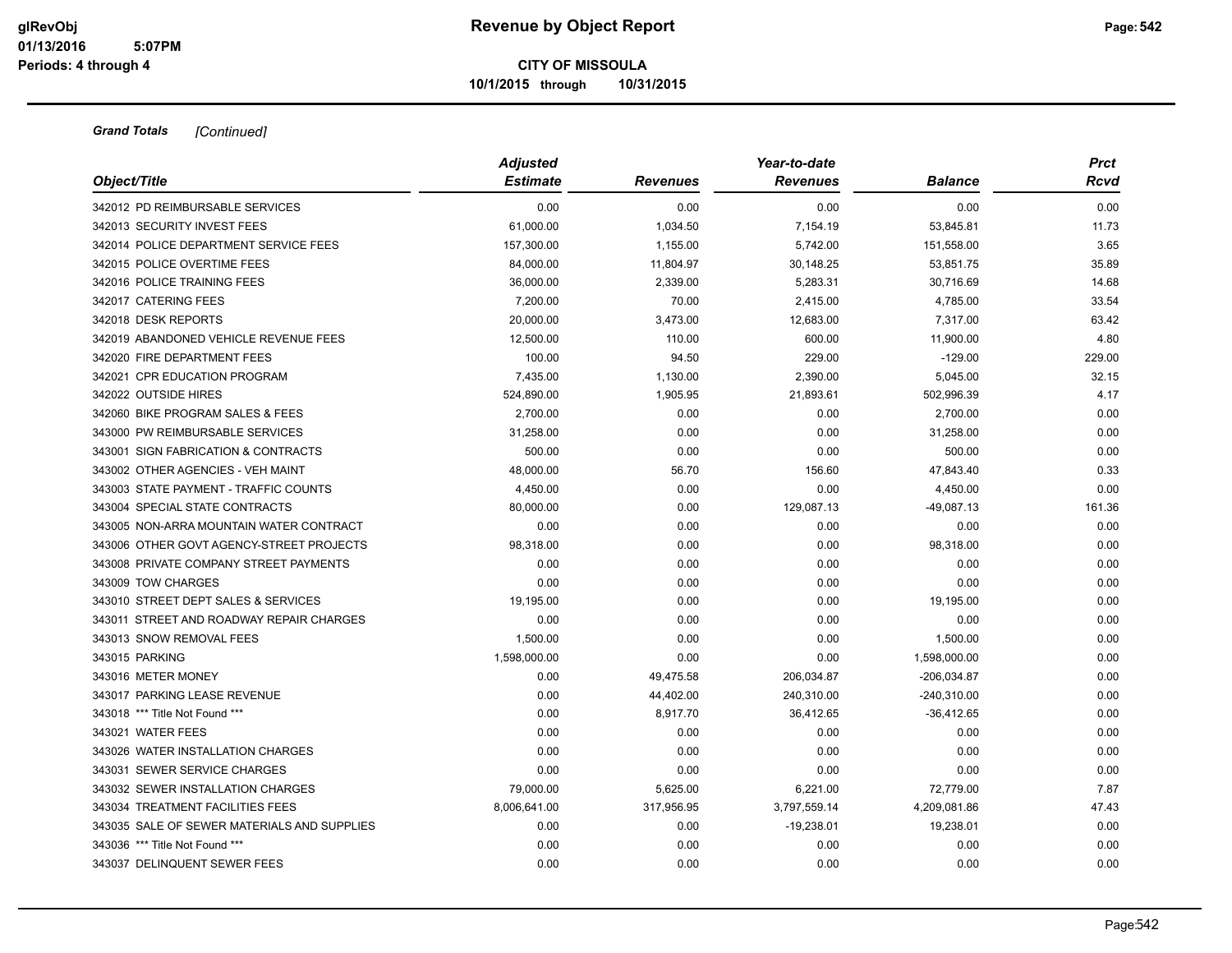| Object/Title                              | <b>Adjusted</b><br><b>Estimate</b> | <b>Revenues</b> | Year-to-date<br><b>Revenues</b> | <b>Balance</b> | <b>Prct</b><br><b>Rcvd</b> |
|-------------------------------------------|------------------------------------|-----------------|---------------------------------|----------------|----------------------------|
|                                           |                                    |                 |                                 |                |                            |
| 343038 P & I TAX LIENS                    | 0.00                               | 17.65           | 2,153.91                        | $-2,153.91$    | 0.00                       |
| 343039 DISPOSAL FEES                      | 0.00                               | 2,460.76        | 6,372.24                        | $-6,372.24$    | 0.00                       |
| 343041 GARBAGE COLLECTION SERVICES        | 5,000.00                           | 2,011.77        | 8,047.08                        | $-3,047.08$    | 160.94                     |
| 343065 BUILDING RENTALS                   | 0.00                               | 0.00            | 0.00                            | 0.00           | 0.00                       |
| 343080 STATE MAINTENANCE CONTRACT         | 530,082.00                         | 127,223.71      | 127,223.71                      | 402,858.29     | 24.00                      |
| 343082 MDT URBAN PROJECTS                 | 0.00                               | 0.00            | 0.00                            | 0.00           | 0.00                       |
| 343083 CONTRACT SEWER APPLICATIONS        | 0.00                               | 0.00            | 0.00                            | 0.00           | 0.00                       |
| 343084 STREET MAINTENANCE MATERIALS REIMB | 55,500.00                          | 0.00            | 0.00                            | 55,500.00      | 0.00                       |
| 343097 SIDEWALK AND CURB FEES             | 340,000.00                         | 61,608.26       | 183,601.87                      | 156,398.13     | 54.00                      |
| 343300 MISC CHARGES FOR SERVICES          | 0.00                               | 0.00            | 0.00                            | 0.00           | 0.00                       |
| 343301 BOOT REMOVAL                       | 0.00                               | 375.00          | 1,300.00                        | $-1,300.00$    | 0.00                       |
| 343302 PARKS SOIL PROJECT                 | 0.00                               | 0.00            | 0.00                            | 0.00           | 0.00                       |
| 343310 SALE OF NICHE NAMEPLATES & VASES   | 0.00                               | 1,000.00        | 4,700.00                        | $-4,700.00$    | 0.00                       |
| 343311 SALE OF NICHES                     | 3,200.00                           | 0.00            | 0.00                            | 3,200.00       | 0.00                       |
| 343320 CEMETERY - SALE OF PLOTS           | 12,870.00                          | 2,800.00        | 9,400.00                        | 3,470.00       | 73.04                      |
| 343321 CEMETERY FOUNDATIONS               | 1,570.00                           | 900.00          | 2,480.00                        | $-910.00$      | 157.96                     |
| 343322 CEMETERY FLOWER CARE               | 4,250.00                           | 0.00            | 0.00                            | 4,250.00       | 0.00                       |
| 343323 CEMETERY - LINER INSTALL FEES      | 5,580.00                           | 2,700.00        | 10,300.00                       | -4,720.00      | 184.59                     |
| 343324 OTHER CEMETERY FEES                | 1,500.00                           | 300.00          | 1,200.00                        | 300.00         | 80.00                      |
| 343325 2ND INTERMENT RIGHT                | 0.00                               | 800.00          | 2,000.00                        | $-2,000.00$    | 0.00                       |
| 343340 CEMETERY - OPENINGS & CLOSINGS     | 10,950.00                          | 3,050.00        | 11,750.00                       | $-800.00$      | 107.31                     |
| 343350 CEMETERY CARE, FEES                | 99,000.00                          | 0.00            | 0.00                            | 99,000.00      | 0.00                       |
| 343360 WEED CONTROL                       | 3,000.00                           | 0.00            | 0.00                            | 3,000.00       | 0.00                       |
| 346000 FEES                               | 220,000.00                         | 1,706.06        | 18,779.77                       | 201,220.23     | 8.54                       |
| 346001 TENNIS FEE                         | 0.00                               | 0.00            | 1,410.00                        | $-1,410.00$    | 0.00                       |
| 346029 PARKS PETTY CASH FUND              | 0.00                               | 0.00            | 0.00                            | 0.00           | 0.00                       |
| 346030 SWIMMING POOL FEES                 | 1,298,086.00                       | 8,557.45        | 303,896.41                      | 994,189.59     | 23.41                      |
| 346031 RECREATION FEES                    | 197,194.00                         | 25,016.25       | 82,650.35                       | 114,543.65     | 41.91                      |
| 346032 PRESCHOOL PROGRAMS                 | 0.00                               | 0.00            | 0.00                            | 0.00           | 0.00                       |
| 346033 PARK FEES/FACILITY RENTALS         | 170,000.00                         | 2,996.39        | 25,503.28                       | 144,496.72     | 15.00                      |
| 346034 GROUNDS MAINTENANCE CONTRACT       | 0.00                               | 0.00            | 0.00                            | 0.00           | 0.00                       |
| 346036 PARK CONCESSION FEES               | 3,000.00                           | 0.00            | 634.94                          | 2,365.06       | 21.16                      |
| 346037 YOUTH DRUG COURT CONTRACT          | 11,700.00                          | 0.00            | 0.00                            | 11,700.00      | 0.00                       |
| 346040 MCCORMICK SWIMMING POOL            | 0.00                               | 0.00            | 0.00                            | 0.00           | 0.00                       |
| 346050 COUNTY PLAYGROUND CONTRACT         | 3,150.00                           | 0.00            | 0.00                            | 3,150.00       | 0.00                       |
| 346051 MONTANA PARKS/REC CONFERENCE 2012  | 4,500.00                           | 333.40          | 666.80                          | 3,833.20       | 14.82                      |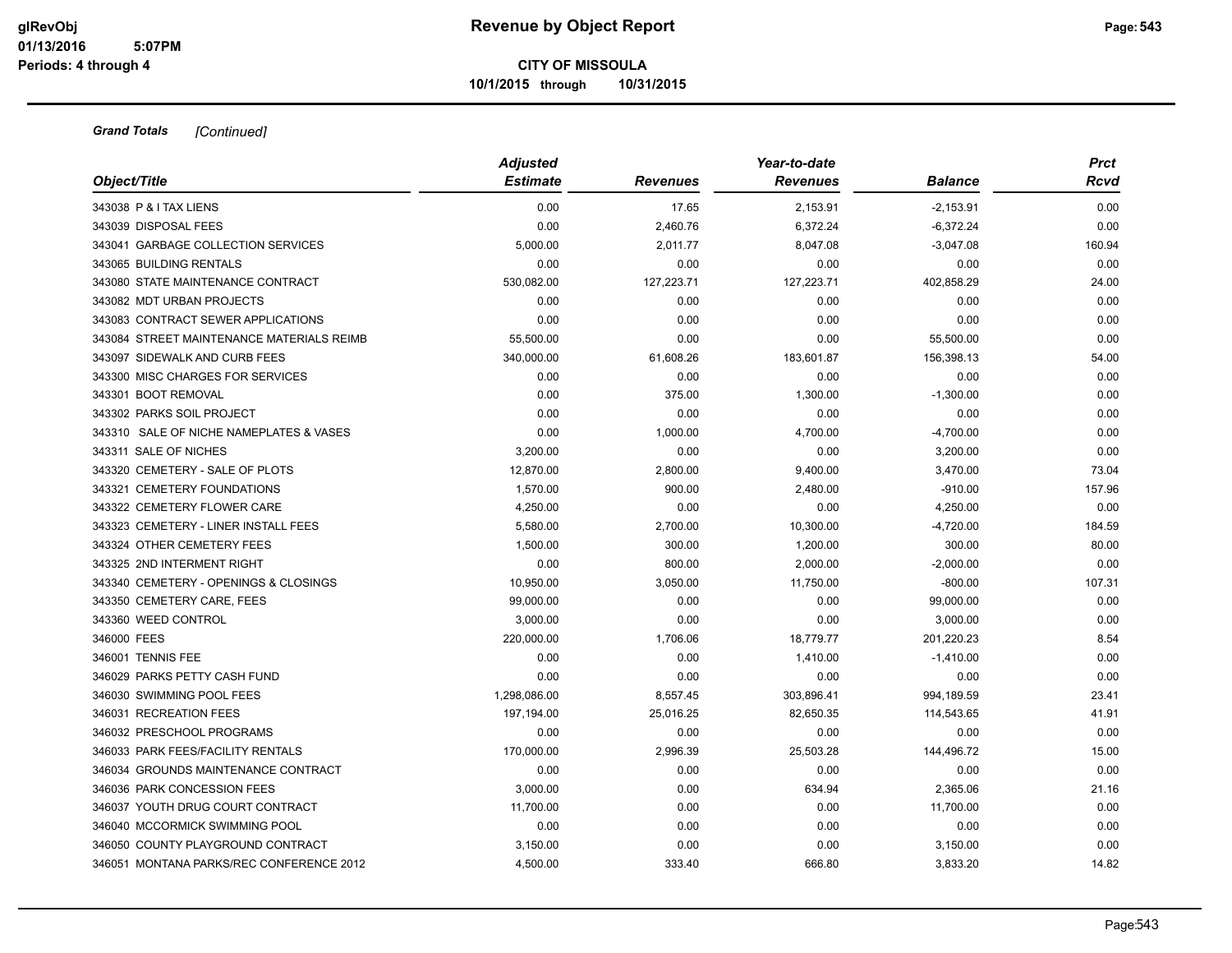|                                                | <b>Adjusted</b> |                 | Year-to-date    |                | <b>Prct</b> |
|------------------------------------------------|-----------------|-----------------|-----------------|----------------|-------------|
| Object/Title                                   | <b>Estimate</b> | <b>Revenues</b> | <b>Revenues</b> | <b>Balance</b> | Rcvd        |
| 346052 PLAYGROUND SAFETY TRAINING              | 0.00            | 0.00            | 10,480.00       | $-10,480.00$   | 0.00        |
| 346053 CITY LIFE PROGRAMS                      | 12,500.00       | 1,165.00        | 1,175.00        | 11,325.00      | 9.40        |
| 346055 COUNTY PARK SUPPORT                     | 0.00            | 0.00            | 0.00            | 0.00           | 0.00        |
| 346056 PICNIC SITE FEES                        | 0.00            | 0.00            | 0.00            | 0.00           | 0.00        |
| 346060 CURRENTS SWIMMING FACILITY              | 0.00            | 27,117.55       | 120,542.12      | $-120,542.12$  | 0.00        |
| 346061 CURRENTS ENTERPRISE                     | 0.00            | 0.00            | 0.00            | 0.00           | 0.00        |
| 346062 SPLASH ENTERPRISE                       | 0.00            | 0.00            | 0.00            | 0.00           | 0.00        |
| 346070 RECREATION GENERAL MERCHANDISE          | 0.00            | 0.00            | 0.00            | 0.00           | 0.00        |
| 346080 PAYMENT IN LIEU OF PARKS                | 213,578.00      | 0.00            | 0.00            | 213,578.00     | 0.00        |
| 346082 HIGH PARK EASEMENT EXCHANGE             | 0.00            | 0.00            | 0.00            | 0.00           | 0.00        |
| <b>CHARGES FOR SERVICES</b><br><b>Total</b>    | 17,631,822.00   | 900,550.41      | 6,054,103.24    | 11,577,718.76  | 34.34       |
| 350000 FINES & FORFEITURES                     |                 |                 |                 |                |             |
| 351013 DRUG FORFEITURES                        | 16,800.00       | 1,565.06        | 3,030.51        | 13,769.49      | 18.04       |
| 351022 LAW ENFORCEMENT ACADEMY SURCHARGE #5    | 0.00            | 12,900.29       | 19,447.24       | $-19,447.24$   | 0.00        |
| 351031 TRAFFIC FINES                           | 1,325,000.00    | 241,206.45      | 350,177.86      | 974,822.14     | 26.43       |
| 351032 SURCHARGE ON FINES                      | 129,089.00      | 45,899.80       | 67,578.20       | 61,510.80      | 52.35       |
| 351033 PUBLIC DEFENDER FEES                    | 0.00            | 263.99          | 434.00          | $-434.00$      | 0.00        |
| 351034 CELLULAR PHONE FINES                    | 80,000.00       | 6,842.50        | 28.646.50       | 51,353.50      | 35.81       |
| 351035 CELL PHONE FINES: EDUCATION             | 0.00            | 28,646.50       | 28,646.50       | $-28,646.50$   | 0.00        |
| 352000 TICKETS                                 | 0.00            | 0.00            | 0.00            | 0.00           | 0.00        |
| 352001 PARKING TICKET REVENUE                  | 270,000.00      | 16,482.85       | 49,638.35       | 220,361.65     | 18.38       |
| 352002 PARKING FINES                           | 0.00            | 0.00            | $-40.00$        | 40.00          | 0.00        |
| 355000 FALSE ALARM PENALTY                     | 10,000.00       | 520.00          | 2,132.00        | 7,868.00       | 21.32       |
| <b>FINES &amp; FORFEITURES</b><br><b>Total</b> | 1,830,889.00    | 354,327.44      | 549,691.16      | 1,281,197.84   | 30.02       |
| 360000 MISCELLANEOUS REVENUES                  |                 |                 |                 |                |             |
| 360000 MISCELLANEOUS REVENUES                  | 25,000.00       | 4.50            | 4.50            | 24,995.50      | 0.02        |
| 360001 COPIES                                  | 2,200.00        | 276.25          | 749.50          | 1,450.50       | 34.07       |
| 360002 PHONES                                  | 0.00            | 0.00            | 0.00            | 0.00           | 0.00        |
| 360003 MMIA REIMBURSEMENT-ATTORNEY             | 0.00            | 0.00            | 101.42          | $-101.42$      | 0.00        |
| 360005 LOAN REPAYMENTS                         | 0.00            | 45,242.50       | 45,242.50       | $-45,242.50$   | 0.00        |
| 360007 RLF REVENUES                            | 0.00            | 0.00            | 0.00            | 0.00           | 0.00        |
| 360010 MISCELLANEOUS                           | 15,000.00       | 31,467.54       | 82,627.16       | $-67,627.16$   | 550.85      |
| 360011 YOUTH COUNCIL FUNDS                     | 9,010.00        | 0.00            | 0.00            | 9,010.00       | 0.00        |
| 360012 SEWER GRANT REPAYMENTS                  | 0.00            | 0.00            | 0.00            | 0.00           | 0.00        |
| 360013 REPAYMENT OF SEWER GRANT                | 7,000.00        | 0.00            | 5,390.00        | 1,610.00       | 77.00       |
| 360014 REPAYMENT OF LOAN/MHA                   | 0.00            | 0.00            | 0.00            | 0.00           | 0.00        |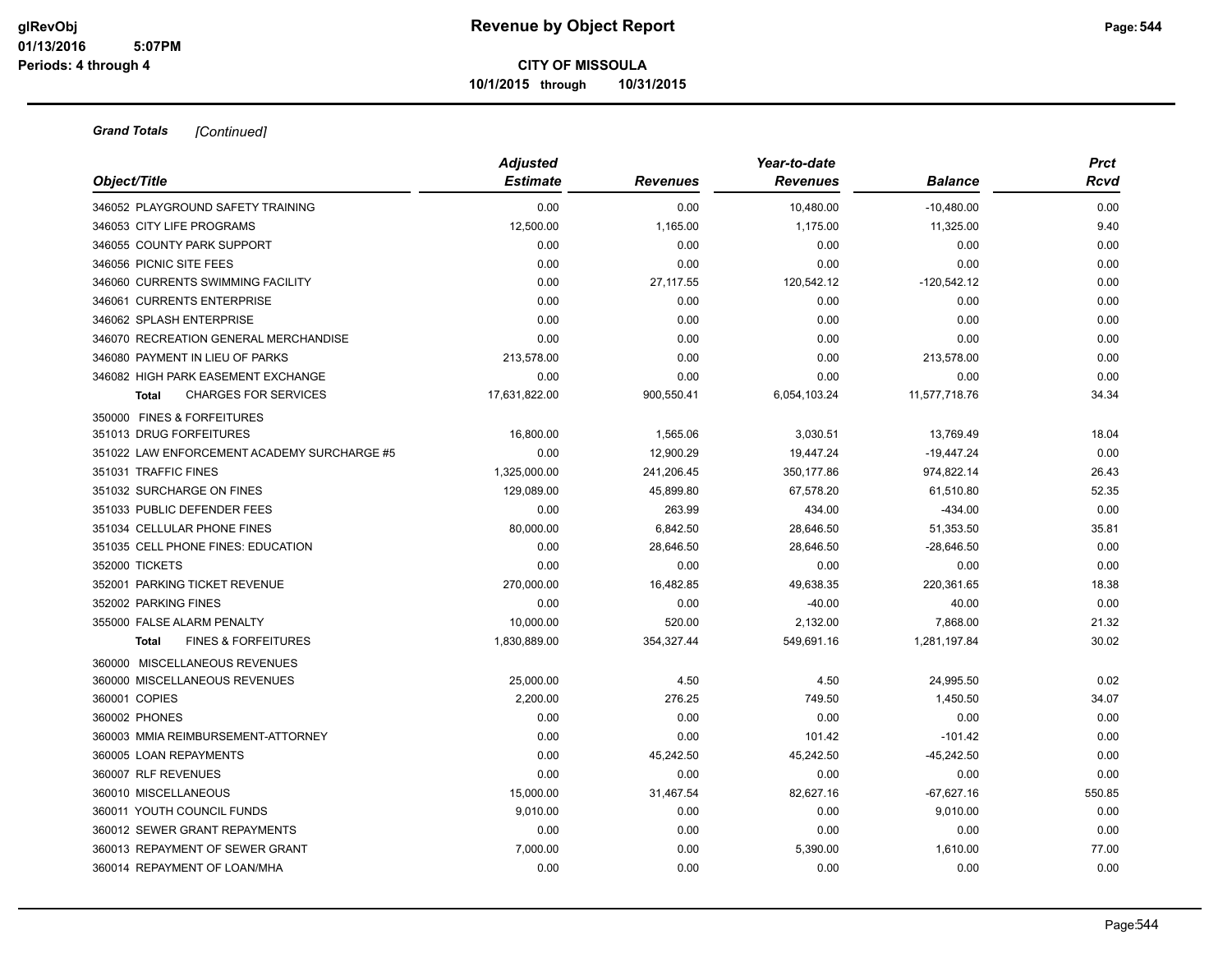|                                            | <b>Adjusted</b> |                 | Year-to-date    |                |        |  |  |
|--------------------------------------------|-----------------|-----------------|-----------------|----------------|--------|--|--|
| Object/Title                               | <b>Estimate</b> | <b>Revenues</b> | <b>Revenues</b> | <b>Balance</b> | Rcvd   |  |  |
| 360015 CONFERENCE REVENUES - BUILDING      | 0.00            | 0.00            | 0.00            | 0.00           | 0.00   |  |  |
| 360016 MRA SHARE OF CIVIC STADIUM PARKING  | 0.00            | 0.00            | 0.00            | 0.00           | 0.00   |  |  |
| 360017 PARK PLANS FORFEITURE               | 0.00            | 0.00            | 210.00          | $-210.00$      | 0.00   |  |  |
| 360018 MARKET ON FRONT UTILITY PAYMENTS    | 0.00            | 208.96          | 208.96          | $-208.96$      | 0.00   |  |  |
| 360019 GARBAGE-MARKET ON FRONT             | 0.00            | 551.72          | 551.72          | $-551.72$      | 0.00   |  |  |
| 360020 GREENOUGH PARK ENCROACHMENTS        | 0.00            | 0.00            | 0.00            | 0.00           | 0.00   |  |  |
| 360030 CONTRIBUTIONS FROM PROPERTY OWNERS  | 0.00            | 0.00            | 0.00            | 0.00           | 0.00   |  |  |
| 360050 OVER/SHORT                          | 0.00            | 0.00            | 0.00            | 0.00           | 0.00   |  |  |
| 360100 REFUNDS                             | 200.00          | 0.00            | 0.00            | 200.00         | 0.00   |  |  |
| 361000 RATTLESNAKE LAND LEASES             | 1,100.00        | 0.00            | 0.00            | 1,100.00       | 0.00   |  |  |
| 361003 CARAS PARK CONCERT REVENUE          | 0.00            | 0.00            | 0.00            | 0.00           | 0.00   |  |  |
| 361010 RENTAL REVENUE                      | 120,000.00      | 0.00            | 0.00            | 120,000.00     | 0.00   |  |  |
| 361013 CLOSED GRANT REPAYMENTS             | 0.00            | 0.00            | 0.00            | 0.00           | 0.00   |  |  |
| 361200 RADIO TOWER LEASE PAYMENTS          | 0.00            | 2,925.00        | 2,925.00        | $-2,925.00$    | 0.00   |  |  |
| 361201 EKO LAND LEASE                      | 0.00            | 12,661.97       | 12,661.97       | $-12,661.97$   | 0.00   |  |  |
| 362000 OTHER MISCELLANEOUS REVENUE         | 18,000.00       | 0.00            | 32,310.55       | $-14,310.55$   | 179.50 |  |  |
| 362001 MUNICIPAL COURT BAD CHECK CHARGES   | 0.00            | 0.00            | 0.00            | 0.00           | 0.00   |  |  |
| 362002 BAD CHECK CHARGES                   | 500.00          | 0.00            | 105.00          | 395.00         | 21.00  |  |  |
| 362003 US BANK FEE REIMBURSEMENT           | 0.00            | 0.00            | 0.00            | 0.00           | 0.00   |  |  |
| 362004 URD III FACADE IMPROVEMENT LOAN REC | 0.00            | 0.00            | 0.00            | 0.00           | 0.00   |  |  |
| 362005 LEASE LATE PAYMENT PENALTY          | 0.00            | 0.00            | 0.00            | 0.00           | 0.00   |  |  |
| 362006 GAIC INSURANCE SETTLEMENT           | 0.00            | 0.00            | 0.00            | 0.00           | 0.00   |  |  |
| 362007 *** Title Not Found ***             | 0.00            | 0.00            | 420.00          | $-420.00$      | 0.00   |  |  |
| 362011 SALE OF UNCLAIMED PROPERTY          | 0.00            | 0.00            | 0.00            | 0.00           | 0.00   |  |  |
| 362012 REC/GREEN TAG PROGRAM               | 300.00          | 0.00            | 0.00            | 300.00         | 0.00   |  |  |
| 363000 ASSESSMENTS PAID                    | 15,000.00       | 0.00            | 0.00            | 15,000.00      | 0.00   |  |  |
| 363010 LIGHTING ASSESSMENTS                | 404,652.00      | 0.00            | 0.00            | 404,652.00     | 0.00   |  |  |
| 363020 PROPERTY ASSESSMENTS                | 4,272,171.00    | 1,594.73        | 1,563.00        | 4,270,608.00   | 0.04   |  |  |
| 363021 PAYOFF PRINCIPAL ASSESSMENTS        | 0.00            | 0.00            | 9,917.44        | $-9,917.44$    | 0.00   |  |  |
| 363022 BOND INTEREST ASSESSMENTS           | 0.00            | 0.00            | 0.00            | 0.00           | 0.00   |  |  |
| 363030 SIDEWALK AND CURB ASSESSMENTS       | 0.00            | 0.00            | 0.00            | 0.00           | 0.00   |  |  |
| 363040 PENALTY AND INTEREST                | 0.00            | 243.37          | 663.19          | $-663.19$      | 0.00   |  |  |
| 364012 SALE OF SURPLUS PROPERTY            | 40,000.00       | 0.00            | 0.00            | 40,000.00      | 0.00   |  |  |
| 364040 INSURANCE AND DAMAGE RECOVERY       | 40,000.00       | 600.52          | 1,748.89        | 38,251.11      | 4.37   |  |  |
| 364041 WORKERS COMPENSATION REIMBURSEMENT  | 2,500.00        | 0.00            | 0.00            | 2,500.00       | 0.00   |  |  |
| 364042 EXPENDITURE REIMBURSEMENTS          | 1,200.00        | 0.00            | 0.00            | 1,200.00       | 0.00   |  |  |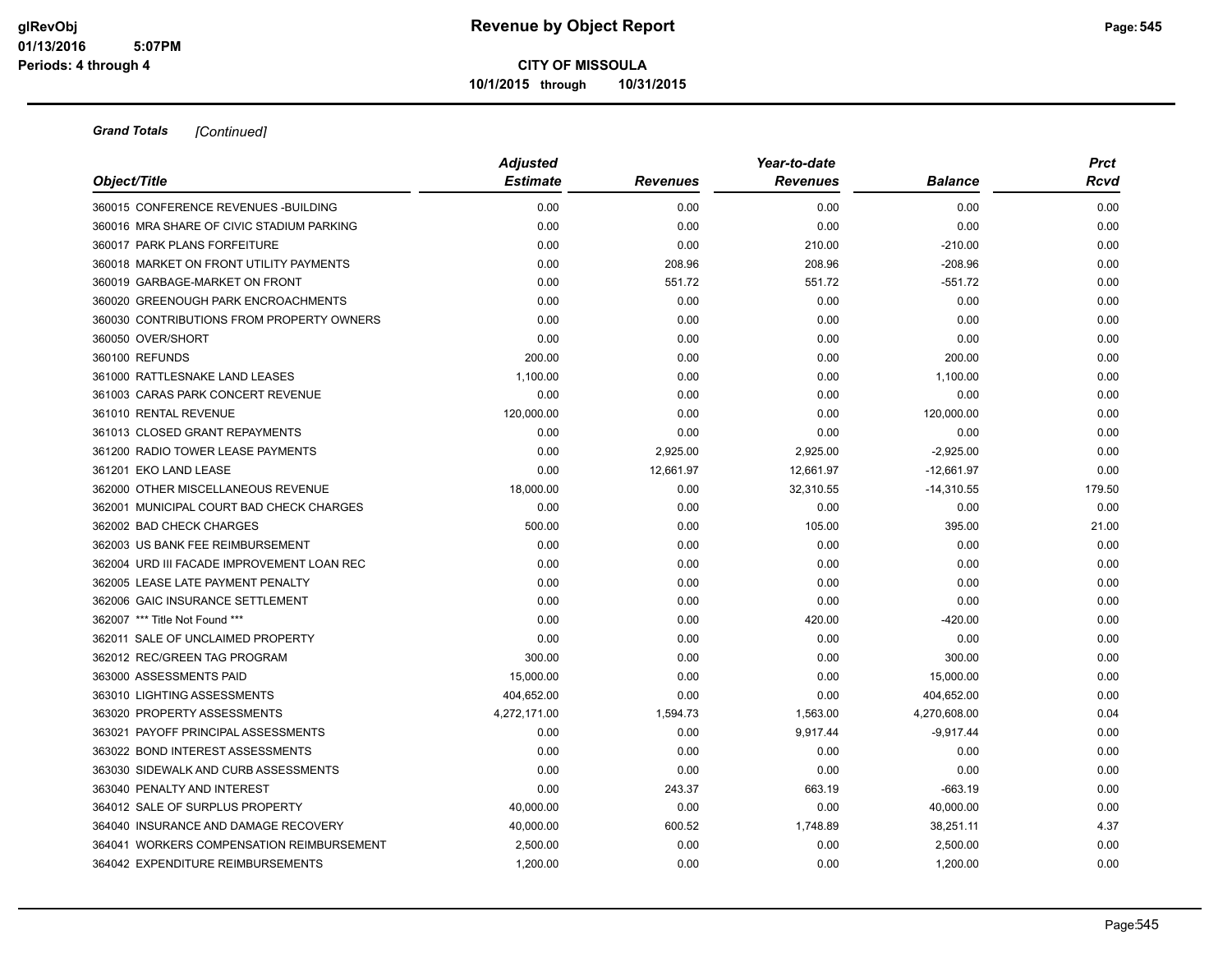| Object/Title                               | <b>Adjusted</b><br><b>Estimate</b> | <b>Revenues</b> | Year-to-date<br><b>Revenues</b> | Balance      | <b>Prct</b><br>Rcvd |
|--------------------------------------------|------------------------------------|-----------------|---------------------------------|--------------|---------------------|
| 364043 RATTLESNAKE CORRIDOR REIMBURSEMENT  | 10,000.00                          | 572.00          | 2,860.00                        | 7,140.00     | 28.60               |
| 364044 EMERGENCY RESPONSE REIMBURSEMENT    | 50,000.00                          | 0.00            | 0.00                            | 50,000.00    | 0.00                |
| 364047 MMIA EXPENDITURE REIMBURSEMENT      | 0.00                               | 0.00            | 0.00                            | 0.00         | 0.00                |
| 364051 DOT RADAR GRANT                     | 0.00                               | 0.00            | 0.00                            | 0.00         | 0.00                |
| 364053 EXPENDITURE REIMB-FIRE SERVICES     | 0.00                               | 0.00            | 0.00                            | 0.00         | 0.00                |
| 364060 REIMB LETTER OF CREDIT-709 PARKVIEW | 0.00                               | 0.00            | 0.00                            | 0.00         | 0.00                |
| 364061 REIMB LETTER OF CREDIT-LINNEA LANE  | 0.00                               | 0.00            | 0.00                            | 0.00         | 0.00                |
| 365000 DONATIONS                           | 453,527.00                         | 93,367.64       | 111,417.64                      | 342,109.36   | 24.57               |
| 365001 *** Title Not Found ***             | 0.00                               | 0.00            | 2,000.00                        | $-2,000.00$  | 0.00                |
| 365002 OTHER RECREATION DONATIONS          | 70,000.00                          | 2,970.45        | 6,416.75                        | 63,583.25    | 9.17                |
| 365003 DONATIONS - SMOKE ALARMS            | 0.00                               | 0.00            | 0.00                            | 0.00         | 0.00                |
| 365004 GRANT CR TRAIL ASSN DONATION        | 0.00                               | 0.00            | 0.00                            | 0.00         | 0.00                |
| 365005 DONATIONS - ARCO                    | 157,270.00                         | 0.00            | 0.00                            | 157,270.00   | 0.00                |
| 365009 DONATIONS - BASKETBALL/TENNIS COURT | 65,000.00                          | 7,000.00        | 7,000.00                        | 58,000.00    | 10.77               |
| 365010 FRIENDS OF MISSOULA PARKS DONATION  | 0.00                               | 0.00            | 0.00                            | 0.00         | 0.00                |
| 365015 GREEN BLOCK PILOT PROJECT           | 0.00                               | 0.00            | 0.00                            | 0.00         | 0.00                |
| 365016 LOCAL MATCH MDT                     | 30,000.00                          | 598.73          | 5,592.60                        | 24,407.40    | 18.64               |
| 365017 LOCAL MATCH TRANSIT                 | 0.00                               | 0.00            | 0.00                            | 0.00         | 0.00                |
| 365018 DONATIONS - THERMAL IMAGING         | 0.00                               | 0.00            | 0.00                            | 0.00         | 0.00                |
| 365019 PARKS DONATIONS                     | 715,861.00                         | 5,130.47        | 8,976.30                        | 706,884.70   | 1.25                |
| 365020 OPEN SPACE DONATIONS                | 10,000.00                          | 0.00            | 25.00                           | 9,975.00     | 0.25                |
| 365021 COMBAT CHALLENGE DONATIONS          | 0.00                               | 0.00            | 0.00                            | 0.00         | 0.00                |
| 365022 NEIGHBORHOOD COUNCIL DONATIONS      | 0.00                               | 0.00            | 0.00                            | 0.00         | 0.00                |
| 365023 NORTHWESTERN ENERGY GRANT           | 0.00                               | 0.00            | 0.00                            | 0.00         | 0.00                |
| 365030 DONATIONS STADIUM R&D               | 0.00                               | 0.00            | 0.00                            | 0.00         | 0.00                |
| 365100 RECREATION OUTDOOR                  | 30,000.00                          | 0.00            | 3,216.00                        | 26,784.00    | 10.72               |
| 365101 RECREATION SCHOLARSHIP              | 0.00                               | 1,362.99        | 2,135.89                        | $-2,135.89$  | 0.00                |
| 365102 RECREATION YOUTH & ADULT SPORTS     | 60,000.00                          | 0.00            | 8.00                            | 59,992.00    | 0.01                |
| 365103 URBAN FORESTRY PROGRAMS             | 55,000.00                          | 14,025.00       | 16,011.62                       | 38,988.38    | 29.11               |
| 365109 CONSERVATION LANDS DONATIONS        | 0.00                               | 0.00            | 0.00                            | 0.00         | 0.00                |
| 368000 SALE OF COINS                       | 0.00                               | 0.00            | 0.00                            | 0.00         | 0.00                |
| 368001 SALE OF POLICE PROMOTIONS           | 0.00                               | 0.00            | 0.00                            | 0.00         | 0.00                |
| 368002 SALE OF FIRE PROMOTIONS             | 0.00                               | 0.00            | 0.00                            | 0.00         | 0.00                |
| 368010 SALE OF T-SHIRTS                    | 0.00                               | 0.00            | 0.00                            | 0.00         | 0.00                |
| MISCELLANEOUS REVENUES<br><b>Total</b>     | 6,680,491.00                       | 220,804.34      | 363,060.60                      | 6,317,430.40 | 5.43                |
| 370000 INVESTMENTS & ROYALTY EARNINGS      |                                    |                 |                                 |              |                     |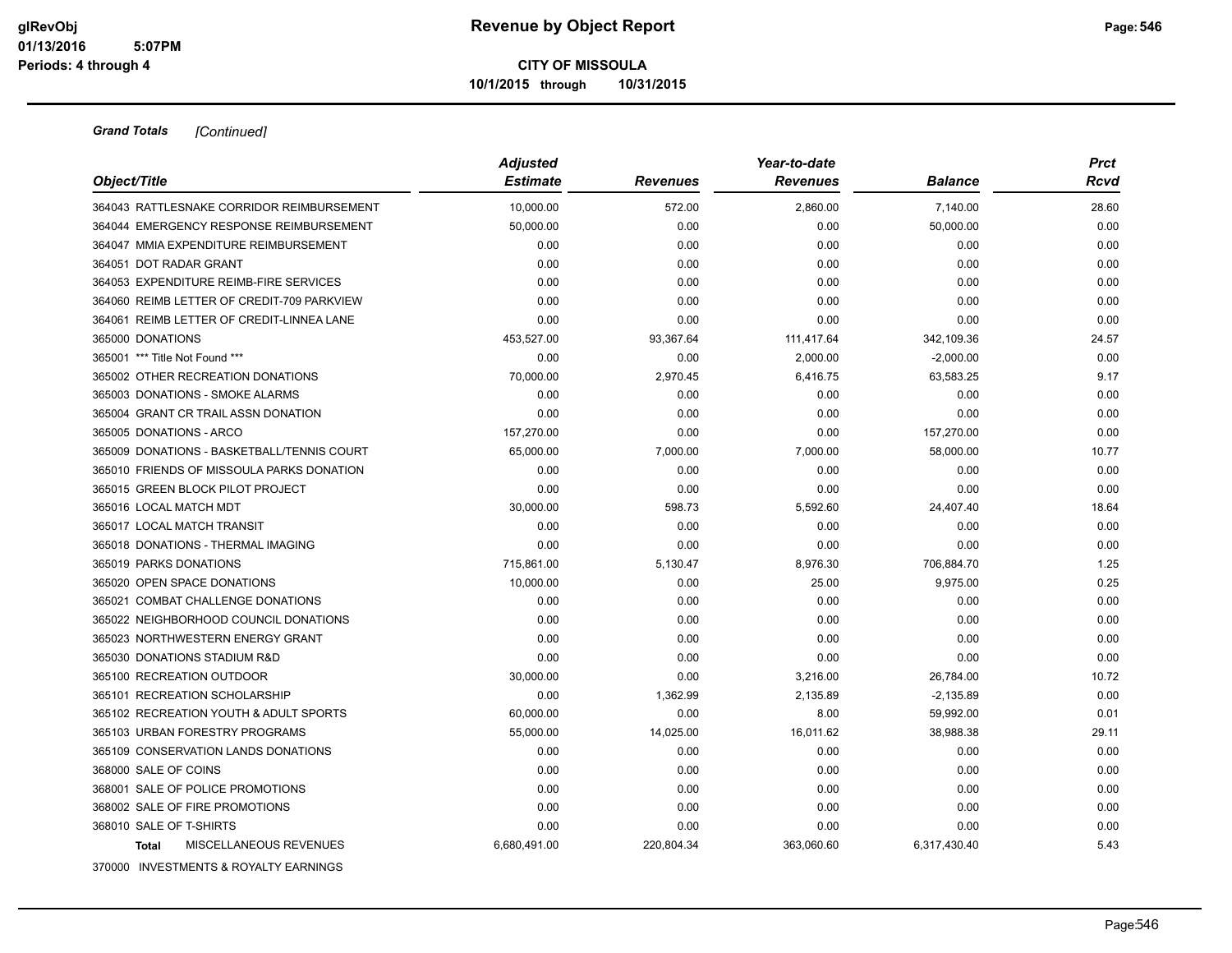|                                                           | <b>Adjusted</b> | Year-to-date    |                 |                 |           |  |
|-----------------------------------------------------------|-----------------|-----------------|-----------------|-----------------|-----------|--|
| Object/Title                                              | <b>Estimate</b> | <b>Revenues</b> | <b>Revenues</b> | Balance         | Rcvd      |  |
| 371010 INTEREST ON INVESTMENTS                            | 23,500.00       | 138.63          | $-26,727.19$    | 50,227.19       | $-113.73$ |  |
| 371020 GAIN/LOSS IN MARKET VALUE OF INVESTMENTS           | 0.00            | 0.00            | 0.00            | 0.00            | 0.00      |  |
| 371500 INTEREST ON INTERFUND LOAN                         | 0.00            | 0.00            | 0.00            | 0.00            | 0.00      |  |
| 373002 LOAN REPAYMENT - FAMILY SERVICES                   | 70,000.00       | 0.00            | 0.00            | 70,000.00       | 0.00      |  |
| 373006 BURNS ST COMMONS                                   | 0.00            | 0.00            | 0.00            | 0.00            | 0.00      |  |
| <b>INVESTMENTS &amp; ROYALTY EARNINGS</b><br><b>Total</b> | 93,500.00       | 138.63          | $-26,727.19$    | 120,227.19      | $-28.59$  |  |
| 380000 OTHER FINANCING SOURCES                            |                 |                 |                 |                 |           |  |
| 380000 OTHER FINANCING SOURCES                            | 0.00            | 0.00            | 0.00            | 0.00            | 0.00      |  |
| 381000 LOAN PROCEEDS                                      | 0.00            | 0.00            | 0.00            | 0.00            | 0.00      |  |
| 381002 SRF LOAN                                           | 0.00            | 0.00            | 0.00            | 0.00            | 0.00      |  |
| 381009 TRANSFERS IN                                       | 457,925.00      | 0.00            | 0.00            | 457,925.00      | 0.00      |  |
| 381010 BOND PROCEEDS                                      | 0.00            | 460,002.00      | 460,002.00      | -460,002.00     | 0.00      |  |
| 381011 OPEN SPACE REVENUE                                 | 0.00            | 0.00            | 0.00            | 0.00            | 0.00      |  |
| 381012 \$680,000 FIRE GF DEBT                             | 0.00            | 0.00            | 0.00            | 0.00            | 0.00      |  |
| 381015 \$1,010,000 LIMITED TAX GO BONDS 2010C             | 0.00            | 0.00            | 0.00            | 0.00            | 0.00      |  |
| 381020 REVENUE BONDS                                      | 3,496,300.00    | 0.00            | 0.00            | 3,496,300.00    | 0.00      |  |
| 381023 DOMESTIC VIOLENCE ACCOUNTABILITY GRANT             | 0.00            | 0.00            | 0.00            | 0.00            | 0.00      |  |
| 381025 BOND PROCEEDS                                      | 0.00            | 0.00            | 0.00            | 0.00            | 0.00      |  |
| 381026 DEBT SERVICE/BROWNSFIELD RLF 1.125M                | 0.00            | 0.00            | 0.00            | 0.00            | 0.00      |  |
| 381027 SOUTH RESERVE TRAIL CROSSING 5.M                   | 0.00            | 0.00            | 0.00            | 0.00            | 0.00      |  |
| 381028 BOND PROCEEDS-MILL SITE                            | 0.00            | 0.00            | 0.00            | 0.00            | 0.00      |  |
| 381029 PARKING STRUCTURE BOND PROCEEDS                    | 0.00            | 0.00            | 0.00            | 0.00            | 0.00      |  |
| 381030 SID BONDS PROCEEDS                                 | 0.00            | 0.00            | 628,530.00      | -628,530.00     | 0.00      |  |
| 381070 PROCEEDS FROM NOTES/LOANS/INTERCAP                 | 0.00            | 0.00            | 0.00            | 0.00            | 0.00      |  |
| 381071 WILMA NOTE PROCEEDS                                | 0.00            | 0.00            | 0.00            | 0.00            | 0.00      |  |
| 381072 FIB NOTE PROCEEDS                                  | 0.00            | 0.00            | 0.00            | 0.00            | 0.00      |  |
| 381074 CIVIC STADIUM TIF NOTES 1.5M                       | 0.00            | 0.00            | 0.00            | 0.00            | 0.00      |  |
| 381090 PROCEEDS FROM CAPITAL LEASE                        | 0.00            | 0.00            | 1,400,000.00    | $-1,400,000.00$ | 0.00      |  |
| 382000 *** Title Not Found ***                            | 0.00            | 0.00            | 0.00            | 0.00            | 0.00      |  |
| 382010 SALE OF FIXED ASSETS                               | 0.00            | 0.00            | 0.00            | 0.00            | 0.00      |  |
| 383000 OPERATING TRANSFERS                                | 325,338.00      | 35,936.25       | 104,916.67      | 220,421.33      | 32.25     |  |
| 383001 TRANS FR FLUSHING DISTRICT                         | 27,281.00       | 0.00            | 0.00            | 27,281.00       | 0.00      |  |
| 383002 TRANS FR GAS TAX                                   | 564,000.00      | 0.00            | 0.00            | 564,000.00      | 0.00      |  |
| 383003 TRANS FR COMPREHENSIVE INSURANCE LEVY              | 0.00            | 0.00            | 0.00            | 0.00            | 0.00      |  |
| 383004 TRANS FR EMPLOYEE HEALTH INSURANCE LEVY            | 4,409,908.00    | 0.00            | 0.00            | 4,409,908.00    | 0.00      |  |
| 383007 TRANS FR CABLE FRANCHISE                           | 251,433.00      | 0.00            | 0.00            | 251,433.00      | 0.00      |  |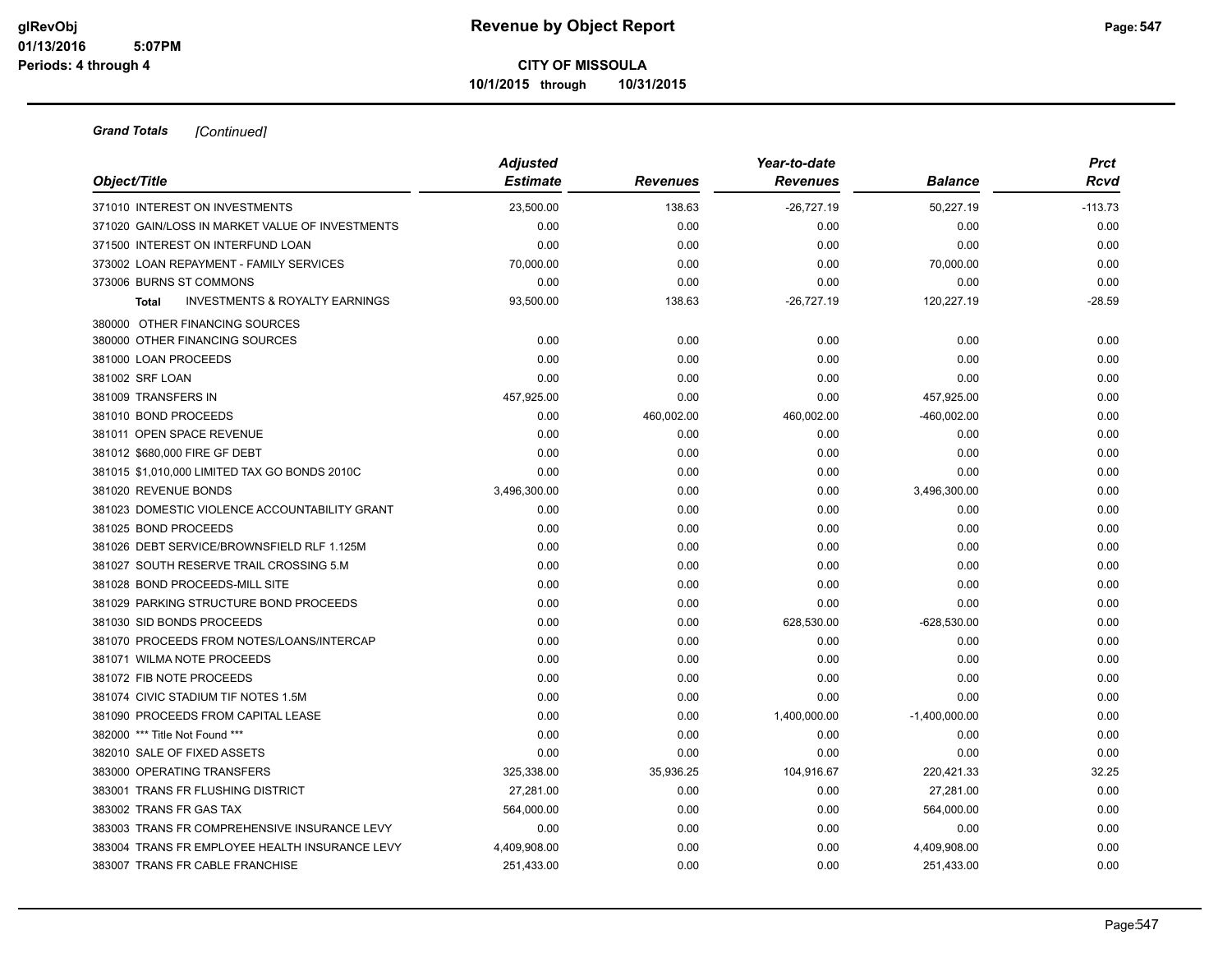|                                             | <b>Adjusted</b> |                 | Year-to-date    |                | <b>Prct</b> |
|---------------------------------------------|-----------------|-----------------|-----------------|----------------|-------------|
| Object/Title                                | <b>Estimate</b> | <b>Revenues</b> | <b>Revenues</b> | <b>Balance</b> | Rcvd        |
| 383008 TRANS FR RUSSELL PARK DISTRICT       | 0.00            | 0.00            | 0.00            | 0.00           | 0.00        |
| 383009 TRANS FR TITLE I                     | 0.00            | 0.00            | 0.00            | 0.00           | 0.00        |
| 383010 TRANS FR CIP                         | 0.00            | 0.00            | 0.00            | 0.00           | 0.00        |
| 383011 TRANS FR SID REVOLVING               | 100,000.00      | 0.00            | 0.00            | 100,000.00     | 0.00        |
| 383013 TRANS FR SID DEBT SERVICE            | 0.00            | 0.00            | 0.00            | 0.00           | 0.00        |
| 383014 TRANS FR MRA                         | 1,726,097.00    | 0.00            | 0.00            | 1,726,097.00   | 0.00        |
| 383015 TRANS FR MPC                         | 0.00            | 0.00            | 0.00            | 0.00           | 0.00        |
| 383016 TRANS FR TAX INCREMENT BOND          | 0.00            | 0.00            | 0.00            | 0.00           | 0.00        |
| 383017 TRANS FR BUILDING                    | 0.00            | 0.00            | 0.00            | 0.00           | 0.00        |
| 383018 TRANS FR WILLOWWOOD PARK DISTRICT    | 0.00            | 0.00            | 0.00            | 0.00           | 0.00        |
| 383020 TRANS FR CEMETERY CARE               | 9,545.00        | 0.00            | 0.00            | 9,545.00       | 0.00        |
| 383021 TRANS FR P&R TRAILS DEVLP            | 50,000.00       | 0.00            | 0.00            | 50,000.00      | 0.00        |
| 383022 TRANS FR OPEN SPACE BOND             | 0.00            | 0.00            | 0.00            | 0.00           | 0.00        |
| 383023 TRANS FR DRUG FORFEITURE             | 0.00            | 0.00            | 0.00            | 0.00           | 0.00        |
| 383024 TRANS FR SEWER CLEARING              | 6,677,663.00    | 0.00            | 0.00            | 6,677,663.00   | 0.00        |
| 383025 TRANS FR SEWER R & D                 | 0.00            | 0.00            | 0.00            | 0.00           | 0.00        |
| 383026 TRANS FR CDBG                        | 0.00            | 0.00            | 0.00            | 0.00           | 0.00        |
| 383027 TRANS FR URD                         | 0.00            | 0.00            | 0.00            | 0.00           | 0.00        |
| 383028 TRANS FROM GF FOR HEALTH RESERVE     | 0.00            | 36,833.33       | 147,333.36      | $-147,333.36$  | 0.00        |
| 383029 TRANS FR GENERAL                     | 1,901,385.00    | 6,454.97        | 31,728.53       | 1,869,656.47   | 1.67        |
| 383034 TRANS FR 01 SERIES DEBT SERVICE      | 0.00            | 0.00            | 0.00            | 0.00           | 0.00        |
| 383036 TRANSFER - GRANT                     | 0.00            | 0.00            | 0.00            | 0.00           | 0.00        |
| 383037 TRANSFER FROM URD II                 | 250,000.00      | 0.00            | 0.00            | 250,000.00     | 0.00        |
| 383038 TRANSFER - URD III                   | 0.00            | 0.00            | 0.00            | 0.00           | 0.00        |
| 383039 FROM SID TRANSFERS                   | 0.00            | 0.00            | 0.00            | 0.00           | 0.00        |
| 383040 TRANSFER FROM CITY GRANTS            | 0.00            | 0.00            | 0.00            | 0.00           | 0.00        |
| 383041 TRANS FR CDBG                        | 0.00            | 0.00            | 0.00            | 0.00           | 0.00        |
| 383042 TRANSFERS FROM OTHER FUNDS           | 777,816.00      | 0.00            | 0.00            | 777,816.00     | 0.00        |
| 383043 TRANSFERS FROM IMPACT FEES           | 0.00            | 0.00            | 0.00            | 0.00           | 0.00        |
| 383044 TRANSFER FROM PYMT IN LIEU OF PARKS  | 0.00            | 0.00            | 0.00            | 0.00           | 0.00        |
| 383045 TRANSFER FROM PARK ENTERPRISE        | 0.00            | 0.00            | 0.00            | 0.00           | 0.00        |
| 383046 TRANS FR PARKS MAINTENANCE DIST      | 0.00            | 0.00            | 0.00            | 0.00           | 0.00        |
| 383047 TRANS FR STREET MAINTENANCE DISTRICT | 0.00            | 0.00            | 0.00            | 0.00           | 0.00        |
| 383050 TRANSFER FROM IMPACT FEES            | 0.00            | 0.00            | 0.00            | 0.00           | 0.00        |
| 383060 TRANSFERS FROM FRONT ST URD          | 0.00            | 0.00            | 0.00            | 0.00           | 0.00        |
| 383061 TRANSFERS FROM PARK IMPACT FEES      | 0.00            | 0.00            | 0.00            | 0.00           | 0.00        |